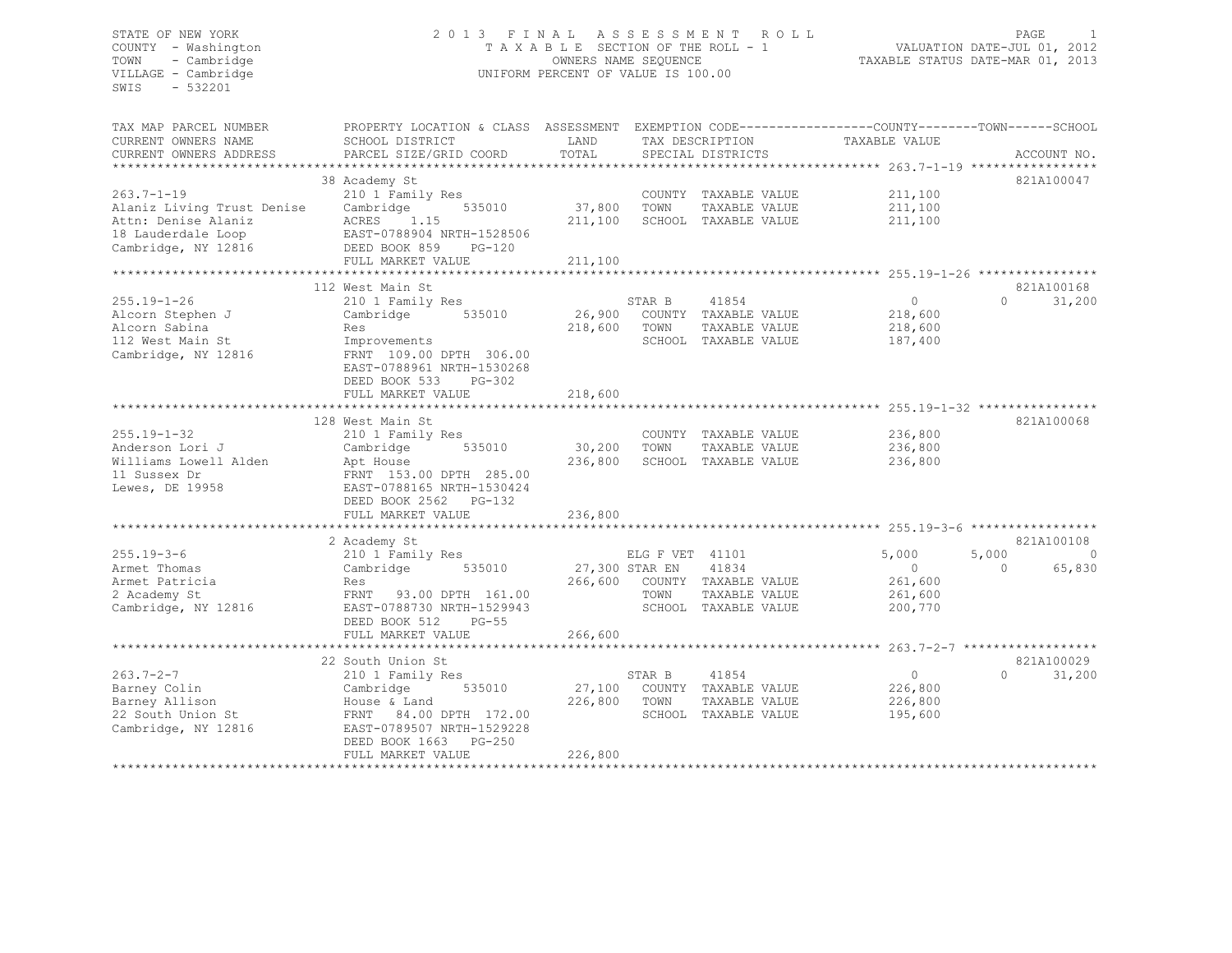| STATE OF NEW YORK<br>COUNTY - Washington<br>TOWN<br>- Cambridge<br>VILLAGE - Cambridge<br>SWIS<br>$-532201$ |                                                                                                                    | TAXABLE SECTION OF THE ROLL - 1<br>OWNERS NAME SEQUENCE<br>UNIFORM PERCENT OF VALUE IS 100.00 |              | 2013 FINAL ASSESSMENT ROLL   | PAGE<br>2<br>VALUATION DATE-JUL 01, 2012<br>TAXABLE STATUS DATE-MAR 01, 2013 |                   |  |
|-------------------------------------------------------------------------------------------------------------|--------------------------------------------------------------------------------------------------------------------|-----------------------------------------------------------------------------------------------|--------------|------------------------------|------------------------------------------------------------------------------|-------------------|--|
| TAX MAP PARCEL NUMBER<br>CURRENT OWNERS NAME                                                                | PROPERTY LOCATION & CLASS ASSESSMENT EXEMPTION CODE----------------COUNTY-------TOWN-----SCHOOL<br>SCHOOL DISTRICT | LAND                                                                                          |              | TAX DESCRIPTION              | TAXABLE VALUE                                                                |                   |  |
| CURRENT OWNERS ADDRESS<br>***********************                                                           | PARCEL SIZE/GRID COORD                                                                                             | TOTAL                                                                                         |              | SPECIAL DISTRICTS            |                                                                              | ACCOUNT NO.       |  |
|                                                                                                             |                                                                                                                    |                                                                                               |              |                              |                                                                              | 821A100084        |  |
| $255.19 - 1 - 22$                                                                                           | 104 West Main St<br>411 Apartment                                                                                  |                                                                                               |              | COUNTY TAXABLE VALUE         | 150,800                                                                      |                   |  |
| Barry James                                                                                                 | 535010<br>Cambridge                                                                                                | 28,700                                                                                        | TOWN         | TAXABLE VALUE                | 150,800                                                                      |                   |  |
| Barry Susan                                                                                                 | H & L                                                                                                              | 150,800                                                                                       |              | SCHOOL TAXABLE VALUE         | 150,800                                                                      |                   |  |
| 54 Baileys Landing                                                                                          | Ease 844/267                                                                                                       |                                                                                               |              |                              |                                                                              |                   |  |
| Concord, NH 03303                                                                                           | FRNT 102.00 DPTH 226.00<br>EAST-0789248 NRTH-1530275<br>DEED BOOK 2813 PG-341                                      |                                                                                               |              |                              |                                                                              |                   |  |
|                                                                                                             | FULL MARKET VALUE                                                                                                  | 150,800<br>**********                                                                         |              |                              | ********************* 255.19-3-2 ******************                          |                   |  |
|                                                                                                             | 97 West Main St                                                                                                    |                                                                                               |              |                              |                                                                              | 821A100078        |  |
| $255.19 - 3 - 2$                                                                                            | 210 1 Family Res                                                                                                   |                                                                                               |              | COUNTY TAXABLE VALUE         | 156,400                                                                      |                   |  |
| Barton Jamie J                                                                                              | Cambridge 535010                                                                                                   | 29,700                                                                                        | TOWN         | TAXABLE VALUE                | 156,400                                                                      |                   |  |
| 97 West Main St                                                                                             | Res                                                                                                                | 156,400                                                                                       |              | SCHOOL TAXABLE VALUE         | 156,400                                                                      |                   |  |
| Cambridge, NY 12816                                                                                         | FRNT 100.00 DPTH 195.00<br>EAST-0788307 NRTH-1530095<br>DEED BOOK 3102 PG-15                                       |                                                                                               |              |                              |                                                                              |                   |  |
|                                                                                                             | FULL MARKET VALUE<br>***********************                                                                       | 156,400<br>*************                                                                      |              |                              | ************************************* 255.19-2-15 *****************          |                   |  |
|                                                                                                             | 37-39 West Main St                                                                                                 |                                                                                               |              |                              |                                                                              | 821A100098        |  |
| $255.19 - 2 - 15$                                                                                           | 482 Det row bldg                                                                                                   |                                                                                               |              | COUNTY TAXABLE VALUE         | 101,100                                                                      |                   |  |
|                                                                                                             | 535010<br>Cambridge                                                                                                | 15,900 TOWN                                                                                   |              | TAXABLE VALUE                | 101,100                                                                      |                   |  |
|                                                                                                             | Store & Flat                                                                                                       |                                                                                               |              | 101,100 SCHOOL TAXABLE VALUE | 101,100                                                                      |                   |  |
| 190 Brownell Rd                                                                                             | FRNT 28.00 DPTH 87.00                                                                                              |                                                                                               |              |                              |                                                                              |                   |  |
| Cambridge, NY 12816                                                                                         | EAST-0789785 NRTH-1530125                                                                                          |                                                                                               |              |                              |                                                                              |                   |  |
|                                                                                                             | DEED BOOK 917<br>$PG-149$                                                                                          |                                                                                               |              |                              |                                                                              |                   |  |
|                                                                                                             | FULL MARKET VALUE                                                                                                  | 101,100                                                                                       |              |                              |                                                                              |                   |  |
|                                                                                                             |                                                                                                                    |                                                                                               |              |                              |                                                                              |                   |  |
|                                                                                                             | 8 Gilmore Ave                                                                                                      |                                                                                               |              |                              |                                                                              | 821A100178        |  |
| $255.19 - 2 - 34$                                                                                           | 220 2 Family Res                                                                                                   |                                                                                               | STAR B       | 41854                        | $\circ$                                                                      | $0 \t 31,200$     |  |
| Bearor Joseph M                                                                                             | Cambridge 535010                                                                                                   |                                                                                               |              | 24,300 COUNTY TAXABLE VALUE  | 214,600                                                                      |                   |  |
| 8 Gilmore Ave                                                                                               | Res                                                                                                                |                                                                                               | 214,600 TOWN | TAXABLE VALUE                | 214,600                                                                      |                   |  |
| Cambridge, NY 12816                                                                                         | FRNT<br>76.00 DPTH 138.00<br>EAST-0789181 NRTH-1529683<br>DEED BOOK 2141   PG-178<br>FULL MARKET VALUE             |                                                                                               |              | SCHOOL TAXABLE VALUE         | 183,400                                                                      |                   |  |
|                                                                                                             |                                                                                                                    | 214,600                                                                                       |              |                              |                                                                              |                   |  |
|                                                                                                             | 36 South Union St                                                                                                  |                                                                                               |              |                              |                                                                              | 821A100013        |  |
| $263.7 - 2 - 13$                                                                                            | 210 1 Family Res                                                                                                   |                                                                                               | STAR B       | 41854                        | $\overline{0}$                                                               | $\circ$<br>31,200 |  |
| Becker Robert                                                                                               | 535010<br>Cambridge                                                                                                |                                                                                               |              | 28,200 COUNTY TAXABLE VALUE  | 163,400                                                                      |                   |  |
| Becker Sarah                                                                                                | Res                                                                                                                | 163,400 TOWN                                                                                  |              | TAXABLE VALUE                | 163,400                                                                      |                   |  |
| 36 South Union St                                                                                           | FRNT 83.00 DPTH 198.00                                                                                             |                                                                                               |              | SCHOOL TAXABLE VALUE         | 132,200                                                                      |                   |  |
| Cambridge, NY 12816                                                                                         | EAST-0789403 NRTH-1528799<br>DEED BOOK 773<br>$PG-238$<br>FULL MARKET VALUE                                        | 163,400                                                                                       |              |                              |                                                                              |                   |  |
|                                                                                                             |                                                                                                                    |                                                                                               |              |                              |                                                                              |                   |  |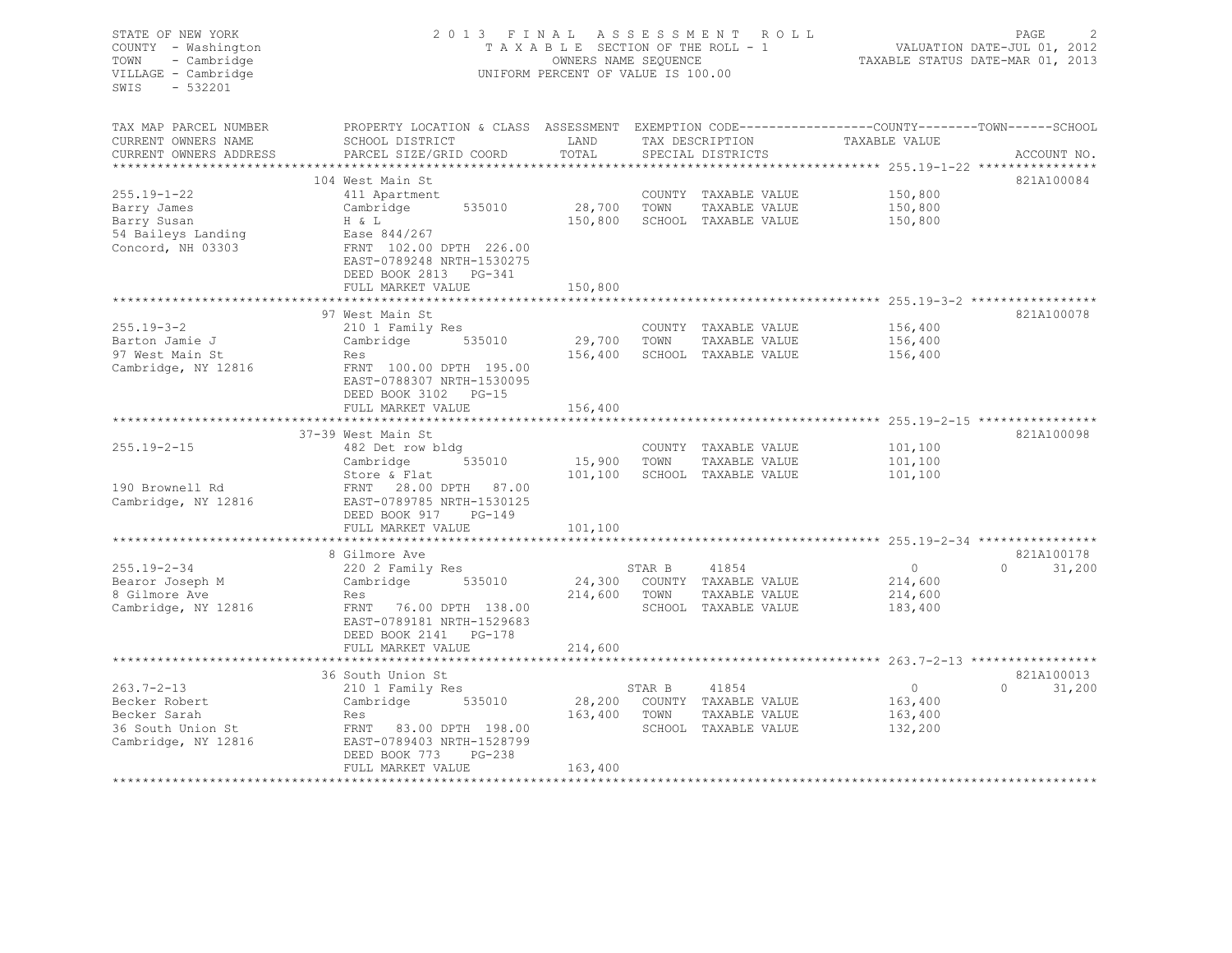# STATE OF NEW YORK 2 0 1 3 F I N A L A S S E S S M E N T R O L L PAGE 3 COUNTY - Washington T A X A B L E SECTION OF THE ROLL - 1 VALUATION DATE-JUL 01, 2012 TOWN - Cambridge OWNERS NAME SEQUENCE TAXABLE STATUS DATE-MAR 01, 2013 VILLAGE - Cambridge UNIFORM PERCENT OF VALUE IS 100.00

| TAX MAP PARCEL NUMBER  | PROPERTY LOCATION & CLASS ASSESSMENT EXEMPTION CODE----------------COUNTY-------TOWN------SCHOOL |              |              |                               |                |                    |
|------------------------|--------------------------------------------------------------------------------------------------|--------------|--------------|-------------------------------|----------------|--------------------|
| CURRENT OWNERS NAME    | SCHOOL DISTRICT                                                                                  | LAND         |              | TAX DESCRIPTION               | TAXABLE VALUE  |                    |
| CURRENT OWNERS ADDRESS | PARCEL SIZE/GRID COORD                                                                           | TOTAL        |              | SPECIAL DISTRICTS             |                | ACCOUNT NO.        |
|                        |                                                                                                  |              |              |                               |                |                    |
|                        |                                                                                                  |              |              |                               |                |                    |
|                        | South Union W/off                                                                                |              |              |                               |                |                    |
| $263.7 - 2 - 15.1$     | 311 Res vac land                                                                                 |              |              | COUNTY TAXABLE VALUE          | 900            |                    |
| Becker Robert A        | 535010<br>Cambridge                                                                              | 900          | TOWN         | TAXABLE VALUE                 | 900            |                    |
| Becker Sarah C         | FRNT 121.00 DPTH 71.00                                                                           | 900          |              | SCHOOL TAXABLE VALUE          | 900            |                    |
| 36 S Union St          | EAST-0789271 NRTH-1528742                                                                        |              |              |                               |                |                    |
| Cambridge, NY 12816    | DEED BOOK 2059 PG-295                                                                            |              |              |                               |                |                    |
|                        | FULL MARKET VALUE                                                                                | 900          |              |                               |                |                    |
|                        |                                                                                                  |              |              |                               |                |                    |
|                        |                                                                                                  |              |              |                               |                |                    |
|                        | 18 South Union St                                                                                |              |              |                               |                | 821A100015         |
| $255.19 - 2 - 23$      | 210 1 Family Res                                                                                 |              |              | COUNTY TAXABLE VALUE          | 100,000        |                    |
| Bell Andrew Estate     | 535010<br>Cambridge                                                                              | 30,400 TOWN  |              | TAXABLE VALUE                 | 100,000        |                    |
| c/o Peter D Bell       | Res                                                                                              |              |              | 100,000 SCHOOL TAXABLE VALUE  | 100,000        |                    |
| 127 Content Farm Rd    | W 663/293                                                                                        |              |              |                               |                |                    |
| Cambridge, NY 12816    | FRNT 115.00 DPTH 177.00                                                                          |              |              |                               |                |                    |
|                        |                                                                                                  |              |              |                               |                |                    |
|                        | EAST-0789534 NRTH-1529379                                                                        |              |              |                               |                |                    |
|                        | DEED BOOK 226<br>PG-46                                                                           |              |              |                               |                |                    |
|                        | FULL MARKET VALUE                                                                                | 100,000      |              |                               |                |                    |
|                        |                                                                                                  |              |              |                               |                |                    |
|                        | 60 South Union St                                                                                |              |              |                               |                | 821A100112         |
| $263.7 - 2 - 21$       | 210 1 Family Res                                                                                 |              | STAR B       | 41854                         | $\overline{0}$ | $\Omega$<br>31,200 |
| Bell Karen A           | Cambridge 535010                                                                                 |              |              | 32,700 COUNTY TAXABLE VALUE   | 150,100        |                    |
|                        |                                                                                                  |              |              |                               |                |                    |
| 60 South Union St      | Res                                                                                              | 150,100 TOWN |              | TAXABLE VALUE                 | 150,100        |                    |
| Cambridge, NY 12816    | Easement 878/160                                                                                 |              |              | SCHOOL TAXABLE VALUE          | 118,900        |                    |
|                        | FRNT 123.00 DPTH 210.00                                                                          |              |              |                               |                |                    |
|                        | EAST-0789245 NRTH-1527994                                                                        |              |              |                               |                |                    |
|                        | DEED BOOK 469<br>PG-1124                                                                         |              |              |                               |                |                    |
|                        | FULL MARKET VALUE                                                                                | 150,100      |              |                               |                |                    |
|                        |                                                                                                  |              |              |                               |                |                    |
|                        |                                                                                                  |              |              |                               |                |                    |
|                        | 10 South Union St                                                                                |              |              |                               |                | 821A100014         |
| $255.19 - 2 - 19$      | 210 1 Family Res                                                                                 |              | STAR B       | 41854                         | 0              | $\Omega$<br>31,200 |
| Bell Philip L          | 535010<br>Cambridge                                                                              |              |              | 30,300 COUNTY TAXABLE VALUE   | 313,000        |                    |
| 10 South Union St      | Res                                                                                              |              | 313,000 TOWN | TAXABLE VALUE                 | 313,000        |                    |
| Cambridge, NY 12816    | FRNT 118.00 DPTH 170.00                                                                          |              |              | SCHOOL TAXABLE VALUE          | 281,800        |                    |
|                        | EAST-0789606 NRTH-1529733                                                                        |              |              |                               |                |                    |
|                        |                                                                                                  |              |              |                               |                |                    |
|                        | DEED BOOK 500<br>$PG-6$                                                                          |              |              |                               |                |                    |
|                        | FULL MARKET VALUE                                                                                | 313,000      |              |                               |                |                    |
|                        |                                                                                                  |              |              |                               |                |                    |
|                        | West Main St                                                                                     |              |              |                               |                | 8279900758         |
| $263.7 - 1 - 1$        | 642 Health bldg                                                                                  |              |              | COUNTY TAXABLE VALUE          | 370,000        |                    |
| BIEKO, LLC             | 535010<br>Cambridge                                                                              | 300,000 TOWN |              | TAXABLE VALUE                 | 370,000        |                    |
|                        |                                                                                                  |              |              |                               |                |                    |
| Frank Klebieko         | Court order                                                                                      |              |              | 370,000 SCHOOL TAXABLE VALUE  | 370,000        |                    |
| 689 Hillman Dr         | Easement 2309/88                                                                                 |              |              | EZ004 Empire Zone 4           | 370,000 TO     |                    |
| Winchester, VA 22601   | ACRES 102.10                                                                                     |              |              |                               |                |                    |
|                        | EAST-0787749 NRTH-1528829                                                                        |              |              |                               |                |                    |
|                        | DEED BOOK 2798 PG-299                                                                            |              |              |                               |                |                    |
|                        | FULL MARKET VALUE                                                                                | 370,000      |              |                               |                |                    |
|                        |                                                                                                  |              |              | ***************************** |                |                    |
|                        |                                                                                                  |              |              |                               |                |                    |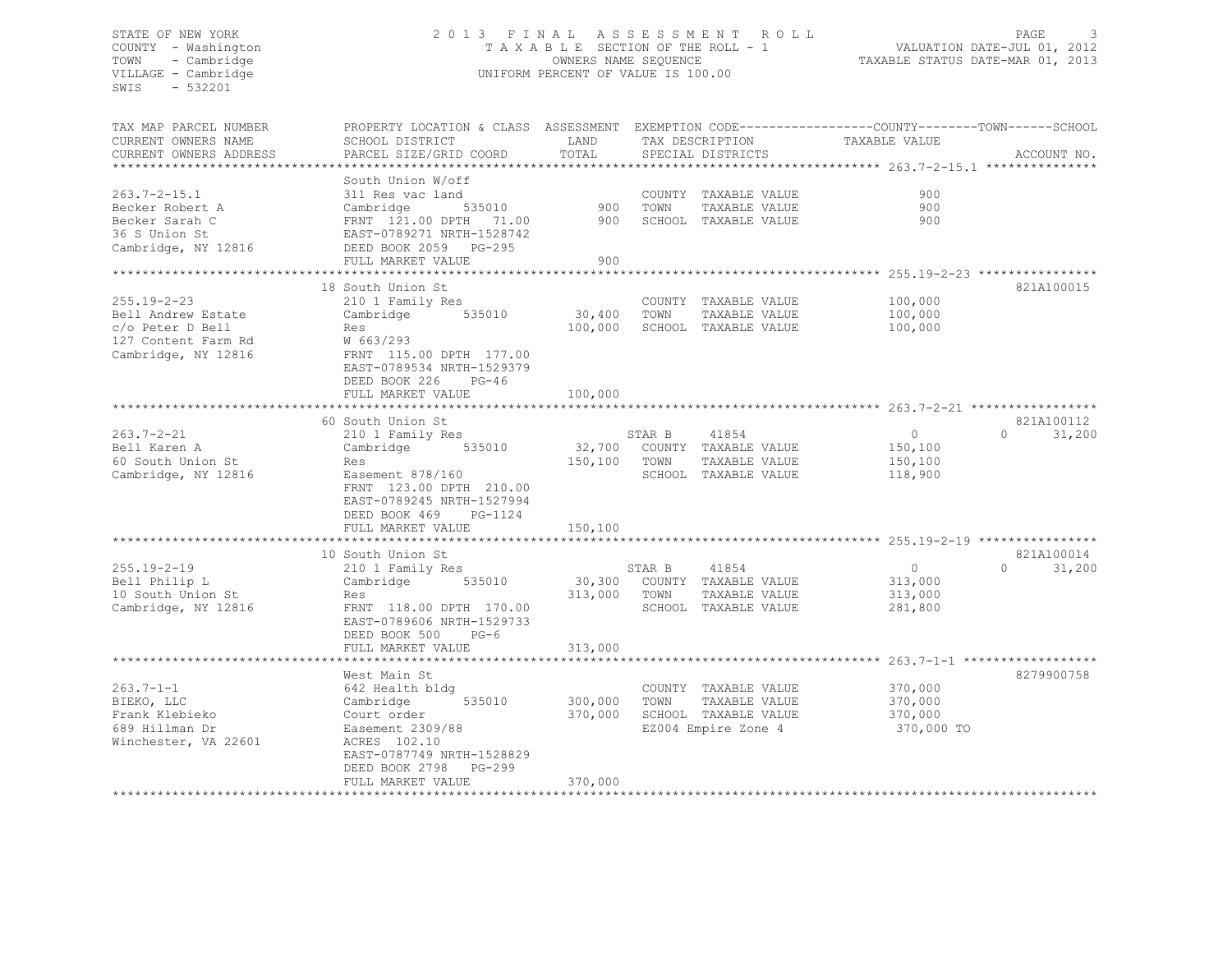# STATE OF NEW YORK 2 0 1 3 F I N A L A S S E S S M E N T R O L L PAGE 4 COUNTY - Washington T A X A B L E SECTION OF THE ROLL - 1 VALUATION DATE-JUL 01, 2012 TOWN - Cambridge OWNERS NAME SEQUENCE TAXABLE STATUS DATE-MAR 01, 2013 VILLAGE - Cambridge **UNIFORM PERCENT OF VALUE IS 100.00**

| TAX MAP PARCEL NUMBER<br>CURRENT OWNERS NAME<br>CURRENT OWNERS ADDRESS                                   | PROPERTY LOCATION & CLASS ASSESSMENT EXEMPTION CODE----------------COUNTY-------TOWN------SCHOOI<br>SCHOOL DISTRICT<br>PARCEL SIZE/GRID COORD                                                            | LAND<br>TOTAL                |                                                                        | TAX DESCRIPTION<br>SPECIAL DISTRICTS                                          | TAXABLE VALUE                                                            | ACCOUNT NO.                                                            |
|----------------------------------------------------------------------------------------------------------|----------------------------------------------------------------------------------------------------------------------------------------------------------------------------------------------------------|------------------------------|------------------------------------------------------------------------|-------------------------------------------------------------------------------|--------------------------------------------------------------------------|------------------------------------------------------------------------|
| $263.7 - 2 - 14$<br>Blanchfield John<br>Blanchfield Linda<br>38 South Union St<br>Cambridge, NY 12816    | 38 South Union St<br>210 1 Family Res<br>Cambridge<br>535010<br>Res<br>FRNT 54.00 DPTH 172.00<br>EAST-0789409 NRTH-1528725<br>DEED BOOK 454<br>PG-859<br>FULL MARKET VALUE<br>************************** | 109,500                      | WAR $VET/C$ 41122<br>24,200 WAR VET/T 41123<br>109,500 STAR EN<br>TOWN | 41834<br>COUNTY TAXABLE VALUE<br>TAXABLE VALUE<br>SCHOOL TAXABLE VALUE        | 16,425<br>$\overline{0}$<br>$\overline{0}$<br>93,075<br>93,075<br>43,670 | 821A100012<br>$\Omega$<br>0<br>$\circ$<br>16,425<br>65,830<br>$\Omega$ |
| $263.7 - 2 - 22$<br>Borthwick David R<br>Borthwick Deborah C<br>62 South Union St<br>Cambridge, NY 12816 | 62 South Union St<br>210 1 Family Res<br>535010<br>Cambridge<br>Res<br>FRNT 150.00 DPTH 169.00<br>EAST-0789241 NRTH-1527866<br>DEED BOOK 1791 PG-40<br>FULL MARKET VALUE                                 | 172,800<br>172,800           | STAR B<br>TOWN                                                         | 41854<br>33,300 COUNTY TAXABLE VALUE<br>TAXABLE VALUE<br>SCHOOL TAXABLE VALUE | $\overline{0}$<br>172,800<br>172,800<br>141,600                          | 821A100121<br>$\Omega$<br>31,200                                       |
| $255.19 - 1 - 18$<br>Bouchard Paul J<br>284 Center Rd<br>Eagle Bridge, NY 12057                          | West Main St<br>330 Vacant comm<br>Cambridge<br>535010<br>FRNT 35.00 DPTH 80.00<br>EAST-0789659 NRTH-1530280<br>DEED BOOK 2808<br>$PG-116$<br>FULL MARKET VALUE                                          | 700<br>700<br>700            | TOWN                                                                   | COUNTY TAXABLE VALUE<br>TAXABLE VALUE<br>SCHOOL TAXABLE VALUE                 | 700<br>700<br>700                                                        | 821A100041                                                             |
| $255.19 - 1 - 19$<br>Bouchard Paul J<br>284 Center Rd<br>Eagle Bridge, NY 12057                          | 90 West Main St<br>482 Det row bldg<br>535010<br>Cambridge<br>Store<br>Boundary Agmt 586/50<br>FRNT 95.00 DPTH 238.00<br>EAST-0789581 NRTH-1530349<br>DEED BOOK 2164 PG-341<br>FULL MARKET VALUE         | 30,100<br>145,000<br>145,000 | TOWN                                                                   | COUNTY TAXABLE VALUE<br>TAXABLE VALUE<br>SCHOOL TAXABLE VALUE                 | 145,000<br>145,000<br>145,000                                            | 821A100019                                                             |
| $255.19 - 1 - 20$<br>Bouchard Paul J<br>284 Center Rd<br>Eagle Bridge, NY 12057                          | 92 West Main St<br>330 Vacant comm<br>Cambridge<br>535010<br>Vac Land<br>71.00 DPTH 238.00<br>FRNT<br>EAST-0789498 NRTH-1530326<br>DEED BOOK 2164<br>$PG-341$<br>FULL MARKET VALUE                       | 10,000<br>10,000<br>10,000   | TOWN                                                                   | COUNTY TAXABLE VALUE<br>TAXABLE VALUE<br>SCHOOL TAXABLE VALUE                 | 10,000<br>10,000<br>10,000                                               | 821A100159                                                             |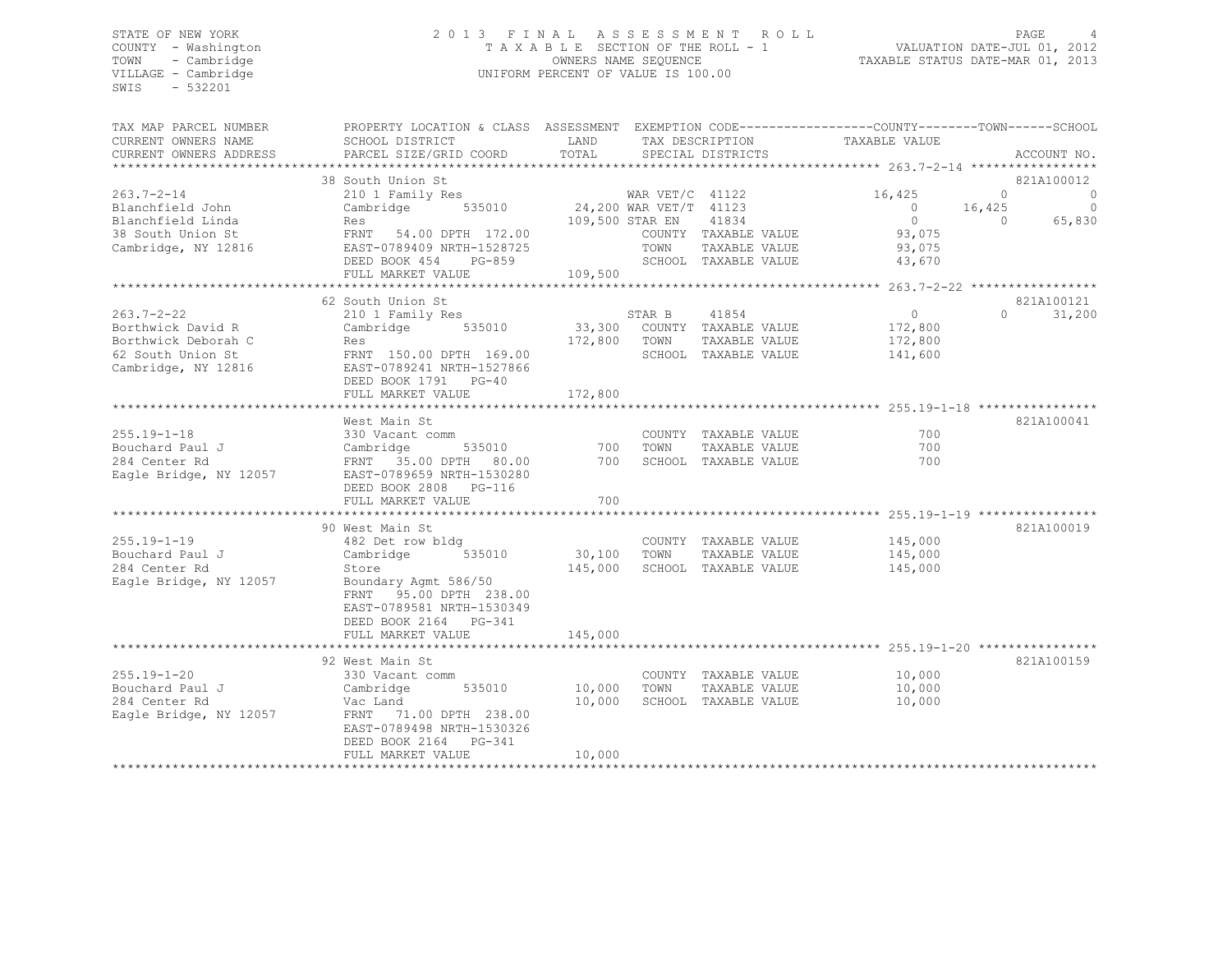# STATE OF NEW YORK 2 0 1 3 F I N A L A S S E S S M E N T R O L L PAGE 5 COUNTY - Washington T A X A B L E SECTION OF THE ROLL - 1 VALUATION DATE-JUL 01, 2012 TOWN - Cambridge OWNERS NAME SEQUENCE TAXABLE STATUS DATE-MAR 01, 2013 VILLAGE - Cambridge **UNIFORM PERCENT OF VALUE IS 100.00**

| TAX MAP PARCEL NUMBER<br>CURRENT OWNERS NAME<br>CURRENT OWNERS ADDRESS<br>*************************    | PROPERTY LOCATION & CLASS ASSESSMENT<br>SCHOOL DISTRICT<br>PARCEL SIZE/GRID COORD                                                                                                                    | LAND<br>TOTAL                |                                                   | TAX DESCRIPTION<br>SPECIAL DISTRICTS                                   | EXEMPTION CODE-----------------COUNTY-------TOWN------SCHOOL<br>TAXABLE VALUE | ACCOUNT NO.                                                              |
|--------------------------------------------------------------------------------------------------------|------------------------------------------------------------------------------------------------------------------------------------------------------------------------------------------------------|------------------------------|---------------------------------------------------|------------------------------------------------------------------------|-------------------------------------------------------------------------------|--------------------------------------------------------------------------|
| $255.19 - 1 - 34$<br>Bouchard Richard<br>Bouchard Nancy<br>8 Priscilla Rd<br>Woonsocket, RI 02895      | 115 West Main St<br>210 1 Family Res<br>Cambridge<br>535010<br>Res<br>ACRES<br>4.00<br>EAST-0787315 NRTH-1530255<br>DEED BOOK 1753<br>$PG-329$<br>FULL MARKET VALUE<br>***************************** | 28,500<br>118,800<br>118,800 | TOWN                                              | COUNTY TAXABLE VALUE<br>TAXABLE VALUE<br>SCHOOL TAXABLE VALUE          | 118,800<br>118,800<br>118,800                                                 | 821A100161                                                               |
| $255.19 - 2 - 38$<br>Bouchard Richard<br>Bouchard Nancy<br>8 Priscilla Rd<br>Woonsocket, RI 02895-3826 | 11 Academy St<br>220 2 Family Res<br>Cambridge<br>535010<br>2 Family House<br>FRNT 86.00 DPTH 209.00<br>EAST-0788995 NRTH-1529773<br>DEED BOOK 942<br>$PG-128$<br>FULL MARKET VALUE                  | 28,900<br>127,700<br>127,700 | TOWN                                              | COUNTY TAXABLE VALUE<br>TAXABLE VALUE<br>SCHOOL TAXABLE VALUE          | 127,700<br>127,700<br>127,700                                                 | 821A100167                                                               |
| $255.19 - 1 - 7$<br>Brown Philip<br>152 W Main St<br>Cambridge, NY 12816                               | 152 West Main St<br>210 1 Family Res<br>Cambridge<br>535010<br>Res<br>FRNT 118.00 DPTH 156.00<br>EAST-0787407 NRTH-1530626<br>DEED BOOK 1723 PG-211                                                  | 12,700<br>63,000             | STAR B<br>TOWN                                    | 41854<br>COUNTY TAXABLE VALUE<br>TAXABLE VALUE<br>SCHOOL TAXABLE VALUE | $\circ$<br>63,000<br>63,000<br>31,800                                         | 821A100045<br>$\Omega$<br>31,200                                         |
|                                                                                                        | FULL MARKET VALUE                                                                                                                                                                                    | 63,000                       |                                                   |                                                                        |                                                                               |                                                                          |
| $255.19 - 3 - 10$<br>Browne Gretchen LE<br>Browne Daniel<br>5 Myrtle Ave<br>Cambridge, NY 12816        | 5 Myrtle Ave<br>210 1 Family Res<br>Cambridge<br>535010<br>H & L<br>FRNT 220.00 DPTH 162.00<br>EAST-0788580 NRTH-1529784<br>$PG-202$<br>DEED BOOK 2948                                               | 244,100 STAR B               | CBT VET/C 41132<br>39,300 CBT VET/T 41133<br>TOWN | 41854<br>COUNTY TAXABLE VALUE<br>TAXABLE VALUE<br>SCHOOL TAXABLE VALUE | 50,000<br>$\circ$<br>$\circ$<br>194,100<br>199,100<br>212,900                 | 821A100153<br>$\Omega$<br>$\circ$<br>- 0<br>45,000<br>31,200<br>$\Omega$ |
|                                                                                                        | FULL MARKET VALUE                                                                                                                                                                                    | 244,100                      |                                                   |                                                                        |                                                                               |                                                                          |
| $263.7 - 2 - 23$<br>Brundige Bruce A<br>Brundige Sandra<br>66 South Union St<br>Cambridge, NY 12816    | 66 South Union St<br>210 1 Family Res<br>Cambridge<br>535010<br>Res<br>FRNT 210.00 DPTH 118.00<br>EAST-0789239 NRTH-1527714<br>$PG-138$<br>DEED BOOK 665<br>FULL MARKET VALUE                        | 33,500<br>145,000<br>145,000 | STAR B<br>TOWN                                    | 41854<br>COUNTY TAXABLE VALUE<br>TAXABLE VALUE<br>SCHOOL TAXABLE VALUE | $\circ$<br>145,000<br>145,000<br>113,800                                      | 821A100118<br>$\Omega$<br>31,200                                         |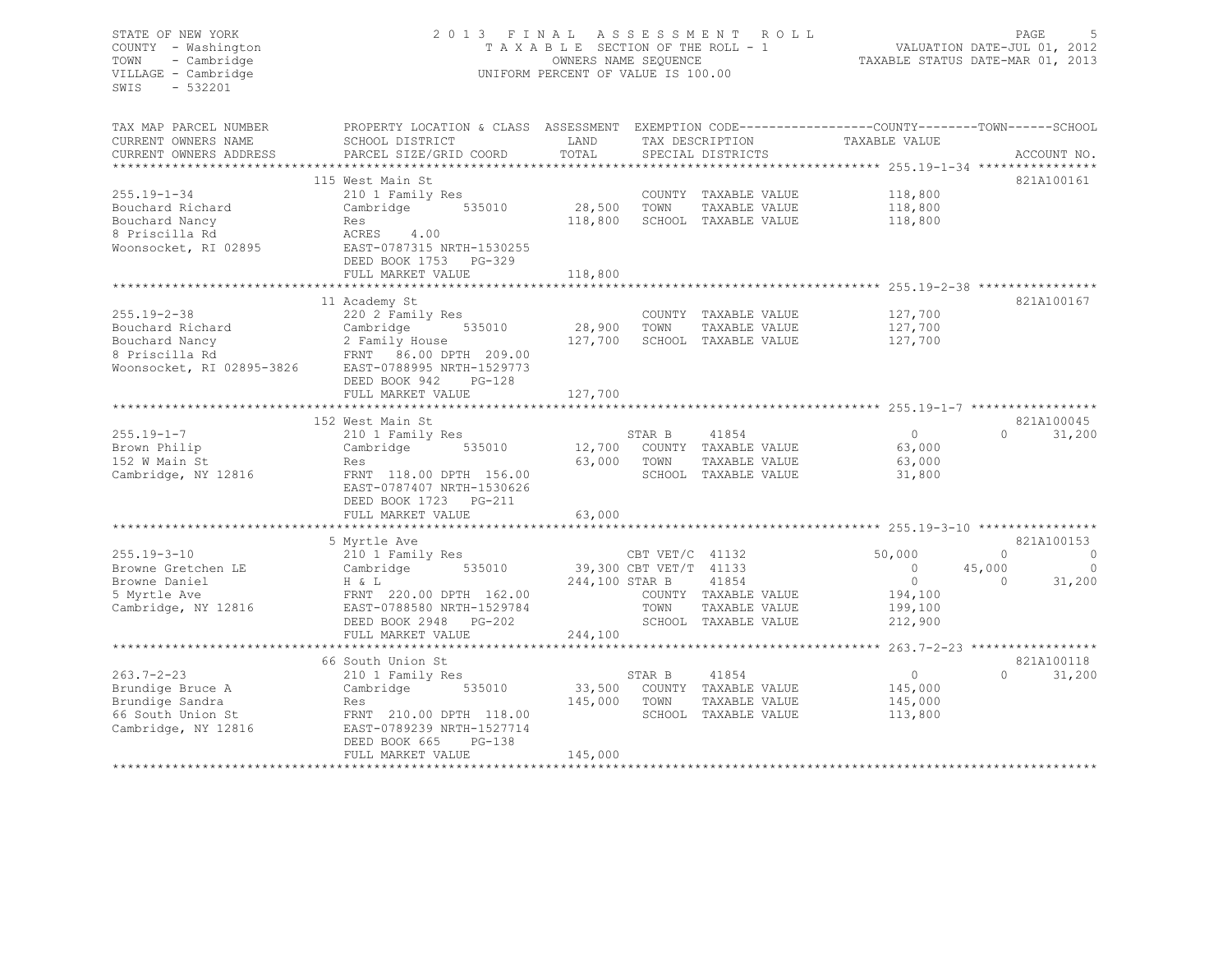# STATE OF NEW YORK 2 0 1 3 F I N A L A S S E S S M E N T R O L L PAGE 6 COUNTY - Washington T A X A B L E SECTION OF THE ROLL - 1 VALUATION DATE-JUL 01, 2012 TOWN - Cambridge OWNERS NAME SEQUENCE TAXABLE STATUS DATE-MAR 01, 2013 UNIFORM PERCENT OF VALUE IS 100.00

| TAX MAP PARCEL NUMBER<br>CURRENT OWNERS NAME           | PROPERTY LOCATION & CLASS ASSESSMENT<br>SCHOOL DISTRICT | LAND         |        | TAX DESCRIPTION                       | EXEMPTION CODE-----------------COUNTY-------TOWN------SCHOOL<br>TAXABLE VALUE |                    |
|--------------------------------------------------------|---------------------------------------------------------|--------------|--------|---------------------------------------|-------------------------------------------------------------------------------|--------------------|
| CURRENT OWNERS ADDRESS<br>**************************** | PARCEL SIZE/GRID COORD                                  | TOTAL        |        | SPECIAL DISTRICTS                     |                                                                               | ACCOUNT NO.        |
|                                                        | 44 Academy St                                           |              |        |                                       |                                                                               | 821A100124         |
| $263.7 - 1 - 20$                                       | 210 1 Family Res                                        |              | STAR B | 41854                                 | $\circ$                                                                       | $\Omega$<br>31,200 |
| Burdick Richard M                                      | 535010<br>Cambridge                                     | 29,100       |        | COUNTY TAXABLE VALUE                  | 100,000                                                                       |                    |
| Burdick Brenda M                                       | Res                                                     | 100,000      | TOWN   | TAXABLE VALUE                         | 100,000                                                                       |                    |
| 44 Academy St                                          | FRNT 131.00 DPTH 137.00                                 |              |        | SCHOOL TAXABLE VALUE                  | 68,800                                                                        |                    |
| Cambridge, NY 12816                                    | EAST-0788985 NRTH-1528344                               |              |        |                                       |                                                                               |                    |
|                                                        | DEED BOOK 737<br>PG-339                                 |              |        |                                       |                                                                               |                    |
|                                                        | FULL MARKET VALUE                                       | 100,000      |        |                                       |                                                                               |                    |
|                                                        | ***************************                             | ************ |        |                                       | ************************* 255.20-1-8.1 ***************                        |                    |
| $255.20 - 1 - 8.1$                                     | 58 West Main St                                         |              |        |                                       | 76,000                                                                        | 821A100115         |
| Burgess John B Jr                                      | 432 Gas station<br>Cambridge<br>535010                  | 26,000       | TOWN   | COUNTY TAXABLE VALUE<br>TAXABLE VALUE | 76,000                                                                        |                    |
| Burgess Lois W                                         | former gas station                                      | 76,000       |        | SCHOOL TAXABLE VALUE                  | 76,000                                                                        |                    |
| 695 Ash Grove Rd                                       | FRNT 115.00 DPTH 159.00                                 |              |        |                                       |                                                                               |                    |
| Cambridge, NY 12816                                    | EAST-0789876 NRTH-1530313                               |              |        |                                       |                                                                               |                    |
|                                                        | DEED BOOK 2700<br>$PG-138$                              |              |        |                                       |                                                                               |                    |
|                                                        | FULL MARKET VALUE                                       | 76,000       |        |                                       |                                                                               |                    |
|                                                        | *****************************                           |              |        |                                       |                                                                               |                    |
|                                                        | 122 West Main St                                        |              |        |                                       |                                                                               | 821A100147         |
| $255.19 - 1 - 31$                                      | 210 1 Family Res                                        |              | STAR B | 41854                                 | $\circ$                                                                       | 31,200<br>$\Omega$ |
| Burke Athena                                           | 535010<br>Cambridge                                     | 29,600       |        | COUNTY TAXABLE VALUE                  | 212,000                                                                       |                    |
| 122 West Main St                                       | Res                                                     | 212,000      | TOWN   | TAXABLE VALUE                         | 212,000                                                                       |                    |
| Cambridge, NY 12816                                    | 2138/301<br>FRNT                                        |              |        | SCHOOL TAXABLE VALUE                  | 180,800                                                                       |                    |
|                                                        | 84.00 DPTH 351.00<br>EAST-0788510 NRTH-1530356          |              |        |                                       |                                                                               |                    |
|                                                        | DEED BOOK 2837 PG-219                                   |              |        |                                       |                                                                               |                    |
|                                                        | FULL MARKET VALUE                                       | 212,000      |        |                                       |                                                                               |                    |
|                                                        |                                                         |              |        |                                       | ********** 263.7-2-35 ******************                                      |                    |
|                                                        | 35 Academy St                                           |              |        |                                       |                                                                               | 821A100063         |
| $263.7 - 2 - 35$                                       | 210 1 Family Res                                        |              | STAR B | 41854                                 | $\circ$                                                                       | $\Omega$<br>31,200 |
| Burke Jeffrey                                          | Cambridge<br>535010                                     | 27,100       |        | COUNTY TAXABLE VALUE                  | 155,000                                                                       |                    |
| 35 Academy St                                          | Res                                                     | 155,000      | TOWN   | TAXABLE VALUE                         | 155,000                                                                       |                    |
| Cambridge, NY 12816                                    | FRNT 66.00 DPTH 275.00                                  |              |        | SCHOOL TAXABLE VALUE                  | 123,800                                                                       |                    |
|                                                        | EAST-0789179 NRTH-1528912                               |              |        |                                       |                                                                               |                    |
|                                                        | DEED BOOK 3014<br>PG-330<br>FULL MARKET VALUE           | 155,000      |        |                                       |                                                                               |                    |
|                                                        |                                                         |              |        |                                       |                                                                               |                    |
|                                                        | 5 Academy St                                            |              |        |                                       |                                                                               | 821A100009         |
| $255.19 - 2 - 40$                                      | 230 3 Family Res                                        |              |        | COUNTY TAXABLE VALUE                  | 154,000                                                                       |                    |
| Caiazza Gerald T                                       | 535010<br>Cambridge                                     | 28,100       | TOWN   | TAXABLE VALUE                         | 154,000                                                                       |                    |
| Pailley Paul F                                         | FRNT 78.00 DPTH 212.00                                  | 154,000      |        | SCHOOL TAXABLE VALUE                  | 154,000                                                                       |                    |
| 9 Joseph Ct                                            | EAST-0788961 NRTH-1529881                               |              |        |                                       |                                                                               |                    |
| Schaghticoke, NY 12154                                 | DEED BOOK 2980<br>PG-310                                |              |        |                                       |                                                                               |                    |
|                                                        | FULL MARKET VALUE                                       | 154,000      |        |                                       |                                                                               |                    |
|                                                        |                                                         |              |        |                                       |                                                                               |                    |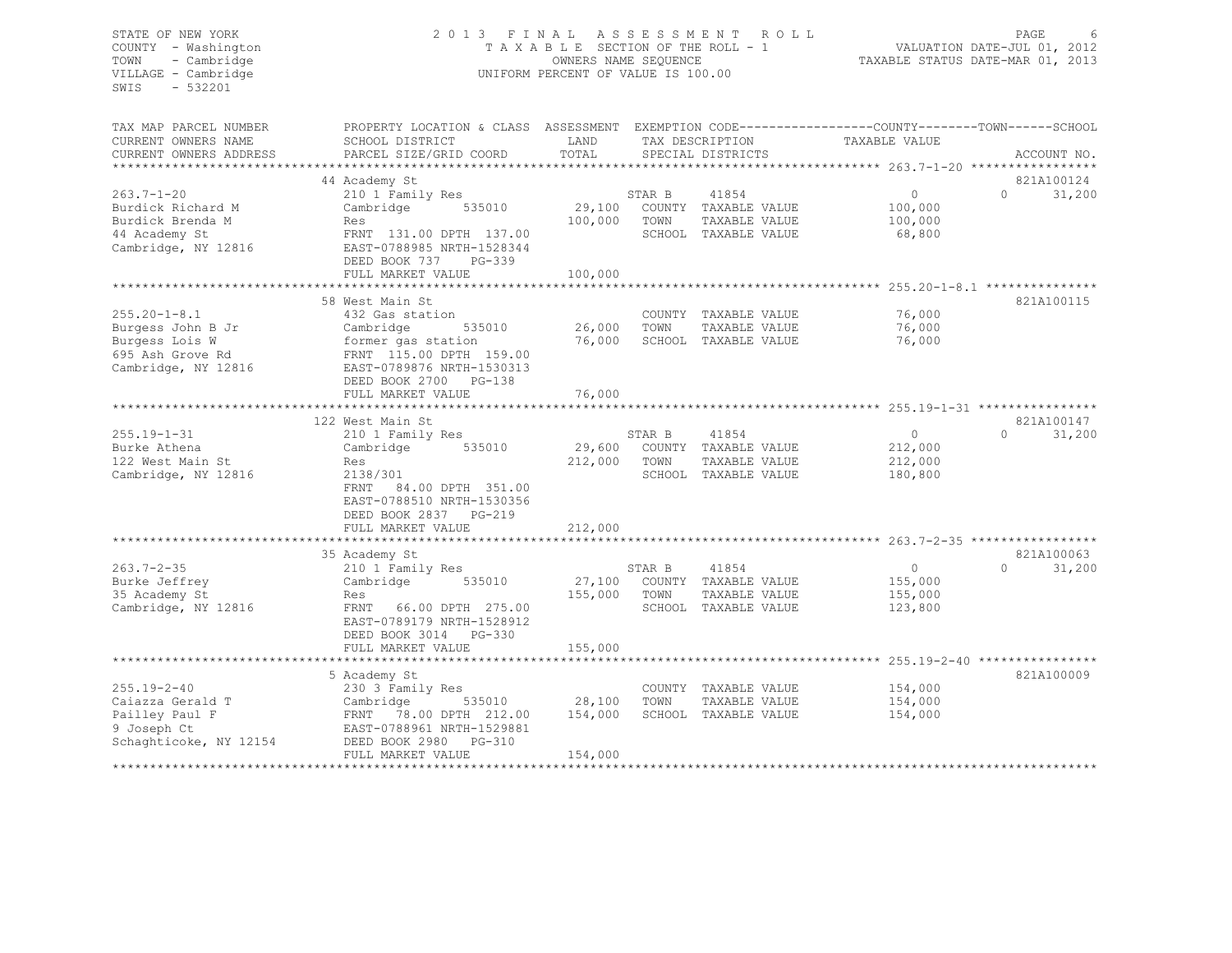| STATE OF NEW YORK<br>COUNTY - Washington<br>- Cambridge<br>TOWN<br>VILLAGE - Cambridge<br>SWIS - 532201 | UNIFORM PERCENT OF VALUE IS 100.00 | 2013 FINAL ASSESSMENT ROLL<br>TAXABLE SECTION OF THE ROLL - 1<br>OWNERS NAME SEQUENCE |                                                                                                 | PAGE<br>7<br>VALUATION DATE-JUL 01, 2012<br>TAXABLE STATUS DATE-MAR 01, 2013 |
|---------------------------------------------------------------------------------------------------------|------------------------------------|---------------------------------------------------------------------------------------|-------------------------------------------------------------------------------------------------|------------------------------------------------------------------------------|
| TAX MAP PARCEL NUMBER                                                                                   |                                    |                                                                                       | PROPERTY LOCATION & CLASS ASSESSMENT EXEMPTION CODE----------------COUNTY-------TOWN-----SCHOOL |                                                                              |
| CURRENT OWNERS NAME<br>CURRENT OWNERS ADDRESS<br>PARCEL SIZE/GRID COORD                                 | SCHOOL DISTRICT LAND<br>TOTAL      | TAX DESCRIPTION<br>SPECIAL DISTRICTS                                                  | TAXABLE VALUE                                                                                   | ACCOUNT NO.                                                                  |
| ************************                                                                                |                                    |                                                                                       |                                                                                                 |                                                                              |
| 3 Gilmore Ave                                                                                           |                                    |                                                                                       |                                                                                                 | 821A100031                                                                   |
| $255.19 - 2 - 30$<br>210 1 Family Res                                                                   |                                    | COUNTY TAXABLE VALUE                                                                  | 127,900                                                                                         |                                                                              |
| Carlton Harriet Cambridge 535010<br>c/o D.Alan Wrigley, JR., Esq. Lot & Res                             | 28,200                             | TOWN<br>TAXABLE VALUE                                                                 | 127,900                                                                                         |                                                                              |
|                                                                                                         |                                    | 127,900 SCHOOL TAXABLE VALUE                                                          | 127,900                                                                                         |                                                                              |
| 457/897 Bdy Agmt 752/325<br>PO Box 255                                                                  |                                    | TE533 Trans exmt repay-flg                                                            | $.00$ MT                                                                                        |                                                                              |
| Cambridge, NY 12816<br>Trans Exempt Repay 2013                                                          |                                    |                                                                                       |                                                                                                 |                                                                              |
| FRNT 76.00 DPTH 253.00                                                                                  |                                    |                                                                                       |                                                                                                 |                                                                              |
| EAST-0789418 NRTH-1529852                                                                               |                                    |                                                                                       |                                                                                                 |                                                                              |
| DEED BOOK 392                                                                                           | $PG-157$                           |                                                                                       |                                                                                                 |                                                                              |
| FULL MARKET VALUE                                                                                       | 127,900                            |                                                                                       |                                                                                                 |                                                                              |
| 69 West Main St                                                                                         |                                    |                                                                                       |                                                                                                 | 821A100034                                                                   |
| $255.19 - 2 - 6$<br>220 2 Family Res                                                                    |                                    | COUNTY TAXABLE VALUE                                                                  | 220,000                                                                                         |                                                                              |
|                                                                                                         | 27,100                             | TOWN                                                                                  | 220,000                                                                                         |                                                                              |
| Cambridge 535010<br>Center Arthur E<br>H & L                                                            |                                    | TAXABLE VALUE<br>220,000 SCHOOL TAXABLE VALUE                                         | 220,000                                                                                         |                                                                              |
| Center Judy B<br>FRNT 66.00 DPTH 260.00                                                                 |                                    |                                                                                       |                                                                                                 |                                                                              |
| 27 Washington St<br>Cambridge, NY 12816<br>EAST-0789308 NRTH-1529998                                    |                                    |                                                                                       |                                                                                                 |                                                                              |
| DEED BOOK 434 PG-271                                                                                    |                                    |                                                                                       |                                                                                                 |                                                                              |
| FULL MARKET VALUE                                                                                       | 220,000                            |                                                                                       |                                                                                                 |                                                                              |
|                                                                                                         |                                    |                                                                                       | ************************ 255.19-1-3 *****************                                           |                                                                              |
| State Route 372                                                                                         |                                    |                                                                                       |                                                                                                 | 821A100850                                                                   |
| $255.19 - 1 - 3$<br>311 Res vac land                                                                    |                                    | COUNTY TAXABLE VALUE                                                                  | 10,000                                                                                          |                                                                              |
| Cambridge 535010<br>Center Road Enterprises                                                             | 10,000 TOWN                        | TAXABLE VALUE                                                                         | 10,000                                                                                          |                                                                              |
| 139 Center Rd                                                                                           |                                    | 10,000 SCHOOL TAXABLE VALUE                                                           | 10,000                                                                                          |                                                                              |
| Land & Pond<br>ACRES 2.10<br>Eagle Bridge, NY 12057                                                     |                                    |                                                                                       |                                                                                                 |                                                                              |
| EAST-0786899 NRTH-1530784                                                                               |                                    |                                                                                       |                                                                                                 |                                                                              |
| DEED BOOK 2002 PG-231                                                                                   |                                    |                                                                                       |                                                                                                 |                                                                              |
| FULL MARKET VALUE                                                                                       | 10,000                             |                                                                                       |                                                                                                 |                                                                              |
|                                                                                                         | * * * * * * * * * * *              |                                                                                       |                                                                                                 |                                                                              |
| 17 North Union St                                                                                       |                                    |                                                                                       |                                                                                                 | 821A100164                                                                   |
| $255.20 - 1 - 9.2$<br>280 Res Multiple                                                                  |                                    | COUNTY TAXABLE VALUE                                                                  | 117,900                                                                                         |                                                                              |
| Cambridge 535010<br>Cheney Robert                                                                       | 28,400                             | TOWN<br>TAXABLE VALUE                                                                 | 117,900                                                                                         |                                                                              |
| 971 Turnpike Rd<br>H & L                                                                                | 117,900                            | SCHOOL TAXABLE VALUE                                                                  | 117,900                                                                                         |                                                                              |
| FRNT 152.00 DPTH 116.00<br>Cambridge, NY 12816                                                          |                                    |                                                                                       |                                                                                                 |                                                                              |
| ACRES 0.40                                                                                              |                                    |                                                                                       |                                                                                                 |                                                                              |
| EAST-0790411 NRTH-1531134                                                                               |                                    |                                                                                       |                                                                                                 |                                                                              |
| DEED BOOK 2879 PG-194                                                                                   |                                    |                                                                                       |                                                                                                 |                                                                              |
| FULL MARKET VALUE                                                                                       | 117,900                            |                                                                                       |                                                                                                 |                                                                              |
|                                                                                                         |                                    |                                                                                       | ********************** 255.19-1-10 *****************                                            |                                                                              |
| 138 West Main St                                                                                        |                                    |                                                                                       |                                                                                                 | 821A100066                                                                   |
| $255.19 - 1 - 10$<br>210 1 Family Res                                                                   |                                    | 41854<br>STAR B                                                                       | $\overline{0}$                                                                                  | 31,200<br>$\Omega$                                                           |
| Chinian Matthew<br>Cambridge 535010                                                                     |                                    | 59,500 COUNTY TAXABLE VALUE                                                           | 204,000                                                                                         |                                                                              |
| Ball Alane<br>Res                                                                                       |                                    | 204,000 TOWN<br>TAXABLE VALUE                                                         | 204,000                                                                                         |                                                                              |
| 138 West Main St<br>1710/124                                                                            |                                    | SCHOOL TAXABLE VALUE                                                                  | 172,800                                                                                         |                                                                              |
| Cambridge, NY 12816<br>ACRES 6.10                                                                       |                                    |                                                                                       |                                                                                                 |                                                                              |
| EAST-0787876 NRTH-1530757                                                                               |                                    |                                                                                       |                                                                                                 |                                                                              |
|                                                                                                         |                                    |                                                                                       |                                                                                                 |                                                                              |
|                                                                                                         |                                    |                                                                                       |                                                                                                 |                                                                              |
| DEED BOOK 1850 PG-183<br>FULL MARKET VALUE                                                              | 204,000                            |                                                                                       |                                                                                                 |                                                                              |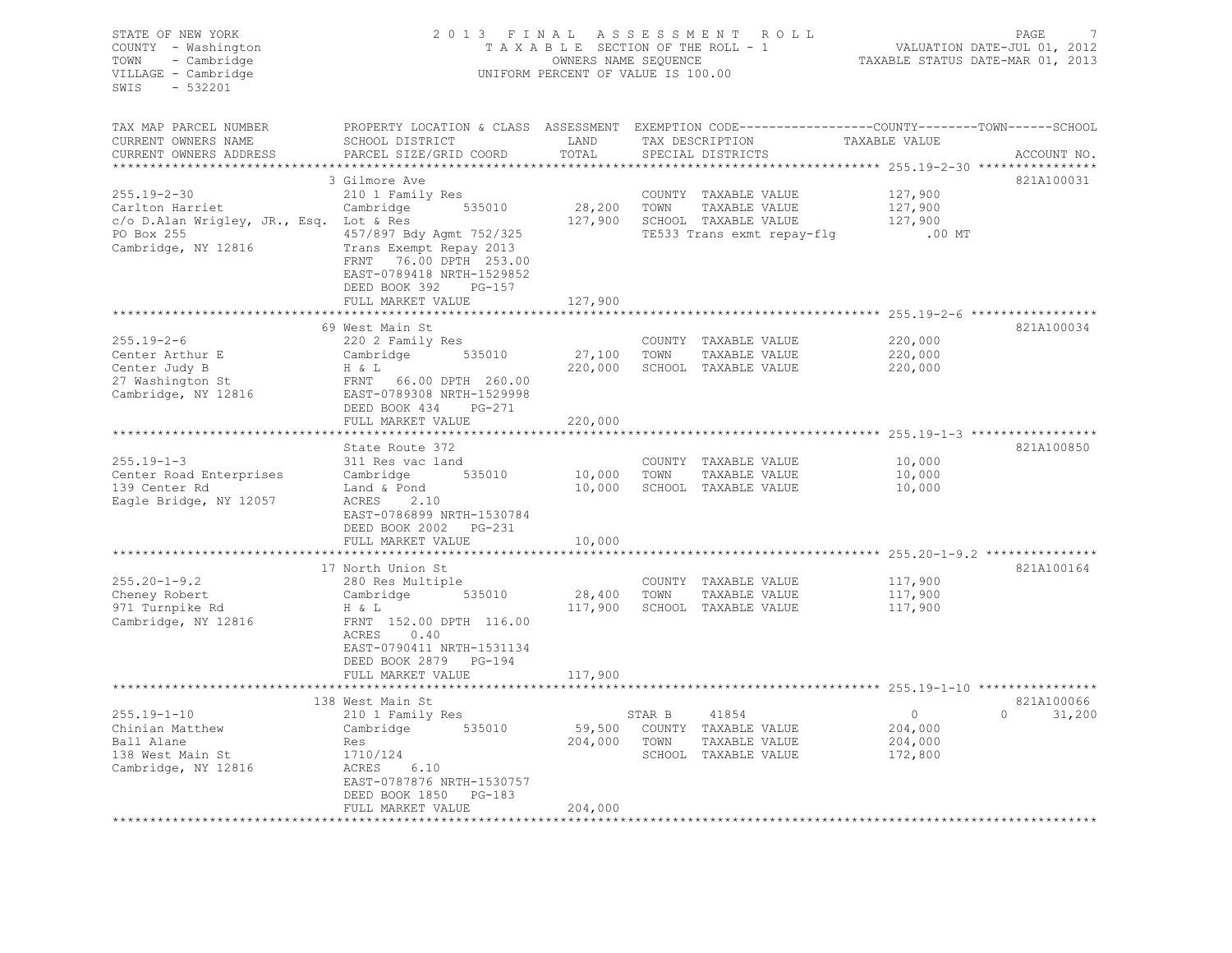# STATE OF NEW YORK 2 0 1 3 F I N A L A S S E S S M E N T R O L L PAGE 8 COUNTY - Washington T A X A B L E SECTION OF THE ROLL - 1 VALUATION DATE-JUL 01, 2012 TOWN - Cambridge OWNERS NAME SEQUENCE TAXABLE STATUS DATE-MAR 01, 2013 VILLAGE - Cambridge **UNIFORM PERCENT OF VALUE IS 100.00**

| TAX MAP PARCEL NUMBER    | PROPERTY LOCATION & CLASS ASSESSMENT EXEMPTION CODE----------------COUNTY-------TOWN------SCHOOL |             |         |                             |               |                    |
|--------------------------|--------------------------------------------------------------------------------------------------|-------------|---------|-----------------------------|---------------|--------------------|
| CURRENT OWNERS NAME      | SCHOOL DISTRICT                                                                                  | LAND        |         | TAX DESCRIPTION             | TAXABLE VALUE |                    |
| CURRENT OWNERS ADDRESS   | PARCEL SIZE/GRID COORD                                                                           | TOTAL       |         | SPECIAL DISTRICTS           |               | ACCOUNT NO.        |
|                          |                                                                                                  |             |         |                             |               |                    |
|                          | 116 West Main St                                                                                 |             |         |                             |               | 821A100181         |
| $255.19 - 1 - 28$        | 411 Apartment                                                                                    |             |         | COUNTY TAXABLE VALUE        | 155,300       |                    |
| Chinian Matthew P        | 535010<br>Cambridge                                                                              | 34,100 TOWN |         | TAXABLE VALUE               | 155,300       |                    |
| Ball Alane A             | Apts 4                                                                                           | 155,300     |         | SCHOOL TAXABLE VALUE        | 155,300       |                    |
| 138 West Main St         | FRNT 124.00 DPTH 400.00                                                                          |             |         |                             |               |                    |
| Cambridge, NY 12816      | EAST-0788773 NRTH-1530302                                                                        |             |         |                             |               |                    |
|                          | DEED BOOK 2641 PG-90                                                                             |             |         |                             |               |                    |
|                          | FULL MARKET VALUE                                                                                | 155,300     |         |                             |               |                    |
|                          |                                                                                                  |             |         |                             |               |                    |
|                          | 1 Pleasant St                                                                                    |             |         |                             |               | 821A100038         |
| $263.7 - 1 - 7$          | 411 Apartment                                                                                    |             |         | COUNTY TAXABLE VALUE        | 112,400       |                    |
| Chinian Matthew P        | 535010<br>Cambridge                                                                              | 22,500      | TOWN    | TAXABLE VALUE               | 112,400       |                    |
| Ball Alane A             | Apts                                                                                             | 112,400     |         | SCHOOL TAXABLE VALUE        | 112,400       |                    |
| 138 W Main St            | FRNT 82.00 DPTH 113.00                                                                           |             |         |                             |               |                    |
| Cambridge, NY 12816-1011 | EAST-0788745 NRTH-1529523                                                                        |             |         |                             |               |                    |
|                          | DEED BOOK 946<br>$PG-133$                                                                        |             |         |                             |               |                    |
|                          | FULL MARKET VALUE                                                                                | 112,400     |         |                             |               |                    |
|                          |                                                                                                  |             |         |                             |               |                    |
|                          | 96 West Main St                                                                                  |             |         |                             |               | 821A100077         |
| $255.19 - 1 - 14.3$      | 220 2 Family Res                                                                                 |             | STAR B  | 41854                       | $\Omega$      | $\Omega$<br>31,200 |
| Churchill Michael        | Cambridge 535010                                                                                 |             |         | 24,000 COUNTY TAXABLE VALUE | 170,000       |                    |
| Churchill Dawn           | House & Lot                                                                                      | 170,000     | TOWN    | TAXABLE VALUE               | 170,000       |                    |
| 96 West Main St          | FRNT 175.00 DPTH 92.00                                                                           |             |         | SCHOOL TAXABLE VALUE        | 138,800       |                    |
| Cambridge, NY 12816      | 185<br>BANK                                                                                      |             |         |                             |               |                    |
|                          | EAST-0789422 NRTH-1530456                                                                        |             |         |                             |               |                    |
|                          | DEED BOOK 2410 PG-337                                                                            |             |         |                             |               |                    |
|                          | FULL MARKET VALUE                                                                                | 170,000     |         |                             |               |                    |
|                          |                                                                                                  |             |         |                             |               |                    |
|                          | 2 Myrtle Ave                                                                                     |             |         |                             |               | 821A100037         |
| $255.19 - 3 - 3$         | 283 Res w/Comuse                                                                                 |             |         | COUNTY TAXABLE VALUE        | 122,000       |                    |
| Clark Charles R Jr       | Cambridge<br>535010                                                                              | 27,700 TOWN |         | TAXABLE VALUE               | 122,000       |                    |
| ODell Victoria C         | Res                                                                                              | 122,000     |         | SCHOOL TAXABLE VALUE        | 122,000       |                    |
| Attn: Val D Clark        | FRNT 97.00 DPTH 160.00                                                                           |             |         |                             |               |                    |
| 23 Richmond Pl           | EAST-0788403 NRTH-1530077                                                                        |             |         |                             |               |                    |
| Middletown, NY 10840     | DEED BOOK 842<br>$PG-122$                                                                        |             |         |                             |               |                    |
|                          | FULL MARKET VALUE                                                                                | 122,000     |         |                             |               |                    |
|                          |                                                                                                  |             |         |                             |               |                    |
|                          | 59 Academy St                                                                                    |             |         |                             |               | 821A100035         |
| $263.7 - 2 - 24$         | 210 1 Family Res                                                                                 |             | STAR EN | 41834                       | $\circ$       | $\cap$<br>65,830   |
| Comerro John B           | 535010<br>Cambridge                                                                              | 32,300      |         | COUNTY TAXABLE VALUE        | 140,400       |                    |
| Comerro Katherine R      | H & L                                                                                            | 140,400     | TOWN    | TAXABLE VALUE               | 140,400       |                    |
| 59 Academy St            | FRNT 157.00 DPTH 146.00                                                                          |             |         | SCHOOL TAXABLE VALUE        | 74,570        |                    |
| Cambridge, NY 12816      | EAST-0789186 NRTH-1528236                                                                        |             |         |                             |               |                    |
|                          | DEED BOOK 470<br>PG-140                                                                          |             |         |                             |               |                    |
|                          | FULL MARKET VALUE                                                                                | 140,400     |         |                             |               |                    |
|                          |                                                                                                  |             |         |                             |               |                    |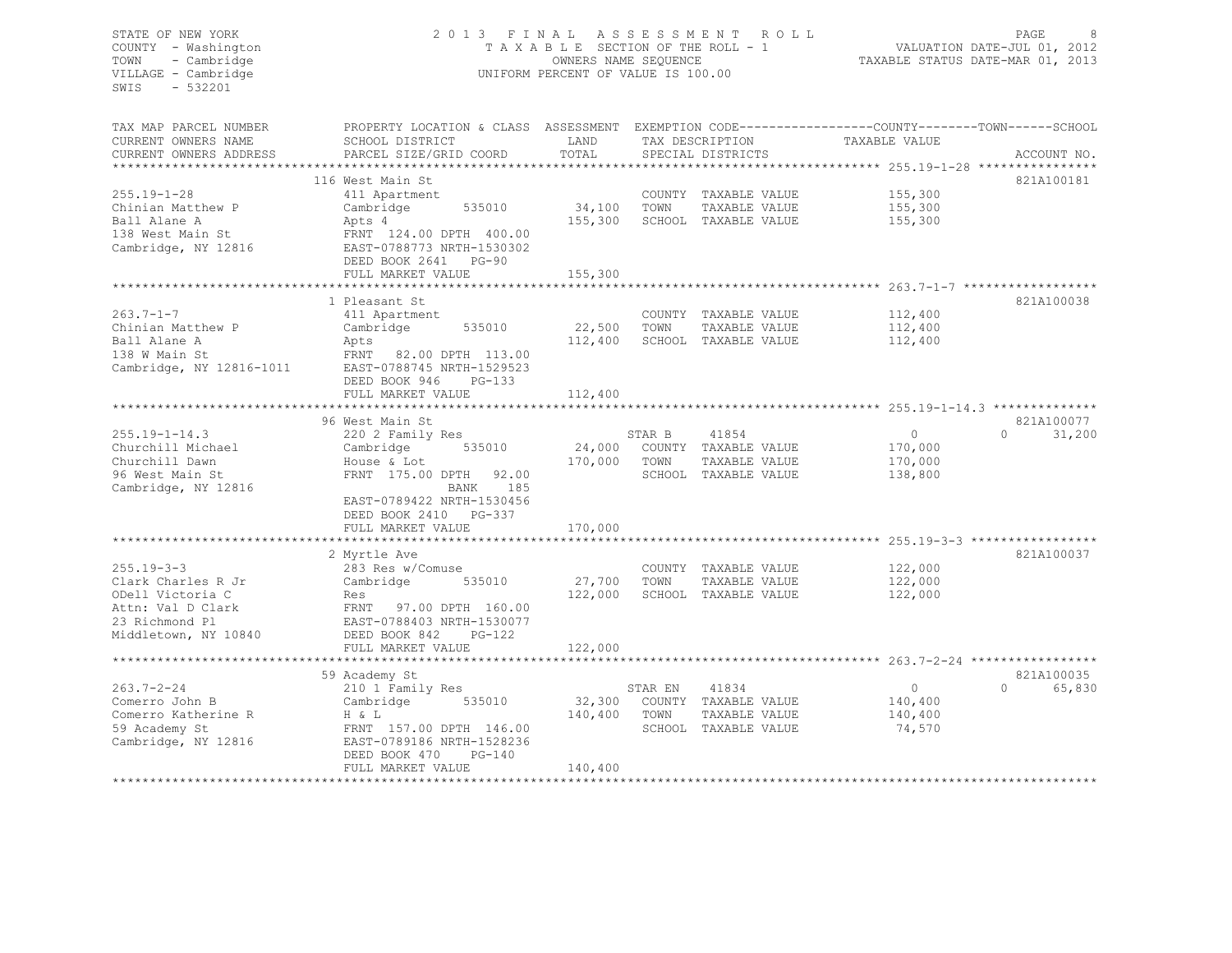# STATE OF NEW YORK 2 0 1 3 F I N A L A S S E S S M E N T R O L L PAGE 9 COUNTY - Washington T A X A B L E SECTION OF THE ROLL - 1 VALUATION DATE-JUL 01, 2012 TOWN - Cambridge OWNERS NAME SEQUENCE TAXABLE STATUS DATE-MAR 01, 2013 UNIFORM PERCENT OF VALUE IS 100.00

| TAX MAP PARCEL NUMBER<br>CURRENT OWNERS NAME<br>CURRENT OWNERS ADDRESS | PROPERTY LOCATION & CLASS ASSESSMENT EXEMPTION CODE---------------COUNTY-------TOWN------SCHOOL<br>SCHOOL DISTRICT<br>PARCEL SIZE/GRID COORD | LAND<br>TOTAL         |         | TAX DESCRIPTION<br>SPECIAL DISTRICTS  | TAXABLE VALUE      | ACCOUNT NO.        |
|------------------------------------------------------------------------|----------------------------------------------------------------------------------------------------------------------------------------------|-----------------------|---------|---------------------------------------|--------------------|--------------------|
|                                                                        |                                                                                                                                              |                       |         |                                       |                    |                    |
| $263.7 - 2 - 17$<br>COMFORT HOMES, LLC                                 | 50 South Union St<br>230 3 Family Res<br>Cambridge<br>535010                                                                                 | 32,700                | TOWN    | COUNTY TAXABLE VALUE<br>TAXABLE VALUE | 120,000<br>120,000 | 821A100056         |
| PO Box 3<br>Cambridge, NY 12816                                        | H & L<br>FRNT 174.00 DPTH 187.00<br>EAST-0789341 NRTH-1528392<br>DEED BOOK 2327 PG-322<br>FULL MARKET VALUE                                  | 120,000<br>120,000    |         | SCHOOL TAXABLE VALUE                  | 120,000            |                    |
|                                                                        |                                                                                                                                              |                       |         |                                       |                    |                    |
|                                                                        | 1673 County Route 59                                                                                                                         |                       |         |                                       |                    | 821A100149         |
| $255.19 - 1 - 1$                                                       | 210 1 Family Res                                                                                                                             |                       | STAR B  | 41854                                 | $\circ$            | $\Omega$<br>31,200 |
| Cook Tammy                                                             | 535010<br>Cambridge                                                                                                                          | 35,400                |         | COUNTY TAXABLE VALUE                  | 185,200            |                    |
| 1673 County Route 59                                                   | H L                                                                                                                                          | 185,200               | TOWN    | TAXABLE VALUE                         | 185,200            |                    |
| Cambridge, NY 12816                                                    | ACRES<br>1.68<br>EAST-0786618 NRTH-1530602<br>DEED BOOK 744<br>PG-137<br>FULL MARKET VALUE                                                   | 185,200               |         | SCHOOL TAXABLE VALUE                  | 154,000            |                    |
|                                                                        | ********************                                                                                                                         | ********************* |         |                                       |                    |                    |
|                                                                        | 12 Myrtle Ave                                                                                                                                |                       |         |                                       |                    | 821A100177         |
| $255.19 - 3 - 14$                                                      | 210 1 Family Res                                                                                                                             |                       | STAR B  | 41854                                 | $\circ$            | $\Omega$<br>31,200 |
| Cooley Jayme A                                                         | Cambridge<br>535010                                                                                                                          | 30,200                | COUNTY  | TAXABLE VALUE                         | 170,000            |                    |
| Geroux Jeremy                                                          | Res 708/105                                                                                                                                  | 170,000               | TOWN    | TAXABLE VALUE                         | 170,000            |                    |
| 12 Myrtle Ave                                                          | C.o. 693/50 C O 707/245                                                                                                                      |                       |         | SCHOOL TAXABLE VALUE                  | 138,800            |                    |
| Cambridge, NY 12816                                                    | FRNT 111.00 DPTH 181.00<br>EAST-0788390 NRTH-1529584<br>DEED BOOK 3089<br>PG-340                                                             |                       |         |                                       |                    |                    |
|                                                                        | FULL MARKET VALUE                                                                                                                            | 170,000               |         |                                       |                    |                    |
|                                                                        |                                                                                                                                              |                       |         |                                       |                    |                    |
|                                                                        | 1685 County Route 59                                                                                                                         |                       |         |                                       |                    | 821A100086         |
| $255.19 - 1 - 2$                                                       | 210 1 Family Res                                                                                                                             |                       |         | COUNTY TAXABLE VALUE                  | 75,200             |                    |
| Coon Raymond E JR                                                      | 535010<br>Cambridge                                                                                                                          | 14,400                | TOWN    | TAXABLE VALUE                         | 75,200             |                    |
| Coon Stacia B                                                          | Res                                                                                                                                          | 75,200                |         | SCHOOL TAXABLE VALUE                  | 75,200             |                    |
| 21 Jodie Rd                                                            | FRNT 110.00 DPTH 160.00                                                                                                                      |                       |         |                                       |                    |                    |
| Eagle Bridge, NY 12057                                                 | EAST-0786844 NRTH-1530628<br>DEED BOOK 2408<br>$PG-44$<br>FULL MARKET VALUE                                                                  | 75,200                |         |                                       |                    |                    |
|                                                                        | *********************                                                                                                                        | *************         |         |                                       |                    |                    |
|                                                                        | 6 Pleasant St                                                                                                                                |                       |         |                                       |                    | 821A100087         |
| $255.19 - 3 - 9$                                                       | 210 1 Family Res                                                                                                                             |                       | STAR EN | 41834                                 | 0                  | $\Omega$<br>65,830 |
| Crepeau Robert A                                                       | Cambridge<br>535010                                                                                                                          | 26,000                |         | COUNTY TAXABLE VALUE                  | 170,900            |                    |
| Crepeau Linda W                                                        | Res                                                                                                                                          | 170,900               | TOWN    | TAXABLE VALUE                         | 170,900            |                    |
| 6 Pleasant St                                                          | FRNT<br>78.00 DPTH 162.00                                                                                                                    |                       |         | SCHOOL TAXABLE VALUE                  | 105,070            |                    |
| Cambridge, NY 12816                                                    | EAST-0788604 NRTH-1529651<br>DEED BOOK 2584<br>PG-55                                                                                         |                       |         |                                       |                    |                    |
|                                                                        | FULL MARKET VALUE                                                                                                                            | 170,900               |         |                                       |                    |                    |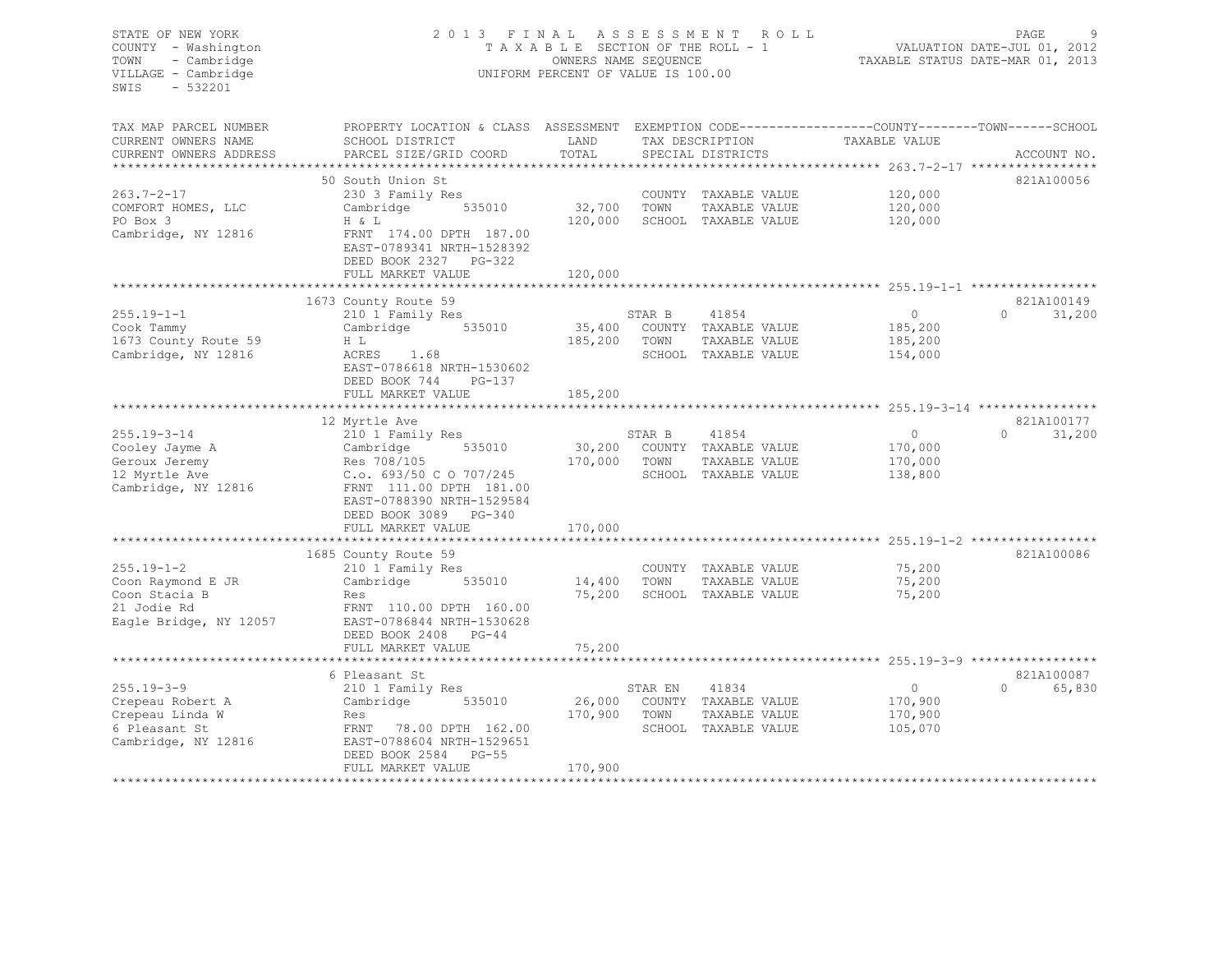# STATE OF NEW YORK 2 0 1 3 F I N A L A S S E S S M E N T R O L L PAGE 10 COUNTY - Washington T A X A B L E SECTION OF THE ROLL - 1 VALUATION DATE-JUL 01, 2012 TOWN - Cambridge OWNERS NAME SEQUENCE TAXABLE STATUS DATE-MAR 01, 2013 VILLAGE - Cambridge **UNIFORM PERCENT OF VALUE IS 100.00**

| TAX MAP PARCEL NUMBER<br>CURRENT OWNERS NAME                                                         | PROPERTY LOCATION & CLASS ASSESSMENT EXEMPTION CODE---------------COUNTY-------TOWN------SCHOOL<br>SCHOOL DISTRICT                                                      | LAND                         |                 | TAX DESCRIPTION                                                        | TAXABLE VALUE                             |          |                      |
|------------------------------------------------------------------------------------------------------|-------------------------------------------------------------------------------------------------------------------------------------------------------------------------|------------------------------|-----------------|------------------------------------------------------------------------|-------------------------------------------|----------|----------------------|
| CURRENT OWNERS ADDRESS                                                                               | PARCEL SIZE/GRID COORD                                                                                                                                                  | TOTAL                        |                 | SPECIAL DISTRICTS                                                      |                                           |          | ACCOUNT NO.          |
|                                                                                                      | 29 Academy St                                                                                                                                                           |                              |                 |                                                                        |                                           |          | 821A100157           |
| $263.7 - 2 - 37$<br>Crosier David J<br>Crosier Deborah J<br>29 Academy St<br>Cambridge, NY 12816     | 210 1 Family Res<br>535010<br>Cambridge<br>Res<br>60.00 DPTH 323.00<br>FRNT<br>EAST-0789152 NRTH-1529125<br>DEED BOOK 2182 PG-63<br>FULL MARKET VALUE                   | 26,900<br>130,000<br>130,000 | STAR B<br>TOWN  | 41854<br>COUNTY TAXABLE VALUE<br>TAXABLE VALUE<br>SCHOOL TAXABLE VALUE | $\circ$<br>130,000<br>130,000<br>98,800   | $\cap$   | 31,200               |
|                                                                                                      |                                                                                                                                                                         |                              |                 |                                                                        |                                           |          |                      |
| $255.19 - 2 - 22$<br>Dallas Martha T<br>16 South Union St<br>Cambridge, NY 12816                     | 16 South Union St<br>210 1 Family Res<br>535010<br>Cambridge<br>Res<br>FRNT 100.00 DPTH 176.00<br>EAST-0789557 NRTH-1529487<br>DEED BOOK 451<br>PG-861                  | 28,900<br>124,000            | STAR EN<br>TOWN | 41834<br>COUNTY TAXABLE VALUE<br>TAXABLE VALUE<br>SCHOOL TAXABLE VALUE | $\circ$<br>124,000<br>124,000<br>58,170   | $\Omega$ | 821A100048<br>65,830 |
|                                                                                                      | FULL MARKET VALUE                                                                                                                                                       | 124,000                      |                 |                                                                        |                                           |          |                      |
|                                                                                                      |                                                                                                                                                                         |                              |                 |                                                                        |                                           |          |                      |
|                                                                                                      | 134 West Main St                                                                                                                                                        |                              |                 |                                                                        |                                           |          | 821A100927           |
| $255.19 - 1 - 11$<br>Dansin Brian<br>Dansin Theresa<br>134 West Main St<br>Cambridge, NY 12816       | 210 1 Family Res<br>535010<br>Cambridge<br>House & Lot<br>FRNT 98.00 DPTH 209.00<br>EAST-0787999 NRTH-1530458<br>DEED BOOK 883<br>$PG-88$                               | 25,100<br>144,900            | STAR B<br>TOWN  | 41854<br>COUNTY TAXABLE VALUE<br>TAXABLE VALUE<br>SCHOOL TAXABLE VALUE | $\Omega$<br>144,900<br>144,900<br>113,700 | $\Omega$ | 31,200               |
|                                                                                                      | FULL MARKET VALUE                                                                                                                                                       | 144,900                      |                 |                                                                        |                                           |          |                      |
|                                                                                                      |                                                                                                                                                                         |                              |                 |                                                                        |                                           |          |                      |
| $255.20 - 1 - 2$<br>Dawley Gloria<br>25 North Union St<br>Cambridge, NY 12816                        | 25 North Union St<br>220 2 Family Res<br>535010<br>Cambridge<br>H & L<br>FRNT 277.00 DPTH 205.00<br>EAST-0790663 NRTH-1531541<br>DEED BOOK 821<br>PG-188                | 39,700<br>198,900            | STAR B<br>TOWN  | 41854<br>COUNTY TAXABLE VALUE<br>TAXABLE VALUE<br>SCHOOL TAXABLE VALUE | $\circ$<br>198,900<br>198,900<br>167,700  | $\Omega$ | 821A100021<br>31,200 |
|                                                                                                      | FULL MARKET VALUE                                                                                                                                                       | 198,900                      |                 |                                                                        |                                           |          |                      |
| $255.19 - 2 - 18$<br>Dearstyne Adam<br>Dearstyne Courtney<br>8 South Union St<br>Cambridge, NY 12816 | 8 South Union St<br>210 1 Family Res<br>535010<br>Cambridge<br>Res<br>FRNT 103.00 DPTH 180.00<br>EAST-0789630 NRTH-1529848<br>DEED BOOK 3010 PG-85<br>FULL MARKET VALUE | 29,400<br>121,000<br>121,000 | STAR B<br>TOWN  | 41854<br>COUNTY TAXABLE VALUE<br>TAXABLE VALUE<br>SCHOOL TAXABLE VALUE | $\circ$<br>121,000<br>121,000<br>89,800   | $\Omega$ | 821A100096<br>31,200 |
|                                                                                                      |                                                                                                                                                                         |                              |                 |                                                                        |                                           |          |                      |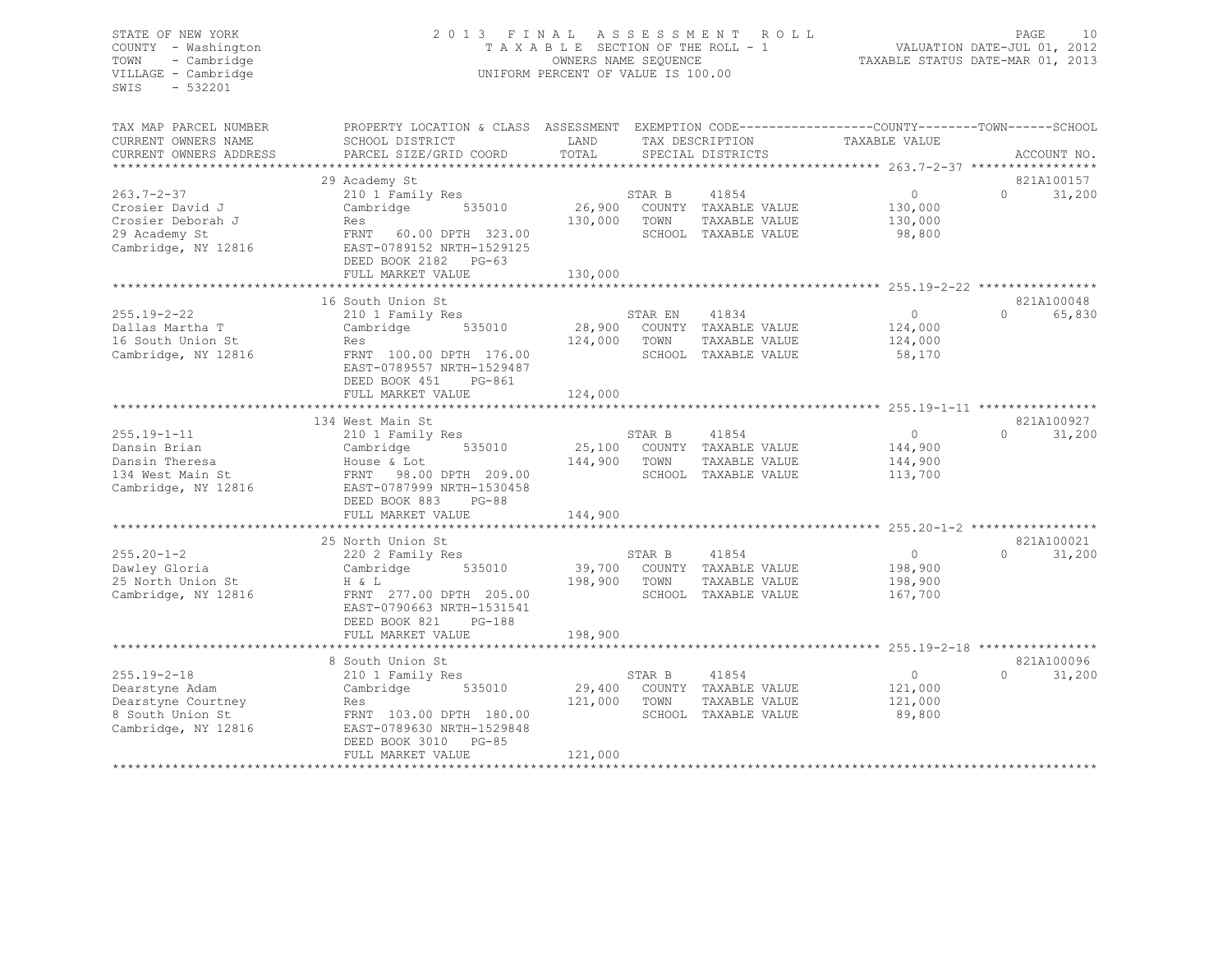# STATE OF NEW YORK 2 0 1 3 F I N A L A S S E S S M E N T R O L L PAGE 11 COUNTY - Washington T A X A B L E SECTION OF THE ROLL - 1 VALUATION DATE-JUL 01, 2012 TOWN - Cambridge OWNERS NAME SEQUENCE TAXABLE STATUS DATE-MAR 01, 2013 VILLAGE - Cambridge **UNIFORM PERCENT OF VALUE IS 100.00**

TAX MAP PARCEL NUMBER PROPERTY LOCATION & CLASS ASSESSMENT EXEMPTION CODE------------------------------TOWN-------SCHOOL

| CURRENT OWNERS NAME    | SCHOOL DISTRICT                  | LAND            |                  | TAX DESCRIPTION      | TAXABLE VALUE |          |             |
|------------------------|----------------------------------|-----------------|------------------|----------------------|---------------|----------|-------------|
| CURRENT OWNERS ADDRESS | PARCEL SIZE/GRID COORD           | TOTAL           |                  | SPECIAL DISTRICTS    |               |          | ACCOUNT NO. |
|                        |                                  |                 |                  |                      |               |          |             |
|                        | 52 South Union St                |                 |                  |                      |               |          | 821A100046  |
| $263.7 - 2 - 18$       | 210 1 Family Res                 |                 |                  | COUNTY TAXABLE VALUE | 114,600       |          |             |
| Decker Darryl          | Cambridge<br>535010              | 23,900          | TOWN             | TAXABLE VALUE        | 114,600       |          |             |
| PO Box 92              | Res                              | 114,600         |                  | SCHOOL TAXABLE VALUE | 114,600       |          |             |
| Cambridge, NY 12816    | <b>FRNT</b><br>60.00 DPTH 154.00 |                 |                  |                      |               |          |             |
|                        | EAST-0789325 NRTH-1528289        |                 |                  |                      |               |          |             |
|                        | DEED BOOK 2760 PG-187            |                 |                  |                      |               |          |             |
|                        | FULL MARKET VALUE                | 114,600         |                  |                      |               |          |             |
|                        |                                  |                 |                  |                      |               |          |             |
|                        | 14 Gilmore Ave                   |                 |                  |                      |               |          | 821A100051  |
| $263.7 - 2 - 3$        | 210 1 Family Res                 |                 | AGED-CO/TN 41801 |                      | 83,050        | 83,050   | $\circ$     |
| Demu Traian            | 535010<br>Cambridge              |                 | 24,900 AGED-SCH  | 41804                | $\Omega$      | $\Omega$ | 66,440      |
| 14 Gilmore Ave         | Res                              | 166,100 STAR EN |                  | 41834                | $\Omega$      | $\Omega$ | 65,830      |
| Cambridge, NY 12816    | FRNT<br>66.00 DPTH 164.00        |                 |                  | COUNTY TAXABLE VALUE | 83,050        |          |             |
|                        | EAST-0789182 NRTH-1529472        |                 | TOWN             | TAXABLE VALUE        | 83,050        |          |             |
|                        | DEED BOOK 416<br>PG-966          |                 |                  | SCHOOL TAXABLE VALUE | 33,830        |          |             |
|                        | FULL MARKET VALUE                | 166,100         |                  |                      |               |          |             |
|                        |                                  |                 |                  |                      |               |          |             |
|                        | 111 West Main St                 |                 |                  |                      |               |          | 821A100146  |
| $255.19 - 1 - 33$      | 210 1 Family Res                 |                 | STAR B           | 41854                | $\circ$       | $\Omega$ | 31,200      |
| Dillard Joseph Berry   | Cambridge<br>535010              | 40,000          |                  | COUNTY TAXABLE VALUE | 189,900       |          |             |
| Dillard Mary Elizabeth | Res                              | 189,900         | TOWN             | TAXABLE VALUE        | 189,900       |          |             |
| 111 West Main St       | ACRES<br>1.40                    |                 |                  | SCHOOL TAXABLE VALUE | 158,700       |          |             |
| Cambridge, NY 12816    | EAST-0787677 NRTH-1530294        |                 |                  |                      |               |          |             |
|                        | DEED BOOK 842<br>$PG-146$        |                 |                  |                      |               |          |             |
|                        | FULL MARKET VALUE                | 189,900         |                  |                      |               |          |             |
|                        |                                  |                 |                  |                      |               |          |             |
|                        | 51 Coila Rd                      |                 |                  |                      |               |          | 821A100165  |
| $255.19 - 1 - 6$       | 210 1 Family Res                 |                 | STAR B           | 41854                | $\circ$       | $\Omega$ | 31,200      |
| Drake Dieter W         | 535010<br>Cambridge              | 35,000          |                  | COUNTY TAXABLE VALUE | 184,800       |          |             |
| Drake Amy A            | Res                              | 184,800         | TOWN             | TAXABLE VALUE        | 184,800       |          |             |
| 51 Coila Rd            | 1.20 BANK<br>26<br>ACRES         |                 |                  | SCHOOL TAXABLE VALUE | 153,600       |          |             |
| Cambridge, NY 12816    | EAST-0787421 NRTH-1530827        |                 |                  |                      |               |          |             |
|                        | DEED BOOK 944<br>$PG-144$        |                 |                  |                      |               |          |             |
|                        |                                  | 184,800         |                  |                      |               |          |             |
|                        | FULL MARKET VALUE                |                 |                  |                      |               |          |             |
|                        | 18 Gilmore Ave                   |                 |                  |                      |               |          | 821A100175  |
| $263.7 - 2 - 5$        |                                  |                 | STAR B           | 41854                | $\Omega$      | $\Omega$ | 31,200      |
|                        | 280 Res Multiple                 | 25,800          |                  |                      |               |          |             |
| Dupuis Alan II         | 535010<br>Cambridge              |                 |                  | COUNTY TAXABLE VALUE | 257,000       |          |             |
| Dupuis Michelle        | 75.00 DPTH 156.00<br>FRNT        | 257,000         | TOWN             | TAXABLE VALUE        | 257,000       |          |             |
| 18 Gilmore Ave         | ACRES<br>0.27                    |                 |                  | SCHOOL TAXABLE VALUE | 225,800       |          |             |
| Cambridge, NY 12816    | EAST-0789195 NRTH-1529335        |                 |                  |                      |               |          |             |
|                        | DEED BOOK 2721<br>PG-118         |                 |                  |                      |               |          |             |
|                        | FULL MARKET VALUE                | 257,000         |                  |                      |               |          |             |
|                        |                                  |                 |                  |                      |               |          |             |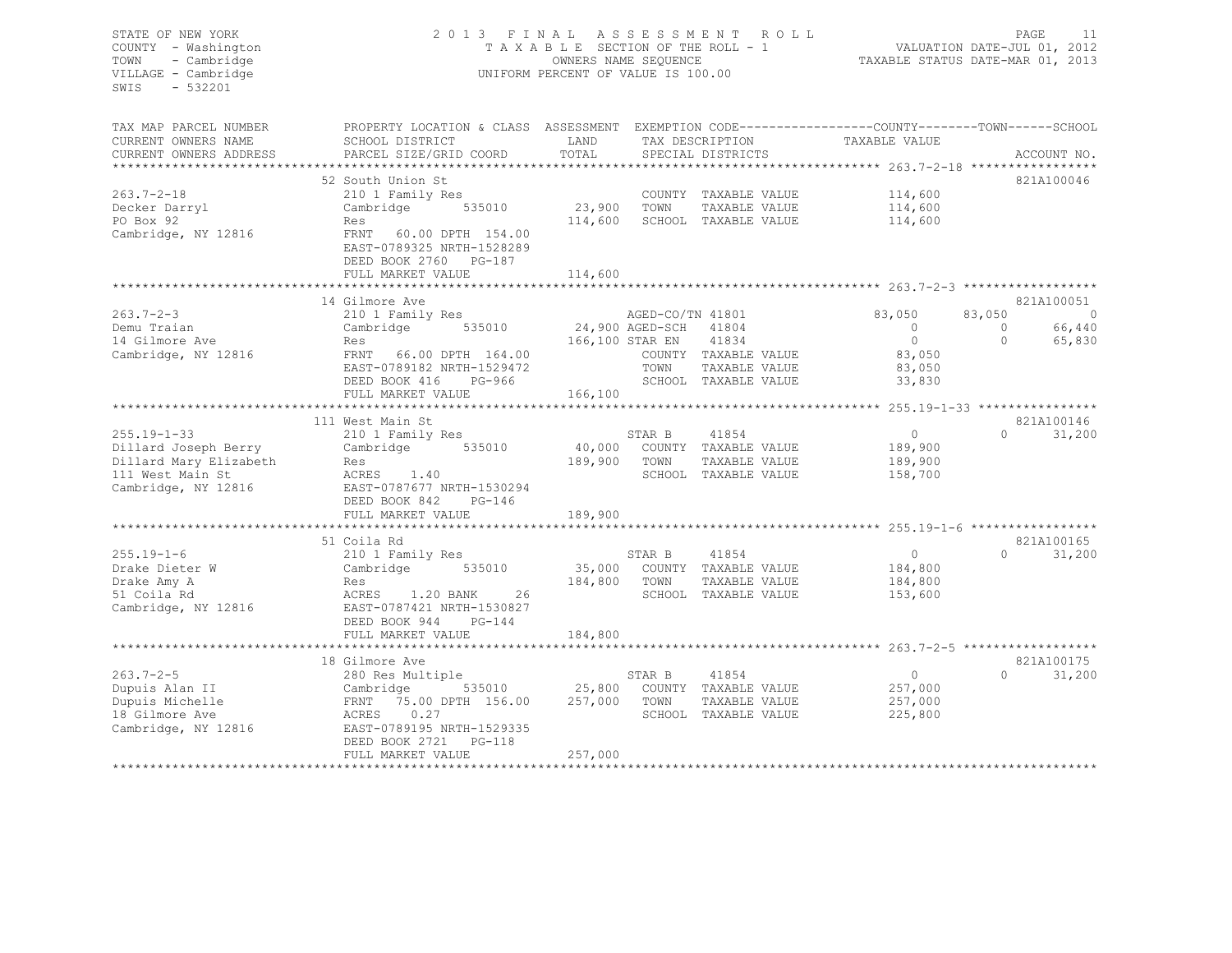# STATE OF NEW YORK<br>COUNTY - Washington 2012 2013 FINAL ASSESSMENT ROLL 2011<br>COUNTY - Washington 2012 COUNTY - Washington T A X A B L E SECTION OF THE ROLL - 1<br>TOWN - Cambridge COUNTY - CAMBRIDGE TOWN - Cambridge OWNERS NAME SEQUENCE TAXABLE STATUS DATE-MAR 01, 2013 UNIFORM PERCENT OF VALUE IS 100.00

| TAX MAP PARCEL NUMBER  | PROPERTY LOCATION & CLASS ASSESSMENT EXEMPTION CODE---------------COUNTY-------TOWN------SCHOOL |                        |              |                             |                   |                |             |
|------------------------|-------------------------------------------------------------------------------------------------|------------------------|--------------|-----------------------------|-------------------|----------------|-------------|
| CURRENT OWNERS NAME    | SCHOOL DISTRICT                                                                                 | LAND                   |              | TAX DESCRIPTION             | TAXABLE VALUE     |                |             |
| CURRENT OWNERS ADDRESS | PARCEL SIZE/GRID COORD                                                                          | TOTAL                  |              | SPECIAL DISTRICTS           |                   |                | ACCOUNT NO. |
|                        |                                                                                                 |                        |              |                             |                   |                |             |
|                        | 46 Academy St                                                                                   |                        |              |                             |                   |                | 821A100052  |
| 263.7-1-21             | 210 1 Family Res                                                                                |                        |              | WAR VET/C $41122$           | 13,425            | $\circ$        | 0           |
| Dupuis Raquel J        | Cambridge 535010                                                                                | 28,200 WAR VET/T 41123 |              |                             | $\overline{0}$    | 13,425         | $\circ$     |
| 46 Academy St          | Res                                                                                             |                        |              | 89,500 STAR EN 41834        | $\bigcirc$        | $\overline{0}$ | 65,830      |
| Cambridge, NY 12816    | FRNT 116.00 DPTH 141.00                                                                         |                        |              | COUNTY TAXABLE VALUE        | 76,075            |                |             |
|                        | EAST-0789003 NRTH-1528221                                                                       |                        | TOWN         | TAXABLE VALUE               | 76,075            |                |             |
|                        | DEED BOOK 516 PG-33                                                                             |                        |              | SCHOOL TAXABLE VALUE        | 23,670            |                |             |
|                        | FULL MARKET VALUE                                                                               | 89,500                 |              |                             |                   |                |             |
|                        |                                                                                                 |                        |              |                             |                   |                |             |
|                        | 148 West Main St                                                                                |                        |              |                             |                   |                | 821A100948  |
| $255.19 - 1 - 8.1$     | 485 >1use sm bld                                                                                |                        |              | COUNTY TAXABLE VALUE        | 52,000            |                |             |
| Endee Robert H III     |                                                                                                 | 17,800 TOWN            |              | TAXABLE VALUE               | 52,000            |                |             |
| 5 Gilmore Ave          |                                                                                                 |                        |              | SCHOOL TAXABLE VALUE        | 52,000            |                |             |
| Cambridge, NY 12816    | Cambridge 535010 17,800<br>FRNT 92.00DPTH 90.00 52,000<br>EAST-0787507NRTH-1530567              |                        |              |                             |                   |                |             |
|                        | DEED BOOK 2088 PG-61                                                                            |                        |              |                             |                   |                |             |
|                        | FULL MARKET VALUE                                                                               | 52,000                 |              |                             |                   |                |             |
|                        |                                                                                                 |                        |              |                             |                   |                |             |
|                        | 5 Gilmore Ave                                                                                   |                        |              |                             |                   |                | 821A100179  |
| 255.19-2-28            | 210 1 Family Res                                                                                |                        | STAR B 41854 |                             | $0 \qquad \qquad$ | $\Omega$       | 31,200      |
| Endee Robert H III     | Cambridge<br>535010                                                                             |                        |              | 28,100 COUNTY TAXABLE VALUE | 190,900           |                |             |
| Smith Kathleen M       |                                                                                                 | 190,900 TOWN           |              | TAXABLE VALUE               | 190,900           |                |             |
| 5 Gilmore Ave          |                                                                                                 |                        |              | SCHOOL TAXABLE VALUE        | 159,700           |                |             |
| Cambridge, NY 12816    | House & Land<br>Bndy Agmt 752/325<br>FRNT   75.00 DPTH  235.00                                  |                        |              |                             |                   |                |             |
|                        | EAST-0789409 NRTH-1529775                                                                       |                        |              |                             |                   |                |             |
|                        | DEED BOOK 752<br>$PG-322$                                                                       |                        |              |                             |                   |                |             |
|                        | FULL MARKET VALUE                                                                               | 190,900                |              |                             |                   |                |             |
|                        |                                                                                                 |                        |              |                             |                   |                |             |
|                        | 65 West Main St                                                                                 |                        |              |                             |                   |                | 821C100104  |
| 255.19-2-8             |                                                                                                 |                        |              |                             | 120,200           |                |             |
|                        | 210 1 Family Res<br>535010                                                                      |                        |              | COUNTY TAXABLE VALUE        |                   |                |             |
| Fagen-Smith Margaret   | Cambridge                                                                                       | 24,100                 | TOWN         | TAXABLE VALUE               | 120,200           |                |             |
| 56 South Union St      | Res                                                                                             | 120,200                |              | SCHOOL TAXABLE VALUE        | 120,200           |                |             |
| Cambridge, NY 12816    | *790/245 *790/242                                                                               |                        |              |                             |                   |                |             |
|                        | FRNT 55.00 DPTH 264.00                                                                          |                        |              |                             |                   |                |             |
|                        | ACRES<br>0.40                                                                                   |                        |              |                             |                   |                |             |
|                        | EAST-0789446 NRTH-1530027                                                                       |                        |              |                             |                   |                |             |
|                        | DEED BOOK 793<br>$PG-86$                                                                        |                        |              |                             |                   |                |             |
|                        | FULL MARKET VALUE                                                                               | 120,200                |              |                             |                   |                |             |
|                        |                                                                                                 |                        |              |                             |                   |                |             |
|                        | 45 Academy St                                                                                   |                        |              |                             |                   |                | 821A100057  |
| 263.7-2-30             | 210 1 Family Res                                                                                |                        |              | COUNTY TAXABLE VALUE        | 76,100            |                |             |
| Fedler Catherine       | Cambridge<br>535010                                                                             | 25,000 TOWN            |              | TAXABLE VALUE               | 76,100            |                |             |
| 90 Ackley Rd           | Res                                                                                             | 76,100                 |              | SCHOOL TAXABLE VALUE        | 76,100            |                |             |
| Cambridge, NY 12816    | FRNT 62.00 DPTH 172.00                                                                          |                        |              |                             |                   |                |             |
|                        | EAST-0789148 NRTH-1528636                                                                       |                        |              |                             |                   |                |             |
|                        | DEED BOOK 363<br>PG-568                                                                         |                        |              |                             |                   |                |             |
|                        | FULL MARKET VALUE                                                                               | 76,100                 |              |                             |                   |                |             |
|                        |                                                                                                 |                        |              |                             |                   |                |             |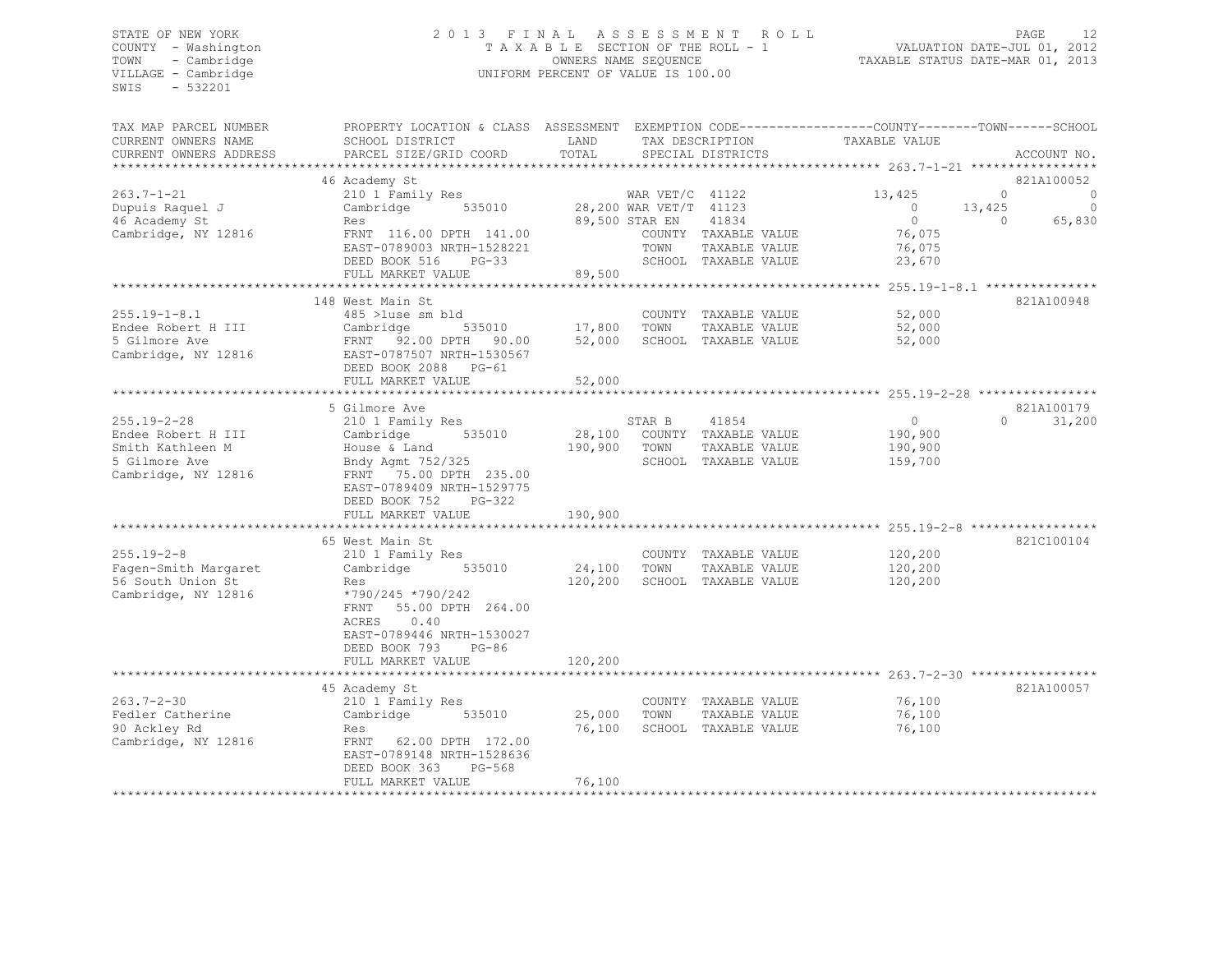# STATE OF NEW YORK PAGE 13<br>COUNTY - Washington 1 2013 FINAL ASSESSMENT ROLL - 1 VALUATION DATE-JUL 01, 2012<br>2013 - 2013 PAGE 13 2013 TAXABLE SECTION OF THE ROLL - 1 2013 COUNTY - Washington T A X A B L E SECTION OF THE ROLL - 1 TOWN - Cambridge OWNERS NAME SEQUENCE TAXABLE STATUS DATE-MAR 01, 2013 UNIFORM PERCENT OF VALUE IS 100.00

| TAX MAP PARCEL NUMBER  | PROPERTY LOCATION & CLASS ASSESSMENT EXEMPTION CODE---------------COUNTY-------TOWN------SCHOOL |                        |                       |                               |                                                     |                   |             |
|------------------------|-------------------------------------------------------------------------------------------------|------------------------|-----------------------|-------------------------------|-----------------------------------------------------|-------------------|-------------|
| CURRENT OWNERS NAME    | SCHOOL DISTRICT                                                                                 | LAND                   |                       | TAX DESCRIPTION TAXABLE VALUE |                                                     |                   |             |
| CURRENT OWNERS ADDRESS | PARCEL SIZE/GRID COORD                                                                          | TOTAL                  |                       | SPECIAL DISTRICTS             |                                                     |                   | ACCOUNT NO. |
|                        |                                                                                                 |                        |                       |                               |                                                     |                   |             |
|                        | 76 South Union St                                                                               |                        |                       |                               |                                                     |                   | 821A100133  |
| $263.11 - 1 - 3$       | 210 1 Family Res                                                                                |                        | STAR B                | 41854                         | $\Omega$                                            | $0 \qquad \qquad$ | 31,200      |
| Ferquson Sarah         | 535010<br>Cambridge                                                                             | 26,400                 |                       | COUNTY TAXABLE VALUE          | 113,400                                             |                   |             |
| 99 Dickensen Rd        | Res                                                                                             | 113,400                | TOWN                  | TAXABLE VALUE                 | 113,400                                             |                   |             |
| Buskirk, NY 12028      | FRNT 112.00 DPTH 128.00                                                                         |                        |                       | SCHOOL TAXABLE VALUE          | 82,200                                              |                   |             |
|                        | EAST-0789142 NRTH-1527155                                                                       |                        |                       |                               |                                                     |                   |             |
|                        | DEED BOOK 2958 PG-196                                                                           | 113,400                |                       |                               |                                                     |                   |             |
|                        | FULL MARKET VALUE                                                                               |                        |                       |                               |                                                     |                   |             |
|                        | 70 South Union St                                                                               |                        |                       |                               |                                                     |                   | 821A100058  |
| $263.11 - 1 - 2$       | 210 1 Family Res                                                                                |                        | WAR $VET/C$ 41122     |                               | 30,000                                              | $\Omega$          | C           |
| Feus Richard C         | 535010<br>Cambridge                                                                             | 76,500 WAR VET/T 41123 |                       |                               | $\overline{0}$                                      | 27,000            | $\Omega$    |
| Feus Georgeann         | Res                                                                                             |                        | 298,100 STAR EN 41834 |                               | $\bigcirc$                                          | $\Omega$          | 65,830      |
| 70 South Union St      | ACRES 7.90                                                                                      |                        |                       | COUNTY TAXABLE VALUE          | 268,100                                             |                   |             |
| Cambridge, NY 12816    | EAST-0788849 NRTH-1527312                                                                       |                        | TOWN                  | TAXABLE VALUE                 | 271,100                                             |                   |             |
|                        | DEED BOOK 431<br>PG-225                                                                         |                        |                       | SCHOOL TAXABLE VALUE          | 232,270                                             |                   |             |
|                        | FULL MARKET VALUE                                                                               | 298,100                |                       |                               |                                                     |                   |             |
|                        |                                                                                                 |                        |                       |                               | ********************* 263.7-2-39 ****************** |                   |             |
|                        | 23 Academy St                                                                                   |                        |                       |                               |                                                     |                   | 821A100039  |
| 263.7-2-39             | 210 1 Family Res                                                                                |                        | STAR B                | 41854                         | $\overline{0}$                                      | $\Omega$          | 31,200      |
| Finnegan Meegan        | 535010<br>Cambridge                                                                             |                        |                       | 27,400 COUNTY TAXABLE VALUE   | 136,200                                             |                   |             |
| 23 Academy St          | Res                                                                                             | 136,200                | TOWN                  | TAXABLE VALUE                 | 136,200                                             |                   |             |
| Cambridge, NY 12816    | FRNT 94.00 DPTH 160.00                                                                          |                        |                       | SCHOOL TAXABLE VALUE          | 105,000                                             |                   |             |
|                        | BANK<br>26                                                                                      |                        |                       |                               |                                                     |                   |             |
|                        | EAST-0789049 NRTH-1529260                                                                       |                        |                       |                               |                                                     |                   |             |
|                        | DEED BOOK 1993 PG-40                                                                            |                        |                       |                               |                                                     |                   |             |
|                        | FULL MARKET VALUE                                                                               | 136,200                |                       |                               |                                                     |                   |             |
|                        |                                                                                                 |                        |                       |                               |                                                     |                   |             |
|                        | 34 Academy St                                                                                   |                        |                       |                               |                                                     |                   | 821A100182  |
| $263.7 - 1 - 18$       | 210 1 Family Res                                                                                |                        | STAR B                | 41854                         | $\circ$                                             | $\Omega$          | 31,200      |
| Fitzgerald David W     | Cambridge<br>535010                                                                             |                        |                       | 42,300 COUNTY TAXABLE VALUE   | 158,500                                             |                   |             |
| Fitzgerald Wendy A     | Res                                                                                             | 158,500                | TOWN                  | TAXABLE VALUE                 | 158,500                                             |                   |             |
| 34 Academy St          | FRNT 140.00 DPTH 265.00                                                                         |                        |                       | SCHOOL TAXABLE VALUE          | 127,300                                             |                   |             |
| Cambridge, NY 12816    | 1.05<br>ACRES                                                                                   |                        |                       |                               |                                                     |                   |             |
|                        | EAST-0788857 NRTH-1528685<br>DEED BOOK 812<br>$PG-7$                                            |                        |                       |                               |                                                     |                   |             |
|                        | FULL MARKET VALUE                                                                               | 158,500                |                       |                               |                                                     |                   |             |
|                        |                                                                                                 |                        |                       |                               |                                                     |                   |             |
|                        |                                                                                                 |                        |                       |                               |                                                     |                   |             |

93 West Main St 821A100072 255.19-3-4 210 1 Family Res COUNTY TAXABLE VALUE 239,000 Foley Paul Cambridge 535010 28,700 TOWN TAXABLE VALUE 239,000 Res 239,000 SCHOOL TAXABLE VALUE Cambridge, NY 12816 Star Repay 2013 SR533 Star repay - flag .00 MT FRNT 81.00 DPTH 232.00 EAST-0788525 NRTH-1530008 DEED BOOK 1941 PG-289 FULL MARKET VALUE 239,000

\*\*\*\*\*\*\*\*\*\*\*\*\*\*\*\*\*\*\*\*\*\*\*\*\*\*\*\*\*\*\*\*\*\*\*\*\*\*\*\*\*\*\*\*\*\*\*\*\*\*\*\*\*\*\*\*\*\*\*\*\*\*\*\*\*\*\*\*\*\*\*\*\*\*\*\*\*\*\*\*\*\*\*\*\*\*\*\*\*\*\*\*\*\*\*\*\*\*\*\*\*\*\*\*\*\*\*\*\*\*\*\*\*\*\*\*\*\*\*\*\*\*\*\*\*\*\*\*\*\*\*\*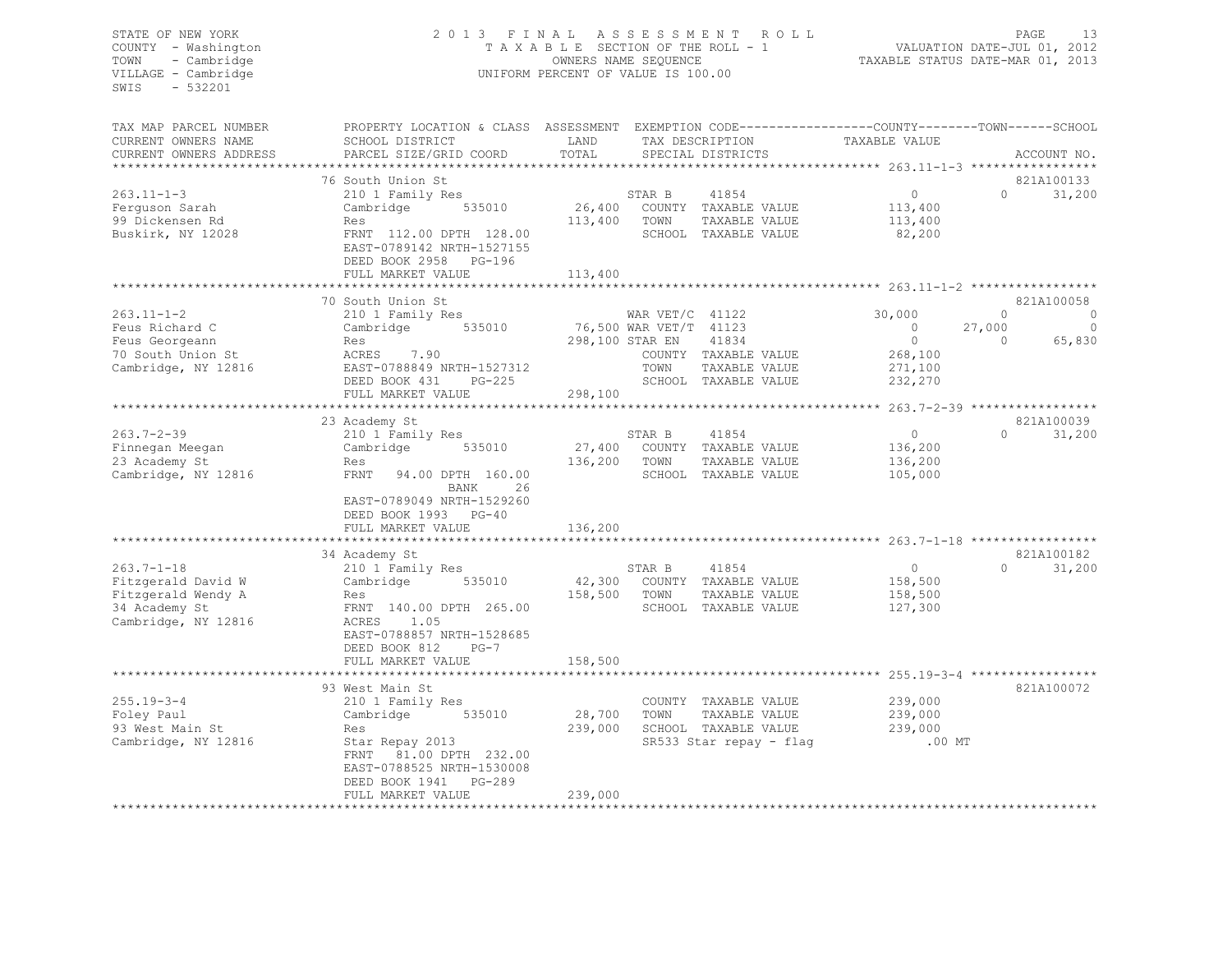| TOWN<br>- Cambridge<br>VILLAGE - Cambridge<br>$-532201$<br>SWIS |                                                                                                                                                                              | UNIFORM PERCENT OF VALUE IS 100.00 |              | 2013 FINAL ASSESSMENT ROLL                    | T A X A B L E SECTION OF THE ROLL - 1 WALUATION DATE-JUL 01, 2012<br>OWNERS NAME SEQUENCE TAXABLE STATUS DATE-MAR 01, 2013 | PAGE<br>14    |
|-----------------------------------------------------------------|------------------------------------------------------------------------------------------------------------------------------------------------------------------------------|------------------------------------|--------------|-----------------------------------------------|----------------------------------------------------------------------------------------------------------------------------|---------------|
| TAX MAP PARCEL NUMBER                                           | PROPERTY LOCATION & CLASS ASSESSMENT EXEMPTION CODE---------------COUNTY-------TOWN-----SCHOOL                                                                               |                                    |              |                                               |                                                                                                                            |               |
| CURRENT OWNERS NAME                                             | SCHOOL DISTRICT                                                                                                                                                              | LAND                               |              | TAX DESCRIPTION                               | TAXABLE VALUE                                                                                                              |               |
| CURRENT OWNERS ADDRESS                                          | PARCEL SIZE/GRID COORD                                                                                                                                                       | TOTAL                              |              | SPECIAL DISTRICTS                             |                                                                                                                            | ACCOUNT NO.   |
|                                                                 |                                                                                                                                                                              |                                    |              |                                               |                                                                                                                            |               |
|                                                                 | 13 Academy St                                                                                                                                                                |                                    |              |                                               |                                                                                                                            | 821A100071    |
| $255.19 - 2 - 37$                                               | 210 1 Family Res<br>Cambridge 535010                                                                                                                                         |                                    |              | COUNTY TAXABLE VALUE                          | 130,100                                                                                                                    |               |
| Fournier Abigail<br>Closson Susan                               |                                                                                                                                                                              | 27,900 TOWN                        |              | TAXABLE VALUE<br>130,100 SCHOOL TAXABLE VALUE | 130,100<br>130,100                                                                                                         |               |
| 13 Academy St                                                   | Res                                                                                                                                                                          |                                    |              |                                               |                                                                                                                            |               |
| Cambridge, NY 12816                                             | FRNT 76.00 DPTH 209.00<br>EAST-0789004 NRTH-1529692                                                                                                                          |                                    |              |                                               |                                                                                                                            |               |
|                                                                 | DEED BOOK 3184 PG-163                                                                                                                                                        |                                    |              |                                               |                                                                                                                            |               |
|                                                                 | FULL MARKET VALUE                                                                                                                                                            | 130,100                            |              |                                               |                                                                                                                            |               |
|                                                                 |                                                                                                                                                                              |                                    |              |                                               |                                                                                                                            |               |
|                                                                 | 43 Academy St                                                                                                                                                                |                                    |              |                                               |                                                                                                                            | 821A100132    |
| $263.7 - 2 - 31$                                                | 210 1 Family Res                                                                                                                                                             |                                    |              | STAR B 41854                                  | $\overline{0}$                                                                                                             | $0 \t 31,200$ |
| Frakes Jami L                                                   | Cambridge 535010                                                                                                                                                             |                                    |              | 23,800 COUNTY TAXABLE VALUE                   | 89,000                                                                                                                     |               |
| 43 Academy St                                                   | Res                                                                                                                                                                          |                                    |              | 89,000 TOWN TAXABLE VALUE                     | 89,000                                                                                                                     |               |
| Cambridge, NY 12816                                             | FRNT 50.00 DPTH 172.00                                                                                                                                                       |                                    |              | SCHOOL TAXABLE VALUE                          | 57,800                                                                                                                     |               |
|                                                                 | BANK 185<br>EAST-0789140 NRTH-1528691<br>DEED BOOK 2508 PG-209<br>FULL MARKET VALUE                                                                                          | 89,000                             |              |                                               |                                                                                                                            |               |
|                                                                 |                                                                                                                                                                              |                                    |              |                                               |                                                                                                                            |               |
|                                                                 |                                                                                                                                                                              |                                    |              |                                               |                                                                                                                            |               |
|                                                                 | 32 South Union St                                                                                                                                                            |                                    |              |                                               |                                                                                                                            | 821A100018    |
| $263.7 - 2 - 11$                                                | 210 1 Family Res                                                                                                                                                             |                                    | STAR B 41854 |                                               | $\overline{0}$                                                                                                             | $0 \t 31,200$ |
| French James                                                    |                                                                                                                                                                              |                                    |              |                                               | 190,000                                                                                                                    |               |
|                                                                 |                                                                                                                                                                              |                                    |              |                                               | 190,000                                                                                                                    |               |
|                                                                 |                                                                                                                                                                              |                                    |              |                                               | 158,800                                                                                                                    |               |
| French Virginia<br>32 South Union St<br>Cambridge, NY 12816     | Cambridge 535010 25,800 COUNTY TAXABLE VALUE<br>FRNT 56.00 DPTH 209.00 190,000 TOWN TAXABLE VALUE<br>EAST-0789403 NRTH-1528940 SCHOOL TAXABLE VALUE<br>DEED BOOK 2809 PG-155 |                                    |              |                                               |                                                                                                                            |               |
|                                                                 | FULL MARKET VALUE                                                                                                                                                            | 190,000                            |              |                                               |                                                                                                                            |               |
|                                                                 |                                                                                                                                                                              |                                    |              |                                               |                                                                                                                            |               |
|                                                                 | 20-22 Academy St                                                                                                                                                             |                                    |              |                                               |                                                                                                                            | 821A100060    |
| $263.7 - 1 - 13$                                                | 210 1 Family Res                                                                                                                                                             |                                    |              | STAR B 41854                                  | $\overline{0}$                                                                                                             | $0 \t 31,200$ |
| Furforo Michael J                                               | Cambridge 535010                                                                                                                                                             |                                    |              | 42,500 COUNTY TAXABLE VALUE                   | 165,000                                                                                                                    |               |
| 22 Academy St                                                   | Res & Lot                                                                                                                                                                    |                                    |              | 165,000 TOWN TAXABLE VALUE                    | 165,000                                                                                                                    |               |
| Cambridge, NY 12816                                             | ACRES 1.10                                                                                                                                                                   |                                    |              | SCHOOL TAXABLE VALUE                          | 133,800                                                                                                                    |               |
|                                                                 | EAST-0788773 NRTH-1529103                                                                                                                                                    |                                    |              |                                               |                                                                                                                            |               |
|                                                                 | DEED BOOK 926 PG-278                                                                                                                                                         |                                    |              |                                               |                                                                                                                            |               |
|                                                                 | FULL MARKET VALUE                                                                                                                                                            | 165,000                            |              |                                               |                                                                                                                            |               |
|                                                                 |                                                                                                                                                                              |                                    |              |                                               |                                                                                                                            |               |
|                                                                 | 110 West Main St                                                                                                                                                             |                                    |              |                                               |                                                                                                                            | 821A100113    |
| $255.19 - 1 - 25$                                               | 210 1 Family Res                                                                                                                                                             |                                    |              | STAR EN 41834                                 | $\overline{0}$                                                                                                             | 0 65,830      |
| Gausewitz Karl                                                  | Cambridge 535010                                                                                                                                                             |                                    |              | 22,000 COUNTY TAXABLE VALUE                   | 163,900                                                                                                                    |               |
| Gausewitz Sara                                                  | Res                                                                                                                                                                          |                                    |              | 163,900 TOWN TAXABLE VALUE                    | 163,900                                                                                                                    |               |
| 110 West Main St                                                | FRNT 73.00 DPTH 290.00                                                                                                                                                       |                                    |              | SCHOOL TAXABLE VALUE                          | 98,070                                                                                                                     |               |
| Cambridge, NY 12816                                             | EAST-0789047 NRTH-1530259<br>DEED BOOK 481<br>PG-667                                                                                                                         |                                    |              |                                               |                                                                                                                            |               |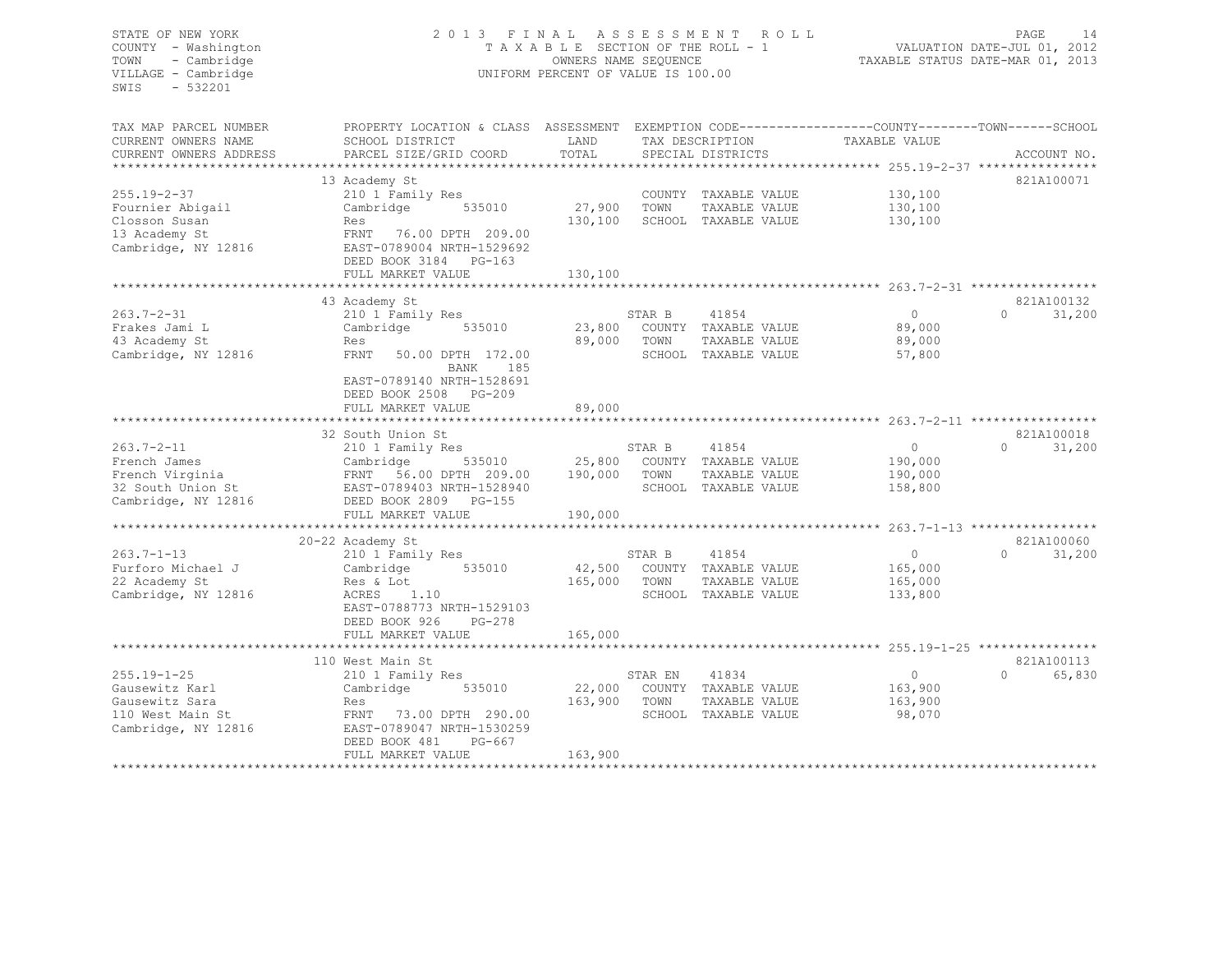# STATE OF NEW YORK 2 0 1 3 F I N A L A S S E S S M E N T R O L L PAGE 15 COUNTY - Washington T A X A B L E SECTION OF THE ROLL - 1 VALUATION DATE-JUL 01, 2012 TOWN - Cambridge OWNERS NAME SEQUENCE TAXABLE STATUS DATE-MAR 01, 2013 VILLAGE - Cambridge UNIFORM PERCENT OF VALUE IS 100.00

| TAX MAP PARCEL NUMBER  | PROPERTY LOCATION & CLASS ASSESSMENT EXEMPTION CODE----------------COUNTY-------TOWN------SCHOOL |                |                        |                      |                                                       |          |             |
|------------------------|--------------------------------------------------------------------------------------------------|----------------|------------------------|----------------------|-------------------------------------------------------|----------|-------------|
| CURRENT OWNERS NAME    | SCHOOL DISTRICT                                                                                  | LAND           |                        | TAX DESCRIPTION      | TAXABLE VALUE                                         |          |             |
| CURRENT OWNERS ADDRESS | PARCEL SIZE/GRID COORD                                                                           | TOTAL          |                        | SPECIAL DISTRICTS    |                                                       |          | ACCOUNT NO. |
|                        |                                                                                                  |                |                        |                      |                                                       |          |             |
|                        | 10 Gilmore Ave                                                                                   |                |                        |                      |                                                       |          | 821A100062  |
| $255.19 - 2 - 35$      | 210 1 Family Res                                                                                 |                | CBT VET/C 41132        |                      | 30,225                                                | $\Omega$ | 0           |
| Geddes John            | Cambridge<br>535010                                                                              |                | 23,100 CBT VET/T 41133 |                      | $\circ$                                               | 30,225   | 0           |
| Geddes Emily           | Res                                                                                              | 120,900 STAR B |                        | 41854                | $\circ$                                               | $\Omega$ | 31,200      |
| 10 Gilmore Ave         | FRNT 66.00 DPTH 135.00                                                                           |                |                        | COUNTY TAXABLE VALUE | 90,675                                                |          |             |
| Cambridge, NY 12816    | EAST-0789187 NRTH-1529611                                                                        |                | TOWN                   | TAXABLE VALUE        | 90,675                                                |          |             |
|                        | DEED BOOK 784<br>$PG-255$                                                                        |                |                        | SCHOOL TAXABLE VALUE | 89,700                                                |          |             |
|                        | FULL MARKET VALUE                                                                                | 120,900        |                        |                      |                                                       |          |             |
|                        |                                                                                                  |                |                        |                      |                                                       |          |             |
|                        | 18 Academy St                                                                                    |                |                        |                      |                                                       |          | 821A100156  |
| $263.7 - 1 - 12$       | 210 1 Family Res                                                                                 |                | STAR B                 | 41854                | $\circ$                                               | $\Omega$ | 31,200      |
| Genevick Bryan F       | 535010<br>Cambridge                                                                              | 30,400         |                        | COUNTY TAXABLE VALUE | 183,000                                               |          |             |
| Genevick Erin M        | Res                                                                                              | 183,000        | TOWN                   | TAXABLE VALUE        | 183,000                                               |          |             |
| 18 Academy St          | Deck                                                                                             |                |                        | SCHOOL TAXABLE VALUE | 151,800                                               |          |             |
| Cambridge, NY 12816    | FRNT<br>93.00 DPTH 330.00                                                                        |                |                        |                      |                                                       |          |             |
|                        | EAST-0788753 NRTH-1529220                                                                        |                |                        |                      |                                                       |          |             |
|                        | DEED BOOK 1797 PG-296                                                                            |                |                        |                      |                                                       |          |             |
|                        | FULL MARKET VALUE                                                                                | 183,000        |                        |                      |                                                       |          |             |
|                        |                                                                                                  |                |                        |                      | ************************ 255.19-2-27 **************** |          |             |
|                        | 7 Gilmore Ave                                                                                    |                |                        |                      |                                                       |          | 821A100136  |
| $255.19 - 2 - 27$      | 210 1 Family Res                                                                                 |                | STAR B                 | 41854                | $\circ$                                               | $\Omega$ | 31,200      |
| Giglio Christopher     | Cambridge<br>535010                                                                              | 26,900         |                        | COUNTY TAXABLE VALUE | 120,900                                               |          |             |
| 7 Gilmore Ave          | Res                                                                                              | 120,900        | TOWN                   | TAXABLE VALUE        | 120,900                                               |          |             |
| Cambridge, NY 12816    | FRNT 66.00 DPTH 217.00                                                                           |                |                        | SCHOOL TAXABLE VALUE | 89,700                                                |          |             |
|                        | EAST-0789406 NRTH-1529703                                                                        |                |                        |                      |                                                       |          |             |
|                        | DEED BOOK 892<br>$PG-20$                                                                         |                |                        |                      |                                                       |          |             |
|                        | FULL MARKET VALUE                                                                                | 120,900        |                        |                      |                                                       |          |             |
|                        |                                                                                                  |                |                        |                      |                                                       |          |             |
|                        | 83 West Main St                                                                                  |                |                        |                      |                                                       |          | 821A100055  |
| $255.19 - 2 - 1$       | 411 Apartment                                                                                    |                |                        | COUNTY TAXABLE VALUE | 204,200                                               |          |             |
| Giglio Dominick        | 535010<br>Cambridge                                                                              | 21,800         | TOWN                   | TAXABLE VALUE        | 204,200                                               |          |             |
| Giglio Mary Ann        | Res                                                                                              | 204,200        |                        | SCHOOL TAXABLE VALUE | 204,200                                               |          |             |
| 30 County Route 59     | FRNT 54.00 DPTH 132.00                                                                           |                |                        |                      |                                                       |          |             |
| Buskirk, NY 12028      | EAST-0788896 NRTH-1529979                                                                        |                |                        |                      |                                                       |          |             |
|                        | DEED BOOK 2341<br>PG-212                                                                         |                |                        |                      |                                                       |          |             |
|                        | FULL MARKET VALUE                                                                                | 204,200        |                        |                      |                                                       |          |             |
|                        |                                                                                                  |                |                        |                      |                                                       |          |             |
|                        | 9 Myrtle Ave                                                                                     |                |                        |                      |                                                       |          | 821A100008  |
| $263.7 - 1 - 4$        | 210 1 Family Res                                                                                 |                | CBT VET/C 41132        |                      | 49,075                                                | $\Omega$ | C           |
| Giglio Frank           | 535010<br>Cambridge                                                                              |                | 29,900 CBT VET/T 41133 |                      | $\Omega$                                              | 45,000   |             |
| Thompson Florence      | Res                                                                                              | 196,300 STAR B |                        | 41854                | $\overline{0}$                                        | $\Omega$ | 31,200      |
| 9 Myrtle Ave           | 916/89                                                                                           |                |                        | COUNTY TAXABLE VALUE | 147,225                                               |          |             |
| Cambridge, NY 12816    | FRNT 102.00 DPTH 194.00                                                                          |                | TOWN                   | TAXABLE VALUE        | 151,300                                               |          |             |
|                        | EAST-0788655 NRTH-1529306                                                                        |                |                        | SCHOOL TAXABLE VALUE | 165,100                                               |          |             |
|                        | DEED BOOK 916<br>$PG-89$                                                                         |                |                        |                      |                                                       |          |             |
|                        | FULL MARKET VALUE                                                                                | 196,300        |                        |                      |                                                       |          |             |
|                        |                                                                                                  |                |                        |                      |                                                       |          |             |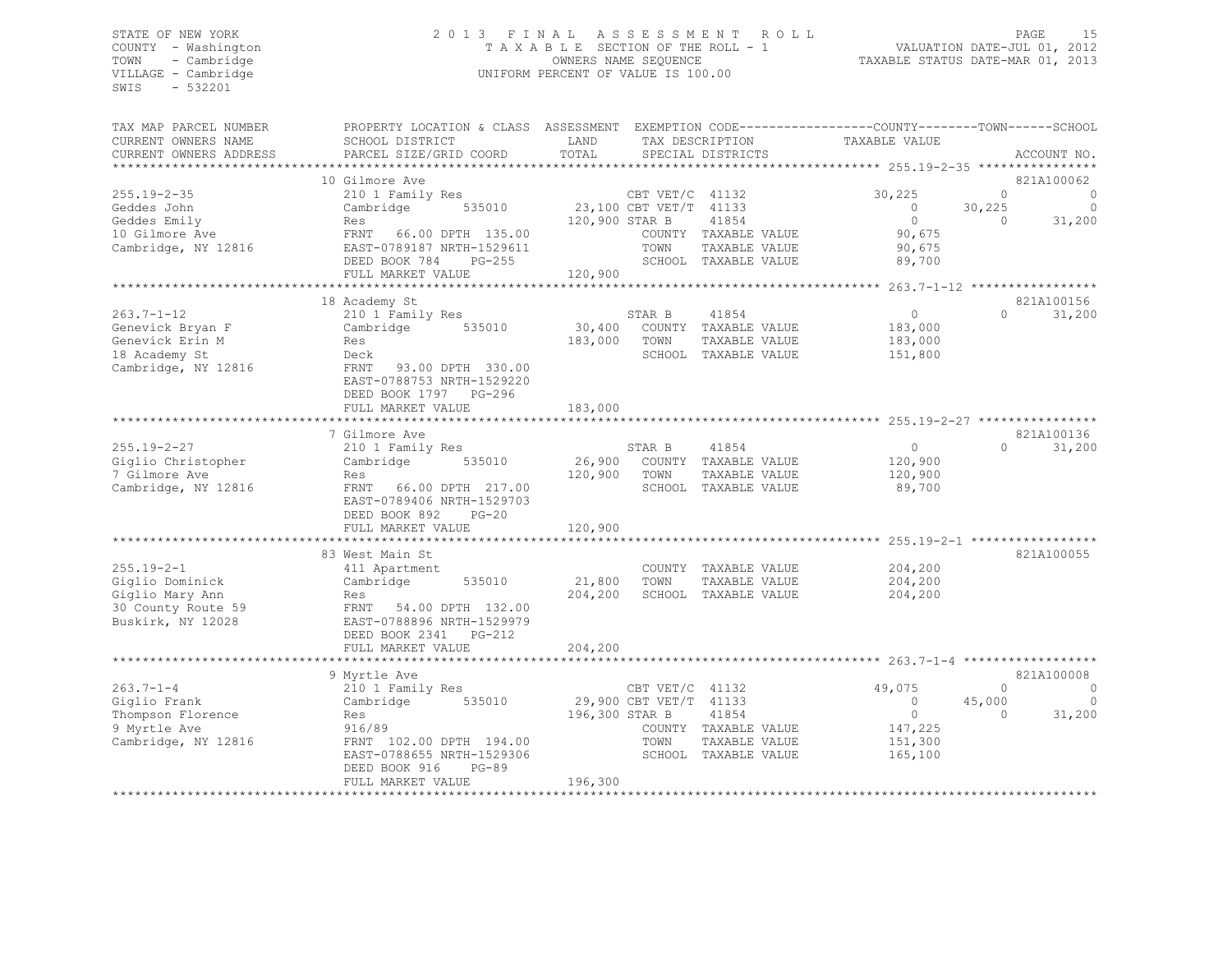# STATE OF NEW YORK 2 0 1 3 F I N A L A S S E S S M E N T R O L L PAGE 16 COUNTY - Washington T A X A B L E SECTION OF THE ROLL - 1 VALUATION DATE-JUL 01, 2012 TOWN - Cambridge OWNERS NAME SEQUENCE TAXABLE STATUS DATE-MAR 01, 2013 VILLAGE - Cambridge UNIFORM PERCENT OF VALUE IS 100.00

TAX MAP PARCEL NUMBER PROPERTY LOCATION & CLASS ASSESSMENT EXEMPTION CODE-----------------------------TOWN------SCHOOL

| CURRENT OWNERS NAME    | SCHOOL DISTRICT           | LAND         |                        | TAX DESCRIPTION              | TAXABLE VALUE  |          |             |
|------------------------|---------------------------|--------------|------------------------|------------------------------|----------------|----------|-------------|
| CURRENT OWNERS ADDRESS | PARCEL SIZE/GRID COORD    | TOTAL        |                        | SPECIAL DISTRICTS            |                |          | ACCOUNT NO. |
|                        |                           |              |                        |                              |                |          |             |
|                        | 6 Gilmore Ave             |              |                        |                              |                |          | 821A100176  |
| $255.19 - 2 - 33$      | 210 1 Family Res          |              | STAR B                 | 41854                        | $\overline{0}$ | $\Omega$ | 31,200      |
| Goldstone Jeffrey      | 535010<br>Cambridge       |              |                        | 23,700 COUNTY TAXABLE VALUE  | 194,200        |          |             |
| Goldstone Frances L    | Res                       | 194,200 TOWN |                        | TAXABLE VALUE                | 194,200        |          |             |
| 6 Gilmore Ave          | FRNT 66.00 DPTH 140.00    |              |                        | SCHOOL TAXABLE VALUE         | 163,000        |          |             |
| Cambridge, NY 12816    | EAST-0789175 NRTH-1529753 |              |                        |                              |                |          |             |
|                        | DEED BOOK 793<br>$PG-49$  |              |                        |                              |                |          |             |
|                        | FULL MARKET VALUE         | 194,200      |                        |                              |                |          |             |
|                        |                           |              |                        |                              |                |          |             |
|                        | 16 Gilmore Ave            |              |                        |                              |                |          | 821A100010  |
| $263.7 - 2 - 4$        | 210 1 Family Res          |              | STAR B                 | 41854                        | $\overline{0}$ | $\Omega$ | 31,200      |
| Gorman Thomas A        | Cambridge 535010          |              |                        | 24,700 COUNTY TAXABLE VALUE  | 124,200        |          |             |
| Liu-Gorman Anna        | Res                       | 124,200      | TOWN                   | TAXABLE VALUE                | 124,200        |          |             |
|                        |                           |              |                        |                              |                |          |             |
| 16 Gilmore Ave         | FRNT 66.00 DPTH 159.00    |              |                        | SCHOOL TAXABLE VALUE         | 93,000         |          |             |
| Cambridge, NY 12816    | EAST-0789189 NRTH-1529405 |              |                        |                              |                |          |             |
|                        | DEED BOOK 817 PG-213      |              |                        |                              |                |          |             |
|                        | FULL MARKET VALUE         | 124,200      |                        |                              |                |          |             |
|                        |                           |              |                        |                              |                |          |             |
|                        | 119 West Main St          |              |                        |                              |                |          | 821A100069  |
| $255.19 - 1 - 35$      | 210 1 Family Res          |              | CBT VET/C 41132        |                              | 29,600         | $\Omega$ | $\circ$     |
| Gray Edward Jr -LE-    | Cambridge 535010          |              | 22,300 CBT VET/T 41133 |                              | $\bigcirc$     | 29,600   | $\circ$     |
| Gray Gladys -LE-       | Res                       |              | 118,400 AGED-CO        | 41802                        | 17,760         | $\Omega$ | $\circ$     |
| 119 West Main St       | ACRES 1.50                |              | AGED-TOWN 41803        |                              | $\overline{0}$ | 4,440    | $\circ$     |
| Cambridge, NY 12816    | EAST-0787171 NRTH-1530463 |              | STAR EN                | 41834                        | $\overline{0}$ | $\Omega$ | 65,830      |
|                        | DEED BOOK 814<br>PG-158   |              |                        | COUNTY TAXABLE VALUE         | 71,040         |          |             |
|                        | FULL MARKET VALUE         | 118,400 TOWN |                        | TAXABLE VALUE                | 84,360         |          |             |
|                        |                           |              |                        | SCHOOL TAXABLE VALUE         | 52,570         |          |             |
|                        |                           |              |                        |                              |                |          |             |
|                        | 90 South Union St         |              |                        |                              |                |          | 821A100130  |
| $263.11 - 1 - 1$       | 242 Rurl res&rec          |              |                        | COUNTY TAXABLE VALUE         | 202,700        |          |             |
| Griffin Bella H        | Cambridge<br>535010       | 50,700 TOWN  |                        | TAXABLE VALUE                | 202,700        |          |             |
| 90 South Union St      | Res                       |              |                        | 202,700 SCHOOL TAXABLE VALUE | 202,700        |          |             |
| Cambridge, NY 12816    | Exemption Chargeback 2013 |              |                        | EC533 Exempt chqbk - flaq    | $.00$ MT       |          |             |
|                        | ACRES 17.20               |              |                        |                              |                |          |             |
|                        | EAST-0788591 NRTH-1526878 |              |                        |                              |                |          |             |
|                        | DEED BOOK 348<br>$PG-450$ |              |                        |                              |                |          |             |
|                        | FULL MARKET VALUE         | 202,700      |                        |                              |                |          |             |
|                        |                           |              |                        |                              |                |          |             |
|                        |                           |              |                        |                              |                |          | 821A100849  |
|                        | Coila Rd                  |              |                        |                              |                |          |             |
| $255.19 - 1 - 5$       | 311 Res vac land          |              |                        | COUNTY TAXABLE VALUE         | 14,400         |          |             |
| Gruber Paul J          | Cambridge<br>535010       | 14,400 TOWN  |                        | TAXABLE VALUE                | 14,400         |          |             |
| Gruber Andrianna       | Land                      | 14,400       |                        | SCHOOL TAXABLE VALUE         | 14,400         |          |             |
| 39 Coila Rd            | FRNT 135.00 DPTH 106.00   |              |                        |                              |                |          |             |
| Cambridge, NY 12816    | EAST-0787193 NRTH-1530853 |              |                        |                              |                |          |             |
|                        | DEED BOOK 438<br>$PG-569$ |              |                        |                              |                |          |             |
|                        | FULL MARKET VALUE         | 14,400       |                        |                              |                |          |             |
|                        |                           |              |                        |                              |                |          |             |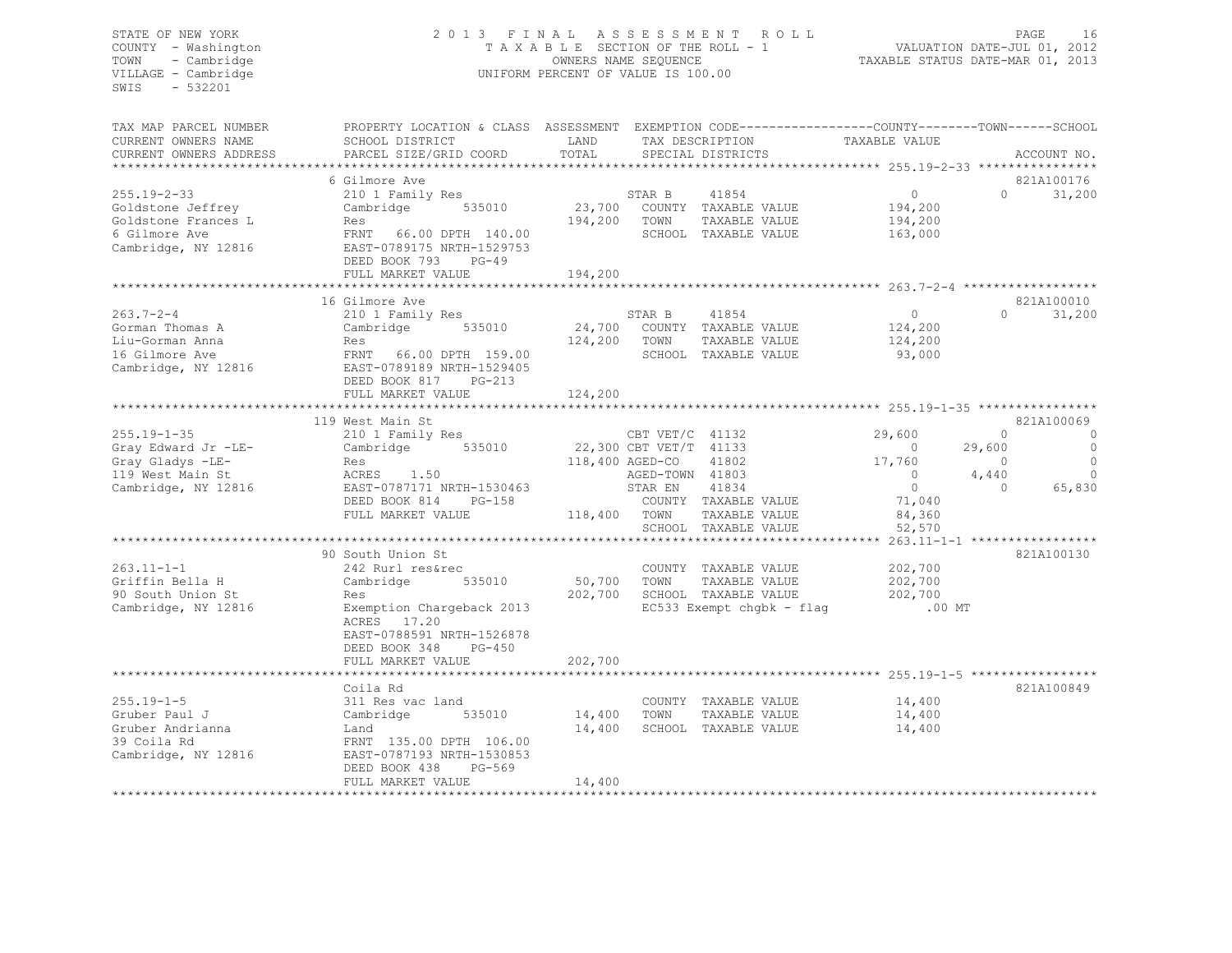# STATE OF NEW YORK 2 0 1 3 F I N A L A S S E S S M E N T R O L L PAGE 17 COUNTY - Washington T A X A B L E SECTION OF THE ROLL - 1 VALUATION DATE-JUL 01, 2012 TOWN - Cambridge OWNERS NAME SEQUENCE TAXABLE STATUS DATE-MAR 01, 2013 VILLAGE - Cambridge UNIFORM PERCENT OF VALUE IS 100.00

| TAX MAP PARCEL NUMBER       | PROPERTY LOCATION & CLASS ASSESSMENT EXEMPTION CODE----------------COUNTY-------TOWN-----SCHOOL   |                 |              |                                      |                          |                       |                                  |
|-----------------------------|---------------------------------------------------------------------------------------------------|-----------------|--------------|--------------------------------------|--------------------------|-----------------------|----------------------------------|
| CURRENT OWNERS NAME         | SCHOOL DISTRICT                                                                                   | LAND            |              | TAX DESCRIPTION                      | TAXABLE VALUE            |                       |                                  |
| CURRENT OWNERS ADDRESS      | PARCEL SIZE/GRID COORD                                                                            | TOTAL           |              | SPECIAL DISTRICTS                    |                          |                       | ACCOUNT NO.                      |
| ***********************     |                                                                                                   |                 |              |                                      |                          |                       |                                  |
|                             | 5 Pleasant St                                                                                     |                 |              |                                      |                          |                       | 821A100073                       |
| $263.7 - 1 - 5$             | 210 1 Family Res MAR VET/C 41122<br>Cambridge 535010 28,800 WAR VET/T 41123                       |                 |              |                                      | 22,530<br>$\overline{0}$ | $\Omega$              | $\overline{0}$<br>$\overline{0}$ |
| Hahn Harvey B<br>Hahn Alice | Res                                                                                               | 150,200 STAR EN |              | 41834                                | $\overline{0}$           | 22,530<br>$\Omega$    | 65,830                           |
| 5 Pleasant St               | FRNT 204.00 DPTH 90.00                                                                            |                 |              | COUNTY TAXABLE VALUE                 | 127,670                  |                       |                                  |
| Cambridge, NY 12816-1007    | EAST-0788592 NRTH-1529454                                                                         |                 | TOWN         | TAXABLE VALUE                        | 127,670                  |                       |                                  |
|                             | DEED BOOK 434 PG-550                                                                              |                 |              | SCHOOL TAXABLE VALUE                 | 84,370                   |                       |                                  |
|                             | FULL MARKET VALUE                                                                                 | 150,200         |              |                                      |                          |                       |                                  |
|                             |                                                                                                   |                 |              |                                      |                          |                       |                                  |
|                             | 49 Academy St                                                                                     |                 |              |                                      |                          |                       | 821A100144                       |
| $263.7 - 2 - 28$            | 210 1 Family Res                                                                                  |                 | STAR B       | 41854                                | 0                        | $\Omega$              | 31,200                           |
| Harrington Jeffery A        | Cambridge 535010                                                                                  |                 |              | 23,500 COUNTY TAXABLE VALUE          | 92,000                   |                       |                                  |
| Motasky Sarah J             | Res                                                                                               | 92,000          | TOWN         | TAXABLE VALUE                        | 92,000                   |                       |                                  |
| 49 Academy St               | FRNT 48.00 DPTH 170.00                                                                            |                 |              | SCHOOL TAXABLE VALUE                 | 60,800                   |                       |                                  |
| Cambridge, NY 12816         | EAST-0789162 NRTH-1528529                                                                         |                 |              |                                      |                          |                       |                                  |
|                             | DEED BOOK 2182 PG-305                                                                             |                 |              |                                      |                          |                       |                                  |
|                             | FULL MARKET VALUE                                                                                 | 92,000          |              |                                      |                          |                       |                                  |
|                             |                                                                                                   |                 |              |                                      |                          |                       |                                  |
|                             | 24 South Union St                                                                                 |                 |              |                                      |                          |                       | 821A100094                       |
| $263.7 - 2 - 8$             | 210 1 Family Res                                                                                  |                 | STAR EN      | 41834                                | $\overline{0}$           |                       | 0 65,830                         |
| Harris Rupert B JR          | Cambridge 535010 27,100 COUNTY TAXABLE VALUE                                                      |                 |              |                                      | 183,000                  |                       |                                  |
| Harris Janice V             | Res                                                                                               | 183,000         | TOWN         | TAXABLE VALUE                        | 183,000                  |                       |                                  |
| 24 South Union St           | FRNT 66.00 DPTH 282.00                                                                            |                 |              | SCHOOL TAXABLE VALUE                 | 117,170                  |                       |                                  |
| Cambridge, NY 12816-1018    | EAST-0789443 NRTH-1529161                                                                         |                 |              |                                      |                          |                       |                                  |
|                             | DEED BOOK 2179 PG-94                                                                              |                 |              |                                      |                          |                       |                                  |
|                             | FULL MARKET VALUE                                                                                 | 183,000         |              |                                      |                          |                       |                                  |
|                             |                                                                                                   |                 |              |                                      |                          |                       |                                  |
| $263.7 - 2 - 34$            | 37 Academy St                                                                                     |                 |              |                                      | $\overline{0}$           | $\Omega$ and $\Omega$ | 821A100050<br>31,200             |
| Holcomb John L              | 210 1 Family Res<br>Cambridge 535010                                                              |                 | STAR B       | 41854<br>23,300 COUNTY TAXABLE VALUE | 106,100                  |                       |                                  |
| Holcomb Casey L             | Res                                                                                               | 106,100         | TOWN         | TAXABLE VALUE                        | 106,100                  |                       |                                  |
| 37 Academy St               | Easement 2939/270                                                                                 |                 |              | SCHOOL TAXABLE VALUE                 | 74,900                   |                       |                                  |
| Cambridge, NY 12816         | 66.00 DPTH 137.00<br>FRNT                                                                         |                 |              |                                      |                          |                       |                                  |
|                             | EAST-0789226 NRTH-1528838                                                                         |                 |              |                                      |                          |                       |                                  |
|                             | DEED BOOK 2994 PG-38                                                                              |                 |              |                                      |                          |                       |                                  |
|                             | FULL MARKET VALUE                                                                                 | 106,100         |              |                                      |                          |                       |                                  |
|                             |                                                                                                   |                 |              |                                      |                          |                       |                                  |
|                             | 55 Academy St                                                                                     |                 |              |                                      |                          |                       | 821A100150                       |
| $263.7 - 2 - 26$            | 210 1 Family Res                                                                                  |                 | STAR B 41854 |                                      | $\overline{0}$           | $\Omega$ and $\Omega$ | 31,200                           |
| Hunt Shannon L Jr           | Cambridge 535010 23,700 COUNTY TAXABLE VALUE<br>FRNT 54.00 DPTH 162.00 102,600 TOWN TAXABLE VALUE |                 |              |                                      | 102,600                  |                       |                                  |
| 55 Academy St               |                                                                                                   |                 |              |                                      | 102,600                  |                       |                                  |
| Cambridge, NY 12816         | EAST-0789174 NRTH-1528415                                                                         |                 |              | SCHOOL TAXABLE VALUE                 | 71,400                   |                       |                                  |
|                             | DEED BOOK 3208 PG-132                                                                             |                 |              |                                      |                          |                       |                                  |
|                             | FULL MARKET VALUE                                                                                 | 102,600         |              |                                      |                          |                       |                                  |
|                             |                                                                                                   |                 |              |                                      |                          |                       |                                  |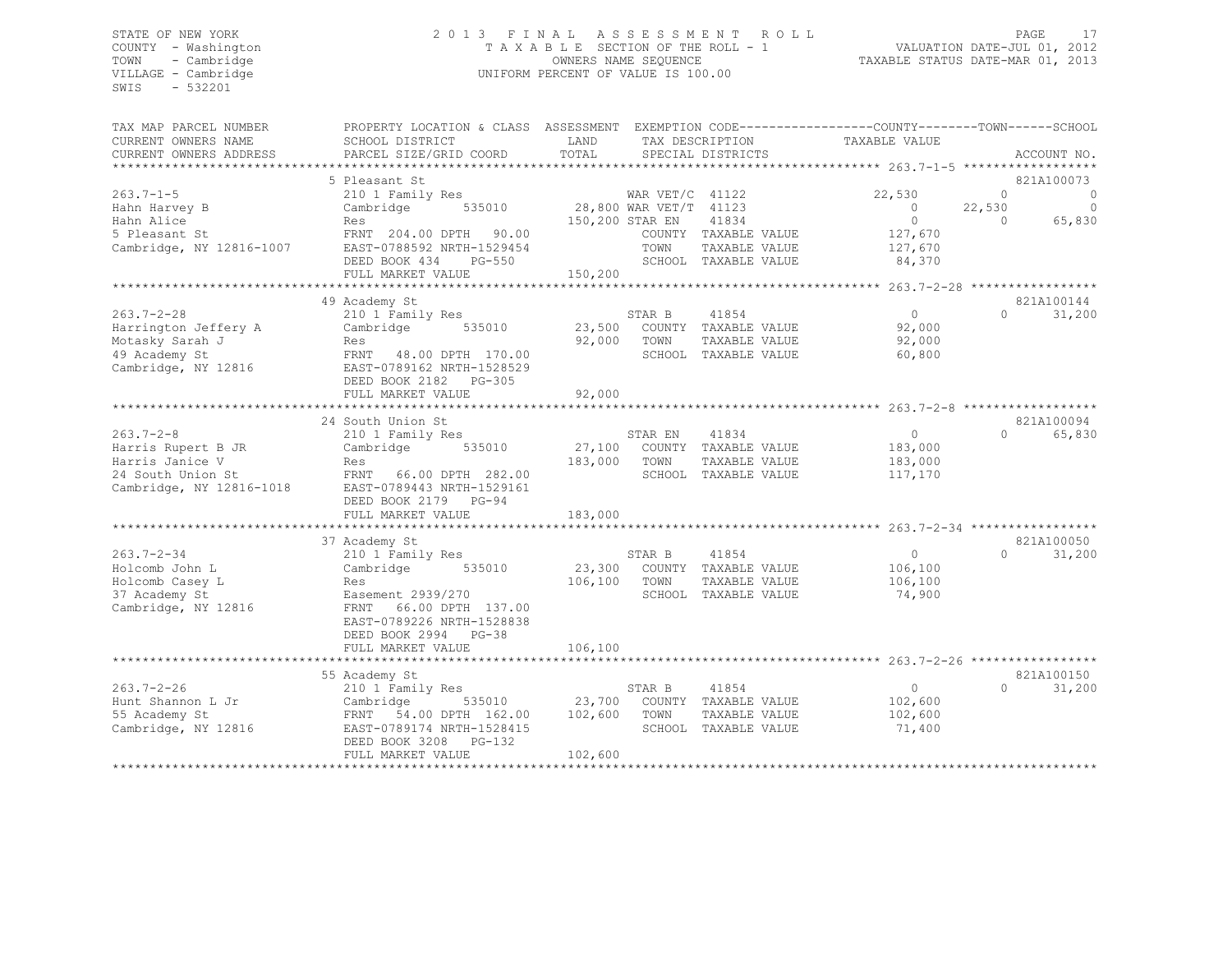| STATE OF NEW YORK<br>COUNTY - Washington<br>TOWN<br>- Cambridge<br>VILLAGE - Cambridge<br>SWIS<br>$-532201$ | 2013 FINAL ASSESSMENT ROLL<br>TAXABLE SECTION OF THE ROLL - 1<br>UNIFORM PERCENT OF VALUE IS 100.00 | VALUATION DATE-JUL 01, 2012<br>TAXABLE STATUS DATE-MAR 01, 2013 |                         | 18<br>PAGE                            |                |                |             |
|-------------------------------------------------------------------------------------------------------------|-----------------------------------------------------------------------------------------------------|-----------------------------------------------------------------|-------------------------|---------------------------------------|----------------|----------------|-------------|
| TAX MAP PARCEL NUMBER                                                                                       | PROPERTY LOCATION & CLASS ASSESSMENT EXEMPTION CODE----------------COUNTY-------TOWN-----SCHOOL     |                                                                 |                         |                                       |                |                |             |
| CURRENT OWNERS NAME                                                                                         | SCHOOL DISTRICT                                                                                     | LAND                                                            |                         | TAX DESCRIPTION                       | TAXABLE VALUE  |                |             |
| CURRENT OWNERS ADDRESS                                                                                      | PARCEL SIZE/GRID COORD                                                                              | TOTAL                                                           |                         | SPECIAL DISTRICTS                     |                |                | ACCOUNT NO. |
|                                                                                                             |                                                                                                     |                                                                 |                         |                                       |                |                | 821C100129  |
| 263.7-2-32                                                                                                  | 41 Academy St<br>210 1 Family Res                                                                   |                                                                 |                         |                                       | 143,800        |                |             |
| Hunter Bruce G                                                                                              | Cambridge 535010                                                                                    | 26,600                                                          | TOWN                    | COUNTY TAXABLE VALUE<br>TAXABLE VALUE | 143,800        |                |             |
| Hunter Bree M                                                                                               | Res                                                                                                 | 143,800                                                         |                         | SCHOOL TAXABLE VALUE                  | 143,800        |                |             |
| 41 Academy St                                                                                               | FRNT 71.00 DPTH 190.00                                                                              |                                                                 |                         |                                       |                |                |             |
| Cambridge, NY 12816                                                                                         | EAST-0789141 NRTH-1528754                                                                           |                                                                 |                         |                                       |                |                |             |
|                                                                                                             | DEED BOOK 2842 PG-129                                                                               |                                                                 |                         |                                       |                |                |             |
|                                                                                                             | FULL MARKET VALUE                                                                                   | 143,800                                                         |                         |                                       |                |                |             |
|                                                                                                             |                                                                                                     |                                                                 |                         |                                       |                |                |             |
|                                                                                                             | 14 South Union St                                                                                   |                                                                 |                         |                                       |                |                | 821A100005  |
| $255.19 - 2 - 21$                                                                                           | 210 1 Family Res                                                                                    |                                                                 | WAR $VET/C$ 41122       |                                       | 30,000         | $\Omega$       | $\circ$     |
| Imhof John                                                                                                  | Cambridge 535010                                                                                    | 26,000 WAR VET/T 41123                                          |                         |                                       | $\sim$ 0       | 27,000         | $\circ$     |
| 14 South Union St                                                                                           | Res                                                                                                 |                                                                 | 213,800 CBT VET/C 41132 |                                       | 50,000         | $\Omega$       | $\bigcap$   |
| Cambridge, NY 12816                                                                                         | Renovations                                                                                         |                                                                 | CBT VET/T 41133         |                                       | $\overline{0}$ | 45,000         | $\Omega$    |
|                                                                                                             | 2 Vet Owners                                                                                        |                                                                 | DIS VET/C 41142         |                                       | 10,690         | $\overline{0}$ | $\circ$     |
|                                                                                                             | FRNT 63.00 DPTH 194.00                                                                              |                                                                 | DIS VET/C 41142         |                                       | 10,690         | $\Omega$       | $\Omega$    |
|                                                                                                             | EAST-0789568 NRTH-1529570                                                                           |                                                                 | DIS VET/T 41143         |                                       | $\overline{0}$ | 10,690         | $\circ$     |
|                                                                                                             | DEED BOOK 677 PG-26                                                                                 |                                                                 | DIS VET/T 41143         |                                       | $\circ$        | 10,690         | $\circ$     |
|                                                                                                             | FULL MARKET VALUE                                                                                   | 213,800 STAR B                                                  |                         | 41854                                 | $\Omega$       | $\Omega$       | 31,200      |
|                                                                                                             |                                                                                                     |                                                                 |                         | COUNTY TAXABLE VALUE                  | 112,420        |                |             |
|                                                                                                             |                                                                                                     |                                                                 | TOWN                    | TAXABLE VALUE                         | 120,420        |                |             |
|                                                                                                             |                                                                                                     |                                                                 |                         | SCHOOL TAXABLE VALUE                  | 182,600        |                |             |
|                                                                                                             | 47 West Main St                                                                                     |                                                                 |                         |                                       |                |                | 821A100067  |
| $255.19 - 2 - 13$                                                                                           | 482 Det row bldg                                                                                    |                                                                 |                         | COUNTY TAXABLE VALUE                  | 101,500        |                |             |
| Imhof John V                                                                                                | Cambridge<br>535010                                                                                 | 14,500                                                          | TOWN                    | TAXABLE VALUE                         | 101,500        |                |             |
| JTF-GTMO/OMC                                                                                                | Store & Flat                                                                                        | 101,500                                                         |                         | SCHOOL TAXABLE VALUE                  | 101,500        |                |             |
| APO, AE 09360                                                                                               | FRNT 26.00 DPTH 75.00                                                                               |                                                                 |                         |                                       |                |                |             |
|                                                                                                             | EAST-0789714 NRTH-1530129                                                                           |                                                                 |                         |                                       |                |                |             |
|                                                                                                             | DEED BOOK 818<br>PG-346                                                                             |                                                                 |                         |                                       |                |                |             |
|                                                                                                             | FULL MARKET VALUE                                                                                   | 101,500                                                         |                         |                                       |                |                |             |
|                                                                                                             | ************************                                                                            | ***************                                                 |                         |                                       |                |                |             |
|                                                                                                             | 41 West Main St                                                                                     |                                                                 |                         |                                       |                |                | 821A100148  |
| $255.19 - 2 - 14$                                                                                           | 482 Det row bldg                                                                                    |                                                                 |                         | COUNTY TAXABLE VALUE                  | 121,000        |                |             |
| Imhof John V                                                                                                | 535010<br>Cambridge                                                                                 | 15,700                                                          | TOWN                    | TAXABLE VALUE                         | 121,000        |                |             |
| Imhof Christina C                                                                                           | Stores & Flats                                                                                      | 121,000                                                         |                         | SCHOOL TAXABLE VALUE                  | 121,000        |                |             |
| JTF-GTMO/OMC St                                                                                             | 2409/336                                                                                            |                                                                 |                         |                                       |                |                |             |
| APO, AE 09360                                                                                               | FRNT 46.00 DPTH 82.00                                                                               |                                                                 |                         |                                       |                |                |             |
|                                                                                                             | EAST-0789750 NRTH-1530126                                                                           |                                                                 |                         |                                       |                |                |             |
|                                                                                                             | DEED BOOK 1874 PG-111                                                                               |                                                                 |                         |                                       |                |                |             |
| *************************                                                                                   | FULL MARKET VALUE                                                                                   | 121,000<br>****************                                     |                         |                                       |                |                |             |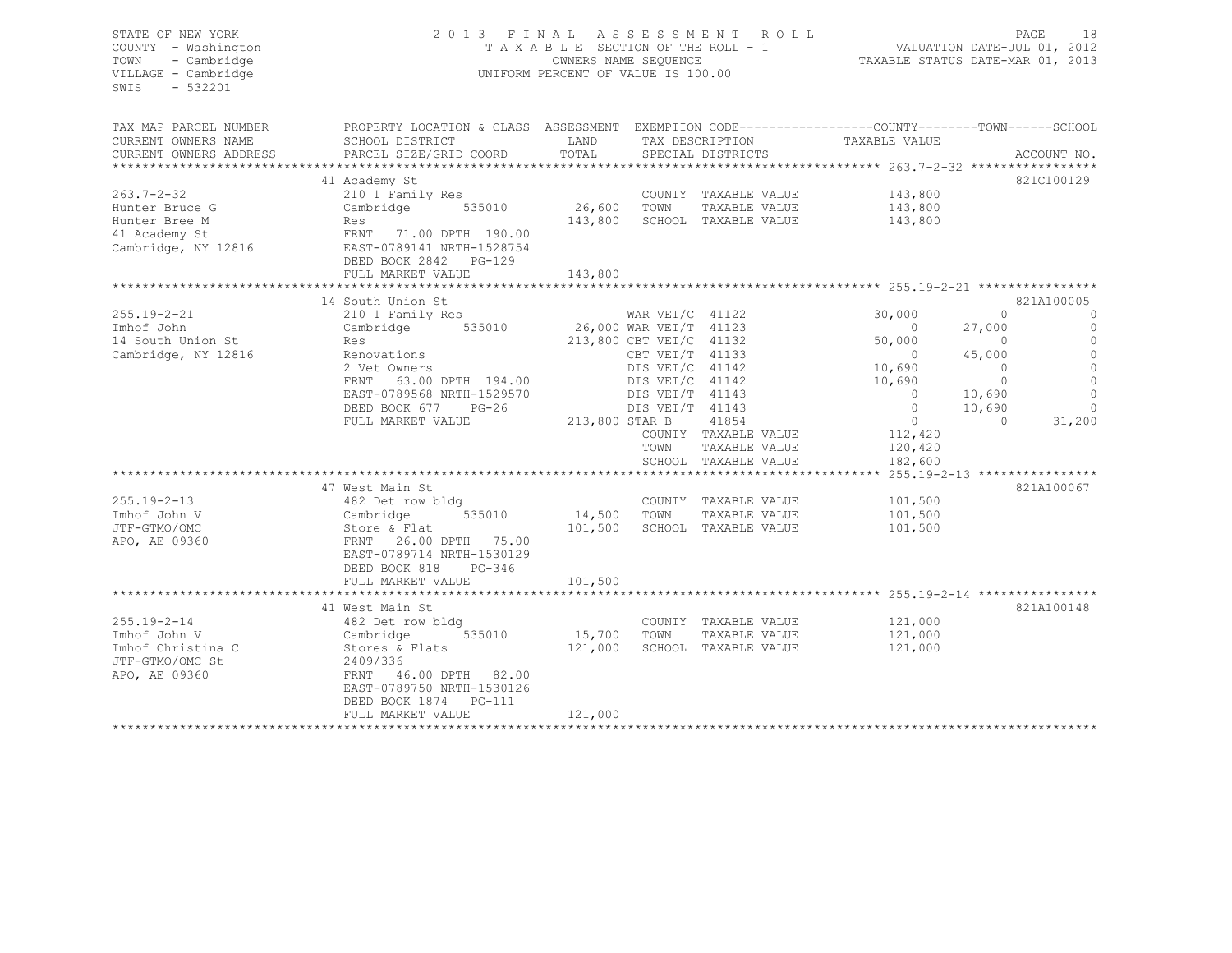# STATE OF NEW YORK 2 0 1 3 F I N A L A S S E S S M E N T R O L L PAGE 19 COUNTY - Washington T A X A B L E SECTION OF THE ROLL - 1 VALUATION DATE-JUL 01, 2012 TOWN - Cambridge OWNERS NAME SEQUENCE TAXABLE STATUS DATE-MAR 01, 2013 VILLAGE - Cambridge UNIFORM PERCENT OF VALUE IS 100.00

TAX MAP PARCEL NUMBER PROPERTY LOCATION & CLASS ASSESSMENT EXEMPTION CODE------------------COUNTY--------TOWN------SCHOOL

| CURRENT OWNERS NAME         | SCHOOL DISTRICT           | LAND           |             | TAX DESCRIPTION             | TAXABLE VALUE                |                             |
|-----------------------------|---------------------------|----------------|-------------|-----------------------------|------------------------------|-----------------------------|
| CURRENT OWNERS ADDRESS      | PARCEL SIZE/GRID COORD    | TOTAL          |             | SPECIAL DISTRICTS           |                              | ACCOUNT NO.                 |
|                             |                           | ************** |             |                             | ********** 263.7-2-16 ****** |                             |
|                             | 44 South Union St         |                |             |                             |                              | 821A100151                  |
| $263.7 - 2 - 16$            | 210 1 Family Res          |                | STAR B      | 41854                       | $\circ$                      | $\Omega$<br>31,200          |
|                             |                           |                |             |                             |                              |                             |
| Jahne Donald A              | Cambridge<br>535010       | 30,100         |             | COUNTY TAXABLE VALUE        | 116,900                      |                             |
| Jahne Lois Ann              | Res                       | 116,900        | TOWN        | TAXABLE VALUE               | 116,900                      |                             |
| 44 South Union St           | FRNT 110.00 DPTH 180.00   |                |             | SCHOOL TAXABLE VALUE        | 85,700                       |                             |
| Cambridge, NY 12816         | EAST-0789347 NRTH-1528527 |                |             |                             |                              |                             |
|                             | DEED BOOK 570<br>$PG-184$ |                |             |                             |                              |                             |
|                             | FULL MARKET VALUE         | 116,900        |             |                             |                              |                             |
|                             |                           |                |             |                             |                              |                             |
|                             | 80 South Union St         |                |             |                             |                              | 821A100083                  |
| $263.11 - 1 - 5$            | 210 1 Family Res          |                | STAR EN     | 41834                       | $\Omega$                     | $0 \qquad \qquad$<br>65,830 |
| Jeskie Henry J              | Cambridge 535010          | 21,400         |             | COUNTY TAXABLE VALUE        | 132,400                      |                             |
| 80 South Union St           |                           |                |             |                             |                              |                             |
|                             | Res                       | 132,400        | TOWN        | TAXABLE VALUE               | 132,400                      |                             |
| PO Box 174                  | 441/756                   |                |             | SCHOOL TAXABLE VALUE        | 66,570                       |                             |
| Cambridge, NY 12816         | FRNT<br>99.00 DPTH 91.00  |                |             |                             |                              |                             |
|                             | EAST-0789135 NRTH-1526977 |                |             |                             |                              |                             |
|                             | DEED BOOK 3128 PG-65      |                |             |                             |                              |                             |
|                             | FULL MARKET VALUE         | 132,400        |             |                             |                              |                             |
|                             |                           |                |             |                             |                              |                             |
|                             | 78 South Union St         |                |             |                             |                              | 821A100081                  |
| $263.11 - 1 - 4$            | 210 1 Family Res          |                | STAR B      | 41854                       | 0                            | $0 \qquad \qquad$<br>31,200 |
| Jeskie Jennifer             | Cambridge<br>535010       |                |             | 23,600 COUNTY TAXABLE VALUE | 92,000                       |                             |
|                             |                           |                |             |                             |                              |                             |
| 78 South Union St           | Res                       |                | 92,000 TOWN | TAXABLE VALUE               | 92,000                       |                             |
| Cambridge, NY 12816         | FRNT<br>80.00 DPTH 128.00 |                |             | SCHOOL TAXABLE VALUE        | 60,800                       |                             |
|                             | EAST-0789105 NRTH-1527043 |                |             |                             |                              |                             |
|                             | DEED BOOK 838<br>PG-221   |                |             |                             |                              |                             |
|                             | FULL MARKET VALUE         | 92,000         |             |                             |                              |                             |
|                             |                           |                |             |                             |                              |                             |
|                             | 14 Academy St             |                |             |                             |                              | 821A100160                  |
| $263.7 - 1 - 10$            | 280 Res Multiple          |                |             | COUNTY TAXABLE VALUE        | 139,500                      |                             |
| Jones Carl                  | Cambridge<br>535010       | 25,600 TOWN    |             | TAXABLE VALUE               | 139,500                      |                             |
| Jones Florence              | Res                       | 139,500        |             | SCHOOL TAXABLE VALUE        | 139,500                      |                             |
| 4151 Route 346              | FRNT<br>66.00 DPTH 170.00 |                |             |                             |                              |                             |
|                             |                           |                |             |                             |                              |                             |
| North Pownal, VT 05260-9707 | 0.26<br>ACRES             |                |             |                             |                              |                             |
|                             | EAST-0788811 NRTH-1529376 |                |             |                             |                              |                             |
|                             | DEED BOOK 445<br>$PG-166$ |                |             |                             |                              |                             |
|                             | FULL MARKET VALUE         | 139,500        |             |                             |                              |                             |
|                             |                           |                |             |                             |                              |                             |
|                             | 26 South Union St         |                |             |                             |                              | 821A100006                  |
| $263.7 - 2 - 9$             | 210 1 Family Res          |                | STAR B      | 41854                       | $\circ$                      | $\Omega$<br>31,200          |
| Jones Theresa A             | Cambridge<br>535010       |                |             | 27,200 COUNTY TAXABLE VALUE | 93,000                       |                             |
| 26 South Union St           | Res                       | 93,000         | TOWN        | TAXABLE VALUE               | 93,000                       |                             |
|                             |                           |                |             |                             |                              |                             |
| Cambridge, NY 12816         | 67.00 DPTH 262.00<br>FRNT |                |             | SCHOOL TAXABLE VALUE        | 61,800                       |                             |
|                             | EAST-0789440 NRTH-1529095 |                |             |                             |                              |                             |
|                             | DEED BOOK 2182 PG-252     |                |             |                             |                              |                             |
|                             | FULL MARKET VALUE         | 93,000         |             |                             |                              |                             |
|                             |                           |                |             |                             |                              |                             |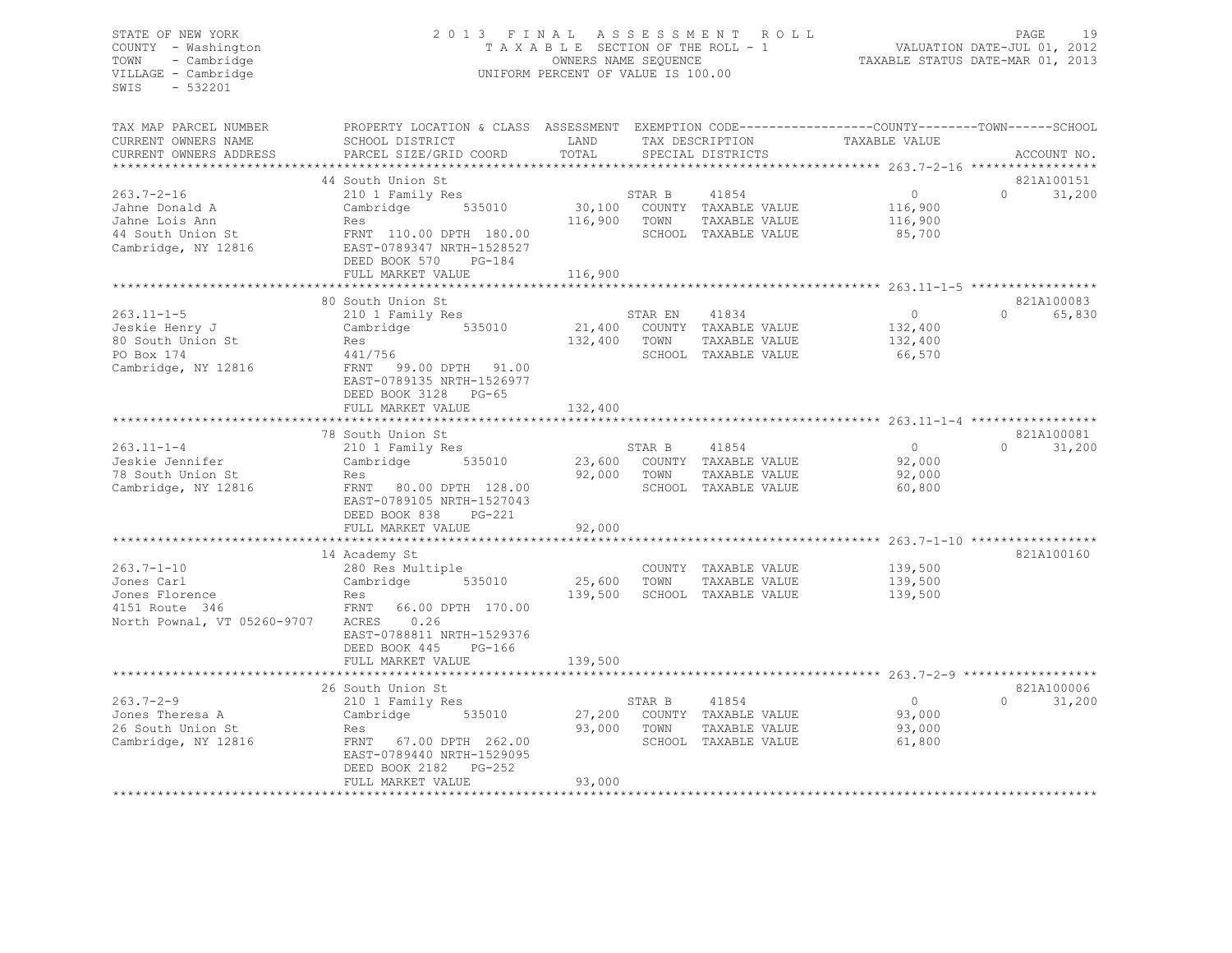# STATE OF NEW YORK 2 0 1 3 F I N A L A S S E S S M E N T R O L L PAGE 20 COUNTY - Washington T A X A B L E SECTION OF THE ROLL - 1 VALUATION DATE-JUL 01, 2012 TOWN - Cambridge OWNERS NAME SEQUENCE TAXABLE STATUS DATE-MAR 01, 2013 VILLAGE - Cambridge UNIFORM PERCENT OF VALUE IS 100.00

| 118 West Main St<br>821A100089<br>210 1 Family Res<br>STAR B<br>41854<br>$\circ$<br>$\Omega$<br>31,200<br>31,500<br>Cambridge<br>535010<br>COUNTY TAXABLE VALUE<br>170,000<br>170,000<br>TOWN<br>TAXABLE VALUE<br>170,000<br>Res<br>118 West Main St<br>FRNT 100.00 DPTH 400.00<br>SCHOOL TAXABLE VALUE<br>138,800<br>Cambridge, NY 12816<br>EAST-0788680 NRTH-1530278<br>DEED BOOK 2870 PG-303<br>170,000<br>FULL MARKET VALUE<br>821A100033<br>33 Academy St<br>STAR B<br>$\circ$<br>$\Omega$<br>31,200<br>210 1 Family Res<br>41854<br>42,200<br>535010<br>COUNTY TAXABLE VALUE<br>153,000<br>Cambridge<br>153,000<br>TOWN<br>TAXABLE VALUE<br>153,000<br>Res<br>ACRES 1.03<br>SCHOOL TAXABLE VALUE<br>121,800<br>EAST-0789154 NRTH-1529022<br>DEED BOOK 1960<br>PG-284<br>153,000<br>FULL MARKET VALUE<br>821A100044<br>5 North Union St<br>$255.20 - 1 - 6$<br>130,400<br>220 2 Family Res<br>COUNTY TAXABLE VALUE<br>Kavanaugh Timothy R<br>535010<br>19,500<br>TOWN<br>TAXABLE VALUE<br>130,400<br>Cambridge<br>SCHOOL TAXABLE VALUE<br>Kavanaugh Sandra H<br>130,400<br>130,400<br>Res<br>FRNT 82.00 DPTH 85.00<br>EAST-0790028 NRTH-1530488<br>DEED BOOK 605<br>$PG-204$<br>FULL MARKET VALUE<br>130,400<br>821A100003<br>8 Myrtle Ave<br>$\Omega$<br>31,200<br>$255.19 - 3 - 12$<br>210 1 Family Res<br>41854<br>$\circ$<br>STAR B<br>Kelly Sara M<br>29,100<br>COUNTY TAXABLE VALUE<br>Cambridge<br>535010<br>105,400<br>8 Myrtle Ave<br>105,400<br>TOWN<br>TAXABLE VALUE<br>105,400<br>Res<br>Cambridge, NY 12816<br>FRNT<br>99.00 DPTH 182.00<br>74,200<br>SCHOOL TAXABLE VALUE<br>EAST-0788292 NRTH-1529790<br>DEED BOOK 3085<br>PG-250<br>105,400<br>FULL MARKET VALUE<br>821A100079<br>West Main St<br>20,000<br>311 Res vac land<br>COUNTY TAXABLE VALUE<br>535010<br>20,000<br>TOWN<br>20,000<br>Cambridge<br>TAXABLE VALUE<br>108 West Main St<br>Vl<br>20,000<br>SCHOOL TAXABLE VALUE<br>20,000<br>Cambridge, NY 12816<br>ACRES<br>4.00<br>EAST-0789271 NRTH-1530850<br>DEED BOOK 480<br>PG-1047<br>20,000<br>FULL MARKET VALUE | TAX MAP PARCEL NUMBER<br>CURRENT OWNERS NAME<br>CURRENT OWNERS ADDRESS | PROPERTY LOCATION & CLASS ASSESSMENT<br>SCHOOL DISTRICT<br>PARCEL SIZE/GRID COORD | LAND<br>TOTAL | TAX DESCRIPTION<br>SPECIAL DISTRICTS | EXEMPTION CODE-----------------COUNTY-------TOWN------SCHOOL<br>TAXABLE VALUE | ACCOUNT NO. |
|-----------------------------------------------------------------------------------------------------------------------------------------------------------------------------------------------------------------------------------------------------------------------------------------------------------------------------------------------------------------------------------------------------------------------------------------------------------------------------------------------------------------------------------------------------------------------------------------------------------------------------------------------------------------------------------------------------------------------------------------------------------------------------------------------------------------------------------------------------------------------------------------------------------------------------------------------------------------------------------------------------------------------------------------------------------------------------------------------------------------------------------------------------------------------------------------------------------------------------------------------------------------------------------------------------------------------------------------------------------------------------------------------------------------------------------------------------------------------------------------------------------------------------------------------------------------------------------------------------------------------------------------------------------------------------------------------------------------------------------------------------------------------------------------------------------------------------------------------------------------------------------------------------------------------------------------------------------------------------------------------------------------------------------------------------|------------------------------------------------------------------------|-----------------------------------------------------------------------------------|---------------|--------------------------------------|-------------------------------------------------------------------------------|-------------|
|                                                                                                                                                                                                                                                                                                                                                                                                                                                                                                                                                                                                                                                                                                                                                                                                                                                                                                                                                                                                                                                                                                                                                                                                                                                                                                                                                                                                                                                                                                                                                                                                                                                                                                                                                                                                                                                                                                                                                                                                                                                     |                                                                        |                                                                                   |               |                                      |                                                                               |             |
|                                                                                                                                                                                                                                                                                                                                                                                                                                                                                                                                                                                                                                                                                                                                                                                                                                                                                                                                                                                                                                                                                                                                                                                                                                                                                                                                                                                                                                                                                                                                                                                                                                                                                                                                                                                                                                                                                                                                                                                                                                                     |                                                                        |                                                                                   |               |                                      |                                                                               |             |
|                                                                                                                                                                                                                                                                                                                                                                                                                                                                                                                                                                                                                                                                                                                                                                                                                                                                                                                                                                                                                                                                                                                                                                                                                                                                                                                                                                                                                                                                                                                                                                                                                                                                                                                                                                                                                                                                                                                                                                                                                                                     | $255.19 - 1 - 29$                                                      |                                                                                   |               |                                      |                                                                               |             |
|                                                                                                                                                                                                                                                                                                                                                                                                                                                                                                                                                                                                                                                                                                                                                                                                                                                                                                                                                                                                                                                                                                                                                                                                                                                                                                                                                                                                                                                                                                                                                                                                                                                                                                                                                                                                                                                                                                                                                                                                                                                     | Jones Thomas M                                                         |                                                                                   |               |                                      |                                                                               |             |
|                                                                                                                                                                                                                                                                                                                                                                                                                                                                                                                                                                                                                                                                                                                                                                                                                                                                                                                                                                                                                                                                                                                                                                                                                                                                                                                                                                                                                                                                                                                                                                                                                                                                                                                                                                                                                                                                                                                                                                                                                                                     | Jones Alexina M                                                        |                                                                                   |               |                                      |                                                                               |             |
|                                                                                                                                                                                                                                                                                                                                                                                                                                                                                                                                                                                                                                                                                                                                                                                                                                                                                                                                                                                                                                                                                                                                                                                                                                                                                                                                                                                                                                                                                                                                                                                                                                                                                                                                                                                                                                                                                                                                                                                                                                                     |                                                                        |                                                                                   |               |                                      |                                                                               |             |
|                                                                                                                                                                                                                                                                                                                                                                                                                                                                                                                                                                                                                                                                                                                                                                                                                                                                                                                                                                                                                                                                                                                                                                                                                                                                                                                                                                                                                                                                                                                                                                                                                                                                                                                                                                                                                                                                                                                                                                                                                                                     |                                                                        |                                                                                   |               |                                      |                                                                               |             |
|                                                                                                                                                                                                                                                                                                                                                                                                                                                                                                                                                                                                                                                                                                                                                                                                                                                                                                                                                                                                                                                                                                                                                                                                                                                                                                                                                                                                                                                                                                                                                                                                                                                                                                                                                                                                                                                                                                                                                                                                                                                     |                                                                        |                                                                                   |               |                                      |                                                                               |             |
|                                                                                                                                                                                                                                                                                                                                                                                                                                                                                                                                                                                                                                                                                                                                                                                                                                                                                                                                                                                                                                                                                                                                                                                                                                                                                                                                                                                                                                                                                                                                                                                                                                                                                                                                                                                                                                                                                                                                                                                                                                                     |                                                                        |                                                                                   |               |                                      |                                                                               |             |
|                                                                                                                                                                                                                                                                                                                                                                                                                                                                                                                                                                                                                                                                                                                                                                                                                                                                                                                                                                                                                                                                                                                                                                                                                                                                                                                                                                                                                                                                                                                                                                                                                                                                                                                                                                                                                                                                                                                                                                                                                                                     |                                                                        |                                                                                   |               |                                      |                                                                               |             |
|                                                                                                                                                                                                                                                                                                                                                                                                                                                                                                                                                                                                                                                                                                                                                                                                                                                                                                                                                                                                                                                                                                                                                                                                                                                                                                                                                                                                                                                                                                                                                                                                                                                                                                                                                                                                                                                                                                                                                                                                                                                     | $263.7 - 2 - 36$                                                       |                                                                                   |               |                                      |                                                                               |             |
|                                                                                                                                                                                                                                                                                                                                                                                                                                                                                                                                                                                                                                                                                                                                                                                                                                                                                                                                                                                                                                                                                                                                                                                                                                                                                                                                                                                                                                                                                                                                                                                                                                                                                                                                                                                                                                                                                                                                                                                                                                                     | Joseph John J                                                          |                                                                                   |               |                                      |                                                                               |             |
|                                                                                                                                                                                                                                                                                                                                                                                                                                                                                                                                                                                                                                                                                                                                                                                                                                                                                                                                                                                                                                                                                                                                                                                                                                                                                                                                                                                                                                                                                                                                                                                                                                                                                                                                                                                                                                                                                                                                                                                                                                                     | Joseph Linda M                                                         |                                                                                   |               |                                      |                                                                               |             |
|                                                                                                                                                                                                                                                                                                                                                                                                                                                                                                                                                                                                                                                                                                                                                                                                                                                                                                                                                                                                                                                                                                                                                                                                                                                                                                                                                                                                                                                                                                                                                                                                                                                                                                                                                                                                                                                                                                                                                                                                                                                     | 33 Academy St                                                          |                                                                                   |               |                                      |                                                                               |             |
|                                                                                                                                                                                                                                                                                                                                                                                                                                                                                                                                                                                                                                                                                                                                                                                                                                                                                                                                                                                                                                                                                                                                                                                                                                                                                                                                                                                                                                                                                                                                                                                                                                                                                                                                                                                                                                                                                                                                                                                                                                                     | Cambridge, NY 12816                                                    |                                                                                   |               |                                      |                                                                               |             |
|                                                                                                                                                                                                                                                                                                                                                                                                                                                                                                                                                                                                                                                                                                                                                                                                                                                                                                                                                                                                                                                                                                                                                                                                                                                                                                                                                                                                                                                                                                                                                                                                                                                                                                                                                                                                                                                                                                                                                                                                                                                     |                                                                        |                                                                                   |               |                                      |                                                                               |             |
|                                                                                                                                                                                                                                                                                                                                                                                                                                                                                                                                                                                                                                                                                                                                                                                                                                                                                                                                                                                                                                                                                                                                                                                                                                                                                                                                                                                                                                                                                                                                                                                                                                                                                                                                                                                                                                                                                                                                                                                                                                                     |                                                                        |                                                                                   |               |                                      |                                                                               |             |
|                                                                                                                                                                                                                                                                                                                                                                                                                                                                                                                                                                                                                                                                                                                                                                                                                                                                                                                                                                                                                                                                                                                                                                                                                                                                                                                                                                                                                                                                                                                                                                                                                                                                                                                                                                                                                                                                                                                                                                                                                                                     |                                                                        |                                                                                   |               |                                      |                                                                               |             |
|                                                                                                                                                                                                                                                                                                                                                                                                                                                                                                                                                                                                                                                                                                                                                                                                                                                                                                                                                                                                                                                                                                                                                                                                                                                                                                                                                                                                                                                                                                                                                                                                                                                                                                                                                                                                                                                                                                                                                                                                                                                     |                                                                        |                                                                                   |               |                                      |                                                                               |             |
|                                                                                                                                                                                                                                                                                                                                                                                                                                                                                                                                                                                                                                                                                                                                                                                                                                                                                                                                                                                                                                                                                                                                                                                                                                                                                                                                                                                                                                                                                                                                                                                                                                                                                                                                                                                                                                                                                                                                                                                                                                                     |                                                                        |                                                                                   |               |                                      |                                                                               |             |
|                                                                                                                                                                                                                                                                                                                                                                                                                                                                                                                                                                                                                                                                                                                                                                                                                                                                                                                                                                                                                                                                                                                                                                                                                                                                                                                                                                                                                                                                                                                                                                                                                                                                                                                                                                                                                                                                                                                                                                                                                                                     |                                                                        |                                                                                   |               |                                      |                                                                               |             |
|                                                                                                                                                                                                                                                                                                                                                                                                                                                                                                                                                                                                                                                                                                                                                                                                                                                                                                                                                                                                                                                                                                                                                                                                                                                                                                                                                                                                                                                                                                                                                                                                                                                                                                                                                                                                                                                                                                                                                                                                                                                     | 133 Woodstone Dr                                                       |                                                                                   |               |                                      |                                                                               |             |
|                                                                                                                                                                                                                                                                                                                                                                                                                                                                                                                                                                                                                                                                                                                                                                                                                                                                                                                                                                                                                                                                                                                                                                                                                                                                                                                                                                                                                                                                                                                                                                                                                                                                                                                                                                                                                                                                                                                                                                                                                                                     | Vicksburg, MS 39183                                                    |                                                                                   |               |                                      |                                                                               |             |
|                                                                                                                                                                                                                                                                                                                                                                                                                                                                                                                                                                                                                                                                                                                                                                                                                                                                                                                                                                                                                                                                                                                                                                                                                                                                                                                                                                                                                                                                                                                                                                                                                                                                                                                                                                                                                                                                                                                                                                                                                                                     |                                                                        |                                                                                   |               |                                      |                                                                               |             |
|                                                                                                                                                                                                                                                                                                                                                                                                                                                                                                                                                                                                                                                                                                                                                                                                                                                                                                                                                                                                                                                                                                                                                                                                                                                                                                                                                                                                                                                                                                                                                                                                                                                                                                                                                                                                                                                                                                                                                                                                                                                     |                                                                        |                                                                                   |               |                                      |                                                                               |             |
|                                                                                                                                                                                                                                                                                                                                                                                                                                                                                                                                                                                                                                                                                                                                                                                                                                                                                                                                                                                                                                                                                                                                                                                                                                                                                                                                                                                                                                                                                                                                                                                                                                                                                                                                                                                                                                                                                                                                                                                                                                                     |                                                                        |                                                                                   |               |                                      |                                                                               |             |
|                                                                                                                                                                                                                                                                                                                                                                                                                                                                                                                                                                                                                                                                                                                                                                                                                                                                                                                                                                                                                                                                                                                                                                                                                                                                                                                                                                                                                                                                                                                                                                                                                                                                                                                                                                                                                                                                                                                                                                                                                                                     |                                                                        |                                                                                   |               |                                      |                                                                               |             |
|                                                                                                                                                                                                                                                                                                                                                                                                                                                                                                                                                                                                                                                                                                                                                                                                                                                                                                                                                                                                                                                                                                                                                                                                                                                                                                                                                                                                                                                                                                                                                                                                                                                                                                                                                                                                                                                                                                                                                                                                                                                     |                                                                        |                                                                                   |               |                                      |                                                                               |             |
|                                                                                                                                                                                                                                                                                                                                                                                                                                                                                                                                                                                                                                                                                                                                                                                                                                                                                                                                                                                                                                                                                                                                                                                                                                                                                                                                                                                                                                                                                                                                                                                                                                                                                                                                                                                                                                                                                                                                                                                                                                                     |                                                                        |                                                                                   |               |                                      |                                                                               |             |
|                                                                                                                                                                                                                                                                                                                                                                                                                                                                                                                                                                                                                                                                                                                                                                                                                                                                                                                                                                                                                                                                                                                                                                                                                                                                                                                                                                                                                                                                                                                                                                                                                                                                                                                                                                                                                                                                                                                                                                                                                                                     |                                                                        |                                                                                   |               |                                      |                                                                               |             |
|                                                                                                                                                                                                                                                                                                                                                                                                                                                                                                                                                                                                                                                                                                                                                                                                                                                                                                                                                                                                                                                                                                                                                                                                                                                                                                                                                                                                                                                                                                                                                                                                                                                                                                                                                                                                                                                                                                                                                                                                                                                     |                                                                        |                                                                                   |               |                                      |                                                                               |             |
|                                                                                                                                                                                                                                                                                                                                                                                                                                                                                                                                                                                                                                                                                                                                                                                                                                                                                                                                                                                                                                                                                                                                                                                                                                                                                                                                                                                                                                                                                                                                                                                                                                                                                                                                                                                                                                                                                                                                                                                                                                                     |                                                                        |                                                                                   |               |                                      |                                                                               |             |
|                                                                                                                                                                                                                                                                                                                                                                                                                                                                                                                                                                                                                                                                                                                                                                                                                                                                                                                                                                                                                                                                                                                                                                                                                                                                                                                                                                                                                                                                                                                                                                                                                                                                                                                                                                                                                                                                                                                                                                                                                                                     |                                                                        |                                                                                   |               |                                      |                                                                               |             |
|                                                                                                                                                                                                                                                                                                                                                                                                                                                                                                                                                                                                                                                                                                                                                                                                                                                                                                                                                                                                                                                                                                                                                                                                                                                                                                                                                                                                                                                                                                                                                                                                                                                                                                                                                                                                                                                                                                                                                                                                                                                     |                                                                        |                                                                                   |               |                                      |                                                                               |             |
|                                                                                                                                                                                                                                                                                                                                                                                                                                                                                                                                                                                                                                                                                                                                                                                                                                                                                                                                                                                                                                                                                                                                                                                                                                                                                                                                                                                                                                                                                                                                                                                                                                                                                                                                                                                                                                                                                                                                                                                                                                                     |                                                                        |                                                                                   |               |                                      |                                                                               |             |
|                                                                                                                                                                                                                                                                                                                                                                                                                                                                                                                                                                                                                                                                                                                                                                                                                                                                                                                                                                                                                                                                                                                                                                                                                                                                                                                                                                                                                                                                                                                                                                                                                                                                                                                                                                                                                                                                                                                                                                                                                                                     | $255.19 - 1 - 14.1$                                                    |                                                                                   |               |                                      |                                                                               |             |
|                                                                                                                                                                                                                                                                                                                                                                                                                                                                                                                                                                                                                                                                                                                                                                                                                                                                                                                                                                                                                                                                                                                                                                                                                                                                                                                                                                                                                                                                                                                                                                                                                                                                                                                                                                                                                                                                                                                                                                                                                                                     | King James II                                                          |                                                                                   |               |                                      |                                                                               |             |
|                                                                                                                                                                                                                                                                                                                                                                                                                                                                                                                                                                                                                                                                                                                                                                                                                                                                                                                                                                                                                                                                                                                                                                                                                                                                                                                                                                                                                                                                                                                                                                                                                                                                                                                                                                                                                                                                                                                                                                                                                                                     |                                                                        |                                                                                   |               |                                      |                                                                               |             |
|                                                                                                                                                                                                                                                                                                                                                                                                                                                                                                                                                                                                                                                                                                                                                                                                                                                                                                                                                                                                                                                                                                                                                                                                                                                                                                                                                                                                                                                                                                                                                                                                                                                                                                                                                                                                                                                                                                                                                                                                                                                     |                                                                        |                                                                                   |               |                                      |                                                                               |             |
|                                                                                                                                                                                                                                                                                                                                                                                                                                                                                                                                                                                                                                                                                                                                                                                                                                                                                                                                                                                                                                                                                                                                                                                                                                                                                                                                                                                                                                                                                                                                                                                                                                                                                                                                                                                                                                                                                                                                                                                                                                                     |                                                                        |                                                                                   |               |                                      |                                                                               |             |
|                                                                                                                                                                                                                                                                                                                                                                                                                                                                                                                                                                                                                                                                                                                                                                                                                                                                                                                                                                                                                                                                                                                                                                                                                                                                                                                                                                                                                                                                                                                                                                                                                                                                                                                                                                                                                                                                                                                                                                                                                                                     |                                                                        |                                                                                   |               |                                      |                                                                               |             |
|                                                                                                                                                                                                                                                                                                                                                                                                                                                                                                                                                                                                                                                                                                                                                                                                                                                                                                                                                                                                                                                                                                                                                                                                                                                                                                                                                                                                                                                                                                                                                                                                                                                                                                                                                                                                                                                                                                                                                                                                                                                     |                                                                        |                                                                                   |               |                                      |                                                                               |             |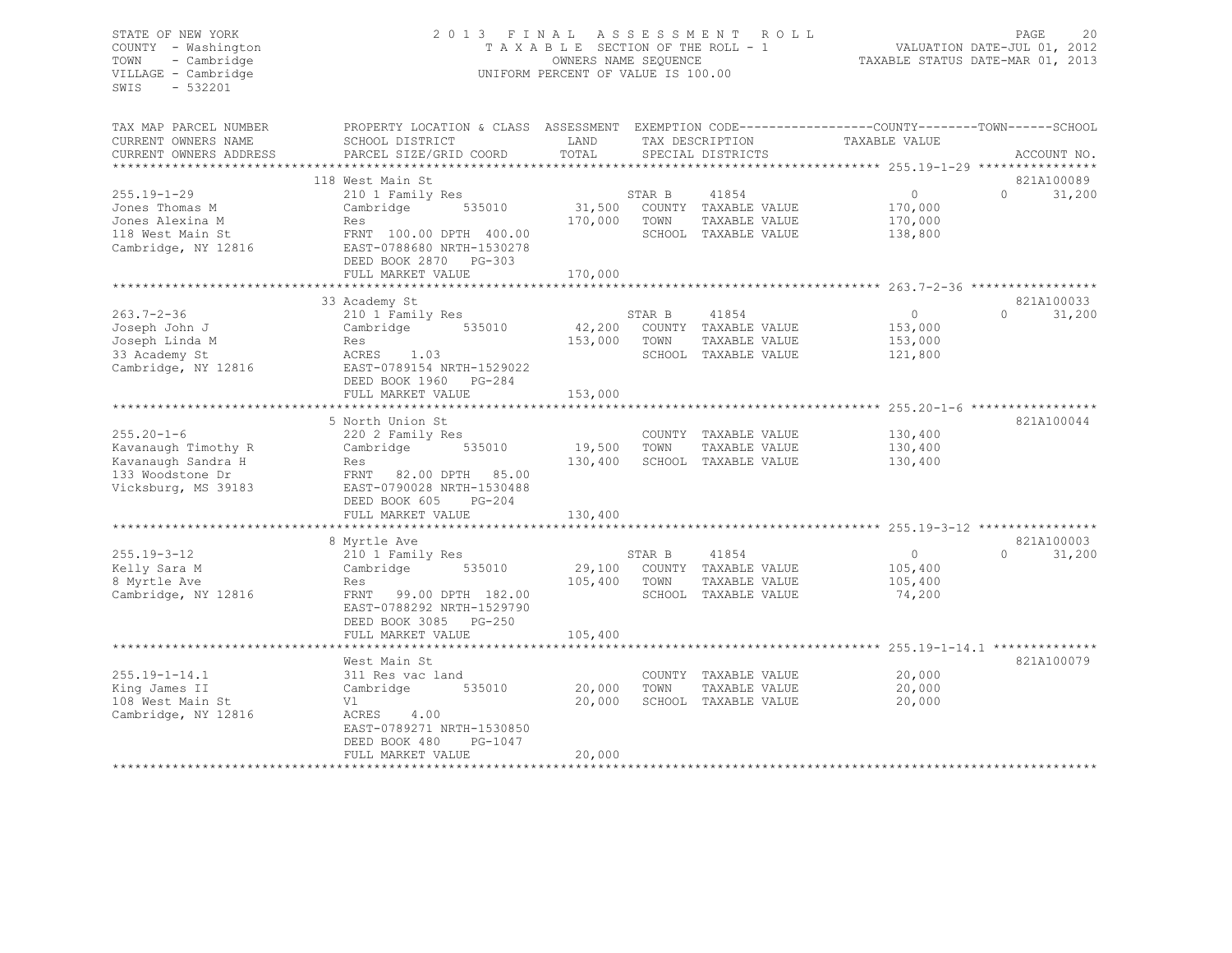# STATE OF NEW YORK 2 0 1 3 F I N A L A S S E S S M E N T R O L L PAGE 21 COUNTY - Washington T A X A B L E SECTION OF THE ROLL - 1 VALUATION DATE-JUL 01, 2012 TOWN - Cambridge OWNERS NAME SEQUENCE TAXABLE STATUS DATE-MAR 01, 2013 VILLAGE - Cambridge UNIFORM PERCENT OF VALUE IS 100.00

| TAX MAP PARCEL NUMBER<br>CURRENT OWNERS NAME<br>CURRENT OWNERS ADDRESS<br>*******************    | PROPERTY LOCATION & CLASS ASSESSMENT<br>SCHOOL DISTRICT<br>PARCEL SIZE/GRID COORD                                                                                                                       | LAND<br>TOTAL                               |                | TAX DESCRIPTION<br>SPECIAL DISTRICTS                                   | EXEMPTION CODE-----------------COUNTY-------TOWN------SCHOOL<br>TAXABLE VALUE | ACCOUNT NO.                      |
|--------------------------------------------------------------------------------------------------|---------------------------------------------------------------------------------------------------------------------------------------------------------------------------------------------------------|---------------------------------------------|----------------|------------------------------------------------------------------------|-------------------------------------------------------------------------------|----------------------------------|
| $255.19 - 1 - 13$<br>King James K II<br>108 West Main St<br>Cambridge, NY 12816                  | West Main St<br>311 Res vac land<br>535010<br>Cambridge<br>Lot<br>ACRES<br>1.00<br>EAST-0789092 NRTH-1530509<br>DEED BOOK 472<br>PG-966<br>FULL MARKET VALUE                                            | 5,000<br>5,000<br>5,000<br>************     | TOWN           | COUNTY TAXABLE VALUE<br>TAXABLE VALUE<br>SCHOOL TAXABLE VALUE          | 5,000<br>5,000<br>5,000                                                       | 821A100102                       |
| $255.19 - 1 - 14.2$<br>King James K II<br>King Jana T<br>108 West Main St<br>Cambridge, NY 12816 | West main St<br>311 Res vac land<br>535010<br>Cambridge<br>Vacant Land<br>FRNT 54.00 DPTH 234.00<br>EAST-0789293 NRTH-1530414<br>$PG-14$<br>DEED BOOK 607<br>FULL MARKET VALUE                          | 1,400<br>1,400<br>1,400                     | TOWN           | COUNTY TAXABLE VALUE<br>TAXABLE VALUE<br>SCHOOL TAXABLE VALUE          | 1,400<br>1,400<br>1,400                                                       | 821A100819                       |
| $255.19 - 1 - 24$<br>King James K II<br>King Jana T<br>108 West Main St<br>Cambridge, NY 12816   | 108 West Main St<br>210 1 Family Res<br>535010<br>Cambridge<br>Res<br>FRNT 74.00 DPTH 264.00<br>EAST-0789117 NRTH-1530262<br>DEED BOOK 607<br>$PG-19$<br>FULL MARKET VALUE                              | 24,900<br>200,000<br>200,000                | STAR B<br>TOWN | 41854<br>COUNTY TAXABLE VALUE<br>TAXABLE VALUE<br>SCHOOL TAXABLE VALUE | $\Omega$<br>200,000<br>200,000<br>168,800                                     | 821A100123<br>31,200<br>$\Omega$ |
| $255.19 - 1 - 21.1$<br>Kinney Charles E<br>74 Ball St<br>Hoosick Falls, NY 12090                 | 98 West Main St<br>431 Auto dealer<br>535010<br>Cambridge<br>Res & Gar<br>480/1047<br>FRNT<br>80.00 DPTH 99.00<br>EAST-0789404 NRTH-1530298<br>DEED BOOK 861<br>$PG-234$<br>FULL MARKET VALUE           | 18,900<br>95,300<br>95,300                  | TOWN           | COUNTY TAXABLE VALUE<br>TAXABLE VALUE<br>SCHOOL TAXABLE VALUE          | 95,300<br>95,300<br>95,300                                                    | 821A100016                       |
| $255.19 - 1 - 21.2$<br>Kinney Charles E<br>98 West Main St<br>Cambridge, NY 12816                | ***********************<br>100 West Main St<br>330 Vacant comm<br>Cambridge<br>535010<br>H & L<br>FRNT 87.00 DPTH 201.00<br>EAST-0789332 NRTH-1530273<br>DEED BOOK 869<br>$PG-173$<br>FULL MARKET VALUE | *************<br>28,400<br>28,400<br>28,400 | TOWN           | COUNTY TAXABLE VALUE<br>TAXABLE VALUE<br>SCHOOL TAXABLE VALUE          | 28,400<br>28,400<br>28,400                                                    | 821C100817                       |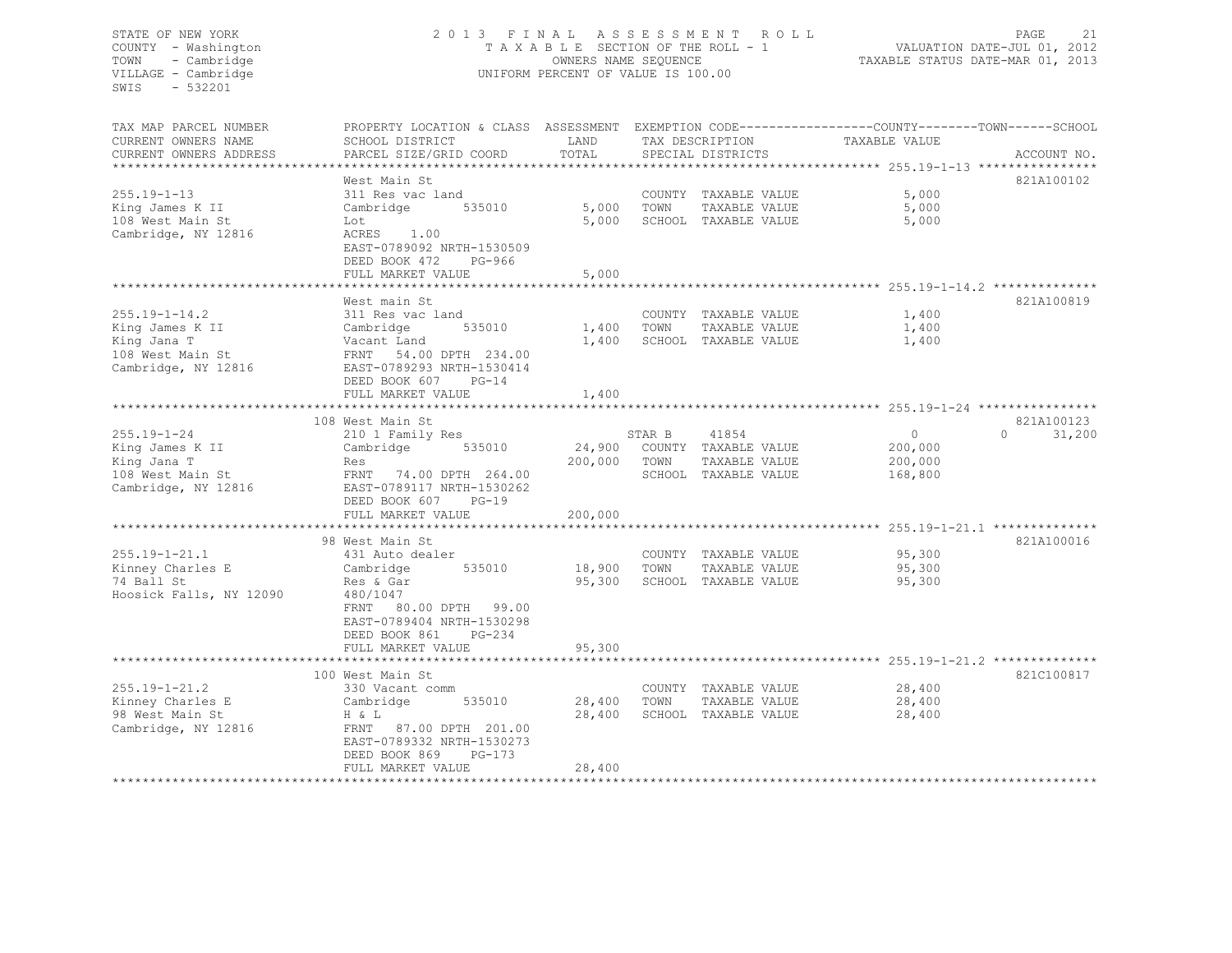| STATE OF NEW YORK<br>COUNTY - Washington<br>TOWN<br>- Cambridge<br>VILLAGE - Cambridge<br>$-532201$<br>SWIS | 2 0 1 3<br>FINAL<br>TAXABLE SECTION OF THE ROLL - 1<br>UNIFORM PERCENT OF VALUE IS 100.00                          | 22<br>PAGE<br>R O L L<br>VALUATION DATE-JUL 01, 2012<br>TAXABLE STATUS DATE-MAR 01, 2013 |         |                      |               |                                 |
|-------------------------------------------------------------------------------------------------------------|--------------------------------------------------------------------------------------------------------------------|------------------------------------------------------------------------------------------|---------|----------------------|---------------|---------------------------------|
| TAX MAP PARCEL NUMBER<br>CURRENT OWNERS NAME                                                                | PROPERTY LOCATION & CLASS ASSESSMENT EXEMPTION CODE----------------COUNTY-------TOWN-----SCHOOL<br>SCHOOL DISTRICT | LAND                                                                                     |         | TAX DESCRIPTION      | TAXABLE VALUE |                                 |
| CURRENT OWNERS ADDRESS                                                                                      | PARCEL SIZE/GRID COORD                                                                                             | TOTAL                                                                                    |         | SPECIAL DISTRICTS    |               | ACCOUNT NO.                     |
|                                                                                                             |                                                                                                                    |                                                                                          |         |                      |               |                                 |
|                                                                                                             | 10 Myrtle Ave                                                                                                      |                                                                                          |         |                      |               | 821A100053                      |
| $255.19 - 3 - 13$                                                                                           | 210 1 Family Res                                                                                                   |                                                                                          | STAR B  | 41854                | $\circ$       | $\circ$<br>31,200               |
| Labish Cynthia Canzeri                                                                                      | Cambridge 535010                                                                                                   | 40,500                                                                                   |         | COUNTY TAXABLE VALUE | 238,000       |                                 |
| Labish Michael I                                                                                            | Res                                                                                                                | 238,000                                                                                  | TOWN    | TAXABLE VALUE        | 238,000       |                                 |
| 10 Myrtle Ave                                                                                               | C.o. 693/50                                                                                                        |                                                                                          |         | SCHOOL TAXABLE VALUE | 206,800       |                                 |
| Cambridge, NY 12816                                                                                         | ACRES<br>6.90                                                                                                      |                                                                                          |         |                      |               |                                 |
|                                                                                                             | EAST-0788063 NRTH-1529471<br>DEED BOOK 807 PG-185                                                                  |                                                                                          |         |                      |               |                                 |
|                                                                                                             | FULL MARKET VALUE                                                                                                  | 238,000                                                                                  |         |                      |               |                                 |
|                                                                                                             |                                                                                                                    |                                                                                          |         |                      |               |                                 |
|                                                                                                             | 20 Myrtle Ave                                                                                                      |                                                                                          |         |                      |               | 821A100116                      |
| $263.7 - 1 - 3$                                                                                             | 210 1 Family Res                                                                                                   |                                                                                          | STAR B  | 41854                | $\circ$       | $0 \t 31,200$                   |
| Leary Jacqulyn M                                                                                            | Cambridge 535010                                                                                                   | 30,500                                                                                   |         | COUNTY TAXABLE VALUE | 162,100       |                                 |
| Leary Mark P                                                                                                | Res                                                                                                                | 162,100                                                                                  | TOWN    | TAXABLE VALUE        | 162,100       |                                 |
| 20 Myrtle Ave                                                                                               | ACRES 1.13 BANK<br>185                                                                                             |                                                                                          |         | SCHOOL TAXABLE VALUE | 130,900       |                                 |
| Cambridge, NY 12816                                                                                         | EAST-0788417 NRTH-1529336                                                                                          |                                                                                          |         |                      |               |                                 |
|                                                                                                             | DEED BOOK 906 PG-23                                                                                                |                                                                                          |         |                      |               |                                 |
|                                                                                                             | FULL MARKET VALUE                                                                                                  | 162,100                                                                                  |         |                      |               |                                 |
|                                                                                                             |                                                                                                                    |                                                                                          |         |                      |               |                                 |
|                                                                                                             | 15 Gilmore Ave                                                                                                     |                                                                                          |         |                      |               | 821A100135                      |
| $255.19 - 2 - 24$                                                                                           | 210 1 Family Res                                                                                                   |                                                                                          | STAR B  | 41854                | $\circ$       | $\Omega$ and $\Omega$<br>31,200 |
| Lederer-Barnes Richard W                                                                                    | Cambridge 535010                                                                                                   | 29,400                                                                                   |         | COUNTY TAXABLE VALUE | 206,100       |                                 |
| Lederer-Barnes Joanna L                                                                                     | Res                                                                                                                | 206,100                                                                                  | TOWN    | TAXABLE VALUE        | 206,100       |                                 |
| 15 Gilmore Ave                                                                                              | FRNT 120.00 DPTH 153.00                                                                                            |                                                                                          |         | SCHOOL TAXABLE VALUE | 174,900       |                                 |
| Cambridge, NY 12816                                                                                         | EAST-0789387 NRTH-1529413<br>DEED BOOK 2463 PG-27                                                                  |                                                                                          |         |                      |               |                                 |
|                                                                                                             | FULL MARKET VALUE                                                                                                  | 206,100                                                                                  |         |                      |               |                                 |
|                                                                                                             |                                                                                                                    |                                                                                          |         |                      |               |                                 |
|                                                                                                             | 57 Academy St                                                                                                      |                                                                                          |         |                      |               | 821A100007                      |
| $263.7 - 2 - 25$                                                                                            | 210 1 Family Res                                                                                                   |                                                                                          |         | COUNTY TAXABLE VALUE | 113,800       |                                 |
| Lukan Andrew                                                                                                | 535010<br>Cambridge                                                                                                | 25,100                                                                                   | TOWN    | TAXABLE VALUE        | 113,800       |                                 |
| Lukan Vera                                                                                                  | Res                                                                                                                | 113,800                                                                                  |         | SCHOOL TAXABLE VALUE | 113,800       |                                 |
| 11 Henderson St                                                                                             | FRNT 72.00 DPTH 157.00                                                                                             |                                                                                          |         |                      |               |                                 |
| Beacon, NY 12508                                                                                            | EAST-0789178 NRTH-1528352                                                                                          |                                                                                          |         |                      |               |                                 |
|                                                                                                             | DEED BOOK 900<br>PG-236                                                                                            |                                                                                          |         |                      |               |                                 |
|                                                                                                             | FULL MARKET VALUE                                                                                                  | 113,800                                                                                  |         |                      |               |                                 |
|                                                                                                             |                                                                                                                    |                                                                                          |         |                      |               |                                 |
|                                                                                                             | 120 West Main St                                                                                                   |                                                                                          |         |                      |               | 821A100075                      |
| $255.19 - 1 - 30$                                                                                           | 210 1 Family Res                                                                                                   |                                                                                          | STAR EN | 41834                | $\circ$       | $\Omega$ and $\Omega$<br>65,830 |
| Lum-Creitz Susan J Trustee                                                                                  | 535010<br>Cambridge                                                                                                | 35,800                                                                                   |         | COUNTY TAXABLE VALUE | 261,800       |                                 |
| Lum-Creitz Revocable Trust Sus Res                                                                          |                                                                                                                    | 261,800                                                                                  | TOWN    | TAXABLE VALUE        | 261,800       |                                 |
| 120 West Main St                                                                                            | FRNT 142.00 DPTH 370.00                                                                                            |                                                                                          |         | SCHOOL TAXABLE VALUE | 195,970       |                                 |
| Cambridge, NY 12816                                                                                         | EAST-0788595 NRTH-1530311                                                                                          |                                                                                          |         |                      |               |                                 |
|                                                                                                             | DEED BOOK 896<br>PG-209                                                                                            |                                                                                          |         |                      |               |                                 |
|                                                                                                             | FULL MARKET VALUE                                                                                                  | 261,800                                                                                  |         |                      |               |                                 |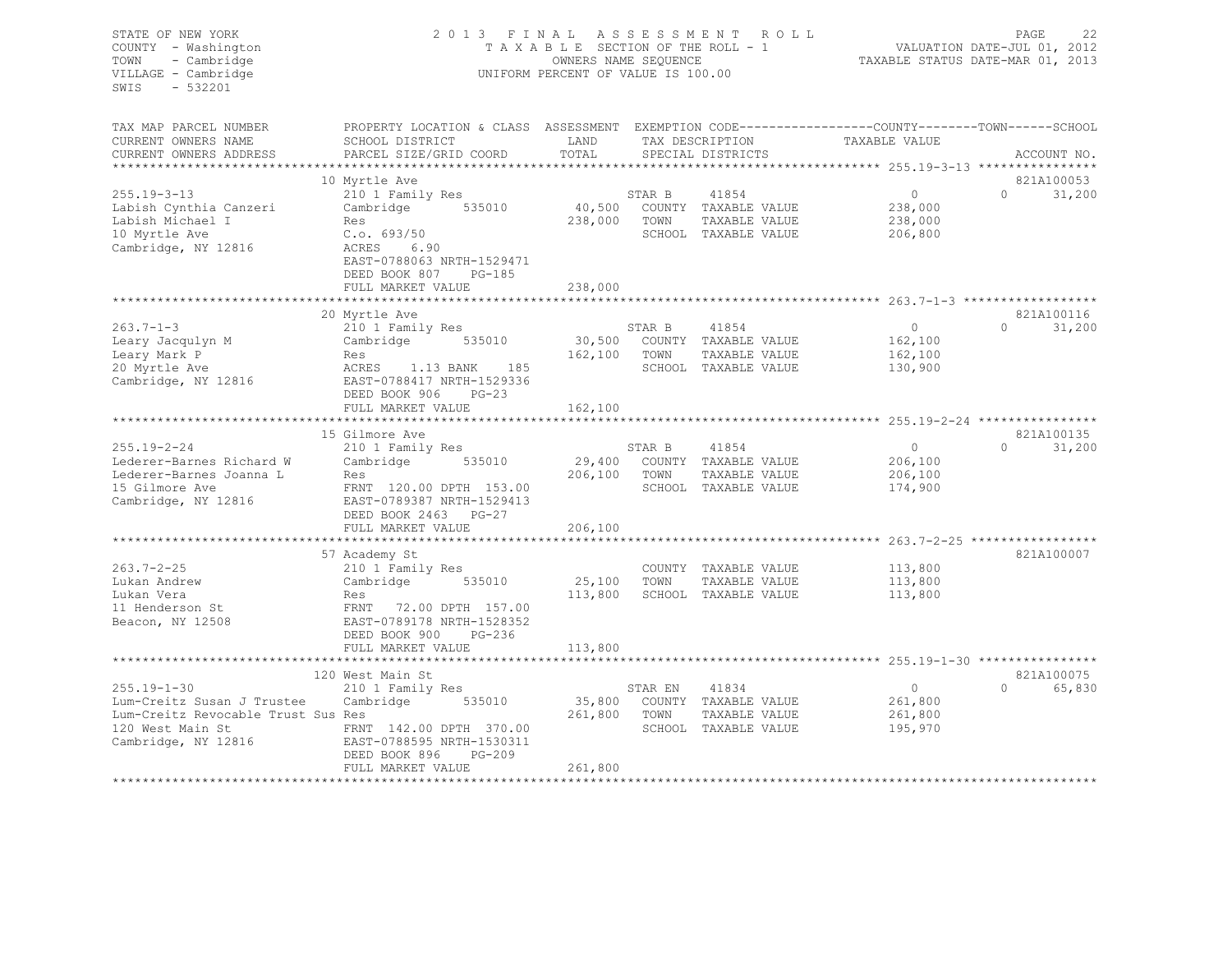# STATE OF NEW YORK 2 0 1 3 F I N A L A S S E S S M E N T R O L L PAGE 23 COUNTY - Washington T A X A B L E SECTION OF THE ROLL - 1 VALUATION DATE-JUL 01, 2012 TOWN - Cambridge OWNERS NAME SEQUENCE TAXABLE STATUS DATE-MAR 01, 2013 VILLAGE - Cambridge **UNIFORM PERCENT OF VALUE IS 100.00**

| TAX MAP PARCEL NUMBER<br>CURRENT OWNERS NAME<br>CURRENT OWNERS ADDRESS                               | PROPERTY LOCATION & CLASS ASSESSMENT<br>SCHOOL DISTRICT<br>PARCEL SIZE/GRID COORD                                                                                                                    | LAND<br>TOTAL                |                | TAX DESCRIPTION<br>SPECIAL DISTRICTS                                          | EXEMPTION CODE-----------------COUNTY-------TOWN------SCHOOL<br>TAXABLE VALUE | ACCOUNT NO.                      |
|------------------------------------------------------------------------------------------------------|------------------------------------------------------------------------------------------------------------------------------------------------------------------------------------------------------|------------------------------|----------------|-------------------------------------------------------------------------------|-------------------------------------------------------------------------------|----------------------------------|
| $263.7 - 2 - 41$<br>Lyon Carol M<br>19 Academy St<br>Cambridge, NY 12816                             | 19 Academy St<br>210 1 Family Res<br>Cambridge<br>535010<br>Res<br>FRNT<br>86.00 DPTH 165.00<br>EAST-0789025 NRTH-1529430<br>DEED BOOK 2470 PG-237<br>FULL MARKET VALUE<br>************************* | 26,900<br>175,000<br>175,000 | STAR B<br>TOWN | 41854<br>COUNTY TAXABLE VALUE<br>TAXABLE VALUE<br>SCHOOL TAXABLE VALUE        | $\Omega$<br>175,000<br>175,000<br>143,800                                     | 821A100126<br>$\Omega$<br>31,200 |
| $255.20 - 1 - 1.1$<br>Madden Peter M<br>21 North Union St<br>Cambridge, NY 12816                     | 21 North Union St<br>210 1 Family Res<br>535010<br>Cambridge<br>Res<br>ACRES 1.34<br>EAST-0790465 NRTH-1531316<br>DEED BOOK 1738 PG-151<br>FULL MARKET VALUE                                         | 39,700<br>205,700<br>205,700 | STAR B<br>TOWN | 41854<br>COUNTY TAXABLE VALUE<br>TAXABLE VALUE<br>SCHOOL TAXABLE VALUE        | $\Omega$<br>205,700<br>205,700<br>174,500                                     | 821A100080<br>$\Omega$<br>31,200 |
| $255.20 - 1 - 1.2$<br>Madden Peter M<br>21 North Union St<br>Cambridge, NY 12816                     | 21 North Union St<br>314 Rural vac<10<br>535010<br>Cambridge<br>ACRES 10.25<br>EAST-0789908 NRTH-1531351<br>DEED BOOK 1738 PG-155<br>FULL MARKET VALUE                                               | 74,300<br>74,300<br>74,300   | TOWN           | COUNTY TAXABLE VALUE<br>TAXABLE VALUE<br>SCHOOL TAXABLE VALUE                 | ********* 255.20-1-1.2 ****************<br>74,300<br>74,300<br>74,300         | 821A100843                       |
| $255.19 - 2 - 31$<br>McCauley Wendy L<br>2 Gilmore Ave<br>Cambridge, NY 12816                        | 2 Gilmore Ave<br>210 1 Family Res<br>Cambridge<br>535010<br>Res<br>FRNT 56.00 DPTH 86.00<br>EAST-0789197 NRTH-1529883<br>DEED BOOK 876<br>$PG-107$<br>FULL MARKET VALUE                              | 101,000<br>101,000           | STAR B<br>TOWN | 41854<br>17,800 COUNTY TAXABLE VALUE<br>TAXABLE VALUE<br>SCHOOL TAXABLE VALUE | $\overline{0}$<br>101,000<br>101,000<br>69,800                                | 821A100166<br>$\Omega$<br>31,200 |
| $263.7 - 2 - 40$<br>McLenithan Todd A<br>McLenithan Suanne M<br>21 Academy St<br>Cambridge, NY 12816 | 21 Academy St<br>210 1 Family Res<br>Cambridge<br>535010<br>Res<br>FRNT 84.00 DPTH 160.00<br>EAST-0789036 NRTH-1529348<br>DEED BOOK 824<br>$PG-91$<br>FULL MARKET VALUE                              | 145,300<br>145,300           | STAR B<br>TOWN | 41854<br>26,400 COUNTY TAXABLE VALUE<br>TAXABLE VALUE<br>SCHOOL TAXABLE VALUE | $\circ$<br>145,300<br>145,300<br>114,100                                      | 821A100097<br>$\Omega$<br>31,200 |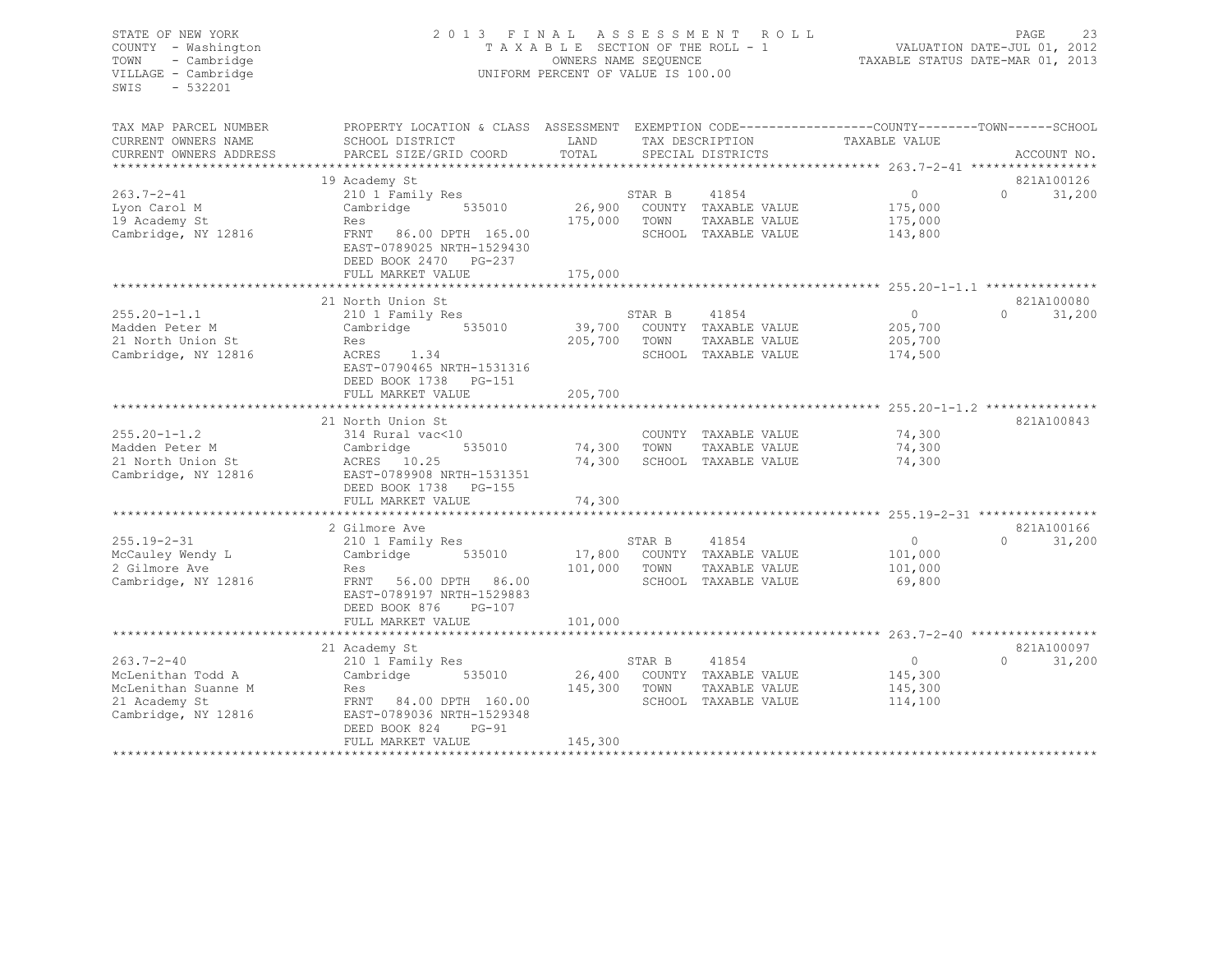# STATE OF NEW YORK 2 0 1 3 F I N A L A S S E S S M E N T R O L L PAGE 24 COUNTY - Washington T A X A B L E SECTION OF THE ROLL - 1 VALUATION DATE-JUL 01, 2012 TOWN - Cambridge OWNERS NAME SEQUENCE TAXABLE STATUS DATE-MAR 01, 2013 VILLAGE - Cambridge  $U = U \cup U$  UNIFORM PERCENT OF VALUE IS 100.00

| TAX MAP PARCEL NUMBER<br>CURRENT OWNERS NAME<br>CURRENT OWNERS ADDRESS<br>************************* | PROPERTY LOCATION & CLASS ASSESSMENT<br>SCHOOL DISTRICT<br>PARCEL SIZE/GRID COORD                                                                                                                                   | LAND<br>TOTAL                                        |                           | TAX DESCRIPTION<br>SPECIAL DISTRICTS                                                                                  | EXEMPTION CODE-----------------COUNTY-------TOWN------SCHOOL<br>TAXABLE VALUE   | ACCOUNT NO.                                                                          |
|-----------------------------------------------------------------------------------------------------|---------------------------------------------------------------------------------------------------------------------------------------------------------------------------------------------------------------------|------------------------------------------------------|---------------------------|-----------------------------------------------------------------------------------------------------------------------|---------------------------------------------------------------------------------|--------------------------------------------------------------------------------------|
| $255.19 - 1 - 16$<br>McMahon James F<br>McMahon Mary E<br>37 McMahon Ln<br>Cambridge, NY 12816      | 74 West Main St<br>482 Det row bldg<br>Cambridge<br>535010<br>Restaurant & Apts<br>FRNT 75.00 DPTH 157.00<br>EAST-0789765 NRTH-1530310<br>DEED BOOK 555<br>$PG-4$<br>FULL MARKET VALUE<br>************************* | 25,400<br>147,600<br>147,600                         | TOWN                      | COUNTY TAXABLE VALUE<br>TAXABLE VALUE<br>SCHOOL TAXABLE VALUE                                                         | 147,600<br>147,600<br>147,600                                                   | 821A100030                                                                           |
| $255.19 - 1 - 12$<br>Merecki Eugene A<br>Merecki Heide F<br>124 West Main St<br>Cambridge, NY 12816 | 124 West Main St<br>280 Res Multiple<br>535010<br>Cambridge<br>713/308<br>ACRES 19.50<br>EAST-0788618 NRTH-1530786<br>DEED BOOK 2674 PG-71<br>FULL MARKET VALUE                                                     | 86,300 WAR VET/T 41123<br>389,900 STAR EN<br>389,900 | WAR $VET/C$ 41122<br>TOWN | 60 PCT OF VALUE USED FOR EXEMPTION PURPOSES<br>41834<br>COUNTY TAXABLE VALUE<br>TAXABLE VALUE<br>SCHOOL TAXABLE VALUE | 30,000<br>$\overline{0}$<br>$\overline{0}$<br>359,900<br>362,900<br>324,070     | 821A100101<br>$\Omega$<br>$\Omega$<br>27,000<br>$\overline{0}$<br>$\Omega$<br>65,830 |
| $255.19 - 3 - 1$<br>Mooney Emily H<br>99 West Main St<br>Cambridge, NY 12816                        | 99 West Main St<br>210 1 Family Res<br>Cambridge<br>FRNT 155.00 DPTH 222.00<br>EAST-0788180 NRTH-1530128<br>DEED BOOK 3075 PG-43<br>FULL MARKET VALUE                                                               | 535010 34,900<br>152,400<br>152,400                  | TOWN                      | COUNTY TAXABLE VALUE<br>TAXABLE VALUE<br>SCHOOL TAXABLE VALUE                                                         | ********** 255.19-3-1 ******************<br>152,400<br>152,400<br>152,400       | 821A100024                                                                           |
| $255.20 - 1 - 9.1$<br>Moore James D<br>Moore Allison S<br>21 Georges Way<br>Cambridge, NY 12816     | ********************<br>21 Georges Way<br>210 1 Family Res<br>535010<br>Cambridge<br>Res<br>ACRES<br>8.40<br>EAST-0789715 NRTH-1530802<br>DEED BOOK 819<br>PG-107<br>FULL MARKET VALUE                              | 80,500<br>302,800<br>302,800                         | STAR B<br>TOWN            | 41854<br>COUNTY TAXABLE VALUE<br>TAXABLE VALUE<br>SCHOOL TAXABLE VALUE                                                | *********** 255.20-1-9.1 **********<br>$\circ$<br>302,800<br>302,800<br>271,600 | 821A100163<br>$\cap$<br>31,200                                                       |
| $255.20 - 1 - 9.3$<br>Morse Elizabeth<br>15 Georges Way<br>Cambridge, NY 12816                      | 15 Georges Way<br>210 1 Family Res<br>Cambridge<br>535010<br>Res<br>3.83<br>ACRES<br>EAST-0790180 NRTH-1530965<br>DEED BOOK 444<br>$PG-622$<br>FULL MARKET VALUE                                                    | 56,000<br>283,900<br>283,900                         | STAR B<br>TOWN            | 41854<br>COUNTY TAXABLE VALUE<br>TAXABLE VALUE<br>SCHOOL TAXABLE VALUE                                                | $\circ$<br>283,900<br>283,900<br>252,700                                        | 821A100800<br>$\cap$<br>31,200                                                       |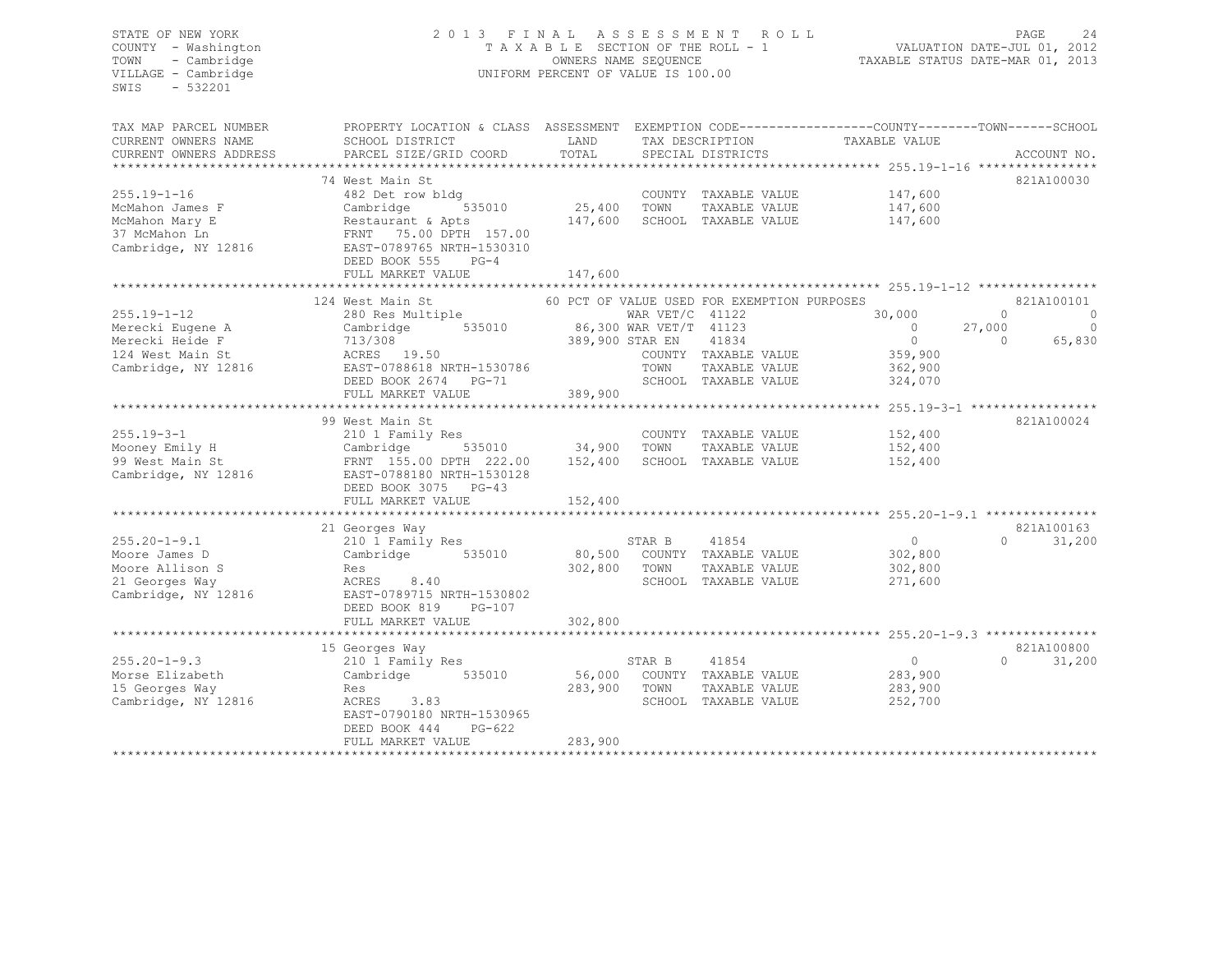| STATE OF NEW YORK<br>COUNTY - Washington<br>- Cambridge<br>TOWN<br>VILLAGE - Cambridge<br>SWIS<br>- 532201 | 2013 FINAL<br>TAXABLE SECTION OF THE ROLL - 1<br>UNIFORM PERCENT OF VALUE IS 100.00             | ROLL ROLL    | 25<br>PAGE<br>VALUATION DATE-JUL 01, 2012<br>TAXABLE STATUS DATE-MAR 01, 2013 |                                      |                           |                                               |
|------------------------------------------------------------------------------------------------------------|-------------------------------------------------------------------------------------------------|--------------|-------------------------------------------------------------------------------|--------------------------------------|---------------------------|-----------------------------------------------|
| TAX MAP PARCEL NUMBER                                                                                      | PROPERTY LOCATION & CLASS ASSESSMENT EXEMPTION CODE---------------COUNTY-------TOWN------SCHOOL |              |                                                                               |                                      |                           |                                               |
| CURRENT OWNERS NAME                                                                                        | SCHOOL DISTRICT                                                                                 | LAND         |                                                                               | TAX DESCRIPTION                      | TAXABLE VALUE             |                                               |
| CURRENT OWNERS ADDRESS                                                                                     | PARCEL SIZE/GRID COORD                                                                          | TOTAL        |                                                                               | SPECIAL DISTRICTS                    |                           | ACCOUNT NO.                                   |
|                                                                                                            | 16 Academy St                                                                                   |              |                                                                               |                                      |                           | 821A100131                                    |
| $263.7 - 1 - 11$                                                                                           | 210 1 Family Res                                                                                |              |                                                                               | COUNTY TAXABLE VALUE                 | 168,800                   |                                               |
| Mouawad Mike K                                                                                             | Cambridge 535010                                                                                | 25,400 TOWN  |                                                                               | TAXABLE VALUE                        | 168,800                   |                                               |
| 463 NY 351                                                                                                 | 525/37                                                                                          |              |                                                                               | 168,800 SCHOOL TAXABLE VALUE         | 168,800                   |                                               |
| Poestenkill, NY 12140                                                                                      | FRNT 66.00 DPTH 172.00<br>EAST-0788820 NRTH-1529312<br>DEED BOOK 2909 PG-202                    |              |                                                                               |                                      |                           |                                               |
|                                                                                                            | FULL MARKET VALUE<br>***********************                                                    | 168,800      |                                                                               |                                      |                           |                                               |
|                                                                                                            |                                                                                                 | ************ |                                                                               |                                      |                           |                                               |
| $263.7 - 2 - 29$                                                                                           | 47 Academy St<br>210 1 Family Res                                                               |              | STAR B                                                                        | 41854                                | $\overline{0}$            | 821A100088<br>$\Omega$ and $\Omega$<br>31,200 |
| Mowrey Susan L                                                                                             | Cambridge 535010                                                                                |              |                                                                               | 23,700 COUNTY TAXABLE VALUE          | 95,600                    |                                               |
| Archambeault Todd                                                                                          | Res                                                                                             |              | 95,600 TOWN                                                                   | TAXABLE VALUE                        | 95,600                    |                                               |
| 47 Academy St                                                                                              | FRNT 50.00 DPTH 170.00                                                                          |              |                                                                               | SCHOOL TAXABLE VALUE                 | 64,400                    |                                               |
| Cambridge, NY 12816                                                                                        | EAST-0789156 NRTH-1528579<br>DEED BOOK 2085 PG-157                                              |              |                                                                               |                                      |                           |                                               |
|                                                                                                            | FULL MARKET VALUE                                                                               | 95,600       |                                                                               |                                      |                           |                                               |
|                                                                                                            | **************************                                                                      |              |                                                                               |                                      |                           |                                               |
| $263.7 - 2 - 12$                                                                                           | 34 South Union St<br>210 1 Family Res                                                           |              | STAR EN                                                                       | 41834                                | $\overline{0}$            | 821A100109<br>$\Omega$<br>65,830              |
| Narkiewicz Hilda W                                                                                         | Cambridge 535010                                                                                |              |                                                                               | 26,500 COUNTY TAXABLE VALUE          | 156,300                   |                                               |
| 34 South Union St                                                                                          | Bndy Line Agmt 430/281 156,300 TOWN                                                             |              |                                                                               | TAXABLE VALUE                        | 156,300                   |                                               |
| Cambridge, NY 12816                                                                                        | FRNT 61.00 DPTH 232.00                                                                          |              |                                                                               | SCHOOL TAXABLE VALUE                 | 90,470                    |                                               |
|                                                                                                            | ACRES 0.32                                                                                      |              |                                                                               |                                      |                           |                                               |
|                                                                                                            | EAST-0789412 NRTH-1528872                                                                       |              |                                                                               |                                      |                           |                                               |
|                                                                                                            | DEED BOOK 2787 PG-130                                                                           |              |                                                                               |                                      |                           |                                               |
|                                                                                                            | FULL MARKET VALUE                                                                               | 156,300      |                                                                               |                                      |                           |                                               |
|                                                                                                            |                                                                                                 |              |                                                                               |                                      |                           | 821A100092                                    |
| $255.19 - 1 - 8$                                                                                           | 146 West Main St<br>280 Res Multiple                                                            |              |                                                                               | COUNTY TAXABLE VALUE                 | 122,400                   |                                               |
| Nichols Jeffrey E                                                                                          | 535010<br>Cambridge                                                                             | 24,800 TOWN  |                                                                               | TAXABLE VALUE                        | 122,400                   |                                               |
| McCain Jeffrey L                                                                                           | Res & Lot                                                                                       |              |                                                                               | 122,400 SCHOOL TAXABLE VALUE         | 122,400                   |                                               |
| 179 Scotch Hill Rd                                                                                         | FRNT 55.00 DPTH 260.00                                                                          |              |                                                                               |                                      |                           |                                               |
| Cambridge, NY 12816                                                                                        | ACRES   0.45 BANK   160                                                                         |              |                                                                               |                                      |                           |                                               |
|                                                                                                            | EAST-0787569 NRTH-1530636                                                                       |              |                                                                               |                                      |                           |                                               |
|                                                                                                            | DEED BOOK 2600 PG-255                                                                           |              |                                                                               |                                      |                           |                                               |
|                                                                                                            | FULL MARKET VALUE                                                                               | 122,400      |                                                                               |                                      |                           |                                               |
|                                                                                                            |                                                                                                 |              |                                                                               |                                      |                           |                                               |
|                                                                                                            | 4 Gilmore Ave                                                                                   |              |                                                                               |                                      |                           | 821A100185<br>$\Omega$                        |
| 255.19-2-32<br>Nichols Kimberly E                                                                          | 210 1 Family Res<br>Cambridge 535010                                                            |              | STAR B                                                                        | 41854<br>24,600 COUNTY TAXABLE VALUE | $\overline{0}$<br>202,100 | 31,200                                        |
| 4 Gilmore Ave                                                                                              | Res                                                                                             |              | 202,100 TOWN                                                                  | TAXABLE VALUE                        | 202,100                   |                                               |
| Cambridge, NY 12816                                                                                        | FRNT 70.00 DPTH 150.00                                                                          |              |                                                                               | SCHOOL TAXABLE VALUE                 | 170,900                   |                                               |
|                                                                                                            | EAST-0789171 NRTH-1529819                                                                       |              |                                                                               |                                      |                           |                                               |
|                                                                                                            | DEED BOOK 948<br>PG-233                                                                         |              |                                                                               |                                      |                           |                                               |
|                                                                                                            | FULL MARKET VALUE                                                                               | 202,100      |                                                                               |                                      |                           |                                               |
| *************************                                                                                  |                                                                                                 |              |                                                                               |                                      |                           |                                               |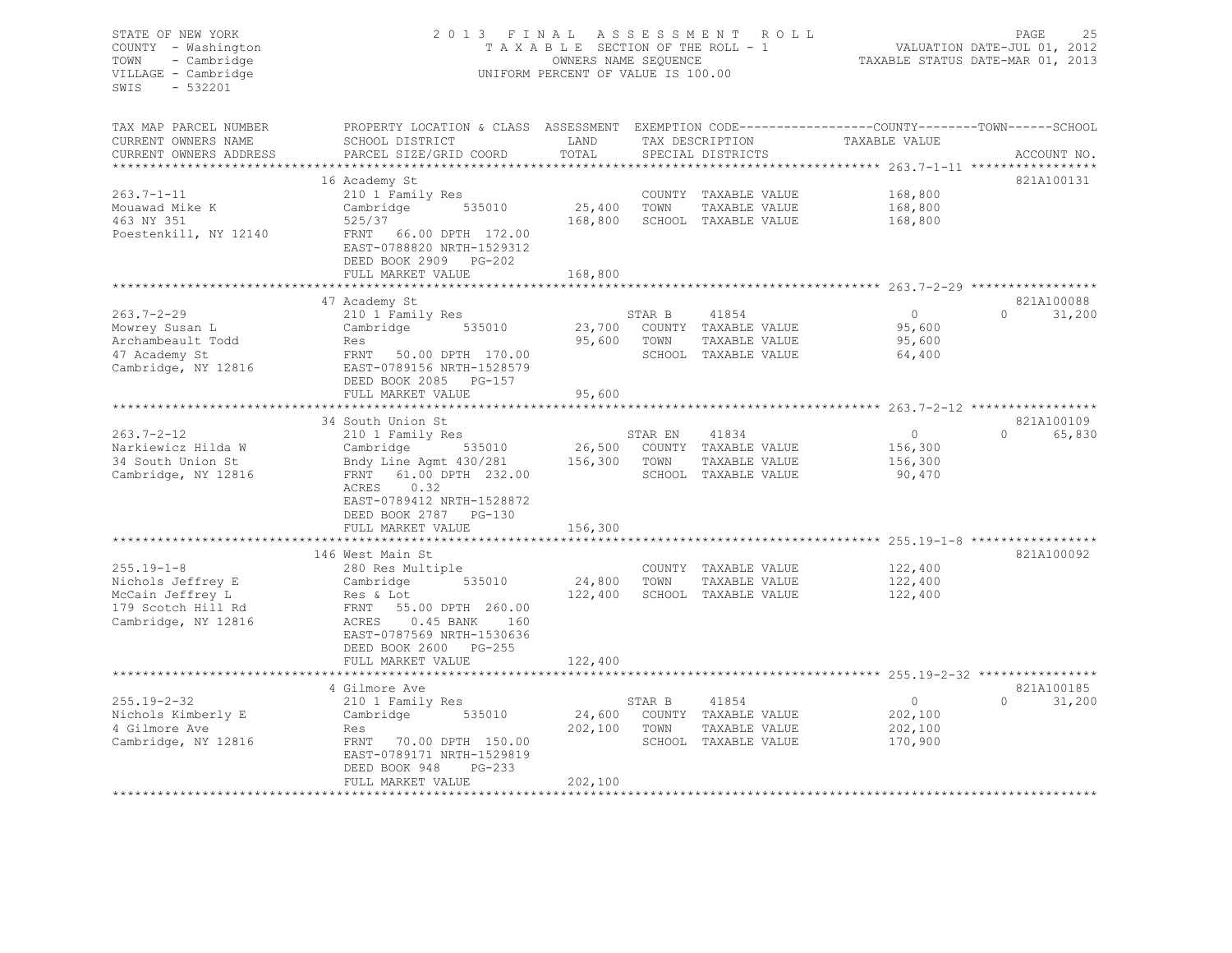# STATE OF NEW YORK 2 0 1 3 F I N A L A S S E S S M E N T R O L L PAGE 26 COUNTY - Washington T A X A B L E SECTION OF THE ROLL - 1 VALUATION DATE-JUL 01, 2012 TOWN - Cambridge COWNERS NAME SEQUENCE OWNERS NAME SEQUENCE TAXABLE STATUS DATE-MAR 01, 2013 UNIFORM PERCENT OF VALUE IS 100.00

| TAX MAP PARCEL NUMBER                | PROPERTY LOCATION & CLASS ASSESSMENT                |         |                                           |                               | EXEMPTION CODE-----------------COUNTY-------TOWN------SCHOOL |                                               |
|--------------------------------------|-----------------------------------------------------|---------|-------------------------------------------|-------------------------------|--------------------------------------------------------------|-----------------------------------------------|
| CURRENT OWNERS NAME                  | SCHOOL DISTRICT                                     | LAND    |                                           | TAX DESCRIPTION               | TAXABLE VALUE                                                |                                               |
| CURRENT OWNERS ADDRESS               | PARCEL SIZE/GRID COORD                              | TOTAL   |                                           | SPECIAL DISTRICTS             |                                                              | ACCOUNT NO.                                   |
|                                      | 60-62 West Main St                                  |         |                                           |                               |                                                              | 821A100114                                    |
| $255.20 - 1 - 8.2$                   | 230 3 Family Res                                    |         |                                           | COUNTY TAXABLE VALUE          | 92,000                                                       |                                               |
| Norman Philip                        | 535010<br>Cambridge                                 | 22,200  | TOWN                                      | TAXABLE VALUE                 | 92,000                                                       |                                               |
| Norman Heather                       | Apartment                                           | 92,000  |                                           | SCHOOL TAXABLE VALUE          | 92,000                                                       |                                               |
| 12 South Union St                    | FRNT 40.00 DPTH 159.00                              |         |                                           |                               |                                                              |                                               |
| Cambridge, NY 12816                  | EAST-0789820 NRTH-1530313                           |         |                                           |                               |                                                              |                                               |
|                                      | DEED BOOK 898<br>$PG-299$                           |         |                                           |                               |                                                              |                                               |
|                                      | FULL MARKET VALUE                                   | 92,000  |                                           |                               |                                                              |                                               |
|                                      |                                                     |         |                                           |                               |                                                              |                                               |
|                                      | 89 West Main St                                     |         |                                           |                               |                                                              | 821A100054                                    |
| $255.19 - 3 - 5$                     | 411 Apartment                                       |         |                                           | COUNTY TAXABLE VALUE          | 191,400                                                      |                                               |
| Norman Philip C                      | 535010<br>Cambridge                                 | 33,900  | TOWN                                      | TAXABLE VALUE                 | 191,400                                                      |                                               |
| Norman Heather H                     | Apt House                                           | 191,400 |                                           | SCHOOL TAXABLE VALUE          | 191,400                                                      |                                               |
| PO Box 291                           | FRNT 132.00 DPTH 230.00                             |         |                                           |                               |                                                              |                                               |
| Cambridge, NY 12816                  | EAST-0788616 NRTH-1529982                           |         |                                           |                               |                                                              |                                               |
|                                      | DEED BOOK 853<br>$PG-110$                           |         |                                           |                               |                                                              |                                               |
|                                      | FULL MARKET VALUE                                   | 191,400 |                                           |                               |                                                              |                                               |
|                                      |                                                     |         |                                           |                               |                                                              |                                               |
|                                      | 12 South Union St                                   |         |                                           |                               |                                                              | 821A100022<br>$\Omega$                        |
| $255.19 - 2 - 20$<br>Norman Phillip  | 210 1 Family Res<br>535010                          | 27,700  | STAR B                                    | 41854<br>COUNTY TAXABLE VALUE | $\circ$<br>158,400                                           | 31,200                                        |
| Norman Heather                       | Cambridge<br>Res                                    | 158,400 | TOWN                                      | TAXABLE VALUE                 | 158,400                                                      |                                               |
| PO Box 291                           | 80.00 DPTH 194.00<br>FRNT                           |         |                                           | SCHOOL TAXABLE VALUE          | 127,200                                                      |                                               |
| Cambridge, NY 12816                  | EAST-0789576 NRTH-1529639                           |         |                                           |                               |                                                              |                                               |
|                                      | DEED BOOK 699<br>$PG-1$                             |         |                                           |                               |                                                              |                                               |
|                                      | FULL MARKET VALUE                                   | 158,400 |                                           |                               |                                                              |                                               |
|                                      | **********************                              |         |                                           |                               |                                                              |                                               |
|                                      | 9 Gilmore Ave                                       |         |                                           |                               |                                                              | 821A100074                                    |
| $255.19 - 2 - 26$                    | 210 1 Family Res                                    |         | STAR B                                    | 41854                         | $\circ$                                                      | 31,200<br>$\Omega$                            |
| Odell Timothy A                      | 535010<br>Cambridge                                 | 24,000  |                                           | COUNTY TAXABLE VALUE          | 126,800                                                      |                                               |
| Odell Victoria C                     | Res                                                 | 126,800 | TOWN                                      | TAXABLE VALUE                 | 126,800                                                      |                                               |
| 9 Gilmore Ave                        | FRNT<br>55.00 DPTH 167.00                           |         |                                           | SCHOOL TAXABLE VALUE          | 95,600                                                       |                                               |
| Cambridge, NY 12816                  | EAST-0789387 NRTH-1529638                           |         |                                           |                               |                                                              |                                               |
|                                      | DEED BOOK 808<br>$PG-34$                            |         |                                           |                               |                                                              |                                               |
|                                      | FULL MARKET VALUE                                   | 126,800 |                                           |                               |                                                              |                                               |
|                                      | ******************************                      |         |                                           |                               |                                                              |                                               |
|                                      | 26 Academy St                                       |         |                                           |                               |                                                              | 821A100110                                    |
| $263.7 - 1 - 15$                     | 210 1 Family Res                                    |         | CBT VET/C 41132                           |                               | 21,050                                                       | $\circ$<br>$\circ$                            |
| Parker Joseph R                      | Cambridge<br>535010                                 |         | 28,600 CBT VET/T 41133                    |                               | $\circ$                                                      | 21,050<br>$\circ$                             |
| Parker Ashley                        | FRNT 76.00 DPTH 331.00<br>EAST-0788801 NRTH-1528922 |         | 84,200 DIS VET/C 41142<br>DIS VET/T 41143 |                               | 12,630<br>$\circ$                                            | $\mathbf{0}$<br>$\circ$<br>12,630<br>$\Omega$ |
| 26 Academy St<br>Cambridge, NY 12816 | DEED BOOK 3129<br>PG-294                            |         | STAR B                                    | 41854                         | $\circ$                                                      | $\Omega$<br>31,200                            |
|                                      | FULL MARKET VALUE                                   | 84,200  |                                           | COUNTY TAXABLE VALUE          | 50,520                                                       |                                               |
|                                      |                                                     |         | TOWN                                      | TAXABLE VALUE                 | 50,520                                                       |                                               |
|                                      |                                                     |         |                                           | SCHOOL TAXABLE VALUE          | 53,000                                                       |                                               |
|                                      |                                                     |         |                                           | ***********************       | *****************************                                |                                               |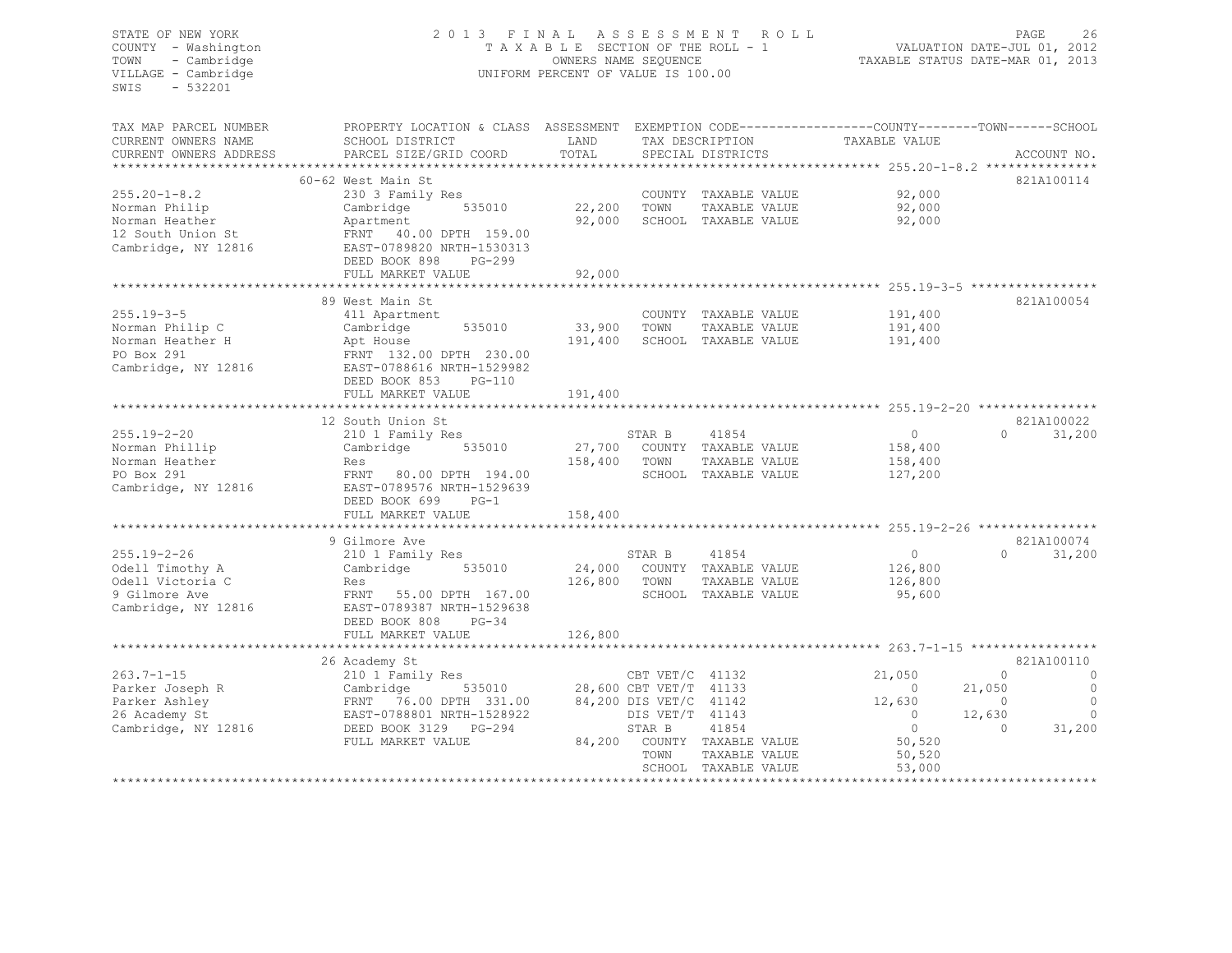| STATE OF NEW YORK<br>COUNTY - Washington<br>- Cambridge<br>TOWN<br>VILLAGE - Cambridge<br>$-532201$<br>SWIS | 2 0 1 3<br>FINAL<br>TAXABLE SECTION OF THE ROLL - 1<br>UNIFORM PERCENT OF VALUE IS 100.00 | PAGE<br>27<br>VALUATION DATE-JUL 01, 2012<br>TAXABLE STATUS DATE-MAR 01, 2013                  |                                                  |                          |  |
|-------------------------------------------------------------------------------------------------------------|-------------------------------------------------------------------------------------------|------------------------------------------------------------------------------------------------|--------------------------------------------------|--------------------------|--|
| TAX MAP PARCEL NUMBER                                                                                       |                                                                                           | PROPERTY LOCATION & CLASS ASSESSMENT EXEMPTION CODE---------------COUNTY-------TOWN-----SCHOOL |                                                  |                          |  |
| CURRENT OWNERS NAME<br>CURRENT OWNERS ADDRESS                                                               | SCHOOL DISTRICT<br>PARCEL SIZE/GRID COORD                                                 | LAND<br>TAX DESCRIPTION<br>TOTAL<br>SPECIAL DISTRICTS                                          | TAXABLE VALUE                                    | ACCOUNT NO.              |  |
| ***********************                                                                                     |                                                                                           |                                                                                                |                                                  |                          |  |
|                                                                                                             | 6 Academy St                                                                              |                                                                                                |                                                  | 821A100119               |  |
| $255.19 - 3 - 8$                                                                                            | 210 1 Family Res<br>535010                                                                | STAR EN<br>41834<br>33,100<br>COUNTY TAXABLE VALUE                                             | $\circ$<br>$\Omega$<br>168,200                   | 65,830                   |  |
| Pemrick Reta M<br>MacLaren Mary                                                                             | Cambridge<br>House & Land                                                                 | 168,200<br>TOWN<br>TAXABLE VALUE                                                               | 168,200                                          |                          |  |
| 6 Academy St                                                                                                | 501/382                                                                                   | SCHOOL TAXABLE VALUE                                                                           | 102,370                                          |                          |  |
| Cambridge, NY 12816                                                                                         | FRNT 151.00 DPTH 165.00<br>EAST-0788760 NRTH-1529713<br>DEED BOOK 501<br>PG-380           |                                                                                                |                                                  |                          |  |
|                                                                                                             | FULL MARKET VALUE                                                                         | 168,200                                                                                        |                                                  |                          |  |
|                                                                                                             | 7 Academy St                                                                              |                                                                                                |                                                  | 821A100111               |  |
| $255.19 - 2 - 39$                                                                                           | 210 1 Family Res                                                                          | AGED-CO<br>41802                                                                               | 22,380<br>$\Omega$                               | $\overline{0}$           |  |
| Perkins Anne C                                                                                              | Cambridge<br>535010                                                                       | 23,600 AGED-TOWN 41803                                                                         | $\bigcirc$<br>5,595                              | $\bigcirc$               |  |
| 7 Academy St                                                                                                | Res                                                                                       | 111,900 STAR EN<br>41834                                                                       | $\overline{0}$<br>$\Omega$                       | 65,830                   |  |
| Cambridge, NY 12816                                                                                         | FRNT 34.00 DPTH 212.00<br>EAST-0788986 NRTH-1529834                                       | COUNTY TAXABLE VALUE<br>TOWN<br>TAXABLE VALUE                                                  | 89,520<br>106,305                                |                          |  |
|                                                                                                             | DEED BOOK 477 PG-504                                                                      | SCHOOL TAXABLE VALUE                                                                           | 46,070                                           |                          |  |
|                                                                                                             | FULL MARKET VALUE                                                                         | 111,900                                                                                        |                                                  |                          |  |
|                                                                                                             |                                                                                           |                                                                                                | ******************* 255.19-3-7 ***************** |                          |  |
|                                                                                                             | 4 Academy St                                                                              |                                                                                                |                                                  | 821A100070               |  |
| $255.19 - 3 - 7$                                                                                            | 210 1 Family Res                                                                          | WAR $VET/C$ 41122                                                                              | 24,750<br>$\Omega$                               | $\Omega$                 |  |
| Perkins Gregory<br>Perkins Jennifer                                                                         | 535010<br>Cambridge                                                                       | 25,900 WAR VET/T 41123<br>165,000 STAR B<br>41854                                              | $\overline{0}$<br>24,750<br>$\circ$<br>$\Omega$  | $\overline{0}$<br>31,200 |  |
| 4 Academy St                                                                                                | Res<br>FRNT 75.00 DPTH 165.00                                                             | COUNTY TAXABLE VALUE                                                                           | 140,250                                          |                          |  |
| Cambridge, NY 12816                                                                                         | EAST-0788743 NRTH-1529826                                                                 | TOWN<br>TAXABLE VALUE                                                                          | 140,250                                          |                          |  |
|                                                                                                             | DEED BOOK 2609 PG-205                                                                     | SCHOOL TAXABLE VALUE                                                                           | 133,800                                          |                          |  |
|                                                                                                             | FULL MARKET VALUE                                                                         | 165,000                                                                                        |                                                  |                          |  |
|                                                                                                             | ************************                                                                  |                                                                                                |                                                  |                          |  |
| $255.19 - 2 - 2$                                                                                            | 79 West Main St                                                                           |                                                                                                |                                                  | 821A100128               |  |
| Phlipsak Margaret S                                                                                         | 210 1 Family Res<br>Cambridge 535010                                                      | COUNTY TAXABLE VALUE<br>21,000<br>TOWN<br>TAXABLE VALUE                                        | 112,900<br>112,900                               |                          |  |
| 79 West Main St                                                                                             | Res                                                                                       | 112,900<br>SCHOOL TAXABLE VALUE                                                                | 112,900                                          |                          |  |
| Cambridge, NY 12816                                                                                         | 575/162                                                                                   |                                                                                                |                                                  |                          |  |
|                                                                                                             | FRNT<br>39.00 DPTH 138.00                                                                 |                                                                                                |                                                  |                          |  |
|                                                                                                             | EAST-0788951 NRTH-1529985                                                                 |                                                                                                |                                                  |                          |  |
|                                                                                                             | DEED BOOK 2542 PG-158                                                                     |                                                                                                |                                                  |                          |  |
|                                                                                                             | FULL MARKET VALUE<br>*************************                                            | 112,900                                                                                        |                                                  |                          |  |
|                                                                                                             | 11 Gilmore Ave                                                                            |                                                                                                |                                                  | 821A100122               |  |
| $255.19 - 2 - 25$                                                                                           | 210 1 Family Res                                                                          | WAR $VET/C$ 41122                                                                              | 30,000<br>$\Omega$                               | $\sim$ 0                 |  |
| Podolec Francis                                                                                             | Cambridge<br>535010                                                                       | 30,400 WAR VET/T 41123                                                                         | $\circ$<br>27,000                                | $\overline{0}$           |  |
| Podolec Janis                                                                                               | Res & Lot                                                                                 | 200,300 STAR EN<br>41834                                                                       | $\circ$<br>$\cap$                                | 65,830                   |  |
| 11 Gilmore Ave                                                                                              | FRNT 121.00 DPTH 167.00                                                                   | COUNTY TAXABLE VALUE                                                                           | 170,300                                          |                          |  |
| Cambridge, NY 12816                                                                                         | EAST-0789393 NRTH-1529545                                                                 | TAXABLE VALUE<br>TOWN                                                                          | 173,300                                          |                          |  |
|                                                                                                             | $PG-217$<br>DEED BOOK 397                                                                 | SCHOOL TAXABLE VALUE                                                                           | 134,470                                          |                          |  |
|                                                                                                             | FULL MARKET VALUE                                                                         | 200,300<br>*******************                                                                 |                                                  |                          |  |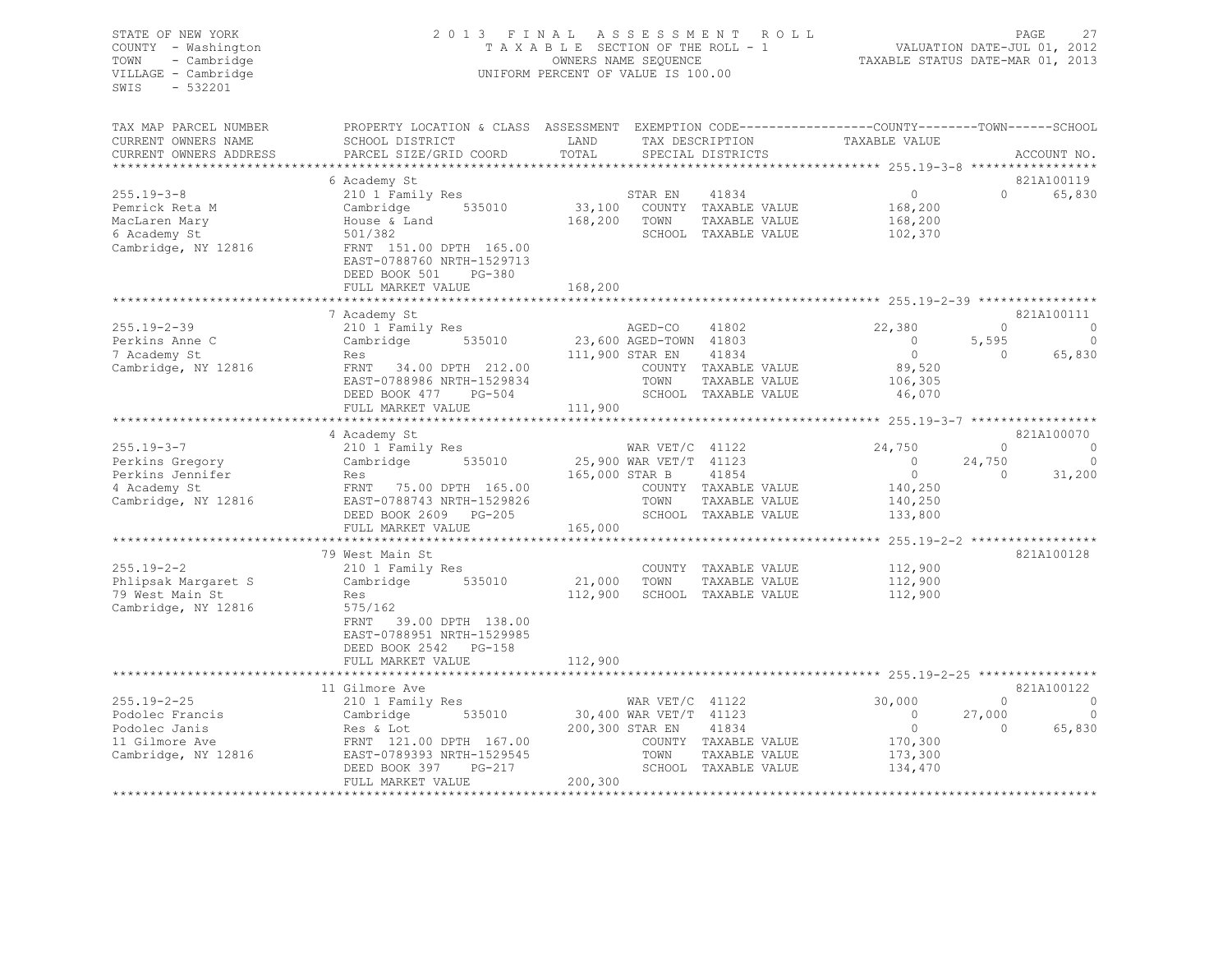| STATE OF NEW YORK<br>COUNTY - Washington<br>TOWN<br>- Cambridge<br>VILLAGE - Cambridge<br>SWIS<br>$-532201$ | 2013 FINAL ASSESSMENT                                                                                                                                                                | TAXABLE SECTION OF THE ROLL - 1<br>OWNERS NAME SEQUENCE<br>UNIFORM PERCENT OF VALUE IS 100.00 | ROLL                                                                 |                                                      | PAGE<br>28<br>VALUATION DATE-JUL 01, 2012<br>TAXABLE STATUS DATE-MAR 01, 2013 |
|-------------------------------------------------------------------------------------------------------------|--------------------------------------------------------------------------------------------------------------------------------------------------------------------------------------|-----------------------------------------------------------------------------------------------|----------------------------------------------------------------------|------------------------------------------------------|-------------------------------------------------------------------------------|
| TAX MAP PARCEL NUMBER<br>CURRENT OWNERS NAME<br>CURRENT OWNERS ADDRESS                                      | PROPERTY LOCATION & CLASS ASSESSMENT EXEMPTION CODE-----------------COUNTY-------TOWN------SCHOOL<br>SCHOOL DISTRICT<br>PARCEL SIZE/GRID COORD                                       | LAND<br>TOTAL                                                                                 | TAX DESCRIPTION<br>SPECIAL DISTRICTS                                 | TAXABLE VALUE                                        | ACCOUNT NO.                                                                   |
| ********************                                                                                        |                                                                                                                                                                                      |                                                                                               |                                                                      |                                                      |                                                                               |
| $255.19 - 1 - 15$<br>Pratt Wilson P<br>82 West Main St<br>Cambridge, NY 12816                               | 76 West Main St<br>482 Det row bldg<br>535010<br>Cambridge<br>Store & Flat<br>2442/191 Covenants & Rest<br>FRNT 30.00 DPTH 92.00<br>EAST-0789696 NRTH-1530320<br>DEED BOOK 842 PG-61 | 13,500 TOWN                                                                                   | COUNTY TAXABLE VALUE<br>TAXABLE VALUE<br>84,800 SCHOOL TAXABLE VALUE | 84,800<br>84,800<br>84,800                           | 821A100141                                                                    |
|                                                                                                             | FULL MARKET VALUE                                                                                                                                                                    | 84,800                                                                                        |                                                                      |                                                      |                                                                               |
|                                                                                                             |                                                                                                                                                                                      |                                                                                               |                                                                      | *********** 255.19-1-17 *****************            |                                                                               |
| $255.19 - 1 - 17$<br>Pratt Wilson P                                                                         | 78 West Main St<br>484 1 use sm bld<br>Cambridge 535010                                                                                                                              | 14,600 TOWN                                                                                   | COUNTY TAXABLE VALUE<br>TAXABLE VALUE                                | 36,700<br>36,700                                     | 8279900059                                                                    |
| 82 West Main St<br>Cambridge, NY 12816                                                                      | Office<br>FRNT 19.00 DPTH 80.00<br>EAST-0789688 NRTH-1530280<br>DEED BOOK 1708 PG-258<br>FULL MARKET VALUE                                                                           | 36,700<br>36,700                                                                              | SCHOOL TAXABLE VALUE                                                 | 36,700                                               |                                                                               |
|                                                                                                             |                                                                                                                                                                                      |                                                                                               |                                                                      | *********************** 263.7-1-14 ***************** |                                                                               |
|                                                                                                             | 24 Academy St                                                                                                                                                                        |                                                                                               |                                                                      |                                                      | 821A100049                                                                    |
| $263.7 - 1 - 14$<br>Propes Roger C<br>3403 Yellowstone Dr<br>Arlington, TX 76013-1152                       | 210 1 Family Res<br>Cambridge 535010<br>Res<br>FRNT 76.00 DPTH 331.00<br>EAST-0788789 NRTH-1528997<br>DEED BOOK 1778 PG-49                                                           | 28,600 TOWN<br>180,500                                                                        | COUNTY TAXABLE VALUE<br>TAXABLE VALUE<br>SCHOOL TAXABLE VALUE        | 180,500<br>180,500<br>180,500                        |                                                                               |
|                                                                                                             | FULL MARKET VALUE                                                                                                                                                                    | 180,500                                                                                       |                                                                      |                                                      |                                                                               |
|                                                                                                             | *********************                                                                                                                                                                |                                                                                               |                                                                      | **************** 263.7-1-2 ******************        |                                                                               |
| $263.7 - 1 - 2$<br>Pultorak Francis S<br>Pultorak Ellen L<br>PO Box 324<br>Cambridge, NY 12816              | 14 Myrtle Ave<br>484 1 use sm bld<br>Cambridge 535010<br>FRNT 82.00 DPTH 198.00<br>EAST-0788397 NRTH-1529487<br>DEED BOOK 2705 PG-239                                                | 25,000 TOWN<br>54,700                                                                         | COUNTY TAXABLE VALUE<br>TAXABLE VALUE<br>SCHOOL TAXABLE VALUE        | 54,700<br>54,700<br>54,700                           | 821A100043                                                                    |
|                                                                                                             | FULL MARKET VALUE                                                                                                                                                                    | 54,700                                                                                        |                                                                      |                                                      |                                                                               |
|                                                                                                             | ***********************                                                                                                                                                              |                                                                                               |                                                                      |                                                      |                                                                               |
|                                                                                                             | 41 North Union St                                                                                                                                                                    |                                                                                               |                                                                      |                                                      | 821A100091                                                                    |
| $255.16 - 1 - 1$                                                                                            | 250 Estate                                                                                                                                                                           |                                                                                               | COUNTY TAXABLE VALUE                                                 | 1136,100                                             |                                                                               |
| Racine Robert<br>41 North Union St<br>Cambridge, NY 12816                                                   | Cambridge<br>535010<br>881/287<br>ACRES 87.80<br>EAST-0789979 NRTH-1532688<br>DEED BOOK 786<br>$PG-1$                                                                                | 264,000 TOWN                                                                                  | TAXABLE VALUE<br>1136,100 SCHOOL TAXABLE VALUE                       | 1136,100<br>1136,100                                 |                                                                               |
|                                                                                                             | FULL MARKET VALUE                                                                                                                                                                    | 1136,100                                                                                      |                                                                      |                                                      |                                                                               |
|                                                                                                             |                                                                                                                                                                                      |                                                                                               |                                                                      |                                                      |                                                                               |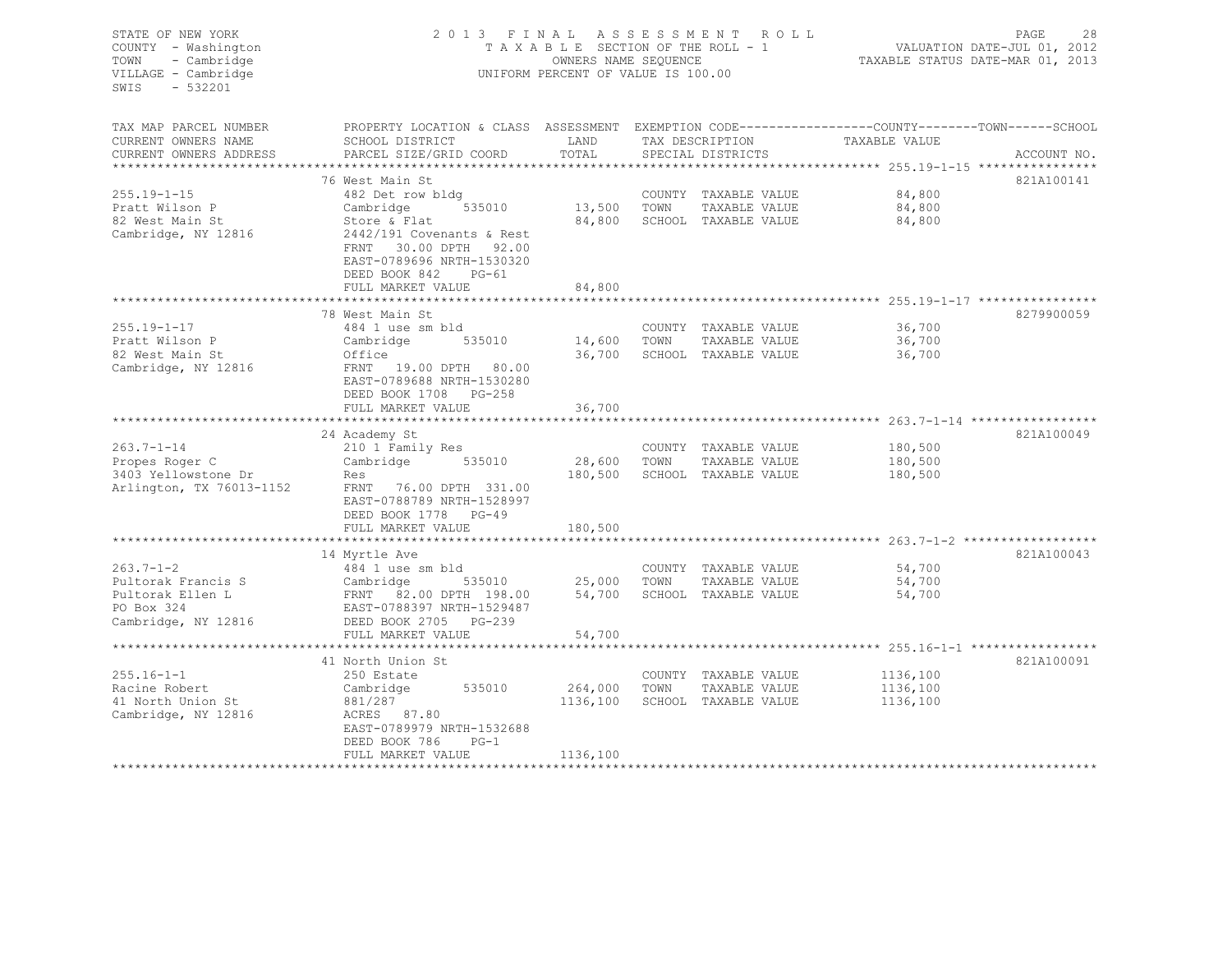| STATE OF NEW YORK<br>COUNTY - Washington<br>TOWN<br>- Cambridge<br>VILLAGE - Cambridge<br>$-532201$<br>SWIS | 2013 FINAL                                                                                                                                                                                                                                                                                                     |                       | A S S E S S M E N T R O L L<br>T A X A B L E SECTION OF THE ROLL - 1<br>OWNERS NAME SEQUENCE<br>UNIFORM PERCENT OF VALUE IS 100.00 | 29 PAGE 29<br>VALUATION DATE-JUL 01, 2012<br>TAXABLE STATUS DATE-MAR 01, 2013 |                                                            |             |
|-------------------------------------------------------------------------------------------------------------|----------------------------------------------------------------------------------------------------------------------------------------------------------------------------------------------------------------------------------------------------------------------------------------------------------------|-----------------------|------------------------------------------------------------------------------------------------------------------------------------|-------------------------------------------------------------------------------|------------------------------------------------------------|-------------|
| TAX MAP PARCEL NUMBER<br>CURRENT OWNERS NAME                                                                |                                                                                                                                                                                                                                                                                                                | TOTAL                 |                                                                                                                                    |                                                                               |                                                            |             |
| CURRENT OWNERS ADDRESS                                                                                      | PARCEL SIZE/GRID COORD                                                                                                                                                                                                                                                                                         |                       | SPECIAL DISTRICTS                                                                                                                  |                                                                               |                                                            | ACCOUNT NO. |
|                                                                                                             | 28 Academy St                                                                                                                                                                                                                                                                                                  |                       |                                                                                                                                    |                                                                               | 821A100107                                                 |             |
| $263.7 - 1 - 16$                                                                                            | 210 1 Family Res                                                                                                                                                                                                                                                                                               | COUNTY<br>28,500 TOWN | COUNTY TAXABLE VALUE                                                                                                               | 169,900                                                                       |                                                            |             |
| Ray Evelyn S                                                                                                | Cambridge 535010                                                                                                                                                                                                                                                                                               |                       | TAXABLE VALUE                                                                                                                      | 169,900                                                                       |                                                            |             |
| 28 Academy St                                                                                               | Res                                                                                                                                                                                                                                                                                                            |                       | 169,900 SCHOOL TAXABLE VALUE                                                                                                       | 169,900                                                                       |                                                            |             |
| Cambridge, NY 12816-1016                                                                                    | Exercise of the series of the series of the series of the series of the series of the series of the series of the series of the series of the series of the series of the series of the series of the series of the series of<br>FRNT 75.00 DPTH 330.00<br>EAST-0788813 NRTH-1528846<br>DEED BOOK 745<br>PG-77 |                       | SCHOOL TAXABLE VALUE 169,900<br>TE533 Trans exmt repay-flg .00 MT                                                                  |                                                                               |                                                            |             |
|                                                                                                             | FULL MARKET VALUE                                                                                                                                                                                                                                                                                              | 169,900               |                                                                                                                                    |                                                                               |                                                            |             |
|                                                                                                             |                                                                                                                                                                                                                                                                                                                |                       |                                                                                                                                    |                                                                               |                                                            |             |
|                                                                                                             | 4 South Union St                                                                                                                                                                                                                                                                                               |                       |                                                                                                                                    |                                                                               | 821A100127                                                 |             |
|                                                                                                             |                                                                                                                                                                                                                                                                                                                |                       |                                                                                                                                    | $\overline{0}$                                                                | 0 65,830                                                   |             |
|                                                                                                             |                                                                                                                                                                                                                                                                                                                |                       | TAXABLE VALUE                                                                                                                      | 152,000<br>152,000                                                            |                                                            |             |
|                                                                                                             |                                                                                                                                                                                                                                                                                                                |                       |                                                                                                                                    | 86,170                                                                        |                                                            |             |
|                                                                                                             |                                                                                                                                                                                                                                                                                                                |                       |                                                                                                                                    |                                                                               |                                                            |             |
|                                                                                                             | FULL MARKET VALUE                                                                                                                                                                                                                                                                                              | 152,000               |                                                                                                                                    |                                                                               |                                                            |             |
|                                                                                                             |                                                                                                                                                                                                                                                                                                                |                       |                                                                                                                                    |                                                                               |                                                            |             |
|                                                                                                             | 77 West Main St                                                                                                                                                                                                                                                                                                |                       |                                                                                                                                    |                                                                               | 821A100137                                                 |             |
| $255.19 - 2 - 3$                                                                                            |                                                                                                                                                                                                                                                                                                                |                       | 41854<br>STAR B                                                                                                                    | $\overline{0}$                                                                | $0 \t 31,200$                                              |             |
| Robertson Alan G                                                                                            |                                                                                                                                                                                                                                                                                                                |                       | 28,900 COUNTY TAXABLE VALUE                                                                                                        | 115,800                                                                       |                                                            |             |
|                                                                                                             |                                                                                                                                                                                                                                                                                                                | 115,800 TOWN          | TAXABLE VALUE                                                                                                                      | 115,800                                                                       |                                                            |             |
| Robertson Susan<br>77 West Main St<br>Cambridge, NY 12816                                                   | 7 West Fain St<br>210 1 Family Res<br>Cambridge 535010 28,900<br>Res<br>FRNT 104.00 DPTH 170.00<br>EAST-0789023 NRTH-1529981<br>RETE 7789023 NRTH-1529981<br>DEED BOOK 463<br>$PG-233$                                                                                                                         |                       | SCHOOL TAXABLE VALUE                                                                                                               | 84,600                                                                        |                                                            |             |
|                                                                                                             | FULL MARKET VALUE                                                                                                                                                                                                                                                                                              | 115,800               |                                                                                                                                    |                                                                               |                                                            |             |
|                                                                                                             |                                                                                                                                                                                                                                                                                                                |                       |                                                                                                                                    |                                                                               |                                                            |             |
|                                                                                                             | 42 South Union St<br>Douth Official St<br>210 1 Family Res                                                                                                                                                                                                                                                     |                       |                                                                                                                                    |                                                                               | 821A100138<br>$\begin{matrix} 0 & 0 \\ 0 & 0 \end{matrix}$ |             |
| $263.7 - 2 - 15$                                                                                            | Cambridge 535010 33,400 WAR VET/T 41123                                                                                                                                                                                                                                                                        |                       | WAR $VET/C$ 41122                                                                                                                  | 23,820<br>$\sim$ 0                                                            | 23,820                                                     | $\circ$     |
|                                                                                                             |                                                                                                                                                                                                                                                                                                                | 158,800 STAR EN       | 41834                                                                                                                              | $\overline{0}$                                                                | $\overline{0}$                                             | 65,830      |
|                                                                                                             |                                                                                                                                                                                                                                                                                                                |                       | COUNTY TAXABLE VALUE                                                                                                               | 134,980                                                                       |                                                            |             |
|                                                                                                             | Robertson George W -LE-<br>Robertson Helen H -LE-<br>Robertson Helen H -LE-<br>Res<br>158,800 S<br>Cambridge, NY 12816-1018<br>EAST-0789368 NRTH-1528640<br>PERNT 130.00 DPTH 260.00<br>Cambridge, NY 12816-1018<br>EAST-0789368 NRTH-1528640                                                                  |                       | TOWN<br>TAXABLE VALUE                                                                                                              | 134,980                                                                       |                                                            |             |
|                                                                                                             | DEED BOOK 2300 PG-64                                                                                                                                                                                                                                                                                           |                       | SCHOOL TAXABLE VALUE                                                                                                               | 92,970                                                                        |                                                            |             |
|                                                                                                             | FULL MARKET VALUE                                                                                                                                                                                                                                                                                              | 158,800               |                                                                                                                                    |                                                                               |                                                            |             |
|                                                                                                             |                                                                                                                                                                                                                                                                                                                |                       |                                                                                                                                    |                                                                               |                                                            |             |
|                                                                                                             | 7 North Union St                                                                                                                                                                                                                                                                                               |                       |                                                                                                                                    |                                                                               | 821A100090                                                 |             |
| $255.20 - 1 - 5$                                                                                            | worth union st<br>210 1 Family Res                                                                                                                                                                                                                                                                             |                       | 41854<br>STAR B                                                                                                                    | $\overline{0}$                                                                | $0 \t 31,200$                                              |             |
| Robertson Stephen<br>7 North Union St                                                                       | Cambridge 535010<br>Res                                                                                                                                                                                                                                                                                        |                       | 19,800 COUNTY TAXABLE VALUE                                                                                                        | 91,000                                                                        |                                                            |             |
| 7 North Union St                                                                                            |                                                                                                                                                                                                                                                                                                                | 91,000 TOWN           | TAXABLE VALUE                                                                                                                      | 91,000                                                                        |                                                            |             |
| Cambridge, NY 12816                                                                                         | FRNT 87.00 DPTH 85.00<br>EAST-0790079 NRTH-1530554<br>DEED BOOK 870<br>PG-87                                                                                                                                                                                                                                   |                       | SCHOOL TAXABLE VALUE                                                                                                               | 59,800                                                                        |                                                            |             |
|                                                                                                             | FULL MARKET VALUE                                                                                                                                                                                                                                                                                              | 91,000                |                                                                                                                                    |                                                                               |                                                            |             |
|                                                                                                             |                                                                                                                                                                                                                                                                                                                |                       |                                                                                                                                    |                                                                               |                                                            |             |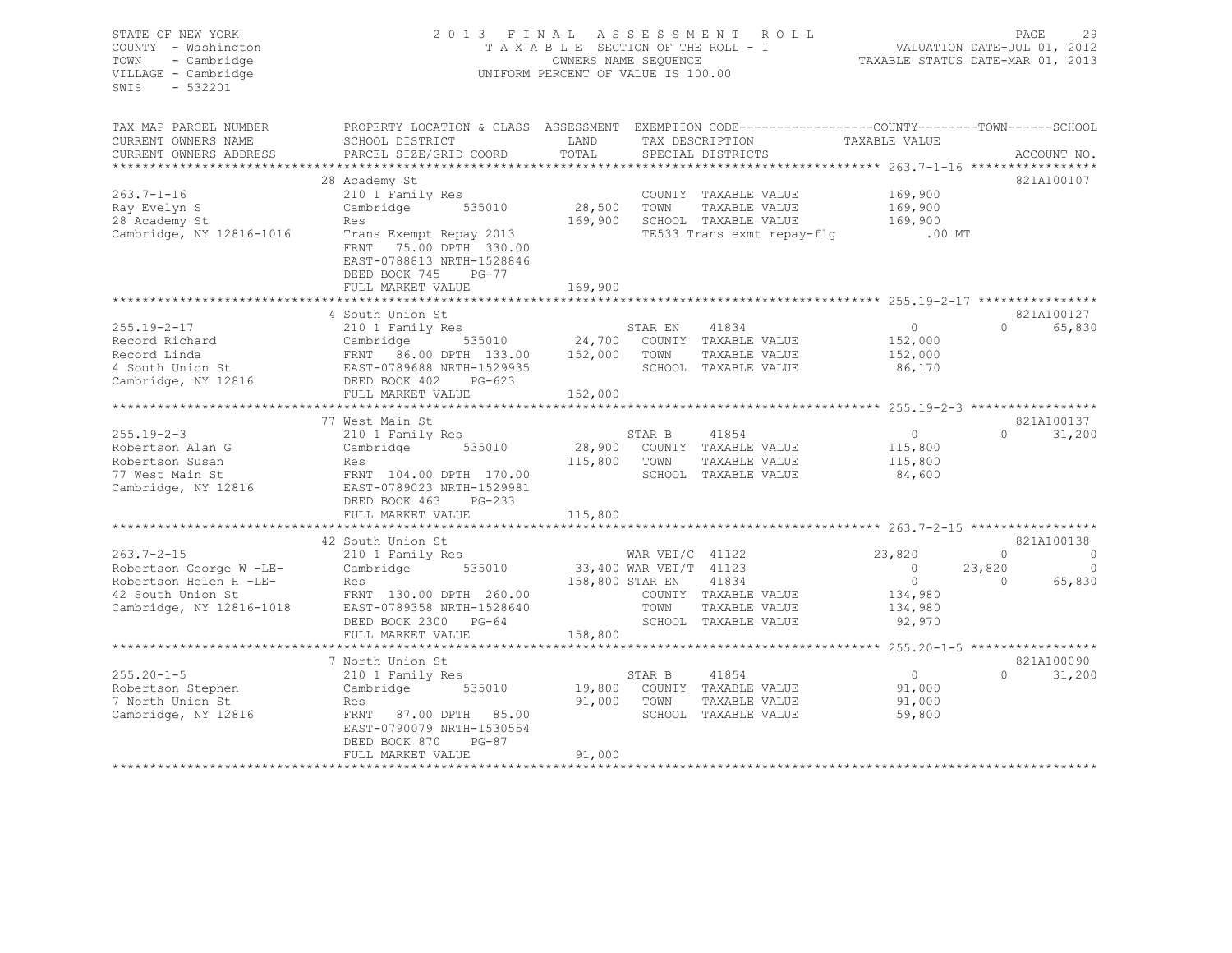| STATE OF NEW YORK<br>COUNTY - Washington<br>- Cambridge<br>TOWN<br>VILLAGE - Cambridge<br>$-532201$<br>SWIS          | 2013 FINAL ASSESSMENT ROLL<br>TAXABLE SECTION OF THE ROLL - 1<br>UNIFORM PERCENT OF VALUE IS 100.00                                                                                              | 30<br>PAGE<br>VALUATION DATE-JUL 01, 2012<br>TAXABLE STATUS DATE-MAR 01, 2013 |         |                                                                               |                                                                                                   |                                  |
|----------------------------------------------------------------------------------------------------------------------|--------------------------------------------------------------------------------------------------------------------------------------------------------------------------------------------------|-------------------------------------------------------------------------------|---------|-------------------------------------------------------------------------------|---------------------------------------------------------------------------------------------------|----------------------------------|
| TAX MAP PARCEL NUMBER                                                                                                | PROPERTY LOCATION & CLASS ASSESSMENT EXEMPTION CODE----------------COUNTY-------TOWN-----SCHOOL                                                                                                  |                                                                               |         |                                                                               |                                                                                                   |                                  |
| CURRENT OWNERS NAME<br>CURRENT OWNERS ADDRESS<br>***********************                                             | SCHOOL DISTRICT<br>PARCEL SIZE/GRID COORD                                                                                                                                                        | LAND<br>TOTAL                                                                 |         | TAX DESCRIPTION<br>SPECIAL DISTRICTS                                          | TAXABLE VALUE                                                                                     | ACCOUNT NO.                      |
|                                                                                                                      | 73 West Main St                                                                                                                                                                                  |                                                                               |         |                                                                               |                                                                                                   | 821A100001                       |
| $255.19 - 2 - 4$<br>Ross C T<br>73 West Main St<br>Cambridge, NY 12816                                               | 471 Funeral home<br>535010<br>Cambridge<br>Funeral Home<br>FRNT<br>66.00 DPTH 23.00<br>ACRES<br>0.34<br>EAST-0789110 NRTH-1529962                                                                | 26,900<br>219,300                                                             | TOWN    | COUNTY TAXABLE VALUE<br>TAXABLE VALUE<br>SCHOOL TAXABLE VALUE                 | 219,300<br>219,300<br>219,300                                                                     |                                  |
|                                                                                                                      | DEED BOOK 757<br>PG-145<br>FULL MARKET VALUE                                                                                                                                                     | 219,300                                                                       |         |                                                                               |                                                                                                   |                                  |
|                                                                                                                      |                                                                                                                                                                                                  |                                                                               |         |                                                                               | ************************ 255.19-1-1.1                                                             |                                  |
| $255.19 - 1 - 1.1$<br>Ross Thomas C<br>1671 County Route 59<br>Cambridge, NY 12816                                   | County Route 59<br>311 Res vac land<br>535010<br>Cambridge<br>Vac Land<br>Bndy Agmt 744/133                                                                                                      | 600<br>600                                                                    | TOWN    | COUNTY TAXABLE VALUE<br>TAXABLE VALUE<br>SCHOOL TAXABLE VALUE                 | 600<br>600<br>600                                                                                 |                                  |
|                                                                                                                      | FRNT 17.00 DPTH 349.00<br>EAST-0786486 NRTH-1530530<br>DEED BOOK 487<br>PG-307<br>FULL MARKET VALUE                                                                                              | 600                                                                           |         |                                                                               |                                                                                                   |                                  |
|                                                                                                                      |                                                                                                                                                                                                  |                                                                               |         |                                                                               |                                                                                                   |                                  |
| $255.19 - 2 - 7$<br>Rouse Joseph<br>Rouse Nancy<br>67 West Main St<br>Cambridge, NY 12816                            | 67 West Main St<br>220 2 Family Res<br>Cambridge 535010<br>Res<br>FRNT 75.00 DPTH 265.00<br>EAST-0789380 NRTH-1530013<br>DEED BOOK 478<br>PG-304                                                 | 180,200 TOWN                                                                  | STAR EN | 41834<br>28,100 COUNTY TAXABLE VALUE<br>TAXABLE VALUE<br>SCHOOL TAXABLE VALUE | $\circ$<br>180,200<br>180,200<br>114,370                                                          | 821A100028<br>$\Omega$<br>65,830 |
|                                                                                                                      | FULL MARKET VALUE                                                                                                                                                                                | 180,200                                                                       |         |                                                                               |                                                                                                   |                                  |
|                                                                                                                      | 57 West Main St                                                                                                                                                                                  |                                                                               |         |                                                                               |                                                                                                   | 821A100040                       |
| $255.19 - 2 - 11$<br>Rowan Bridget<br>11 Avenue A<br>Cambridge, NY 12816                                             | 485 >luse sm bld<br>535010<br>Cambridge<br>Store<br>2538/263 Cov & Restrictio<br>66.00 DPTH 70.00<br>FRNT<br>EAST-0789631 NRTH-1530135<br>DEED BOOK 2132 PG-346                                  | 16,500 TOWN                                                                   |         | COUNTY TAXABLE VALUE<br>TAXABLE VALUE<br>128,000 SCHOOL TAXABLE VALUE         | 128,000<br>128,000<br>128,000                                                                     |                                  |
|                                                                                                                      | FULL MARKET VALUE                                                                                                                                                                                | 128,000                                                                       |         |                                                                               |                                                                                                   |                                  |
| $255.19 - 1 - 15.1$<br>Rubino Elsie Estate<br>Warner Jenny M<br>Alesa Wilson<br>560 Blind Buck Rd<br>Salem, NY 12865 | 80 West Main St<br>230 3 Family Res<br>Cambridge<br>535010<br>Bdy Agmt & Easement 670/9<br>FRNT 130.00 DPTH 225.00<br>EAST-0789711 NRTH-1530441<br>DEED BOOK 961<br>$PG-46$<br>FULL MARKET VALUE | 33,600<br>212,000<br>212,000<br>***************                               | TOWN    | COUNTY TAXABLE VALUE<br>TAXABLE VALUE<br>SCHOOL TAXABLE VALUE                 | *********************************** 255.19-1-15.1 **************<br>212,000<br>212,000<br>212,000 | 821A100938                       |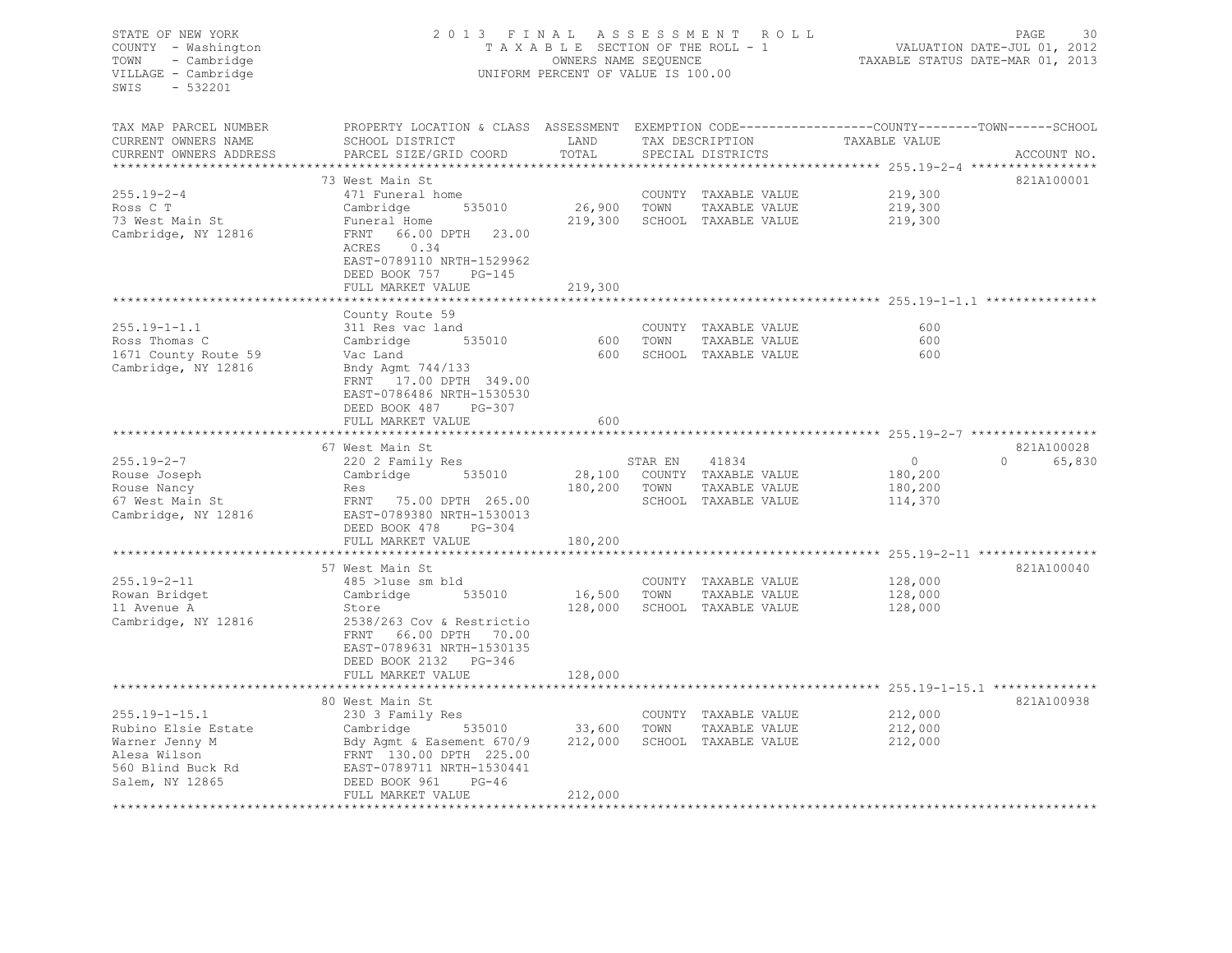| STATE OF NEW YORK      | 2013 FINAL                                                                                     |                                    |              | ASSESSMENT ROLL             |                                                 | PAGE<br>31                  |
|------------------------|------------------------------------------------------------------------------------------------|------------------------------------|--------------|-----------------------------|-------------------------------------------------|-----------------------------|
| COUNTY - Washington    |                                                                                                | TAXABLE SECTION OF THE ROLL - 1    |              |                             |                                                 | VALUATION DATE-JUL 01, 2012 |
| TOWN<br>- Cambridge    |                                                                                                | OWNERS NAME SEQUENCE               |              |                             | TAXABLE STATUS DATE-MAR 01, 2013                |                             |
| VILLAGE - Cambridge    |                                                                                                | UNIFORM PERCENT OF VALUE IS 100.00 |              |                             |                                                 |                             |
| SWIS<br>$-532201$      |                                                                                                |                                    |              |                             |                                                 |                             |
|                        |                                                                                                |                                    |              |                             |                                                 |                             |
|                        |                                                                                                |                                    |              |                             |                                                 |                             |
| TAX MAP PARCEL NUMBER  | PROPERTY LOCATION & CLASS ASSESSMENT EXEMPTION CODE---------------COUNTY-------TOWN-----SCHOOL |                                    |              |                             |                                                 |                             |
| CURRENT OWNERS NAME    | SCHOOL DISTRICT                                                                                | LAND                               |              | TAX DESCRIPTION             | TAXABLE VALUE                                   |                             |
| CURRENT OWNERS ADDRESS | PARCEL SIZE/GRID COORD                                                                         | TOTAL                              |              | SPECIAL DISTRICTS           |                                                 | ACCOUNT NO.                 |
| ********************** |                                                                                                |                                    |              |                             |                                                 |                             |
|                        | 54 South Union St                                                                              |                                    |              |                             |                                                 | 821A100061                  |
| $263.7 - 2 - 19$       | 210 1 Family Res                                                                               |                                    | STAR B       | 41854                       | $\overline{0}$                                  | $\Omega$<br>31,200          |
| Salzer Linda           | Cambridge 535010                                                                               |                                    |              | 27,600 COUNTY TAXABLE VALUE | 211,000                                         |                             |
| Schauer John           | Res                                                                                            |                                    | 211,000 TOWN | TAXABLE VALUE               | 211,000                                         |                             |
| 54 South Union St      | Additions                                                                                      |                                    |              | SCHOOL TAXABLE VALUE        | 179,800                                         |                             |
| Cambridge, NY 12816    | FRNT 104.00 DPTH 148.00                                                                        |                                    |              |                             |                                                 |                             |
|                        | BANK 185                                                                                       |                                    |              |                             |                                                 |                             |
|                        | EAST-0789316 NRTH-1528208                                                                      |                                    |              |                             |                                                 |                             |
|                        | DEED BOOK 3071 PG-48                                                                           |                                    |              |                             |                                                 |                             |
|                        | FULL MARKET VALUE                                                                              | 211,000                            |              |                             |                                                 |                             |
|                        |                                                                                                |                                    |              |                             |                                                 |                             |
|                        | 53 Academy St                                                                                  |                                    |              |                             |                                                 | 821A100032                  |
| 263.7-2-27             | 210 1 Family Res                                                                               |                                    | STAR B       | 41854                       | $\overline{0}$                                  | 31,200<br>$\Omega$          |
| Sartoris Joseph        | Cambridge 535010                                                                               |                                    |              | 24,700 COUNTY TAXABLE VALUE | 106,000                                         |                             |
| Sartoris Ann           | 2007 SCAR DECISION 106,000                                                                     |                                    | TOWN         | TAXABLE VALUE               |                                                 |                             |
|                        |                                                                                                |                                    |              |                             | 106,000                                         |                             |
| 53 Academy St          |                                                                                                |                                    |              | SCHOOL TAXABLE VALUE        | 74,800                                          |                             |
| Cambridge, NY 12816    | EAST-0789171 NRTH-1528474                                                                      |                                    |              |                             |                                                 |                             |
|                        | DEED BOOK 536<br>$PG-14$                                                                       |                                    |              |                             |                                                 |                             |
|                        | FULL MARKET VALUE                                                                              | 106,000                            |              |                             |                                                 |                             |
|                        |                                                                                                |                                    |              |                             |                                                 |                             |
|                        | 17 Academy St                                                                                  |                                    |              |                             |                                                 | 821A100106                  |
| $263.7 - 2 - 1$        | 210 1 Family Res                                                                               |                                    | STAR B       | 41854                       | $\overline{0}$                                  | $\Omega$<br>31,200          |
| Sawyer Peter D         | Cambridge 535010                                                                               |                                    |              | 26,700 COUNTY TAXABLE VALUE | 166,000                                         |                             |
| Sawyer Susan A         | Res                                                                                            | 166,000 TOWN                       |              | TAXABLE VALUE               | 166,000                                         |                             |
| 17 Academy St          | FRNT 86.00 DPTH 161.00                                                                         |                                    |              | SCHOOL TAXABLE VALUE        | 134,800                                         |                             |
| Cambridge, NY 12816    | EAST-0789014 NRTH-1529514                                                                      |                                    |              |                             |                                                 |                             |
|                        | DEED BOOK 544<br>$PG-255$                                                                      |                                    |              |                             |                                                 |                             |
|                        | FULL MARKET VALUE                                                                              | 166,000                            |              |                             |                                                 |                             |
|                        |                                                                                                |                                    |              |                             |                                                 |                             |
|                        | 53 West Main St                                                                                |                                    |              |                             |                                                 | 821A100002                  |
| $255.19 - 2 - 12$      | 482 Det row bldg                                                                               |                                    |              | COUNTY TAXABLE VALUE        | 57,000                                          |                             |
| Schroeder Colin B      | 535010<br>Cambridge                                                                            | 13,200                             | TOWN         | TAXABLE VALUE               | 57,000                                          |                             |
| 301 E 69th St Apt QA   | FRNT 45.00 DPTH 70.00                                                                          | 57,000                             |              | SCHOOL TAXABLE VALUE        | 57,000                                          |                             |
| NY, NY 10021           | EAST-0789682 NRTH-1530133                                                                      |                                    |              |                             |                                                 |                             |
|                        | DEED BOOK 2386 PG-319                                                                          |                                    |              |                             |                                                 |                             |
|                        | FULL MARKET VALUE                                                                              | 57,000                             |              |                             |                                                 |                             |
|                        | ************************                                                                       | **********************             |              |                             | ****************** 255.19-2-9 ***************** |                             |
|                        | 63 West Main St                                                                                |                                    |              |                             |                                                 | 821A100105                  |
| $255.19 - 2 - 9$       | 433 Auto body                                                                                  |                                    |              | COUNTY TAXABLE VALUE        | 152,000                                         |                             |
| Shep Industries, LLC   | Cambridge                                                                                      | 535010 24,500                      | TOWN         | TAXABLE VALUE               | 152,000                                         |                             |
| 56 South Union St      | FRNT 70.00 DPTH 269.00                                                                         | 152,000                            |              | SCHOOL TAXABLE VALUE        | 152,000                                         |                             |
| Cambridge, NY 12816    | EAST-0789543 NRTH-1530028                                                                      |                                    |              |                             |                                                 |                             |
|                        | DEED BOOK 2738 PG-60                                                                           |                                    |              |                             |                                                 |                             |

\*\*\*\*\*\*\*\*\*\*\*\*\*\*\*\*\*\*\*\*\*\*\*\*\*\*\*\*\*\*\*\*\*\*\*\*\*\*\*\*\*\*\*\*\*\*\*\*\*\*\*\*\*\*\*\*\*\*\*\*\*\*\*\*\*\*\*\*\*\*\*\*\*\*\*\*\*\*\*\*\*\*\*\*\*\*\*\*\*\*\*\*\*\*\*\*\*\*\*\*\*\*\*\*\*\*\*\*\*\*\*\*\*\*\*\*\*\*\*\*\*\*\*\*\*\*\*\*\*\*\*\*

FULL MARKET VALUE 152,000

31,200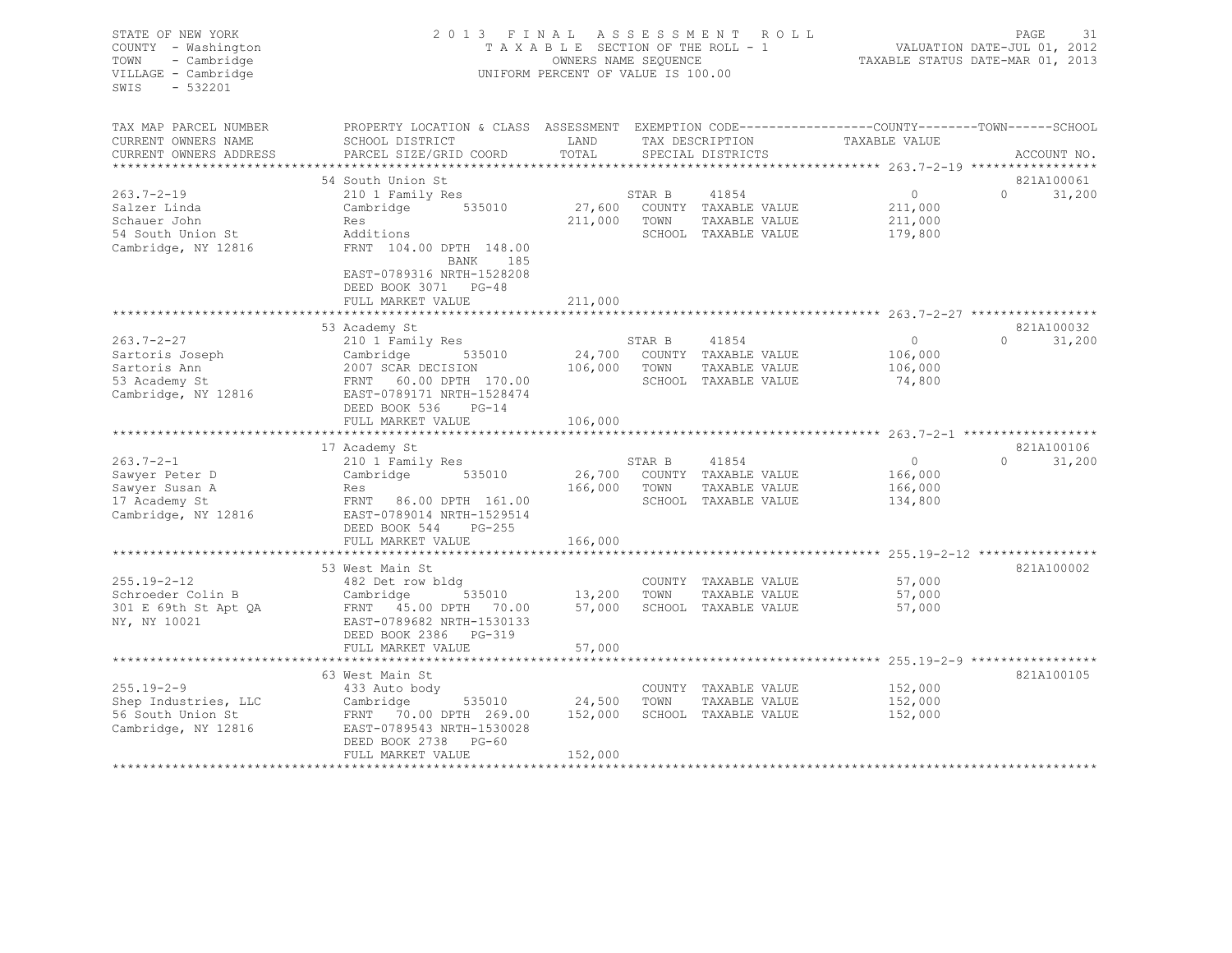# STATE OF NEW YORK 2 0 1 3 F I N A L A S S E S S M E N T R O L L PAGE 32 COUNTY - Washington T A X A B L E SECTION OF THE ROLL - 1 VALUATION DATE-JUL 01, 2012 TOWN - Cambridge OWNERS NAME SEQUENCE TAXABLE STATUS DATE-MAR 01, 2013 VILLAGE - Cambridge **UNIFORM PERCENT OF VALUE IS 100.00**

| TAX MAP PARCEL NUMBER<br>CURRENT OWNERS NAME<br>CURRENT OWNERS ADDRESS                                    | PROPERTY LOCATION & CLASS ASSESSMENT<br>SCHOOL DISTRICT<br>PARCEL SIZE/GRID COORD                                                                                               | LAND<br>TOTAL                | TAX DESCRIPTION<br>SPECIAL DISTRICTS                                                                                          | EXEMPTION CODE-----------------COUNTY-------TOWN------SCHOOL<br>TAXABLE VALUE | ACCOUNT NO.                                                                  |
|-----------------------------------------------------------------------------------------------------------|---------------------------------------------------------------------------------------------------------------------------------------------------------------------------------|------------------------------|-------------------------------------------------------------------------------------------------------------------------------|-------------------------------------------------------------------------------|------------------------------------------------------------------------------|
|                                                                                                           |                                                                                                                                                                                 |                              |                                                                                                                               |                                                                               |                                                                              |
| $255.19 - 2 - 10$<br>Shep Industries, LLC<br>56 South Union St<br>Cambridge, NY 12816                     | 59 West Main St<br>330 Vacant comm<br>Cambridge<br>535010<br>FRNT 74.00 DPTH 66.00<br>EAST-0789560 NRTH-1530146<br>DEED BOOK 2738 PG-60<br>FULL MARKET VALUE                    | 6,700<br>6,700<br>6,700      | COUNTY TAXABLE VALUE<br>TOWN<br>TAXABLE VALUE<br>SCHOOL TAXABLE VALUE                                                         | 6,700<br>6,700<br>6,700                                                       | 821A100173                                                                   |
|                                                                                                           | **********************                                                                                                                                                          |                              |                                                                                                                               |                                                                               |                                                                              |
| $255.19 - 1 - 27$<br>Sielucka Lorraine H<br>114 West Main St<br>Cambridge, NY 12816                       | 114 West Main St<br>210 1 Family Res<br>535010<br>Cambridge<br>Res<br>FRNT 67.00 DPTH 380.00<br>EAST-0788873 NRTH-1530282<br>DEED BOOK 2765 PG-206<br>FULL MARKET VALUE         | 27,900<br>136,700<br>136,700 | 41834<br>STAR EN<br>COUNTY TAXABLE VALUE<br>TOWN<br>TAXABLE VALUE<br>SCHOOL TAXABLE VALUE                                     | $\circ$<br>136,700<br>136,700<br>70,870                                       | 821A100095<br>$\Omega$<br>65,830                                             |
|                                                                                                           | 56 South Union St                                                                                                                                                               |                              |                                                                                                                               |                                                                               | 821A100174                                                                   |
| $263.7 - 2 - 20$<br>Smith Scott Bryon<br>Smith Margaret Fagan<br>56 South Union St<br>Cambridge, NY 12816 | 210 1 Family Res<br>535010<br>Cambridge<br>Res<br>FRNT 115.00 DPTH 214.00<br>59<br>BANK<br>EAST-0789255 NRTH-1528101<br>DEED BOOK 758<br><b>PG-201</b><br>FULL MARKET VALUE     | 31,900<br>161,600<br>161,600 | STAR B<br>41854<br>COUNTY TAXABLE VALUE<br>TOWN<br>TAXABLE VALUE<br>SCHOOL TAXABLE VALUE                                      | $\circ$<br>161,600<br>161,600<br>130,400                                      | 31,200<br>$\Omega$                                                           |
|                                                                                                           | *********************                                                                                                                                                           |                              |                                                                                                                               |                                                                               |                                                                              |
| $255.19 - 2 - 36$<br>Squires Terrence B<br>Squires Barbara A<br>15 Academy St<br>Cambridge, NY 12816      | 15 Academy St<br>210 1 Family Res<br>535010<br>Cambridge<br>96.00 DPTH 207.00<br>FRNT<br>EAST-0789018 NRTH-1529607<br>DEED BOOK 495<br>PG-998<br>FULL MARKET VALUE              | 149,800 STAR EN<br>149,800   | CW 10 VET/ 41152<br>29,800 CW_10_VET/ 41152<br>41834<br>COUNTY TAXABLE VALUE<br>TOWN<br>TAXABLE VALUE<br>SCHOOL TAXABLE VALUE | 8,000<br>8,000<br>$\overline{0}$<br>133,800<br>149,800<br>83,970              | 821A100017<br>$\circ$<br>0<br>$\mathbf{0}$<br>$\Omega$<br>65,830<br>$\Omega$ |
|                                                                                                           |                                                                                                                                                                                 |                              |                                                                                                                               |                                                                               |                                                                              |
| $255.20 - 1 - 3$<br>Stevens Gerald A<br>Stevens Patricia A<br>13 North Union St<br>Cambridge, NY 12816    | 13 North Union St<br>210 1 Family Res<br>Cambridge<br>535010<br>Res<br>FRNT 173.00 DPTH<br>83.00<br>EAST-0790211 NRTH-1530723<br>DEED BOOK 2796<br>$PG-24$<br>FULL MARKET VALUE | 25,800<br>113,700<br>113,700 | 41854<br>STAR B<br>COUNTY TAXABLE VALUE<br>TOWN<br>TAXABLE VALUE<br>SCHOOL TAXABLE VALUE                                      | $\circ$<br>113,700<br>113,700<br>82,500                                       | 821C100004<br>$\Omega$<br>31,200                                             |
|                                                                                                           |                                                                                                                                                                                 |                              |                                                                                                                               |                                                                               |                                                                              |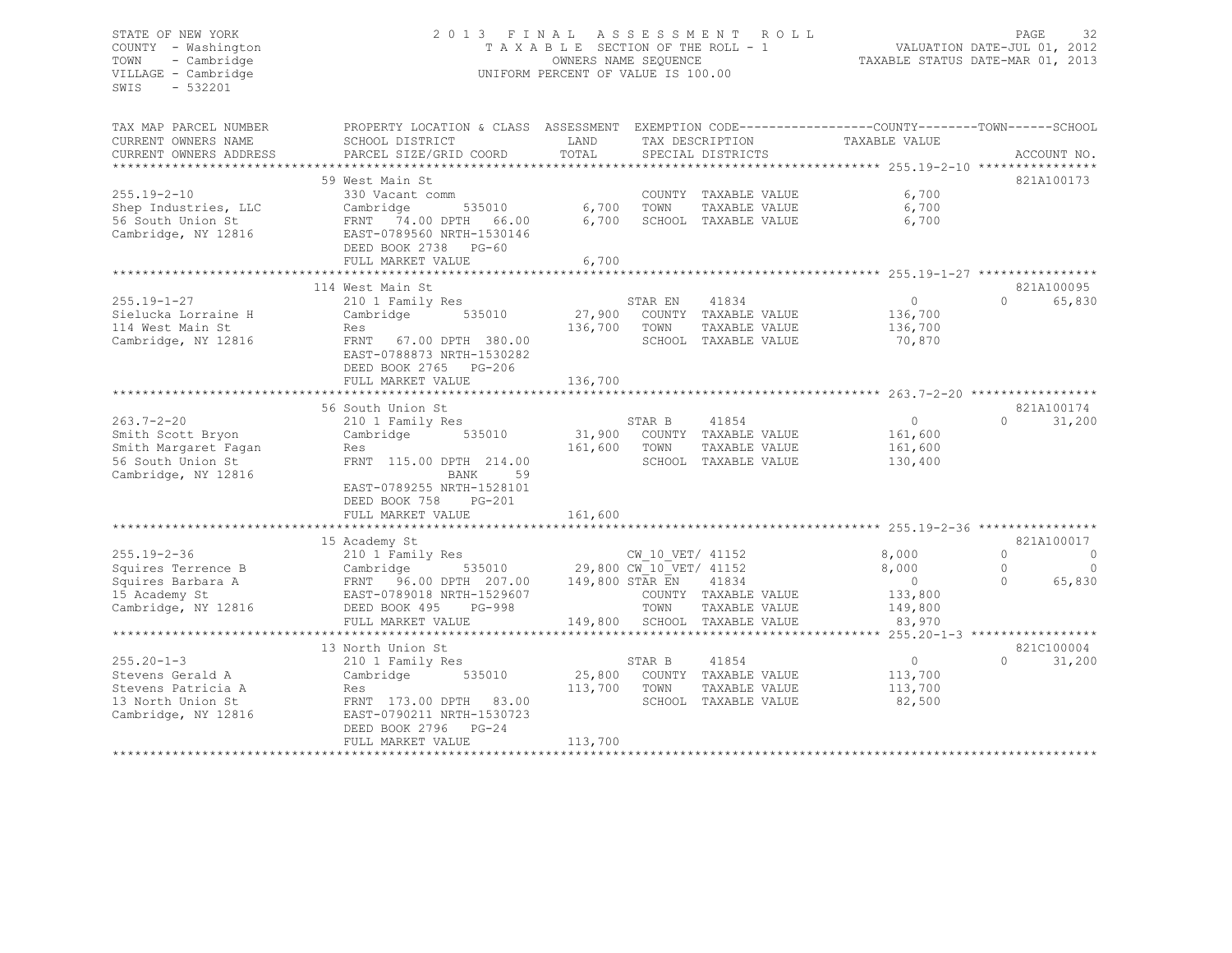| STATE OF NEW YORK<br>COUNTY - Washington<br>TOWN<br>- Cambridge<br>VILLAGE - Cambridge<br>SWIS<br>$-532201$ | 2013 FINAL                                                                                                                                                                                                                                   | ASSESSMENT ROLL<br>TAXABLE SECTION OF THE ROLL - 1<br>OWNERS NAME SEQUENCE<br>UNIFORM PERCENT OF VALUE IS 100.00 |              | 33<br>PAGE<br>VALUATION DATE-JUL 01, 2012<br>TAXABLE STATUS DATE-MAR 01, 2013 |                                                 |          |                                                                                                                                                                                                                                                                                                                                                   |
|-------------------------------------------------------------------------------------------------------------|----------------------------------------------------------------------------------------------------------------------------------------------------------------------------------------------------------------------------------------------|------------------------------------------------------------------------------------------------------------------|--------------|-------------------------------------------------------------------------------|-------------------------------------------------|----------|---------------------------------------------------------------------------------------------------------------------------------------------------------------------------------------------------------------------------------------------------------------------------------------------------------------------------------------------------|
| TAX MAP PARCEL NUMBER<br>CURRENT OWNERS NAME                                                                | PROPERTY LOCATION & CLASS ASSESSMENT EXEMPTION CODE----------------COUNTY-------TOWN-----SCHOOL<br><b>EXAMPLE SERVICE SERVICE SERVICE SERVICE SERVICE SERVICE SERVICE SERVICE SERVICE SERVICE SERVICE SERVICE SERVICE</b><br>SCHOOL DISTRICT |                                                                                                                  |              |                                                                               |                                                 |          |                                                                                                                                                                                                                                                                                                                                                   |
| CURRENT OWNERS ADDRESS                                                                                      | PARCEL SIZE/GRID COORD                                                                                                                                                                                                                       | TOTAL                                                                                                            |              |                                                                               | TAX DESCRIPTION TAXABLE VALUE SPECIAL DISTRICTS |          | ACCOUNT NO.                                                                                                                                                                                                                                                                                                                                       |
| **************************                                                                                  |                                                                                                                                                                                                                                              |                                                                                                                  |              |                                                                               |                                                 |          |                                                                                                                                                                                                                                                                                                                                                   |
|                                                                                                             | 106 West Main St                                                                                                                                                                                                                             |                                                                                                                  |              |                                                                               |                                                 |          | 821A100103                                                                                                                                                                                                                                                                                                                                        |
| $255.19 - 1 - 23$                                                                                           | 210 1 Family Res<br>Cambridge 535010                                                                                                                                                                                                         |                                                                                                                  | STAR B       | 41854<br>24,800 COUNTY TAXABLE VALUE                                          | $\overline{0}$                                  |          | $0 \t 31,200$                                                                                                                                                                                                                                                                                                                                     |
| Strubel Gary F<br>Strubel Tina B                                                                            | Res                                                                                                                                                                                                                                          | 176,700 TOWN                                                                                                     |              | TAXABLE VALUE                                                                 | 176,700<br>176,700                              |          |                                                                                                                                                                                                                                                                                                                                                   |
| $106$ West Main St                                                                                          | Ease 844/267                                                                                                                                                                                                                                 |                                                                                                                  |              | SCHOOL TAXABLE VALUE                                                          | 145,500                                         |          |                                                                                                                                                                                                                                                                                                                                                   |
| Cambridge, NY 12816                                                                                         | FRNT 44.00 DPTH 236.00<br>BANK 185                                                                                                                                                                                                           |                                                                                                                  |              |                                                                               |                                                 |          |                                                                                                                                                                                                                                                                                                                                                   |
|                                                                                                             | EAST-0789176 NRTH-1530267<br>DEED BOOK 2373 PG-176                                                                                                                                                                                           |                                                                                                                  |              |                                                                               |                                                 |          |                                                                                                                                                                                                                                                                                                                                                   |
|                                                                                                             | FULL MARKET VALUE                                                                                                                                                                                                                            | 176,700                                                                                                          |              |                                                                               |                                                 |          |                                                                                                                                                                                                                                                                                                                                                   |
|                                                                                                             |                                                                                                                                                                                                                                              | ************                                                                                                     |              |                                                                               |                                                 |          |                                                                                                                                                                                                                                                                                                                                                   |
|                                                                                                             | 9 North Union St                                                                                                                                                                                                                             |                                                                                                                  |              |                                                                               |                                                 |          | 821A100082                                                                                                                                                                                                                                                                                                                                        |
| $255.20 - 1 - 4$                                                                                            |                                                                                                                                                                                                                                              |                                                                                                                  |              | COUNTY TAXABLE VALUE                                                          | 97,000                                          |          |                                                                                                                                                                                                                                                                                                                                                   |
| Svitak John J -LE-                                                                                          |                                                                                                                                                                                                                                              |                                                                                                                  |              |                                                                               | 97,000                                          |          |                                                                                                                                                                                                                                                                                                                                                   |
| Jeskie Henry J<br>80 South Union St                                                                         | 2647/234                                                                                                                                                                                                                                     |                                                                                                                  |              |                                                                               | 97,000                                          |          |                                                                                                                                                                                                                                                                                                                                                   |
| Cambridge, NY 12816                                                                                         | FRNT 92.00 DPTH 79.00                                                                                                                                                                                                                        |                                                                                                                  |              |                                                                               |                                                 |          |                                                                                                                                                                                                                                                                                                                                                   |
|                                                                                                             | EAST-0790133 NRTH-1530622                                                                                                                                                                                                                    |                                                                                                                  |              |                                                                               |                                                 |          |                                                                                                                                                                                                                                                                                                                                                   |
|                                                                                                             | DEED BOOK 2647 PG-234                                                                                                                                                                                                                        |                                                                                                                  |              |                                                                               |                                                 |          |                                                                                                                                                                                                                                                                                                                                                   |
|                                                                                                             | FULL MARKET VALUE                                                                                                                                                                                                                            | 97,000                                                                                                           |              |                                                                               |                                                 |          |                                                                                                                                                                                                                                                                                                                                                   |
|                                                                                                             |                                                                                                                                                                                                                                              |                                                                                                                  |              |                                                                               |                                                 |          |                                                                                                                                                                                                                                                                                                                                                   |
|                                                                                                             | 6 Myrtle Ave                                                                                                                                                                                                                                 |                                                                                                                  |              | WAR VET/C 41122                                                               |                                                 |          | 821A100169                                                                                                                                                                                                                                                                                                                                        |
| 255.19-3-11<br>Sweeney Richard M                                                                            | 210 1 Family Res<br>Cambridge 535010                                                                                                                                                                                                         | 33,700 WAR VET/T 41123                                                                                           |              |                                                                               | 24,795<br>$\overline{0}$                        | 24,795   | $\begin{matrix} 0 & 0 & 0 \\ 0 & 0 & 0 \\ 0 & 0 & 0 \\ 0 & 0 & 0 \\ 0 & 0 & 0 \\ 0 & 0 & 0 \\ 0 & 0 & 0 \\ 0 & 0 & 0 \\ 0 & 0 & 0 & 0 \\ 0 & 0 & 0 & 0 \\ 0 & 0 & 0 & 0 \\ 0 & 0 & 0 & 0 \\ 0 & 0 & 0 & 0 & 0 \\ 0 & 0 & 0 & 0 & 0 \\ 0 & 0 & 0 & 0 & 0 \\ 0 & 0 & 0 & 0 & 0 & 0 \\ 0 & 0 & 0 & 0 & 0 & 0 \\ 0 & 0 & 0 & 0 & 0$<br>$\overline{0}$ |
| Sweeney Julia                                                                                               |                                                                                                                                                                                                                                              | 165,300 STAR EN                                                                                                  |              | 41834                                                                         | $\overline{0}$                                  | $\sim$ 0 | 65,830                                                                                                                                                                                                                                                                                                                                            |
| 6 Myrtle Ave                                                                                                | Res<br>Deck                                                                                                                                                                                                                                  |                                                                                                                  |              | COUNTY TAXABLE VALUE                                                          | 140,505                                         |          |                                                                                                                                                                                                                                                                                                                                                   |
| Cambridge, NY 12816                                                                                         | FRNT 134.00 DPTH 205.00                                                                                                                                                                                                                      |                                                                                                                  | TOWN         | TAXABLE VALUE                                                                 | 140,505                                         |          |                                                                                                                                                                                                                                                                                                                                                   |
|                                                                                                             | EAST-0788343 NRTH-1529903                                                                                                                                                                                                                    |                                                                                                                  |              | SCHOOL TAXABLE VALUE                                                          | 99,470                                          |          |                                                                                                                                                                                                                                                                                                                                                   |
|                                                                                                             | DEED BOOK 439<br>PG-190                                                                                                                                                                                                                      |                                                                                                                  |              |                                                                               |                                                 |          |                                                                                                                                                                                                                                                                                                                                                   |
|                                                                                                             | FULL MARKET VALUE                                                                                                                                                                                                                            | 165,300                                                                                                          |              |                                                                               |                                                 |          |                                                                                                                                                                                                                                                                                                                                                   |
|                                                                                                             | Myrtle Ave W/off                                                                                                                                                                                                                             |                                                                                                                  |              |                                                                               |                                                 |          |                                                                                                                                                                                                                                                                                                                                                   |
| $255.19 - 3 - 15$                                                                                           | 314 Rural vac<10                                                                                                                                                                                                                             |                                                                                                                  |              | COUNTY TAXABLE VALUE                                                          | 5,600                                           |          |                                                                                                                                                                                                                                                                                                                                                   |
| Sweeney Richard N                                                                                           | Cambridge 535010                                                                                                                                                                                                                             | 5,600 TOWN                                                                                                       |              | TAXABLE VALUE                                                                 | 5,600                                           |          |                                                                                                                                                                                                                                                                                                                                                   |
| Sweeney Julia E                                                                                             | ACRES 2.24                                                                                                                                                                                                                                   |                                                                                                                  |              | 5,600 SCHOOL TAXABLE VALUE                                                    | 5,600                                           |          |                                                                                                                                                                                                                                                                                                                                                   |
| 6 Myrtle Ave                                                                                                | EAST-0788040 NRTH-1529853                                                                                                                                                                                                                    |                                                                                                                  |              |                                                                               |                                                 |          |                                                                                                                                                                                                                                                                                                                                                   |
| Cambridge, NY 12816                                                                                         | DEED BOOK 1778 PG-9                                                                                                                                                                                                                          |                                                                                                                  |              |                                                                               |                                                 |          |                                                                                                                                                                                                                                                                                                                                                   |
|                                                                                                             | FULL MARKET VALUE                                                                                                                                                                                                                            | 5,600                                                                                                            |              |                                                                               |                                                 |          |                                                                                                                                                                                                                                                                                                                                                   |
|                                                                                                             |                                                                                                                                                                                                                                              |                                                                                                                  |              |                                                                               |                                                 |          | 821A100140                                                                                                                                                                                                                                                                                                                                        |
| $263.7 - 1 - 6$                                                                                             | 3 Pleasant St<br>210 1 Family Res                                                                                                                                                                                                            |                                                                                                                  | STAR B       | 41854                                                                         | $\overline{0}$                                  |          | $0 \t 31,200$                                                                                                                                                                                                                                                                                                                                     |
| Sweet James M                                                                                               |                                                                                                                                                                                                                                              |                                                                                                                  |              | 28,500 COUNTY TAXABLE VALUE                                                   | 168,200                                         |          |                                                                                                                                                                                                                                                                                                                                                   |
| Sweet Heather M                                                                                             | Cambridge 535010<br>Res<br>Res                                                                                                                                                                                                               |                                                                                                                  | 168,200 TOWN | TAXABLE VALUE                                                                 | 168,200                                         |          |                                                                                                                                                                                                                                                                                                                                                   |
| 3 Pleasant St                                                                                               | FRNT 82.00 DPTH 210.00                                                                                                                                                                                                                       |                                                                                                                  |              | SCHOOL TAXABLE VALUE                                                          | 137,000                                         |          |                                                                                                                                                                                                                                                                                                                                                   |
| Cambridge, NY 12816                                                                                         | EAST-0788671 NRTH-1529465                                                                                                                                                                                                                    |                                                                                                                  |              |                                                                               |                                                 |          |                                                                                                                                                                                                                                                                                                                                                   |
|                                                                                                             | DEED BOOK 2263<br>$PG-59$                                                                                                                                                                                                                    |                                                                                                                  |              |                                                                               |                                                 |          |                                                                                                                                                                                                                                                                                                                                                   |
|                                                                                                             | FULL MARKET VALUE                                                                                                                                                                                                                            | 168,200                                                                                                          |              |                                                                               |                                                 |          |                                                                                                                                                                                                                                                                                                                                                   |
|                                                                                                             |                                                                                                                                                                                                                                              |                                                                                                                  |              |                                                                               |                                                 |          |                                                                                                                                                                                                                                                                                                                                                   |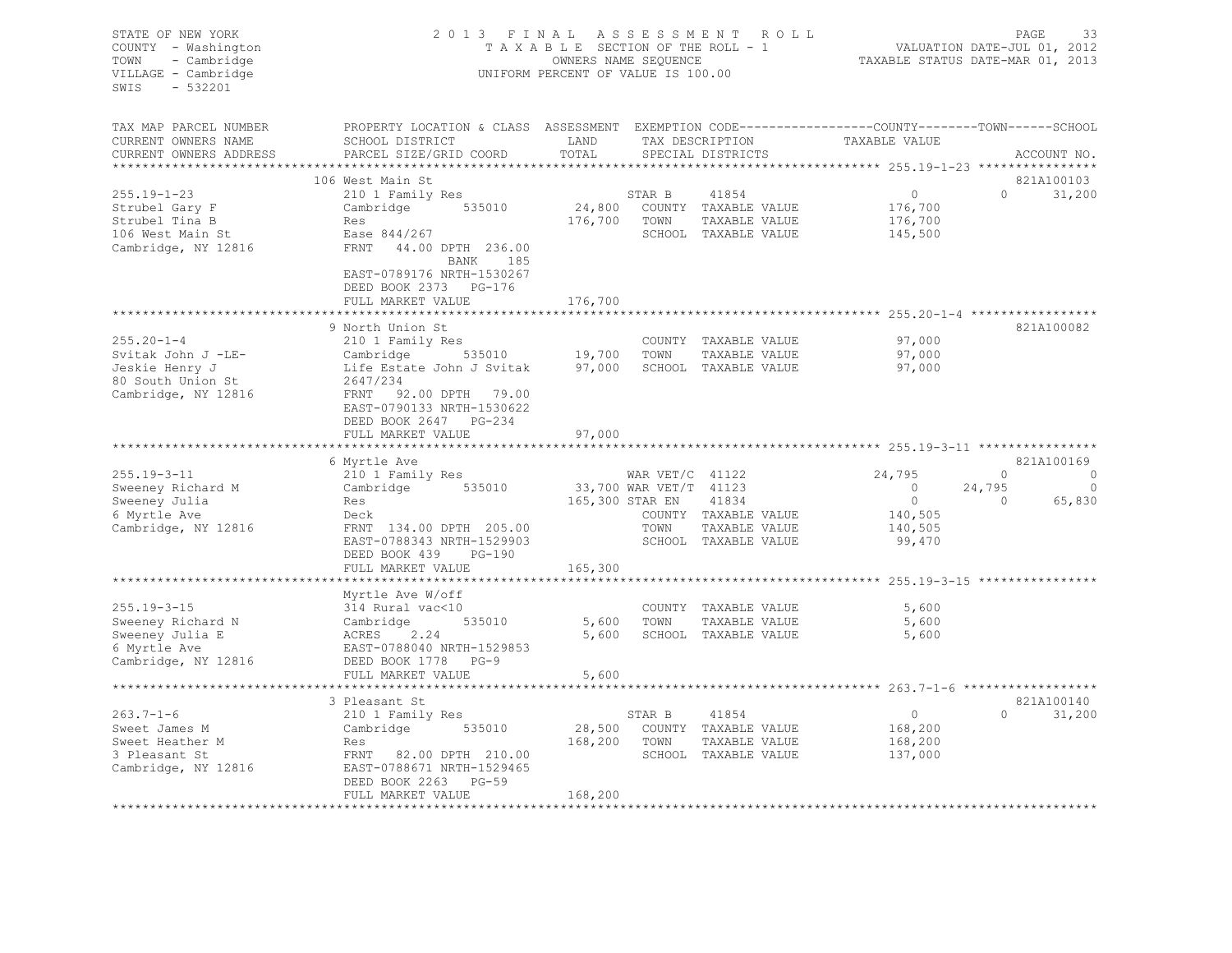# STATE OF NEW YORK 2 0 1 3 F I N A L A S S E S S M E N T R O L L PAGE 34 COUNTY - Washington T A X A B L E SECTION OF THE ROLL - 1 VALUATION DATE-JUL 01, 2012 TOWN - Cambridge OWNERS NAME SEQUENCE TAXABLE STATUS DATE-MAR 01, 2013 VILLAGE - Cambridge **UNIFORM PERCENT OF VALUE IS 100.00**

| TAX MAP PARCEL NUMBER<br>CURRENT OWNERS NAME<br>CURRENT OWNERS ADDRESS                          | PROPERTY LOCATION & CLASS ASSESSMENT EXEMPTION CODE----------------COUNTY-------TOWN-----SCHOOL<br>SCHOOL DISTRICT<br>PARCEL SIZE/GRID COORD                                 | LAND<br>TOTAL                |                                                                      | TAX DESCRIPTION<br>SPECIAL DISTRICTS                                   | TAXABLE VALUE                                                  |                                | ACCOUNT NO.                                     |
|-------------------------------------------------------------------------------------------------|------------------------------------------------------------------------------------------------------------------------------------------------------------------------------|------------------------------|----------------------------------------------------------------------|------------------------------------------------------------------------|----------------------------------------------------------------|--------------------------------|-------------------------------------------------|
|                                                                                                 |                                                                                                                                                                              |                              |                                                                      |                                                                        |                                                                |                                |                                                 |
| $255.19 - 1 - 9$<br>Swoboda George<br>Swoboda Marion<br>140 West Main St<br>Cambridge, NY 12816 | 140 West Main St<br>210 1 Family Res<br>535010<br>Cambridge<br>Res<br>FRNT 171.00 DPTH 242.00<br>EAST-0787698 NRTH-1530580<br>DEED BOOK 412<br>$PG-219$<br>FULL MARKET VALUE | 200,600                      | CBT VET/C 41132<br>34,000 CBT VET/T 41133<br>200,600 STAR EN<br>TOWN | 41834<br>COUNTY TAXABLE VALUE<br>TAXABLE VALUE<br>SCHOOL TAXABLE VALUE | 50,000<br>$\Omega$<br>$\circ$<br>150,600<br>155,600<br>134,770 | $\Omega$<br>45,000<br>$\Omega$ | 821A100170<br>$\mathbf 0$<br>$\Omega$<br>65,830 |
|                                                                                                 |                                                                                                                                                                              |                              |                                                                      |                                                                        |                                                                |                                |                                                 |
| $263.7 - 2 - 33$<br>Toleman Paul<br>Toleman Bonnie A<br>39 Academy St<br>Cambridge, NY 12816    | 39 Academy St<br>210 1 Family Res<br>535010<br>Cambridge<br>Res<br>FRNT 66.00 DPTH 125.00<br>EAST-0789098 NRTH-1528818<br>DEED BOOK 454<br>PG-321                            | 22,200<br>138,000            | STAR EN<br>TOWN                                                      | 41834<br>COUNTY TAXABLE VALUE<br>TAXABLE VALUE<br>SCHOOL TAXABLE VALUE | $\circ$<br>138,000<br>138,000<br>72,170                        | $\Omega$                       | 821A100172<br>65,830                            |
|                                                                                                 | FULL MARKET VALUE                                                                                                                                                            | 138,000                      |                                                                      |                                                                        |                                                                |                                |                                                 |
| $263.7 - 2 - 6$<br>Vandyk Sandra<br>3 St. Lukes Pl<br>Cambridge, NY 12816                       | 20 Gilmore Ave<br>210 1 Family Res<br>535010<br>Cambridge<br>Res<br>FRNT 157.00 DPTH 84.00<br>EAST-0789289 NRTH-1529259                                                      | 24,600<br>167,000            | STAR B<br>TOWN                                                       | 41854<br>COUNTY TAXABLE VALUE<br>TAXABLE VALUE<br>SCHOOL TAXABLE VALUE | $\circ$<br>167,000<br>167,000<br>135,800                       | $\Omega$                       | 821A100085<br>31,200                            |
|                                                                                                 | DEED BOOK 2426 PG-163<br>FULL MARKET VALUE                                                                                                                                   | 167,000                      |                                                                      |                                                                        |                                                                |                                |                                                 |
|                                                                                                 |                                                                                                                                                                              |                              |                                                                      |                                                                        |                                                                |                                | 821A100183                                      |
| $263.7 - 2 - 10$<br>Ver Elizabeth H<br>34 Worthen Rd Apt 4B<br>Lexington, MA 02421              | 30 South Union St<br>210 1 Family Res<br>535010<br>Cambridge<br>Res<br>2809/172<br>82.00 DPTH 240.00<br>FRNT<br>EAST-0789434 NRTH-1529020<br>DEED BOOK 2324 PG-84            | 28,100<br>129,000            | TOWN                                                                 | COUNTY TAXABLE VALUE<br>TAXABLE VALUE<br>SCHOOL TAXABLE VALUE          | 129,000<br>129,000<br>129,000                                  |                                |                                                 |
|                                                                                                 | FULL MARKET VALUE                                                                                                                                                            | 129,000                      |                                                                      |                                                                        |                                                                |                                |                                                 |
|                                                                                                 |                                                                                                                                                                              |                              |                                                                      |                                                                        |                                                                |                                |                                                 |
| $263.7 - 1 - 8$<br>Waite Randy L<br>Waite Kathleen<br>10 Academy St<br>Cambridge, NY 12816      | 10 Academy St<br>210 1 Family Res<br>Cambridge<br>535010<br>Res<br>FRNT 115.00 DPTH 83.00<br>EAST-0788827 NRTH-1529535<br>PG-341<br>DEED BOOK 566<br>FULL MARKET VALUE       | 21,500<br>177,100<br>177,100 | STAR B<br>TOWN                                                       | 41854<br>COUNTY TAXABLE VALUE<br>TAXABLE VALUE<br>SCHOOL TAXABLE VALUE | $\circ$<br>177,100<br>177,100<br>145,900                       | $\Omega$                       | 821A100186<br>31,200                            |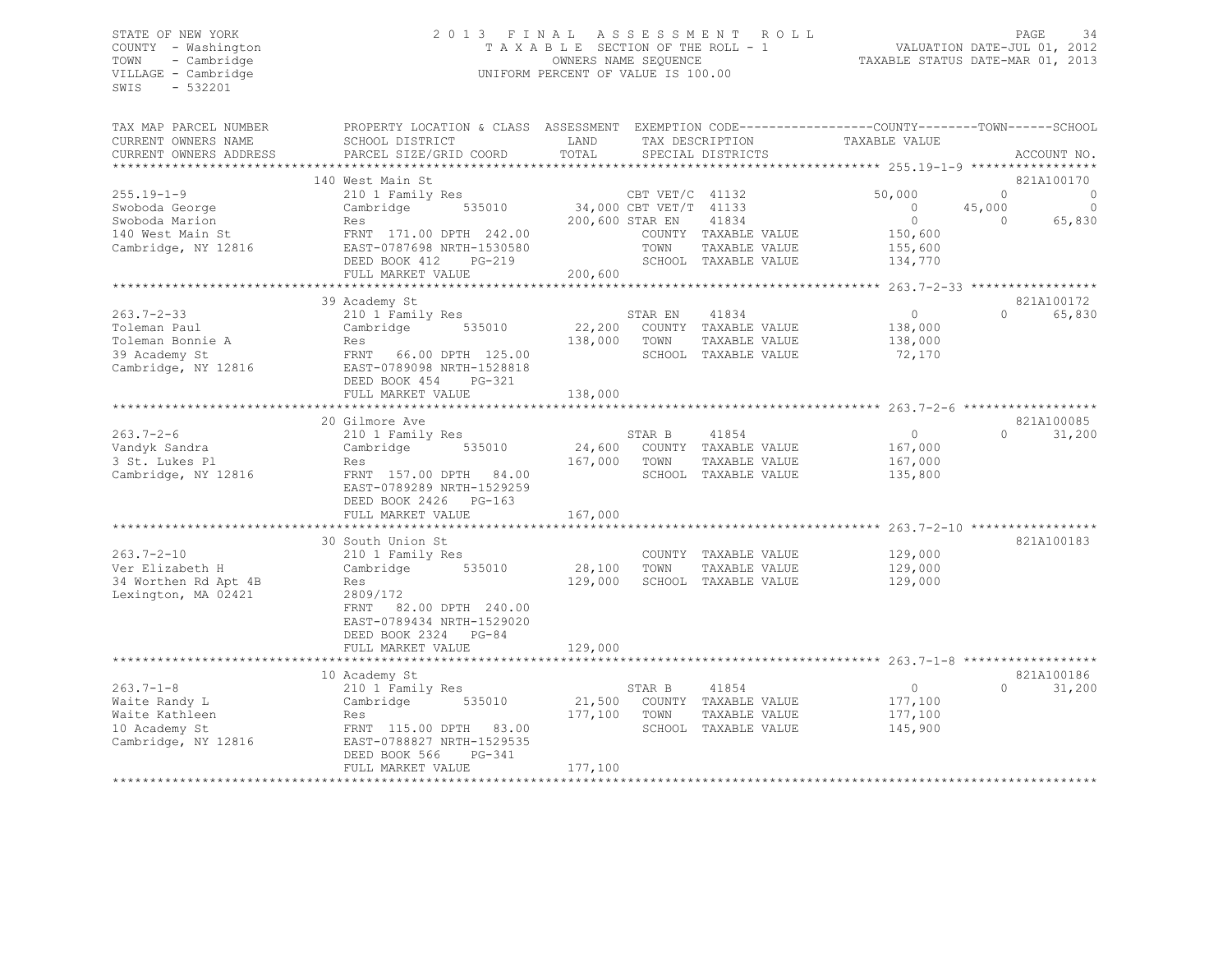# STATE OF NEW YORK 2 0 1 3 F I N A L A S S E S S M E N T R O L L PAGE 35 COUNTY - Washington T A X A B L E SECTION OF THE ROLL - 1 VALUATION DATE-JUL 01, 2012 TOWN - Cambridge OWNERS NAME SEQUENCE TAXABLE STATUS DATE-MAR 01, 2013 VILLAGE - Cambridge UNIFORM PERCENT OF VALUE IS 100.00

| TAX MAP PARCEL NUMBER                            | PROPERTY LOCATION & CLASS ASSESSMENT      |               |                        |                                      | EXEMPTION CODE-----------------COUNTY-------TOWN------SCHOOL |          |             |
|--------------------------------------------------|-------------------------------------------|---------------|------------------------|--------------------------------------|--------------------------------------------------------------|----------|-------------|
| CURRENT OWNERS NAME                              | SCHOOL DISTRICT<br>PARCEL SIZE/GRID COORD | LAND<br>TOTAL |                        | TAX DESCRIPTION<br>SPECIAL DISTRICTS | TAXABLE VALUE                                                |          | ACCOUNT NO. |
| CURRENT OWNERS ADDRESS<br>********************** |                                           |               |                        |                                      |                                                              |          |             |
|                                                  | 71 West Main St                           |               |                        |                                      |                                                              |          | 821A100125  |
| $255.19 - 2 - 5$                                 | 283 Res w/Comuse                          |               | AGED-CO                | 41802                                | 116,150                                                      | $\circ$  | 0           |
| Ward Family Trust                                | 535010<br>Cambridge                       |               | 27,500 AGED-TOWN 41803 |                                      | $\circ$                                                      | 92,920   | 0           |
| Ward Frank H Trustee                             | Res                                       |               | 232,300 AGED-SCH 41804 |                                      | $\Omega$                                                     | $\Omega$ | 69,690      |
| 1 Gilmore Ave                                    | FRNT 79.00 DPTH 193.00                    |               | STAR EN                | 41834                                | $\circ$                                                      | $\Omega$ | 65,830      |
| Cambridge, NY 12816                              | EAST-0789180 NRTH-1530001                 |               |                        | COUNTY TAXABLE VALUE                 | 116,150                                                      |          |             |
|                                                  | DEED BOOK 799<br>$PG-158$                 |               | TOWN                   | TAXABLE VALUE                        | 139,380                                                      |          |             |
|                                                  | FULL MARKET VALUE                         |               |                        | 232,300 SCHOOL TAXABLE VALUE         | 96,780                                                       |          |             |
|                                                  |                                           |               |                        |                                      |                                                              |          |             |
|                                                  | 27 Academy St                             |               |                        |                                      |                                                              |          | 821A100023  |
| $263.7 - 2 - 38$                                 | 210 1 Family Res                          |               | STAR B                 | 41854                                | $\circ$                                                      | $\cap$   | 31,200      |
| Wescott Robert L                                 | 535010<br>Cambridge                       | 28,200        |                        | COUNTY TAXABLE VALUE                 | 132,900                                                      |          |             |
| Wescott Lorena                                   | Res                                       | 132,900       | TOWN                   | TAXABLE VALUE                        | 132,900                                                      |          |             |
| 27 Academy St                                    | FRNT<br>73.00 DPTH 322.00                 |               |                        | SCHOOL TAXABLE VALUE                 | 101,700                                                      |          |             |
| Cambridge, NY 12816                              | BANK<br>20                                |               |                        |                                      |                                                              |          |             |
|                                                  | EAST-0789140 NRTH-1529190                 |               |                        |                                      |                                                              |          |             |
|                                                  | DEED BOOK 655<br>$PG-114$                 |               |                        |                                      |                                                              |          |             |
|                                                  | FULL MARKET VALUE                         | 132,900       |                        |                                      |                                                              |          |             |
|                                                  |                                           |               |                        |                                      |                                                              |          |             |
|                                                  | 3 North Union St                          |               |                        |                                      |                                                              |          | 821A100026  |
| $255.20 - 1 - 7$                                 | 210 1 Family Res                          |               |                        | COUNTY TAXABLE VALUE                 | 135,000                                                      |          |             |
| Wheeler Robert E                                 | Cambridge<br>535010                       | 33,700        | TOWN                   | TAXABLE VALUE                        | 135,000                                                      |          |             |
| Wheeler Allison S                                | Res                                       | 135,000       |                        | SCHOOL TAXABLE VALUE                 | 135,000                                                      |          |             |
| 3 North Union St                                 | Trans Exempt Repay 2013                   |               |                        | TE533 Trans exmt repay-flg           | $.00$ MT                                                     |          |             |
| Cambridge, NY 12816                              | FRNT 130.00 DPTH 274.00                   |               |                        |                                      |                                                              |          |             |
|                                                  | EAST-0789902 NRTH-1530443                 |               |                        |                                      |                                                              |          |             |
|                                                  | DEED BOOK 3126 PG-142                     |               |                        |                                      |                                                              |          |             |
|                                                  | FULL MARKET VALUE                         | 135,000       |                        |                                      |                                                              |          |             |
|                                                  | 30 Academy St                             |               |                        |                                      |                                                              |          | 821A100171  |
| $263.7 - 1 - 17$                                 |                                           |               |                        | COUNTY TAXABLE VALUE                 | 72,600                                                       |          |             |
| Witham Terry                                     | 210 1 Family Res<br>Cambridge<br>535010   | 26,600        | TOWN                   | TAXABLE VALUE                        | 72,600                                                       |          |             |
| 31 South Union St                                | Res                                       | 72,600        |                        | SCHOOL TAXABLE VALUE                 | 72,600                                                       |          |             |
| Cambridge, NY 12816                              | FRNT 73.00 DPTH 186.00                    |               |                        |                                      |                                                              |          |             |
|                                                  | EAST-0788894 NRTH-1528782                 |               |                        |                                      |                                                              |          |             |
|                                                  | DEED BOOK 3149 PG-191                     |               |                        |                                      |                                                              |          |             |
|                                                  | FULL MARKET VALUE                         | 72,600        |                        |                                      |                                                              |          |             |
|                                                  |                                           |               |                        |                                      |                                                              |          |             |
|                                                  | 12 Academy St                             |               |                        |                                      |                                                              |          | 821A100076  |
| $263.7 - 1 - 9$                                  | 210 1 Family Res                          |               |                        | COUNTY TAXABLE VALUE                 | 142,700                                                      |          |             |
| Woodcock Ellen Kate                              | Cambridge<br>535010                       | 25,300        | TOWN                   | TAXABLE VALUE                        | 142,700                                                      |          |             |
| 12 Academy St                                    | Res                                       | 142,700       |                        | SCHOOL TAXABLE VALUE                 | 142,700                                                      |          |             |
| Cambridge, NY 12816                              | FRNT<br>66.00 DPTH 170.00                 |               |                        |                                      |                                                              |          |             |
|                                                  | BANK<br>26                                |               |                        |                                      |                                                              |          |             |
|                                                  | EAST-0788801 NRTH-1529440                 |               |                        |                                      |                                                              |          |             |
|                                                  | DEED BOOK 3166<br>$PG-29$                 |               |                        |                                      |                                                              |          |             |
|                                                  | FULL MARKET VALUE                         | 142,700       |                        |                                      |                                                              |          |             |
|                                                  |                                           |               |                        |                                      |                                                              |          |             |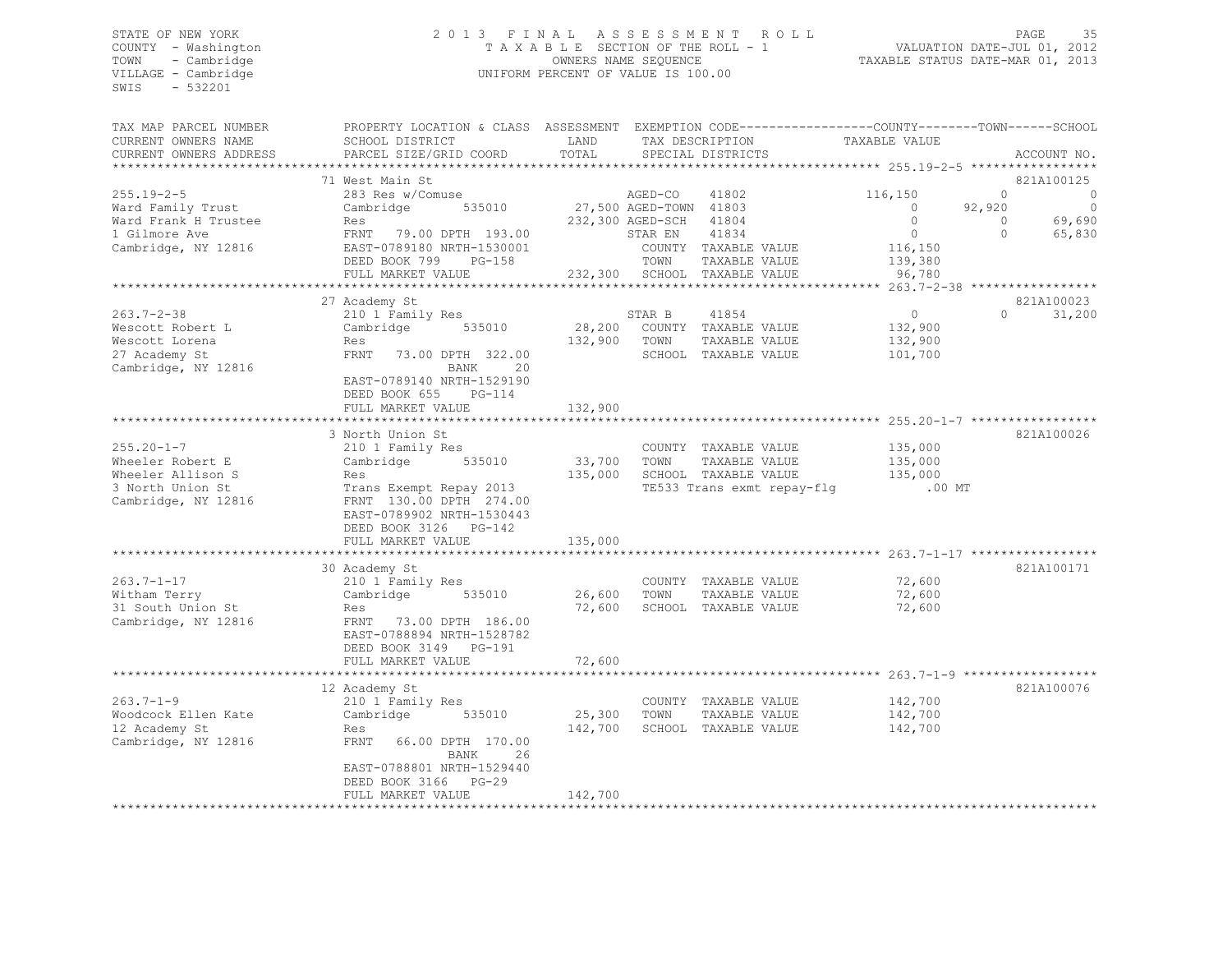| STATE OF NEW YORK<br>COUNTY<br>- Washington                           |                           |                      | 2013 FINAL ASSESSMENT ROLL<br>TAXABLE SECTION OF THE ROLL - 1 |                                  | PAGE<br>VALUATION DATE-JUL 01, 2012 | 36     |
|-----------------------------------------------------------------------|---------------------------|----------------------|---------------------------------------------------------------|----------------------------------|-------------------------------------|--------|
| - Cambridge<br>TOWN                                                   |                           | OWNERS NAME SEQUENCE |                                                               | TAXABLE STATUS DATE-MAR 01, 2013 |                                     |        |
| VILLAGE - Cambridge<br>$-532201$<br>SWIS                              |                           |                      | UNIFORM PERCENT OF VALUE IS 100.00                            |                                  |                                     |        |
| TAX MAP PARCEL NUMBER                                                 | PROPERTY LOCATION & CLASS | ASSESSMENT           | EXEMPTION CODE-----------------COUNTY-------TOWN------SCHOOL  |                                  |                                     |        |
| CURRENT OWNERS NAME                                                   | SCHOOL DISTRICT           | LAND                 | TAX DESCRIPTION                                               | TAXABLE VALUE                    |                                     |        |
| CURRENT OWNERS ADDRESS FARCEL SIZE/GRID COORD TOTAL SPECIAL DISTRICTS |                           |                      |                                                               |                                  | ACCOUNT NO.                         |        |
|                                                                       |                           |                      |                                                               |                                  |                                     |        |
|                                                                       | 12 Gilmore Ave            |                      |                                                               |                                  | 821A100184                          |        |
| $263.7 - 2 - 2$                                                       | 210 1 Family Res          |                      | 41834<br>STAR EN                                              | $\circ$                          | $\Omega$                            | 65,830 |
| Wright Robert P                                                       | Cambridge 535010          | 25,600               | COUNTY<br>TAXABLE VALUE                                       | 155,000                          |                                     |        |
| Wright Jane F                                                         | Res                       | 155,000              | TOWN<br>TAXABLE VALUE                                         | 155,000                          |                                     |        |
| 12 Gilmore Ave                                                        | 70.00 DPTH 170.00<br>FRNT |                      | SCHOOL<br>TAXABLE VALUE                                       | 89,170                           |                                     |        |
| Cambridge, NY 12816                                                   | EAST-0789177 NRTH-1529542 |                      |                                                               |                                  |                                     |        |
|                                                                       | DEED BOOK 408<br>PG-777   |                      |                                                               |                                  |                                     |        |
|                                                                       | FULL MARKET VALUE         | 155,000              |                                                               |                                  |                                     |        |
|                                                                       |                           |                      |                                                               |                                  |                                     |        |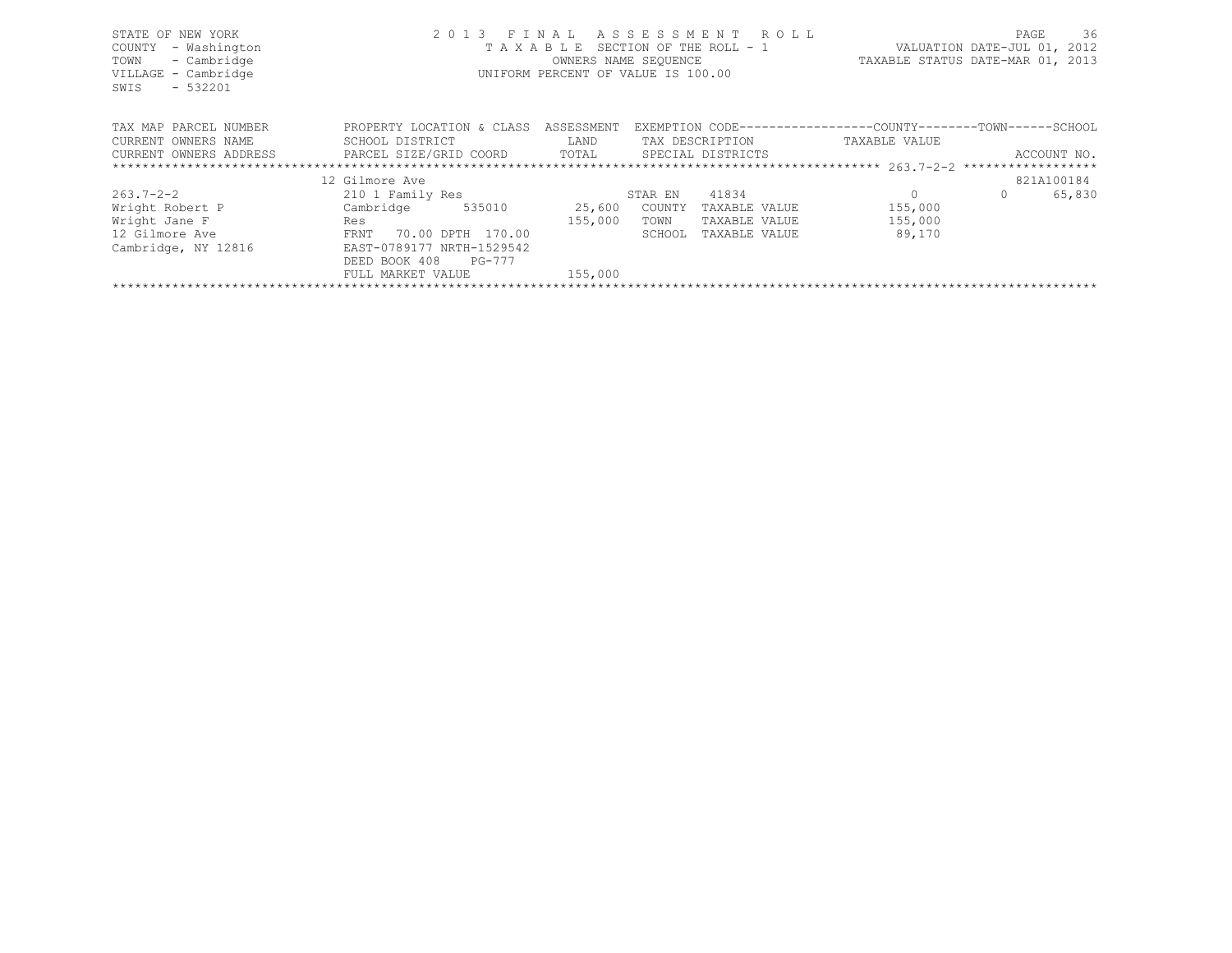| STATE OF NEW YORK   | 2013 FINAL ASSESSMENT ROLL         | - 37<br>PAGE                     |
|---------------------|------------------------------------|----------------------------------|
| COUNTY - Washington | TAXABLE SECTION OF THE ROLL - 1    | VALUATION DATE-JUL 01, 2012      |
| TOWN - Cambridge    |                                    | TAXABLE STATUS DATE-MAR 01, 2013 |
| VILLAGE - Cambridge |                                    | RPS150/V04/L015                  |
| SWIS - 532201       | UNIFORM PERCENT OF VALUE IS 100.00 | CURRENT DATE 6/28/2013           |
|                     |                                    |                                  |

# ROLL SUB SECTION- - TOTALS

#### \*\*\* S P E C I A L D I S T R I C T S U M M A R Y \*\*\*

| CODE | DISTRICT NAME                                                                               | TOTAL<br>PARCELS | EXTENSION<br>TYPE                           | EXTENSION<br>VALUE | AD VALOREM<br>VALUE | EXEMPT<br>AMOUNT | TAXABLE<br>VALUE |
|------|---------------------------------------------------------------------------------------------|------------------|---------------------------------------------|--------------------|---------------------|------------------|------------------|
|      | EC533 Exempt chqbk -<br>EZ004 Empire Zone 4<br>SR533 Star repay - f<br>TE533 Trans exmt rep |                  | 1 MOVTAX<br>1 TOTAL<br>1 MOVTAX<br>3 MOVTAX |                    | 370,000             |                  | 370,000          |

# \*\*\* S C H O O L D I S T R I C T S U M M A R Y \*\*\*

| CODE   | DISTRICT NAME | TOTAL<br>PARCELS | ASSESSED<br>LAND | ASSESSED<br>TOTAL | EXEMPT<br>AMOUNT | TOTAL<br>TAXABLE | STAR<br>AMOUNT | STAR<br>TAXABLE |
|--------|---------------|------------------|------------------|-------------------|------------------|------------------|----------------|-----------------|
| 535010 | Cambridge     | 175              | 5336,000         | 26425,900         | 136,130          | 26289,770        | 4249,070       | 22040,700       |
|        | SUB-TOTAL     | 175              | 5336,000         | 26425,900         | 136,130          | 26289,770        | 4249,070       | 22040,700       |
|        | TOTAL         | 175              | 5336,000         | 26425,900         | 136,130          | 26289,770        | 4249,070       | 22040,700       |

# \*\*\* S Y S T E M C O D E S S U M M A R Y \*\*\*

#### NO SYSTEM EXEMPTIONS AT THIS LEVEL

### \*\*\* E X E M P T I O N S U M M A R Y \*\*\*

| CODE  | DESCRIPTION    | TOTAL<br>PARCELS | COUNTY  | TOWN    | SCHOOL |
|-------|----------------|------------------|---------|---------|--------|
| 41101 | ELG F VET      |                  | 5,000   | 5,000   |        |
| 41122 | WAR VET/C      | 10               | 245,745 |         |        |
| 41123 | WAR VET/T      | 10               |         | 233,745 |        |
| 41132 | CBT VET/C      |                  | 279,950 |         |        |
| 41133 | CBT VET/T      |                  |         | 260,875 |        |
| 41142 | DIS VET/C      | $\sim$           | 34,010  |         |        |
| 41143 | DIS VET/T      | $\sim$           |         | 34,010  |        |
| 41152 | $CW$ 10 $VET/$ |                  | 16,000  |         |        |
| 41801 | AGED-CO/TN     |                  | 83,050  | 83,050  |        |
| 41802 | AGED-CO        |                  | 156,290 |         |        |
| 41803 | AGED-TOWN      |                  |         | 102,955 |        |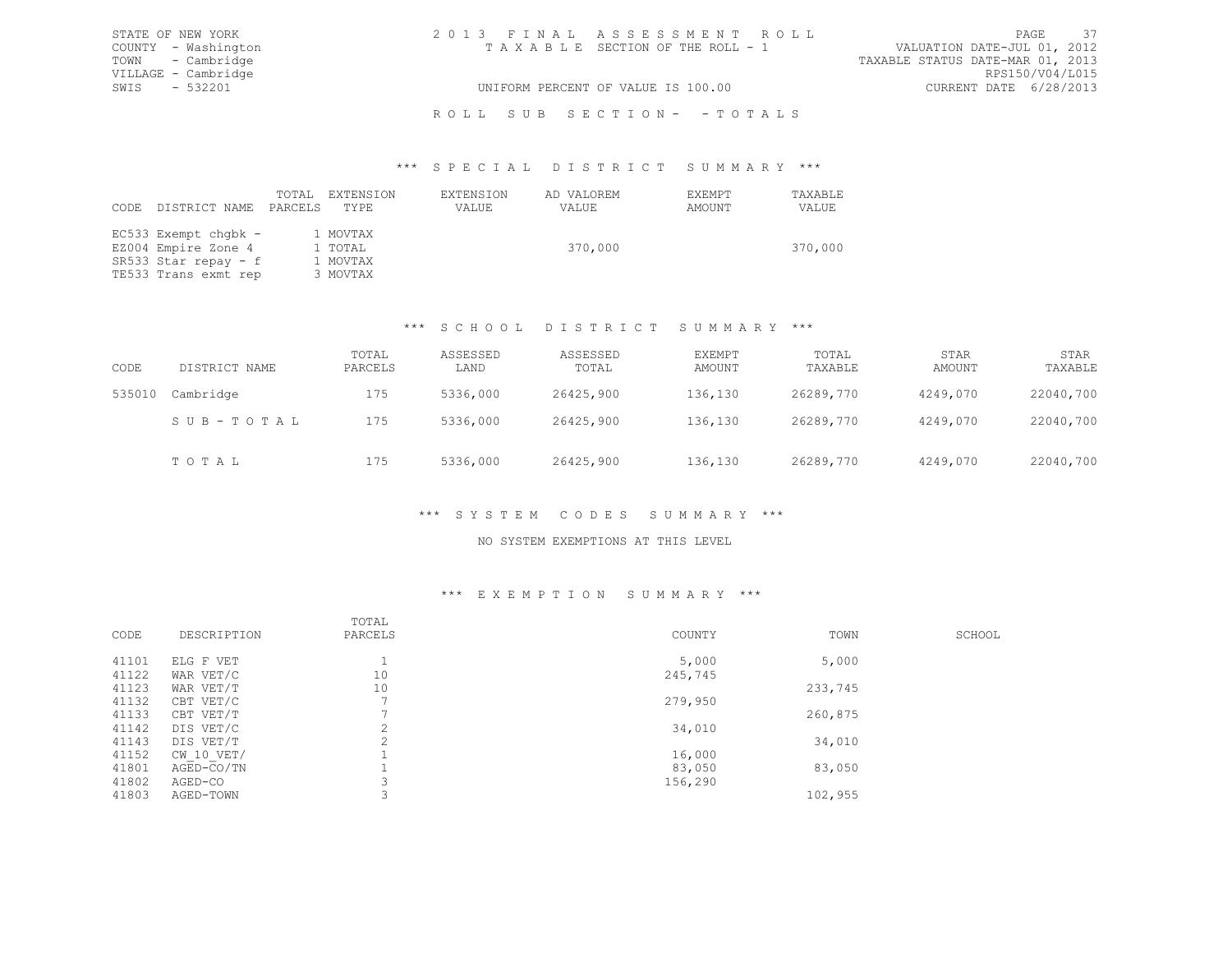| STATE OF NEW YORK   | 2013 FINAL ASSESSMENT ROLL         |                             | PAGE 38 |  |
|---------------------|------------------------------------|-----------------------------|---------|--|
| COUNTY - Washington | TAXABLE SECTION OF THE ROLL - 1    | VALUATION DATE-JUL 01, 2012 |         |  |
| TOWN - Cambridge    | TAXABLE STATUS DATE-MAR 01, 2013   |                             |         |  |
| VILLAGE - Cambridge |                                    | RPS150/V04/L015             |         |  |
| SWIS - 532201       | UNIFORM PERCENT OF VALUE IS 100.00 | CURRENT DATE 6/28/2013      |         |  |
|                     | ROLL SUB SECTION- - TOTALS         |                             |         |  |

### \*\*\* E X E M P T I O N S U M M A R Y \*\*\*

| CODE  | DESCRIPTION | TOTAL<br>PARCELS | COUNTY  | TOWN    | SCHOOL   |
|-------|-------------|------------------|---------|---------|----------|
| 41804 | AGED-SCH    |                  |         |         | 136,130  |
| 41834 | STAR EN     | 29               |         |         | 1909,070 |
| 41854 | STAR B      | 75               |         |         | 2340,000 |
|       | TOTAL       | 153              | 820,045 | 719,635 | 4385,200 |

| ROLL<br><b>SEC</b> | ≀יה הדר | rotal<br>PARCELS | LAND     | <b>CORCORD</b><br>. سىنال بى سىر<br>TOTAI | TAXABLE<br>COUNTY | TAXABLE<br>TOWN | TAXABLE<br>SCHOOL | STAR<br>TAXABLE |
|--------------------|---------|------------------|----------|-------------------------------------------|-------------------|-----------------|-------------------|-----------------|
|                    | "AXABLE | 75               | 5336,000 | 26425,900                                 | 25605,855         | 25706,265       | 26289,770         | 22040,700       |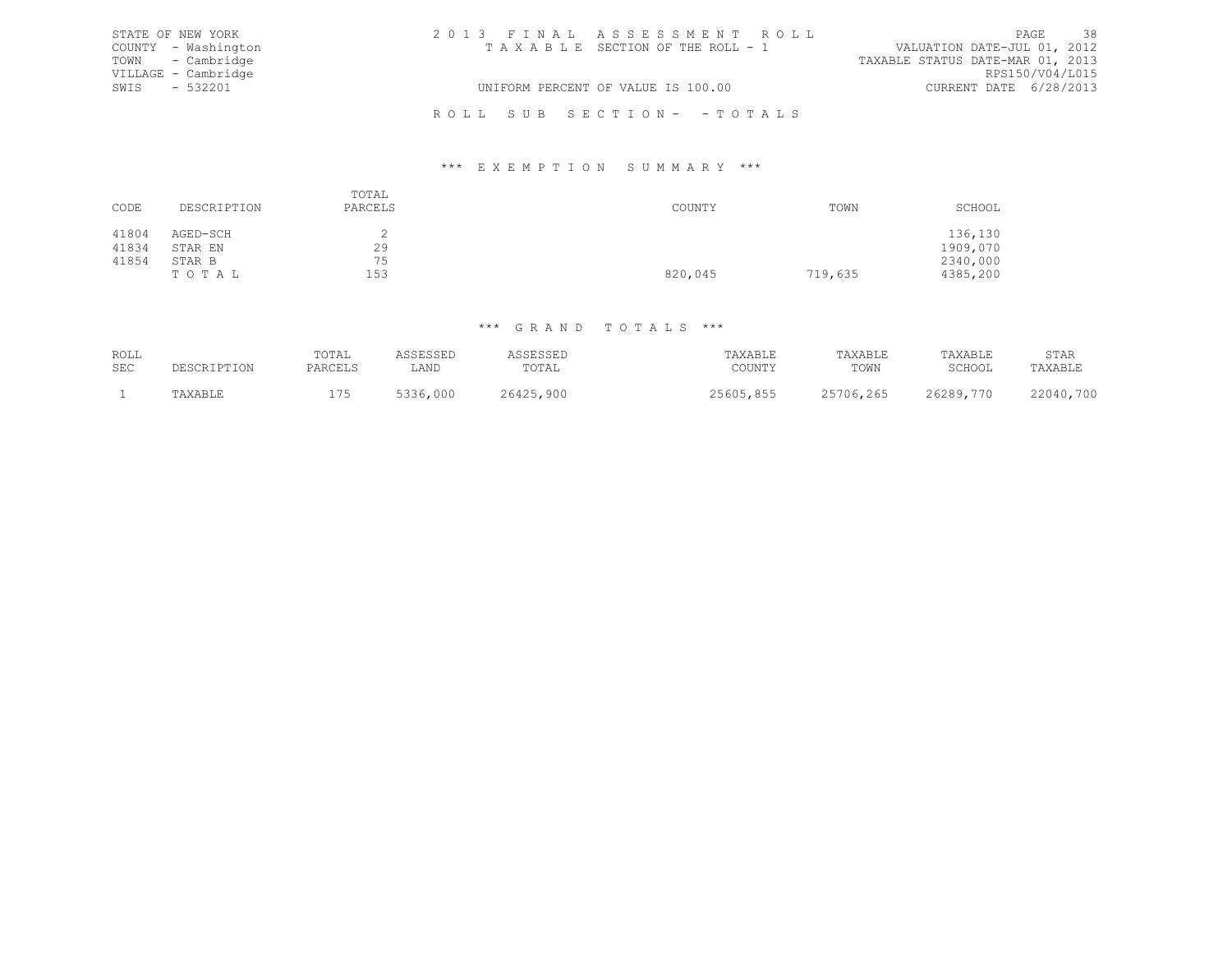|      | STATE OF NEW YORK   | 2013 FINAL ASSESSMENT ROLL         |                                  | PAGE | 39 |
|------|---------------------|------------------------------------|----------------------------------|------|----|
|      | COUNTY - Washington | TAXABLE SECTION OF THE ROLL - 1    | VALUATION DATE-JUL 01, 2012      |      |    |
|      | TOWN - Cambridge    |                                    | TAXABLE STATUS DATE-MAR 01, 2013 |      |    |
|      | VILLAGE - Cambridge | UNIFORM PERCENT OF VALUE IS 100.00 | RPS150/V04/L015                  |      |    |
| SWIS | $-532201$           |                                    | CURRENT DATE 6/28/2013           |      |    |
|      |                     |                                    |                                  |      |    |
|      |                     | ROLL SECTION TOTALS                |                                  |      |    |

# \*\*\* S P E C I A L D I S T R I C T S U M M A R Y \*\*\*

| CODE | DISTRICT NAME                                                                               | TOTAL<br>PARCELS | EXTENSION<br>TYPE                           | EXTENSION<br>VALUE | AD VALOREM<br>VALUE | EXEMPT<br>AMOUNT | TAXABLE<br>VALUE |
|------|---------------------------------------------------------------------------------------------|------------------|---------------------------------------------|--------------------|---------------------|------------------|------------------|
|      | EC533 Exempt chgbk -<br>EZ004 Empire Zone 4<br>SR533 Star repay - f<br>TE533 Trans exmt rep |                  | 1 MOVTAX<br>1 TOTAL<br>1 MOVTAX<br>3 MOVTAX |                    | 370,000             |                  | 370,000          |

## \*\*\* S C H O O L D I S T R I C T S U M M A R Y \*\*\*

| CODE   | DISTRICT NAME | TOTAL<br>PARCELS | ASSESSED<br>LAND | ASSESSED<br>TOTAL | EXEMPT<br>AMOUNT | TOTAL<br>TAXABLE | STAR<br>AMOUNT | STAR<br>TAXABLE |
|--------|---------------|------------------|------------------|-------------------|------------------|------------------|----------------|-----------------|
| 535010 | Cambridge     | 175              | 5336,000         | 26425,900         | 136,130          | 26289,770        | 4249,070       | 22040,700       |
|        | SUB-TOTAL     | 175              | 5336,000         | 26425,900         | 136,130          | 26289,770        | 4249,070       | 22040,700       |
|        | TOTAL         | 175              | 5336,000         | 26425,900         | 136,130          | 26289,770        | 4249,070       | 22040,700       |

# \*\*\* S Y S T E M C O D E S S U M M A R Y \*\*\*

#### NO SYSTEM EXEMPTIONS AT THIS LEVEL

#### \*\*\* E X E M P T I O N S U M M A R Y \*\*\*

| CODE  | DESCRIPTION  | TOTAL<br>PARCELS | COUNTY  | TOWN    | SCHOOL |
|-------|--------------|------------------|---------|---------|--------|
| 41101 | ELG F VET    |                  | 5,000   | 5,000   |        |
| 41122 | WAR VET/C    | 10               | 245,745 |         |        |
| 41123 | WAR VET/T    | 10               |         | 233,745 |        |
| 41132 | CBT VET/C    |                  | 279,950 |         |        |
| 41133 | CBT VET/T    |                  |         | 260,875 |        |
| 41142 | DIS VET/C    | $\gamma$         | 34,010  |         |        |
| 41143 | DIS VET/T    | $\sim$           |         | 34,010  |        |
| 41152 | CW 10 VET/   |                  | 16,000  |         |        |
| 41801 | $AGED-CO/TN$ |                  | 83,050  | 83,050  |        |
| 41802 | AGED-CO      |                  | 156,290 |         |        |
| 41803 | AGED-TOWN    |                  |         | 102,955 |        |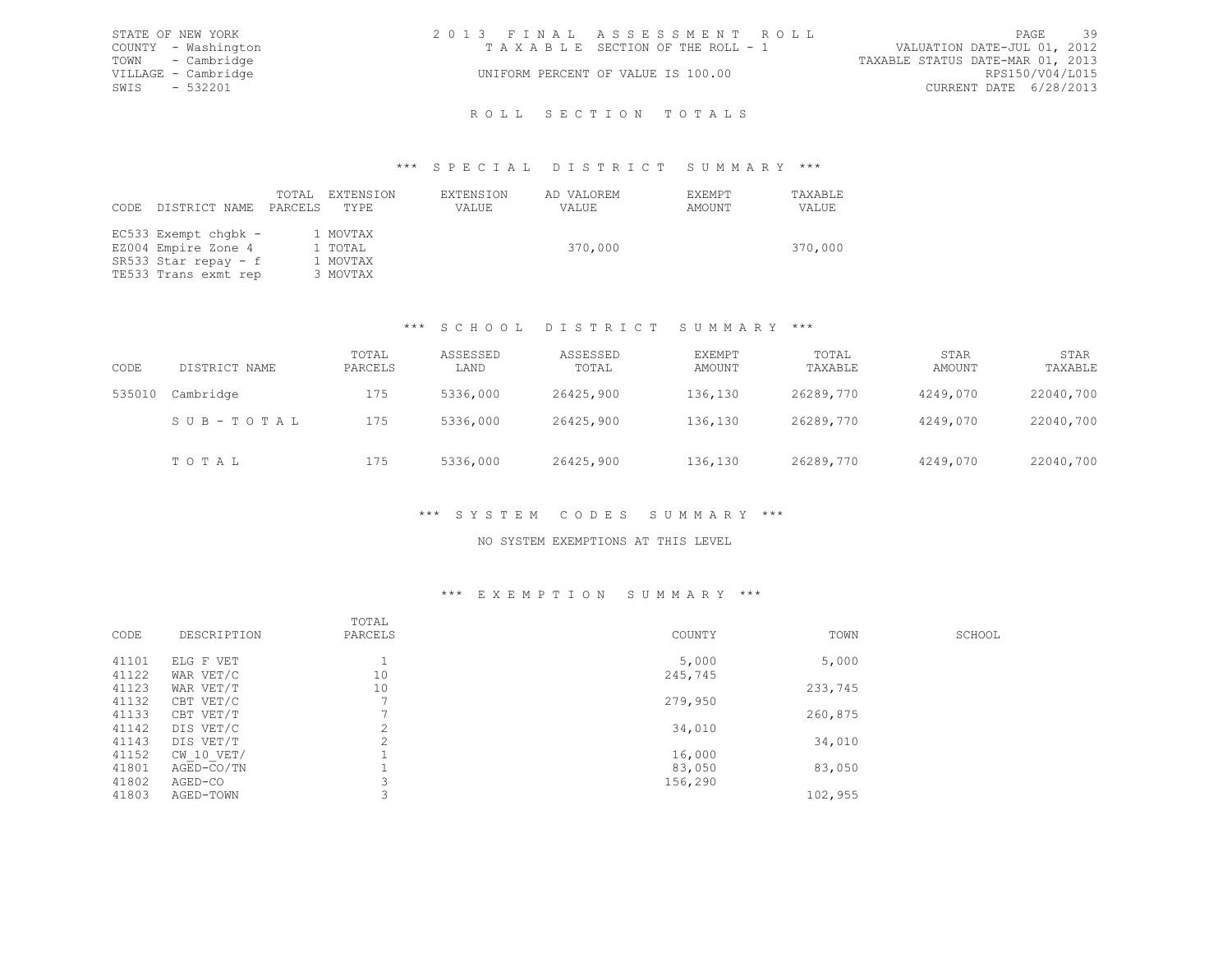|      | STATE OF NEW YORK   | 2013 FINAL ASSESSMENT ROLL         |                                  | PAGE | 40 |
|------|---------------------|------------------------------------|----------------------------------|------|----|
|      | COUNTY - Washington | TAXABLE SECTION OF THE ROLL - 1    | VALUATION DATE-JUL 01, 2012      |      |    |
|      | TOWN - Cambridge    |                                    | TAXABLE STATUS DATE-MAR 01, 2013 |      |    |
|      | VILLAGE - Cambridge | UNIFORM PERCENT OF VALUE IS 100.00 | RPS150/V04/L015                  |      |    |
| SWIS | $-532201$           |                                    | CURRENT DATE 6/28/2013           |      |    |
|      |                     |                                    |                                  |      |    |
|      |                     | ROLL SECTION TOTALS                |                                  |      |    |

### \*\*\* E X E M P T I O N S U M M A R Y \*\*\*

| CODE  | DESCRIPTION | TOTAL<br>PARCELS | COUNTY  | TOWN    | SCHOOL   |
|-------|-------------|------------------|---------|---------|----------|
| 41804 | AGED-SCH    |                  |         |         | 136,130  |
| 41834 | STAR EN     | 29               |         |         | 1909,070 |
| 41854 | STAR B      | 75               |         |         | 2340,000 |
|       | TOTAL       | 153              | 820,045 | 719,635 | 4385,200 |

| ROLL<br>SEC | PESCRIPTION | TOTAL<br>PARCELS | <i>I</i> CCLCCLL<br>カウウロウウロエ<br>LAND | <b>ASSESSED</b><br>TOTAL | TAXABLE<br>COUNTY | TAXABLE<br>TOWN | TAXABLE<br>SCHOOL | STAR<br>TAXABLE |
|-------------|-------------|------------------|--------------------------------------|--------------------------|-------------------|-----------------|-------------------|-----------------|
|             | TAXABLE     | 175              | 5336.<br>,000                        | 26425,900                | 25605,855         | 25706,265       | 26289,770         | 22040,700       |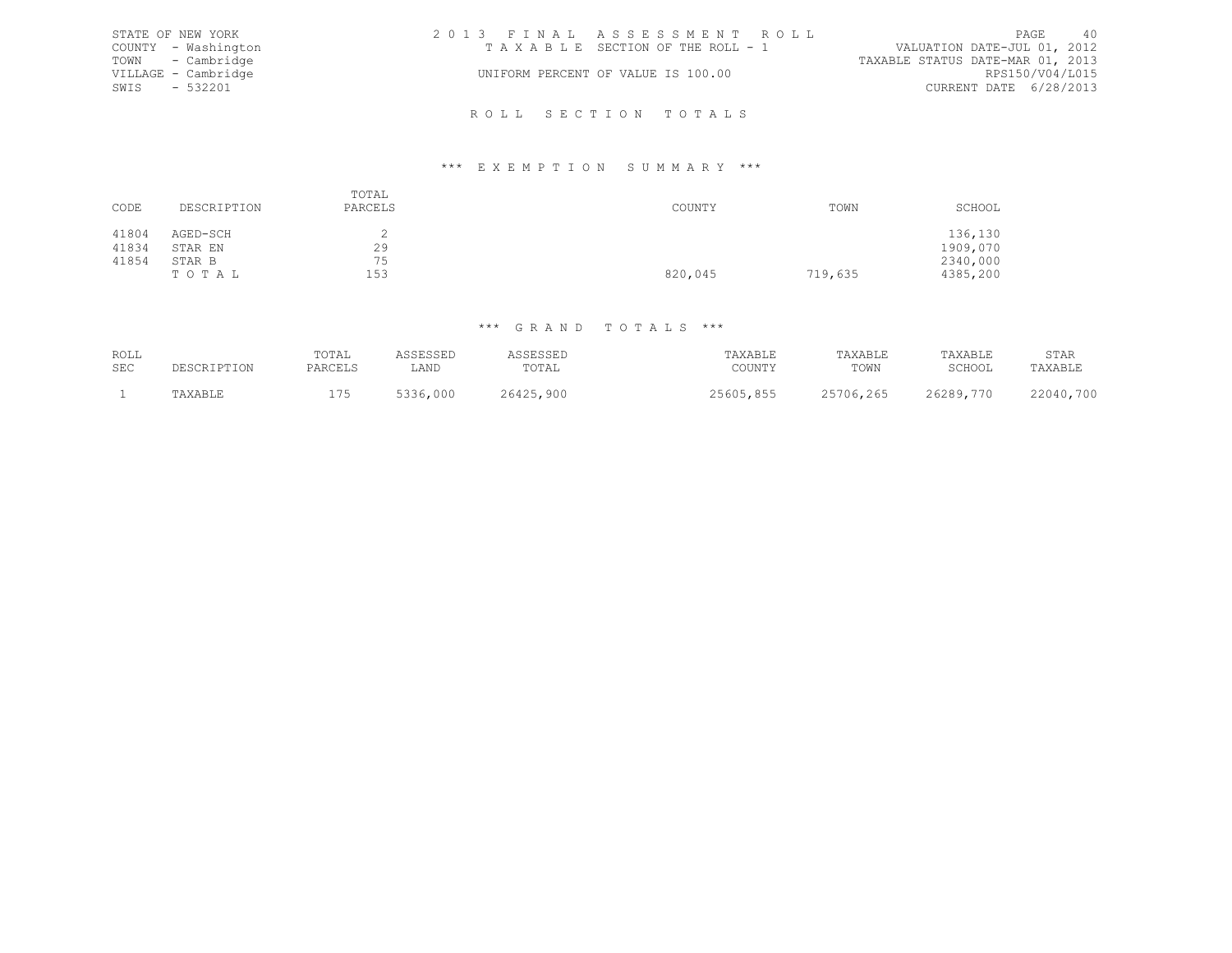SWIS - 532201

# STATE OF NEW YORK 2 0 1 3 F I N A L A S S E S S M E N T R O L L PAGE 41 COUNTY - Washington SPECIAL FRANCHISE SECTION OF THE ROLL - 5 VALUATION DATE-JUL 01, 2012 TOWN - Cambridge OWNERS NAME SEQUENCE TAXABLE STATUS DATE-MAR 01, 2013 VILLAGE - Cambridge **UNIFORM PERCENT OF VALUE IS 100.00**

| TAX MAP PARCEL NUMBER<br>CURRENT OWNERS NAME<br>CURRENT OWNERS ADDRESS | PROPERTY LOCATION & CLASS ASSESSMENT<br>SCHOOL DISTRICT<br>PARCEL SIZE/GRID COORD |        | LAND<br>TOTAL      |        | EXEMPTION CODE-----------------COUNTY-------TOWN------SCHOOL<br>TAX DESCRIPTION<br>SPECIAL DISTRICTS | TAXABLE VALUE |                    | ACCOUNT NO.        |
|------------------------------------------------------------------------|-----------------------------------------------------------------------------------|--------|--------------------|--------|------------------------------------------------------------------------------------------------------|---------------|--------------------|--------------------|
|                                                                        |                                                                                   |        |                    |        |                                                                                                      |               |                    |                    |
|                                                                        | Special Franchise-Village                                                         |        |                    |        |                                                                                                      |               |                    | 821F300741         |
| $500. - 20 - 1$                                                        | 862 Water                                                                         |        |                    | COUNTY | TAXABLE VALUE                                                                                        |               | 823,054            |                    |
|                                                                        |                                                                                   |        |                    | TOWN   | TAXABLE VALUE                                                                                        |               |                    |                    |
| Cambridge Water Works                                                  | Cambridge                                                                         | 535010 | $\circ$<br>823,054 |        | SCHOOL TAXABLE VALUE                                                                                 |               | 823,054<br>823,054 |                    |
| Attn: Aqua America Inc                                                 |                                                                                   |        | 823,054            |        |                                                                                                      |               |                    |                    |
| 60 Brooklyn Ave                                                        | FULL MARKET VALUE                                                                 |        |                    |        |                                                                                                      |               |                    |                    |
| Marrick, NY 11566                                                      |                                                                                   |        |                    |        |                                                                                                      |               |                    | ****************** |
|                                                                        |                                                                                   |        |                    |        |                                                                                                      |               |                    |                    |
|                                                                        | Special Franchise-Village                                                         |        |                    |        |                                                                                                      |               |                    | 821F300743         |
| $500. - 15 - 4$                                                        | 861 Elec & gas                                                                    |        |                    | COUNTY | TAXABLE VALUE                                                                                        |               | 211,961            |                    |
| National Grid                                                          | Cambridge                                                                         | 535010 | $\circ$            | TOWN   | TAXABLE VALUE                                                                                        |               | 211,961            |                    |
| Real Estate Tax Dept                                                   |                                                                                   |        | 211,961            |        | SCHOOL TAXABLE VALUE                                                                                 |               | 211,961            |                    |
| 300 Erie Boulevard West                                                | FULL MARKET VALUE                                                                 |        | 211,961            |        |                                                                                                      |               |                    |                    |
| Syracuse, NY 13202                                                     |                                                                                   |        |                    |        |                                                                                                      |               |                    |                    |
|                                                                        |                                                                                   |        |                    |        |                                                                                                      |               |                    |                    |
|                                                                        | Special Franchise Village                                                         |        |                    |        |                                                                                                      |               |                    | 821F300911         |
| $500. - 53 - 1$                                                        | 869 Television                                                                    |        |                    | COUNTY | TAXABLE VALUE                                                                                        |               | 19,640             |                    |
| Time Warner of Troy                                                    | Cambridge                                                                         | 535010 | $\Omega$           | TOWN   | TAXABLE VALUE                                                                                        |               | 19,640             |                    |
| Tax Department                                                         |                                                                                   |        | 19,640             | SCHOOL | TAXABLE VALUE                                                                                        |               | 19,640             |                    |
| PO Box 7467                                                            | FULL MARKET VALUE                                                                 |        | 19,640             |        |                                                                                                      |               |                    |                    |
| Charlotte, NC 28241-7467                                               |                                                                                   |        |                    |        |                                                                                                      |               |                    |                    |
|                                                                        |                                                                                   |        |                    |        |                                                                                                      |               |                    |                    |
|                                                                        | Special Franchise-Village                                                         |        |                    |        |                                                                                                      |               |                    | 821F300742         |
| $500 - 60 - 3$                                                         | 866 Telephone                                                                     |        |                    | COUNTY | TAXABLE VALUE                                                                                        |               | 74,290             |                    |
| Verizon New York Inc                                                   | Cambridge                                                                         | 535010 | $\circ$            | TOWN   | TAXABLE VALUE                                                                                        |               | 74,290             |                    |
| Property Tax Department                                                |                                                                                   |        | 74,290             | SCHOOL | TAXABLE VALUE                                                                                        |               | 74,290             |                    |
| PO Box 152206<br>Irving, TX 75015-2206                                 | FULL MARKET VALUE                                                                 |        | 74,290             |        |                                                                                                      |               |                    |                    |
| ****************************                                           |                                                                                   |        |                    |        |                                                                                                      |               |                    |                    |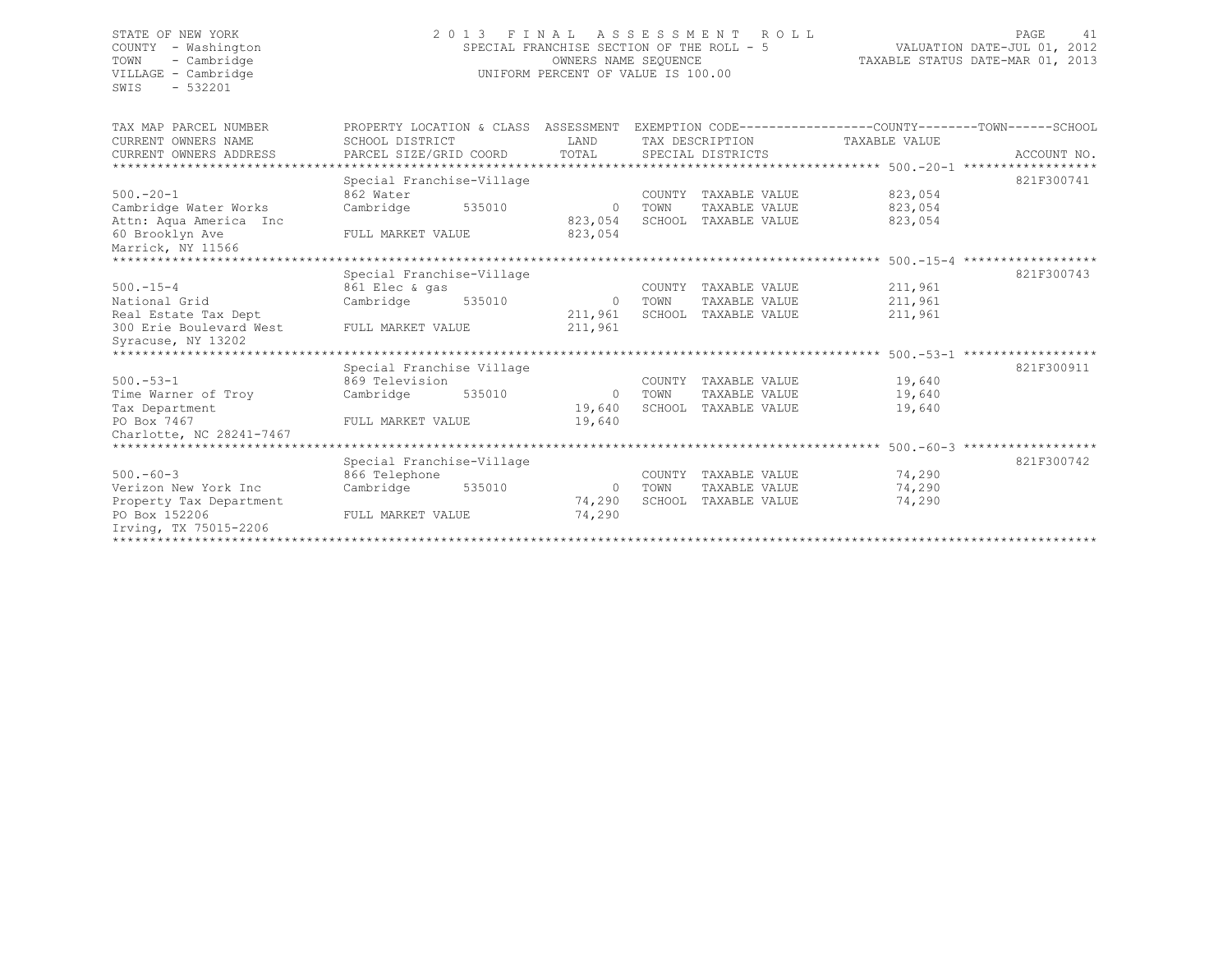| STATE OF NEW YORK   | 2013 FINAL ASSESSMENT ROLL                | -42<br>PAGE                      |
|---------------------|-------------------------------------------|----------------------------------|
| COUNTY - Washington | SPECIAL FRANCHISE SECTION OF THE ROLL - 5 | VALUATION DATE-JUL 01, 2012      |
| TOWN - Cambridge    |                                           | TAXABLE STATUS DATE-MAR 01, 2013 |
| VILLAGE - Cambridge |                                           | RPS150/V04/L015                  |
| SWIS - 532201       | UNIFORM PERCENT OF VALUE IS 100.00        | CURRENT DATE 6/28/2013           |
|                     | ROLL SUB SECTION- - TOTALS                |                                  |

### \*\*\* S P E C I A L D I S T R I C T S U M M A R Y \*\*\*

|  |  | . |  |
|--|--|---|--|
|  |  |   |  |
|  |  |   |  |

## NO SPECIAL DISTRICTS AT THIS LEVEL

# \*\*\* S C H O O L D I S T R I C T S U M M A R Y \*\*\*

| CODE   | DISTRICT NAME | TOTAL<br>PARCELS | ASSESSED<br>LAND | ASSESSED<br>TOTAL | EXEMPT<br>AMOUNT | TOTAL<br>TAXABLE | STAR<br>AMOUNT | STAR<br>TAXABLE |
|--------|---------------|------------------|------------------|-------------------|------------------|------------------|----------------|-----------------|
| 535010 | Cambridge     | $\overline{4}$   |                  | 1128,945          |                  | 1128,945         |                | 1128,945        |
|        | SUB-TOTAL     | 4                |                  | 1128,945          |                  | 1128,945         |                | 1128,945        |
|        | TOTAL         | 4                |                  | 1128,945          |                  | 1128,945         |                | 1128,945        |

# \*\*\* S Y S T E M C O D E S S U M M A R Y \*\*\*

# NO SYSTEM EXEMPTIONS AT THIS LEVEL

# \*\*\* E X E M P T I O N S U M M A R Y \*\*\*

#### NO EXEMPTIONS AT THIS LEVEL

| ROLL       |                   | TOTAL   | ASSESSED | ASSESSED | TAXABLE  | TAXABLE  | TAXABLE  | STAR     |
|------------|-------------------|---------|----------|----------|----------|----------|----------|----------|
| <b>SEC</b> | DESCRIPTION       | PARCELS | LAND     | TOTAL    | COUNTY   | TOWN     | SCHOOL   | TAXABLE  |
|            | SPECIAL FRANCHISE |         |          | 1128,945 | 1128,945 | 1128,945 | 1128,945 | 1128,945 |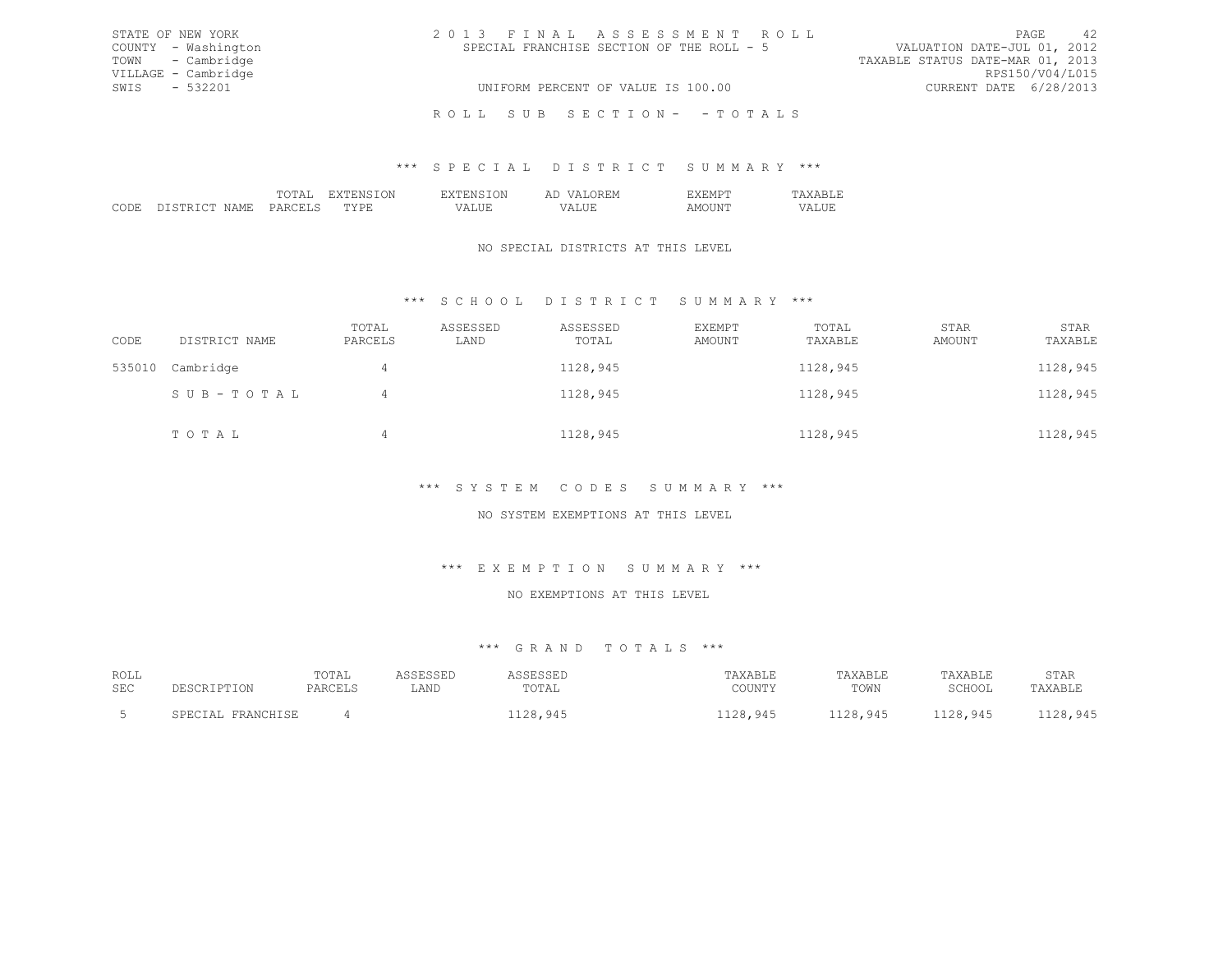| STATE OF NEW YORK   | 2013 FINAL ASSESSMENT ROLL                | -43<br>PAGE                      |
|---------------------|-------------------------------------------|----------------------------------|
| COUNTY - Washington | SPECIAL FRANCHISE SECTION OF THE ROLL - 5 | VALUATION DATE-JUL 01, 2012      |
| TOWN - Cambridge    |                                           | TAXABLE STATUS DATE-MAR 01, 2013 |
| VILLAGE - Cambridge | UNIFORM PERCENT OF VALUE IS 100.00        | RPS150/V04/L015                  |
| SWIS - 532201       |                                           | CURRENT DATE 6/28/2013           |
|                     |                                           |                                  |

R O L L S E C T I O N T O T A L S

## \*\*\* S P E C I A L D I S T R I C T S U M M A R Y \*\*\*

|  | the contract of the contract of the contract of the contract of the contract of the contract of the contract of | $\sim$ |  |
|--|-----------------------------------------------------------------------------------------------------------------|--------|--|
|  |                                                                                                                 |        |  |
|  |                                                                                                                 |        |  |

# NO SPECIAL DISTRICTS AT THIS LEVEL

# \*\*\* S C H O O L D I S T R I C T S U M M A R Y \*\*\*

| CODE   | DISTRICT NAME | TOTAL<br>PARCELS | ASSESSED<br>LAND | ASSESSED<br>TOTAL | EXEMPT<br>AMOUNT | TOTAL<br>TAXABLE | STAR<br>AMOUNT | STAR<br>TAXABLE |
|--------|---------------|------------------|------------------|-------------------|------------------|------------------|----------------|-----------------|
| 535010 | Cambridge     | 4                |                  | 1128,945          |                  | 1128,945         |                | 1128,945        |
|        | SUB-TOTAL     | $\overline{4}$   |                  | 1128,945          |                  | 1128,945         |                | 1128,945        |
|        | TOTAL         | $\overline{4}$   |                  | 1128,945          |                  | 1128,945         |                | 1128,945        |

# \*\*\* S Y S T E M C O D E S S U M M A R Y \*\*\*

# NO SYSTEM EXEMPTIONS AT THIS LEVEL

### \*\*\* E X E M P T I O N S U M M A R Y \*\*\*

#### NO EXEMPTIONS AT THIS LEVEL

| ROLL       |                    | TOTAL   | ASSESSED | ASSESSED | TAXABLE  | TAXABLE  | TAXABLE  | STAR     |
|------------|--------------------|---------|----------|----------|----------|----------|----------|----------|
| <b>SEC</b> | <b>DESCRIPTION</b> | PARCELS | LAND     | TOTAL    | COUNTY   | TOWN     | SCHOOL   | TAXABLE  |
|            | SPECIAL FRANCHISE  |         |          | 1128,945 | 1128,945 | 1128,945 | 1128,945 | 1128,945 |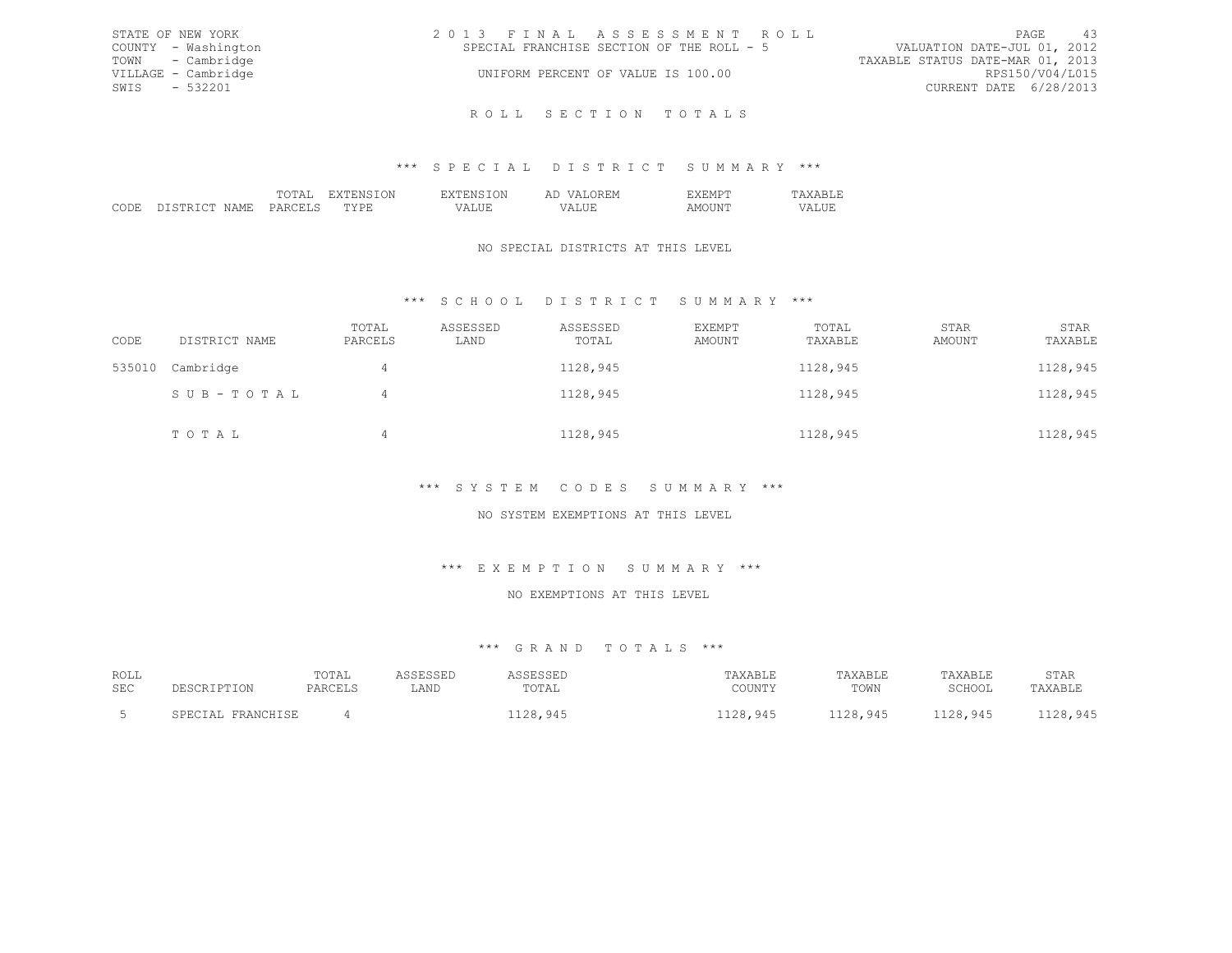SWIS - 532201

# STATE OF NEW YORK 2 0 1 3 F I N A L A S S E S S M E N T R O L L PAGE 44 COUNTY - Washington UTILITY & R.R. SECTION OF THE ROLL - 6 VALUATION DATE-JUL 01, 2012 TOWN - Cambridge OWNERS NAME SEQUENCE TAXABLE STATUS DATE-MAR 01, 2013 UNIFORM PERCENT OF VALUE IS 100.00

| TAX MAP PARCEL NUMBER     | PROPERTY LOCATION & CLASS ASSESSMENT EXEMPTION CODE----------------COUNTY-------TOWN-----SCHOOL |         |      |                      |                                                                 |             |
|---------------------------|-------------------------------------------------------------------------------------------------|---------|------|----------------------|-----------------------------------------------------------------|-------------|
| CURRENT OWNERS NAME       | SCHOOL DISTRICT                                                                                 | LAND    |      | TAX DESCRIPTION      | TAXABLE VALUE                                                   |             |
| CURRENT OWNERS ADDRESS    | PARCEL SIZE/GRID COORD                                                                          | TOTAL   |      | SPECIAL DISTRICTS    |                                                                 | ACCOUNT NO. |
|                           |                                                                                                 |         |      |                      | ***************** 622.1-9999-206.300-1883 ****                  |             |
|                           | Outside Plant                                                                                   |         |      |                      |                                                                 |             |
|                           |                                                                                                 |         |      |                      |                                                                 |             |
| 622.1-9999-206.300-1883   | 827 Water Dist                                                                                  |         |      | COUNTY TAXABLE VALUE | 145,592                                                         |             |
| Cambridge Water Works     | Cambridge<br>535010                                                                             | $\circ$ | TOWN | TAXABLE VALUE        | 145,592                                                         |             |
| Attn: Aqua America Inc    | App Factor 1.0000                                                                               | 145,592 |      | SCHOOL TAXABLE VALUE | 145,592                                                         |             |
| 60 Brooklyn Ave           | Water Mains                                                                                     |         |      |                      |                                                                 |             |
| Marrick, NY 11566         | FULL MARKET VALUE                                                                               | 145,592 |      |                      |                                                                 |             |
|                           |                                                                                                 |         |      |                      |                                                                 |             |
|                           | 52 Coila Rd                                                                                     |         |      |                      |                                                                 | 821E200728  |
| $255.19 - 1 - 4$          | 872 Elec-Substation                                                                             |         |      | COUNTY TAXABLE VALUE | 278,103                                                         |             |
| National Grid             | 535010<br>Cambridge                                                                             | 17,500  | TOWN | TAXABLE VALUE        | 278,103                                                         |             |
|                           |                                                                                                 |         |      |                      |                                                                 |             |
| Real Estate Tax Dept      | Cambridge Substation                                                                            | 278,103 |      | SCHOOL TAXABLE VALUE | 278,103                                                         |             |
| 300 Erie Boulevard West   | 201/273                                                                                         |         |      |                      |                                                                 |             |
| Syracuse, NY 13202        | FRNT 65.00 DPTH 60.00                                                                           |         |      |                      |                                                                 |             |
|                           | EAST-0787243 NRTH-1530757                                                                       |         |      |                      |                                                                 |             |
|                           | DEED BOOK 190<br>$PG-412$                                                                       |         |      |                      |                                                                 |             |
|                           | FULL MARKET VALUE                                                                               | 278,103 |      |                      |                                                                 |             |
|                           |                                                                                                 |         |      |                      | ********** 622.001-9999-132.350-1003***                         |             |
|                           | Elec Trans                                                                                      |         |      |                      |                                                                 | 821E200731  |
| 622.001-9999-132.350-1003 | 882 Elec Trans Imp                                                                              |         |      | COUNTY TAXABLE VALUE | 24,823                                                          |             |
| National Grid             | 535010<br>Cambridge                                                                             | $\circ$ | TOWN | TAXABLE VALUE        | 24,823                                                          |             |
|                           |                                                                                                 |         |      |                      |                                                                 |             |
| Real Estate Tax Dept      | App Factor 1.0000                                                                               | 24,823  |      | SCHOOL TAXABLE VALUE | 24,823                                                          |             |
| 300 Erie Boulevard West   | Middle Falls-Cambridge #2                                                                       |         |      |                      |                                                                 |             |
| Syracuse, NY 13202        | FULL MARKET VALUE                                                                               | 24,823  |      |                      |                                                                 |             |
|                           |                                                                                                 |         |      |                      | ******* 622.001-9999-132.350-1013***                            |             |
|                           | Elec Trans                                                                                      |         |      |                      |                                                                 | 821E200730  |
| 622.001-9999-132.350-1013 | 882 Elec Trans Imp                                                                              |         |      | COUNTY TAXABLE VALUE | 496                                                             |             |
| National Grid             | Cambridge<br>535010                                                                             | $\circ$ | TOWN | TAXABLE VALUE        | 496                                                             |             |
| Real Estate Tax Dept      | Cambridge-Hoosick #3                                                                            | 496     |      | SCHOOL TAXABLE VALUE | 496                                                             |             |
| 300 Erie Boulevard West   | App Factor 1.0000                                                                               |         |      |                      |                                                                 |             |
| Syracuse, NY 13202        | Johnsonville-Clay Hill #1                                                                       |         |      |                      |                                                                 |             |
|                           |                                                                                                 | 496     |      |                      |                                                                 |             |
|                           | FULL MARKET VALUE                                                                               |         |      |                      |                                                                 |             |
|                           |                                                                                                 |         |      |                      | ********************************** 622.001-9999-132.350-1883*** |             |
|                           | Outside Plant                                                                                   |         |      |                      |                                                                 | 821E200729  |
| 622.001-9999-132.350-1883 | 884 Elec Dist Out                                                                               |         |      | COUNTY TAXABLE VALUE | 54,637                                                          |             |
| National Grid             | Cambridge<br>535010                                                                             | $\circ$ | TOWN | TAXABLE VALUE        | 54,637                                                          |             |
| Real Estate Tax Dept      | App Factor 1.0000                                                                               | 54,637  |      | SCHOOL TAXABLE VALUE | 54,637                                                          |             |
| 300 Erie Boulevard West   | Poles Wires Cables                                                                              |         |      |                      |                                                                 |             |
| Syracuse, NY 13202        | FULL MARKET VALUE                                                                               | 54,637  |      |                      |                                                                 |             |
|                           | *****************                                                                               |         |      |                      | ********************* 622.001-9999-631.900-1883***              |             |
|                           |                                                                                                 |         |      |                      |                                                                 |             |
|                           | Outside Plant                                                                                   |         |      |                      |                                                                 | 821E200727  |
| 622.001-9999-631.900-1883 | 836 Telecom. eq.                                                                                |         |      | COUNTY TAXABLE VALUE | 5,470                                                           |             |
| Verizon New York INC      | Cambridge<br>535010                                                                             | $\circ$ | TOWN | TAXABLE VALUE        | 5,470                                                           |             |
| Property Tax Department   | App Factor 1.0000                                                                               | 5,470   |      | SCHOOL TAXABLE VALUE | 5,470                                                           |             |
| PO Box 152206             | Poles Wires Cables                                                                              |         |      |                      |                                                                 |             |
| Irving, TX 75015-2206     | FULL MARKET VALUE                                                                               | 5,470   |      |                      |                                                                 |             |
|                           |                                                                                                 |         |      |                      |                                                                 |             |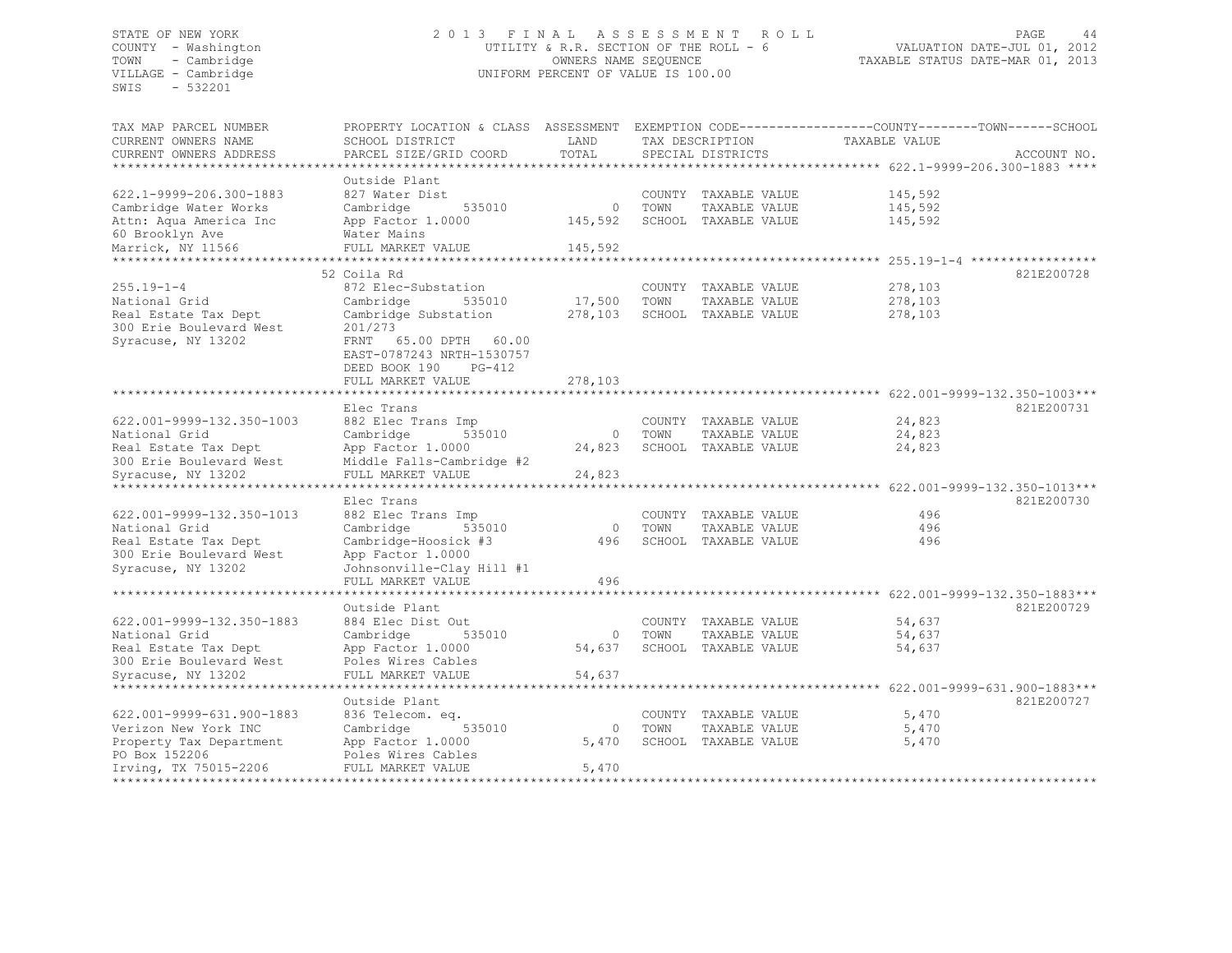| STATE OF NEW YORK   | 2013 FINAL ASSESSMENT ROLL             | 45<br>PAGE                       |
|---------------------|----------------------------------------|----------------------------------|
| COUNTY - Washington | UTILITY & R.R. SECTION OF THE ROLL - 6 | VALUATION DATE-JUL 01, 2012      |
| TOWN - Cambridge    |                                        | TAXABLE STATUS DATE-MAR 01, 2013 |
| VILLAGE - Cambridge |                                        | RPS150/V04/L015                  |
| SWIS - 532201       | UNIFORM PERCENT OF VALUE IS 100.00     | CURRENT DATE 6/28/2013           |
|                     | ROLL SUB SECTION- - TOTALS             |                                  |

# \*\*\* S P E C I A L D I S T R I C T S U M M A R Y \*\*\*

|  |   | $\mathbf{N}$<br>_____ | .<br>. |  |
|--|---|-----------------------|--------|--|
|  | ◡ |                       |        |  |

## NO SPECIAL DISTRICTS AT THIS LEVEL

# \*\*\* S C H O O L D I S T R I C T S U M M A R Y \*\*\*

| CODE   | DISTRICT NAME | TOTAL<br>PARCELS | ASSESSED<br>LAND | ASSESSED<br>TOTAL | EXEMPT<br>AMOUNT | TOTAL<br>TAXABLE | STAR<br>AMOUNT | STAR<br>TAXABLE |
|--------|---------------|------------------|------------------|-------------------|------------------|------------------|----------------|-----------------|
| 535010 | Cambridge     | 6                | 17,500           | 509,121           |                  | 509,121          |                | 509,121         |
|        | SUB-TOTAL     | 6                | 17,500           | 509,121           |                  | 509,121          |                | 509,121         |
|        | TOTAL         | 6                | 17,500           | 509,121           |                  | 509,121          |                | 509,121         |

## \*\*\* S Y S T E M C O D E S S U M M A R Y \*\*\*

# NO SYSTEM EXEMPTIONS AT THIS LEVEL

# \*\*\* E X E M P T I O N S U M M A R Y \*\*\*

#### NO EXEMPTIONS AT THIS LEVEL

| ROLL |                  | TOTAL   | <b>\CCFCCFF</b><br>. | שבטטבטס | TAXABLE | TAXABLE       | "AXABLE | STAR    |
|------|------------------|---------|----------------------|---------|---------|---------------|---------|---------|
| SEC  |                  | PARCELS | LAND                 | TOTAL   | COUNTY  | TOWN          | SCHOOL  | TAXABLI |
|      |                  |         |                      | 509     |         | 509 121       | 509 121 | 509.121 |
|      | UTILITIES & N.C. |         | ,500                 |         | 509,121 | J V J J L L L | -----   | .71122  |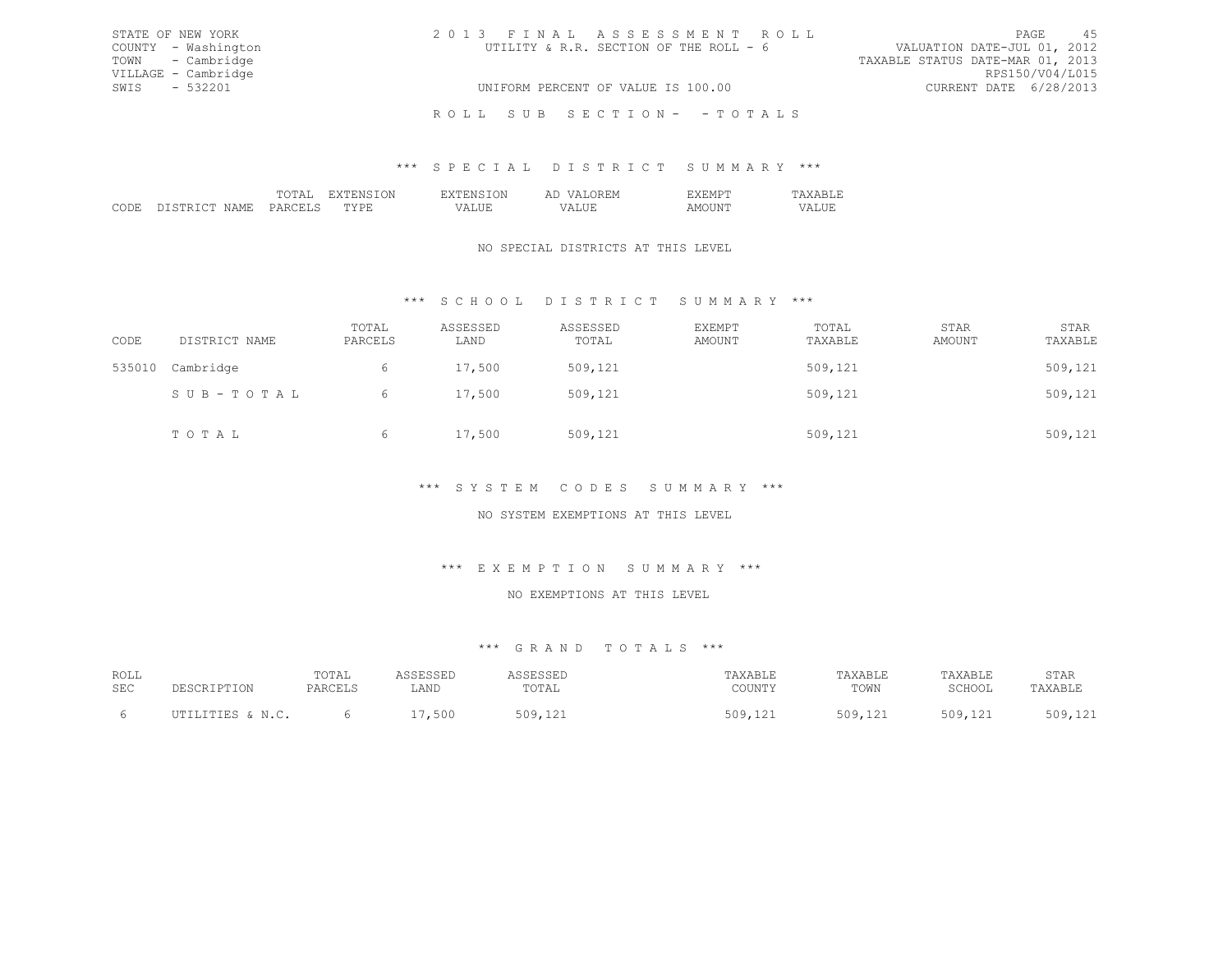| STATE OF NEW YORK   | 2013 FINAL ASSESSMENT ROLL             | 46<br>PAGE                       |
|---------------------|----------------------------------------|----------------------------------|
| COUNTY - Washington | UTILITY & R.R. SECTION OF THE ROLL - 6 | VALUATION DATE-JUL 01, 2012      |
| TOWN - Cambridge    |                                        | TAXABLE STATUS DATE-MAR 01, 2013 |
| VILLAGE - Cambridge | UNIFORM PERCENT OF VALUE IS 100.00     | RPS150/V04/L015                  |
| SWIS - 532201       |                                        | CURRENT DATE 6/28/2013           |
|                     |                                        |                                  |

R O L L S E C T I O N T O T A L S

# \*\*\* S P E C I A L D I S T R I C T S U M M A R Y \*\*\*

|  |  | $\sim$<br>. |  |
|--|--|-------------|--|
|  |  |             |  |
|  |  |             |  |

# NO SPECIAL DISTRICTS AT THIS LEVEL

# \*\*\* S C H O O L D I S T R I C T S U M M A R Y \*\*\*

| CODE   | DISTRICT NAME | TOTAL<br>PARCELS | ASSESSED<br>LAND | ASSESSED<br>TOTAL | EXEMPT<br>AMOUNT | TOTAL<br>TAXABLE | STAR<br>AMOUNT | STAR<br>TAXABLE |
|--------|---------------|------------------|------------------|-------------------|------------------|------------------|----------------|-----------------|
| 535010 | Cambridge     | 6                | 17,500           | 509,121           |                  | 509,121          |                | 509,121         |
|        | SUB-TOTAL     | 6.               | 17,500           | 509,121           |                  | 509,121          |                | 509,121         |
|        | TOTAL         | 6                | 17,500           | 509,121           |                  | 509,121          |                | 509,121         |

# \*\*\* S Y S T E M C O D E S S U M M A R Y \*\*\*

# NO SYSTEM EXEMPTIONS AT THIS LEVEL

### \*\*\* E X E M P T I O N S U M M A R Y \*\*\*

#### NO EXEMPTIONS AT THIS LEVEL

| ROLL |                       | TOTAL   | 1 C C F C C F F | <b>ASSESSED</b> | TAXABLE | TAXABLE | TAXABLE                     | STAR    |
|------|-----------------------|---------|-----------------|-----------------|---------|---------|-----------------------------|---------|
| SEC  | <b>DESCRIPTION</b>    | PARCELS | ".AND           | TOTAI           | COUNTY  | TOWN    | SCHOOL                      | TAXABLE |
|      | $IITTI.TTITRS \& M C$ |         | 500<br>$ -$     | 509             | 509,121 | 509,121 | 509.1<br>' <i>' + ' + '</i> | 509,121 |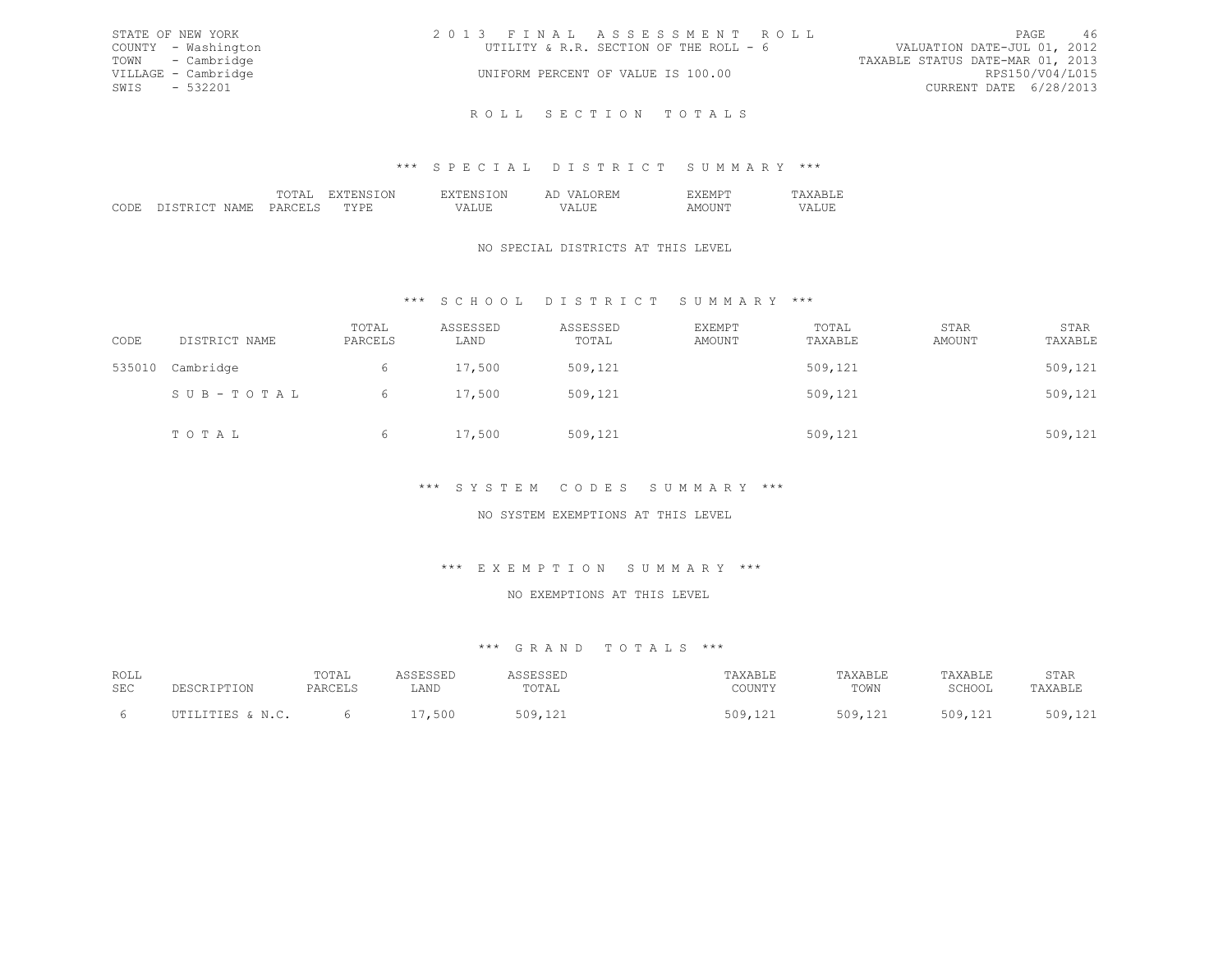| STATE OF NEW YORK<br>- Washington<br>COUNTY<br>TOWN<br>- Cambridge<br>VILLAGE - Cambridge<br>$-532201$<br>SWIS | 2013 FINAL ASSESSMENT ROLL<br>WHOLLY EXEMPT SECTION OF THE ROOM.<br>OWNERS NAME SEQUENCE<br>UNIFORM PERCENT OF VALUE IS 100.00<br>WHOLLY EXEMPT SECTION OF THE ROLL - 8 |         |        |                                                              | 47<br>PAGE<br>VALUATION DATE-JUL 01, 2012<br>TAXABLE STATUS DATE-MAR 01, 2013 |         |             |
|----------------------------------------------------------------------------------------------------------------|-------------------------------------------------------------------------------------------------------------------------------------------------------------------------|---------|--------|--------------------------------------------------------------|-------------------------------------------------------------------------------|---------|-------------|
| TAX MAP PARCEL NUMBER                                                                                          | PROPERTY LOCATION & CLASS ASSESSMENT                                                                                                                                    |         |        | EXEMPTION CODE-----------------COUNTY-------TOWN------SCHOOL |                                                                               |         |             |
| CURRENT OWNERS NAME SCHOOL DISTRICT                                                                            |                                                                                                                                                                         | LAND    |        | TAX DESCRIPTION TAXABLE VALUE                                |                                                                               |         |             |
| CURRENT OWNERS ADDRESS BARCEL SIZE/GRID COORD TOTAL SPECIAL DISTRICTS                                          |                                                                                                                                                                         |         |        |                                                              |                                                                               |         | ACCOUNT NO. |
|                                                                                                                |                                                                                                                                                                         |         |        |                                                              |                                                                               |         |             |
|                                                                                                                | 2 South Union St                                                                                                                                                        |         |        | 821A100134                                                   |                                                                               |         |             |
| $255.19 - 2 - 16$                                                                                              | 620 Religious                                                                                                                                                           |         |        | NON-PR REL 25110                                             | 440,700 440,700 440,700                                                       |         |             |
| New Life Christian Church                                                                                      | Cambridge 535010 32,000                                                                                                                                                 |         |        | COUNTY TAXABLE VALUE                                         | 0                                                                             |         |             |
| Attn: John J Wood                                                                                              | od 140,700<br>FRNT 130.00 DPTH 179.00 440,700                                                                                                                           |         | TOWN   | TAXABLE VALUE                                                |                                                                               |         |             |
| 313 Mountain Rd                                                                                                |                                                                                                                                                                         |         |        | SCHOOL TAXABLE VALUE                                         |                                                                               |         |             |
| Greenwich, NY 12834 EAST-0789698 NRTH-1530034                                                                  |                                                                                                                                                                         |         |        |                                                              |                                                                               |         |             |
|                                                                                                                | DEED BOOK 788<br>$PG-302$                                                                                                                                               |         |        |                                                              |                                                                               |         |             |
|                                                                                                                | FULL MARKET VALUE                                                                                                                                                       | 440,700 |        |                                                              |                                                                               |         |             |
|                                                                                                                |                                                                                                                                                                         |         |        |                                                              |                                                                               |         |             |
|                                                                                                                | North Union St                                                                                                                                                          |         |        |                                                              |                                                                               |         | 8279900769  |
| $255.16 - 1 - 2$                                                                                               | 695 Cemetery                                                                                                                                                            |         | TN CEM | 13510                                                        | 228,000                                                                       | 228,000 | 228,000     |
| Woodland Cemetery Cambridge 535010 228,000 COUNTY                                                              |                                                                                                                                                                         |         |        | TAXABLE VALUE                                                | $\Omega$                                                                      |         |             |
| Cambridge, NY 12816                                                                                            | ACRES 38.20                                                                                                                                                             | 228,000 | TOWN   | TAXABLE VALUE                                                |                                                                               |         |             |
|                                                                                                                | EAST-0791074 NRTH-1533453<br>PG-134<br>DEED BOOK 54                                                                                                                     |         | SCHOOL | TAXABLE VALUE                                                |                                                                               |         |             |
|                                                                                                                | FULL MARKET VALUE                                                                                                                                                       | 228,000 |        |                                                              |                                                                               |         |             |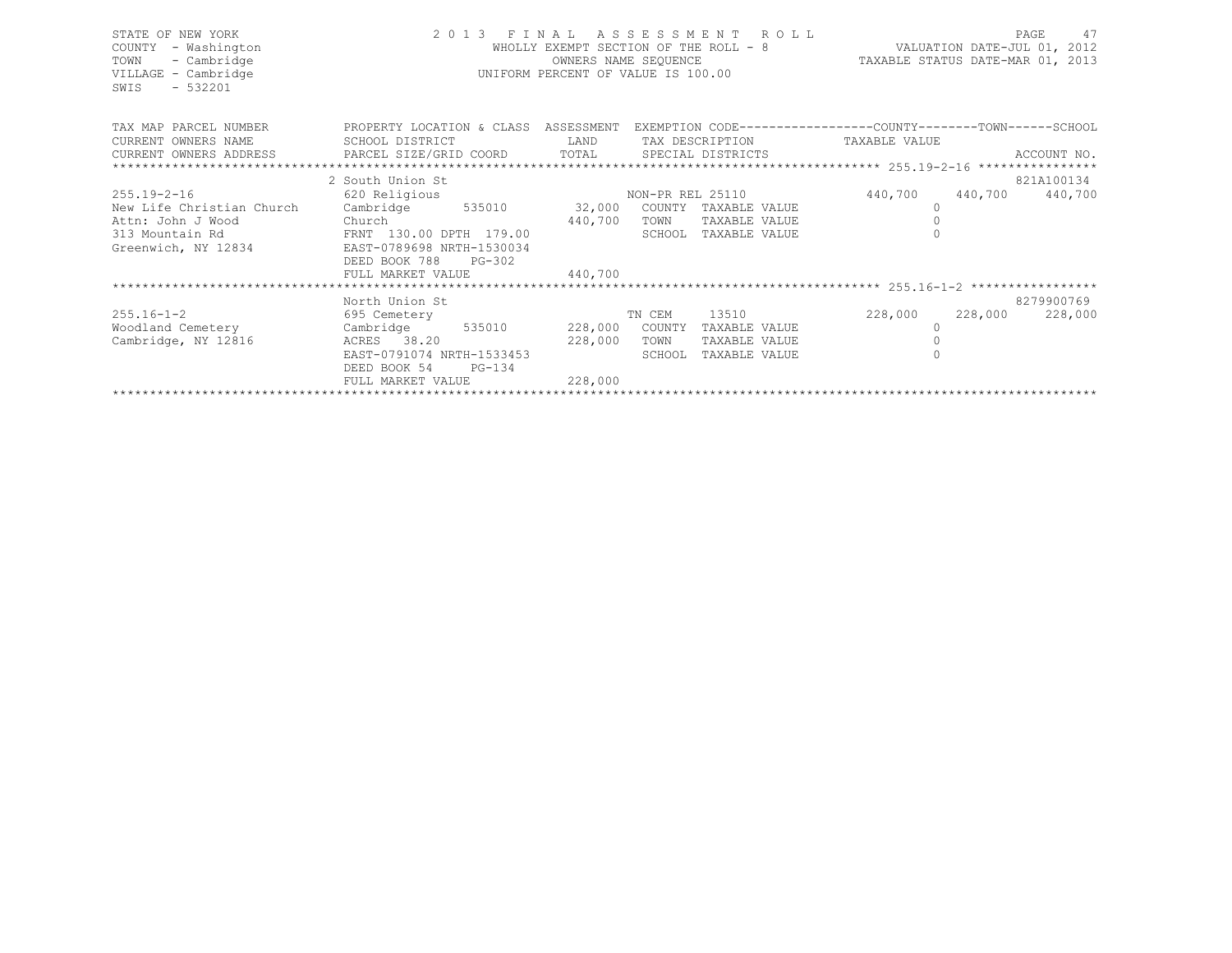| STATE OF NEW YORK   | 2013 FINAL ASSESSMENT ROLL            | - 48<br>PAGE                     |
|---------------------|---------------------------------------|----------------------------------|
| COUNTY - Washington | WHOLLY EXEMPT SECTION OF THE ROLL - 8 | VALUATION DATE-JUL 01, 2012      |
| TOWN - Cambridge    |                                       | TAXABLE STATUS DATE-MAR 01, 2013 |
| VILLAGE - Cambridge |                                       | RPS150/V04/L015                  |
| SWIS - 532201       | UNIFORM PERCENT OF VALUE IS 100.00    | CURRENT DATE 6/28/2013           |
|                     | ROLL SUB SECTION- - TOTALS            |                                  |

### \*\*\* S P E C I A L D I S T R I C T S U M M A R Y \*\*\*

|   |  | . . |  |
|---|--|-----|--|
| . |  |     |  |

# NO SPECIAL DISTRICTS AT THIS LEVEL

# \*\*\* S C H O O L D I S T R I C T S U M M A R Y \*\*\*

| CODE   | DISTRICT NAME | TOTAL<br>PARCELS | ASSESSED<br>LAND | ASSESSED<br>TOTAL | <b>EXEMPT</b><br>AMOUNT | TOTAL<br>TAXABLE | STAR<br>AMOUNT | STAR<br>TAXABLE |
|--------|---------------|------------------|------------------|-------------------|-------------------------|------------------|----------------|-----------------|
| 535010 | Cambridge     | ∠                | 260,000          | 668,700           | 668,700                 |                  |                |                 |
|        | SUB-TOTAL     | ∼                | 260,000          | 668,700           | 668,700                 |                  |                |                 |
|        | TOTAL         | ∼                | 260,000          | 668,700           | 668,700                 |                  |                |                 |

# \*\*\* S Y S T E M C O D E S S U M M A R Y \*\*\*

# NO SYSTEM EXEMPTIONS AT THIS LEVEL

## \*\*\* E X E M P T I O N S U M M A R Y \*\*\*

| CODE  | DESCRIPTION | TOTAL<br>PARCELS | COUNTY  | TOWN    | SCHOOL  |
|-------|-------------|------------------|---------|---------|---------|
| 13510 | TN CEM      |                  | 228,000 | 228,000 | 228,000 |
| 25110 | NON-PR REL  |                  | 440,700 | 440,700 | 440,700 |
|       | TOTAL       |                  | 668,700 | 668,700 | 668,700 |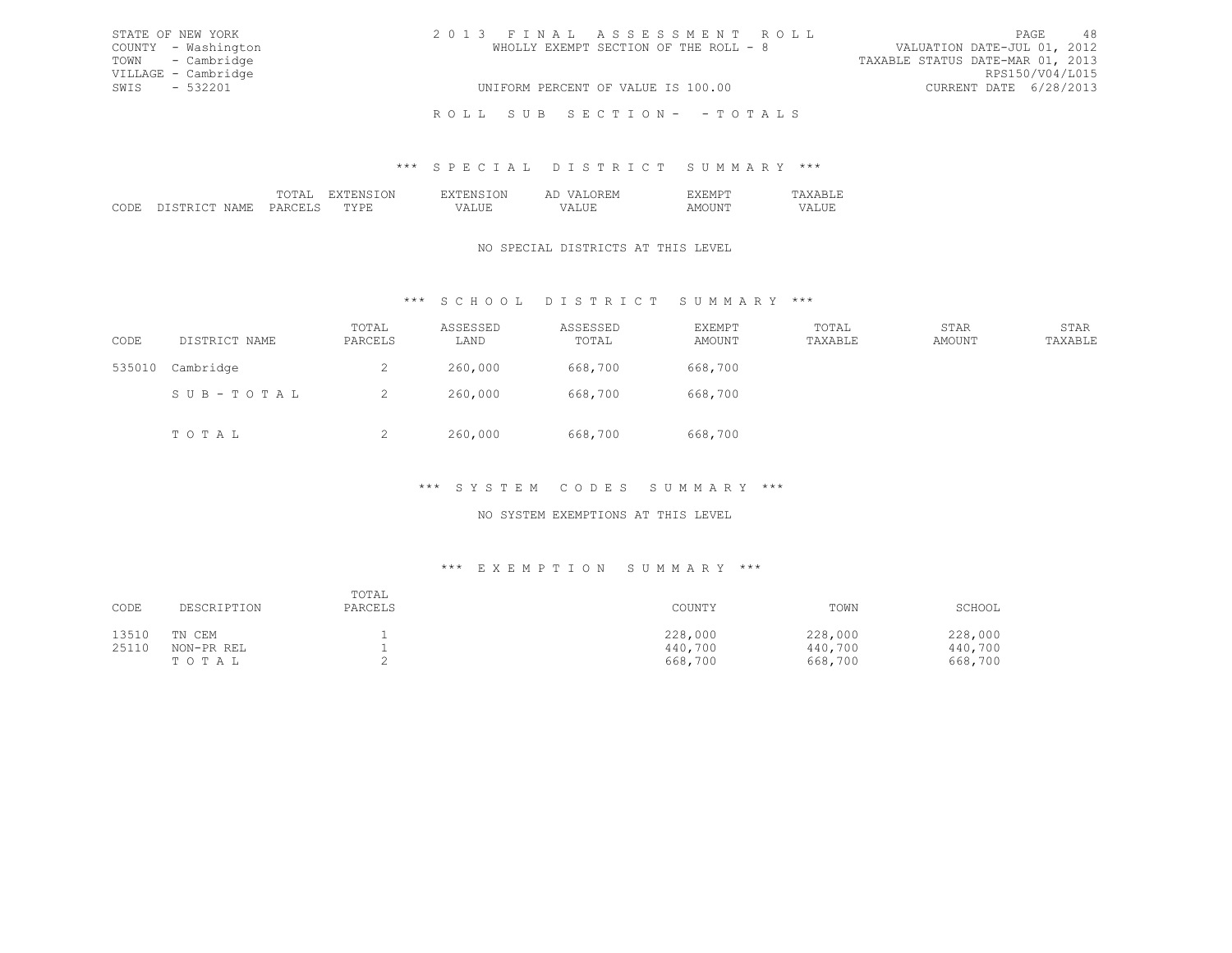| STATE OF NEW YORK   | 2013 FINAL ASSESSMENT ROLL            | PAGE                             | 49 |
|---------------------|---------------------------------------|----------------------------------|----|
| COUNTY - Washington | WHOLLY EXEMPT SECTION OF THE ROLL - 8 | VALUATION DATE-JUL 01, 2012      |    |
| TOWN - Cambridge    |                                       | TAXABLE STATUS DATE-MAR 01, 2013 |    |
| VILLAGE - Cambridge |                                       | RPS150/V04/L015                  |    |
| SWIS - 532201       | UNIFORM PERCENT OF VALUE IS 100.00    | CURRENT DATE 6/28/2013           |    |
|                     | ROLL SUB SECTION- - TOTALS            |                                  |    |

| ROLL       | TOTAL |      | .                            |                     |      |        | הגרחי<br><u>U 1 1 1 1</u> |
|------------|-------|------|------------------------------|---------------------|------|--------|---------------------------|
| <b>SEC</b> |       | ∟AND | $T \cap T \mathbb{Z}$<br>◡⊥ឹ | CCTATM<br>, JULY 1. | TOWN | SCHOOL | ـ ـ ـ ـ ـ                 |
|            |       |      |                              |                     |      |        |                           |
|            |       |      | 700                          |                     |      |        |                           |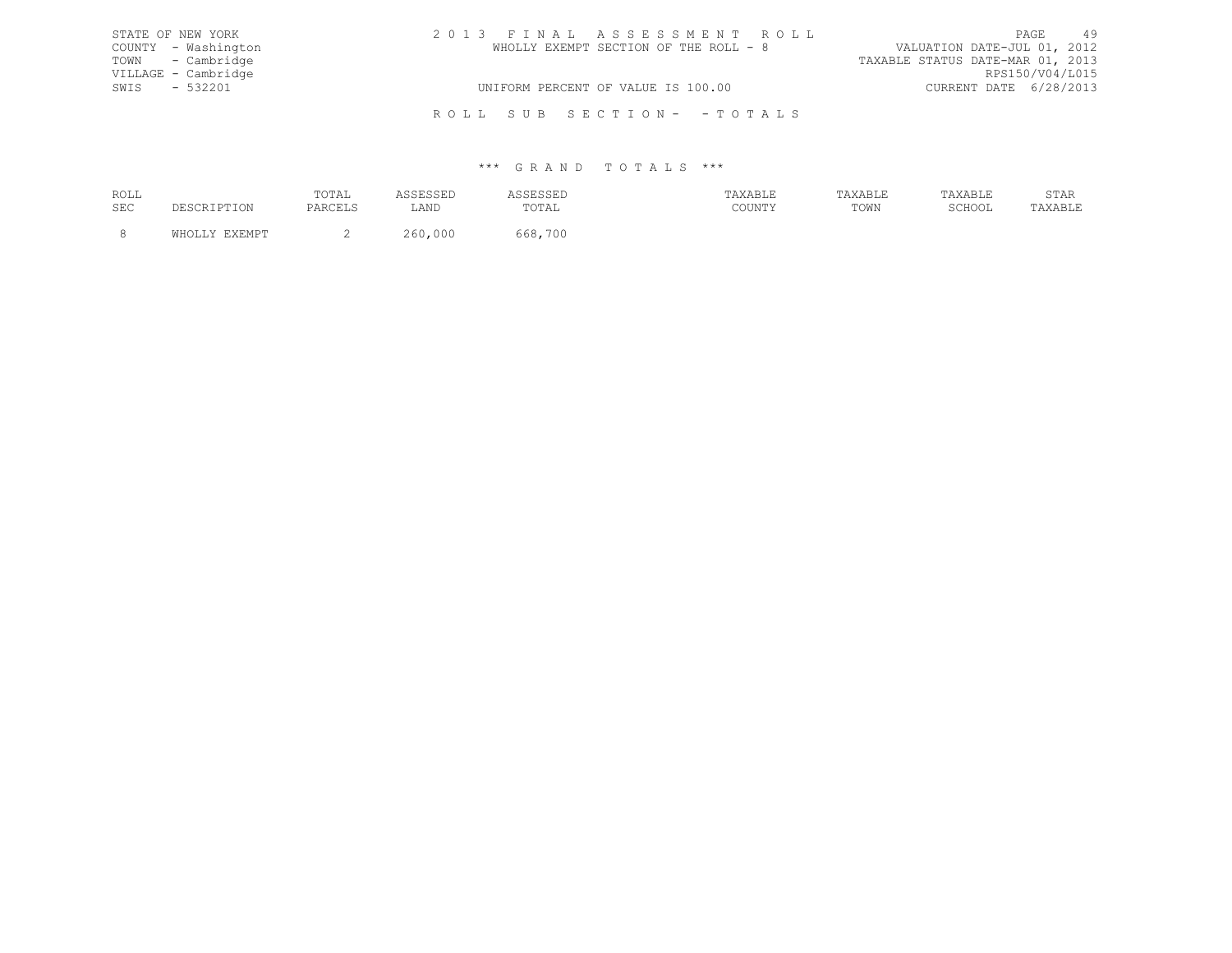| STATE OF NEW YORK |                     | 2013 FINAL ASSESSMENT ROLL                                           | PAGE                   | - 50 |
|-------------------|---------------------|----------------------------------------------------------------------|------------------------|------|
|                   | COUNTY - Washington | VALUATION DATE-JUL 01, 2012<br>WHOLLY EXEMPT SECTION OF THE ROLL - 8 |                        |      |
|                   | TOWN - Cambridge    | TAXABLE STATUS DATE-MAR 01, 2013                                     |                        |      |
|                   | VILLAGE - Cambridge | UNIFORM PERCENT OF VALUE IS 100.00                                   | RPS150/V04/L015        |      |
| SWIS - 532201     |                     |                                                                      | CURRENT DATE 6/28/2013 |      |
|                   |                     |                                                                      |                        |      |

# \*\*\* S P E C I A L D I S T R I C T S U M M A R Y \*\*\*

R O L L S E C T I O N T O T A L S

|  |  | ∸<br><b>A A</b> |  |
|--|--|-----------------|--|
|  |  |                 |  |
|  |  |                 |  |

# NO SPECIAL DISTRICTS AT THIS LEVEL

# \*\*\* S C H O O L D I S T R I C T S U M M A R Y \*\*\*

| CODE   | DISTRICT NAME | TOTAL<br>PARCELS | ASSESSED<br>LAND | ASSESSED<br>TOTAL | EXEMPT<br>AMOUNT | TOTAL<br>TAXABLE | STAR<br>AMOUNT | STAR<br>TAXABLE |
|--------|---------------|------------------|------------------|-------------------|------------------|------------------|----------------|-----------------|
| 535010 | Cambridge     | ∠                | 260,000          | 668,700           | 668,700          |                  |                |                 |
|        | SUB-TOTAL     |                  | 260,000          | 668,700           | 668,700          |                  |                |                 |
|        | TOTAL         | ∼                | 260,000          | 668,700           | 668,700          |                  |                |                 |

# \*\*\* S Y S T E M C O D E S S U M M A R Y \*\*\*

# NO SYSTEM EXEMPTIONS AT THIS LEVEL

## \*\*\* E X E M P T I O N S U M M A R Y \*\*\*

| CODE  | DESCRIPTION | TOTAL<br>PARCELS | COUNTY  | TOWN    | SCHOOL  |
|-------|-------------|------------------|---------|---------|---------|
| 13510 | TN CEM      |                  | 228,000 | 228,000 | 228,000 |
| 25110 | NON-PR REL  |                  | 440,700 | 440,700 | 440,700 |
|       | TOTAL       |                  | 668,700 | 668,700 | 668,700 |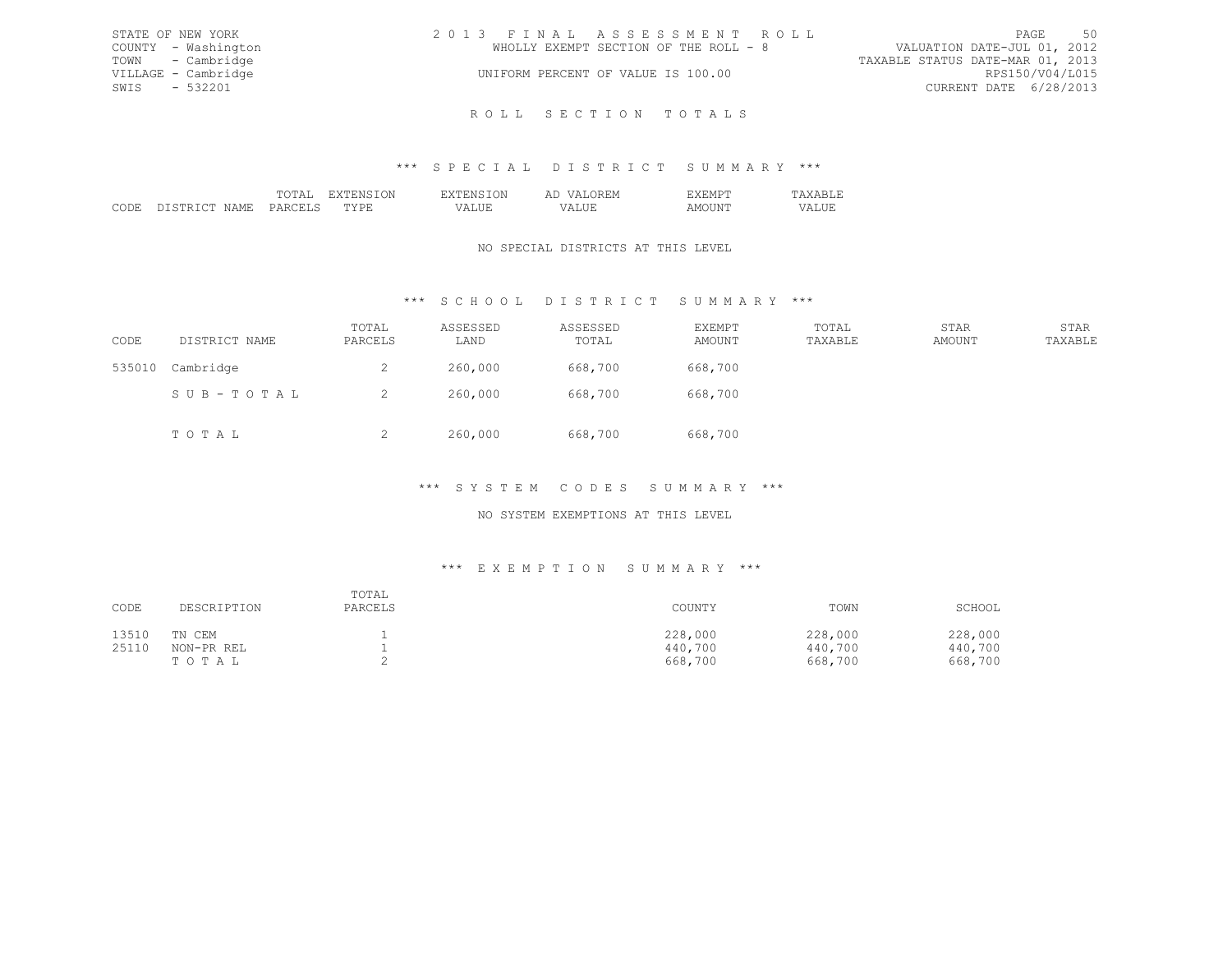| STATE OF NEW YORK   | 2013 FINAL ASSESSMENT ROLL            | PAGE 51                          |
|---------------------|---------------------------------------|----------------------------------|
| COUNTY - Washington | WHOLLY EXEMPT SECTION OF THE ROLL - 8 | VALUATION DATE-JUL 01, 2012      |
| TOWN - Cambridge    |                                       | TAXABLE STATUS DATE-MAR 01, 2013 |
| VILLAGE - Cambridge | UNIFORM PERCENT OF VALUE IS 100.00    | RPS150/V04/L015                  |
| SWIS - 532201       |                                       | CURRENT DATE 6/28/2013           |
|                     |                                       |                                  |
|                     | ROLL SECTION TOTALS                   |                                  |

| ROLL | TOTAL |      | .                      |                     |      |        | הגרחי<br><u>U 1 1 1 1</u> |
|------|-------|------|------------------------|---------------------|------|--------|---------------------------|
| SEC  |       | ∟AND | $P\cap T\Delta$<br>◡⊥ឹ | CCTATM<br>, JULY 1. | TOWN | SCHOOL | ـ ـ ـ ـ ـ                 |
|      |       |      |                        |                     |      |        |                           |
|      |       |      | 700                    |                     |      |        |                           |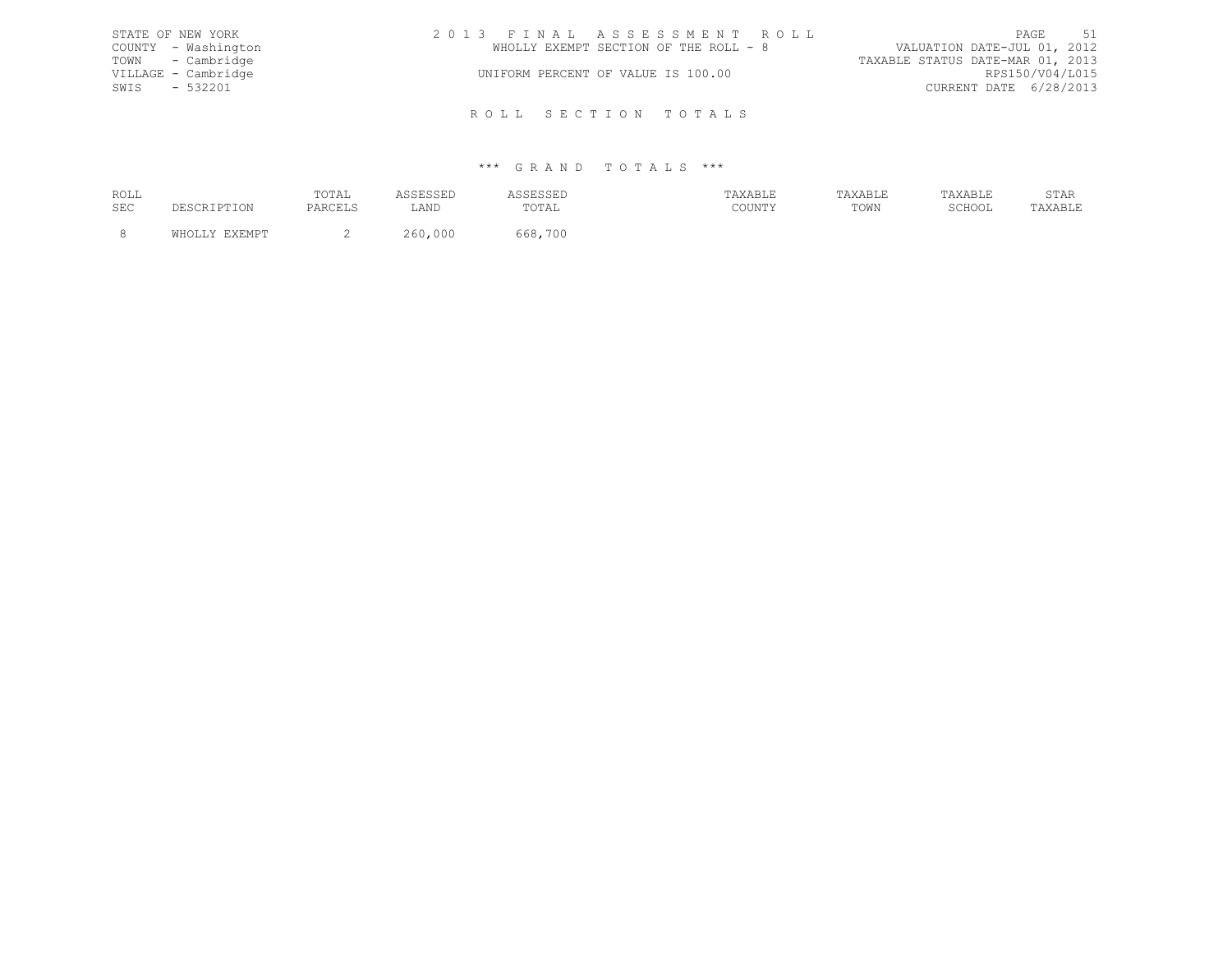| STATE OF NEW YORK   | 2013 FINAL ASSESSMENT ROLL         | - 52<br>PAGE                     |
|---------------------|------------------------------------|----------------------------------|
| COUNTY - Washington |                                    | VALUATION DATE-JUL 01, 2012      |
| TOWN - Cambridge    | SWIS TOTALS                        | TAXABLE STATUS DATE-MAR 01, 2013 |
| VILLAGE - Cambridge | UNIFORM PERCENT OF VALUE IS 100.00 | RPS150/V04/L015                  |
| SWIS - 532201       |                                    | CURRENT DATE 6/28/2013           |
|                     |                                    |                                  |

### \*\*\* S P E C I A L D I S T R I C T S U M M A R Y \*\*\*

| CODE | DISTRICT NAME PARCELS | TOTAL | EXTENSION<br>TYPE | EXTENSION<br>VALUE | AD VALOREM<br>VALUE | EXEMPT<br>AMOUNT | TAXABLE<br>VALUE |
|------|-----------------------|-------|-------------------|--------------------|---------------------|------------------|------------------|
|      | EC533 Exempt chqbk -  |       | 1 MOVTAX          |                    |                     |                  |                  |
|      | EZ004 Empire Zone 4   |       | 1 TOTAL           |                    | 370,000             |                  | 370,000          |
|      | SR533 Star repay - f  |       | 1 MOVTAX          |                    |                     |                  |                  |
|      | TE533 Trans exmt rep  |       | 3 MOVTAX          |                    |                     |                  |                  |

## \*\*\* S C H O O L D I S T R I C T S U M M A R Y \*\*\*

| CODE   | DISTRICT NAME | TOTAL<br>PARCELS | ASSESSED<br>LAND | ASSESSED<br>TOTAL | EXEMPT<br>AMOUNT | TOTAL<br>TAXABLE | STAR<br>AMOUNT | STAR<br>TAXABLE |
|--------|---------------|------------------|------------------|-------------------|------------------|------------------|----------------|-----------------|
| 535010 | Cambridge     | 187              | 5613,500         | 28732,666         | 804,830          | 27927,836        | 4249,070       | 23678,766       |
|        | SUB-TOTAL     | 187              | 5613,500         | 28732,666         | 804,830          | 27927,836        | 4249,070       | 23678,766       |
|        | TOTAL         | 187              | 5613,500         | 28732,666         | 804,830          | 27927,836        | 4249,070       | 23678,766       |

# \*\*\* S Y S T E M C O D E S S U M M A R Y \*\*\*

### NO SYSTEM EXEMPTIONS AT THIS LEVEL

### \*\*\* E X E M P T I O N S U M M A R Y \*\*\*

| CODE  | DESCRIPTION    | TOTAL<br>PARCELS | COUNTY  | TOWN    | SCHOOL  |
|-------|----------------|------------------|---------|---------|---------|
| 13510 | TN CEM         |                  | 228,000 | 228,000 | 228,000 |
| 25110 | NON-PR REL     |                  | 440,700 | 440,700 | 440,700 |
| 41101 | ELG F VET      |                  | 5,000   | 5,000   |         |
| 41122 | WAR VET/C      | 10               | 245,745 |         |         |
| 41123 | WAR VET/T      | 10               |         | 233,745 |         |
| 41132 | CBT VET/C      |                  | 279,950 |         |         |
| 41133 | CBT VET/T      |                  |         | 260,875 |         |
| 41142 | DIS VET/C      | $\bigcirc$<br>∠  | 34,010  |         |         |
| 41143 | DIS VET/T      |                  |         | 34,010  |         |
| 41152 | $CW$ 10 $VET/$ |                  | 16,000  |         |         |
| 41801 | AGED-CO/TN     |                  | 83,050  | 83,050  |         |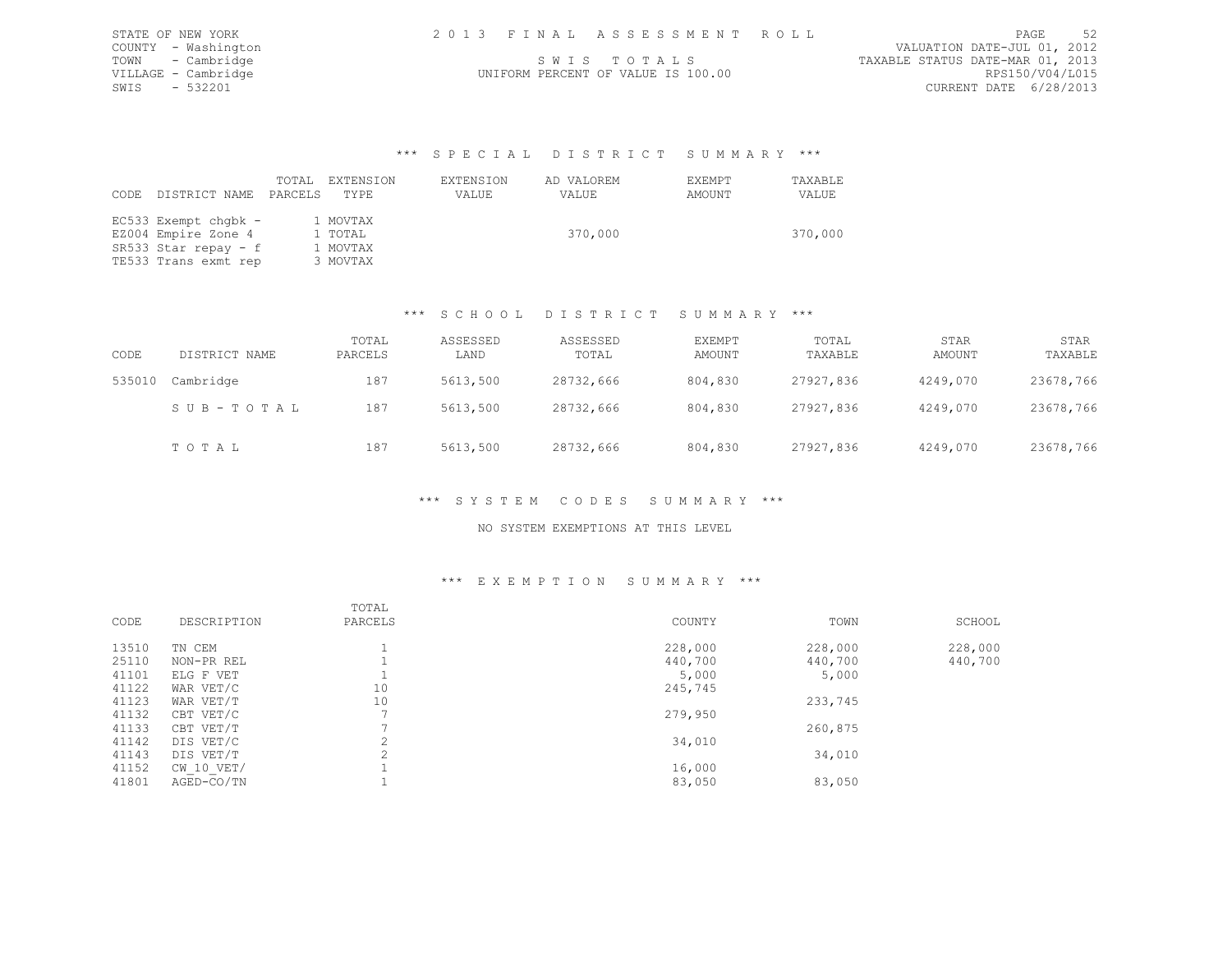| STATE OF NEW YORK   | 2013 FINAL ASSESSMENT ROLL         | -53<br>PAGE                      |
|---------------------|------------------------------------|----------------------------------|
| COUNTY - Washington |                                    | VALUATION DATE-JUL 01, 2012      |
| TOWN - Cambridge    | SWIS TOTALS                        | TAXABLE STATUS DATE-MAR 01, 2013 |
| VILLAGE - Cambridge | UNIFORM PERCENT OF VALUE IS 100.00 | RPS150/V04/L015                  |
| SWIS - 532201       |                                    | CURRENT DATE 6/28/2013           |

### \*\*\* E X E M P T I O N S U M M A R Y \*\*\*

| CODE  | DESCRIPTION | TOTAL<br>PARCELS | COUNTY   | TOWN     | SCHOOL   |
|-------|-------------|------------------|----------|----------|----------|
| 41802 | AGED-CO     |                  | 156,290  |          |          |
| 41803 | AGED-TOWN   |                  |          | 102,955  |          |
| 41804 | AGED-SCH    |                  |          |          | 136,130  |
| 41834 | STAR EN     | 29               |          |          | 1909,070 |
| 41854 | STAR B      | 75               |          |          | 2340,000 |
|       | TOTAL       | 155              | 1488,745 | 1388,335 | 5053,900 |

| ROLL<br><b>SEC</b> | DESCRIPTION         | TOTAL<br>PARCELS | ASSESSED<br>LAND | ASSESSED<br>TOTAL | TAXABLE<br>COUNTY | TAXABLE<br>TOWN | TAXABLE<br>SCHOOL | STAR<br>TAXABLE |
|--------------------|---------------------|------------------|------------------|-------------------|-------------------|-----------------|-------------------|-----------------|
| $\mathbf{1}$       | TAXABLE             | 175              | 5336,000         | 26425,900         | 25605,855         | 25706,265       | 26289,770         | 22040,700       |
| 5                  | SPECIAL FRANCHISE   | 4                |                  | 1128,945          | 1128,945          | 1128,945        | 1128,945          | 1128,945        |
| 6                  | UTILITIES & N.C.    | 6                | 17,500           | 509,121           | 509,121           | 509,121         | 509,121           | 509,121         |
| 8                  | WHOLLY EXEMPT       | 2                | 260,000          | 668,700           |                   |                 |                   |                 |
| $\star$            | <b>SUB</b><br>TOTAL | 187              | 5613,500         | 28732,666         | 27243,921         | 27344,331       | 27927,836         | 23678,766       |
| $***$              | GRAND TOTAL         | 187              | 5613,500         | 28732,666         | 27243,921         | 27344,331       | 27927,836         | 23678,766       |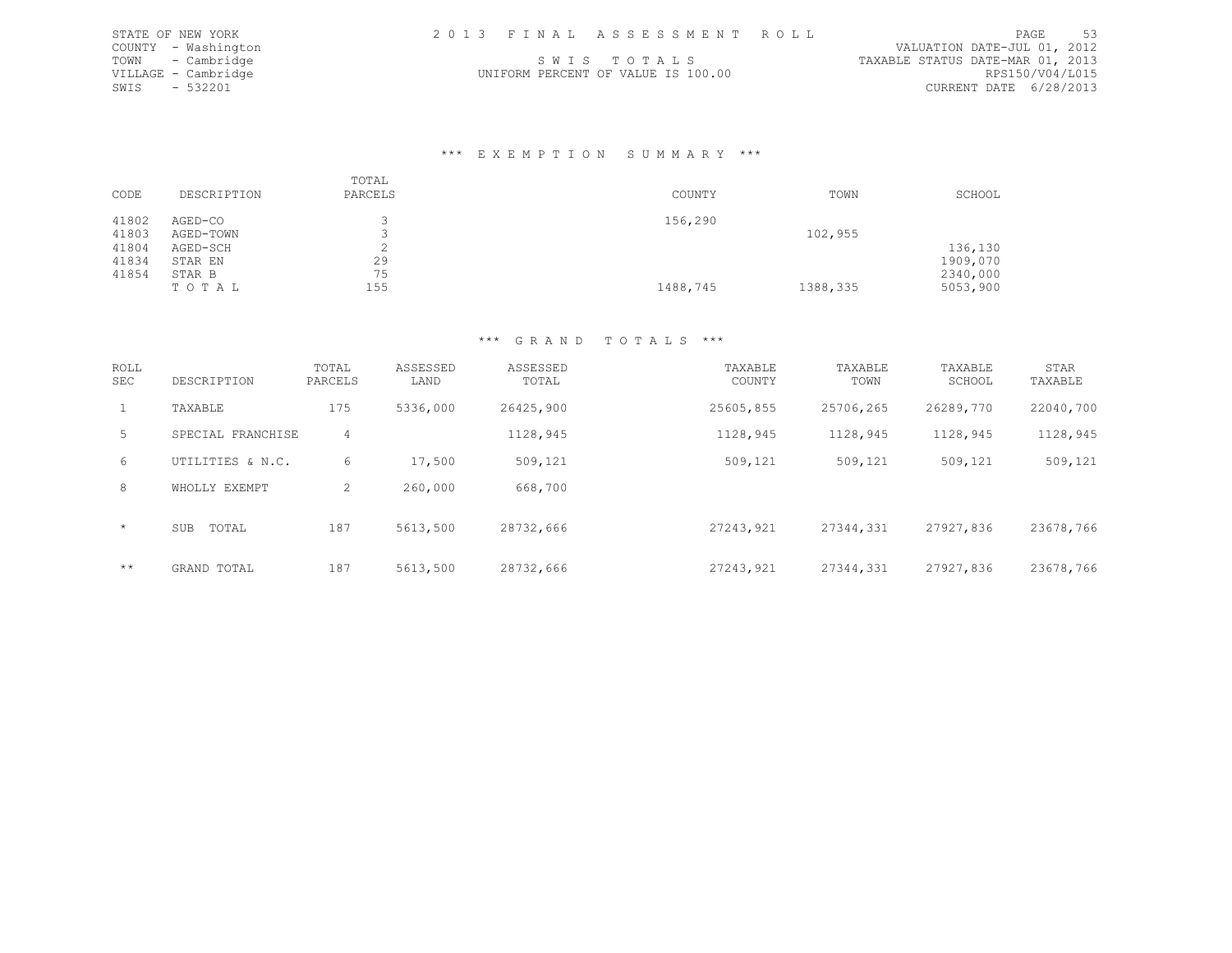# STATE OF NEW YORK 2 0 1 3 F I N A L A S S E S S M E N T R O L L PAGE 54 COUNTY - Washington T A X A B L E SECTION OF THE ROLL - 1 VALUATION DATE-JUL 01, 2012 TOWN - Cambridge OWNERS NAME SEQUENCE TAXABLE STATUS DATE-MAR 01, 2013 SWIS - 532289 UNIFORM PERCENT OF VALUE IS 100.00

| 169 State Route 372<br>825J100385<br>$\circ$<br>20,625<br>$255. - 1 - 8$<br>210 1 Family Res<br>WAR $VET/C$ 41122<br>$\circ$<br>0<br>$\circ$<br>Ackerly Helen H -LE-<br>535010<br>27,500 WAR VET/T 41123<br>0<br>$\circ$<br>20,625<br>Cambridge<br>$\circ$<br>137,500 STAR EN<br>41834<br>$\Omega$<br>65,830<br>Brownell Alice P<br>H & L<br>$\Omega$<br>169 State Route 372<br>722/135<br>COUNTY TAXABLE VALUE<br>116,875<br>Cambridge, NY 12816<br>ACRES<br>1.80<br>TOWN<br>TAXABLE VALUE<br>116,875<br>EAST-0784763 NRTH-1534171<br>SCHOOL TAXABLE VALUE<br>71,670<br>DEED BOOK 2543 PG-13<br>CA005 Cons agri dst 5<br>137,500 TO<br>137,500 FD221 Cambridge fire<br>FULL MARKET VALUE<br>137,500 TO M<br>*********************<br>******* 261.-2-16.1 ***************<br>Vly Summit Rd<br>825J100187<br>$261. -2 - 16.1$<br>COUNTY TAXABLE VALUE<br>37,500<br>322 Rural vac>10<br>37,500<br>535010<br>TOWN<br>TAXABLE VALUE<br>37,500<br>Cambridge<br>37,500<br>SCHOOL TAXABLE VALUE<br>Vac Land<br>37,500<br>FD221 Cambridge fire<br>$261. - 1 - 16.1$<br>37,500 TO M<br>ACRES 13.60<br>EAST-0764538 NRTH-1525504<br>DEED BOOK 876<br>$PG-235$<br>FULL MARKET VALUE<br>37,500<br>*****************************<br>1093 Vly Summit Rd<br>825J100833<br>$261. -2 - 16.2$<br>210 1 Family Res<br>STAR EN<br>41834<br>$\circ$<br>$\circ$<br>$\Omega$<br>65,830<br>Adams David Guy -LE-<br>535010<br>38,400<br>COUNTY TAXABLE VALUE<br>Cambridge<br>174,400<br>174,400<br>TAXABLE VALUE<br>Marzello Francine M<br>TOWN<br>174,400<br>House & Lot<br>1093 Vly Summit Rd<br>SCHOOL TAXABLE VALUE<br>$261. - 1 - 16.2$<br>108,570<br>Greenwich, NY 12834<br>FD221 Cambridge fire<br>ACRES 3.48<br>174,400 TO M<br>EAST-0764236 NRTH-1524787<br>DEED BOOK 2506 PG-213<br>174,400<br>FULL MARKET VALUE<br>Cobble Rd/w Off<br>825J100188<br>$262 - 2 - 4$<br>2,800<br>323 Vacant rural<br>COUNTY TAXABLE VALUE<br>Adams Martha<br>535010<br>2,800<br>TOWN<br>TAXABLE VALUE<br>2,800<br>Cambridge<br>Pauline Grimes<br>2,800<br>SCHOOL TAXABLE VALUE<br>Woods<br>2,800<br>2609 State Route 22<br>4.00<br>FD221 Cambridge fire<br>2,800 TO M<br>ACRES<br>EAST-0776649 NRTH-1528773<br>Cambridge, NY 12816<br>DEED BOOK 266<br>$PG-77$<br>2,800<br>FULL MARKET VALUE<br>497 Turnpike Rd<br>825J100399<br>242 Rurl res&rec<br>STAR B<br>41854<br>0<br>$\circ$<br>$\Omega$<br>31,200<br>Cambridge<br>535010<br>103,000<br>COUNTY TAXABLE VALUE<br>205,700<br>205,700<br>TOWN<br>TAXABLE VALUE<br>205,700<br>Round House & Lot<br>SCHOOL TAXABLE VALUE<br>174,500<br>ACRES<br>19.00<br>FD221 Cambridge fire<br>205,700 TO M<br>EAST-0787469 NRTH-1514287<br>DEED BOOK 2175<br>$PG-345$<br>205,700<br>FULL MARKET VALUE | TAX MAP PARCEL NUMBER<br>CURRENT OWNERS NAME<br>CURRENT OWNERS ADDRESS | PROPERTY LOCATION & CLASS ASSESSMENT EXEMPTION CODE----------------COUNTY-------TOWN------SCHOOL<br>SCHOOL DISTRICT<br>PARCEL SIZE/GRID COORD | LAND<br>TOTAL | TAX DESCRIPTION<br>SPECIAL DISTRICTS | TAXABLE VALUE | ACCOUNT NO. |
|------------------------------------------------------------------------------------------------------------------------------------------------------------------------------------------------------------------------------------------------------------------------------------------------------------------------------------------------------------------------------------------------------------------------------------------------------------------------------------------------------------------------------------------------------------------------------------------------------------------------------------------------------------------------------------------------------------------------------------------------------------------------------------------------------------------------------------------------------------------------------------------------------------------------------------------------------------------------------------------------------------------------------------------------------------------------------------------------------------------------------------------------------------------------------------------------------------------------------------------------------------------------------------------------------------------------------------------------------------------------------------------------------------------------------------------------------------------------------------------------------------------------------------------------------------------------------------------------------------------------------------------------------------------------------------------------------------------------------------------------------------------------------------------------------------------------------------------------------------------------------------------------------------------------------------------------------------------------------------------------------------------------------------------------------------------------------------------------------------------------------------------------------------------------------------------------------------------------------------------------------------------------------------------------------------------------------------------------------------------------------------------------------------------------------------------------------------------------------------------------------------------------------------------------------------------------------------------------------------------------------------------------------------------------------------------------------------|------------------------------------------------------------------------|-----------------------------------------------------------------------------------------------------------------------------------------------|---------------|--------------------------------------|---------------|-------------|
|                                                                                                                                                                                                                                                                                                                                                                                                                                                                                                                                                                                                                                                                                                                                                                                                                                                                                                                                                                                                                                                                                                                                                                                                                                                                                                                                                                                                                                                                                                                                                                                                                                                                                                                                                                                                                                                                                                                                                                                                                                                                                                                                                                                                                                                                                                                                                                                                                                                                                                                                                                                                                                                                                                            | ***********************                                                |                                                                                                                                               |               |                                      |               |             |
|                                                                                                                                                                                                                                                                                                                                                                                                                                                                                                                                                                                                                                                                                                                                                                                                                                                                                                                                                                                                                                                                                                                                                                                                                                                                                                                                                                                                                                                                                                                                                                                                                                                                                                                                                                                                                                                                                                                                                                                                                                                                                                                                                                                                                                                                                                                                                                                                                                                                                                                                                                                                                                                                                                            |                                                                        |                                                                                                                                               |               |                                      |               |             |
|                                                                                                                                                                                                                                                                                                                                                                                                                                                                                                                                                                                                                                                                                                                                                                                                                                                                                                                                                                                                                                                                                                                                                                                                                                                                                                                                                                                                                                                                                                                                                                                                                                                                                                                                                                                                                                                                                                                                                                                                                                                                                                                                                                                                                                                                                                                                                                                                                                                                                                                                                                                                                                                                                                            |                                                                        |                                                                                                                                               |               |                                      |               |             |
|                                                                                                                                                                                                                                                                                                                                                                                                                                                                                                                                                                                                                                                                                                                                                                                                                                                                                                                                                                                                                                                                                                                                                                                                                                                                                                                                                                                                                                                                                                                                                                                                                                                                                                                                                                                                                                                                                                                                                                                                                                                                                                                                                                                                                                                                                                                                                                                                                                                                                                                                                                                                                                                                                                            |                                                                        |                                                                                                                                               |               |                                      |               |             |
|                                                                                                                                                                                                                                                                                                                                                                                                                                                                                                                                                                                                                                                                                                                                                                                                                                                                                                                                                                                                                                                                                                                                                                                                                                                                                                                                                                                                                                                                                                                                                                                                                                                                                                                                                                                                                                                                                                                                                                                                                                                                                                                                                                                                                                                                                                                                                                                                                                                                                                                                                                                                                                                                                                            |                                                                        |                                                                                                                                               |               |                                      |               |             |
|                                                                                                                                                                                                                                                                                                                                                                                                                                                                                                                                                                                                                                                                                                                                                                                                                                                                                                                                                                                                                                                                                                                                                                                                                                                                                                                                                                                                                                                                                                                                                                                                                                                                                                                                                                                                                                                                                                                                                                                                                                                                                                                                                                                                                                                                                                                                                                                                                                                                                                                                                                                                                                                                                                            |                                                                        |                                                                                                                                               |               |                                      |               |             |
|                                                                                                                                                                                                                                                                                                                                                                                                                                                                                                                                                                                                                                                                                                                                                                                                                                                                                                                                                                                                                                                                                                                                                                                                                                                                                                                                                                                                                                                                                                                                                                                                                                                                                                                                                                                                                                                                                                                                                                                                                                                                                                                                                                                                                                                                                                                                                                                                                                                                                                                                                                                                                                                                                                            |                                                                        |                                                                                                                                               |               |                                      |               |             |
|                                                                                                                                                                                                                                                                                                                                                                                                                                                                                                                                                                                                                                                                                                                                                                                                                                                                                                                                                                                                                                                                                                                                                                                                                                                                                                                                                                                                                                                                                                                                                                                                                                                                                                                                                                                                                                                                                                                                                                                                                                                                                                                                                                                                                                                                                                                                                                                                                                                                                                                                                                                                                                                                                                            |                                                                        |                                                                                                                                               |               |                                      |               |             |
|                                                                                                                                                                                                                                                                                                                                                                                                                                                                                                                                                                                                                                                                                                                                                                                                                                                                                                                                                                                                                                                                                                                                                                                                                                                                                                                                                                                                                                                                                                                                                                                                                                                                                                                                                                                                                                                                                                                                                                                                                                                                                                                                                                                                                                                                                                                                                                                                                                                                                                                                                                                                                                                                                                            |                                                                        |                                                                                                                                               |               |                                      |               |             |
|                                                                                                                                                                                                                                                                                                                                                                                                                                                                                                                                                                                                                                                                                                                                                                                                                                                                                                                                                                                                                                                                                                                                                                                                                                                                                                                                                                                                                                                                                                                                                                                                                                                                                                                                                                                                                                                                                                                                                                                                                                                                                                                                                                                                                                                                                                                                                                                                                                                                                                                                                                                                                                                                                                            |                                                                        |                                                                                                                                               |               |                                      |               |             |
|                                                                                                                                                                                                                                                                                                                                                                                                                                                                                                                                                                                                                                                                                                                                                                                                                                                                                                                                                                                                                                                                                                                                                                                                                                                                                                                                                                                                                                                                                                                                                                                                                                                                                                                                                                                                                                                                                                                                                                                                                                                                                                                                                                                                                                                                                                                                                                                                                                                                                                                                                                                                                                                                                                            |                                                                        |                                                                                                                                               |               |                                      |               |             |
|                                                                                                                                                                                                                                                                                                                                                                                                                                                                                                                                                                                                                                                                                                                                                                                                                                                                                                                                                                                                                                                                                                                                                                                                                                                                                                                                                                                                                                                                                                                                                                                                                                                                                                                                                                                                                                                                                                                                                                                                                                                                                                                                                                                                                                                                                                                                                                                                                                                                                                                                                                                                                                                                                                            |                                                                        |                                                                                                                                               |               |                                      |               |             |
|                                                                                                                                                                                                                                                                                                                                                                                                                                                                                                                                                                                                                                                                                                                                                                                                                                                                                                                                                                                                                                                                                                                                                                                                                                                                                                                                                                                                                                                                                                                                                                                                                                                                                                                                                                                                                                                                                                                                                                                                                                                                                                                                                                                                                                                                                                                                                                                                                                                                                                                                                                                                                                                                                                            | Adams David Guy                                                        |                                                                                                                                               |               |                                      |               |             |
|                                                                                                                                                                                                                                                                                                                                                                                                                                                                                                                                                                                                                                                                                                                                                                                                                                                                                                                                                                                                                                                                                                                                                                                                                                                                                                                                                                                                                                                                                                                                                                                                                                                                                                                                                                                                                                                                                                                                                                                                                                                                                                                                                                                                                                                                                                                                                                                                                                                                                                                                                                                                                                                                                                            | 1093 Vly Summit Rd                                                     |                                                                                                                                               |               |                                      |               |             |
|                                                                                                                                                                                                                                                                                                                                                                                                                                                                                                                                                                                                                                                                                                                                                                                                                                                                                                                                                                                                                                                                                                                                                                                                                                                                                                                                                                                                                                                                                                                                                                                                                                                                                                                                                                                                                                                                                                                                                                                                                                                                                                                                                                                                                                                                                                                                                                                                                                                                                                                                                                                                                                                                                                            | Greenwich, NY 12834                                                    |                                                                                                                                               |               |                                      |               |             |
|                                                                                                                                                                                                                                                                                                                                                                                                                                                                                                                                                                                                                                                                                                                                                                                                                                                                                                                                                                                                                                                                                                                                                                                                                                                                                                                                                                                                                                                                                                                                                                                                                                                                                                                                                                                                                                                                                                                                                                                                                                                                                                                                                                                                                                                                                                                                                                                                                                                                                                                                                                                                                                                                                                            |                                                                        |                                                                                                                                               |               |                                      |               |             |
|                                                                                                                                                                                                                                                                                                                                                                                                                                                                                                                                                                                                                                                                                                                                                                                                                                                                                                                                                                                                                                                                                                                                                                                                                                                                                                                                                                                                                                                                                                                                                                                                                                                                                                                                                                                                                                                                                                                                                                                                                                                                                                                                                                                                                                                                                                                                                                                                                                                                                                                                                                                                                                                                                                            |                                                                        |                                                                                                                                               |               |                                      |               |             |
|                                                                                                                                                                                                                                                                                                                                                                                                                                                                                                                                                                                                                                                                                                                                                                                                                                                                                                                                                                                                                                                                                                                                                                                                                                                                                                                                                                                                                                                                                                                                                                                                                                                                                                                                                                                                                                                                                                                                                                                                                                                                                                                                                                                                                                                                                                                                                                                                                                                                                                                                                                                                                                                                                                            |                                                                        |                                                                                                                                               |               |                                      |               |             |
|                                                                                                                                                                                                                                                                                                                                                                                                                                                                                                                                                                                                                                                                                                                                                                                                                                                                                                                                                                                                                                                                                                                                                                                                                                                                                                                                                                                                                                                                                                                                                                                                                                                                                                                                                                                                                                                                                                                                                                                                                                                                                                                                                                                                                                                                                                                                                                                                                                                                                                                                                                                                                                                                                                            |                                                                        |                                                                                                                                               |               |                                      |               |             |
|                                                                                                                                                                                                                                                                                                                                                                                                                                                                                                                                                                                                                                                                                                                                                                                                                                                                                                                                                                                                                                                                                                                                                                                                                                                                                                                                                                                                                                                                                                                                                                                                                                                                                                                                                                                                                                                                                                                                                                                                                                                                                                                                                                                                                                                                                                                                                                                                                                                                                                                                                                                                                                                                                                            |                                                                        |                                                                                                                                               |               |                                      |               |             |
|                                                                                                                                                                                                                                                                                                                                                                                                                                                                                                                                                                                                                                                                                                                                                                                                                                                                                                                                                                                                                                                                                                                                                                                                                                                                                                                                                                                                                                                                                                                                                                                                                                                                                                                                                                                                                                                                                                                                                                                                                                                                                                                                                                                                                                                                                                                                                                                                                                                                                                                                                                                                                                                                                                            |                                                                        |                                                                                                                                               |               |                                      |               |             |
|                                                                                                                                                                                                                                                                                                                                                                                                                                                                                                                                                                                                                                                                                                                                                                                                                                                                                                                                                                                                                                                                                                                                                                                                                                                                                                                                                                                                                                                                                                                                                                                                                                                                                                                                                                                                                                                                                                                                                                                                                                                                                                                                                                                                                                                                                                                                                                                                                                                                                                                                                                                                                                                                                                            |                                                                        |                                                                                                                                               |               |                                      |               |             |
|                                                                                                                                                                                                                                                                                                                                                                                                                                                                                                                                                                                                                                                                                                                                                                                                                                                                                                                                                                                                                                                                                                                                                                                                                                                                                                                                                                                                                                                                                                                                                                                                                                                                                                                                                                                                                                                                                                                                                                                                                                                                                                                                                                                                                                                                                                                                                                                                                                                                                                                                                                                                                                                                                                            |                                                                        |                                                                                                                                               |               |                                      |               |             |
|                                                                                                                                                                                                                                                                                                                                                                                                                                                                                                                                                                                                                                                                                                                                                                                                                                                                                                                                                                                                                                                                                                                                                                                                                                                                                                                                                                                                                                                                                                                                                                                                                                                                                                                                                                                                                                                                                                                                                                                                                                                                                                                                                                                                                                                                                                                                                                                                                                                                                                                                                                                                                                                                                                            |                                                                        |                                                                                                                                               |               |                                      |               |             |
|                                                                                                                                                                                                                                                                                                                                                                                                                                                                                                                                                                                                                                                                                                                                                                                                                                                                                                                                                                                                                                                                                                                                                                                                                                                                                                                                                                                                                                                                                                                                                                                                                                                                                                                                                                                                                                                                                                                                                                                                                                                                                                                                                                                                                                                                                                                                                                                                                                                                                                                                                                                                                                                                                                            |                                                                        |                                                                                                                                               |               |                                      |               |             |
|                                                                                                                                                                                                                                                                                                                                                                                                                                                                                                                                                                                                                                                                                                                                                                                                                                                                                                                                                                                                                                                                                                                                                                                                                                                                                                                                                                                                                                                                                                                                                                                                                                                                                                                                                                                                                                                                                                                                                                                                                                                                                                                                                                                                                                                                                                                                                                                                                                                                                                                                                                                                                                                                                                            |                                                                        |                                                                                                                                               |               |                                      |               |             |
|                                                                                                                                                                                                                                                                                                                                                                                                                                                                                                                                                                                                                                                                                                                                                                                                                                                                                                                                                                                                                                                                                                                                                                                                                                                                                                                                                                                                                                                                                                                                                                                                                                                                                                                                                                                                                                                                                                                                                                                                                                                                                                                                                                                                                                                                                                                                                                                                                                                                                                                                                                                                                                                                                                            |                                                                        |                                                                                                                                               |               |                                      |               |             |
|                                                                                                                                                                                                                                                                                                                                                                                                                                                                                                                                                                                                                                                                                                                                                                                                                                                                                                                                                                                                                                                                                                                                                                                                                                                                                                                                                                                                                                                                                                                                                                                                                                                                                                                                                                                                                                                                                                                                                                                                                                                                                                                                                                                                                                                                                                                                                                                                                                                                                                                                                                                                                                                                                                            |                                                                        |                                                                                                                                               |               |                                      |               |             |
|                                                                                                                                                                                                                                                                                                                                                                                                                                                                                                                                                                                                                                                                                                                                                                                                                                                                                                                                                                                                                                                                                                                                                                                                                                                                                                                                                                                                                                                                                                                                                                                                                                                                                                                                                                                                                                                                                                                                                                                                                                                                                                                                                                                                                                                                                                                                                                                                                                                                                                                                                                                                                                                                                                            |                                                                        |                                                                                                                                               |               |                                      |               |             |
|                                                                                                                                                                                                                                                                                                                                                                                                                                                                                                                                                                                                                                                                                                                                                                                                                                                                                                                                                                                                                                                                                                                                                                                                                                                                                                                                                                                                                                                                                                                                                                                                                                                                                                                                                                                                                                                                                                                                                                                                                                                                                                                                                                                                                                                                                                                                                                                                                                                                                                                                                                                                                                                                                                            |                                                                        |                                                                                                                                               |               |                                      |               |             |
|                                                                                                                                                                                                                                                                                                                                                                                                                                                                                                                                                                                                                                                                                                                                                                                                                                                                                                                                                                                                                                                                                                                                                                                                                                                                                                                                                                                                                                                                                                                                                                                                                                                                                                                                                                                                                                                                                                                                                                                                                                                                                                                                                                                                                                                                                                                                                                                                                                                                                                                                                                                                                                                                                                            |                                                                        |                                                                                                                                               |               |                                      |               |             |
|                                                                                                                                                                                                                                                                                                                                                                                                                                                                                                                                                                                                                                                                                                                                                                                                                                                                                                                                                                                                                                                                                                                                                                                                                                                                                                                                                                                                                                                                                                                                                                                                                                                                                                                                                                                                                                                                                                                                                                                                                                                                                                                                                                                                                                                                                                                                                                                                                                                                                                                                                                                                                                                                                                            |                                                                        |                                                                                                                                               |               |                                      |               |             |
|                                                                                                                                                                                                                                                                                                                                                                                                                                                                                                                                                                                                                                                                                                                                                                                                                                                                                                                                                                                                                                                                                                                                                                                                                                                                                                                                                                                                                                                                                                                                                                                                                                                                                                                                                                                                                                                                                                                                                                                                                                                                                                                                                                                                                                                                                                                                                                                                                                                                                                                                                                                                                                                                                                            |                                                                        |                                                                                                                                               |               |                                      |               |             |
|                                                                                                                                                                                                                                                                                                                                                                                                                                                                                                                                                                                                                                                                                                                                                                                                                                                                                                                                                                                                                                                                                                                                                                                                                                                                                                                                                                                                                                                                                                                                                                                                                                                                                                                                                                                                                                                                                                                                                                                                                                                                                                                                                                                                                                                                                                                                                                                                                                                                                                                                                                                                                                                                                                            |                                                                        |                                                                                                                                               |               |                                      |               |             |
|                                                                                                                                                                                                                                                                                                                                                                                                                                                                                                                                                                                                                                                                                                                                                                                                                                                                                                                                                                                                                                                                                                                                                                                                                                                                                                                                                                                                                                                                                                                                                                                                                                                                                                                                                                                                                                                                                                                                                                                                                                                                                                                                                                                                                                                                                                                                                                                                                                                                                                                                                                                                                                                                                                            |                                                                        |                                                                                                                                               |               |                                      |               |             |
|                                                                                                                                                                                                                                                                                                                                                                                                                                                                                                                                                                                                                                                                                                                                                                                                                                                                                                                                                                                                                                                                                                                                                                                                                                                                                                                                                                                                                                                                                                                                                                                                                                                                                                                                                                                                                                                                                                                                                                                                                                                                                                                                                                                                                                                                                                                                                                                                                                                                                                                                                                                                                                                                                                            |                                                                        |                                                                                                                                               |               |                                      |               |             |
|                                                                                                                                                                                                                                                                                                                                                                                                                                                                                                                                                                                                                                                                                                                                                                                                                                                                                                                                                                                                                                                                                                                                                                                                                                                                                                                                                                                                                                                                                                                                                                                                                                                                                                                                                                                                                                                                                                                                                                                                                                                                                                                                                                                                                                                                                                                                                                                                                                                                                                                                                                                                                                                                                                            |                                                                        |                                                                                                                                               |               |                                      |               |             |
|                                                                                                                                                                                                                                                                                                                                                                                                                                                                                                                                                                                                                                                                                                                                                                                                                                                                                                                                                                                                                                                                                                                                                                                                                                                                                                                                                                                                                                                                                                                                                                                                                                                                                                                                                                                                                                                                                                                                                                                                                                                                                                                                                                                                                                                                                                                                                                                                                                                                                                                                                                                                                                                                                                            |                                                                        |                                                                                                                                               |               |                                      |               |             |
|                                                                                                                                                                                                                                                                                                                                                                                                                                                                                                                                                                                                                                                                                                                                                                                                                                                                                                                                                                                                                                                                                                                                                                                                                                                                                                                                                                                                                                                                                                                                                                                                                                                                                                                                                                                                                                                                                                                                                                                                                                                                                                                                                                                                                                                                                                                                                                                                                                                                                                                                                                                                                                                                                                            |                                                                        |                                                                                                                                               |               |                                      |               |             |
|                                                                                                                                                                                                                                                                                                                                                                                                                                                                                                                                                                                                                                                                                                                                                                                                                                                                                                                                                                                                                                                                                                                                                                                                                                                                                                                                                                                                                                                                                                                                                                                                                                                                                                                                                                                                                                                                                                                                                                                                                                                                                                                                                                                                                                                                                                                                                                                                                                                                                                                                                                                                                                                                                                            | $272. - 2 - 16$                                                        |                                                                                                                                               |               |                                      |               |             |
|                                                                                                                                                                                                                                                                                                                                                                                                                                                                                                                                                                                                                                                                                                                                                                                                                                                                                                                                                                                                                                                                                                                                                                                                                                                                                                                                                                                                                                                                                                                                                                                                                                                                                                                                                                                                                                                                                                                                                                                                                                                                                                                                                                                                                                                                                                                                                                                                                                                                                                                                                                                                                                                                                                            | Adelman Melvin L                                                       |                                                                                                                                               |               |                                      |               |             |
|                                                                                                                                                                                                                                                                                                                                                                                                                                                                                                                                                                                                                                                                                                                                                                                                                                                                                                                                                                                                                                                                                                                                                                                                                                                                                                                                                                                                                                                                                                                                                                                                                                                                                                                                                                                                                                                                                                                                                                                                                                                                                                                                                                                                                                                                                                                                                                                                                                                                                                                                                                                                                                                                                                            | Hunsdon Susan L                                                        |                                                                                                                                               |               |                                      |               |             |
|                                                                                                                                                                                                                                                                                                                                                                                                                                                                                                                                                                                                                                                                                                                                                                                                                                                                                                                                                                                                                                                                                                                                                                                                                                                                                                                                                                                                                                                                                                                                                                                                                                                                                                                                                                                                                                                                                                                                                                                                                                                                                                                                                                                                                                                                                                                                                                                                                                                                                                                                                                                                                                                                                                            | 497 Turnpike Rd                                                        |                                                                                                                                               |               |                                      |               |             |
|                                                                                                                                                                                                                                                                                                                                                                                                                                                                                                                                                                                                                                                                                                                                                                                                                                                                                                                                                                                                                                                                                                                                                                                                                                                                                                                                                                                                                                                                                                                                                                                                                                                                                                                                                                                                                                                                                                                                                                                                                                                                                                                                                                                                                                                                                                                                                                                                                                                                                                                                                                                                                                                                                                            | Buskirk, NY 12028                                                      |                                                                                                                                               |               |                                      |               |             |
|                                                                                                                                                                                                                                                                                                                                                                                                                                                                                                                                                                                                                                                                                                                                                                                                                                                                                                                                                                                                                                                                                                                                                                                                                                                                                                                                                                                                                                                                                                                                                                                                                                                                                                                                                                                                                                                                                                                                                                                                                                                                                                                                                                                                                                                                                                                                                                                                                                                                                                                                                                                                                                                                                                            |                                                                        |                                                                                                                                               |               |                                      |               |             |
|                                                                                                                                                                                                                                                                                                                                                                                                                                                                                                                                                                                                                                                                                                                                                                                                                                                                                                                                                                                                                                                                                                                                                                                                                                                                                                                                                                                                                                                                                                                                                                                                                                                                                                                                                                                                                                                                                                                                                                                                                                                                                                                                                                                                                                                                                                                                                                                                                                                                                                                                                                                                                                                                                                            |                                                                        |                                                                                                                                               |               |                                      |               |             |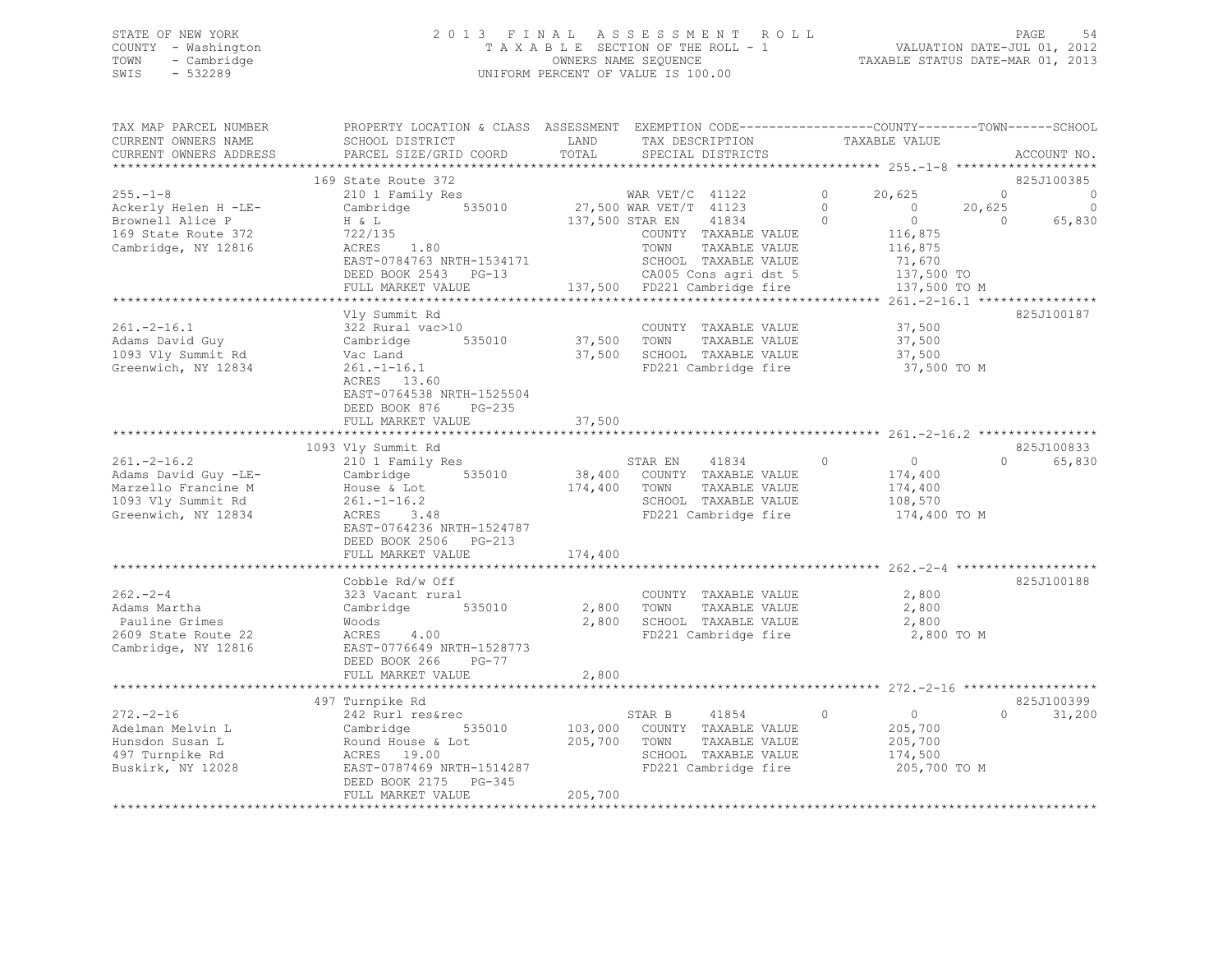# STATE OF NEW YORK 2 0 1 3 F I N A L A S S E S S M E N T R O L L PAGE 55 COUNTY - Washington T A X A B L E SECTION OF THE ROLL - 1 VALUATION DATE-JUL 01, 2012 TOWN - Cambridge OWNERS NAME SEQUENCE TAXABLE STATUS DATE-MAR 01, 2013 SWIS - 532289 UNIFORM PERCENT OF VALUE IS 100.00

| CURRENT OWNERS NAME<br>LAND TAX DESCRIPTION TAXABLE VALUE<br>SCHOOL DISTRICT<br>CURRENT OWNERS ADDRESS<br>825J100316<br>$\sim$ 0<br>$\overline{0}$<br>Aesch James E<br>Aesch Megon P<br>94 State Route 372<br>Cambridge, NY 12816<br>Packers 2.60<br>Cambridge, NY 12816<br>Packers 2.60<br>Packers 2.60<br>Packers 2.60<br>Packers 2.60<br>Packers 2.60<br>Packers 2.60<br>Packers 2.60<br>Packers 2.60<br>Pack<br>TAXABLE VALUE<br>168,300<br>164,100<br>DEED BOOK 529 PG-254 CA005 Cons agridst 5 195,300 TO<br>825J100288<br>311 Belle Rd<br>COUNTY TAXABLE VALUE 177,800<br>330 Vacant comm (COUNT Cambridge 535010 177,800 TOWN<br>$271. - 3 - 10$<br>TAXABLE VALUE 177,800<br>Agri Cycle Of Wash Co Inc<br>Attn: Cover Technologies Inc<br>177,800<br>SCHOOL TAXABLE VALUE 177,800<br>Land<br>lease $862/197$<br>ACRES 73.42<br>CA003 Cons agri dst 3 177,800 TO<br>FD221 Cambridge fire 177,800 TO M<br>4 Open Square Way Rm 421<br>Holyoke, MA 01040<br>EAST-0778264 NRTH-1515385<br>DEED BOOK 675 PG-254<br>825J100915<br>King Rd<br>$322$ Rural vac > 10<br>COUNTY TAXABLE VALUE<br>55,400<br>TAXABLE VALUE 55,400<br>12923 W Bent Tree Dr $25,400$<br>Peoria, AZ 85383 (EAST-0775908 NRTH-1506481 (EAST-0775908 NRTH-1506481 (EAST-0775908 NRTH-1506481 (EAST-0775908 NRTH-1506481 (EAST-0775908 NRTH-1506481 (EAST-0775908 NRTH-1506481 (EAST-07759<br>CA003 Cons agri dst 3 55,400 TO<br>FD221 Cambridge fire 55,400 TO M<br>DEED BOOK 500<br>$PG-93$<br>825J100570<br>Wright Rd/s Off<br>$322$ Rural vac>10<br>Cambridge 535010 52,300<br>$\begin{tabular}{lllllllll} \multicolumn{2}{c}{\text{COUNTY}} & \text{TAXABLE VALUE} & & & & 52,300 \\ \multicolumn{2}{c}{\text{TOWN}} & \text{TAXABLE VALUE} & & & 52,300 \\ \end{tabular}$<br>$271. - 3 - 5$<br>Ancar Robert<br>52,300<br>TOWN<br>SCHOOL TAXABLE VALUE 52,300<br>52,300<br>Ancar Judith<br>Land<br>ACRES 38.82<br>CA003 Cons agri dst 3 52,300 TO<br>257 Wright Rd<br>EAST-0778868 NRTH-1518338<br>Cambridge, NY 12816<br>FD221 Cambridge fire<br>52,300 TO M<br>DEED BOOK 824 PG-122<br>52,300<br>FULL MARKET VALUE | TAX MAP PARCEL NUMBER | PROPERTY LOCATION & CLASS ASSESSMENT EXEMPTION CODE---------------COUNTY-------TOWN------SCHOOI |  |  |  |        |
|-------------------------------------------------------------------------------------------------------------------------------------------------------------------------------------------------------------------------------------------------------------------------------------------------------------------------------------------------------------------------------------------------------------------------------------------------------------------------------------------------------------------------------------------------------------------------------------------------------------------------------------------------------------------------------------------------------------------------------------------------------------------------------------------------------------------------------------------------------------------------------------------------------------------------------------------------------------------------------------------------------------------------------------------------------------------------------------------------------------------------------------------------------------------------------------------------------------------------------------------------------------------------------------------------------------------------------------------------------------------------------------------------------------------------------------------------------------------------------------------------------------------------------------------------------------------------------------------------------------------------------------------------------------------------------------------------------------------------------------------------------------------------------------------------------------------------------------------------------------------------------------------------------------------------------------------------------------------------------------------------------------------------------------------------------------------------------------------------|-----------------------|-------------------------------------------------------------------------------------------------|--|--|--|--------|
|                                                                                                                                                                                                                                                                                                                                                                                                                                                                                                                                                                                                                                                                                                                                                                                                                                                                                                                                                                                                                                                                                                                                                                                                                                                                                                                                                                                                                                                                                                                                                                                                                                                                                                                                                                                                                                                                                                                                                                                                                                                                                                 |                       |                                                                                                 |  |  |  |        |
|                                                                                                                                                                                                                                                                                                                                                                                                                                                                                                                                                                                                                                                                                                                                                                                                                                                                                                                                                                                                                                                                                                                                                                                                                                                                                                                                                                                                                                                                                                                                                                                                                                                                                                                                                                                                                                                                                                                                                                                                                                                                                                 |                       |                                                                                                 |  |  |  |        |
|                                                                                                                                                                                                                                                                                                                                                                                                                                                                                                                                                                                                                                                                                                                                                                                                                                                                                                                                                                                                                                                                                                                                                                                                                                                                                                                                                                                                                                                                                                                                                                                                                                                                                                                                                                                                                                                                                                                                                                                                                                                                                                 |                       |                                                                                                 |  |  |  |        |
|                                                                                                                                                                                                                                                                                                                                                                                                                                                                                                                                                                                                                                                                                                                                                                                                                                                                                                                                                                                                                                                                                                                                                                                                                                                                                                                                                                                                                                                                                                                                                                                                                                                                                                                                                                                                                                                                                                                                                                                                                                                                                                 |                       |                                                                                                 |  |  |  |        |
|                                                                                                                                                                                                                                                                                                                                                                                                                                                                                                                                                                                                                                                                                                                                                                                                                                                                                                                                                                                                                                                                                                                                                                                                                                                                                                                                                                                                                                                                                                                                                                                                                                                                                                                                                                                                                                                                                                                                                                                                                                                                                                 |                       |                                                                                                 |  |  |  |        |
|                                                                                                                                                                                                                                                                                                                                                                                                                                                                                                                                                                                                                                                                                                                                                                                                                                                                                                                                                                                                                                                                                                                                                                                                                                                                                                                                                                                                                                                                                                                                                                                                                                                                                                                                                                                                                                                                                                                                                                                                                                                                                                 |                       |                                                                                                 |  |  |  |        |
|                                                                                                                                                                                                                                                                                                                                                                                                                                                                                                                                                                                                                                                                                                                                                                                                                                                                                                                                                                                                                                                                                                                                                                                                                                                                                                                                                                                                                                                                                                                                                                                                                                                                                                                                                                                                                                                                                                                                                                                                                                                                                                 |                       |                                                                                                 |  |  |  | 31,200 |
|                                                                                                                                                                                                                                                                                                                                                                                                                                                                                                                                                                                                                                                                                                                                                                                                                                                                                                                                                                                                                                                                                                                                                                                                                                                                                                                                                                                                                                                                                                                                                                                                                                                                                                                                                                                                                                                                                                                                                                                                                                                                                                 |                       |                                                                                                 |  |  |  |        |
|                                                                                                                                                                                                                                                                                                                                                                                                                                                                                                                                                                                                                                                                                                                                                                                                                                                                                                                                                                                                                                                                                                                                                                                                                                                                                                                                                                                                                                                                                                                                                                                                                                                                                                                                                                                                                                                                                                                                                                                                                                                                                                 |                       |                                                                                                 |  |  |  |        |
|                                                                                                                                                                                                                                                                                                                                                                                                                                                                                                                                                                                                                                                                                                                                                                                                                                                                                                                                                                                                                                                                                                                                                                                                                                                                                                                                                                                                                                                                                                                                                                                                                                                                                                                                                                                                                                                                                                                                                                                                                                                                                                 |                       |                                                                                                 |  |  |  |        |
|                                                                                                                                                                                                                                                                                                                                                                                                                                                                                                                                                                                                                                                                                                                                                                                                                                                                                                                                                                                                                                                                                                                                                                                                                                                                                                                                                                                                                                                                                                                                                                                                                                                                                                                                                                                                                                                                                                                                                                                                                                                                                                 |                       |                                                                                                 |  |  |  |        |
|                                                                                                                                                                                                                                                                                                                                                                                                                                                                                                                                                                                                                                                                                                                                                                                                                                                                                                                                                                                                                                                                                                                                                                                                                                                                                                                                                                                                                                                                                                                                                                                                                                                                                                                                                                                                                                                                                                                                                                                                                                                                                                 |                       |                                                                                                 |  |  |  |        |
|                                                                                                                                                                                                                                                                                                                                                                                                                                                                                                                                                                                                                                                                                                                                                                                                                                                                                                                                                                                                                                                                                                                                                                                                                                                                                                                                                                                                                                                                                                                                                                                                                                                                                                                                                                                                                                                                                                                                                                                                                                                                                                 |                       |                                                                                                 |  |  |  |        |
|                                                                                                                                                                                                                                                                                                                                                                                                                                                                                                                                                                                                                                                                                                                                                                                                                                                                                                                                                                                                                                                                                                                                                                                                                                                                                                                                                                                                                                                                                                                                                                                                                                                                                                                                                                                                                                                                                                                                                                                                                                                                                                 |                       |                                                                                                 |  |  |  |        |
|                                                                                                                                                                                                                                                                                                                                                                                                                                                                                                                                                                                                                                                                                                                                                                                                                                                                                                                                                                                                                                                                                                                                                                                                                                                                                                                                                                                                                                                                                                                                                                                                                                                                                                                                                                                                                                                                                                                                                                                                                                                                                                 |                       |                                                                                                 |  |  |  |        |
|                                                                                                                                                                                                                                                                                                                                                                                                                                                                                                                                                                                                                                                                                                                                                                                                                                                                                                                                                                                                                                                                                                                                                                                                                                                                                                                                                                                                                                                                                                                                                                                                                                                                                                                                                                                                                                                                                                                                                                                                                                                                                                 |                       |                                                                                                 |  |  |  |        |
|                                                                                                                                                                                                                                                                                                                                                                                                                                                                                                                                                                                                                                                                                                                                                                                                                                                                                                                                                                                                                                                                                                                                                                                                                                                                                                                                                                                                                                                                                                                                                                                                                                                                                                                                                                                                                                                                                                                                                                                                                                                                                                 |                       |                                                                                                 |  |  |  |        |
|                                                                                                                                                                                                                                                                                                                                                                                                                                                                                                                                                                                                                                                                                                                                                                                                                                                                                                                                                                                                                                                                                                                                                                                                                                                                                                                                                                                                                                                                                                                                                                                                                                                                                                                                                                                                                                                                                                                                                                                                                                                                                                 |                       |                                                                                                 |  |  |  |        |
|                                                                                                                                                                                                                                                                                                                                                                                                                                                                                                                                                                                                                                                                                                                                                                                                                                                                                                                                                                                                                                                                                                                                                                                                                                                                                                                                                                                                                                                                                                                                                                                                                                                                                                                                                                                                                                                                                                                                                                                                                                                                                                 |                       |                                                                                                 |  |  |  |        |
|                                                                                                                                                                                                                                                                                                                                                                                                                                                                                                                                                                                                                                                                                                                                                                                                                                                                                                                                                                                                                                                                                                                                                                                                                                                                                                                                                                                                                                                                                                                                                                                                                                                                                                                                                                                                                                                                                                                                                                                                                                                                                                 |                       |                                                                                                 |  |  |  |        |
|                                                                                                                                                                                                                                                                                                                                                                                                                                                                                                                                                                                                                                                                                                                                                                                                                                                                                                                                                                                                                                                                                                                                                                                                                                                                                                                                                                                                                                                                                                                                                                                                                                                                                                                                                                                                                                                                                                                                                                                                                                                                                                 |                       |                                                                                                 |  |  |  |        |
|                                                                                                                                                                                                                                                                                                                                                                                                                                                                                                                                                                                                                                                                                                                                                                                                                                                                                                                                                                                                                                                                                                                                                                                                                                                                                                                                                                                                                                                                                                                                                                                                                                                                                                                                                                                                                                                                                                                                                                                                                                                                                                 |                       |                                                                                                 |  |  |  |        |
|                                                                                                                                                                                                                                                                                                                                                                                                                                                                                                                                                                                                                                                                                                                                                                                                                                                                                                                                                                                                                                                                                                                                                                                                                                                                                                                                                                                                                                                                                                                                                                                                                                                                                                                                                                                                                                                                                                                                                                                                                                                                                                 |                       |                                                                                                 |  |  |  |        |
|                                                                                                                                                                                                                                                                                                                                                                                                                                                                                                                                                                                                                                                                                                                                                                                                                                                                                                                                                                                                                                                                                                                                                                                                                                                                                                                                                                                                                                                                                                                                                                                                                                                                                                                                                                                                                                                                                                                                                                                                                                                                                                 |                       |                                                                                                 |  |  |  |        |
|                                                                                                                                                                                                                                                                                                                                                                                                                                                                                                                                                                                                                                                                                                                                                                                                                                                                                                                                                                                                                                                                                                                                                                                                                                                                                                                                                                                                                                                                                                                                                                                                                                                                                                                                                                                                                                                                                                                                                                                                                                                                                                 |                       |                                                                                                 |  |  |  |        |
|                                                                                                                                                                                                                                                                                                                                                                                                                                                                                                                                                                                                                                                                                                                                                                                                                                                                                                                                                                                                                                                                                                                                                                                                                                                                                                                                                                                                                                                                                                                                                                                                                                                                                                                                                                                                                                                                                                                                                                                                                                                                                                 |                       |                                                                                                 |  |  |  |        |
|                                                                                                                                                                                                                                                                                                                                                                                                                                                                                                                                                                                                                                                                                                                                                                                                                                                                                                                                                                                                                                                                                                                                                                                                                                                                                                                                                                                                                                                                                                                                                                                                                                                                                                                                                                                                                                                                                                                                                                                                                                                                                                 |                       |                                                                                                 |  |  |  |        |
|                                                                                                                                                                                                                                                                                                                                                                                                                                                                                                                                                                                                                                                                                                                                                                                                                                                                                                                                                                                                                                                                                                                                                                                                                                                                                                                                                                                                                                                                                                                                                                                                                                                                                                                                                                                                                                                                                                                                                                                                                                                                                                 |                       |                                                                                                 |  |  |  |        |
|                                                                                                                                                                                                                                                                                                                                                                                                                                                                                                                                                                                                                                                                                                                                                                                                                                                                                                                                                                                                                                                                                                                                                                                                                                                                                                                                                                                                                                                                                                                                                                                                                                                                                                                                                                                                                                                                                                                                                                                                                                                                                                 |                       |                                                                                                 |  |  |  |        |
|                                                                                                                                                                                                                                                                                                                                                                                                                                                                                                                                                                                                                                                                                                                                                                                                                                                                                                                                                                                                                                                                                                                                                                                                                                                                                                                                                                                                                                                                                                                                                                                                                                                                                                                                                                                                                                                                                                                                                                                                                                                                                                 |                       |                                                                                                 |  |  |  |        |
|                                                                                                                                                                                                                                                                                                                                                                                                                                                                                                                                                                                                                                                                                                                                                                                                                                                                                                                                                                                                                                                                                                                                                                                                                                                                                                                                                                                                                                                                                                                                                                                                                                                                                                                                                                                                                                                                                                                                                                                                                                                                                                 |                       |                                                                                                 |  |  |  |        |
|                                                                                                                                                                                                                                                                                                                                                                                                                                                                                                                                                                                                                                                                                                                                                                                                                                                                                                                                                                                                                                                                                                                                                                                                                                                                                                                                                                                                                                                                                                                                                                                                                                                                                                                                                                                                                                                                                                                                                                                                                                                                                                 |                       |                                                                                                 |  |  |  |        |
|                                                                                                                                                                                                                                                                                                                                                                                                                                                                                                                                                                                                                                                                                                                                                                                                                                                                                                                                                                                                                                                                                                                                                                                                                                                                                                                                                                                                                                                                                                                                                                                                                                                                                                                                                                                                                                                                                                                                                                                                                                                                                                 |                       |                                                                                                 |  |  |  |        |
|                                                                                                                                                                                                                                                                                                                                                                                                                                                                                                                                                                                                                                                                                                                                                                                                                                                                                                                                                                                                                                                                                                                                                                                                                                                                                                                                                                                                                                                                                                                                                                                                                                                                                                                                                                                                                                                                                                                                                                                                                                                                                                 |                       |                                                                                                 |  |  |  |        |
|                                                                                                                                                                                                                                                                                                                                                                                                                                                                                                                                                                                                                                                                                                                                                                                                                                                                                                                                                                                                                                                                                                                                                                                                                                                                                                                                                                                                                                                                                                                                                                                                                                                                                                                                                                                                                                                                                                                                                                                                                                                                                                 |                       |                                                                                                 |  |  |  |        |
|                                                                                                                                                                                                                                                                                                                                                                                                                                                                                                                                                                                                                                                                                                                                                                                                                                                                                                                                                                                                                                                                                                                                                                                                                                                                                                                                                                                                                                                                                                                                                                                                                                                                                                                                                                                                                                                                                                                                                                                                                                                                                                 |                       |                                                                                                 |  |  |  |        |
|                                                                                                                                                                                                                                                                                                                                                                                                                                                                                                                                                                                                                                                                                                                                                                                                                                                                                                                                                                                                                                                                                                                                                                                                                                                                                                                                                                                                                                                                                                                                                                                                                                                                                                                                                                                                                                                                                                                                                                                                                                                                                                 |                       |                                                                                                 |  |  |  |        |
|                                                                                                                                                                                                                                                                                                                                                                                                                                                                                                                                                                                                                                                                                                                                                                                                                                                                                                                                                                                                                                                                                                                                                                                                                                                                                                                                                                                                                                                                                                                                                                                                                                                                                                                                                                                                                                                                                                                                                                                                                                                                                                 |                       |                                                                                                 |  |  |  |        |
|                                                                                                                                                                                                                                                                                                                                                                                                                                                                                                                                                                                                                                                                                                                                                                                                                                                                                                                                                                                                                                                                                                                                                                                                                                                                                                                                                                                                                                                                                                                                                                                                                                                                                                                                                                                                                                                                                                                                                                                                                                                                                                 |                       |                                                                                                 |  |  |  |        |
|                                                                                                                                                                                                                                                                                                                                                                                                                                                                                                                                                                                                                                                                                                                                                                                                                                                                                                                                                                                                                                                                                                                                                                                                                                                                                                                                                                                                                                                                                                                                                                                                                                                                                                                                                                                                                                                                                                                                                                                                                                                                                                 |                       |                                                                                                 |  |  |  |        |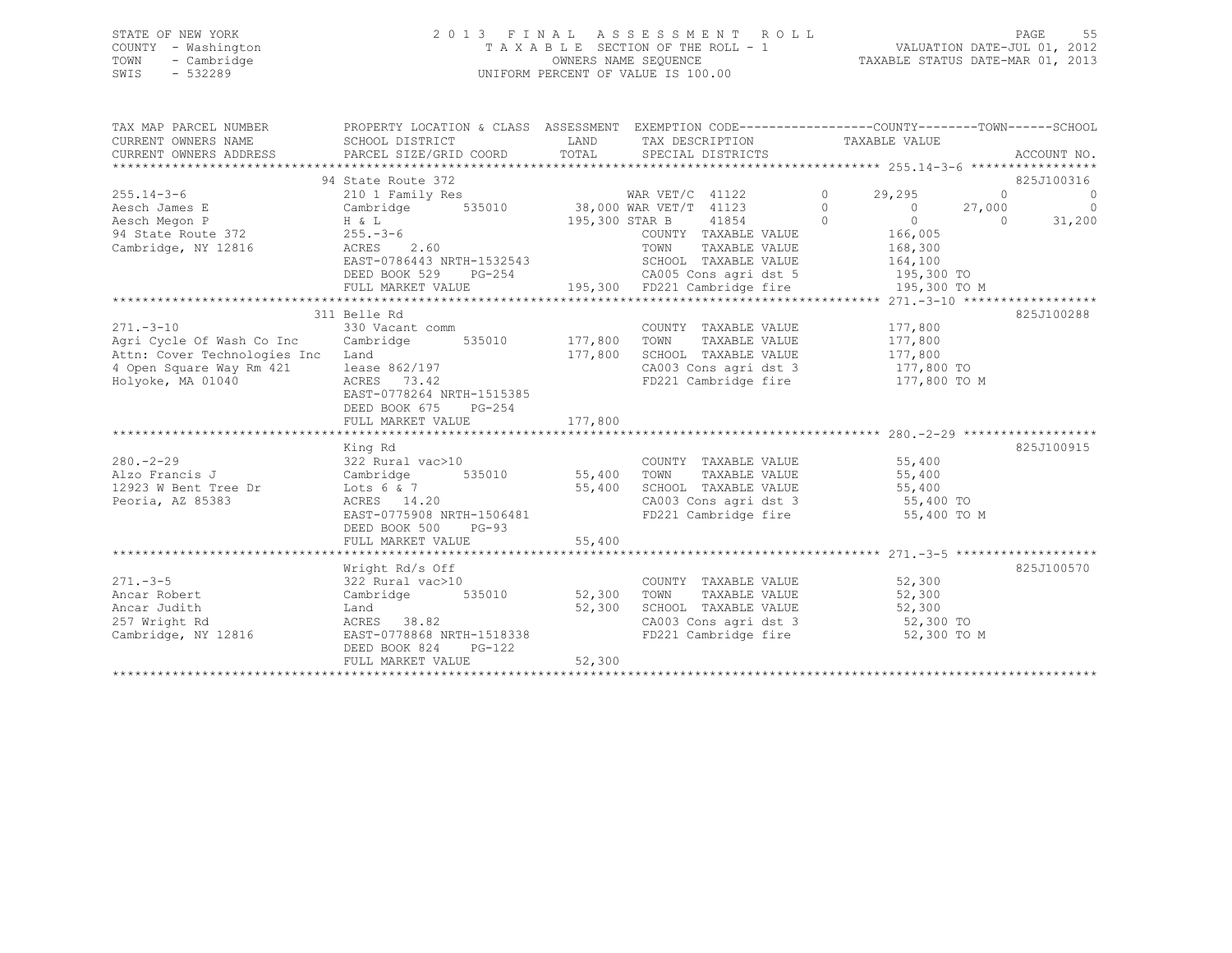# STATE OF NEW YORK 2 0 1 3 F I N A L A S S E S S M E N T R O L L PAGE 56 COUNTY - Washington T A X A B L E SECTION OF THE ROLL - 1 VALUATION DATE-JUL 01, 2012 TOWN - Cambridge OWNERS NAME SEQUENCE TAXABLE STATUS DATE-MAR 01, 2013 SWIS - 532289 UNIFORM PERCENT OF VALUE IS 100.00

| TAX MAP PARCEL NUMBER<br>CURRENT OWNERS NAME<br>CURRENT OWNERS ADDRESS                    | PROPERTY LOCATION & CLASS ASSESSMENT EXEMPTION CODE---------------COUNTY-------TOWN-----SCHOOL<br>SCHOOL DISTRICT<br>PARCEL SIZE/GRID COORD                                                                               | LAND<br>TOTAL                | TAX DESCRIPTION<br>SPECIAL DISTRICTS                                                                                                        | TAXABLE VALUE                                                                                  | ACCOUNT NO.                                          |
|-------------------------------------------------------------------------------------------|---------------------------------------------------------------------------------------------------------------------------------------------------------------------------------------------------------------------------|------------------------------|---------------------------------------------------------------------------------------------------------------------------------------------|------------------------------------------------------------------------------------------------|------------------------------------------------------|
|                                                                                           |                                                                                                                                                                                                                           |                              |                                                                                                                                             |                                                                                                |                                                      |
| $271 - 3 - 1$<br>Ancar Robert P<br>Ancar Judith S<br>257 Wright Rd<br>Cambridge, NY 12816 | 257 Wright Rd<br>241 Rural res&aq<br>Cambridge<br>ACRES 117.80<br>EAST-0777753 NRTH-1520146<br>DEED BOOK 815 PG-77<br>FULL MARKET VALUE                                                                                   | 535010 199,300 STAR B        | AG DIST<br>41720<br>41854<br>375,800 COUNTY TAXABLE VALUE<br>TOWN<br>TAXABLE VALUE<br>SCHOOL TAXABLE VALUE<br>375,800 CA003 Cons agri dst 3 | $\circ$<br>55,475<br>$\Omega$<br>$\overline{0}$<br>320,325<br>320,325<br>289,125<br>320,325 TO | 825J100714<br>55,475<br>55,475<br>31,200<br>$\Omega$ |
| MAY BE SUBJECT TO PAYMENT<br>UNDER AGDIST LAW TIL 2017                                    |                                                                                                                                                                                                                           |                              | 55,475 EX                                                                                                                                   | FD221 Cambridge fire 375,800 TO M                                                              |                                                      |
|                                                                                           | 99 State Route 372                                                                                                                                                                                                        |                              |                                                                                                                                             |                                                                                                | 825J100828                                           |
| $255. - 1 - 10.1$<br>Anderson Bo Allan<br>99 State Route 372<br>Cambridge, NY 12816       | 250 Estate<br>Cambridge<br>535010<br>H&l<br>ACRES 5.78<br>EAST-0785718 NRTH-1532735<br>DEED BOOK 453 PG-233<br>FULL MARKET VALUE                                                                                          | 390,000 TOWN<br>390,000      | 41854<br>STAR B<br>40,100 COUNTY TAXABLE VALUE<br>TAXABLE VALUE<br>SCHOOL TAXABLE VALUE<br>FD221 Cambridge fire                             | $\overline{0}$<br>$\circ$<br>390,000<br>390,000<br>358,800<br>390,000 TO M                     | $\Omega$<br>31,200                                   |
|                                                                                           |                                                                                                                                                                                                                           |                              |                                                                                                                                             |                                                                                                |                                                      |
| $255. - 1 - 10.2$<br>Anderson Bo Allen<br>99 State Route 372<br>Cambridge, NY 12816       | State Route 372/W Off<br>314 Rural vac<10<br>Cambridge<br>535010<br>Vac Land<br>ACRES 6.38<br>EAST-0785482 NRTH-1532253<br>DEED BOOK 454 PG-1033                                                                          | 19,000 TOWN<br>19,000        | COUNTY TAXABLE VALUE<br>TAXABLE VALUE<br>SCHOOL TAXABLE VALUE<br>FD221 Cambridge fire                                                       | 19,000<br>19,000<br>19,000<br>19,000 TO M                                                      | 825J100259                                           |
|                                                                                           | FULL MARKET VALUE                                                                                                                                                                                                         | 19,000                       |                                                                                                                                             |                                                                                                |                                                      |
| $288. - 1 - 6$<br>Buskirk, NY 12028                                                       | 124 County Route 74<br>242 Rurl res&rec<br>Anthony Harold O Trust Cambridge 535010<br>Anthony Harold O Trustee ACRES 21.67<br>124 County Route 74 EAST-0765044 NRTH-1502448<br>DEED BOOK 2675 PG-304<br>FULL MARKET VALUE | 92,100<br>249,000<br>249,000 | COUNTY TAXABLE VALUE<br>TOWN<br>TAXABLE VALUE<br>SCHOOL TAXABLE VALUE<br>CA003 Cons agri dst 3<br>FD221 Cambridge fire                      | 249,000<br>249,000<br>249,000<br>249,000 TO<br>249,000 TO M                                    | 825J100203                                           |
|                                                                                           |                                                                                                                                                                                                                           |                              |                                                                                                                                             |                                                                                                |                                                      |
| $263 - 2 - 24$<br>Aragona John N<br>1229 King Rd<br>Cambridge, NY                         | 1229 King Rd<br>220 2 Family Res<br>Cambridge 535010 27,000<br>789/71 2565/327; 2753/12 147,000<br>ACRES 1.20<br>EAST-0785886 NRTH-1525032<br>DEED BOOK 2753 PG-121                                                       |                              | COUNTY TAXABLE VALUE<br>TOWN<br>TAXABLE VALUE<br>SCHOOL TAXABLE VALUE<br>CA003 Cons agri dst 3                                              | 147,000<br>147,000<br>147,000<br>147,000 TO<br>FD221 Cambridge fire 147,000 TO M               | 825L100590                                           |
|                                                                                           | FULL MARKET VALUE                                                                                                                                                                                                         | 147,000                      |                                                                                                                                             |                                                                                                |                                                      |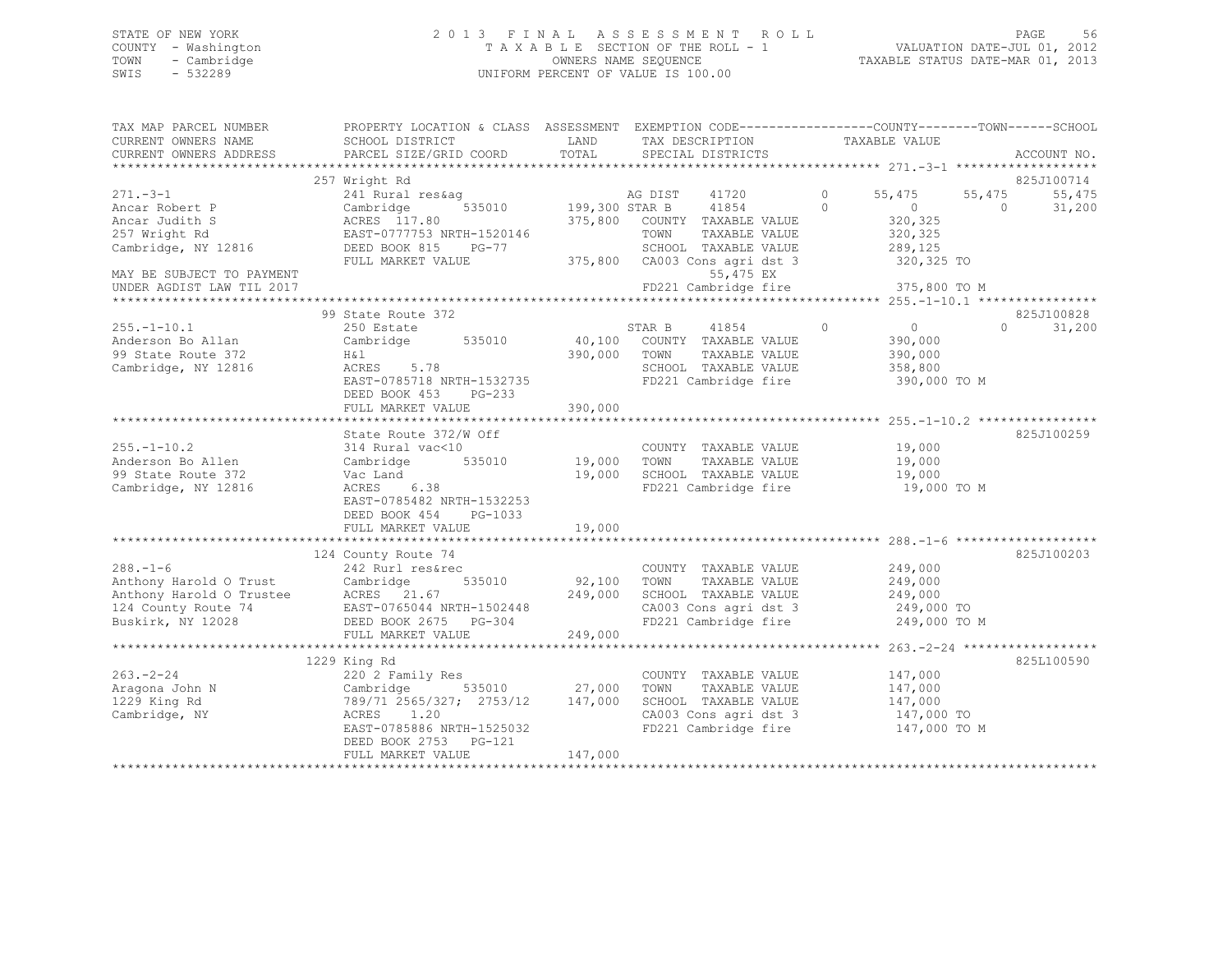# STATE OF NEW YORK 2 0 1 3 F I N A L A S S E S S M E N T R O L L PAGE 57 COUNTY - Washington T A X A B L E SECTION OF THE ROLL - 1 VALUATION DATE-JUL 01, 2012 TOWN - Cambridge OWNERS NAME SEQUENCE TAXABLE STATUS DATE-MAR 01, 2013 SWIS - 532289 UNIFORM PERCENT OF VALUE IS 100.00

| PARCEL SIZE/GRID COORD                         |                                                                                                                                                                               | SPECIAL DISTRICTS                          |                                                                                                                                                                                                                                                                                                                                                                  | ACCOUNT NO.                                                                                                                                                                                                                                                                                                                                                                                                                                                                                                                                                                                                                                                                                                                                                                                                                                                                                                                                                                                                                                                                                                                                                                                                                                                                                                                                                                                                                                                                                                                                                                                                                                                                                                                                                                                                                                                                                                                                                                                             |
|------------------------------------------------|-------------------------------------------------------------------------------------------------------------------------------------------------------------------------------|--------------------------------------------|------------------------------------------------------------------------------------------------------------------------------------------------------------------------------------------------------------------------------------------------------------------------------------------------------------------------------------------------------------------|---------------------------------------------------------------------------------------------------------------------------------------------------------------------------------------------------------------------------------------------------------------------------------------------------------------------------------------------------------------------------------------------------------------------------------------------------------------------------------------------------------------------------------------------------------------------------------------------------------------------------------------------------------------------------------------------------------------------------------------------------------------------------------------------------------------------------------------------------------------------------------------------------------------------------------------------------------------------------------------------------------------------------------------------------------------------------------------------------------------------------------------------------------------------------------------------------------------------------------------------------------------------------------------------------------------------------------------------------------------------------------------------------------------------------------------------------------------------------------------------------------------------------------------------------------------------------------------------------------------------------------------------------------------------------------------------------------------------------------------------------------------------------------------------------------------------------------------------------------------------------------------------------------------------------------------------------------------------------------------------------------|
|                                                |                                                                                                                                                                               |                                            |                                                                                                                                                                                                                                                                                                                                                                  |                                                                                                                                                                                                                                                                                                                                                                                                                                                                                                                                                                                                                                                                                                                                                                                                                                                                                                                                                                                                                                                                                                                                                                                                                                                                                                                                                                                                                                                                                                                                                                                                                                                                                                                                                                                                                                                                                                                                                                                                         |
| W783/260<br>ACRES 55.30                        |                                                                                                                                                                               |                                            | $\circ$<br>65,080<br>$\bigcirc$<br>$\overline{0}$<br>158,920<br>158,920                                                                                                                                                                                                                                                                                          | 825J100523<br>65,080<br>65,080<br>$\overline{0}$<br>65,830                                                                                                                                                                                                                                                                                                                                                                                                                                                                                                                                                                                                                                                                                                                                                                                                                                                                                                                                                                                                                                                                                                                                                                                                                                                                                                                                                                                                                                                                                                                                                                                                                                                                                                                                                                                                                                                                                                                                              |
|                                                |                                                                                                                                                                               |                                            |                                                                                                                                                                                                                                                                                                                                                                  |                                                                                                                                                                                                                                                                                                                                                                                                                                                                                                                                                                                                                                                                                                                                                                                                                                                                                                                                                                                                                                                                                                                                                                                                                                                                                                                                                                                                                                                                                                                                                                                                                                                                                                                                                                                                                                                                                                                                                                                                         |
|                                                |                                                                                                                                                                               |                                            | 24,600 TO M                                                                                                                                                                                                                                                                                                                                                      |                                                                                                                                                                                                                                                                                                                                                                                                                                                                                                                                                                                                                                                                                                                                                                                                                                                                                                                                                                                                                                                                                                                                                                                                                                                                                                                                                                                                                                                                                                                                                                                                                                                                                                                                                                                                                                                                                                                                                                                                         |
|                                                |                                                                                                                                                                               |                                            |                                                                                                                                                                                                                                                                                                                                                                  |                                                                                                                                                                                                                                                                                                                                                                                                                                                                                                                                                                                                                                                                                                                                                                                                                                                                                                                                                                                                                                                                                                                                                                                                                                                                                                                                                                                                                                                                                                                                                                                                                                                                                                                                                                                                                                                                                                                                                                                                         |
|                                                |                                                                                                                                                                               |                                            |                                                                                                                                                                                                                                                                                                                                                                  |                                                                                                                                                                                                                                                                                                                                                                                                                                                                                                                                                                                                                                                                                                                                                                                                                                                                                                                                                                                                                                                                                                                                                                                                                                                                                                                                                                                                                                                                                                                                                                                                                                                                                                                                                                                                                                                                                                                                                                                                         |
| $H \& L$                                       |                                                                                                                                                                               |                                            |                                                                                                                                                                                                                                                                                                                                                                  | 825J100564<br>68,715<br>68,715<br>$\bigcirc$<br>31,200<br>825J100205<br>0<br>$\circ$<br>65,830                                                                                                                                                                                                                                                                                                                                                                                                                                                                                                                                                                                                                                                                                                                                                                                                                                                                                                                                                                                                                                                                                                                                                                                                                                                                                                                                                                                                                                                                                                                                                                                                                                                                                                                                                                                                                                                                                                          |
| FULL MARKET VALUE                              |                                                                                                                                                                               |                                            |                                                                                                                                                                                                                                                                                                                                                                  |                                                                                                                                                                                                                                                                                                                                                                                                                                                                                                                                                                                                                                                                                                                                                                                                                                                                                                                                                                                                                                                                                                                                                                                                                                                                                                                                                                                                                                                                                                                                                                                                                                                                                                                                                                                                                                                                                                                                                                                                         |
|                                                |                                                                                                                                                                               |                                            |                                                                                                                                                                                                                                                                                                                                                                  |                                                                                                                                                                                                                                                                                                                                                                                                                                                                                                                                                                                                                                                                                                                                                                                                                                                                                                                                                                                                                                                                                                                                                                                                                                                                                                                                                                                                                                                                                                                                                                                                                                                                                                                                                                                                                                                                                                                                                                                                         |
| DEED BOOK 656<br>$PG-173$<br>FULL MARKET VALUE |                                                                                                                                                                               |                                            | $\begin{matrix} 0 & 0 & 0 \\ 0 & 0 & 0 \\ 0 & 0 & 0 \\ 0 & 0 & 0 \\ 0 & 0 & 0 \\ 0 & 0 & 0 \\ 0 & 0 & 0 \\ 0 & 0 & 0 \\ 0 & 0 & 0 & 0 \\ 0 & 0 & 0 & 0 \\ 0 & 0 & 0 & 0 \\ 0 & 0 & 0 & 0 \\ 0 & 0 & 0 & 0 & 0 \\ 0 & 0 & 0 & 0 & 0 \\ 0 & 0 & 0 & 0 & 0 \\ 0 & 0 & 0 & 0 & 0 & 0 \\ 0 & 0 & 0 & 0 & 0 & 0 \\ 0 & 0 & 0 & 0 & 0$<br>183,000<br>183,000<br>151,800 | 825J100709<br>$\Omega$<br>31,200                                                                                                                                                                                                                                                                                                                                                                                                                                                                                                                                                                                                                                                                                                                                                                                                                                                                                                                                                                                                                                                                                                                                                                                                                                                                                                                                                                                                                                                                                                                                                                                                                                                                                                                                                                                                                                                                                                                                                                        |
|                                                | CURRENT OWNERS ADDRESS<br>315 Wright Rd<br><br>315 Wright Rd<br>Cambridge, NY 12816<br>285 Wright Rd<br>DEED BOOK 2956 PG-97<br>1038 Vly Summit Rd 702/346<br>673 Turnpike Rd | $281,40$<br>$281,40$<br>$\overline{)}$ .00 | TOTAL<br>280 Res Multiple CBT VET/C 41132<br>Cambridge 535010 52,000 CBT VET/T 41133<br>281,400 STAR EN 41834<br>281,400<br>183,000                                                                                                                                                                                                                              | PROPERTY LOCATION & CLASS ASSESSMENT EXEMPTION CODE---------------COUNTY-------TOWN------SCHOOI<br>41720<br>41834<br>224,000 COUNTY TAXABLE VALUE<br>Cambridge, NY 12816<br>EAST-0779155 NRTH-1521606<br>MAY BE SUBJECT TO PAYMENT DEED BOOK 2696 PG-11 CA003 Cons agri dst 3 158,920 TO<br>UNDER AGDIST LAW TIL 2017 FULL MARKET VALUE 224,000 65,080 EX 65,080 EX<br>FD221 Cambridge fire 224,000 TO M<br>314 Rural vac<10<br>CoUNTY TAXABLE VALUE<br>Cambridge 535010<br>Vac Land 24,600 TOWN TAXABLE VALUE 24,600<br>ACRES 3.26<br>EAST-0778664 NRTH-1520643<br>PERD ROOK 2956 PG-97<br>24,600<br>PERD ROOK 2956<br>PERD ROOK 2956<br>PERD ROOK 2956<br>PERD<br>$\begin{tabular}{lcccc} 254.-1-15 & 20\hbox{ Stevenson Rd} & AG DIST & 41720 & 0 & 68,715 & 68 \\ \text{Atkins Bowman K} & Cambridge & 535010 & 144,000\hbox{ STAR B} & 41854 & 0 & 0 \\ \text{Leon Judith C} &ACRES & 73.60\hbox{BANK} & 185 & 470,100\hbox{COUNTY TAXABLE VALUE} & 401,385 \\ \text{20\hbox{Stevenson Rd} &EAST-0774448\hbox{ NRTH}-1533903 & TOWN & TAXABLE VALUE & 40$<br>68,715 EX<br>FD221 Cambridge fire 470,100 TO M<br>1038 Vly Summit Rd 50 PCT OF VALUE USED FOR EXEMPTION PURPOSES<br>280 Res Multiple 60 CBT VET/C 41132 0 35.175<br>102/346<br>261.-1-22<br>261.-1-22<br>246,225<br>246,225<br>26.225<br>26.225<br>26.225<br>26.225<br>26.225<br>26.225<br>26.225<br>26.225<br>27.570<br>281,400 TO<br>DEED BOOK 404<br>26-486<br>281,400 TO<br>281,400 TO<br>281,400 TO<br>281,400 TO<br>$\begin{array}{lllllllllllll} \text{272.-2--8} & \text{673 Turningike Rd} & \text{STAR B} & \text{41854} & \text{0} \\ \text{Austin John M} & \text{Cambridge} & \text{535010} & \text{25,100} & \text{COUNTY} & \text{TAXABLE VALUE} \\ \text{Austin Darlene C} & \text{H & \text{Lot} & \text{183,000} & \text{TOWN} & \text{TAXABLE VALUE} \\ \text{673 Turningike Rd} & \text{ACRES} & \text{1.02} & \text{SCHOOL TAXABLE VALUE} \\ \text{Eagle Bridge, NY 12057}$<br>FD221 Cambridge fire 183,000 TO M |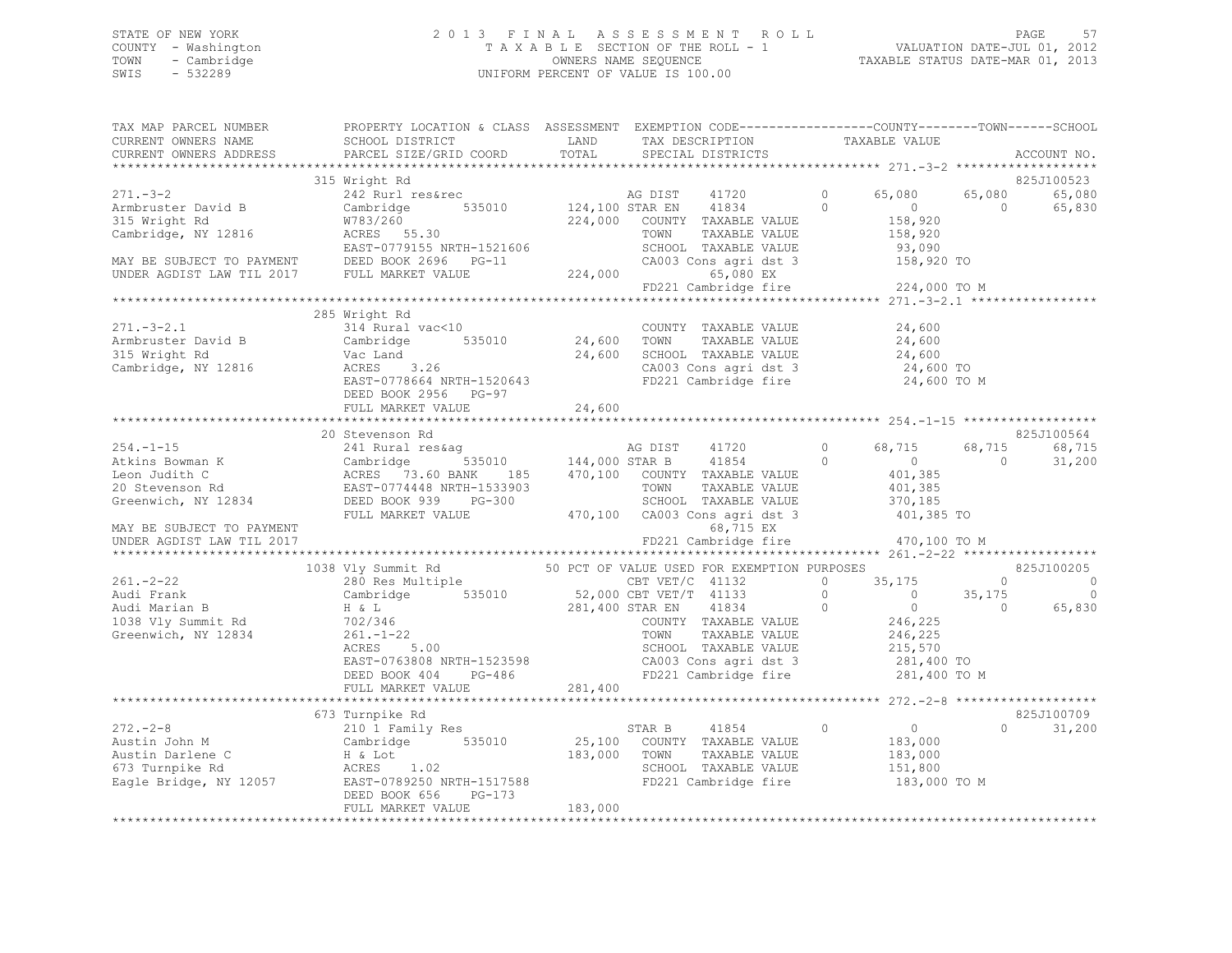# STATE OF NEW YORK 2 0 1 3 F I N A L A S S E S S M E N T R O L L PAGE 58 COUNTY - Washington T A X A B L E SECTION OF THE ROLL - 1 VALUATION DATE-JUL 01, 2012 TOWN - Cambridge OWNERS NAME SEQUENCE TAXABLE STATUS DATE-MAR 01, 2013 UNIFORM PERCENT OF VALUE IS 100.00

| TAX MAP PARCEL NUMBER THE PROPERTY LOCATION & CLASS ASSESSMENT EXEMPTION CODE--------------COUNTY-------TOWN------SCHOOL                                                                                                               |                  |  |                |                                                                       |                    |
|----------------------------------------------------------------------------------------------------------------------------------------------------------------------------------------------------------------------------------------|------------------|--|----------------|-----------------------------------------------------------------------|--------------------|
|                                                                                                                                                                                                                                        |                  |  |                |                                                                       |                    |
|                                                                                                                                                                                                                                        | 123 Gannon Rd    |  |                |                                                                       | 825J100869         |
|                                                                                                                                                                                                                                        |                  |  |                |                                                                       |                    |
|                                                                                                                                                                                                                                        |                  |  |                | 0 $13,797$ $13,797$ $13,797$                                          |                    |
|                                                                                                                                                                                                                                        |                  |  |                |                                                                       |                    |
|                                                                                                                                                                                                                                        |                  |  |                |                                                                       |                    |
|                                                                                                                                                                                                                                        |                  |  |                |                                                                       |                    |
|                                                                                                                                                                                                                                        |                  |  |                |                                                                       |                    |
| UNDER AGDIST LAW TIL 2017                                                                                                                                                                                                              |                  |  |                | FD221 Cambridge fire 171,000 TO M                                     |                    |
|                                                                                                                                                                                                                                        |                  |  |                |                                                                       |                    |
| 32 (30 AMP) REFORMATION PROSES (21,000 AGED-CO 41802 0 66,632 0<br>32 Gambridge 535010 79,800 AGED-CO 41802 0 66,632 0<br>32 Gambridge 535010 79,800 AGED-CO 41802 0 66,632 0<br>32 Gambridge 535010 79,800 AGED-TOWN 41803 0 66,632   |                  |  |                |                                                                       | 825J100207         |
|                                                                                                                                                                                                                                        |                  |  |                |                                                                       | - 0                |
|                                                                                                                                                                                                                                        |                  |  |                |                                                                       | $\circ$            |
|                                                                                                                                                                                                                                        |                  |  |                |                                                                       | 37,018             |
|                                                                                                                                                                                                                                        |                  |  |                |                                                                       | 65,830             |
|                                                                                                                                                                                                                                        |                  |  |                |                                                                       |                    |
|                                                                                                                                                                                                                                        |                  |  |                |                                                                       |                    |
|                                                                                                                                                                                                                                        |                  |  |                |                                                                       |                    |
|                                                                                                                                                                                                                                        |                  |  |                |                                                                       |                    |
|                                                                                                                                                                                                                                        |                  |  |                |                                                                       |                    |
|                                                                                                                                                                                                                                        |                  |  |                |                                                                       |                    |
|                                                                                                                                                                                                                                        | Gannon Rd        |  |                |                                                                       |                    |
|                                                                                                                                                                                                                                        |                  |  |                |                                                                       |                    |
|                                                                                                                                                                                                                                        |                  |  |                |                                                                       |                    |
|                                                                                                                                                                                                                                        |                  |  |                |                                                                       |                    |
|                                                                                                                                                                                                                                        |                  |  |                |                                                                       |                    |
|                                                                                                                                                                                                                                        |                  |  |                |                                                                       |                    |
|                                                                                                                                                                                                                                        |                  |  |                |                                                                       |                    |
|                                                                                                                                                                                                                                        |                  |  |                |                                                                       |                    |
|                                                                                                                                                                                                                                        |                  |  |                |                                                                       |                    |
|                                                                                                                                                                                                                                        | Darwin Rd        |  |                |                                                                       | 825J100419         |
|                                                                                                                                                                                                                                        |                  |  |                |                                                                       |                    |
|                                                                                                                                                                                                                                        |                  |  |                |                                                                       |                    |
|                                                                                                                                                                                                                                        |                  |  |                |                                                                       |                    |
|                                                                                                                                                                                                                                        |                  |  |                |                                                                       |                    |
|                                                                                                                                                                                                                                        |                  |  |                |                                                                       |                    |
|                                                                                                                                                                                                                                        |                  |  |                |                                                                       |                    |
|                                                                                                                                                                                                                                        | 359 Gannon Rd    |  |                |                                                                       | 825J100209         |
| $270. - 1 - 16$                                                                                                                                                                                                                        | 210 1 Family Res |  | $\overline{0}$ | $\overline{0}$                                                        | $\Omega$<br>65,830 |
|                                                                                                                                                                                                                                        |                  |  |                |                                                                       |                    |
|                                                                                                                                                                                                                                        |                  |  |                |                                                                       |                    |
|                                                                                                                                                                                                                                        |                  |  |                |                                                                       |                    |
|                                                                                                                                                                                                                                        |                  |  |                |                                                                       |                    |
|                                                                                                                                                                                                                                        |                  |  |                | CA003 Cons agri dst 3 177,000 TO<br>FD221 Cambridge fire 177,000 TO M |                    |
| 270.-1-16 210 1 Family Res<br>Bailey Allen R Cambridge 535010 37,300 COUNTY TAXABLE VALUE 177,000<br>Bailey Judith W 50 Ad 177,000 TOWN TAXABLE VALUE 177,000<br>359 Gannon Rd ACRES 3.26<br>Buskirk, NY 12028 EAST-0767630 NRTH-15164 |                  |  |                |                                                                       |                    |
| UNDER AGDIST LAW TIL 2013                                                                                                                                                                                                              |                  |  |                |                                                                       |                    |
|                                                                                                                                                                                                                                        |                  |  |                |                                                                       |                    |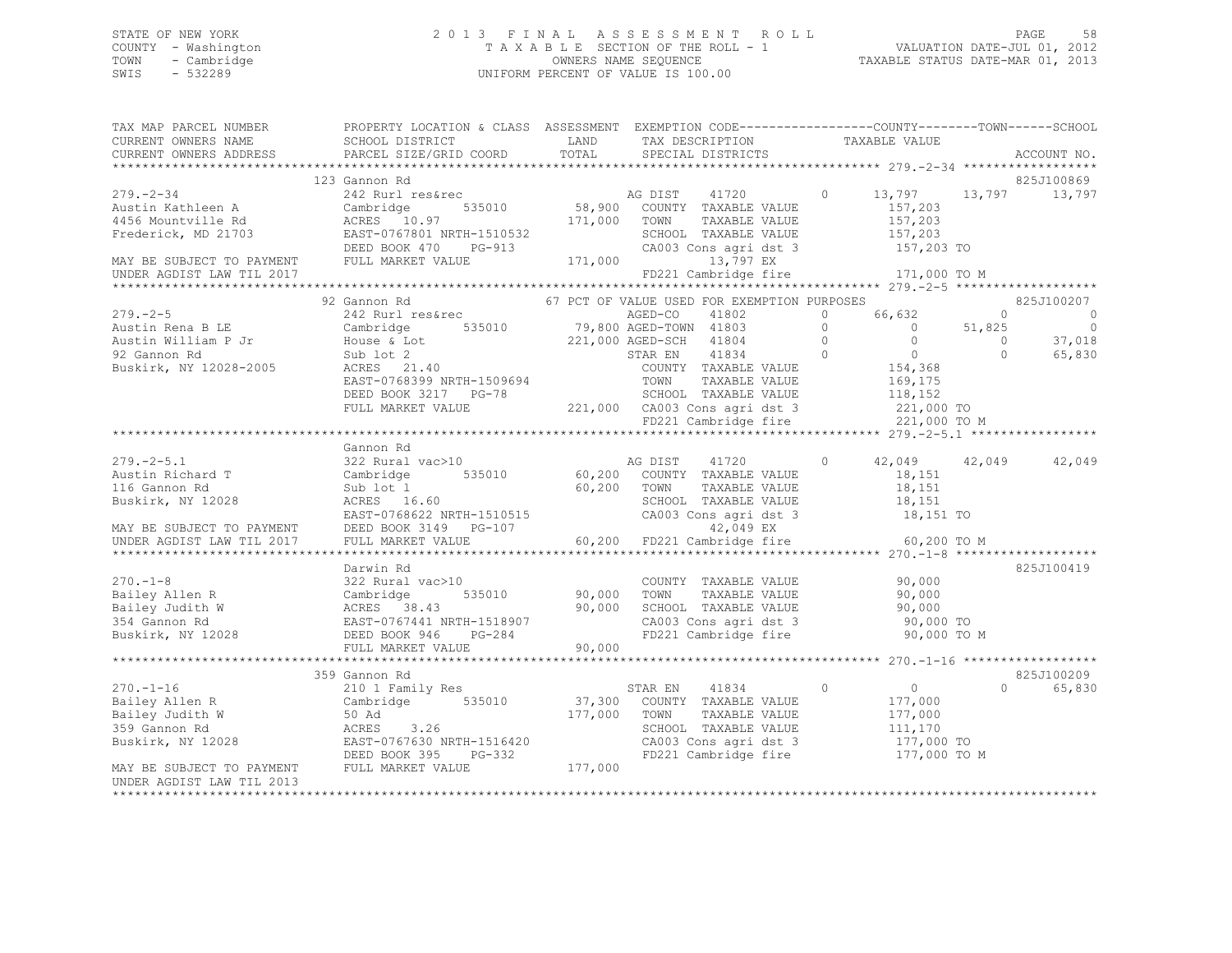# STATE OF NEW YORK 2 0 1 3 F I N A L A S S E S S M E N T R O L L PAGE 59 COUNTY - Washington T A X A B L E SECTION OF THE ROLL - 1 VALUATION DATE-JUL 01, 2012 TOWN - Cambridge OWNERS NAME SEQUENCE TAXABLE STATUS DATE-MAR 01, 2013 SWIS - 532289 UNIFORM PERCENT OF VALUE IS 100.00

| TAX MAP PARCEL NUMBER<br>CURRENT OWNERS NAME | PROPERTY LOCATION & CLASS ASSESSMENT EXEMPTION CODE----------------COUNTY-------TOWN------SCHOOL<br>SCHOOL DISTRICT                                                                                                                                                                                                                                                                                                         | LAND    | TAX DESCRIPTION                                                                                                        | TAXABLE VALUE                             |                |                                              |
|----------------------------------------------|-----------------------------------------------------------------------------------------------------------------------------------------------------------------------------------------------------------------------------------------------------------------------------------------------------------------------------------------------------------------------------------------------------------------------------|---------|------------------------------------------------------------------------------------------------------------------------|-------------------------------------------|----------------|----------------------------------------------|
| CURRENT OWNERS ADDRESS                       | PARCEL SIZE/GRID COORD TOTAL                                                                                                                                                                                                                                                                                                                                                                                                |         | SPECIAL DISTRICTS                                                                                                      |                                           |                | ACCOUNT NO.                                  |
|                                              |                                                                                                                                                                                                                                                                                                                                                                                                                             |         |                                                                                                                        |                                           |                |                                              |
|                                              | $\begin{tabular}{lllllllllllllllllll} \multicolumn{4}{c c c c c} \multicolumn{4}{c c c c} \multicolumn{4}{c c c} \multicolumn{4}{c c c} \multicolumn{4}{c c c} \multicolumn{4}{c c} \multicolumn{4}{c c} \multicolumn{4}{c c} \multicolumn{4}{c c} \multicolumn{4}{c c} \multicolumn{4}{c c} \multicolumn{4}{c c} \multicolumn{4}{c c} \multicolumn{4}{c c} \multicolumn{4}{c c} \multicolumn{4}{c c} \multicolumn{4}{c c}$ |         |                                                                                                                        | 45,016                                    | 45,016         | 45,016                                       |
|                                              |                                                                                                                                                                                                                                                                                                                                                                                                                             |         |                                                                                                                        | $\overline{0}$                            | $\sim$ 0       | 31,200                                       |
|                                              |                                                                                                                                                                                                                                                                                                                                                                                                                             |         |                                                                                                                        | 314,984<br>314,984                        |                |                                              |
|                                              |                                                                                                                                                                                                                                                                                                                                                                                                                             |         | -1517180 TOWN TAXABLE VALUE 314,984<br>PG-140 SCHOOL TAXABLE VALUE 283,784<br>360,000 CA003 Cons agri dst 3 314,984 TO |                                           |                |                                              |
|                                              |                                                                                                                                                                                                                                                                                                                                                                                                                             |         |                                                                                                                        |                                           |                |                                              |
|                                              | FULL MARKET VALUE                                                                                                                                                                                                                                                                                                                                                                                                           |         |                                                                                                                        |                                           |                |                                              |
| MAY BE SUBJECT TO PAYMENT                    |                                                                                                                                                                                                                                                                                                                                                                                                                             |         | 45,016 EX                                                                                                              |                                           |                |                                              |
| UNDER AGDIST LAW TIL 2017                    |                                                                                                                                                                                                                                                                                                                                                                                                                             |         | FD221 Cambridge fire 360,000 TO M                                                                                      |                                           |                |                                              |
|                                              |                                                                                                                                                                                                                                                                                                                                                                                                                             |         |                                                                                                                        |                                           |                |                                              |
|                                              | 4// COUNTY ROUND AND ROUND VIOLET VET 1132<br>279.-2-8<br>210 1 Family Res<br>210 1 Family Res<br>210 1 Family Res<br>210 1 Family Res<br>210 1 Family Res<br>210 1 Family Res<br>210 1 Family Res<br>210 21 Family Res<br>210 21 Family Res<br>210                                                                                                                                                                         |         |                                                                                                                        |                                           |                | 825J100210                                   |
|                                              |                                                                                                                                                                                                                                                                                                                                                                                                                             |         |                                                                                                                        |                                           |                | $\begin{matrix} 0 & 0 \\ 0 & 0 \end{matrix}$ |
|                                              |                                                                                                                                                                                                                                                                                                                                                                                                                             |         |                                                                                                                        |                                           | 41,375         | $\overline{0}$                               |
|                                              |                                                                                                                                                                                                                                                                                                                                                                                                                             |         |                                                                                                                        |                                           |                | 65,830                                       |
|                                              |                                                                                                                                                                                                                                                                                                                                                                                                                             |         |                                                                                                                        |                                           |                |                                              |
|                                              |                                                                                                                                                                                                                                                                                                                                                                                                                             |         |                                                                                                                        |                                           |                |                                              |
|                                              |                                                                                                                                                                                                                                                                                                                                                                                                                             |         |                                                                                                                        |                                           |                |                                              |
|                                              |                                                                                                                                                                                                                                                                                                                                                                                                                             |         |                                                                                                                        |                                           |                |                                              |
|                                              | Cambridge 535010 47,600 CBT VET/T 41133 0 41,375<br>House & Lot 165,500 STAR EN 41834 0 0 41,375<br>House & Lot 165,500 STAR EN 41834 0 0 0<br>450/444; 2133/174 COUNTY TAXABLE VALUE 124,125<br>ACRES 5.38 TOWN TAXABLE VALUE 124,12                                                                                                                                                                                       |         |                                                                                                                        |                                           |                |                                              |
|                                              |                                                                                                                                                                                                                                                                                                                                                                                                                             |         |                                                                                                                        |                                           |                |                                              |
|                                              | 6 King Rd                                                                                                                                                                                                                                                                                                                                                                                                                   |         |                                                                                                                        |                                           |                | 825J100908                                   |
| $280 - 2 - 37$                               | 210 1 Family Res                                                                                                                                                                                                                                                                                                                                                                                                            |         | WAR VET/C 41122 0                                                                                                      | 30,000                                    | $\overline{0}$ | $\sim$ 0                                     |
|                                              |                                                                                                                                                                                                                                                                                                                                                                                                                             |         |                                                                                                                        |                                           |                | $\overline{0}$                               |
|                                              |                                                                                                                                                                                                                                                                                                                                                                                                                             |         |                                                                                                                        |                                           |                | 31,200                                       |
|                                              |                                                                                                                                                                                                                                                                                                                                                                                                                             |         |                                                                                                                        |                                           |                |                                              |
|                                              |                                                                                                                                                                                                                                                                                                                                                                                                                             |         |                                                                                                                        |                                           |                |                                              |
|                                              |                                                                                                                                                                                                                                                                                                                                                                                                                             |         |                                                                                                                        |                                           |                |                                              |
|                                              |                                                                                                                                                                                                                                                                                                                                                                                                                             |         |                                                                                                                        |                                           |                |                                              |
|                                              |                                                                                                                                                                                                                                                                                                                                                                                                                             |         |                                                                                                                        |                                           |                |                                              |
|                                              |                                                                                                                                                                                                                                                                                                                                                                                                                             |         |                                                                                                                        |                                           |                |                                              |
|                                              | 29 DeMarco Ln                                                                                                                                                                                                                                                                                                                                                                                                               |         |                                                                                                                        | $\begin{array}{c}\n0 \\ 220\n\end{array}$ |                |                                              |
|                                              |                                                                                                                                                                                                                                                                                                                                                                                                                             |         |                                                                                                                        | $\circ$                                   | $\circ$        | 31,200                                       |
|                                              |                                                                                                                                                                                                                                                                                                                                                                                                                             |         |                                                                                                                        |                                           |                |                                              |
|                                              |                                                                                                                                                                                                                                                                                                                                                                                                                             |         | STAR B 41854<br>24,000 COUNTY TAXABLE VALUE<br>220,900 TOWN TAXABLE VALUE<br>TAXABLE VALUE                             | 220,900<br>189,700                        |                |                                              |
|                                              |                                                                                                                                                                                                                                                                                                                                                                                                                             |         | SCHOOL TAXABLE VALUE                                                                                                   |                                           |                |                                              |
|                                              |                                                                                                                                                                                                                                                                                                                                                                                                                             |         | CA003 Cons agri dst 3 220,900 TO<br>FD221 Cambridge fire 220,900 TO M                                                  |                                           |                |                                              |
|                                              | 271.-3-7.5<br>Baker Paul Cambridge 535010 24,000<br>Baker Catherine Land 220,900<br>29 DeMarco Ln ACRES 1.00<br>Buskirk, NY 12028 BAST-0780829 NRTH-1517036<br>DEED BOOK 711 PG-89                                                                                                                                                                                                                                          |         |                                                                                                                        |                                           |                |                                              |
|                                              | FULL MARKET VALUE                                                                                                                                                                                                                                                                                                                                                                                                           | 220,900 |                                                                                                                        |                                           |                |                                              |
|                                              |                                                                                                                                                                                                                                                                                                                                                                                                                             |         |                                                                                                                        |                                           |                |                                              |
|                                              | 725 Lees Crossing Rd                                                                                                                                                                                                                                                                                                                                                                                                        |         |                                                                                                                        |                                           |                |                                              |
|                                              |                                                                                                                                                                                                                                                                                                                                                                                                                             |         | COUNTY TAXABLE VALUE                                                                                                   | 123,100<br>123,100                        |                |                                              |
|                                              |                                                                                                                                                                                                                                                                                                                                                                                                                             |         |                                                                                                                        |                                           |                |                                              |
|                                              |                                                                                                                                                                                                                                                                                                                                                                                                                             |         | TOWN TAXABLE VALUE 123,100<br>SCHOOL TAXABLE VALUE 123,100<br>CA003 Cons agri dst 3 123,100 TO                         |                                           |                |                                              |
|                                              |                                                                                                                                                                                                                                                                                                                                                                                                                             |         |                                                                                                                        |                                           |                |                                              |
|                                              |                                                                                                                                                                                                                                                                                                                                                                                                                             |         | FD221 Cambridge fire 123,100 TO M                                                                                      |                                           |                |                                              |
|                                              | 288.-1-3.3<br>Baker Ronald E<br>Baker Donna Lee<br>725 Lees Crossing Rd<br>370 Mfg housing<br>725 Lees Crossing Rd<br>725 Lees Crossing Rd<br>37.10<br>38,400<br>88,400<br>88,400<br>23,100<br>23,100<br>23,100<br>23,100<br>23,100<br>23,100<br>23,100<br>23,100<br>                                                                                                                                                       |         |                                                                                                                        |                                           |                |                                              |
|                                              | FULL MARKET VALUE                                                                                                                                                                                                                                                                                                                                                                                                           | 123,100 |                                                                                                                        |                                           |                |                                              |
|                                              |                                                                                                                                                                                                                                                                                                                                                                                                                             |         |                                                                                                                        |                                           |                |                                              |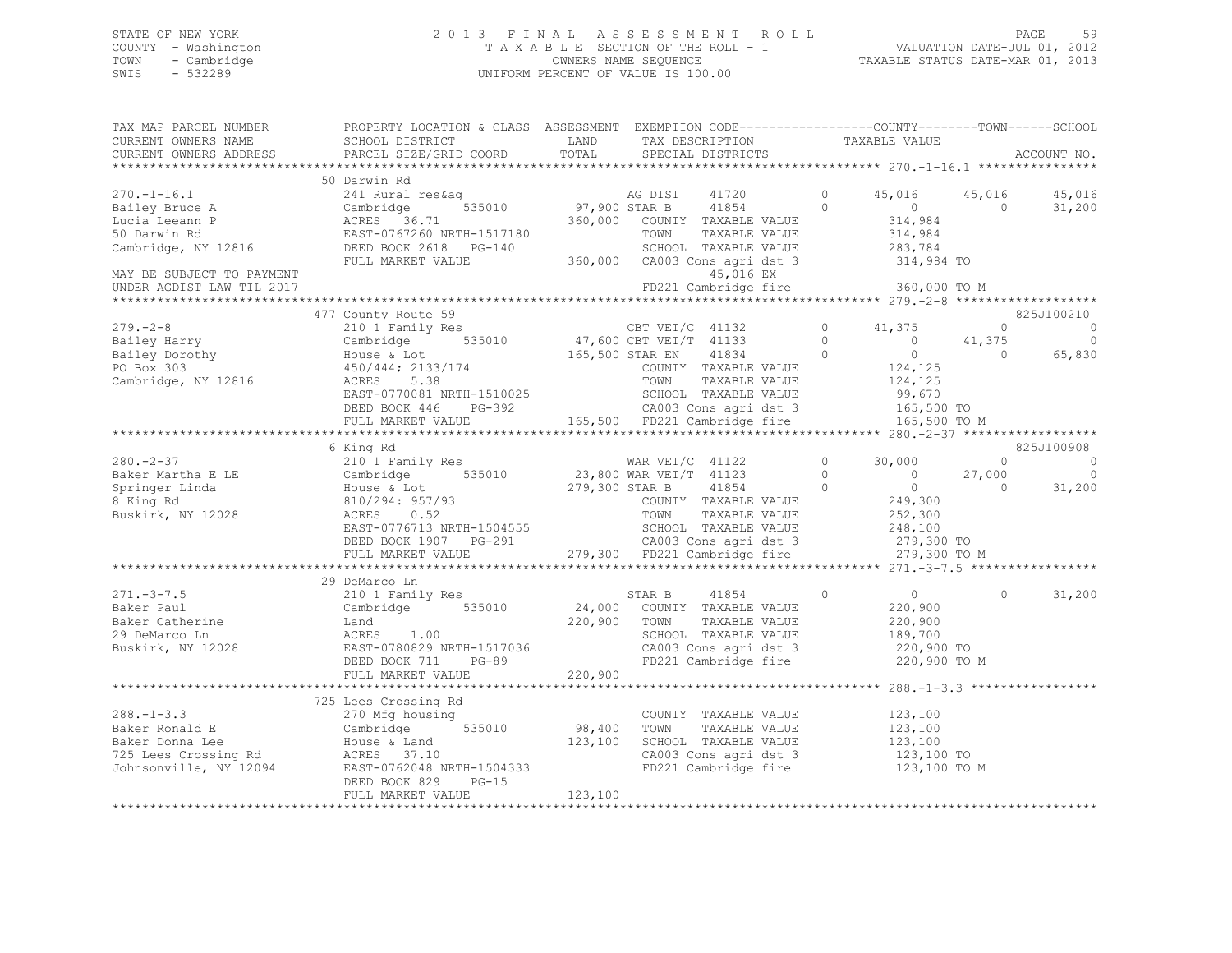# STATE OF NEW YORK 2 0 1 3 F I N A L A S S E S S M E N T R O L L PAGE 60 COUNTY - Washington T A X A B L E SECTION OF THE ROLL - 1 VALUATION DATE-JUL 01, 2012 TOWN - Cambridge OWNERS NAME SEQUENCE TAXABLE STATUS DATE-MAR 01, 2013 SWIS - 532289 UNIFORM PERCENT OF VALUE IS 100.00

| TAX MAP PARCEL NUMBER<br>CURRENT OWNERS NAME<br>CURRENT OWNERS ADDRESS                 | PROPERTY LOCATION & CLASS ASSESSMENT EXEMPTION CODE-----------------COUNTY-------TOWN------SCHOOL<br>SCHOOL DISTRICT<br>PARCEL SIZE/GRID COORD                                                                                                                                                                                                                                                                                                                                                                                               | <b>EXAMPLE EXAMPLE EXAMPLE EXAMPLE EXAMPLE EXAMPLE EXAMPLE EXAMPLE EXAMPLE EXAMPLE EXAMPLE EXAMPLE EXAMPLE EXAMPLE EXAMPLE EXAMPLE EXAMPLE EXAMPLE EXAMPLE EXAMPLE EXAMPLE EXAMPLE EXAMPLE EXAMPLE EXAMPLE EXAMPLE EXAMPLE EXAMP</b><br>TOTAL |                                                                                    | TAX DESCRIPTION TAXABLE VALUE<br>SPECIAL DISTRICTS                                                                                                                              | ACCOUNT NO.                                           |
|----------------------------------------------------------------------------------------|----------------------------------------------------------------------------------------------------------------------------------------------------------------------------------------------------------------------------------------------------------------------------------------------------------------------------------------------------------------------------------------------------------------------------------------------------------------------------------------------------------------------------------------------|-----------------------------------------------------------------------------------------------------------------------------------------------------------------------------------------------------------------------------------------------|------------------------------------------------------------------------------------|---------------------------------------------------------------------------------------------------------------------------------------------------------------------------------|-------------------------------------------------------|
| $263 - 2 - 7$<br>Banzhaf Revocable Trust<br>917 Turnpike Rd<br>Cambridge, NY 12816     | King Rd/e Off<br>323 Vacant rural<br>Cambridge 535010 9,200 TOWN<br>Wood Lot<br>ACRES 10.30<br>EAST-0786556 NRTH-1524795<br>DEED BOOK 843 PG-26                                                                                                                                                                                                                                                                                                                                                                                              |                                                                                                                                                                                                                                               | 9,200 SCHOOL TAXABLE VALUE                                                         | COUNTY TAXABLE VALUE 9,200<br>TAXABLE VALUE 9,200<br>9,200<br>FD221 Cambridge fire 9,200 TO M                                                                                   | 825J100853                                            |
|                                                                                        |                                                                                                                                                                                                                                                                                                                                                                                                                                                                                                                                              |                                                                                                                                                                                                                                               |                                                                                    |                                                                                                                                                                                 |                                                       |
|                                                                                        | 917 Turnpike Rd 60 PCT OF VALUE USED FOR EXEMPTION PURPOSES<br>263.-2-16<br>263.-2-16<br>263.-2-16<br>263.-2-16<br>263.-2-16<br>263.-2-16<br>263.-2-16<br>263.-2-16<br>263.-2-16<br>263.-2-16<br>263.-2-16<br>263.-2-16<br>263.-2-16<br>267.00<br>26,000 CBT VET/C 41133<br>26 0<br>257,000<br>257,000<br>257,000<br>257,000<br>257,0                                                                                                                                                                                                        |                                                                                                                                                                                                                                               |                                                                                    |                                                                                                                                                                                 | 825J100213<br>0<br>$\overline{\phantom{0}}$<br>65,830 |
|                                                                                        | 14 County Route 59A<br>$279.-2-19$<br>$2101 Family Res$<br>$2101 Family Res$<br>$2101 Family Res$<br>$24,000 COUNT TAXABLE VALUE$<br>$24,000 COUNT TAXABLE VALUE$<br>$24,000 COUNT TAXABLE VALUE$<br>$24,000 T. TAXABLE VALUE$<br>$24,000 T. TAXABLE VALUE$<br>$24,000 T. TAXABLE VALUE$<br>Paratto Diane<br>Paratto Diane<br>113,900<br>2008 FANT 73.00 DPTH 143.00<br>2008 FANT 73.00 DPTH 143.00<br>2008 EAST-0766444 NRTH-1506696<br>DEED BOOK 2970 PG-21<br>2013,900<br>2013 CA003 Cons agri dst 3<br>213,900 FONN TAXABLE VALUE<br>221 |                                                                                                                                                                                                                                               |                                                                                    |                                                                                                                                                                                 | 825J100192<br>$\Omega$<br>65,830                      |
| $279. - 1 - 10.6$<br>MAY BE SUBJECT TO PAYMENT<br>UNDER AGDIST LAW TIL 2017            | 648 South Cambridge Rd<br>250 Estate<br>279.-1-10.6 250 Estate and AG DIST 41720<br>Barot Lenora Greenwich 533401 318,700 COUNTY TAXABLE VALUE<br>Ligon Lee ACRES 178.93 ACRES 178.93 EAST-0757859 NRTH-1507704 SCHOOL TAXABLE VALUE<br>Johnsonville, NY 12094 DEED BOOK 298                                                                                                                                                                                                                                                                 |                                                                                                                                                                                                                                               | AG DIST 41720                                                                      | $\circ$<br>1046,834<br>1046,834<br>1046,834<br>1046,834 TO<br>FD221 Cambridge fire 1145,000 TO M                                                                                | 98,166<br>98,166 98,166                               |
| $280 - 2 - 13$<br>280.-2-15<br>Barrier Rebecca Sue<br>67 Stage Rd<br>Buskirk, NY 12028 | 67 Stage Rd<br>210 <sup>1</sup> Family Res<br>Cambridge 535010<br>H & L<br>ACRES 0.45<br>H & L<br>EAST-0778870 NRTH-1506050<br>EAST-0778870 NRTH-1506050<br>DEED BOOK 2050 PG-318<br>FULL MARKET VALUE                                                                                                                                                                                                                                                                                                                                       | 104,100 TOWN<br>104, 100                                                                                                                                                                                                                      | STAR B 41854 (26,300 COUNTY TAXABLE VALUE<br>TAXABLE VALUE<br>SCHOOL TAXABLE VALUE | $\overline{0}$<br>$\circ$<br>104,100<br>104,100<br>72,900<br>SCHOOL TAXABLE VALUE 72,900<br>CA003 Cons agri dst 3 104,100 TO<br>FD221 Cambridge fire 104,100 TO<br>104,100 TO M | 825J100257<br>$\Omega$<br>31,200                      |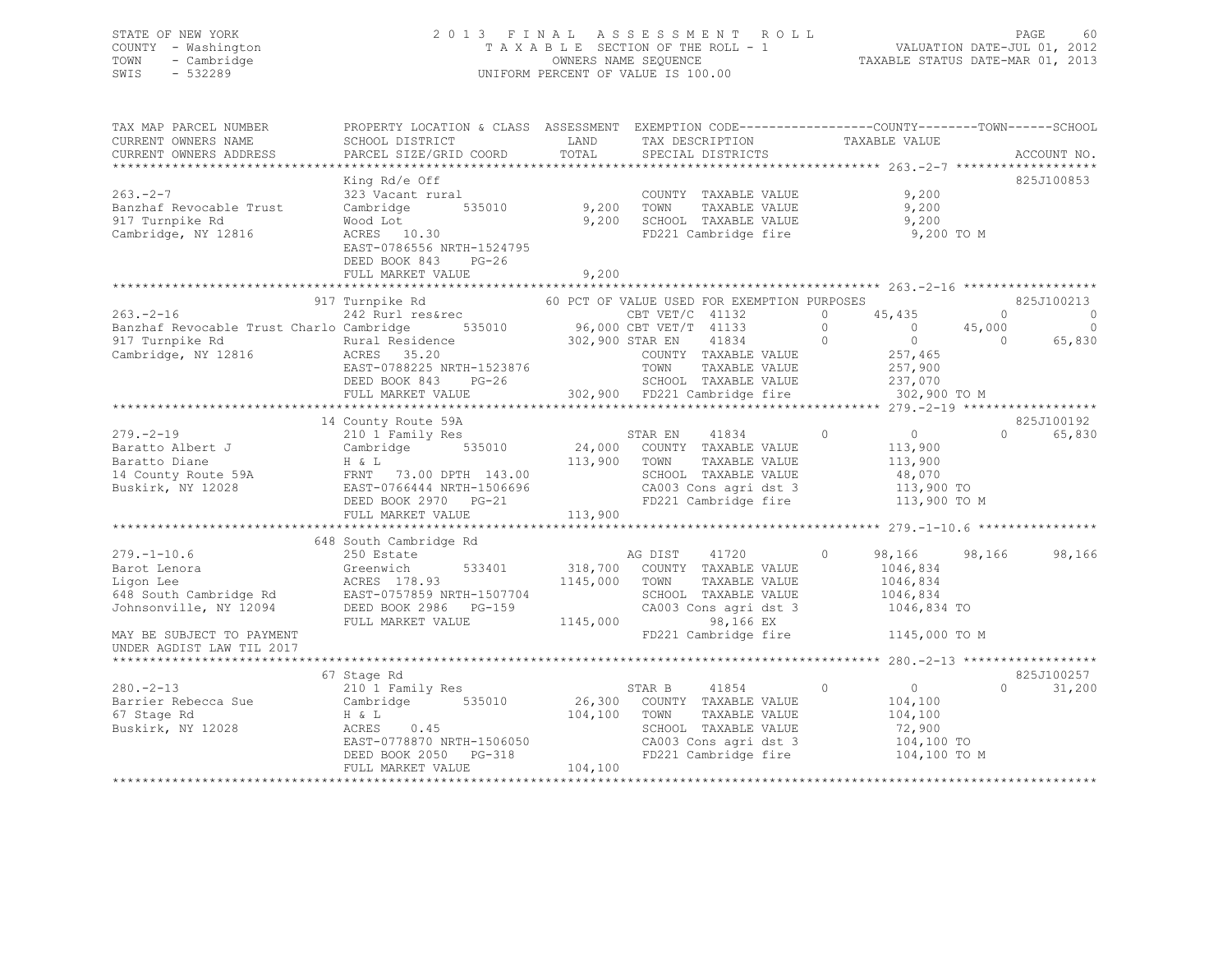# STATE OF NEW YORK 2 0 1 3 F I N A L A S S E S S M E N T R O L L PAGE 61 COUNTY - Washington T A X A B L E SECTION OF THE ROLL - 1 VALUATION DATE-JUL 01, 2012 TOWN - Cambridge OWNERS NAME SEQUENCE TAXABLE STATUS DATE-MAR 01, 2013 SWIS - 532289 UNIFORM PERCENT OF VALUE IS 100.00

| TAX MAP PARCEL NUMBER<br>CURRENT OWNERS NAME           | CURRENT OWNERS ADDRESS PARCEL SIZE/GRID COORD                                                                                                                                                                                                              | LAND TAX DESCRIPTION TAXABLE VALUE COORD TOTAL SPECIAL DISTRICTS                                                                                                                                  |                                  |                                                                                                | ACCOUNT NO.              |
|--------------------------------------------------------|------------------------------------------------------------------------------------------------------------------------------------------------------------------------------------------------------------------------------------------------------------|---------------------------------------------------------------------------------------------------------------------------------------------------------------------------------------------------|----------------------------------|------------------------------------------------------------------------------------------------|--------------------------|
|                                                        |                                                                                                                                                                                                                                                            |                                                                                                                                                                                                   |                                  |                                                                                                |                          |
|                                                        | 852 State Route 372                                                                                                                                                                                                                                        |                                                                                                                                                                                                   |                                  |                                                                                                | 825J100239               |
| 246.-1-7<br>Barry Timothy N                            |                                                                                                                                                                                                                                                            |                                                                                                                                                                                                   |                                  |                                                                                                | $\overline{\phantom{0}}$ |
|                                                        |                                                                                                                                                                                                                                                            |                                                                                                                                                                                                   |                                  |                                                                                                | $\overline{0}$           |
| Carpenter-Barry Lori M & L                             | 852 State Route 372<br>210 1 Family Res MAR VET/C 41122 0 18,465<br>Greenwich 533401 46,100 WAR VET/T 41123 0 0 18,465<br>H & L 123,100 STAR B 41854 0 0 0 0                                                                                               |                                                                                                                                                                                                   |                                  |                                                                                                | 31,200                   |
| 852 State Route 372 Porch<br>Greenwich, NY 12834 ACRES | $5.51$                                                                                                                                                                                                                                                     | $\begin{tabular}{lllllllllll} \multicolumn{2}{c}{\textbf{COUNTY}} & \textbf{TAXABLE VALUE} & & & 104,635 \\ \multicolumn{2}{c}{\textbf{TOWN}} & \textbf{TAXABLE VALUE} & & 104,635 \end{tabular}$ |                                  |                                                                                                |                          |
| Greenwich, NY 12834                                    | ACRES                                                                                                                                                                                                                                                      | TOWN                                                                                                                                                                                              |                                  |                                                                                                |                          |
|                                                        |                                                                                                                                                                                                                                                            |                                                                                                                                                                                                   |                                  |                                                                                                |                          |
|                                                        |                                                                                                                                                                                                                                                            |                                                                                                                                                                                                   |                                  |                                                                                                |                          |
|                                                        |                                                                                                                                                                                                                                                            |                                                                                                                                                                                                   |                                  |                                                                                                |                          |
|                                                        |                                                                                                                                                                                                                                                            |                                                                                                                                                                                                   |                                  |                                                                                                |                          |
|                                                        | 169 Stump Church Rd                                                                                                                                                                                                                                        |                                                                                                                                                                                                   |                                  |                                                                                                | 825J100813               |
| $254. - 1 - 21$                                        | 210 1 Family Res                                                                                                                                                                                                                                           | STAR B 41854 0 0                                                                                                                                                                                  |                                  | $\Omega$                                                                                       | 31,200                   |
|                                                        | EXAMPLE VALUE<br>EXAMPLE VALUE<br>EXAMPLE VALUE<br>EXAMPLE VALUE<br>EXAMPLE VALUE<br>EXAMPLE VALUE<br>EXAMPLE VALUE<br>EXAMPLE VALUE<br>EXAMPLE VALUE<br>EXAMPLE VALUE<br>EXAMPLE VALUE<br>EXAMPLE VALUE<br>EXAMPLE VALUE<br>EXAMPLE VALUE<br>EXAMPLE VALU |                                                                                                                                                                                                   | $164,000$<br>$164,000$           |                                                                                                |                          |
|                                                        |                                                                                                                                                                                                                                                            | TAXABLE VALUE                                                                                                                                                                                     |                                  |                                                                                                |                          |
|                                                        |                                                                                                                                                                                                                                                            | SCHOOL TAXABLE VALUE 132,800                                                                                                                                                                      |                                  |                                                                                                |                          |
|                                                        |                                                                                                                                                                                                                                                            | CA003 Cons agri dst 3 164,000 TO<br>FD221 Cambridge fire 164,000 TO M                                                                                                                             |                                  |                                                                                                |                          |
|                                                        |                                                                                                                                                                                                                                                            |                                                                                                                                                                                                   |                                  |                                                                                                |                          |
|                                                        |                                                                                                                                                                                                                                                            |                                                                                                                                                                                                   |                                  |                                                                                                |                          |
|                                                        |                                                                                                                                                                                                                                                            |                                                                                                                                                                                                   |                                  |                                                                                                |                          |
|                                                        | Bassett Adam Cambridge 535010 (2)<br>Bassett Patricia (12,500 country TAXABLE VALUE<br>Bassett Patricia (12,500 com TAXABLE VALUE<br>12,500 com TAXABLE VALUE<br>12,500 com TAXABLE VALUE<br>12,500 com agri dat 5<br>Salem, NY 12865 EAST                 |                                                                                                                                                                                                   |                                  |                                                                                                |                          |
|                                                        |                                                                                                                                                                                                                                                            |                                                                                                                                                                                                   |                                  |                                                                                                |                          |
|                                                        |                                                                                                                                                                                                                                                            |                                                                                                                                                                                                   |                                  |                                                                                                |                          |
|                                                        |                                                                                                                                                                                                                                                            |                                                                                                                                                                                                   |                                  |                                                                                                |                          |
|                                                        |                                                                                                                                                                                                                                                            | CA005 Cons agri dst 5 12,500 TO<br>FD221 Cambridge fire 12,500 TO                                                                                                                                 |                                  |                                                                                                |                          |
|                                                        |                                                                                                                                                                                                                                                            |                                                                                                                                                                                                   |                                  | 12,500 TO M                                                                                    |                          |
|                                                        |                                                                                                                                                                                                                                                            |                                                                                                                                                                                                   |                                  |                                                                                                |                          |
|                                                        |                                                                                                                                                                                                                                                            |                                                                                                                                                                                                   |                                  |                                                                                                |                          |
|                                                        |                                                                                                                                                                                                                                                            |                                                                                                                                                                                                   |                                  |                                                                                                |                          |
|                                                        | 190 Brownell Rd                                                                                                                                                                                                                                            |                                                                                                                                                                                                   |                                  | $\overline{0}$                                                                                 | 825J100926               |
| $270. - 1 - 35.3$                                      |                                                                                                                                                                                                                                                            |                                                                                                                                                                                                   | $0 \t 50,000$                    |                                                                                                | $\overline{0}$           |
|                                                        | Cambridge 535010 77,500 CBT VET/T 41133 0 0 0                                                                                                                                                                                                              |                                                                                                                                                                                                   |                                  | 45,000                                                                                         | $\overline{a}$           |
|                                                        | 0 1142 1 142<br>H & L 20.39 BANK 40 115 VET/C 41142 0<br>EAST-0764290 NRTH-1519893 AG DIST 41720 0                                                                                                                                                         |                                                                                                                                                                                                   |                                  | $\begin{array}{cccc} 62,972 & 0 & 0 \\ 0 & 62,972 & 0 \\ 21,382 & 21,382 & 21,382 \end{array}$ |                          |
| 190 Brownell Rd                                        |                                                                                                                                                                                                                                                            |                                                                                                                                                                                                   |                                  |                                                                                                |                          |
|                                                        | Cambridge, NY 12816-1808 EAST-0764290 NRTH-1519893 AG DIST                                                                                                                                                                                                 |                                                                                                                                                                                                   |                                  |                                                                                                |                          |
|                                                        | DEED BOOK 853 PG-166                                                                                                                                                                                                                                       | 41854<br>STAR B                                                                                                                                                                                   | $0$<br>211,646<br>$\overline{0}$ | $\overline{0}$                                                                                 | 31,200                   |
| MAY BE SUBJECT TO PAYMENT FULL MARKET VALUE            |                                                                                                                                                                                                                                                            |                                                                                                                                                                                                   |                                  |                                                                                                |                          |
| UNDER AGDIST LAW TIL 2017                              |                                                                                                                                                                                                                                                            | TOWN                                                                                                                                                                                              | TAXABLE VALUE 216,646            |                                                                                                |                          |
|                                                        |                                                                                                                                                                                                                                                            | SCHOOL TAXABLE VALUE 293,418<br>CA003 Cons agri dst 3 324,618 TO                                                                                                                                  |                                  |                                                                                                |                          |
|                                                        |                                                                                                                                                                                                                                                            |                                                                                                                                                                                                   |                                  |                                                                                                |                          |
|                                                        |                                                                                                                                                                                                                                                            | 21,382 EX                                                                                                                                                                                         |                                  |                                                                                                |                          |
|                                                        |                                                                                                                                                                                                                                                            |                                                                                                                                                                                                   |                                  |                                                                                                |                          |
|                                                        |                                                                                                                                                                                                                                                            |                                                                                                                                                                                                   |                                  |                                                                                                |                          |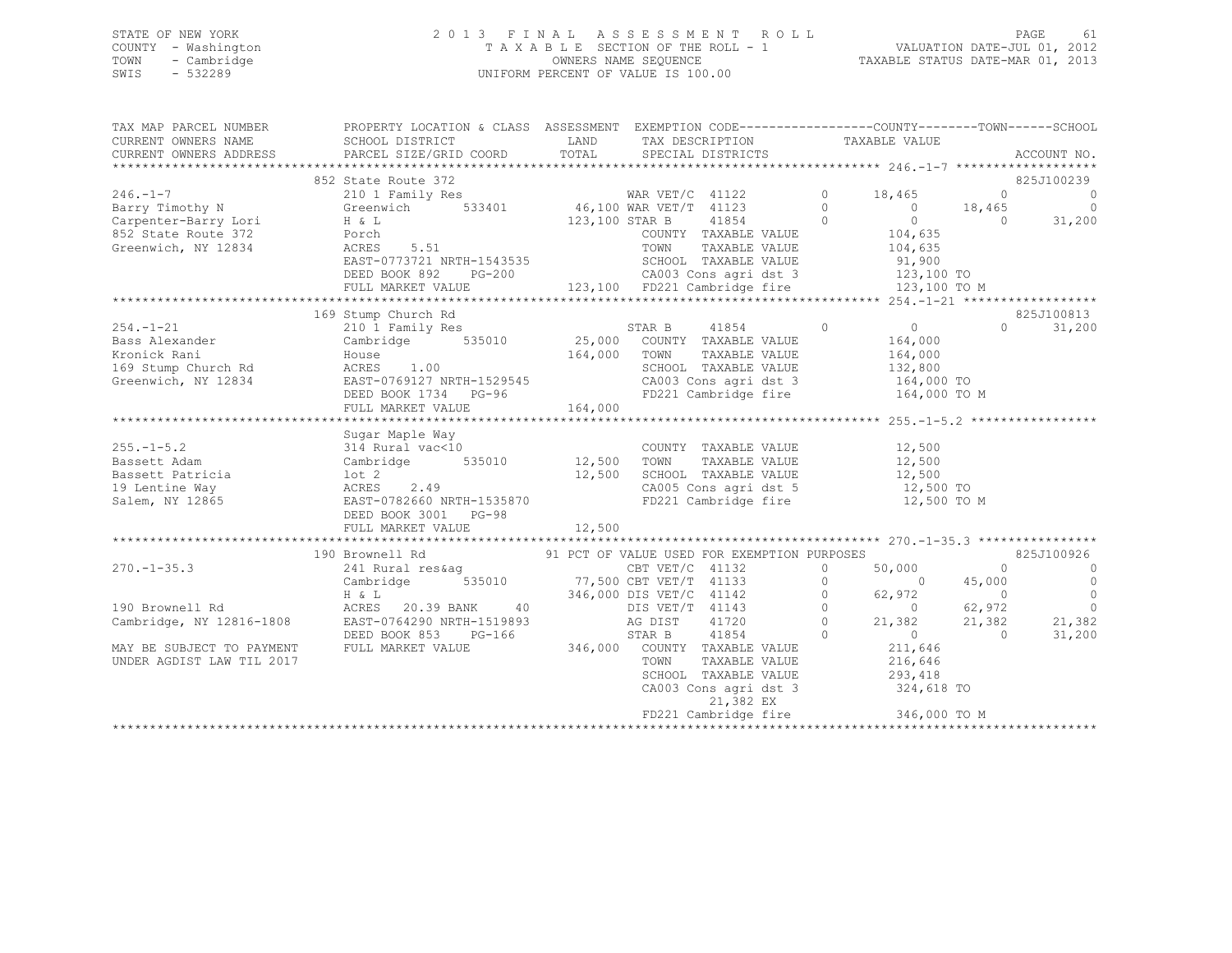# STATE OF NEW YORK 2 0 1 3 F I N A L A S S E S S M E N T R O L L PAGE 62 COUNTY - Washington T A X A B L E SECTION OF THE ROLL - 1 VALUATION DATE-JUL 01, 2012 TOWN - Cambridge OWNERS NAME SEQUENCE TAXABLE STATUS DATE-MAR 01, 2013 SWIS - 532289 UNIFORM PERCENT OF VALUE IS 100.00

| TAX MAP PARCEL NUMBER<br>CURRENT OWNERS NAME                                 | PROPERTY LOCATION & CLASS ASSESSMENT EXEMPTION CODE----------------COUNTY-------TOWN-----SCHOOL<br>SCHOOL DISTRICT<br>PARCEL SIZE/GRID COORD | LAND<br>TOTAL | TAX DESCRIPTION                                    |                    | TAXABLE VALUE                    |                    | ACCOUNT NO.         |
|------------------------------------------------------------------------------|----------------------------------------------------------------------------------------------------------------------------------------------|---------------|----------------------------------------------------|--------------------|----------------------------------|--------------------|---------------------|
| CURRENT OWNERS ADDRESS                                                       |                                                                                                                                              |               | SPECIAL DISTRICTS                                  |                    |                                  |                    |                     |
|                                                                              | 55 State Route 372                                                                                                                           |               |                                                    |                    |                                  |                    | 825L100272          |
| $255.14 - 3 - 14$                                                            | 210 1 Family Res                                                                                                                             |               | AGED-CO<br>41802                                   | $\circ$            | 72,850                           | $\circ$            | $\circ$             |
| Bates Elizabeth R LE                                                         | 535010<br>Cambridge                                                                                                                          |               | 25,800 AGED-TOWN 41803                             | $\Omega$           | $\overline{0}$                   | 65,565             | $\overline{0}$      |
| Erhardt Catherine M                                                          | ACRES<br>0.67                                                                                                                                |               | 145,700 AGED-SCH 41804                             | $\Omega$           | $\Omega$                         | $\circ$            | 50,995              |
| 55 State Route 372                                                           | EAST-0786138 NRTH-1531707                                                                                                                    |               | 41834<br>STAR EN                                   | $\Omega$           | $\overline{0}$                   | $\Omega$           | 65,830              |
| Cambridge, NY 12816                                                          | DEED BOOK 2962 PG-64                                                                                                                         |               | COUNTY TAXABLE VALUE                               |                    | 72,850                           |                    |                     |
|                                                                              | FULL MARKET VALUE                                                                                                                            | 145,700 TOWN  | TAXABLE VALUE                                      |                    | 80,135                           |                    |                     |
|                                                                              |                                                                                                                                              |               | SCHOOL TAXABLE VALUE                               |                    | 28,875                           |                    |                     |
|                                                                              |                                                                                                                                              |               | FD221 Cambridge fire                               |                    | 145,700 TO M                     |                    |                     |
|                                                                              | 518 Center Cambridge Rd                                                                                                                      |               |                                                    |                    |                                  |                    | 825J100220          |
| $270. - 1 - 23$                                                              | 210 1 Family Res                                                                                                                             |               |                                                    | $\circ$            | 8,000                            | $\Omega$           | $\circ$             |
| Bates Gary                                                                   | Cambridge 535010                                                                                                                             |               | CW_10_VET/ 41152<br>30,000 STAR B 41854<br>41854   | $\Omega$           | $\overline{0}$                   | $\Omega$           | 31,200              |
| Bates Martha                                                                 | 831/215                                                                                                                                      |               | 167,200 COUNTY TAXABLE VALUE                       |                    | 159,200                          |                    |                     |
| 518 Center Cambridge Rd                                                      | ACRES 2.00                                                                                                                                   |               | TOWN<br>TAXABLE VALUE                              |                    | 167,200                          |                    |                     |
| Cambridge, NY 12816                                                          | EAST-0766928 NRTH-1516490                                                                                                                    |               | SCHOOL TAXABLE VALUE                               |                    | 136,000                          |                    |                     |
|                                                                              | DEED BOOK 440<br>PG-486                                                                                                                      |               | FD221 Cambridge fire                               |                    | 167,200 TO M                     |                    |                     |
|                                                                              | FULL MARKET VALUE                                                                                                                            | 167,200       |                                                    |                    |                                  |                    |                     |
|                                                                              |                                                                                                                                              |               |                                                    |                    |                                  |                    |                     |
|                                                                              | 60 Cambridge Battenville Rd                                                                                                                  |               |                                                    |                    |                                  |                    |                     |
| $246. - 1 - 5.1$                                                             | 210 1 Family Res                                                                                                                             |               | COUNTY TAXABLE VALUE                               |                    | 43,800                           |                    |                     |
| Bates Jeremy                                                                 | Greenwich 533401                                                                                                                             | 20,500        | TOWN<br>TAXABLE VALUE                              |                    | 43,800                           |                    |                     |
| Bates Chelsea                                                                | Lot 1                                                                                                                                        | 43,800        | SCHOOL TAXABLE VALUE                               |                    | 43,800                           |                    |                     |
| 60 Cambridge Battenville Rd FRNT 118.00 DPTH 200.00                          |                                                                                                                                              |               | CA003 Cons agri dst 3                              |                    | 43,800 TO                        |                    |                     |
| Greenwich, NY 12834                                                          | EAST-0772138 NRTH-1546013                                                                                                                    |               | FD221 Cambridge fire                               |                    | 43,800 TO M                      |                    |                     |
|                                                                              | DEED BOOK 2654 PG-93                                                                                                                         |               |                                                    |                    |                                  |                    |                     |
|                                                                              | FULL MARKET VALUE                                                                                                                            | 43,800        |                                                    |                    |                                  |                    |                     |
|                                                                              |                                                                                                                                              |               |                                                    |                    |                                  |                    |                     |
|                                                                              | 1542 County Route 59                                                                                                                         |               |                                                    |                    |                                  |                    | 825J100532          |
| $255. - 1 - 17$                                                              | 210 1 Family Res<br>535010                                                                                                                   |               | WAR $VET/C$ 41122                                  | $\circ$            | 30,000                           | $\Omega$           | $\circ$<br>$\Omega$ |
| Bates John LE<br>Nichols Joel                                                | Cambridge<br>H & Lot                                                                                                                         |               | 27,000 WAR VET/T 41123<br>251,100 STAR EN<br>41834 | $\circ$<br>$\circ$ | $\overline{0}$<br>$\overline{0}$ | 27,000<br>$\Omega$ | 65,830              |
|                                                                              | ACRES 1.40                                                                                                                                   |               | COUNTY TAXABLE VALUE                               |                    | 221,100                          |                    |                     |
| 1542 County Route 59<br>Cambridge. NY 12816-9314<br>Cambridge, NY 12816-9314 | EAST-0783902 NRTH-1528553                                                                                                                    |               | TOWN<br>TAXABLE VALUE                              |                    | 224,100                          |                    |                     |
|                                                                              | DEED BOOK 3133 PG-176                                                                                                                        |               | SCHOOL TAXABLE VALUE                               |                    | 185,270                          |                    |                     |
|                                                                              | FULL MARKET VALUE                                                                                                                            |               | 251,100 CA003 Cons agri dst 3                      |                    | 251,100 TO                       |                    |                     |
|                                                                              |                                                                                                                                              |               | FD221 Cambridge fire                               |                    | 251,100 TO M                     |                    |                     |
|                                                                              |                                                                                                                                              |               |                                                    |                    |                                  |                    |                     |
|                                                                              | County Route 59                                                                                                                              |               |                                                    |                    |                                  |                    | 825J100947          |
| $255. - 1 - 16.1$                                                            | 314 Rural vac<10                                                                                                                             |               | COUNTY TAXABLE VALUE                               |                    | 34,400                           |                    |                     |
| Bates John W                                                                 | Cambridge 535010                                                                                                                             | 34,400        | TOWN<br>TAXABLE VALUE                              |                    | 34,400                           |                    |                     |
| Bates Jane N                                                                 | Vl                                                                                                                                           | 34,400        | SCHOOL TAXABLE VALUE                               |                    | 34,400                           |                    |                     |
| 1542 County Route 59                                                         | ACRES 6.61                                                                                                                                   |               | CA003 Cons agri dst 3                              |                    | 34,400 TO                        |                    |                     |
| Cambridge, NY 12816                                                          | EAST-0784290 NRTH-1529002                                                                                                                    |               | FD221 Cambridge fire                               |                    | 34,400 TO M                      |                    |                     |
|                                                                              | DEED BOOK 799<br>PG-235                                                                                                                      |               |                                                    |                    |                                  |                    |                     |
|                                                                              | FULL MARKET VALUE                                                                                                                            | 34,400        |                                                    |                    |                                  |                    |                     |
|                                                                              |                                                                                                                                              |               |                                                    |                    |                                  |                    |                     |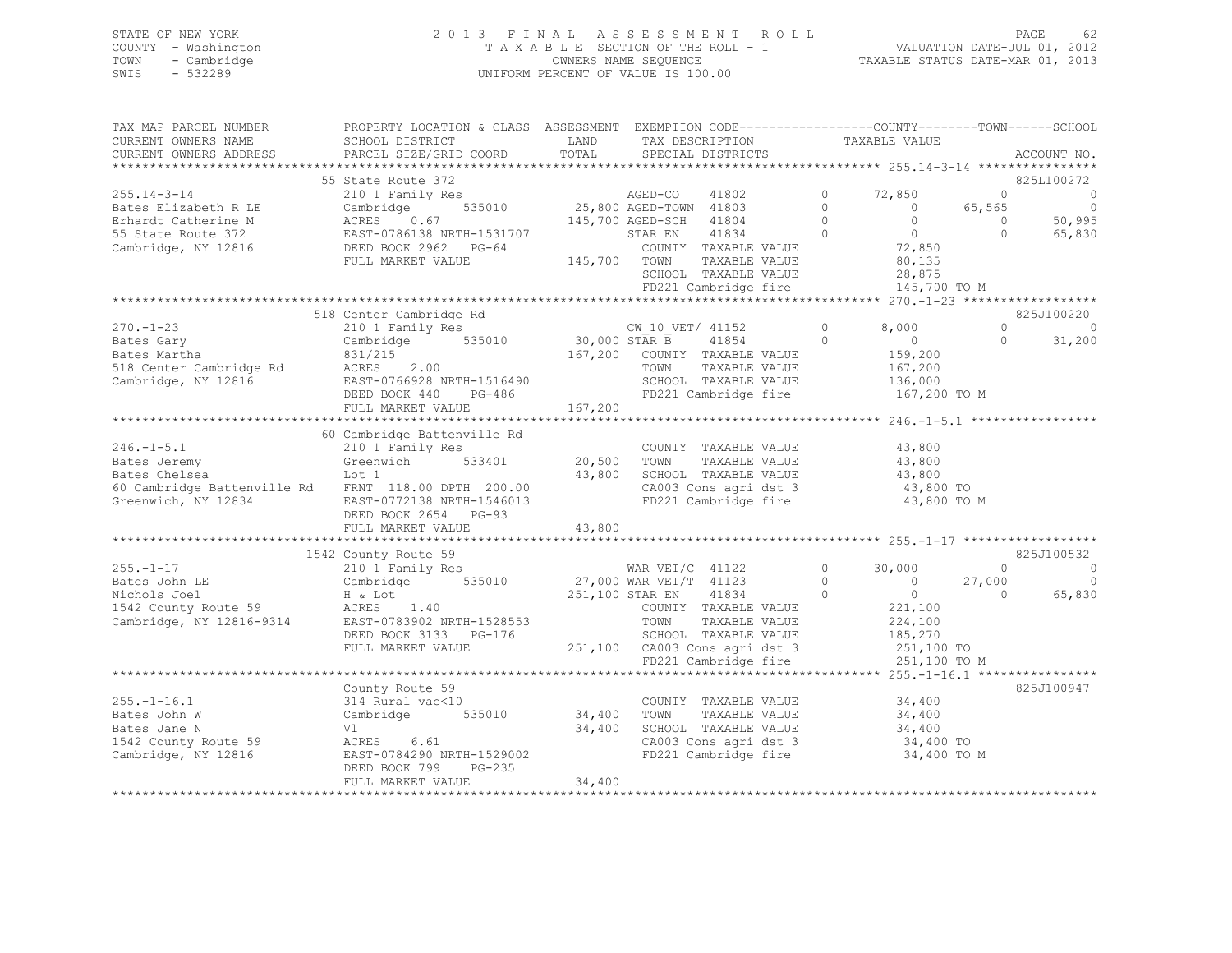# STATE OF NEW YORK 2 0 1 3 F I N A L A S S E S S M E N T R O L L PAGE 63 COUNTY - Washington T A X A B L E SECTION OF THE ROLL - 1 VALUATION DATE-JUL 01, 2012 TOWN - Cambridge OWNERS NAME SEQUENCE TAXABLE STATUS DATE-MAR 01, 2013 SWIS - 532289 UNIFORM PERCENT OF VALUE IS 100.00

| TAX MAP PARCEL NUMBER<br>CURRENT OWNERS NAME<br>CURRENT OWNERS ADDRESS                                                               | PROPERTY LOCATION & CLASS ASSESSMENT EXEMPTION CODE---------------COUNTY-------TOWN------SCHOOL<br>SCHOOL DISTRICT<br>PARCEL SIZE/GRID COORD                  | LAND<br>TOTAL      | TAX DESCRIPTION<br>SPECIAL DISTRICTS                                                                                                                            | TAXABLE VALUE                                                                       | ACCOUNT NO.                      |
|--------------------------------------------------------------------------------------------------------------------------------------|---------------------------------------------------------------------------------------------------------------------------------------------------------------|--------------------|-----------------------------------------------------------------------------------------------------------------------------------------------------------------|-------------------------------------------------------------------------------------|----------------------------------|
|                                                                                                                                      |                                                                                                                                                               |                    |                                                                                                                                                                 |                                                                                     |                                  |
| $272. - 2 - 18$<br>Battis Susan<br>Mormino Frank<br>475 Turnpike Rd<br>Buskirk, NY 12028                                             | 475 Turnpike Rd<br>210 1 Family Res<br>535010<br>Cambridge<br>2.66<br>ACRES<br>EAST-0788034 NRTH-1513519<br>DEED BOOK 3042 PG-284<br>FULL MARKET VALUE        | 129,400<br>129,400 | STAR B<br>41854<br>35,300 COUNTY TAXABLE VALUE<br>TOWN<br>TAXABLE VALUE<br>SCHOOL TAXABLE VALUE<br>FD221 Cambridge fire                                         | $\circ$<br>$\overline{0}$<br>129,400<br>129,400<br>98,200<br>129,400 TO M           | 825J100472<br>31,200<br>$\Omega$ |
|                                                                                                                                      |                                                                                                                                                               |                    |                                                                                                                                                                 |                                                                                     |                                  |
| $263 - 2 - 23.3$<br>Beagle Fred III<br>Beagle Francis<br>994 King Rd<br>Cambridge, NY 12816-3304                                     | 994 King Rd<br>210 1 Family Res<br>535010<br>Cambridge<br>H & L<br>ACRES<br>1.00<br>EAST-0785681 NRTH-1524104<br>DEED BOOK 803<br>PG-274<br>FULL MARKET VALUE | 54,500<br>54,500   | 41854<br>STAR B<br>25,000 COUNTY TAXABLE VALUE<br>TAXABLE VALUE<br>TOWN<br>SCHOOL TAXABLE VALUE<br>CA003 Cons agri dst 3<br>FD221 Cambridge fire                | $\circ$<br>$\overline{0}$<br>54,500<br>54,500<br>23,300<br>54,500 TO<br>54,500 TO M | 31,200<br>$\circ$                |
|                                                                                                                                      | County Route 59                                                                                                                                               |                    |                                                                                                                                                                 |                                                                                     |                                  |
| $262 - 2 - 14.1$<br>Beavers John P<br>Lemus-Beavers Maribel<br>32 Grove Rd 1B<br>Schaghticoke, NY 12154                              | 105 Vac farmland<br>535010<br>Cambridge<br>Sub Lot 1B<br>ACRES 44.29<br>EAST-0776851 NRTH-1524026<br>DEED BOOK 2973 PG-40                                     | 100,400<br>100,400 | AG DIST<br>41720<br>COUNTY TAXABLE VALUE<br>TOWN<br>TAXABLE VALUE<br>SCHOOL TAXABLE VALUE<br>CA003 Cons agri dst 3<br>39,490 EX                                 | 39,490<br>$\circ$<br>60,910<br>60,910<br>60,910<br>60,910 TO                        | 39,490<br>39,490                 |
| MAY BE SUBJECT TO PAYMENT<br>UNDER AGDIST LAW TIL 2017                                                                               | FULL MARKET VALUE                                                                                                                                             |                    | 100,400 FD221 Cambridge fire                                                                                                                                    | 100,400 TO M                                                                        |                                  |
| $279. - 2 - 1$<br>BEECROFT'S LLC<br>1106 State Route 40<br>Schaghticoke, NY 12154                                                    | County Route 74<br>322 Rural vac>10<br>Cambridge<br>535010<br>Woods<br>ACRES 14.40<br>EAST-0765165 NRTH-1511784<br>DEED BOOK 2966 PG-36                       | 56,800<br>56,800   | COUNTY TAXABLE VALUE<br>TOWN<br>TAXABLE VALUE<br>SCHOOL TAXABLE VALUE<br>CA003 Cons agri dst 3<br>FD221 Cambridge fire                                          | 56,800<br>56,800<br>56,800<br>56,800 TO<br>56,800 TO M                              | 825J100694                       |
|                                                                                                                                      | FULL MARKET VALUE                                                                                                                                             | 56,800             |                                                                                                                                                                 |                                                                                     |                                  |
|                                                                                                                                      | 1514 County Route 59                                                                                                                                          |                    |                                                                                                                                                                 |                                                                                     | 825J100572                       |
| $263 - 1 - 9$<br>Bell Andrew A Estate<br>c/o Peter D Bell<br>127 Content Farm Rd<br>Cambridge, NY 12816<br>MAY BE SUBJECT TO PAYMENT | 241 Rural res&aq<br>535010<br>Cambridge<br>Ag Commit 592/31<br>ACRES 128.60<br>EAST-0783680 NRTH-1526786<br>PG-175<br>DEED BOOK 536<br>FULL MARKET VALUE      | 215,800<br>340,700 | AG DIST<br>41720<br>COUNTY TAXABLE VALUE<br>TOWN<br>TAXABLE VALUE<br>SCHOOL TAXABLE VALUE<br>CA003 Cons agri dst 3<br>91,361 EX<br>340,700 FD221 Cambridge fire | $\circ$<br>91,361<br>249,339<br>249,339<br>249,339<br>249,339 TO<br>340,700 TO M    | 91,361<br>91,361                 |
| UNDER AGDIST LAW TIL 2017                                                                                                            |                                                                                                                                                               |                    |                                                                                                                                                                 |                                                                                     |                                  |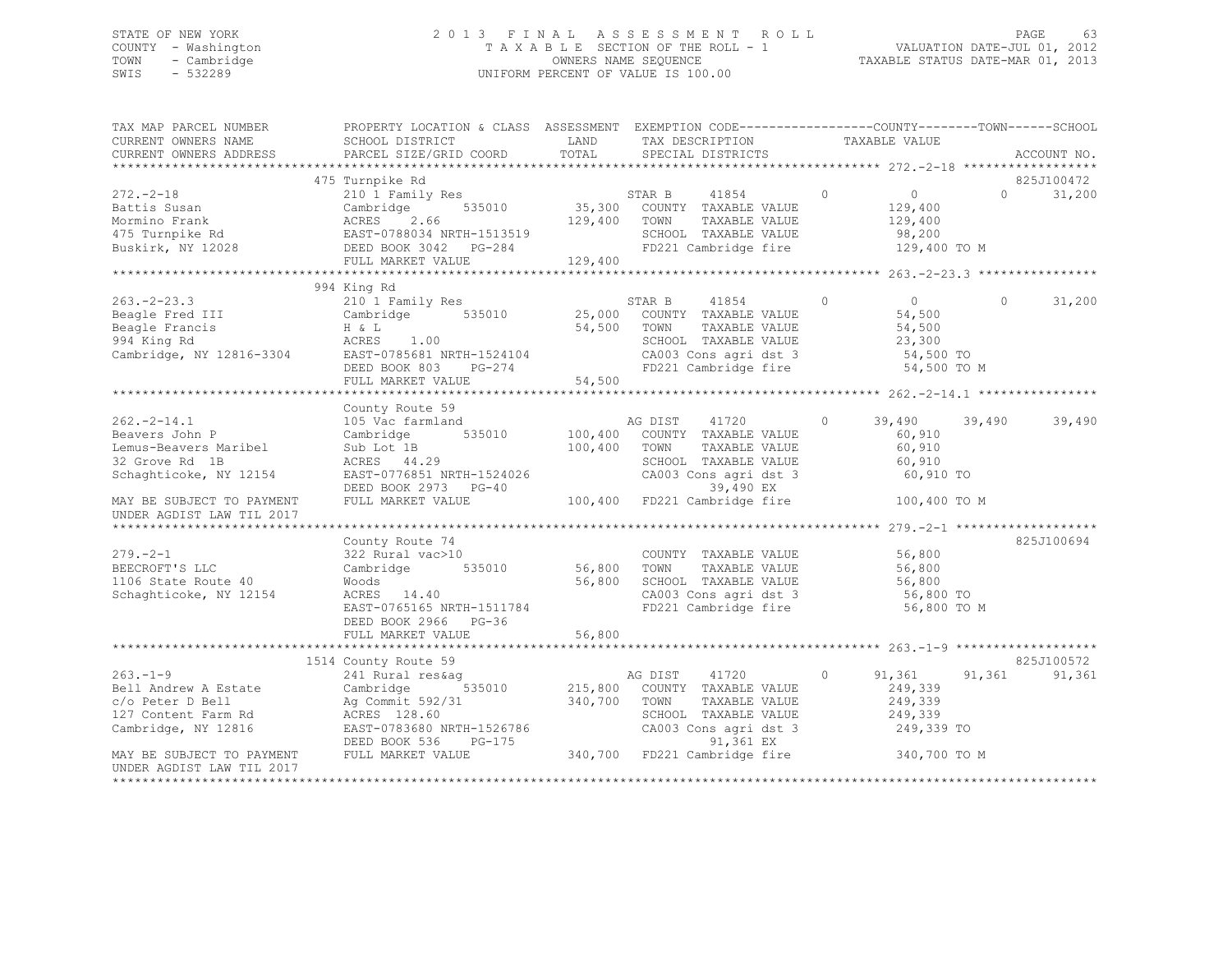# STATE OF NEW YORK 2 0 1 3 F I N A L A S S E S S M E N T R O L L PAGE 64 COUNTY - Washington T A X A B L E SECTION OF THE ROLL - 1 VALUATION DATE-JUL 01, 2012 TOWN - Cambridge OWNERS NAME SEQUENCE TAXABLE STATUS DATE-MAR 01, 2013 SWIS - 532289 UNIFORM PERCENT OF VALUE IS 100.00

| TAX MAP PARCEL NUMBER<br>CURRENT OWNERS NAME<br>CURRENT OWNERS ADDRESS                                | PROPERTY LOCATION & CLASS ASSESSMENT EXEMPTION CODE----------------COUNTY-------TOWN-----SCHOOL<br>SCHOOL DISTRICT<br>PARCEL SIZE/GRID COORD                                  | LAND<br>TOTAL                | TAX DESCRIPTION<br>SPECIAL DISTRICTS                                                                                                                                                                                                           | TAXABLE VALUE                                                                                                                                                                                      | ACCOUNT NO.                                                                                                                  |
|-------------------------------------------------------------------------------------------------------|-------------------------------------------------------------------------------------------------------------------------------------------------------------------------------|------------------------------|------------------------------------------------------------------------------------------------------------------------------------------------------------------------------------------------------------------------------------------------|----------------------------------------------------------------------------------------------------------------------------------------------------------------------------------------------------|------------------------------------------------------------------------------------------------------------------------------|
|                                                                                                       | County Route 60                                                                                                                                                               |                              |                                                                                                                                                                                                                                                |                                                                                                                                                                                                    | 825J100225                                                                                                                   |
| $262 - 1 - 7$<br>Bell Andrew Estate<br>c/o Peter D Bell<br>127 Content Farm Rd<br>Cambridge, NY 12816 | 323 Vacant rural<br>Cambridge 535010<br>Lot<br>ACRES 4.30<br>EAST-0772809 NRTH-1528238                                                                                        | 3,000<br>3,000               | COUNTY TAXABLE VALUE<br>TOWN<br>TAXABLE VALUE<br>SCHOOL TAXABLE VALUE<br>FD221 Cambridge fire                                                                                                                                                  | 3,000<br>3,000<br>3,000<br>3,000 TO M                                                                                                                                                              |                                                                                                                              |
|                                                                                                       | DEED BOOK 305<br>$PG-411$<br>FULL MARKET VALUE                                                                                                                                | 3,000                        |                                                                                                                                                                                                                                                |                                                                                                                                                                                                    |                                                                                                                              |
|                                                                                                       | 80 Gillis Rd                                                                                                                                                                  |                              |                                                                                                                                                                                                                                                |                                                                                                                                                                                                    | 825J100226                                                                                                                   |
| $246. - 1 - 38$<br>Bengle Bruce<br>80 Gillis Rd<br>Greenwich, NY 12834                                | 210 1 Family Res<br>533401<br>Greenwich<br>Tra & Lot<br>FRNT 280.00 DPTH 235.00<br>ACRES<br>0.63<br>EAST-0767324 NRTH-1537948<br>DEED BOOK 660<br>PG-171<br>FULL MARKET VALUE |                              | WAR $VET/C$ 41122<br>25,000 WAR VET/T 41123<br>50,300 AGED-CO<br>41802<br>AGED-TOWN 41803<br>41834<br>STAR EN<br>COUNTY TAXABLE VALUE<br>TOWN<br>TAXABLE VALUE<br>50,300 SCHOOL TAXABLE VALUE<br>CA003 Cons agri dst 3<br>FD221 Cambridge fire | $\Omega$<br>7,545<br>$\Omega$<br>$\overline{0}$<br>$\Omega$<br>8,551<br>$\Omega$<br>$\overline{0}$<br>$\Omega$<br>$\overline{0}$<br>34,204<br>38,479<br>$\overline{0}$<br>50,300 TO<br>50,300 TO M | $\Omega$<br>$\overline{0}$<br>7,545<br>$\circ$<br>$\circ$<br>$\overline{0}$<br>4,276<br>$\mathbf{0}$<br>$\bigcirc$<br>50,300 |
|                                                                                                       |                                                                                                                                                                               |                              |                                                                                                                                                                                                                                                |                                                                                                                                                                                                    |                                                                                                                              |
| $255 - 2 - 6$<br>Bentley Jeffrey C<br>Bentley Kathryn J<br>31 Coila Rd<br>Cambridge, NY 12816         | 31 Coila Rd<br>210 1 Family Res<br>535010<br>Cambridge<br>H&l<br>ACRES 1.00 BANK 26<br>EAST-0787397 NRTH-1531320<br>DEED BOOK 2221 PG-3<br>FULL MARKET VALUE                  | 224,900 TOWN<br>224,900      | 41854<br>STAR B<br>25,000 COUNTY TAXABLE VALUE<br>TAXABLE VALUE<br>SCHOOL TAXABLE VALUE<br>FD221 Cambridge fire                                                                                                                                | $\circ$<br>$\overline{0}$<br>224,900<br>224,900<br>193,700<br>224,900 TO M                                                                                                                         | 825J100218<br>31,200<br>$\circ$                                                                                              |
|                                                                                                       |                                                                                                                                                                               |                              |                                                                                                                                                                                                                                                |                                                                                                                                                                                                    |                                                                                                                              |
| $280. - 1 - 6$<br>Berner Mary M<br>HC70 Box 122<br>Davis, WV 26260                                    | 173 Belle Rd<br>210 1 Family Res<br>535010<br>Cambridge<br>H & L<br>ACRES<br>5.61<br>EAST-0774311 NRTH-1512156<br>DEED BOOK 1765 PG-193<br>FULL MARKET VALUE                  | 52,500<br>190,400<br>190,400 | COUNTY TAXABLE VALUE<br>TOWN<br>TAXABLE VALUE<br>SCHOOL TAXABLE VALUE<br>CA003 Cons agri dst 3<br>FD221 Cambridge fire                                                                                                                         | 190,400<br>190,400<br>190,400<br>190,400 TO<br>190,400 TO M                                                                                                                                        | 825J100470                                                                                                                   |
|                                                                                                       |                                                                                                                                                                               |                              |                                                                                                                                                                                                                                                |                                                                                                                                                                                                    |                                                                                                                              |
| $288. - 1 - 12.4$<br>Bersaw Maureen E<br>Battistoni Richard J<br>53 South Rd<br>Buskirk, NY 12028     | 53 South Rd<br>210 1 Family Res<br>535010<br>Cambridge<br>House & Land<br>ACRES<br>2.00<br>EAST-0768758 NRTH-1501375<br>PG-47<br>DEED BOOK 931<br>FULL MARKET VALUE           | 182,000<br>182,000           | 41834<br>STAR EN<br>29,000 COUNTY TAXABLE VALUE<br>TAXABLE VALUE<br>TOWN<br>SCHOOL TAXABLE VALUE<br>CA003 Cons agri dst 3<br>FD221 Cambridge fire                                                                                              | $\Omega$<br>$\overline{0}$<br>182,000<br>182,000<br>116,170<br>182,000 TO<br>182,000 TO M                                                                                                          | 65,830<br>$\Omega$                                                                                                           |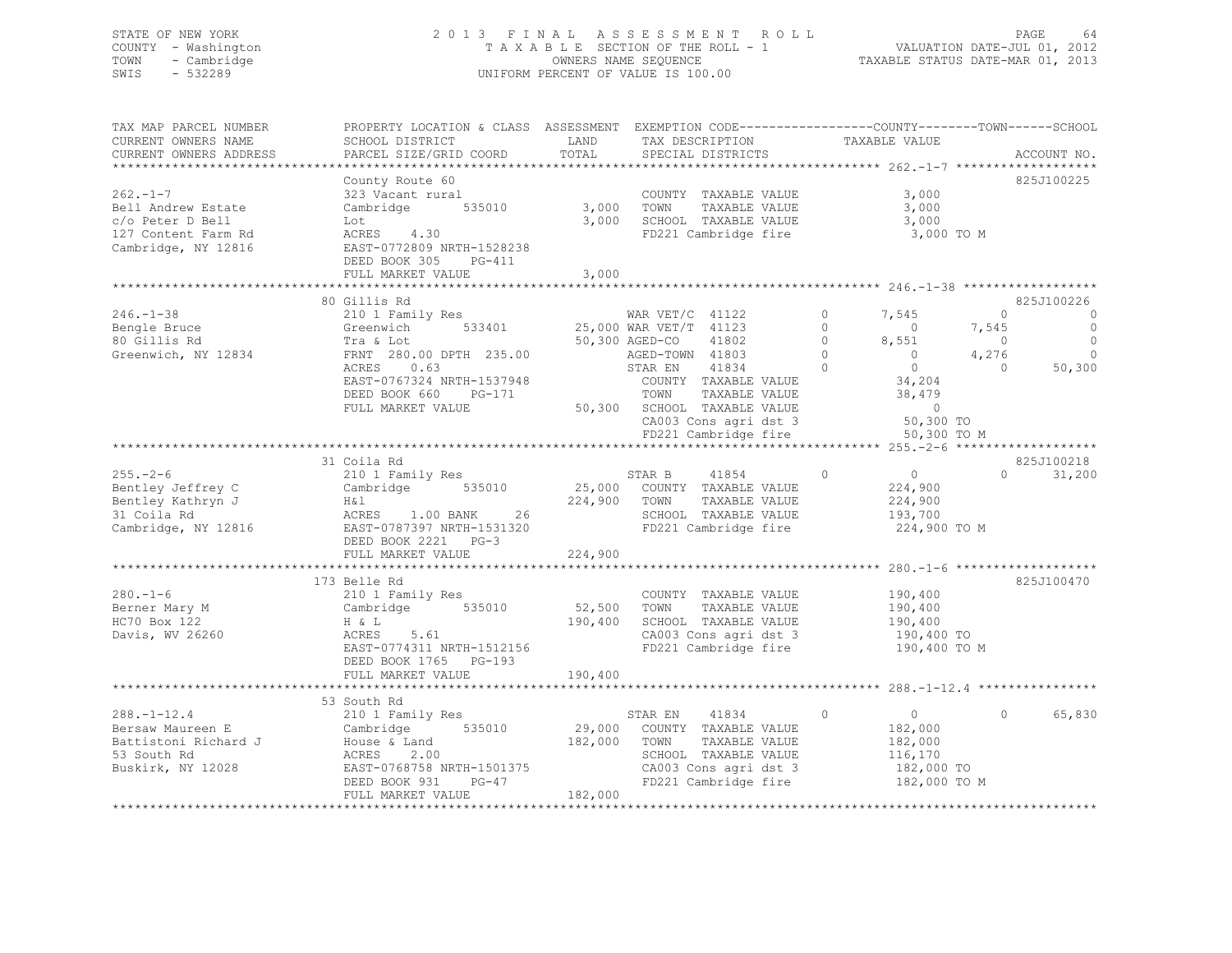# STATE OF NEW YORK 2 0 1 3 F I N A L A S S E S S M E N T R O L L PAGE 65 COUNTY - Washington T A X A B L E SECTION OF THE ROLL - 1 VALUATION DATE-JUL 01, 2012 TOWN - Cambridge OWNERS NAME SEQUENCE TAXABLE STATUS DATE-MAR 01, 2013 SWIS - 532289 UNIFORM PERCENT OF VALUE IS 100.00

| TAX MAP PARCEL NUMBER<br>CURRENT OWNERS NAME                                                             | PROPERTY LOCATION & CLASS ASSESSMENT EXEMPTION CODE----------------COUNTY-------TOWN------SCHOOL<br>SCHOOL DISTRICT                                                                     | LAND                 | TAX DESCRIPTION                                                                                                                                                  | TAXABLE VALUE                                                                      |                    |
|----------------------------------------------------------------------------------------------------------|-----------------------------------------------------------------------------------------------------------------------------------------------------------------------------------------|----------------------|------------------------------------------------------------------------------------------------------------------------------------------------------------------|------------------------------------------------------------------------------------|--------------------|
| CURRENT OWNERS ADDRESS                                                                                   | PARCEL SIZE/GRID COORD                                                                                                                                                                  | TOTAL                | SPECIAL DISTRICTS                                                                                                                                                |                                                                                    | ACCOUNT NO.        |
|                                                                                                          | County Route 59                                                                                                                                                                         |                      |                                                                                                                                                                  |                                                                                    | 825J100428         |
| $262. -1 - 15$<br>Bethel Timothy F<br>Bethel Dolores M<br>1019 County Route 59<br>Cambridge, NY 12816    | 312 Vac w/imprv<br>$535010$ 28,700<br>Cambridge<br>Sub Lot 2<br>Ag Commit 705/125<br>ACRES 7.19<br>ACRES 7.19<br>EAST-0774839 NRTH-1520161                                              | 31,700               | COUNTY TAXABLE VALUE<br>TAXABLE VALUE<br>TOWN<br>SCHOOL TAXABLE VALUE<br>$CA003$ Cons agri dst 3<br>FD221 Cambridge fire                                         | 31,700<br>31,700<br>31,700<br>31,700 TO<br>31,700 TO M                             |                    |
|                                                                                                          | DEED BOOK 2378 PG-338<br>FULL MARKET VALUE<br>************************                                                                                                                  | 31,700<br>********** |                                                                                                                                                                  | ********************* 262.-1-15.2 ****                                             |                    |
|                                                                                                          | 1019 County Route 59                                                                                                                                                                    |                      |                                                                                                                                                                  |                                                                                    |                    |
| $262. - 1 - 15.2$<br>Bethel Timothy F<br>Bethel Dolores M<br>1019 County Route 59<br>Cambridge, NY 12816 | 210 1 Family Res<br>Cambridge 535010<br>Sub Lot 3<br>ACRES 5.59<br>EAST-0774392 NRTH-1520596<br>DEED BOOK 2378 PG-338                                                                   | 184,300 TOWN         | STAR B<br>41854<br>42,400 COUNTY TAXABLE VALUE<br>TAXABLE VALUE<br>SCHOOL TAXABLE VALUE<br>CA003 Cons agri dst 3 184,300 TO<br>FD221 Cambridge fire 184,300 TO M | $\overline{0}$<br>$\circ$<br>184,300<br>184,300<br>153,100                         | $\circ$<br>31,200  |
|                                                                                                          | FULL MARKET VALUE                                                                                                                                                                       | 184,300              |                                                                                                                                                                  |                                                                                    |                    |
|                                                                                                          |                                                                                                                                                                                         |                      |                                                                                                                                                                  |                                                                                    |                    |
| $262 - 1 - 15.3$                                                                                         | County Route 59<br>105 Vac farmland                                                                                                                                                     |                      | AG DIST 41720                                                                                                                                                    | $\circ$<br>38,282 38,282                                                           | 38,282             |
| Bethel Timothy F<br>Bethel Dolores M<br>1019 County Route 59<br>Cambridge, NY 12816                      | Cambridge 535010<br>vac Land<br>ACRES 40.00<br>FLOT 255<br>EAST-0774468 NRTH-1522105<br>DEED BOOK 2378 PG-338                                                                           | 85,000 TOWN          | 85,000 COUNTY TAXABLE VALUE<br>TAXABLE VALUE<br>SCHOOL TAXABLE VALUE<br>CA003 Cons agri dst 3<br>38,282 EX                                                       | 46,718<br>46,718<br>46,718<br>46,718 TO                                            |                    |
| MAY BE SUBJECT TO PAYMENT<br>UNDER AGDIST LAW TIL 2017                                                   | FULL MARKET VALUE                                                                                                                                                                       |                      |                                                                                                                                                                  |                                                                                    |                    |
|                                                                                                          |                                                                                                                                                                                         |                      |                                                                                                                                                                  |                                                                                    |                    |
| $270. - 1 - 33.3$<br>Betjemann Kathleen M<br>Leschik Laura P<br>126 Brownell Rd<br>Cambridge, NY 12816   | Brownell Rd<br>314 Rural vac<10<br>Cambridge<br>535010<br>Vac Land<br>Lot 1<br>3.60<br>ACRES<br>EAST-0764423 NRTH-1518886<br>DEED BOOK 921<br>PG-309                                    | 22,000<br>22,000     | COUNTY TAXABLE VALUE<br>TOWN<br>TAXABLE VALUE<br>SCHOOL TAXABLE VALUE<br>CA003 Cons agri dst 3<br>FD221 Cambridge fire                                           | 22,000<br>22,000<br>22,000<br>22,000<br>22,000 TO<br>22,000 TO M                   | 825J102041         |
|                                                                                                          | FULL MARKET VALUE                                                                                                                                                                       | 22,000               |                                                                                                                                                                  |                                                                                    |                    |
|                                                                                                          | 126 Brownell Rd                                                                                                                                                                         |                      |                                                                                                                                                                  |                                                                                    | 825J102042         |
| $270. - 1 - 33.4$<br>Betjemann Kathleen M<br>Leschik Laura P<br>126 Brownell Rd<br>Cambridge, NY 12816   | wrowneil Rd<br>210 1 Family Res<br>Cambri<br>Cambridge<br>535010<br>House & Land<br>Lot 2<br>4.08<br>ACRES<br>EAST-0764341 NRTH-1518658<br>DEED BOOK 681<br>PG-121<br>FULL MARKET VALUE | 270,800              | STAR B<br>41854<br>40,000 COUNTY TAXABLE VALUE<br>270,800 TOWN<br>TAXABLE VALUE<br>SCHOOL TAXABLE VALUE<br>CA003 Cons agri dst 3<br>FD221 Cambridge fire         | $\sim$ 0<br>$\circ$<br>270,800<br>270,800<br>239,600<br>270,800 TO<br>270,800 TO M | 31,200<br>$\Omega$ |
|                                                                                                          |                                                                                                                                                                                         |                      |                                                                                                                                                                  |                                                                                    |                    |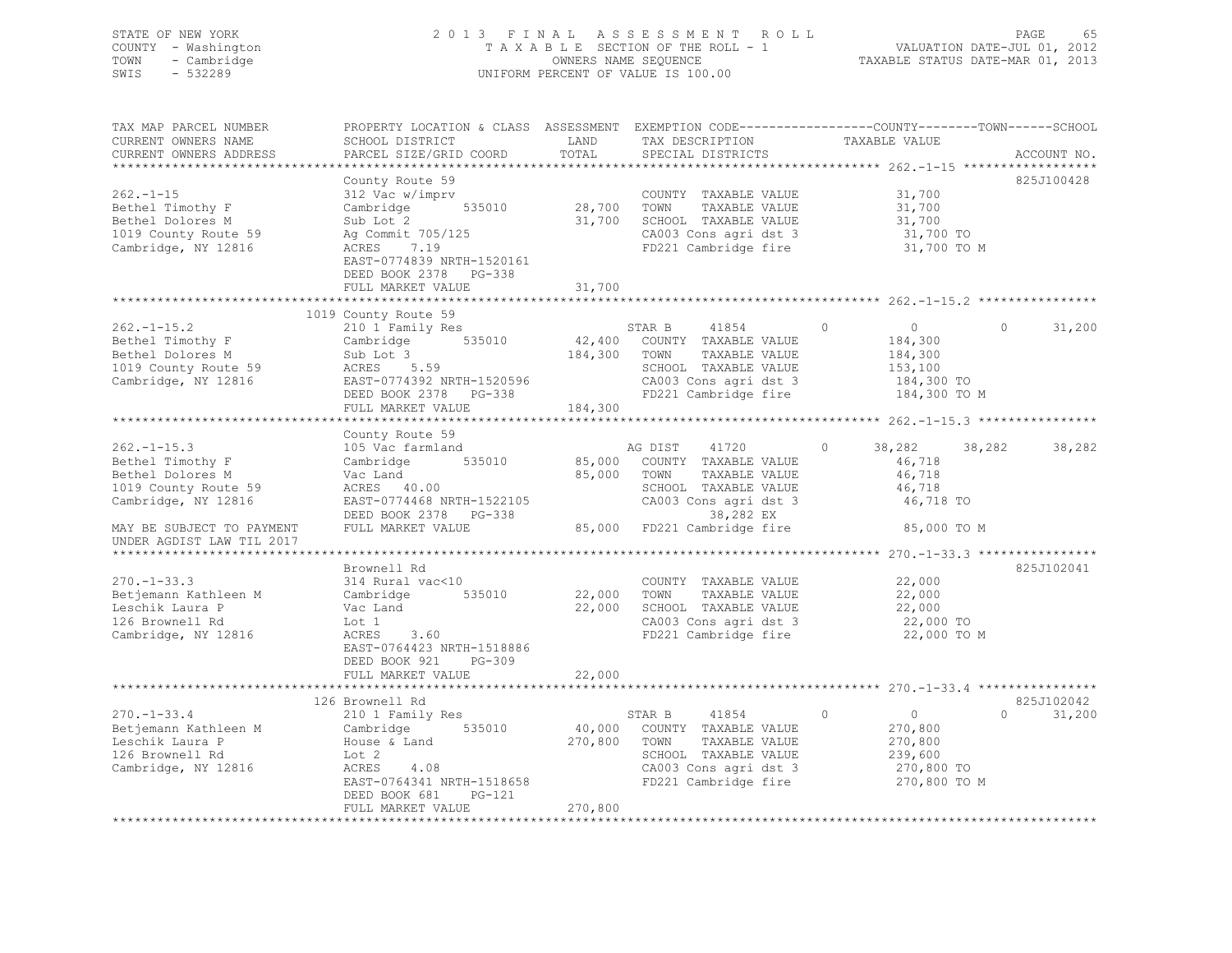# STATE OF NEW YORK 2 0 1 3 F I N A L A S S E S S M E N T R O L L PAGE 66 COUNTY - Washington T A X A B L E SECTION OF THE ROLL - 1 VALUATION DATE-JUL 01, 2012 TOWN - Cambridge OWNERS NAME SEQUENCE TAXABLE STATUS DATE-MAR 01, 2013 SWIS - 532289 UNIFORM PERCENT OF VALUE IS 100.00

| TAX MAP PARCEL NUMBER<br>CURRENT OWNERS NAME<br>CURRENT OWNERS ADDRESS                                                                      | PROPERTY LOCATION & CLASS ASSESSMENT EXEMPTION CODE---------------COUNTY-------TOWN-----SCHOOL<br>SCHOOL DISTRICT TAND TAX DESCRIPTION<br>PARCEL SIZE/GRID COORD                                                                                                                                                                                | TOTAL   | SPECIAL DISTRICTS                                                                                                                | TAXABLE VALUE                                                                                                                                                                       |                                                            | ACCOUNT NO.                                       |
|---------------------------------------------------------------------------------------------------------------------------------------------|-------------------------------------------------------------------------------------------------------------------------------------------------------------------------------------------------------------------------------------------------------------------------------------------------------------------------------------------------|---------|----------------------------------------------------------------------------------------------------------------------------------|-------------------------------------------------------------------------------------------------------------------------------------------------------------------------------------|------------------------------------------------------------|---------------------------------------------------|
| $263 - 2 - 5$<br>BIEKO, LLC<br>Frank Klebieko<br>689 Hillman Dr<br>Winchester, VA 22601                                                     | King Rd/e Off<br>330 Vacant comm<br>Cambridge 535010<br>ACRES 19.70<br>ACRES 19.70<br>EAST-0787156 NRTH-1527878<br>DEED BOOK 2798 PG-299<br>FULL MARKET VALUE                                                                                                                                                                                   | 80,000  | COUNTY TAXABLE VALUE<br>80,000 TOWN TAXABLE VALUE<br>COUNTY TAXABLE VALUE<br>80,000 SCHOOL TAXABLE VALUE<br>FD221 Cambridge fire | 80,000<br>80,000<br>80,000<br>80,000 TO M                                                                                                                                           |                                                            | 8279900863                                        |
|                                                                                                                                             |                                                                                                                                                                                                                                                                                                                                                 |         |                                                                                                                                  |                                                                                                                                                                                     |                                                            |                                                   |
| $255. - 1 - 5.1$<br>Birnbach Richard A<br>Birnbach Sharon S<br>68 Sugar Maple Way<br>Cambridge, NY 12816                                    | 68 Sugar Maple Way<br>Sugar Maple Way<br>210 1 Family Res<br>Cambridge 535010 35,000 CBT VET/T 41133<br>236,000 CBT VET/T 41133<br>100 1 232,100 DIS VET/C 41142<br>Road Maint Agmt 1961/23 DIS VET/T 41143<br>ACRES 2.99 STAR B 41854<br>EAST-0782655 NRTH-1536276<br>DEED BOOK 838 PG-16<br>FULL MARKET VALUE 232,100 SCHOOL TAXABLE VALUE    |         | COUNTY TAXABLE VALUE<br>TOWN<br>TAXABLE VALUE<br>CA005 Cons agri dst 5 $232,100$ TO<br>FD221 Cambridge fire $232,100$ TO         | 50,000<br>$\circ$<br>$\begin{bmatrix} 0 && 0 \\ 0 && 92,840 \\ 0 && 0 \end{bmatrix}$<br>$\overline{a}$<br>$\Omega$<br>$\overline{0}$<br>89,260<br>97,100<br>200,900<br>232,100 TO M | $\Omega$<br>45,000<br>$\sim$ 0<br>90,000<br>$\overline{0}$ | $\circ$<br>$\mathbf 0$<br>31,200                  |
|                                                                                                                                             |                                                                                                                                                                                                                                                                                                                                                 |         |                                                                                                                                  |                                                                                                                                                                                     |                                                            |                                                   |
| $279. - 2 - 11$<br>Blakemore Lawrence S<br>Blakemore Cynthia M<br>110 County Route 59A<br>Buskirk, NY 12028                                 | 158 County Route 59A<br>210 1 Family Res<br>Cooking Cooking Cooking Cooking Cooking Cooking Cooking Cooking Cooking Cooking Cooking Cooking Cooking Cookin<br>House & Lot 104,300 SCHOOL TAXABLE VALUE<br>ACRES 0.76 CA003 Cons agri dst 3<br>EAST-0769425 NRTH-1507045 FD221 Cambridge fire<br>DEED BOOK 2930 PG-37<br>FULL MARKET VALUE       | 104,300 | COUNTY TAXABLE VALUE<br>TAXABLE VALUE<br>104,300 SCHOOL TAXABLE VALUE<br>CA003 Cons agri dst 3                                   | 104,300<br>104,300<br>104,300<br>104,300 TO<br>104,300 TO M                                                                                                                         |                                                            | 825J100299                                        |
|                                                                                                                                             |                                                                                                                                                                                                                                                                                                                                                 |         |                                                                                                                                  |                                                                                                                                                                                     |                                                            |                                                   |
| $279. - 2 - 14.1$<br>Blakemore Lawrence S<br>Blakemore Cynthia<br>110 County Route 59A<br>Buskirk, NY 12028                                 | 110 County Route 59A 50 PCT OF VALUE USED FOR EXEMPTION PURPOSES 242 Rurl restrec CBT VET/C 41132 0 26,988<br>Cambridge 535010 140,000 CBT VET/T 41133<br>House & Lot 215,900 STAR B 41854<br>ACRES 90.60 COUNTY TAXABLE VA<br>EAST-0768391 NRTH-1506324<br>DEED BOOK 470 PG-480                                                                |         | COUNTY TAXABLE VALUE<br>TOWN     TAXABLE VALUE                                                                                   | 0 $26,988$<br>$\begin{array}{c} 0 \\ 0 \end{array}$<br>$\begin{matrix} 0 \\ 0 \end{matrix}$<br>188,912<br>$\frac{188,912}{184,700}$                                                 | 26,988<br>$\bigcirc$                                       | 825J100196<br>$\Omega$<br>0<br>$\sim$ 0<br>31,200 |
|                                                                                                                                             |                                                                                                                                                                                                                                                                                                                                                 |         |                                                                                                                                  | 215,900 TO M                                                                                                                                                                        |                                                            |                                                   |
| $270. -1 - 9$<br>Bobinski Paul S<br>Bobinski Deborah A<br>33 Abbott St<br>33 Abbott St<br>Hoosick Falls, NY 12090 EAST-0766085 NRTH-1518446 | 35 Darwin Rd<br>$\begin{array}{llll}\n & \text{COUNI} \\  \text{Cambridge} & \text{535010} & \text{28,000} & \text{TOWN} \\  \text{H & L} & \text{L} & \text{CONDI} & \text{AOPF} \\  \text{MOPF} & \text{MOPF} & \text{AOPF} & \text{AOPF} & \text{AOPF} \\  \end{array}$<br>H & L<br>ACRES 1.40<br>DEED BOOK 3104 PG-328<br>FULL MARKET VALUE | 90,400  | COUNTY TAXABLE VALUE<br>TAXABLE VALUE<br>90,400 SCHOOL TAXABLE VALUE<br>CA003 Cons agri dst 3<br>FD221 Cambridge fire            | 90,400<br>90,400<br>90,400<br>90,400<br>90,400 TO<br>90,400 TO M                                                                                                                    |                                                            | 825J100704                                        |
|                                                                                                                                             |                                                                                                                                                                                                                                                                                                                                                 |         |                                                                                                                                  |                                                                                                                                                                                     |                                                            |                                                   |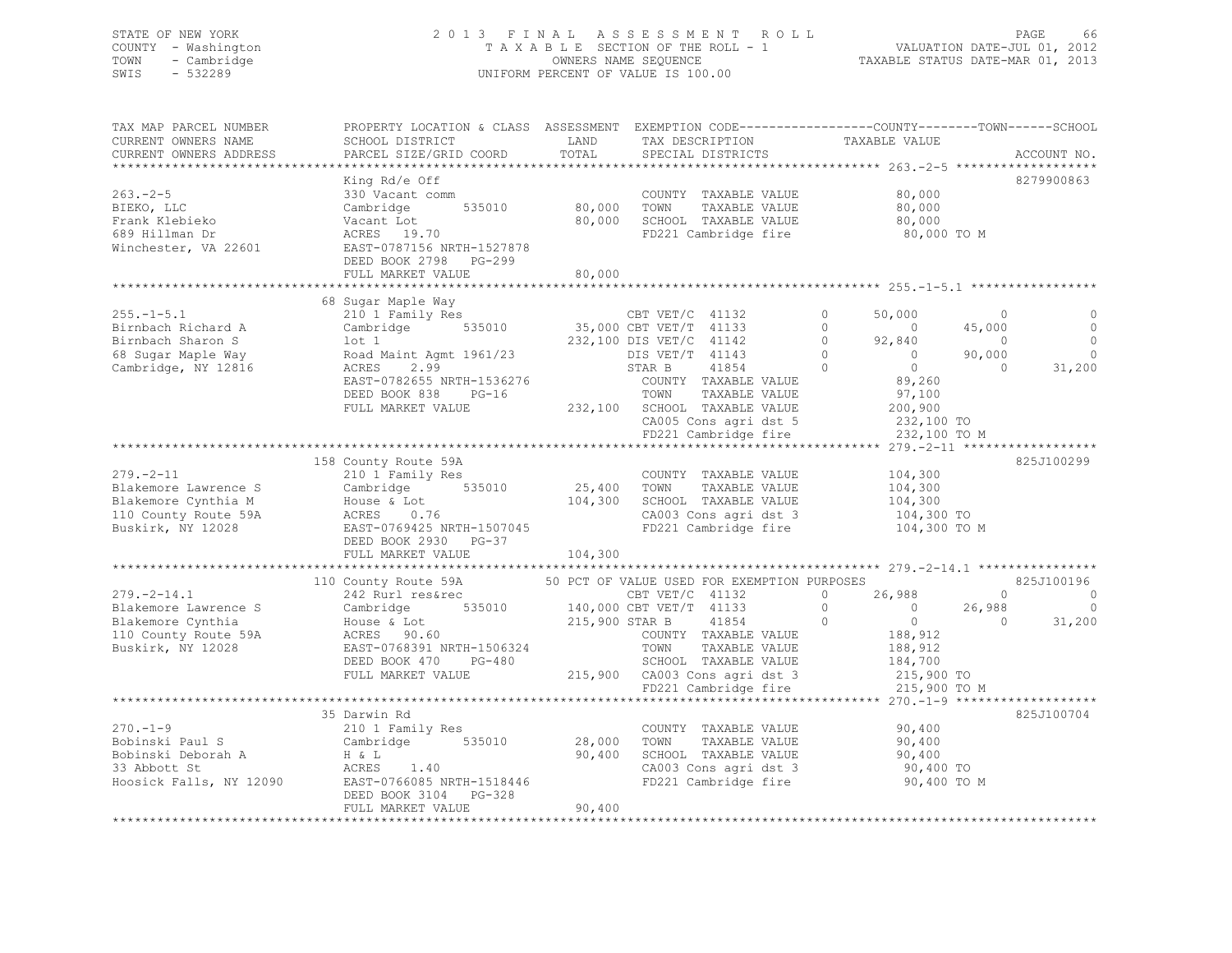# STATE OF NEW YORK 2 0 1 3 F I N A L A S S E S S M E N T R O L L PAGE 67 COUNTY - Washington T A X A B L E SECTION OF THE ROLL - 1 VALUATION DATE-JUL 01, 2012 TOWN - Cambridge OWNERS NAME SEQUENCE TAXABLE STATUS DATE-MAR 01, 2013 SWIS - 532289 UNIFORM PERCENT OF VALUE IS 100.00

| TAX MAP PARCEL NUMBER<br>CURRENT OWNERS NAME<br>CURRENT OWNERS ADDRESS                                   | PROPERTY LOCATION & CLASS ASSESSMENT EXEMPTION CODE---------------COUNTY-------TOWN-----SCHOOL<br>SCHOOL DISTRICT<br>PARCEL SIZE/GRID COORD                                            | LAND<br>TOTAL           | TAX DESCRIPTION<br>SPECIAL DISTRICTS                                                                                                                                                                                                        | TAXABLE VALUE                                                                                                | ACCOUNT NO.                   |                              |
|----------------------------------------------------------------------------------------------------------|----------------------------------------------------------------------------------------------------------------------------------------------------------------------------------------|-------------------------|---------------------------------------------------------------------------------------------------------------------------------------------------------------------------------------------------------------------------------------------|--------------------------------------------------------------------------------------------------------------|-------------------------------|------------------------------|
|                                                                                                          |                                                                                                                                                                                        |                         |                                                                                                                                                                                                                                             |                                                                                                              |                               |                              |
| $255. - 1 - 5$<br>Boehlke Heather<br>Konsul Matthew<br>Cambridge, NY 12816                               | 81 Sugar Maple Way<br>242 Rurl res&rec<br>Cambridge<br>535010<br>Land & House<br>EAST-0781726 NRTH-1535859<br>DEED BOOK 3106 PG-327                                                    | 435,000 TOWN            | 41854<br>STAR B<br>109,700 COUNTY TAXABLE VALUE<br>TAXABLE VALUE<br>SCHOOL TAXABLE VALUE<br>CA005 Cons agri dst 5<br>FD221 Cambridge fire                                                                                                   | $\circ$<br>$\overline{0}$<br>435,000<br>435,000<br>403,800<br>435,000 TO<br>435,000 TO M                     | 825J100802<br>$\Omega$        | 31,200                       |
|                                                                                                          |                                                                                                                                                                                        |                         |                                                                                                                                                                                                                                             |                                                                                                              |                               |                              |
|                                                                                                          |                                                                                                                                                                                        |                         |                                                                                                                                                                                                                                             |                                                                                                              |                               |                              |
| $288. - 1 - 15.5$<br>Bowman Paul<br>Bowman Joanne<br>57 Durfee Rd                                        | 57 Durfee Rd<br>242 Rurl res&rec<br>535010<br>Cambridge<br>Lot 5<br>ACRES 10.09 BANK<br>26<br>Buskirk, NY 12028 EAST-0766481 NRTH-1501859<br>DEED BOOK 772 PG-12<br>FULL MARKET VALUE  | 288,500 TOWN<br>288,500 | STAR B<br>41854<br>- ס אמצע STAR<br>59,200 COUNTY TAXABLE VALUE<br>הווא של הפיטוחים<br>TAXABLE VALUE<br>SCHOOL TAXABLE VALUE<br>CA003 Cons agri dst 3<br>FD221 Cambridge fire                                                               | $\circ$<br>0<br>288,500<br>288,500<br>257,300<br>288,500 TO<br>288,500 TO M                                  | 825J100978<br>$\Omega$        | 31,200                       |
|                                                                                                          |                                                                                                                                                                                        |                         |                                                                                                                                                                                                                                             |                                                                                                              |                               |                              |
|                                                                                                          | 178 Belle Rd                                                                                                                                                                           |                         |                                                                                                                                                                                                                                             |                                                                                                              |                               |                              |
| $280. -1 - 7.4$<br>-<br>Braymer Kenneth D<br>Bravmer Diane L<br>178 Belle Rd<br>Buskirk, NY 12028        | 210 1 Family Res<br>Cambridge 535010<br>$12/12/11$ appraisal $174,000$ STAR EN<br>sub lot $# 2$<br>ACRES 7.17<br>EAST-0774723 NRTH-1511544<br>DEED BOOK 897 PG-23<br>FULL MARKET VALUE |                         | CBT VET/C 41132<br>35010 53,700 CBT VET/T 41133<br>CBT VET/C 41132<br>41834<br>COUNTY TAXABLE VALUE<br>TOWN<br>TAXABLE VALUE<br>SCHOOL TAXABLE VALUE 108,170<br>CA003 Cons agri dst 3 174,000 TO<br>174,000 FD221 Cambridge fire 174,000 TO | $\circ$<br>43,500<br>$\Omega$<br>$\circ$<br>$\overline{0}$<br>$\Omega$<br>130,500<br>130,500<br>174,000 TO M | $\circ$<br>43,500<br>$\Omega$ | $\circ$<br>$\circ$<br>65,830 |
|                                                                                                          |                                                                                                                                                                                        |                         |                                                                                                                                                                                                                                             |                                                                                                              |                               |                              |
| $271 - 2 - 30.2$<br>Breault Elizabeth<br>63 Wieqner Ln<br>Troy, NY 12180<br>MAY BE SUBJECT TO PAYMENT    | Conley Rd<br>322 Rural vac>10<br>535010<br>Cambridge<br>ACRES 21.90<br>EAST-0774185 NRTH-1514612<br>DEED BOOK 748 PG-288<br>FULL MARKET VALUE                                          | 68,700 TOWN<br>68,700   | AG DIST<br>41720<br>68,700 COUNTY TAXABLE VALUE<br>TAXABLE VALUE<br>SCHOOL TAXABLE VALUE<br>CA003 Cons agri dst 3<br>39,065 EX                                                                                                              | $\circ$<br>39,065<br>29,635<br>29,635<br>29,635<br>29,635 TO                                                 | 39,065<br>39,065              |                              |
| UNDER AGDIST LAW TIL 2017                                                                                |                                                                                                                                                                                        |                         | FD221 Cambridge fire                                                                                                                                                                                                                        | 68,700 TO M                                                                                                  |                               |                              |
|                                                                                                          |                                                                                                                                                                                        |                         |                                                                                                                                                                                                                                             |                                                                                                              |                               |                              |
| $271 - 2 - 30.1$<br>Breault Elizabeth M<br>Caleb & Alida Breault<br>280 Conley Rd<br>Cambridge, NY 12816 | 280 Conley Rd<br>241 Rural res&aq<br>535010<br>Cambridge<br>$House \& Land$<br>ACRES 12.77<br>EAST-0775235 NRTH-1515186<br>DEED BOOK 748<br>PG-288<br>FULL MARKET VALUE                | 246,500<br>246,500      | COUNTY TAXABLE VALUE<br>78,700 TOWN<br>TAXABLE VALUE<br>SCHOOL TAXABLE VALUE<br>CA003 Cons agri dst 3<br>FD221 Cambridge fire                                                                                                               | 246,500<br>246,500<br>246,500<br>246,500 TO<br>246,500 TO M                                                  |                               |                              |
|                                                                                                          |                                                                                                                                                                                        |                         |                                                                                                                                                                                                                                             |                                                                                                              |                               |                              |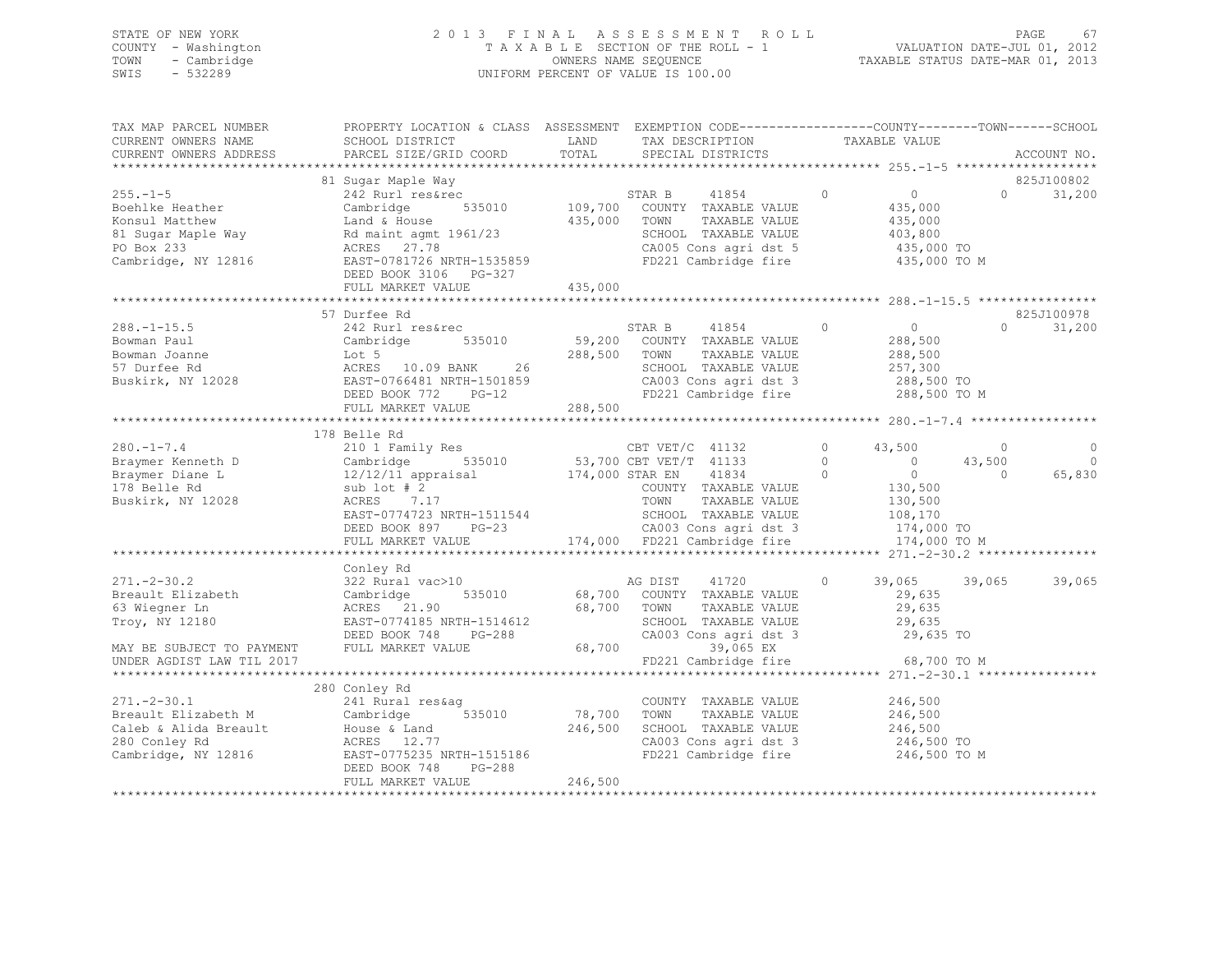# STATE OF NEW YORK 2 0 1 3 F I N A L A S S E S S M E N T R O L L PAGE 68 COUNTY - Washington T A X A B L E SECTION OF THE ROLL - 1 VALUATION DATE-JUL 01, 2012 TOWN - Cambridge OWNERS NAME SEQUENCE TAXABLE STATUS DATE-MAR 01, 2013 SWIS - 532289 UNIFORM PERCENT OF VALUE IS 100.00

| TAX MAP PARCEL NUMBER<br>CURRENT OWNERS NAME<br>CURRENT OWNERS ADDRESS                                 | PROPERTY LOCATION & CLASS ASSESSMENT<br>SCHOOL DISTRICT<br>PARCEL SIZE/GRID COORD                                                                                                         | LAND<br>TOTAL                       | EXEMPTION CODE-----------------COUNTY-------TOWN------SCHOOL<br>TAX DESCRIPTION<br>SPECIAL DISTRICTS                                      | TAXABLE VALUE                                                                            | ACCOUNT NO.                      |
|--------------------------------------------------------------------------------------------------------|-------------------------------------------------------------------------------------------------------------------------------------------------------------------------------------------|-------------------------------------|-------------------------------------------------------------------------------------------------------------------------------------------|------------------------------------------------------------------------------------------|----------------------------------|
|                                                                                                        | 170 County Route 59A                                                                                                                                                                      |                                     |                                                                                                                                           |                                                                                          | 825L100206                       |
| $279. - 2 - 12$<br>Breault Kathleen A<br>170 County Route 59A<br>Buskirk, NY 12028                     | 210 1 Family Res<br>535010<br>Cambridge<br>H & L<br>ACRES<br>4.50<br>EAST-0769599 NRTH-1506507<br>DEED BOOK 2527 PG-255<br>FULL MARKET VALUE                                              | 42,500<br>179,400<br>179,400        | 41854<br>STAR B<br>COUNTY TAXABLE VALUE<br>TOWN<br>TAXABLE VALUE<br>SCHOOL TAXABLE VALUE<br>CA003 Cons agri dst 3<br>FD221 Cambridge fire | $\circ$<br>$\overline{0}$<br>179,400<br>179,400<br>148,200<br>179,400 TO<br>179,400 TO M | $\Omega$<br>31,200               |
|                                                                                                        | ************************                                                                                                                                                                  |                                     | **********************                                                                                                                    | **************** 263.-2-17 ******************                                            |                                  |
| $263 - 2 - 17$<br>Breen Leonard G<br>Breen Kristin M<br>915 Turnpike Rd<br>Cambridge, NY 12816         | 915 Turnpike Rd<br>210 1 Family Res<br>535010<br>Cambridge<br>ACRES<br>2.40<br>EAST-0788995 NRTH-1523463<br>DEED BOOK 1781 PG-343<br>FULL MARKET VALUE                                    | 32,000<br>141,300<br>141,300        | 41854<br>STAR B<br>COUNTY TAXABLE VALUE<br>TOWN<br>TAXABLE VALUE<br>SCHOOL TAXABLE VALUE<br>FD221 Cambridge fire                          | $\circ$<br>$\overline{0}$<br>141,300<br>141,300<br>110,100<br>141,300 TO M               | 825J100656<br>$\Omega$<br>31,200 |
|                                                                                                        | ***********************                                                                                                                                                                   |                                     |                                                                                                                                           | ************* 255.-1-13 *******************                                              |                                  |
| $255. - 1 - 13$<br>Brennan Eileen<br>21 Perry Ln<br>Cambridge, NY 12816                                | 21 Perry Ln<br>242 Rurl res&rec<br>Cambridge<br>535010<br>H & L<br>ACRES 12.00<br>EAST-0785660 NRTH-1531080<br>DEED BOOK 754<br>PG-161<br>FULL MARKET VALUE                               | 61,000<br>200,000<br>200,000        | 41854<br>STAR B<br>COUNTY TAXABLE VALUE<br>TOWN<br>TAXABLE VALUE<br>SCHOOL TAXABLE VALUE<br>FD221 Cambridge fire                          | $\circ$<br>$\overline{0}$<br>200,000<br>200,000<br>168,800<br>200,000 TO M               | 825J100696<br>$\circ$<br>31,200  |
|                                                                                                        | 1061 County Route 60                                                                                                                                                                      |                                     |                                                                                                                                           |                                                                                          |                                  |
| $246. - 1 - 29.11$<br>Brice Ronald J<br>Brice Heather K<br>1061 County Route 60<br>Greenwich, NY 12834 | 210 1 Family Res<br>533401<br>Greenwich<br>vac land<br>lot 1B<br>ACRES<br>2.43 BANK<br>$6\overline{6}$<br>EAST-0772103 NRTH-1542605<br>DEED BOOK 880<br>$PG-183$                          | 31,400<br>122,300                   | 41854<br>STAR B<br>COUNTY TAXABLE VALUE<br>TOWN<br>TAXABLE VALUE<br>SCHOOL TAXABLE VALUE<br>CA003 Cons agri dst 3<br>FD221 Cambridge fire | $\overline{0}$<br>$\Omega$<br>122,300<br>122,300<br>91,100<br>122,300 TO<br>122,300 TO M | $\Omega$<br>31,200               |
|                                                                                                        | FULL MARKET VALUE                                                                                                                                                                         | 122,300                             |                                                                                                                                           |                                                                                          |                                  |
|                                                                                                        |                                                                                                                                                                                           |                                     |                                                                                                                                           |                                                                                          |                                  |
| $263. -2 - 22.2$<br>Bridge Ashley S<br>Goldreyer Lucas A<br>888 King Rd<br>Cambridge, NY 12816         | 888 King Rd<br>210 1 Family Res<br>Cambridge<br>Filed subdivision 20A-108<br>FRNT 357.00 DPTH<br>2.67<br>ACRES<br>EAST-0783978 NRTH-1522183<br>DEED BOOK 2967 PG-147<br>FULL MARKET VALUE | 535010 30,000<br>169,900<br>169,900 | STAR B<br>41854<br>COUNTY TAXABLE VALUE<br>TOWN<br>TAXABLE VALUE<br>SCHOOL TAXABLE VALUE<br>CA003 Cons agri dst 3<br>FD221 Cambridge fire | $\overline{0}$<br>$\circ$<br>169,900<br>169,900<br>138,700<br>169,900 TO<br>169,900 TO M | $\Omega$<br>31,200               |
|                                                                                                        |                                                                                                                                                                                           |                                     |                                                                                                                                           |                                                                                          |                                  |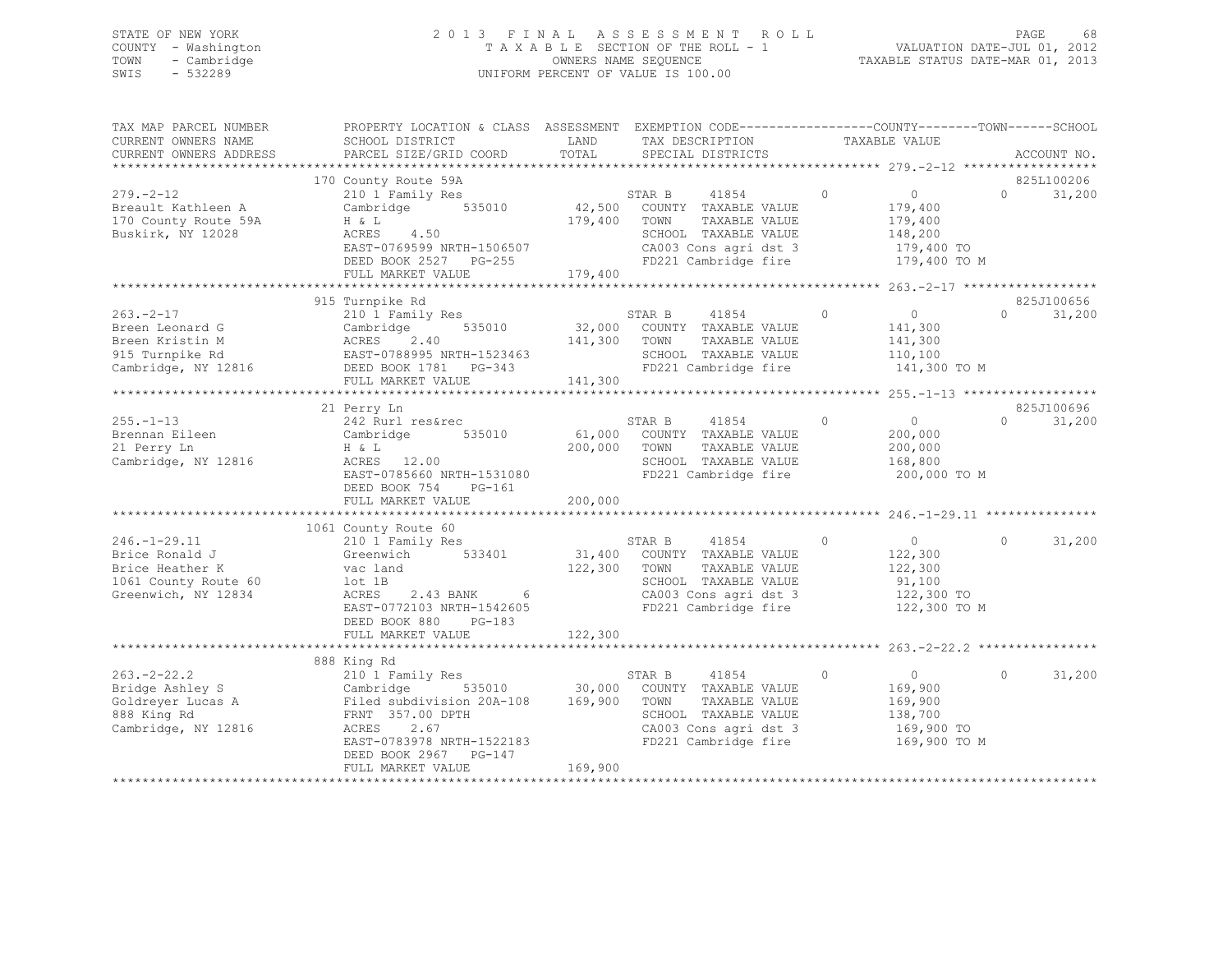# STATE OF NEW YORK 2 0 1 3 F I N A L A S S E S S M E N T R O L L PAGE 69 COUNTY - Washington T A X A B L E SECTION OF THE ROLL - 1 VALUATION DATE-JUL 01, 2012 TOWN - Cambridge OWNERS NAME SEQUENCE TAXABLE STATUS DATE-MAR 01, 2013 SWIS - 532289 UNIFORM PERCENT OF VALUE IS 100.00

| TAX MAP PARCEL NUMBER<br>CURRENT OWNERS NAME                                                               | PROPERTY LOCATION & CLASS ASSESSMENT EXEMPTION CODE----------------COUNTY-------TOWN------SCHOOL<br>SCHOOL DISTRICT                               | LAND                          | TAX DESCRIPTION                                                                                                                          | TAXABLE VALUE                                                                    |            |                         |
|------------------------------------------------------------------------------------------------------------|---------------------------------------------------------------------------------------------------------------------------------------------------|-------------------------------|------------------------------------------------------------------------------------------------------------------------------------------|----------------------------------------------------------------------------------|------------|-------------------------|
| CURRENT OWNERS ADDRESS                                                                                     | PARCEL SIZE/GRID COORD                                                                                                                            | TOTAL                         | SPECIAL DISTRICTS                                                                                                                        |                                                                                  |            | ACCOUNT NO.             |
|                                                                                                            |                                                                                                                                                   |                               |                                                                                                                                          |                                                                                  |            | 825J100453              |
| $263 - 2 - 22$<br>Bridge Jonathon<br>Bridge Judith<br>910 King Rd<br>Cambridge, NY 12816                   | King Rd<br>105 Vac farmland<br>Cambridge<br>535010<br>ACRES 53.41<br>EAST-0783989 NRTH-1521634<br>DEED BOOK 927 PG-182<br>FULL MARKET VALUE       | 100,100<br>100,100<br>100,100 | AG DIST<br>41720<br>COUNTY TAXABLE VALUE<br>TOWN<br>TAXABLE VALUE<br>SCHOOL TAXABLE VALUE<br>CA003 Cons agri dst 3<br>62,030 EX          | 62,030<br>$\circ$<br>38,070<br>38,070<br>38,070<br>38,070 TO                     | 62,030     | 62,030                  |
| MAY BE SUBJECT TO PAYMENT<br>UNDER AGDIST LAW TIL 2017                                                     |                                                                                                                                                   |                               | FD221 Cambridge fire                                                                                                                     | 100,100 TO M                                                                     |            |                         |
|                                                                                                            |                                                                                                                                                   |                               |                                                                                                                                          |                                                                                  |            |                         |
| $263 - 2 - 22.1$<br>200. 2 11.<br>Bridge Jonathon<br>Bridge Judith<br>910 King Rd<br>Cambridge, NY 12816   | 910 King Rd<br>241 Rural res&ag<br>535010<br>Cambridge<br>ACRES 20.82<br>EAST-0785014 NRTH-1521983<br>DEED BOOK 927                               | 78,000 STAR B                 | AG DIST<br>41720<br>41854<br>241,500 COUNTY TAXABLE VALUE<br>TOWN<br>TAXABLE VALUE                                                       | $\circ$<br>62,556<br>$\Omega$<br>$\overline{0}$<br>178,944<br>178,944<br>147,744 | $\bigcirc$ | 62,556 62,556<br>31,200 |
| MAY BE SUBJECT TO PAYMENT<br>UNDER AGDIST LAW TIL 2017                                                     | FULL MARKET VALUE                                                                                                                                 |                               | PG-182<br>PG-182 241,500 CA003 Cons agridst 3<br>ALUE 241,500 CA003 Cons agridst 3<br>62,556 EX<br>FD221 Cambridge fire                  | 178,944 TO<br>241,500 TO M                                                       |            |                         |
|                                                                                                            |                                                                                                                                                   |                               |                                                                                                                                          |                                                                                  |            |                         |
| $261 - 2 - 21$<br>Broderick Richard<br>330 Brownell Rd<br>Cambridge, NY 12816                              | 330 Brownell Rd<br>210 1 Family Res<br>Cambridge 535010<br>H & L<br>$-21$<br>1.10<br>$261. - 1 - 21$<br>ACRES<br>EAST-0763546 NRTH-1523640        | 146,700 TOWN                  | STAR EN 41834 0<br>25,500 COUNTY TAXABLE VALUE<br>TAXABLE VALUE<br>SCHOOL TAXABLE VALUE<br>CA003 Cons agri dst 3<br>FD221 Cambridge fire | $\overline{0}$<br>146,700<br>146,700<br>80,870<br>146,700 TO<br>146,700 TO M     | $\Omega$   | 825J100296<br>65,830    |
|                                                                                                            | DEED BOOK 944 PG-171<br>FULL MARKET VALUE                                                                                                         | 146,700                       |                                                                                                                                          |                                                                                  |            |                         |
|                                                                                                            | 837 County Route 59                                                                                                                               |                               |                                                                                                                                          |                                                                                  |            | 825J100479              |
| $271. - 1 - 4$<br>Bromirski David P<br>Bromirski Bridget H<br>837 County Route 59<br>Cambridge, NY 12816   | 210 1 Family Res<br>--<br>Cambridge 535010<br>H & L<br>0.29<br>ACRES<br>EAST-0771310 NRTH-1517709<br>DEED BOOK 636<br>PG-306<br>FULL MARKET VALUE | 24,300<br>97,500<br>97,500    | COUNTY TAXABLE VALUE<br>TAXABLE VALUE<br>TOWN<br>SCHOOL TAXABLE VALUE<br>FD221 Cambridge fire                                            | 97,500<br>97,500<br>97,500<br>97,500 TO M                                        |            |                         |
|                                                                                                            |                                                                                                                                                   |                               |                                                                                                                                          |                                                                                  |            |                         |
| $270. - 1 - 26.7$<br>Bromirski Stephen J<br>Bromirski Christene A<br>29 Cold Springs Rd<br>Wells, VT 05774 | Brownell Rd<br>314 Rural vac<10<br>Cambridge 535010<br>Sub Lot 2<br>$-$ 5.78<br>ACRES<br>EAST-0763786 NRTH-1515850<br>DEED BOOK 898<br>$PG-1$     | 31,100<br>31,100              | COUNTY TAXABLE VALUE<br>TOWN<br>TAXABLE VALUE<br>SCHOOL TAXABLE VALUE<br>CA003 Cons agri dst 3<br>FD221 Cambridge fire                   | 31,100<br>31,100<br>31,100<br>31,100 TO<br>31,100 TO M                           |            |                         |
|                                                                                                            | FULL MARKET VALUE                                                                                                                                 | 31,100                        |                                                                                                                                          |                                                                                  |            |                         |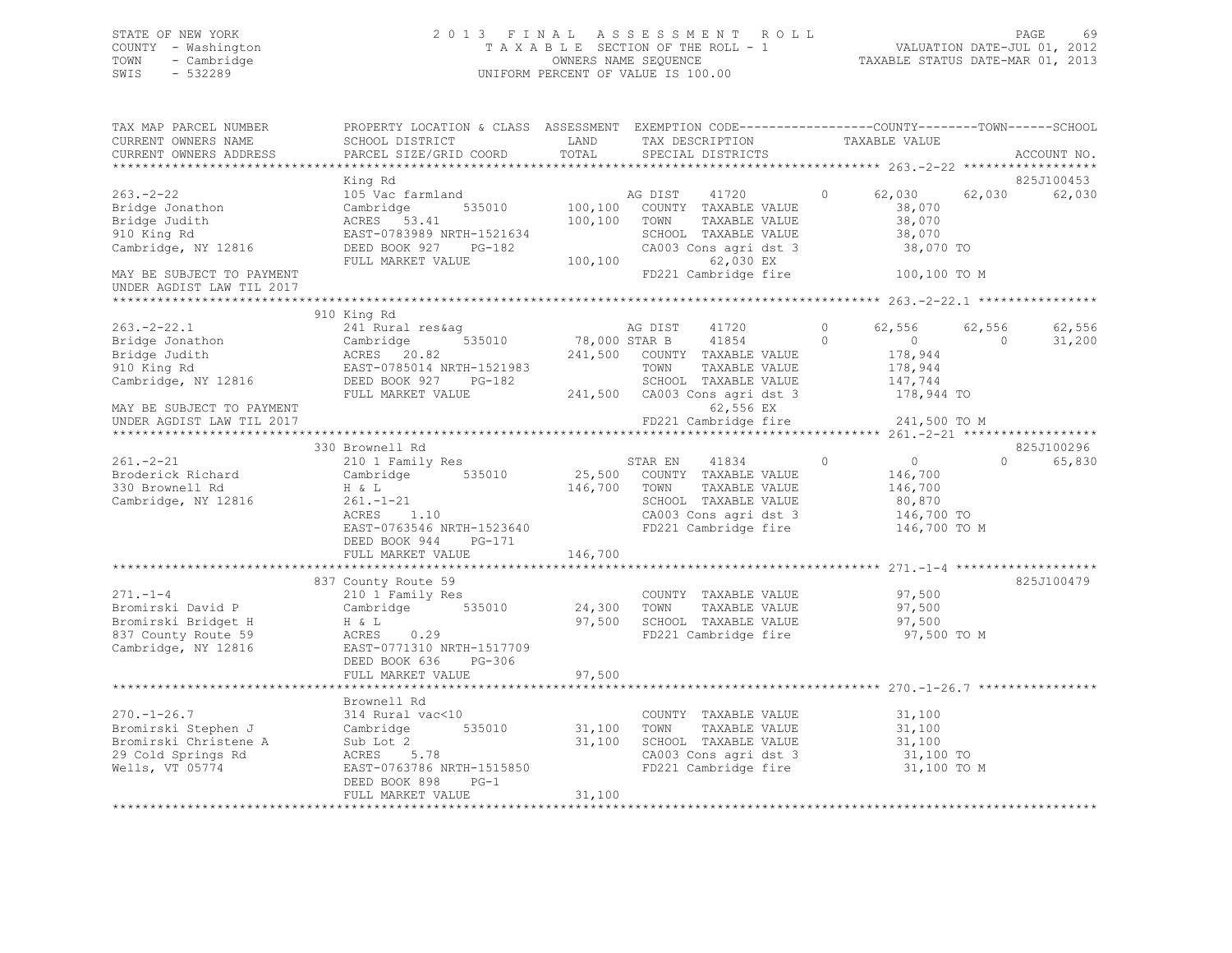# STATE OF NEW YORK 2 0 1 3 F I N A L A S S E S S M E N T R O L L PAGE 70 COUNTY - Washington T A X A B L E SECTION OF THE ROLL - 1 VALUATION DATE-JUL 01, 2012 TOWN - Cambridge OWNERS NAME SEQUENCE TAXABLE STATUS DATE-MAR 01, 2013 SWIS - 532289 UNIFORM PERCENT OF VALUE IS 100.00

| TAX MAP PARCEL NUMBER                                                                                                                                                                                                                                                                                                                                                                                                                       | PROPERTY LOCATION & CLASS ASSESSMENT EXEMPTION CODE-----------------COUNTY-------TOWN------SCHOOL |                                                                                                       |                                                                           |                           |
|---------------------------------------------------------------------------------------------------------------------------------------------------------------------------------------------------------------------------------------------------------------------------------------------------------------------------------------------------------------------------------------------------------------------------------------------|---------------------------------------------------------------------------------------------------|-------------------------------------------------------------------------------------------------------|---------------------------------------------------------------------------|---------------------------|
|                                                                                                                                                                                                                                                                                                                                                                                                                                             |                                                                                                   |                                                                                                       |                                                                           |                           |
| $\begin{tabular}{lllllllllllllllllllll} \multicolumn{3}{c }{270.-1-26.6} & \multicolumn{3}{c }{210} & \multicolumn{3}{c }{Family Res} & \multicolumn{3}{c }{STRR B} & 41854 & 0 \\ \multicolumn{3}{c }{Bromirski Steven J} & \multicolumn{3}{c }{Cambridge} & 535010 & 45,200 & \multicolumn{3}{c }{COWITY} & TAXABLE VALUE \\ \multicolumn{3}{c }{Bromirski Christene A} & \multicolumn{3}{c }{Vac Land} & \multicolumn{3}{c }{35010} & 4$ | 25 Brownell Rd<br>DEED BOOK C2825 PG-153                                                          | SCHOOL TAXABLE VALUE 244,600<br>CA003 Cons agri dst 3 275,800 TO<br>FD221 Cambridge fire 275,800 TO M | $\begin{array}{ccc} & & 0 & \hline \end{array}$<br>$275,800$<br>$275,800$ | 31,200                    |
|                                                                                                                                                                                                                                                                                                                                                                                                                                             |                                                                                                   |                                                                                                       |                                                                           |                           |
|                                                                                                                                                                                                                                                                                                                                                                                                                                             | State Route 372/N Off                                                                             | AG DIST 41720 0 3,356                                                                                 | 5,344 TO                                                                  | 825J100415<br>3,356 3,356 |
|                                                                                                                                                                                                                                                                                                                                                                                                                                             |                                                                                                   |                                                                                                       | 8,700 TO M                                                                |                           |
|                                                                                                                                                                                                                                                                                                                                                                                                                                             |                                                                                                   |                                                                                                       |                                                                           |                           |
|                                                                                                                                                                                                                                                                                                                                                                                                                                             | Gillis Rd                                                                                         |                                                                                                       |                                                                           | 825J102023                |
| UNDER AGDIST LAW TIL 2017                                                                                                                                                                                                                                                                                                                                                                                                                   |                                                                                                   | FD221 Cambridge fire 55,400 TO M                                                                      |                                                                           |                           |
|                                                                                                                                                                                                                                                                                                                                                                                                                                             |                                                                                                   |                                                                                                       |                                                                           |                           |
| $254. - 1 - 20.1$<br>Brown Howard<br>Brown Howard<br>335 Easton Station Rd  335 Easton Station Rd  335 Easton Station Rd  335 Easton Station Rd  335 Easton Station Rd  335 Easton Station Rd  335 Easton Station Rd  335 Easton Station Rd  335 Easton Station Rd  3                                                                                                                                                                       | Kenyon Rd                                                                                         |                                                                                                       |                                                                           | 825J100439                |
|                                                                                                                                                                                                                                                                                                                                                                                                                                             |                                                                                                   |                                                                                                       |                                                                           |                           |
|                                                                                                                                                                                                                                                                                                                                                                                                                                             | 77 Dickensen Rd                                                                                   |                                                                                                       |                                                                           | 825J100601                |
| 280.-2-23<br>Brown Mark<br>76 Dickensen Rd<br>280.-2-23<br>Brown Mark Cambridge 535010 28,300 TOWN TAXABLE VALUE 50,600<br>76 Dickensen Rd ACRES 2.00 50,600 SCHOOL TAXABLE VALUE 50,600<br>Buskirk, NY 12028 EAST-0776077 NRTH-1508027 CA003 Cons agri dst 3 50,600 TOWN PAXABLE                                                                                                                                                           |                                                                                                   |                                                                                                       | 50,600 TO M                                                               |                           |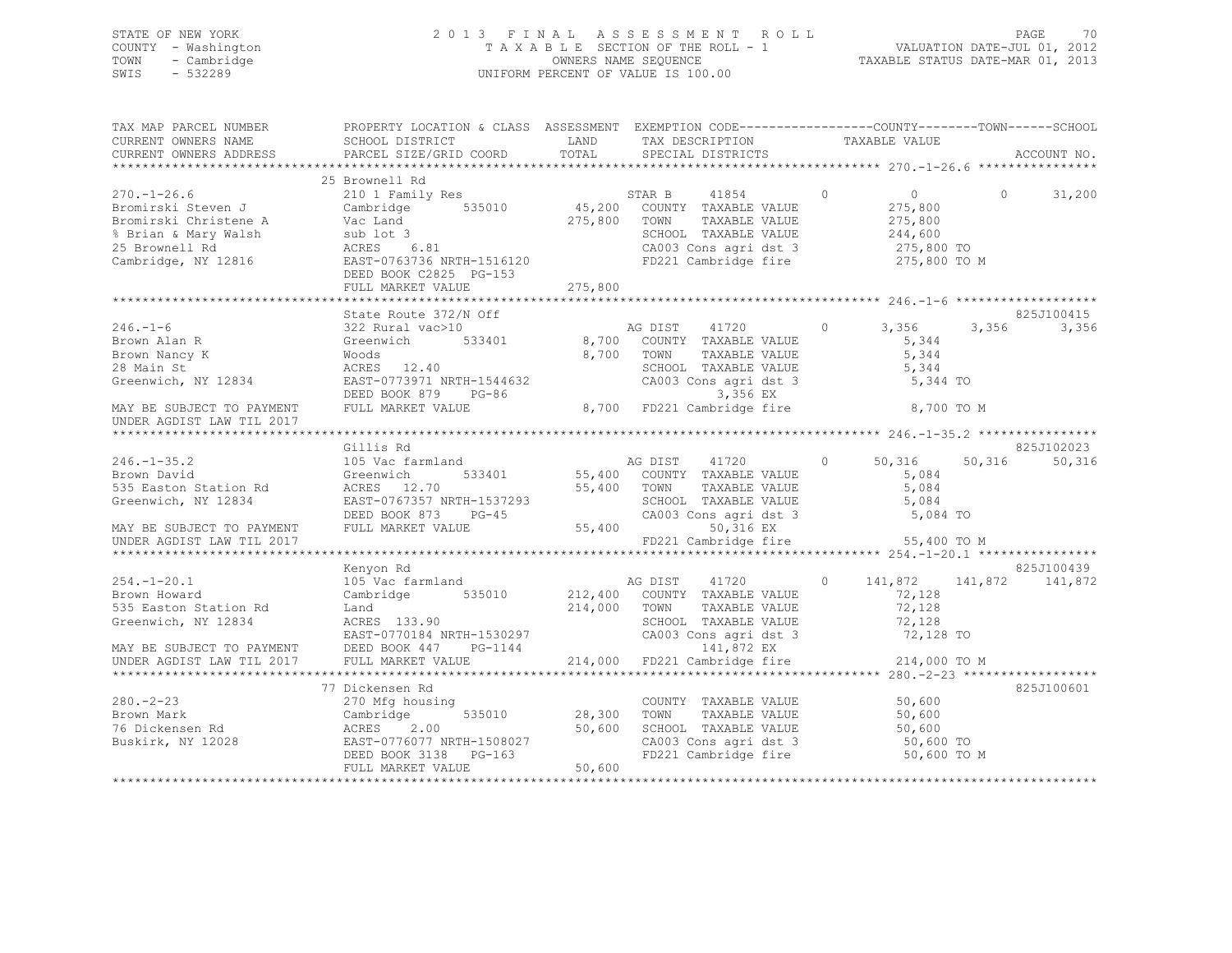# STATE OF NEW YORK 2 0 1 3 F I N A L A S S E S S M E N T R O L L PAGE 71 COUNTY - Washington T A X A B L E SECTION OF THE ROLL - 1 VALUATION DATE-JUL 01, 2012 TOWN - Cambridge OWNERS NAME SEQUENCE TAXABLE STATUS DATE-MAR 01, 2013 SWIS - 532289 UNIFORM PERCENT OF VALUE IS 100.00

| TAX MAP PARCEL NUMBER<br>CURRENT OWNERS NAME<br>CURRENT OWNERS ADDRESS                                | PROPERTY LOCATION & CLASS ASSESSMENT<br>SCHOOL DISTRICT<br>PARCEL SIZE/GRID COORD                                                                                                                           | LAND<br>TOTAL                | TAX DESCRIPTION<br>SPECIAL DISTRICTS                                                                                                             | EXEMPTION CODE-----------------COUNTY-------TOWN------SCHOOL<br>TAXABLE VALUE      | ACCOUNT NO.                      |
|-------------------------------------------------------------------------------------------------------|-------------------------------------------------------------------------------------------------------------------------------------------------------------------------------------------------------------|------------------------------|--------------------------------------------------------------------------------------------------------------------------------------------------|------------------------------------------------------------------------------------|----------------------------------|
|                                                                                                       |                                                                                                                                                                                                             |                              |                                                                                                                                                  |                                                                                    |                                  |
| $280 - 2 - 4$<br>Brown Mark W<br>76 Dickensen Rd<br>Buskirk, NY 12028                                 | 76 Dickensen Rd<br>210 1 Family Res<br>535010<br>Cambridge<br>H & L<br>8.10<br>ACRES<br>EAST-0776186 NRTH-1508761<br>DEED BOOK 2522 PG-271<br>FULL MARKET VALUE                                             | 49,400<br>187,800<br>187,800 | STAR B<br>41854<br>COUNTY TAXABLE VALUE<br>TOWN<br>TAXABLE VALUE<br>SCHOOL TAXABLE VALUE<br>CA003 Cons agri dst 3<br>FD221 Cambridge fire        | $\circ$<br>$\circ$<br>187,800<br>187,800<br>156,600<br>187,800 TO<br>187,800 TO M  | 825J100815<br>$\Omega$<br>31,200 |
|                                                                                                       |                                                                                                                                                                                                             |                              |                                                                                                                                                  |                                                                                    |                                  |
| $261. - 2 - 8.1$<br>Brown Walter C<br>Horton Gayle<br>33 Cambridge Rd<br>Greenwich, NY 12834          | 209 Horton Rd<br>270 Mfg housing<br>Cambridge<br>535010<br>$261. - 1 - 8.1$<br>ACRES<br>9.60<br>EAST-0765135 NRTH-1522482<br>DEED BOOK 3000 PG-242                                                          | 58,400<br>89,500             | COUNTY TAXABLE VALUE<br>TOWN<br>TAXABLE VALUE<br>SCHOOL TAXABLE VALUE<br>CA003 Cons agri dst 3<br>FD221 Cambridge fire                           | 89,500<br>89,500<br>89,500<br>89,500 TO<br>89,500 TO M                             | 825J100243                       |
|                                                                                                       | FULL MARKET VALUE                                                                                                                                                                                           | 89,500                       |                                                                                                                                                  |                                                                                    |                                  |
|                                                                                                       |                                                                                                                                                                                                             |                              |                                                                                                                                                  |                                                                                    |                                  |
| $261. - 2 - 8.2$<br>Brown William P<br>Brown Patrice<br>193 Horton Rd<br>Cambridge, NY 12816          | 193 Horton Rd<br>210 1 Family Res<br>535010<br>Cambridge<br>Vl<br>$261. - 1 - 8.2$<br>ACRES 7.80<br>EAST-0765368 NRTH-1521979<br>DEED BOOK 486<br>PG-755<br>FULL MARKET VALUE                               | 48,200<br>166,100<br>166,100 | STAR B<br>41854<br>COUNTY TAXABLE VALUE<br>TAXABLE VALUE<br>TOWN<br>SCHOOL TAXABLE VALUE<br>CA003 Cons agri dst 3<br>FD221 Cambridge fire        | 0<br>$\overline{0}$<br>166,100<br>166,100<br>134,900<br>166,100 TO<br>166,100 TO M | 825J100894<br>$\Omega$<br>31,200 |
|                                                                                                       |                                                                                                                                                                                                             |                              |                                                                                                                                                  |                                                                                    | 825J100249                       |
| $261. -2 - 28$<br>Brownell Brenda Marie<br>Linendoll Robyn<br>327 Brownell Rd<br>Cambridge, NY 12816  | 327 Brownell Rd<br>210 1 Family Res<br>535010<br>Cambridge<br>H & L<br>$261. - 1 - 28$<br>FRNT 95.00 DPTH 260.00<br>ACRES<br>0.51<br>EAST-0763229 NRTH-1523608<br>DEED BOOK 2448 PG-25<br>FULL MARKET VALUE | 128,900<br>128,900           | 41854<br>STAR B<br>26,700 COUNTY TAXABLE VALUE<br>TOWN<br>TAXABLE VALUE<br>SCHOOL TAXABLE VALUE<br>CA003 Cons agri dst 3<br>FD221 Cambridge fire | $\Omega$<br>$\circ$<br>128,900<br>128,900<br>97,700<br>128,900 TO<br>128,900 TO M  | $\Omega$<br>31,200               |
|                                                                                                       |                                                                                                                                                                                                             |                              |                                                                                                                                                  |                                                                                    |                                  |
| $270. - 1 - 27$<br>Brownell Charles H Jr<br>Brownell Sefi D<br>24850 Bryce St<br>Plaquemine, LA 70764 | 1038 Brownell Ln<br>242 Rurl res&rec<br>535010<br>Cambridge<br>Farm<br>ACRES 57.00<br>EAST-0761720 NRTH-1515448<br>DEED BOOK 2112<br>$PG-118$                                                               | 123,300<br>242,300           | COUNTY TAXABLE VALUE<br>TAXABLE VALUE<br>TOWN<br>SCHOOL TAXABLE VALUE<br>CA003 Cons agri dst 3<br>FD221 Cambridge fire                           | 242,300<br>242,300<br>242,300<br>242,300 TO<br>242,300 TO M                        | 825J100247                       |
|                                                                                                       | FULL MARKET VALUE                                                                                                                                                                                           | 242,300                      |                                                                                                                                                  |                                                                                    |                                  |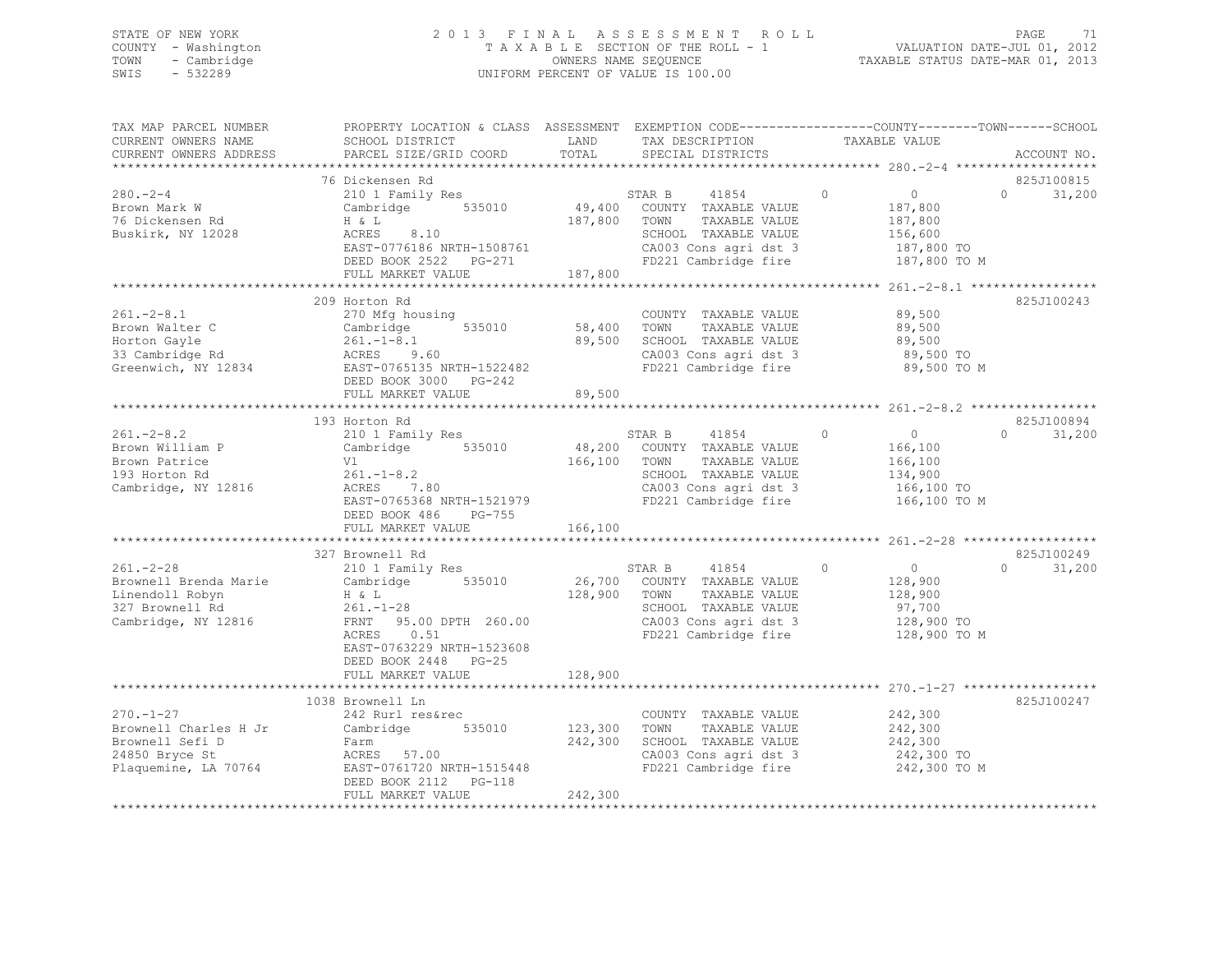# STATE OF NEW YORK 2 0 1 3 F I N A L A S S E S S M E N T R O L L PAGE 72 COUNTY - Washington T A X A B L E SECTION OF THE ROLL - 1 VALUATION DATE-JUL 01, 2012 TOWN - Cambridge OWNERS NAME SEQUENCE TAXABLE STATUS DATE-MAR 01, 2013 SWIS - 532289 UNIFORM PERCENT OF VALUE IS 100.00

| TAX MAP PARCEL NUMBER<br>CURRENT OWNERS NAME<br>CURRENT OWNERS ADDRESS                                                                     | PROPERTY LOCATION & CLASS ASSESSMENT EXEMPTION CODE----------------COUNTY-------TOWN------SCHOOL<br>SCHOOL DISTRICT<br>PARCEL SIZE/GRID COORD                              | LAND<br>TOTAL                        | TAX DESCRIPTION<br>SPECIAL DISTRICTS                                                                                                                             | COUNTY---<br>TAXABLE VALUE                                                                                     | ACCOUNT NO.                                           |
|--------------------------------------------------------------------------------------------------------------------------------------------|----------------------------------------------------------------------------------------------------------------------------------------------------------------------------|--------------------------------------|------------------------------------------------------------------------------------------------------------------------------------------------------------------|----------------------------------------------------------------------------------------------------------------|-------------------------------------------------------|
|                                                                                                                                            |                                                                                                                                                                            |                                      |                                                                                                                                                                  |                                                                                                                |                                                       |
| $272 - 2 - 10.2$<br>Brownell Rodney<br>Brownell Pearl<br>6 Brownell Corners Rd                                                             | 677 Turnpike Rd<br>314 Rural vac<10<br>Cambridge 535010<br>Camp<br>ACRES<br>5.70                                                                                           | 31,000 TOWN                          | COUNTY TAXABLE VALUE<br>TAXABLE VALUE<br>31,000 SCHOOL TAXABLE VALUE<br>FD221 Cambridge fire                                                                     | 31,000<br>31,000<br>31,000<br>31,000 TO M                                                                      | 825J100963                                            |
| Buskirk, NY 12028                                                                                                                          | EAST-0789078 NRTH-1517497<br>DEED BOOK 639 PG-98<br>FULL MARKET VALUE                                                                                                      | 31,000                               |                                                                                                                                                                  |                                                                                                                |                                                       |
|                                                                                                                                            |                                                                                                                                                                            |                                      |                                                                                                                                                                  |                                                                                                                |                                                       |
|                                                                                                                                            | 379 County Route 60                                                                                                                                                        |                                      |                                                                                                                                                                  |                                                                                                                | 825J100441                                            |
| $262 - 1 - 26$<br>Bruce Kevin John<br>Bruce Karen Patricia<br>379 County Route 60<br>Cambridge, NY 12816                                   | 210 1 Family Res<br>Cambridge 535010<br>Rural Residence<br>2.68<br>ACRES<br>EAST-0772891 NRTH-1526290<br>DEED BOOK 834 PG-287                                              | 203,100                              | STAR B<br>41854<br>31,400 COUNTY TAXABLE VALUE<br>TOWN<br>TAXABLE VALUE<br>SCHOOL TAXABLE VALUE<br>FD221 Cambridge fire                                          | $\Omega$<br>$\circ$<br>203,100<br>203,100<br>171,900<br>203,100 TO M                                           | $\Omega$<br>31,200                                    |
|                                                                                                                                            | FULL MARKET VALUE                                                                                                                                                          | 203,100                              |                                                                                                                                                                  |                                                                                                                |                                                       |
|                                                                                                                                            |                                                                                                                                                                            |                                      |                                                                                                                                                                  |                                                                                                                |                                                       |
| $255.14 - 3 - 13$<br>Bruce Thomas J<br>18 Perry Ln<br>Cambridge, NY 12816                                                                  | 18 Perry Ln<br>210 1 Family Res<br>Cambridge 535010<br>H & L<br>$255. - 3 - 13$<br>ACRES<br>0.36<br>EAST-0785930 NRTH-1531644<br>DEED BOOK 2124 PG-85<br>FULL MARKET VALUE | 112,000<br>112,000                   | STAR B<br>41854<br>22,700 COUNTY TAXABLE VALUE<br>TOWN<br>TAXABLE VALUE<br>SCHOOL TAXABLE VALUE<br>FD221 Cambridge fire                                          | $\circ$<br>$\overline{0}$<br>112,000<br>112,000<br>80,800<br>112,000 TO M                                      | 825J100465<br>$\Omega$<br>31,200                      |
|                                                                                                                                            |                                                                                                                                                                            |                                      |                                                                                                                                                                  |                                                                                                                |                                                       |
| $254. -1 - 11$<br>Bruning Elena<br>259 Cobble Rd<br>Cambridge, NY 12816<br>MAY BE SUBJECT TO PAYMENT<br>UNDER AGDIST LAW TIL 2020          | 259 Cobble Rd<br>242 Rurl res&rec<br>535010<br>Cambridge<br>495/498<br>ACRES 102.00<br>EAST-0776539 NRTH-1531828<br>DEED BOOK 753<br>PG-86<br>FULL MARKET VALUE            | 179,000 STAR EN<br>304,500           | AGRI-D IND 41730<br>41834<br>304,500 COUNTY TAXABLE VALUE<br>TAXABLE VALUE<br>TOWN<br>SCHOOL TAXABLE VALUE<br>FD221 Cambridge fire                               | $\circ$<br>32,620<br>$\Omega$<br>$\overline{0}$<br>271,880<br>271,880<br>206,050<br>304,500 TO M               | 825J100397<br>32,620<br>32,620<br>$\bigcap$<br>65,830 |
|                                                                                                                                            |                                                                                                                                                                            |                                      |                                                                                                                                                                  |                                                                                                                |                                                       |
| $246. - 1 - 22$<br>Brushett Lauren<br>Brushett David<br>259 Stevenson Rd<br>PO Box 149<br>Greenwich, NY 12834<br>MAY BE SUBJECT TO PAYMENT | 259 Stevenson Rd<br>242 Rurl res&rec<br>535010<br>Cambridge<br>Farm<br>ACRES 100.00<br>EAST-0778809 NRTH-1537919<br>DEED BOOK 951<br>PG-264<br>FULL MARKET VALUE           | 190,000 STAR B<br>290,300<br>290,300 | AG DIST<br>41720<br>41854<br>COUNTY TAXABLE VALUE<br>TOWN<br>TAXABLE VALUE<br>SCHOOL TAXABLE VALUE<br>CA005 Cons agri dst 5<br>94,551 EX<br>FD221 Cambridge fire | $\circ$<br>94,551<br>$\Omega$<br>$\overline{0}$<br>195,749<br>195,749<br>164,549<br>195,749 TO<br>290,300 TO M | 825J100483<br>94,551<br>94,551<br>$\bigcap$<br>31,200 |
| UNDER AGDIST LAW TIL 2017                                                                                                                  |                                                                                                                                                                            |                                      |                                                                                                                                                                  |                                                                                                                |                                                       |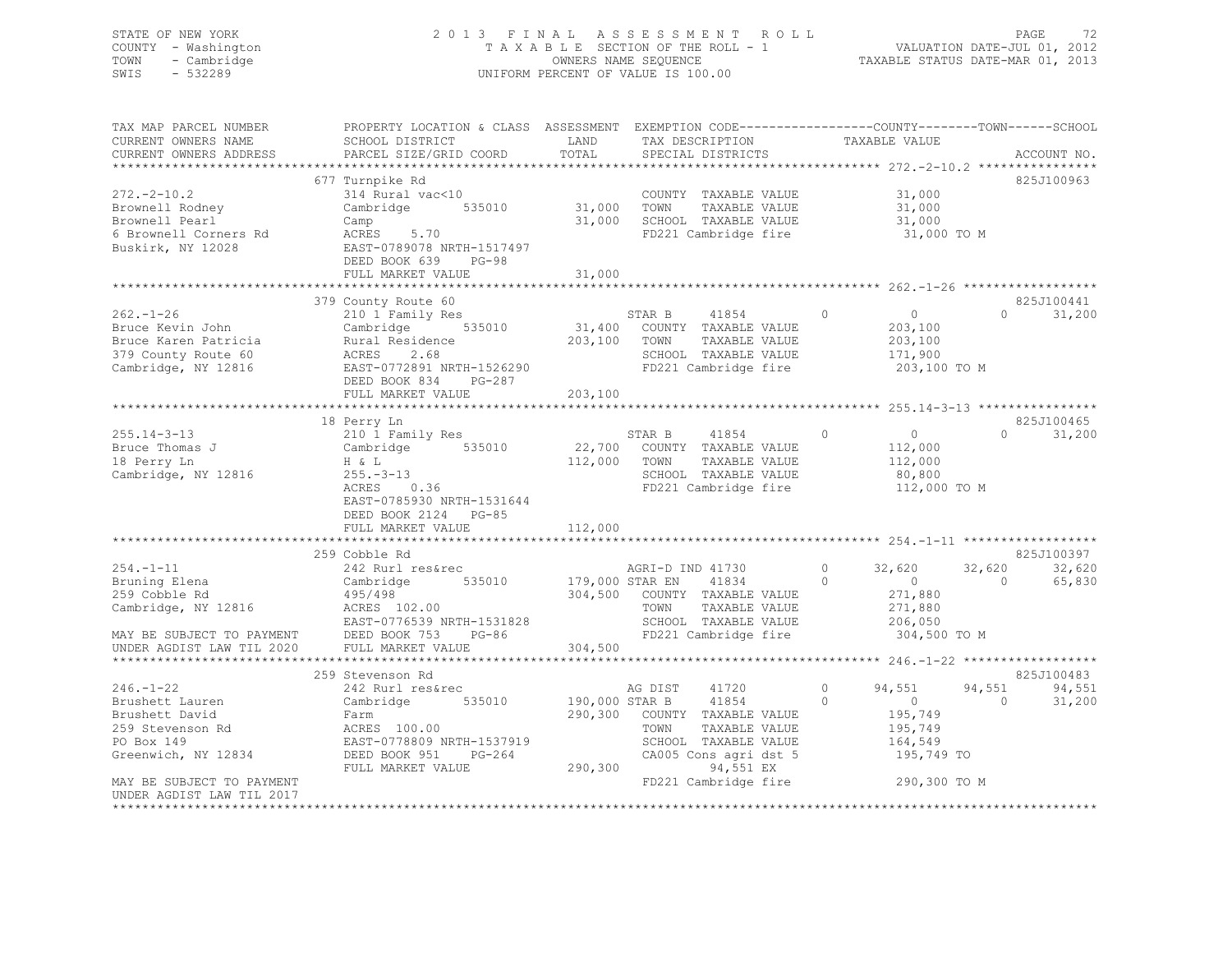| STATE OF NEW YORK<br>COUNTY - Washington<br>TOWN<br>- Cambridge                                                                                                                                                                |                                                                                                                                                                                                                                                                                                                         |                                                  |             | 2013 FINAL ASSESSMENT ROLL<br>TAXABLE SECTION OF THE ROLL - 1 VALUATION DATE-JUL 01, 2012<br>OWNERS NAME SEQUENCE<br>UNIFORM PERCENT OF VALUE IS 100.00     |                             |                | PAGE<br>-73              |
|--------------------------------------------------------------------------------------------------------------------------------------------------------------------------------------------------------------------------------|-------------------------------------------------------------------------------------------------------------------------------------------------------------------------------------------------------------------------------------------------------------------------------------------------------------------------|--------------------------------------------------|-------------|-------------------------------------------------------------------------------------------------------------------------------------------------------------|-----------------------------|----------------|--------------------------|
| SWIS<br>$-532289$                                                                                                                                                                                                              |                                                                                                                                                                                                                                                                                                                         |                                                  |             |                                                                                                                                                             |                             |                |                          |
| TAX MAP PARCEL NUMBER                                                                                                                                                                                                          | PROPERTY LOCATION & CLASS ASSESSMENT EXEMPTION CODE-----------------COUNTY-------TOWN------SCHOOL<br>SCHOOL DISTRICT TAND TAND TAND TECHNOLOGY                                                                                                                                                                          |                                                  |             | LAND TAX DESCRIPTION TAXABLE VALUE                                                                                                                          |                             |                |                          |
| CURRENT OWNERS NAME<br>CURRENT OWNERS ADDRESS                                                                                                                                                                                  | SCHOOL DISTRICT<br>PARCEL SIZE/GRID COORD                                                                                                                                                                                                                                                                               | TOTAL                                            |             | SPECIAL DISTRICTS                                                                                                                                           |                             |                | ACCOUNT NO.              |
|                                                                                                                                                                                                                                | 121 State Route 372                                                                                                                                                                                                                                                                                                     |                                                  |             |                                                                                                                                                             |                             |                | 825J100695               |
| $255.14 - 3 - 1$                                                                                                                                                                                                               |                                                                                                                                                                                                                                                                                                                         |                                                  |             | $\sim$ 0                                                                                                                                                    |                             | $\Omega$       | 65,830                   |
|                                                                                                                                                                                                                                | 210 1 Family Res STAR EN 41834<br>Cambridge 535010 26,000 COUNTY TAXABLE VALUE<br>Bryant Rowland M Cambridge 535010 26,000 COUNTY TAXABLE VALUE<br>Bryant Sally H & L<br>121 State Route 372 255.-3-1 209,700 TOWN TAXABLE VALUE<br>Cambridge, NY 12816 FRNT 131.00 DPTH 151.00 FD221 Cambridge fire<br>FRNT 131.00 PTH |                                                  |             |                                                                                                                                                             | $0$ 0<br>209,700<br>209,700 |                |                          |
|                                                                                                                                                                                                                                | ACRES<br>0.40<br>EAST-0785728 NRTH-1533283<br>DEED BOOK 761 PG-300                                                                                                                                                                                                                                                      |                                                  |             |                                                                                                                                                             | 143,870<br>209,700 TO M     |                |                          |
|                                                                                                                                                                                                                                | FULL MARKET VALUE                                                                                                                                                                                                                                                                                                       | 209,700                                          |             |                                                                                                                                                             |                             |                |                          |
|                                                                                                                                                                                                                                |                                                                                                                                                                                                                                                                                                                         |                                                  |             |                                                                                                                                                             |                             |                | 825J100253               |
| $271. - 2 - 25$                                                                                                                                                                                                                | 887 County Route 59 60 PCT OF VALUE USED FOR EXEMPTION PURPOSES<br>242 Rurl res&rec                                                                                                                                                                                                                                     |                                                  |             |                                                                                                                                                             | 0 $23,733$                  | $\sim$ 0       | $\overline{\phantom{0}}$ |
| Buchanan Trust                                                                                                                                                                                                                 | 242 Rurl res&re<br>Cambridge                                                                                                                                                                                                                                                                                            | WAR VET/C 41122<br>535010 98,600 WAR VET/T 41123 |             |                                                                                                                                                             |                             | 23,733         | $\circ$                  |
| Example and the community of the community of the season of the season of the season of the season of the season of the season of the season of the season of the season of the season of the season of the season of the seas |                                                                                                                                                                                                                                                                                                                         |                                                  |             |                                                                                                                                                             |                             | $\overline{0}$ | 65,830                   |
|                                                                                                                                                                                                                                |                                                                                                                                                                                                                                                                                                                         |                                                  |             |                                                                                                                                                             |                             |                |                          |
| Cambridge, NY 12816                                                                                                                                                                                                            |                                                                                                                                                                                                                                                                                                                         |                                                  |             |                                                                                                                                                             |                             |                |                          |
|                                                                                                                                                                                                                                |                                                                                                                                                                                                                                                                                                                         |                                                  |             |                                                                                                                                                             |                             |                |                          |
|                                                                                                                                                                                                                                |                                                                                                                                                                                                                                                                                                                         |                                                  |             |                                                                                                                                                             |                             |                |                          |
|                                                                                                                                                                                                                                |                                                                                                                                                                                                                                                                                                                         |                                                  |             | CA003 Cons agri dst 3 263,700 TO<br>FD221 Cambridge fire 263,700 TO M                                                                                       |                             |                |                          |
|                                                                                                                                                                                                                                |                                                                                                                                                                                                                                                                                                                         |                                                  |             |                                                                                                                                                             |                             |                |                          |
|                                                                                                                                                                                                                                | Stump Church Rd                                                                                                                                                                                                                                                                                                         |                                                  |             |                                                                                                                                                             |                             |                | 825J100641               |
| $254. - 1 - 22$                                                                                                                                                                                                                | 314 Rural vac<10                                                                                                                                                                                                                                                                                                        | AG DIST 41720                                    |             |                                                                                                                                                             | 0 $15,722$ $15,722$         |                | 15,722                   |
| Buckley Abdon                                                                                                                                                                                                                  | Cambridge 535010 16,500 COUNTY TAXABLE VALUE                                                                                                                                                                                                                                                                            |                                                  |             | No Learn The Taxable Value<br>TOWN TAXABLE VALUE<br>SCHOOL TAXABLE VALUE 778<br>COUNTY TAXABLE VALUE 778<br>COUNTY TAXABLE VALUE 778<br>COUNTY CONSINUE 778 |                             |                |                          |
| Buckley Mary Jane<br>54 Scully Ln                                                                                                                                                                                              | Land/well                                                                                                                                                                                                                                                                                                               |                                                  | 16,500 TOWN |                                                                                                                                                             |                             |                |                          |
|                                                                                                                                                                                                                                | ACRES 2.40                                                                                                                                                                                                                                                                                                              |                                                  |             |                                                                                                                                                             |                             |                |                          |
| Greenwich, NY 12834                                                                                                                                                                                                            | EAST-0768247 NRTH-1530037                                                                                                                                                                                                                                                                                               |                                                  |             | IRTH-1530037 CA003 Cons agridst 3<br>PG-245 15,722 EX                                                                                                       | 778 TO                      |                |                          |
| MAY BE SUBJECT TO PAYMENT                                                                                                                                                                                                      | DEED BOOK 591<br>FULL MARKET VALUE                                                                                                                                                                                                                                                                                      |                                                  |             | 16,500 FD221 Cambridge fire 16,500 TO M                                                                                                                     |                             |                |                          |
| UNDER AGDIST LAW TIL 2017                                                                                                                                                                                                      |                                                                                                                                                                                                                                                                                                                         |                                                  |             |                                                                                                                                                             |                             |                |                          |
|                                                                                                                                                                                                                                |                                                                                                                                                                                                                                                                                                                         |                                                  |             |                                                                                                                                                             |                             |                |                          |
| $262 - 1 - 24$                                                                                                                                                                                                                 | County Route 60                                                                                                                                                                                                                                                                                                         | AG DIST 41720                                    |             |                                                                                                                                                             | $0 \t 77,052$               |                | 825J100594               |
|                                                                                                                                                                                                                                | 322 Rural vac>10                                                                                                                                                                                                                                                                                                        |                                                  |             | 535010 92,800 COUNTY TAXABLE VALUE                                                                                                                          | 15,748                      | 77,052         | 77,052                   |
| Buckley Abdon<br>Buckley Mary Jane                                                                                                                                                                                             | Cambridge<br>ACRES 41.40                                                                                                                                                                                                                                                                                                | 92,800 TOWN                                      |             | TAXABLE VALUE                                                                                                                                               | 15,748                      |                |                          |
|                                                                                                                                                                                                                                |                                                                                                                                                                                                                                                                                                                         |                                                  |             |                                                                                                                                                             |                             |                |                          |

\*\*\*\*\*\*\*\*\*\*\*\*\*\*\*\*\*\*\*\*\*\*\*\*\*\*\*\*\*\*\*\*\*\*\*\*\*\*\*\*\*\*\*\*\*\*\*\*\*\*\*\*\*\*\*\*\*\*\*\*\*\*\*\*\*\*\*\*\*\*\*\*\*\*\*\*\*\*\*\*\*\*\*\*\*\*\*\*\*\*\*\*\*\*\*\*\*\*\*\*\*\*\*\*\*\*\*\*\*\*\*\*\*\*\*\*\*\*\*\*\*\*\*\*\*\*\*\*\*\*\*\*

54 Scully Ln EAST-0770564 NRTH-1525253 SCHOOL TAXABLE VALUE 15,748 Greenwich, NY 12834 DEED BOOK 614 PG-264 CA003 Cons agri dst 3 15,748 TO FULL MARKET VALUE 92,800 77,052 EX MAY BE SUBJECT TO PAYMENT **FULL ASSAULT AS A CONSUMING THE SUBJECT** TO PAYMENT **FULL ASSAULT ASSAULT ASSAULT** FOR M

UNDER AGDIST LAW TIL 2017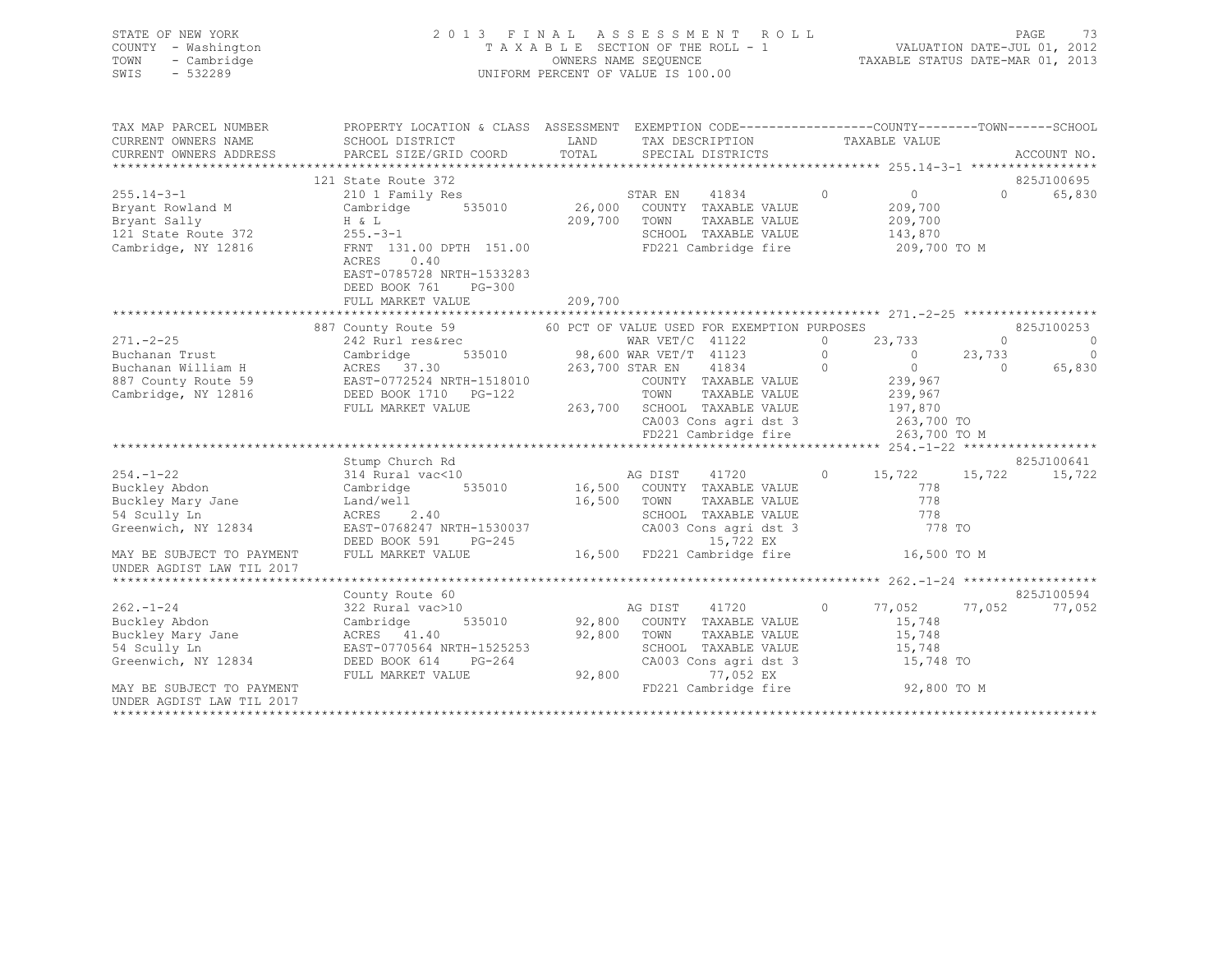## STATE OF NEW YORK 2 0 1 3 F I N A L A S S E S S M E N T R O L L PAGE 74 COUNTY - Washington T A X A B L E SECTION OF THE ROLL - 1 VALUATION DATE-JUL 01, 2012 TOWN - Cambridge OWNERS NAME SEQUENCE TAXABLE STATUS DATE-MAR 01, 2013 SWIS - 532289 UNIFORM PERCENT OF VALUE IS 100.00

| TAX MAP PARCEL NUMBER<br>CURRENT OWNERS NAME<br>CURRENT OWNERS ADDRESS | SCHOOL DISTRICT<br>PARCEL SIZE/GRID COORD         | LAND<br>TAX DESCRIPTION<br>TOTAL<br>SPECIAL DISTRICTS                                                                          | PROPERTY LOCATION & CLASS ASSESSMENT EXEMPTION CODE---------------COUNTY-------TOWN-----SCHOOL<br>TAXABLE VALUE<br>ACCOUNT NO. |
|------------------------------------------------------------------------|---------------------------------------------------|--------------------------------------------------------------------------------------------------------------------------------|--------------------------------------------------------------------------------------------------------------------------------|
|                                                                        | Stump Church Rd                                   |                                                                                                                                | 825J100835                                                                                                                     |
| $254. - 1 - 20.2$                                                      | 312 Vac w/imprv                                   | 41720<br>AG DIST                                                                                                               | $\circ$<br>57,392<br>57,392<br>57,392                                                                                          |
| Buckley Abdon J                                                        | 535010 64,600<br>Cambridge                        | COUNTY TAXABLE VALUE                                                                                                           | 7,308                                                                                                                          |
| Buckley Mary Jane                                                      | Land/barns                                        | 64,700<br>TOWN<br>TAXABLE VALUE                                                                                                | 7,308                                                                                                                          |
| 54 Scully Ln                                                           | ACRES 19.00                                       | SCHOOL TAXABLE VALUE                                                                                                           | 7,308                                                                                                                          |
| Greenwich, NY 12834                                                    |                                                   |                                                                                                                                | 7,308 TO                                                                                                                       |
|                                                                        |                                                   |                                                                                                                                |                                                                                                                                |
| MAY BE SUBJECT TO PAYMENT<br>UNDER AGDIST LAW TIL 2017                 |                                                   | EAST-0768564 NRTH-1529335<br>DEED BOOK 454 PG-955 64,700 FD221 Cambridge fire<br>FULL MARKET VALUE 64,700 FD221 Cambridge fire | 64,700 TO M                                                                                                                    |
|                                                                        |                                                   |                                                                                                                                |                                                                                                                                |
|                                                                        | Kenyon Rd                                         |                                                                                                                                | 825J100255                                                                                                                     |
| $254. - 1 - 29$                                                        | 105 Vac farmland                                  | AG DIST 41720<br>53,900 COUNTY TAXABLE VALUE<br>FRIME TAXABLE VALUE                                                            | $\circ$<br>47,037<br>47,037<br>47,037                                                                                          |
| Buckley Abdon J                                                        | Greenwich<br>533401                               |                                                                                                                                | 6,863                                                                                                                          |
| Buckley Mary Jane                                                      | Land                                              | 53,900                                                                                                                         | 6,863                                                                                                                          |
| 54 Scully Ln                                                           | ACRES 21.20                                       | SCHOOL TAXABLE VALUE                                                                                                           | 6,863                                                                                                                          |
| Greenwich, NY 12834                                                    | EAST-0769021 NRTH-1533457                         | SCHOOL TAXABLE VALUE<br>CA003 Cons agri dst 3                                                                                  | 6,863 TO                                                                                                                       |
|                                                                        | DEED BOOK 426<br>PG-246                           | 47,037 EX                                                                                                                      |                                                                                                                                |
| MAY BE SUBJECT TO PAYMENT                                              | FULL MARKET VALUE                                 | 53,900 FD221 Cambridge fire                                                                                                    | 53,900 TO M                                                                                                                    |
| UNDER AGDIST LAW TIL 2017                                              |                                                   |                                                                                                                                |                                                                                                                                |
|                                                                        |                                                   |                                                                                                                                |                                                                                                                                |
|                                                                        | 54 Scully Ln                                      |                                                                                                                                | 825J100254                                                                                                                     |
| $261 - 2 - 2$                                                          | 112 Dairy farm                                    | 41720 0<br>AG DIST                                                                                                             | 125,210<br>125,210<br>125,210                                                                                                  |
| Buckley Abdon J                                                        | Cambridge                                         | 535010 179,100 STAR EN<br>41834                                                                                                | $\overline{0}$<br>65,830<br>$\circ$<br>$\cap$                                                                                  |
| 54 Scully Ln                                                           |                                                   | Ag Commit 707/162 202,600 COUNTY TAXABLE VALUE                                                                                 | 77,390                                                                                                                         |
| Greenwich, NY 12834                                                    | $261. - 1 - 2$                                    | TOWN<br>TAXABLE VALUE                                                                                                          | 77,390                                                                                                                         |
|                                                                        | ACRES 102.50                                      | SCHOOL TAXABLE VALUE                                                                                                           | 11,560                                                                                                                         |
|                                                                        | EAST-0766982 NRTH-1529607<br>DEED BOOK 430 PG-317 | CA003 Cons agri dst 3<br>125,210 EX                                                                                            | 77,390 TO                                                                                                                      |
| MAY BE SUBJECT TO PAYMENT<br>UNDER AGDIST LAW TIL 2017                 |                                                   |                                                                                                                                |                                                                                                                                |
|                                                                        |                                                   |                                                                                                                                |                                                                                                                                |
|                                                                        | Tinque Rd                                         |                                                                                                                                | 825J100300                                                                                                                     |
| $261. -2 - 5$                                                          | 105 Vac farmland                                  | AG DIST<br>41720                                                                                                               | $\circ$<br>58,321<br>58,321<br>58,321                                                                                          |
| Buckley Abdon J                                                        | 535010 85,100<br>Cambridge                        | COUNTY TAXABLE VALUE                                                                                                           | 26,779                                                                                                                         |
| Buckley Mary                                                           | Vac Land                                          | 85,100<br>TOWN<br>TAXABLE VALUE                                                                                                | 26,779                                                                                                                         |
| 54 Scully Ln                                                           | Ag Commit 707/162                                 | SCHOOL TAXABLE VALUE                                                                                                           | 26,779                                                                                                                         |
| Greenwich, NY 12834                                                    | $261. - 1 - 5$                                    | CA003 Cons agri dst 3                                                                                                          | 26,779 TO                                                                                                                      |
|                                                                        | ACRES 44.10                                       | 58,321 EX                                                                                                                      |                                                                                                                                |
| MAY BE SUBJECT TO PAYMENT                                              | EAST-0769023 NRTH-1523083                         | FD221 Cambridge fire                                                                                                           | 85,100 TO M                                                                                                                    |
| UNDER AGDIST LAW TIL 2017                                              | DEED BOOK 500<br>PG-947                           |                                                                                                                                |                                                                                                                                |
|                                                                        | FULL MARKET VALUE                                 | 85,100                                                                                                                         |                                                                                                                                |
|                                                                        |                                                   |                                                                                                                                |                                                                                                                                |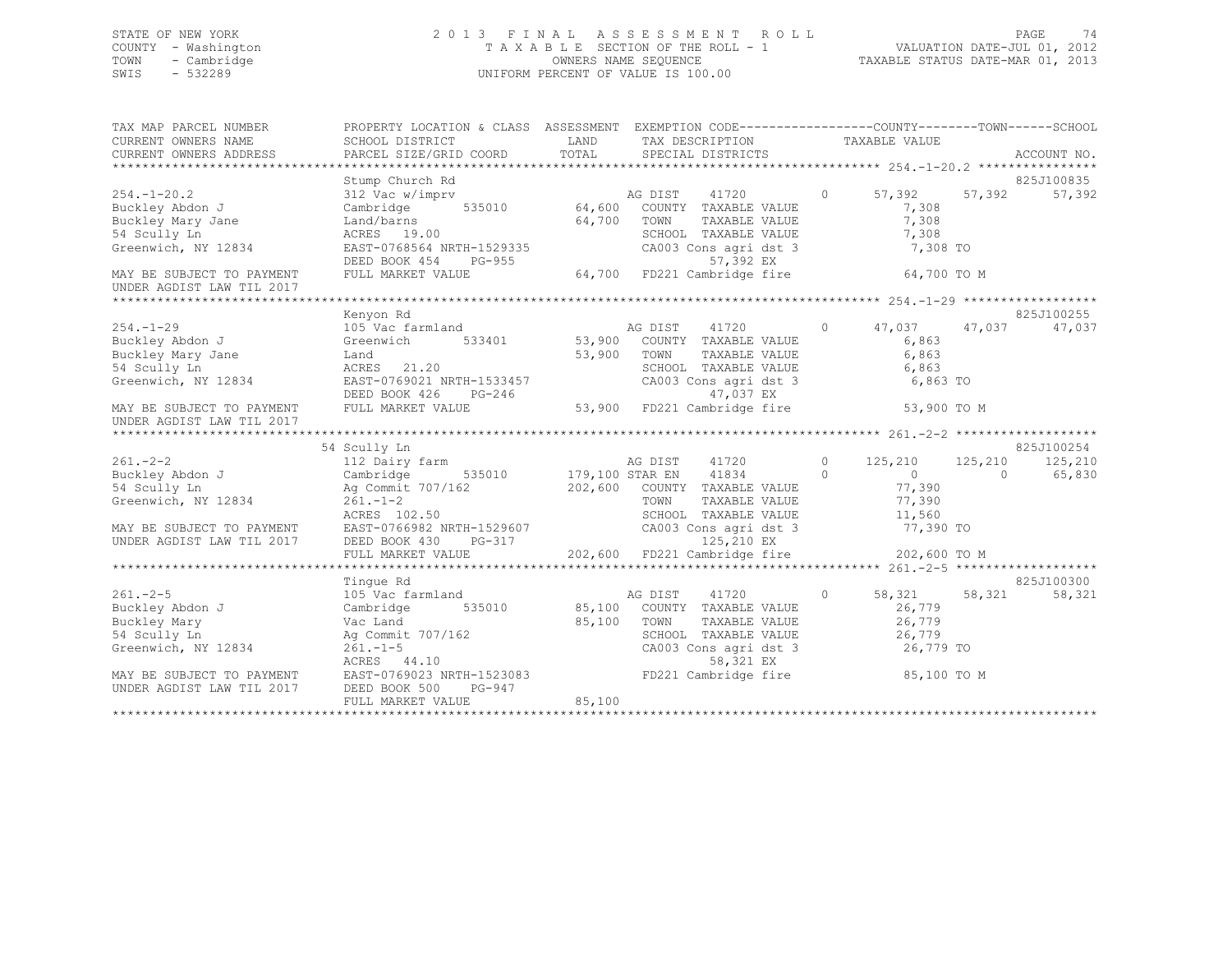## STATE OF NEW YORK 2 0 1 3 F I N A L A S S E S S M E N T R O L L PAGE 75 COUNTY - Washington T A X A B L E SECTION OF THE ROLL - 1 VALUATION DATE-JUL 01, 2012 TOWN - Cambridge OWNERS NAME SEQUENCE TAXABLE STATUS DATE-MAR 01, 2013 SWIS - 532289 UNIFORM PERCENT OF VALUE IS 100.00

| TAX MAP PARCEL NUMBER<br>CURRENT OWNERS NAME<br>CURRENT OWNERS ADDRESS                                                           | PROPERTY LOCATION & CLASS ASSESSMENT EXEMPTION CODE----------------COUNTY-------TOWN------SCHOOL<br>SCHOOL DISTRICT<br>PARCEL SIZE/GRID COORD                                                                                                | LAND<br>TOTAL                      | TAX DESCRIPTION TAXABLE VALUE<br>SPECIAL DISTRICTS TAXABLE VALUE                                                                                         |                                                                                           | ACCOUNT NO.        |
|----------------------------------------------------------------------------------------------------------------------------------|----------------------------------------------------------------------------------------------------------------------------------------------------------------------------------------------------------------------------------------------|------------------------------------|----------------------------------------------------------------------------------------------------------------------------------------------------------|-------------------------------------------------------------------------------------------|--------------------|
|                                                                                                                                  |                                                                                                                                                                                                                                              |                                    |                                                                                                                                                          |                                                                                           |                    |
| $261 - 2 - 5.3$<br>Buckley Abdon J<br>Buckley Mary                                                                               | Tinque Rd N/OFF<br>105 Vac farmland<br>535010<br>Cambridge                                                                                                                                                                                   |                                    | AG DIST 41720<br>6,900 COUNTY TAXABLE VALUE<br>6,900 TOWN<br>TAXABLE VALUE                                                                               | $\circ$<br>5,165<br>1,735<br>1,735                                                        | 5,165<br>5,165     |
| 54 Scully Ln<br>Greenwch, NY 12834                                                                                               | 1ot #3<br>261.-1-5.3<br>ACRES 4.69<br>EAST-0769106 NRTH-1525361                                                                                                                                                                              |                                    | SCHOOL TAXABLE VALUE<br>$CA003$ Cons agri dst 3<br>5,165 EX                                                                                              | 1,735<br>1,735 TO                                                                         |                    |
| MAY BE SUBJECT TO PAYMENT<br>UNDER AGDIST LAW TIL 2017                                                                           | DEED BOOK 500 PG-947<br>FULL MARKET VALUE                                                                                                                                                                                                    | 6,900                              | FD221 Cambridge fire                                                                                                                                     | 6,900 TO M                                                                                |                    |
|                                                                                                                                  |                                                                                                                                                                                                                                              | *********************              |                                                                                                                                                          | **************** 280.-1-8 ******************                                              |                    |
| $280. - 1 - 8$<br>Buckley Dorothy<br>372 New Salem Rd<br>372 New Salem Rd<br>Voorheesville, NY 12186                             | Belle Rd/s Off<br>322 Rural vac>10<br>Cambridge<br>535010<br>Vac Land<br>ACRES 11.30<br>EAST-0774613 NRTH-1510838<br>DEED BOOK 952<br>$PG-212$                                                                                               | 8,700<br>8,700<br>8,700            | COUNTY TAXABLE VALUE<br>TOWN<br>TAXABLE VALUE<br>SCHOOL TAXABLE VALUE<br>FD221 Cambridge fire                                                            | 8,700<br>8,700<br>8,700<br>CA003 Cons agri dst 3 8,700 TO<br>8,700 TO M                   | 825J100636         |
|                                                                                                                                  | FULL MARKET VALUE                                                                                                                                                                                                                            |                                    |                                                                                                                                                          |                                                                                           |                    |
|                                                                                                                                  | County Route 59                                                                                                                                                                                                                              |                                    |                                                                                                                                                          |                                                                                           | 825J100524         |
| $262 - 1 - 13$<br>Buckley James<br>54 Scully Ln<br>Greenwich, NY 12834<br>MAY BE SUBJECT TO PAYMENT<br>UNDER AGDIST LAW TIL 2017 | 312 Vac w/imprv<br>Cambridge<br>535010<br>sub lot 1<br>919/70<br>ACRES 129.90<br>EAST-0776045 NRTH-1522097<br>DEED BOOK 891<br>$PG-73$                                                                                                       | 198,900<br>206,000                 | AG DIST<br>41720<br>COUNTY TAXABLE VALUE<br>TOWN<br>TAXABLE VALUE<br>SCHOOL TAXABLE VALUE<br>CA003 Cons agri dst 3<br>144,529 EX<br>FD221 Cambridge fire | $\Omega$<br>144,529<br>144,529<br>61,471<br>61,471<br>61,471<br>61,471 TO<br>206,000 TO M | 144,529            |
|                                                                                                                                  | FULL MARKET VALUE                                                                                                                                                                                                                            | 206,000                            |                                                                                                                                                          |                                                                                           |                    |
|                                                                                                                                  |                                                                                                                                                                                                                                              | *************                      |                                                                                                                                                          |                                                                                           |                    |
|                                                                                                                                  | 14 Mead Rd                                                                                                                                                                                                                                   |                                    |                                                                                                                                                          |                                                                                           |                    |
| $288. - 1 - 31.2$<br>Johnsonville, NY 12094 DEED BOOK 2126 PG-44                                                                 | 312 Vac w/imprv<br>Eughee Donald<br>Bugbee Trista<br>14 Mead Rd<br>14 Mead Rd<br>20037<br>20037<br>20037<br>20037<br>20037<br>20037<br>FULL MARKET VALUE                                                                                     | $10, 100$ TOWN<br>10,600<br>10,600 | COUNTY TAXABLE VALUE<br>TAXABLE VALUE<br>SCHOOL TAXABLE VALUE<br>CA003 Cons agri dst 3<br>FD221 Cambridge fire                                           | 10,600<br>10,600<br>$10,600$<br>$10,600$<br>10,600 TO<br>10,600 TO M                      |                    |
|                                                                                                                                  |                                                                                                                                                                                                                                              |                                    |                                                                                                                                                          |                                                                                           |                    |
| $288. - 1 - 30.1$<br>Bugbee Donald J<br>Bugbee Trista L<br>27 Mead Rd                                                            | 27 Mead Rd<br>242 Rurl res&rec<br>242 Rurl res&rec<br>Hoosic Valley 384201<br>House & Land<br>ACRES 10.16 BANK 20<br>20<br>ACRES 10.16 BANK<br>Johnsonville, NY 12094 EAST-0756479 NRTH-1499455<br>DEED BOOK 813 PG-272<br>FULL MARKET VALUE | 241,900 TOWN<br>241,900            | STAR B<br>41854<br>70,300 COUNTY TAXABLE VALUE<br>TAXABLE VALUE<br>SCHOOL TAXABLE VALUE<br>CA003 Cons agri dst 3<br>FD221 Cambridge fire                 | $\circ$<br>$\overline{0}$<br>241,900<br>241,900<br>210,700<br>241,900 TO<br>241,900 TO M  | 31,200<br>$\Omega$ |
|                                                                                                                                  |                                                                                                                                                                                                                                              |                                    |                                                                                                                                                          |                                                                                           |                    |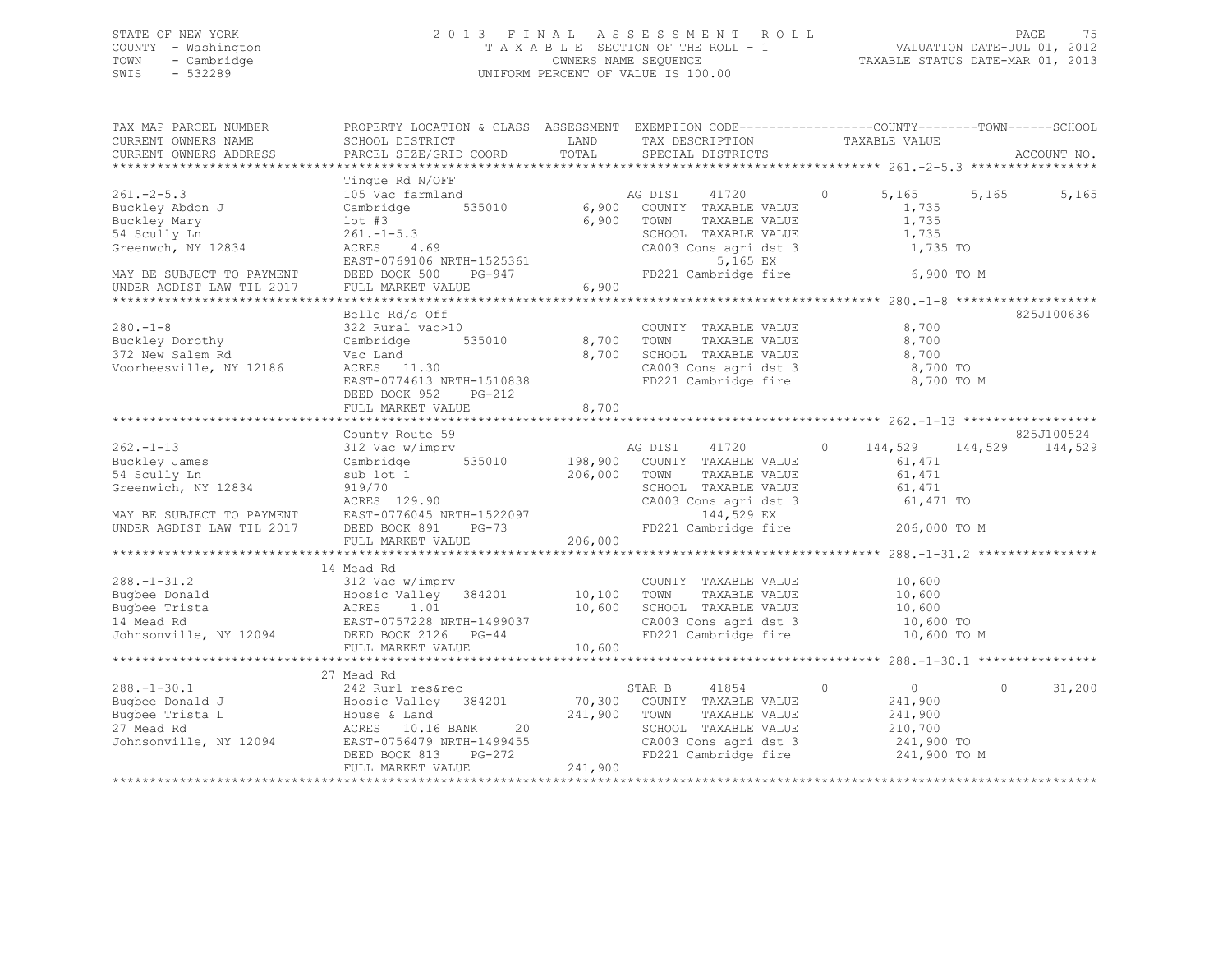| STATE OF NEW YORK<br>- Washington<br>COUNTY<br>- Cambridge<br>TOWN<br>$-532289$<br>SWIS | 2013 FINAL                           |         | ASSESSMENT ROLL<br>TAXABLE SECTION OF THE ROLL - 1<br>OWNERS NAME SEQUENCE<br>UNIFORM PERCENT OF VALUE IS 100.00 | 76<br>PAGE<br>VALUATION DATE-JUL 01, 2012<br>TAXABLE STATUS DATE-MAR 01, 2013 |
|-----------------------------------------------------------------------------------------|--------------------------------------|---------|------------------------------------------------------------------------------------------------------------------|-------------------------------------------------------------------------------|
| TAX MAP PARCEL NUMBER                                                                   | PROPERTY LOCATION & CLASS ASSESSMENT |         |                                                                                                                  | EXEMPTION CODE-----------------COUNTY-------TOWN------SCHOOL                  |
| CURRENT OWNERS NAME                                                                     | SCHOOL DISTRICT                      | LAND    | TAX DESCRIPTION                                                                                                  | TAXABLE VALUE                                                                 |
| CURRENT OWNERS ADDRESS                                                                  | PARCEL SIZE/GRID COORD               |         | TOTAL SPECIAL DISTRICTS                                                                                          | ACCOUNT NO.                                                                   |
| **************************                                                              |                                      |         |                                                                                                                  |                                                                               |
|                                                                                         | 949 County Route 59                  |         |                                                                                                                  | 825J100265                                                                    |
| $271 - -2 - 9$                                                                          | 210 1 Family Res                     |         | COUNTY<br>TAXABLE VALUE                                                                                          | 242,800                                                                       |
| Bullard Nancy C                                                                         | Cambridge<br>535010                  | 38,800  | TOWN<br>TAXABLE VALUE                                                                                            | 242,800                                                                       |
| 949 County Route 59                                                                     | $H \& L$                             | 242,800 | SCHOOL<br>TAXABLE VALUE                                                                                          | 242,800                                                                       |
| Cambridge, NY 12816-2105                                                                | 395/604                              |         | FD221 Cambridge fire                                                                                             | 242,800 TO M                                                                  |
|                                                                                         | 2.75<br>ACRES                        |         |                                                                                                                  |                                                                               |
|                                                                                         | EAST-0773201 NRTH-1519349            |         |                                                                                                                  |                                                                               |
|                                                                                         | DEED BOOK W 491 PG-381               |         |                                                                                                                  |                                                                               |
|                                                                                         | FULL MARKET VALUE                    | 242,800 |                                                                                                                  |                                                                               |
|                                                                                         |                                      |         |                                                                                                                  |                                                                               |

|                           | 940 County Route 59       |         |                  |                       |          |              |          | 825J100568 |
|---------------------------|---------------------------|---------|------------------|-----------------------|----------|--------------|----------|------------|
| $271. - 2 - 16$           | 210 1 Family Res          |         | STAR B           | 41854                 | $\Omega$ | $\Omega$     | $\Omega$ | 31,200     |
| Bump Richard G            | Cambridge<br>535010       | 34,000  | COUNTY           | TAXABLE VALUE         |          | 295,400      |          |            |
| Kelleher Vincent F        | H & L                     | 295,400 | TOWN             | TAXABLE VALUE         |          | 295,400      |          |            |
| PO Box 341                | 3.00<br>ACRES             |         | SCHOOL           | TAXABLE VALUE         |          | 264,200      |          |            |
| Cambridge, NY 12816       | EAST-0773363 NRTH-1518826 |         |                  | CA003 Cons agri dst 3 |          | 295,400 TO   |          |            |
|                           | DEED BOOK 854<br>$PG-212$ |         |                  | FD221 Cambridge fire  |          | 295,400 TO M |          |            |
|                           | FULL MARKET VALUE         | 295,400 |                  |                       |          |              |          |            |
|                           |                           |         |                  |                       |          |              |          |            |
|                           | 8 Rogers Ln               |         |                  |                       |          |              |          | 825J100580 |
| $271. - 2 - 3$            | 210 1 Family Res          |         | STAR B           | 41854                 | $\Omega$ | $\Omega$     | $\Omega$ | 31,200     |
| Burgess Sarah E           | Cambridge<br>535010       | 29,300  | COUNTY           | TAXABLE VALUE         |          | 160,300      |          |            |
| 8 Rogers Ln               | Sub lot A                 | 160,300 | TOWN             | TAXABLE VALUE         |          | 160,300      |          |            |
| Cambridge, NY 12816       | ACRES<br>1.06             |         | SCHOOL           | TAXABLE VALUE         |          | 129,100      |          |            |
|                           | EAST-0772212 NRTH-1518186 |         |                  | FD221 Cambridge fire  |          | 160,300 TO M |          |            |
|                           | DEED BOOK 2370<br>$PG-1$  |         |                  |                       |          |              |          |            |
|                           | FULL MARKET VALUE         | 160,300 |                  |                       |          |              |          |            |
|                           |                           |         |                  |                       |          |              |          |            |
|                           | 98 Durfee Rd              |         |                  |                       |          |              |          | 825J100958 |
| $288. - 1 - 15.1$         | 242 Rurl res&rec          |         | AG DIST          | 41720                 |          | 32,234       | 32,234   | 32,234     |
| Burgoyne Linda M          | 535010<br>Cambridge       |         | 81,700 STAR EN   | 41834                 | 0        | $\Omega$     | $\Omega$ | 65,830     |
| 98 Durfee Rd              | Lot 1                     |         | 241,600 DISAB-CO | 41932                 |          | 104,683      |          |            |
| Buskirk, NY 12028         | 15.83<br>ACRES            |         | COUNTY           | TAXABLE VALUE         |          | 104,683      |          |            |
|                           | EAST-0766110 NRTH-1499644 |         | TOWN             | TAXABLE VALUE         |          | 209,366      |          |            |
| MAY BE SUBJECT TO PAYMENT | DEED BOOK 2336<br>$PG-3$  |         | SCHOOL           | TAXABLE VALUE         |          | 143,536      |          |            |
| UNDER AGDIST LAW TIL 2017 | FULL MARKET VALUE         | 241,600 |                  | FD221 Cambridge fire  |          | 241,600 TO M |          |            |
|                           |                           |         |                  |                       |          |              |          |            |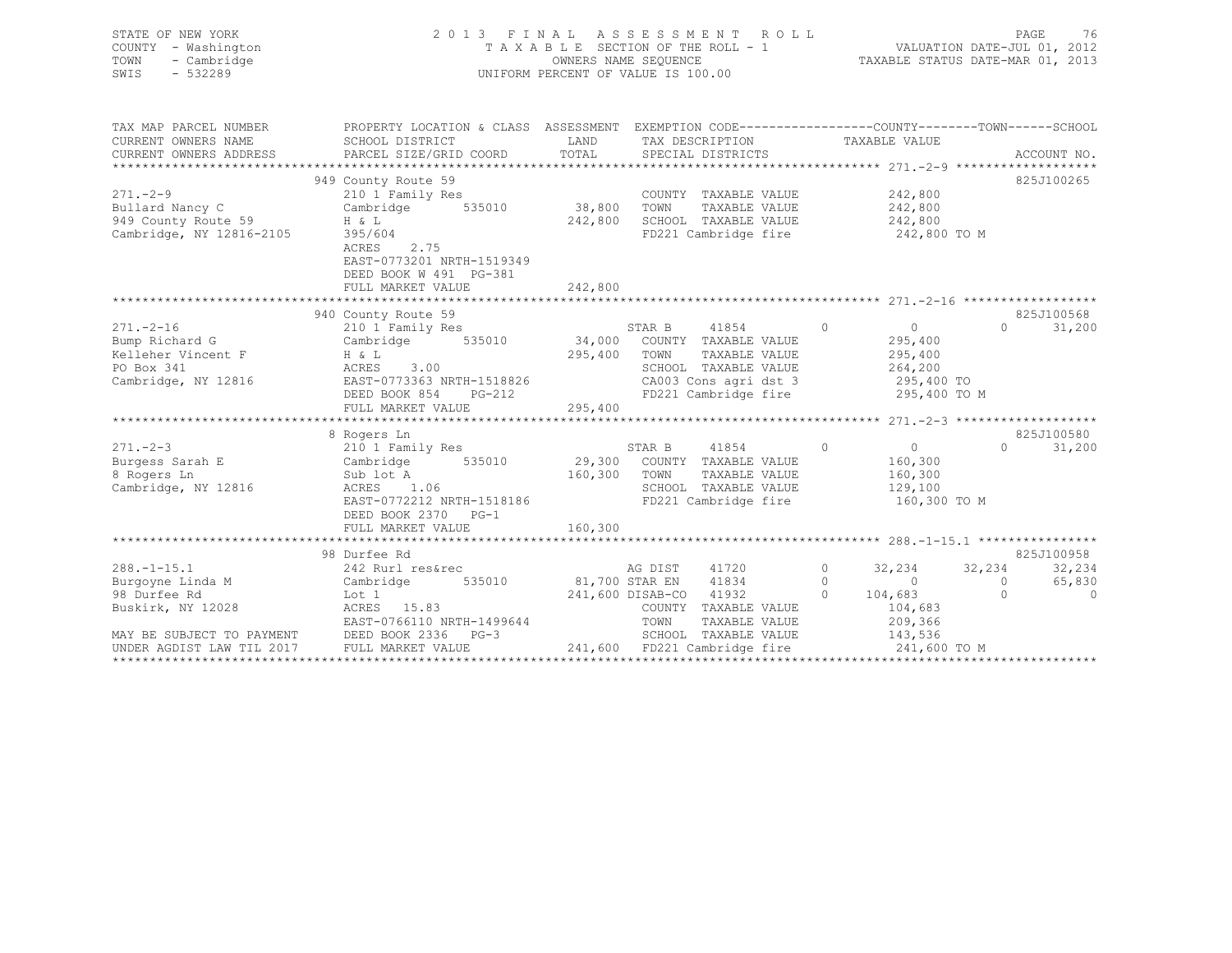| STATE OF NEW YORK   | 2013 FINAL ASSESSMENT ROLL         | PAGE                             | 77 |
|---------------------|------------------------------------|----------------------------------|----|
| COUNTY - Washington | TAXABLE SECTION OF THE ROLL - 1    | VALUATION DATE-JUL 01, 2012      |    |
| TOWN<br>- Cambridge | OWNERS NAME SEOUENCE               | TAXABLE STATUS DATE-MAR 01, 2013 |    |
| - 532289<br>SWIS    | UNIFORM PERCENT OF VALUE IS 100.00 |                                  |    |
|                     |                                    |                                  |    |

| TAX MAP PARCEL NUMBER<br>CURRENT OWNERS NAME | PROPERTY LOCATION & CLASS ASSESSMENT EXEMPTION CODE---------------COUNTY-------TOWN-----SCHOOL<br>SCHOOL DISTRICT | LAND         | TAX DESCRIPTION               |                                               |          | TAXABLE VALUE        |            |             |
|----------------------------------------------|-------------------------------------------------------------------------------------------------------------------|--------------|-------------------------------|-----------------------------------------------|----------|----------------------|------------|-------------|
| CURRENT OWNERS ADDRESS                       | PARCEL SIZE/GRID COORD                                                                                            | TOTAL        | SPECIAL DISTRICTS             |                                               |          |                      |            | ACCOUNT NO. |
| **************************                   | 66 DeMarco Ln                                                                                                     |              |                               |                                               |          |                      |            | 825J100974  |
| $271 - 3 - 7.3$                              | 210 1 Family Res                                                                                                  |              | WAR VET/C 41122               |                                               | $\Omega$ | 21,450               | $\Omega$   | $\circ$     |
| Burr Charles P                               | Cambridge                                                                                                         |              | 535010 25,000 WAR VET/T 41123 |                                               | $\Omega$ | $\bigcirc$           | 21,450     | $\circ$     |
| Burr Paula S                                 | House & Land                                                                                                      |              | 143,000 DIS VET/C 41142       |                                               | $\circ$  | 21,450               | $\circ$    | $\circ$     |
| 66 DeMarco Ln                                | ACRES<br>2.00                                                                                                     |              | DIS VET/T 41143               |                                               | $\Omega$ | $\sim$ 0             | 21,450     | $\circ$     |
| Buskirk, NY 12028                            | EAST-0780125 NRTH-1517704                                                                                         |              | DISAB-CO                      | 41932                                         | $\Omega$ | 50,050               | $\bigcirc$ | $\Omega$    |
|                                              | DEED BOOK 563<br>PG-151                                                                                           |              | STAR B                        | 41854                                         | $\Omega$ | $\overline{0}$       | $\Omega$   | 31,200      |
|                                              | FULL MARKET VALUE                                                                                                 |              |                               | 143,000 COUNTY TAXABLE VALUE                  |          | 50,050               |            |             |
|                                              |                                                                                                                   |              | TOWN                          | TAXABLE VALUE                                 |          | 100,100              |            |             |
|                                              |                                                                                                                   |              |                               | SCHOOL TAXABLE VALUE                          |          | 111,800              |            |             |
|                                              |                                                                                                                   |              |                               | CA003 Cons agri dst 3                         |          | 143,000 TO           |            |             |
|                                              |                                                                                                                   |              |                               | FD221 Cambridge fire                          |          | 143,000 TO M         |            |             |
|                                              |                                                                                                                   |              |                               |                                               |          |                      |            |             |
|                                              | 71 Brownell Rd                                                                                                    |              |                               |                                               |          |                      |            | 825J100540  |
| $270. - 1 - 32$                              | 210 1 Family Res                                                                                                  |              | STAR B                        | 41854                                         | $\circ$  | $\overline{0}$       | $\cap$     | 31,200      |
| Butch Mary T                                 | 535010<br>Cambridge                                                                                               |              |                               | 21,500 COUNTY TAXABLE VALUE                   |          | 125,000              |            |             |
| 71 Brownell Rd                               | H & L                                                                                                             | 125,000 TOWN |                               | TAXABLE VALUE                                 |          | 125,000              |            |             |
| Cambridge, NY 12816                          | FRNT 133.00 DPTH 164.00<br>ACRES<br>0.47                                                                          |              |                               | SCHOOL TAXABLE VALUE<br>CA003 Cons agri dst 3 |          | 93,800<br>125,000 TO |            |             |
|                                              | EAST-0764200 NRTH-1517286                                                                                         |              |                               | FD221 Cambridge fire                          |          | 125,000 TO M         |            |             |
|                                              | DEED BOOK 744<br>$PG-142$                                                                                         |              |                               |                                               |          |                      |            |             |
|                                              | FULL MARKET VALUE                                                                                                 | 125,000      |                               |                                               |          |                      |            |             |
|                                              |                                                                                                                   |              |                               |                                               |          |                      |            |             |
|                                              | 719 County Route 60                                                                                               |              |                               |                                               |          |                      |            | 825J100839  |
| $254. -1 - 5.2$                              | 242 Rurl res&rec                                                                                                  |              |                               | COUNTY TAXABLE VALUE                          |          | 349,400              |            |             |
| Byron Paul J                                 | 535010<br>Cambridge                                                                                               | 95,800 TOWN  |                               | TAXABLE VALUE                                 |          | 349,400              |            |             |
| Byron Carol L                                | H & l                                                                                                             |              |                               | 349,400 SCHOOL TAXABLE VALUE                  |          | 349,400              |            |             |
| PO Box 146                                   | ACRES 35.00                                                                                                       |              |                               | CA003 Cons agri dst 3                         |          | 349,400 TO           |            |             |
| Greenwich, NY 12834                          | EAST-0772692 NRTH-1534805                                                                                         |              |                               | FD221 Cambridge fire                          |          | 349,400 TO M         |            |             |
|                                              | DEED BOOK 775<br>$PG-161$                                                                                         |              |                               |                                               |          |                      |            |             |
|                                              | FULL MARKET VALUE                                                                                                 | 349,400      |                               |                                               |          |                      |            |             |
|                                              |                                                                                                                   |              |                               |                                               |          |                      |            |             |
|                                              | Dr Brown Ln                                                                                                       |              |                               |                                               |          |                      |            | 825J100240  |
| $255. - 1 - 6$                               | 322 Rural vac>10                                                                                                  |              |                               | COUNTY TAXABLE VALUE                          |          | 47,400               |            |             |
| Capetola Anthony A                           | 535010<br>Cambridge                                                                                               | 47,400       | TOWN                          | TAXABLE VALUE                                 |          | 47,400               |            |             |
| 2 Hillside Ave BldgC                         | Land                                                                                                              | 47,400       |                               | SCHOOL TAXABLE VALUE                          |          | 47,400               |            |             |
| Williston Park, NY 11596-2335 Lot 1          |                                                                                                                   |              |                               | CA005 Cons agri dst 5                         |          | 47,400 TO            |            |             |
|                                              | ACRES 10.18                                                                                                       |              |                               | FD221 Cambridge fire                          |          | 47,400 TO M          |            |             |
|                                              | EAST-0783817 NRTH-1534586                                                                                         |              |                               |                                               |          |                      |            |             |
|                                              | DEED BOOK 654<br>$PG-233$                                                                                         |              |                               |                                               |          |                      |            |             |
|                                              | FULL MARKET VALUE                                                                                                 | 47,400       |                               |                                               |          |                      |            |             |
|                                              |                                                                                                                   |              |                               |                                               |          |                      |            |             |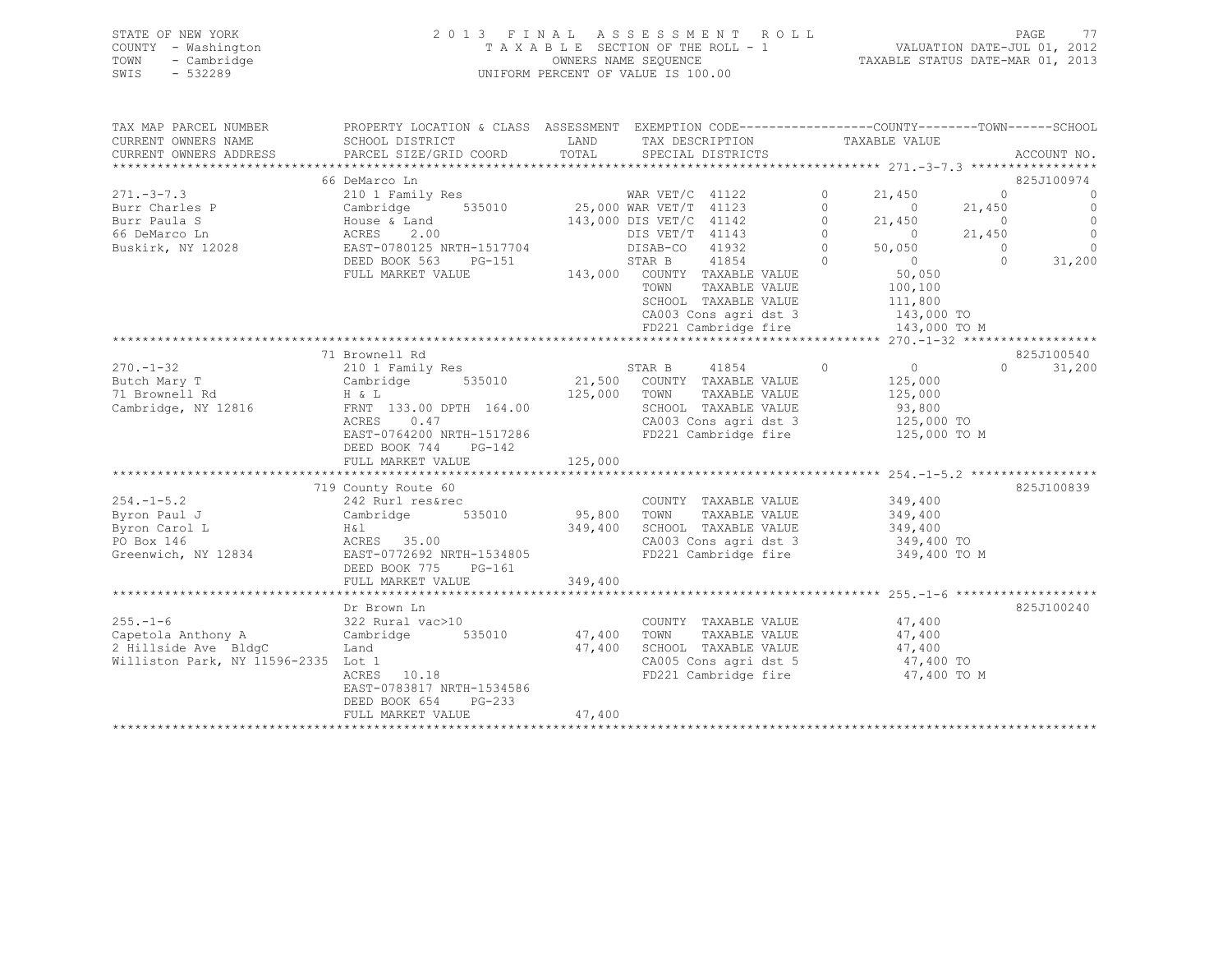## STATE OF NEW YORK 2 0 1 3 F I N A L A S S E S S M E N T R O L L PAGE 78 COUNTY - Washington T A X A B L E SECTION OF THE ROLL - 1 VALUATION DATE-JUL 01, 2012 TOWN - Cambridge OWNERS NAME SEQUENCE TAXABLE STATUS DATE-MAR 01, 2013 UNIFORM PERCENT OF VALUE IS 100.00

| TAX MAP PARCEL NUMBER<br>CURRENT OWNERS NAME                                         | PROPERTY LOCATION & CLASS ASSESSMENT EXEMPTION CODE-----------------COUNTY-------TOWN------SCHOOL<br>SCHOOL DISTRICT                      | LAND              | TAX DESCRIPTION                                                                                                              | TAXABLE VALUE                                                                                                                        |                                |
|--------------------------------------------------------------------------------------|-------------------------------------------------------------------------------------------------------------------------------------------|-------------------|------------------------------------------------------------------------------------------------------------------------------|--------------------------------------------------------------------------------------------------------------------------------------|--------------------------------|
| CURRENT OWNERS ADDRESS                                                               | PARCEL SIZE/GRID COORD                                                                                                                    | TOTAL             | SPECIAL DISTRICTS                                                                                                            |                                                                                                                                      | ACCOUNT NO.                    |
|                                                                                      | South Rd                                                                                                                                  |                   |                                                                                                                              |                                                                                                                                      | 825J100861                     |
| $288. -1 - 14$<br>Carknard Alan W<br>Carknard Tina M                                 | 314 Rural vac<10<br>Cambridge 535010<br>V Land                                                                                            | 3,500             | COUNTY TAXABLE VALUE<br>TOWN<br>TAXABLE VALUE<br>3,500 SCHOOL TAXABLE VALUE<br>FD221 Cambridge fire                          | 3,500<br>3,500<br>3,500<br>3,500 TO M                                                                                                |                                |
|                                                                                      | DEED BOOK 582<br>PG-144<br>FULL MARKET VALUE                                                                                              | 3,500             |                                                                                                                              |                                                                                                                                      |                                |
|                                                                                      |                                                                                                                                           |                   |                                                                                                                              |                                                                                                                                      | 825J100283                     |
| $279. - 2 - 18$<br>Carknard Vincent B<br>Carknard Pauline M<br>18 County Route 59A   | 18 County Route 59A<br>210 1 Family Res<br>535010<br>Cambridge<br>H & L<br>FRNT 135.00 DPTH 143.00                                        |                   | WAR VET/C 41122<br>23,300 WAR VET/T 41123<br>41854<br>128,200 STAR B<br>COUNTY TAXABLE VALUE                                 | $0 \t 19,230$<br>$\bigcirc$<br>$\overline{0}$<br>$\overline{0}$<br>19,230<br>$\overline{0}$<br>$\Omega$<br>$\overline{0}$<br>108,970 | 0<br>$\circ$<br>31,200         |
| Buskirk, NY 12028                                                                    | EAST-0766539 NRTH-1506745<br>DEED BOOK 2970 PG-17<br>FULL MARKET VALUE                                                                    |                   | TOWN<br>TAXABLE VALUE<br>SCHOOL TAXABLE VALUE<br>128,200 CA003 Cons agri dst 3 128,200 TO<br>FD221 Cambridge fire 128,200 TO | 108,970<br>97,000<br>128,200 TO M                                                                                                    |                                |
|                                                                                      |                                                                                                                                           |                   |                                                                                                                              |                                                                                                                                      |                                |
| $288. - 1 - 15$<br>Cavavaugh Mary Ellen<br>Chesley David                             | 109 Durfee Rd<br>242 Rurl res&rec<br>535010<br>Cambridge                                                                                  |                   | AG DIST<br>41720<br>61,600 STAR EN<br>41834<br>242,700 COUNTY TAXABLE VALUE                                                  | 25,456<br>25,456<br>$\circ$<br>$\Omega$<br>$\overline{0}$<br>$\overline{0}$<br>217,244                                               | 825J100614<br>25,456<br>65,830 |
| 109 Durfee Rd<br>Buskirk, NY 12028                                                   | ACRES 12.30<br>EAST-0766493 NRTH-1500411<br>DEED BOOK 3140 PG-226<br>FULL MARKET VALUE                                                    |                   | TOWN<br>TAXABLE VALUE<br>SCHOOL TAXABLE VALUE<br>242,700 CA003 Cons agri dst 3                                               | 217,244<br>151,414<br>217,244 TO                                                                                                     |                                |
| MAY BE SUBJECT TO PAYMENT<br>UNDER AGDIST LAW TIL 2017                               |                                                                                                                                           |                   | 25,456 EX<br>FD221 Cambridge fire                                                                                            | 242,700 TO M                                                                                                                         |                                |
|                                                                                      |                                                                                                                                           |                   |                                                                                                                              |                                                                                                                                      |                                |
| $255. - 2 - 3$<br>Center Road Enterprises<br>139 Center Rd<br>Eagle Bridge, NY 12057 | 30 State Route 372<br>314 Rural vac<10<br>Cambridge 535010<br>Land<br>ACRES<br>3.30<br>EAST-0786730 NRTH-1531091<br>DEED BOOK 2002 PG-231 |                   | COUNTY<br>21,500 TOWN<br>COUNTY TAXABLE VALUE<br>TAXABLE VALUE<br>21,500 SCHOOL TAXABLE VALUE<br>FD221 Cambridge fire        | 21,500<br>21,500<br>21,500<br>21,500 TO M                                                                                            | 825J100810                     |
|                                                                                      | FULL MARKET VALUE                                                                                                                         | 21,500            |                                                                                                                              |                                                                                                                                      |                                |
|                                                                                      | 173 State Route 372                                                                                                                       |                   |                                                                                                                              |                                                                                                                                      | 825J100328                     |
| $255. - 1 - 7$<br>Charbonnel Paul A<br>Charbonnel Nancy                              | 210 1 Family Res<br>535010<br>Cambridge<br>ACRES 8.94                                                                                     | 95,800<br>422,500 | COUNTY TAXABLE VALUE<br>TAXABLE VALUE<br>TOWN<br>SCHOOL TAXABLE VALUE                                                        | 422,500<br>422,500<br>422,500                                                                                                        |                                |
|                                                                                      | 5 Rodsfield Court<br>5 Rodsfield Court<br>Huntington, NY 11743<br>DEED BOOK 1993 PG-242<br>FULL MARKET VALUE                              | 422,500           | CA005 Cons agri dst 5<br>FD221 Cambridge fire                                                                                | 422,500 TO<br>422,500 TO M                                                                                                           |                                |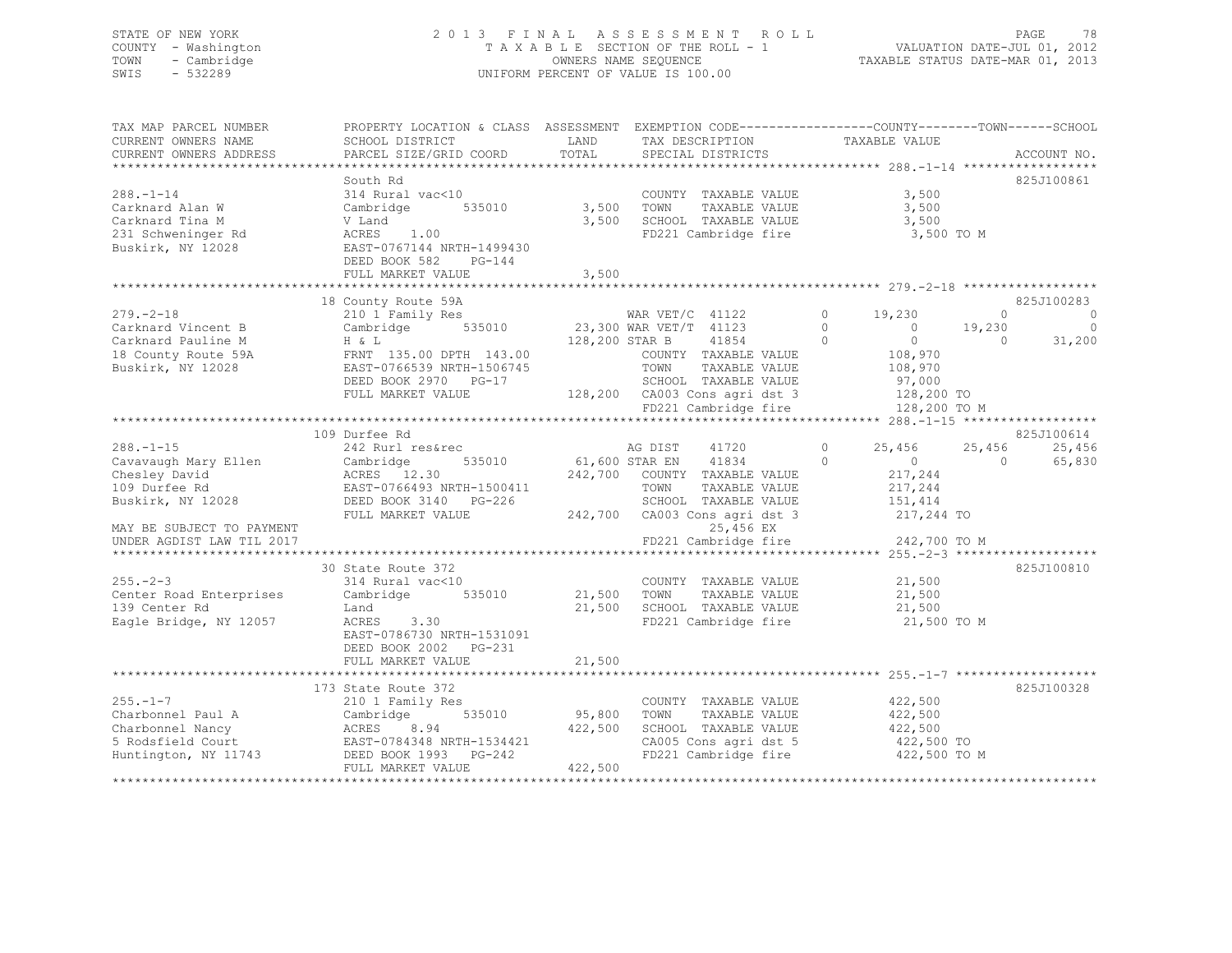## STATE OF NEW YORK 2 0 1 3 F I N A L A S S E S S M E N T R O L L PAGE 79 COUNTY - Washington T A X A B L E SECTION OF THE ROLL - 1 VALUATION DATE-JUL 01, 2012 TOWN - Cambridge OWNERS NAME SEQUENCE TAXABLE STATUS DATE-MAR 01, 2013 SWIS - 532289 UNIFORM PERCENT OF VALUE IS 100.00

| TAX MAP PARCEL NUMBER<br>CURRENT OWNERS NAME                                                                                              | PROPERTY LOCATION & CLASS ASSESSMENT EXEMPTION CODE----------------COUNTY-------TOWN------SCHOOL<br>SCHOOL DISTRICT                                       | LAND                            | TAX DESCRIPTION                                                                                                                                                            |                                | TAXABLE VALUE                                                                  |                                 |                                     |
|-------------------------------------------------------------------------------------------------------------------------------------------|-----------------------------------------------------------------------------------------------------------------------------------------------------------|---------------------------------|----------------------------------------------------------------------------------------------------------------------------------------------------------------------------|--------------------------------|--------------------------------------------------------------------------------|---------------------------------|-------------------------------------|
| CURRENT OWNERS ADDRESS                                                                                                                    | PARCEL SIZE/GRID COORD                                                                                                                                    | TOTAL                           | SPECIAL DISTRICTS                                                                                                                                                          |                                |                                                                                |                                 | ACCOUNT NO.                         |
|                                                                                                                                           | 971 Turnpike Rd                                                                                                                                           |                                 |                                                                                                                                                                            |                                |                                                                                |                                 | 825J100475                          |
| $263 - 2 - 13$<br>Cheney Robert<br>971 Turnpike Rd<br>Cambridge, NY 12816-3903                                                            | 242 Rurl res&rec<br>535010<br>Cambridge<br>H & L<br>ACRES 16.90<br>EAST-0787994 NRTH-1524715<br>DEED BOOK 650<br>PG-138<br>FULL MARKET VALUE              | 218,100                         | STAR EN 41834<br>69,600 COUNTY TAXABLE VALUE<br>218,100 TOWN<br>TAXABLE VALUE<br>SCHOOL TAXABLE VALUE<br>FD221 Cambridge fire                                              | $\overline{0}$                 | $\overline{0}$<br>218,100<br>218,100<br>152,270<br>218,100 TO M                | $\Omega$                        | 65,830                              |
|                                                                                                                                           | 248 English Rd                                                                                                                                            |                                 |                                                                                                                                                                            |                                |                                                                                |                                 | 825J100264                          |
| $262 - 2 - 13$<br>Chesbro Olive L<br>Olive Chesbro Revocable Trust 363/91 411/649<br>248 English Rd<br>Cambridge, NY 12816                | 210 1 Family Res<br>Cambridge 535010<br>ACRES 0.61<br>EAST-0777878 NRTH-1524404<br>DEED BOOK 2834 PG-57<br>FULL MARKET VALUE                              |                                 | CBT VET/C 41132<br>24,400 CBT VET/T 41133<br>120,000 STAR B 41854<br>COUNTY TAXABLE VALUE<br>TOWN<br>TAXABLE VALUE<br>SCHOOL TAXABLE VALUE<br>120,000 FD221 Cambridge fire | $\circ$<br>$\circ$<br>$\Omega$ | 30,000<br>$\sim$ 0<br>$\bigcirc$<br>90,000<br>90,000<br>88,800<br>120,000 TO M | $\circ$<br>30,000<br>$\bigcirc$ | $\circ$<br>$\overline{0}$<br>31,200 |
|                                                                                                                                           |                                                                                                                                                           |                                 |                                                                                                                                                                            |                                |                                                                                |                                 |                                     |
| $262 - 2 - 12.1$<br>Chesbro Olive L Trustee<br>248 English Rd<br>Cambridge, NY 12816                                                      | County Route 59<br>314 Rural vac<10<br>535010<br>Cambridge<br>ACRES<br>2.10<br>EAST-0777955 NRTH-1524769<br>DEED BOOK 2695 PG-127<br>FULL MARKET VALUE    | 13,000 TOWN<br>13,000<br>13,000 | COUNTY TAXABLE VALUE<br>TAXABLE VALUE<br>SCHOOL TAXABLE VALUE<br>CA003 Cons agri dst 3<br>FD221 Cambridge fire                                                             |                                | 13,000<br>13,000<br>13,000<br>13,000 TO<br>13,000 TO M                         |                                 |                                     |
|                                                                                                                                           | Vly Summit Rd                                                                                                                                             |                                 |                                                                                                                                                                            |                                |                                                                                |                                 |                                     |
| $261. - 2 - 3.1$<br>Ciaccio Joseph J<br>Ciaccio Eileen<br>37 Burton Ln<br>Massapequa, NY 11758<br>MAY BE SUBJECT TO PAYMENT DEED BOOK 950 | 312 Vac w/imprv<br>535010<br>Cambridge<br>Sub Lot B<br>$261. - 1 - 3.1$<br>ACRES 40.86<br>EAST-0766942 NRTH-1527080<br>$PG-9$                             | 56,200                          | AGRI-D IND 41730<br>53,300 COUNTY TAXABLE VALUE<br>TOWN<br>TAXABLE VALUE<br>SCHOOL TAXABLE VALUE<br>FD221 Cambridge fire                                                   | $\circ$                        | 10,470 10,470<br>45,730<br>45,730<br>45,730<br>56,200 TO M                     |                                 | 10,470                              |
| UNDER AGDIST LAW TIL 2020                                                                                                                 | FULL MARKET VALUE                                                                                                                                         | 56,200                          |                                                                                                                                                                            |                                |                                                                                |                                 |                                     |
| **********************<br>$261 - 2 - 3.2$                                                                                                 | 1266 Vly Summit Rd                                                                                                                                        |                                 |                                                                                                                                                                            |                                | 192,000                                                                        |                                 |                                     |
| Ciaccio Joseph J<br>Ciaccio Eileen<br>37 Burton Ln<br>Massapequa, NY 11758                                                                | 210 1 Family Res<br>Cambridge<br>535010<br>$261. - 1 - 3.2$<br>ACRES<br>8.00<br>EAST-0767096 NRTH-1527409<br>DEED BOOK 950<br>$PG-9$<br>FULL MARKET VALUE | 48,500<br>192,000<br>192,000    | COUNTY TAXABLE VALUE<br>TOWN<br>TAXABLE VALUE<br>SCHOOL TAXABLE VALUE<br>FD221 Cambridge fire                                                                              |                                | 192,000<br>192,000<br>192,000 TO M                                             |                                 |                                     |
|                                                                                                                                           |                                                                                                                                                           |                                 | **********************************                                                                                                                                         |                                |                                                                                |                                 |                                     |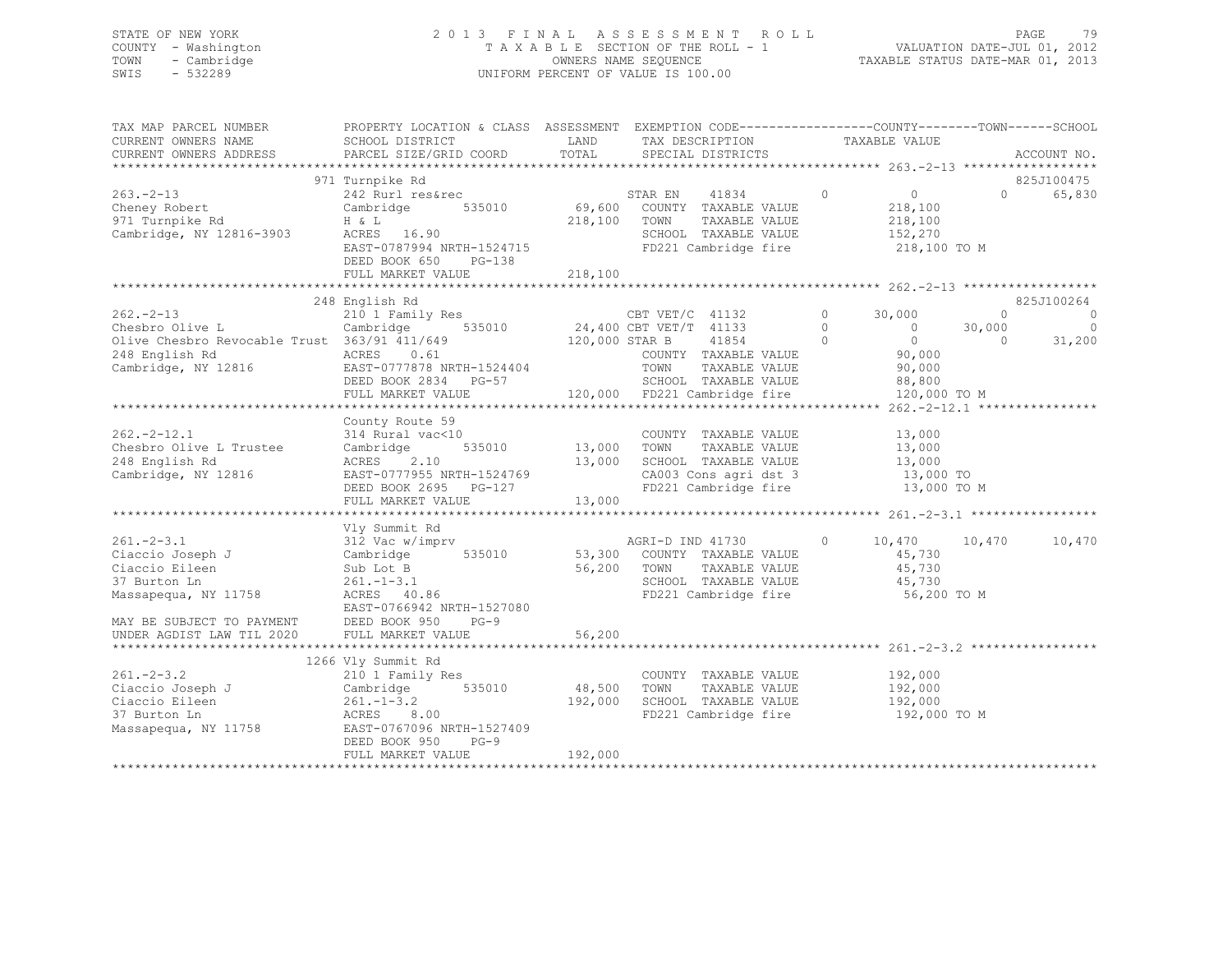## STATE OF NEW YORK 2 0 1 3 F I N A L A S S E S S M E N T R O L L PAGE 80 COUNTY - Washington T A X A B L E SECTION OF THE ROLL - 1 VALUATION DATE-JUL 01, 2012 TOWN - Cambridge OWNERS NAME SEQUENCE TAXABLE STATUS DATE-MAR 01, 2013 SWIS - 532289 UNIFORM PERCENT OF VALUE IS 100.00

| TAX MAP PARCEL NUMBER<br>CURRENT OWNERS NAME<br>CURRENT OWNERS ADDRESS                                                                                   | PROPERTY LOCATION & CLASS ASSESSMENT<br>SCHOOL DISTRICT<br>PARCEL SIZE/GRID COORD                                                                                 | LAND<br>TOTAL      | EXEMPTION CODE-----------------COUNTY-------TOWN------SCHOOL<br>TAX DESCRIPTION<br>SPECIAL DISTRICTS                                                                       | TAXABLE VALUE                                                                   | ACCOUNT NO.                                                    |
|----------------------------------------------------------------------------------------------------------------------------------------------------------|-------------------------------------------------------------------------------------------------------------------------------------------------------------------|--------------------|----------------------------------------------------------------------------------------------------------------------------------------------------------------------------|---------------------------------------------------------------------------------|----------------------------------------------------------------|
|                                                                                                                                                          |                                                                                                                                                                   |                    |                                                                                                                                                                            |                                                                                 |                                                                |
| $279. - 2 - 31.9$<br>Clark Scott N<br>Clark Amy E<br>33 County Route 59A<br>Buskirk, NY 12028                                                            | 33 County Route 59A<br>210 1 Family Res<br>Cambridge 535010<br>lot 1<br>6.77<br>ACRES<br>EAST-0766983 NRTH-1507450<br>DEED BOOK 2874 PG-1<br>FULL MARKET VALUE    | 171,100<br>171,100 | 41854<br>STAR B<br>52,300 COUNTY TAXABLE VALUE<br>TOWN<br>TAXABLE VALUE<br>SCHOOL TAXABLE VALUE<br>CA003 Cons agri dst 3<br>FD221 Cambridge fire                           | $\circledcirc$<br>$\overline{0}$<br>171,100<br>171,100<br>139,900<br>171,100 TO | $\Omega$<br>31,200<br>171,100 TO M                             |
|                                                                                                                                                          |                                                                                                                                                                   |                    |                                                                                                                                                                            |                                                                                 |                                                                |
| $263. -1 - 4.1$<br>Clements Diane J<br>Clements Edward R<br>8 Mott Dr<br>Burnt Hills, NY 12027<br>MAY BE SUBJECT TO PAYMENT<br>UNDER AGDIST LAW TIL 2017 | Irish Ln<br>105 Vac farmland<br>535010<br>Cambridge<br>Sub Lot 1<br>ACRES 24.11<br>EAST-0781923 NRTH-1528213<br>DEED BOOK 910 PG-282<br>FULL MARKET VALUE         | 87,100<br>87,100   | AG DIST<br>41720<br>COUNTY TAXABLE VALUE<br>TOWN<br>TAXABLE VALUE<br>SCHOOL TAXABLE VALUE<br>CA005 Cons agri dst 5<br>74,673 EX<br>87,100 FD221 Cambridge fire 87,100 TO M | 74,673<br>$\circ$<br>12,427<br>12,427<br>12,427                                 | 74,673<br>74,673<br>12,427 TO                                  |
|                                                                                                                                                          |                                                                                                                                                                   |                    |                                                                                                                                                                            |                                                                                 |                                                                |
| $254. - 1 - 20.3$<br>Coffin Walter R<br>Coffin Kathy A<br>47 Kenyon Rd<br>Greenwich, NY 12834                                                            | 47 Kenyon Rd<br>210 1 Family Res<br>Cambridge 535010<br>House & Land<br>2.97<br>ACRES<br>EAST-0769576 NRTH-1530723<br>DEED BOOK 543 PG-64<br>FULL MARKET VALUE    | 170,000<br>170,000 | STAR EN<br>41834<br>32,000 COUNTY TAXABLE VALUE<br>TOWN<br>TAXABLE VALUE<br>SCHOOL TAXABLE VALUE<br>CA003 Cons agri dst 3<br>FD221 Cambridge fire                          | $\circ$<br>$\overline{0}$<br>170,000<br>170,000<br>104,170                      | 825J100961<br>$\Omega$<br>65,830<br>170,000 TO<br>170,000 TO M |
|                                                                                                                                                          | 174 Kenyon Rd                                                                                                                                                     |                    |                                                                                                                                                                            |                                                                                 | 825J100575                                                     |
| $254. - 1 - 17$<br>Cole Thomas A<br>Bradley Fern M<br>174 Kenyon Rd<br>Greenwich, NY 12834-5308                                                          | 242 Rurl res&rec<br>533401<br>Greenwich<br>ACRES 10.34<br>EAST-0770082 NRTH-1533791<br>DEED BOOK 2708 PG-326                                                      | 188,500 TOWN       | STAR EN 41834<br>57,200 COUNTY TAXABLE VALUE<br>TAXABLE VALUE<br>SCHOOL TAXABLE VALUE<br>CA003 Cons agri dst 3                                                             | $\circ$<br>$\overline{0}$<br>188,500<br>188,500<br>122,670<br>188,500 TO        | $\Omega$<br>65,830                                             |
|                                                                                                                                                          | FULL MARKET VALUE                                                                                                                                                 |                    | 188,500 FD221 Cambridge fire                                                                                                                                               |                                                                                 | 188,500 TO M                                                   |
| $255. - 1 - 11.2$<br>Colfax Enterprises LLC<br>254 Perry Ln<br>Cambridge, NY 12816                                                                       | Perry Ln<br>483 Converted Re<br>535010<br>Cambridge<br>H & L<br>FRNT 159.00 DPTH 120.00<br>ACRES<br>0.35<br>EAST-0785520 NRTH-1531880<br>DEED BOOK 915<br>$PG-26$ | 25,700<br>95,000   | COUNTY TAXABLE VALUE<br>TAXABLE VALUE<br>TOWN<br>SCHOOL TAXABLE VALUE<br>EZ010 Empire Zone-Site 10<br>FD221 Cambridge fire                                                 | 95,000<br>95,000<br>95,000<br>95,000 TO                                         | 825J100822<br>95,000 TO M                                      |
|                                                                                                                                                          | FULL MARKET VALUE                                                                                                                                                 | 95,000             | ******************************                                                                                                                                             |                                                                                 |                                                                |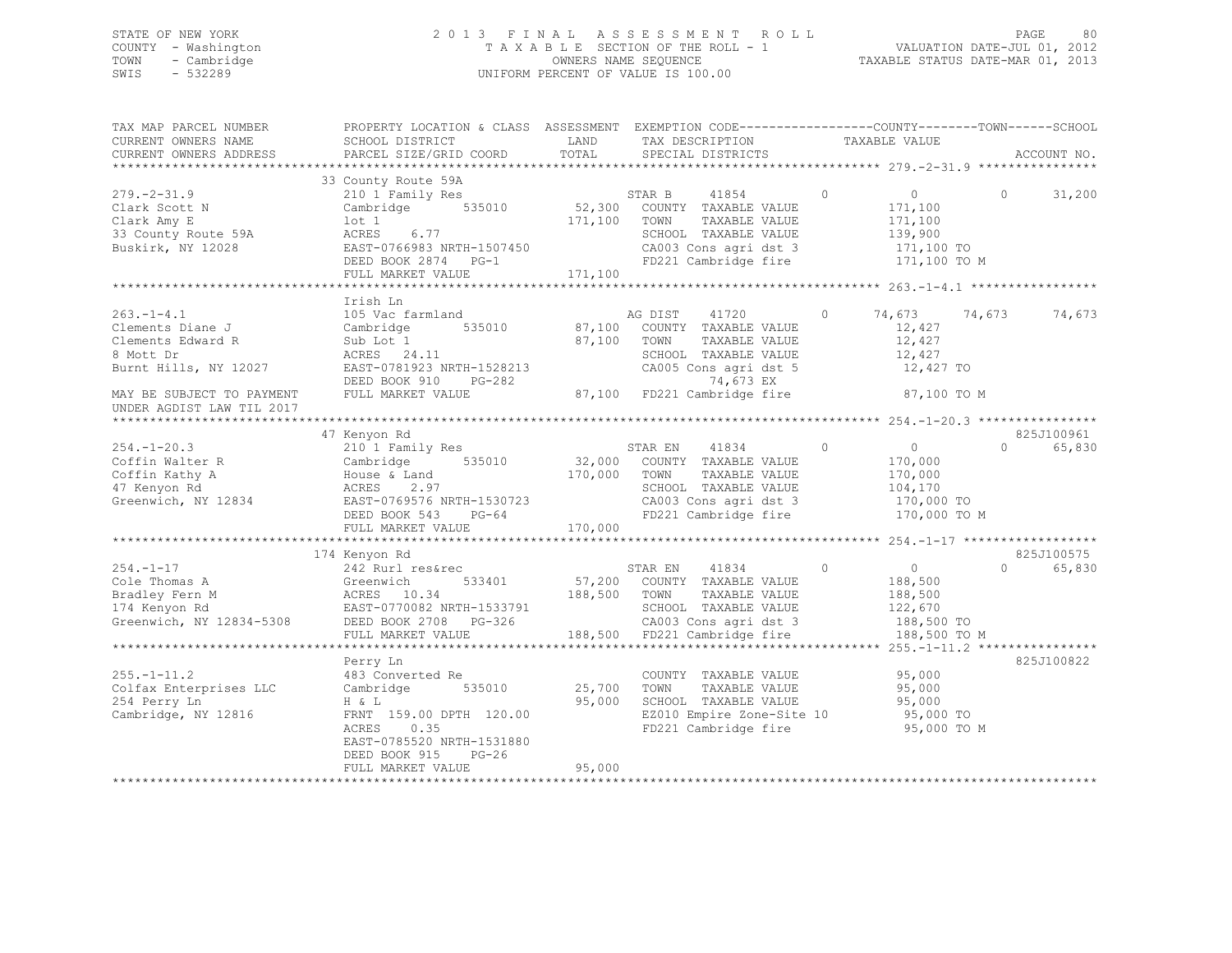# STATE OF NEW YORK 2 0 1 3 F I N A L A S S E S S M E N T R O L L PAGE 81 COUNTY - Washington  $T A X A B L E$  SECTION OF THE ROLL - 1<br>TOWN - Cambridge and the computation of the COUNERS NAME SEQUENCE TOWN - Cambridge OWNERS NAME SEQUENCE TAXABLE STATUS DATE-MAR 01, 2013 UNIFORM PERCENT OF VALUE IS 100.00

| TAX MAP PARCEL NUMBER<br>CURRENT OWNERS NAME<br>CURRENT OWNERS ADDRESS                 | SCHOOL DISTRICT<br>PARCEL SIZE/GRID COORD                                                                                                                                                              | LAND<br>TOTAL                | TAX DESCRIPTION<br>SPECIAL DISTRICTS                                                                                       | PROPERTY LOCATION & CLASS ASSESSMENT EXEMPTION CODE---------------COUNTY-------TOWN------SCHOOL<br>TAXABLE VALUE<br>ACCOUNT NO. |
|----------------------------------------------------------------------------------------|--------------------------------------------------------------------------------------------------------------------------------------------------------------------------------------------------------|------------------------------|----------------------------------------------------------------------------------------------------------------------------|---------------------------------------------------------------------------------------------------------------------------------|
| $255. - 1 - 11.3$<br>Colfax Enterprises LLC<br>254 Perry Ln<br>Cambridge, NY 12816     | 28 Perry Ln<br>710 Manufacture<br>Cambridge<br>535010<br>Land/barn<br>FRNT 157.00 DPTH 58.00<br>EAST-0785505 NRTH-1532006<br>DEED BOOK 915 PG-34<br>FULL MARKET VALUE<br>***************************** | 24,200<br>121,400<br>121,400 | COUNTY TAXABLE VALUE<br>TAXABLE VALUE<br>TOWN<br>SCHOOL TAXABLE VALUE<br>EZ010 Empire Zone-Site 10<br>FD221 Cambridge fire | 825J101991<br>121,400<br>121,400<br>121,400<br>121,400 TO<br>121,400 TO M                                                       |
|                                                                                        | 38 Perry Ln                                                                                                                                                                                            |                              |                                                                                                                            | 825J102053                                                                                                                      |
| $255. - 1 - 11.4$<br>Colfax Enterprises LLC<br>254 Perry Ln<br>Cambridge, NY 12816     | 710 Manufacture<br>Cambridge<br>535010<br>Lot 1<br>ACRES<br>1.44<br>EAST-0785301 NRTH-1531842<br>DEED BOOK 897<br>PG-301<br>FULL MARKET VALUE                                                          | 32,200<br>199,000<br>199,000 | COUNTY TAXABLE VALUE<br>TOWN<br>TAXABLE VALUE<br>SCHOOL TAXABLE VALUE<br>EZ010 Empire Zone-Site 10<br>FD221 Cambridge fire | 199,000<br>199,000<br>199,000<br>199,000 TO<br>199,000 TO M                                                                     |
|                                                                                        |                                                                                                                                                                                                        |                              |                                                                                                                            |                                                                                                                                 |
| $255. - 1 - 11.5$<br>Colfax Enterprises LLC<br>254 Perry Ln<br>Cambridge, NY 12816     | Perry Ln<br>710 Manufacture<br>535010<br>Cambridge<br>Lot 3<br>ACRES 3.75<br>EAST-0785741 NRTH-1531863<br>DEED BOOK 915<br>$PG-29$                                                                     | 43,800<br>628,550            | COUNTY TAXABLE VALUE<br>TOWN<br>TAXABLE VALUE<br>SCHOOL TAXABLE VALUE<br>EZ010 Empire Zone-Site 10<br>FD221 Cambridge fire | 825J102054<br>628,550<br>628,550<br>628,550<br>628,550 TO<br>628,550 TO M                                                       |
|                                                                                        | FULL MARKET VALUE                                                                                                                                                                                      | 628,550                      |                                                                                                                            |                                                                                                                                 |
|                                                                                        | 1346 Vly Summit Rd                                                                                                                                                                                     |                              |                                                                                                                            |                                                                                                                                 |
| $262 - 1 - 2.2$<br>Collery Gloria<br>1346 Vly Summit Rd<br>Greenwich, NY 12834         | 210 1 Family Res<br>535010<br>Cambridge<br>Land & House<br>ACRES<br>2.54<br>EAST-0769038 NRTH-1527820<br>DEED BOOK 891<br>PG-249                                                                       | 37,700<br>202,000            | 41854<br>STAR B<br>COUNTY TAXABLE VALUE<br>TOWN<br>TAXABLE VALUE<br>SCHOOL TAXABLE VALUE<br>FD221 Cambridge fire           | $\Omega$<br>$\overline{0}$<br>31,200<br>$\Omega$<br>202,000<br>202,000<br>170,800<br>202,000 TO M                               |
|                                                                                        | FULL MARKET VALUE                                                                                                                                                                                      | 202,000                      |                                                                                                                            |                                                                                                                                 |
|                                                                                        | Vly Summit Rd                                                                                                                                                                                          |                              |                                                                                                                            |                                                                                                                                 |
| $262 - 1 - 2.3$<br>Collery Gloria Riordan<br>1346 Vly Summit Rd<br>Greenwich, NY 12834 | 105 Vac farmland<br>Cambridge<br>535010<br>ACRES 40.00<br>EAST-0769593 NRTH-1526424<br>DEED BOOK 3125 PG-105                                                                                           | 69,000<br>69,000             | COUNTY TAXABLE VALUE<br>TOWN<br>TAXABLE VALUE<br>SCHOOL TAXABLE VALUE<br>CA003 Cons agri dst 3<br>FD221 Cambridge fire     | 69,000<br>69,000<br>69,000<br>69,000 TO<br>69,000 TO M                                                                          |
| MAY BE SUBJECT TO PAYMENT<br>UNDER AGDIST LAW TIL 2013                                 | FULL MARKET VALUE                                                                                                                                                                                      | 69,000                       |                                                                                                                            |                                                                                                                                 |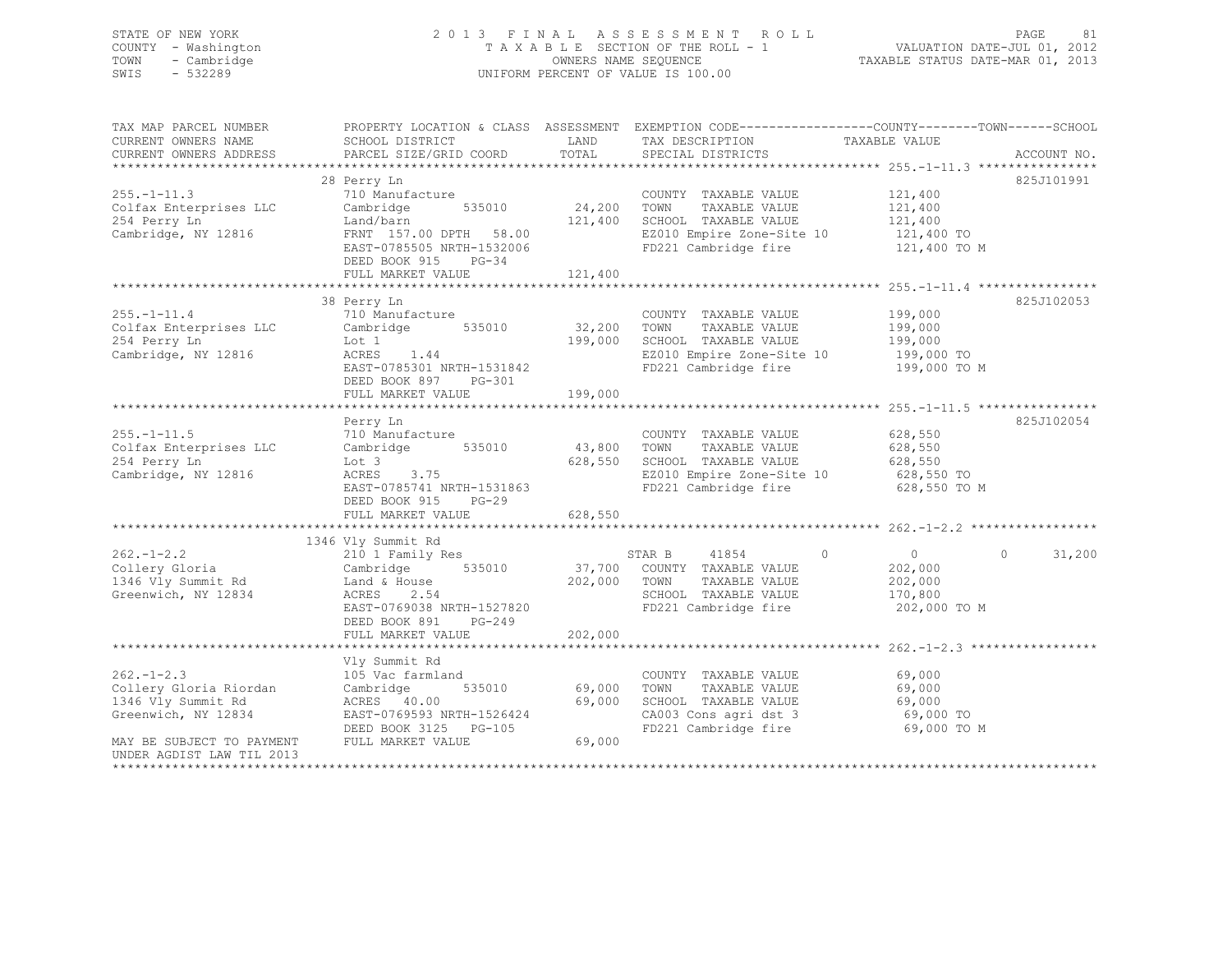## STATE OF NEW YORK 2 0 1 3 F I N A L A S S E S S M E N T R O L L PAGE 82 COUNTY - Washington T A X A B L E SECTION OF THE ROLL - 1 VALUATION DATE-JUL 01, 2012 TOWN - Cambridge OWNERS NAME SEQUENCE TAXABLE STATUS DATE-MAR 01, 2013 SWIS - 532289 UNIFORM PERCENT OF VALUE IS 100.00

| TAX MAP PARCEL NUMBER<br>CURRENT OWNERS NAME                                                                                    | PROPERTY LOCATION & CLASS ASSESSMENT EXEMPTION CODE-----------------COUNTY-------TOWN------SCHOOL<br>SCHOOL DISTRICT                                                        | LAND               | TAX DESCRIPTION                                                                                                                                               | TAXABLE VALUE                                                                            |                                  |
|---------------------------------------------------------------------------------------------------------------------------------|-----------------------------------------------------------------------------------------------------------------------------------------------------------------------------|--------------------|---------------------------------------------------------------------------------------------------------------------------------------------------------------|------------------------------------------------------------------------------------------|----------------------------------|
| CURRENT OWNERS ADDRESS                                                                                                          | PARCEL SIZE/GRID COORD                                                                                                                                                      | TOTAL              | SPECIAL DISTRICTS                                                                                                                                             |                                                                                          | ACCOUNT NO.                      |
|                                                                                                                                 | 1379 King Rd                                                                                                                                                                |                    |                                                                                                                                                               |                                                                                          | 825J100808                       |
| $263 - 2 - 2$<br>Comerro Hope<br>Comerro Katherine<br>1379 King Rd<br>Cambridge, NY 12816                                       | 210 1 Family Res<br>535010<br>Cambridge<br>House & Land<br>FRNT 200.00 DPTH 200.00<br>ACRES 0.73<br>EAST-0785948 NRTH-1528791<br>DEED BOOK 2959 PG-290<br>FULL MARKET VALUE | 130,000<br>130,000 | STAR B<br>41854<br>28,200 COUNTY TAXABLE VALUE<br>TOWN<br>TAXABLE VALUE<br>SCHOOL TAXABLE VALUE<br>CA003 Cons agri dst 3<br>FD221 Cambridge fire 130,000 TO M | $\circ$<br>$\overline{0}$<br>130,000<br>130,000<br>98,800<br>130,000 TO                  | 31,200<br>$\Omega$               |
|                                                                                                                                 |                                                                                                                                                                             |                    |                                                                                                                                                               |                                                                                          |                                  |
| $246. - 1 - 4.4$<br>Conlin Brian<br>Greenwich, NY 12834                                                                         | 868 State Route 372<br>210 1 Family Res<br>DEED BOOK 946<br>$PG-8$<br>FULL MARKET VALUE                                                                                     | 331,000 TOWN       | STAR B<br>41854<br>533401 43,700 COUNTY TAXABLE VALUE<br>TAXABLE VALUE<br>SCHOOL TAXABLE VALUE<br>CA003 Cons agri dst 3<br>331,000 FD221 Cambridge fire       | $\circ$<br>$\overline{0}$<br>331,000<br>331,000<br>299,800<br>331,000 TO<br>331,000 TO M | $\Omega$<br>31,200               |
|                                                                                                                                 |                                                                                                                                                                             |                    |                                                                                                                                                               |                                                                                          |                                  |
| $288. - 1 - 15.6$<br>Conroy Sean T<br>63 Durfee Rd<br>Buskirk, NY 12028                                                         | 63 Durfee Rd<br>210 1 Family Res<br>Cambridge 535010<br>Lot 6<br>ACRES 6.40<br>EAST-0766120 NRTH-1501288<br>DEED BOOK 920 PG-349                                            | 284,400 TOWN       | STAR B 41004<br>55,600 COUNTY TAXABLE VALUE<br>TAXABLE VALUE<br>SCHOOL TAXABLE VALUE<br>CA003 Cons agri dst 3<br>FD221 Cambridge fire                         | $\circ$<br>$\overline{0}$<br>284,400<br>284,400<br>253,200<br>284,400 TO<br>284,400 TO M | 825J100979<br>$\Omega$<br>31,200 |
|                                                                                                                                 | FULL MARKET VALUE                                                                                                                                                           | 284,400            |                                                                                                                                                               |                                                                                          |                                  |
| $255. - 2 - 7$<br>Content Farm LLC<br>4809 Roland Ave<br>Baltimore, MD 21210<br>MAY BE SUBJECT TO PAYMENT DEED BOOK 2099 PG-193 | Coila Rd<br>105 Vac farmland<br>Cambridge 535010<br>Land<br>ACRES 111.90<br>EAST-0788056 NRTH-1532211                                                                       | 180,900 TOWN       | AG DIST<br>41720<br>178,900 COUNTY TAXABLE VALUE<br>TAXABLE VALUE<br>SCHOOL TAXABLE VALUE<br>CA005 Cons agri dst 5<br>67,037 EX                               | 67,037<br>$\circ$<br>113,863<br>113,863<br>113,863<br>113,863 TO                         | 825J100548<br>67,037<br>67,037   |
|                                                                                                                                 | 324 County Route 60                                                                                                                                                         |                    |                                                                                                                                                               |                                                                                          | 825J100882                       |
| $262. -1 - 18.2$<br>Cooney Caroline Cambridge<br>814 Vanderlyn In Mouse & La<br>814 Vanderlyn Ln<br>Slingerlands, NY 12159-9542 | 210 1 Family Res<br>535010<br>House & Land<br>ACRES<br>0.98<br>EAST-0772633 NRTH-1525022<br>DEED BOOK 904<br>PG-35<br>FULL MARKET VALUE                                     | 193,000<br>193,000 | STAR B<br>41854<br>29,900 COUNTY TAXABLE VALUE<br>TOWN<br>TAXABLE VALUE<br>SCHOOL TAXABLE VALUE<br>FD221 Cambridge fire                                       | $\circ$<br>$\overline{0}$<br>193,000<br>193,000<br>161,800<br>193,000 TO M               | $\Omega$<br>31,200               |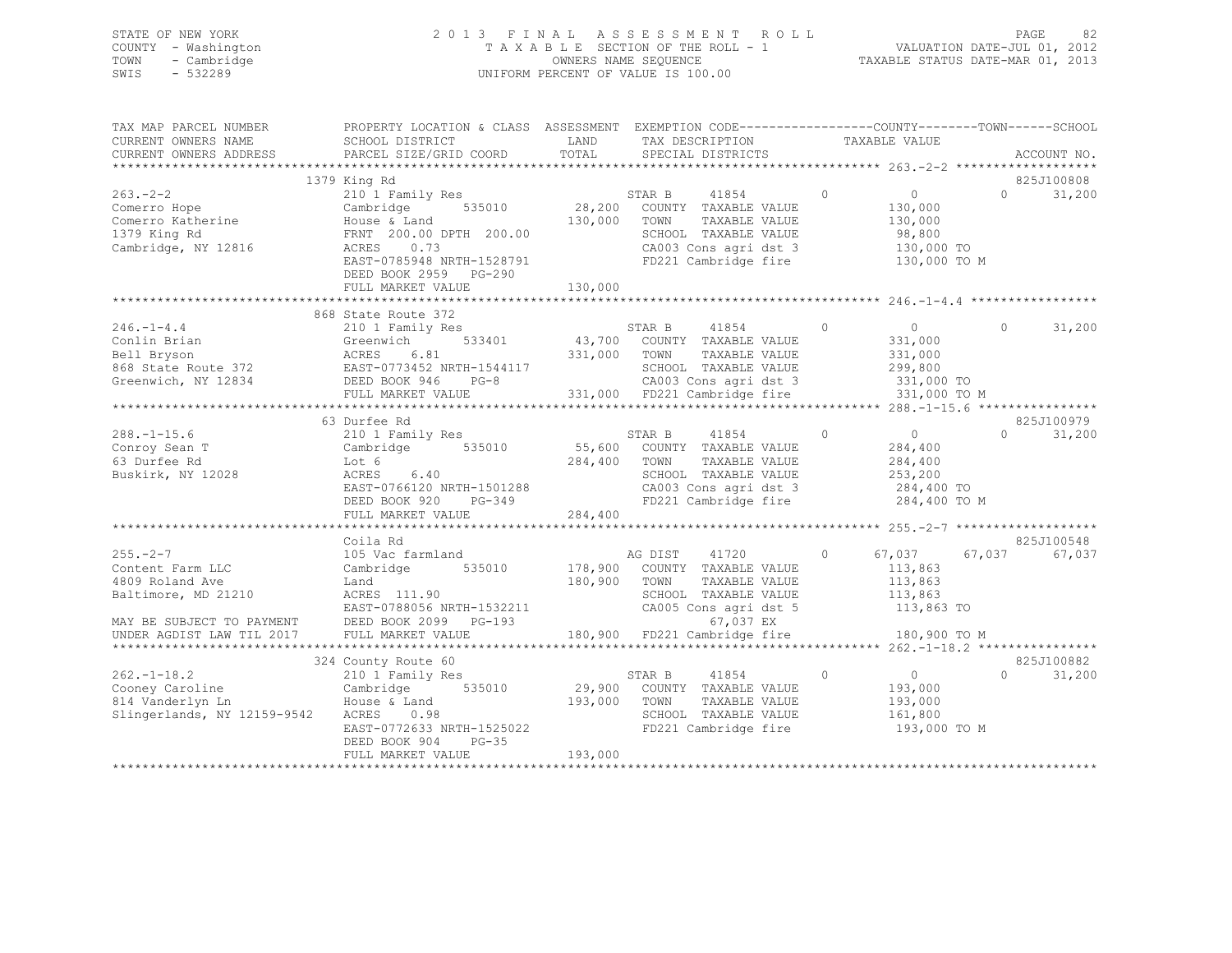## STATE OF NEW YORK 2 0 1 3 F I N A L A S S E S S M E N T R O L L PAGE 83 COUNTY - Washington T A X A B L E SECTION OF THE ROLL - 1 VALUATION DATE-JUL 01, 2012 TOWN - Cambridge OWNERS NAME SEQUENCE TAXABLE STATUS DATE-MAR 01, 2013 SWIS - 532289 UNIFORM PERCENT OF VALUE IS 100.00

| TAX MAP PARCEL NUMBER<br>CURRENT OWNERS NAME<br>CURRENT OWNERS ADDRESS                                             | PROPERTY LOCATION & CLASS ASSESSMENT EXEMPTION CODE----------------COUNTY-------TOWN-----SCHOOL<br>SCHOOL DISTRICT<br>PARCEL SIZE/GRID COORD                                   | LAND<br>TOTAL                        | TAX DESCRIPTION<br>SPECIAL DISTRICTS                                                                                                             | TAXABLE VALUE                                                                                              | ACCOUNT NO.                            |
|--------------------------------------------------------------------------------------------------------------------|--------------------------------------------------------------------------------------------------------------------------------------------------------------------------------|--------------------------------------|--------------------------------------------------------------------------------------------------------------------------------------------------|------------------------------------------------------------------------------------------------------------|----------------------------------------|
|                                                                                                                    |                                                                                                                                                                                |                                      |                                                                                                                                                  |                                                                                                            |                                        |
| $288. - 1 - 2$<br>Coons Christopher<br>Weber Janice<br>565 Lees Crossing Rd<br>Johnsonville, NY 12094              | 565 Lees Crossing Rd<br>210 1 Family Res<br>Hoosic Valley 384201<br>H & L<br>ACRES 1.05<br>EAST-0758401 NRTH-1503348<br>DEED BOOK 675 PG-146                                   | 153,300                              | STAR B<br>41854<br>27,300 COUNTY TAXABLE VALUE<br>TAXABLE VALUE<br>TOWN<br>SCHOOL TAXABLE VALUE<br>CA003 Cons agri dst 3<br>FD221 Cambridge fire | $\circ$<br>$\overline{0}$<br>153,300<br>153,300<br>122,100<br>153,300 TO<br>153,300 TO M                   | 825J100688<br>31,200<br>$\Omega$       |
|                                                                                                                    | FULL MARKET VALUE                                                                                                                                                              | 153,300                              |                                                                                                                                                  |                                                                                                            |                                        |
| $255.14 - 3 - 4$<br>Cosgrove Richard C<br>Cosgrove Lulubelle<br>6 Content Farm Rd<br>Cambridge, NY 12816           | 106 State Route 372<br>210 1 Family Res<br>535010<br>Cambridge<br>H & L<br>Ref 390/42<br>$255 - 3 - 4$<br>ACRES 1.80<br>EAST-0786216 NRTH-1532952<br>DEED BOOK 569<br>$PG-113$ | 34,000<br>182,000                    | COUNTY TAXABLE VALUE<br>TOWN<br>TAXABLE VALUE<br>SCHOOL TAXABLE VALUE<br>CA005 Cons agri dst 5<br>FD221 Cambridge fire                           | ************** 255.14-3-4 *****************<br>182,000<br>182,000<br>182,000<br>182,000 TO<br>182,000 TO M | 825L100553                             |
|                                                                                                                    | FULL MARKET VALUE                                                                                                                                                              | 182,000                              |                                                                                                                                                  |                                                                                                            |                                        |
| $280. - 1 - 18$<br>Cox Norman<br>188 County Route 59<br>Buskirk, NY 12028-2225                                     | 188 County Route 59<br>210 1 Family Res<br>535010<br>Cambridge<br>ACRES 1.40<br>EAST-0772937 NRTH-1504259<br>DEED BOOK 682<br>$PG-183$<br>FULL MARKET VALUE                    | 105,200 TOWN                         | STAR B<br>41854<br>28,000 COUNTY TAXABLE VALUE<br>TAXABLE VALUE<br>SCHOOL TAXABLE VALUE<br>CA003 Cons agri dst 3<br>105,200 FD221 Cambridge fire | $\circ$<br>$\overline{0}$<br>105,200<br>105,200<br>74,000<br>105,200 TO<br>105,200 TO M                    | 825J100273<br>31,200<br>$\cap$         |
|                                                                                                                    | 67 Irish Ln                                                                                                                                                                    |                                      |                                                                                                                                                  |                                                                                                            | 825J100274                             |
| $263 - 1 - 4$<br>Craig David L<br>Craig Susan W<br>67 Irish Ln<br>Cambridge, NY 12816<br>MAY BE SUBJECT TO PAYMENT | 241 Rural res&aq<br>535010<br>Cambridge<br>Sub Lot 2<br>ACRES 32.40<br>EAST-0781735 NRTH-1529813<br>DEED BOOK 910<br>PG-285<br>FULL MARKET VALUE                               | 115,500 STAR B<br>280,000<br>280,000 | AG DIST<br>41720<br>41854<br>COUNTY TAXABLE VALUE<br>TAXABLE VALUE<br>TOWN<br>SCHOOL TAXABLE VALUE<br>CA005 Cons agri dst 5<br>64,816 EX         | $\circ$<br>64,816<br>$\Omega$<br>$\overline{0}$<br>215,184<br>215,184<br>183,984<br>215,184 TO             | 64,816<br>64,816<br>31,200<br>$\Omega$ |
| UNDER AGDIST LAW TIL 2017                                                                                          |                                                                                                                                                                                |                                      | FD221 Cambridge fire                                                                                                                             | 280,000 TO M                                                                                               |                                        |
| $270. - 1 - 37$<br>Craven David J<br>Craven Myra L<br>24 Chase Ln                                                  | 24 Chase Ln<br>283 Res w/Comuse<br>Cambridge 535010<br>H & L<br>3.00<br>ACRES<br>Cambridge, NY 12816 EAST-0762611 NRTH-1517926<br>$PG-56$<br>DEED BOOK 628                     | 35,000<br>117,500                    | COUNTY TAXABLE VALUE<br>TOWN<br>TAXABLE VALUE<br>SCHOOL TAXABLE VALUE<br>CA003 Cons agri dst 3<br>FD221 Cambridge fire                           | 117,500<br>117,500<br>117,500<br>117,500 TO<br>117,500 TO M                                                | 825J100263                             |
|                                                                                                                    | FULL MARKET VALUE                                                                                                                                                              | 117,500                              |                                                                                                                                                  |                                                                                                            |                                        |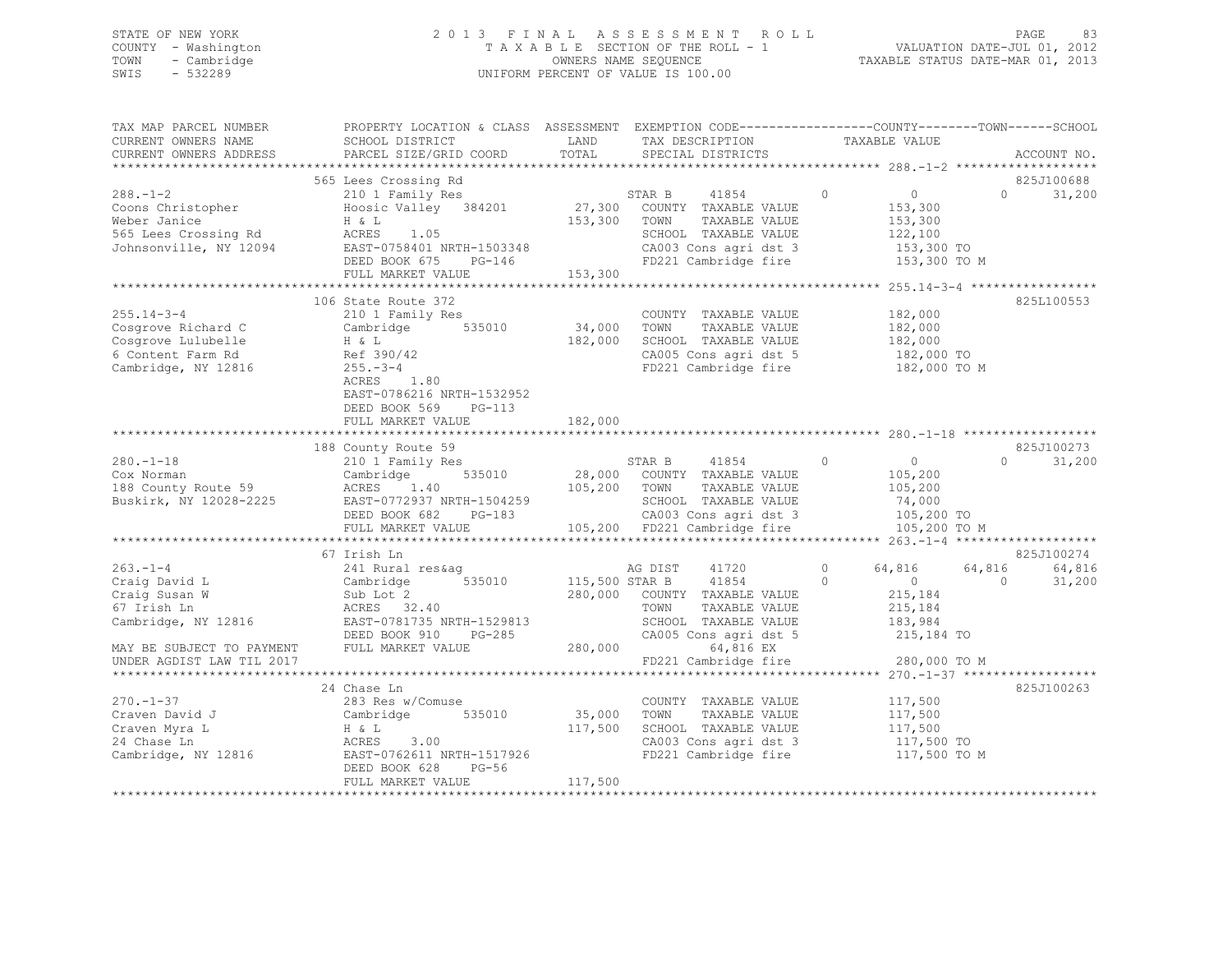## STATE OF NEW YORK 2 0 1 3 F I N A L A S S E S S M E N T R O L L PAGE 84 COUNTY - Washington T A X A B L E SECTION OF THE ROLL - 1 VALUATION DATE-JUL 01, 2012 TOWN - Cambridge OWNERS NAME SEQUENCE TAXABLE STATUS DATE-MAR 01, 2013 SWIS - 532289 UNIFORM PERCENT OF VALUE IS 100.00

| TAX MAP PARCEL NUMBER<br>CURRENT OWNERS NAME                                                                                                              | PROPERTY LOCATION & CLASS ASSESSMENT EXEMPTION CODE----------------COUNTY-------TOWN------SCHOOL<br>SCHOOL DISTRICT                                                 | LAND<br>TOTAL           | TAX DESCRIPTION                                                                                                                                                    | TAXABLE VALUE                                                                    |                                                     |
|-----------------------------------------------------------------------------------------------------------------------------------------------------------|---------------------------------------------------------------------------------------------------------------------------------------------------------------------|-------------------------|--------------------------------------------------------------------------------------------------------------------------------------------------------------------|----------------------------------------------------------------------------------|-----------------------------------------------------|
| CURRENT OWNERS ADDRESS                                                                                                                                    | PARCEL SIZE/GRID COORD                                                                                                                                              |                         | SPECIAL DISTRICTS                                                                                                                                                  |                                                                                  | ACCOUNT NO.                                         |
| $270. - 1 - 38.2$<br>Craven David J<br>Craven Myra L<br>24 Chase Ln<br>Cambridge, NY 12816                                                                | Meeting House Rd<br>$322$ Rural vac $>10$<br>Cambridge 535010<br>$1$ ot $2$<br>ACRES 10.32<br>EAST-0762599 NRTH-1517494                                             | 48,600 TOWN             | AG DIST<br>41720<br>48,600 COUNTY TAXABLE VALUE<br>TAXABLE VALUE<br>SCHOOL TAXABLE VALUE<br>CA003 Cons agri dst 3                                                  | $\circ$<br>6,751<br>6,751<br>6,751<br>6,751 TO                                   | 41,849 41,849<br>41,849                             |
| MAY BE SUBJECT TO PAYMENT<br>UNDER AGDIST LAW TIL 2017                                                                                                    | DEED BOOK 2130 PG-79<br>FULL MARKET VALUE                                                                                                                           |                         | 41,849 EX<br>48,600 FD221 Cambridge fire                                                                                                                           | 48,600 TO M                                                                      |                                                     |
|                                                                                                                                                           | 107 Tinque Rd                                                                                                                                                       |                         |                                                                                                                                                                    |                                                                                  | 825J100277                                          |
| $261 - 2 - 6$<br>Crile Susan<br>168 West 86Th St<br>New York, NY 10024<br>MAY BE SUBJECT TO PAYMENT<br>UNDER AGDIST LAW TIL 2017                          | 241 Rural res&ag<br>535010<br>Cambridge<br>Rural Residence<br>Ag Commit 706/83<br>261.-1-6<br>ACRES 125.00<br>EAST-0767404 NRTH-1524042<br>DEED BOOK 416<br>PG-1038 | 367,700                 | 41720<br>AG DIST<br>207,300 COUNTY TAXABLE VALUE<br>TOWN<br>TAXABLE VALUE<br>SCHOOL TAXABLE VALUE<br>CA003 Cons agri dst 3<br>57,480 EX<br>FD221 Cambridge fire    | $\circ$<br>57,480<br>310,220<br>310,220<br>310,220<br>310,220 TO<br>367,700 TO M | 57,480<br>57,480                                    |
|                                                                                                                                                           | FULL MARKET VALUE                                                                                                                                                   | 367,700                 |                                                                                                                                                                    |                                                                                  |                                                     |
|                                                                                                                                                           | **********************<br>Cobble Rd                                                                                                                                 | * * * * * * * * * * * * |                                                                                                                                                                    |                                                                                  | 825J100278                                          |
| $262 - 2 - 6$<br>Criscolo John T Jr<br>PO Box 283<br>East Setauket, NY 11733                                                                              | 322 Rural vac>10<br>Cambridge<br>535010<br>Vacant Land<br>ACRES 22.19<br>EAST-0778054 NRTH-1529821<br>DEED BOOK 2347 PG-281                                         | 70,000 TOWN<br>70,000   | COUNTY TAXABLE VALUE<br>TAXABLE VALUE<br>SCHOOL TAXABLE VALUE<br>FD221 Cambridge fire                                                                              | 70,000<br>70,000<br>70,000<br>70,000 TO M                                        |                                                     |
|                                                                                                                                                           | FULL MARKET VALUE                                                                                                                                                   | 70,000                  |                                                                                                                                                                    |                                                                                  |                                                     |
| $271 - 2 - 11$                                                                                                                                            | 42 Froq Way<br>242 Rurl res&rec                                                                                                                                     |                         | 41720<br>AG DIST                                                                                                                                                   | $\circ$<br>34,330<br>$\circ$<br>$\overline{0}$                                   | 825J100686<br>34,330<br>34,330<br>$\circ$<br>31,200 |
| Croisetiere William J Cambridge 535010<br>Croisetiere Julie A House & Land<br>42 Frog Way ACRES 20.00<br>Cambridge, NY 12816<br>MAY BE SUBJECT TO PAYMENT | EAST-0773303 NRTH-1521529<br>DEED BOOK 3088 PG-36<br>FULL MARKET VALUE                                                                                              | 319,000                 | 90,000 STAR B 41854<br>319,000 COUNTY TAXABLE VALUE<br>TOWN<br>TAXABLE VALUE<br>SCHOOL TAXABLE VALUE<br>CA003 Cons agri dst 3<br>34,330 EX<br>FD221 Cambridge fire | 284,670<br>284,670<br>253,470<br>284,670 TO                                      |                                                     |
| UNDER AGDIST LAW TIL 2017                                                                                                                                 |                                                                                                                                                                     |                         |                                                                                                                                                                    | 319,000 TO M                                                                     |                                                     |
|                                                                                                                                                           |                                                                                                                                                                     |                         |                                                                                                                                                                    |                                                                                  |                                                     |
| $280. - 1 - 21$<br>Cross David<br>D'Agostino Frances<br>567 Kinns Rd<br>Clifton Park, NY 12065                                                            | County Route 59<br>314 Rural vac<10<br>Cambridge<br>lot 1<br>6.34<br>ACRES<br>EAST-0770571 NRTH-1512128                                                             | 535010 34,000<br>34,000 | COUNTY TAXABLE VALUE<br>TOWN<br>TAXABLE VALUE<br>SCHOOL TAXABLE VALUE<br>CA003 Cons agri dst 3<br>FD221 Cambridge fire                                             | 34,000<br>34,000<br>34,000<br>34,000 TO<br>34,000 TO M                           |                                                     |
| *************************                                                                                                                                 | DEED BOOK 2039 PG-1<br>FULL MARKET VALUE                                                                                                                            | 34,000                  |                                                                                                                                                                    |                                                                                  |                                                     |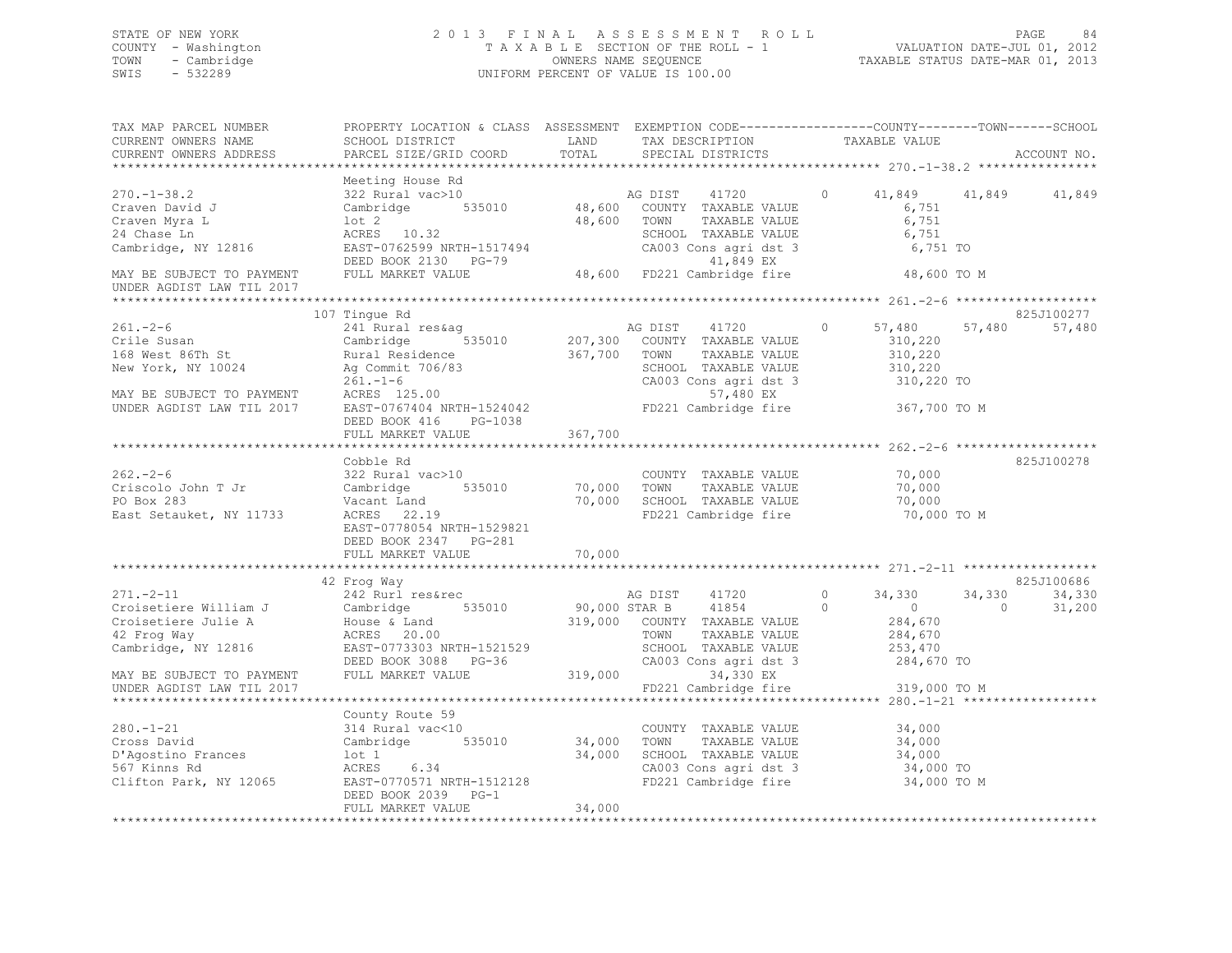## STATE OF NEW YORK 2 0 1 3 F I N A L A S S E S S M E N T R O L L PAGE 85 COUNTY - Washington T A X A B L E SECTION OF THE ROLL - 1 VALUATION DATE-JUL 01, 2012 TOWN - Cambridge OWNERS NAME SEQUENCE TAXABLE STATUS DATE-MAR 01, 2013 SWIS - 532289 UNIFORM PERCENT OF VALUE IS 100.00

| TAX MAP PARCEL NUMBER<br>CURRENT OWNERS NAME<br>CURRENT OWNERS ADDRESS                                                               | PROPERTY LOCATION & CLASS ASSESSMENT EXEMPTION CODE----------------COUNTY-------TOWN-----SCHOOL<br>SCHOOL DISTRICT<br>PARCEL SIZE/GRID COORD                             | LAND<br>TOTAL                 | TAX DESCRIPTION<br>SPECIAL DISTRICTS                                                                                                      | TAXABLE VALUE                                                                            | ACCOUNT NO.                    |
|--------------------------------------------------------------------------------------------------------------------------------------|--------------------------------------------------------------------------------------------------------------------------------------------------------------------------|-------------------------------|-------------------------------------------------------------------------------------------------------------------------------------------|------------------------------------------------------------------------------------------|--------------------------------|
| $271 - 3 - 14$<br>CTI Demonstration Farm, INC<br>4 Open Square Way Rm 421<br>Holyoke, MA 01040                                       | King Rd<br>322 Rural vac>10<br>535010<br>Cambridge<br>Sub lot 3<br>ACRES 108.66<br>EAST-0779556 NRTH-1514839<br>DEED BOOK 1831 PG-80<br>FULL MARKET VALUE                | 180,800<br>180,800<br>180,800 | COUNTY TAXABLE VALUE<br>TOWN<br>TAXABLE VALUE<br>SCHOOL TAXABLE VALUE<br>CA003 Cons agri dst 3<br>FD221 Cambridge fire                    | 180,800<br>180,800<br>180,800<br>180,800 TO<br>180,800 TO M                              |                                |
|                                                                                                                                      |                                                                                                                                                                          |                               |                                                                                                                                           |                                                                                          |                                |
| $280 - 2 - 38$<br>CTI Demonstration Farms, INC Cambridge<br>4 Open Square Way Rm 421<br>Holyoke, MA 01040                            | 308 Belle Rd<br>312 Vac w/imprv<br>54' Frt Ft<br>ACRES 51.35<br>EAST-0776789 NRTH-1511381<br>DEED BOOK 1831 PG-159                                                       | 535010 101,200<br>119,200     | COUNTY TAXABLE VALUE<br>TOWN<br>TAXABLE VALUE<br>SCHOOL TAXABLE VALUE<br>CA003 Cons agri dst 3<br>FD221 Cambridge fire                    | 119,200<br>119,200<br>119,200<br>119,200 TO<br>119,200 TO M                              |                                |
|                                                                                                                                      | FULL MARKET VALUE                                                                                                                                                        | 119,200                       |                                                                                                                                           |                                                                                          |                                |
|                                                                                                                                      | 1280 King Rd                                                                                                                                                             |                               |                                                                                                                                           |                                                                                          | 825J100280                     |
| $263 - 2 - 6$<br>Cuite Thomas F<br>Cuite Geraldine<br>PO Box 416<br>Cambridge, NY 12816                                              | 242 Rurl res&rec<br>Cambridge<br>535010<br>House & Land<br>ACRES 80.60<br>EAST-0786723 NRTH-1526160<br>DEED BOOK 426<br>PG-432<br>FULL MARKET VALUE                      | 315,800 TOWN<br>315,800       | STAR B<br>41854<br>151,500 COUNTY TAXABLE VALUE<br>TAXABLE VALUE<br>SCHOOL TAXABLE VALUE<br>CA003 Cons agri dst 3<br>FD221 Cambridge fire | $\circ$<br>$\overline{0}$<br>315,800<br>315,800<br>284,600<br>315,800 TO<br>315,800 TO M | $\Omega$<br>31,200             |
|                                                                                                                                      |                                                                                                                                                                          |                               |                                                                                                                                           |                                                                                          |                                |
| $263. -2 - 16.1$<br>Cuite Thomas F<br>Cuite Geraldine<br>PO Box 416<br>Cambridge, NY 12816                                           | Turnpike Rd/w Off<br>323 Vacant rural<br>Cambridge<br>535010<br>Vl<br>FRNT 120.00 DPTH 330.00<br>ACRES<br>0.45<br>EAST-0787347 NRTH-1523314<br>DEED BOOK 426<br>$PG-432$ | 300<br>300                    | COUNTY TAXABLE VALUE<br>TOWN<br>TAXABLE VALUE<br>SCHOOL TAXABLE VALUE<br>FD221 Cambridge fire                                             | 300<br>300<br>300<br>300 TO M                                                            | 825J100972                     |
|                                                                                                                                      | FULL MARKET VALUE                                                                                                                                                        | 300                           |                                                                                                                                           |                                                                                          |                                |
|                                                                                                                                      |                                                                                                                                                                          |                               |                                                                                                                                           |                                                                                          |                                |
| $272 - 2 - 14$<br>Cullinan Gardner B<br>Cullinan Jane Constance<br>566 Turnpike Rd<br>Buskirk, NY 12028<br>MAY BE SUBJECT TO PAYMENT | Turnpike Rd<br>312 Vac w/imprv<br>Cambridge<br>535010<br>Land & Dam<br>420/700<br>ACRES 58.20<br>EAST-0787648 NRTH-1515714<br>DEED BOOK 387<br>$PG-55$                   |                               | AGRI-D IND 41730<br>113,800 COUNTY TAXABLE VALUE<br>114,700 TOWN<br>TAXABLE VALUE<br>SCHOOL TAXABLE VALUE<br>FD221 Cambridge fire         | $\circ$<br>34,560<br>80,140<br>80,140<br>80,140<br>114,700 TO M                          | 825J100281<br>34,560<br>34,560 |
| UNDER AGDIST LAW TIL 2020                                                                                                            | FULL MARKET VALUE                                                                                                                                                        | 114,700                       |                                                                                                                                           |                                                                                          |                                |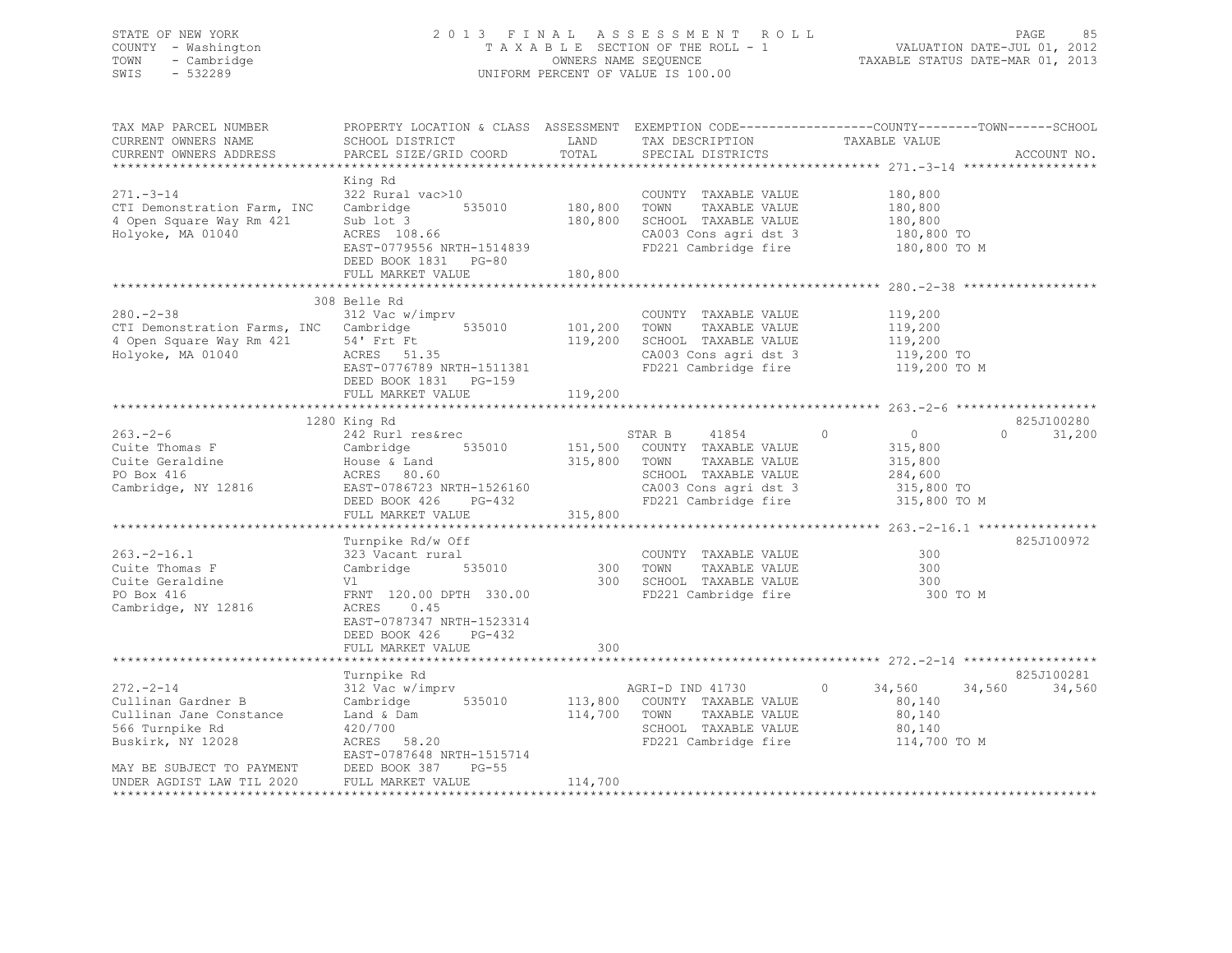## STATE OF NEW YORK 2 0 1 3 F I N A L A S S E S S M E N T R O L L PAGE 86 COUNTY - Washington T A X A B L E SECTION OF THE ROLL - 1 VALUATION DATE-JUL 01, 2012 TOWN - Cambridge OWNERS NAME SEQUENCE TAXABLE STATUS DATE-MAR 01, 2013 SWIS - 532289 UNIFORM PERCENT OF VALUE IS 100.00

| TAX MAP PARCEL NUMBER<br>CURRENT OWNERS NAME                                                                                                                     | SCHOOL DISTRICT                                                                                                                                      | LAND                      | TAX DESCRIPTION                                                                                                                                          | PROPERTY LOCATION & CLASS ASSESSMENT EXEMPTION CODE---------------COUNTY-------TOWN-----SCHOOL<br>TAXABLE VALUE |             |
|------------------------------------------------------------------------------------------------------------------------------------------------------------------|------------------------------------------------------------------------------------------------------------------------------------------------------|---------------------------|----------------------------------------------------------------------------------------------------------------------------------------------------------|-----------------------------------------------------------------------------------------------------------------|-------------|
| CURRENT OWNERS ADDRESS                                                                                                                                           | PARCEL SIZE/GRID COORD                                                                                                                               | TOTAL                     | SPECIAL DISTRICTS                                                                                                                                        |                                                                                                                 | ACCOUNT NO. |
|                                                                                                                                                                  | Durfee Rd                                                                                                                                            |                           |                                                                                                                                                          |                                                                                                                 | 8254101988  |
| $288. - 1 - 15.7$<br>Custodio John P<br>622 Deweys Bridge Rd<br>Whitehall, NY 12887                                                                              | 314 Rural vac<10<br>Cambridge<br>Lot 7<br>ACRES<br>6.37<br>EAST-0766212 NRTH-1501135                                                                 | 535010 18,900<br>18,900   | COUNTY TAXABLE VALUE<br>TOWN<br>TAXABLE VALUE<br>SCHOOL TAXABLE VALUE<br>CA003 Cons agri dst 3<br>FD221 Cambridge fire                                   | 18,900<br>18,900<br>18,900<br>18,900 TO<br>18,900 TO M                                                          |             |
|                                                                                                                                                                  | DEED BOOK 582<br>PG-249<br>FULL MARKET VALUE                                                                                                         | 18,900                    |                                                                                                                                                          |                                                                                                                 |             |
|                                                                                                                                                                  | Durfee Rd                                                                                                                                            |                           |                                                                                                                                                          |                                                                                                                 | 825J101989  |
| $288. - 1 - 15.8$<br>Custodio John P<br>622 Deweys Bridge Rd<br>Whitehall, NY 12887                                                                              | 314 Rural vac<10<br>Cambridge 535010<br>Lot 8<br>ACRES 6.03<br>EAST-0766358 NRTH-1501029<br>DEED BOOK 582<br>PG-249                                  | 18,000                    | COUNTY TAXABLE VALUE<br>18,000 TOWN<br>TAXABLE VALUE<br>SCHOOL TAXABLE VALUE<br>CA003 Cons agri dst 3<br>FD221 Cambridge fire                            | 18,000<br>18,000<br>18,000<br>18,000 TO<br>18,000 TO M                                                          |             |
|                                                                                                                                                                  | FULL MARKET VALUE                                                                                                                                    | 18,000<br>**************  |                                                                                                                                                          |                                                                                                                 |             |
|                                                                                                                                                                  | 839 King Rd                                                                                                                                          |                           |                                                                                                                                                          |                                                                                                                 | 825J100202  |
| $263.-1-16.1$<br>200. – – – – – –<br>Dambrowski Anne M<br>Puntch Robert R<br>839 King Rd<br>Cambridge, NY 12816 EAST-0782615 NRTH-1522412                        | 210 1 Family Res<br>$210 + \text{ram} + \text{at}$<br>Cambridge 535010<br>$\hfill \Box$ H $\hfill \& \Delta$<br>$ACRES$ 2.59<br>DEED BOOK 737 PG-149 | 143,000 TOWN              | $\sim$ 0<br>STAR B 41854 (1854)<br>46,900 COUNTY TAXABLE VALUE<br>TAXABLE VALUE<br>SCHOOL TAXABLE VALUE<br>CA003 Cons agri dst 3<br>FD221 Cambridge fire | $\overline{0}$<br>$\Omega$<br>143,000<br>143,000<br>111,800<br>143,000 TO<br>143,000 TO M                       | 31,200      |
|                                                                                                                                                                  | FULL MARKET VALUE                                                                                                                                    | 143,000                   |                                                                                                                                                          |                                                                                                                 |             |
|                                                                                                                                                                  | 22 Content Farm Rd                                                                                                                                   |                           |                                                                                                                                                          |                                                                                                                 | 825J100251  |
| $255. - 2 - 1$<br>Daquila Mark<br>Daquila Deirdre<br>22 Content Farm Rd<br>Cambridge, NY 12816                                                                   | 322 Rural vac>10<br>cambridge<br>ACRES 19.00<br>EAST-0786941 NRTH-1532810<br>DEED BOOK 1986 PG-75                                                    |                           | )<br>535010 53,000 COUNTY TAXABLE VALUE<br>53,000 TOWN<br>TAXABLE VALUE<br>SCHOOL TAXABLE VALUE<br>CA005 Cons agri dst 5                                 | 38,489<br>38,489<br>$\circ$<br>14,511<br>14,511<br>14,511<br>14,511 TO                                          | 38,489      |
| MAY BE SUBJECT TO PAYMENT<br>UNDER AGDIST LAW TIL 2017                                                                                                           | FULL MARKET VALUE                                                                                                                                    | 53,000                    | 38,489 EX<br>FD221 Cambridge fire                                                                                                                        | 53,000 TO M                                                                                                     |             |
|                                                                                                                                                                  |                                                                                                                                                      |                           |                                                                                                                                                          |                                                                                                                 |             |
| $271. - 2 - 31$<br>Davidson Family Farm Partners Cambridge<br>240 S Main St<br>White River Junction, VT 05001 EAST-0774522 NRTH-1515719<br>DEED BOOK 2351 PG-282 | 284 Conley Rd<br>242 Rurl res&rec<br>ACRES 63.70                                                                                                     | 535010 131,600<br>284,300 | COUNTY TAXABLE VALUE<br>TAXABLE VALUE<br>TOWN<br>SCHOOL TAXABLE VALUE<br>CA003 Cons agri dst 3<br>FD221 Cambridge fire                                   | 284,300<br>284,300<br>284,300<br>284,300 TO                                                                     | 825J100953  |
|                                                                                                                                                                  | FULL MARKET VALUE                                                                                                                                    | 284,300                   |                                                                                                                                                          | 284,300 TO M                                                                                                    |             |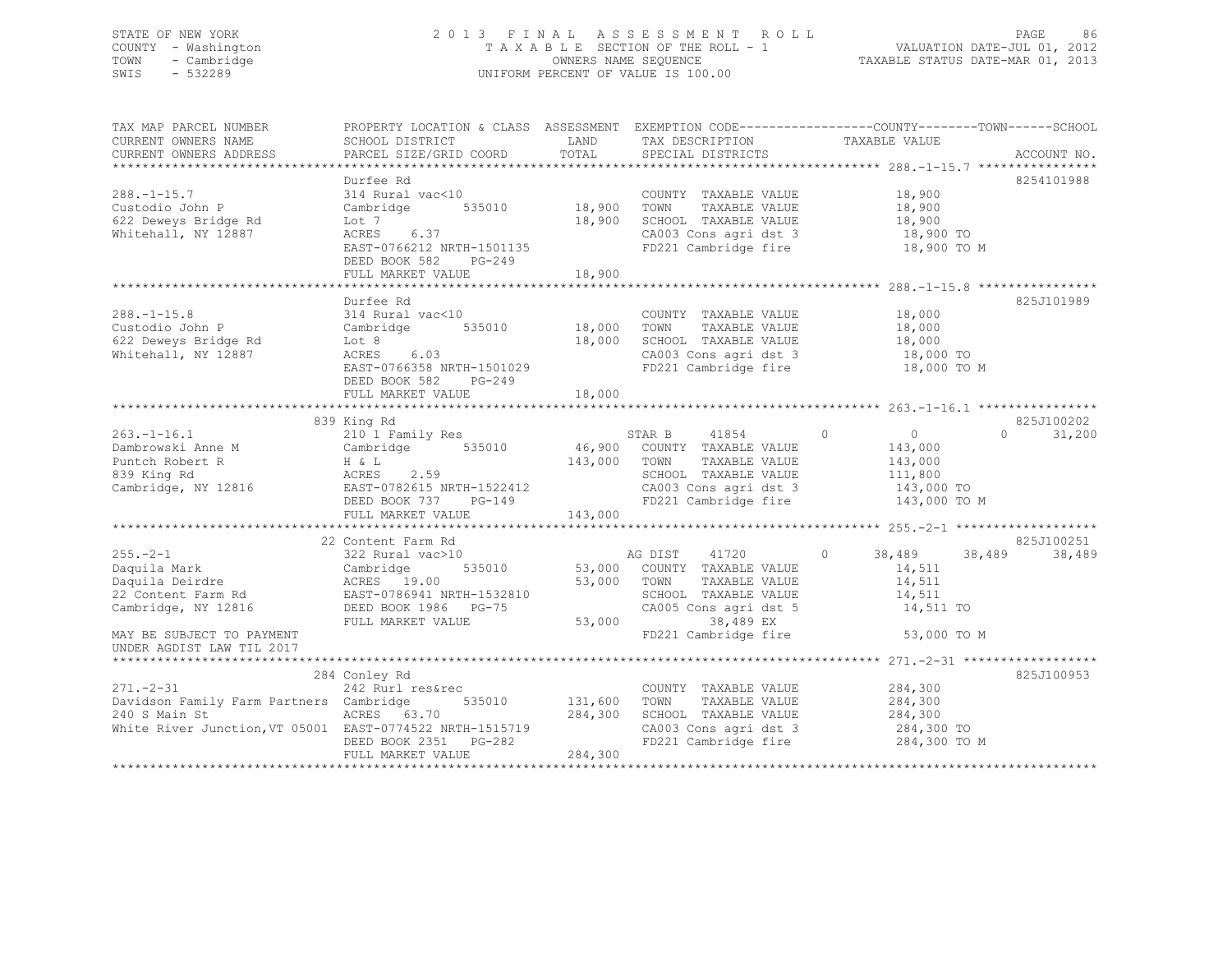## STATE OF NEW YORK 2 0 1 3 F I N A L A S S E S S M E N T R O L L PAGE 87 COUNTY - Washington T A X A B L E SECTION OF THE ROLL - 1 VALUATION DATE-JUL 01, 2012 TOWN - Cambridge OWNERS NAME SEQUENCE TAXABLE STATUS DATE-MAR 01, 2013 SWIS - 532289 UNIFORM PERCENT OF VALUE IS 100.00

| TAX MAP PARCEL NUMBER<br>CURRENT OWNERS NAME<br>CURRENT OWNERS ADDRESS | PROPERTY LOCATION & CLASS ASSESSMENT<br>SCHOOL DISTRICT<br>PARCEL SIZE/GRID COORD      | LAND<br>TOTAL | EXEMPTION CODE-----------------COUNTY-------TOWN------SCHOOL<br>TAX DESCRIPTION<br>SPECIAL DISTRICTS       | TAXABLE VALUE              | ACCOUNT NO.                              |
|------------------------------------------------------------------------|----------------------------------------------------------------------------------------|---------------|------------------------------------------------------------------------------------------------------------|----------------------------|------------------------------------------|
|                                                                        |                                                                                        |               |                                                                                                            |                            |                                          |
|                                                                        | Conley Rd                                                                              |               |                                                                                                            |                            | 825J100425                               |
| $271 - 2 - 27$                                                         | 312 Vac w/imprv                                                                        |               | COUNTY TAXABLE VALUE                                                                                       | 166,900                    |                                          |
| Davidson Kimberly A                                                    | 535010 164,900<br>Cambridge                                                            |               | TOWN<br>TAXABLE VALUE                                                                                      | 166,900                    |                                          |
| 366 Conley Rd                                                          | returned value of barns 2                                                              | 166,900       | SCHOOL TAXABLE VALUE                                                                                       | 166,900                    |                                          |
| Cambridge, NY 12816                                                    | 2127/42                                                                                |               | CA003 Cons agri dst 3                                                                                      | 166,900 TO                 |                                          |
|                                                                        | ACRES 99.71<br>EAST-0773982 NRTH-1516244<br>DEED BOOK 3093 PG-259<br>FULL MARKET VALUE | 166,900       | FD221 Cambridge fire                                                                                       |                            | 166,900 то м                             |
|                                                                        |                                                                                        |               |                                                                                                            |                            |                                          |
|                                                                        | 366 Conley Rd                                                                          |               |                                                                                                            |                            |                                          |
| $271. - 2 - 27.1$                                                      | 240 Rural res                                                                          |               | STAR B<br>41854                                                                                            | $\Omega$<br>$\overline{0}$ | $\Omega$<br>31,200                       |
| Davidson Kimberly A                                                    | Cambridge<br>535010                                                                    | 34,400        | COUNTY TAXABLE VALUE                                                                                       | 187,700                    |                                          |
| 366 Conley Rd                                                          | 2127/42                                                                                | 187,700       | TOWN<br>TAXABLE VALUE                                                                                      | 187,700                    |                                          |
| Cambridge, NY 12816                                                    | Trans Exempt Repay 2013                                                                |               | SCHOOL TAXABLE VALUE                                                                                       | 156,500                    |                                          |
|                                                                        | ACRES<br>3.74                                                                          |               |                                                                                                            |                            |                                          |
|                                                                        | EAST-0773551 NRTH-1516420                                                              |               |                                                                                                            |                            |                                          |
|                                                                        | DEED BOOK 3093 PG-259                                                                  |               | CA003 Cons agri dst 3 187,700 TO<br>FD221 Cambridge fire 187,700 TO M<br>TE533 Trans exmt repay-flg .00 MT |                            |                                          |
|                                                                        | FULL MARKET VALUE                                                                      | 187,700       |                                                                                                            |                            |                                          |
|                                                                        |                                                                                        |               |                                                                                                            |                            |                                          |
|                                                                        | 571 Center Cambridge Rd                                                                |               |                                                                                                            |                            | 825J100610                               |
| $270. - 1 - 19$                                                        | 210 1 Family Res                                                                       |               | STAR B<br>41854                                                                                            | $\circ$<br>$\overline{0}$  | $\cap$<br>31,200                         |
| Davis Alan L                                                           | Cambridge                                                                              |               | 535010 51,400 COUNTY TAXABLE VALUE                                                                         | 177,000                    |                                          |
| Davis Astrid C                                                         | ACRES<br>8.60 BANK<br>40                                                               | 177,000 TOWN  | TAXABLE VALUE                                                                                              | 177,000                    |                                          |
| 571 Center Cambridge Rd                                                | EAST-0768526 NRTH-1516258                                                              |               | SCHOOL TAXABLE VALUE                                                                                       | 145,800                    |                                          |
| Cambridge, NY 12816                                                    | DEED BOOK 874 PG-97                                                                    |               | CA003 Cons agri dst 3                                                                                      | 177,000 TO                 |                                          |
|                                                                        | FULL MARKET VALUE                                                                      |               | 177,000 FD221 Cambridge fire                                                                               |                            | 177,000 TO M                             |
|                                                                        | 949 Turnpike Rd                                                                        |               |                                                                                                            |                            | 825J100284                               |
| $263 - 2 - 15$                                                         | 283 Res w/Comuse                                                                       |               | WAR $VET/C$ 41122                                                                                          | $\circ$<br>30,000          | $\overline{0}$<br>$\overline{0}$         |
| Davis H Laverne                                                        | 535010<br>Cambridge                                                                    |               | 28,500 WAR VET/T 41123                                                                                     | $\Omega$<br>$\sim$ 0       | 27,000<br>$\circ$                        |
| Davis Sandra                                                           | H & L                                                                                  |               | 220,000 STAR EN<br>41834                                                                                   | $\Omega$<br>$\overline{0}$ | $\bigcirc$<br>65,830                     |
| 949 Turnpike Rd                                                        | ACRES<br>1.70                                                                          |               | COUNTY TAXABLE VALUE                                                                                       | 190,000                    |                                          |
| Cambridge, NY 12816                                                    | EAST-0788871 NRTH-1524295                                                              |               | TOWN<br>TAXABLE VALUE                                                                                      | 193,000                    |                                          |
|                                                                        | DEED BOOK 492<br>PG-309                                                                |               | SCHOOL TAXABLE VALUE                                                                                       | 154,170                    |                                          |
|                                                                        | FULL MARKET VALUE                                                                      |               | 220,000 FD221 Cambridge fire                                                                               |                            | 220,000 TO M                             |
|                                                                        |                                                                                        |               | ************************************                                                                       |                            | ********* 270. -1-38.5 ***************** |
|                                                                        | 1834 Meeting House Rd                                                                  |               |                                                                                                            |                            |                                          |
| $270. - 1 - 38.5$                                                      | 210 1 Family Res                                                                       |               | 41854<br>STAR B                                                                                            | $\circ$<br>$\overline{0}$  | 31,200<br>$\circ$                        |
| Davis Martin                                                           | Cambridge 535010                                                                       | 53,600        | COUNTY TAXABLE VALUE                                                                                       | 257,100                    |                                          |
| Davis Ruth                                                             | $1$ ot 5                                                                               | 257,100       | TAXABLE VALUE<br>TOWN                                                                                      | 257,100                    |                                          |
| 1834 Meeting House Rd                                                  | 8.91<br>ACRES                                                                          |               | SCHOOL TAXABLE VALUE                                                                                       | 225,900                    |                                          |
| Cambridge, NY 12816                                                    | EAST-0763408 NRTH-1516936                                                              |               | CA003 Cons agri dst 3                                                                                      | 257,100 TO                 |                                          |
|                                                                        | DEED BOOK 2156 PG-4                                                                    |               | FD221 Cambridge fire                                                                                       |                            | 257,100 TO M                             |
|                                                                        | FULL MARKET VALUE                                                                      | 257,100       |                                                                                                            |                            |                                          |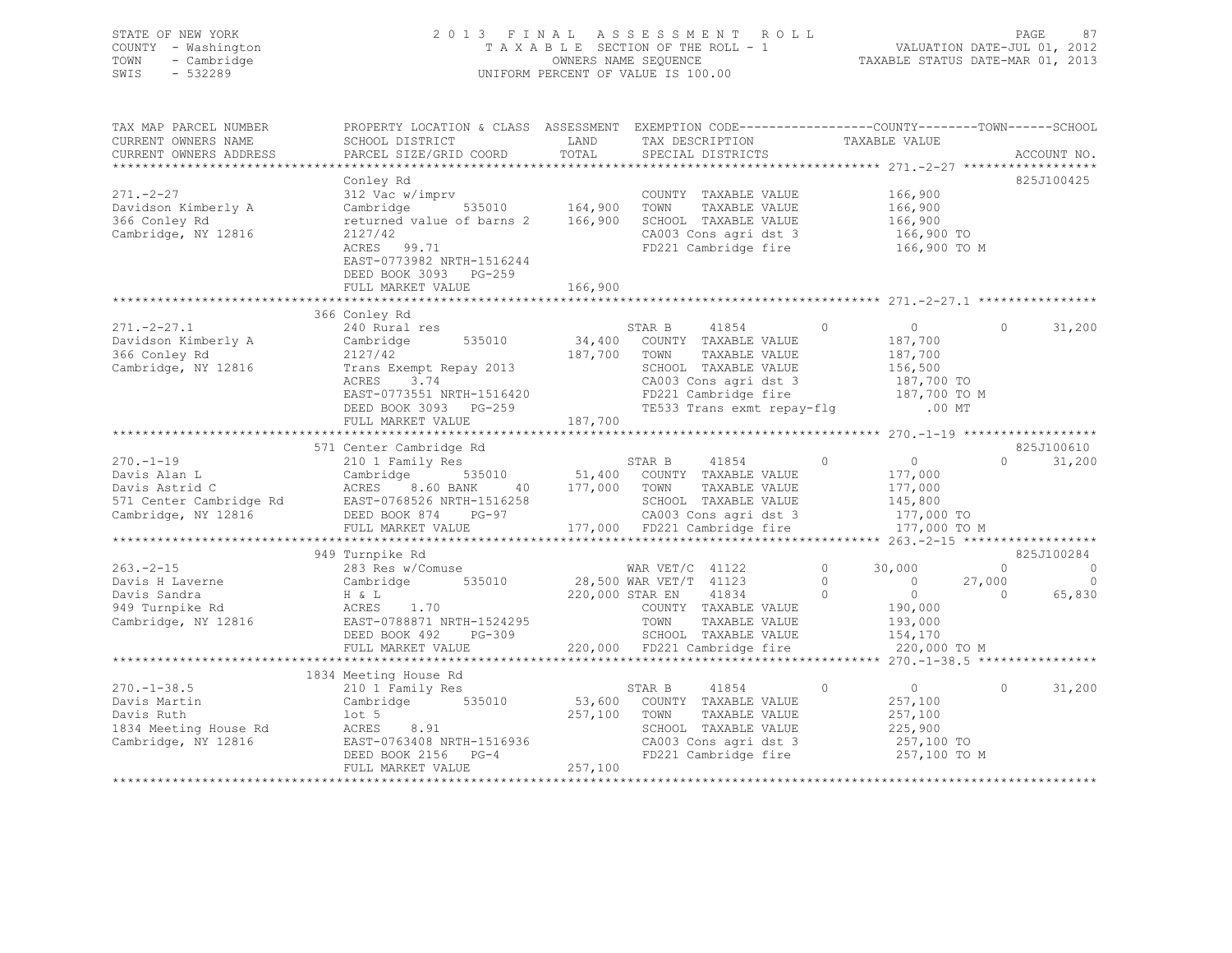## STATE OF NEW YORK 2 0 1 3 F I N A L A S S E S S M E N T R O L L PAGE 88 COUNTY - Washington T A X A B L E SECTION OF THE ROLL - 1 VALUATION DATE-JUL 01, 2012 TOWN - Cambridge OWNERS NAME SEQUENCE TAXABLE STATUS DATE-MAR 01, 2013 UNIFORM PERCENT OF VALUE IS 100.00

| TAX MAP PARCEL NUMBER<br>CURRENT OWNERS NAME<br>CURRENT OWNERS ADDRESS                       | PROPERTY LOCATION & CLASS ASSESSMENT EXEMPTION CODE---------------COUNTY-------TOWN-----SCHOOL<br>SCHOOL DISTRICT<br>PARCEL SIZE/GRID COORD  | LAND<br>TOTAL           | TAX DESCRIPTION<br>SPECIAL DISTRICTS                                                                                                                                                                    |                               | TAXABLE VALUE                                                                                             |                                  | ACCOUNT NO.            |
|----------------------------------------------------------------------------------------------|----------------------------------------------------------------------------------------------------------------------------------------------|-------------------------|---------------------------------------------------------------------------------------------------------------------------------------------------------------------------------------------------------|-------------------------------|-----------------------------------------------------------------------------------------------------------|----------------------------------|------------------------|
|                                                                                              |                                                                                                                                              |                         |                                                                                                                                                                                                         |                               |                                                                                                           |                                  |                        |
|                                                                                              | 1010 Brownell Ln                                                                                                                             |                         |                                                                                                                                                                                                         |                               |                                                                                                           |                                  | 825J100412             |
| $270. - 1 - 38$<br>Day Paula E<br>Day Rory C<br>1010 Brownell Ln<br>Valley Falls, NY 12185   | 210 1 Family Res<br>535010<br>Cambridge<br>Lot 1<br>5.74<br>ACRES<br>EAST-0762091 NRTH-1516600<br>DEED BOOK 2150 PG-273<br>FULL MARKET VALUE | 214,700 TOWN<br>214,700 | 41854<br>STAR B<br>41,000 COUNTY TAXABLE VALUE<br>TAXABLE VALUE<br>SCHOOL TAXABLE VALUE<br>CA003 Cons agri dst 3<br>FD221 Cambridge fire                                                                | $\circ$                       | $\overline{0}$<br>214,700<br>214,700<br>183,500<br>214,700 TO<br>214,700 TO M                             | $\Omega$                         | 31,200                 |
|                                                                                              |                                                                                                                                              |                         |                                                                                                                                                                                                         |                               |                                                                                                           |                                  |                        |
|                                                                                              | 501 State Route 372                                                                                                                          |                         |                                                                                                                                                                                                         |                               |                                                                                                           |                                  | 825J100287             |
| $246. - 1 - 14$<br>Dean James S<br>Dean Mary E<br>125 State Route 372<br>Cambridge, NY 12816 | 240 Rural res<br>Cambridge<br>535010<br>ACRES<br>5.30<br>EAST-0780123 NRTH-1539567<br>DEED BOOK 415<br>PG-732<br>FULL MARKET VALUE           |                         | WAR VET/C 41122<br>38,900 WAR VET/T 41123<br>231,000 STAR EN<br>41834<br>COUNTY TAXABLE VALUE<br>TOWN<br>TAXABLE VALUE<br>231,000 SCHOOL TAXABLE VALUE<br>CA005 Cons agri dst 5<br>FD221 Cambridge fire | $\circ$<br>$\circ$<br>$\circ$ | 30,000<br>$\overline{0}$<br>$\overline{0}$<br>201,000<br>204,000<br>165,170<br>231,000 TO<br>231,000 TO M | $\Omega$<br>27,000<br>$\bigcirc$ | $\circ$<br>0<br>65,830 |
|                                                                                              |                                                                                                                                              |                         |                                                                                                                                                                                                         |                               |                                                                                                           |                                  |                        |
| $255. - 1 - 9$<br>Dean James S<br>Dean Mary E<br>125 State Route 372<br>Cambridge, NY 12816  | 125 State Route 372<br>242 Rurl res&rec<br>535010<br>Cambridge<br>H & L<br>ACRES 10.70<br>EAST-0785354 NRTH-1532967<br>DEED BOOK 417 PG-264  | 59,400 TOWN<br>204,000  | COUNTY TAXABLE VALUE<br>TAXABLE VALUE<br>SCHOOL TAXABLE VALUE<br>FD221 Cambridge fire                                                                                                                   |                               | 204,000<br>204,000<br>204,000<br>204,000 TO M                                                             |                                  | 825J100285             |
|                                                                                              | FULL MARKET VALUE                                                                                                                            | 204,000                 |                                                                                                                                                                                                         |                               |                                                                                                           |                                  |                        |
| $272 - 2 - 9$                                                                                | 679 Turnpike Rd<br>210 1 Family Res                                                                                                          |                         | 41854<br>STAR B                                                                                                                                                                                         | $\circ$                       | $\overline{0}$                                                                                            | $\Omega$                         | 825J100577<br>31,200   |
| Dearstyne James<br>Dearstyne Patricia<br>679 Turnpike Rd<br>Eagle Bridge, NY 12057           | Cambridge<br>535010<br>House & Lot<br>FRNT 179.00 DPTH 190.00<br>EAST-0789641 NRTH-1517665<br>DEED BOOK 944<br>$PG-163$                      | 25,500<br>159,700       | COUNTY TAXABLE VALUE<br>TOWN<br>TAXABLE VALUE<br>SCHOOL TAXABLE VALUE<br>FD221 Cambridge fire                                                                                                           |                               | 159,700<br>159,700<br>128,500<br>159,700 TO M                                                             |                                  |                        |
|                                                                                              | FULL MARKET VALUE                                                                                                                            | 159,700                 |                                                                                                                                                                                                         |                               |                                                                                                           |                                  |                        |
|                                                                                              |                                                                                                                                              |                         |                                                                                                                                                                                                         |                               |                                                                                                           |                                  |                        |
| $246. - 1 - 5$                                                                               | 58 Cambridge Battenville Rd                                                                                                                  |                         |                                                                                                                                                                                                         | $\circ$                       |                                                                                                           | $\Omega$                         | 825J100201             |
| Decarlo Janet S<br>Decarlo David D<br>58 Camb-Battenville Rd<br>Greenwich, NY 12834          | 210 1 Family Res<br>533401<br>Greenwich<br>Lot 2<br>FRNT 89.00 DPTH 267.00<br>EAST-0772162 NRTH-1545903<br>DEED BOOK 743<br>PG-202           |                         | CBT $VET/C$ 41132<br>20,700 CBT VET/T 41133<br>155,700 STAR B<br>41854<br>COUNTY TAXABLE VALUE<br>TOWN<br>TAXABLE VALUE<br>SCHOOL TAXABLE VALUE                                                         | $\Omega$<br>$\Omega$          | 38,925<br>$\sim$ 0<br>$\overline{0}$<br>116,775<br>116,775<br>124,500                                     | 38,925<br>$\Omega$               | $\circ$<br>31,200      |
|                                                                                              | FULL MARKET VALUE                                                                                                                            |                         | 155,700 CA003 Cons agri dst 3<br>FD221 Cambridge fire                                                                                                                                                   |                               | 155,700 TO<br>155,700 TO M                                                                                |                                  |                        |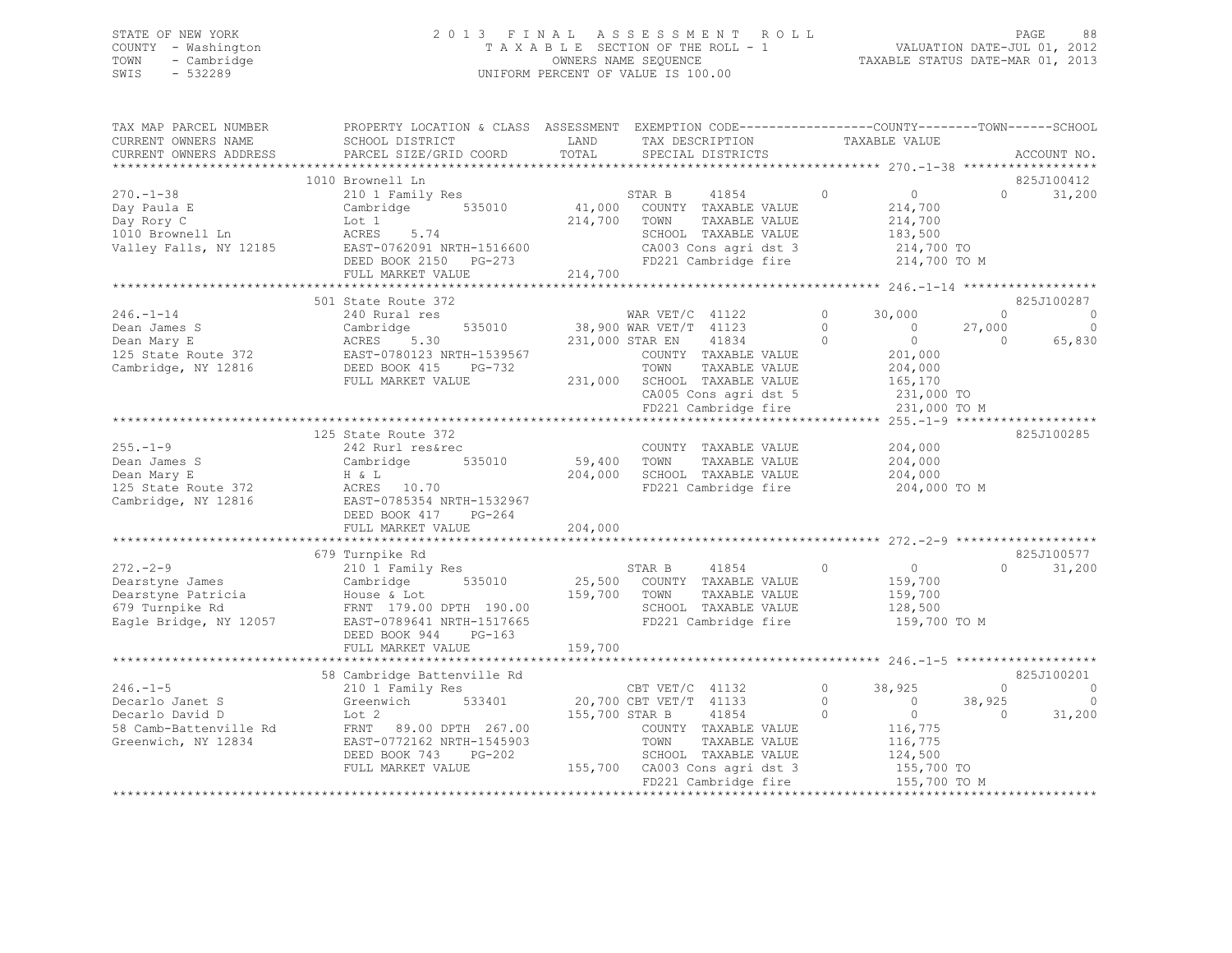## STATE OF NEW YORK 2 0 1 3 F I N A L A S S E S S M E N T R O L L PAGE 89 COUNTY - Washington T A X A B L E SECTION OF THE ROLL - 1 VALUATION DATE-JUL 01, 2012 TOWN - Cambridge OWNERS NAME SEQUENCE TAXABLE STATUS DATE-MAR 01, 2013 SWIS - 532289 UNIFORM PERCENT OF VALUE IS 100.00

| TAX MAP PARCEL NUMBER<br>CURRENT OWNERS NAME<br>CURRENT OWNERS ADDRESS                  | PROPERTY LOCATION & CLASS ASSESSMENT EXEMPTION CODE-----------------COUNTY-------TOWN------SCHOOL<br>SCHOOL DISTRICT                         LAND         TAX DESCRIPTION           TAXABLE VALUE<br>PARCEL SIZE/GRID COORD                                                                                                                              | TOTAL   | TAX DESCRIPTION TAXABLE VALUE<br>SPECIAL DISTRICTS TAXABLE VALUE                        |                                                                                      | ACCOUNT NO.                      |
|-----------------------------------------------------------------------------------------|----------------------------------------------------------------------------------------------------------------------------------------------------------------------------------------------------------------------------------------------------------------------------------------------------------------------------------------------------------|---------|-----------------------------------------------------------------------------------------|--------------------------------------------------------------------------------------|----------------------------------|
|                                                                                         |                                                                                                                                                                                                                                                                                                                                                          |         |                                                                                         |                                                                                      |                                  |
| $270. - 1 - 26.9$<br>Decker Darryl<br>Decker Darryl<br>PO Box 92<br>Cambridge, NY 12816 | 378 Center Cambridge Rd<br>Sub Lot 6<br>Sub Lot 6<br>281,400 TOWN<br>RACES 3.34<br>RACE CLOSS:<br>300 Lot 6 281,400 TOWN TAXABLE VALUE 281,400<br>ACRES 3.34 SCHOOL TAXABLE VALUE 281,400<br>EAST-0763983 NRTH-1515078 CA003 Cons agri dst 3 281,400 TO<br>DEED BOOK 1800 PG-120 FD221 Cambridge fire 281,400 TO M                                       | 281,400 | STAR EN 41834 0                                                                         | $\overline{0}$<br>281,400                                                            | 0 65,830                         |
|                                                                                         | FULL MARKET VALUE                                                                                                                                                                                                                                                                                                                                        |         |                                                                                         |                                                                                      |                                  |
|                                                                                         | Lees Crossing Rd<br>011arocco Paul (287 Riley Rd and Hoosic Valley 384201 (287 Riley Rd and an Expective Country TAXABLE VALUE 13,652<br>287 Riley Rd 875/302 72,600 TOWN TAXABLE VALUE 13,652<br>287 Riley Rd and 2017 2015 24.51 2017 DEED BOOK 2973                                                                                                   |         | AG DIST 41720 0                                                                         | 58,948<br>13,652                                                                     | 825J100818<br>58,948<br>58,948   |
|                                                                                         |                                                                                                                                                                                                                                                                                                                                                          |         |                                                                                         |                                                                                      |                                  |
|                                                                                         | 67 Demarco Ln<br>271.-3-7.6<br>271.-3-7.6<br>271.-3-7.6<br>271.-3-7.6<br>271.-3-7.6<br>271.-3-7.6<br>271.-3-7.6<br>271.-3-7.6<br>271.-3-7.6<br>271.-3-7.6<br>271.-3-7.6<br>271.-3-7.6<br>271.-3-7.9849 NRTH-1517044<br>271.-3-7.9849 NRTH-1517044<br>271.-3-                                                                                             |         |                                                                                         | 140,500 TO M                                                                         | 31,200<br>$\Omega$               |
|                                                                                         | King Rd<br>271.-3-7.7<br>$D\in M$ Extra details and $D\in M$ and $D\in M$ and $D\in M$ and $D\in M$ and $D\in M$ and $D\in M$ and $D\in M$ and $D\in M$ and $D\in M$ and $D\in M$ are $D\in M$ and $D\in M$ are $D\in M$ and $D\in M$ are $D\in M$ and $D\in M$ are $D\in M$ a                                                                           |         |                                                                                         | 500 TO M                                                                             |                                  |
|                                                                                         |                                                                                                                                                                                                                                                                                                                                                          |         |                                                                                         |                                                                                      |                                  |
|                                                                                         | 73 DeMarco Ln<br>271.-3-7.2<br>DeMarco Charles Jr<br>DeMarco Charles Jr<br>DeMarco Sally<br>DeMarco Ln<br>Cambridge 535010<br>Lot & Trailer<br>TaxaBLE VALUE<br>TaxaBLE VALUE<br>TaxaBLE VALUE<br>TaxaBLE VALUE<br>TaxaBLE VALUE<br>TaxaBLE VALUE<br>TaxaBLE VALUE<br>TaxaB<br>EAST-0779985 NRTH-1517364<br>DEED BOOK 480<br>PG-200<br>FULL MARKET VALUE | 108,500 | SCHOOL TAXABLE VALUE 77,300<br>CA003 Cons agri dst 3 108,500 TO<br>FD221 Cambridge fire | $\begin{array}{c} 0 \\ 108,500 \end{array}$<br>TAXABLE VALUE 108,500<br>108,500 TO M | 825J100883<br>$\Omega$<br>31,200 |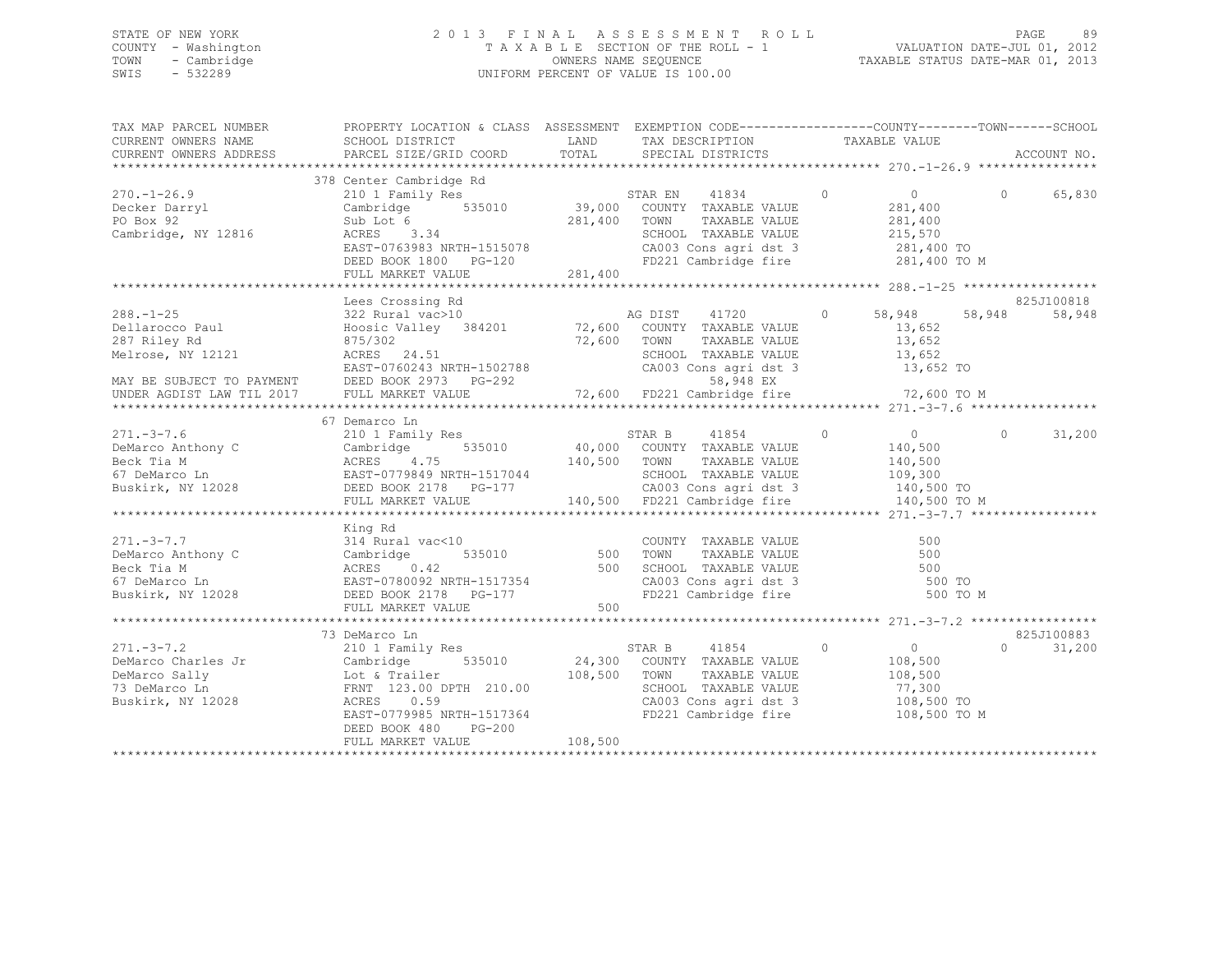## STATE OF NEW YORK 2 0 1 3 F I N A L A S S E S S M E N T R O L L PAGE 90 COUNTY - Washington T A X A B L E SECTION OF THE ROLL - 1 VALUATION DATE-JUL 01, 2012 TOWN - Cambridge OWNERS NAME SEQUENCE TAXABLE STATUS DATE-MAR 01, 2013 SWIS - 532289 UNIFORM PERCENT OF VALUE IS 100.00

| TAX MAP PARCEL NUMBER<br>CURRENT OWNERS NAME<br>CURRENT OWNERS ADDRESS                                                                                                                                                                                                     | PROPERTY LOCATION & CLASS ASSESSMENT EXEMPTION CODE---------------COUNTY-------TOWN-----SCHOOL<br>SCHOOL DISTRICT<br>PARCEL SIZE/GRID COORD |                            | LAND TAX DESCRIPTION TAXABLE VALUE COORD TOTAL SPECIAL DISTRICTS                                                                                                                                                |               |                |                                                                |                | ACCOUNT NO.    |
|----------------------------------------------------------------------------------------------------------------------------------------------------------------------------------------------------------------------------------------------------------------------------|---------------------------------------------------------------------------------------------------------------------------------------------|----------------------------|-----------------------------------------------------------------------------------------------------------------------------------------------------------------------------------------------------------------|---------------|----------------|----------------------------------------------------------------|----------------|----------------|
|                                                                                                                                                                                                                                                                            |                                                                                                                                             |                            |                                                                                                                                                                                                                 |               |                |                                                                |                |                |
|                                                                                                                                                                                                                                                                            | DeMarco Ln                                                                                                                                  |                            |                                                                                                                                                                                                                 |               |                |                                                                |                |                |
| $271 - 3 - 7.8$                                                                                                                                                                                                                                                            | 314 Rural vac<10                                                                                                                            | COUNT<br>35010 13,200 TOWN | COUNTY TAXABLE VALUE                                                                                                                                                                                            |               |                | 13,200                                                         |                |                |
|                                                                                                                                                                                                                                                                            |                                                                                                                                             |                            |                                                                                                                                                                                                                 | TAXABLE VALUE |                | 13,200                                                         |                |                |
|                                                                                                                                                                                                                                                                            |                                                                                                                                             |                            | 13,200 SCHOOL TAXABLE VALUE                                                                                                                                                                                     |               |                | 13,200                                                         |                |                |
|                                                                                                                                                                                                                                                                            |                                                                                                                                             |                            | CA003 Cons agri dst 3                                                                                                                                                                                           |               |                | 13,200 TO<br>13,200 TO M                                       |                |                |
| 09 13,200<br>DeMarco Charles Jr. Cambridge 535010 13,200<br>DeMarco Sally ACRES 4.07 13,200<br>73 DeMarco Ln EAST-0779823 NRTH-1517647<br>Buskirk, NY 12028 DEED BOOK 1760 PG-165<br>Marco Ln Charles DeMarco PG-165<br>Demail Dally<br>73 DeMarco Ln<br>Buskirk, NY 12028 |                                                                                                                                             |                            | FD221 Cambridge fire                                                                                                                                                                                            |               |                |                                                                |                |                |
|                                                                                                                                                                                                                                                                            | FULL MARKET VALUE                                                                                                                           | 13,200                     |                                                                                                                                                                                                                 |               |                |                                                                |                |                |
|                                                                                                                                                                                                                                                                            |                                                                                                                                             |                            |                                                                                                                                                                                                                 |               |                |                                                                |                |                |
|                                                                                                                                                                                                                                                                            | 594 King Rd                                                                                                                                 |                            |                                                                                                                                                                                                                 |               |                |                                                                |                | 825L100290     |
| $272. - 1 - 5$                                                                                                                                                                                                                                                             | 242 Rurl res&rec                                                                                                                            |                            | AG DIST 41720<br>156,600 COUNTY TAXABLE VALUE                                                                                                                                                                   |               | $\circ$        | 88,045                                                         | 88,045         | 88,045         |
| 272.-1-5<br>DeMarco Philip<br>DeMarco Yolanda<br>10 Pleasant St<br>242 Rurl res&rec<br>Cambridge 535010<br>242 Rurl res&rec<br>242 Rurl res&rec<br>255010<br>2685-0782681 NRTH-1516930                                                                                     |                                                                                                                                             |                            |                                                                                                                                                                                                                 |               |                | 239,255                                                        |                |                |
|                                                                                                                                                                                                                                                                            |                                                                                                                                             | 327,300 TOWN               |                                                                                                                                                                                                                 | TAXABLE VALUE |                | 239,255                                                        |                |                |
|                                                                                                                                                                                                                                                                            |                                                                                                                                             |                            | SCHOOL TAXABLE VALUE                                                                                                                                                                                            |               |                | 239,255                                                        |                |                |
| Schaghticoke, NY 12154 DEED BOOK 861                                                                                                                                                                                                                                       | $PG-137$                                                                                                                                    |                            | CA003 Cons agri dst 3 239,255 TO                                                                                                                                                                                |               |                |                                                                |                |                |
|                                                                                                                                                                                                                                                                            | FULL MARKET VALUE                                                                                                                           | 327,300                    |                                                                                                                                                                                                                 | 88,045 EX     |                |                                                                |                |                |
| MAY BE SUBJECT TO PAYMENT<br>UNDER AGDIST LAW TIL 2017                                                                                                                                                                                                                     |                                                                                                                                             |                            |                                                                                                                                                                                                                 |               |                | FD221 Cambridge fire 327,300 TO M                              |                |                |
|                                                                                                                                                                                                                                                                            |                                                                                                                                             |                            |                                                                                                                                                                                                                 |               |                |                                                                |                |                |
|                                                                                                                                                                                                                                                                            | King Rd                                                                                                                                     |                            |                                                                                                                                                                                                                 |               |                |                                                                |                | 825J100289     |
| $272, -1 - 14$                                                                                                                                                                                                                                                             | 314 Rural vac<10                                                                                                                            |                            | AG DIST 41720                                                                                                                                                                                                   |               | $\circ$        | 24,956                                                         | 24,956         | 24,956         |
| DeMarco Philip                                                                                                                                                                                                                                                             | 314 Rural vac<10<br>Cambridge 535010<br>ACRES 4.47<br>EAST-0781303 NRTH-1517583                                                             |                            | 535010 26,400 COUNTY TAXABLE VALUE                                                                                                                                                                              |               |                | 1,444                                                          |                |                |
| DeMarco Yolanda                                                                                                                                                                                                                                                            |                                                                                                                                             | 26,400 TOWN                |                                                                                                                                                                                                                 |               |                | 1,444                                                          |                |                |
| 10 Pleasant St                                                                                                                                                                                                                                                             |                                                                                                                                             |                            | TOWN TAXABLE VALUE<br>SCHOOL TAXABLE VALUE<br>CA003 Cons agri dst 3                                                                                                                                             |               |                |                                                                |                |                |
|                                                                                                                                                                                                                                                                            |                                                                                                                                             |                            |                                                                                                                                                                                                                 |               |                | 1,444                                                          |                |                |
| Schaghticoke, NY 12154 DEED BOOK 861                                                                                                                                                                                                                                       | $PG-139$                                                                                                                                    | 26,400                     |                                                                                                                                                                                                                 |               |                | 1,444 TO                                                       |                |                |
|                                                                                                                                                                                                                                                                            | FULL MARKET VALUE                                                                                                                           |                            |                                                                                                                                                                                                                 |               |                | 24,956 EX<br>FD221 Cambridge fire 26,400 TO M                  |                |                |
| MAY BE SUBJECT TO PAYMENT<br>UNDER AGDIST LAW TIL 2017                                                                                                                                                                                                                     |                                                                                                                                             |                            |                                                                                                                                                                                                                 |               |                |                                                                |                |                |
|                                                                                                                                                                                                                                                                            |                                                                                                                                             |                            |                                                                                                                                                                                                                 |               |                |                                                                |                |                |
|                                                                                                                                                                                                                                                                            | 577 King Rd                                                                                                                                 |                            | 65 PCT OF VALUE USED FOR EXEMPTION PURPOSES<br>CBT VET/C 41132                                                                                                                                                  |               |                |                                                                |                | 825J100291     |
| 271.-3-7.1<br>DeMarco Phyllis A Cambridge 535010 158,300 CBI VEI, 1<br>577 King Rd ACRES 117.40 269,200 AG DIST 41720<br>Buskirk, NY 12028 EAST-0779650 NRTH-1517053 AGED-CO 41802<br>DEED BOOK 872 PG-253 AGED-TOWN 41803<br>FULL MARKE                                   |                                                                                                                                             |                            |                                                                                                                                                                                                                 |               |                | 43,745                                                         | $\circ$        | $\overline{0}$ |
|                                                                                                                                                                                                                                                                            |                                                                                                                                             |                            |                                                                                                                                                                                                                 |               | $\circ$        |                                                                | 43,745         | $\circ$        |
|                                                                                                                                                                                                                                                                            |                                                                                                                                             |                            |                                                                                                                                                                                                                 |               | $\circ$        | $\begin{array}{c} 0 \\ 77,589 \\ 65,618 \end{array}$<br>77,589 | 77,589         | 77,589         |
|                                                                                                                                                                                                                                                                            |                                                                                                                                             |                            |                                                                                                                                                                                                                 |               | $\Omega$       |                                                                | $\overline{a}$ | $\overline{0}$ |
| NAY BE SUBJECT TO PAYMENT DEED BOOK 872 IN THE UNDER AGDIST LAW TIL 2017                                                                                                                                                                                                   |                                                                                                                                             |                            |                                                                                                                                                                                                                 |               | $\overline{0}$ | $\overline{0}$                                                 | 52,494         | $\bigcirc$     |
|                                                                                                                                                                                                                                                                            |                                                                                                                                             |                            |                                                                                                                                                                                                                 |               | $\Omega$       | $\overline{0}$                                                 | $\overline{0}$ | 52,494         |
|                                                                                                                                                                                                                                                                            |                                                                                                                                             |                            |                                                                                                                                                                                                                 |               | $\Omega$       |                                                                | $\Omega$       | 65,830         |
|                                                                                                                                                                                                                                                                            |                                                                                                                                             |                            |                                                                                                                                                                                                                 |               |                | $\begin{array}{c}0\\82,248\end{array}$                         |                |                |
|                                                                                                                                                                                                                                                                            |                                                                                                                                             |                            | $\begin{tabular}{lllllllll} \multicolumn{2}{c}{\text{COUNTY}} & \text{TAXABLE} & \text{VALUE} & \text{82,248} \\ \multicolumn{2}{c}{\text{TOWN}} & \text{TAXABLE} & \text{VALUE} & \text{95,372} \end{tabular}$ |               |                |                                                                |                |                |
|                                                                                                                                                                                                                                                                            |                                                                                                                                             |                            |                                                                                                                                                                                                                 |               |                |                                                                |                |                |
|                                                                                                                                                                                                                                                                            |                                                                                                                                             |                            | SCHOOL TAXABLE VALUE<br>CA003 Cons agri dst 3                                                                                                                                                                   |               |                | 73,287                                                         |                |                |
|                                                                                                                                                                                                                                                                            |                                                                                                                                             |                            |                                                                                                                                                                                                                 | 77,589 EX     |                | 191,611 TO                                                     |                |                |
|                                                                                                                                                                                                                                                                            |                                                                                                                                             |                            | FD221 Cambridge fire                                                                                                                                                                                            |               |                | 269,200 TO M                                                   |                |                |
|                                                                                                                                                                                                                                                                            |                                                                                                                                             |                            |                                                                                                                                                                                                                 |               |                |                                                                |                |                |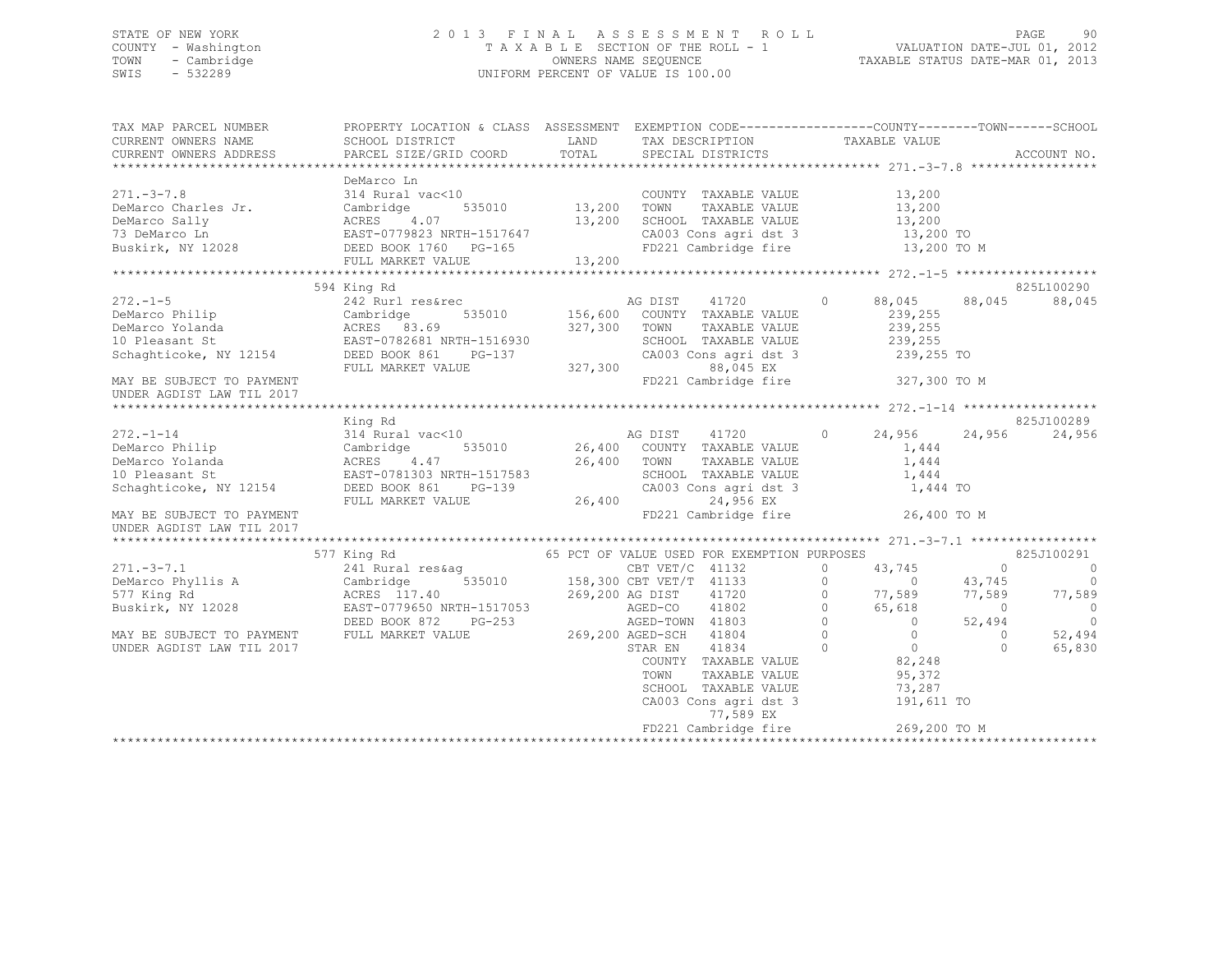| STATE OF NEW YORK<br>COUNTY - Washington<br>- Cambridge<br>TOWN<br>$-532289$<br>SWIS | 2 0 1 3<br>FINAL                                                                                                                                                                                                                       | UNIFORM PERCENT OF VALUE IS 100.00 | A S S E S S M E N T |                                                       |                | ROLL NOT           |                | PAGE<br>91         |
|--------------------------------------------------------------------------------------|----------------------------------------------------------------------------------------------------------------------------------------------------------------------------------------------------------------------------------------|------------------------------------|---------------------|-------------------------------------------------------|----------------|--------------------|----------------|--------------------|
| TAX MAP PARCEL NUMBER                                                                | PROPERTY LOCATION & CLASS ASSESSMENT EXEMPTION CODE-----------------COUNTY-------TOWN------SCHOOL                                                                                                                                      |                                    |                     |                                                       |                |                    |                |                    |
| CURRENT OWNERS NAME                                                                  | SCHOOL DISTRICT                                                                                                                                                                                                                        | LAND TAX DESCRIPTION               |                     |                                                       |                | TAXABLE VALUE      |                |                    |
| CURRENT OWNERS ADDRESS                                                               | PARCEL SIZE/GRID COORD TOTAL SPECIAL DISTRICTS                                                                                                                                                                                         |                                    |                     |                                                       |                |                    |                | ACCOUNT NO.        |
|                                                                                      | 69 State Route 372                                                                                                                                                                                                                     |                                    |                     |                                                       |                |                    |                | 825J100474         |
| $255.14 - 3 - 17$                                                                    |                                                                                                                                                                                                                                        |                                    |                     |                                                       |                |                    |                | $\Omega$<br>31,200 |
| Demianenko Daniel                                                                    |                                                                                                                                                                                                                                        |                                    |                     |                                                       |                |                    |                |                    |
|                                                                                      |                                                                                                                                                                                                                                        | 181,000 TOWN                       |                     |                                                       |                |                    |                |                    |
|                                                                                      |                                                                                                                                                                                                                                        |                                    |                     |                                                       |                |                    |                |                    |
|                                                                                      | 9 Demianenko Tracy and H & L (181,000 TOWN TAXABLE VALUE 181,000 TOWN 7AXABLE VALUE 181,000 TOWN 7AXABLE VALUE 181,000 TOWN 7AXABLE VALUE 181,000 12 181,000 TOWN 5CHOOL TAXABLE VALUE 149,800 State Route 372 255.-3-17<br>Ca         |                                    |                     |                                                       |                |                    |                |                    |
|                                                                                      | EAST-0786086 NRTH-1532045                                                                                                                                                                                                              |                                    |                     |                                                       |                |                    |                |                    |
|                                                                                      | DEED BOOK 1693 PG-49                                                                                                                                                                                                                   |                                    |                     |                                                       |                |                    |                |                    |
|                                                                                      | FULL MARKET VALUE                                                                                                                                                                                                                      | 181,000                            |                     |                                                       |                |                    |                |                    |
|                                                                                      | 1347 King Rd                                                                                                                                                                                                                           |                                    |                     |                                                       |                |                    |                |                    |
| $263 - 2 - 1$                                                                        |                                                                                                                                                                                                                                        |                                    |                     |                                                       |                |                    |                |                    |
| Lou. 2-1<br>DeMoy Henry W LE<br>DeMoy Janui 2                                        |                                                                                                                                                                                                                                        |                                    |                     |                                                       |                |                    |                |                    |
|                                                                                      |                                                                                                                                                                                                                                        |                                    |                     |                                                       |                |                    |                |                    |
|                                                                                      | 73 PCT OF VALUE USED FOR EXEMPTION PURPOSES<br>242 Rurl resérec 73 PCT OF VALUE USED FOR EXEMPTION PURPOSES<br>242 Rurl resérec WAR VET/C 41122 0 30,000 0<br>Cambridge 535010 117,900 WAR VET/T 41123 0 0 27,000 0<br>Farm 347,900 AG |                                    |                     |                                                       |                |                    |                |                    |
| Cambridge, NY 12816                                                                  |                                                                                                                                                                                                                                        |                                    |                     |                                                       |                |                    |                |                    |
|                                                                                      |                                                                                                                                                                                                                                        |                                    |                     |                                                       |                |                    |                |                    |
| MAY BE SUBJECT TO PAYMENT                                                            | FULL MARKET VALUE 347,900 SCHOOL TAXABLE VALUE 257,966                                                                                                                                                                                 |                                    |                     |                                                       |                |                    |                |                    |
| UNDER AGDIST LAW TIL 2017                                                            |                                                                                                                                                                                                                                        |                                    |                     | CA003 Cons agri dst 3                                 |                | 323,796 TO         |                |                    |
|                                                                                      |                                                                                                                                                                                                                                        |                                    |                     | 24,104 EX<br>FD221 Cambridge fire                     |                | 347,900 TO M       |                |                    |
|                                                                                      |                                                                                                                                                                                                                                        |                                    |                     |                                                       |                |                    |                |                    |
|                                                                                      | 85 Darwin Rd                                                                                                                                                                                                                           |                                    |                     |                                                       |                |                    |                | 825J100221         |
| $262. - 1 - 21$                                                                      | 241 Rural res&ag and Manuscript AG DIST                                                                                                                                                                                                |                                    |                     | 41720                                                 |                | 0 $27,981$         | 27,981         | 27,981             |
| Denberg Kenneth<br>85 Darwin Rd                                                      | Cambridge 535010                                                                                                                                                                                                                       |                                    |                     | 63,800 STAR B 11854 0<br>163,800 COUNTY TAXABLE VALUE |                | $0$<br>135,819     | $\overline{0}$ | 31,200             |
|                                                                                      | 720/77                                                                                                                                                                                                                                 |                                    |                     |                                                       |                |                    |                |                    |
|                                                                                      | Cambridge, NY 12816<br>Cambridge, NY 12816<br>EAST-0769095 NRTH-1521540                                                                                                                                                                |                                    | TOWN                | TAXABLE VALUE                                         |                | 135,819<br>104,619 |                |                    |
|                                                                                      |                                                                                                                                                                                                                                        |                                    |                     | SCHOOL TAXABLE VALUE                                  |                |                    |                |                    |
|                                                                                      | MAY BE SUBJECT TO PAYMENT DEED BOOK 2858 PG-219 CA003 Cons agri dst 3 135,819 TO<br>UNDER AGDIST LAW TIL 2017 FULL MARKET VALUE 163,800 27,981 EX                                                                                      |                                    |                     |                                                       |                |                    |                |                    |
|                                                                                      |                                                                                                                                                                                                                                        |                                    |                     | FD221 Cambridge fire 163,800 TO M                     |                |                    |                |                    |
|                                                                                      |                                                                                                                                                                                                                                        |                                    |                     |                                                       |                |                    |                |                    |
|                                                                                      | 519 Stage Rd                                                                                                                                                                                                                           |                                    |                     |                                                       |                |                    |                | 825J100292         |
|                                                                                      | 2/2.-2-21<br>Denny Gary F 242 Rurl res&rec<br>519 Stage Rd 2028<br>Buskirk, NY 12028<br>Buskirk, NY 12028<br>CHERES 25.10                                                                                                              |                                    | STAR EN             | 41834                                                 | $\overline{0}$ | $\overline{0}$     |                | $\Omega$<br>65,830 |
|                                                                                      |                                                                                                                                                                                                                                        |                                    |                     | 535010 83,400 COUNTY TAXABLE VALUE                    |                | 214,200            |                |                    |
|                                                                                      |                                                                                                                                                                                                                                        | 214,200 TOWN                       |                     | TAXABLE VALUE                                         |                | 214,200            |                |                    |
|                                                                                      |                                                                                                                                                                                                                                        |                                    |                     | SCHOOL TAXABLE VALUE                                  |                | 148,370            |                |                    |
|                                                                                      |                                                                                                                                                                                                                                        |                                    |                     | FD221 Cambridge fire                                  |                | 214,200 TO M       |                |                    |

\*\*\*\*\*\*\*\*\*\*\*\*\*\*\*\*\*\*\*\*\*\*\*\*\*\*\*\*\*\*\*\*\*\*\*\*\*\*\*\*\*\*\*\*\*\*\*\*\*\*\*\*\*\*\*\*\*\*\*\*\*\*\*\*\*\*\*\*\*\*\*\*\*\*\*\*\*\*\*\*\*\*\*\*\*\*\*\*\*\*\*\*\*\*\*\*\*\*\*\*\*\*\*\*\*\*\*\*\*\*\*\*\*\*\*\*\*\*\*\*\*\*\*\*\*\*\*\*\*\*\*\*

DEED BOOK 439 PG-1068

FULL MARKET VALUE 214,200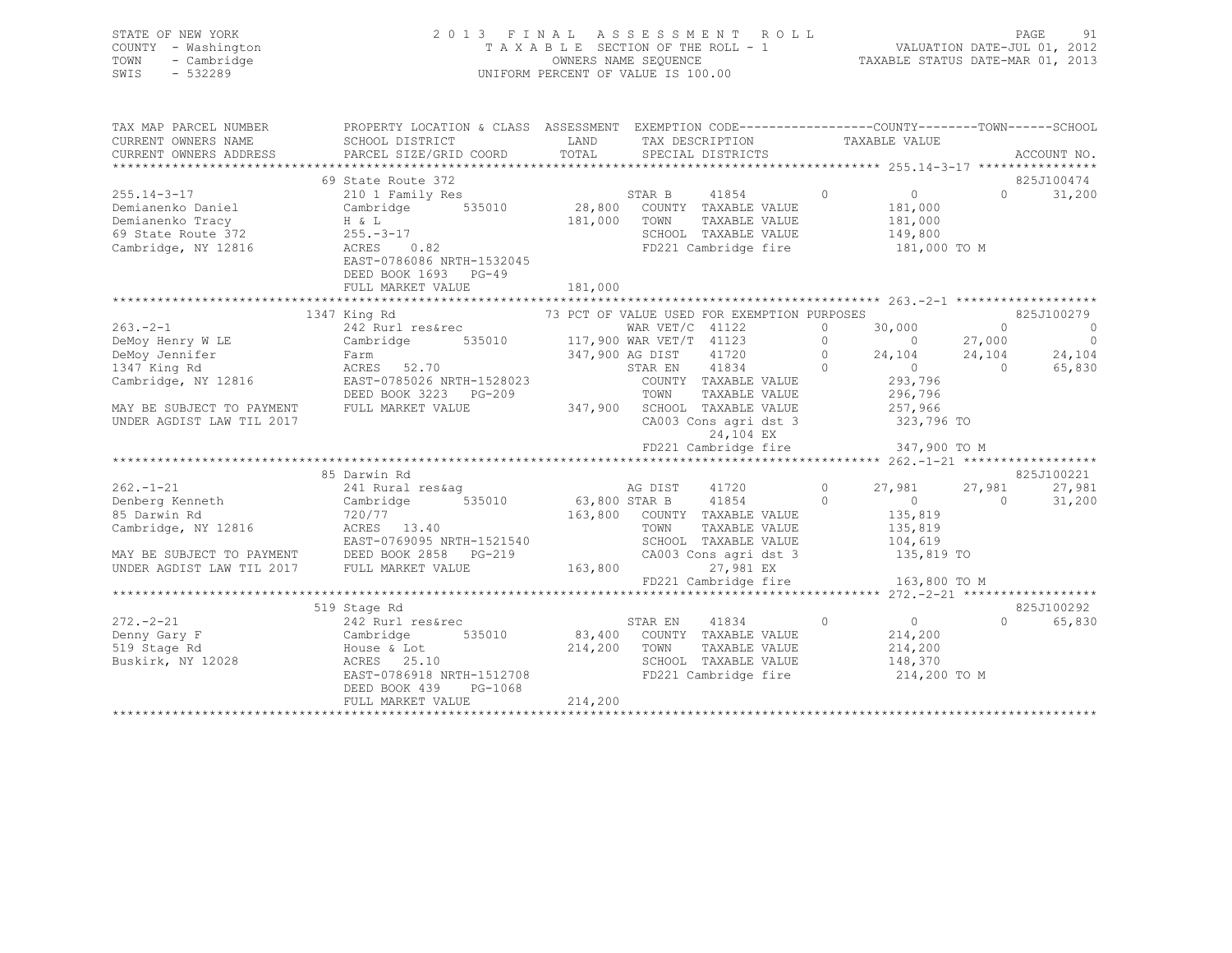| STATE OF NEW YORK   | 2013 FINAL ASSESSMENT ROLL         | 92<br><b>PAGE</b>                |
|---------------------|------------------------------------|----------------------------------|
| COUNTY - Washington | TAXABLE SECTION OF THE ROLL - 1    | VALUATION DATE-JUL 01, 2012      |
| TOWN<br>- Cambridge | OWNERS NAME SEOUENCE               | TAXABLE STATUS DATE-MAR 01, 2013 |
| SWIS<br>- 532289    | UNIFORM PERCENT OF VALUE IS 100.00 |                                  |

| TAX MAP PARCEL NUMBER   | PROPERTY LOCATION & CLASS ASSESSMENT EXEMPTION CODE---------------COUNTY-------TOWN------SCHOOL |         |                        |                              |          |               |          |             |
|-------------------------|-------------------------------------------------------------------------------------------------|---------|------------------------|------------------------------|----------|---------------|----------|-------------|
| CURRENT OWNERS NAME     | SCHOOL DISTRICT                                                                                 | LAND    |                        | TAX DESCRIPTION              |          | TAXABLE VALUE |          |             |
| CURRENT OWNERS ADDRESS  | PARCEL SIZE/GRID COORD                                                                          | TOTAL   |                        | SPECIAL DISTRICTS            |          |               |          | ACCOUNT NO. |
|                         |                                                                                                 |         |                        |                              |          |               |          |             |
|                         | 168 Greene Rd                                                                                   |         |                        |                              |          |               |          | 825J100513  |
| $263. -1 - 11$          | 210 1 Family Res                                                                                |         | AGED-CO                | 41802                        | $\Omega$ | 84,105        | $\Omega$ | $\bigcirc$  |
| DeSantis Yolanda LE     | Cambridge<br>535010                                                                             |         | 42,600 AGED-TOWN 41803 |                              | $\Omega$ | $\Omega$      | 60,075   | $\Omega$    |
| DeSantis Diana R        | H&l                                                                                             |         | 240,300 AGED-SCH       | 41804                        | $\circ$  | $\Omega$      | $\Omega$ | 36,045      |
| 168 Greene Rd           | ACRES<br>4.71                                                                                   |         | STAR EN                | 41834                        | $\Omega$ | $\Omega$      | $\Omega$ | 65,830      |
| Cambridge, NY 12816     | EAST-0781663 NRTH-1526208                                                                       |         |                        | COUNTY TAXABLE VALUE         |          | 156,195       |          |             |
|                         | DEED BOOK 1893 PG-1                                                                             |         | TOWN                   | TAXABLE VALUE                |          | 180,225       |          |             |
|                         | FULL MARKET VALUE                                                                               |         |                        | 240,300 SCHOOL TAXABLE VALUE |          | 138,425       |          |             |
|                         |                                                                                                 |         |                        | CA003 Cons agri dst 3        |          | 240,300 TO    |          |             |
|                         |                                                                                                 |         |                        | FD221 Cambridge fire         |          | 240,300 TO M  |          |             |
|                         |                                                                                                 |         |                        |                              |          |               |          |             |
|                         | 891 Turnpike Rd                                                                                 |         |                        |                              |          |               |          | 825J100555  |
| $263 - 2 - 18$          | 242 Rurl res&rec                                                                                |         | STAR B                 | 41854                        | $\circ$  | $\circ$       | $\Omega$ | 31,200      |
| Dickson Leigh A         | Cambridge<br>535010                                                                             | 95,500  |                        | COUNTY TAXABLE VALUE         |          | 291,200       |          |             |
| 891 Turnpike Rd         | House & Lot                                                                                     | 291,200 | TOWN                   | TAXABLE VALUE                |          | 291,200       |          |             |
| Cambridge, NY 12816     | ACRES 34.77                                                                                     |         |                        | SCHOOL TAXABLE VALUE         |          | 260,000       |          |             |
|                         | EAST-0788179 NRTH-1523012                                                                       |         |                        | FD221 Cambridge fire         |          | 291,200 TO M  |          |             |
|                         | DEED BOOK 861<br>$PG-95$                                                                        |         |                        |                              |          |               |          |             |
|                         | FULL MARKET VALUE                                                                               | 291,200 |                        |                              |          |               |          |             |
|                         |                                                                                                 |         |                        |                              |          |               |          |             |
|                         | 478 Center Cambridge Rd                                                                         |         |                        |                              |          |               |          | 825J101996  |
| $270. - 1 - 24.6$       | 242 Rurl res&rec                                                                                |         | STAR B                 | 41854                        | $\circ$  | $\circ$       | $\Omega$ | 31,200      |
| Dingman David           | Cambridge<br>535010                                                                             |         |                        | 68,700 COUNTY TAXABLE VALUE  |          | 319,000       |          |             |
| Dingman Allison         | Land & House                                                                                    | 319,000 | TOWN                   | TAXABLE VALUE                |          | 319,000       |          |             |
| 478 Center Cambridge Rd | Lot 6                                                                                           |         |                        | SCHOOL TAXABLE VALUE         |          | 287,800       |          |             |
| Cambridge, NY 12816     | ACRES 15.87                                                                                     |         |                        | FD221 Cambridge fire         |          | 319,000 TO M  |          |             |
|                         | EAST-0766561 NRTH-1515725                                                                       |         |                        |                              |          |               |          |             |
|                         | DEED BOOK 647<br>PG-139                                                                         |         |                        |                              |          |               |          |             |
|                         | FULL MARKET VALUE                                                                               | 319,000 |                        |                              |          |               |          |             |
|                         |                                                                                                 |         |                        |                              |          |               |          |             |
|                         | 1023 Vly Summit Rd                                                                              |         |                        |                              |          |               |          | 825J100683  |
| $261. - 2 - 24$         | 210 1 Family Res                                                                                |         | STAR B                 | 41854                        | $\Omega$ | $\circ$       | $\Omega$ | 31,200      |
| Dingman Jeffrey         | 535010<br>Cambridge                                                                             | 52,600  |                        | COUNTY TAXABLE VALUE         |          | 164,600       |          |             |
| Dingman Debra           | House & Lot                                                                                     | 164,600 | TOWN                   | TAXABLE VALUE                |          | 164,600       |          |             |
| 1023 Vly Summit Rd      | $261. - 1 - 24$                                                                                 |         |                        | SCHOOL TAXABLE VALUE         |          | 133,400       |          |             |
| Greenwich, NY 12834     | 8.90<br>ACRES                                                                                   |         |                        | FD221 Cambridge fire         |          | 164,600 TO M  |          |             |
|                         | EAST-0763406 NRTH-1524392                                                                       |         |                        |                              |          |               |          |             |
|                         | DEED BOOK 2324<br>$PG-285$                                                                      |         |                        |                              |          |               |          |             |
|                         | FULL MARKET VALUE                                                                               | 164,600 |                        |                              |          |               |          |             |
|                         |                                                                                                 |         |                        |                              |          |               |          |             |
|                         | 1436 County Route 59                                                                            |         |                        |                              |          |               |          | 825J100862  |
| $263. - 1 - 25$         | 210 1 Family Res                                                                                |         | STAR EN                | 41834                        | $\circ$  | $\circ$       | $\Omega$ | 65,830      |
| Disorda William         | 535010<br>Cambridge                                                                             | 40,600  |                        | COUNTY TAXABLE VALUE         |          | 182,500       |          |             |
| Disorda Lynn            | ACRES<br>5.90                                                                                   | 182,500 | TOWN                   | TAXABLE VALUE                |          | 182,500       |          |             |
| 1436 County Route 59    | EAST-0781903 NRTH-1526915                                                                       |         |                        | SCHOOL TAXABLE VALUE         |          | 116,670       |          |             |
| Cambridge, NY 12816     | DEED BOOK 469<br>PG-234                                                                         |         |                        | FD221 Cambridge fire         |          | 182,500 TO M  |          |             |
|                         | FULL MARKET VALUE                                                                               | 182,500 |                        |                              |          |               |          |             |
|                         |                                                                                                 |         |                        |                              |          |               |          |             |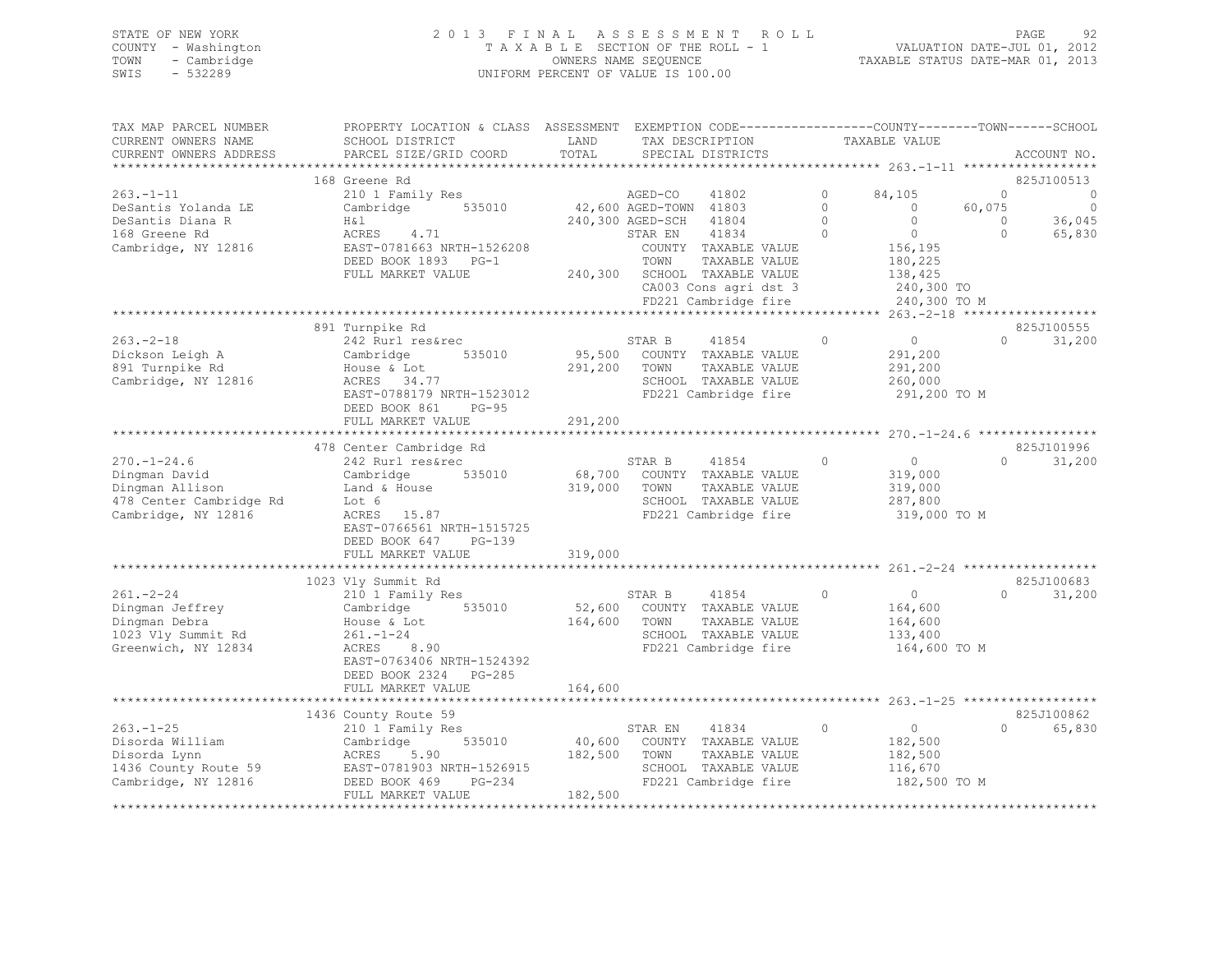| SWIS | STATE OF NEW YORK<br>COUNTY - Washington<br>TOWN - Cambridge<br>$-532289$ | 2013 FINAL ASSESSMENT ROLL<br>TAXABLE SECTION OF THE ROLL - 1<br>OWNERS NAME SEOUENCE<br>UNIFORM PERCENT OF VALUE IS 100.00 | TAXABLE STATUS DATE-MAR 01, 2013 | PAGE<br>VALUATION DATE-JUL 01, 2012 | -93 |
|------|---------------------------------------------------------------------------|-----------------------------------------------------------------------------------------------------------------------------|----------------------------------|-------------------------------------|-----|
|      | TAX MAP PARCEL NUMBER                                                     | PROPERTY LOCATION & CLASS ASSESSMENT EXEMPTION CODE---------------COUNTY-------TOWN------SCHOOL                             |                                  |                                     |     |

| CURRENT OWNERS NAME    | SCHOOL DISTRICT                                                              | LAND    | TAX DESCRIPTION                               |          | TAXABLE VALUE    |                    |
|------------------------|------------------------------------------------------------------------------|---------|-----------------------------------------------|----------|------------------|--------------------|
| CURRENT OWNERS ADDRESS | PARCEL SIZE/GRID COORD                                                       | TOTAL   | SPECIAL DISTRICTS                             |          |                  | ACCOUNT NO.        |
|                        |                                                                              |         |                                               |          |                  |                    |
|                        | 370 Stevenson Rd                                                             |         |                                               |          |                  | 825J101990         |
| $246. - 1 - 20.2$      | 210 1 Family Res                                                             |         | 41854<br>STAR B                               | $\circ$  | $\overline{0}$   | $\Omega$<br>31,200 |
| Drew William C         | Cambridge 535010                                                             |         | 21,200 COUNTY TAXABLE VALUE                   |          | 148,300          |                    |
| 370 Stevenson Rd       | H & L                                                                        | 148,300 | TOWN<br>TAXABLE VALUE                         |          | 148,300          |                    |
| Greenwich, NY 12834    | 891/208                                                                      |         | SCHOOL TAXABLE VALUE                          |          | 117,100          |                    |
|                        | ACRES 1.23                                                                   |         |                                               |          |                  |                    |
|                        |                                                                              |         | CA005 Cons agri dst 5                         |          | $148,300$ TO     |                    |
|                        | EAST-0781083 NRTH-1538033                                                    |         | FD221 Cambridge fire                          |          | 148,300 TO M     |                    |
|                        | DEED BOOK 891 PG-208                                                         |         |                                               |          |                  |                    |
|                        | FULL MARKET VALUE                                                            | 148,300 |                                               |          |                  |                    |
|                        |                                                                              |         |                                               |          |                  |                    |
|                        | 254 Petteys Rd                                                               |         |                                               |          |                  |                    |
| $246. - 1 - 42.1$      | 210 1 Family Res                                                             |         | STAR B 41854                                  | $\circ$  | $\overline{0}$   | $\Omega$<br>31,200 |
| Drost David C          | 533401<br>Greenwich                                                          |         | 49,000 COUNTY TAXABLE VALUE                   |          | 171,500          |                    |
| Drost Marie M          |                                                                              | 171,500 | TOWN<br>TAXABLE VALUE                         |          | 171,500          |                    |
| 254 Petteys Rd         | ACRES 8.00<br>EAST-0770186 NRTH-1541009                                      |         | SCHOOL TAXABLE VALUE                          |          | 140,300          |                    |
| Greenwich, NY 12834    | $PG-42$<br>DEED BOOK 761                                                     |         | CA003 Cons agri dst 3                         |          | 171,500 TO       |                    |
|                        | FULL MARKET VALUE                                                            |         | 171,500 FD221 Cambridge fire                  |          | 171,500 TO M     |                    |
|                        |                                                                              |         |                                               |          |                  |                    |
|                        |                                                                              |         |                                               |          |                  |                    |
|                        | Dickensen Rd                                                                 |         |                                               |          |                  |                    |
| $280. - 1 - 10.4$      | 314 Rural vac<10                                                             |         | COUNTY TAXABLE VALUE                          |          | 38,000           |                    |
| Dubrawski Edward       | Cambridge 535010                                                             | 38,000  | TOWN<br>TAXABLE VALUE                         |          | 38,000           |                    |
| Dubrawski Sheila       | Land                                                                         | 38,000  | SCHOOL TAXABLE VALUE                          |          | 38,000           |                    |
| 42 Winthrop St         | Lot 1C                                                                       |         | CA003 Cons agri dst 3                         |          | 38,000 TO        |                    |
| Medway, MA 02053       | 9.29<br>ACRES                                                                |         | FD221 Cambridge fire                          |          | 38,000 TO M      |                    |
|                        | EAST-0771474 NRTH-1509598                                                    |         |                                               |          |                  |                    |
|                        | DEED BOOK 2515 PG-163                                                        |         |                                               |          |                  |                    |
|                        | FULL MARKET VALUE                                                            | 38,000  |                                               |          |                  |                    |
|                        |                                                                              |         |                                               |          |                  |                    |
|                        | Cobble Rd                                                                    |         |                                               |          |                  | 825J100893         |
| $254. - 1 - 10.2$      | 323 Vacant rural                                                             |         | COUNTY TAXABLE VALUE                          |          | 1,200            |                    |
| Durant Timothy         |                                                                              |         | 1,200 TOWN<br>TAXABLE VALUE                   |          | 1,200            |                    |
| Durant Mary L          |                                                                              | 1,200   | SCHOOL TAXABLE VALUE                          |          | 1,200            |                    |
| 430 N Burnett Rd       |                                                                              |         | FD221 Cambridge fire                          |          | 1,200 TO M       |                    |
|                        | Cambridge<br>ACRES 1.20<br>EAST-0777550 NRTH-1530254<br>DERD BOOK 487 PG-235 |         |                                               |          |                  |                    |
| Cocoa, FL 32926        |                                                                              |         |                                               |          |                  |                    |
|                        |                                                                              | 1,200   |                                               |          |                  |                    |
|                        |                                                                              |         |                                               |          |                  |                    |
|                        | 977 South Cambridge Rd                                                       |         |                                               |          |                  | 825J100332         |
| $279. - 2 - 24$        | 210 1 Family Res                                                             |         | AGED-ALL 41800                                | $\circ$  | 29,800<br>29,800 | 29,800             |
| Dzintars Edwin         | Cambridge 535010                                                             |         | 22,300 STAR EN 41834                          | $\Omega$ | $\overline{0}$   | $\Omega$<br>29,800 |
| 977 South Cambridge Rd | H & L                                                                        |         | 59,600 COUNTY TAXABLE VALUE                   |          | 29,800           |                    |
| Buskirk, NY 12028      | FRNT 145.00 DPTH 129.00                                                      |         | TOWN<br>TAXABLE VALUE                         |          | 29,800           |                    |
|                        | 0.29<br>ACRES                                                                |         | SCHOOL TAXABLE VALUE                          |          | $\circ$          |                    |
|                        | EAST-0766065 NRTH-1506707                                                    |         |                                               |          | 59,600 TO        |                    |
|                        | DEED BOOK 3074 PG-288                                                        |         | CA003 Cons agri dst 3<br>FD221 Cambridge fire |          | 59,600 TO M      |                    |
|                        | FULL MARKET VALUE                                                            | 59,600  |                                               |          |                  |                    |
|                        |                                                                              |         |                                               |          |                  |                    |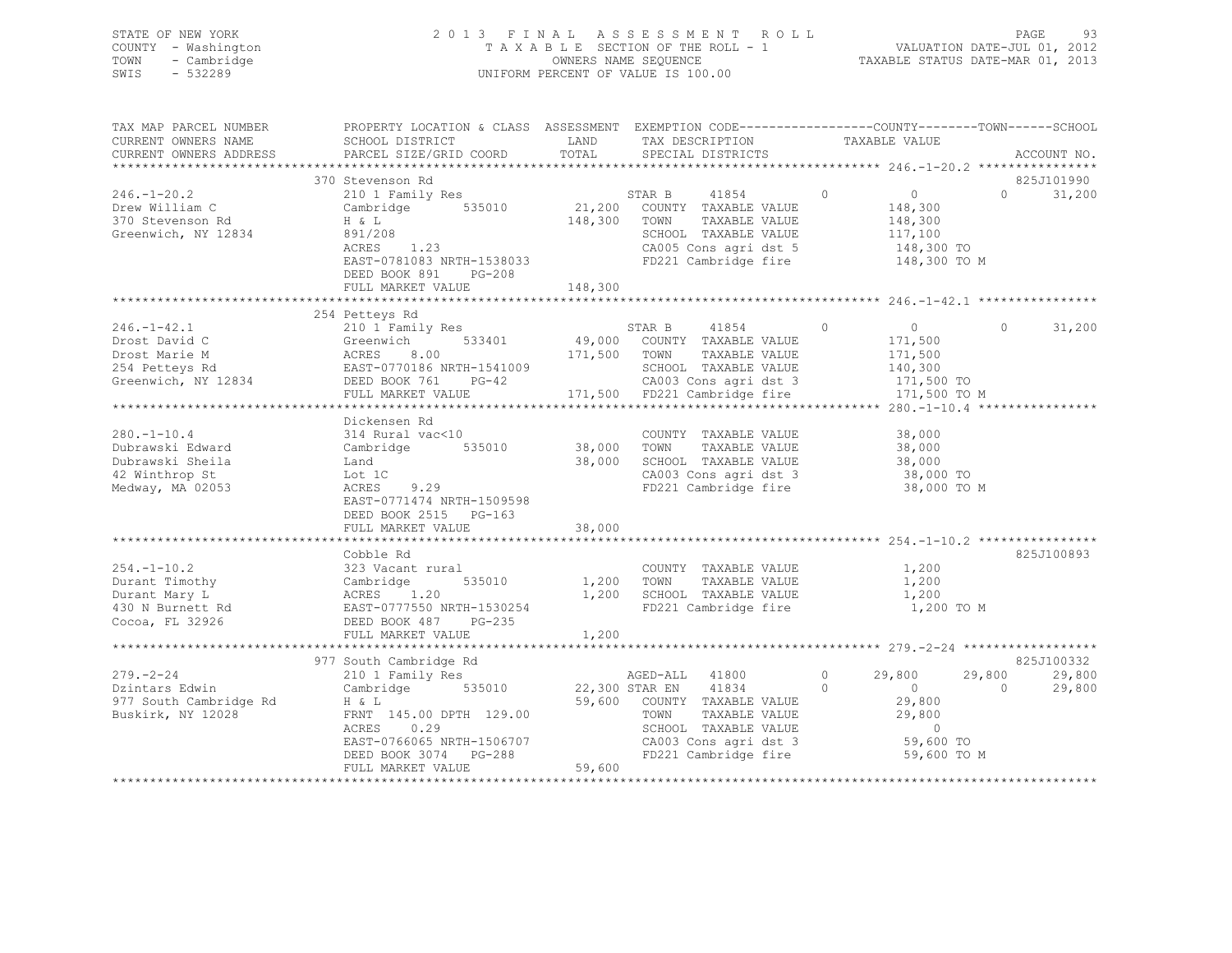## STATE OF NEW YORK 2 0 1 3 F I N A L A S S E S S M E N T R O L L PAGE 94 COUNTY - Washington T A X A B L E SECTION OF THE ROLL - 1 VALUATION DATE-JUL 01, 2012 TOWN - Cambridge OWNERS NAME SEQUENCE TAXABLE STATUS DATE-MAR 01, 2013 SWIS - 532289 UNIFORM PERCENT OF VALUE IS 100.00

| TAX MAP PARCEL NUMBER<br>CURRENT OWNERS NAME<br>CURRENT OWNERS ADDRESS                                      | PROPERTY LOCATION & CLASS ASSESSMENT EXEMPTION CODE----------------COUNTY-------TOWN-----SCHOOL<br>SCHOOL DISTRICT<br>PARCEL SIZE/GRID COORD          | LAND<br>TOTAL                | TAX DESCRIPTION<br>SPECIAL DISTRICTS                                                                                                              | TAXABLE VALUE                                                                                                  | ACCOUNT NO.                    |
|-------------------------------------------------------------------------------------------------------------|-------------------------------------------------------------------------------------------------------------------------------------------------------|------------------------------|---------------------------------------------------------------------------------------------------------------------------------------------------|----------------------------------------------------------------------------------------------------------------|--------------------------------|
|                                                                                                             |                                                                                                                                                       |                              |                                                                                                                                                   |                                                                                                                |                                |
| $246. - 1 - 26$                                                                                             | 833 County Route 60<br>241 Rural res&ag                                                                                                               |                              | AG DIST 41720                                                                                                                                     | 29,395<br>$\Omega$                                                                                             | 825J100507<br>29,395<br>29,395 |
| East View Farm Partners, LLC<br>12 Damon Ln<br>Scituate, MA 02066                                           | 533401<br>Greenwich<br>ACRES 111.50<br>EAST-0773077 NRTH-1537449<br>DEED BOOK 3129 PG-50                                                              | 544,400                      | 184,400 COUNTY TAXABLE VALUE<br>TOWN<br>TAXABLE VALUE<br>SCHOOL TAXABLE VALUE<br>CA003 Cons agri dst 3                                            | 515,005<br>515,005<br>515,005<br>515,005 TO                                                                    |                                |
| MAY BE SUBJECT TO PAYMENT<br>UNDER AGDIST LAW TIL 2017                                                      | FULL MARKET VALUE                                                                                                                                     | 544,400                      | 29,395 EX<br>FD221 Cambridge fire                                                                                                                 | 544,400 TO M                                                                                                   |                                |
|                                                                                                             |                                                                                                                                                       |                              |                                                                                                                                                   |                                                                                                                |                                |
| $254. -1 - 5.3$<br>East View Farm Partners, LLC Cambridge<br>12 Damon Ln<br>Scituate, MA 02066              | County Route 60<br>322 Rural vac>10<br>535010<br>943/328 & 328<br>ACRES 35.00<br>EAST-0773249 NRTH-1535693<br>DEED BOOK 3129 PG-86                    | 68,800                       | COUNTY TAXABLE VALUE<br>TAXABLE VALUE<br>SCHOOL TAXABLE VALUE<br>SUHOOL TAXABLE VALUE<br>CA003 Cons agri dst 3<br>FD221 Cambridge fire            | 68,800<br>68,800<br>68,800<br>68,800 TO<br>68,800 TO M                                                         | 825J100846                     |
|                                                                                                             | FULL MARKET VALUE                                                                                                                                     | 68,800                       |                                                                                                                                                   |                                                                                                                |                                |
|                                                                                                             |                                                                                                                                                       |                              |                                                                                                                                                   |                                                                                                                |                                |
|                                                                                                             | 1012 County Route 59                                                                                                                                  |                              |                                                                                                                                                   |                                                                                                                |                                |
| $262. -1 - 15.1$<br>Eastman Bradley A<br>O'Malley Michelle C<br>1012 County Route 59<br>Cambridge, NY 12816 | 210 1 Family Res<br>535010<br>Cambridge<br>House & Land<br>4.23<br>ACRES<br>EAST-0774523 NRTH-1519995<br>PG-206<br>DEED BOOK 887<br>FULL MARKET VALUE | 37,200<br>265,300<br>265,300 | STAR B<br>41854<br>COUNTY TAXABLE VALUE<br>TOWN<br>TAXABLE VALUE<br>SCHOOL TAXABLE VALUE<br>CA003 Cons agri dst 3                                 | $\overline{0}$<br>$\Omega$<br>265,300<br>265,300<br>234,100<br>265,300 TO<br>FD221 Cambridge fire 265,300 TO M | $\Omega$<br>31,200             |
|                                                                                                             |                                                                                                                                                       |                              |                                                                                                                                                   |                                                                                                                |                                |
| $279. - 1 - 2.3$<br>Eastman Caroline L<br>183 Center Cambridge Rd<br>Valley Falls, NY 12185                 | Center Cambridge Rd<br>322 Rural vac>10<br>Cambridge 535010<br>Vac Land<br>Sub Lot 3<br>ACRES 10.83<br>EAST-0760839 NRTH-1513164                      | 49,700<br>49,700             | COUNTY TAXABLE VALUE<br>TAXABLE VALUE<br>TOWN<br>SCHOOL TAXABLE VALUE<br>CA003 Cons agri dst 3<br>FD221 Cambridge fire                            | 49,700<br>49,700<br>49,700<br>49,700 TO<br>49,700 TO M                                                         |                                |
|                                                                                                             | DEED BOOK 2440 PG-162<br>FULL MARKET VALUE                                                                                                            | 49,700                       |                                                                                                                                                   |                                                                                                                |                                |
|                                                                                                             |                                                                                                                                                       |                              |                                                                                                                                                   |                                                                                                                |                                |
| $255. - 1 - 20.7$<br>Eddy Nelson L<br>Eddy Sally Beelen<br>159 State Route 372<br>Cambridge, NY 12816       | 159 State Route 372<br>210 1 Family Res<br>Cambridge 535010<br>Lot 3-A<br>ACRES 9.03<br>EAST-0784695 NRTH-1533939<br>DEED BOOK 2507 PG-135            | 261,500                      | STAR EN<br>41834<br>56,100 COUNTY TAXABLE VALUE<br>TOWN<br>TAXABLE VALUE<br>SCHOOL TAXABLE VALUE<br>CA005 Cons agri dst 5<br>FD221 Cambridge fire | $\overline{0}$<br>0<br>261,500<br>261,500<br>195,670<br>261,500 TO<br>261,500 TO M                             | 65,830<br>$\circ$              |
|                                                                                                             | FULL MARKET VALUE                                                                                                                                     | 261,500                      |                                                                                                                                                   |                                                                                                                |                                |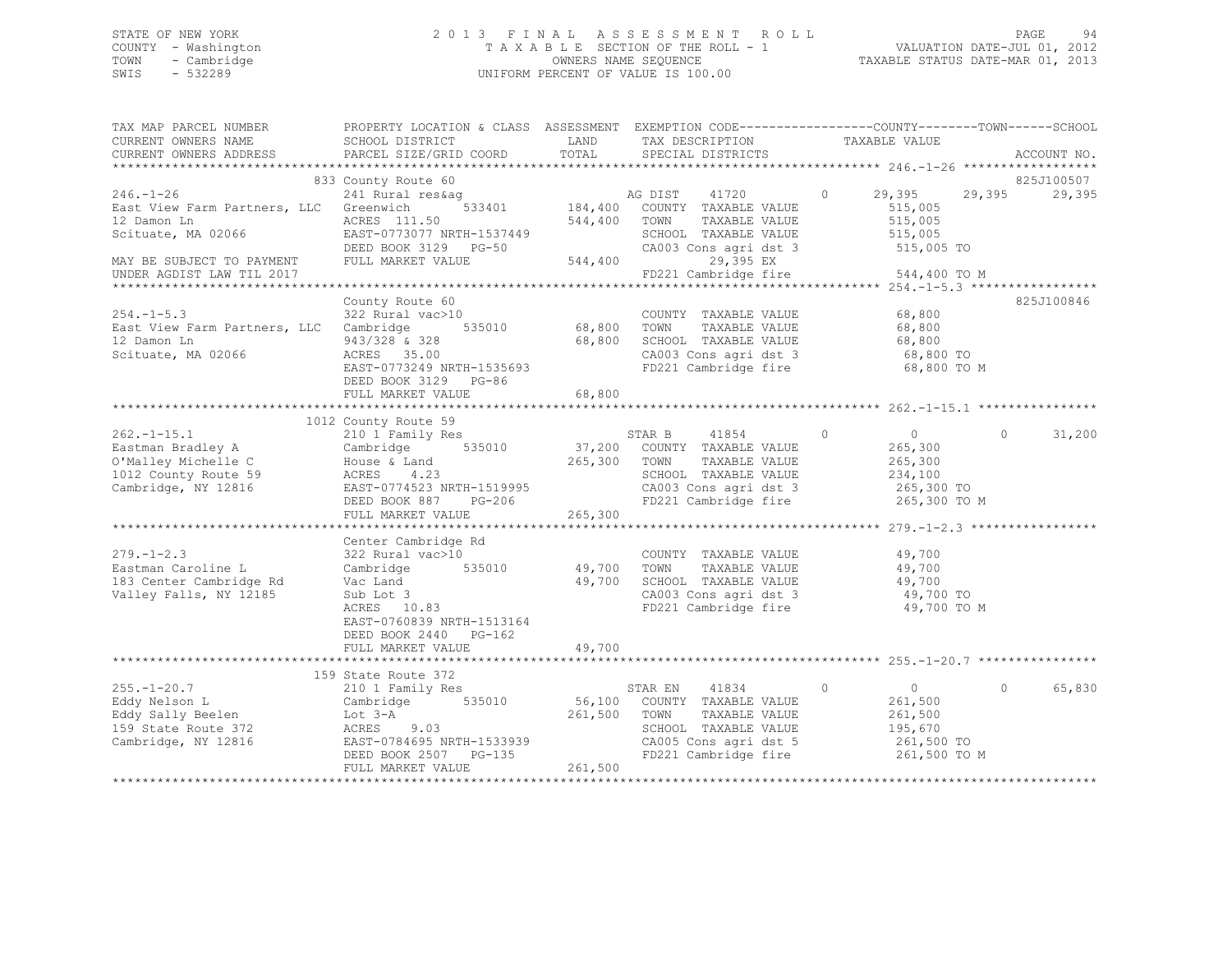| STATE OF NEW YORK<br>COUNTY - Washington<br>- Cambridge<br>TOWN<br>$-532289$<br>SWIS |                                                                                                                                                                                                                                                                                                                                                                                                                                                                  |              | 2013 FINAL ASSESSMENT ROLL<br>TAXABLE SECTION OF THE ROLL - 1<br>TAXABLE SECTION OF THE ROLL - 1<br>OWNERS NAME SEQUENCE TAXABLE STATUS DATE-MAR 01, 2013<br>UNIFORM PERCENT OF VALUE IS 100.00 |                                                                                                                                               |                                      | PAGE<br>95                                          |
|--------------------------------------------------------------------------------------|------------------------------------------------------------------------------------------------------------------------------------------------------------------------------------------------------------------------------------------------------------------------------------------------------------------------------------------------------------------------------------------------------------------------------------------------------------------|--------------|-------------------------------------------------------------------------------------------------------------------------------------------------------------------------------------------------|-----------------------------------------------------------------------------------------------------------------------------------------------|--------------------------------------|-----------------------------------------------------|
| CURRENT OWNERS NAME<br>CURRENT OWNERS ADDRESS                                        | TAX MAP PARCEL NUMBER THE PROPERTY LOCATION & CLASS ASSESSMENT EXEMPTION CODE---------------COUNTY-------TOWN-----SCHOOL<br>SCHOOL DISTRICT<br>PARCEL SIZE/GRID COORD                                                                                                                                                                                                                                                                                            |              | LAND TAX DESCRIPTION TAXABLE VALUE COORD TOTAL SPECIAL DISTRICTS                                                                                                                                |                                                                                                                                               |                                      | ACCOUNT NO.                                         |
|                                                                                      |                                                                                                                                                                                                                                                                                                                                                                                                                                                                  |              |                                                                                                                                                                                                 |                                                                                                                                               |                                      |                                                     |
| $254. - 1 - 5.6$                                                                     | 125 Stevenson Rd<br>242 Rurl res&rec<br>Eliopulos Denise M<br>Eliopulos James A House & Land<br>75 Woodlawn Ave 13 Ad 374,300 SCHOO<br>Saratoga Springs, NY 12866 ACRES 15.30 BANK 3 FD221<br>EAST-0775275 NRTH-1536184<br>DEED BOOK 684 PG-207                                                                                                                                                                                                                  | 374,300      | COUNTY TAXABLE VALUE<br>TAXABLE VALUE<br>SCHOOL TAXABLE VALUE<br>CA003 Cons agri dst 3 374,300 TO<br>FD221 Cambridge fire 374,300 TO M                                                          | 374,300<br>374,300<br>374,300                                                                                                                 |                                      | 825J100970                                          |
|                                                                                      | FULL MARKET VALUE                                                                                                                                                                                                                                                                                                                                                                                                                                                |              |                                                                                                                                                                                                 |                                                                                                                                               |                                      |                                                     |
| $263. - 1 - 22$<br>Ellard John W LE<br>Ellard Elizabeth L                            | 1369 County Route 59<br>242 Rurl res&rec<br>Cambridge<br>Rural Residence<br>ACRES 96.70<br>ACRES 96.70<br>Eliard Elizabeth B<br>1369 County Route 59 ACRES 96.70<br>Cambridge, NY 12816 EAST-0781191 NRTH-1525628<br>DEED BOOK 1994 PG-57<br>FULL MARKET VALUE                                                                                                                                                                                                   | 332,000      | STAR EN 41834<br>535010 172,900 COUNTY TAXABLE VALUE<br>332,000 TOWN<br>TAXABLE VALUE<br>SCHOOL TAXABLE VADOL<br>CA003 Cons agri dst 3<br>FD221 Cambridge fire                                  | $\overline{0}$<br>$\overline{0}$<br>$332,000$<br>$332,000$<br>266,170<br>332,000 TO<br>332,000 TO M                                           | $\sim$ 0<br>45,000                   | 825J100306<br>0 65,830<br>$\circ$<br>$\overline{0}$ |
|                                                                                      | 348 Wright Rd<br>271.-3-4.2 210 1 Family Res<br>Emerson Tedric L Jr Cambridge 535010 53,400 CBT VET/T 41132 0 45,750<br>Emerson Holly L FRNT 257.82 DPTH 183,000 DIS VET/T 41142 0 18,300<br>348 Wright Rd ACRES 5.85<br>Cambridge, NY 1<br>FULL MARKET VALUE                                                                                                                                                                                                    | 183,000 TOWN | TAXABLE VALUE<br>SCHOOL TAXABLE VALUE<br>CA003 Cons agri dst 3<br>FD221 Cambridge fire                                                                                                          | 119,700<br>151,800<br>183,000 TO<br>183,000 TO M                                                                                              | $\overline{0}$<br>18,300<br>$\sim$ 0 | $\bigcirc$<br>$\circ$<br>31,200                     |
|                                                                                      |                                                                                                                                                                                                                                                                                                                                                                                                                                                                  |              |                                                                                                                                                                                                 |                                                                                                                                               |                                      | 825J100432                                          |
| MAY BE SUBJECT TO PAYMENT<br>UNDER AGDIST LAW TIL 2017                               | $\begin{tabular}{lllllllllllllllllllll} \multicolumn{4}{c }{326\text{ Wright Rd}} & 72\text{ PCT OF VALUE USED FOR EXEMENTION PURPOSES} \\ & 326\text{ Wright Rd} & 72\text{ PCT OF VALUE USED FOR EXEMENTION PURPOSES} \\ \multicolumn{4}{c }{E}{\text{E}{\text{merson Tedric L Sr}} & \text{Cambridge} & 535010 & 145,300\text{ WAR VET/T} & 41123 & 0 \\ \multicolumn{4}{c }{E}{\text{merson Mary E}} & \text{ACRES} & 74.60 & 260,500\text{ AG DIST} & 4172$ |              | SCHOOL TAXABLE VALUE<br>CA003 Cons agri dst 3<br>33,970 EX<br>FD221 Cambridge fire                                                                                                              | 28,134<br>$41123$ 0 0<br>41720 0 33,970<br>$33,970$ $33,970$<br>$\overline{0}$<br>198,396<br>199,530<br>195,330<br>226,530 TO<br>260,500 TO M | $\Omega$<br>27,000<br>$\overline{0}$ | $\sim$ 0<br>$\overline{0}$<br>33,970<br>31,200      |

\*\*\*\*\*\*\*\*\*\*\*\*\*\*\*\*\*\*\*\*\*\*\*\*\*\*\*\*\*\*\*\*\*\*\*\*\*\*\*\*\*\*\*\*\*\*\*\*\*\*\*\*\*\*\*\*\*\*\*\*\*\*\*\*\*\*\*\*\*\*\*\*\*\*\*\*\*\*\*\*\*\*\*\*\*\*\*\*\*\*\*\*\*\*\*\*\*\*\*\*\*\*\*\*\*\*\*\*\*\*\*\*\*\*\*\*\*\*\*\*\*\*\*\*\*\*\*\*\*\*\*\*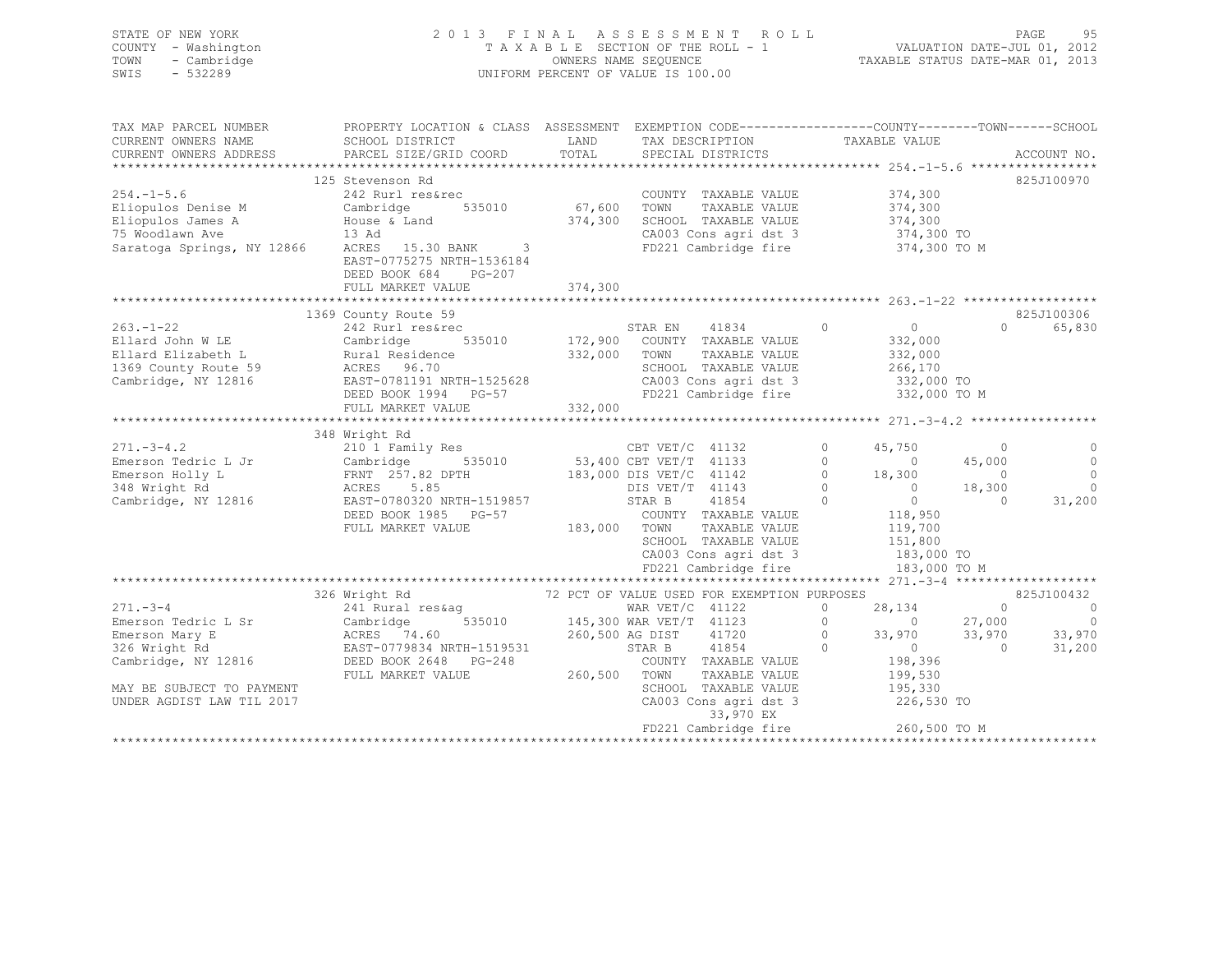## STATE OF NEW YORK 2 0 1 3 F I N A L A S S E S S M E N T R O L L PAGE 96 COUNTY - Washington T A X A B L E SECTION OF THE ROLL - 1 VALUATION DATE-JUL 01, 2012 TOWN - Cambridge OWNERS NAME SEQUENCE TAXABLE STATUS DATE-MAR 01, 2013 SWIS - 532289 UNIFORM PERCENT OF VALUE IS 100.00

| TAX MAP PARCEL NUMBER<br>CURRENT OWNERS NAME<br>CURRENT OWNERS ADDRESS                                | PROPERTY LOCATION & CLASS ASSESSMENT EXEMPTION CODE----------------COUNTY-------TOWN------SCHOOL<br>SCHOOL DISTRICT<br>PARCEL SIZE/GRID COORD                                                     | LAND<br>TOTAL           | TAX DESCRIPTION<br>SPECIAL DISTRICTS                                                                                                                                  | TAXABLE VALUE                                                             | ACCOUNT NO.                      |
|-------------------------------------------------------------------------------------------------------|---------------------------------------------------------------------------------------------------------------------------------------------------------------------------------------------------|-------------------------|-----------------------------------------------------------------------------------------------------------------------------------------------------------------------|---------------------------------------------------------------------------|----------------------------------|
| $262 - 1 - 4$<br>English Benjamin<br>English Anne Marie<br>221 Stump Church Rd<br>Greenwich, NY 12834 | 221 Stump Church Rd<br>210 1 Family Res<br>Cambridge 535010<br>H & L<br>ACRES 2.61<br>EAST-0769982 NRTH-1528967<br>DEED BOOK 606 PG-255<br>FIILI MAREE WAY<br>FULL MARKET VALUE                   | 121,800<br>121,800      | STAR B 41854<br>38,100 COUNTY TAXABLE VALUE<br>TOWN<br>TAXABLE VALUE<br>SCHOOL TAXABLE VALUE<br>CA003 Cons agri dst 3 121,800 TO<br>FD221 Cambridge fire 121,800 TO M | 0<br>$\circ$<br>121,800<br>121,800<br>90,600                              | 825J100640<br>$\Omega$<br>31,200 |
| $281 - 4 - 3$<br>English Brian<br>English Wendy<br>413 Stage Rd<br>Buskirk, NY 12028                  | Stage Rd<br>314 Rural vac<10<br>Cambridge 535010<br>281.-1-3<br>ACRES 2.90<br>EASE 2.90<br>EAST-0785275 NRTH-1508891<br>DEED BOOK 693 PG-66<br>FULL MARKET VALUE                                  | 5,800 TOWN<br>5,800     | COUNTY TAXABLE VALUE<br>TAXABLE VALUE<br>5,800 SCHOOL TAXABLE VALUE<br>FD221 Cambridge fire                                                                           | 5,800<br>5,800<br>5,800<br>5,800 TO M                                     | 825J100716                       |
| $281 - 4 - 7$<br>English Brian N<br>English Wendy H<br>413 Stage Rd<br>Buskirk, NY 12028              | 413 Stage Rd<br>210 <sup>1</sup> Family Res<br>Cambridge 535010<br>H & l<br>$281. - 1 - 7$<br>1.30 BANK 40<br>ACRES<br>EAST-0785987 NRTH-1510002<br>DEED BOOK 675<br>$PG-21$<br>FULL MARKET VALUE | 123,800 TOWN<br>123,800 | STAR B<br>41854<br>27,500 COUNTY TAXABLE VALUE<br>TAXABLE VALUE<br>SCHOOL TAXABLE VALUE<br>FD221 Cambridge fire                                                       | $\circ$<br>$\overline{0}$<br>123,800<br>123,800<br>92,600<br>123,800 TO M | 825J100616<br>$\Omega$<br>31,200 |
| $270. - 1 - 29$<br>English David A<br>67 Brownell Rd<br>Cambridge, NY 12816                           | 49 Brownell Rd<br>312 Vac w/imprv<br>$312$ vac w/impi.<br>Cambridge 535010<br>Sub Lot 2<br>ACRES 2.80<br>EAST-0764115 NRTH-1516753<br>DEED BOOK 1885 PG-61                                        | 17,000 TOWN<br>20,500   | COUNTY TAXABLE VALUE<br>TAXABLE VALUE<br>SCHOOL TAXABLE VALUE<br>CA003 Cons agri dst 3<br>FD221 Cambridge fire                                                        | 20,500<br>20,500<br>20,500<br>20,500 TO<br>20,500 TO M                    | 825J100411                       |
| $270. - 1 - 29.1$<br>English David A<br>English Bonnie<br>67 Brownell Rd<br>Cambridge, NY 12816       | 67 Brownell Rd<br>210 1 Family Res<br>Cambridge 535010<br>House & Land<br>Lot 1<br>ACRES 1.60<br>EAST-0764025 NRTH-1517144<br>DEED BOOK 779 PG-192<br>FULL MARKET VALUE                           | 126,600                 | STAR B 41854<br>25,000 COUNTY TAXABLE VALUE<br>126,600 TOWN<br>TAXABLE VALUE<br>SCHOOL TAXABLE VALUE<br>CA003 Cons agri dst 3<br>FD221 Cambridge fire 126,600 TO M    | $\circ$<br>$\overline{0}$<br>126,600<br>126,600<br>95,400<br>126,600 TO   | 31,200<br>$\Omega$               |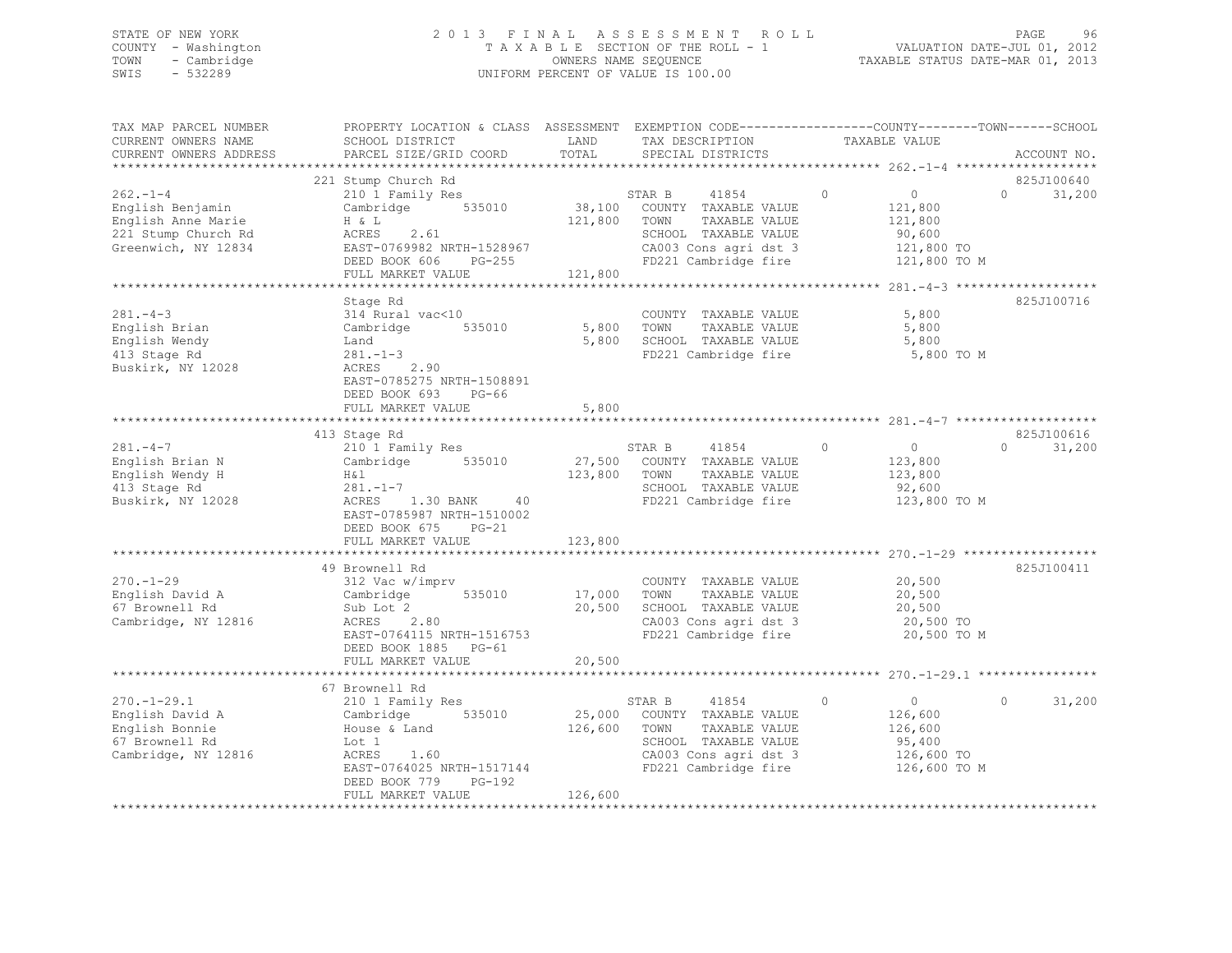## STATE OF NEW YORK 2 0 1 3 F I N A L A S S E S S M E N T R O L L PAGE 97 COUNTY - Washington T A X A B L E SECTION OF THE ROLL - 1 VALUATION DATE-JUL 01, 2012 TOWN - Cambridge OWNERS NAME SEQUENCE TAXABLE STATUS DATE-MAR 01, 2013 SWIS - 532289 UNIFORM PERCENT OF VALUE IS 100.00

|                                          | TOTAL                                                                                                                                                                                                                                                                                                                                                                                                                                                                                                                                                                                  |                                                                                                                                                                              | TAX DESCRIPTION TAXABLE VALUE SPECIAL DISTRICTS                                                                 |                                                                                                                                                                                                                                                                                          |                                                                                                                                                                                                                                   |                                                                    | ACCOUNT NO.                                                                                                                                                   |
|------------------------------------------|----------------------------------------------------------------------------------------------------------------------------------------------------------------------------------------------------------------------------------------------------------------------------------------------------------------------------------------------------------------------------------------------------------------------------------------------------------------------------------------------------------------------------------------------------------------------------------------|------------------------------------------------------------------------------------------------------------------------------------------------------------------------------|-----------------------------------------------------------------------------------------------------------------|------------------------------------------------------------------------------------------------------------------------------------------------------------------------------------------------------------------------------------------------------------------------------------------|-----------------------------------------------------------------------------------------------------------------------------------------------------------------------------------------------------------------------------------|--------------------------------------------------------------------|---------------------------------------------------------------------------------------------------------------------------------------------------------------|
| 128 English Rd                           |                                                                                                                                                                                                                                                                                                                                                                                                                                                                                                                                                                                        |                                                                                                                                                                              |                                                                                                                 |                                                                                                                                                                                                                                                                                          |                                                                                                                                                                                                                                   |                                                                    | 825J100309                                                                                                                                                    |
| Farm                                     |                                                                                                                                                                                                                                                                                                                                                                                                                                                                                                                                                                                        | TOWN                                                                                                                                                                         | 41720<br>41834<br>TAXABLE VALUE                                                                                 | $\circ$                                                                                                                                                                                                                                                                                  | $\overline{0}$<br>217,345<br>217,345<br>151,515                                                                                                                                                                                   | $\Omega$                                                           | 167,655 167,655<br>65,830                                                                                                                                     |
|                                          |                                                                                                                                                                                                                                                                                                                                                                                                                                                                                                                                                                                        |                                                                                                                                                                              | 167,655 EX                                                                                                      |                                                                                                                                                                                                                                                                                          |                                                                                                                                                                                                                                   |                                                                    |                                                                                                                                                               |
|                                          |                                                                                                                                                                                                                                                                                                                                                                                                                                                                                                                                                                                        |                                                                                                                                                                              |                                                                                                                 |                                                                                                                                                                                                                                                                                          |                                                                                                                                                                                                                                   |                                                                    |                                                                                                                                                               |
| English Rd<br>314 Rural vac<10<br>PG-780 |                                                                                                                                                                                                                                                                                                                                                                                                                                                                                                                                                                                        | TOWN                                                                                                                                                                         |                                                                                                                 |                                                                                                                                                                                                                                                                                          | 1,700<br>1,700<br>1,700                                                                                                                                                                                                           |                                                                    | 825J100311                                                                                                                                                    |
|                                          |                                                                                                                                                                                                                                                                                                                                                                                                                                                                                                                                                                                        |                                                                                                                                                                              |                                                                                                                 |                                                                                                                                                                                                                                                                                          |                                                                                                                                                                                                                                   |                                                                    |                                                                                                                                                               |
| FULL MARKET VALUE                        |                                                                                                                                                                                                                                                                                                                                                                                                                                                                                                                                                                                        |                                                                                                                                                                              | TAXABLE VALUE                                                                                                   | $\circ$                                                                                                                                                                                                                                                                                  | $\overline{0}$<br>144,300<br>144,300<br>78,470                                                                                                                                                                                    |                                                                    | 825J100880<br>65,830                                                                                                                                          |
|                                          |                                                                                                                                                                                                                                                                                                                                                                                                                                                                                                                                                                                        |                                                                                                                                                                              |                                                                                                                 |                                                                                                                                                                                                                                                                                          |                                                                                                                                                                                                                                   |                                                                    |                                                                                                                                                               |
| 314 Rural vac<10<br>535010<br>0.15       | 700<br>700                                                                                                                                                                                                                                                                                                                                                                                                                                                                                                                                                                             | TOWN                                                                                                                                                                         | TAXABLE VALUE                                                                                                   |                                                                                                                                                                                                                                                                                          | 700<br>700<br>700                                                                                                                                                                                                                 |                                                                    |                                                                                                                                                               |
|                                          |                                                                                                                                                                                                                                                                                                                                                                                                                                                                                                                                                                                        |                                                                                                                                                                              |                                                                                                                 |                                                                                                                                                                                                                                                                                          |                                                                                                                                                                                                                                   |                                                                    |                                                                                                                                                               |
|                                          |                                                                                                                                                                                                                                                                                                                                                                                                                                                                                                                                                                                        |                                                                                                                                                                              |                                                                                                                 |                                                                                                                                                                                                                                                                                          |                                                                                                                                                                                                                                   |                                                                    | 825J100312                                                                                                                                                    |
| 0.81<br>FULL MARKET VALUE                |                                                                                                                                                                                                                                                                                                                                                                                                                                                                                                                                                                                        | TOWN                                                                                                                                                                         | 41834<br>TAXABLE VALUE                                                                                          | $\circ$<br>$\circ$<br>$\circ$                                                                                                                                                                                                                                                            | 22,290<br>$\overline{0}$<br>$\overline{0}$<br>126,310<br>82,770                                                                                                                                                                   | 22,290<br>$\overline{0}$                                           | 0<br>$\overline{0}$<br>65,830                                                                                                                                 |
|                                          | 112 Dairy farm<br>639/69<br>ACRES 205.30<br>DEED BOOK 924 PG-105<br>FULL MARKET VALUE<br>Cambridge<br>Lot<br>ACRES 0.67<br>EAST-0776458 NRTH-1526099<br>DEED BOOK 412<br>FULL MARKET VALUE<br>847 King Rd<br>220 2 Family Res<br>English Family Trust Cambridge 535010<br>House & Lot<br>ACRES 1.00<br>DEED BOOK 639 PG-65<br>Rogers Ln<br>Cambridge<br>Sub Lot B<br>ACRES<br>EAST-0772237 NRTH-1518307<br>DEED BOOK 1909 PG-145<br>FULL MARKET VALUE<br>*******************************<br>24 Rogers Ln<br>210 1 Family Res<br>Cambridge 535010<br>$H \& L$<br>ACRES<br>DEED BOOK 421 | MAY BE SUBJECT TO PAYMENT EAST-0775758 NRTH-1526995<br>UNDER AGDIST LAW TIL 2017 DEED BOOK 924 PG-105<br>1,700<br>700<br>EAST-0772210 NRTH-1518454<br>NRTH-1518454<br>PG-931 | AG DIST<br>535010 1,700<br>1,700<br>144,300 TOWN<br>EAST-0782929 NRTH-1522439<br>DEED BOOK 639 PG-65<br>144,300 | Cambridge 535010 307,600 STAR EN<br>385,000 COUNTY TAXABLE VALUE<br>SCHOOL TAXABLE VALUE<br>STAR EN 41834<br>31,000 COUNTY TAXABLE VALUE<br>SCHOOL TAXABLE VALUE<br>WAR VET/C 41122<br>25,000 WAR VET/T 41123<br>148,600 STAR EN<br>SCHOOL TAXABLE VALUE<br>148,600 FD221 Cambridge fire | $\overline{0}$<br>CA003 Cons agri dst 3<br>COUNTY TAXABLE VALUE<br>TAXABLE VALUE<br>SCHOOL TAXABLE VALUE<br>CA003 Cons agri dst 3<br>FD221 Cambridge fire<br>COUNTY TAXABLE VALUE<br>SCHOOL TAXABLE VALUE<br>COUNTY TAXABLE VALUE | 167,655<br>FD221 Cambridge fire<br>FD221 Cambridge fire<br>126,310 | 217,345 TO<br>385,000 FD221 Cambridge fire 385,000 TO M<br>1,700 TO M<br>$\Omega$<br>144,300 TO<br>144,300 TO M<br>700 TO M<br>$\overline{0}$<br>148,600 TO M |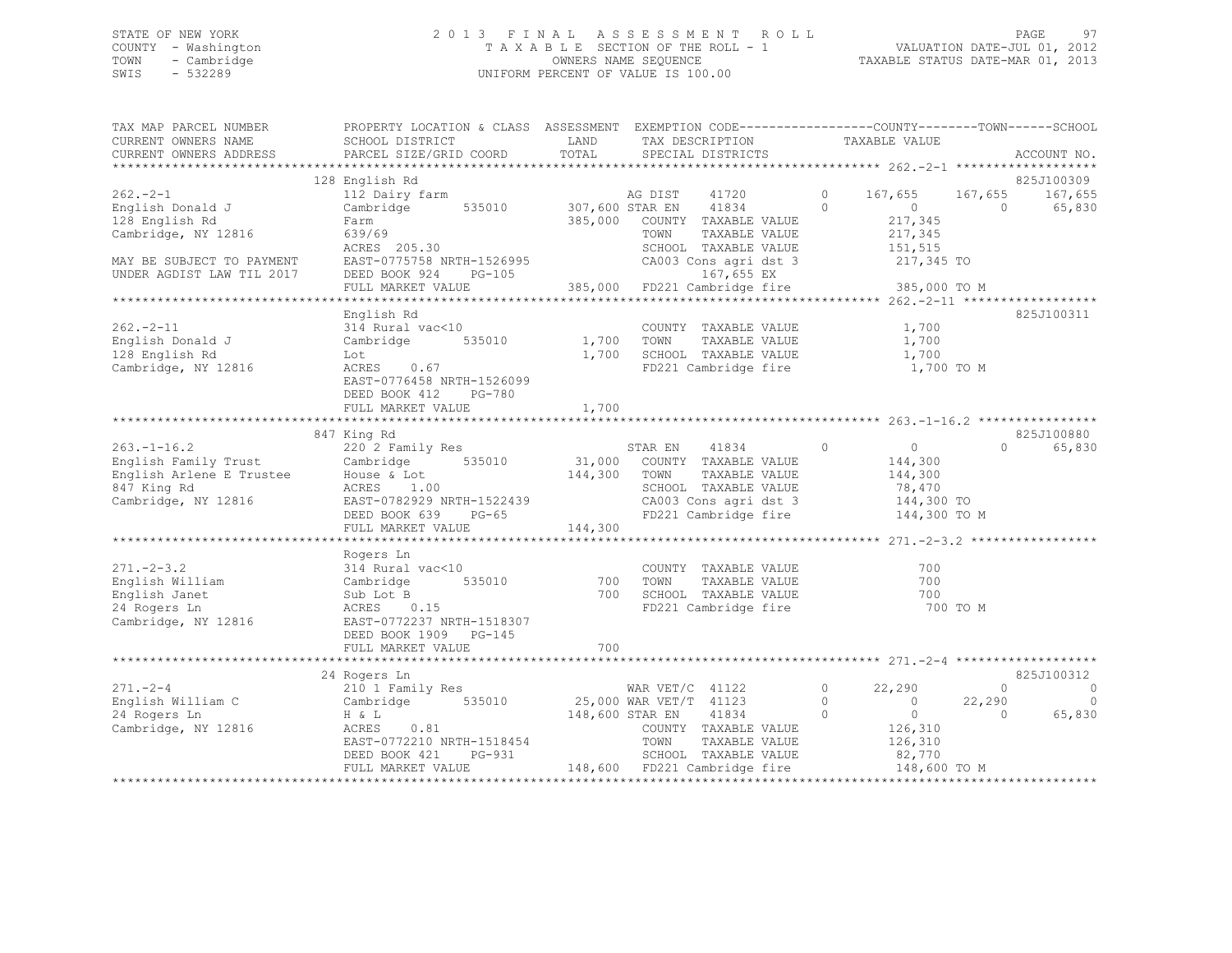| STATE OF NEW YORK<br>COUNTY - Washington<br>TOWN<br>- Cambridge<br>SWIS<br>$-532289$ |                                                                                                                                                                                                                                                         |             | 2013 FINAL ASSESSMENT ROLL<br>TAXABLE SECTION OF THE ROLL - 1<br>OWNERS NAME SEQUENCE<br>UNIFORM PERCENT OF VALUE IS 100.00 | VALUATION DATE-JUL 01, 2012<br>TAXABLE STATUS DATE-MAR 01, 2013 | PAGE<br>98         |
|--------------------------------------------------------------------------------------|---------------------------------------------------------------------------------------------------------------------------------------------------------------------------------------------------------------------------------------------------------|-------------|-----------------------------------------------------------------------------------------------------------------------------|-----------------------------------------------------------------|--------------------|
| TAX MAP PARCEL NUMBER<br>CURRENT OWNERS NAME<br>CURRENT OWNERS ADDRESS               | PROPERTY LOCATION & CLASS ASSESSMENT EXEMPTION CODE------------------COUNTY-------TOWN------SCHOOL<br>SCHOOL DISTRICT LAND TAX DESCRIPTION TAXABLE VALUE<br>PARCEL SIZE/CRID COOPD TOTAL SPECIAL DISTRICTS ARCHIVE ACCOUNTINO<br>PARCEL SIZE/GRID COORD | TOTAL       | SPECIAL DISTRICTS                                                                                                           |                                                                 | ACCOUNT NO.        |
|                                                                                      | 539 Stage Rd                                                                                                                                                                                                                                            |             |                                                                                                                             |                                                                 | 825J100214         |
| $272 - 2 - 20$                                                                       | 242 Rurl res&rec                                                                                                                                                                                                                                        |             | COUNTY TAXABLE VALUE                                                                                                        | 230,400                                                         |                    |
| Erchak Gerald M                                                                      | 535010<br>Cambridge                                                                                                                                                                                                                                     | 68,800 TOWN | TAXABLE VALUE                                                                                                               | 230,400                                                         |                    |
| Erchak Ivan                                                                          | House & Lot                                                                                                                                                                                                                                             |             | 230,400 SCHOOL TAXABLE VALUE                                                                                                | 230,400                                                         |                    |
| 539 Stage Rd                                                                         | Bdy Line Agmt 649/102<br>ACRES 15.90 BANK 185                                                                                                                                                                                                           |             |                                                                                                                             | FD221 Cambridge fire 230,400 TO M                               |                    |
| Buskirk, NY 12028                                                                    | EAST-0787096 NRTH-1513552<br>DEED BOOK 1971 PG-334                                                                                                                                                                                                      |             |                                                                                                                             |                                                                 |                    |
|                                                                                      | FULL MARKET VALUE                                                                                                                                                                                                                                       | 230,400     |                                                                                                                             |                                                                 |                    |
|                                                                                      | 448 County Route 60                                                                                                                                                                                                                                     |             |                                                                                                                             |                                                                 |                    |
| $262. -1 - 9.1$                                                                      | 210 1 Family Res                                                                                                                                                                                                                                        |             | STAR B 41854                                                                                                                | $\circ$<br>$\overline{0}$                                       | $\circ$<br>31,200  |
| Eriksen Darlene C                                                                    | Cambridge 535010                                                                                                                                                                                                                                        |             | 26,600 COUNTY TAXABLE VALUE                                                                                                 | 168,000                                                         |                    |
| 448 County Route 60                                                                  | House & Land                                                                                                                                                                                                                                            | 168,000     | TOWN TAXABLE VALUE                                                                                                          | 168,000                                                         |                    |
| Cambridge, NY 12816                                                                  | ACRES 1.31                                                                                                                                                                                                                                              |             | SCHOOL TAXABLE VALUE                                                                                                        | 136,800                                                         |                    |
|                                                                                      | EAST-0773209 NRTH-1528022<br>DEED BOOK 766 PG-284                                                                                                                                                                                                       |             | FD221 Cambridge fire                                                                                                        | 168,000 TO M                                                    |                    |
|                                                                                      | FULL MARKET VALUE                                                                                                                                                                                                                                       | 168,000     |                                                                                                                             |                                                                 |                    |
|                                                                                      | King Rd/e Off                                                                                                                                                                                                                                           |             |                                                                                                                             |                                                                 | 825J100857         |
| $272 - 1 - 4$                                                                        | 323 Vacant rural                                                                                                                                                                                                                                        |             | COUNTY TAXABLE VALUE                                                                                                        | 4,600                                                           |                    |
| Errion Frances                                                                       | Cambridge 535010                                                                                                                                                                                                                                        | 4,600       | TOWN TAXABLE VALUE                                                                                                          | 4,600                                                           |                    |
| 637 King Rd                                                                          |                                                                                                                                                                                                                                                         |             | 4,600 SCHOOL TAXABLE VALUE                                                                                                  | 4,600                                                           |                    |
| Buskirk, NY 12028                                                                    | - المسر - -<br>ACRES 6.50<br>EAST-078221                                                                                                                                                                                                                |             | CA003 Cons agri dst 3                                                                                                       | 4,600 TO                                                        |                    |
|                                                                                      | EAST-0783830 NRTH-1517380<br>DEED BOOK 477 PG-478                                                                                                                                                                                                       |             | FD221 Cambridge fire                                                                                                        | 4,600 TO M                                                      |                    |
|                                                                                      | FULL MARKET VALUE                                                                                                                                                                                                                                       | 4,600       |                                                                                                                             |                                                                 |                    |
|                                                                                      | King Rd                                                                                                                                                                                                                                                 |             |                                                                                                                             |                                                                 | 825J100450         |
| $272. -1 - 13$                                                                       | 322 Rural vac>10                                                                                                                                                                                                                                        |             | COUNTY TAXABLE VALUE                                                                                                        | 95,100                                                          |                    |
| Errion Frances                                                                       |                                                                                                                                                                                                                                                         | 95,100      | TOWN TAXABLE VALUE                                                                                                          | 95,100                                                          |                    |
| 637 King Rd                                                                          | Cambridge 535010<br>House & Lot                                                                                                                                                                                                                         | 95,100      | SCHOOL TAXABLE VALUE                                                                                                        | 95,100                                                          |                    |
| Buskirk, NY 12028                                                                    | $\begin{array}{ll}\text{arcsec }\alpha & \text{hot} \\ \text{ACRES} & 43.30 \\ \text{FART} & \text{CT} & \text{C} \\ \end{array}$                                                                                                                       |             | CA003 Cons agri dst 3                                                                                                       | 95,100 TO                                                       |                    |
|                                                                                      | EAST-0782106 NRTH-1518575                                                                                                                                                                                                                               |             | FD221 Cambridge fire                                                                                                        | 95,100 TO M                                                     |                    |
|                                                                                      | DEED BOOK 833 PG-273<br>FULL MARKET VALUE                                                                                                                                                                                                               | 95,100      |                                                                                                                             |                                                                 |                    |
|                                                                                      |                                                                                                                                                                                                                                                         |             |                                                                                                                             |                                                                 |                    |
|                                                                                      | 637 King Rd                                                                                                                                                                                                                                             |             |                                                                                                                             |                                                                 |                    |
| $272. - 1 - 13.1$                                                                    | 242 Rurl res&rec                                                                                                                                                                                                                                        |             | STAR EN 41834                                                                                                               | $\Omega$<br>$\overline{0}$                                      | 65,830<br>$\Omega$ |
| Errion Frances                                                                       | Cambridge 535010                                                                                                                                                                                                                                        |             | 79,200 COUNTY TAXABLE VALUE                                                                                                 | 246,000                                                         |                    |
| 637 King Rd                                                                          | Vac Land                                                                                                                                                                                                                                                | 246,000     | TAXABLE VALUE<br>TOWN                                                                                                       | 246,000                                                         |                    |
| Buskirk, NY 12028-2423                                                               | Sub Lot 1                                                                                                                                                                                                                                               |             | SCHOOL TAXABLE VALUE                                                                                                        | 180,170                                                         |                    |
|                                                                                      | ACRES 21.76                                                                                                                                                                                                                                             |             | CA003 Cons agri dst 3                                                                                                       | 246,000 TO                                                      |                    |
|                                                                                      | EAST-0780741 NRTH-1518470<br>DEED BOOK 833<br>PG-273                                                                                                                                                                                                    |             | FD221 Cambridge fire                                                                                                        | 246,000 TO M                                                    |                    |
|                                                                                      | FULL MARKET VALUE                                                                                                                                                                                                                                       | 246,000     |                                                                                                                             |                                                                 |                    |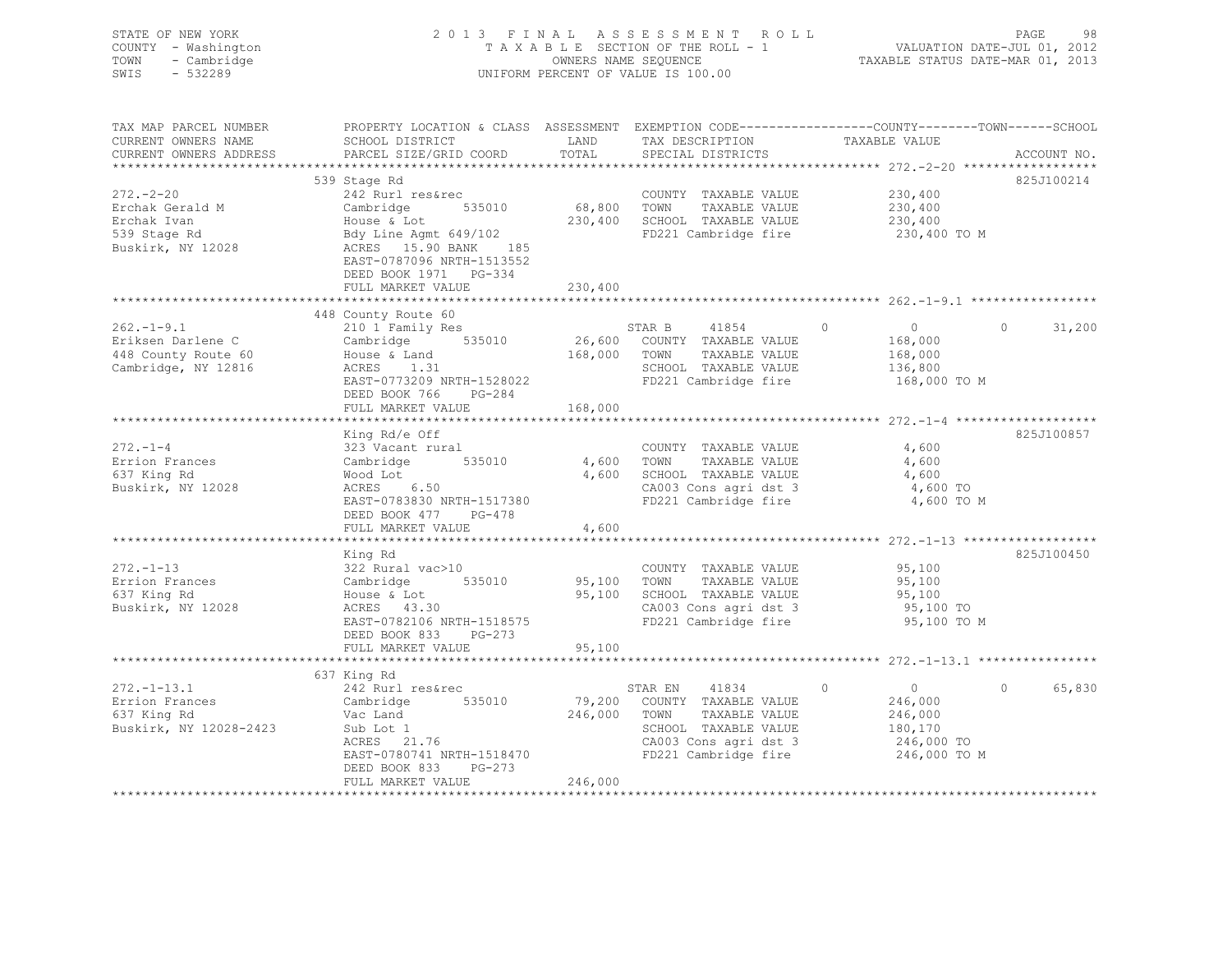## STATE OF NEW YORK 2 0 1 3 F I N A L A S S E S S M E N T R O L L PAGE 99 COUNTY - Washington T A X A B L E SECTION OF THE ROLL - 1 VALUATION DATE-JUL 01, 2012 TOWN - Cambridge OWNERS NAME SEQUENCE TAXABLE STATUS DATE-MAR 01, 2013 SWIS - 532289 UNIFORM PERCENT OF VALUE IS 100.00

| TAX MAP PARCEL NUMBER     | PROPERTY LOCATION & CLASS ASSESSMENT EXEMPTION CODE---------------COUNTY-------TOWN-----SCHOOL                                                                                                                                                                                                                          |                                                                                                               |                             |                  |                    |
|---------------------------|-------------------------------------------------------------------------------------------------------------------------------------------------------------------------------------------------------------------------------------------------------------------------------------------------------------------------|---------------------------------------------------------------------------------------------------------------|-----------------------------|------------------|--------------------|
|                           | 171 Brownell Rd                                                                                                                                                                                                                                                                                                         |                                                                                                               |                             |                  |                    |
| $270. -1 - 35.4$          |                                                                                                                                                                                                                                                                                                                         |                                                                                                               |                             | 28,252 28,252    | 28,252             |
|                           |                                                                                                                                                                                                                                                                                                                         |                                                                                                               |                             | $0$ 0<br>202,748 | 31,200             |
|                           |                                                                                                                                                                                                                                                                                                                         |                                                                                                               |                             |                  |                    |
|                           |                                                                                                                                                                                                                                                                                                                         |                                                                                                               |                             |                  |                    |
|                           |                                                                                                                                                                                                                                                                                                                         |                                                                                                               |                             |                  |                    |
|                           |                                                                                                                                                                                                                                                                                                                         |                                                                                                               |                             |                  |                    |
|                           |                                                                                                                                                                                                                                                                                                                         |                                                                                                               |                             |                  |                    |
|                           |                                                                                                                                                                                                                                                                                                                         |                                                                                                               |                             |                  |                    |
|                           | Evans Mia<br>Example 1 Represented the State of School of the TAXABLE VALUE<br>EXAMPLE VALUE<br>The Subset of School of TaxaBLE VALUE<br>Cambridge, NY 12816<br>MAY BE SUBJECT TO PAYMENT<br>MAY BE SUBJECT TO PAYMENT<br>MAY BE SUBJECT TO                                                                             |                                                                                                               |                             |                  |                    |
|                           | 183 Brownell Rd                                                                                                                                                                                                                                                                                                         |                                                                                                               |                             |                  | 825J100270         |
|                           |                                                                                                                                                                                                                                                                                                                         |                                                                                                               |                             |                  | 65,830<br>$\Omega$ |
|                           |                                                                                                                                                                                                                                                                                                                         |                                                                                                               |                             |                  |                    |
|                           |                                                                                                                                                                                                                                                                                                                         |                                                                                                               |                             |                  |                    |
|                           |                                                                                                                                                                                                                                                                                                                         |                                                                                                               |                             |                  |                    |
|                           |                                                                                                                                                                                                                                                                                                                         |                                                                                                               |                             |                  |                    |
|                           |                                                                                                                                                                                                                                                                                                                         |                                                                                                               |                             |                  |                    |
|                           |                                                                                                                                                                                                                                                                                                                         |                                                                                                               |                             |                  |                    |
|                           |                                                                                                                                                                                                                                                                                                                         |                                                                                                               |                             |                  |                    |
|                           | $[272.-1-2] \put(0,0) {\bf 132 {\bf 100}} \put(10,0) {\bf 133} \put(20,0) {\bf 134} \put(20,0) {\bf 135} \put(20,0) {\bf 136} \put(20,0) {\bf 137} \put(20,0) {\bf 138} \put(20,0) {\bf 139} \put(20,0) {\bf 139} \put(20,0) {\bf 139} \put(20,0) {\bf 139} \put(20,0) {\bf 139} \put(20,0) {\bf 139} \put(20,0) {\bf $ |                                                                                                               |                             |                  |                    |
|                           |                                                                                                                                                                                                                                                                                                                         |                                                                                                               |                             |                  |                    |
|                           |                                                                                                                                                                                                                                                                                                                         |                                                                                                               |                             |                  |                    |
|                           |                                                                                                                                                                                                                                                                                                                         |                                                                                                               |                             |                  |                    |
|                           |                                                                                                                                                                                                                                                                                                                         |                                                                                                               |                             |                  |                    |
|                           |                                                                                                                                                                                                                                                                                                                         |                                                                                                               |                             |                  |                    |
|                           |                                                                                                                                                                                                                                                                                                                         |                                                                                                               |                             |                  |                    |
|                           |                                                                                                                                                                                                                                                                                                                         |                                                                                                               |                             |                  |                    |
|                           |                                                                                                                                                                                                                                                                                                                         |                                                                                                               |                             |                  |                    |
|                           |                                                                                                                                                                                                                                                                                                                         |                                                                                                               |                             |                  |                    |
|                           |                                                                                                                                                                                                                                                                                                                         | 49,180 EX<br>FD221 Cambridge fire 326,600 TO M                                                                |                             |                  |                    |
|                           |                                                                                                                                                                                                                                                                                                                         |                                                                                                               |                             |                  |                    |
|                           | Petteys Road Off                                                                                                                                                                                                                                                                                                        |                                                                                                               |                             |                  | 825J100336         |
|                           | 246.-1-34 105 Vac farmland ag DIST 41720<br>Fedler Catherine H Greenwich 533401 63,200 COUNTY TAXABLE VALUE                                                                                                                                                                                                             |                                                                                                               | $0$ 38, 735 38, 735 38, 735 |                  |                    |
|                           |                                                                                                                                                                                                                                                                                                                         |                                                                                                               | 24,465                      |                  |                    |
|                           |                                                                                                                                                                                                                                                                                                                         |                                                                                                               |                             |                  |                    |
|                           |                                                                                                                                                                                                                                                                                                                         |                                                                                                               |                             |                  |                    |
|                           |                                                                                                                                                                                                                                                                                                                         | TOWN TAXABLE VALUE<br>SCHOOL TAXABLE VALUE<br>CA003 Cons agri dst 3 24,465<br>CA003 Cons agri dst 3 24,465 TO |                             |                  |                    |
|                           |                                                                                                                                                                                                                                                                                                                         |                                                                                                               |                             |                  |                    |
|                           | Feder Hugh J<br>Fact Caller Hugh J<br>Starm FaxABLE VALUE<br>Creenwich, NY 12834<br>CRES 52.50<br>Greenwich, NY 12834<br>DEED BOOK 778 PG-207<br>MAY BE SUBJECT TO PAYMENT FULL MARKET VALUE<br>MAY BE SUBJECT TO PAYMENT FULL MARKET VALUE<br>M                                                                        |                                                                                                               |                             |                  |                    |
| UNDER AGDIST LAW TIL 2017 |                                                                                                                                                                                                                                                                                                                         |                                                                                                               |                             |                  |                    |
|                           |                                                                                                                                                                                                                                                                                                                         |                                                                                                               |                             |                  |                    |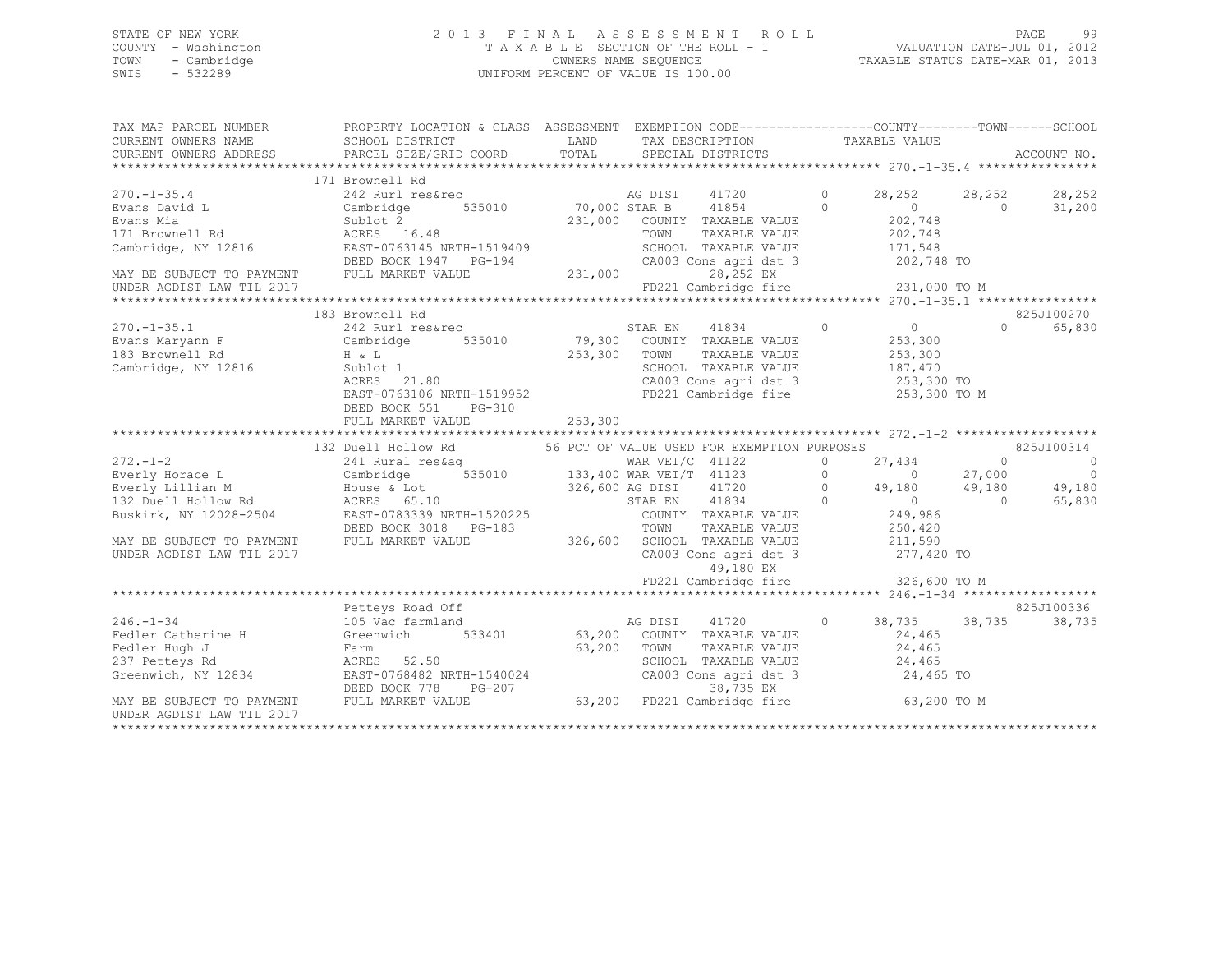## STATE OF NEW YORK 2 0 1 3 F I N A L A S S E S S M E N T R O L L PAGE 100 COUNTY - Washington T A X A B L E SECTION OF THE ROLL - 1 VALUATION DATE-JUL 01, 2012 TOWN - Cambridge OWNERS NAME SEQUENCE TAXABLE STATUS DATE-MAR 01, 2013 SWIS - 532289 UNIFORM PERCENT OF VALUE IS 100.00

| TAX MAP PARCEL NUMBER<br>CURRENT OWNERS NAME<br>CURRENT OWNERS ADDRESS               | PROPERTY LOCATION & CLASS ASSESSMENT EXEMPTION CODE----------------COUNTY-------TOWN-----SCHOOL<br>SCHOOL DISTRICT<br>PARCEL SIZE/GRID COORD                      | LAND<br>TOTAL                | TAX DESCRIPTION<br>SPECIAL DISTRICTS                                                                                                          | TAXABLE VALUE                                                                            | ACCOUNT NO.                                                              |
|--------------------------------------------------------------------------------------|-------------------------------------------------------------------------------------------------------------------------------------------------------------------|------------------------------|-----------------------------------------------------------------------------------------------------------------------------------------------|------------------------------------------------------------------------------------------|--------------------------------------------------------------------------|
|                                                                                      |                                                                                                                                                                   |                              |                                                                                                                                               |                                                                                          |                                                                          |
| $246. - 1 - 42$<br>Fedler Catherine H<br>Fedler Hugh H<br>237 Petteys Rd             | 237 Petteys Rd<br>112 Dairy farm<br>Greenwich 533401<br>Farm<br>ACRES 85.60                                                                                       | 159,000 AG DIST              | AG BUILD 41700<br>41720<br>41854<br>403,600 STAR B<br>COUNTY TAXABLE VALUE                                                                    | $\circ$<br>33,700<br>$\Omega$<br>96,597<br>$\overline{0}$<br>$\Omega$<br>273,303         | 825J100335<br>33,700<br>33,700<br>96,597<br>96,597<br>$\Omega$<br>31,200 |
| Greenwich, NY 12834<br>MAY BE SUBJECT TO PAYMENT<br>UNDER AGDIST LAW TIL 2018        | EAST-0770013 NRTH-1540048<br>DEED BOOK 778<br>PG-207<br>FULL MARKET VALUE                                                                                         |                              | TOWN<br>TAXABLE VALUE<br>SCHOOL TAXABLE VALUE<br>403,600 CA003 Cons agri dst 3<br>96,597 EX<br>FD221 Cambridge fire                           | 273,303<br>242,103<br>307,003 TO<br>403,600 TO M                                         |                                                                          |
|                                                                                      |                                                                                                                                                                   |                              |                                                                                                                                               |                                                                                          |                                                                          |
| $280 - 2 - 23.1$<br>Ferguson Sarah E<br>99 Dickensen Rd<br>Buskirk, NY 12028         | 99 Dickensen Rd<br>210 1 Family Res<br>Cambridge 535010<br>H & L<br>ACRES 2.46<br>EAST-0775665 NRTH-1507967<br>$PG-235$<br>DEED BOOK 691                          | 224,200                      | STAR B 41854<br>37,300 COUNTY TAXABLE VALUE<br>TOWN<br>TAXABLE VALUE<br>SCHOOL TAXABLE VALUE<br>CA003 Cons agri dst 3<br>FD221 Cambridge fire | $\circ$<br>$\overline{0}$<br>224,200<br>224,200<br>193,000<br>224,200 TO<br>224,200 TO M | 31,200<br>$\circ$                                                        |
|                                                                                      | FULL MARKET VALUE                                                                                                                                                 | 224,200                      |                                                                                                                                               |                                                                                          |                                                                          |
|                                                                                      |                                                                                                                                                                   |                              |                                                                                                                                               |                                                                                          |                                                                          |
|                                                                                      | 19 Horton Ln                                                                                                                                                      |                              |                                                                                                                                               |                                                                                          | 825J100422                                                               |
| $261 - 2 - 9$<br>Ferst D. Leslie<br>19 Horton Ln<br>Cambridge, NY 12816              | 210 1 Family Res<br>Cambridge 535010<br>H & L<br>$261. - 1 - 9$<br>ACRES 9.60<br>EAST-0765212 NRTH-1523103<br>DEED BOOK 3173 PG-163<br>FULL MARKET VALUE          | 43,400<br>149,600<br>149,600 | STAR B<br>41854<br>COUNTY TAXABLE VALUE<br>TOWN<br>TAXABLE VALUE<br>SCHOOL TAXABLE VALUE<br>CA003 Cons agri dst 3<br>FD221 Cambridge fire     | $\circ$<br>$\overline{0}$<br>149,600<br>149,600<br>118,400<br>149,600 TO<br>149,600 TO M | $\Omega$<br>31,200                                                       |
|                                                                                      |                                                                                                                                                                   |                              |                                                                                                                                               |                                                                                          |                                                                          |
| $280. -1 - 10.1$<br>Fiato Mike<br>Fiato Gayle<br>66 Captains Rd<br>Chelsey, MA 02150 | County Route 59<br>322 Rural vac>10<br>535010<br>Cambridge<br>lot 2A<br>ACRES 18.94<br>EAST-0770486 NRTH-1508572<br>DEED BOOK 591<br>$PG-62$<br>FULL MARKET VALUE | 65,900<br>65,900<br>65,900   | COUNTY TAXABLE VALUE<br>TAXABLE VALUE<br>TOWN<br>SCHOOL TAXABLE VALUE<br>CA003 Cons agri dst 3<br>FD221 Cambridge fire                        | 65,900<br>65,900<br>65,900<br>65,900 TO<br>65,900 TO M                                   | 825J102006                                                               |
|                                                                                      |                                                                                                                                                                   |                              |                                                                                                                                               |                                                                                          |                                                                          |
| $272. - 2 - 15.2$<br>Fichtelberg Dawn M<br>25 Knight Ln<br>Kings Park, NY 11754      | Turnpike Rd<br>314 Rural vac<10<br>Cambridge 535010<br>V Land<br>3.00<br>ACRES<br>EAST-0788688 NRTH-1514905<br>DEED BOOK 483<br>$PG-140$                          | 18,000<br>18,000             | COUNTY TAXABLE VALUE<br>TAXABLE VALUE<br>TOWN<br>SCHOOL TAXABLE VALUE<br>FD221 Cambridge fire                                                 | 18,000<br>18,000<br>18,000<br>18,000 TO M                                                | 825J100889                                                               |
|                                                                                      | FULL MARKET VALUE                                                                                                                                                 | 18,000                       |                                                                                                                                               |                                                                                          |                                                                          |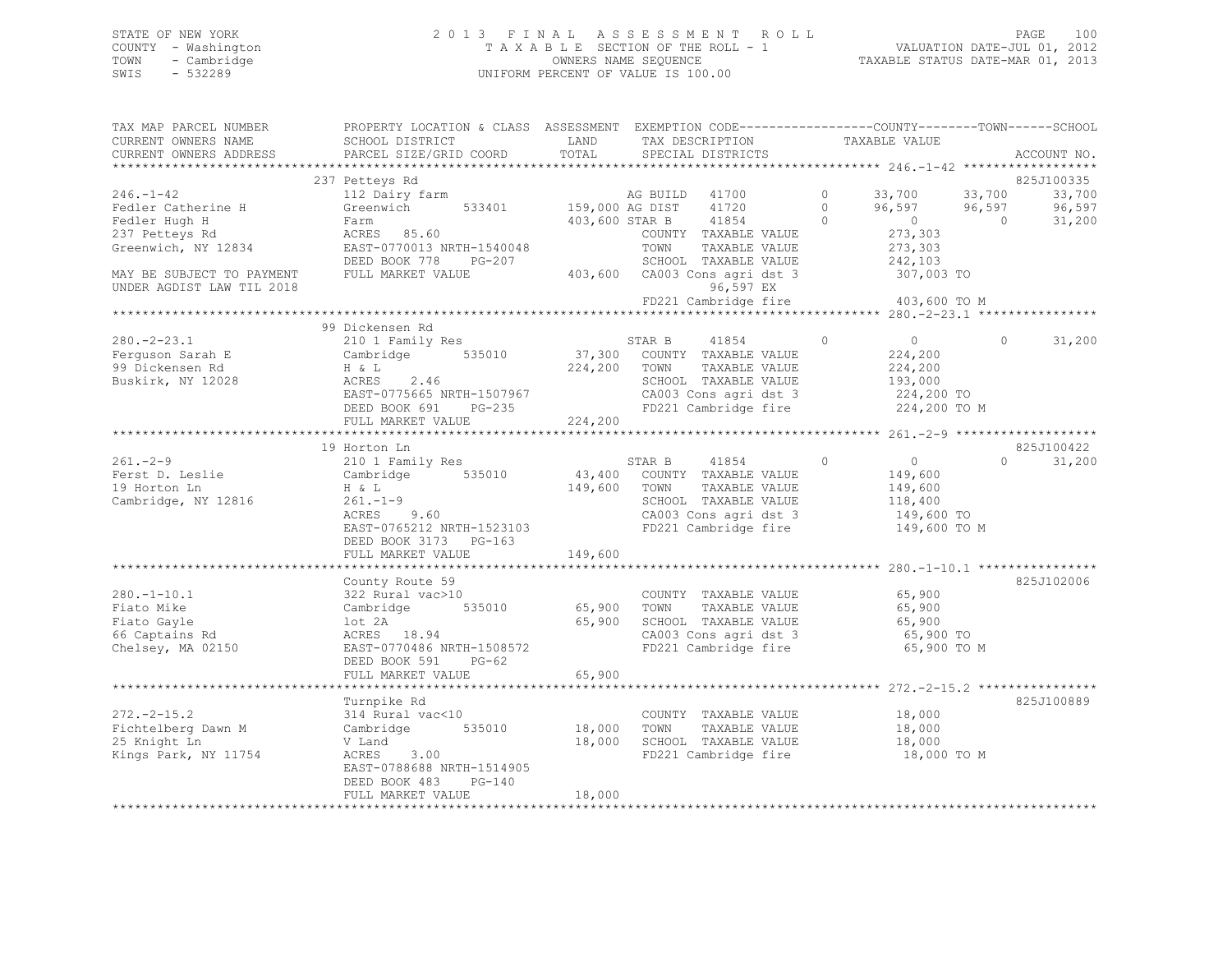## STATE OF NEW YORK 2 0 1 3 F I N A L A S S E S S M E N T R O L L PAGE 101 COUNTY - Washington T A X A B L E SECTION OF THE ROLL - 1 VALUATION DATE-JUL 01, 2012 TOWN - Cambridge OWNERS NAME SEQUENCE TAXABLE STATUS DATE-MAR 01, 2013 SWIS - 532289 UNIFORM PERCENT OF VALUE IS 100.00

| SCHOOL DISTRICT<br>LAND<br>TAX DESCRIPTION<br>TAXABLE VALUE<br>CURRENT OWNERS ADDRESS<br>825J100855<br>15 Frog Way<br>$\sim$ 0<br>$271, -2 - 10.2$<br>242 Rurl res&rec<br>STAR B 41854<br>$\overline{0}$<br>31,200<br>$\Omega$<br>258,100<br>Figlozzi William D Cambridge 535010 80,100 COUNTY TAXABLE VALUE<br>Waterson Margaret A<br>258,100 TOWN<br>TAXABLE VALUE<br>258,100<br>H & L<br>ACRES 20.10<br>SCHOOL TAXABLE VALUE<br>226,900<br>15 Froq Way<br>EAST-0772509 NRTH-1520430<br>FD221 Cambridge fire<br>258,100 TO M<br>Cambridge, NY 12816<br>DEED BOOK 466<br>PG-656<br>258,100<br>FULL MARKET VALUE<br>825J100323<br>Dickensen Rd<br>$280. -1 - 10$<br>COUNTY TAXABLE VALUE 19,000<br>314 Rural vac<10<br>535010 19,000<br>Fillmore Roger V Cambridge<br>TAXABLE VALUE 19,000<br>TOWN<br>19,000<br>SCHOOL TAXABLE VALUE 19,000<br>CA003 Cons agri dst 3 19,000 TO<br>Fillmore Erika<br>Vacant Lot<br>PO Box 145<br>Lot 1A<br>ACRES 3.09<br>FD221 Cambridge fire 19,000 TO M<br>Woodhull, NY 14898<br>EAST-0771810 NRTH-1509854<br>DEED BOOK 664 PG-83<br>19,000<br>FULL MARKET VALUE<br>County Route 74<br>$288. - 1 - 21.1$<br>31,200<br>322 Rural vac>10<br>COUNTY TAXABLE VALUE<br>322 Rural vac>iv<br>Cambridge 535010 31,200 TOWN<br>31 200 SCHOC<br>31,200<br>Film Terry D<br>TAXABLE VALUE<br>SCHOOL TAXABLE VALUE<br>31,200<br>Film Mary S LE<br>31,200<br>Land<br>26 Haviland Ave<br>664/103<br>FD221 Cambridge fire<br>31,200 TO M<br>South Glens Falls, NY<br>ACRES 11.60<br>12803-5115 EAST-0763702 NRTH-1499520<br>DEED BOOK 799 PG-238<br>31,200<br>FULL MARKET VALUE<br>825J100365<br>County Route 74<br>COUNTY TAXABLE VALUE 32,000<br>322 Rural vac>10<br>Fisher Christopher Cambridge 535010 32,000 TOWN<br>TAXABLE VALUE 32,000<br>Fisher Jennifer<br>32,000<br>SCHOOL TAXABLE VALUE 32,000<br>CA003 Cons agri dst 3 32,000 TO<br>er<br>Vac Land<br>MLS listing<br>The 32.80<br>CA003 Cons agri dst 3<br>FD221 Cambridge fire<br>264 County Route 71<br>32,000 TO M<br>Stillwater, NY 12170<br>EAST-0765125 NRTH-1518459<br>DEED BOOK 2868 PG-171<br>32,000<br>FULL MARKET VALUE | TAX MAP PARCEL NUMBER | PROPERTY LOCATION & CLASS ASSESSMENT EXEMPTION CODE---------------COUNTY-------TOWN-----SCHOOL |  |  |
|------------------------------------------------------------------------------------------------------------------------------------------------------------------------------------------------------------------------------------------------------------------------------------------------------------------------------------------------------------------------------------------------------------------------------------------------------------------------------------------------------------------------------------------------------------------------------------------------------------------------------------------------------------------------------------------------------------------------------------------------------------------------------------------------------------------------------------------------------------------------------------------------------------------------------------------------------------------------------------------------------------------------------------------------------------------------------------------------------------------------------------------------------------------------------------------------------------------------------------------------------------------------------------------------------------------------------------------------------------------------------------------------------------------------------------------------------------------------------------------------------------------------------------------------------------------------------------------------------------------------------------------------------------------------------------------------------------------------------------------------------------------------------------------------------------------------------------------------------------------------------------------------------------------------------------------------------------------------------------------------------------------------------------------------------------------------------------------------------------------|-----------------------|------------------------------------------------------------------------------------------------|--|--|
|                                                                                                                                                                                                                                                                                                                                                                                                                                                                                                                                                                                                                                                                                                                                                                                                                                                                                                                                                                                                                                                                                                                                                                                                                                                                                                                                                                                                                                                                                                                                                                                                                                                                                                                                                                                                                                                                                                                                                                                                                                                                                                                  | CURRENT OWNERS NAME   |                                                                                                |  |  |
|                                                                                                                                                                                                                                                                                                                                                                                                                                                                                                                                                                                                                                                                                                                                                                                                                                                                                                                                                                                                                                                                                                                                                                                                                                                                                                                                                                                                                                                                                                                                                                                                                                                                                                                                                                                                                                                                                                                                                                                                                                                                                                                  |                       |                                                                                                |  |  |
|                                                                                                                                                                                                                                                                                                                                                                                                                                                                                                                                                                                                                                                                                                                                                                                                                                                                                                                                                                                                                                                                                                                                                                                                                                                                                                                                                                                                                                                                                                                                                                                                                                                                                                                                                                                                                                                                                                                                                                                                                                                                                                                  |                       |                                                                                                |  |  |
|                                                                                                                                                                                                                                                                                                                                                                                                                                                                                                                                                                                                                                                                                                                                                                                                                                                                                                                                                                                                                                                                                                                                                                                                                                                                                                                                                                                                                                                                                                                                                                                                                                                                                                                                                                                                                                                                                                                                                                                                                                                                                                                  |                       |                                                                                                |  |  |
|                                                                                                                                                                                                                                                                                                                                                                                                                                                                                                                                                                                                                                                                                                                                                                                                                                                                                                                                                                                                                                                                                                                                                                                                                                                                                                                                                                                                                                                                                                                                                                                                                                                                                                                                                                                                                                                                                                                                                                                                                                                                                                                  |                       |                                                                                                |  |  |
|                                                                                                                                                                                                                                                                                                                                                                                                                                                                                                                                                                                                                                                                                                                                                                                                                                                                                                                                                                                                                                                                                                                                                                                                                                                                                                                                                                                                                                                                                                                                                                                                                                                                                                                                                                                                                                                                                                                                                                                                                                                                                                                  |                       |                                                                                                |  |  |
|                                                                                                                                                                                                                                                                                                                                                                                                                                                                                                                                                                                                                                                                                                                                                                                                                                                                                                                                                                                                                                                                                                                                                                                                                                                                                                                                                                                                                                                                                                                                                                                                                                                                                                                                                                                                                                                                                                                                                                                                                                                                                                                  |                       |                                                                                                |  |  |
|                                                                                                                                                                                                                                                                                                                                                                                                                                                                                                                                                                                                                                                                                                                                                                                                                                                                                                                                                                                                                                                                                                                                                                                                                                                                                                                                                                                                                                                                                                                                                                                                                                                                                                                                                                                                                                                                                                                                                                                                                                                                                                                  |                       |                                                                                                |  |  |
|                                                                                                                                                                                                                                                                                                                                                                                                                                                                                                                                                                                                                                                                                                                                                                                                                                                                                                                                                                                                                                                                                                                                                                                                                                                                                                                                                                                                                                                                                                                                                                                                                                                                                                                                                                                                                                                                                                                                                                                                                                                                                                                  |                       |                                                                                                |  |  |
|                                                                                                                                                                                                                                                                                                                                                                                                                                                                                                                                                                                                                                                                                                                                                                                                                                                                                                                                                                                                                                                                                                                                                                                                                                                                                                                                                                                                                                                                                                                                                                                                                                                                                                                                                                                                                                                                                                                                                                                                                                                                                                                  |                       |                                                                                                |  |  |
|                                                                                                                                                                                                                                                                                                                                                                                                                                                                                                                                                                                                                                                                                                                                                                                                                                                                                                                                                                                                                                                                                                                                                                                                                                                                                                                                                                                                                                                                                                                                                                                                                                                                                                                                                                                                                                                                                                                                                                                                                                                                                                                  |                       |                                                                                                |  |  |
|                                                                                                                                                                                                                                                                                                                                                                                                                                                                                                                                                                                                                                                                                                                                                                                                                                                                                                                                                                                                                                                                                                                                                                                                                                                                                                                                                                                                                                                                                                                                                                                                                                                                                                                                                                                                                                                                                                                                                                                                                                                                                                                  |                       |                                                                                                |  |  |
|                                                                                                                                                                                                                                                                                                                                                                                                                                                                                                                                                                                                                                                                                                                                                                                                                                                                                                                                                                                                                                                                                                                                                                                                                                                                                                                                                                                                                                                                                                                                                                                                                                                                                                                                                                                                                                                                                                                                                                                                                                                                                                                  |                       |                                                                                                |  |  |
|                                                                                                                                                                                                                                                                                                                                                                                                                                                                                                                                                                                                                                                                                                                                                                                                                                                                                                                                                                                                                                                                                                                                                                                                                                                                                                                                                                                                                                                                                                                                                                                                                                                                                                                                                                                                                                                                                                                                                                                                                                                                                                                  |                       |                                                                                                |  |  |
|                                                                                                                                                                                                                                                                                                                                                                                                                                                                                                                                                                                                                                                                                                                                                                                                                                                                                                                                                                                                                                                                                                                                                                                                                                                                                                                                                                                                                                                                                                                                                                                                                                                                                                                                                                                                                                                                                                                                                                                                                                                                                                                  |                       |                                                                                                |  |  |
|                                                                                                                                                                                                                                                                                                                                                                                                                                                                                                                                                                                                                                                                                                                                                                                                                                                                                                                                                                                                                                                                                                                                                                                                                                                                                                                                                                                                                                                                                                                                                                                                                                                                                                                                                                                                                                                                                                                                                                                                                                                                                                                  |                       |                                                                                                |  |  |
|                                                                                                                                                                                                                                                                                                                                                                                                                                                                                                                                                                                                                                                                                                                                                                                                                                                                                                                                                                                                                                                                                                                                                                                                                                                                                                                                                                                                                                                                                                                                                                                                                                                                                                                                                                                                                                                                                                                                                                                                                                                                                                                  |                       |                                                                                                |  |  |
|                                                                                                                                                                                                                                                                                                                                                                                                                                                                                                                                                                                                                                                                                                                                                                                                                                                                                                                                                                                                                                                                                                                                                                                                                                                                                                                                                                                                                                                                                                                                                                                                                                                                                                                                                                                                                                                                                                                                                                                                                                                                                                                  |                       |                                                                                                |  |  |
|                                                                                                                                                                                                                                                                                                                                                                                                                                                                                                                                                                                                                                                                                                                                                                                                                                                                                                                                                                                                                                                                                                                                                                                                                                                                                                                                                                                                                                                                                                                                                                                                                                                                                                                                                                                                                                                                                                                                                                                                                                                                                                                  |                       |                                                                                                |  |  |
|                                                                                                                                                                                                                                                                                                                                                                                                                                                                                                                                                                                                                                                                                                                                                                                                                                                                                                                                                                                                                                                                                                                                                                                                                                                                                                                                                                                                                                                                                                                                                                                                                                                                                                                                                                                                                                                                                                                                                                                                                                                                                                                  |                       |                                                                                                |  |  |
|                                                                                                                                                                                                                                                                                                                                                                                                                                                                                                                                                                                                                                                                                                                                                                                                                                                                                                                                                                                                                                                                                                                                                                                                                                                                                                                                                                                                                                                                                                                                                                                                                                                                                                                                                                                                                                                                                                                                                                                                                                                                                                                  |                       |                                                                                                |  |  |
|                                                                                                                                                                                                                                                                                                                                                                                                                                                                                                                                                                                                                                                                                                                                                                                                                                                                                                                                                                                                                                                                                                                                                                                                                                                                                                                                                                                                                                                                                                                                                                                                                                                                                                                                                                                                                                                                                                                                                                                                                                                                                                                  |                       |                                                                                                |  |  |
|                                                                                                                                                                                                                                                                                                                                                                                                                                                                                                                                                                                                                                                                                                                                                                                                                                                                                                                                                                                                                                                                                                                                                                                                                                                                                                                                                                                                                                                                                                                                                                                                                                                                                                                                                                                                                                                                                                                                                                                                                                                                                                                  |                       |                                                                                                |  |  |
|                                                                                                                                                                                                                                                                                                                                                                                                                                                                                                                                                                                                                                                                                                                                                                                                                                                                                                                                                                                                                                                                                                                                                                                                                                                                                                                                                                                                                                                                                                                                                                                                                                                                                                                                                                                                                                                                                                                                                                                                                                                                                                                  |                       |                                                                                                |  |  |
|                                                                                                                                                                                                                                                                                                                                                                                                                                                                                                                                                                                                                                                                                                                                                                                                                                                                                                                                                                                                                                                                                                                                                                                                                                                                                                                                                                                                                                                                                                                                                                                                                                                                                                                                                                                                                                                                                                                                                                                                                                                                                                                  |                       |                                                                                                |  |  |
|                                                                                                                                                                                                                                                                                                                                                                                                                                                                                                                                                                                                                                                                                                                                                                                                                                                                                                                                                                                                                                                                                                                                                                                                                                                                                                                                                                                                                                                                                                                                                                                                                                                                                                                                                                                                                                                                                                                                                                                                                                                                                                                  |                       |                                                                                                |  |  |
|                                                                                                                                                                                                                                                                                                                                                                                                                                                                                                                                                                                                                                                                                                                                                                                                                                                                                                                                                                                                                                                                                                                                                                                                                                                                                                                                                                                                                                                                                                                                                                                                                                                                                                                                                                                                                                                                                                                                                                                                                                                                                                                  |                       |                                                                                                |  |  |
|                                                                                                                                                                                                                                                                                                                                                                                                                                                                                                                                                                                                                                                                                                                                                                                                                                                                                                                                                                                                                                                                                                                                                                                                                                                                                                                                                                                                                                                                                                                                                                                                                                                                                                                                                                                                                                                                                                                                                                                                                                                                                                                  |                       |                                                                                                |  |  |
|                                                                                                                                                                                                                                                                                                                                                                                                                                                                                                                                                                                                                                                                                                                                                                                                                                                                                                                                                                                                                                                                                                                                                                                                                                                                                                                                                                                                                                                                                                                                                                                                                                                                                                                                                                                                                                                                                                                                                                                                                                                                                                                  |                       |                                                                                                |  |  |
|                                                                                                                                                                                                                                                                                                                                                                                                                                                                                                                                                                                                                                                                                                                                                                                                                                                                                                                                                                                                                                                                                                                                                                                                                                                                                                                                                                                                                                                                                                                                                                                                                                                                                                                                                                                                                                                                                                                                                                                                                                                                                                                  |                       |                                                                                                |  |  |
|                                                                                                                                                                                                                                                                                                                                                                                                                                                                                                                                                                                                                                                                                                                                                                                                                                                                                                                                                                                                                                                                                                                                                                                                                                                                                                                                                                                                                                                                                                                                                                                                                                                                                                                                                                                                                                                                                                                                                                                                                                                                                                                  |                       |                                                                                                |  |  |
|                                                                                                                                                                                                                                                                                                                                                                                                                                                                                                                                                                                                                                                                                                                                                                                                                                                                                                                                                                                                                                                                                                                                                                                                                                                                                                                                                                                                                                                                                                                                                                                                                                                                                                                                                                                                                                                                                                                                                                                                                                                                                                                  |                       |                                                                                                |  |  |
|                                                                                                                                                                                                                                                                                                                                                                                                                                                                                                                                                                                                                                                                                                                                                                                                                                                                                                                                                                                                                                                                                                                                                                                                                                                                                                                                                                                                                                                                                                                                                                                                                                                                                                                                                                                                                                                                                                                                                                                                                                                                                                                  | $270. - 1 - 33$       |                                                                                                |  |  |
|                                                                                                                                                                                                                                                                                                                                                                                                                                                                                                                                                                                                                                                                                                                                                                                                                                                                                                                                                                                                                                                                                                                                                                                                                                                                                                                                                                                                                                                                                                                                                                                                                                                                                                                                                                                                                                                                                                                                                                                                                                                                                                                  |                       |                                                                                                |  |  |
|                                                                                                                                                                                                                                                                                                                                                                                                                                                                                                                                                                                                                                                                                                                                                                                                                                                                                                                                                                                                                                                                                                                                                                                                                                                                                                                                                                                                                                                                                                                                                                                                                                                                                                                                                                                                                                                                                                                                                                                                                                                                                                                  |                       |                                                                                                |  |  |
|                                                                                                                                                                                                                                                                                                                                                                                                                                                                                                                                                                                                                                                                                                                                                                                                                                                                                                                                                                                                                                                                                                                                                                                                                                                                                                                                                                                                                                                                                                                                                                                                                                                                                                                                                                                                                                                                                                                                                                                                                                                                                                                  |                       |                                                                                                |  |  |
|                                                                                                                                                                                                                                                                                                                                                                                                                                                                                                                                                                                                                                                                                                                                                                                                                                                                                                                                                                                                                                                                                                                                                                                                                                                                                                                                                                                                                                                                                                                                                                                                                                                                                                                                                                                                                                                                                                                                                                                                                                                                                                                  |                       |                                                                                                |  |  |
|                                                                                                                                                                                                                                                                                                                                                                                                                                                                                                                                                                                                                                                                                                                                                                                                                                                                                                                                                                                                                                                                                                                                                                                                                                                                                                                                                                                                                                                                                                                                                                                                                                                                                                                                                                                                                                                                                                                                                                                                                                                                                                                  |                       |                                                                                                |  |  |
|                                                                                                                                                                                                                                                                                                                                                                                                                                                                                                                                                                                                                                                                                                                                                                                                                                                                                                                                                                                                                                                                                                                                                                                                                                                                                                                                                                                                                                                                                                                                                                                                                                                                                                                                                                                                                                                                                                                                                                                                                                                                                                                  |                       |                                                                                                |  |  |
|                                                                                                                                                                                                                                                                                                                                                                                                                                                                                                                                                                                                                                                                                                                                                                                                                                                                                                                                                                                                                                                                                                                                                                                                                                                                                                                                                                                                                                                                                                                                                                                                                                                                                                                                                                                                                                                                                                                                                                                                                                                                                                                  |                       |                                                                                                |  |  |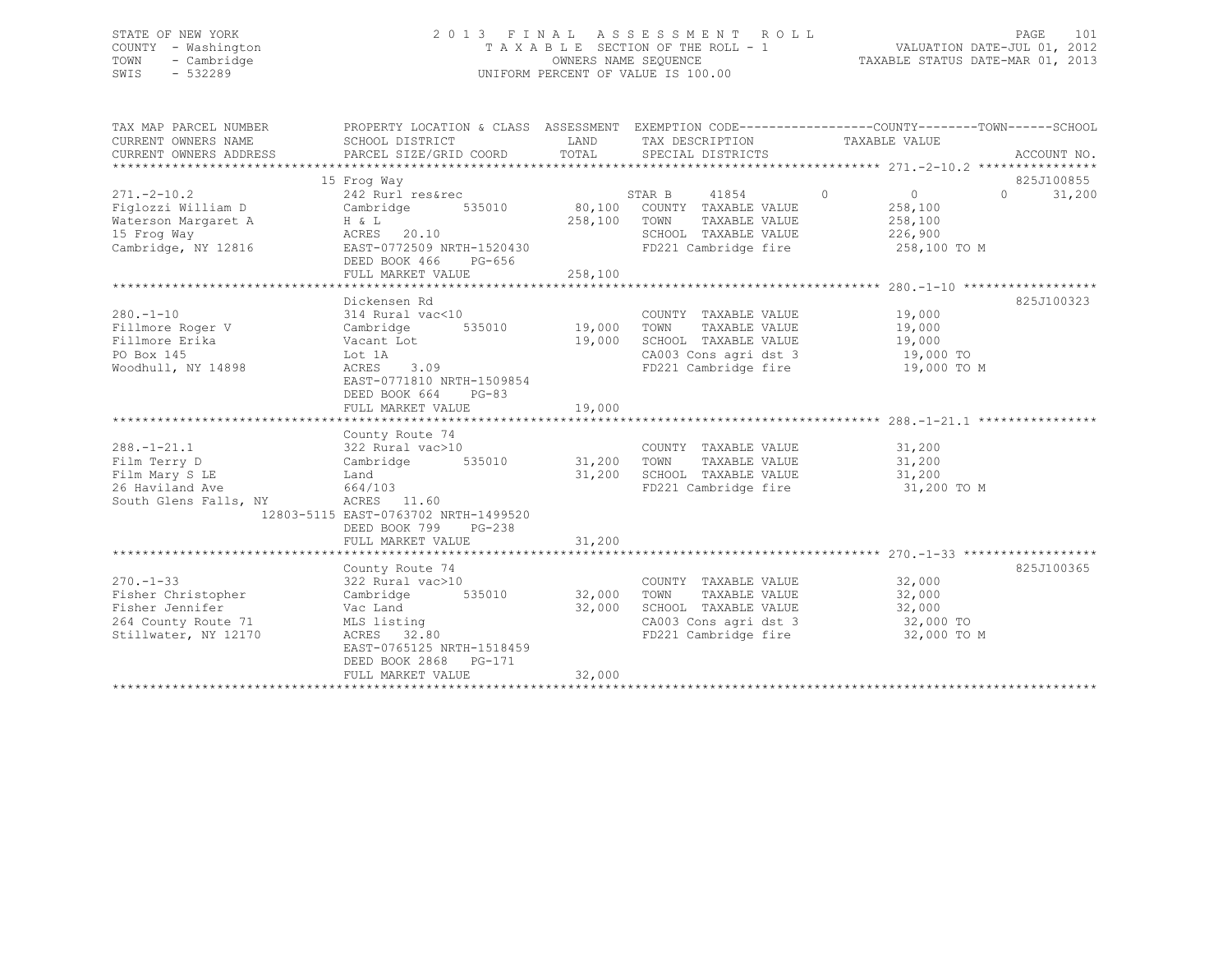|      | STATE OF NEW YORK   | 2013 FINAL ASSESSMENT ROLL            | PAGE                             | 102 |
|------|---------------------|---------------------------------------|----------------------------------|-----|
|      | COUNTY - Washington | T A X A B L E SECTION OF THE ROLL - 1 | VALUATION DATE-JUL 01, 2012      |     |
|      | TOWN - Cambridge    | OWNERS NAME SEQUENCE                  | TAXABLE STATUS DATE-MAR 01, 2013 |     |
| SWIS | - 532289            | UNIFORM PERCENT OF VALUE IS 100.00    |                                  |     |

| TAX MAP PARCEL NUMBER                                 | PROPERTY LOCATION & CLASS ASSESSMENT EXEMPTION CODE----------------COUNTY-------TOWN------SCHOOL |                                                 |                 |                                    |            |                    |            |                |
|-------------------------------------------------------|--------------------------------------------------------------------------------------------------|-------------------------------------------------|-----------------|------------------------------------|------------|--------------------|------------|----------------|
| CURRENT OWNERS NAME                                   | SCHOOL DISTRICT                                                                                  | LAND                                            |                 | TAX DESCRIPTION                    |            | TAXABLE VALUE      |            |                |
| CURRENT OWNERS ADDRESS                                | PARCEL SIZE/GRID COORD                                                                           | TOTAL                                           |                 | SPECIAL DISTRICTS                  |            |                    |            | ACCOUNT NO.    |
|                                                       |                                                                                                  |                                                 |                 |                                    |            |                    |            |                |
|                                                       | 142 Irish Ln                                                                                     |                                                 |                 |                                    |            |                    |            | 825J102038     |
| $255. - 1 - 24.3$                                     | 210 1 Family Res                                                                                 |                                                 |                 |                                    | $\circ$    | 30,000             | $\Omega$   | $\overline{0}$ |
| Fisher Neil W                                         | 535010<br>Cambridge                                                                              | WAR VET/C 41122<br>35010 57,000 WAR VET/T 41123 |                 |                                    | $\Omega$   | $\sim$ 0           | 27,000     | $\overline{0}$ |
| Fisher Kimberley K                                    | Lot 5<br>Lot 5<br>ACRES 13.34                                                                    | 285,900 DIS VET/C 41142                         |                 |                                    | $\circ$    | 14,295             | $\bigcirc$ | $\circ$        |
| 142 Irish Ln                                          |                                                                                                  |                                                 | DIS VET/T 41143 |                                    | $\Omega$   | $\overline{0}$     | 14,295     | $\overline{0}$ |
| Cambridge, NY 12816                                   | EAST-0781261 NRTH-1531268                                                                        |                                                 | STAR B          | 41854                              | $\bigcirc$ | $\overline{0}$     | $\bigcirc$ | 31,200         |
|                                                       | DEED BOOK 1865 PG-31                                                                             |                                                 |                 | COUNTY TAXABLE VALUE               |            | 241,605            |            |                |
|                                                       | FULL MARKET VALUE                                                                                | 285,900 TOWN                                    |                 | TAXABLE VALUE                      |            | 244,605            |            |                |
|                                                       |                                                                                                  |                                                 |                 | SCHOOL TAXABLE VALUE               |            | 254,700            |            |                |
|                                                       |                                                                                                  |                                                 |                 | CA005 Cons agri dst 5              |            | 285,900 TO         |            |                |
|                                                       |                                                                                                  |                                                 |                 | FD221 Cambridge fire               |            | 285,900 TO M       |            |                |
|                                                       |                                                                                                  |                                                 |                 |                                    |            |                    |            |                |
|                                                       | 480 Cobble Rd                                                                                    |                                                 |                 |                                    |            |                    |            |                |
| $262 - 2 - 7.4$                                       | 242 Rurl res&rec                                                                                 |                                                 |                 | STAR B 41854                       | $\circ$    | $\overline{0}$     | $\Omega$   | 31,200         |
| Flint Edmund D                                        | Cambridge<br>535010                                                                              |                                                 |                 | 71,000 COUNTY TAXABLE VALUE        |            | 244,500            |            |                |
| 480 Cobble Rd                                         | Lot 1                                                                                            | 244,500 TOWN                                    |                 | TAXABLE VALUE                      |            | 244,500            |            |                |
| Cambridge, NY 12816                                   | 810' Frt Ft<br>ACRES 17.00                                                                       |                                                 |                 | SCHOOL TAXABLE VALUE               |            | 213,300            |            |                |
|                                                       |                                                                                                  |                                                 |                 | FD221 Cambridge fire               |            | 244,500 TO M       |            |                |
|                                                       | EAST-0777651 NRTH-1528394                                                                        |                                                 |                 |                                    |            |                    |            |                |
|                                                       | DEED BOOK 1847 PG-266                                                                            |                                                 |                 |                                    |            |                    |            |                |
|                                                       | FULL MARKET VALUE                                                                                | 244,500                                         |                 |                                    |            |                    |            |                |
|                                                       | 372 Whiteside Rd                                                                                 |                                                 |                 |                                    |            |                    |            |                |
| $279. - 2 - 2.1$                                      |                                                                                                  |                                                 | STAR B          |                                    | $\bigcirc$ | $\overline{0}$     | $\cap$     | 825J100954     |
| Floess Carsten H                                      | 210 1 Family Res<br>Cambridge 535010 55,500 COUNTY TAXABLE VALUE                                 |                                                 |                 | 41854                              |            |                    |            | 31,200         |
| Floess Rita V                                         |                                                                                                  | 389,800 TOWN                                    |                 | TAXABLE VALUE                      |            | 389,800<br>389,800 |            |                |
| 372 Whiteside Rd                                      | House & Land<br>ACRES 9.62                                                                       |                                                 |                 | SCHOOL TAXABLE VALUE               |            | 358,600            |            |                |
| Johnsonville, NY 12094-2024 EAST-0765064 NRTH-1512423 |                                                                                                  |                                                 |                 | CA003 Cons agri dst 3 389,800 TO   |            |                    |            |                |
|                                                       | DEED BOOK 647 PG-33                                                                              |                                                 |                 | FD221 Cambridge fire               |            | 389,800 TO M       |            |                |
|                                                       | FULL MARKET VALUE                                                                                | 389,800                                         |                 |                                    |            |                    |            |                |
|                                                       |                                                                                                  |                                                 |                 |                                    |            |                    |            |                |
|                                                       | 207 Stage Rd                                                                                     |                                                 |                 |                                    |            |                    |            | 825J100903     |
| $280. -2 - 12.1$                                      | 210 <sup>1</sup> Family Res                                                                      |                                                 | STAR B          | 41854<br>$\sim$ 0                  |            | $\overline{0}$     | $\cap$     | 31,200         |
| Flynn Timothy R                                       | Cambridge                                                                                        |                                                 |                 | 535010 63,000 COUNTY TAXABLE VALUE |            | 183,700            |            |                |
| 207 Stage Rd                                          | Land & House                                                                                     | 183,700                                         | TOWN            | TAXABLE VALUE                      |            | 183,700            |            |                |
| Buskirk, NY 12028                                     | 2966/269                                                                                         |                                                 |                 | SCHOOL TAXABLE VALUE               |            | 152,500            |            |                |
|                                                       | ACRES 11.59                                                                                      |                                                 |                 | CA003 Cons agri dst 3              |            | 183,700 TO         |            |                |
|                                                       | EAST-0781946 NRTH-1507419                                                                        |                                                 |                 | FD221 Cambridge fire               |            | 183,700 TO M       |            |                |
|                                                       | DEED BOOK 490<br>PG-981                                                                          |                                                 |                 |                                    |            |                    |            |                |
|                                                       | FULL MARKET VALUE                                                                                | 183,700                                         |                 |                                    |            |                    |            |                |
|                                                       |                                                                                                  |                                                 |                 |                                    |            |                    |            |                |
|                                                       |                                                                                                  |                                                 |                 |                                    |            |                    |            |                |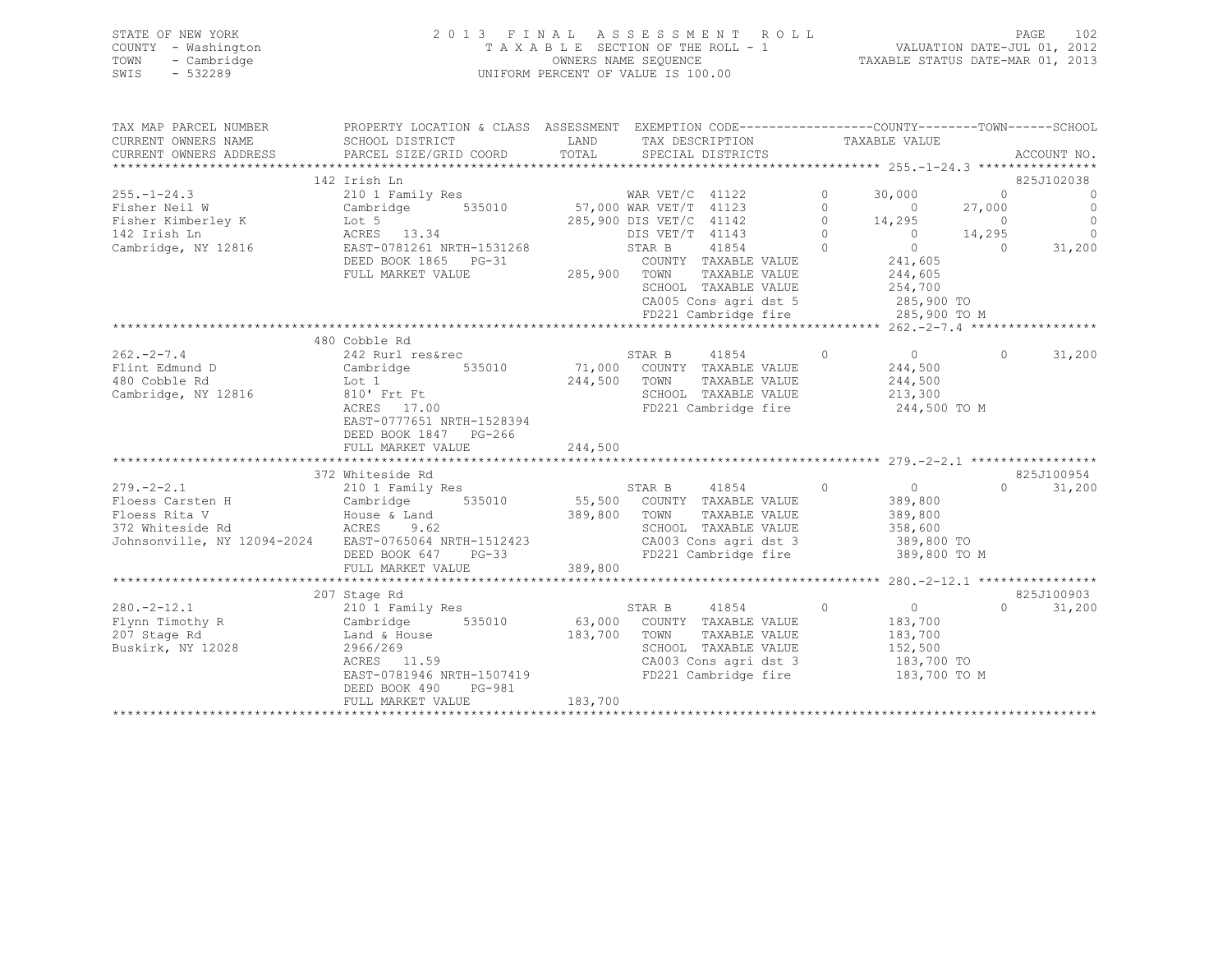## STATE OF NEW YORK 2 0 1 3 F I N A L A S S E S S M E N T R O L L PAGE 103 COUNTY - Washington T A X A B L E SECTION OF THE ROLL - 1 VALUATION DATE-JUL 01, 2012 TOWN - Cambridge OWNERS NAME SEQUENCE TAXABLE STATUS DATE-MAR 01, 2013 SWIS - 532289 UNIFORM PERCENT OF VALUE IS 100.00

| TAX MAP PARCEL NUMBER               | PROPERTY LOCATION & CLASS ASSESSMENT EXEMPTION CODE----------------COUNTY-------TOWN------SCHOOI                                                                                                                                                                               |              |                                                                  |                              |            |                    |
|-------------------------------------|--------------------------------------------------------------------------------------------------------------------------------------------------------------------------------------------------------------------------------------------------------------------------------|--------------|------------------------------------------------------------------|------------------------------|------------|--------------------|
| CURRENT OWNERS NAME SCHOOL DISTRICT |                                                                                                                                                                                                                                                                                | LAND         | TAX DESCRIPTION                                                  | TAXABLE VALUE                |            |                    |
|                                     |                                                                                                                                                                                                                                                                                |              |                                                                  |                              |            |                    |
|                                     |                                                                                                                                                                                                                                                                                |              |                                                                  |                              |            |                    |
|                                     | 88 Edie Rd                                                                                                                                                                                                                                                                     |              |                                                                  |                              |            | 825J100325         |
|                                     |                                                                                                                                                                                                                                                                                |              |                                                                  |                              |            | 45,657             |
|                                     |                                                                                                                                                                                                                                                                                |              |                                                                  |                              |            | 65,830             |
|                                     |                                                                                                                                                                                                                                                                                |              |                                                                  |                              |            |                    |
|                                     | 346.-1-23<br>Ford Cleo BLE 24.200<br>Ford Martha ELE Farm 424,200 COUNTY TAXABLE VALUE<br>SEE FAN ACRES 49.10<br>SEED BOOK 3229 PG-334<br>NAY BE SUBJECT TO PAYMENT DEED BOOK 3229 PG-334<br>TOWN TAXABLE VALUE 378,543<br>MAY BE SUBJECT TO                                   |              |                                                                  |                              |            |                    |
|                                     |                                                                                                                                                                                                                                                                                |              |                                                                  |                              |            |                    |
|                                     |                                                                                                                                                                                                                                                                                |              |                                                                  |                              |            |                    |
|                                     |                                                                                                                                                                                                                                                                                |              |                                                                  |                              |            |                    |
| UNDER AGDIST LAW TIL 2017           |                                                                                                                                                                                                                                                                                |              | FD221 Cambridge fire 424,200 TO M                                |                              |            |                    |
|                                     |                                                                                                                                                                                                                                                                                |              |                                                                  |                              |            |                    |
|                                     | 132 Stevenson Rd                                                                                                                                                                                                                                                               |              |                                                                  |                              |            | 825J100598         |
| $254. -1 - 5.1$                     | 241 Rural res&ag 6 6 3 3 3 4 4 4 4 4 4 4 5, 268 5, 268 5, 268 5, 268 5, 268 5, 268 5, 268 5, 268 5, 268 5, 26                                                                                                                                                                  |              |                                                                  |                              |            | 75,268             |
|                                     |                                                                                                                                                                                                                                                                                |              |                                                                  | $0$<br>310,632               | $\bigcirc$ | 31,200             |
|                                     |                                                                                                                                                                                                                                                                                |              | 385,900 COUNTY TAXABLE VALUE                                     |                              |            |                    |
|                                     |                                                                                                                                                                                                                                                                                |              |                                                                  | TAXABLE VALUE 310,632        |            |                    |
|                                     |                                                                                                                                                                                                                                                                                |              | SCHOOL TAXABLE VALUE 279,432                                     |                              |            |                    |
|                                     |                                                                                                                                                                                                                                                                                |              | CA003 Cons agri dst 3 310,632 TO                                 |                              |            |                    |
|                                     |                                                                                                                                                                                                                                                                                |              |                                                                  |                              |            |                    |
|                                     | Ford Douglas<br>Ford Mendy<br>Ford Douglas<br>Ford Mendy<br>2898/76<br>2898/76<br>2898/76<br>2898/76<br>2898/76<br>2898/76<br>2898/76<br>2898/76<br>2898/76<br>2898/76<br>2898/76<br>2898/76<br>28976<br>2898/76<br>2898/76<br>28976<br>28976<br>28976<br>28976<br>28976<br>28 |              |                                                                  |                              |            |                    |
|                                     |                                                                                                                                                                                                                                                                                |              |                                                                  |                              |            |                    |
|                                     | State Route 372                                                                                                                                                                                                                                                                |              | AG DIST 41720 0 75,000 75,000                                    |                              |            | 825J100542         |
| $255. - 1 - 4$                      | 105 Vac farmland                                                                                                                                                                                                                                                               |              | 535010 96,900 COUNTY TAXABLE VALUE                               |                              |            | 75,000             |
| Ford Ronald Cambridge               |                                                                                                                                                                                                                                                                                |              |                                                                  | 31,900<br>$31,900$<br>31,900 |            |                    |
| Ford Kerysa<br>77 Edie Rd           |                                                                                                                                                                                                                                                                                |              | TAXABLE VALUE                                                    |                              |            |                    |
|                                     |                                                                                                                                                                                                                                                                                |              | SCHOOL TAXABLE VALUE 31,900<br>CA005 Cons agri dst 5 31,900 TO   |                              |            |                    |
|                                     | Greenwich, NY 12834<br>EAST-0783317 NRTH-1536589<br>DEED BOOK 3201 PG-105<br>MAY BE SUBJECT TO PAYMENT FULL MARKET VALUE 106,900 FD221 Cambridge fire 106,900 TO M<br>INNER ACRIST IAM TIL 2017                                                                                |              |                                                                  |                              |            |                    |
|                                     |                                                                                                                                                                                                                                                                                |              |                                                                  |                              |            |                    |
| UNDER AGDIST LAW TIL 2017           |                                                                                                                                                                                                                                                                                |              |                                                                  |                              |            |                    |
|                                     |                                                                                                                                                                                                                                                                                |              |                                                                  |                              |            |                    |
|                                     | 77 Edie Rd                                                                                                                                                                                                                                                                     |              |                                                                  |                              |            | 825J100914         |
| $246. - 1 - 23.1$                   | 210 1 Family Res 6 8 8 8 8 9 1854                                                                                                                                                                                                                                              |              |                                                                  | $\overline{0}$               |            | 31,200<br>$\Omega$ |
| Ford Ronald R                       | Cambridge 535010 27,900 COUNTY TAXABLE VALUE                                                                                                                                                                                                                                   |              |                                                                  | 158,600                      |            |                    |
|                                     |                                                                                                                                                                                                                                                                                | 158,600 TOWN |                                                                  | TAXABLE VALUE 158,600        |            |                    |
|                                     |                                                                                                                                                                                                                                                                                |              |                                                                  |                              |            |                    |
|                                     |                                                                                                                                                                                                                                                                                |              | SCHOOL TAXABLE VALUE 127,400<br>CA003 Cons agri dst 3 158,600 TO |                              |            |                    |
|                                     | EAST-0775984 NRTH-1538117                                                                                                                                                                                                                                                      |              | FD221 Cambridge fire 158,600 TO M                                |                              |            |                    |
|                                     |                                                                                                                                                                                                                                                                                |              |                                                                  |                              |            |                    |
|                                     | FULL MARKET VALUE                                                                                                                                                                                                                                                              | 158,600      |                                                                  |                              |            |                    |
|                                     |                                                                                                                                                                                                                                                                                |              |                                                                  |                              |            |                    |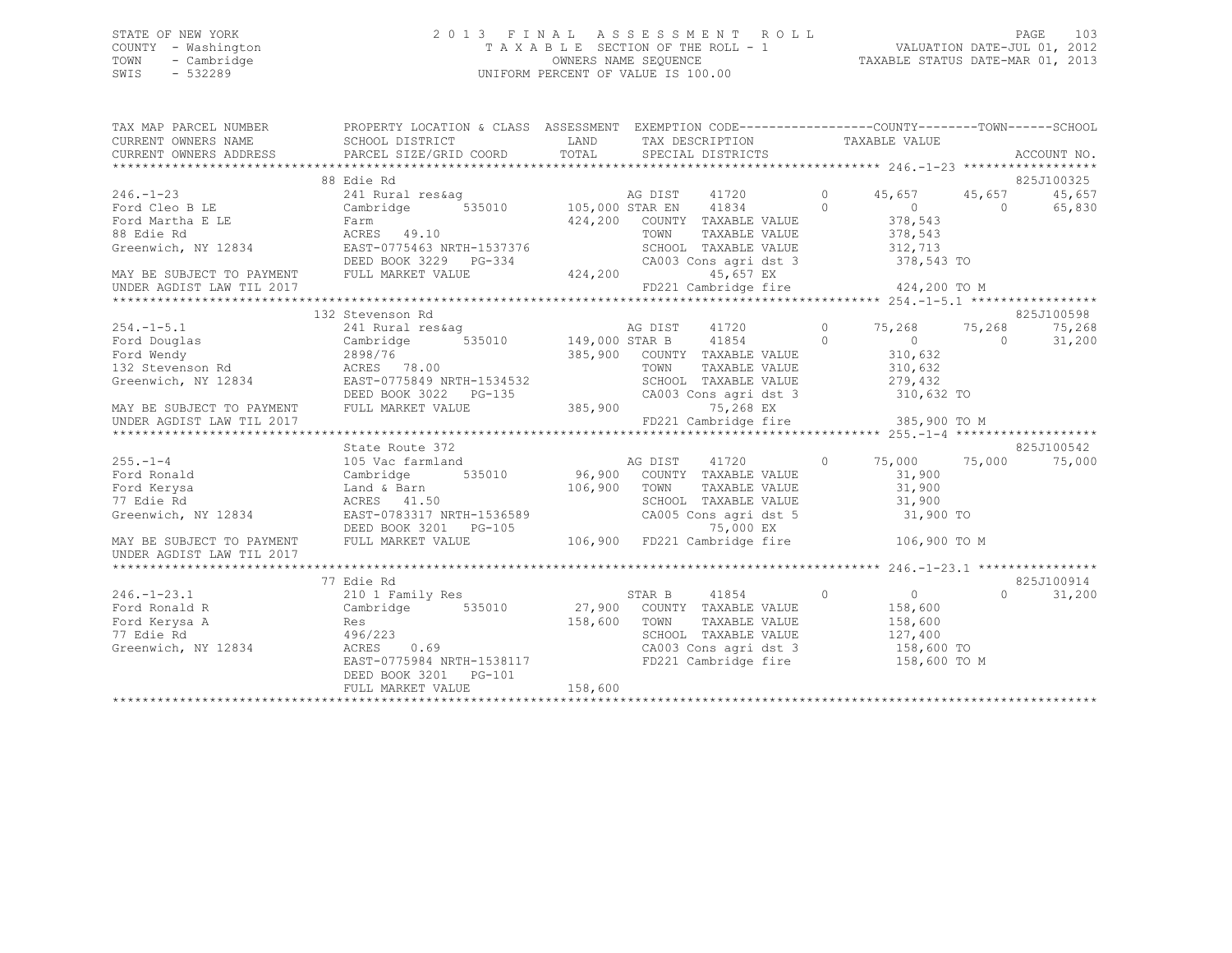## STATE OF NEW YORK 2 0 1 3 F I N A L A S S E S S M E N T R O L L PAGE 104 COUNTY - Washington T A X A B L E SECTION OF THE ROLL - 1 VALUATION DATE-JUL 01, 2012 TOWN - Cambridge OWNERS NAME SEQUENCE TAXABLE STATUS DATE-MAR 01, 2013 SWIS - 532289 UNIFORM PERCENT OF VALUE IS 100.00

| TAX MAP PARCEL NUMBER<br>CURRENT OWNERS NAME<br>CURRENT OWNERS ADDRESS                                                                                                                                                                                   | PROPERTY LOCATION & CLASS ASSESSMENT EXEMPTION CODE---------------COUNTY-------TOWN------SCHOOL<br>SCHOOL DISTRICT LAND<br>PARCEL SIZE/GRID COORD        | TOTAL              | TAX DESCRIPTION<br>SPECIAL DISTRICTS                                                                                                            | TAXABLE VALUE                                                                             | ACCOUNT NO.                      |
|----------------------------------------------------------------------------------------------------------------------------------------------------------------------------------------------------------------------------------------------------------|----------------------------------------------------------------------------------------------------------------------------------------------------------|--------------------|-------------------------------------------------------------------------------------------------------------------------------------------------|-------------------------------------------------------------------------------------------|----------------------------------|
|                                                                                                                                                                                                                                                          |                                                                                                                                                          |                    |                                                                                                                                                 |                                                                                           |                                  |
| $246. - 1 - 23.4$<br>Ford Ronald R<br>Ford Kerysa A<br>77 Edie Rd<br>Greenwich, NY 12834                                                                                                                                                                 | Edie Rd<br>312 Vac w/imprv<br>Cambridge 535010<br>$1$ ot $3$<br>ACRES 49.00<br>EAST-0776835 NRTH-1537587<br>DEED BOOK 3201 PG-96                         |                    | AG DIST 41720<br>88,800 COUNTY TAXABLE VALUE<br>92,800 TOWN<br>TAXABLE VALUE<br>SCHOOL TAXABLE VALUE<br>CA003 Cons agri dst 3<br>69,713 EX      | $\circ$<br>69,713 69,713<br>23,087<br>23,087<br>23,087<br>23,087 TO                       | 69,713                           |
| MAY BE SUBJECT TO PAYMENT<br>UNDER AGDIST LAW TIL 2017                                                                                                                                                                                                   | FULL MARKET VALUE                                                                                                                                        |                    |                                                                                                                                                 | 92,800 TO M                                                                               |                                  |
|                                                                                                                                                                                                                                                          |                                                                                                                                                          |                    |                                                                                                                                                 |                                                                                           |                                  |
| $279. - 2 - 32$<br>Fox Kirk J<br>Fox Deborah J<br>53 Gannon Rd<br>Buskirk, NY 12028 EAST-0767434 NRTH-1508763                                                                                                                                            | 53 Gannon Rd<br>210 1 Family Res<br>Cambridge 535010<br>House & Lot<br>ACRES 3.87<br>House<br>ACRES<br>EAST-0767434 NRTH-1508763<br>DEED BOOK 912 PG-304 | 265,400 TOWN       | STAR B 41854<br>40,400 COUNTY TAXABLE VALUE<br>TAXABLE VALUE<br>SCHOOL TAXABLE VALUE<br>CA003 Cons agri dst 3<br>FD221 Cambridge fire           | $\Omega$<br>$\overline{0}$<br>265,400<br>265,400<br>234,200<br>265,400 TO<br>265,400 TO M | 825L100219<br>$\Omega$<br>31,200 |
|                                                                                                                                                                                                                                                          | FULL MARKET VALUE                                                                                                                                        | 265,400            |                                                                                                                                                 |                                                                                           |                                  |
|                                                                                                                                                                                                                                                          |                                                                                                                                                          |                    |                                                                                                                                                 |                                                                                           |                                  |
| $279. - 1 - 2.1$<br>Freed Bertram H Cambridge 535010 101,600 COUNTY TAXABLE VALUE<br>Eastman Caroline L House & Land 448,700 TOWN TAXABLE VALUE<br>183 Center Cambridge Rd ACRES 39.64 SCHOOL TAXABLE VALUE<br>Valley Falls, NY 12185 EAST-0760119 NRTH- | 183 Center Cambridge Rd<br>242 Rurl res&rec                                                                                                              |                    | STAR B 41854                                                                                                                                    | $\overline{0}$<br>$\circ$<br>448,700<br>448,700                                           | 31,200<br>$\circ$                |
|                                                                                                                                                                                                                                                          | DEED BOOK 911 PG-322<br>FULL MARKET VALUE                                                                                                                | 448,700            | CA003 Cons agri dst 3<br>FD221 Cambridge fire                                                                                                   | 417,500<br>448,700 TO<br>448,700 TO M                                                     |                                  |
|                                                                                                                                                                                                                                                          |                                                                                                                                                          |                    |                                                                                                                                                 |                                                                                           |                                  |
| $246. - 1 - 11.1$<br>French Walter L<br>French Vivian R<br>9470 Palmetto Club Ln E<br>Miami, FL 33157-1767                                                                                                                                               | State Route 372<br>322 Rural vac>10<br>Cambridge 535010<br>Vac land<br>399/195<br>ACRES 23.79<br>EAST-0778948 NRTH-1540920<br>DEED BOOK 879<br>PG-149    | 71,700<br>71,700   | COUNTY TAXABLE VALUE<br>TOWN<br>TAXABLE VALUE<br>SCHOOL TAXABLE VALUE<br>CA005 Cons agri dst 5<br>FD221 Cambridge fire                          | 71,700<br>71,700<br>71,700<br>71,700 TO<br>71,700 TO M                                    |                                  |
|                                                                                                                                                                                                                                                          | FULL MARKET VALUE                                                                                                                                        | 71,700             |                                                                                                                                                 |                                                                                           |                                  |
|                                                                                                                                                                                                                                                          | 233 Center Cambridge Rd                                                                                                                                  |                    |                                                                                                                                                 |                                                                                           |                                  |
| $279. - 1 - 2.2$<br>279.-1-2.2<br>Galbraith Jeffrey R Cambridge 535010<br>Galbraith Megan G House & Land<br>233 Center Cambridge Rd ACRES 10.25<br>Valley Falls, NY 12185<br>EAST-0761011 NRTH-1513991                                                   | 242 Rurl res&rec<br>DEED BOOK 838 PG-276<br>FULL MARKET VALUE                                                                                            | 247,500<br>247,500 | STAR B 41854 0<br>60,500 COUNTY TAXABLE VALUE<br>TAXABLE VALUE<br>TOWN<br>SCHOOL TAXABLE VALUE<br>CA003 Cons agri dst 3<br>FD221 Cambridge fire | $\overline{0}$<br>247,500<br>247,500<br>216,300<br>247,500 TO<br>247,500 TO M             | $\Omega$<br>31,200               |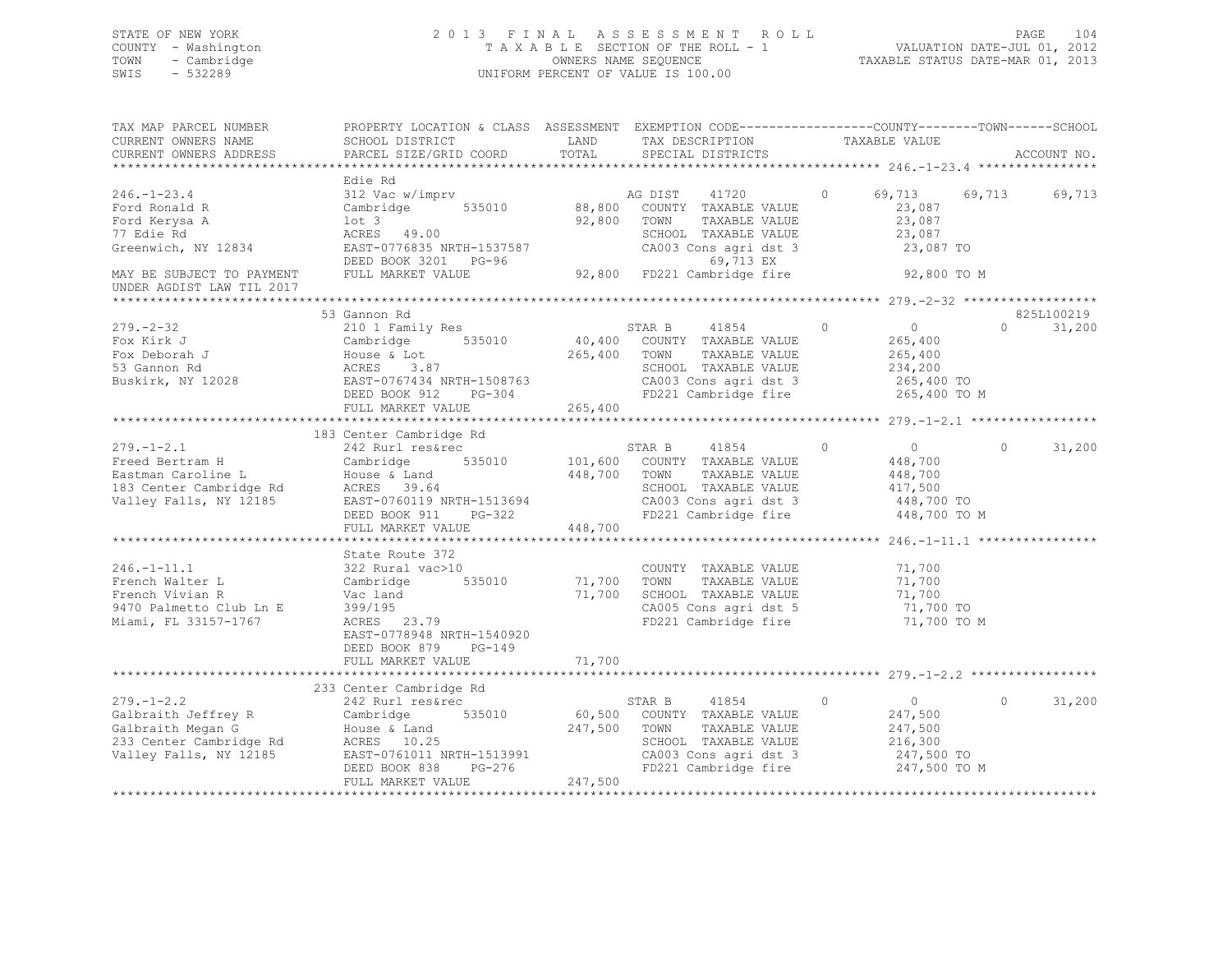## STATE OF NEW YORK 2 0 1 3 F I N A L A S S E S S M E N T R O L L PAGE 105 COUNTY - Washington T A X A B L E SECTION OF THE ROLL - 1 VALUATION DATE-JUL 01, 2012 TOWN - Cambridge OWNERS NAME SEQUENCE TAXABLE STATUS DATE-MAR 01, 2013 SWIS - 532289 UNIFORM PERCENT OF VALUE IS 100.00

| TAX MAP PARCEL NUMBER<br>CURRENT OWNERS NAME<br>CURRENT OWNERS ADDRESS                                        | PROPERTY LOCATION & CLASS ASSESSMENT EXEMPTION CODE----------------COUNTY-------TOWN-----SCHOOL<br>SCHOOL DISTRICT<br>PARCEL SIZE/GRID COORD                                                      | LAND<br>TOTAL | TAX DESCRIPTION TAXABLE VALUE<br>SPECIAL DISTRICTS                                                                                                       |         |                                                                        |        | ACCOUNT NO. |
|---------------------------------------------------------------------------------------------------------------|---------------------------------------------------------------------------------------------------------------------------------------------------------------------------------------------------|---------------|----------------------------------------------------------------------------------------------------------------------------------------------------------|---------|------------------------------------------------------------------------|--------|-------------|
| $262 - 1 - 12$<br>Gallo Revocable Trust<br>Gallo Thomas J Trustee<br>60 English Rd<br>Cambridge, NY 12816     | 60 English Rd<br>241 Rural res&ag<br>Cambridge<br>Ag Commit 706/137<br>ACRES 78.62<br>EAST-0774610 NRTH-1524929<br>DEED BOOK 2202 PG-36                                                           | 435,000       | 3<br>535010 150,300 COUNTY TAXABLE VALUE<br>TAXABLE VALUE<br>TOWN<br>SCHOOL TAXABLE VALUE<br>SCHOOL TAXABLE VALUE<br>CA003 Cons agri dst 3<br>101,453 EX | $\circ$ | 101,453 101,453 101,453<br>333,547<br>333,547<br>333,547<br>333,547 TO |        | 825J100360  |
| MAY BE SUBJECT TO PAYMENT<br>UNDER AGDIST LAW TIL 2017                                                        | FULL MARKET VALUE                                                                                                                                                                                 |               | 435,000 FD221 Cambridge fire                                                                                                                             |         | 435,000 TO M                                                           |        |             |
|                                                                                                               |                                                                                                                                                                                                   |               |                                                                                                                                                          |         |                                                                        |        |             |
| $262 - 1 - 25.3$<br>Gallo Thomas J Trustee<br>Gallo Marisa V Trustee<br>60 English Rd<br>Cambridge, NY 12816  | English Rd<br>25,300 CAMPIND 41730<br>214 Rural vac<10<br>Cambridge 535010 25,300 COUNTY TAXABLE VALUE<br>lot <sub>4</sub><br>ACRES<br>4.06<br>EAST-0773303 NRTH-1525719<br>DEED BOOK 2637 PG-59  | 25,300 TOWN   | TAXABLE VALUE<br>SCHOOL TAXABLE VALUE<br>FD221 Cambridge fire                                                                                            |         | 24,328 24,328<br>972<br>972<br>972<br>25,300 TO M                      |        | 24,328      |
| MAY BE SUBJECT TO PAYMENT<br>UNDER AGDIST LAW TIL 2020                                                        | FULL MARKET VALUE                                                                                                                                                                                 | 25,300        |                                                                                                                                                          |         |                                                                        |        |             |
|                                                                                                               | English Rd                                                                                                                                                                                        |               |                                                                                                                                                          |         |                                                                        |        |             |
| $262 - 1 - 25.4$<br>Gallo Thomas J Trustee<br>Gallo Marisa V Trustee<br>60 English Rd<br>Cambridge, NY 12816  | 314 Rural vac<10 $\overline{ABR1} - \overline{D}$ IND 41730 0<br>Cambridge 535010 15,400 COUNTY TAXABLE VALUE<br>$1$ ot $5$<br>ACRES<br>2.47<br>EAST-0773490 NRTH-1525596<br>DEED BOOK 2637 PG-59 | 15,400 TOWN   | TAXABLE VALUE<br>SCHOOL TAXABLE VALUE<br>FD221 Cambridge fire                                                                                            |         | 14,486<br>914<br>914<br>914<br>15,400 TO M                             | 14,486 | 14,486      |
| MAY BE SUBJECT TO PAYMENT<br>UNDER AGDIST LAW TIL 2020                                                        | FULL MARKET VALUE                                                                                                                                                                                 | 15,400        |                                                                                                                                                          |         |                                                                        |        |             |
|                                                                                                               |                                                                                                                                                                                                   |               |                                                                                                                                                          |         |                                                                        |        |             |
| $262. - 1 - 25.5$<br>Gallo Thomas J Trustee<br>Gallo Marisa V Trustee<br>60 English Rd<br>Cambridge, NY 12816 | English Rd<br>314 Rural vac<10<br>535010<br>Cambridge<br>lot <sub>6</sub><br>ACRES<br>4.67<br>EAST-0773288 NRTH-1525235<br>DEED BOOK 2637 PG-59                                                   | 26,400        | AGRI-D IND 41730<br>26,400 COUNTY TAXABLE VALUE<br>TOWN<br>TAXABLE VALUE<br>SCHOOL TAXABLE VALUE<br>FD221 Cambridge fire                                 | $\circ$ | 24,605<br>1,795<br>1,795<br>1,795<br>26,400 TO M                       | 24,605 | 24,605      |
| MAY BE SUBJECT TO PAYMENT<br>UNDER AGDIST LAW TIL 2020                                                        | FULL MARKET VALUE                                                                                                                                                                                 | 26,400        |                                                                                                                                                          |         |                                                                        |        |             |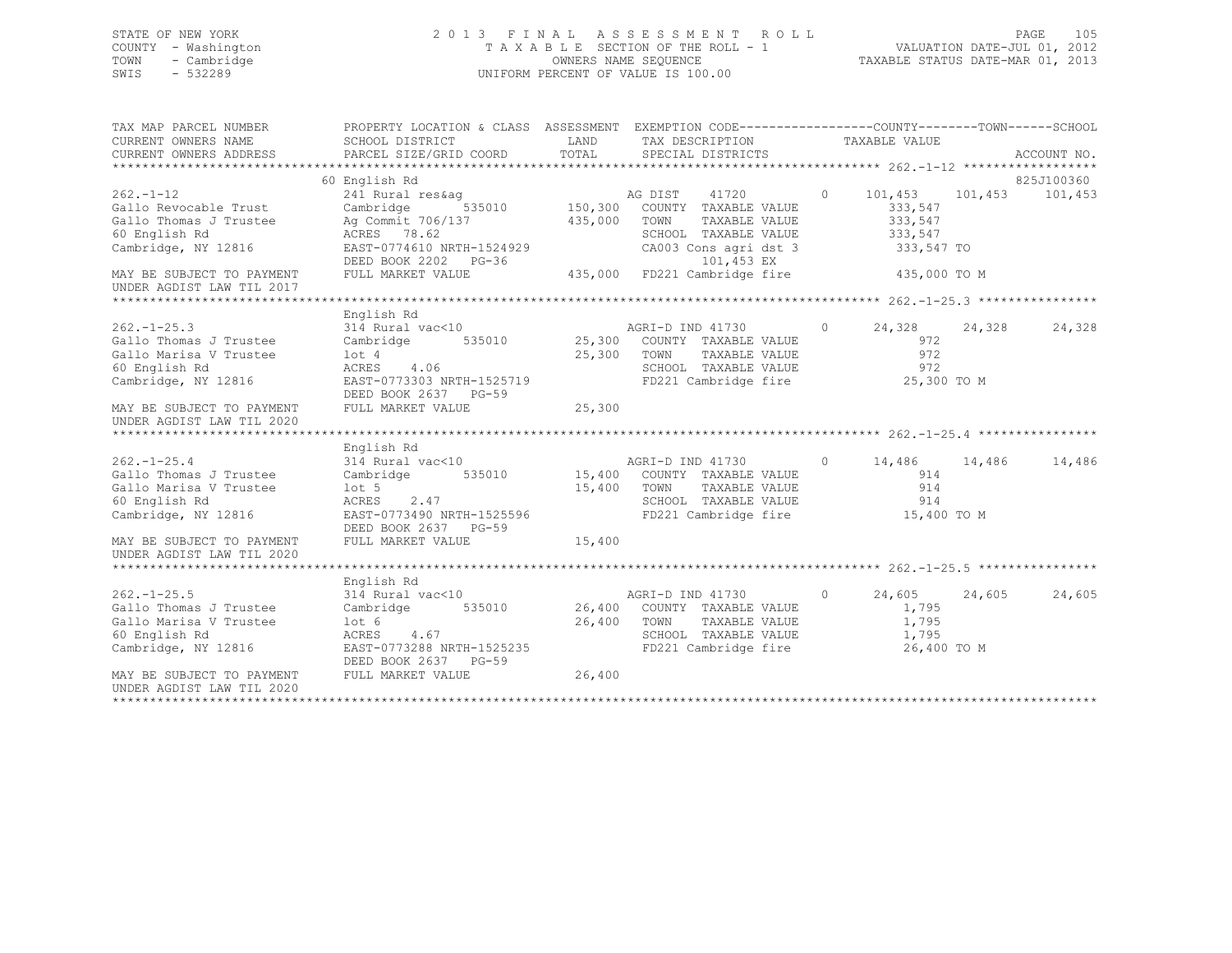| STATE OF NEW YORK   | 2013 FINAL ASSESSMENT ROLL         | 106<br>PAGE                      |
|---------------------|------------------------------------|----------------------------------|
| COUNTY - Washington | TAXABLE SECTION OF THE ROLL - 1    | VALUATION DATE-JUL 01, 2012      |
| TOWN - Cambridge    | OWNERS NAME SEOUENCE               | TAXABLE STATUS DATE-MAR 01, 2013 |
| SWIS<br>$-532289$   | UNIFORM PERCENT OF VALUE IS 100.00 |                                  |
|                     |                                    |                                  |

| TAX MAP PARCEL NUMBER   | PROPERTY LOCATION & CLASS ASSESSMENT EXEMPTION CODE-----------------COUNTY-------TOWN------SCHOOL |                                           |                |                                               |          |                            |                |             |
|-------------------------|---------------------------------------------------------------------------------------------------|-------------------------------------------|----------------|-----------------------------------------------|----------|----------------------------|----------------|-------------|
| CURRENT OWNERS NAME     | SCHOOL DISTRICT                                                                                   | LAND                                      |                | TAX DESCRIPTION                               |          | TAXABLE VALUE              |                |             |
| CURRENT OWNERS ADDRESS  | PARCEL SIZE/GRID COORD                                                                            | TOTAL                                     |                | SPECIAL DISTRICTS                             |          |                            |                | ACCOUNT NO. |
|                         |                                                                                                   |                                           |                |                                               |          |                            |                |             |
|                         | 34 County Route 59A                                                                               |                                           |                |                                               |          |                            |                | 825J100677  |
| $279. - 2 - 16$         | 210 1 Family Res                                                                                  |                                           | STAR B         | 41854                                         | $\Omega$ | $\overline{0}$             | $\Omega$       | 31,200      |
| Gangloff Stephen A      | Cambridge 535010                                                                                  |                                           |                | 24,200 COUNTY TAXABLE VALUE                   |          | 174,000                    |                |             |
| Gangloff Patricia M     | H & L                                                                                             | 174,000 TOWN                              |                | TAXABLE VALUE                                 |          | 174,000                    |                |             |
| 34 County Route 59A     | 900/156;900/158                                                                                   |                                           |                | SCHOOL TAXABLE VALUE                          |          | 142,800                    |                |             |
| Buskirk, NY 12028       | ACRES<br>1.45                                                                                     |                                           |                | CA003 Cons agri dst 3                         |          | 174,000 TO                 |                |             |
|                         |                                                                                                   |                                           |                |                                               |          |                            |                |             |
|                         | EAST-0767056 NRTH-1506986                                                                         |                                           |                | FD221 Cambridge fire                          |          | 174,000 TO M               |                |             |
|                         | DEED BOOK 900<br>$PG-160$                                                                         |                                           |                |                                               |          |                            |                |             |
|                         | FULL MARKET VALUE                                                                                 | 174,000                                   |                |                                               |          |                            |                |             |
|                         | **************************                                                                        | *********************                     |                |                                               |          |                            |                |             |
|                         | 157 Kenyon Rd                                                                                     |                                           |                |                                               |          |                            |                | 825J100508  |
| $254. - 1 - 27$         | 210 1 Family Res                                                                                  | WAR VET/C 41122<br>42,000 WAR VET/T 41123 |                |                                               | $\circ$  | 22,800                     | $\circ$        | $\circ$     |
| Gardineer Raymond T     | Greenwich 533401                                                                                  |                                           |                |                                               | $\Omega$ | $\overline{0}$             | 22,800         | $\circ$     |
| Gardineer Leila W       | H & L<br>ACRES                                                                                    |                                           | 152,000 STAR B | 41854                                         | $\circ$  | $\overline{0}$             | $\overline{0}$ | 31,200      |
| 157 Kenyon Rd           | 6.24                                                                                              |                                           |                | COUNTY TAXABLE VALUE                          |          | 129,200                    |                |             |
| Greenwich, NY 12834     | EAST-0769536 NRTH-1532882                                                                         |                                           | TOWN           | TAXABLE VALUE                                 |          | 129,200                    |                |             |
|                         | DEED BOOK 845 PG-181                                                                              |                                           |                | SCHOOL TAXABLE VALUE                          |          | 120,800                    |                |             |
|                         | FULL MARKET VALUE                                                                                 |                                           |                | 152,000 CA003 Cons agri dst 3                 |          | 152,000 TO                 |                |             |
|                         |                                                                                                   |                                           |                | FD221 Cambridge fire                          |          | 152,000 TO M               |                |             |
|                         |                                                                                                   |                                           |                |                                               |          |                            |                |             |
|                         |                                                                                                   |                                           |                |                                               |          |                            |                |             |
|                         | 675 Turnpike Rd                                                                                   |                                           |                |                                               |          |                            |                | 825J100962  |
| $272. - 2 - 10.1$       | 242 Rurl res&rec                                                                                  |                                           |                | COUNTY TAXABLE VALUE                          |          | 198,000                    |                |             |
| Garewal Karan           | Cambridge 535010                                                                                  |                                           | 67,200 TOWN    | TAXABLE VALUE                                 |          | 198,000<br>198,000         |                |             |
| 6 Brentwood Ct          | Land & House                                                                                      |                                           |                | 198,000 SCHOOL TAXABLE VALUE                  |          |                            |                |             |
| Mt Kisco, NY 10549-4754 | Easment 684/242<br>ACRES 15.12                                                                    |                                           |                | AG024 Agri dist 24                            |          | 198,000 TO                 |                |             |
|                         | ACRES 15.12                                                                                       |                                           |                | FD221 Cambridge fire                          |          | 198,000 TO M               |                |             |
|                         | EAST-0788985 NRTH-1517089                                                                         |                                           |                |                                               |          |                            |                |             |
|                         | DEED BOOK 2335 PG-324                                                                             |                                           |                |                                               |          |                            |                |             |
|                         | FULL MARKET VALUE                                                                                 | 198,000                                   |                |                                               |          |                            |                |             |
|                         |                                                                                                   |                                           |                |                                               |          |                            |                |             |
|                         | Petteys Road Ext                                                                                  |                                           |                |                                               |          |                            |                |             |
| $246. - 1 - 32.6$       | 314 Rural vac<10                                                                                  |                                           |                | COUNTY TAXABLE VALUE                          |          | 5,000                      |                |             |
| Gates Norman F          | Greenwich 533401                                                                                  | 5,000 TOWN                                |                | TAXABLE VALUE                                 |          | 5,000                      |                |             |
| 12 Petteys Rd           | Sub lot 4B                                                                                        |                                           |                | 5,000 SCHOOL TAXABLE VALUE                    |          | 5,000                      |                |             |
|                         | $\frac{4B}{2.26}$<br>ACRES                                                                        |                                           |                | CA003 Cons agri dst 3                         |          | 5,000 TO                   |                |             |
| Greenwich, NY 12834     |                                                                                                   |                                           |                |                                               |          |                            |                |             |
|                         | EAST-0769746 NRTH-1543492                                                                         |                                           |                | FD221 Cambridge fire                          |          | 5,000 TO M                 |                |             |
|                         | DEED BOOK 937 PG-84                                                                               |                                           |                |                                               |          |                            |                |             |
|                         | FULL MARKET VALUE                                                                                 | 5,000                                     |                |                                               |          |                            |                |             |
|                         |                                                                                                   |                                           |                |                                               |          |                            |                |             |
|                         | 139 Durfee Rd                                                                                     |                                           |                |                                               |          |                            |                | 825J100964  |
| $288. - 1 - 13.1$       | 210 1 Family Res                                                                                  |                                           | STAR B         | 41854                                         | $\circ$  | $\overline{0}$             | $\Omega$       | 31,200      |
| Gates Walter L Jr       | Cambridge 535010                                                                                  |                                           |                | 39,000 COUNTY TAXABLE VALUE                   |          | 116,500                    |                |             |
| Gates Christina J       | H & Land                                                                                          | 116,500 TOWN                              |                | TAXABLE VALUE                                 |          | 116,500                    |                |             |
| 139 Durfee Rd           | 4.00<br>ACRES                                                                                     |                                           |                | SCHOOL TAXABLE VALUE                          |          | 85,300                     |                |             |
| Buskirk, NY 12028       | EAST-0766989 NRTH-1500579                                                                         |                                           |                | CA003 Cons agri dst 3<br>FD221 Cambridge fire |          |                            |                |             |
|                         | DEED BOOK 716 PG-293                                                                              |                                           |                |                                               |          | 116,500 TO<br>116,500 TO M |                |             |
|                         | FULL MARKET VALUE                                                                                 | 116,500                                   |                |                                               |          |                            |                |             |
|                         |                                                                                                   |                                           |                |                                               |          |                            |                |             |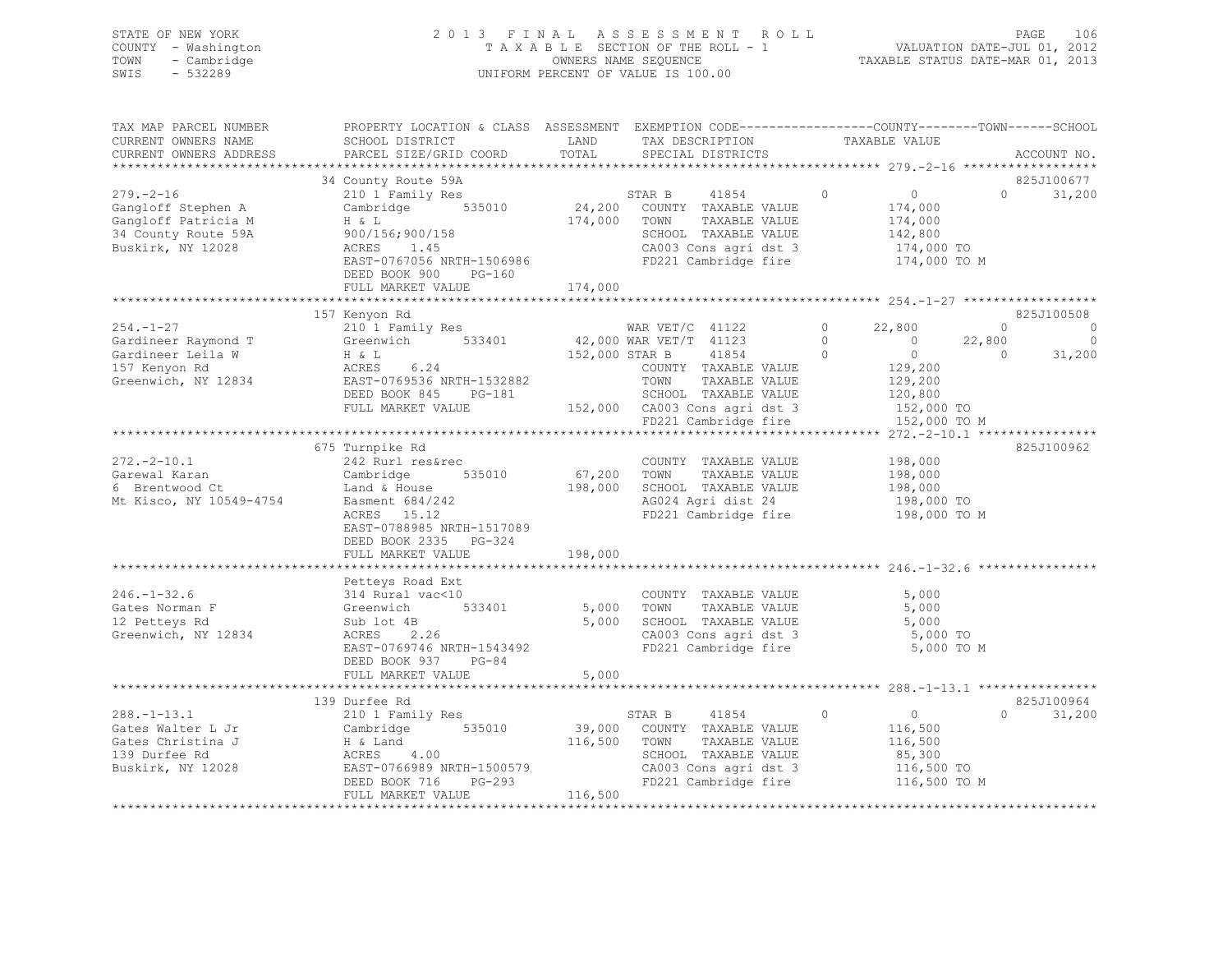## STATE OF NEW YORK 2 0 1 3 F I N A L A S S E S S M E N T R O L L PAGE 107 COUNTY - Washington T A X A B L E SECTION OF THE ROLL - 1 VALUATION DATE-JUL 01, 2012 TOWN - Cambridge OWNERS NAME SEQUENCE TAXABLE STATUS DATE-MAR 01, 2013 SWIS - 532289 UNIFORM PERCENT OF VALUE IS 100.00

| TAX MAP PARCEL NUMBER<br>CURRENT OWNERS NAME | PROPERTY LOCATION & CLASS ASSESSMENT EXEMPTION CODE----------------COUNTY-------TOWN------SCHOOL<br>SCHOOL DISTRICT TAND TAX DESCRIPTION                                                                                                                                                               |         | LAND TAX DESCRIPTION TAXABLE VALUE TOTAL SPECIAL DISTRICTS                                |                                                                                                                               |                                  |
|----------------------------------------------|--------------------------------------------------------------------------------------------------------------------------------------------------------------------------------------------------------------------------------------------------------------------------------------------------------|---------|-------------------------------------------------------------------------------------------|-------------------------------------------------------------------------------------------------------------------------------|----------------------------------|
| CURRENT OWNERS ADDRESS                       | PARCEL SIZE/GRID COORD                                                                                                                                                                                                                                                                                 |         |                                                                                           |                                                                                                                               | ACCOUNT NO.                      |
|                                              | 62 Gannon Rd                                                                                                                                                                                                                                                                                           |         |                                                                                           |                                                                                                                               | 825J100826<br>$\Omega$<br>31,200 |
|                                              |                                                                                                                                                                                                                                                                                                        |         |                                                                                           |                                                                                                                               | 825J100295                       |
|                                              | 910 1 Family Res<br>Cebo John Cambridge 535010 28,200 COUNTY TAXABLE VALUE<br>Gebo Tammy Lot 2<br>34 Perry Ln Lease 901/63 5010 197,900 TOWN TAXABLE VALUE<br>Cambridge, NY 12816 FRNT 203.00 DPTH 200.00 FD221 Cambridge fire<br>ACRES 0.73<br>EAST-0785510 NRTH-1531741<br>DEED BOOK 873<br>$PG-203$ |         | 41854 0<br>TAXABLE VALUE<br>TAXABLE VALUE<br>SCHOOL TAXABLE VALUE<br>FD221 Cambridge fire | $\overline{0}$<br>197,900<br>197,900<br>166,700<br>197,900 TO M                                                               | $0 \qquad \qquad$<br>31,200      |
|                                              | FULL MARKET VALUE                                                                                                                                                                                                                                                                                      | 197,900 |                                                                                           |                                                                                                                               |                                  |
| $288. - 1 - 11$                              | South Rd<br>312 Vac w/imprv<br>Correct Cambridge Cambridge 535010 28,000 TOWN TAXABLE VALUE<br>Washburn Karen ACRES 6.05 29,000 SCHOOL TAXABLE VALUE<br>123 South Rd EAST-0768806 NRTH-1502600 29,000 SCHOOL TAXABLE VALUE<br>Buskirk, NY 12028 DEED BOOK 3079 PG-3                                    |         | COUNTY TAXABLE VALUE 29,000                                                               | 29,000 TO M                                                                                                                   | 825J100617                       |
|                                              | 123 South Rd                                                                                                                                                                                                                                                                                           |         |                                                                                           |                                                                                                                               |                                  |
|                                              |                                                                                                                                                                                                                                                                                                        |         |                                                                                           |                                                                                                                               | $\circ$<br>31,200                |
|                                              | 99 South Rd                                                                                                                                                                                                                                                                                            |         |                                                                                           |                                                                                                                               |                                  |
| $288. - 1 - 11.2$                            | 210 1 Family Res<br>Gerald J Skiff Irrevocable Cambridge 535010 23,000<br>Washburn Karen and the 1979/313<br>99 South Rd FRNT 156.00 DPTH 182.00<br>Buskirk, NY 12028<br>EAST-0769041 NRTH-1502385<br>DEED BOOK 2938 PG-24                                                                             | 83,700  | COUNTY TAXABLE VALUE 83,700<br>TOWN<br>FD221 Cambridge fire                               | TAXABLE VALUE 83,700<br>TAXABLE VALUE 83,700<br>SCHOOL TAXABLE VALUE 83,700<br>CA003 Cons agri dst 3 63,700 TO<br>83,700 TO M |                                  |
|                                              | FULL MARKET VALUE                                                                                                                                                                                                                                                                                      | 83,700  |                                                                                           |                                                                                                                               |                                  |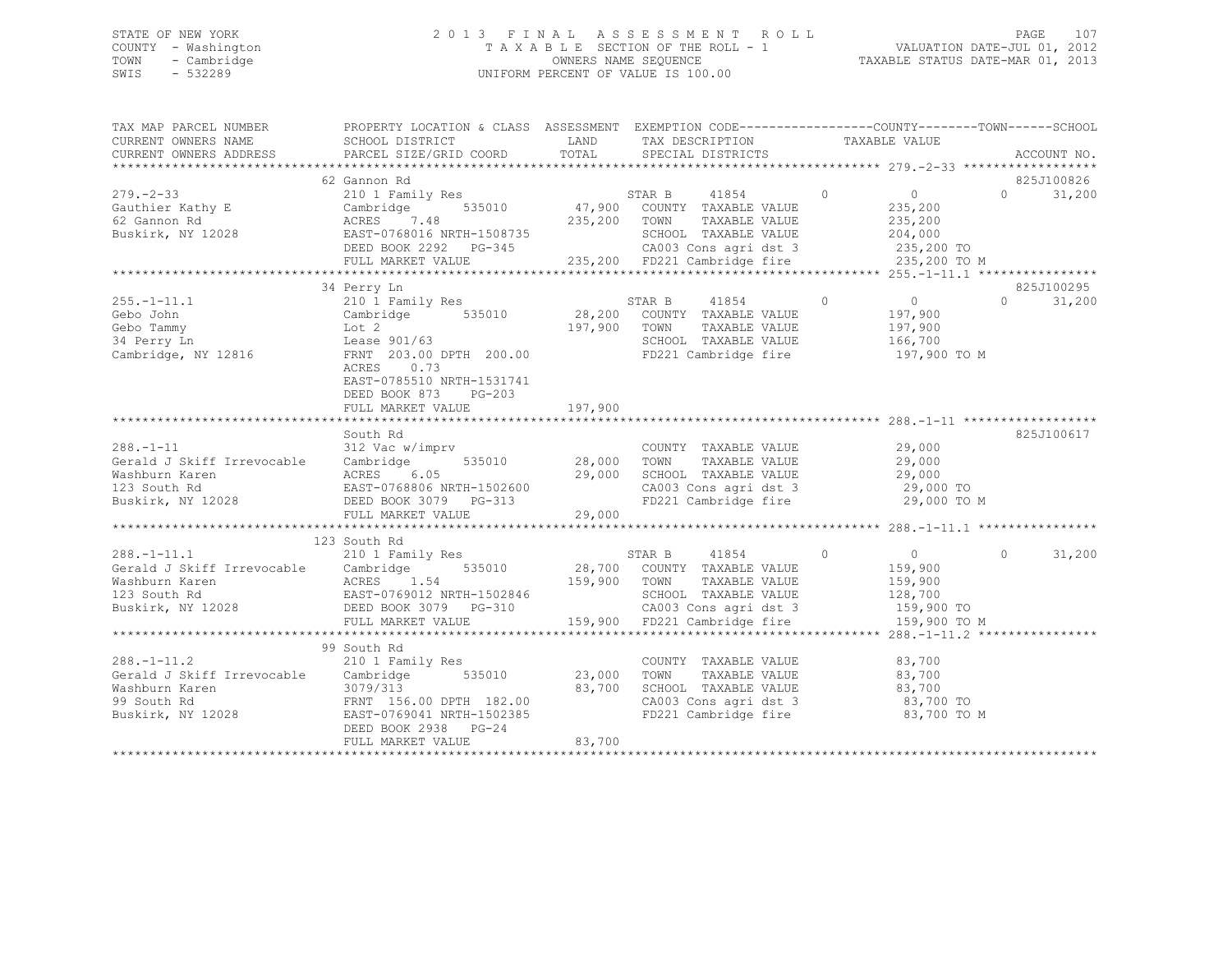## STATE OF NEW YORK 2 0 1 3 F I N A L A S S E S S M E N T R O L L PAGE 108 COUNTY - Washington T A X A B L E SECTION OF THE ROLL - 1 VALUATION DATE-JUL 01, 2012 TOWN - Cambridge OWNERS NAME SEQUENCE TAXABLE STATUS DATE-MAR 01, 2013 SWIS - 532289 UNIFORM PERCENT OF VALUE IS 100.00

| TAX MAP PARCEL NUMBER<br>CURRENT OWNERS NAME<br>CURRENT OWNERS ADDRESS                                | PROPERTY LOCATION & CLASS ASSESSMENT EXEMPTION CODE----------------COUNTY-------TOWN-----SCHOOL<br>SCHOOL DISTRICT<br>PARCEL SIZE/GRID COORD                                                    | LAND<br>TOTAL         | TAX DESCRIPTION<br>SPECIAL DISTRICTS                                                                                                                                                     | TAXABLE VALUE                                                                                                                                |                                  | ACCOUNT NO.                                 |
|-------------------------------------------------------------------------------------------------------|-------------------------------------------------------------------------------------------------------------------------------------------------------------------------------------------------|-----------------------|------------------------------------------------------------------------------------------------------------------------------------------------------------------------------------------|----------------------------------------------------------------------------------------------------------------------------------------------|----------------------------------|---------------------------------------------|
|                                                                                                       |                                                                                                                                                                                                 |                       |                                                                                                                                                                                          |                                                                                                                                              |                                  |                                             |
| $263 - 2 - 28$<br>Gervasi Josephine<br>1343 King Rd<br>Cambridge, NY 12816                            | 1343 King Rd<br>270 Mfg housing<br>535010<br>Cambridge<br>Land & Tra<br>ACRES 6.10<br>EAST-0785618 NRTH-1527781<br>PG-222<br>DEED BOOK 469<br>FULL MARKET VALUE                                 | 60,000 TOWN<br>60,000 | 41834<br>STAR EN<br>42,400 COUNTY TAXABLE VALUE<br>TAXABLE VALUE<br>SCHOOL TAXABLE VALUE<br>CA003 Cons agri dst 3<br>FD221 Cambridge fire                                                | $\Omega$<br>$\overline{0}$<br>60,000<br>60,000<br>$\sim$ 0<br>60,000 TO<br>60,000 TO M                                                       | $\cap$                           | 825L100807<br>60,000                        |
|                                                                                                       |                                                                                                                                                                                                 |                       |                                                                                                                                                                                          |                                                                                                                                              |                                  |                                             |
| $271. - 1 - 5$<br>Gibney Brian<br>Gibney Sabrina Smith<br>3 County Route 60<br>Cambridge, NY 12816    | 3 County Route 60<br>210 1 Family Res<br>Cambridge 535010<br>H & L<br>ACRES 1.81<br>EAST-0771379 NRTH-1517853<br>DEED BOOK 825 PG-177                                                           | 190,600               | STAR B 41854<br>30,000 COUNTY TAXABLE VALUE<br>TOWN<br>TAXABLE VALUE<br>SCHOOL TAXABLE VALUE<br>FD221 Cambridge fire                                                                     | $\overline{0}$<br>$\circ$<br>190,600<br>190,600<br>159,400<br>190,600 TO M                                                                   | $\Omega$                         | 825J100409<br>31,200                        |
|                                                                                                       | FULL MARKET VALUE                                                                                                                                                                               | 190,600               |                                                                                                                                                                                          |                                                                                                                                              |                                  |                                             |
|                                                                                                       |                                                                                                                                                                                                 |                       |                                                                                                                                                                                          |                                                                                                                                              |                                  |                                             |
| $262 - 1 - 6$<br>Giemza Lucinda C<br>Giemza Eugene<br>431 County Route 60<br>Cambridge, NY 12816      | 431 County Route 60<br>242 Rurl res&rec<br>Cambridge 535010 64,600 WAR VET/T 41123<br>H & L<br>ACRES 13.80<br>$PG-59$<br>DEED BOOK 780<br>FULL MARKET VALUE                                     |                       | WAR VET/C 41122<br>226,900 STAR EN<br>41834<br>COUNTY TAXABLE VALUE<br>TOWN<br>TAXABLE VALUE<br>SCHOOL TAXABLE VALUE<br>226,900 FD221 Cambridge fire                                     | 30,000<br>$0 \qquad \qquad$<br>$\bigcirc$<br>$\overline{0}$<br>$\overline{0}$<br>$\bigcirc$<br>196,900<br>199,900<br>161,070<br>226,900 TO M | $\circ$<br>27,000<br>$\bigcirc$  | 825J100313<br>$\circ$<br>$\Omega$<br>65,830 |
|                                                                                                       |                                                                                                                                                                                                 |                       | 85 PCT OF VALUE USED FOR EXEMPTION PURPOSES                                                                                                                                              |                                                                                                                                              |                                  |                                             |
| $280. -2 - 17.2$<br>Giglio Dominick<br>Giglio MaryAnn<br>30 County Route 59<br>Buskirk, NY 12028-2311 | 30 County Route 59<br>242 Rurl res&rec<br>Cambridge<br>220,000 STAR B<br>ACRES 26.60<br>EAST-0777632 NRTH-1505659<br>במשת המשת המדינות במראה השפח<br>DEED BOOK 3120 PG-141<br>FULL MARKET VALUE |                       | WAR $VET/C$ 41122<br>$78,300$ WAR VET/T 41123<br>41854<br>COUNTY TAXABLE VALUE<br>TOWN<br>TAXABLE VALUE<br>220,000 SCHOOL TAXABLE VALUE<br>CA003 Cons agri dst 3<br>FD221 Cambridge fire | 28,050<br>$\circ$<br>$\Omega$<br>$\overline{0}$<br>$\overline{0}$<br>$\Omega$<br>191,950<br>193,000<br>188,800<br>220,000 TO<br>220,000 TO M | $\bigcirc$<br>27,000<br>$\Omega$ | 825J100860<br>$\circ$<br>$\circ$<br>31,200  |
|                                                                                                       |                                                                                                                                                                                                 |                       |                                                                                                                                                                                          |                                                                                                                                              |                                  |                                             |
| $280. - 2 - 14$<br>Giglio Nancy A<br>Giglio Robert L<br>10 Greenleaf Rd                               | 57 Stage Rd<br>242 Rurl res&rec<br>Cambridge 535010<br>H & L<br>ACRES 20.40<br>Hampton Bays, NY 11946 EAST-0778558 NRTH-1506413<br>DEED BOOK 2004 PG-306                                        | 168,000               | COUNTY TAXABLE VALUE<br>77,500 TOWN<br>TAXABLE VALUE<br>SCHOOL TAXABLE VALUE<br>CA003 Cons agri dst 3<br>FD221 Cambridge fire 168,000 TO M                                               | 168,000<br>168,000<br>168,000<br>168,000 TO                                                                                                  |                                  | 825J100199                                  |
|                                                                                                       | FULL MARKET VALUE                                                                                                                                                                               | 168,000               |                                                                                                                                                                                          |                                                                                                                                              |                                  |                                             |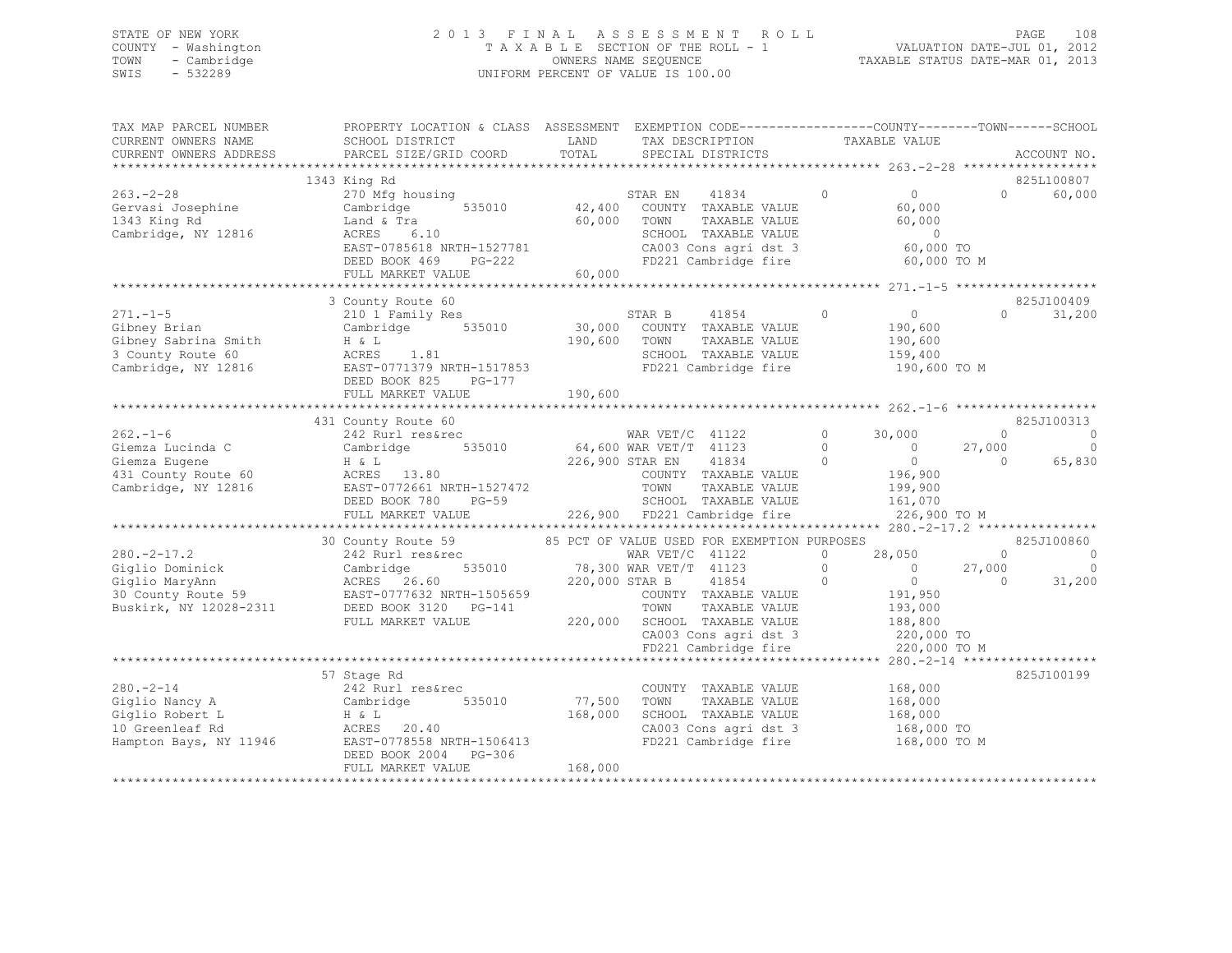### STATE OF NEW YORK 2 0 1 3 F I N A L A S S E S S M E N T R O L L PAGE 109 COUNTY - Washington T A X A B L E SECTION OF THE ROLL - 1 VALUATION DATE-JUL 01, 2012 TOWN - Cambridge OWNERS NAME SEQUENCE TAXABLE STATUS DATE-MAR 01, 2013 SWIS - 532289 UNIFORM PERCENT OF VALUE IS 100.00

| TAX MAP PARCEL NUMBER<br>CURRENT OWNERS NAME<br>CURRENT OWNERS ADDRESS                                                                      | PROPERTY LOCATION & CLASS ASSESSMENT EXEMPTION CODE---------------COUNTY-------TOWN-----SCHOOL<br>SCHOOL DISTRICT<br>PARCEL SIZE/GRID COORD                       | LAND<br>TOTAL                 | TAX DESCRIPTION<br>SPECIAL DISTRICTS                                                                                                                                                                                            | TAXABLE VALUE                                                                            | ACCOUNT NO.                                            |
|---------------------------------------------------------------------------------------------------------------------------------------------|-------------------------------------------------------------------------------------------------------------------------------------------------------------------|-------------------------------|---------------------------------------------------------------------------------------------------------------------------------------------------------------------------------------------------------------------------------|------------------------------------------------------------------------------------------|--------------------------------------------------------|
|                                                                                                                                             |                                                                                                                                                                   |                               |                                                                                                                                                                                                                                 |                                                                                          |                                                        |
| $288. - 1 - 4$<br>Giles Kerry Etal<br>Giles Johnathan Etal<br>221 N Mountain Ave<br>Montclair, NJ 07042                                     | 17 Zito Way<br>312 Vac w/imprv<br>535010<br>Cambridge<br>House & Lot<br>ACRES 142.76<br>EAST-0763230 NRTH-1504841<br>DEED BOOK 1707 PG-82<br>FULL MARKET VALUE    | 210,500<br>263,500<br>263,500 | COUNTY TAXABLE VALUE<br>TAXABLE VALUE<br>TOWN<br>SCHOOL TAXABLE VALUE<br>CA003 Cons agri dst 3<br>FD221 Cambridge fire                                                                                                          | 263,500<br>263,500<br>263,500<br>263,500 TO<br>263,500 TO M                              | 825J100333                                             |
|                                                                                                                                             |                                                                                                                                                                   |                               |                                                                                                                                                                                                                                 |                                                                                          |                                                        |
| $246. - 1 - 34.1$<br>Gillis Brian A<br>139 Petteys Rd<br>Greenwich, NY 12834-5415<br>MAY BE SUBJECT TO PAYMENT<br>UNDER AGDIST LAW TIL 2017 | Petteys Rd<br>314 Rural vac<10<br>533401<br>Greenwich<br>ACRES<br>6.44<br>EAST-0768623 NRTH-1539058<br>DEED BOOK 733<br>PG-304<br>FULL MARKET VALUE               | 33,800                        | AG DIST 41720<br>AG DIST 41720<br>33,800 COUNTY TAXABLE VALUE<br>TOWN<br>TAXABLE VALUE<br>TOWN      TAXABLE VALUE<br>SCHOOL   TAXABLE VALUE<br>CA003 Cons agri dst 3<br>33,800<br>31,621 EX<br>FD221 Cambridge fire 33,800 TO M | $\circ$<br>31,621 31,621<br>2,179<br>2,179<br>2,179<br>2,179 TO                          | 31,621                                                 |
|                                                                                                                                             | Petteys Rd                                                                                                                                                        |                               |                                                                                                                                                                                                                                 |                                                                                          |                                                        |
| $246. - 1 - 34.2$<br>Gillis Brian A<br>139 Petteys Rd<br>Greenwich, NY 12834-5415                                                           | 314 Rural vac<10<br>533401<br>Greenwich<br>ACRES<br>4.68<br>EAST-0769096 NRTH-1539228<br>DEED BOOK 733 PG-240                                                     | 28,400                        | AG DIST 41720<br>28,400 COUNTY TAXABLE VALUE<br>TOWN<br>TAXABLE VALUE<br>SCHOOL TAXABLE VALUE<br>CA003 Cons agri dst 3                                                                                                          | 26,878<br>$\Omega$<br>1,522<br>1,522<br>1,522<br>1,522 TO                                | 26,878<br>26,878                                       |
| MAY BE SUBJECT TO PAYMENT<br>UNDER AGDIST LAW TIL 2017                                                                                      | FULL MARKET VALUE                                                                                                                                                 | $28,400$ FD22                 | 26,878 EX<br>FD221 Cambridge fire                                                                                                                                                                                               | 28,400 TO M                                                                              |                                                        |
|                                                                                                                                             |                                                                                                                                                                   |                               |                                                                                                                                                                                                                                 |                                                                                          |                                                        |
| $246. - 1 - 40$<br>Gillis Brian A<br>139 Petteys Rd<br>Greenwich, NY 12834-5415<br>MAY BE SUBJECT TO PAYMENT<br>UNDER AGDIST LAW TIL 2017   | 139 Petteys Rd<br>210 1 Family Res<br>533401<br>Greenwich<br>ACRES 3.14<br>EAST-0768258 NRTH-1538900<br>DEED BOOK 712<br>$PG-54$<br>FULL MARKET VALUE             | 34,700 STAR B                 | AG DIST<br>41720<br>41854<br>200,600 COUNTY TAXABLE VALUE<br>TOWN<br>TAXABLE VALUE<br>SCHOOL TAXABLE VALUE<br>200,600 CA003 Cons agri dst 3<br>27,069 EX                                                                        | $\circ$<br>27,069<br>$\sim$ 0<br>$\circ$<br>173,531<br>173,531<br>142,331<br>173,531 TO  | 825J100334<br>27,069<br>27,069<br>$\bigcirc$<br>31,200 |
|                                                                                                                                             |                                                                                                                                                                   |                               | FD221 Cambridge fire                                                                                                                                                                                                            | 200,600 TO M                                                                             |                                                        |
|                                                                                                                                             |                                                                                                                                                                   |                               |                                                                                                                                                                                                                                 |                                                                                          |                                                        |
| $270. - 1 - 2$<br>Giordano Catherine E<br>938 County Route 74<br>Greenwich, NY 12834                                                        | 938 County Route 74<br>210 1 Family Res<br>Cambridge 535010<br>H & Lot<br>ACRES 4.40<br>EAST-0764524 NRTH-1521332<br>DEED BOOK 908<br>PG-228<br>FULL MARKET VALUE | 161,100<br>161,100            | STAR B 41004<br>40,000 COUNTY TAXABLE VALUE<br>TOWN<br>TAXABLE VALUE<br>SCHOOL TAXABLE VALUE<br>CA003 Cons agri dst 3<br>FD221 Cambridge fire                                                                                   | $\circ$<br>$\overline{0}$<br>161,100<br>161,100<br>129,900<br>161,100 TO<br>161,100 TO M | 825J100711<br>$\Omega$<br>31,200                       |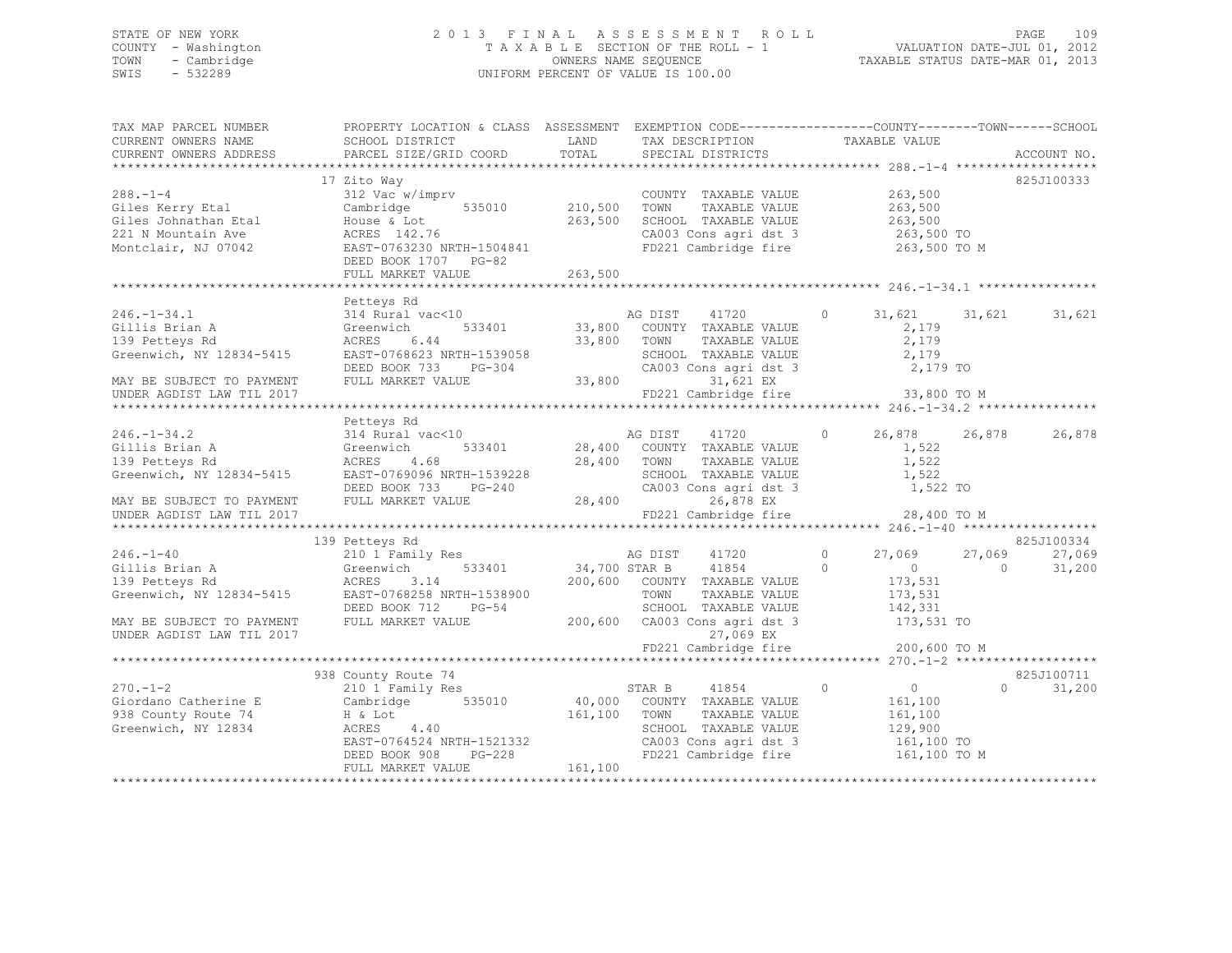### STATE OF NEW YORK 2 0 1 3 F I N A L A S S E S S M E N T R O L L PAGE 110 COUNTY - Washington T A X A B L E SECTION OF THE ROLL - 1 VALUATION DATE-JUL 01, 2012 TOWN - Cambridge OWNERS NAME SEQUENCE TAXABLE STATUS DATE-MAR 01, 2013 SWIS - 532289 UNIFORM PERCENT OF VALUE IS 100.00

| TAX MAP PARCEL NUMBER<br>CURRENT OWNERS NAME                                                                           | PROPERTY LOCATION & CLASS ASSESSMENT EXEMPTION CODE----------------COUNTY-------TOWN------SCHOOL<br>SCHOOL DISTRICT                                      | LAND                  | TAX DESCRIPTION                                                                                                                 | TAXABLE VALUE                                                               |                    |
|------------------------------------------------------------------------------------------------------------------------|----------------------------------------------------------------------------------------------------------------------------------------------------------|-----------------------|---------------------------------------------------------------------------------------------------------------------------------|-----------------------------------------------------------------------------|--------------------|
| CURRENT OWNERS ADDRESS                                                                                                 | PARCEL SIZE/GRID COORD                                                                                                                                   | TOTAL                 | SPECIAL DISTRICTS                                                                                                               |                                                                             | ACCOUNT NO.        |
|                                                                                                                        | County Route 74/E Off                                                                                                                                    |                       |                                                                                                                                 |                                                                             | 825J102018         |
| $261 - 2 - 31$<br>Goodling Cynthia<br>2128 County Route 74                                                             | 323 Vacant rural<br>Greenwich 533401<br>Land                                                                                                             | COUNT<br>500 TOWN     | COUNTY TAXABLE VALUE<br>TAXABLE VALUE<br>500 SCHOOL TAXABLE VALUE                                                               | 500<br>500<br>500                                                           |                    |
| Greenwich, NY 12834                                                                                                    | $261. - 1 - 31$<br>0.75<br>ACRES<br>EAST-0763902 NRTH-1525253<br>DEED BOOK 782 PG-305<br>FULL MARKET VALUE                                               | 500                   | FD221 Cambridge fire                                                                                                            | 500 TO M                                                                    |                    |
|                                                                                                                        |                                                                                                                                                          |                       |                                                                                                                                 |                                                                             |                    |
|                                                                                                                        | 261 Irish Ln                                                                                                                                             |                       |                                                                                                                                 |                                                                             | 825J100307         |
| $255. - 1 - 21$<br>Gordon Russell W<br>Gordon Cynthia<br>261 Irish Ln<br>Cambridge, NY 12816 EAST-0780434 NRTH-1533532 | 242 Rurl res&rec<br>535010<br>Cambridge<br>Res<br>ACRES 16.48<br>DEED BOOK 2387 PG-126<br>FULL MARKET VALUE                                              | 219,000               | STAR B<br>41854<br>73,000 COUNTY TAXABLE VALUE<br>219,000 TOWN<br>TAXABLE VALUE<br>SCHOOL TAXABLE VALUE<br>FD221 Cambridge fire | $\Omega$<br>$\overline{0}$<br>219,000<br>219,000<br>187,800<br>219,000 TO M | $\Omega$<br>31,200 |
|                                                                                                                        |                                                                                                                                                          |                       |                                                                                                                                 |                                                                             |                    |
| $255. - 1 - 20.3$<br>Grande Willard II<br>25 Monterey Dr<br>Trophy Club, TX 76262                                      | State Route 372 W/Off<br>323 Vacant rural<br>Cambridge<br>$\text{LOU } 3-\text{B}$<br>ACRES 15.53<br>EAST-0783722 NRTH-1533786<br>DEED BOOK 659<br>PG-96 | 535010 30,800 TOWN    | COUNTY TAXABLE VALUE<br>TAXABLE VALUE<br>30,800 SCHOOL TAXABLE VALUE<br>CA005 Cons agri dst 5<br>FD221 Cambridge fire           | 30,800<br>30,800<br>30,800<br>30,800 TO<br>30,800 TO M                      | 825J102033         |
|                                                                                                                        | FULL MARKET VALUE                                                                                                                                        | 30,800                |                                                                                                                                 |                                                                             |                    |
| $255. - 1 - 20.6$<br>Grande Willard J<br>Grande Linda M                                                                | State Route 372<br>322 Rural vac>10<br>Cambridge 535010<br>Lot 4-A                                                                                       |                       | COUNTY TAXABLE VALUE<br>50,000 TOWN TAXABLE VALUE<br>50,000 SCHOOL TAXABLE VALUE                                                | 50,000<br>50,000<br>50,000                                                  |                    |
| 25 Monterey Dr<br>Trophy Club, TX 76262                                                                                | ACRES 10.00<br>EAST-0785080 NRTH-1533532<br>DEED BOOK 2778 PG-167<br>FULL MARKET VALUE                                                                   | 50,000                | CA005 Cons agri dst 5<br>FD221 Cambridge fire                                                                                   | 50,000 TO<br>50,000 TO M                                                    |                    |
|                                                                                                                        |                                                                                                                                                          |                       |                                                                                                                                 |                                                                             |                    |
| $255. - 1 - 20.4$<br>Grande Willard J II<br>25 Monterey Dr<br>Trophy Club, TX 76262                                    | State Route 372 W/Off<br>323 Vacant rural<br>cambridge 535010<br>ACRES 15.80<br>EAST-0783937 NRTH-1533300<br>DEED BOOK 659 PG-96                         | 31,200 TOWN<br>31,200 | COUNTY TAXABLE VALUE<br>TAXABLE VALUE<br>SCHOOL TAXABLE VALUE<br>CA005 Cons agri dst 5<br>FD221 Cambridge fire                  | 31,200<br>31,200<br>$31, 200$ TO<br>$31, 200$ TO<br>31,200 TO M             | 825J102034         |
|                                                                                                                        | FULL MARKET VALUE                                                                                                                                        | 31,200                |                                                                                                                                 |                                                                             |                    |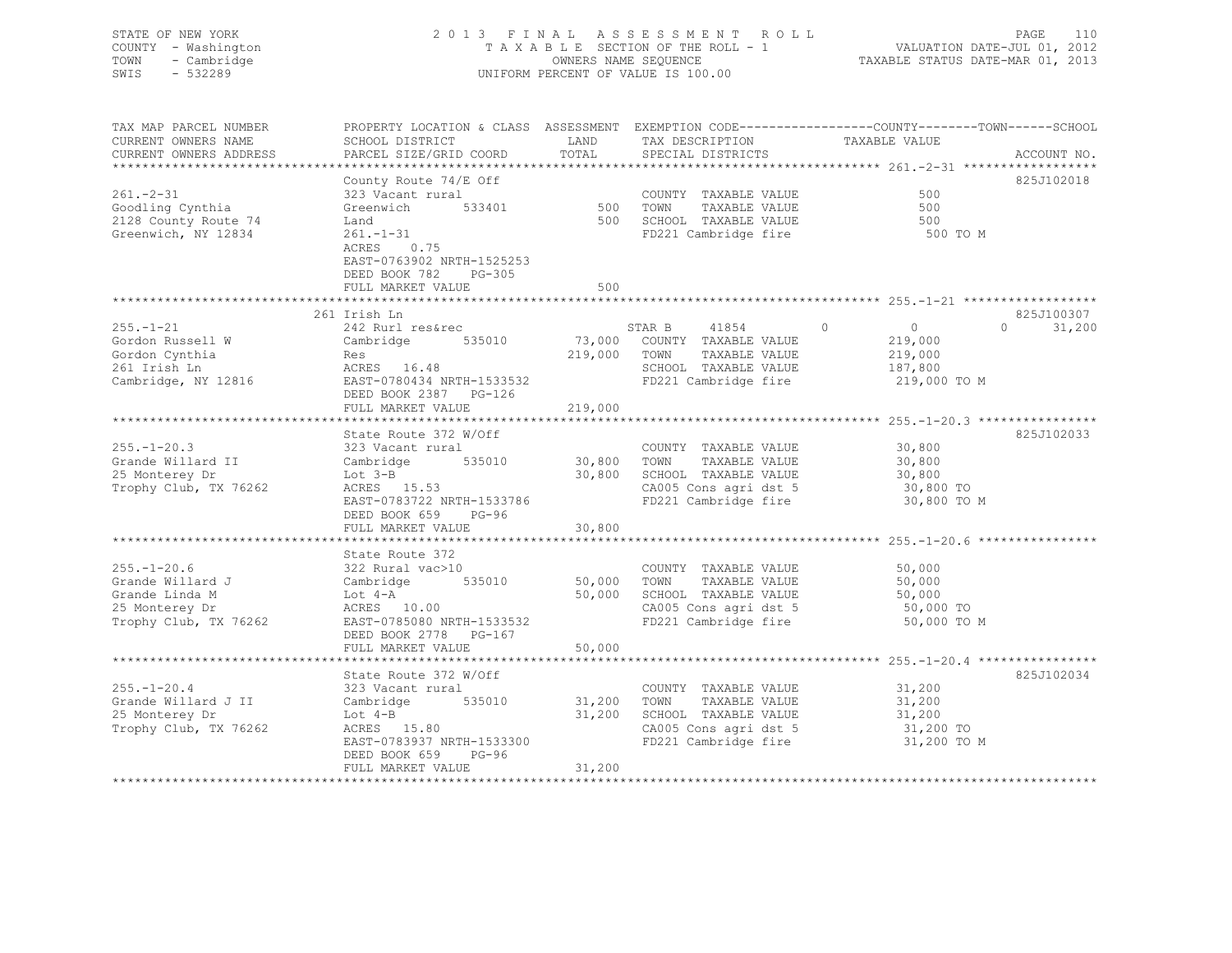| STATE OF NEW YORK<br>COUNTY - Washington<br>- Cambridge<br>TOWN<br>SWIS<br>$-532289$         | 2013 FINAL                                                                                                                                                                                                            |                              | A S S E S S M E N T<br>ROLL<br>TAXABLE SECTION OF THE ROLL - 1<br>OWNERS NAME SEQUENCE<br>UNIFORM PERCENT OF VALUE IS 100.00              |                                                                                   | PAGE<br>111<br>VALUATION DATE-JUL 01, 2012<br>TAXABLE STATUS DATE-MAR 01, 2013 |
|----------------------------------------------------------------------------------------------|-----------------------------------------------------------------------------------------------------------------------------------------------------------------------------------------------------------------------|------------------------------|-------------------------------------------------------------------------------------------------------------------------------------------|-----------------------------------------------------------------------------------|--------------------------------------------------------------------------------|
| TAX MAP PARCEL NUMBER<br>CURRENT OWNERS NAME<br>CURRENT OWNERS ADDRESS                       | PROPERTY LOCATION & CLASS ASSESSMENT EXEMPTION CODE----------------COUNTY-------TOWN-----SCHOOL<br>SCHOOL DISTRICT<br>PARCEL SIZE/GRID COORD                                                                          | LAND<br>TOTAL                | TAX DESCRIPTION<br>SPECIAL DISTRICTS                                                                                                      | TAXABLE VALUE                                                                     | ACCOUNT NO.                                                                    |
| $288. - 1 - 12.3$<br>Gray James J<br>Gray Viola M<br>22 Morris Rd<br>Buskirk, NY 12028       | 22 Morris Rd<br>242 Rurl res&rec<br>535010<br>Cambridge<br>House & Land<br>Sub Lot 3<br>ACRES<br>1.07<br>EAST-0769525 NRTH-1501374<br>DEED BOOK 739<br>PG-284<br>FULL MARKET VALUE                                    | 23,500<br>174,400<br>174,400 | STAR B<br>41854<br>COUNTY TAXABLE VALUE<br>TAXABLE VALUE<br>TOWN<br>SCHOOL TAXABLE VALUE<br>CA003 Cons agri dst 3<br>FD221 Cambridge fire | $\circ$<br>$\circ$<br>174,400<br>174,400<br>143,200<br>174,400 TO<br>174,400 TO M | $\circ$<br>31,200                                                              |
| $271 - 3 - 6$<br>Gray Robert W Jr<br>Gray Margaret E<br>20 Flintlock Way<br>Argyle, NY 12809 | 192 Wright Rd<br>312 Vac w/imprv<br>Cambridge<br>535010<br>H & L<br>658/53<br>20.00<br>ACRES<br>EAST-0777912 NRTH-1517917<br>DEED BOOK 786<br>PG-170<br>FULL MARKET VALUE                                             | 68,000<br>69,100<br>69,100   | COUNTY TAXABLE VALUE<br>TOWN<br>TAXABLE VALUE<br>SCHOOL TAXABLE VALUE<br>CA003 Cons agri dst 3<br>FD221 Cambridge fire                    | 69,100<br>69,100<br>69,100<br>69,100 TO<br>69,100 TO M                            | 825J100349                                                                     |
| $262, -1 - 16.2$<br>Green Edmund<br>Green Ellen<br>18 Frog Way<br>Cambridge, NY 12816        | 18 Froq Way<br>210 1 Family Res<br>535010<br>Cambridge<br>House & Land<br>474/745<br>3.30<br>ACRES<br>EAST-0773582 NRTH-1520653<br>DEED BOOK 476<br>PG-802<br>FULL MARKET VALUE                                       | 37,500<br>182,200<br>182,200 | STAR B<br>41854<br>COUNTY TAXABLE VALUE<br>TOWN<br>TAXABLE VALUE<br>SCHOOL TAXABLE VALUE<br>FD221 Cambridge fire                          | $\circ$<br>0<br>182,200<br>182,200<br>151,000<br>182,200 TO M                     | 825J100877<br>$\Omega$<br>31,200                                               |
| $255.14 - 3 - 5$<br>Green Leslie A<br>96 State Route 372<br>Cambridge, NY 12816              | 96 State Route 372<br>210 1 Family Res<br>535010<br>Cambridge<br>H & L<br>$255. - 3 - 5$<br>FRNT<br>67.00 DPTH 285.00<br>ACRES<br>0.43<br>EAST-0786293 NRTH-1532786<br>DEED BOOK 2821<br>$PG-70$<br>FULL MARKET VALUE | 26,200<br>176,000<br>176,000 | 41854<br>STAR B<br>COUNTY TAXABLE VALUE<br>TOWN<br>TAXABLE VALUE<br>SCHOOL TAXABLE VALUE<br>CA005 Cons agri dst 5<br>FD221 Cambridge fire | $\circ$<br>$\circ$<br>176,000<br>176,000<br>144,800<br>176,000 TO<br>176,000 TO M | 825J100536<br>$\Omega$<br>31,200                                               |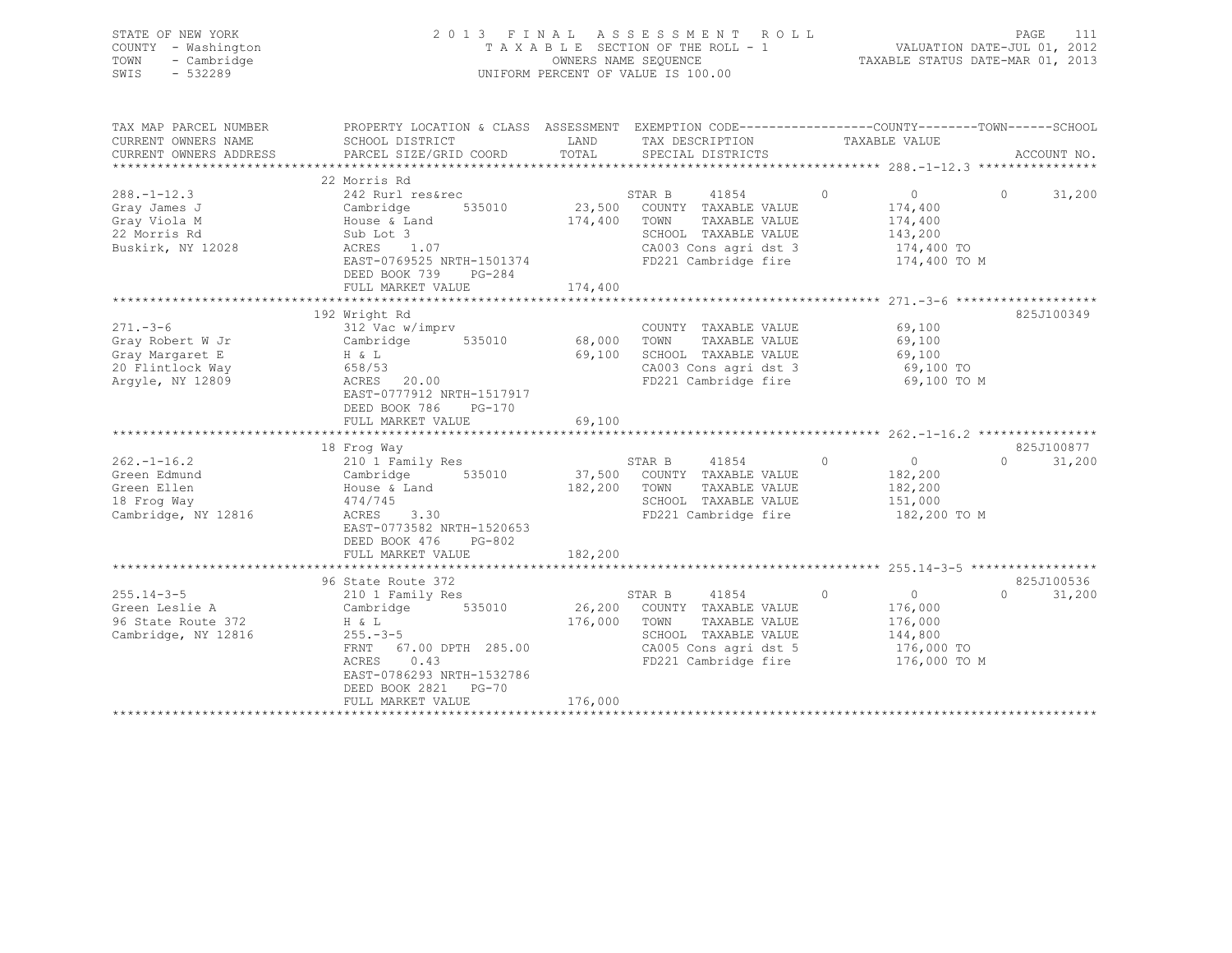# STATE OF NEW YORK<br>COUNTY - Washington 2012 2013 FINAL ASSESSMENT ROLL 2011<br>COUNTY - Washington 2012 COUNTY - Washington  $T A X A B L E$  SECTION OF THE ROLL - 1<br>TOWN - Cambridge  $\sim$  000NERS NAME SEQUENCE TOWN - Cambridge OWNERS NAME SEQUENCE TAXABLE STATUS DATE-MAR 01, 2013 UNIFORM PERCENT OF VALUE IS 100.00

| TAX MAP PARCEL NUMBER<br>CURRENT OWNERS NAME                                                                                                          | PROPERTY LOCATION & CLASS ASSESSMENT EXEMPTION CODE-----------------COUNTY-------TOWN------SCHOOL                                                                                                                                                  | LAND                        | TAX DESCRIPTION TAXABLE VALUE                                                                                                                                  |                                                                            |                         |                  |
|-------------------------------------------------------------------------------------------------------------------------------------------------------|----------------------------------------------------------------------------------------------------------------------------------------------------------------------------------------------------------------------------------------------------|-----------------------------|----------------------------------------------------------------------------------------------------------------------------------------------------------------|----------------------------------------------------------------------------|-------------------------|------------------|
| CURRENT OWNERS ADDRESS                                                                                                                                |                                                                                                                                                                                                                                                    | TOTAL                       | SPECIAL DISTRICTS                                                                                                                                              |                                                                            |                         | ACCOUNT NO.      |
|                                                                                                                                                       | 24 Welling Ln                                                                                                                                                                                                                                      |                             |                                                                                                                                                                |                                                                            |                         | 825J100689       |
| $279. - 2 - 6$                                                                                                                                        | 279.-2-6<br>Greenawalt Heather A Cambridge 535010<br>Greenawalt Ralph A ACRES 86.40<br>24 Welling Ln EAST-0769263 NRTH-1509558<br>Buskirk, NY 12028 DEED BOOK 1723 PG-215                                                                          |                             | 240,800 COUNTY TAXABLE VALUE<br>TOWN<br>TAXABLE VALUE<br>SCHOOL TAXABLE VALUE                                                                                  | $\circ$<br>61,589<br>$\Omega$<br>$\sim$ 0<br>179,211<br>179,211<br>148,011 | 61,589<br>$\bigcirc$    | 61,589<br>31,200 |
| MAY BE SUBJECT TO PAYMENT                                                                                                                             | FULL MARKET VALUE                                                                                                                                                                                                                                  |                             | 240,800 CA003 Cons agri dst 3 179,211 TO<br>61,589 EX                                                                                                          |                                                                            |                         |                  |
| UNDER AGDIST LAW TIL 2017                                                                                                                             |                                                                                                                                                                                                                                                    |                             | FD221 Cambridge fire 240,800 TO M                                                                                                                              |                                                                            |                         |                  |
|                                                                                                                                                       |                                                                                                                                                                                                                                                    |                             |                                                                                                                                                                |                                                                            |                         |                  |
| $270. - 1 - 26.13$                                                                                                                                    | 712 County Route 74<br>210 1 Family Res                                                                                                                                                                                                            | STAR B                      | 41854                                                                                                                                                          | $\circ$<br>$\overline{0}$<br>284,900                                       | $\circ$                 | 31,200           |
|                                                                                                                                                       | 270.-1-26.13<br>Gregory Stephen Cambridge 530010<br>Cambridge, NY 12816<br>Cambridge, NY 12816<br>PEED BOOK 901 PG-58<br>PEED BOOK 901 PG-58<br>PEED BOOK 901 PG-58<br>PEED BOOK 901 PG-58<br>PEED BOOK 901 PG-58<br>PEED BOOK 901 PG-58<br>PEED B |                             | 43,000 COUNTY TAXABLE VALUE<br>284,900 TOWN TAXABLE VALUE<br>TAXABLE VALUE<br>SCHOOL TAXABLE VALUE<br>CA003 Cons agri dst 3 284,900 TO<br>FD221 Cambridge fire | 284,900<br>253,700                                                         | 284,900 TO M            |                  |
|                                                                                                                                                       |                                                                                                                                                                                                                                                    |                             |                                                                                                                                                                |                                                                            |                         |                  |
|                                                                                                                                                       |                                                                                                                                                                                                                                                    |                             |                                                                                                                                                                |                                                                            |                         |                  |
| $263 - 2 - 9$<br>Griffin Bella H<br>90 South Union St<br>Cambridge, NY 12816                                                                          | Turnpike Rd<br>312 Vac w/imprv<br>Jiz vac w/imp<br>Cambridge<br>Barns & Lot<br>535010<br>ACRES 31.30<br>EAST-0788153 NRTH-1526302                                                                                                                  | 31,300 TOWN<br>32,300 SCHOO | COUNTY TAXABLE VALUE 32,300<br>TOWN      TAXABLE VALUE<br>SCHOOL   TAXABLE VALUE<br>FD221 Cambridge fire                                                       | 32,300<br>32,300                                                           | 32,300 TO M             | 825J100351       |
|                                                                                                                                                       | DEED BOOK 348 PG-450<br>FULL MARKET VALUE                                                                                                                                                                                                          | 32,300                      |                                                                                                                                                                |                                                                            |                         |                  |
|                                                                                                                                                       | 88 Darwin Rd                                                                                                                                                                                                                                       |                             |                                                                                                                                                                |                                                                            |                         |                  |
| $262 - 1 - 20.3$<br>$\frac{64.1}{100}$<br>$\frac{1}{2}$ Tot 2<br>$\frac{1}{2}$<br>Griffin Terry<br>771 West End Ave Apt 7B<br>New York, NY 10025-5538 | 312 Vac w/imprv<br>Cambridge 535010<br>$ACRES$ 15.98<br>EAST-0770165 NRTH-1521417 SCHOON<br>MAY BE SUBJECT TO PAYMENT DEED BOOK 810 PG-230 CA003<br>UNDER AGDIST LAW TIL 2020 FULL MARKET VALUE 100,000                                            |                             | AG BUILD 41700<br>57,000 AG DIST 41720 0<br>100,000 COUNTY TAXABLE VALUE<br>TOWN TAXABLE VALUE<br>SCHOOL TAXABLE VALUE<br>CA003 Cons agri dst 3<br>49,768 EX   | $0 \t 43,000 \t 43,000$<br>49,768<br>7,232<br>7,232<br>7,232               | 49,768<br>50,232 TO     | 43,000<br>49,768 |
|                                                                                                                                                       |                                                                                                                                                                                                                                                    |                             | $FD221$ Cambridge fire $100,000$ TO M                                                                                                                          |                                                                            |                         |                  |
|                                                                                                                                                       | 105 County Route 60                                                                                                                                                                                                                                |                             |                                                                                                                                                                |                                                                            |                         | 825J100260       |
| $271. - 1 - 7$                                                                                                                                        | 250 Estate                                                                                                                                                                                                                                         |                             | AG DIST 41720<br>TAXABLE VALUE<br>SCHOOL TAXABLE VALUE<br>CA003 Cons agri dst 3<br>117,610 EX<br>FD221 Cambridge fire 558,600 TO M                             | $\circ$<br>440,990<br>440,990<br>440,990<br>440,990 TO                     | 117,610 117,610 117,610 |                  |
|                                                                                                                                                       | FULL MARKET VALUE                                                                                                                                                                                                                                  | 558,600                     |                                                                                                                                                                |                                                                            |                         |                  |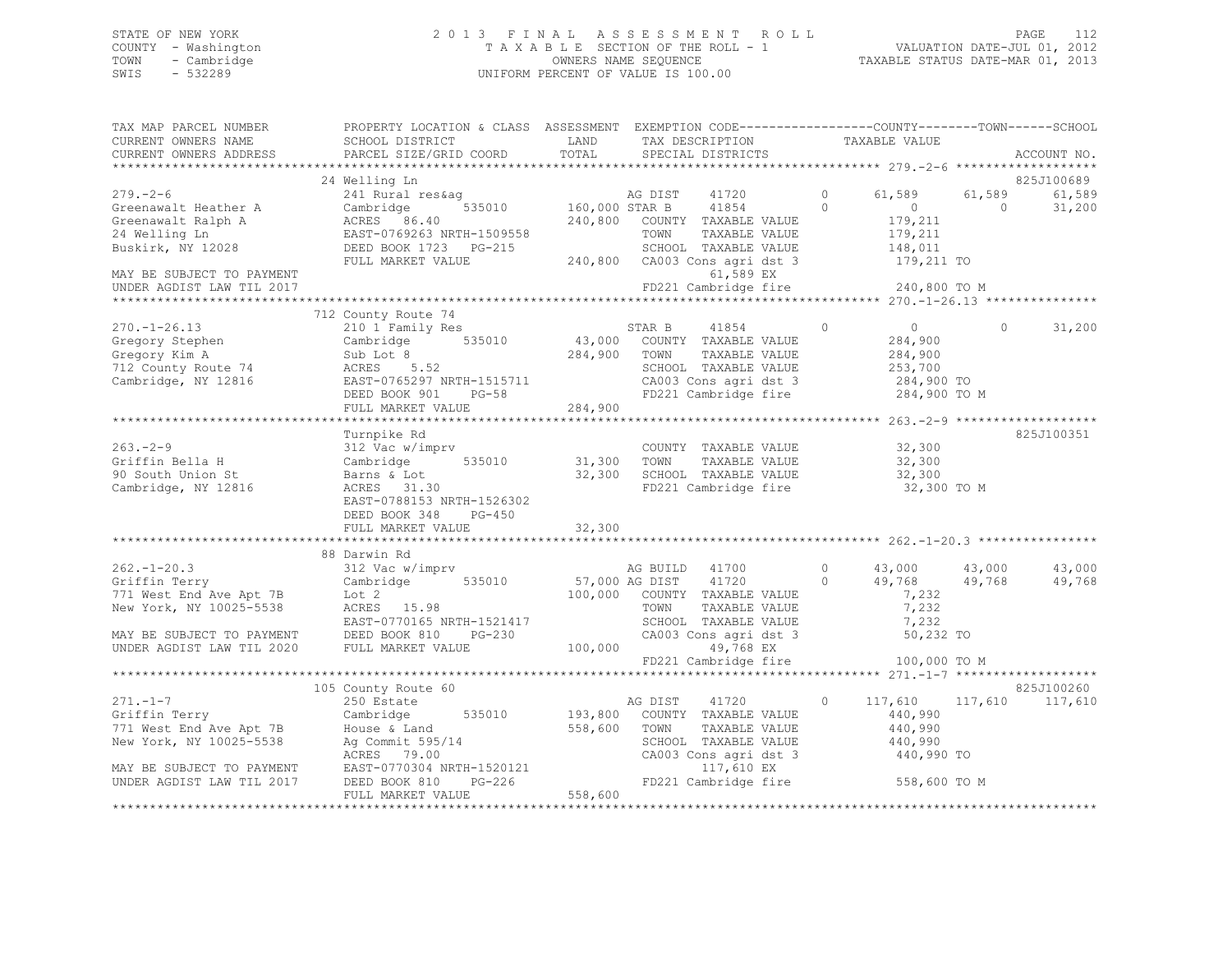### STATE OF NEW YORK 2 0 1 3 F I N A L A S S E S S M E N T R O L L PAGE 113 COUNTY - Washington T A X A B L E SECTION OF THE ROLL - 1 VALUATION DATE-JUL 01, 2012 TOWN - Cambridge OWNERS NAME SEQUENCE TAXABLE STATUS DATE-MAR 01, 2013 SWIS - 532289 UNIFORM PERCENT OF VALUE IS 100.00

| TAX MAP PARCEL NUMBER<br>CURRENT OWNERS NAME<br>CURRENT OWNERS ADDRESS                                                                           | PROPERTY LOCATION & CLASS ASSESSMENT EXEMPTION CODE----------------COUNTY-------TOWN-----SCHOOL<br>SCHOOL DISTRICT<br>PARCEL SIZE/GRID COORD                                                                           | LAND<br>TOTAL              | TAX DESCRIPTION TAXABLE VALUE SPECIAL DISTRICTS                                                                                                      |                                                                 | ACCOUNT NO.          |
|--------------------------------------------------------------------------------------------------------------------------------------------------|------------------------------------------------------------------------------------------------------------------------------------------------------------------------------------------------------------------------|----------------------------|------------------------------------------------------------------------------------------------------------------------------------------------------|-----------------------------------------------------------------|----------------------|
| $271. -1 - 7.1$<br>Griffin Terry<br>771 West End Ave Apt 7B<br>New York, NY 10025-5538<br>MAY BE SUBJECT TO PAYMENT<br>UNDER AGDIST LAW TIL 2017 | 90 County Route 60<br>117 Horse farm<br>Cambridge 535010 72,400 COUNTY TAXABLE VALUE<br>Horse Farm<br>ACRES 16.22<br>EAST-0771301 NRTH-1520558<br>DEED BOOK 810 PG-223<br>FULL MARKET VALUE                            |                            | AG DIST 41720 0<br>279,900 TOWN<br>TAXABLE VALUE<br>SCHOOL TAXABLE VALUE<br>CA003 Cons agri dst 3<br>63,066 EX<br>279,900 FD221 Cambridge fire       | 216,834<br>216,834<br>216,834<br>216,834 TO<br>279,900 TO M     | 63,066 63,066 63,066 |
| $271. -1 - 8$<br>Griffin Terry<br>771 West End Ave Apt 7B<br>New York, NY 10025-5538<br>MAY BE SUBJECT TO PAYMENT<br>UNDER AGDIST LAW TIL 2020   | 150 County Route 60<br>314 Rural vac<10 AGRI-D IND 41730<br>Cambridge 535010 15,000 COUNTY TAXABLE VALUE<br>H & L<br>ACRES 2.00<br>EAST-0771140 NRTH-1521427<br>DEED BOOK 810 PG-233<br>FULL MARKET VALUE              | 15,000 TOWN<br>15,000      | TAXABLE VALUE<br>SCHOOL TAXABLE VALUE<br>SUNUUL TAXABLE VALUE<br>FD221 Cambridge fire                                                                | 0 $14,260$ $14,260$<br>740<br>740<br>740<br>15,000 TO M         | 825J100592<br>14,260 |
| 262.-2-7.3<br>Grimes Peter W<br>Grimes Pauline<br>2609 State Route 22<br>Cambridge, NY 12816                                                     | Cobble Rd<br>vac>10 COUNTY<br>535010 61,800 TOWN<br>322 Rural vac>10<br>Cambridge 535010<br>ACRES 26.90 BANK 40<br>EAST-0778701 NRTH-1529062<br>FAST-0778701 NRTH-1529062<br>DEED BOOK 497 PG-983<br>FULL MARKET VALUE | 61,800                     | COUNTY TAXABLE VALUE<br>TAXABLE VALUE<br>40 61,800 SCHOOL TAXABLE VALUE 61,800<br>FD221 Cambridge fire                                               | 61,800<br>61,800<br>61,800 TO M                                 | 825J100920           |
| $262 - 2 - 7.5$<br>Grimes Peter W<br>Grimes Pauline<br>2609 State Route 22<br>Cambridge, NY 12816                                                | 495 Cobble Rd<br>210 1 Family Res<br>Cambridge 535010<br>Lot 2<br>ACRES 10.00<br>EAST-0778515 NRTH-1528516<br>CAST 107 PG-983<br>FULL MARKET VALUE                                                                     | 187,500 TOWN<br>187,500    | STAR EN 41834 0<br>58,500 COUNTY TAXABLE VALUE<br>TAXABLE VALUE<br>SCHOOL TAXABLE VALUE<br>FD221 Cambridge fire                                      | $\overline{0}$<br>187,500<br>187,500<br>121,670<br>187,500 TO M | 65,830<br>$\Omega$   |
| $280. - 1 - 10.3$<br>Grimmke Willy<br>Grimmke Marie<br>11 Academy St<br>Greenwich, NY 12834                                                      | Dickensen Rd<br>314 Rural vac<10<br>Cambridge 535010<br>Land<br>Lot 1B<br>ACRES<br>3.09<br>EAST-0772009 NRTH-1509580<br>DEED BOOK 664<br>$PG-80$<br>FULL MARKET VALUE                                                  | 19,000<br>19,000<br>19,000 | COUNTY TAXABLE VALUE<br>TOWN     TAXABLE VALUE<br>SCHOOL TAXABLE VALUE 19,000<br>CA003 Cons agri dst 3 19,000 TO<br>FD221 Cambridge fire 19,000 TO M | 19,000<br>19,000                                                |                      |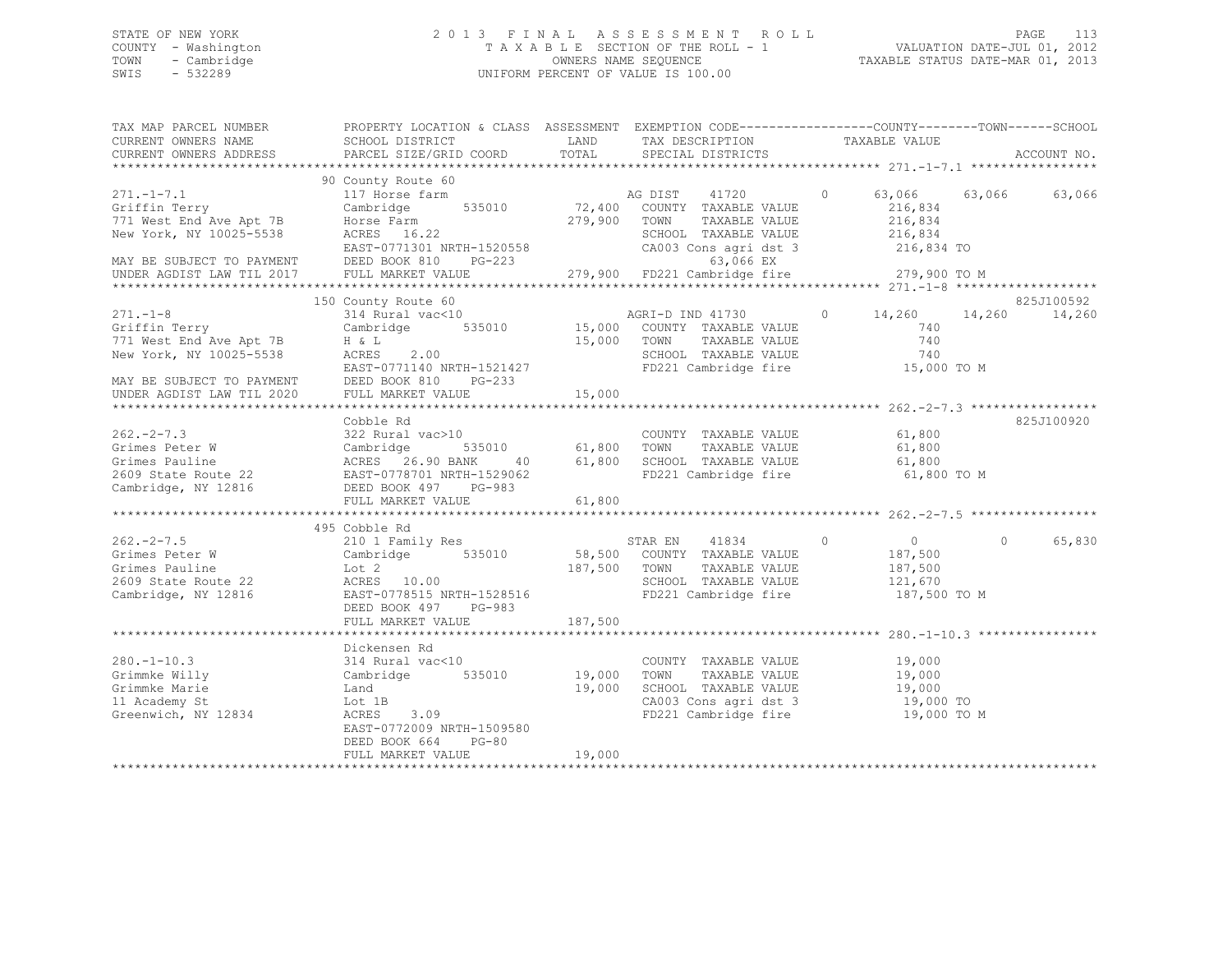### STATE OF NEW YORK 2 0 1 3 F I N A L A S S E S S M E N T R O L L PAGE 114 COUNTY - Washington T A X A B L E SECTION OF THE ROLL - 1 VALUATION DATE-JUL 01, 2012 TOWN - Cambridge OWNERS NAME SEQUENCE TAXABLE STATUS DATE-MAR 01, 2013 SWIS - 532289 UNIFORM PERCENT OF VALUE IS 100.00

| TAX MAP PARCEL NUMBER<br>CURRENT OWNERS NAME | PROPERTY LOCATION & CLASS ASSESSMENT EXEMPTION CODE-----------------COUNTY-------TOWN------SCHOOL<br>SCHOOL DISTRICT                                                                                                                                                 |       |                                                                 |                     |            |
|----------------------------------------------|----------------------------------------------------------------------------------------------------------------------------------------------------------------------------------------------------------------------------------------------------------------------|-------|-----------------------------------------------------------------|---------------------|------------|
| CURRENT OWNERS ADDRESS                       |                                                                                                                                                                                                                                                                      |       |                                                                 |                     |            |
|                                              |                                                                                                                                                                                                                                                                      |       |                                                                 |                     |            |
|                                              | 568 South Cambridge Rd                                                                                                                                                                                                                                               |       |                                                                 |                     | 825J100352 |
| $279. - 1 - 14$                              |                                                                                                                                                                                                                                                                      |       |                                                                 |                     | 69,352     |
|                                              | 279.-1-14 (241 Rural resagned 134,300 STAR EN 41720 (59,352 69,352 69,352 Crinko Theodore JR (321 Rural resagned 134,300 STAR EN 41834 0                                                                                                                             |       |                                                                 |                     | 65,830     |
|                                              | Grinko Harry<br>Starm/beef<br>S68 South Cambridge Rd<br>300 COUNTY TAXABLE VALUE<br>TAXABLE VALUE<br>S68 South Cambridge Rd<br>325,948<br>225,948<br>225,948<br>225,948<br>225,948<br>225,948<br>225,948<br>225,948<br>225,948<br>225,948<br>225,948<br>225,948<br>  |       |                                                                 |                     |            |
|                                              |                                                                                                                                                                                                                                                                      |       |                                                                 |                     |            |
|                                              |                                                                                                                                                                                                                                                                      |       |                                                                 |                     |            |
|                                              |                                                                                                                                                                                                                                                                      |       |                                                                 |                     |            |
|                                              |                                                                                                                                                                                                                                                                      |       |                                                                 |                     |            |
| UNDER AGDIST LAW TIL 2017                    |                                                                                                                                                                                                                                                                      |       |                                                                 |                     |            |
|                                              |                                                                                                                                                                                                                                                                      |       |                                                                 |                     |            |
|                                              | 629 King Rd                                                                                                                                                                                                                                                          |       |                                                                 |                     | 825J100426 |
|                                              |                                                                                                                                                                                                                                                                      |       | STAR B 41854 0 0 0 825J                                         |                     | 31,200     |
|                                              |                                                                                                                                                                                                                                                                      |       |                                                                 |                     |            |
|                                              |                                                                                                                                                                                                                                                                      |       |                                                                 |                     |            |
|                                              |                                                                                                                                                                                                                                                                      |       |                                                                 |                     |            |
|                                              |                                                                                                                                                                                                                                                                      |       |                                                                 |                     |            |
|                                              |                                                                                                                                                                                                                                                                      |       | FD221 Cambridge fire 159,300 TO M                               |                     |            |
|                                              |                                                                                                                                                                                                                                                                      |       |                                                                 |                     |            |
|                                              |                                                                                                                                                                                                                                                                      |       |                                                                 |                     |            |
|                                              |                                                                                                                                                                                                                                                                      |       |                                                                 |                     |            |
|                                              |                                                                                                                                                                                                                                                                      |       |                                                                 |                     |            |
|                                              |                                                                                                                                                                                                                                                                      |       |                                                                 |                     |            |
|                                              |                                                                                                                                                                                                                                                                      |       |                                                                 |                     |            |
|                                              |                                                                                                                                                                                                                                                                      |       |                                                                 |                     |            |
|                                              |                                                                                                                                                                                                                                                                      |       |                                                                 |                     |            |
|                                              |                                                                                                                                                                                                                                                                      |       |                                                                 |                     |            |
|                                              |                                                                                                                                                                                                                                                                      |       |                                                                 |                     |            |
|                                              | 39 Coila Rd<br>255.-2-4<br>265.-2-4<br>Gruber Andrianna and Cambridge 535010<br>316,000 STAR B<br>316,000 STAR B<br>286,000<br>27,000<br>27,000<br>27,000<br>286,000<br>286,000<br>286,000<br>286,000<br>286,000<br>286,000<br>286,000<br>286,000<br>286,000<br>286, |       |                                                                 |                     |            |
|                                              | State Route 372                                                                                                                                                                                                                                                      |       |                                                                 |                     | 825J100356 |
| $255.14 - 3 - 10$                            | 311 Res vac land                                                                                                                                                                                                                                                     |       | COUNTY TAXABLE VALUE 4,100                                      |                     |            |
| Gruber Paul J                                | Cambridge 535010 4,100 TOWN                                                                                                                                                                                                                                          |       |                                                                 | TAXABLE VALUE 4,100 |            |
|                                              |                                                                                                                                                                                                                                                                      | 4,100 | SCHOOL TAXABLE VALUE 4,100                                      |                     |            |
|                                              | Gruber Andrianna<br>39 Coila Rd<br>Cambridge, NY 12816<br>ACRES 0.41                                                                                                                                                                                                 |       |                                                                 |                     |            |
|                                              |                                                                                                                                                                                                                                                                      |       | CA005 Cons agri dst 5 4,100 TO<br>FD221 Cambridge fire 4,100 TO | 4,100 TO M          |            |
|                                              | EAST-0786367 NRTH-1532219                                                                                                                                                                                                                                            |       |                                                                 |                     |            |
|                                              | $PG-554$<br>DEED BOOK 434                                                                                                                                                                                                                                            |       |                                                                 |                     |            |
|                                              | FULL MARKET VALUE                                                                                                                                                                                                                                                    | 4,100 |                                                                 |                     |            |
|                                              |                                                                                                                                                                                                                                                                      |       |                                                                 |                     |            |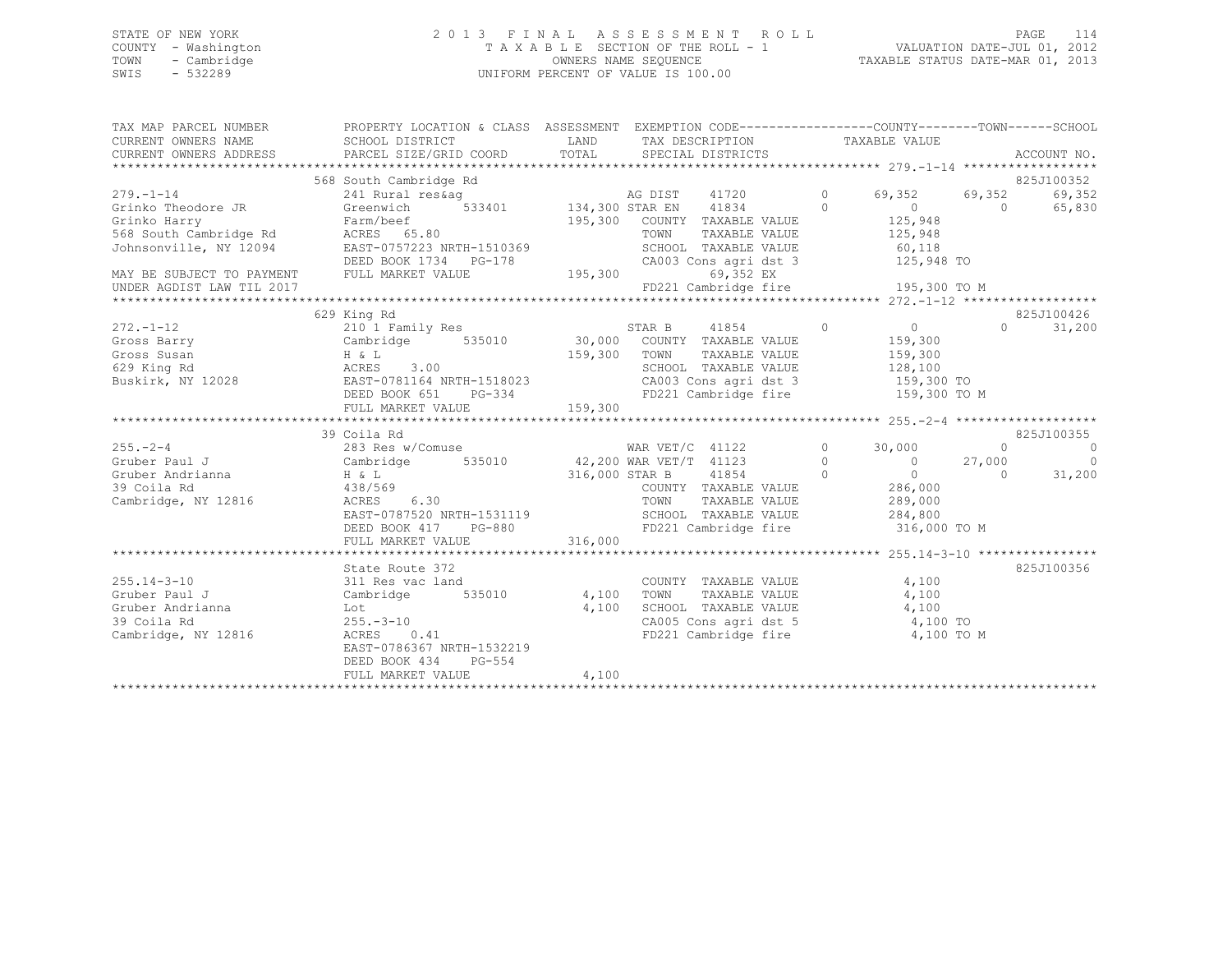### STATE OF NEW YORK 2 0 1 3 F I N A L A S S E S S M E N T R O L L PAGE 115 COUNTY - Washington T A X A B L E SECTION OF THE ROLL - 1 VALUATION DATE-JUL 01, 2012 TOWN - Cambridge OWNERS NAME SEQUENCE TAXABLE STATUS DATE-MAR 01, 2013 SWIS - 532289 UNIFORM PERCENT OF VALUE IS 100.00

| TAX MAP PARCEL NUMBER     | PROPERTY LOCATION & CLASS ASSESSMENT EXEMPTION CODE----------------COUNTY-------TOWN-----SCHOOL |         |                          |                                             |          |                |                |                          |
|---------------------------|-------------------------------------------------------------------------------------------------|---------|--------------------------|---------------------------------------------|----------|----------------|----------------|--------------------------|
| CURRENT OWNERS NAME       | SCHOOL DISTRICT                                                                                 | LAND    |                          | TAX DESCRIPTION                             |          | TAXABLE VALUE  |                |                          |
| CURRENT OWNERS ADDRESS    | PARCEL SIZE/GRID COORD                                                                          | TOTAL   |                          | SPECIAL DISTRICTS                           |          |                |                | ACCOUNT NO.              |
|                           |                                                                                                 |         |                          |                                             |          |                |                |                          |
|                           | 9 Cobble Rd                                                                                     |         |                          | 60 PCT OF VALUE USED FOR EXEMPTION PURPOSES |          |                |                | 825J100358               |
| 254.-1-13                 | 241 Rural res&aq                                                                                |         | CBT $VET/C$ 41132        |                                             | 0        | 50,000         | $\circ$        | $\circ$                  |
| Guidon Edward L           |                                                                                                 |         | 200,600 CBT VET/T 41133  |                                             | $\circ$  | $\overline{0}$ | 45,000         | $\overline{0}$           |
| Guidon Jane A             | Cambridge 535010<br>ACRES 118.90<br>EAST-0773895 NRTH-1529797<br>DEED BOOK 442 PG-271           |         | 380,800 DIS VET/C 41142  |                                             | $\circ$  | 68,544         | $\overline{0}$ | $\bigcirc$               |
| 9 Cobble Rd               |                                                                                                 |         | DIS VET/T 41143          |                                             | $\circ$  | $\overline{0}$ | 68,544         | $\cap$                   |
| Cambridge, NY 12816       |                                                                                                 |         | AG DIST                  | 41720                                       | $\circ$  | 121,976        | 121,976        | 121,976                  |
|                           | FULL MARKET VALUE                                                                               |         | 380,800 AGED-CO/TN 41801 |                                             | $\circ$  | 54,968         | 57,468         | $\overline{\phantom{0}}$ |
| MAY BE SUBJECT TO PAYMENT |                                                                                                 |         | AGED-SCH 41804           |                                             | $\circ$  | $\overline{0}$ | $\overline{0}$ | 102,816                  |
| UNDER AGDIST LAW TIL 2017 |                                                                                                 |         | STAR EN                  | 41834                                       | $\Omega$ | $\circ$        | $\Omega$       | 65,830                   |
|                           |                                                                                                 |         |                          | COUNTY TAXABLE VALUE                        |          | 85,312         |                |                          |
|                           |                                                                                                 |         | TOWN                     | TAXABLE VALUE                               |          | 87,812         |                |                          |
|                           |                                                                                                 |         |                          | SCHOOL TAXABLE VALUE                        |          | 90,178         |                |                          |
|                           |                                                                                                 |         |                          | CA003 Cons agri dst 3                       |          | 258,824 TO     |                |                          |
|                           |                                                                                                 |         |                          | 121,976 EX                                  |          |                |                |                          |
|                           |                                                                                                 |         |                          | FD221 Cambridge fire                        |          | 380,800 TO M   |                |                          |
|                           |                                                                                                 |         |                          |                                             |          |                |                |                          |
|                           | County Route 60                                                                                 |         |                          |                                             |          |                |                | 825J100359               |
| 262.-1-18.1               | 105 Vac farmland                                                                                |         | AG DIST                  | 41720                                       | $\circ$  | 89,289         | 89,289         | 89,289                   |
| Guidon Edward L           | Cambridge<br>535010                                                                             | 164,500 |                          | COUNTY TAXABLE VALUE                        |          | 75,211         |                |                          |
| Guidon Jane A             |                                                                                                 | 164,500 | TOWN                     | TAXABLE VALUE                               |          | 75,211         |                |                          |
| 9 Cobble Rd               | ACRES<br>ACRES 99.59<br>EAST-0772704 NRTH-1523905<br>-0011 142 PG-268                           |         |                          | SCHOOL TAXABLE VALUE                        |          | 75,211         |                |                          |
| Cambridge, NY 12816       | DEED BOOK 442<br>$PG-268$                                                                       |         |                          | CA003 Cons agri dst 3                       |          | 75,211 TO      |                |                          |
|                           | FULL MARKET VALUE                                                                               | 164,500 |                          | 89,289 EX                                   |          |                |                |                          |
| MAY BE SUBJECT TO PAYMENT |                                                                                                 |         |                          | FD221 Cambridge fire                        |          | 164,500 TO M   |                |                          |
| UNDER AGDIST LAW TIL 2017 |                                                                                                 |         |                          |                                             |          |                |                |                          |
|                           |                                                                                                 |         |                          |                                             |          |                |                |                          |
|                           | 232 County Route 60                                                                             |         |                          |                                             |          |                |                | 825L100485               |
| 262.-1-19                 | 210 1 Family Res                                                                                |         | STAR B                   | 41854                                       | $\circ$  | $\overline{0}$ |                | $\Omega$<br>31,200       |
| Guidon Martin             | 535010<br>Cambridge                                                                             | 43,500  |                          | COUNTY TAXABLE VALUE                        |          | 86,000         |                |                          |
| 232 County Route 60       | H & L                                                                                           | 86,000  | TOWN                     | TAXABLE VALUE                               |          | 86,000         |                |                          |
| Cambridge, NY 12816       | ACRES 4.30                                                                                      |         |                          | SCHOOL TAXABLE VALUE                        |          | 54,800         |                |                          |
|                           | EAST-0771357 NRTH-1523049                                                                       |         |                          | CA003 Cons agri dst 3                       |          | 86,000 TO      |                |                          |
|                           | DEED BOOK 592<br>PG-335                                                                         |         |                          | FD221 Cambridge fire                        |          | 86,000 TO M    |                |                          |
|                           | FULL MARKET VALUE                                                                               | 86,000  |                          |                                             |          |                |                |                          |
|                           |                                                                                                 |         |                          |                                             |          |                |                |                          |
|                           | 55 County Route 59A                                                                             |         |                          |                                             |          |                |                | 825L100457               |
| 279. - 2 - 30             | 210 1 Family Res                                                                                |         |                          | COUNTY TAXABLE VALUE                        |          | 85,400         |                |                          |
| Guidon Patrick            | 535010                                                                                          | 28,900  | TOWN                     | TAXABLE VALUE                               |          | 85,400         |                |                          |
| 52 East Main St           | Cambridge 535<br>partial assessment                                                             | 85,400  |                          | SCHOOL TAXABLE VALUE                        |          | 85,400         |                |                          |
| Cambridge, NY 12816       | ACRES 2.70                                                                                      |         |                          | CA003 Cons agri dst 3                       |          | 85,400 TO      |                |                          |
|                           | EAST-0767396 NRTH-1507525                                                                       |         |                          | FD221 Cambridge fire                        |          | 85,400 TO M    |                |                          |
|                           | DEED BOOK 2451<br>PG-226                                                                        |         |                          |                                             |          |                |                |                          |
|                           | FULL MARKET VALUE                                                                               | 85,400  |                          |                                             |          |                |                |                          |
|                           |                                                                                                 |         |                          |                                             |          |                |                |                          |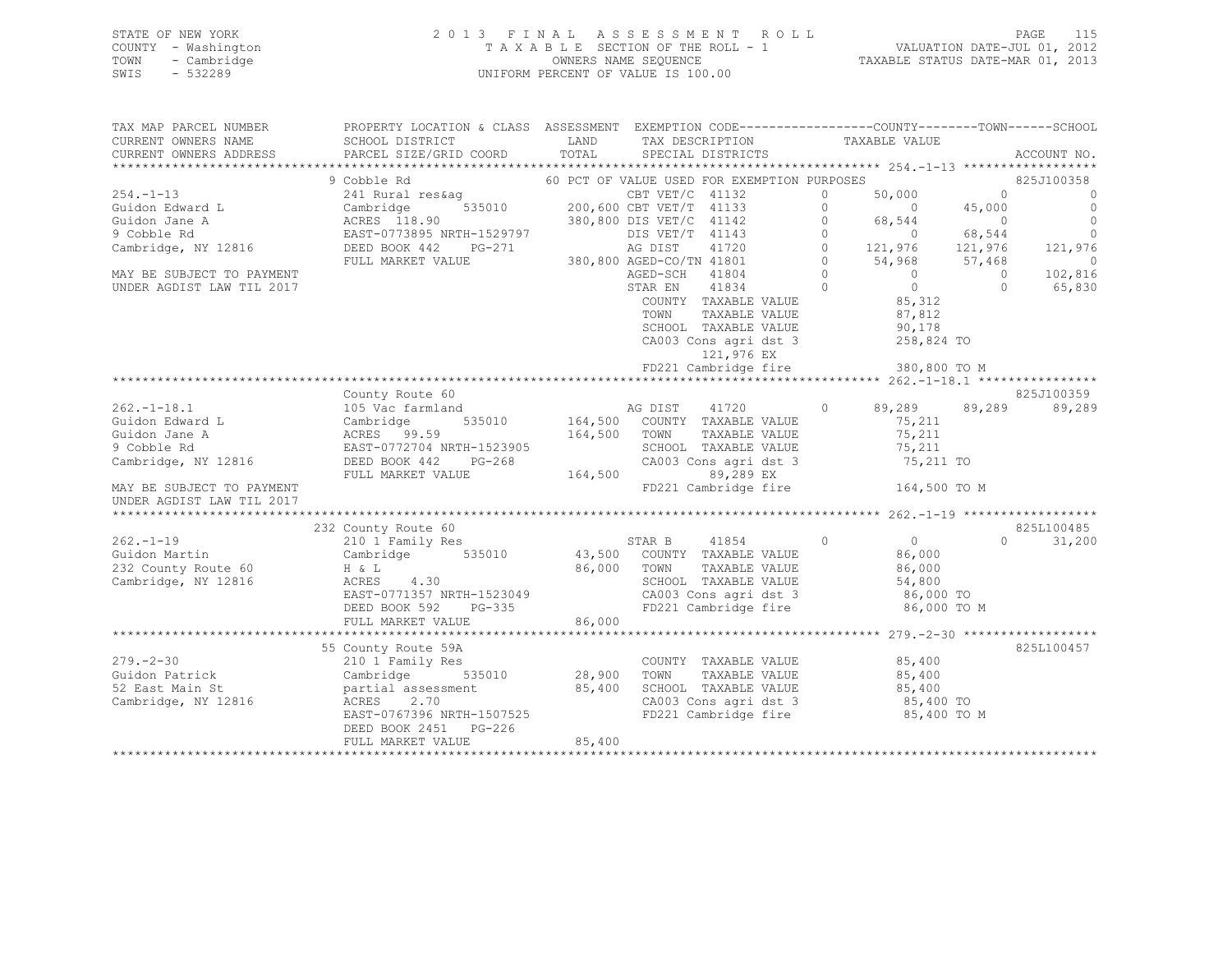### STATE OF NEW YORK 2 0 1 3 F I N A L A S S E S S M E N T R O L L PAGE 116 COUNTY - Washington T A X A B L E SECTION OF THE ROLL - 1 VALUATION DATE-JUL 01, 2012 TOWN - Cambridge OWNERS NAME SEQUENCE TAXABLE STATUS DATE-MAR 01, 2013 SWIS - 532289 UNIFORM PERCENT OF VALUE IS 100.00

| TAX MAP PARCEL NUMBER                                                                                                                          | PROPERTY LOCATION & CLASS ASSESSMENT EXEMPTION CODE---------------COUNTY-------TOWN-----SCHOOL<br>SCHOOL DISTRICT        | LAND                    | TAX DESCRIPTION                                                                                                                                                 | TAXABLE VALUE                                                                 |                                  |
|------------------------------------------------------------------------------------------------------------------------------------------------|--------------------------------------------------------------------------------------------------------------------------|-------------------------|-----------------------------------------------------------------------------------------------------------------------------------------------------------------|-------------------------------------------------------------------------------|----------------------------------|
| CURRENT OWNERS NAME<br>CURRENT OWNERS ADDRESS                                                                                                  | PARCEL SIZE/GRID COORD                                                                                                   | TOTAL                   | SPECIAL DISTRICTS                                                                                                                                               |                                                                               | ACCOUNT NO.                      |
|                                                                                                                                                | Wright Rd                                                                                                                |                         |                                                                                                                                                                 |                                                                               | 825J100909                       |
| $271. - 2 - 22.1$<br>Guidon Patrick J<br>52 East Main St<br>Cambridge, NY 12816                                                                | 314 Rural vac<10<br>Cambridge 535010<br>$1$ ot #3<br>ACRES 4.00<br>EAST-0775170 NRTH-1517734<br>DEED BOOK 2928 PG-65     | 27,600<br>27,600        | COUNTY TAXABLE VALUE 27,600<br>TOWN<br>TAXABLE VALUE<br>SCHOOL TAXABLE VALUE<br>CA003 Cons agri dst 3<br>FD221 Cambridge fire                                   | 27,600<br>27,600<br>27,600 TO<br>27,600 TO M                                  |                                  |
|                                                                                                                                                | FULL MARKET VALUE                                                                                                        | 27,600                  |                                                                                                                                                                 |                                                                               |                                  |
| $254. - 1 - 36$<br>Guile John H Jr<br>125 Kenyon Rd                                                                                            | 125 Kenyon Rd<br>210 1 Family Res<br>Greenwich 533401<br>H & L                                                           | 178,900                 | STAR B<br>41854<br>36,500 COUNTY TAXABLE VALUE<br>TOWN<br>TAXABLE VALUE                                                                                         | $\overline{0}$<br>$\circ$<br>178,900<br>178,900                               | 825J100971<br>$\Omega$<br>31,200 |
| Greenwich, NY 12834                                                                                                                            | Road AGMT. 1947/30<br>ACRES<br>4.70<br>EAST-0769029 NRTH-1532438<br>DEED BOOK 677 PG-100<br>FULL MARKET VALUE            | 178,900                 | SCHOOL TAXABLE VALUE<br>CA003 Cons agri dst 3<br>FD221 Cambridge fire                                                                                           | 147,700<br>178,900 TO<br>178,900 TO M                                         |                                  |
|                                                                                                                                                | King Rd                                                                                                                  |                         |                                                                                                                                                                 |                                                                               |                                  |
| $263. - 2 - 23.4$<br>Guilianelli Robert J<br>Guilianelli Ursuala M<br>1400 Crescent Vischer Ferry Rd ACRES 1.00<br>Clifton Park, NY 12065-7969 | 314 Rural vac<10<br>Cambridge<br>Vacant<br>EAST-0785835 NRTH-1524364<br>DEED BOOK 713<br>PG-102                          | 535010 10,000<br>10,000 | COUNTY TAXABLE VALUE<br>TOWN<br>TAXABLE VALUE<br>SCHOOL TAXABLE VALUE<br>$CAO03$ Cons agri dst $3$<br>FD221 Cambridge fire                                      | 10,000<br>10,000<br>10,000<br>10,000 TO<br>10,000 TO M                        |                                  |
|                                                                                                                                                | FULL MARKET VALUE                                                                                                        | 10,000                  |                                                                                                                                                                 |                                                                               |                                  |
|                                                                                                                                                | 1826 Meeting House Rd                                                                                                    |                         |                                                                                                                                                                 |                                                                               |                                  |
| $270. - 1 - 38.3$<br>Hackler Brooke A<br>1826 Meeting House Rd<br>Cambridge, NY 12816                                                          | 240 Rural res<br>Cambridge 535010<br>lot 3<br>lot 3<br>ACRES 11.77<br>EAST-0763285 NRTH-1517725<br>DEED BOOK 2170 PG-165 | 195,000 TOWN            | STAR B 41854 0<br>61,500 COUNTY TAXABLE VALUE<br>TAXABLE VALUE<br>SCHOOL TAXABLE VALUE<br>SUNDUL TAXABLE VALUE<br>CA003 Cons agri dst 3<br>FD221 Cambridge fire | $\overline{0}$<br>195,000<br>195,000<br>163,800<br>195,000 TO<br>195,000 TO M | 31,200<br>$\Omega$               |
|                                                                                                                                                | FULL MARKET VALUE                                                                                                        | 195,000                 |                                                                                                                                                                 |                                                                               |                                  |
|                                                                                                                                                | Lees Crossing Rd/s Off                                                                                                   |                         |                                                                                                                                                                 |                                                                               | 825J100830                       |
| $288. - 1 - 29$<br>Hadley Evan C<br>Hadley Julian L<br>11825 Trailridge Dr<br>Potomac, MD 20854                                                | 322 Rural vac>10<br>Hoosic Valley 384201<br>$ACRES$ 23.10<br>EAST-0756076 NRTH-1502219<br>DEED BOOK 475<br>PG-554        | 45,000<br>45,000        | COUNTY TAXABLE VALUE<br>TOWN<br>TAXABLE VALUE<br>SCHOOL TAXABLE VALUE<br>CAOO3 Cons agri dst 3<br>FD221 Cambridge fire                                          | 45,000<br>45,000<br>45,000<br>45,000 TO<br>45,000 TO M                        |                                  |
|                                                                                                                                                | FULL MARKET VALUE                                                                                                        | 45,000                  |                                                                                                                                                                 |                                                                               |                                  |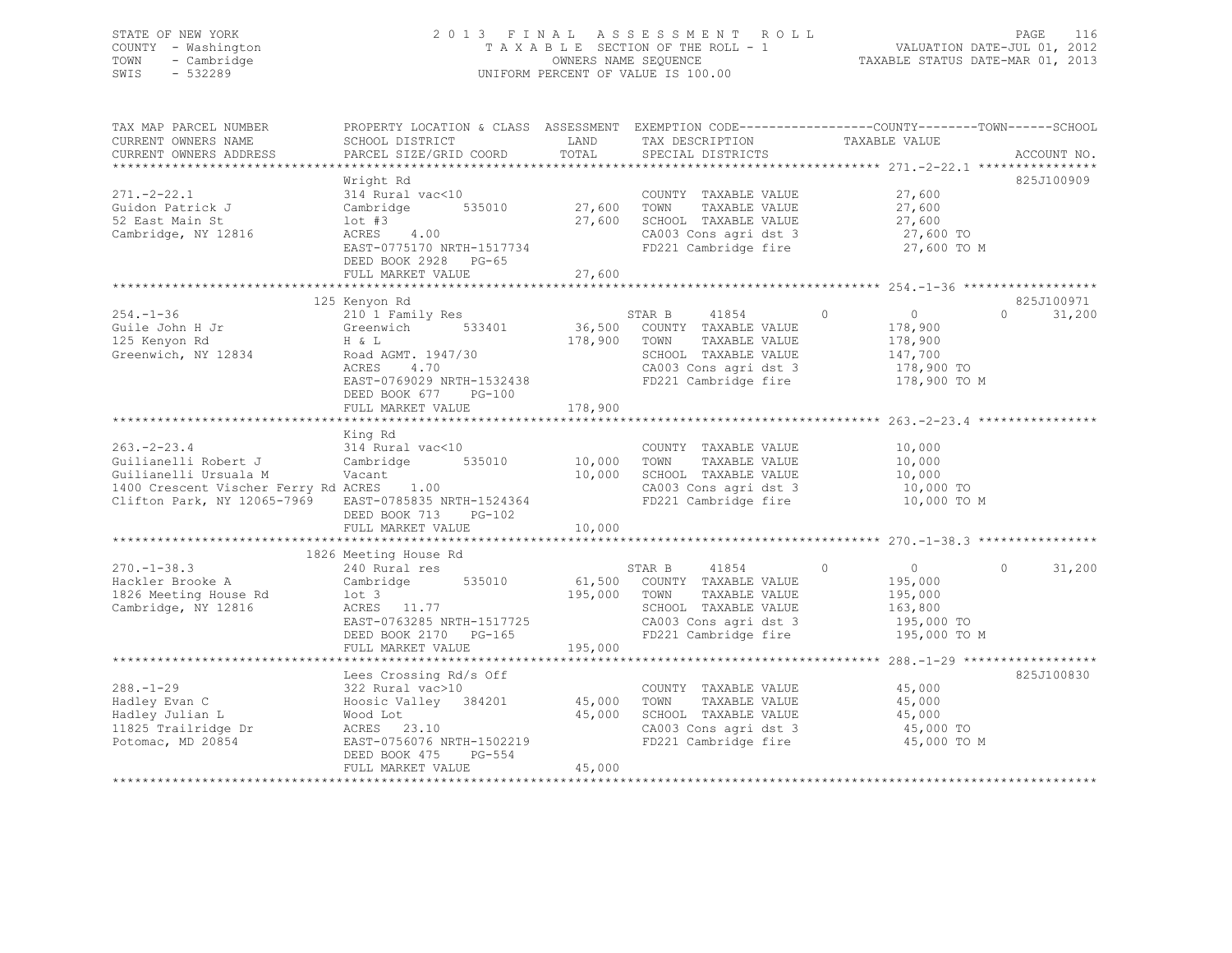### STATE OF NEW YORK 2 0 1 3 F I N A L A S S E S S M E N T R O L L PAGE 117 COUNTY - Washington T A X A B L E SECTION OF THE ROLL - 1 VALUATION DATE-JUL 01, 2012 TOWN - Cambridge OWNERS NAME SEQUENCE TAXABLE STATUS DATE-MAR 01, 2013 UNIFORM PERCENT OF VALUE IS 100.00

| TAX MAP PARCEL NUMBER<br>CURRENT OWNERS NAME                                                | PROPERTY LOCATION & CLASS ASSESSMENT EXEMPTION CODE----------------COUNTY-------TOWN------SCHOOL<br>SCHOOL DISTRICT                                                                                                                  | LAND          | TAX DESCRIPTION   |                                                                       |            | TAXABLE VALUE         |                   |             |
|---------------------------------------------------------------------------------------------|--------------------------------------------------------------------------------------------------------------------------------------------------------------------------------------------------------------------------------------|---------------|-------------------|-----------------------------------------------------------------------|------------|-----------------------|-------------------|-------------|
| CURRENT OWNERS ADDRESS                                                                      | PARCEL SIZE/GRID COORD                                                                                                                                                                                                               | TOTAL         | SPECIAL DISTRICTS |                                                                       |            |                       |                   | ACCOUNT NO. |
|                                                                                             |                                                                                                                                                                                                                                      |               |                   |                                                                       |            |                       |                   |             |
|                                                                                             | 584 Lees Crossing Rd                                                                                                                                                                                                                 |               |                   |                                                                       |            |                       |                   | 825J100362  |
| $288. - 1 - 26$<br>Hadley Julian                                                            | 241 Rural res&aq<br>Hoosic Valley 384201 131,400 COUNTY TAXABLE VALUE                                                                                                                                                                |               | AG DIST           | 41720 0 50,827                                                        |            | 248,173               | 50,827            | 50,827      |
| Hadley Evan                                                                                 | House & Lot<br>ACRES 63.49                                                                                                                                                                                                           | 299,000       | TOWN              | TAXABLE VALUE                                                         |            | 248,173               |                   |             |
| 584 Lees Crossing Rd<br>Johnsonville, NY 12094                                              | EAST-0759247 NRTH-1502478                                                                                                                                                                                                            |               |                   | SCHOOL TAXABLE VALUE<br>CA003 Cons agri dst 3                         |            | 248,173<br>248,173 TO |                   |             |
|                                                                                             | DEED BOOK 475                                                                                                                                                                                                                        |               |                   |                                                                       |            |                       |                   |             |
| MAY BE SUBJECT TO PAYMENT                                                                   | FULL MARKET VALUE                                                                                                                                                                                                                    |               |                   | PG-554 50,827 EX<br>ALUE 299,000 FD221 Cambridge fire 299,000 TO M    |            |                       |                   |             |
| UNDER AGDIST LAW TIL 2017                                                                   |                                                                                                                                                                                                                                      |               |                   |                                                                       |            |                       |                   |             |
|                                                                                             |                                                                                                                                                                                                                                      |               |                   |                                                                       |            |                       |                   |             |
|                                                                                             | 1858 Meeting House Rd                                                                                                                                                                                                                |               |                   |                                                                       |            |                       |                   | 825J100364  |
| $270. - 1 - 28$                                                                             | 210 1 Family Res                                                                                                                                                                                                                     |               | STAR EN           | 41834                                                                 | $\bigcirc$ | $\overline{0}$        | $0 \qquad \qquad$ | 65,830      |
| Hall Audrey                                                                                 | Extra framing Nest (200 COUNTY TAXABLE VALUE<br>Cambridge 535010 42,200 COUNTY TAXABLE VALUE<br>House Rd (230,900 TOWN TAXABLE VALUE                                                                                                 |               |                   |                                                                       |            | 230,900               |                   |             |
| 1858 Meeting House Rd                                                                       |                                                                                                                                                                                                                                      |               |                   | TAXABLE VALUE                                                         |            | 230,900               |                   |             |
| Cambridge, NY 12816                                                                         | ACRES 6.30                                                                                                                                                                                                                           |               |                   | SCHOOL TAXABLE VALUE                                                  |            | 165,070               |                   |             |
|                                                                                             | ACRES 6.30<br>EAST-0763857 NRTH-1516812<br>DEED BOOK 652 PG-102                                                                                                                                                                      |               |                   | $CAO03$ Cons agri dst $3$                                             |            | 230,900 TO            |                   |             |
|                                                                                             |                                                                                                                                                                                                                                      | 230,900       |                   | FD221 Cambridge fire 230,900 TO M                                     |            |                       |                   |             |
|                                                                                             | FULL MARKET VALUE                                                                                                                                                                                                                    |               |                   |                                                                       |            |                       |                   |             |
|                                                                                             | 1107 County Route 59                                                                                                                                                                                                                 |               |                   |                                                                       |            |                       |                   |             |
| $262. -1 - 13.1$                                                                            | 242 Rurl res&rec                                                                                                                                                                                                                     |               | STAR EN 41834     | $\sim$ 0                                                              |            | $\overline{0}$        | $\Omega$          | 65,830      |
|                                                                                             |                                                                                                                                                                                                                                      |               |                   |                                                                       |            | 285,500               |                   |             |
|                                                                                             |                                                                                                                                                                                                                                      |               |                   | TAXABLE VALUE                                                         |            | 285,500               |                   |             |
|                                                                                             |                                                                                                                                                                                                                                      |               |                   | SCHOOL TAXABLE VALUE                                                  |            | 219,670               |                   |             |
|                                                                                             |                                                                                                                                                                                                                                      |               |                   |                                                                       |            |                       |                   |             |
|                                                                                             | EAST-0776021 NRTH-1522390<br>DEED BOOK 1669 PG-91                                                                                                                                                                                    |               |                   | CA003 Cons agri dst 3 285,500 TO<br>FD221 Cambridge fire 285,500 TO M |            |                       |                   |             |
|                                                                                             | FULL MARKET VALUE                                                                                                                                                                                                                    | 285,500       |                   |                                                                       |            |                       |                   |             |
|                                                                                             |                                                                                                                                                                                                                                      |               |                   |                                                                       |            |                       |                   |             |
|                                                                                             | 240 Center Cambridge Rd                                                                                                                                                                                                              |               |                   |                                                                       |            |                       |                   | 825J100369  |
| $279. - 1 - 12$                                                                             | 241 Rural res&aq                                                                                                                                                                                                                     | $\frac{1}{2}$ |                   | AG DIST 41720 0                                                       |            | 82,831                | 82,831            | 82,831      |
|                                                                                             |                                                                                                                                                                                                                                      |               |                   |                                                                       | $\Omega$   | $\overline{0}$        | $\bigcap$         | 31,200      |
|                                                                                             |                                                                                                                                                                                                                                      |               |                   | 329,900 COUNTY TAXABLE VALUE                                          |            | 247,069               |                   |             |
|                                                                                             |                                                                                                                                                                                                                                      |               |                   | TAXABLE VALUE                                                         |            | 247,069<br>215,869    |                   |             |
|                                                                                             | Hamilton Donald H Cambridge 335010 197,400 STAR B 41854<br>Hamilton Courtney 839/94 329,900 COUNTY TAXABLE VALUE<br>240 Center Cambridge Rd ACRES 116.34 TOWN TAXABLE VALUE<br>Valley Falls, NY 12185 EAST-0760216 NRTH-1512023 SCHO |               |                   | SCHOOL TAXABLE VALUE                                                  |            |                       |                   |             |
|                                                                                             | DEED BOOK 2731 PG-344                                                                                                                                                                                                                | PG-344 CA003  |                   | CA003 Cons agri dst 3                                                 |            | 247,069 TO            |                   |             |
| MAY BE SUBJECT TO PAYMENT                                                                   | FULL MARKET VALUE                                                                                                                                                                                                                    |               |                   | 82,831 EX                                                             |            |                       |                   |             |
| UNDER AGDIST LAW TIL 2017                                                                   |                                                                                                                                                                                                                                      |               |                   | FD221 Cambridge fire                                                  |            | 329,900 TO M          |                   |             |
|                                                                                             | 10 County Route 74                                                                                                                                                                                                                   |               |                   |                                                                       |            |                       |                   | 825J100372  |
|                                                                                             |                                                                                                                                                                                                                                      |               | AGED-ALL 41800    |                                                                       | $\bigcirc$ | 72,050 72,050         |                   | 72,050      |
| 288.-1-20<br>Hamilton Hazel 210 1 Family Res<br>10 County Route 74<br>Ruskirk NY 10000 1006 |                                                                                                                                                                                                                                      |               |                   |                                                                       |            | $\overline{0}$        | $\overline{0}$    | 65,830      |
|                                                                                             | -1 1.000<br>535010 144,100 COUNTY TAXABLE VALUE                                                                                                                                                                                      |               |                   |                                                                       |            | 72,050                |                   |             |
| 10 County Route 1.<br>Buskirk, NY 12028-1906                                                |                                                                                                                                                                                                                                      |               |                   |                                                                       |            |                       |                   |             |
|                                                                                             |                                                                                                                                                                                                                                      |               |                   |                                                                       |            |                       |                   |             |
|                                                                                             | EAST-0763410 NRTH-1499463<br>DEED BOOK 407 PG-466 SCHOOL TAXABLE VALUE (220<br>FULL MARKET VALUE 144,100 FD221 Cambridge fire 144,100 TO M                                                                                           |               |                   |                                                                       |            |                       |                   |             |
|                                                                                             |                                                                                                                                                                                                                                      |               |                   |                                                                       |            |                       |                   |             |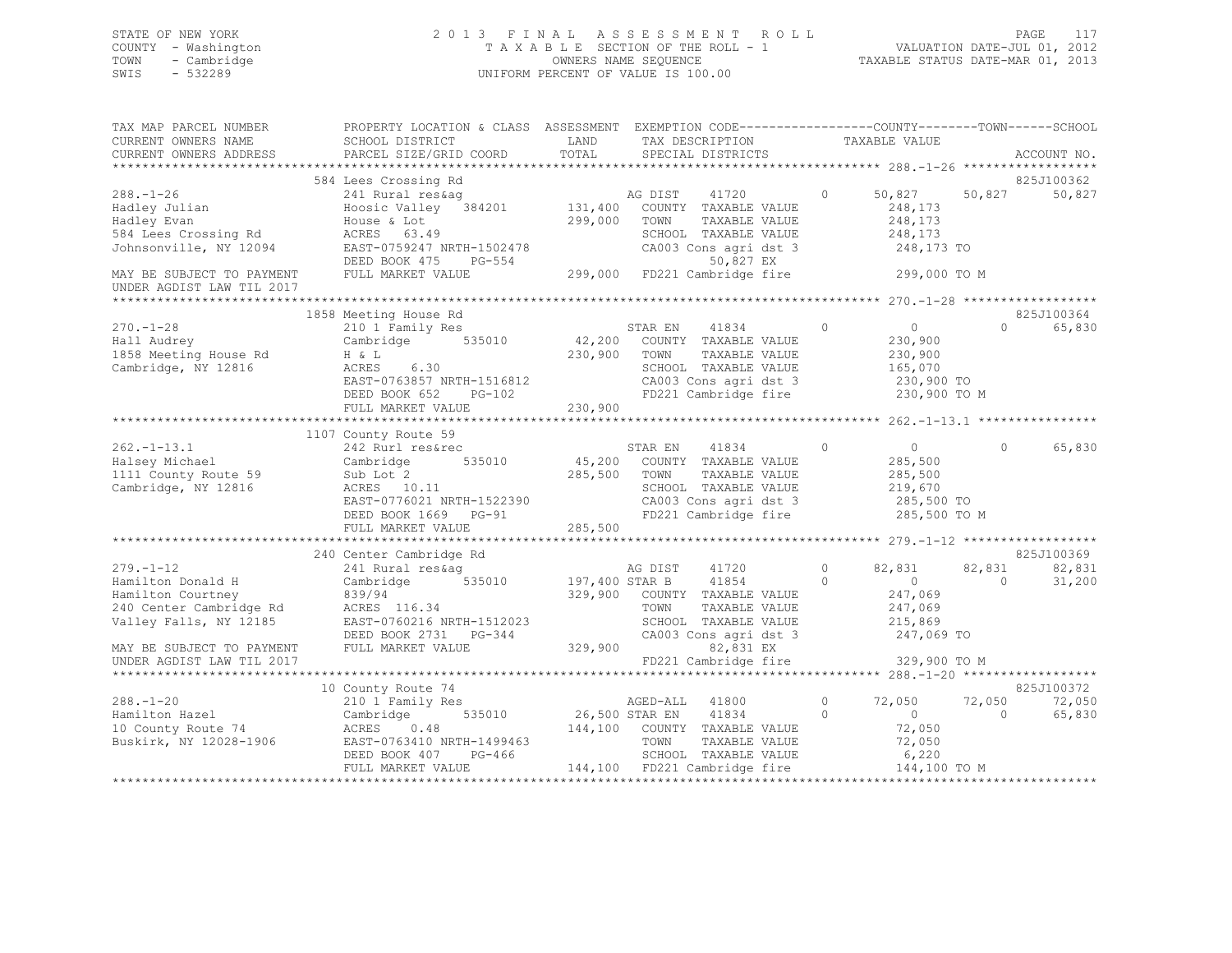### STATE OF NEW YORK 2 0 1 3 F I N A L A S S E S S M E N T R O L L PAGE 118 COUNTY - Washington T A X A B L E SECTION OF THE ROLL - 1 VALUATION DATE-JUL 01, 2012 TOWN - Cambridge OWNERS NAME SEQUENCE TAXABLE STATUS DATE-MAR 01, 2013 SWIS - 532289 UNIFORM PERCENT OF VALUE IS 100.00

| TAX MAP PARCEL NUMBER                                                                                                                                                                                                                               | PROPERTY LOCATION & CLASS ASSESSMENT EXEMPTION CODE-----------------COUNTY-------TOWN------SCHOOL |       |                                   |            |                                           |
|-----------------------------------------------------------------------------------------------------------------------------------------------------------------------------------------------------------------------------------------------------|---------------------------------------------------------------------------------------------------|-------|-----------------------------------|------------|-------------------------------------------|
|                                                                                                                                                                                                                                                     |                                                                                                   |       |                                   |            |                                           |
|                                                                                                                                                                                                                                                     |                                                                                                   |       |                                   |            |                                           |
|                                                                                                                                                                                                                                                     | 235 Whiteside Rd                                                                                  |       |                                   |            | 825J100370                                |
|                                                                                                                                                                                                                                                     |                                                                                                   |       |                                   |            |                                           |
| 279.-1-7<br>Hamilton Helen 235 Whitesiae Rd<br>235 Whiteside Rd<br>235 Whiteside Rd<br>235 Whiteside Rd<br>235 Whiteside Rd<br>235 Whiteside Rd<br>235 Whiteside Rd<br>235 Whiteside Rd<br>235 Whiteside Rd<br>235 Whiteside Rd<br>235 Whiteside Rd |                                                                                                   |       |                                   |            | $0$ 110,014 110,014 110,014<br>0 0 31,200 |
|                                                                                                                                                                                                                                                     |                                                                                                   |       |                                   |            |                                           |
|                                                                                                                                                                                                                                                     |                                                                                                   |       |                                   |            |                                           |
|                                                                                                                                                                                                                                                     |                                                                                                   |       |                                   |            |                                           |
|                                                                                                                                                                                                                                                     |                                                                                                   |       |                                   |            |                                           |
|                                                                                                                                                                                                                                                     |                                                                                                   |       |                                   |            |                                           |
|                                                                                                                                                                                                                                                     |                                                                                                   |       | FD221 Cambridge fire 304,400 TO M |            |                                           |
|                                                                                                                                                                                                                                                     |                                                                                                   |       |                                   |            |                                           |
|                                                                                                                                                                                                                                                     | 886 South Cambridge Rd                                                                            |       |                                   |            | 825J100271                                |
|                                                                                                                                                                                                                                                     |                                                                                                   |       |                                   |            |                                           |
|                                                                                                                                                                                                                                                     |                                                                                                   |       |                                   |            |                                           |
|                                                                                                                                                                                                                                                     |                                                                                                   |       |                                   |            |                                           |
|                                                                                                                                                                                                                                                     |                                                                                                   |       |                                   |            |                                           |
|                                                                                                                                                                                                                                                     |                                                                                                   |       |                                   |            |                                           |
|                                                                                                                                                                                                                                                     |                                                                                                   |       |                                   |            |                                           |
|                                                                                                                                                                                                                                                     |                                                                                                   |       |                                   |            |                                           |
|                                                                                                                                                                                                                                                     |                                                                                                   |       |                                   |            |                                           |
|                                                                                                                                                                                                                                                     |                                                                                                   |       |                                   |            |                                           |
|                                                                                                                                                                                                                                                     |                                                                                                   |       |                                   |            | 825J102040                                |
|                                                                                                                                                                                                                                                     |                                                                                                   |       |                                   |            | $0 \t 31,200$                             |
|                                                                                                                                                                                                                                                     |                                                                                                   |       |                                   |            |                                           |
|                                                                                                                                                                                                                                                     |                                                                                                   |       |                                   |            |                                           |
|                                                                                                                                                                                                                                                     |                                                                                                   |       |                                   |            |                                           |
|                                                                                                                                                                                                                                                     |                                                                                                   |       |                                   |            |                                           |
|                                                                                                                                                                                                                                                     |                                                                                                   |       |                                   |            |                                           |
|                                                                                                                                                                                                                                                     |                                                                                                   |       |                                   |            |                                           |
|                                                                                                                                                                                                                                                     |                                                                                                   |       |                                   |            |                                           |
|                                                                                                                                                                                                                                                     | 835 Turnpike Rd                                                                                   |       |                                   |            | 825J100371                                |
|                                                                                                                                                                                                                                                     |                                                                                                   |       |                                   |            | $\overline{0}$ 0                          |
|                                                                                                                                                                                                                                                     |                                                                                                   |       |                                   |            |                                           |
|                                                                                                                                                                                                                                                     |                                                                                                   |       |                                   |            |                                           |
|                                                                                                                                                                                                                                                     |                                                                                                   |       |                                   |            |                                           |
|                                                                                                                                                                                                                                                     |                                                                                                   |       |                                   |            |                                           |
|                                                                                                                                                                                                                                                     |                                                                                                   |       |                                   |            |                                           |
|                                                                                                                                                                                                                                                     |                                                                                                   |       |                                   |            |                                           |
|                                                                                                                                                                                                                                                     |                                                                                                   |       |                                   |            |                                           |
|                                                                                                                                                                                                                                                     | Darwin Rd                                                                                         |       |                                   |            |                                           |
|                                                                                                                                                                                                                                                     |                                                                                                   |       |                                   |            |                                           |
|                                                                                                                                                                                                                                                     |                                                                                                   |       |                                   |            |                                           |
|                                                                                                                                                                                                                                                     |                                                                                                   |       |                                   |            |                                           |
|                                                                                                                                                                                                                                                     |                                                                                                   |       |                                   |            |                                           |
|                                                                                                                                                                                                                                                     |                                                                                                   |       |                                   | 1,500 TO M |                                           |
|                                                                                                                                                                                                                                                     | EAST-0765096 NRTH-1516852                                                                         |       |                                   |            |                                           |
|                                                                                                                                                                                                                                                     | PG-309<br>DEED BOOK 808                                                                           |       |                                   |            |                                           |
|                                                                                                                                                                                                                                                     | FULL MARKET VALUE                                                                                 | 1,500 |                                   |            |                                           |
|                                                                                                                                                                                                                                                     |                                                                                                   |       |                                   |            |                                           |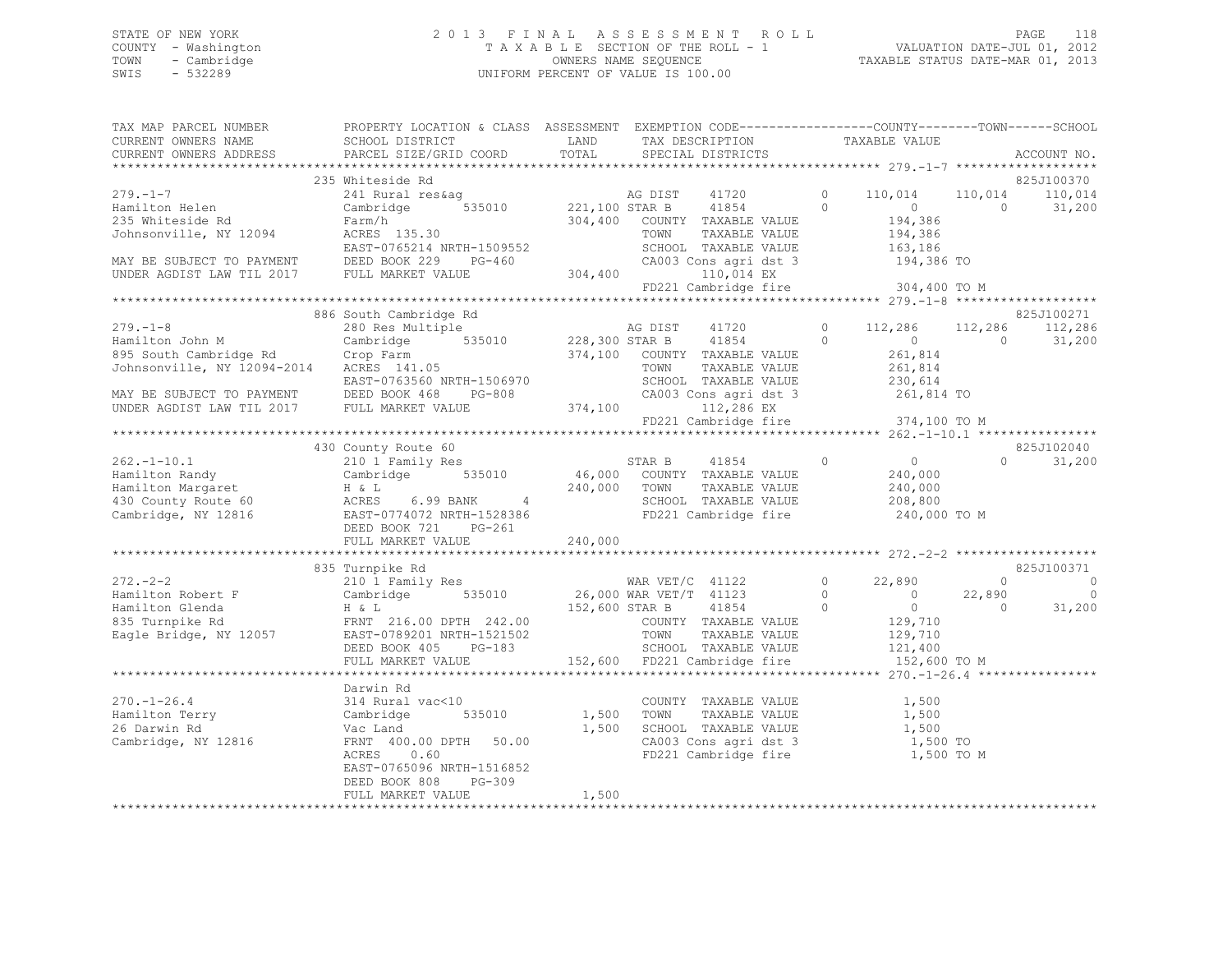# STATE OF NEW YORK<br>COUNTY - Washington 2012 2013 FINAL ASSESSMENT ROLL 2011<br>2012 2013 TAXABLE SECTION OF THE ROLL - 1 COUNTY - Washington  $T A X A B L E$  SECTION OF THE ROLL - 1<br>TOWN - Cambridge  $\sim$  000NERS NAME SEQUENCE TOWN - Cambridge OWNERS NAME SEQUENCE TAXABLE STATUS DATE-MAR 01, 2013 UNIFORM PERCENT OF VALUE IS 100.00

| TAX MAP PARCEL NUMBER<br>CURRENT OWNERS NAME<br>CURRENT OWNERS ADDRESS                              | PROPERTY LOCATION & CLASS ASSESSMENT EXEMPTION CODE----------------COUNTY-------TOWN------SCHOOL<br>SCHOOL DISTRICT<br>PARCEL SIZE/GRID COORD                                  | LAND<br>TOTAL                | TAX DESCRIPTION<br>SPECIAL DISTRICTS                                                                                                      | TAXABLE VALUE       |                                                                                             | ACCOUNT NO.                    |
|-----------------------------------------------------------------------------------------------------|--------------------------------------------------------------------------------------------------------------------------------------------------------------------------------|------------------------------|-------------------------------------------------------------------------------------------------------------------------------------------|---------------------|---------------------------------------------------------------------------------------------|--------------------------------|
|                                                                                                     |                                                                                                                                                                                |                              |                                                                                                                                           |                     |                                                                                             |                                |
| $270. - 1 - 24.1$<br>Hamilton Terry G<br>Hamilton Jacqueline<br>26 Darwin Rd<br>Cambridge, NY 12816 | 26 Darwin Rd<br>210 1 Family Res<br>535010<br>Cambridge<br>Trailer<br>ACRES 8.09<br>EAST-0765608 NRTH-1517223<br>DEED BOOK 536<br>PG-204<br>FULL MARKET VALUE                  | 49,400<br>114,000<br>114,000 | 41854<br>STAR B<br>COUNTY TAXABLE VALUE<br>TAXABLE VALUE<br>TOWN<br>SCHOOL TAXABLE VALUE<br>FD221 Cambridge fire                          | $\bigcirc$          | $\overline{0}$<br>$\Omega$<br>114,000<br>114,000<br>82,800<br>114,000 TO M                  | 825J100952<br>31,200           |
|                                                                                                     |                                                                                                                                                                                |                              |                                                                                                                                           |                     |                                                                                             |                                |
| $279. - 2 - 28$<br>Haner Taunia Z<br>51 County Route 59A<br>Buskirk, NY 12028                       | 51 County Route 59A<br>210 1 Family Res<br>535010<br>Cambridge<br>$1$ ot $2$<br>FRNT 101.00 DPTH 158.00<br>0.37<br>ACRES<br>EAST-0767185 NRTH-1507294<br>DEED BOOK 2518 PG-160 | 22,300<br>120,000            | STAR B<br>41854<br>COUNTY TAXABLE VALUE<br>TOWN<br>TAXABLE VALUE<br>SCHOOL TAXABLE VALUE<br>CA003 Cons agri dst 3<br>FD221 Cambridge fire | $\circ$             | $\overline{0}$<br>$\Omega$<br>120,000<br>120,000<br>88,800<br>120,000 TO<br>120,000 TO M    | 825J100620<br>31,200           |
|                                                                                                     | FULL MARKET VALUE                                                                                                                                                              | 120,000                      |                                                                                                                                           |                     |                                                                                             |                                |
|                                                                                                     |                                                                                                                                                                                |                              |                                                                                                                                           |                     |                                                                                             |                                |
| $280 - 2 - 22$<br>Hansen Annabelle<br>84 King Rd<br>Buskirk, NY 12028                               | 84 King Rd<br>210 1 Family Res<br>Cambridge 535010<br>H & L<br>2.10<br>ACRES<br>EAST-0776545 NRTH-1506537<br>DEED BOOK 398<br>PG-1086                                          | 17,800 STAR EN               | AGED-ALL 41800<br>41834<br>104,600 COUNTY TAXABLE VALUE<br>TOWN<br>TAXABLE VALUE<br>SCHOOL TAXABLE VALUE<br>CA003 Cons agri dst 3         | $\circ$<br>$\Omega$ | 52,300<br>52,300<br>$\overline{0}$<br>$\Omega$<br>52,300<br>52,300<br>$\circ$<br>104,600 TO | 825J100374<br>52,300<br>52,300 |
|                                                                                                     | FULL MARKET VALUE                                                                                                                                                              |                              | 104,600 FD221 Cambridge fire                                                                                                              |                     | 104,600 TO M                                                                                |                                |
|                                                                                                     |                                                                                                                                                                                |                              |                                                                                                                                           |                     |                                                                                             |                                |
| $270. - 1 - 20$<br>Hansen Jeffery J<br>Hansen Melissa A<br>340 Gannon Rd<br>Buskirk, NY 12028       | 340 Gannon Rd<br>242 Rurl res&rec<br>535010<br>Cambridge<br>Residence<br>ACRES 35.41<br>EAST-0768279 NRTH-1515555<br>DEED BOOK 792<br>PG-291<br>FULL MARKET VALUE              | 70,300<br>242,000<br>242,000 | 41854<br>STAR B<br>COUNTY TAXABLE VALUE<br>TOWN<br>TAXABLE VALUE<br>SCHOOL TAXABLE VALUE<br>CA003 Cons agri dst 3<br>FD221 Cambridge fire | $\circ$             | $\overline{0}$<br>$\bigcap$<br>242,000<br>242,000<br>210,800<br>242,000 TO<br>242,000 TO M  | 825J100190<br>31,200           |
|                                                                                                     | ***************************                                                                                                                                                    | ***************              |                                                                                                                                           |                     |                                                                                             |                                |
| $246. - 1 - 10$<br>Hansmann Cynthia Anne<br>4723 Clipper Dr<br>Bradenton, FL 34208                  | State Route 372<br>322 Rural vac>10<br>Cambridge<br>535010<br>Land<br>ACRES 25.50<br>EAST-0777881 NRTH-1541450<br>DEED BOOK 841<br>PG-274                                      | 72,900<br>72,900             | COUNTY TAXABLE VALUE<br>TOWN<br>TAXABLE VALUE<br>SCHOOL TAXABLE VALUE<br>CA005 Cons agri dst 5<br>FD221 Cambridge fire                    |                     | 72,900<br>72,900<br>72,900<br>72,900 TO<br>72,900 TO M                                      | 825J100455                     |
|                                                                                                     | FULL MARKET VALUE                                                                                                                                                              | 72,900                       |                                                                                                                                           |                     |                                                                                             |                                |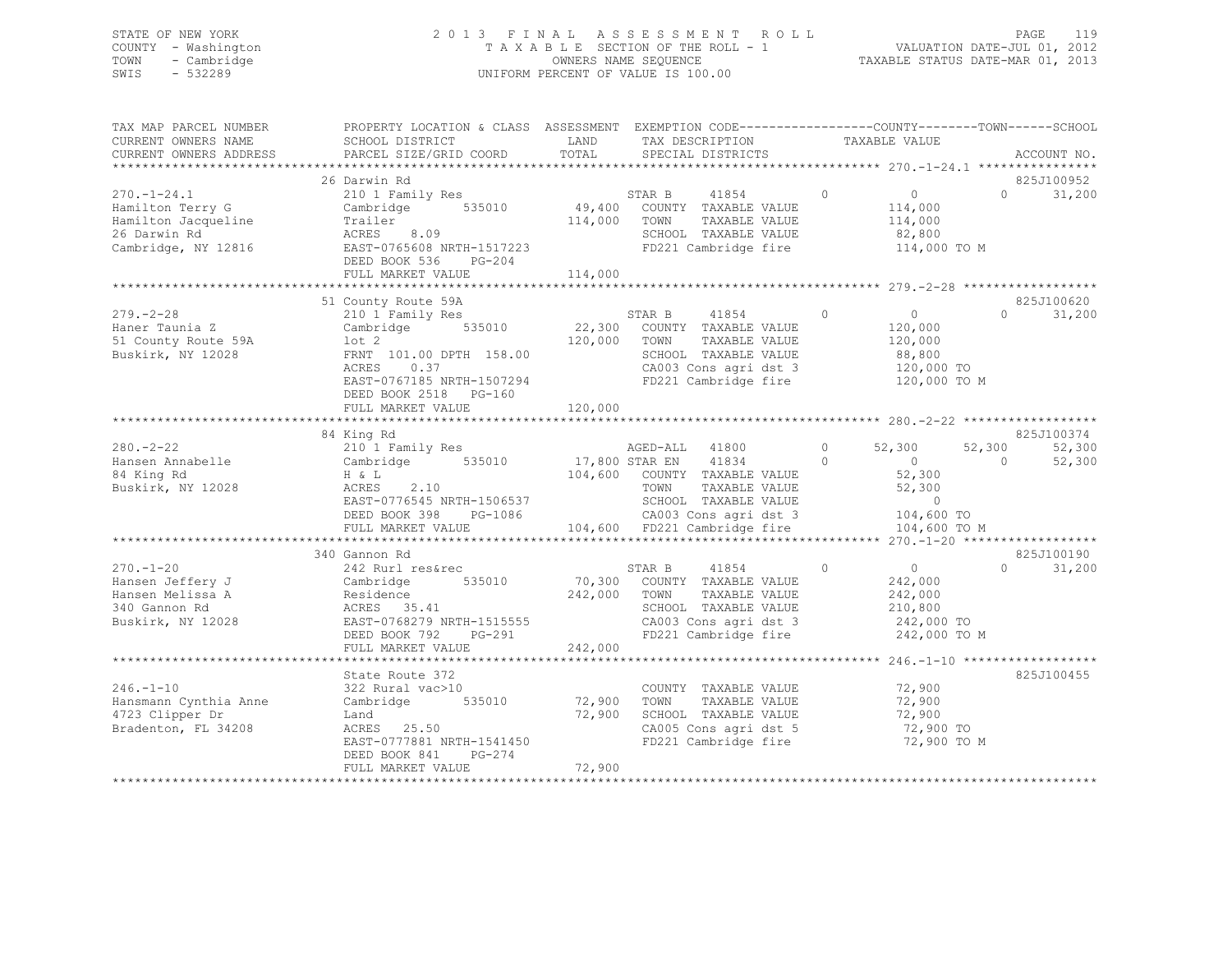| STATE OF NEW YORK<br>COUNTY - Washington<br>TOWN<br>- Cambridge<br>$-532289$<br>SWIS                                                                                                                                                                                                                                                                                                | 2013 FINAL ASSESSMENT ROLL<br>UNIFORM PERCENT OF VALUE IS 100.00                                                   |         | PAGE<br>120<br>FAGE 120<br>TAXABLE SECTION OF THE ROLL - 1 VALUATION DATE-JUL 01, 2012<br>OWNERS NAME STATUS DATE-MAR 01, 2013 |                                             |                                              |
|-------------------------------------------------------------------------------------------------------------------------------------------------------------------------------------------------------------------------------------------------------------------------------------------------------------------------------------------------------------------------------------|--------------------------------------------------------------------------------------------------------------------|---------|--------------------------------------------------------------------------------------------------------------------------------|---------------------------------------------|----------------------------------------------|
| TAX MAP PARCEL NUMBER                                                                                                                                                                                                                                                                                                                                                               | PROPERTY LOCATION & CLASS ASSESSMENT EXEMPTION CODE----------------COUNTY-------TOWN------SCHOOL                   | LAND    |                                                                                                                                |                                             |                                              |
| CURRENT OWNERS NAME<br>CURRENT OWNERS ADDRESS                                                                                                                                                                                                                                                                                                                                       | SCHOOL DISTRICT<br>PARCEL SIZE/GRID COORD                                                                          | TOTAL   | TAX DESCRIPTION TAXABLE VALUE<br>SPECIAL DISTRICTS                                                                             |                                             | ACCOUNT NO.                                  |
|                                                                                                                                                                                                                                                                                                                                                                                     |                                                                                                                    |         |                                                                                                                                |                                             | 825J100444                                   |
| $261. -2 - 11$                                                                                                                                                                                                                                                                                                                                                                      | Vly Summit Rd<br>314 Rural vac<10                                                                                  |         | COUNTY TAXABLE VALUE $1,400$                                                                                                   |                                             |                                              |
| zoi.-z-i1<br>Harding Shirley<br>1073 Vly Summit Rd                                                                                                                                                                                                                                                                                                                                  | Cambridge                                                                                                          |         |                                                                                                                                | 1,400                                       |                                              |
|                                                                                                                                                                                                                                                                                                                                                                                     | V Land                                                                                                             |         | 535010 1,400 TOWN TAXABLE VALUE<br>1,400 SCHOOL TAXABLE VALUE                                                                  | 1,400                                       |                                              |
| Greenwich, NY 12834-5501                                                                                                                                                                                                                                                                                                                                                            | $261. - 1 - 11$                                                                                                    |         | FD221 Cambridge fire                                                                                                           | 1,400 TO M                                  |                                              |
|                                                                                                                                                                                                                                                                                                                                                                                     | FRNT 202.00 DPTH 353.00<br>ACRES 0.14<br>EAST-0764515 NRTH-1524237<br>DEED BOOK 501<br>PG-191<br>FULL MARKET VALUE | 1,400   |                                                                                                                                |                                             |                                              |
| $\begin{array}{ccccccccc} 201. - Z - 1' & & & 210 & 1 & \text{Family Res} & & & & \text{CBT VET/C} & 41132 & 0 & 46,575 \\ & & & & & & & \text{Cambridge} & 535010 & & 35,500 & \text{CBT VET/T} & 41133 & 0 & & 46,575 \\ & & & & & & & & & \text{CBT VET/T} & 41133 & & 0 & & 46,575 \\ 1073 Vly Summit Rd & & & & H & L & & & 186,300 AGED-CO & & & & & 0 \\ 1080 V & & & & & &$ |                                                                                                                    |         |                                                                                                                                |                                             |                                              |
|                                                                                                                                                                                                                                                                                                                                                                                     |                                                                                                                    |         |                                                                                                                                |                                             | 825J100375                                   |
|                                                                                                                                                                                                                                                                                                                                                                                     |                                                                                                                    |         |                                                                                                                                |                                             | $\begin{matrix} 0 & 0 \\ 0 & 0 \end{matrix}$ |
|                                                                                                                                                                                                                                                                                                                                                                                     |                                                                                                                    |         |                                                                                                                                | $\begin{matrix}0&0\end{matrix}$             | 45,000<br>$\overline{0}$                     |
|                                                                                                                                                                                                                                                                                                                                                                                     |                                                                                                                    |         | 186,300 AGED-CO 41802 0 6,986<br>STAR EN 41834 0 0<br>COUNTY TAXABLE VALUE 132,739<br>TOWN TAXABLE VALUE 141,300               |                                             | $\overline{0}$<br>$\overline{0}$             |
|                                                                                                                                                                                                                                                                                                                                                                                     |                                                                                                                    |         |                                                                                                                                |                                             | 0 65,830                                     |
|                                                                                                                                                                                                                                                                                                                                                                                     | ACRES 3.10                                                                                                         |         |                                                                                                                                |                                             |                                              |
|                                                                                                                                                                                                                                                                                                                                                                                     |                                                                                                                    |         |                                                                                                                                |                                             |                                              |
|                                                                                                                                                                                                                                                                                                                                                                                     |                                                                                                                    |         |                                                                                                                                |                                             |                                              |
|                                                                                                                                                                                                                                                                                                                                                                                     |                                                                                                                    |         |                                                                                                                                |                                             |                                              |
|                                                                                                                                                                                                                                                                                                                                                                                     |                                                                                                                    |         |                                                                                                                                |                                             |                                              |
|                                                                                                                                                                                                                                                                                                                                                                                     | 1054 County Route 74                                                                                               |         |                                                                                                                                |                                             | 825J100250                                   |
| $261. - 2 - 20$                                                                                                                                                                                                                                                                                                                                                                     | County Route 74<br>210 1 Family Res                                                                                |         | STAR B 41854<br>23,500 COUNTY TAXABLE VALUE<br>STAR B 41854 0                                                                  | $\begin{array}{c} 0 \\ 126,800 \end{array}$ | $0 \t 31,200$                                |
| =--• = =-<br>Harko Okkyung                                                                                                                                                                                                                                                                                                                                                          | Cambridge 535010                                                                                                   |         |                                                                                                                                |                                             |                                              |
| 1054 Vly Summit Rd                                                                                                                                                                                                                                                                                                                                                                  | lot 2<br>261.-1-20<br>ACRES 1.10                                                                                   |         | 126,800 TOWN TAXABLE VALUE                                                                                                     | 126,800                                     |                                              |
| Greenwich, NY 12834                                                                                                                                                                                                                                                                                                                                                                 |                                                                                                                    |         | SCHOOL TAXABLE VALUE                                                                                                           | 95,600                                      |                                              |
|                                                                                                                                                                                                                                                                                                                                                                                     | ACRES 1.10<br>EAST-0764101 NRTH-1523816<br>EAST-0764101 NRTH-1523816 FD221 Cambridge fire 126,800 TO               |         |                                                                                                                                |                                             |                                              |
|                                                                                                                                                                                                                                                                                                                                                                                     |                                                                                                                    |         |                                                                                                                                | 126,800 TO M                                |                                              |
|                                                                                                                                                                                                                                                                                                                                                                                     | DEED BOOK 2554 PG-220<br>FULL MARKET VALUE                                                                         | 126,800 |                                                                                                                                |                                             |                                              |
|                                                                                                                                                                                                                                                                                                                                                                                     |                                                                                                                    |         |                                                                                                                                |                                             |                                              |
|                                                                                                                                                                                                                                                                                                                                                                                     | 1048 County Route 74                                                                                               |         |                                                                                                                                |                                             |                                              |
| $261. -2 - 20.1$                                                                                                                                                                                                                                                                                                                                                                    | 210 1 Family Res                                                                                                   |         | STAR B 41854<br>33,000 COUNTY TAXABLE VALUE<br>169,800 TOWN TAXABLE VALUE<br>41854 0                                           | $0 \qquad \qquad$                           | $\circ$<br>31,200                            |
| Harko Peter P                                                                                                                                                                                                                                                                                                                                                                       | Cambridge 535010                                                                                                   |         |                                                                                                                                | 169,800                                     |                                              |
| 1048 County Route 74                                                                                                                                                                                                                                                                                                                                                                | lot 1                                                                                                              |         |                                                                                                                                | 169,800                                     |                                              |
| Greenwich, NY 12834                                                                                                                                                                                                                                                                                                                                                                 | $261. - 1 - 20.1$                                                                                                  |         | SCHOOL TAXABLE VALUE                                                                                                           | 138,600                                     |                                              |
|                                                                                                                                                                                                                                                                                                                                                                                     | 2.59<br>ACRES                                                                                                      |         | CA003 Cons agri dst 3 169,800 TO<br>FD221 Cambridge fire 169,800 TO M                                                          |                                             |                                              |
|                                                                                                                                                                                                                                                                                                                                                                                     | EAST-0764194 NRTH-1523459                                                                                          |         |                                                                                                                                |                                             |                                              |

 FULL MARKET VALUE 169,800 \*\*\*\*\*\*\*\*\*\*\*\*\*\*\*\*\*\*\*\*\*\*\*\*\*\*\*\*\*\*\*\*\*\*\*\*\*\*\*\*\*\*\*\*\*\*\*\*\*\*\*\*\*\*\*\*\*\*\*\*\*\*\*\*\*\*\*\*\*\*\*\*\*\*\*\*\*\*\*\*\*\*\*\*\*\*\*\*\*\*\*\*\*\*\*\*\*\*\*\*\*\*\*\*\*\*\*\*\*\*\*\*\*\*\*\*\*\*\*\*\*\*\*\*\*\*\*\*\*\*\*\*

DEED BOOK 2529 PG-183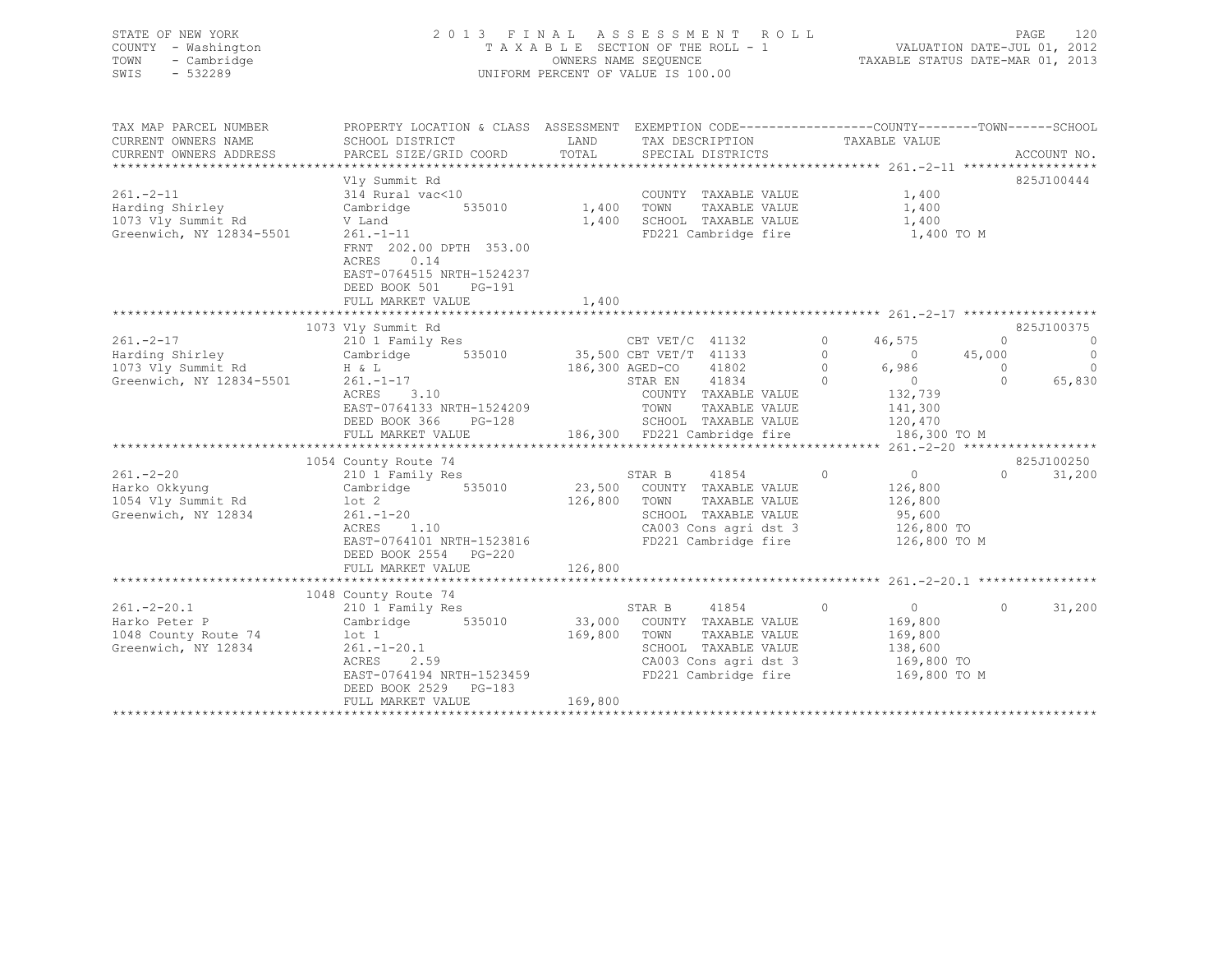### STATE OF NEW YORK 2 0 1 3 F I N A L A S S E S S M E N T R O L L PAGE 121 COUNTY - Washington T A X A B L E SECTION OF THE ROLL - 1 VALUATION DATE-JUL 01, 2012 TOWN - Cambridge OWNERS NAME SEQUENCE TAXABLE STATUS DATE-MAR 01, 2013 SWIS - 532289 UNIFORM PERCENT OF VALUE IS 100.00

| TAX MAP PARCEL NUMBER<br>CURRENT OWNERS NAME<br>CURRENT OWNERS ADDRESS                                                                                                                                                                                                                         | PROPERTY LOCATION & CLASS ASSESSMENT EXEMPTION CODE----------------COUNTY-------TOWN------SCHOOL<br>SCHOOL DISTRICT<br>PARCEL SIZE/GRID COORD TOTAL SPECIAL DISTRICTS                                                                                                                                                                               |         | LAND TAX DESCRIPTION                                                                                                                  | TAXABLE VALUE                                      | ACCOUNT NO.                                                     |
|------------------------------------------------------------------------------------------------------------------------------------------------------------------------------------------------------------------------------------------------------------------------------------------------|-----------------------------------------------------------------------------------------------------------------------------------------------------------------------------------------------------------------------------------------------------------------------------------------------------------------------------------------------------|---------|---------------------------------------------------------------------------------------------------------------------------------------|----------------------------------------------------|-----------------------------------------------------------------|
|                                                                                                                                                                                                                                                                                                |                                                                                                                                                                                                                                                                                                                                                     |         |                                                                                                                                       |                                                    |                                                                 |
|                                                                                                                                                                                                                                                                                                | 253 Oak Hill Rd                                                                                                                                                                                                                                                                                                                                     |         |                                                                                                                                       |                                                    | 825J100377                                                      |
| Admington Robert J<br>Harrington Robert J<br>Harrington Mancy A<br>House & Land<br>253 Oak Hill Rd<br>263 Oak Hill Rd<br>263 Oak Hill Rd<br>281.-1-5<br>281.-1-5<br>200,300 COUNTY TAXABLE VALUE<br>281.-1-5<br>200,300 COUNTY TAXABLE VALUE<br>281.-1                                         |                                                                                                                                                                                                                                                                                                                                                     |         | CA003 Cons agri dst 3 219,926 TO<br>80,374 EX<br>FD221 Cambridge fire 300,300 TO M                                                    | $\overline{0}$<br>219,926<br>219,926<br>188,726    | $80,374$ $80,374$ $80,374$ $80,374$<br>$\overline{0}$<br>31,200 |
|                                                                                                                                                                                                                                                                                                |                                                                                                                                                                                                                                                                                                                                                     |         |                                                                                                                                       |                                                    |                                                                 |
| $288. - 1 - 24.2$<br>Extra 1988 1892<br>Harrington Theodora A Cambridge 535010 24,700 COUNTY TAXABLE VALUE<br>Pratt Cynthia A Doublewide & Lot 122,500 TOWN TAXABLE VALUE<br>105 County Route 74 893/130 SCHOOL TAXABLE VALUE<br>Buskirk, NY 12028 ACRES 0.                                    | 105 County Route 74<br>210 1 Family Res<br>EAST-0764179 NRTH-1501668<br>DEED BOOK 2846 PG-232<br>FULL MARKET VALUE                                                                                                                                                                                                                                  | 122,500 | STAR B 41854<br>TAXABLE VALUE<br>SCHOOL TAXABLE VALUE 91,300<br>CA003 Cons agri dst 3 122,500 TO<br>FD221 Cambridge fire 122,500 TO M | $\overline{0}$<br>$\bigcirc$<br>122,500<br>122,500 | 825J100823<br>$\Omega$<br>31,200                                |
|                                                                                                                                                                                                                                                                                                |                                                                                                                                                                                                                                                                                                                                                     |         |                                                                                                                                       |                                                    |                                                                 |
| $261 - 2 - 27$<br>Harris Paula M<br>1022 Vly Summit Rd<br>Cambridge, NY 12816                                                                                                                                                                                                                  | 1022 Vly Summit Rd<br>210 1 Family Res STAR B 41854 0<br>Cambridge 535010 25,500 COUNTY TAXABLE VALUE<br>1022 *1<br>210 1 Family Res<br>Cambridge 535010 25,500 COUNT<br>261.-1-27 110,000 TOWN<br>ACRES 0.33 SCHOC<br>EED BOOK 3132 PG-346 110,000<br>DEED BOOK 3132 PG-346 110,000<br>TULL MARKET VALUE<br>TULL MARKET VALUE<br>TULL MARKET VALUE |         | TAXABLE VALUE<br>SCHOOL TAXABLE VALUE<br>CA003 Cons agri dst 3 $110,000$ TO<br>FD221 Cambridge fire $110,000$ TO M                    | $\overline{0}$<br>110,000<br>110,000<br>78,800     | 825J100676<br>$\Omega$<br>31,200                                |
|                                                                                                                                                                                                                                                                                                |                                                                                                                                                                                                                                                                                                                                                     |         |                                                                                                                                       |                                                    |                                                                 |
| $280 - 2 - 6.1$<br>Harrop Dorothy J<br>Kievit David<br>60 Dickensen Rd<br>Buskirk, NY 12028                                                                                                                                                                                                    | Dickensen Rd/n Off<br>322 Rural vac>10<br>322 Rural vac>10<br>Commoridge 535010 84,100 TOMN<br>Vac Land 84,100 SCHOOI<br>ACRES 53.50 CA003<br>EAST-0777165 NRTH-1509637 FD221<br>EAST-0777165 NRTH-1509637<br>DEED BOOK 1748 PG-107                                                                                                                 |         | COUNTY TAXABLE VALUE<br>TAXABLE VALUE<br>SCHOOL TAXABLE VALUE<br>CA003 Cons agri dst 3<br>FD221 Cambridge fire                        | 84,100<br>84,100<br>84,100                         | 825J100547<br>$84,100$ TO<br>84,100 TO M                        |
|                                                                                                                                                                                                                                                                                                | FULL MARKET VALUE                                                                                                                                                                                                                                                                                                                                   | 84,100  |                                                                                                                                       |                                                    |                                                                 |
|                                                                                                                                                                                                                                                                                                | 60 Dickensen Rd                                                                                                                                                                                                                                                                                                                                     |         |                                                                                                                                       |                                                    | 825J100829                                                      |
| $280 - 2 - 6.2$<br>Harrop Dorothy J<br>Harrop Dorothy J<br>Kievit David<br>60 Dickensen Rd<br>Buskirk, NY 12028<br>Buskirk, NY 12028<br>Buskirk, NY 12028<br>Buskirk, NY 12028<br>Buskirk, NY 12028<br>Buskirk, NY 12028<br>Buskirk, NY 12028<br>Buskirk, NY 12028<br>Bus<br>Buskirk, NY 12028 | 242 Rurl res&rec<br>DEED BOOK 1748 PG-107<br>FULL MARKET VALUE                                                                                                                                                                                                                                                                                      | 250,000 | COUNTY TAXABLE VALUE<br>TAXABLE VALUE<br>TOWN<br>SCHOOL TAXABLE VALUE<br>CA003 Cons agri dst 3<br>FD221 Cambridge fire                | 250,000<br>250,000<br>250,000<br>250,000 TO        | 250,000 TO M                                                    |
|                                                                                                                                                                                                                                                                                                |                                                                                                                                                                                                                                                                                                                                                     |         |                                                                                                                                       |                                                    |                                                                 |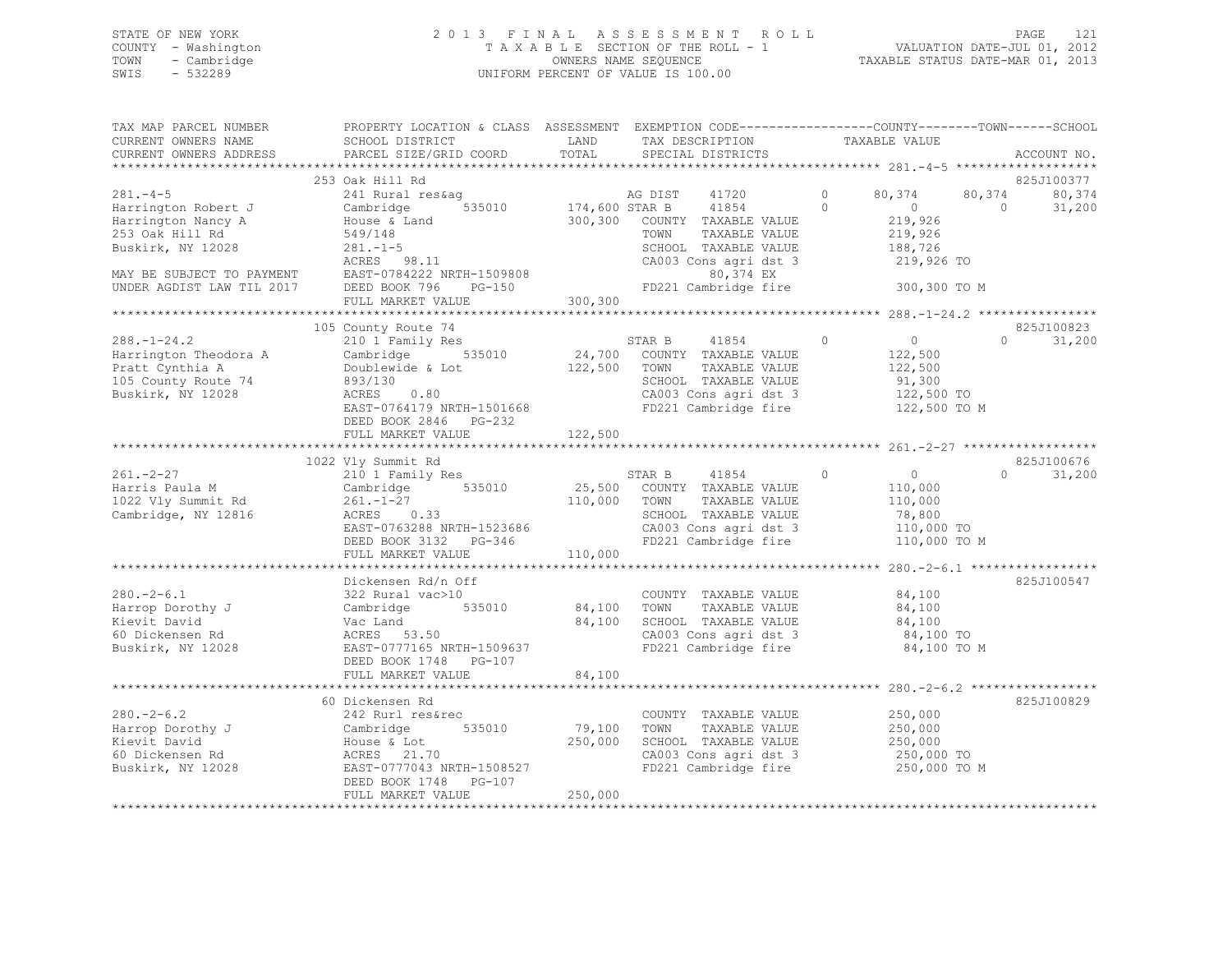### STATE OF NEW YORK 2 0 1 3 F I N A L A S S E S S M E N T R O L L PAGE 122 COUNTY - Washington T A X A B L E SECTION OF THE ROLL - 1 VALUATION DATE-JUL 01, 2012 TOWN - Cambridge OWNERS NAME SEQUENCE TAXABLE STATUS DATE-MAR 01, 2013 SWIS - 532289 UNIFORM PERCENT OF VALUE IS 100.00

| TAX MAP PARCEL NUMBER                                                                                                                                                                                                                                                                  | PROPERTY LOCATION & CLASS ASSESSMENT EXEMPTION CODE----------------COUNTY-------TOWN------SCHOOL                                                                                                             |              |                                                                                                                                                      |                                                            |                                |
|----------------------------------------------------------------------------------------------------------------------------------------------------------------------------------------------------------------------------------------------------------------------------------------|--------------------------------------------------------------------------------------------------------------------------------------------------------------------------------------------------------------|--------------|------------------------------------------------------------------------------------------------------------------------------------------------------|------------------------------------------------------------|--------------------------------|
| $280 - 2 - 29.1$<br>Hatfield Johnnie S<br>75 King Rd<br>Buskirk, NY 12028                                                                                                                                                                                                              | King Rd<br>314 Rural vac<10 COUNTY<br>Cambridge 535010 5,000 TOWN<br>FRNT 65.00 DPTH 660.00 5,000 SCHOOL<br>EAST-0776078 NRTH-1506279 CA003<br>DEED BOOK 2664 PG-149 FD221<br>Cambridge<br>FULL MARKET VALUE | 5,000        | COUNTY TAXABLE VALUE<br>TOWN TAXABLE VALUE 5,000<br>SCHOOL TAXABLE VALUE 5,000<br>CA003 Cons agri dst 3 5,000 TO                                     | 5,000<br>FD221 Cambridge fire 5,000 TO M                   |                                |
|                                                                                                                                                                                                                                                                                        |                                                                                                                                                                                                              |              |                                                                                                                                                      |                                                            |                                |
|                                                                                                                                                                                                                                                                                        | 75 King Rd                                                                                                                                                                                                   |              |                                                                                                                                                      |                                                            | 825J100924                     |
| $280 - 2 - 31$<br>Hattfield Johnnie S<br>75 King Rd<br>Buskirk, NY 12028                                                                                                                                                                                                               | 210 1 Family Res<br>Cambridge 535010 46,500 COUNTY TAXABLE VALUE<br>House/ Lot 8<br>ACRES 5.12<br>EAST-0775940 NRTH-1506052<br>$PG-252$<br>DEED BOOK 724                                                     | 114,900 TOWN | STAR B 41854 0<br>TOWN TAXABLE VALUE 114,900<br>SCHOOL TAXABLE VALUE 83,700<br>CA003 Cons agri dst 3 114,900 TO<br>FD221 Cambridge fire 114,900 TO M | $\overline{0}$<br>114,900                                  | $\Omega$<br>31,200             |
|                                                                                                                                                                                                                                                                                        |                                                                                                                                                                                                              |              |                                                                                                                                                      |                                                            |                                |
| $263. -1 - 15$                                                                                                                                                                                                                                                                         | 16 Greene Rd<br>210 1 Family Res                                                                                                                                                                             |              | STAR B 41854 0                                                                                                                                       | $\overline{0}$                                             | 825J100484<br>$\cap$<br>31,200 |
| Haviland Stephen Cambridge<br>Haviland Stacey<br>16 Greene Rd<br>Cambridge, NY 12816<br>Cambridge, NY 12816<br>Cambridge, NY 12816<br>CEED BOOK 820<br>DEED BOOK 820<br>PG-98<br>CAO03 Cons agri dst 3<br>FD221 Cambridge fire<br>235,700<br>FD221 Cambridge fire<br>235,700<br>235,70 |                                                                                                                                                                                                              |              | 535010 53,000 COUNTY TAXABLE VALUE                                                                                                                   | 235,700                                                    |                                |
|                                                                                                                                                                                                                                                                                        |                                                                                                                                                                                                              |              |                                                                                                                                                      |                                                            |                                |
|                                                                                                                                                                                                                                                                                        |                                                                                                                                                                                                              |              |                                                                                                                                                      |                                                            |                                |
|                                                                                                                                                                                                                                                                                        | 795 South Cambridge Rd 30 PCT OF VALUE USED FOR EXEMPTION PURPOSES                                                                                                                                           |              |                                                                                                                                                      |                                                            | 825J100383                     |
| $279. - 1 - 9$                                                                                                                                                                                                                                                                         | 241 Rural res&ag                                                                                                                                                                                             |              | CBT VET/C 41132                                                                                                                                      | 28,830 0<br>$\overline{0}$ and $\overline{0}$              | $\sim$ 0                       |
|                                                                                                                                                                                                                                                                                        |                                                                                                                                                                                                              |              |                                                                                                                                                      |                                                            |                                |
| 12094-2012<br>Hayden Sandra J<br>Hayden Sandra J<br>House & Lot<br>393/682<br>Johnsonville, NY 12094-2012<br>EAST-0761470 NRTH-1507302<br>EAST-0761470 NRTH-1507302<br>EAST-0761470 NRTH-1507302<br>FAST-0761470 NRTH-1507302<br>FAST-0761470 NRTH                                     |                                                                                                                                                                                                              |              |                                                                                                                                                      |                                                            |                                |
| MAY BE SUBJECT TO PAYMENT<br>UNDER AGDIST LAW TIL 2017                                                                                                                                                                                                                                 | DEED BOOK 2100 PG-1<br>FULL MARKET VALUE                                                                                                                                                                     | 384,400      | SCHOOL TAXABLE VALUE<br>CA003 Cons agri dst 3<br>72,475 EX                                                                                           | 246,095<br>311,925 TO<br>FD221 Cambridge fire 384,400 TO M |                                |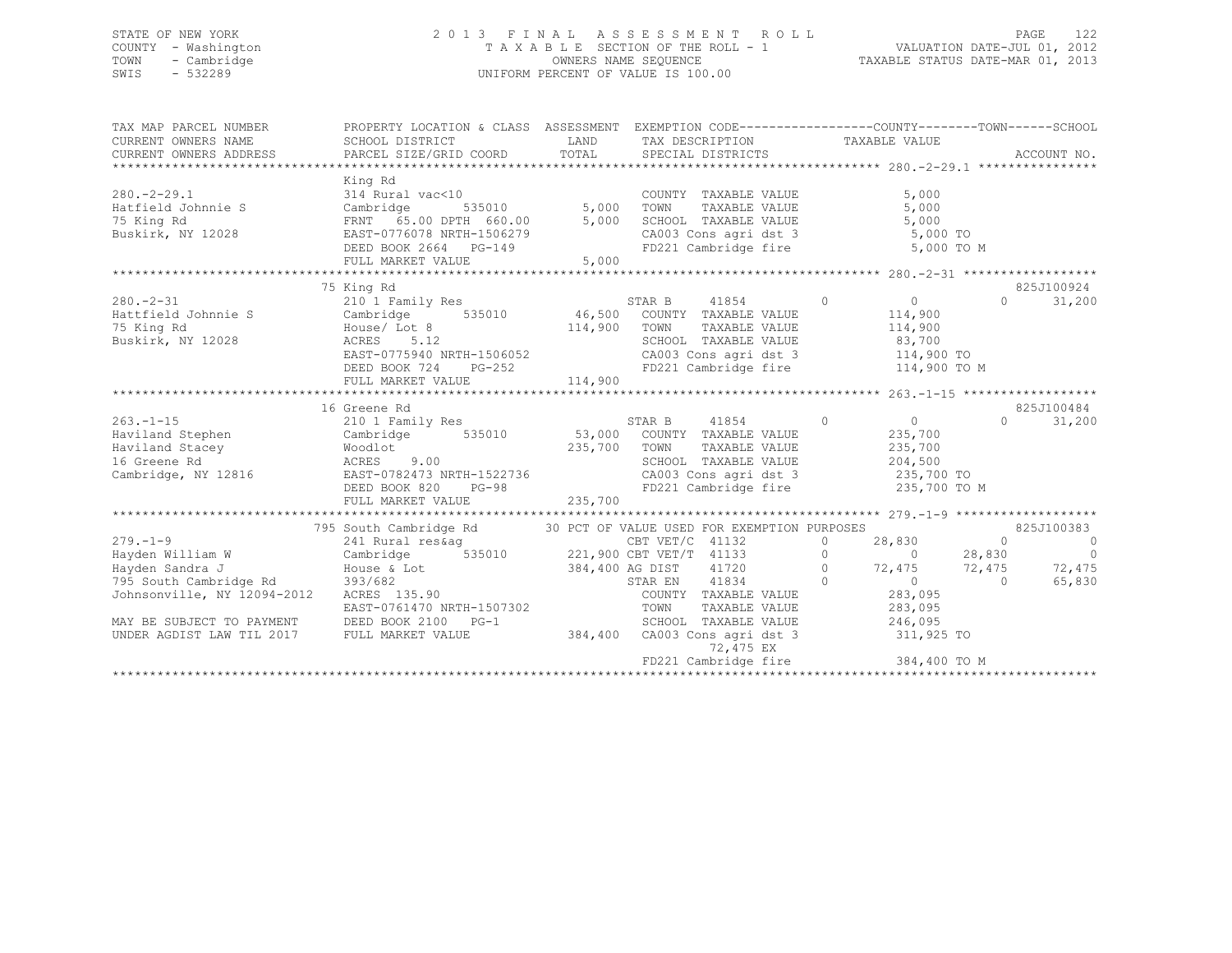### STATE OF NEW YORK 2 0 1 3 F I N A L A S S E S S M E N T R O L L PAGE 123 COUNTY - Washington T A X A B L E SECTION OF THE ROLL - 1 VALUATION DATE-JUL 01, 2012 TOWN - Cambridge OWNERS NAME SEQUENCE TAXABLE STATUS DATE-MAR 01, 2013 SWIS - 532289 UNIFORM PERCENT OF VALUE IS 100.00

| TAX MAP PARCEL NUMBER                                                                              | PROPERTY LOCATION & CLASS ASSESSMENT EXEMPTION CODE---------------COUNTY-------TOWN-----SCHOOL |                 |                 |                                               |                |                                                              |                |                |
|----------------------------------------------------------------------------------------------------|------------------------------------------------------------------------------------------------|-----------------|-----------------|-----------------------------------------------|----------------|--------------------------------------------------------------|----------------|----------------|
| CURRENT OWNERS NAME                                                                                | SCHOOL DISTRICT                                                                                | LAND<br>TOTAL   |                 | TAX DESCRIPTION                               |                | TAXABLE VALUE                                                |                |                |
| CURRENT OWNERS ADDRESS                                                                             | PARCEL SIZE/GRID COORD                                                                         |                 |                 | SPECIAL DISTRICTS                             |                |                                                              |                | ACCOUNT NO.    |
|                                                                                                    | 680 Lees Crossing Rd                                                                           |                 |                 | 65 PCT OF VALUE USED FOR EXEMPTION PURPOSES   |                |                                                              |                | 825J100392     |
| $288. - 1 - 24.1$                                                                                  | 241 Rural res&aq                                                                               |                 | CBT VET/C 41132 |                                               | $\Omega$       | 50,000                                                       | $\overline{0}$ | $\overline{0}$ |
| Hayes Karen L                                                                                      | Cambridge                                                                                      |                 |                 |                                               | $\circ$        | $\overline{0}$                                               | 45,000         | $\overline{0}$ |
| 680 Lees Crossing Rd                                                                               | ACRES 109.58                                                                                   | 416,900 AG DIST |                 | 41720<br>$\sim$ 0                             |                | 46,181                                                       | 46,181         | 46,181         |
| Johnsonville, NY 12094                                                                             | EAST-0762196 NRTH-1502650                                                                      |                 |                 | STAR B 41854                                  | $\circ$        | $\begin{array}{c}\n 0 \\  320 \overline{)710}\n \end{array}$ | $\overline{0}$ | 31,200         |
|                                                                                                    | DEED BOOK 2935 PG-225                                                                          |                 |                 | COUNTY TAXABLE VALUE                          |                |                                                              |                |                |
| MAY BE SUBJECT TO PAYMENT                                                                          | FULL MARKET VALUE                                                                              | 416,900         | TOWN            | TAXABLE VALUE                                 |                | 325,719                                                      |                |                |
| UNDER AGDIST LAW TIL 2017                                                                          |                                                                                                |                 |                 | SCHOOL TAXABLE VALUE                          |                | 339,519                                                      |                |                |
|                                                                                                    |                                                                                                |                 |                 | CA003 Cons agri dst 3                         |                | 370,719 TO                                                   |                |                |
|                                                                                                    |                                                                                                |                 |                 | 46,181 EX                                     |                |                                                              |                |                |
|                                                                                                    |                                                                                                |                 |                 | FD221 Cambridge fire 416,900 TO M             |                |                                                              |                |                |
|                                                                                                    |                                                                                                |                 |                 |                                               |                |                                                              |                |                |
|                                                                                                    | 175 Tingue Rd                                                                                  |                 |                 |                                               |                |                                                              |                |                |
| $261 - 2 - 5.2$                                                                                    | 210 <sup>1</sup> Family Res STAR B 41854                                                       |                 |                 |                                               | $\bigcirc$     | $\overline{0}$                                               | $\Omega$       | 31,200         |
| Headwell Roy J                                                                                     | Cambridge                                                                                      |                 |                 | 535010 66,200 COUNTY TAXABLE VALUE            |                | 388,594                                                      |                |                |
| Headwell Teresa L 2011 SCAR                                                                        |                                                                                                | 388,594 TOWN    |                 | TAXABLE VALUE                                 |                | 388,594                                                      |                |                |
| 175 Tingue Rd<br>$261 - 1 - 5.2$                                                                   |                                                                                                |                 |                 | SCHOOL TAXABLE VALUE                          |                | 357,394                                                      |                |                |
| Cambridge, NY 12816                                                                                | ACRES 14.58                                                                                    |                 |                 |                                               |                | 388,594 TO                                                   |                |                |
|                                                                                                    | EAST-0769012 NRTH-1524592                                                                      |                 |                 | CA003 Cons agri dst 3<br>FD221 Cambridge fire |                | 388,594 TO M                                                 |                |                |
|                                                                                                    | DEED BOOK 2901 PG-209                                                                          |                 |                 |                                               |                |                                                              |                |                |
|                                                                                                    | FULL MARKET VALUE                                                                              | 388,594         |                 |                                               |                |                                                              |                |                |
|                                                                                                    |                                                                                                |                 |                 |                                               |                |                                                              |                |                |
|                                                                                                    | 1371 Vly Summit Rd                                                                             |                 |                 |                                               |                |                                                              |                | 825J100442     |
| $262 - 1 - 1$                                                                                      | 210 1 Family Res                                                                               |                 | STAR B          | 41854                                         | $\overline{0}$ | $\overline{0}$                                               | $\cap$         | 31,200         |
| Heaney James P                                                                                     | 535010<br>Cambridge                                                                            |                 |                 | 51,000 COUNTY TAXABLE VALUE                   |                | 93,000                                                       |                |                |
| 1371 Vly Summit Rd                                                                                 | $H \& L$                                                                                       | 93,000 TOWN     |                 | TOWN TAXABLE VALUE<br>SCHOOL TAXABLE VALUE    |                | 93,000                                                       |                |                |
| Greenwich, NY 12834                                                                                | ACRES<br>8.50                                                                                  |                 |                 |                                               |                | 61,800                                                       |                |                |
|                                                                                                    | EAST-0768682 NRTH-1528647                                                                      |                 |                 | FD221 Cambridge fire                          |                | 93,000 TO M                                                  |                |                |
|                                                                                                    | DEED BOOK 932<br>$PG-168$                                                                      |                 |                 |                                               |                |                                                              |                |                |
|                                                                                                    | FULL MARKET VALUE                                                                              | 93,000          |                 |                                               |                |                                                              |                |                |
|                                                                                                    |                                                                                                |                 |                 |                                               |                |                                                              |                |                |
|                                                                                                    | 23 Heinrich Way                                                                                |                 |                 |                                               |                |                                                              |                | 825J100204     |
| 263.-1-20 242 Rurl res&rec<br>Heinrich George F Cambridge 5<br>19 East 83rd St Apt 1B ACRES 116.30 |                                                                                                |                 |                 | COUNTY TAXABLE VALUE                          |                | 412,600                                                      |                |                |
|                                                                                                    |                                                                                                | 535010 197,400  | TOWN            | TAXABLE VALUE                                 |                | 412,600                                                      |                |                |
|                                                                                                    |                                                                                                | 412,600         |                 | SCHOOL TAXABLE VALUE 412,600                  |                |                                                              |                |                |
| New York, NY 10028                                                                                 | EAST-0781054 NRTH-1523204                                                                      |                 |                 | CA003 Cons agri dst 3 412,600 TO              |                |                                                              |                |                |
|                                                                                                    | DEED BOOK 2624 PG-183                                                                          |                 |                 | FD221 Cambridge fire 412,600 TO M             |                |                                                              |                |                |
|                                                                                                    | FULL MARKET VALUE                                                                              | 412,600         |                 |                                               |                |                                                              |                |                |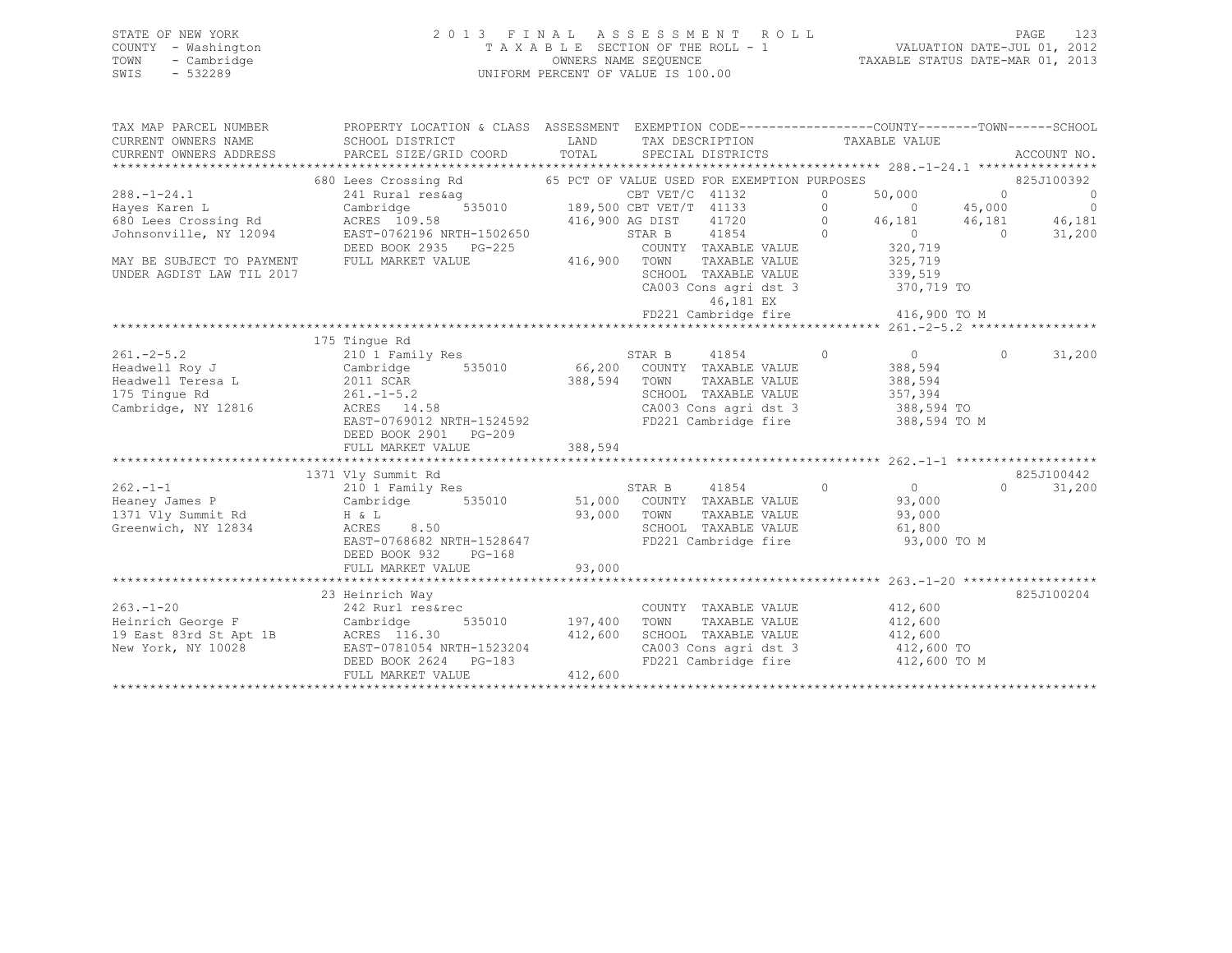## STATE OF NEW YORK PAGE 124<br>COUNTY - Washington 124 2013 FINAL ASSESSMENT ROLL - 1 [2012]<br>2012 - 2012 PAGE 12012 COUNTY - Washington T A X A B L E SECTION OF THE ROLL - 1 TOWN - Cambridge OWNERS NAME SEQUENCE TAXABLE STATUS DATE-MAR 01, 2013 UNIFORM PERCENT OF VALUE IS 100.00

| TAX MAP PARCEL NUMBER                                                                                                                        | PROPERTY LOCATION & CLASS ASSESSMENT EXEMPTION CODE----------------COUNTY-------TOWN------SCHOOL |         |                                                          |                            |          |             |
|----------------------------------------------------------------------------------------------------------------------------------------------|--------------------------------------------------------------------------------------------------|---------|----------------------------------------------------------|----------------------------|----------|-------------|
| CURRENT OWNERS NAME                                                                                                                          | SCHOOL DISTRICT                                                                                  | LAND    | TAX DESCRIPTION                                          | TAXABLE VALUE              |          |             |
| CURRENT OWNERS ADDRESS                                                                                                                       | PARCEL SIZE/GRID COORD                                                                           | TOTAL   | SPECIAL DISTRICTS                                        |                            |          | ACCOUNT NO. |
|                                                                                                                                              |                                                                                                  |         |                                                          |                            |          |             |
|                                                                                                                                              | 97 County Route 74                                                                               |         |                                                          |                            |          | 825J100386  |
| $288. - 1 - 23$                                                                                                                              | 241 Rural res&aq                                                                                 |         | AG DIST 41720<br>177,400 STAR EN 41834<br>41720          | $\circ$<br>81,023          | 81,023   | 81,023      |
| Hepp Edward P                                                                                                                                | 535010<br>Cambridge                                                                              |         |                                                          | $\Omega$<br>$\sim$ 0       | $\Omega$ | 65,830      |
| Hepp Patricia                                                                                                                                | ACRES 100.30                                                                                     | 459,700 | COUNTY TAXABLE VALUE                                     | 378,677                    |          |             |
| 97 County Route 74                                                                                                                           | EAST-0762293 NRTH-1501315                                                                        |         | TOWN<br>TAXABLE VALUE                                    | 378,677                    |          |             |
| Buskirk, NY 12028                                                                                                                            | DEED BOOK 416<br>PG-1024                                                                         |         | SCHOOL TAXABLE VALUE                                     | 312,847                    |          |             |
|                                                                                                                                              | FULL MARKET VALUE                                                                                |         | 459,700 CA003 Cons agri dst 3                            | 378,677 TO                 |          |             |
| MAY BE SUBJECT TO PAYMENT<br>UNDER AGDIST LAW TIL 2017                                                                                       |                                                                                                  |         | 81,023 EX<br>FD221 Cambridge fire                        | 459,700 TO M               |          |             |
|                                                                                                                                              |                                                                                                  |         |                                                          |                            |          |             |
|                                                                                                                                              | 350 County Route 74                                                                              |         |                                                          |                            |          | 825J100235  |
| $279. - 2 - 31.3$                                                                                                                            | 312 Vac w/imprv                                                                                  |         | COUNTY TAXABLE VALUE                                     | 11,800                     |          |             |
| Herrington Bryan                                                                                                                             | 535010<br>Cambridge                                                                              | 1,900   | TOWN<br>TAXABLE VALUE                                    | 11,800                     |          |             |
| Herrington William                                                                                                                           | Barn & Lot                                                                                       | 11,800  | SCHOOL TAXABLE VALUE                                     | 11,800                     |          |             |
|                                                                                                                                              |                                                                                                  |         | CA003 Cons agri dst 3                                    | 11,800 TO                  |          |             |
| 768 Lees Crossing Rd<br>768 Lees Crossing Rd<br>768 Lees Crossing Rd<br>768 Lees Crossing Rd<br>88T-0766475 NRTH-1507125                     |                                                                                                  |         | FD221 Cambridge fire                                     | 11,800 TO M                |          |             |
|                                                                                                                                              | DEED BOOK 3023 PG-324                                                                            |         |                                                          |                            |          |             |
|                                                                                                                                              | FULL MARKET VALUE                                                                                | 11,800  |                                                          |                            |          |             |
|                                                                                                                                              |                                                                                                  |         |                                                          |                            |          |             |
|                                                                                                                                              | 475 Center Cambridge Rd                                                                          |         |                                                          |                            |          | 825L100440  |
| $270. - 1 - 24$                                                                                                                              | 210 1 Family Res                                                                                 |         | COUNTY TAXABLE VALUE                                     | 71,400                     |          |             |
| Herrington Donald J                                                                                                                          | Cambridge                                                                                        |         | TOWN<br>TAXABLE VALUE                                    | 71,400                     |          |             |
| Herrington Debra A                                                                                                                           | Star Repay 2013                                                                                  | 71,400  | SCHOOL TAXABLE VALUE<br>FD221 Cambridge fire 51,400 TO M |                            |          |             |
| 475 Center Cambridge Rd                                                                                                                      | ACRES 4.41                                                                                       |         |                                                          |                            |          |             |
| Cambridge, NY 12816                                                                                                                          | EAST-0765861 NRTH-1516684                                                                        |         | SR533 Star repay - flag                                  | $.00$ MT                   |          |             |
|                                                                                                                                              | DEED BOOK 752 PG-168                                                                             |         |                                                          |                            |          |             |
|                                                                                                                                              | FULL MARKET VALUE                                                                                | 71,400  |                                                          |                            |          |             |
|                                                                                                                                              |                                                                                                  |         |                                                          |                            |          |             |
|                                                                                                                                              | 137 County Route 74                                                                              |         |                                                          |                            |          | 825J102008  |
| $288. - 1 - 24.3$                                                                                                                            | 210 1 Family Res                                                                                 |         | COUNTY TAXABLE VALUE                                     | 82,000                     |          |             |
| Herrington Donald J                                                                                                                          | 535010<br>Cambridge                                                                              | 38,000  | TAXABLE VALUE<br>TOWN                                    | 82,000                     |          |             |
| Herrington Debra A                                                                                                                           | H & L                                                                                            | 82,000  | SCHOOL TAXABLE VALUE                                     | 82,000                     |          |             |
| 475 Center Cambridge Rd                                                                                                                      | ACRES<br>3,20                                                                                    |         | CA003 Cons agri dst 3<br>FD221 Cambridge fire            | 82,000 TO                  |          |             |
| Cambridge, NY 12816                                                                                                                          | EAST-0764188 NRTH-1502155                                                                        |         |                                                          | 82,000 TO M                |          |             |
|                                                                                                                                              | DEED BOOK 592 PG-89                                                                              | 82,000  |                                                          |                            |          |             |
|                                                                                                                                              | FULL MARKET VALUE                                                                                |         |                                                          |                            |          |             |
|                                                                                                                                              | 768 Lees Crossing Rd                                                                             |         |                                                          |                            |          |             |
| $288. - 1 - 24.4$                                                                                                                            | 241 Rural res&ag                                                                                 |         | AG DIST<br>41720                                         | $\circ$<br>42,103          | 42,103   | 42,103      |
|                                                                                                                                              |                                                                                                  |         |                                                          | $\Omega$<br>$\overline{0}$ | $\Omega$ | 65,830      |
| Herrington Eleanor M -LE- Cambridge 535010 95,800 STAR EN 41834<br>Herrington Bryan M Life Estate Eleanor Herri 210,800 COUNTY TAXABLE VALUE |                                                                                                  |         |                                                          | 168,697                    |          |             |
| 768 Lees Crossing Rd                                                                                                                         | 1819/30                                                                                          |         | TOWN<br>TAXABLE VALUE                                    | 168,697                    |          |             |
| Johnsonville, NY 12094-1815                                                                                                                  | ACRES 35.00                                                                                      |         | SCHOOL TAXABLE VALUE                                     | 102,867                    |          |             |
|                                                                                                                                              | EAST-0763284 NRTH-1502972                                                                        |         | CA003 Cons agri dst 3                                    | 168,697 TO                 |          |             |
| MAY BE SUBJECT TO PAYMENT                                                                                                                    | DEED BOOK 1819 PG-29                                                                             |         | 42,103 EX                                                |                            |          |             |
| UNDER AGDIST LAW TIL 2017                                                                                                                    | FULL MARKET VALUE                                                                                |         | 210,800 FD221 Cambridge fire 210,800 TO M                |                            |          |             |
|                                                                                                                                              |                                                                                                  |         |                                                          |                            |          |             |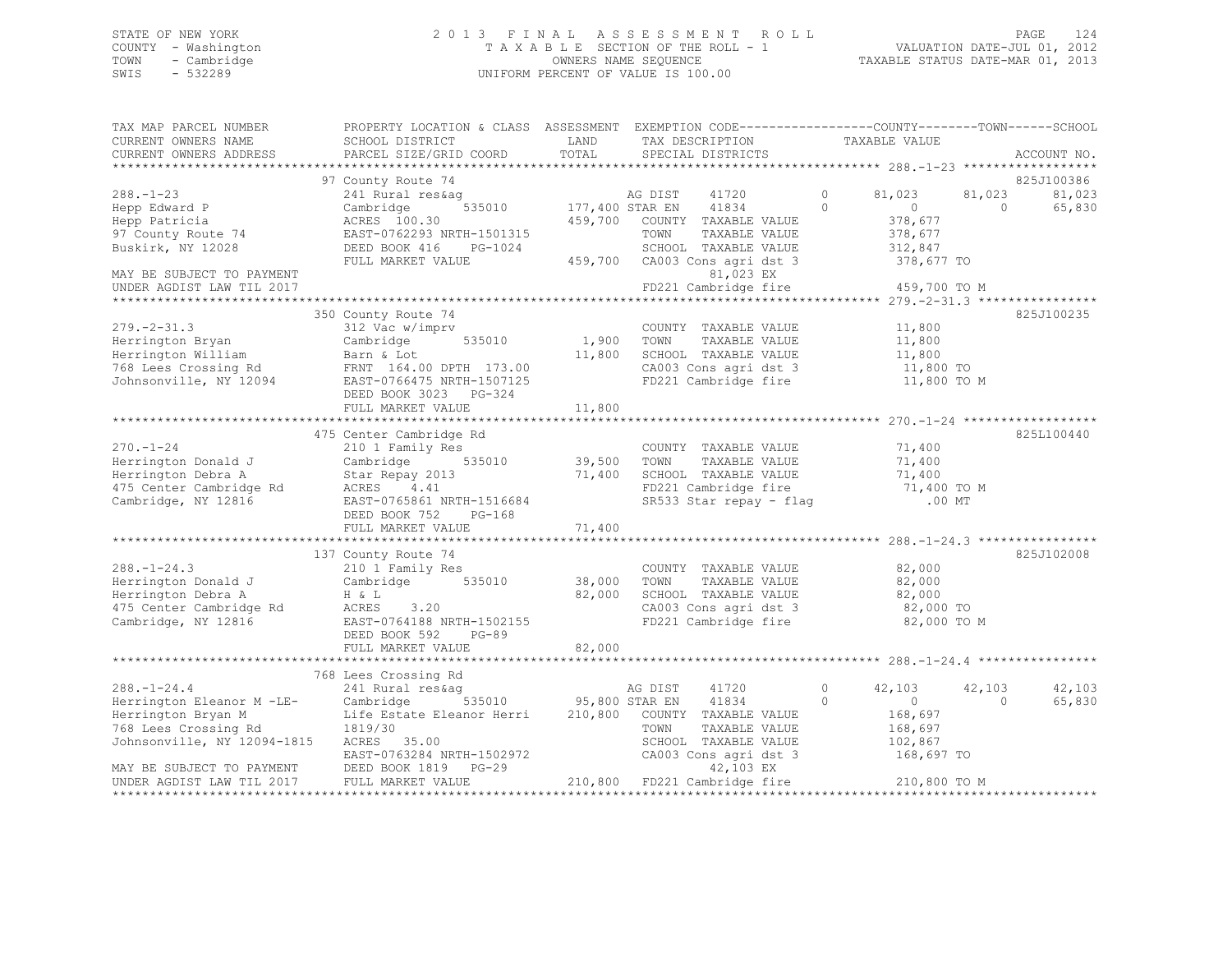### STATE OF NEW YORK 2 0 1 3 F I N A L A S S E S S M E N T R O L L PAGE 125 COUNTY - Washington T A X A B L E SECTION OF THE ROLL - 1 VALUATION DATE-JUL 01, 2012 TOWN - Cambridge OWNERS NAME SEQUENCE TAXABLE STATUS DATE-MAR 01, 2013 SWIS - 532289 UNIFORM PERCENT OF VALUE IS 100.00

| TAX MAP PARCEL NUMBER<br>CURRENT OWNERS NAME                                                                   | PROPERTY LOCATION & CLASS ASSESSMENT EXEMPTION CODE----------------COUNTY-------TOWN------SCHOOL<br>SCHOOL DISTRICT                                                        | LAND               | TAX DESCRIPTION                                                                                                                  | TAXABLE VALUE                                                              |                                  |
|----------------------------------------------------------------------------------------------------------------|----------------------------------------------------------------------------------------------------------------------------------------------------------------------------|--------------------|----------------------------------------------------------------------------------------------------------------------------------|----------------------------------------------------------------------------|----------------------------------|
| CURRENT OWNERS ADDRESS                                                                                         | PARCEL SIZE/GRID COORD                                                                                                                                                     | TOTAL              | SPECIAL DISTRICTS                                                                                                                |                                                                            | ACCOUNT NO.                      |
|                                                                                                                | 515 Center Cambridge Rd                                                                                                                                                    |                    |                                                                                                                                  |                                                                            | 825J100639                       |
| $270. - 1 - 15$<br>Herrington Howard<br>Herrington Susan<br>515 Center Cambridge Rd<br>Cambridge, NY 12816     | 242 Rurl res&rec<br>535010<br>Cambridge<br>2011 SCAR<br>ACRES 14.66<br>EAST-0766659 NRTH-1517332<br>DEED BOOK 526 PG-260<br>FULL MARKET VALUE                              | 282,000            | STAR B 41854<br>63,300 COUNTY TAXABLE VALUE<br>282,000 TOWN<br>TAXABLE VALUE<br>SCHOOL TAXABLE VALUE<br>FD221 Cambridge fire     | $\circ$<br>$\overline{0}$<br>282,000<br>282,000<br>250,800<br>282,000 TO M | $\Omega$<br>31,200               |
|                                                                                                                |                                                                                                                                                                            |                    |                                                                                                                                  |                                                                            |                                  |
| $270. - 1 - 13$<br>Herrington Howard P<br>Herrington Susan E<br>515 Center Cambridge Rd<br>Cambridge, NY 12816 | Darwin Rd<br>322 Rural vac>10<br>Cambridge<br>Vacant Lot<br>ACRES 11.20<br>EAST-0766042 NRTH-1517609<br>DEED BOOK 755 PG-123                                               | 535010 41,300 TOWN | COUNTY TAXABLE VALUE<br>TAXABLE VALUE<br>41,300 SCHOOL TAXABLE VALUE<br>FD221 Cambridge fire                                     | 41,300<br>41,300<br>41,300<br>41,300 TO M                                  | 825J100216                       |
|                                                                                                                | FULL MARKET VALUE                                                                                                                                                          | 41,300             |                                                                                                                                  |                                                                            |                                  |
| $261 - 2 - 15$<br>Herrington Lillian<br>1140 Vly Summit Rd<br>Greenwich, NY 12834                              | 1140 Vly Summit Rd<br>210 1 Family Res<br>Cambridge 535010<br>$261. - 1 - 15$<br>ACRES 9.10<br>EAST-0764811 NRTH-1525385<br>DEED BOOK 782<br>$PG-160$<br>FULL MARKET VALUE | 216,900            | STAR EN<br>41834<br>53,400 COUNTY TAXABLE VALUE<br>216,900 TOWN<br>TAXABLE VALUE<br>SCHOOL TAXABLE VALUE<br>FD221 Cambridge fire | $\circ$<br>$\overline{0}$<br>216,900<br>216,900<br>151,070<br>216,900 TO M | 825J100634<br>$\Omega$<br>65,830 |
|                                                                                                                | 418 County Route 60                                                                                                                                                        |                    |                                                                                                                                  |                                                                            | 825J100395                       |
| $262 - 1 - 10$<br>Hersey Kenneth J LE<br>Hersey Jacqualine A LE<br>418 County Route 60<br>Cambridge, NY 12816  | 242 Rurl res&rec<br>Cambridge 535010<br>H & l<br>ACRES 18.48<br>EAST-0773662 NRTH-1527817<br>DEED BOOK 1918 PG-156                                                         |                    | STAR EN 41834<br>74,000 COUNTY TAXABLE VALUE<br>190,000 TOWN<br>TAXABLE VALUE<br>SCHOOL TAXABLE VALUE<br>FD221 Cambridge fire    | $\circ$<br>$\overline{0}$<br>190,000<br>190,000<br>124,170<br>190,000 TO M | 65,830<br>$\Omega$               |
|                                                                                                                | FULL MARKET VALUE                                                                                                                                                          | 190,000            |                                                                                                                                  |                                                                            |                                  |
|                                                                                                                |                                                                                                                                                                            |                    |                                                                                                                                  |                                                                            |                                  |
| $246. - 1 - 32.2$<br>Hewlett Patrick B<br>Hewlett Elizabeth A<br>399 Petteys Rd<br>Greenwich, NY 12834         | 399 Petteys Rd<br>242 Rurl res&rec<br>533401<br>Greenwich<br>H & L<br>Lot 1<br>ACRES 11.13<br>EAST-0770693 NRTH-1543957<br>DEED BOOK 3034 PG-142                           | 60,300<br>222,500  | COUNTY TAXABLE VALUE<br>TOWN<br>TAXABLE VALUE<br>SCHOOL TAXABLE VALUE<br>CA003 Cons agri dst 3<br>FD221 Cambridge fire           | 222,500<br>222,500<br>222,500<br>222,500 TO<br>222,500 TO M                | 825J102011                       |
|                                                                                                                | FULL MARKET VALUE                                                                                                                                                          | 222,500            |                                                                                                                                  |                                                                            |                                  |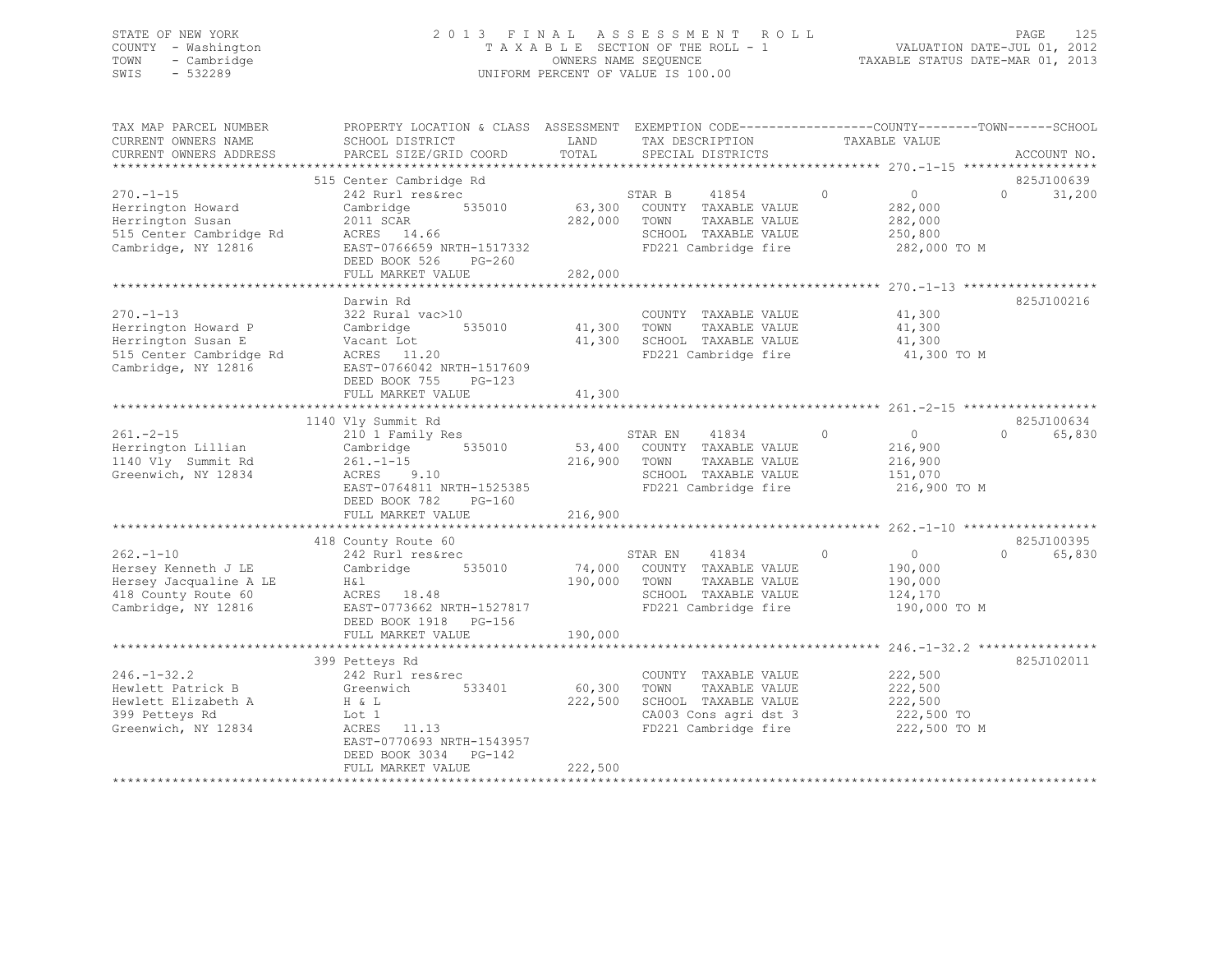### STATE OF NEW YORK 2 0 1 3 F I N A L A S S E S S M E N T R O L L PAGE 126 COUNTY - Washington T A X A B L E SECTION OF THE ROLL - 1 VALUATION DATE-JUL 01, 2012 TOWN - Cambridge OWNERS NAME SEQUENCE TAXABLE STATUS DATE-MAR 01, 2013 SWIS - 532289 UNIFORM PERCENT OF VALUE IS 100.00

| TAX MAP PARCEL NUMBER<br>CURRENT OWNERS NAME                                                                                                                                                                                                           | PROPERTY LOCATION & CLASS ASSESSMENT EXEMPTION CODE---------------COUNTY-------TOWN-----SCHOOL<br>SCHOOL DISTRICT                                                                                                                          |         | LAND TAX DESCRIPTION                                                | TAXABLE VALUE                              |                            |
|--------------------------------------------------------------------------------------------------------------------------------------------------------------------------------------------------------------------------------------------------------|--------------------------------------------------------------------------------------------------------------------------------------------------------------------------------------------------------------------------------------------|---------|---------------------------------------------------------------------|--------------------------------------------|----------------------------|
|                                                                                                                                                                                                                                                        |                                                                                                                                                                                                                                            |         |                                                                     |                                            |                            |
|                                                                                                                                                                                                                                                        |                                                                                                                                                                                                                                            |         |                                                                     |                                            |                            |
| $270. -1 - 33.7$<br>Hinton Audrey Hall<br>1858 Meeting House Rd<br>Cambridge, NY 12816                                                                                                                                                                 | 322 Kural vac>10<br>Cambridge 535010 76,100 TOWNY TAXABLE VALUE 76,100<br>Vac Land 76,100 TOWN TAXABLE VALUE 76,100<br>ACRES 28.10 76,100 SCHOOL TAXABLE VALUE 76,100<br>ACRES 28.10 CA003 Cons agri dst 3 76,100 TO<br>BAST-0763305 NRT   |         | CA003 Cons agri dst 3 76,100 TO<br>FD221 Cambridge fire 76,100 TO M |                                            | 925J102045                 |
|                                                                                                                                                                                                                                                        | DEED BOOK 652 PG-104                                                                                                                                                                                                                       |         |                                                                     |                                            |                            |
|                                                                                                                                                                                                                                                        |                                                                                                                                                                                                                                            |         |                                                                     |                                            |                            |
|                                                                                                                                                                                                                                                        |                                                                                                                                                                                                                                            |         |                                                                     |                                            |                            |
| $270. - 1 - 35.2$<br>z/v.-1-35.Z<br>Hinton Audrey Hall<br>1858 Meeting House Rd<br>Cambridge, NY 12816                                                                                                                                                 | Brownell Rd/w Off-Town Li<br>Wood Lot<br>ACRES 5.00<br>ACRES 5.00<br>EAST-0762478 NRTH-1520882<br>EAST-0762478 NRTH-1520882<br>CA003 Cons agri dst 3<br>FD221 Cambridge fire 3,500 TO<br>3,500 TO<br>DEED BOOK 652 PG-102                  |         | COUNTY TAXABLE VALUE                                                | 3,500<br>TAXABLE VALUE 3,500<br>3,500 TO M | 825J100854                 |
|                                                                                                                                                                                                                                                        |                                                                                                                                                                                                                                            |         |                                                                     |                                            |                            |
|                                                                                                                                                                                                                                                        |                                                                                                                                                                                                                                            |         |                                                                     |                                            |                            |
|                                                                                                                                                                                                                                                        |                                                                                                                                                                                                                                            |         |                                                                     |                                            | 825J100968                 |
| $246. - 1 - 20.1$<br>Hoffmeister James<br>369 State Route 372<br>Cambridge, NY 12816                                                                                                                                                                   | 369 State Route 372<br>210 1 Family Res 2.77<br>AGED-ALL 41800 0 60,450 ov,<br>Cambridge 535010 31,700 STAR EN 41834 0<br>ACRES 2.77 120,900 COUNTY TAXABLE VALUE 60,450<br>EAST-0782048 NRTH-1537730 TOWN TAXABLE VALUE 60,450<br>DEED BO |         |                                                                     | $\overline{0}$ 0<br>120,900 TO M           | 60,450<br>60,450<br>60,450 |
|                                                                                                                                                                                                                                                        |                                                                                                                                                                                                                                            |         |                                                                     |                                            |                            |
|                                                                                                                                                                                                                                                        | 5 Rogers Lane Ext                                                                                                                                                                                                                          |         |                                                                     |                                            | 825J100551                 |
|                                                                                                                                                                                                                                                        | DEED BOOK 911 PG-168                                                                                                                                                                                                                       |         |                                                                     |                                            | $\Omega$<br>31,200         |
|                                                                                                                                                                                                                                                        | FULL MARKET VALUE                                                                                                                                                                                                                          | 114,300 |                                                                     |                                            |                            |
|                                                                                                                                                                                                                                                        |                                                                                                                                                                                                                                            |         |                                                                     |                                            |                            |
| $288. - 1 - 30$<br>288.-1-30 250 Estate MG DIST 41720 0 144,259 144,2<br>Holtkamp Hein Hoosic Valley 384201 303,600 COUNTY TAXABLE VALUE 578,341<br>Holtkamp Elisabeth Farm 722,600 TOWN TAXABLE VALUE 578,341<br>905 West End Ave Apt 63 ACRES 175.30 | 50 Mead Rd<br>250 Estate                                                                                                                                                                                                                   |         | AG DIST                                                             | 41720 0 144,259 144,259                    | 825J100499<br>144,259      |
| UNDER AGDIST LAW TIL 2017                                                                                                                                                                                                                              |                                                                                                                                                                                                                                            |         |                                                                     |                                            |                            |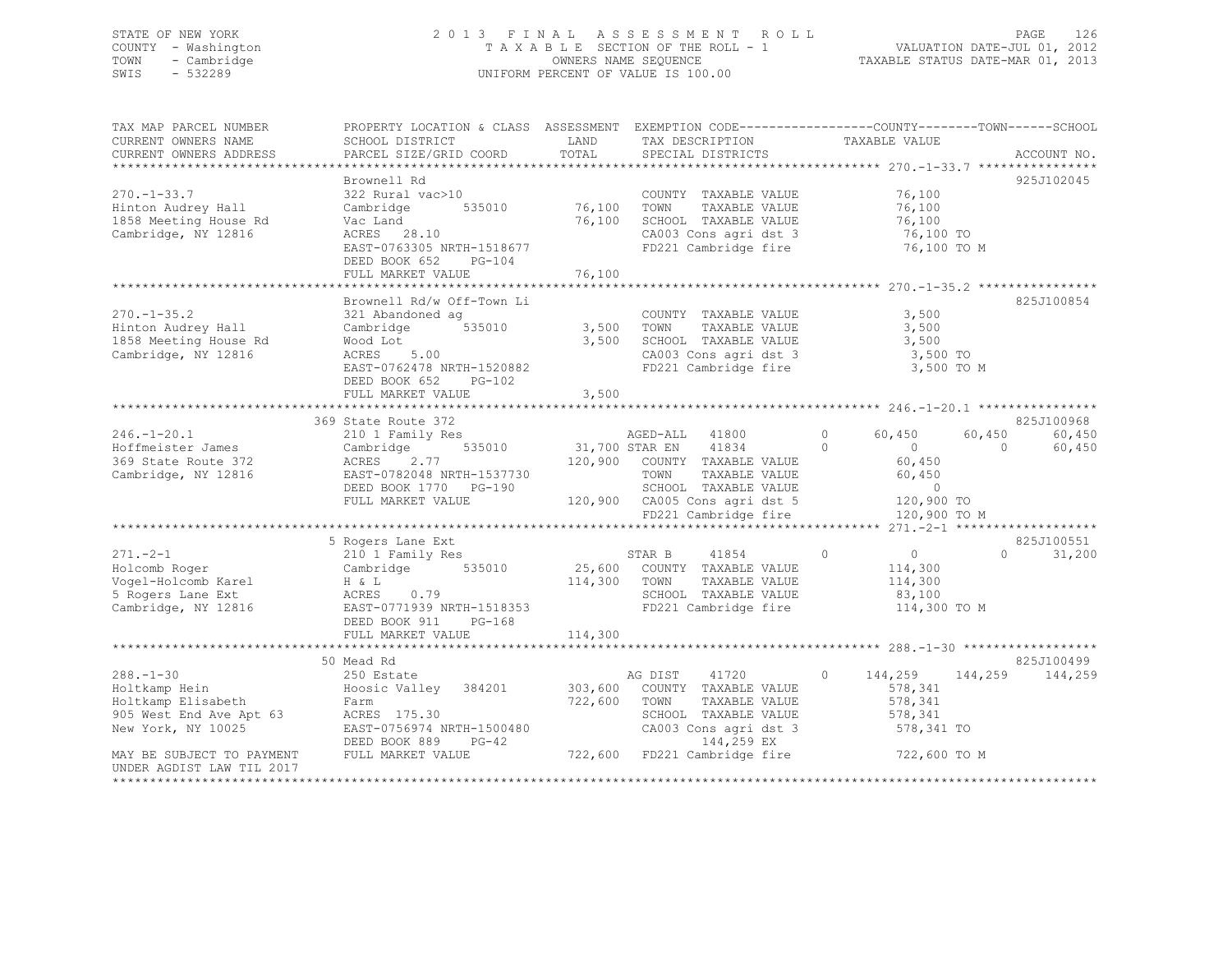### STATE OF NEW YORK 2 0 1 3 F I N A L A S S E S S M E N T R O L L PAGE 127 COUNTY - Washington T A X A B L E SECTION OF THE ROLL - 1 VALUATION DATE-JUL 01, 2012 TOWN - Cambridge OWNERS NAME SEQUENCE TAXABLE STATUS DATE-MAR 01, 2013 SWIS - 532289 UNIFORM PERCENT OF VALUE IS 100.00

| SCHOOL DISTRICT<br>PARCEL SIZE/GRID COORD                                                                                                                                  | LAND<br>TOTAL                                                                                                                                                    | TAX DESCRIPTION<br>SPECIAL DISTRICTS                                                                                 |                                                                                                                                                                                                                                            |                                                                                                                                                                                                                                                                                             |                         | ACCOUNT NO.                                                                                                                                                                                                                            |
|----------------------------------------------------------------------------------------------------------------------------------------------------------------------------|------------------------------------------------------------------------------------------------------------------------------------------------------------------|----------------------------------------------------------------------------------------------------------------------|--------------------------------------------------------------------------------------------------------------------------------------------------------------------------------------------------------------------------------------------|---------------------------------------------------------------------------------------------------------------------------------------------------------------------------------------------------------------------------------------------------------------------------------------------|-------------------------|----------------------------------------------------------------------------------------------------------------------------------------------------------------------------------------------------------------------------------------|
|                                                                                                                                                                            |                                                                                                                                                                  |                                                                                                                      |                                                                                                                                                                                                                                            |                                                                                                                                                                                                                                                                                             |                         |                                                                                                                                                                                                                                        |
| 312 Vac w/imprv<br>Hoosic Valley 384201<br>ACRES 111.89<br>EAST-0758926 NRTH-1500047<br>DEED BOOK 889<br>$PG-42$<br>FULL MARKET VALUE                                      | 180,000                                                                                                                                                          | 41720<br>COUNTY TAXABLE VALUE<br>TOWN<br>TAXABLE VALUE<br>SCHOOL TAXABLE VALUE<br>CA003 Cons agri dst 3<br>57,980 EX | $\circ$                                                                                                                                                                                                                                    | 57,980<br>122,020<br>122,020<br>122,020                                                                                                                                                                                                                                                     | 57,980                  | 825J100500<br>57,980                                                                                                                                                                                                                   |
|                                                                                                                                                                            |                                                                                                                                                                  |                                                                                                                      |                                                                                                                                                                                                                                            |                                                                                                                                                                                                                                                                                             |                         |                                                                                                                                                                                                                                        |
|                                                                                                                                                                            |                                                                                                                                                                  |                                                                                                                      |                                                                                                                                                                                                                                            |                                                                                                                                                                                                                                                                                             |                         |                                                                                                                                                                                                                                        |
| 240 Rural res<br>Cambridge<br>535010<br>ACRES 12.72<br>EAST-0788988 NRTH-1519069<br>DEED BOOK 706<br>$PG-85$<br>FULL MARKET VALUE                                          |                                                                                                                                                                  | AGRI-D IND 41730<br>41854<br>TOWN                                                                                    | $\circ$<br>$\Omega$                                                                                                                                                                                                                        | 24,768<br>$\overline{0}$<br>226,932<br>226,932<br>195,732                                                                                                                                                                                                                                   | 24,768<br>$\bigcirc$    | 24,768<br>31,200                                                                                                                                                                                                                       |
|                                                                                                                                                                            |                                                                                                                                                                  |                                                                                                                      |                                                                                                                                                                                                                                            |                                                                                                                                                                                                                                                                                             |                         |                                                                                                                                                                                                                                        |
|                                                                                                                                                                            |                                                                                                                                                                  |                                                                                                                      |                                                                                                                                                                                                                                            |                                                                                                                                                                                                                                                                                             |                         |                                                                                                                                                                                                                                        |
| 721 Turnpike Rd                                                                                                                                                            |                                                                                                                                                                  |                                                                                                                      |                                                                                                                                                                                                                                            |                                                                                                                                                                                                                                                                                             |                         | 825J100400                                                                                                                                                                                                                             |
| Cambridge 535010<br>House & Lot<br>$ACRES$ 4.67<br>DEED BOOK 1907 PG-193<br>FULL MARKET VALUE                                                                              |                                                                                                                                                                  | 41854<br>TOWN                                                                                                        | $\circ$                                                                                                                                                                                                                                    | $\sim$ 0<br>167,322<br>167,322<br>136,122                                                                                                                                                                                                                                                   | $\Omega$                | 11,678<br>31,200                                                                                                                                                                                                                       |
|                                                                                                                                                                            |                                                                                                                                                                  |                                                                                                                      |                                                                                                                                                                                                                                            |                                                                                                                                                                                                                                                                                             |                         |                                                                                                                                                                                                                                        |
| 322 Rural vac>10<br>Cambridge<br>535010<br>Land<br>ACRES 10.09<br>PG-213<br>DEED BOOK 690                                                                                  |                                                                                                                                                                  |                                                                                                                      | $\circ$                                                                                                                                                                                                                                    | 28,127<br>28,127<br>28,127                                                                                                                                                                                                                                                                  |                         | 19,073                                                                                                                                                                                                                                 |
|                                                                                                                                                                            |                                                                                                                                                                  |                                                                                                                      |                                                                                                                                                                                                                                            |                                                                                                                                                                                                                                                                                             |                         |                                                                                                                                                                                                                                        |
| 210 1 Family Res<br>Cambridge 535010<br>H & L<br>Lot 1<br>FRNT 470.00 DPTH<br>4.10<br>ACRES<br>EAST-0783673 NRTH-1535230<br>DEED BOOK 826<br>$PG-268$<br>FULL MARKET VALUE | 240,000<br>240,000                                                                                                                                               | 41854<br>STAR B<br>COUNTY TAXABLE VALUE<br>TOWN<br>TAXABLE VALUE<br>SCHOOL TAXABLE VALUE                             | $\circ$                                                                                                                                                                                                                                    | $\overline{0}$<br>240,000<br>240,000<br>208,800                                                                                                                                                                                                                                             | $\Omega$                | 825J102031<br>31,200                                                                                                                                                                                                                   |
|                                                                                                                                                                            | 33 Mead Rd<br>739 Turnpike Rd<br>210 1 Family Res<br>Turnpike Rd<br>MAY BE SUBJECT TO PAYMENT<br>UNDER AGDIST LAW TIL 2020<br>FULL MARKET VALUE<br>8 Dr Brown Ln | EAST-0789379 NRTH-1518520<br>EAST-0788878 NRTH-1518449<br>47,200                                                     | AG DIST<br>178,000<br>180,000<br>65,400 STAR B<br>251,700 COUNTY TAXABLE VALUE<br>AGRI-D IND 41730<br>42,400 STAR B<br>179,000 COUNTY TAXABLE VALUE<br>179,000<br>AGRI-D IND 41730<br>47,200 COUNTY TAXABLE VALUE<br>47,200 TOWN<br>38,500 | FD221 Cambridge fire<br>TAXABLE VALUE<br>SCHOOL TAXABLE VALUE<br>251,700 FD221 Cambridge fire<br>$\circ$<br>TAXABLE VALUE<br>SCHOOL TAXABLE VALUE<br>FD221 Cambridge fire<br>TAXABLE VALUE<br>SCHOOL TAXABLE VALUE<br>FD221 Cambridge fire<br>CA005 Cons agri dst 5<br>FD221 Cambridge fire | TAXABLE VALUE<br>11,678 | PROPERTY LOCATION & CLASS ASSESSMENT EXEMPTION CODE----------------COUNTY-------TOWN------SCHOOL<br>122,020 TO<br>180,000 TO M<br>251,700 TO M<br>11,678<br>179,000 TO M<br>19,073 19,073<br>47,200 TO M<br>240,000 TO<br>240,000 TO M |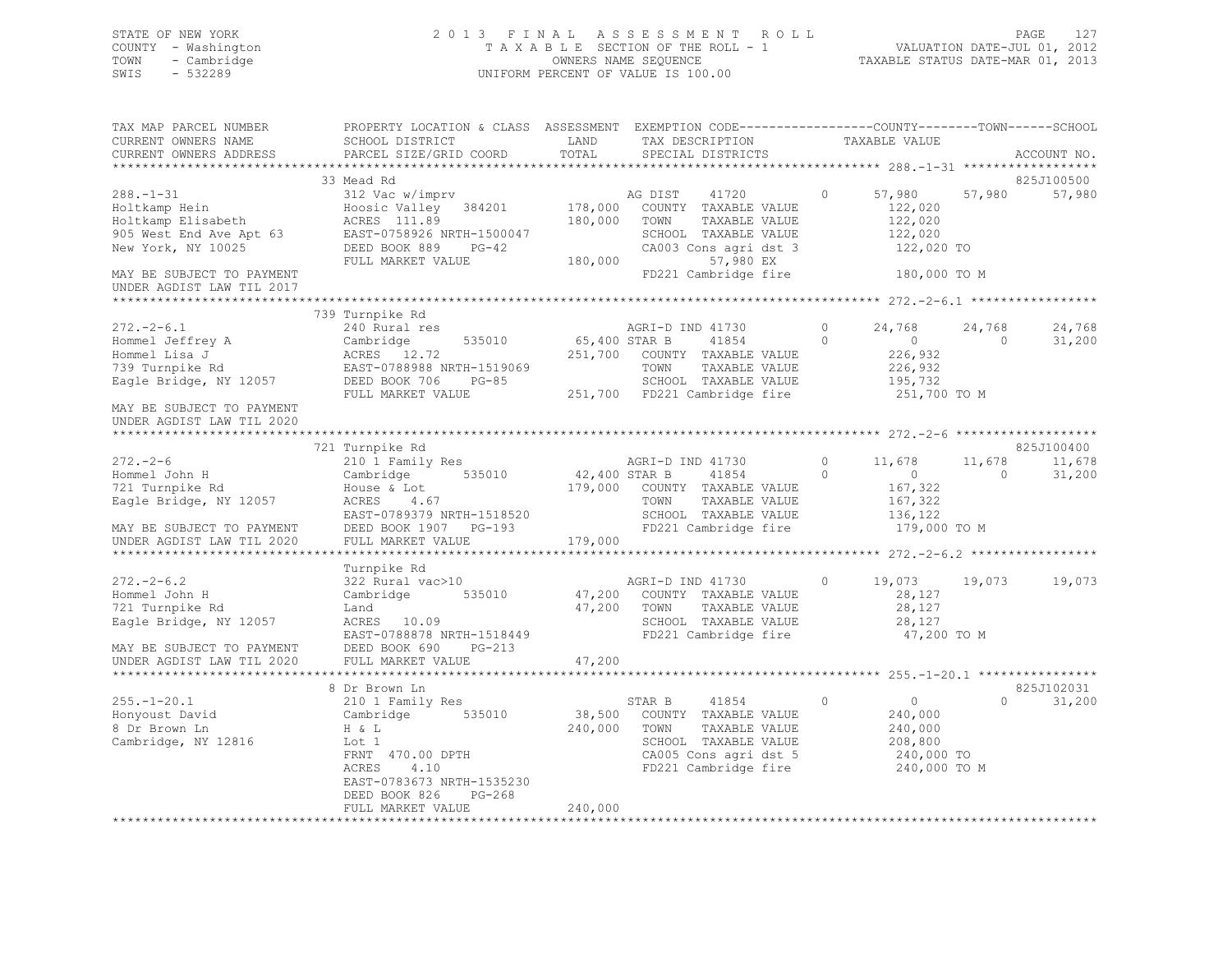### STATE OF NEW YORK 2 0 1 3 F I N A L A S S E S S M E N T R O L L PAGE 128 COUNTY - Washington T A X A B L E SECTION OF THE ROLL - 1 VALUATION DATE-JUL 01, 2012 TOWN - Cambridge OWNERS NAME SEQUENCE TAXABLE STATUS DATE-MAR 01, 2013 SWIS - 532289 UNIFORM PERCENT OF VALUE IS 100.00

| TAX MAP PARCEL NUMBER                                            | PROPERTY LOCATION & CLASS ASSESSMENT EXEMPTION CODE---------------COUNTY-------TOWN------SCHOOL |          |                                                |                            |          |                 |
|------------------------------------------------------------------|-------------------------------------------------------------------------------------------------|----------|------------------------------------------------|----------------------------|----------|-----------------|
| CURRENT OWNERS NAME                                              | SCHOOL DISTRICT                                                                                 | LAND     | TAX DESCRIPTION                                | TAXABLE VALUE              |          |                 |
| CURRENT OWNERS ADDRESS                                           | PARCEL SIZE/GRID COORD                                                                          | TOTAL    | SPECIAL DISTRICTS                              |                            |          | ACCOUNT NO.     |
|                                                                  |                                                                                                 |          |                                                |                            |          |                 |
|                                                                  | State Route 372                                                                                 |          |                                                |                            |          |                 |
| $255. - 1 - 20.9$                                                | 314 Rural vac<10                                                                                |          | COUNTY TAXABLE VALUE                           | 28,000                     |          |                 |
| Honyoust David W                                                 | 535010<br>Cambridge                                                                             | 28,000   | TOWN<br>TAXABLE VALUE                          | 28,000                     |          |                 |
| 8 Dr Brown Ln                                                    | lot 2                                                                                           | 28,000   | SCHOOL TAXABLE VALUE                           | 28,000                     |          |                 |
| Cambridge, NY 12816                                              | FRNT 422.63 DPTH                                                                                |          | CA005 Cons agri dst 5 28,000 TO                |                            |          |                 |
|                                                                  | 4.79<br>ACRES                                                                                   |          | FD221 Cambridge fire                           | 28,000 TO M                |          |                 |
|                                                                  | EAST-0783651 NRTH-1535635                                                                       |          |                                                |                            |          |                 |
|                                                                  | DEED BOOK 826<br>PG-268                                                                         |          |                                                |                            |          |                 |
|                                                                  | FULL MARKET VALUE                                                                               | 28,000   |                                                |                            |          |                 |
|                                                                  |                                                                                                 |          |                                                |                            |          |                 |
|                                                                  | 395 Center Cambridge Rd                                                                         |          |                                                |                            |          |                 |
| $270. - 1 - 26.3$                                                | 242 Rurl res&rec                                                                                |          | STAR B 41854                                   | $\circ$<br>$\overline{0}$  | $\Omega$ | 31,200          |
| Hopper Malcolm M                                                 | Cambridge 535010                                                                                |          | 80,800 COUNTY TAXABLE VALUE                    | 329,000                    |          |                 |
| George Laurie                                                    | $H \& L$                                                                                        | 329,000  | TOWN<br>TAXABLE VALUE                          | 329,000                    |          |                 |
| 395 Center Cambridge Rd 733/81<br>Cambridge. NY 12816-1801 ACRES |                                                                                                 |          | SCHOOL TAXABLE VALUE                           | 297,800                    |          |                 |
| Cambridge, NY 12816-1801                                         | ACRES 16.55                                                                                     |          | CA003 Cons agri dst 3<br>CA003 Cons agri dst 3 | $291,000$ TO<br>329,000 TO |          |                 |
|                                                                  | EAST-0764626 NRTH-1516138                                                                       |          | FD221 Cambridge fire 329,000 TO M              |                            |          |                 |
|                                                                  | DEED BOOK 714<br>PG-207                                                                         |          |                                                |                            |          |                 |
|                                                                  | FULL MARKET VALUE                                                                               | 329,000  |                                                |                            |          |                 |
|                                                                  |                                                                                                 |          |                                                |                            |          |                 |
|                                                                  | 53 Horton Rd                                                                                    |          |                                                |                            |          | 825J100404      |
| $270. - 1 - 6$                                                   | 112 Dairy farm                                                                                  |          | AG DIST 41720                                  | $\sim$ 0<br>190,739        |          | 190,739 190,739 |
| Horton Raymond Earl                                              | Cambridge                                                                                       |          | 535010 434,000 STAR EN 41834                   | $\Omega$<br>$\overline{0}$ | $\Omega$ | 65,830          |
| 53 Horton Rd                                                     | multiple residences 1007,500 STAR EN 41834                                                      |          |                                                | $\overline{0}$<br>$\sim$ 0 | $\Omega$ | 65,830          |
| Cambridge, NY 12816                                              | 573/174                                                                                         |          | COUNTY TAXABLE VALUE                           | 816,761                    |          |                 |
|                                                                  | ACRES 331.20                                                                                    |          | TOWN<br>TAXABLE VALUE                          | 816,761                    |          |                 |
| MAY BE SUBJECT TO PAYMENT<br>UNDER AGDIST LAW TIL 2017           | EAST-0766187 NRTH-1521191                                                                       |          | SCHOOL TAXABLE VALUE                           | 685,101                    |          |                 |
|                                                                  | PG-753<br>DEED BOOK 453                                                                         |          | CA003 Cons agri dst 3                          | 816,761 TO                 |          |                 |
|                                                                  | FULL MARKET VALUE                                                                               | 1007,500 | 190,739 EX                                     |                            |          |                 |
|                                                                  |                                                                                                 |          | FD221 Cambridge fire                           | 1007,500 TO M              |          |                 |
|                                                                  |                                                                                                 |          |                                                |                            |          |                 |
|                                                                  | 73 Darwin Rd                                                                                    |          |                                                |                            |          | 825J100951      |
| $270. -1 - 7.1$                                                  | 210 1 Family Res                                                                                |          | COUNTY TAXABLE VALUE                           | 89,900                     |          |                 |
| Horton Raymond Earl                                              | Cambridge<br>535010                                                                             | 27,100   | TOWN<br>TAXABLE VALUE                          | 89,900                     |          |                 |
| 53 Horton Rd                                                     | H & L                                                                                           | 89,900   | SCHOOL TAXABLE VALUE                           | 89,900                     |          |                 |
| Cambridge, NY 12816                                              | FRNT 335.00 DPTH 133.00                                                                         |          | CA003 Cons agri dst 3                          | 89,900 TO                  |          |                 |
|                                                                  | ACRES<br>0.93                                                                                   |          | FD221 Cambridge fire                           | 89,900 TO M                |          |                 |
|                                                                  | EAST-0768552 NRTH-1520463                                                                       |          |                                                |                            |          |                 |
|                                                                  | DEED BOOK 535<br>$PG-173$                                                                       |          |                                                |                            |          |                 |
|                                                                  | FULL MARKET VALUE                                                                               | 89,900   |                                                |                            |          |                 |
|                                                                  |                                                                                                 |          |                                                |                            |          |                 |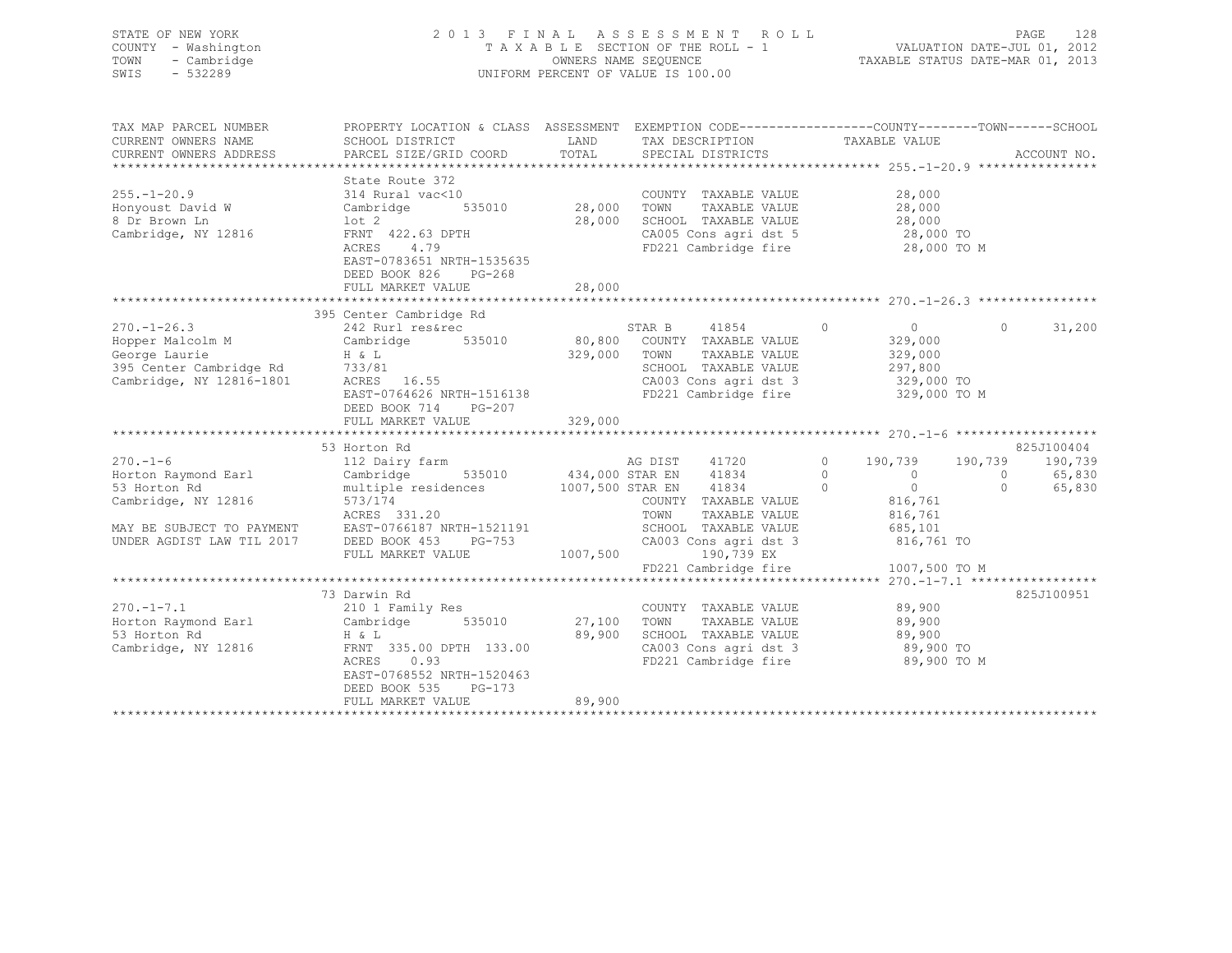### STATE OF NEW YORK 2 0 1 3 F I N A L A S S E S S M E N T R O L L PAGE 129 COUNTY - Washington T A X A B L E SECTION OF THE ROLL - 1 VALUATION DATE-JUL 01, 2012 TOWN - Cambridge OWNERS NAME SEQUENCE TAXABLE STATUS DATE-MAR 01, 2013 SWIS - 532289 UNIFORM PERCENT OF VALUE IS 100.00

| TAX MAP PARCEL NUMBER<br>CURRENT OWNERS NAME                                                      | PROPERTY LOCATION & CLASS ASSESSMENT EXEMPTION CODE---------------COUNTY-------TOWN-----SCHOOL<br>SCHOOL DISTRICT                                                                                                                                                                                                                                                                                                        |              | LAND TAX DESCRIPTION                                                                                                                                                                                                                              | TAXABLE VALUE             |                     |                |
|---------------------------------------------------------------------------------------------------|--------------------------------------------------------------------------------------------------------------------------------------------------------------------------------------------------------------------------------------------------------------------------------------------------------------------------------------------------------------------------------------------------------------------------|--------------|---------------------------------------------------------------------------------------------------------------------------------------------------------------------------------------------------------------------------------------------------|---------------------------|---------------------|----------------|
| CURRENT OWNERS ADDRESS                                                                            | PARCEL SIZE/GRID COORD                                                                                                                                                                                                                                                                                                                                                                                                   |              | TOTAL SPECIAL DISTRICTS                                                                                                                                                                                                                           |                           |                     | ACCOUNT NO.    |
|                                                                                                   | 11 Horton Rd                                                                                                                                                                                                                                                                                                                                                                                                             |              |                                                                                                                                                                                                                                                   |                           |                     |                |
| $270. - 1 - 8.1$                                                                                  | 241 Rural res&aq                                                                                                                                                                                                                                                                                                                                                                                                         |              | $\begin{tabular}{lllllllll} \texttt{res\&ag} & \texttt{AG DIST} & 41/zv \\ & 535010 & 110,800 \texttt{STAR B} & 41854 \\ & 190,800 & \texttt{COUNTY} & \texttt{TAXABLE VALUE} \\ \texttt{TAXABLE VALUE} & \texttt{TAXABLE VALUE} & \end{tabular}$ | $\circ$<br>52,102         | 52,102              | 52,102         |
| Horton Raymond Earl                                                                               |                                                                                                                                                                                                                                                                                                                                                                                                                          |              |                                                                                                                                                                                                                                                   | $\circ$                   |                     | 31,200         |
| 53 Horton Rd                                                                                      | Cambridge<br>ACRES 47<br>ACRES 47.02                                                                                                                                                                                                                                                                                                                                                                                     |              |                                                                                                                                                                                                                                                   | 138,698                   |                     |                |
| Cambridge, NY 12816                                                                               | EAST-0766387 NRTH-1519210                                                                                                                                                                                                                                                                                                                                                                                                |              | TAXABLE VALUE                                                                                                                                                                                                                                     |                           |                     |                |
|                                                                                                   | DEED BOOK 883 PG-93<br>FIILT MADYSE CO                                                                                                                                                                                                                                                                                                                                                                                   |              |                                                                                                                                                                                                                                                   | 138,698<br>107,498        |                     |                |
| MAY BE SUBJECT TO PAYMENT                                                                         | FULL MARKET VALUE                                                                                                                                                                                                                                                                                                                                                                                                        |              | $-93$ SCHOOL TAXABLE VALUE $107,498$<br>190,800 CA003 Cons agri dst 3 138,698 TO                                                                                                                                                                  |                           |                     |                |
| UNDER AGDIST LAW TIL 2017                                                                         |                                                                                                                                                                                                                                                                                                                                                                                                                          |              | 52,102 EX                                                                                                                                                                                                                                         |                           |                     |                |
|                                                                                                   |                                                                                                                                                                                                                                                                                                                                                                                                                          |              | 52,102 BA<br>FD221 Cambridge fire 190,800 TO M                                                                                                                                                                                                    |                           |                     |                |
|                                                                                                   | $\texttt{FD221} \texttt{Cambridge} \texttt{fire} \texttt{190,800} \texttt{TO} \texttt{M} \texttt{m} \texttt{m} \texttt{m} \texttt{m} \texttt{m} \texttt{m} \texttt{m} \texttt{m} \texttt{m} \texttt{m} \texttt{m} \texttt{m} \texttt{m} \texttt{m} \texttt{m} \texttt{m} \texttt{m} \texttt{m} \texttt{m} \texttt{m} \texttt{m} \texttt{m} \texttt{m} \texttt{m} \texttt{m} \texttt{m} \texttt{m} \texttt{m} \texttt{m}$ |              |                                                                                                                                                                                                                                                   |                           |                     |                |
|                                                                                                   | Darwin Rd                                                                                                                                                                                                                                                                                                                                                                                                                |              |                                                                                                                                                                                                                                                   |                           |                     | 825J100848     |
| $270. - 1 - 26.2$                                                                                 | 105 Vac farmland                                                                                                                                                                                                                                                                                                                                                                                                         |              | AG DIST<br>41720                                                                                                                                                                                                                                  | $\circ$<br>34,433         | 34,433              | 34,433         |
| Horton Raymond Earl                                                                               | Cambridge                                                                                                                                                                                                                                                                                                                                                                                                                |              | 535010 36,700 COUNTY TAXABLE VALUE                                                                                                                                                                                                                | 2,267                     |                     |                |
| 53 Horton Rd                                                                                      | Pasture                                                                                                                                                                                                                                                                                                                                                                                                                  | 36,700 TOWN  | TAXABLE VALUE                                                                                                                                                                                                                                     | 2,267                     |                     |                |
| Cambridge, NY 12816                                                                               | 573/174                                                                                                                                                                                                                                                                                                                                                                                                                  |              | SCHOOL TAXABLE VALUE 2,267                                                                                                                                                                                                                        |                           |                     |                |
|                                                                                                   | ACRES 6.67                                                                                                                                                                                                                                                                                                                                                                                                               |              | CA003 Cons agri dst 3                                                                                                                                                                                                                             | 2,267 TO                  |                     |                |
|                                                                                                   |                                                                                                                                                                                                                                                                                                                                                                                                                          |              | 34,433 EX                                                                                                                                                                                                                                         |                           |                     |                |
| ACRES 6.6/<br>MAY BE SUBJECT TO PAYMENT EAST-0765083 N<br>UNDER AGDIST LAW TIL 2017 DEED BOOK 453 | EAST-0765083 NRTH-1517222<br>DEED BOOK 453 PG-753<br>FUIJ MIRWER WILLER                                                                                                                                                                                                                                                                                                                                                  |              | FD221 Cambridge fire 36,700 TO M                                                                                                                                                                                                                  |                           |                     |                |
|                                                                                                   |                                                                                                                                                                                                                                                                                                                                                                                                                          |              |                                                                                                                                                                                                                                                   |                           |                     |                |
|                                                                                                   |                                                                                                                                                                                                                                                                                                                                                                                                                          |              |                                                                                                                                                                                                                                                   |                           |                     |                |
| $246. -1 - 12$                                                                                    | 23 Lebarron Ln                                                                                                                                                                                                                                                                                                                                                                                                           |              | 71 PCT OF VALUE USED FOR EXEMPTION PURPOSES                                                                                                                                                                                                       |                           |                     | 825J100462     |
|                                                                                                   |                                                                                                                                                                                                                                                                                                                                                                                                                          |              | WAR VET/TC 41121 0 30,000                                                                                                                                                                                                                         |                           | 27,000              | $\overline{0}$ |
|                                                                                                   |                                                                                                                                                                                                                                                                                                                                                                                                                          |              |                                                                                                                                                                                                                                                   | $\overline{0}$            | $43, 148$ $43, 148$ | 43,148         |
|                                                                                                   |                                                                                                                                                                                                                                                                                                                                                                                                                          |              | 310,900 STAR EN 41834<br>$\sim$ 0                                                                                                                                                                                                                 | $0$<br>237,752            | $\overline{0}$      | 65,830         |
|                                                                                                   |                                                                                                                                                                                                                                                                                                                                                                                                                          |              | COUNTY TAXABLE VALUE                                                                                                                                                                                                                              |                           |                     |                |
|                                                                                                   |                                                                                                                                                                                                                                                                                                                                                                                                                          |              | TOWN                                                                                                                                                                                                                                              | TAXABLE VALUE 240,752     |                     |                |
|                                                                                                   |                                                                                                                                                                                                                                                                                                                                                                                                                          |              |                                                                                                                                                                                                                                                   |                           |                     |                |
|                                                                                                   | PO Box 252<br>Cambridge, NY 12816<br>Cambridge, NY 12816<br>MAY BE SUBJECT TO PAYMENT<br>DEED BOOK 756 PG-204<br>UNDER AGDIST LAW TIL 2017<br>PULL MARKET VALUE                                                                                                                                                                                                                                                          |              | 310,900 SCHOOL TAXABLE VALUE 201,922<br>310,900 CA005 Cons agri dst 5 267,752 TO<br>43,148 EX                                                                                                                                                     |                           |                     |                |
|                                                                                                   |                                                                                                                                                                                                                                                                                                                                                                                                                          |              |                                                                                                                                                                                                                                                   |                           |                     |                |
|                                                                                                   |                                                                                                                                                                                                                                                                                                                                                                                                                          |              | FD221 Cambridge fire 310,900 TO M                                                                                                                                                                                                                 |                           |                     |                |
|                                                                                                   |                                                                                                                                                                                                                                                                                                                                                                                                                          |              |                                                                                                                                                                                                                                                   |                           |                     |                |
|                                                                                                   | 715 Vly Summit Rd                                                                                                                                                                                                                                                                                                                                                                                                        |              |                                                                                                                                                                                                                                                   |                           |                     | 825J100832     |
| $261 - 2 - 30$<br>Hudson Robert J                                                                 | 210 1 Family Res                                                                                                                                                                                                                                                                                                                                                                                                         |              | 41854<br>STAR B                                                                                                                                                                                                                                   | $\circ$<br>$\overline{0}$ | $\Omega$            | 31,200         |
|                                                                                                   | Cambridge 535010 32,600 COUNTY TAXABLE VALUE                                                                                                                                                                                                                                                                                                                                                                             |              |                                                                                                                                                                                                                                                   | 152,800                   |                     |                |
| Hudson Leigh A<br>715 Vly Summit Rd                                                               | H&l                                                                                                                                                                                                                                                                                                                                                                                                                      | 152,800 TOWN | TAXABLE VALUE                                                                                                                                                                                                                                     | 152,800                   |                     |                |
|                                                                                                   | $261. - 1 - 30$                                                                                                                                                                                                                                                                                                                                                                                                          |              | SCHOOL TAXABLE VALUE                                                                                                                                                                                                                              | 121,600                   |                     |                |
| Cambridge, NY 12816                                                                               | FRNT 125.00 DPTH 227.00<br>ACRES 1.51                                                                                                                                                                                                                                                                                                                                                                                    |              | FD221 Cambridge fire 152,800 TO M                                                                                                                                                                                                                 |                           |                     |                |
|                                                                                                   | EAST-0762847 NRTH-1523849                                                                                                                                                                                                                                                                                                                                                                                                |              |                                                                                                                                                                                                                                                   |                           |                     |                |
|                                                                                                   | DEED BOOK 865<br>$PG-144$                                                                                                                                                                                                                                                                                                                                                                                                |              |                                                                                                                                                                                                                                                   |                           |                     |                |
|                                                                                                   | FULL MARKET VALUE                                                                                                                                                                                                                                                                                                                                                                                                        | 152,800      |                                                                                                                                                                                                                                                   |                           |                     |                |
|                                                                                                   |                                                                                                                                                                                                                                                                                                                                                                                                                          |              |                                                                                                                                                                                                                                                   |                           |                     |                |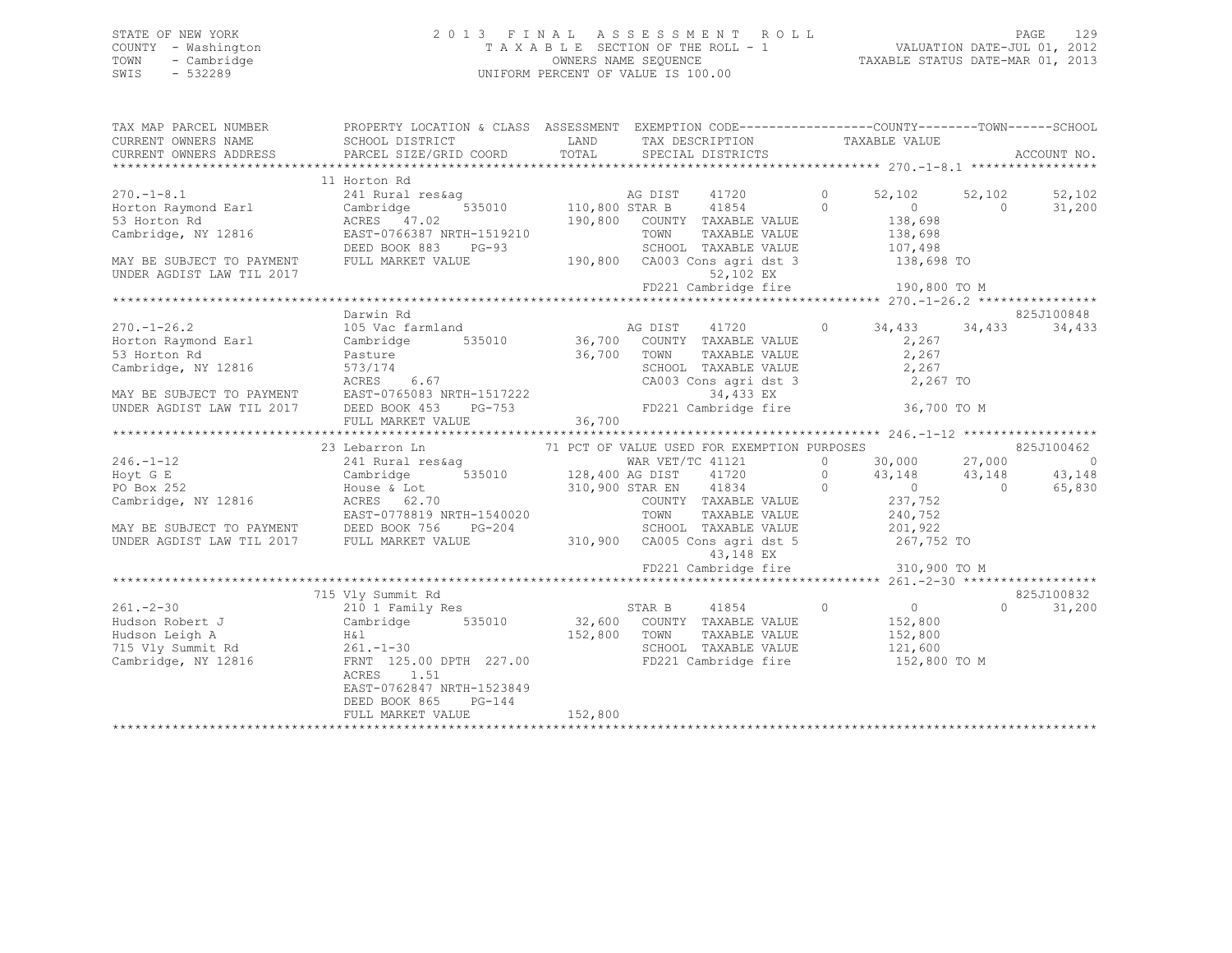### STATE OF NEW YORK 2 0 1 3 F I N A L A S S E S S M E N T R O L L PAGE 130 COUNTY - Washington T A X A B L E SECTION OF THE ROLL - 1 VALUATION DATE-JUL 01, 2012 TOWN - Cambridge OWNERS NAME SEQUENCE TAXABLE STATUS DATE-MAR 01, 2013 SWIS - 532289 UNIFORM PERCENT OF VALUE IS 100.00

| TAX MAP PARCEL NUMBER<br>CURRENT OWNERS NAME<br>CURRENT OWNERS ADDRESS                                                                | PROPERTY LOCATION & CLASS ASSESSMENT EXEMPTION CODE----------------COUNTY-------TOWN------SCHOOL<br>SCHOOL DISTRICT<br>PARCEL SIZE/GRID COORD                     | LAND<br>TOTAL                | TAX DESCRIPTION<br>SPECIAL DISTRICTS                                                                                                                    |         | TAXABLE VALUE                                                                 |          | ACCOUNT NO.          |
|---------------------------------------------------------------------------------------------------------------------------------------|-------------------------------------------------------------------------------------------------------------------------------------------------------------------|------------------------------|---------------------------------------------------------------------------------------------------------------------------------------------------------|---------|-------------------------------------------------------------------------------|----------|----------------------|
|                                                                                                                                       |                                                                                                                                                                   |                              |                                                                                                                                                         |         |                                                                               |          |                      |
| $272. - 1 - 8.1$<br>Hunt Larry D<br>Hunt marry<br>Hunt Theresa A<br>Buskirk, NY 12028-1204                                            | 540 King Rd<br>210 1 Family Res<br>535010<br>Cambridge<br>ACRES<br>6.46<br>EAST-0782074 NRTH-1515764<br>DEED BOOK 798<br>PG-167<br>FULL MARKET VALUE              | 90,900                       | STAR B<br>41854<br>49,800 COUNTY TAXABLE VALUE<br>TOWN<br>TAXABLE VALUE<br>SCHOOL TAXABLE VALUE<br>CA003 Cons agri dst 3<br>90,900 FD221 Cambridge fire | $\circ$ | $\overline{0}$<br>90,900<br>90,900<br>59,700<br>90,900 TO<br>90,900 TO M      | $\cap$   | 825J100710<br>31,200 |
|                                                                                                                                       |                                                                                                                                                                   |                              |                                                                                                                                                         |         |                                                                               |          | 825J100939           |
| $263 - 2 - 23.1$<br>Hurley Robert<br>960 King Rd<br>Cambridge, NY 12816                                                               | 960 King Rd<br>210 1 Family Res<br>535010<br>Cambridge<br>Land & Barn<br>ACRES<br>4.10<br>EAST-0785178 NRTH-1523509<br>DEED BOOK 804<br>$PG-53$                   | 40,000<br>172,800            | STAR B<br>41854<br>COUNTY TAXABLE VALUE<br>TOWN<br>TAXABLE VALUE<br>SCHOOL TAXABLE VALUE<br>CA003 Cons agri dst 3<br>FD221 Cambridge fire               | $\circ$ | $\sim$ 0<br>172,800<br>172,800<br>141,600<br>172,800 TO<br>172,800 TO M       | $\Omega$ | 31,200               |
|                                                                                                                                       | FULL MARKET VALUE                                                                                                                                                 | 172,800                      |                                                                                                                                                         |         |                                                                               |          |                      |
| $279. - 1 - 6.3$<br>Hutson Terry L<br>367 Whiteside Rd<br>Johnsonville, NY 12094                                                      | 367 Whiteside Rd<br>210 1 Family Res<br>535010<br>Cambridge<br>H & L<br>2.00<br>ACRES<br>EAST-0764601 NRTH-1512553<br>DEED BOOK 606 PG-233<br>FULL MARKET VALUE   | 29,000<br>119,900<br>119,900 | 41854<br>STAR B<br>COUNTY TAXABLE VALUE<br>TOWN<br>TAXABLE VALUE<br>SCHOOL TAXABLE VALUE<br>CA003 Cons agri dst 3<br>FD221 Cambridge fire               | $\circ$ | $\Omega$<br>119,900<br>119,900<br>88,700<br>119,900 TO<br>119,900 TO M        | $\Omega$ | 825J100982<br>31,200 |
|                                                                                                                                       | 117 Petteys Rd                                                                                                                                                    |                              |                                                                                                                                                         |         |                                                                               |          | 825J100338           |
| $246. - 1 - 39.1$<br>Idleman Sara S<br>30 Academy St<br>Greenwich, NY 12834<br>MAY BE SUBJECT TO PAYMENT<br>UNDER AGDIST LAW TIL 2017 | 242 Rurl res&rec<br>533401<br>Greenwich<br>Rural Residence<br>Addition<br>ACRES<br>34.70<br>EAST-0768379 NRTH-1538403<br>DEED BOOK 522<br>$PG-115$                | 94,900<br>263,100            | AG DIST<br>41720<br>COUNTY TAXABLE VALUE<br>TOWN<br>TAXABLE VALUE<br>SCHOOL TAXABLE VALUE<br>CA003 Cons agri dst 3<br>46,689 EX<br>FD221 Cambridge fire | $\circ$ | 46,689<br>216,411<br>216,411<br>216,411<br>216,411 TO<br>263,100 TO M         | 46,689   | 46,689               |
|                                                                                                                                       | FULL MARKET VALUE                                                                                                                                                 | 263,100                      |                                                                                                                                                         |         |                                                                               |          |                      |
|                                                                                                                                       | 23 Dr Brown Ln                                                                                                                                                    |                              |                                                                                                                                                         |         |                                                                               |          | 825J102052           |
| $255. - 1 - 6.1$<br>Idlemen Donald L<br>Idleman Kathleen<br>23 Dr Brown Ln<br>Cambridge, NY 12816                                     | 242 Rurl res&rec<br>Cambridge<br>535010<br>House & Land<br>Lot 2<br>10.06<br>ACRES<br>EAST-0783310 NRTH-1534509<br>DEED BOOK 698<br>$PG-205$<br>FULL MARKET VALUE | 57,100<br>300,900<br>300,900 | 41854<br>STAR B<br>COUNTY TAXABLE VALUE<br>TOWN<br>TAXABLE VALUE<br>SCHOOL TAXABLE VALUE<br>CA005 Cons agri dst 5<br>FD221 Cambridge fire               | $\circ$ | $\overline{0}$<br>300,900<br>300,900<br>269,700<br>300,900 TO<br>300,900 TO M | $\cap$   | 31,200               |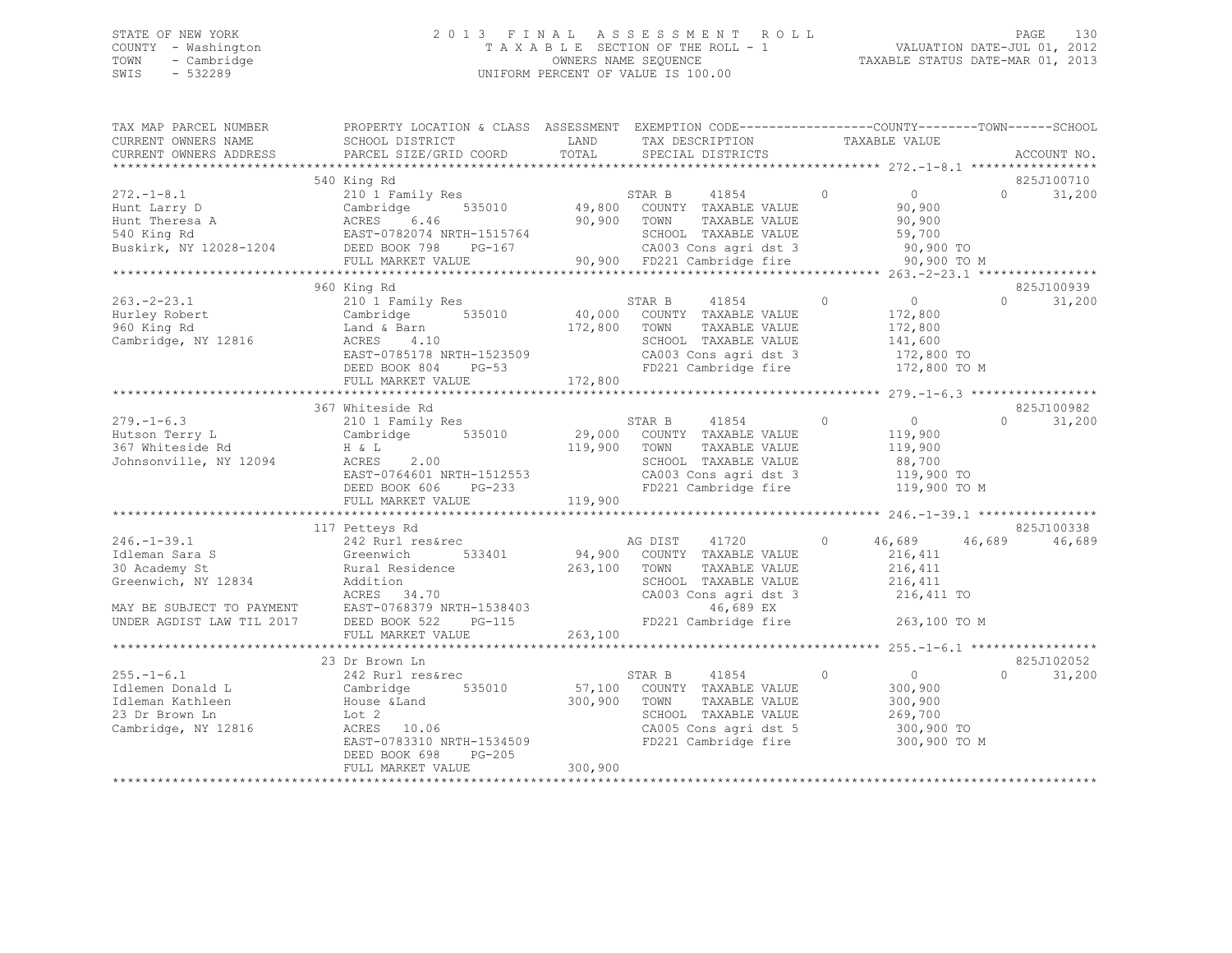### STATE OF NEW YORK 2 0 1 3 F I N A L A S S E S S M E N T R O L L PAGE 131 COUNTY - Washington T A X A B L E SECTION OF THE ROLL - 1 VALUATION DATE-JUL 01, 2012 TOWN - Cambridge OWNERS NAME SEQUENCE TAXABLE STATUS DATE-MAR 01, 2013 SWIS - 532289 UNIFORM PERCENT OF VALUE IS 100.00

| TAX MAP PARCEL NUMBER<br>CURRENT OWNERS NAME | PROPERTY LOCATION & CLASS ASSESSMENT EXEMPTION CODE----------------COUNTY-------TOWN------SCHOOL<br>SCHOOL DISTRICT                                 | LAND            | TAX DESCRIPTION                                            | TAXABLE VALUE                      |                |                |
|----------------------------------------------|-----------------------------------------------------------------------------------------------------------------------------------------------------|-----------------|------------------------------------------------------------|------------------------------------|----------------|----------------|
| CURRENT OWNERS ADDRESS                       | PARCEL SIZE/GRID COORD                                                                                                                              | TOTAL           | SPECIAL DISTRICTS                                          |                                    |                | ACCOUNT NO.    |
|                                              |                                                                                                                                                     |                 |                                                            |                                    |                |                |
|                                              | 217 Kenyon Rd                                                                                                                                       |                 | 57 PCT OF VALUE USED FOR EXEMPTION PURPOSES                |                                    |                | 825J100418     |
| $254. -1 - 4.2$                              | $241$ Rural res&ag WAR VET/C 41122<br>Greenwich 533401 192,700 WAR VET/T 41123                                                                      |                 |                                                            | 30,000<br>$\circ$                  | $\bigcirc$     | $\circ$        |
| Imhof Louis                                  |                                                                                                                                                     |                 |                                                            | $\bigcirc$<br>$\overline{0}$       | 27,000         | $\overline{0}$ |
| Imhof Carol                                  | 2570/151<br>ACRES 113.35                                                                                                                            | 464,800 AG DIST | 41720                                                      | $\circ$<br>84,463<br>$84,403$<br>0 | 84,463         | 84,463         |
| 217 Kenyon Rd                                |                                                                                                                                                     |                 | 41854<br>STAR B                                            | $\bigcirc$                         | $\overline{0}$ | 31,200         |
| Greenwich, NY 12834-5311                     | EAST-0768225 NRTH-1534546                                                                                                                           |                 | COUNTY TAXABLE VALUE                                       | 350,337                            |                |                |
|                                              | DEED BOOK 438<br>PG-1099                                                                                                                            |                 | TOWN<br>TAXABLE VALUE                                      | 353,337                            |                |                |
| MAY BE SUBJECT TO PAYMENT                    | FULL MARKET VALUE                                                                                                                                   |                 | 464,800 SCHOOL TAXABLE VALUE                               | 349,137                            |                |                |
| UNDER AGDIST LAW TIL 2017                    |                                                                                                                                                     |                 | CA003 Cons agri dst 3                                      | 380,337 TO                         |                |                |
|                                              |                                                                                                                                                     |                 | 84,463 EX<br>FD221 Cambridge fire 464,800 TO M             |                                    |                |                |
|                                              |                                                                                                                                                     |                 |                                                            |                                    |                |                |
|                                              | 252 Tingue Rd                                                                                                                                       |                 |                                                            |                                    |                | 825J100420     |
| $262 - 1 - 22$                               | 242 Rurl res&rec                                                                                                                                    |                 | COUNTY TAXABLE VALUE                                       | 220,000                            |                |                |
| Ipe Bruce J                                  |                                                                                                                                                     | 137,000 TOWN    |                                                            | 220,000                            |                |                |
| 31 Rivergate Dr                              |                                                                                                                                                     |                 |                                                            | 220,000                            |                |                |
| Wilton, CT 06897                             | Cambridge 535010 137,000 TOWN TAXABLE-VALUE<br>Land & Improved Barn 220,000 SCHOOL TAXABLE-VALUE<br>ACRES 68.40 FD221 Cambridge fire<br>ACRES 68.40 |                 | FD221 Cambridge fire                                       | 220,000 TO M                       |                |                |
|                                              | EAST-0770373 NRTH-1523465                                                                                                                           |                 |                                                            |                                    |                |                |
|                                              | DEED BOOK 424 PG-1081                                                                                                                               |                 |                                                            |                                    |                |                |
|                                              | FULL MARKET VALUE                                                                                                                                   | 220,000         |                                                            |                                    |                |                |
|                                              |                                                                                                                                                     |                 |                                                            |                                    |                |                |
|                                              | 609 Center Cambridge Rd                                                                                                                             |                 |                                                            |                                    |                | 825J100433     |
| $271 - 1 - 1$                                | 250 Estate                                                                                                                                          |                 | STAR B 41854 0                                             | $\overline{0}$                     | $\Omega$       | 31,200         |
| Iseman Stana H                               | Cambridge 535010                                                                                                                                    |                 | 67,400 COUNTY TAXABLE VALUE                                | 455,000                            |                |                |
| 609 Center Cambridge Rd                      | $\begin{array}{cccc}\n\text{H} & \& \text{L}\n\end{array}$                                                                                          | 455,000 TOWN    | TAXABLE VALUE                                              | 455,000                            |                |                |
| Cambridge, NY 12816                          | ACRES $15.20$                                                                                                                                       |                 | SCHOOL TAXABLE VALUE                                       | 423,800                            |                |                |
|                                              | EAST-0769093 NRTH-1517178                                                                                                                           |                 |                                                            |                                    |                |                |
|                                              | DEED BOOK 563 PG-260                                                                                                                                |                 | CA003 Cons agri dst 3<br>FD221 Cambridge fire 455,000 TO M |                                    |                |                |
|                                              | FULL MARKET VALUE                                                                                                                                   | 455,000         |                                                            |                                    |                |                |
|                                              |                                                                                                                                                     |                 |                                                            |                                    |                |                |
|                                              | 635 Center Cambridge Rd                                                                                                                             |                 |                                                            |                                    |                | 825J102020     |
| $271 - 1 - 2.1$                              | 210 1 Family Res                                                                                                                                    |                 | STAR B<br>41854                                            | $\overline{0}$<br>$\Omega$         | $\Omega$       | 31,200         |
| -<br>Jackson Glenn<br>Jackson Ruth           | Cambridge 535010                                                                                                                                    |                 | 53,800 COUNTY TAXABLE VALUE                                | 328,000                            |                |                |
|                                              | H & L<br>Jackson Ruth H & L<br>635 Center Cambridge Rd<br>Cambridge, NY 12816-5017 EAST-0769626 NRTH-1517699                                        | 328,000 TOWN    | TAXABLE VALUE                                              | 328,000                            |                |                |
|                                              |                                                                                                                                                     |                 | SCHOOL TAXABLE VALUE                                       | 296,800                            |                |                |
|                                              |                                                                                                                                                     |                 | CA003 Cons agri dst 3                                      | 328,000 TO                         |                |                |
|                                              | DEED BOOK 1942 PG-157                                                                                                                               |                 | FD221 Cambridge fire                                       | 328,000 TO M                       |                |                |
|                                              | FULL MARKET VALUE                                                                                                                                   | 328,000         |                                                            |                                    |                |                |
|                                              |                                                                                                                                                     |                 |                                                            |                                    |                |                |
|                                              | 481 County Route 59                                                                                                                                 |                 |                                                            |                                    |                |                |
| $280. - 1 - 10.5$                            | 250 Estate                                                                                                                                          |                 | COUNTY TAXABLE VALUE                                       | 333,700                            |                |                |
| Jacobs Michael                               | Cambridge 535010                                                                                                                                    | 210,400         | TAXABLE VALUE<br>TOWN                                      | 333,700                            |                |                |
| 84 Fargo Ln                                  | lot 2B                                                                                                                                              | 333,700         | SCHOOL TAXABLE VALUE                                       | 333,700                            |                |                |
| Irvington, NY 10533                          | ACRES 48.29                                                                                                                                         |                 | CA003 Cons agri dst 3<br>FD221 Cambridge fire              | 333,700 TO                         |                |                |
|                                              | EAST-0771322 NRTH-1509080                                                                                                                           |                 |                                                            | 333,700 TO M                       |                |                |
|                                              | DEED BOOK 2112 PG-1                                                                                                                                 | 333,700         |                                                            |                                    |                |                |
|                                              | FULL MARKET VALUE                                                                                                                                   |                 |                                                            |                                    |                |                |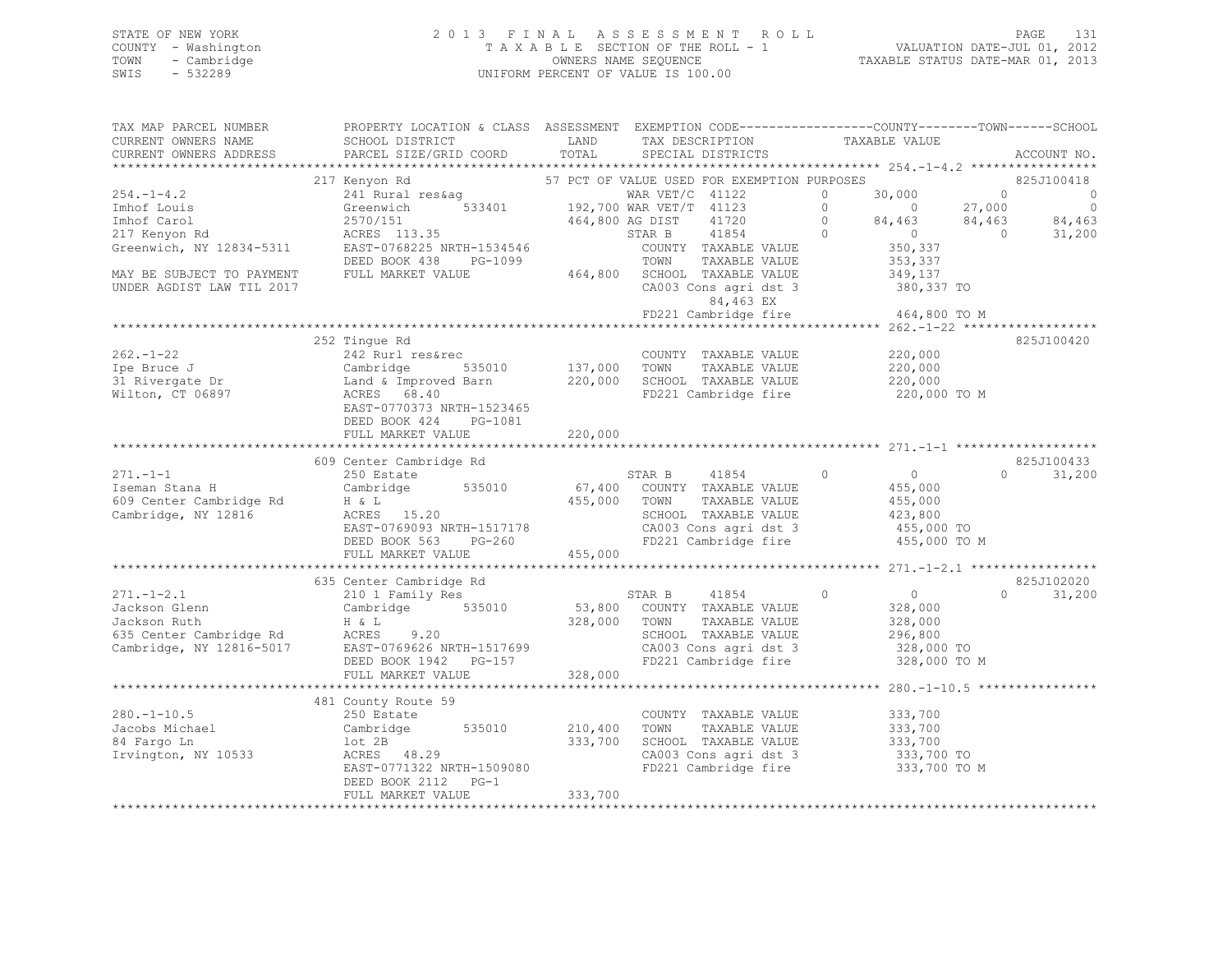### STATE OF NEW YORK 2 0 1 3 F I N A L A S S E S S M E N T R O L L PAGE 132 COUNTY - Washington T A X A B L E SECTION OF THE ROLL - 1 VALUATION DATE-JUL 01, 2012 TOWN - Cambridge OWNERS NAME SEQUENCE TAXABLE STATUS DATE-MAR 01, 2013 SWIS - 532289 UNIFORM PERCENT OF VALUE IS 100.00

| TAX MAP PARCEL NUMBER<br>CURRENT OWNERS NAME<br>CURRENT OWNERS ADDRESS                                              | PROPERTY LOCATION & CLASS ASSESSMENT EXEMPTION CODE---------------COUNTY-------TOWN-----SCHOOL<br>SCHOOL DISTRICT<br>PARCEL SIZE/GRID COORD                                                            | LAND<br>TOTAL                | TAX DESCRIPTION<br>SPECIAL DISTRICTS                                                                                                                 | TAXABLE VALUE                                                                                                | ACCOUNT NO.                                 |
|---------------------------------------------------------------------------------------------------------------------|--------------------------------------------------------------------------------------------------------------------------------------------------------------------------------------------------------|------------------------------|------------------------------------------------------------------------------------------------------------------------------------------------------|--------------------------------------------------------------------------------------------------------------|---------------------------------------------|
| *************************<br>$288. - 1 - 8$<br>Jaffe Deborah<br>42 Durfee Rd<br>Buskirk, NY 12028                   | 42 Durfee Rd<br>242 Rurl res&rec<br>535010<br>Cambridge<br>House & Lot<br>ACRES 15.19 BANK 120<br>EAST-0765903 NRTH-1501643<br>DEED BOOK 763<br>PG-66<br>FULL MARKET VALUE                             | 80,400<br>245,900<br>245,900 | COUNTY TAXABLE VALUE<br>TOWN<br>TAXABLE VALUE<br>SCHOOL TAXABLE VALUE<br>CA003 Cons agri dst 3<br>FD221 Cambridge fire                               | 245,900<br>245,900<br>245,900<br>245,900 TO<br>245,900 TO M                                                  | 825J100667                                  |
|                                                                                                                     |                                                                                                                                                                                                        |                              |                                                                                                                                                      |                                                                                                              |                                             |
| $255. - 1 - 19$<br>James John F<br>James Denise E<br>PO Box 9<br>Cambridge, NY 12816<br>MAY BE SUBJECT TO PAYMENT   | 80 Perry Ln<br>240 Rural res<br>535010<br>Cambridge<br>622/119 637/50<br>ACRES 150.20<br>EAST-0783379 NRTH-1531570<br>DEED BOOK 618<br>$PG-111$<br>FULL MARKET VALUE                                   | 282,800 STAR B<br>909,100    | AGRI-D IND 41730<br>41854<br>909,100 COUNTY TAXABLE VALUE<br>TAXABLE VALUE<br>TOWN<br>SCHOOL TAXABLE VALUE<br>FD221 Cambridge fire                   | $\circ$<br>108,541<br>108,541<br>$\Omega$<br>$\overline{0}$<br>800,559<br>800,559<br>769,359<br>909,100 TO M | 825J100195<br>108,541<br>$\Omega$<br>31,200 |
| UNDER AGDIST LAW TIL 2020                                                                                           |                                                                                                                                                                                                        |                              |                                                                                                                                                      |                                                                                                              |                                             |
|                                                                                                                     |                                                                                                                                                                                                        |                              |                                                                                                                                                      |                                                                                                              | 825J102035                                  |
| $255. - 1 - 20.5$<br>James John F<br>James Denise E<br>PO Box 9<br>Cambridge, NY 12816<br>MAY BE SUBJECT TO PAYMENT | State Route 372/W Off<br>105 Vac farmland<br>535010<br>Cambridge<br>Vac Land<br>Lot 5<br>ACRES 38.42<br>EAST-0784043 NRTH-1532707<br>$PG-192$<br>DEED BOOK 627                                         | 75,000<br>75,000<br>75,000   | AG DIST 41720<br>COUNTY TAXABLE VALUE<br>TOWN<br>TAXABLE VALUE<br>SCHOOL TAXABLE VALUE<br>CA005 Cons agri dst 5<br>64,174 EX<br>FD221 Cambridge fire | 64,174<br>$\circ$<br>64,174<br>10,826<br>10,826<br>10,826<br>10,826 TO<br>75,000 TO M                        | 64,174                                      |
| UNDER AGDIST LAW TIL 2017                                                                                           | FULL MARKET VALUE                                                                                                                                                                                      |                              |                                                                                                                                                      |                                                                                                              |                                             |
| $254. -1 - 25$<br>Jeffords Jason R<br>Jeffords Kristy L<br>121 Kenyon Rd<br>Greenwich, NY 12834                     | Stump Church Rd/n Off<br>314 Rural vac<10<br>535010<br>Cambridge<br>Wood Lot<br>ROW 1845/280<br>ACRES 7.90<br>EAST-0768768 NRTH-1531512<br>DEED BOOK 1972 PG-255                                       | 13,400<br>13,400             | COUNTY TAXABLE VALUE<br>TAXABLE VALUE<br>TOWN<br>SCHOOL TAXABLE VALUE<br>CA003 Cons agri dst 3<br>FD221 Cambridge fire                               | 13,400<br>13,400<br>13,400<br>13,400 TO<br>13,400 TO M                                                       | 825J100864                                  |
|                                                                                                                     | FULL MARKET VALUE                                                                                                                                                                                      | 13,400                       |                                                                                                                                                      |                                                                                                              |                                             |
|                                                                                                                     |                                                                                                                                                                                                        |                              |                                                                                                                                                      |                                                                                                              |                                             |
| $254. - 1 - 33.2$<br>Jeffords Jason R<br>Jeffords Kristy L<br>121 Kenyon Rd<br>Greenwich, NY 12834                  | 121 Kenyon Rd<br>210 1 Family Res<br>Cambridge<br>535010<br>ROW: 1845/284 & 286<br>1856/323 RD agmt 1947/30<br>ACRES<br>4.03<br>EAST-0768683 NRTH-1532026<br>DEED BOOK 1922 PG-45<br>FULL MARKET VALUE | 38,200<br>182,000<br>182,000 | STAR B<br>41854<br>COUNTY TAXABLE VALUE<br>TOWN<br>TAXABLE VALUE<br>SCHOOL TAXABLE VALUE<br>CA003 Cons agri dst 3<br>FD221 Cambridge fire            | $\circ$<br>$\overline{0}$<br>182,000<br>182,000<br>150,800<br>182,000 TO<br>182,000 TO M                     | 31,200<br>$\circ$                           |
|                                                                                                                     |                                                                                                                                                                                                        |                              |                                                                                                                                                      |                                                                                                              |                                             |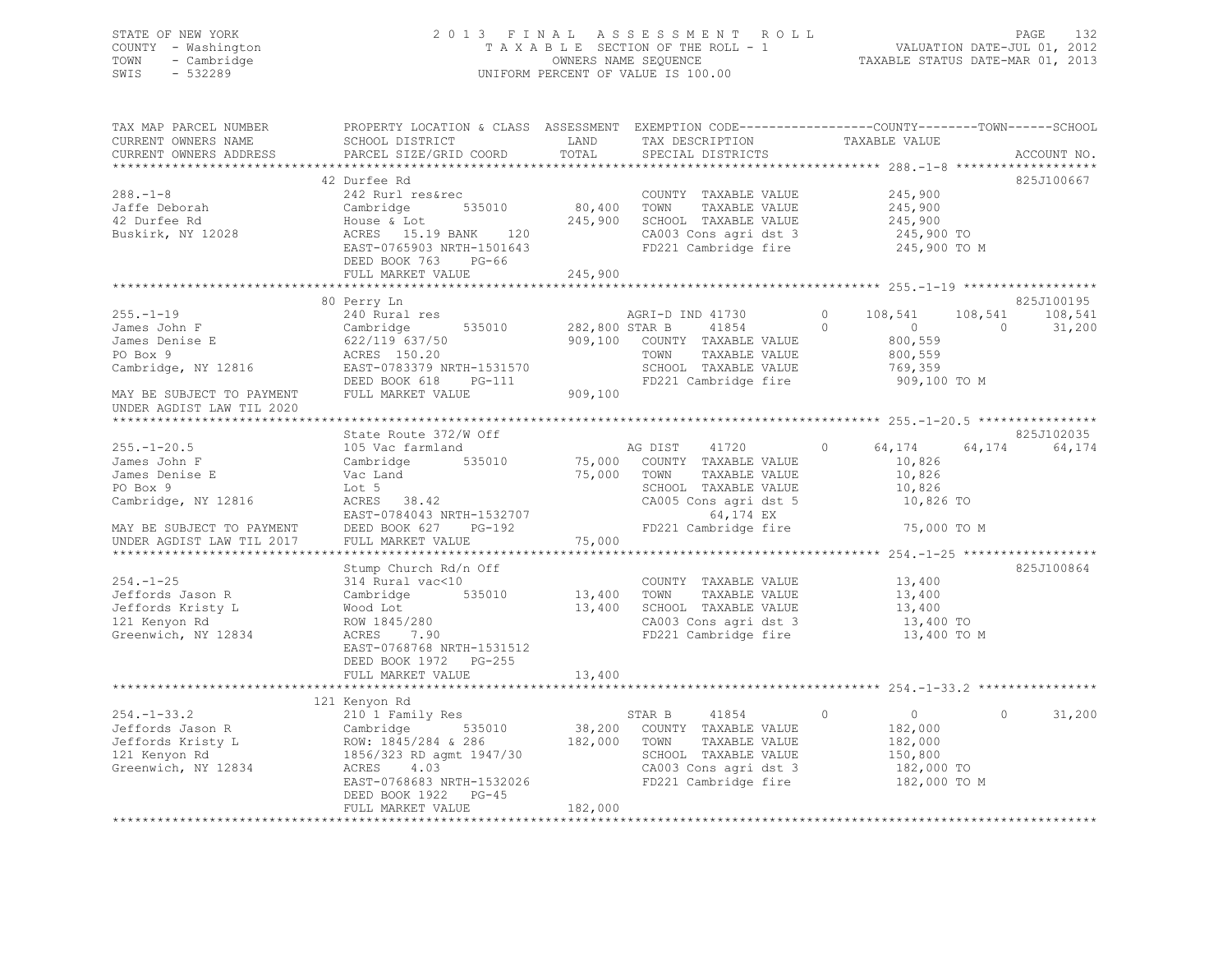| STATE OF NEW YORK<br>COUNTY - Washington<br>TOWN - Cambridge<br>SWIS<br>$-532289$ | 2013 FINAL ASSESSMENT ROLL<br>TAXABLE SECTION OF THE ROLL - 1<br>OWNERS NAME SEQUENCE<br>UNIFORM PERCENT OF VALUE IS 100.00 | VALUATION DATE-JUL 01, 2012<br>TAXABLE STATUS DATE-MAR 01, 2013 | 133<br>PAGE |  |
|-----------------------------------------------------------------------------------|-----------------------------------------------------------------------------------------------------------------------------|-----------------------------------------------------------------|-------------|--|
| TAX MAP PARCEL NUMBER                                                             | PROPERTY LOCATION & CLASS ASSESSMENT EXEMPTION CODE---------------COUNTY-------TOWN-----SCHOOL                              |                                                                 |             |  |

| CURRENT OWNERS NAME<br>CURRENT OWNERS ADDRESS                                                | SCHOOL DISTRICT<br>PARCEL SIZE/GRID COORD                                                                           | LAND<br>TOTAL      | TAX DESCRIPTION<br>SPECIAL DISTRICTS                                                                                              |                           | TAXABLE VALUE                                                 | ACCOUNT NO.        |
|----------------------------------------------------------------------------------------------|---------------------------------------------------------------------------------------------------------------------|--------------------|-----------------------------------------------------------------------------------------------------------------------------------|---------------------------|---------------------------------------------------------------|--------------------|
|                                                                                              |                                                                                                                     |                    |                                                                                                                                   |                           |                                                               |                    |
|                                                                                              | 1001 Turnpike Rd                                                                                                    |                    |                                                                                                                                   |                           |                                                               | 825J100423         |
| $263 - 2 - 11$<br>Jennings Stanley L<br>Jennings Rose<br>1001 Turnpike Rd                    | 210 1 Family Res<br>Cambridge 535010 24,600 COUNTY TAXABLE VALUE<br>$H \& L$<br>399/81 ;436/1054                    | 172,900            | STAR EN 41834<br>TOWN<br>TAXABLE VALUE<br>SCHOOL TAXABLE VALUE                                                                    | $\overline{0}$<br>107,070 | $\sim$ 0<br>172,900<br>172,900                                | $\Omega$<br>65,830 |
| Cambridge, NY 12816                                                                          | FRNT 125.00 DPTH 275.00<br>EAST-0789002 NRTH-1525562<br>DEED BOOK 384 PG-83<br>FULL MARKET VALUE                    | 172,900            | FD221 Cambridge fire 172,900 TO M                                                                                                 |                           |                                                               |                    |
|                                                                                              |                                                                                                                     |                    |                                                                                                                                   |                           |                                                               |                    |
| $280 - 2 - 2$<br>Jensen Gloria LE<br>Jensen Gail                                             | Conley Rd<br>322 Rural vac>10<br>535010 50,000<br>Cambridge                                                         | 50,000             | COUNTY TAXABLE VALUE<br>TOWN<br>TAXABLE VALUE<br>SCHOOL TAXABLE VALUE                                                             |                           | 50,000<br>50,000<br>50,000                                    | 825J100842         |
| Richard Jensen<br>19 Academy St<br>Greenwich, NY 12834                                       | Vacant Lot<br>ACRES 14.90<br>EAST-0776047 NRTH-1509451<br>DEED BOOK 2101    PG-335                                  |                    | CA003 Cons agri dst 3<br>FD221 Cambridge fire                                                                                     |                           | 50,000 TO<br>50,000 TO M                                      |                    |
|                                                                                              | FULL MARKET VALUE                                                                                                   | 50,000             |                                                                                                                                   |                           |                                                               |                    |
|                                                                                              | 28 King Rd                                                                                                          |                    |                                                                                                                                   |                           |                                                               | 825J100665         |
| $280. - 2 - 18$<br>Jensen Richard F<br>Jensen Gail G<br>19 Academy St<br>Greenwich, NY 12834 | 210 1 Family Res<br>Cambridge 535010<br>H&l<br>ACRES 1.10<br>EAST-0776645 NRTH-1505258<br>DEED BOOK 468<br>$PG-913$ | 25,500<br>162,000  | COUNTY TAXABLE VALUE<br>TAXABLE VALUE<br>TOWN<br>SCHOOL TAXABLE VALUE<br>CA003 Cons agri dst 3 162,000 TO<br>FD221 Cambridge fire |                           | 162,000<br>162,000<br>162,000<br>162,000 TO M                 |                    |
|                                                                                              |                                                                                                                     |                    |                                                                                                                                   |                           |                                                               |                    |
|                                                                                              |                                                                                                                     |                    |                                                                                                                                   |                           |                                                               |                    |
|                                                                                              | 253 Stump Church Rd                                                                                                 |                    |                                                                                                                                   |                           |                                                               |                    |
| $262 - 1 - 3.1$                                                                              | 240 Rural res                                                                                                       |                    | AG DIST 41720                                                                                                                     | $\Omega$                  | 5,800                                                         | 5,800<br>5,800     |
| Jepson Donald J JR<br>Jepson Leitha M<br>253 Stump Church Rd<br>Greenwich, NY 12834          | Cambridge<br>ACRES 18.67<br>EAST-0770702 NRTH-1528003<br>DEED BOOK 2761 PG-80<br>FULL MARKET VALUE                  | 193,200<br>193,200 | 535010 60,400 STAR B 41854<br>COUNTY TAXABLE VALUE<br>TOWN<br>TAXABLE VALUE<br>SCHOOL TAXABLE VALUE<br>CA003 Cons agri dst 3      | $\circ$                   | $\overline{0}$<br>187,400<br>187,400<br>156,200<br>187,400 TO | 31,200<br>$\Omega$ |
| MAY BE SUBJECT TO PAYMENT<br>UNDER AGDIST LAW TIL 2017                                       |                                                                                                                     |                    | 5,800 EX                                                                                                                          |                           |                                                               |                    |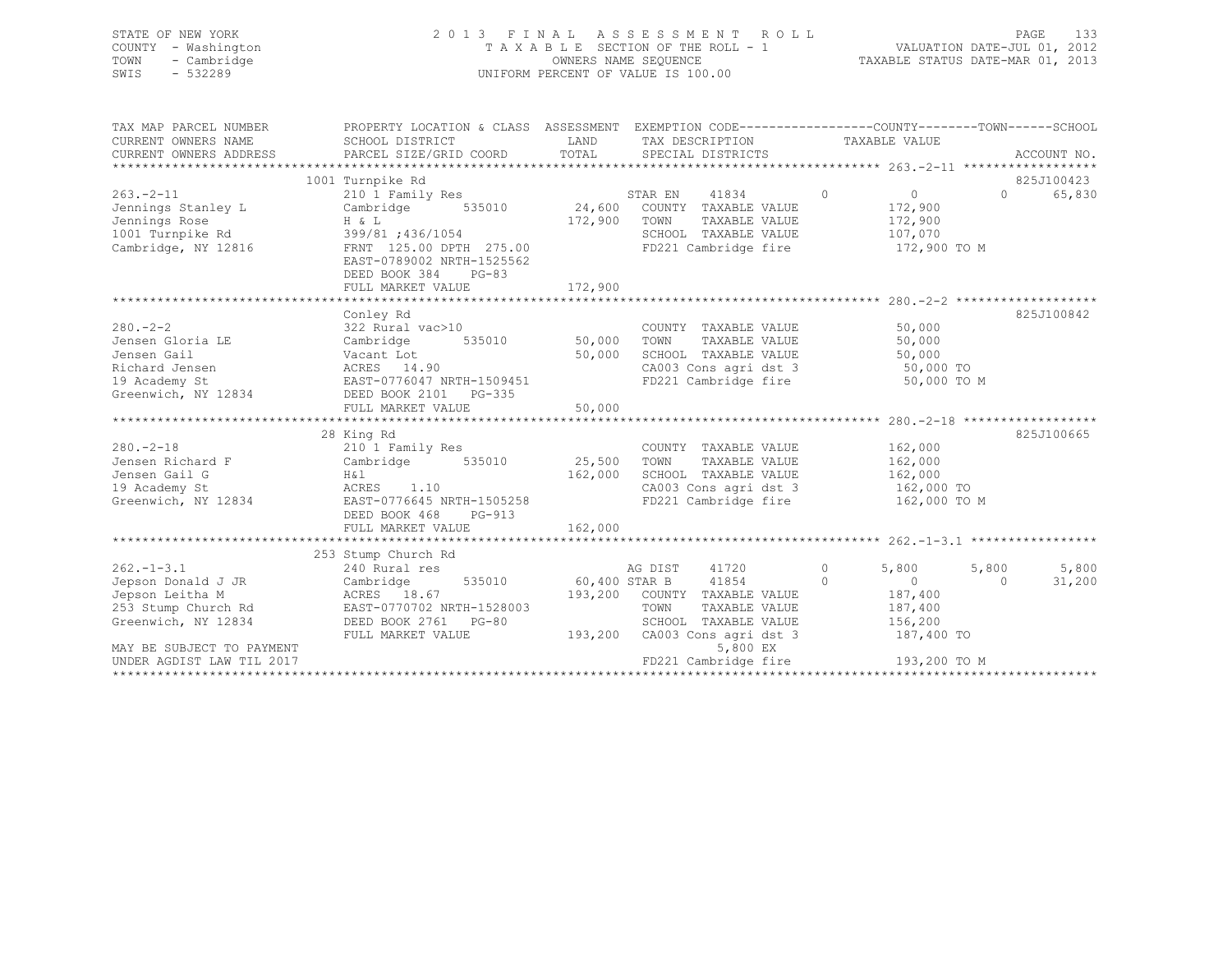STATE OF NEW YORK 2 0 1 3 F I N A L A S S E S S M E N T R O L L PAGE 134 COUNTY - Washington T A X A B L E SECTION OF THE ROLL - 1 VALUATION DATE-JUL 01, 2012 TOWN - Cambridge OWNERS NAME SEQUENCE TAXABLE STATUS DATE-MAR 01, 2013 SWIS - 532289 UNIFORM PERCENT OF VALUE IS 100.00

| TAX MAP PARCEL NUMBER<br>CURRENT OWNERS NAME                                                                                    | PROPERTY LOCATION & CLASS ASSESSMENT EXEMPTION CODE---------------COUNTY-------TOWN-----SCHOOL<br>SCHOOL DISTRICT                       LAND        TAX DESCRIPTION                 TAXABLE VALUE                                                                                                                  |         |                                                                                                                                                       |                                    |                             |
|---------------------------------------------------------------------------------------------------------------------------------|--------------------------------------------------------------------------------------------------------------------------------------------------------------------------------------------------------------------------------------------------------------------------------------------------------------------|---------|-------------------------------------------------------------------------------------------------------------------------------------------------------|------------------------------------|-----------------------------|
| CURRENT OWNERS ADDRESS                                                                                                          | PARCEL SIZE/GRID COORD TOTAL SPECIAL DISTRICTS                                                                                                                                                                                                                                                                     |         |                                                                                                                                                       |                                    | ACCOUNT NO.                 |
|                                                                                                                                 |                                                                                                                                                                                                                                                                                                                    |         |                                                                                                                                                       |                                    |                             |
| $262 - 1 - 3$<br>Jepson Marilyn D<br>Jepson Dwight J<br>243 Stump Church Rd<br>Greenwich, NY 12834<br>MAY BE SUBJECT TO PAYMENT | Garage SCHOOL TAXABLE VALUE 331,927<br>Trans Exempt Repay 2013 CA003 Cons agri dst 3 331,927 TO<br>ACRES 40.83<br>EAST-0770197 NRTH-1527807<br>DEED BOOK 3159 PG-97                                                                                                                                                |         | 16,073 EX<br>FD221 Cambridge fire 348,000 TO M<br>TE533 Trans exmt repay-flg .00 MT                                                                   |                                    |                             |
| UNDER AGDIST LAW TIL 2017                                                                                                       |                                                                                                                                                                                                                                                                                                                    |         |                                                                                                                                                       |                                    |                             |
|                                                                                                                                 | FULL MARKET VALUE                                                                                                                                                                                                                                                                                                  | 348,000 |                                                                                                                                                       |                                    |                             |
|                                                                                                                                 | 1083 Vly Summit Rd                                                                                                                                                                                                                                                                                                 |         |                                                                                                                                                       |                                    |                             |
| 1083 Vly Summit Rd<br>Greenwich, NY 12834                                                                                       | Land & House 215,000 TOWN<br>$261.-1-16.5$<br>ACRES 2.02<br>EAST-0764276 NRTH-1524465<br>DEED BOOK 940 PG-304<br>FULL MARKET VALUE                                                                                                                                                                                 | 215,000 | SCHOOL TAXABLE VALUE 183,800<br>FD221 Cambridge fire 215,000 TO M                                                                                     | TAXABLE VALUE 215,000              | $0$ 0 31,200<br>215,000     |
|                                                                                                                                 |                                                                                                                                                                                                                                                                                                                    |         |                                                                                                                                                       |                                    |                             |
|                                                                                                                                 | 443 Stage Rd<br>133 1995 AM STAR B 41854<br>183,400 COUNTY TAXABLE VALUE<br>183,400 TOWN TAXABLE VALUE<br>183,400 TOWN TAXABLE VALUE<br>183,400 TOWN TAXABLE VALUE<br>183,400 TOWN TAXABLE VALUE<br>183,400 TOWN TAXABLE VALUE<br>SCHOOL TAXABLE VALUE<br>Eagl<br>EAST-0786545 NRTH-1510477<br>DEED BOOK 603 PG-53 |         | STAR B 41854 0 0<br>SCHOOL TAXABLE VALUE 152,200                                                                                                      | 183,400<br>183,400<br>183,400 TO M | 825J100293<br>$0 \t 31,200$ |
|                                                                                                                                 | FULL MARKET VALUE                                                                                                                                                                                                                                                                                                  | 183,400 |                                                                                                                                                       |                                    |                             |
|                                                                                                                                 | 401 Stage Rd                                                                                                                                                                                                                                                                                                       |         |                                                                                                                                                       |                                    | 825J100200                  |
| $281 - 4 - 6.1$<br>Jeskie Gregory J Cambridge<br>443 Stage Rd<br>Buskirk, NY 12028                                              | 322 Rural vac>10<br>535010 120,800<br>Camp & Lot<br>898/144;898/147<br>$281 - 1 - 6.1$<br>ACRES 63.80<br>EAST-0785069 NRTH-1511001<br>DEED BOOK 688<br>PG-321                                                                                                                                                      | 120,800 | COUNTY TAXABLE VALUE 120,800<br>TOWN<br>120,800 SCHOOL TAXABLE VALUE 120,800<br>CA003 Cons agri dst 3 120,800 TO<br>FD221 Cambridge fire 120,800 TO M | TAXABLE VALUE 120,800              |                             |
|                                                                                                                                 | FULL MARKET VALUE                                                                                                                                                                                                                                                                                                  |         |                                                                                                                                                       |                                    |                             |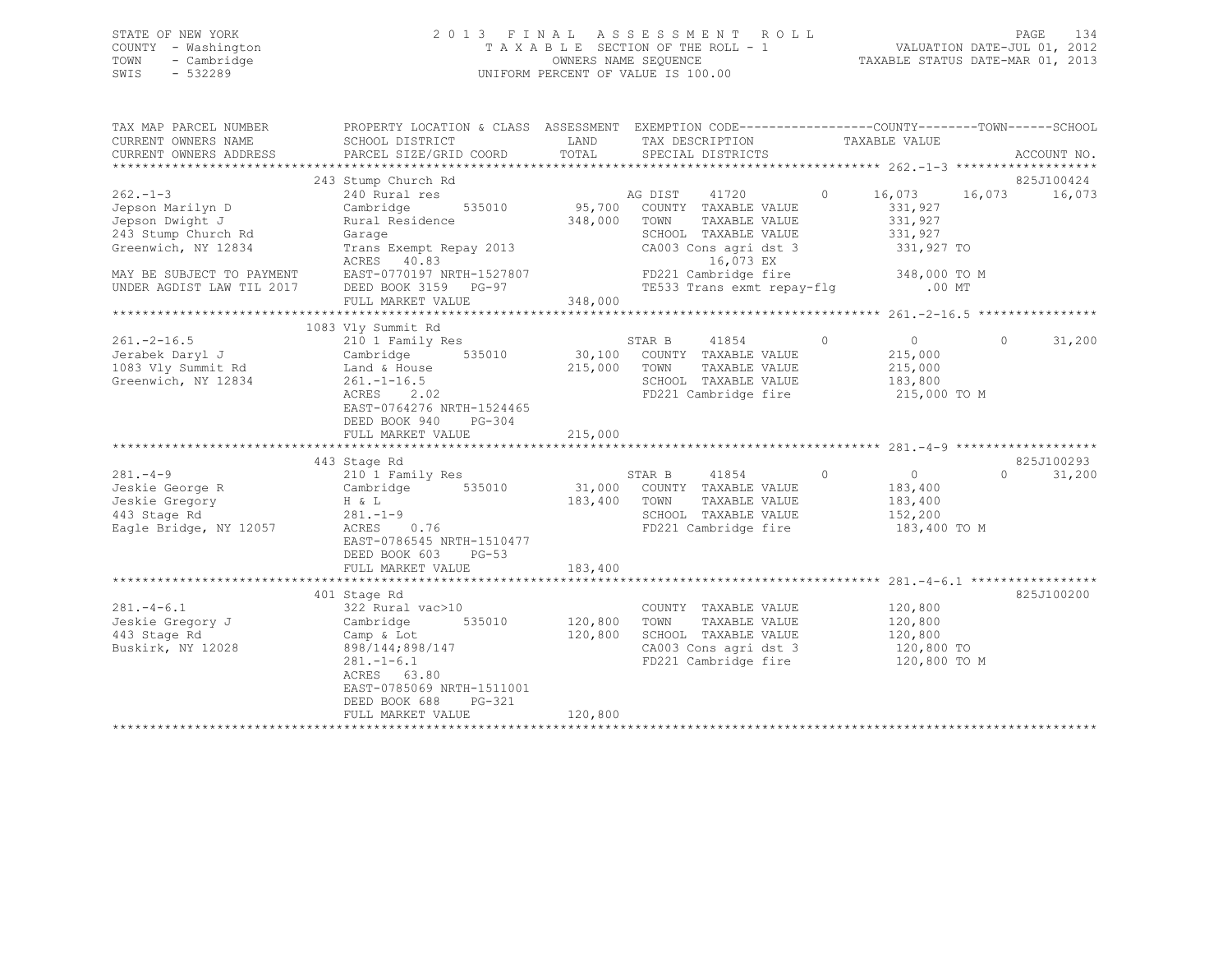STATE OF NEW YORK 2 0 1 3 F I N A L A S S E S S M E N T R O L L PAGE 135 COUNTY - Washington T A X A B L E SECTION OF THE ROLL - 1 VALUATION DATE-JUL 01, 2012 TOWN - Cambridge OWNERS NAME SEQUENCE TAXABLE STATUS DATE-MAR 01, 2013 SWIS - 532289 UNIFORM PERCENT OF VALUE IS 100.00

TAX MAP PARCEL NUMBER PROPERTY LOCATION & CLASS ASSESSMENT EXEMPTION CODE-----------------------------TOWN------SCHOOL

| CURRENT OWNERS NAME                                                                      | SCHOOL DISTRICT                                                       | LAND                          |                   | TAX DESCRIPTION                                                       |                            | TAXABLE VALUE    |          |                    |
|------------------------------------------------------------------------------------------|-----------------------------------------------------------------------|-------------------------------|-------------------|-----------------------------------------------------------------------|----------------------------|------------------|----------|--------------------|
| CURRENT OWNERS ADDRESS                                                                   | PARCEL SIZE/GRID COORD                                                | TOTAL                         |                   | SPECIAL DISTRICTS                                                     |                            |                  |          | ACCOUNT NO.        |
|                                                                                          |                                                                       |                               |                   |                                                                       |                            |                  |          |                    |
|                                                                                          | Stage Rd                                                              |                               |                   |                                                                       |                            |                  |          | 825J100427         |
| $281 - 4 - 8$                                                                            | 314 Rural vac<10                                                      |                               |                   | COUNTY TAXABLE VALUE                                                  |                            | 44,000           |          |                    |
| Jeskie Gregory J                                                                         | 535010<br>Cambridge                                                   | 44,000                        | TOWN              | TAXABLE VALUE                                                         |                            |                  |          |                    |
| 47 Stage Rd                                                                              | Vacant Lot                                                            | 44,000                        |                   | SCHOOL TAXABLE VALUE                                                  |                            | 44,000<br>44,000 |          |                    |
| Buskirk, NY 12028                                                                        | $281 - 1 - 8$                                                         |                               |                   | FD221 Cambridge fire 44,000 TO M                                      |                            |                  |          |                    |
|                                                                                          | 9.00<br>ACRES                                                         |                               |                   |                                                                       |                            |                  |          |                    |
|                                                                                          | EAST-0786080 NRTH-1510428                                             |                               |                   |                                                                       |                            |                  |          |                    |
|                                                                                          | DEED BOOK 859 PG-35                                                   |                               |                   |                                                                       |                            |                  |          |                    |
|                                                                                          | FULL MARKET VALUE                                                     | 44,000                        |                   |                                                                       |                            |                  |          |                    |
|                                                                                          |                                                                       |                               |                   |                                                                       |                            |                  |          |                    |
|                                                                                          | 507 Stage Rd                                                          |                               |                   |                                                                       |                            |                  |          | 825J100331         |
| $281 - 4 - 11$                                                                           | 242 Rurl res&rec                                                      |                               | STAR B            | 41854                                                                 | $\Omega$                   | $\Omega$         |          | 31,200<br>$\Omega$ |
| Jeskie Leo J                                                                             | Cambridge                                                             |                               |                   | 535010 129,700 COUNTY TAXABLE VALUE                                   |                            | 270,500          |          |                    |
| Jeskie Loo<br>Jeskie George R<br>101 Stage Rd                                            | $281. - 1 - 11$                                                       | 270,500                       | TOWN              | TAXABLE VALUE                                                         |                            | 270,500          |          |                    |
|                                                                                          | ACRES 42.13                                                           |                               |                   | SCHOOL TAXABLE VALUE                                                  |                            | 239,300          |          |                    |
| Buskirk, NY 12028-2605                                                                   | EAST-0785616 NRTH-1512227                                             |                               |                   |                                                                       |                            |                  |          |                    |
|                                                                                          | DEED BOOK 905<br>$PG-246$                                             |                               |                   | CA003 Cons agri dst 3 270,500 TO<br>FD221 Cambridge fire 270,500 TO M |                            |                  |          |                    |
|                                                                                          | FULL MARKET VALUE                                                     | 270,500                       |                   |                                                                       |                            |                  |          |                    |
|                                                                                          |                                                                       |                               |                   |                                                                       |                            |                  |          |                    |
|                                                                                          | 63 Stump Church Rd                                                    |                               |                   |                                                                       |                            |                  |          |                    |
| $254. - 1 - 33.1$                                                                        | 210 1 Family Res                                                      |                               | STAR B            | 41854                                                                 | $\Omega$                   | $\overline{0}$   | $\Omega$ | 31,200             |
| Johncox Timothy                                                                          | Cambridge 535010                                                      |                               |                   | 25,100 COUNTY TAXABLE VALUE                                           |                            | 188,700          |          |                    |
| Johncox Maria                                                                            |                                                                       | 188,700 TOWN                  |                   | TAXABLE VALUE                                                         |                            | 188,700          |          |                    |
| 63 Stump Church Rd                                                                       | Land House<br>ACRES 1.02 BANK 26<br>EAST-0767396 NRTH-1531344<br>26   |                               |                   | SCHOOL TAXABLE VALUE                                                  |                            | 157,500          |          |                    |
| Greenwich, NY 12834                                                                      |                                                                       |                               |                   | CA003 Cons agri dst 3                                                 |                            | 188,700 TO       |          |                    |
|                                                                                          | DEED BOOK 2392 PG-13                                                  |                               |                   | FD221 Cambridge fire                                                  |                            | 188,700 TO M     |          |                    |
|                                                                                          | FULL MARKET VALUE                                                     | 188,700                       |                   |                                                                       |                            |                  |          |                    |
|                                                                                          |                                                                       |                               |                   |                                                                       |                            |                  |          |                    |
|                                                                                          | 210 County Route 59                                                   |                               |                   | 86 PCT OF VALUE USED FOR EXEMPTION PURPOSES                           |                            |                  |          | 825J100317         |
| $280. -1 - 19$                                                                           | 242 Rurl res&rec                                                      |                               | WAR $VET/C$ 41122 |                                                                       | $\Omega$                   | 30,000           | $\Omega$ | $\sim$ 0           |
| Johnson Kenneth G                                                                        | Cambridge                                                             | 535010 80,300 WAR VET/T 41123 |                   |                                                                       | $\Omega$<br>$\overline{0}$ |                  | 27,000   | $\overline{0}$     |
| Kenneth Johnson RevocableTrust ACRES 22.60                                               |                                                                       | 297,500 STAR B 41854          |                   |                                                                       | $\bigcirc$                 | $\overline{0}$   | $\Omega$ | 31,200             |
|                                                                                          |                                                                       |                               |                   | COUNTY TAXABLE VALUE                                                  |                            | 267,500          |          |                    |
| 210 County Route 59 EAST-0771893 NRTH-1504799<br>Buskirk, NY 12028 DEED BOOK 2956 PG-125 |                                                                       |                               | TOWN              | TAXABLE VALUE                                                         |                            | 270,500          |          |                    |
|                                                                                          | FULL MARKET VALUE                                                     |                               |                   | 297,500 SCHOOL TAXABLE VALUE                                          |                            | 266,300          |          |                    |
|                                                                                          |                                                                       |                               |                   |                                                                       |                            | 297,500 TO       |          |                    |
|                                                                                          |                                                                       |                               |                   | CA003 Cons agri dst 3<br>FD221 Cambridge fire                         |                            | 297,500 TO M     |          |                    |
|                                                                                          |                                                                       |                               |                   |                                                                       |                            |                  |          |                    |
|                                                                                          | 187 County Route 59                                                   |                               |                   |                                                                       |                            |                  |          | 825J100197         |
| $289. - 1 - 3$                                                                           | 312 Vac w/imprv                                                       |                               |                   | COUNTY TAXABLE VALUE                                                  |                            | 144,300          |          |                    |
| Johnson Kenneth G                                                                        | Cambridge<br>535010                                                   | 108,300 TOWN                  |                   | TAXABLE VALUE                                                         |                            | 144,300          |          |                    |
| Ken Johnson Revocable Trust House & Lot                                                  |                                                                       | 144,300                       |                   | SCHOOL TAXABLE VALUE                                                  |                            | 144,300          |          |                    |
| 210 County Route 59                                                                      |                                                                       |                               |                   | FD221 Cambridge fire                                                  |                            | 144,300 TO M     |          |                    |
| Buskirk, NY 12028                                                                        | 9 ACRES 45.00 ACRES 45.00 EAST-0772529 N<br>EAST-0772529 NRTH-1503015 |                               |                   |                                                                       |                            |                  |          |                    |
|                                                                                          | DEED BOOK 2955 PG-42                                                  |                               |                   |                                                                       |                            |                  |          |                    |
|                                                                                          | FULL MARKET VALUE                                                     | 144,300                       |                   |                                                                       |                            |                  |          |                    |
|                                                                                          |                                                                       |                               |                   | ********************************                                      |                            |                  |          |                    |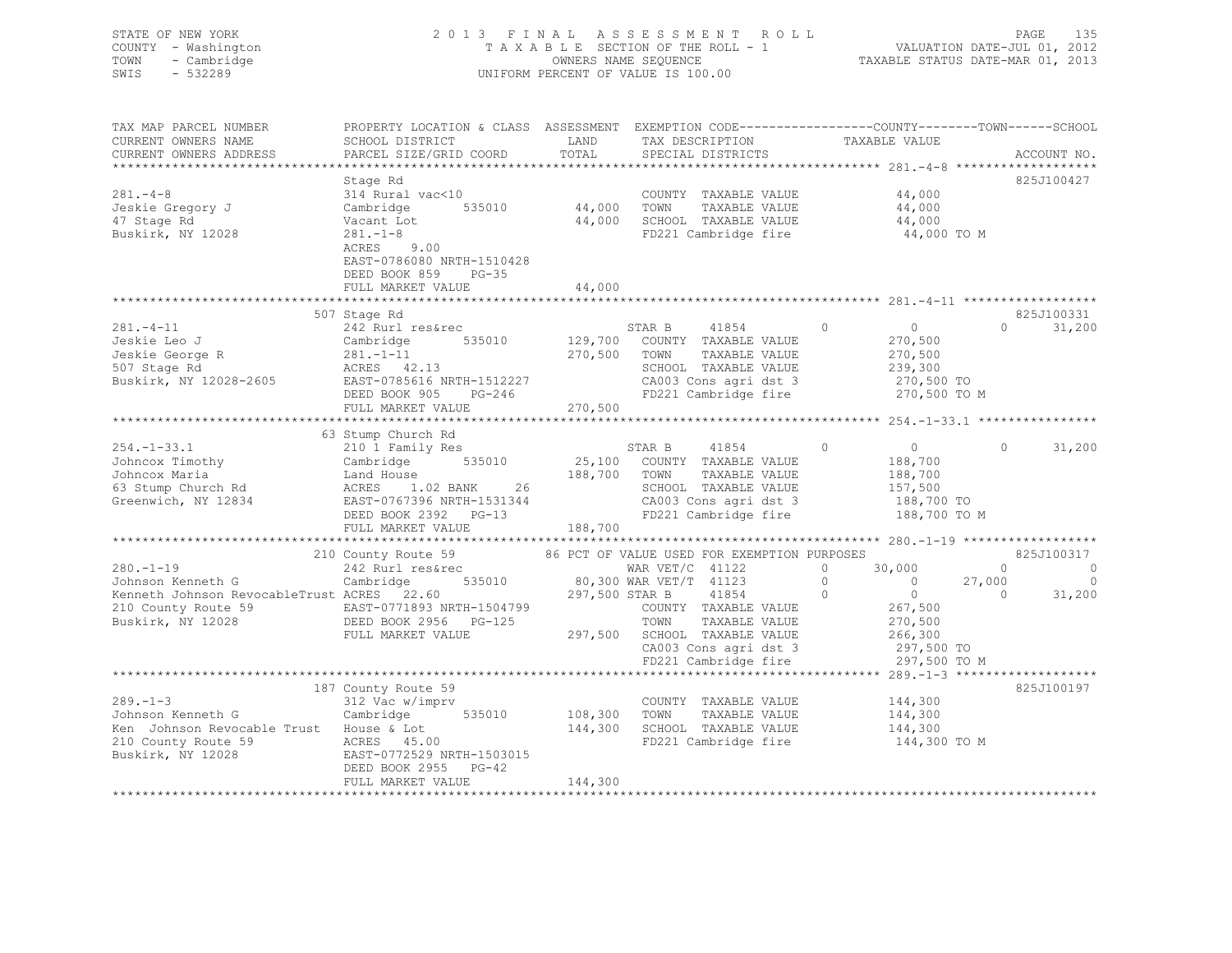### STATE OF NEW YORK 2 0 1 3 F I N A L A S S E S S M E N T R O L L PAGE 136 COUNTY - Washington T A X A B L E SECTION OF THE ROLL - 1 VALUATION DATE-JUL 01, 2012 TOWN - Cambridge OWNERS NAME SEQUENCE TAXABLE STATUS DATE-MAR 01, 2013 SWIS - 532289 UNIFORM PERCENT OF VALUE IS 100.00

| SCHOOL DISTRICT<br>PARCEL SIZE/GRID COORD                                                    | LAND<br>TOTAL                                                                                                                                                                                                                                                                                                                                                                                                                                                                                                                                                                                                                   | TAX DESCRIPTION<br>SPECIAL DISTRICTS                                                                                                      | TAXABLE VALUE                                                                                                                                                                                                                               | ACCOUNT NO.                                                                                                                                 |
|----------------------------------------------------------------------------------------------|---------------------------------------------------------------------------------------------------------------------------------------------------------------------------------------------------------------------------------------------------------------------------------------------------------------------------------------------------------------------------------------------------------------------------------------------------------------------------------------------------------------------------------------------------------------------------------------------------------------------------------|-------------------------------------------------------------------------------------------------------------------------------------------|---------------------------------------------------------------------------------------------------------------------------------------------------------------------------------------------------------------------------------------------|---------------------------------------------------------------------------------------------------------------------------------------------|
|                                                                                              |                                                                                                                                                                                                                                                                                                                                                                                                                                                                                                                                                                                                                                 |                                                                                                                                           |                                                                                                                                                                                                                                             |                                                                                                                                             |
| 242 Rurl res&rec<br>535010<br>Cambridge<br>House & Lot<br>$PG-133$<br>FULL MARKET VALUE      | 248,000<br>248,000                                                                                                                                                                                                                                                                                                                                                                                                                                                                                                                                                                                                              | 41854<br>STAR B<br>COUNTY TAXABLE VALUE<br>TAXABLE VALUE<br>TOWN<br>SCHOOL TAXABLE VALUE<br>CA003 Cons agri dst 3<br>FD221 Cambridge fire | $\Omega$<br>$\circ$<br>248,000<br>248,000<br>216,800<br>248,000 TO<br>248,000 TO M                                                                                                                                                          | 825J100626<br>$\cap$<br>31,200                                                                                                              |
|                                                                                              |                                                                                                                                                                                                                                                                                                                                                                                                                                                                                                                                                                                                                                 |                                                                                                                                           |                                                                                                                                                                                                                                             |                                                                                                                                             |
| 210 1 Family Res<br>535010<br>0.51<br>EAST-0765400 NRTH-1517470<br>DEED BOOK 2237<br>$PG-29$ | 74,000                                                                                                                                                                                                                                                                                                                                                                                                                                                                                                                                                                                                                          | 41854<br>COUNTY TAXABLE VALUE<br>TOWN<br>TAXABLE VALUE<br>SCHOOL TAXABLE VALUE<br>CA003 Cons agri dst 3<br>FD221 Cambridge fire           | $\overline{0}$<br>$\Omega$<br>74,000<br>74,000<br>42,800<br>74,000 TO<br>74,000 TO M                                                                                                                                                        | 825J100215<br>31,200<br>$\cap$                                                                                                              |
|                                                                                              |                                                                                                                                                                                                                                                                                                                                                                                                                                                                                                                                                                                                                                 |                                                                                                                                           |                                                                                                                                                                                                                                             |                                                                                                                                             |
|                                                                                              |                                                                                                                                                                                                                                                                                                                                                                                                                                                                                                                                                                                                                                 |                                                                                                                                           |                                                                                                                                                                                                                                             | 825J100563                                                                                                                                  |
| 5.16                                                                                         | 203,600                                                                                                                                                                                                                                                                                                                                                                                                                                                                                                                                                                                                                         | TOWN<br>TAXABLE VALUE<br>SCHOOL TAXABLE VALUE<br>FD221 Cambridge fire                                                                     | 203,600<br>203,600<br>172,400<br>203,600 TO M                                                                                                                                                                                               | $\Omega$<br>31,200                                                                                                                          |
| FULL MARKET VALUE                                                                            | 203,600                                                                                                                                                                                                                                                                                                                                                                                                                                                                                                                                                                                                                         |                                                                                                                                           |                                                                                                                                                                                                                                             |                                                                                                                                             |
|                                                                                              |                                                                                                                                                                                                                                                                                                                                                                                                                                                                                                                                                                                                                                 |                                                                                                                                           |                                                                                                                                                                                                                                             |                                                                                                                                             |
| 220 2 Family Res<br>535010<br>FULL MARKET VALUE                                              |                                                                                                                                                                                                                                                                                                                                                                                                                                                                                                                                                                                                                                 | 41854<br>COUNTY TAXABLE VALUE<br>TOWN<br>TAXABLE VALUE<br>SCHOOL TAXABLE VALUE<br>FD221 Cambridge fire                                    | 30,000<br>$\circ$<br>$\Omega$<br>$\overline{0}$<br>$\overline{0}$<br>$\Omega$<br>210,100<br>213,100<br>208,900<br>240,100 TO<br>240,100 TO M                                                                                                | 825J100262<br>$\Omega$<br>$\circ$<br>27,000<br>$\Omega$<br>31,200<br>$\Omega$                                                               |
|                                                                                              |                                                                                                                                                                                                                                                                                                                                                                                                                                                                                                                                                                                                                                 |                                                                                                                                           |                                                                                                                                                                                                                                             |                                                                                                                                             |
| 210 1 Family Res<br>6.80<br>PG-443<br>FULL MARKET VALUE                                      | 376,400<br>376,400                                                                                                                                                                                                                                                                                                                                                                                                                                                                                                                                                                                                              | 41854<br>COUNTY TAXABLE VALUE<br>TOWN<br>TAXABLE VALUE<br>SCHOOL TAXABLE VALUE                                                            | $\Omega$<br>$\circ$<br>376,400<br>376,400<br>345,200<br>376,400 TO<br>376,400 TO M                                                                                                                                                          | 825J100430<br>$\cap$<br>31,200                                                                                                              |
|                                                                                              | 219 Dickensen Rd<br>ACRES 46.06<br>EAST-0772801 NRTH-1508850<br>DEED BOOK 586<br>**************************<br>21 Darwin Rd<br>Cambridge<br>H & L<br>FRNT 180.00 DPTH 180.00<br>ACRES<br>FULL MARKET VALUE<br>89 Darwin Rd<br>210 1 Family Res<br>Cambridge 535010<br>H & L<br>ACRES<br>EAST-0769400 NRTH-1521609<br>DEED BOOK 3062 PG-24<br>**************************<br>271 Stevenson Rd<br>Joseph Caron Irrevocable Trust Cambridge<br>House & Lot<br>ACRES 1.16<br>EAST-0778799 NRTH-1537124<br>DEED BOOK 3020 PG-335<br>48 DeMarco Ln<br>Cambridge 535010<br>H & L<br>ACRES<br>EAST-0780805 NRTH-1517621<br>DEED BOOK 432 | 74,000                                                                                                                                    | PROPERTY LOCATION & CLASS ASSESSMENT<br>109,600<br>STAR B<br>28,300<br>STAR B<br>41854<br>37,700 COUNTY TAXABLE VALUE<br>WAR $VET/C$ 41122<br>24,800 WAR VET/T 41123<br>240,100 STAR B<br>240,100 CA005 Cons agri dst 5<br>STAR B<br>44,200 | EXEMPTION CODE-----------------COUNTY-------TOWN------SCHOOL<br>$\Omega$<br>$\overline{0}$<br>CA003 Cons agri dst 3<br>FD221 Cambridge fire |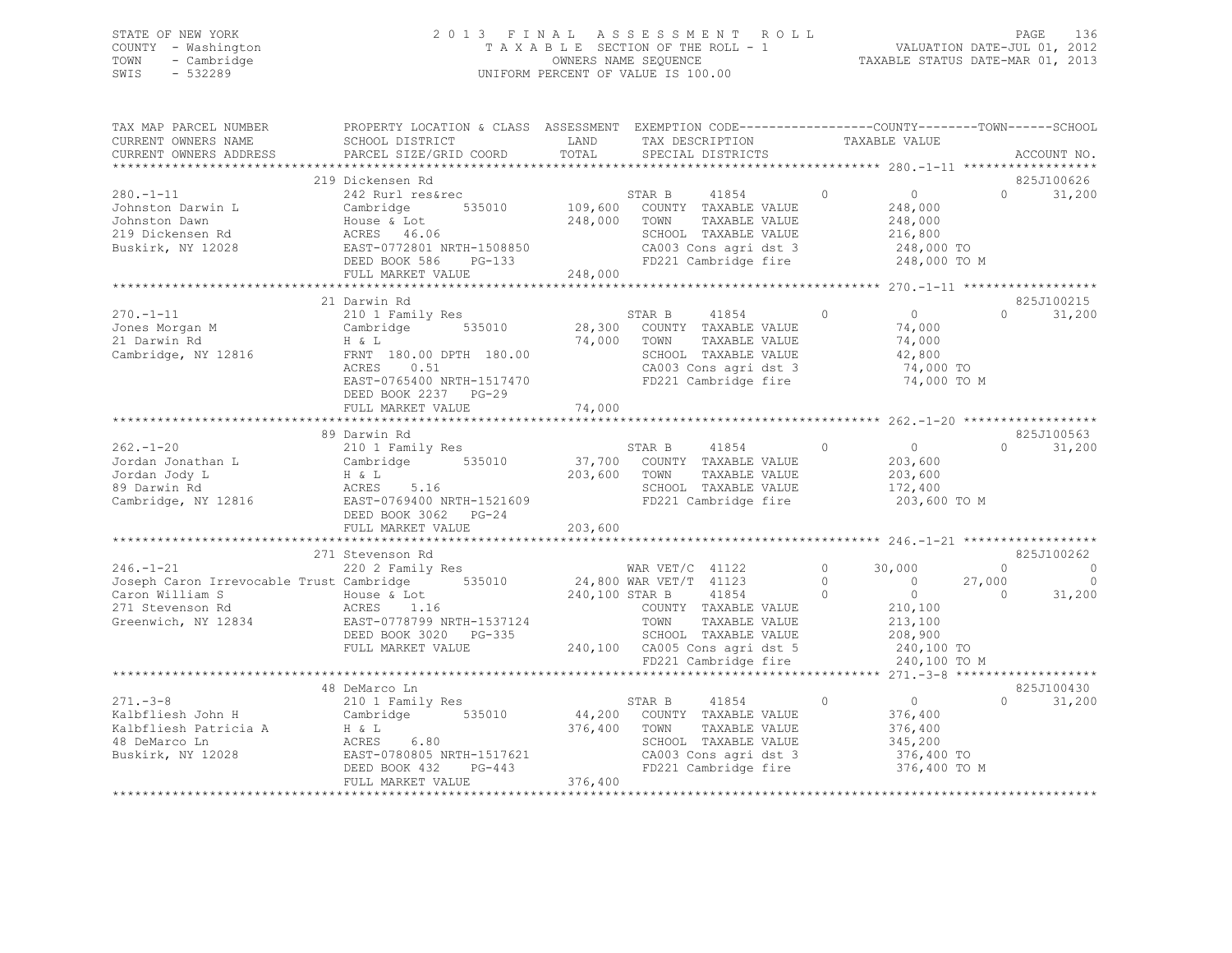| STATE OF NEW YORK<br>COUNTY - Washington<br>TOWN - Cambridge<br>$-532289$<br>SWIS                                                                                                                                                                             | 2013 FINAL ASSESSMENT ROLL                                                                                                                        |               | FINAL ASSESSMENT ROLL<br>TAXABLE SECTION OF THE ROLL - 1<br>OWNERS NAME SEQUENCE<br>TAXABLE STATUS DATE-MAR 01, 2012<br>TAXABLE STATUS DATE-MAR 01, 2013<br>UNIFORM PERCENT OF VALUE IS 100.00                                                                                                                                                                                                 |          |                                                                                                                                                              |                                                                  |                                                                            |
|---------------------------------------------------------------------------------------------------------------------------------------------------------------------------------------------------------------------------------------------------------------|---------------------------------------------------------------------------------------------------------------------------------------------------|---------------|------------------------------------------------------------------------------------------------------------------------------------------------------------------------------------------------------------------------------------------------------------------------------------------------------------------------------------------------------------------------------------------------|----------|--------------------------------------------------------------------------------------------------------------------------------------------------------------|------------------------------------------------------------------|----------------------------------------------------------------------------|
| TAX MAP PARCEL NUMBER THE PROPERTY LOCATION & CLASS ASSESSMENT EXEMPTION CODE--------------COUNTY-------TOWN------SCHOOL<br>CURRENT OWNERS NAME<br>CURRENT OWNERS ADDRESS                                                                                     | SCHOOL DISTRICT<br>PARCEL SIZE/GRID COORD                                                                                                         | LAND<br>TOTAL | TAX DESCRIPTION<br>SPECIAL DISTRICTS                                                                                                                                                                                                                                                                                                                                                           |          | TAXABLE VALUE                                                                                                                                                |                                                                  | ACCOUNT NO.                                                                |
| 261.-2-4.1 242 Rurl res&rec STAR B 41854 0<br>Karhan Barry L Cambridge 535010 113,300 COUNTY TAXABLE VALUE<br>Karhan Barbara House & Land 315,500 TOWN TAXABLE VALUE<br>Craenwich NY 19834 Carage SCHOOL TAXABLE VALUE<br>Craenwich NY<br>Greenwich, NY 12834 | 1312 Vly Summit Rd<br>261.-1-4.1<br>ACRES 49.81<br>EAST-0768217 NRTH-1527154<br>DEED BOOK 472<br>PG-771<br>FULL MARKET VALUE                      | 315,500       | $\begin{tabular}{llllll} \bf 41854 & 0 & 0 \\ \bf TAXABLE \,\,\, VALUE & 315,500 \\ \bf TAXABLE \,\,\, VALUE & 315,500 \\ \bf TAXABLE \,\,\, VALUE & 284,300 \\ \end{tabular}$<br>FD221 Cambridge fire 315,500 TO M                                                                                                                                                                            |          |                                                                                                                                                              |                                                                  | 825J100559<br>$0 \qquad \qquad$<br>31,200                                  |
|                                                                                                                                                                                                                                                               |                                                                                                                                                   |               |                                                                                                                                                                                                                                                                                                                                                                                                |          |                                                                                                                                                              |                                                                  |                                                                            |
| 113 County Route 60<br>Example Trust Edwin G Greenwich<br>210 1 Family Res<br>210 1 Family Res<br>21 1 For OF VALUE USED FOR STAR AND 11834 0<br>22,900 72,900 72,900 72,900<br>27,900 72,900 72,900 72,900<br>27,900 65,830<br>281 42,900 STA                | 1113 County Route 60 81 PCT OF VALUE USED FOR EXEMPTION PURPOSES 825J100642                                                                       |               |                                                                                                                                                                                                                                                                                                                                                                                                |          |                                                                                                                                                              |                                                                  |                                                                            |
|                                                                                                                                                                                                                                                               |                                                                                                                                                   |               |                                                                                                                                                                                                                                                                                                                                                                                                |          |                                                                                                                                                              |                                                                  |                                                                            |
| $261. - 2 - 29$<br>Kelleher Katherine R<br>319 Brownell Rd<br>Cambridge, NY 12816                                                                                                                                                                             | 319 Brownell Rd<br>242 Rurl res&rec<br>Res<br>261.-1-29<br>ACRES 10.50<br>EAST-0763097 NRTH-1523348<br>DEED BOOK 885 PG-70<br>FULL MARKET VALUE   | 194,000       | $\begin{tabular}{lcccc} \multicolumn{1}{c}{\text{STAR B}} & & & 41854 & & 0 & & 0 \\ & & & 58,000 & \multicolumn{1}{c}{\text{COUNTY}} & \text{TAXABLE VALUE} & & & 194,000 \\ & & 194,000 & \text{TOWN} & \text{TAXABLE VALUE} & & & 194,000 \\ & & & & \multicolumn{1}{c}{\text{SCHOOL}} & \text{TAXABLE VALUE} & & & 162,800 \end{tabular}$<br>CA003 Cons agri dst 3<br>FD221 Cambridge fire |          | 194,000 TO<br>194,000 TO M                                                                                                                                   |                                                                  | 825J100431<br>$0 \t 31,200$                                                |
|                                                                                                                                                                                                                                                               |                                                                                                                                                   |               |                                                                                                                                                                                                                                                                                                                                                                                                |          |                                                                                                                                                              |                                                                  |                                                                            |
| $262. - 1 - 25.2$<br>Keller Brian J<br>Exeric and the User of the Section 10 of 3 and 10 of 3 and 10 of 3 and 1142<br>220,500 DIS VET/C 41142<br>220,500 DIS VET/T 41143<br>Cambridge, NY 12816 EAST-0773062 NRTH-1525738 STAR B 41854                        | 356 County Route 60<br>210 1 Family Res<br>Cambridge 535010 38,000 CBT VET/T 41133<br>Cambri<br>lot 3<br>DEED BOOK 2340 PG-1<br>FULL MARKET VALUE |               | CBT VET/C 41132<br>5-1 COUNTY TAXABLE VALUE<br>220,500 TOWN TAXABLE VALUE<br>SCHOOL TAXABLE VALUE                                                                                                                                                                                                                                                                                              | $\Omega$ | 50,000<br>$\begin{bmatrix} 0 & 0 & 0 \ 0 & 0 & 0 \ 0 & 0 & 0 \ 0 & 0 & 0 \ \end{bmatrix}$<br>$\begin{bmatrix} 2 & 126,400 \ 131,400 \ 189,300 \end{bmatrix}$ | $\overline{0}$<br>45,000<br>$\sim$ 0<br>44,100<br>$\overline{0}$ | $\overline{0}$<br>$\overline{0}$<br>$\overline{0}$<br>$\bigcirc$<br>31,200 |
|                                                                                                                                                                                                                                                               |                                                                                                                                                   |               | FD221 Cambridge fire 320,500 TO M                                                                                                                                                                                                                                                                                                                                                              |          |                                                                                                                                                              |                                                                  |                                                                            |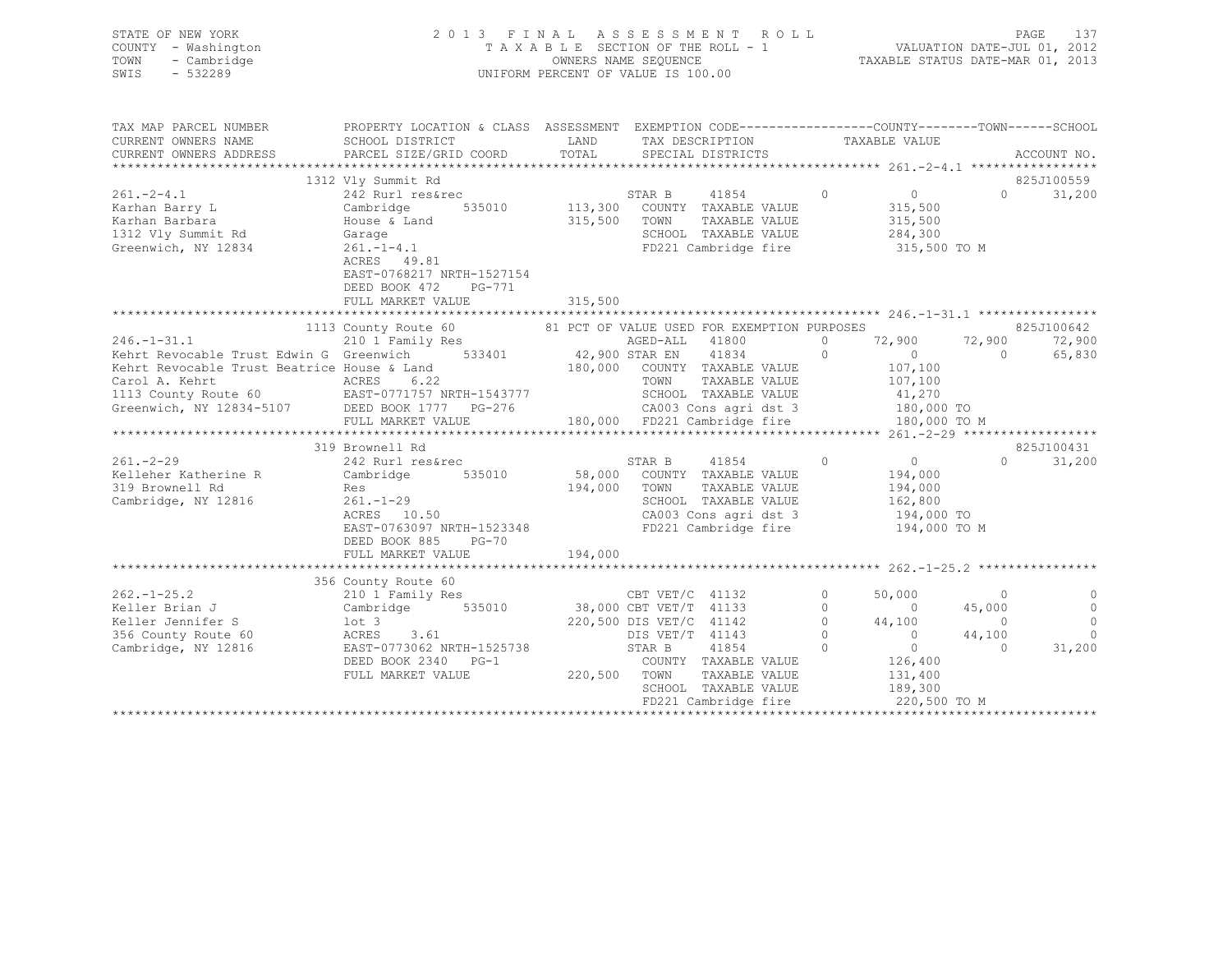### STATE OF NEW YORK 2 0 1 3 F I N A L A S S E S S M E N T R O L L PAGE 138 COUNTY - Washington T A X A B L E SECTION OF THE ROLL - 1 VALUATION DATE-JUL 01, 2012 TOWN - Cambridge OWNERS NAME SEQUENCE TAXABLE STATUS DATE-MAR 01, 2013 SWIS - 532289 UNIFORM PERCENT OF VALUE IS 100.00

| TAX MAP PARCEL NUMBER<br>CURRENT OWNERS NAME<br>CURRENT OWNERS ADDRESS | PROPERTY LOCATION & CLASS ASSESSMENT EXEMPTION CODE----------------COUNTY-------TOWN------SCHOOL<br>SCHOOL DISTRICT<br>PARCEL SIZE/GRID COORD | LAND<br>TOTAL       |                  | TAX DESCRIPTION TAXABLE VALUE<br>SPECIAL DISTRICTS |          |                |            | ACCOUNT NO. |
|------------------------------------------------------------------------|-----------------------------------------------------------------------------------------------------------------------------------------------|---------------------|------------------|----------------------------------------------------|----------|----------------|------------|-------------|
|                                                                        | 339 County Route 60                                                                                                                           |                     |                  |                                                    |          |                |            | 825J100350  |
| $262 - 1 - 25$                                                         | 242 Rurl res&rec                                                                                                                              |                     | AGRI-D IND 41730 |                                                    | $\circ$  | 67,020         | 67,020     | 67,020      |
| Keller Scott W                                                         | 535010<br>Cambridge                                                                                                                           | 84,000 STAR B       |                  | 41854                                              | $\Omega$ | $\sim$ 0       | $\bigcirc$ | 31,200      |
| Coton Heather L                                                        | lot 1                                                                                                                                         |                     |                  | 242,500 COUNTY TAXABLE VALUE                       |          | 175,480        |            |             |
| 339 County Route 60                                                    | ACRES 26.01                                                                                                                                   |                     | TOWN             | TAXABLE VALUE                                      |          | 175,480        |            |             |
| Cambridge, NY 12816                                                    | EAST-0771824 NRTH-1525665                                                                                                                     |                     |                  | SCHOOL TAXABLE VALUE                               |          | 144,280        |            |             |
|                                                                        | DEED BOOK 2096 PG-86                                                                                                                          |                     |                  | FD221 Cambridge fire 242,500 TO M                  |          |                |            |             |
| MAY BE SUBJECT TO PAYMENT                                              | FULL MARKET VALUE                                                                                                                             | $3 - 86$<br>242,500 |                  |                                                    |          |                |            |             |
| UNDER AGDIST LAW TIL 2020                                              |                                                                                                                                               |                     |                  |                                                    |          |                |            |             |
|                                                                        |                                                                                                                                               |                     |                  |                                                    |          |                |            |             |
|                                                                        | County Route 60                                                                                                                               |                     |                  |                                                    |          |                |            |             |
| $262. - 1 - 25.1$                                                      |                                                                                                                                               |                     |                  | AGRI-D IND 41730 0                                 |          | 28,078         | 28,078     | 28,078      |
| Keller Scott W                                                         | $314 \text{ Rural vac} \leq 10$ $30,800$ Cambridge 535010 30,800 COUNTY TAXABLE VALUE                                                         |                     |                  |                                                    |          | 2,722          |            |             |
| Coton Heather L                                                        | lot 2                                                                                                                                         | 30,800              | TOWN             | TAXABLE VALUE                                      |          | 2,722          |            |             |
| 339 County Route 60                                                    | ACRES<br>6.45                                                                                                                                 |                     |                  | SCHOOL TAXABLE VALUE                               |          | 2,722          |            |             |
| Cambridge, NY 12816                                                    | EAST-0772207 NRTH-1525374                                                                                                                     |                     |                  | FD221 Cambridge fire                               |          | 30,800 TO M    |            |             |
|                                                                        | DEED BOOK 2096 PG-86                                                                                                                          |                     |                  |                                                    |          |                |            |             |
| MAY BE SUBJECT TO PAYMENT<br>UNDER AGDIST LAW TIL 2020                 | FULL MARKET VALUE                                                                                                                             | 30,800              |                  |                                                    |          |                |            |             |
|                                                                        |                                                                                                                                               |                     |                  |                                                    |          |                |            |             |
|                                                                        | 955 Turnpike Rd                                                                                                                               |                     |                  |                                                    |          |                |            |             |
| $263 - 2 - 14.1$                                                       | 210 1 Family Res                                                                                                                              |                     | STAR B           | 41854<br>$\overline{0}$                            |          | $\overline{0}$ | $\Omega$   | 31,200      |
| Kenney James J                                                         | Cambridge 535010 50,500 COUNTY TAXABLE VALUE                                                                                                  |                     |                  |                                                    |          | 191,900        |            |             |
| Kenney Lori A                                                          | lot 2                                                                                                                                         | 191,900 TOWN        |                  | TAXABLE VALUE                                      |          | 191,900        |            |             |
| 955 Turnpike Rd                                                        | ACRES<br>8.12                                                                                                                                 |                     |                  | SCHOOL TAXABLE VALUE                               |          | 160,700        |            |             |
| Cambridge, NY 12816                                                    | EAST-0787984 NRTH-1524395<br>DEED BOOK 2500 - 2500 - 2500                                                                                     |                     |                  | FD221 Cambridge fire                               |          | 191,900 TO M   |            |             |
|                                                                        | DEED BOOK 2509 PG-33                                                                                                                          |                     |                  |                                                    |          |                |            |             |
|                                                                        | FULL MARKET VALUE                                                                                                                             | 191,900             |                  |                                                    |          |                |            |             |
|                                                                        |                                                                                                                                               |                     |                  |                                                    |          |                |            |             |
|                                                                        | 863 Turnpike Rd                                                                                                                               |                     |                  |                                                    |          |                |            | 825J100198  |
| $263 - 2 - 20$                                                         | 210 1 Family Res                                                                                                                              |                     |                  | COUNTY TAXABLE VALUE                               |          | 41,000         |            |             |
| Kent Joseph B                                                          | Cambridge 535010 25,500                                                                                                                       |                     | TOWN             | TAXABLE VALUE                                      |          | 41,000         |            |             |
| PO Box 126                                                             | $H \& L$                                                                                                                                      | 41,000              |                  | SCHOOL TAXABLE VALUE                               |          | 41,000         |            |             |
| Cambridge, NY 12816                                                    | ACRES<br>2.10                                                                                                                                 |                     |                  | FD221 Cambridge fire 41,000 TO M                   |          |                |            |             |
|                                                                        | EAST-0789126 NRTH-1522136                                                                                                                     |                     |                  |                                                    |          |                |            |             |
|                                                                        | DEED BOOK 2447 PG-300                                                                                                                         |                     |                  |                                                    |          |                |            |             |
|                                                                        | FULL MARKET VALUE                                                                                                                             | 41,000              |                  |                                                    |          |                |            |             |
|                                                                        |                                                                                                                                               |                     |                  |                                                    |          |                |            |             |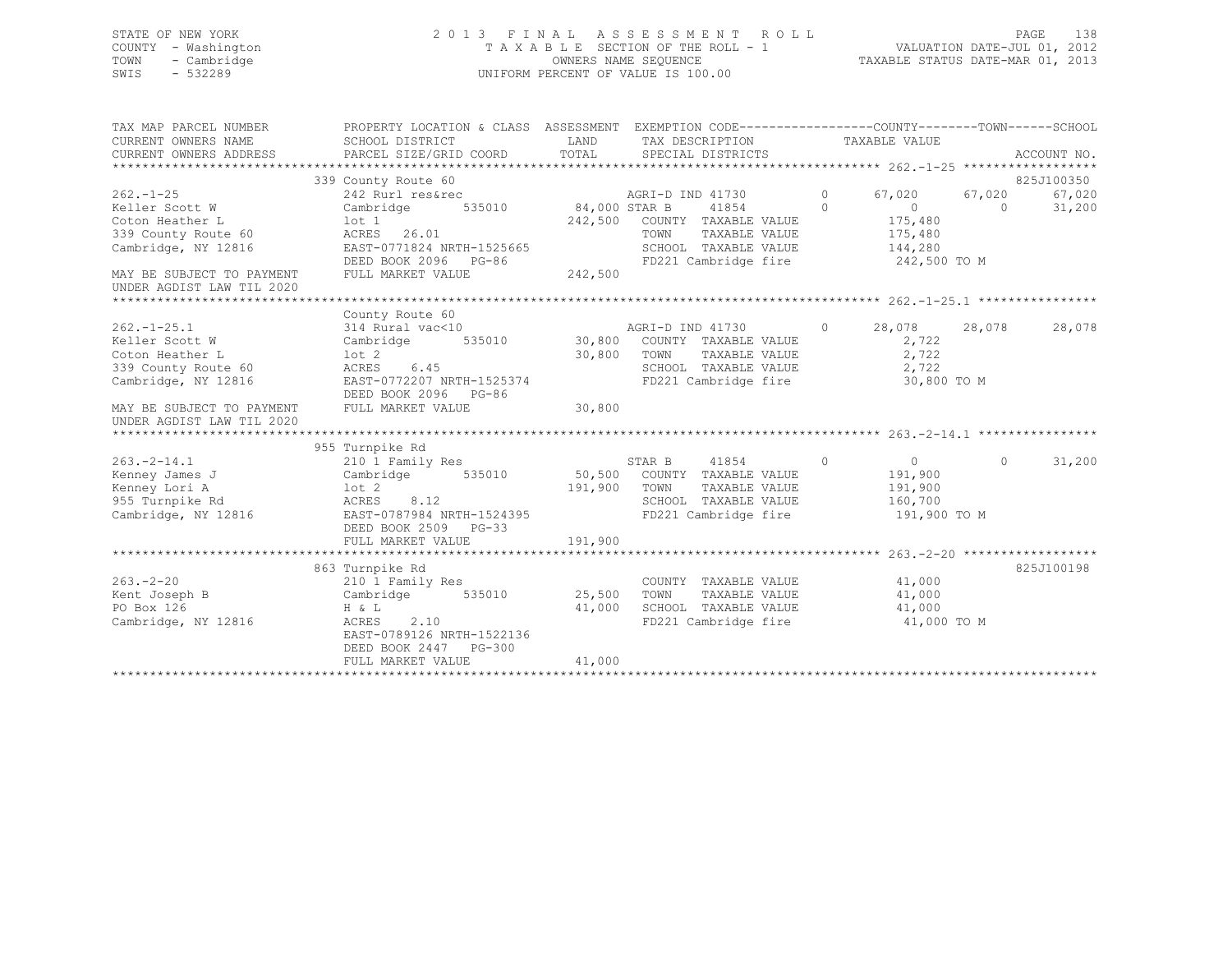| STATE OF NEW YORK   | 2013 FINAL ASSESSMENT ROLL         | 139<br>PAGE                      |
|---------------------|------------------------------------|----------------------------------|
| COUNTY - Washington | TAXABLE SECTION OF THE ROLL - 1    | VALUATION DATE-JUL 01, 2012      |
| TOWN<br>- Cambridge | OWNERS NAME SEQUENCE               | TAXABLE STATUS DATE-MAR 01, 2013 |
| SWIS - 532289       | UNIFORM PERCENT OF VALUE IS 100.00 |                                  |
|                     |                                    |                                  |

| TAX MAP PARCEL NUMBER                                                                                                                                                                                                                             | PROPERTY LOCATION & CLASS ASSESSMENT EXEMPTION CODE----------------COUNTY-------TOWN------SCHOOL                                                                                                   |              |        |                                                                                                      |               |                                             |                |                          |
|---------------------------------------------------------------------------------------------------------------------------------------------------------------------------------------------------------------------------------------------------|----------------------------------------------------------------------------------------------------------------------------------------------------------------------------------------------------|--------------|--------|------------------------------------------------------------------------------------------------------|---------------|---------------------------------------------|----------------|--------------------------|
| CURRENT OWNERS NAME                                                                                                                                                                                                                               | SCHOOL DISTRICT                                                                                                                                                                                    | LAND         |        | TAX DESCRIPTION                                                                                      | TAXABLE VALUE |                                             |                |                          |
| CURRENT OWNERS ADDRESS                                                                                                                                                                                                                            | PARCEL SIZE/GRID COORD                                                                                                                                                                             | TOTAL        |        | SPECIAL DISTRICTS                                                                                    |               |                                             |                | ACCOUNT NO.              |
|                                                                                                                                                                                                                                                   | 210 1 Family Res<br>Cambridge 535010 35,500 CBT VET/C 41132 0 42,750<br>H & L<br>ACRES 3.10 171,000 AGED-CO 41802 0 38,475<br>EAST-0782147 NRTH-1525505 AGED-TOWN 41803 0<br>DEED BOOK 2059 PC-303 |              |        |                                                                                                      |               |                                             |                |                          |
|                                                                                                                                                                                                                                                   |                                                                                                                                                                                                    |              |        |                                                                                                      |               |                                             |                | 825J100438               |
| $263. -1 - 12$                                                                                                                                                                                                                                    |                                                                                                                                                                                                    |              |        |                                                                                                      |               |                                             | $\overline{0}$ | $\sim$ 0                 |
| Kent Marjorie G LE                                                                                                                                                                                                                                |                                                                                                                                                                                                    |              |        |                                                                                                      |               |                                             | 42,750         | $\overline{0}$           |
| Wakeley Janis                                                                                                                                                                                                                                     |                                                                                                                                                                                                    |              |        |                                                                                                      |               |                                             | 25.650         | $\overline{\phantom{0}}$ |
| 13 Hopkins Ln                                                                                                                                                                                                                                     |                                                                                                                                                                                                    |              |        |                                                                                                      |               |                                             | 25,650         | $\overline{0}$           |
| Cambridge, NY 12816                                                                                                                                                                                                                               |                                                                                                                                                                                                    |              |        | 1900 AGED-TOWN 41803<br>AGED-SCH 41803<br>STAR EN 41834 0 0                                          |               |                                             | $\Omega$       | 17,100                   |
|                                                                                                                                                                                                                                                   |                                                                                                                                                                                                    |              |        |                                                                                                      |               | $0$<br>89,775<br>102,600                    | $\circ$        | 65,830                   |
|                                                                                                                                                                                                                                                   | FULL MARKET VALUE                                                                                                                                                                                  |              |        | 171,000 COUNTY TAXABLE VALUE                                                                         |               |                                             |                |                          |
|                                                                                                                                                                                                                                                   |                                                                                                                                                                                                    |              | TOWN   | TAXABLE VALUE                                                                                        |               |                                             |                |                          |
|                                                                                                                                                                                                                                                   |                                                                                                                                                                                                    |              |        | SCHOOL TAXABLE VALUE 88,070<br>CA003 Cons agri dst 3 171,000 TO<br>FD221 Cambridge fire 171,000 TO M |               |                                             |                |                          |
|                                                                                                                                                                                                                                                   |                                                                                                                                                                                                    |              |        |                                                                                                      |               |                                             |                |                          |
|                                                                                                                                                                                                                                                   |                                                                                                                                                                                                    |              |        |                                                                                                      |               |                                             |                |                          |
|                                                                                                                                                                                                                                                   |                                                                                                                                                                                                    |              |        |                                                                                                      |               |                                             |                |                          |
|                                                                                                                                                                                                                                                   | 475 Stage Rd                                                                                                                                                                                       |              |        |                                                                                                      |               |                                             |                | 825J100327               |
| $281 - 4 - 10$                                                                                                                                                                                                                                    | 242 Rurl res&rec<br>Cambridge 535010<br>House & Lot<br>281.-1-10<br>ACRES 31.50                                                                                                                    |              | STAR B | 41854                                                                                                | $\circ$       | $\begin{array}{c} 0 \\ 223,200 \end{array}$ | $\Omega$       | 31,200                   |
| Kenyon Susan L<br>475 Stage Rd<br>Buskirk, NY 12028                                                                                                                                                                                               |                                                                                                                                                                                                    |              |        |                                                                                                      |               |                                             |                |                          |
|                                                                                                                                                                                                                                                   |                                                                                                                                                                                                    | 223,200 TOWN |        | TAXABLE VALUE                                                                                        |               | 223,200<br>192,000                          |                |                          |
|                                                                                                                                                                                                                                                   |                                                                                                                                                                                                    |              |        | SCHOOL TAXABLE VALUE                                                                                 |               |                                             |                |                          |
|                                                                                                                                                                                                                                                   |                                                                                                                                                                                                    |              |        | FD221 Cambridge fire                                                                                 |               | 223,200 TO M                                |                |                          |
|                                                                                                                                                                                                                                                   | EAST-0786218 NRTH-1511270                                                                                                                                                                          |              |        |                                                                                                      |               |                                             |                |                          |
|                                                                                                                                                                                                                                                   | DEED BOOK 1837 PG-116                                                                                                                                                                              |              |        |                                                                                                      |               |                                             |                |                          |
|                                                                                                                                                                                                                                                   | FULL MARKET VALUE                                                                                                                                                                                  | 223,200      |        |                                                                                                      |               |                                             |                |                          |
|                                                                                                                                                                                                                                                   |                                                                                                                                                                                                    |              |        |                                                                                                      |               |                                             |                |                          |
|                                                                                                                                                                                                                                                   |                                                                                                                                                                                                    |              |        |                                                                                                      |               |                                             |                | 825J100836               |
|                                                                                                                                                                                                                                                   |                                                                                                                                                                                                    |              |        |                                                                                                      |               |                                             | $\Omega$       | 31,200                   |
|                                                                                                                                                                                                                                                   |                                                                                                                                                                                                    |              |        |                                                                                                      |               |                                             |                |                          |
|                                                                                                                                                                                                                                                   |                                                                                                                                                                                                    |              |        |                                                                                                      |               |                                             |                |                          |
|                                                                                                                                                                                                                                                   |                                                                                                                                                                                                    |              |        |                                                                                                      |               |                                             |                |                          |
|                                                                                                                                                                                                                                                   |                                                                                                                                                                                                    |              |        |                                                                                                      |               |                                             |                |                          |
|                                                                                                                                                                                                                                                   |                                                                                                                                                                                                    |              |        |                                                                                                      |               |                                             |                |                          |
|                                                                                                                                                                                                                                                   |                                                                                                                                                                                                    |              |        |                                                                                                      |               |                                             |                |                          |
|                                                                                                                                                                                                                                                   |                                                                                                                                                                                                    |              |        |                                                                                                      |               |                                             |                |                          |
|                                                                                                                                                                                                                                                   |                                                                                                                                                                                                    |              |        |                                                                                                      |               |                                             |                | 825J100217               |
|                                                                                                                                                                                                                                                   |                                                                                                                                                                                                    |              |        |                                                                                                      |               | $\begin{array}{c} 0 \\ 168,000 \end{array}$ |                | $\Omega$<br>31,200       |
|                                                                                                                                                                                                                                                   |                                                                                                                                                                                                    |              |        |                                                                                                      |               |                                             |                |                          |
|                                                                                                                                                                                                                                                   |                                                                                                                                                                                                    |              |        |                                                                                                      |               | 168,000                                     |                |                          |
| 255.-1-1<br>Exercise of the Markett Malue Cambridge S35010<br>Survey Cambridge S35010<br>ERNT 130.00 DPTH 95.00 168,000 TOWN TAXABLE VALUE<br>TRANEL VALUE<br>STAR B 41854 0<br>STAR B 41854 0<br>STAR B 41854 0<br>STAR B 41854 0<br>STAR B 418  |                                                                                                                                                                                                    |              |        |                                                                                                      |               | 136,800<br>168,000 TO                       |                |                          |
|                                                                                                                                                                                                                                                   |                                                                                                                                                                                                    |              |        |                                                                                                      |               |                                             |                |                          |
|                                                                                                                                                                                                                                                   |                                                                                                                                                                                                    |              |        |                                                                                                      |               | 168,000 TO M                                |                |                          |
|                                                                                                                                                                                                                                                   |                                                                                                                                                                                                    |              |        |                                                                                                      |               |                                             |                |                          |
|                                                                                                                                                                                                                                                   | 34 Rogers Ln                                                                                                                                                                                       |              |        |                                                                                                      |               |                                             |                | 825J100552               |
|                                                                                                                                                                                                                                                   |                                                                                                                                                                                                    |              |        | 41854 0                                                                                              |               | $\overline{0}$                              |                | $\Omega$<br>31,200       |
|                                                                                                                                                                                                                                                   |                                                                                                                                                                                                    |              |        |                                                                                                      |               | 102,800                                     |                |                          |
|                                                                                                                                                                                                                                                   |                                                                                                                                                                                                    |              |        | TAXABLE VALUE                                                                                        |               | 102,800                                     |                |                          |
| 271.-2-5<br>Kessler Sara E<br>Kessler Sara E<br>Cambridge 535010 25,000 COUNTY TAXABLE VALUE<br>Hamilton Joseph M<br>H & L<br>34 Rogers LD ACRES 0.75<br>ACRES 25,000 COUNTY TAXABLE VALUE<br>SCHOOL TAXABLE VALUE<br>SCHOOL TAXABLE VALUE<br>SCH |                                                                                                                                                                                                    |              |        |                                                                                                      |               | 71,600                                      |                |                          |
| Cambridge, NY 12816 EAST-0772131 NRTH-1518875 FD221 Cambridge fire 102,800 TO M                                                                                                                                                                   |                                                                                                                                                                                                    |              |        |                                                                                                      |               |                                             |                |                          |
|                                                                                                                                                                                                                                                   | DEED BOOK 2128 PG-335                                                                                                                                                                              |              |        |                                                                                                      |               |                                             |                |                          |
|                                                                                                                                                                                                                                                   | FULL MARKET VALUE                                                                                                                                                                                  | 102,800      |        |                                                                                                      |               |                                             |                |                          |
|                                                                                                                                                                                                                                                   |                                                                                                                                                                                                    |              |        |                                                                                                      |               |                                             |                |                          |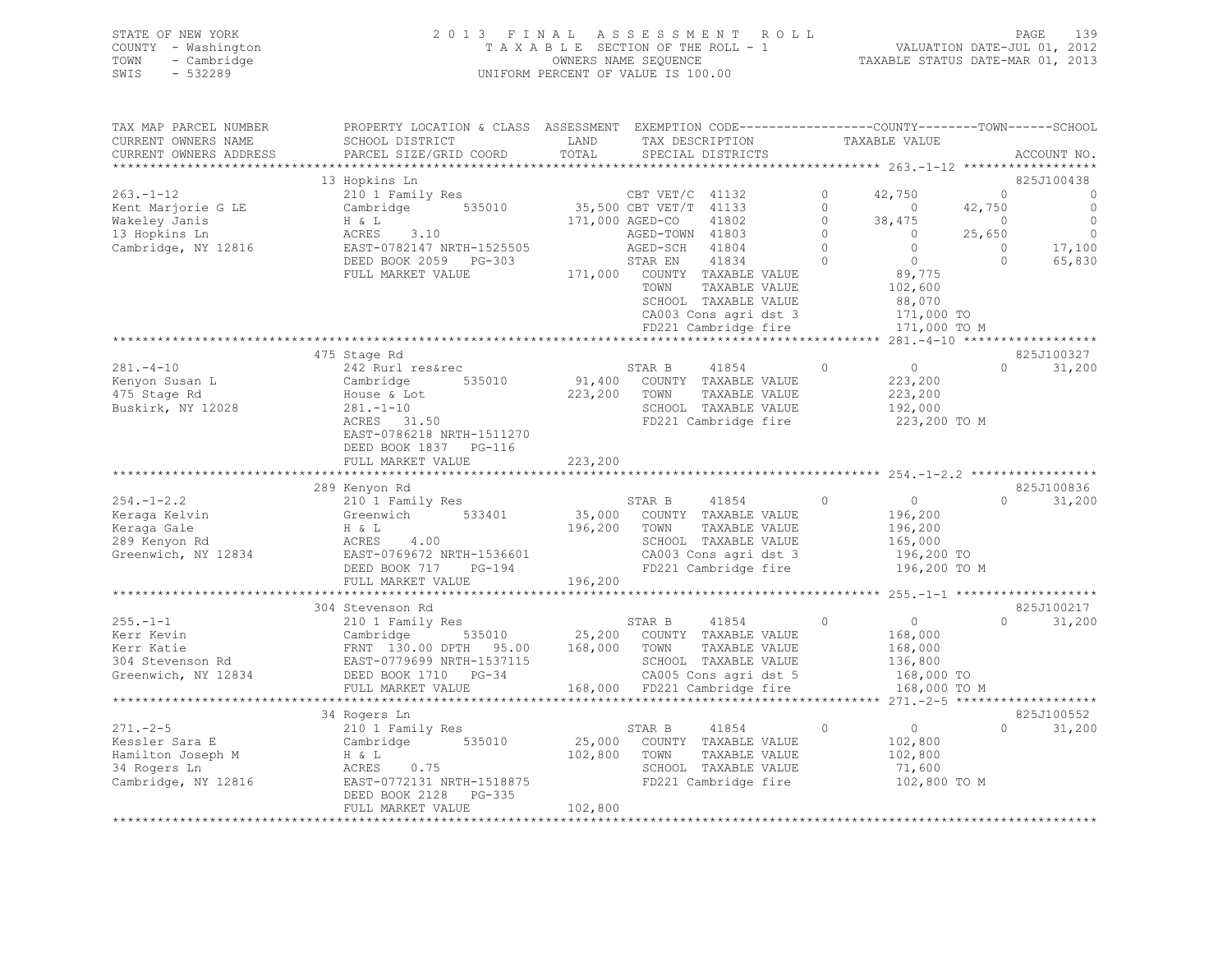### STATE OF NEW YORK 2 0 1 3 F I N A L A S S E S S M E N T R O L L PAGE 140 COUNTY - Washington T A X A B L E SECTION OF THE ROLL - 1 VALUATION DATE-JUL 01, 2012 TOWN - Cambridge OWNERS NAME SEQUENCE TAXABLE STATUS DATE-MAR 01, 2013 SWIS - 532289 UNIFORM PERCENT OF VALUE IS 100.00

| TAX MAP PARCEL NUMBER<br>CURRENT OWNERS NAME<br>CURRENT OWNERS ADDRESS                                                                                               | PROPERTY LOCATION & CLASS ASSESSMENT EXEMPTION CODE-----------------COUNTY-------TOWN-----SCHOOL<br>SCHOOL DISTRICT<br>PARCEL SIZE/GRID COORD                                               | LAND<br>TOTAL                | TAX DESCRIPTION<br>SPECIAL DISTRICTS                                                                                                                                                                                                                                                             |                                            | TAXABLE VALUE                                                                                           |                                            | ACCOUNT NO.                                                        |
|----------------------------------------------------------------------------------------------------------------------------------------------------------------------|---------------------------------------------------------------------------------------------------------------------------------------------------------------------------------------------|------------------------------|--------------------------------------------------------------------------------------------------------------------------------------------------------------------------------------------------------------------------------------------------------------------------------------------------|--------------------------------------------|---------------------------------------------------------------------------------------------------------|--------------------------------------------|--------------------------------------------------------------------|
| $262 - 1 - 11$<br>Ketonen Joel P II<br>814 Walnut Pkwy<br>Garland, TX 75042-6050                                                                                     | County Route 60<br>322 Rural vac>10<br>Cambridge 535010<br>Land<br>ACRES 35.56<br>EAST-0773827 NRTH-1526763<br>DEED BOOK 802<br>$PG-34$                                                     | 85,500<br>85,500             | COUNTY TAXABLE VALUE<br>TOWN<br>TAXABLE VALUE<br>SCHOOL TAXABLE VALUE<br>FD221 Cambridge fire                                                                                                                                                                                                    |                                            | 85,500<br>85,500<br>85,500<br>85,500 TO M                                                               |                                            | 825J100812                                                         |
|                                                                                                                                                                      | FULL MARKET VALUE                                                                                                                                                                           | 85,500                       |                                                                                                                                                                                                                                                                                                  |                                            |                                                                                                         |                                            |                                                                    |
|                                                                                                                                                                      |                                                                                                                                                                                             |                              |                                                                                                                                                                                                                                                                                                  |                                            |                                                                                                         |                                            |                                                                    |
| $263 - 2 - 23$<br>MAY BE SUBJECT TO PAYMENT<br>UNDER AGDIST LAW TIL 2017                                                                                             | 937 King Rd<br>241 Rural res&aq<br>Examples 1.50<br>Kim Chun Hee (ACRES 41.50)<br>937 King Rd (BAST-0784906 NRTH-1522887<br>Cambridge, NY 12816 (DEED BOOK 3107 PG-227<br>FULL MARKET VALUE | 535010 103,900 STAR B        | AG DIST<br>41720<br>41854<br>388,600 COUNTY TAXABLE VALUE<br>TOWN<br>TAXABLE VALUE<br>SCHOOL TAXABLE VALUE<br>388,600 CA003 Cons agri dst 3<br>45,101 EX<br>FD221 Cambridge fire                                                                                                                 | $\Omega$<br>$\Omega$                       | 45,101<br>$\overline{0}$<br>343,499<br>343,499<br>312,299<br>343,499 TO<br>388,600 TO M                 | 45,101<br>$\Omega$                         | 825J100518<br>45,101<br>31,200                                     |
|                                                                                                                                                                      |                                                                                                                                                                                             |                              |                                                                                                                                                                                                                                                                                                  |                                            |                                                                                                         |                                            |                                                                    |
| $280. - 1 - 10.2$<br>King Clarence H Jr<br>21 Filmore Ln<br>Buskirk, NY 12028<br>MAY BE SUBJECT TO PAYMENT DEED BOOK 591 INDER AGDIST LAW TIL 2017 FULL MARKET VALUE | 21 Filmore Ln<br>241 Rural res&aq<br>Cambridge<br>House & Lot<br>ACRES 67.24<br>EAST-0771331 NRTH-1507678<br>PG-68                                                                          |                              | 60 PCT OF VALUE USED FOR EXEMPTION PURPOSES<br>CBT $VET/C$ 41132<br>535010 136,100 CBT VET/T 41133<br>318,100 AG DIST<br>41720<br>STAR B<br>41854<br>COUNTY TAXABLE VALUE<br>TOWN<br>TAXABLE VALUE<br>318,100 SCHOOL TAXABLE VALUE<br>CA003 Cons agri dst 3<br>62,387 EX<br>FD221 Cambridge fire | $\circ$<br>$\Omega$<br>$\circ$<br>$\Omega$ | 47,715<br>$\Omega$<br>62,387<br>$\sim$ 0<br>207,998<br>210,713<br>224,513<br>255,713 TO<br>318,100 TO M | $\Omega$<br>45,000<br>62,387<br>$\bigcirc$ | 825J102007<br>$\overline{0}$<br>$\overline{0}$<br>62,387<br>31,200 |
|                                                                                                                                                                      |                                                                                                                                                                                             |                              |                                                                                                                                                                                                                                                                                                  |                                            |                                                                                                         |                                            |                                                                    |
| $272 - 2 - 10$<br>King Todd M<br>1130 State Route 22<br>Cambridge, NY 12816<br>MAY BE SUBJECT TO PAYMENT<br>UNDER AGDIST LAW TIL 2020                                | 655 Turnpike Rd<br>241 Rural res&ag<br>535010<br>Cambridge<br>House & Lot<br>ACRES 38.40<br>EAST-0788779 NRTH-1516670<br>DEED BOOK 3107 PG-89<br>FULL MARKET VALUE                          | 72,100 STAR B<br>224,600     | AGRI-D IND 41730<br>41854<br>224,600 COUNTY TAXABLE VALUE<br>TOWN<br>TAXABLE VALUE<br>SCHOOL TAXABLE VALUE<br>FD221 Cambridge fire                                                                                                                                                               | $\circ$<br>$\Omega$                        | 27,409<br>$\overline{0}$<br>197,191<br>197,191<br>165,991<br>224,600 TO M                               | 27,409<br>$\Omega$                         | 825J100248<br>27,409<br>31,200                                     |
|                                                                                                                                                                      |                                                                                                                                                                                             |                              | ************************************ 279.-1-14.1                                                                                                                                                                                                                                                 |                                            |                                                                                                         |                                            |                                                                    |
| $279. - 1 - 14.1$<br>Kirk Jonathan<br>Kirk Jessica<br>67 Center Cambridge Rd<br>Valley Falls, NY 12185                                                               | 67 Center Cambridge Rd<br>240 Rural res<br>533401<br>Greenwich<br>lot 1<br>ACRES 7.11<br>EAST-0757019 NRTH-1513104<br>DEED BOOK 2319 PG-61<br>FULL MARKET VALUE                             | 60,200<br>266,900<br>266,900 | COUNTY TAXABLE VALUE<br>TOWN<br>TAXABLE VALUE<br>SCHOOL TAXABLE VALUE<br>CA003 Cons agri dst 3<br>FD221 Cambridge fire                                                                                                                                                                           |                                            | 266,900<br>266,900<br>266,900<br>266,900 TO<br>266,900 TO M                                             |                                            |                                                                    |
|                                                                                                                                                                      |                                                                                                                                                                                             |                              |                                                                                                                                                                                                                                                                                                  |                                            |                                                                                                         |                                            |                                                                    |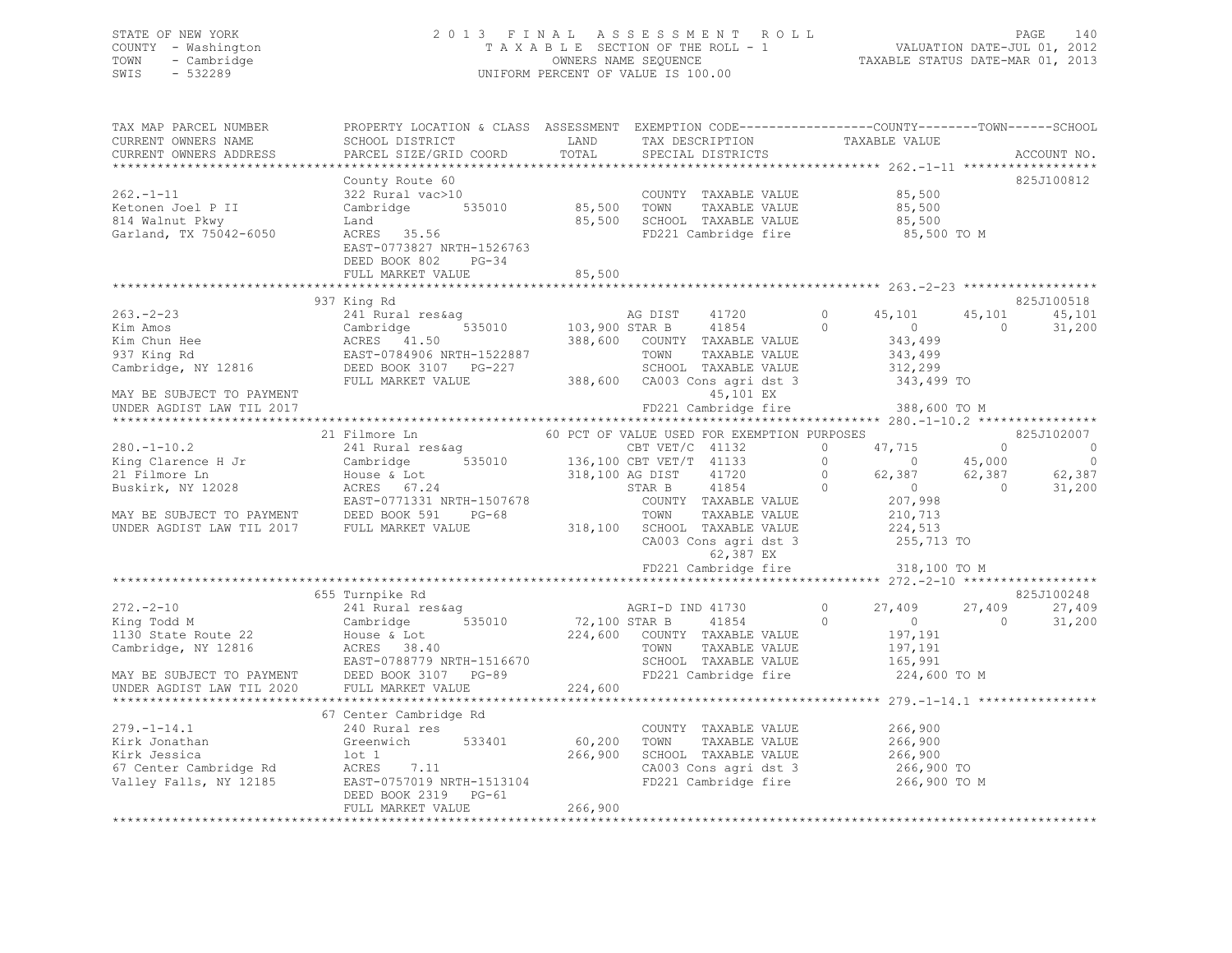### STATE OF NEW YORK 2 0 1 3 F I N A L A S S E S S M E N T R O L L PAGE 141 COUNTY - Washington T A X A B L E SECTION OF THE ROLL - 1 VALUATION DATE-JUL 01, 2012 TOWN - Cambridge OWNERS NAME SEQUENCE TAXABLE STATUS DATE-MAR 01, 2013 SWIS - 532289 UNIFORM PERCENT OF VALUE IS 100.00

| TAX MAP PARCEL NUMBER   | PROPERTY LOCATION & CLASS ASSESSMENT EXEMPTION CODE----------------COUNTY-------TOWN------SCHOOL<br>CURRENT OWNERS NAME SCHOOL DISTRICT                                                                                                                                         | LAND    | TAX DESCRIPTION TAXABLE VALUE                                                                                                                                                                                                                                                                                                    |                      |                                 |
|-------------------------|---------------------------------------------------------------------------------------------------------------------------------------------------------------------------------------------------------------------------------------------------------------------------------|---------|----------------------------------------------------------------------------------------------------------------------------------------------------------------------------------------------------------------------------------------------------------------------------------------------------------------------------------|----------------------|---------------------------------|
| CURRENT OWNERS ADDRESS  | PARCEL SIZE/GRID COORD                                                                                                                                                                                                                                                          |         | TOTAL SPECIAL DISTRICTS                                                                                                                                                                                                                                                                                                          |                      | ACCOUNT NO.                     |
|                         |                                                                                                                                                                                                                                                                                 |         |                                                                                                                                                                                                                                                                                                                                  |                      |                                 |
|                         | 101 Petteys Rd                                                                                                                                                                                                                                                                  |         |                                                                                                                                                                                                                                                                                                                                  |                      |                                 |
| $246. - 1 - 35.4$       | 210 $\overline{1}$ Family Res STAR B 41854 0 0 0                                                                                                                                                                                                                                |         |                                                                                                                                                                                                                                                                                                                                  |                      | 31,200<br>$\Omega$ and $\Omega$ |
|                         | 246.-1-35.4<br>266.-1-35.4<br>265.300<br>265.300<br>265.300<br>265.300<br>265.300<br>265.300<br>265.300<br>265.300<br>265.300<br>265.300<br>265.300<br>265.300<br>265.300<br>265.300<br>265.300<br>265.300<br>265.300<br>265.300<br>265.300<br>265.                             |         | $\begin{array}{ccccccccc}\n\text{Ly Res} & & & & & \text{STAK B} & & & \text{410J}\text{m} & & & & \text{265,300} \\ \text{Jy Res} & & & & & 36,000 & & \text{COUNTY} & \text{TAXABLE VALUE} & & & & 265,300 \\ \text{Jy Res} & & & & & & \text{36,000} & & \text{COUNTY} & & \text{TAXABLE VALUE} & & & & 265,300\n\end{array}$ |                      |                                 |
|                         |                                                                                                                                                                                                                                                                                 |         |                                                                                                                                                                                                                                                                                                                                  |                      |                                 |
|                         |                                                                                                                                                                                                                                                                                 |         |                                                                                                                                                                                                                                                                                                                                  |                      |                                 |
|                         |                                                                                                                                                                                                                                                                                 |         |                                                                                                                                                                                                                                                                                                                                  |                      |                                 |
|                         |                                                                                                                                                                                                                                                                                 |         |                                                                                                                                                                                                                                                                                                                                  |                      |                                 |
|                         |                                                                                                                                                                                                                                                                                 |         |                                                                                                                                                                                                                                                                                                                                  |                      |                                 |
|                         | 926 County Route 74                                                                                                                                                                                                                                                             |         |                                                                                                                                                                                                                                                                                                                                  |                      | 825J100361                      |
| $270 - 1 - 4$           | 270 Mfg housing                                                                                                                                                                                                                                                                 |         | COUNTY TAXABLE VALUE 53,300                                                                                                                                                                                                                                                                                                      |                      |                                 |
|                         | 535010 24,700 TOWN                                                                                                                                                                                                                                                              |         |                                                                                                                                                                                                                                                                                                                                  | TAXABLE VALUE 53,300 |                                 |
|                         |                                                                                                                                                                                                                                                                                 |         |                                                                                                                                                                                                                                                                                                                                  |                      |                                 |
|                         | Xitchen Herbert R<br>Xitchen Linda J<br>Xitchen Linda J<br>1220 US Highway 158W<br>Eure, NC 27935<br>235010<br>24,700<br>24,700<br>25,300<br>25,300<br>27935<br>27935<br>27935<br>27935<br>27935<br>27935<br>27935<br>27935<br>2795<br>2795<br>2796<br>2796<br>2796<br>2796<br> |         | SCHOOL TAXABLE VALUE 53,300<br>CA003 Cons agri dst 3 53,300 TO                                                                                                                                                                                                                                                                   |                      |                                 |
|                         |                                                                                                                                                                                                                                                                                 |         | FD221 Cambridge fire 53,300 TO M                                                                                                                                                                                                                                                                                                 |                      |                                 |
|                         | EAST-0764648 NRTH-1520756                                                                                                                                                                                                                                                       |         |                                                                                                                                                                                                                                                                                                                                  |                      |                                 |
|                         | DEED BOOK 2805 PG-218                                                                                                                                                                                                                                                           |         |                                                                                                                                                                                                                                                                                                                                  |                      |                                 |
|                         | FULL MARKET VALUE                                                                                                                                                                                                                                                               | 53,300  |                                                                                                                                                                                                                                                                                                                                  |                      |                                 |
|                         |                                                                                                                                                                                                                                                                                 |         |                                                                                                                                                                                                                                                                                                                                  |                      |                                 |
|                         | 855 Turnpike Rd                                                                                                                                                                                                                                                                 |         |                                                                                                                                                                                                                                                                                                                                  |                      | 825J100436                      |
|                         | 963.-2-21<br>Xittell John C 241 Rural res&ag<br>Xittell John C Cambridge Rd Cambridge 535010<br>147 Center Cambridge Rd Trans Exempt Repay 2013<br>Xalley Falls, NY 12185<br>Xacres 104.40<br>MAY BE SUBJECT TO PAYMENT DEED BOOK 3128 PG-                                      |         | STAR B 41854 0                                                                                                                                                                                                                                                                                                                   | $\overline{0}$       | $\Omega$<br>31,200              |
|                         |                                                                                                                                                                                                                                                                                 |         |                                                                                                                                                                                                                                                                                                                                  | 370,000              |                                 |
|                         |                                                                                                                                                                                                                                                                                 |         | TAXABLE VALUE                                                                                                                                                                                                                                                                                                                    | 370,000              |                                 |
|                         |                                                                                                                                                                                                                                                                                 |         |                                                                                                                                                                                                                                                                                                                                  |                      |                                 |
|                         |                                                                                                                                                                                                                                                                                 |         |                                                                                                                                                                                                                                                                                                                                  |                      |                                 |
|                         |                                                                                                                                                                                                                                                                                 |         | SCHOOL TAXABLE VALUE 338,800<br>-1521995 CA003 Cons agri dst 3 370,000 TO<br>-290 FD221 Cambridge fire 370,000 TO M<br>370,000 TE533 Trans exmt repay-flg .00 MT                                                                                                                                                                 |                      |                                 |
|                         |                                                                                                                                                                                                                                                                                 |         |                                                                                                                                                                                                                                                                                                                                  |                      |                                 |
|                         |                                                                                                                                                                                                                                                                                 |         |                                                                                                                                                                                                                                                                                                                                  |                      |                                 |
|                         | 147 Center Cambridge Rd                                                                                                                                                                                                                                                         |         |                                                                                                                                                                                                                                                                                                                                  |                      |                                 |
| $279. - 1 - 1.1$        |                                                                                                                                                                                                                                                                                 |         | COUNTY TAXABLE VALUE 119,500<br>TOWN TAXABLE VALUE 119,500                                                                                                                                                                                                                                                                       |                      |                                 |
| Kittell John C          |                                                                                                                                                                                                                                                                                 |         | TAXABLE VALUE                                                                                                                                                                                                                                                                                                                    |                      |                                 |
| 147 Center Cambridge Rd | $1.00$ $119,500$<br>Office                                                                                                                                                                                                                                                      |         | SCHOOL TAXABLE VALUE 119,500<br>CA003 Cons agri dst 3 119,500 TO                                                                                                                                                                                                                                                                 |                      |                                 |
| Valley Falls, NY 12185  | ACRES 1.00                                                                                                                                                                                                                                                                      |         |                                                                                                                                                                                                                                                                                                                                  |                      |                                 |
|                         | EAST-0759038 NRTH-1513330                                                                                                                                                                                                                                                       |         | FD221 Cambridge fire 119,500 TO M                                                                                                                                                                                                                                                                                                |                      |                                 |
|                         | DEED BOOK 1740 PG-65                                                                                                                                                                                                                                                            |         |                                                                                                                                                                                                                                                                                                                                  |                      |                                 |
|                         | FULL MARKET VALUE                                                                                                                                                                                                                                                               | 119,500 |                                                                                                                                                                                                                                                                                                                                  |                      |                                 |
|                         |                                                                                                                                                                                                                                                                                 |         |                                                                                                                                                                                                                                                                                                                                  |                      |                                 |
|                         | 135 Center Cambridge Rd                                                                                                                                                                                                                                                         |         |                                                                                                                                                                                                                                                                                                                                  |                      | 825J100516                      |
|                         |                                                                                                                                                                                                                                                                                 |         | STAR B 41854 0 0                                                                                                                                                                                                                                                                                                                 |                      | $\Omega$<br>31,200              |
|                         | 279.-1-1<br>Xittell Melinda M<br>Xittell Melinda M<br>Cambridge S35010 68,200 COUNTY TAXABLE VALUE<br>135 Center Cambridge Rd<br>262,100 TOWN TAXABLE VALUE<br>Valley Falls, NY 12185 ACRES 15.62<br>MAY BE SUBJECT TO PAYMENT DEED BOOK 315                                    |         |                                                                                                                                                                                                                                                                                                                                  | 262,100              |                                 |
|                         |                                                                                                                                                                                                                                                                                 |         | TOWN     TAXABLE VALUE<br>SCHOOL   TAXABLE VALUE                                                                                                                                                                                                                                                                                 | 262,100<br>230,900   |                                 |
|                         |                                                                                                                                                                                                                                                                                 |         |                                                                                                                                                                                                                                                                                                                                  |                      |                                 |
|                         |                                                                                                                                                                                                                                                                                 |         | CA003 Cons agri dst 3 262,100 TO                                                                                                                                                                                                                                                                                                 |                      |                                 |
|                         |                                                                                                                                                                                                                                                                                 |         | FD221 Cambridge fire                                                                                                                                                                                                                                                                                                             | 262,100 TO M         |                                 |
|                         |                                                                                                                                                                                                                                                                                 |         |                                                                                                                                                                                                                                                                                                                                  |                      |                                 |
|                         |                                                                                                                                                                                                                                                                                 |         |                                                                                                                                                                                                                                                                                                                                  |                      |                                 |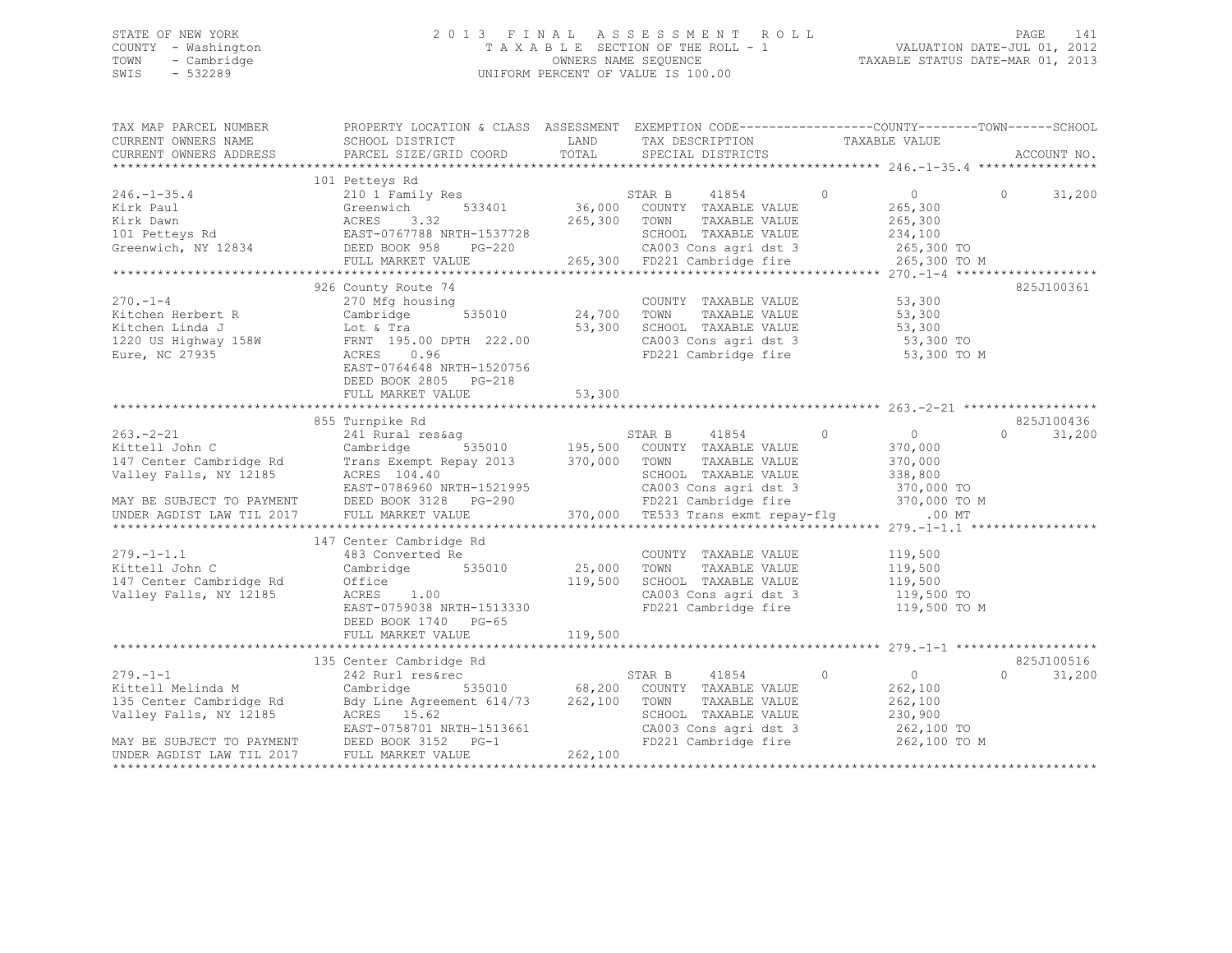### STATE OF NEW YORK 2 0 1 3 F I N A L A S S E S S M E N T R O L L PAGE 142 COUNTY - Washington T A X A B L E SECTION OF THE ROLL - 1 VALUATION DATE-JUL 01, 2012 TOWN - Cambridge OWNERS NAME SEQUENCE TAXABLE STATUS DATE-MAR 01, 2013 SWIS - 532289 UNIFORM PERCENT OF VALUE IS 100.00

| TAX MAP PARCEL NUMBER<br>CURRENT OWNERS NAME                                                           | PROPERTY LOCATION & CLASS ASSESSMENT EXEMPTION CODE----------------COUNTY-------TOWN-----SCHOOL<br>SCHOOL DISTRICT                                                        | LAND                         | TAX DESCRIPTION                                                                                                                                   | TAXABLE VALUE                                                                            |                    |                      |
|--------------------------------------------------------------------------------------------------------|---------------------------------------------------------------------------------------------------------------------------------------------------------------------------|------------------------------|---------------------------------------------------------------------------------------------------------------------------------------------------|------------------------------------------------------------------------------------------|--------------------|----------------------|
| CURRENT OWNERS ADDRESS                                                                                 | PARCEL SIZE/GRID COORD                                                                                                                                                    | TOTAL                        | SPECIAL DISTRICTS                                                                                                                                 |                                                                                          |                    | ACCOUNT NO.          |
|                                                                                                        | 747 King Rd                                                                                                                                                               |                              |                                                                                                                                                   |                                                                                          |                    | 825J100329           |
| $271 - 3 - 3$<br>Klein Philip<br>Pikulski Sandra<br>747 King Rd<br>Cambridge, NY 12816                 | 242 Rurl res&rec<br>Cambridge<br>535010<br>Land/house<br>431/474<br>ACRES 22.60                                                                                           | 83,200 STAR B<br>279,000     | AG DIST<br>41720<br>41854<br>COUNTY TAXABLE VALUE<br>TAXABLE VALUE<br>TOWN<br>SCHOOL TAXABLE VALUE                                                | $\circ$<br>36,593<br>$\Omega$<br>$\circ$<br>242,407<br>242,407<br>211,207                | 36,593<br>$\Omega$ | 36,593<br>31,200     |
| MAY BE SUBJECT TO PAYMENT<br>UNDER AGDIST LAW TIL 2017                                                 | EAST-0780431 NRTH-1520772<br>DEED BOOK 2940 PG-174<br>FULL MARKET VALUE                                                                                                   |                              | CA003 Cons agri dst 3<br>36,593 EX<br>279,000 FD221 Cambridge fire                                                                                | 242,407 TO<br>279,000 TO M                                                               |                    |                      |
|                                                                                                        |                                                                                                                                                                           |                              |                                                                                                                                                   |                                                                                          |                    |                      |
| $280. - 2 - 25$<br>Knobel Lynne<br>1 Pleasant St Apt 2W<br>Cambridge, NY 12816                         | 49 Dickensen Rd<br>312 Vac w/imprv<br>Cambridge<br>535010<br>Camp/ Lots 1 & 2<br>ACRES 10.23<br>EAST-0775952 NRTH-1507699<br>DEED BOOK 826<br>PG-321<br>FULL MARKET VALUE | 46,500<br>50,300<br>50,300   | COUNTY TAXABLE VALUE<br>TOWN<br>TAXABLE VALUE<br>SCHOOL TAXABLE VALUE<br>CA003 Cons agri dst 3<br>FD221 Cambridge fire                            | 50,300<br>50,300<br>50,300<br>50,300 TO<br>50,300 TO M                                   |                    | 825J100921           |
|                                                                                                        |                                                                                                                                                                           |                              |                                                                                                                                                   |                                                                                          |                    |                      |
| $280. - 2 - 35$<br>Koblensky Edward D<br>Koblensky Kathleen<br>90 County Route 59<br>Buskirk, NY 12028 | 90 County Route 59<br>242 Rurl res&rec<br>535010<br>Cambridge<br>$1$ ot $11$<br>ACRES 21.03<br>EAST-0775938 NRTH-1504782<br>DEED BOOK 2889 PG-278<br>FULL MARKET VALUE    | 78,300<br>209,000<br>209,000 | 41854<br>STAR B<br>COUNTY TAXABLE VALUE<br>TOWN<br>TAXABLE VALUE<br>SCHOOL TAXABLE VALUE<br>CA003 Cons agri dst 3<br>FD221 Cambridge fire         | $\Omega$<br>$\Omega$<br>209,000<br>209,000<br>177,800<br>209,000 TO<br>209,000 TO M      | $\cap$             | 825J100907<br>31,200 |
|                                                                                                        | 150 Irish Ln                                                                                                                                                              |                              |                                                                                                                                                   |                                                                                          |                    | 825J102037           |
| $255. - 1 - 24.2$<br>Kohler Jeffrey W<br>Kohler Kelsey M<br>150 Irish Ln<br>Cambridge, NY 12816        | 242 Rurl res&rec<br>535010<br>Cambridge<br>House & Land<br>Lot 4<br>ACRES 13.04<br>EAST-0781009 NRTH-1532061<br>DEED BOOK 1971 PG-299                                     | 418,000                      | 41854<br>STAR B<br>86,100 COUNTY TAXABLE VALUE<br>TOWN<br>TAXABLE VALUE<br>SCHOOL TAXABLE VALUE<br>CA005 Cons agri dst 5<br>FD221 Cambridge fire  | $\overline{0}$<br>$\circ$<br>418,000<br>418,000<br>386,800<br>418,000 TO<br>418,000 TO M | $\Omega$           | 31,200               |
|                                                                                                        | FULL MARKET VALUE                                                                                                                                                         | 418,000                      |                                                                                                                                                   |                                                                                          |                    |                      |
|                                                                                                        |                                                                                                                                                                           |                              |                                                                                                                                                   |                                                                                          |                    |                      |
| $280. - 1 - 13.8$<br>Korb Barry W<br>33 Conley Rd<br>Buskirk, NY 12028                                 | 33 Conley Rd<br>210 1 Family Res<br>535010<br>Cambridge<br>ACRES<br>9.20<br>EAST-0775107 NRTH-1508465<br>DEED BOOK 2984 PG-102<br>FULL MARKET VALUE                       | 50,400<br>171,300            | STAR B<br>41854<br>COUNTY TAXABLE VALUE<br>TOWN<br>TAXABLE VALUE<br>SCHOOL TAXABLE VALUE<br>CA003 Cons agri dst 3<br>171,300 FD221 Cambridge fire | $\overline{0}$<br>$\circ$<br>171,300<br>171,300<br>140,100<br>171,300 TO<br>171,300 TO M | $\circ$            | 31,200               |
|                                                                                                        |                                                                                                                                                                           |                              |                                                                                                                                                   |                                                                                          |                    |                      |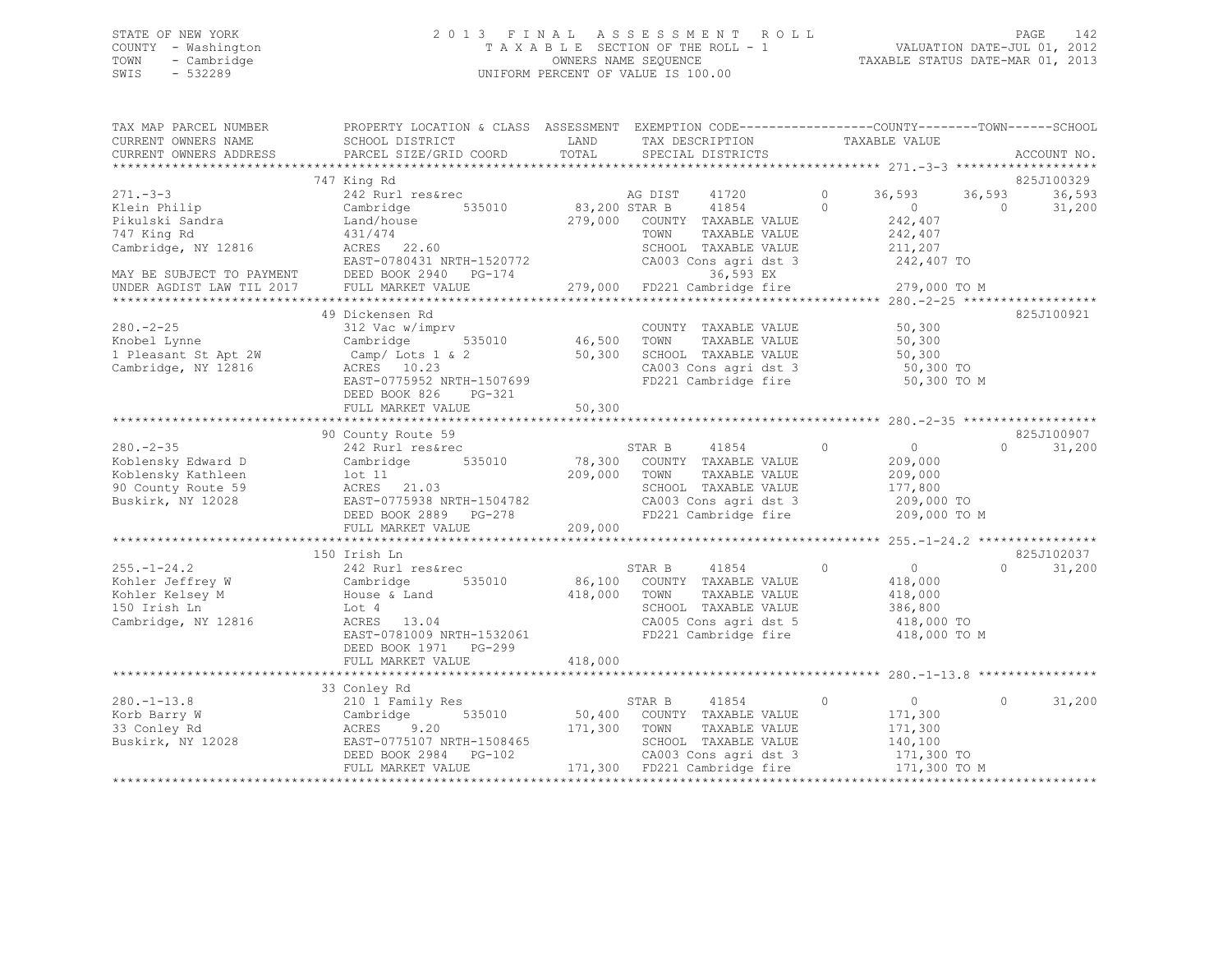|      | STATE OF NEW YORK   | 2013 FINAL ASSESSMENT ROLL         |                                  | PAGE                        | - 143 |
|------|---------------------|------------------------------------|----------------------------------|-----------------------------|-------|
|      | COUNTY - Washington | TAXABLE SECTION OF THE ROLL - 1    |                                  | VALUATION DATE-JUL 01, 2012 |       |
| TOWN | - Cambridge         | OWNERS NAME SEQUENCE               | TAXABLE STATUS DATE-MAR 01, 2013 |                             |       |
| SWIS | - 532289            | UNIFORM PERCENT OF VALUE IS 100.00 |                                  |                             |       |
|      |                     |                                    |                                  |                             |       |

| TAX MAP PARCEL NUMBER                                                                                                                                                                                                                           | PROPERTY LOCATION & CLASS ASSESSMENT EXEMPTION CODE----------------COUNTY-------TOWN-----SCHOOL |         |                                                                                                                                                                                      |                |                      |                       |               |
|-------------------------------------------------------------------------------------------------------------------------------------------------------------------------------------------------------------------------------------------------|-------------------------------------------------------------------------------------------------|---------|--------------------------------------------------------------------------------------------------------------------------------------------------------------------------------------|----------------|----------------------|-----------------------|---------------|
| CURRENT OWNERS NAME                                                                                                                                                                                                                             | SCHOOL DISTRICT                                                                                 | LAND    |                                                                                                                                                                                      |                |                      |                       |               |
| CURRENT OWNERS ADDRESS PARCEL SIZE/GRID COORD                                                                                                                                                                                                   |                                                                                                 | TOTAL   | TAX DESCRIPTION TAXABLE VALUE SPECIAL DISTRICTS                                                                                                                                      |                |                      |                       | ACCOUNT NO.   |
|                                                                                                                                                                                                                                                 |                                                                                                 |         |                                                                                                                                                                                      |                |                      |                       |               |
|                                                                                                                                                                                                                                                 | 35 King Rd                                                                                      |         |                                                                                                                                                                                      |                |                      |                       | 825J100452    |
| $280 - 2 - 34$                                                                                                                                                                                                                                  | 210 1 Family Res                                                                                |         | STAR EN 41834 0 0                                                                                                                                                                    |                |                      | $\bigcap$             | 65,830        |
| Korb Walter F                                                                                                                                                                                                                                   |                                                                                                 |         |                                                                                                                                                                                      |                | 135,300              |                       |               |
| Korb Bertha R                                                                                                                                                                                                                                   |                                                                                                 |         | 135,300 TOWN<br>TAXABLE VALUE                                                                                                                                                        |                | 135,300              |                       |               |
| 35 King Rd                                                                                                                                                                                                                                      | H & L (135,300)<br>490/67<br>ACRES 15.60                                                        |         | SCHOOL TAXABLE VALUE                                                                                                                                                                 |                |                      |                       |               |
| Buskirk, NY 12028                                                                                                                                                                                                                               |                                                                                                 |         |                                                                                                                                                                                      |                | 69,470<br>135,300 TO |                       |               |
|                                                                                                                                                                                                                                                 | EAST-0776105 NRTH-1505484                                                                       |         | CA003 Cons agri dst 3 135,300 TO<br>FD221 Cambridge fire 135,300 TO M                                                                                                                |                |                      |                       |               |
|                                                                                                                                                                                                                                                 | DEED BOOK 2621 PG-188                                                                           |         |                                                                                                                                                                                      |                |                      |                       |               |
|                                                                                                                                                                                                                                                 |                                                                                                 | 135,300 |                                                                                                                                                                                      |                |                      |                       |               |
|                                                                                                                                                                                                                                                 | FULL MARKET VALUE                                                                               |         |                                                                                                                                                                                      |                |                      |                       |               |
|                                                                                                                                                                                                                                                 |                                                                                                 |         |                                                                                                                                                                                      |                |                      |                       |               |
| 126 Dickensen Rd<br>242 Rurl res&rec<br>242 Rurl res&rec<br>242 Rurl res&rec<br>242 Rurl res&rec<br>212,700 RDM TAXABLE VALUE<br>212,700 TOWN TAXABLE VALUE<br>212,700 TOWN TAXABLE VALUE<br>212,700 TOWN TAXABLE VALUE<br>212,700 TOWN TAXABLE | 126 Dickensen Rd                                                                                |         |                                                                                                                                                                                      |                |                      |                       | 825J100943    |
|                                                                                                                                                                                                                                                 |                                                                                                 |         | STAR B 41854 0 0                                                                                                                                                                     |                |                      | $\Omega$ and $\Omega$ | 31,200        |
|                                                                                                                                                                                                                                                 |                                                                                                 |         |                                                                                                                                                                                      |                | 212,700<br>212,700   |                       |               |
|                                                                                                                                                                                                                                                 |                                                                                                 |         |                                                                                                                                                                                      |                |                      |                       |               |
|                                                                                                                                                                                                                                                 |                                                                                                 |         |                                                                                                                                                                                      |                |                      |                       |               |
|                                                                                                                                                                                                                                                 |                                                                                                 |         | SCHOOL TAXABLE VALUE 181,500<br>CA003 Cons agri dst 3 212,700 TO<br>FD221 Cambridge fire 212,700 TO M                                                                                |                |                      |                       |               |
|                                                                                                                                                                                                                                                 | DEED BOOK 718 PG-311                                                                            |         |                                                                                                                                                                                      |                |                      |                       |               |
|                                                                                                                                                                                                                                                 | FULL MARKET VALUE                                                                               | 212,700 |                                                                                                                                                                                      |                |                      |                       |               |
|                                                                                                                                                                                                                                                 |                                                                                                 |         |                                                                                                                                                                                      |                |                      |                       |               |
|                                                                                                                                                                                                                                                 | County Route 74                                                                                 |         |                                                                                                                                                                                      |                |                      |                       |               |
| $279. - 2 - 31.5$                                                                                                                                                                                                                               |                                                                                                 |         | COUNTY TAXABLE VALUE 52,300                                                                                                                                                          |                |                      |                       |               |
| Korb Walter JR                                                                                                                                                                                                                                  | 721 Sand&gravel COUNT<br>Cambridge 535010 52,300 TOWN                                           |         | TAXABLE VALUE 52,300                                                                                                                                                                 |                |                      |                       |               |
| 126 Dickenson Rd                                                                                                                                                                                                                                |                                                                                                 |         | 52,300 SCHOOL TAXABLE VALUE 52,300<br>CALO CONSTRAINE VALUE 52,300<br>The constant of the state of the state of the state of the state of the state of the state of the state of the |                |                      |                       |               |
| Buskirk, NY 12028                                                                                                                                                                                                                               | lot 3<br>341/176, 341/180<br>ACRES 39.29                                                        |         |                                                                                                                                                                                      |                |                      |                       |               |
|                                                                                                                                                                                                                                                 |                                                                                                 |         | FD221 Cambridge fire                                                                                                                                                                 |                | 52,300 TO M          |                       |               |
|                                                                                                                                                                                                                                                 |                                                                                                 |         |                                                                                                                                                                                      |                |                      |                       |               |
| MAY BE SUBJECT TO PAYMENT EAST-0767149 NRTH-1510986<br>UNDER AGDIST LAW TIL 2017 DEED BOOK 3142 PG-337                                                                                                                                          |                                                                                                 |         |                                                                                                                                                                                      |                |                      |                       |               |
|                                                                                                                                                                                                                                                 |                                                                                                 |         |                                                                                                                                                                                      |                |                      |                       |               |
|                                                                                                                                                                                                                                                 |                                                                                                 |         |                                                                                                                                                                                      |                |                      |                       |               |
|                                                                                                                                                                                                                                                 |                                                                                                 |         |                                                                                                                                                                                      |                |                      |                       | 825J100946    |
|                                                                                                                                                                                                                                                 | 111 Conley Rd                                                                                   |         |                                                                                                                                                                                      |                |                      |                       |               |
| $280. - 1 - 13.7$                                                                                                                                                                                                                               |                                                                                                 |         |                                                                                                                                                                                      |                |                      |                       | $0 \t 31,200$ |
|                                                                                                                                                                                                                                                 |                                                                                                 |         |                                                                                                                                                                                      |                |                      |                       |               |
|                                                                                                                                                                                                                                                 |                                                                                                 |         |                                                                                                                                                                                      |                |                      |                       |               |
|                                                                                                                                                                                                                                                 |                                                                                                 |         |                                                                                                                                                                                      |                |                      |                       |               |
| 280.-1-13.7<br>Xorb William M Cambridge 535010 35,000 COUNTY TAXABLE VALUE<br>Martin Sarah M H & L<br>125,300 TOWN TAXABLE VALUE 125,300<br>111 Conley Rd ACRES 3.72<br>Buskirk, NY 12028 EAST-0775000 NRTH-1510912 CA003 Cons agri dst         |                                                                                                 |         |                                                                                                                                                                                      |                |                      |                       |               |
|                                                                                                                                                                                                                                                 |                                                                                                 |         |                                                                                                                                                                                      |                |                      |                       |               |
|                                                                                                                                                                                                                                                 | FULL MARKET VALUE                                                                               | 125,300 |                                                                                                                                                                                      |                |                      |                       |               |
|                                                                                                                                                                                                                                                 |                                                                                                 |         |                                                                                                                                                                                      |                |                      |                       |               |
|                                                                                                                                                                                                                                                 | 545 Stage Rd                                                                                    |         |                                                                                                                                                                                      |                |                      |                       |               |
|                                                                                                                                                                                                                                                 |                                                                                                 |         |                                                                                                                                                                                      | $\overline{0}$ | 8,000                | $\circ$               | $\Omega$      |
|                                                                                                                                                                                                                                                 |                                                                                                 |         |                                                                                                                                                                                      |                | $\overline{0}$       | $\Omega$              | 65,830        |
|                                                                                                                                                                                                                                                 |                                                                                                 |         |                                                                                                                                                                                      |                | 218,000<br>226,000   |                       |               |
|                                                                                                                                                                                                                                                 |                                                                                                 |         |                                                                                                                                                                                      |                |                      |                       |               |
|                                                                                                                                                                                                                                                 |                                                                                                 |         |                                                                                                                                                                                      |                |                      |                       |               |
|                                                                                                                                                                                                                                                 |                                                                                                 |         | SCHOOL TAXABLE VALUE 160,170<br>FD221 Cambridge fire 226,000 TO M                                                                                                                    |                |                      |                       |               |
|                                                                                                                                                                                                                                                 | FULL MARKET VALUE                                                                               | 226,000 |                                                                                                                                                                                      |                |                      |                       |               |
|                                                                                                                                                                                                                                                 |                                                                                                 |         |                                                                                                                                                                                      |                |                      |                       |               |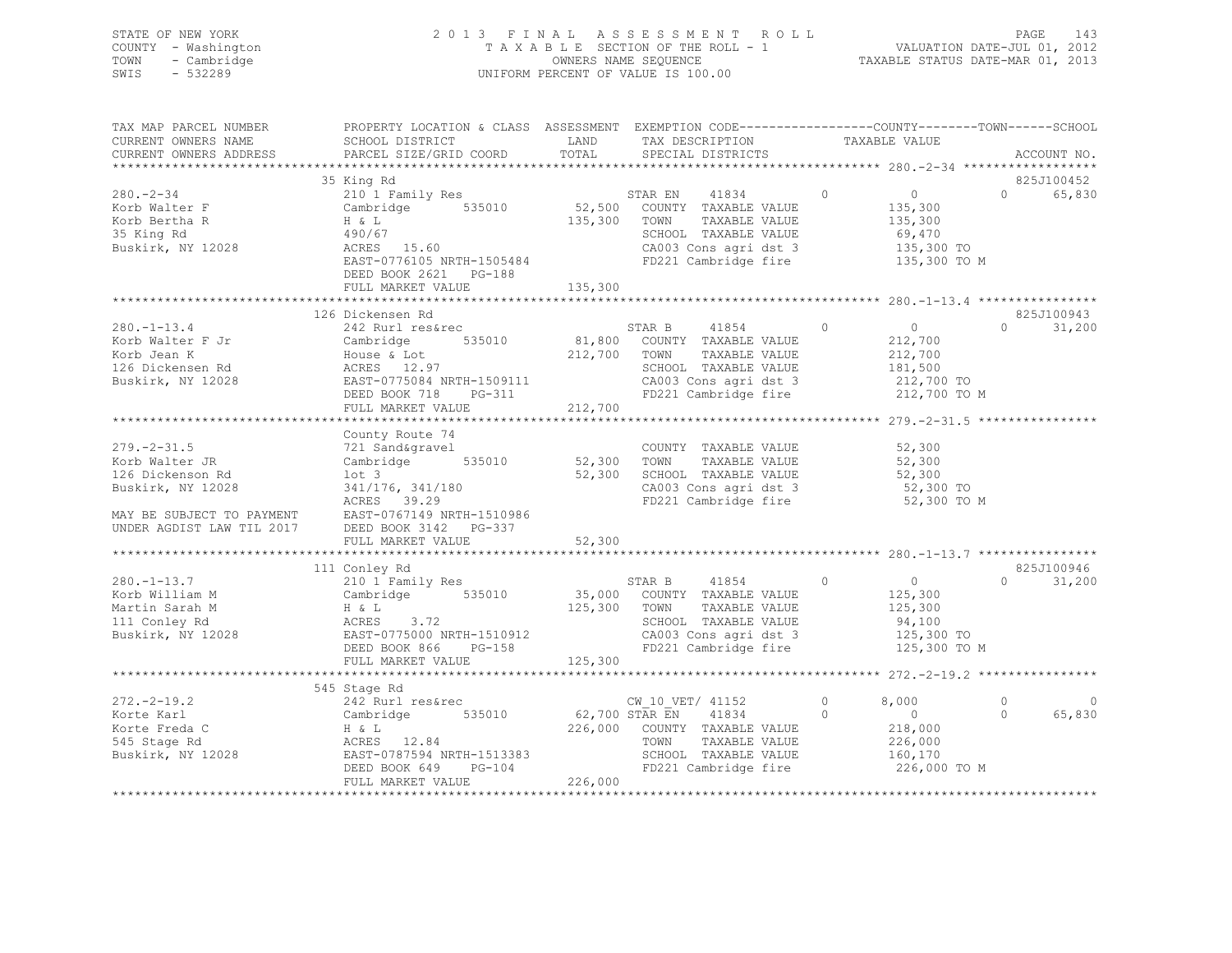### STATE OF NEW YORK 2 0 1 3 F I N A L A S S E S S M E N T R O L L PAGE 144 COUNTY - Washington T A X A B L E SECTION OF THE ROLL - 1 VALUATION DATE-JUL 01, 2012 TOWN - Cambridge OWNERS NAME SEQUENCE TAXABLE STATUS DATE-MAR 01, 2013 SWIS - 532289 UNIFORM PERCENT OF VALUE IS 100.00

| TAX MAP PARCEL NUMBER<br>CURRENT OWNERS NAME<br>CURRENT OWNERS ADDRESS                           | PROPERTY LOCATION & CLASS ASSESSMENT EXEMPTION CODE----------------COUNTY-------TOWN------SCHOOL<br>SCHOOL DISTRICT<br>PARCEL SIZE/GRID COORD                                | LAND<br>TOTAL                | TAX DESCRIPTION<br>SPECIAL DISTRICTS                                                                                                                     | TAXABLE VALUE                                                                                                       | ACCOUNT NO.                      |
|--------------------------------------------------------------------------------------------------|------------------------------------------------------------------------------------------------------------------------------------------------------------------------------|------------------------------|----------------------------------------------------------------------------------------------------------------------------------------------------------|---------------------------------------------------------------------------------------------------------------------|----------------------------------|
|                                                                                                  |                                                                                                                                                                              |                              |                                                                                                                                                          |                                                                                                                     |                                  |
| $272. - 1 - 6$<br>Kotschnig Enid<br>220 98th St Apt 10F<br>New York, NY 10025-5677               | King Rd/e Off<br>323 Vacant rural<br>Cambridge 535010<br>Woodlot<br>ACRES 13.80<br>EAST-0783791 NRTH-1516498<br>DEED BOOK 405 PG-729                                         | 9,700<br>9,700               | COUNTY TAXABLE VALUE<br>TOWN<br>TAXABLE VALUE<br>SCHOOL TAXABLE VALUE<br>CA003 Cons agri dst 3<br>FD221 Cambridge fire                                   | 9,700<br>9,700<br>9,700<br>9,700 TO<br>9,700 TO M                                                                   | 825J100454                       |
|                                                                                                  | FULL MARKET VALUE                                                                                                                                                            | 9,700                        |                                                                                                                                                          |                                                                                                                     |                                  |
| $280 - 2 - 16$<br>Koziol Nathan S<br>10 County Route 59<br>Buskirk, NY 12028                     | 10 County Route 59<br>210 1 Family Res<br>535010<br>Cambridge<br>ACRES 1.61<br>EAST-0777573 NRTH-1504930<br>DEED BOOK 859 PG-179<br>FULL MARKET VALUE                        | 170,400                      | STAR B<br>41854<br>28,000 COUNTY TAXABLE VALUE<br>TOWN<br>TAXABLE VALUE<br>SCHOOL TAXABLE VALUE<br>CA003 Cons agri dst 3<br>170,400 FD221 Cambridge fire | $\Omega$<br>$\begin{array}{ccc} & & 0 & \end{array}$<br>170,400<br>170,400<br>139,200<br>170,400 TO<br>170,400 TO M | 825J100550<br>$\Omega$<br>31,200 |
|                                                                                                  |                                                                                                                                                                              |                              |                                                                                                                                                          |                                                                                                                     |                                  |
| $263. - 1 - 31$<br>Krupa Kamila<br>White Alexander C<br>125 N 10 th St 52H<br>Brooklyn, NY 11249 | County Route 59<br>314 Rural vac<10<br>Cambridge 535010<br>Vacant Land<br>2250/123<br>ACRES<br>7.30<br>EAST-0779250 NRTH-1526650<br>DEED BOOK 2784 PG-8<br>FULL MARKET VALUE | 39,200<br>39,200<br>39,200   | COUNTY TAXABLE VALUE<br>TOWN<br>TAXABLE VALUE<br>SCHOOL TAXABLE VALUE<br>CA003 Cons agri dst 3<br>FD221 Cambridge fire                                   | 39,200<br>39,200<br>39,200<br>39,200 TO<br>39,200 TO M                                                              | 825J100934                       |
|                                                                                                  |                                                                                                                                                                              |                              |                                                                                                                                                          |                                                                                                                     |                                  |
| $280 - 2 - 6.3$<br>Kutti Leena<br>PO Box 247<br>Cambridge, NY 12816                              | 56 Dickensen Rd<br>210 1 Family Res<br>535010<br>Cambridge<br>H & Land<br>3.40<br>ACRES<br>EAST-0776688 NRTH-1507737<br>DEED BOOK 467 PG-72<br>FULL MARKET VALUE             | 37,000<br>100,000<br>100,000 | COUNTY TAXABLE VALUE<br>TOWN<br>TAXABLE VALUE<br>SCHOOL TAXABLE VALUE<br>CA003 Cons agri dst 3<br>FD221 Cambridge fire                                   | 100,000<br>100,000<br>100,000<br>100,000 TO<br>100,000 TO M                                                         | 825J100859                       |
|                                                                                                  | **********************                                                                                                                                                       |                              |                                                                                                                                                          |                                                                                                                     |                                  |
| $255.14 - 3 - 12$<br>Kyer Francis T II<br>Kyer Susan L<br>2 Perry Ln<br>Cambridge, NY 12816      | 2 Perry Ln<br>283 Res w/Comuse<br>Cambridge 535010<br>H & l<br>740/2<br>$255. - 3 - 12$<br>0.72<br>ACRES<br>EAST-0786169 NRTH-1531607<br>DEED BOOK 866<br>PG-258             |                              | 41854<br>STAR B<br>24,100 COUNTY TAXABLE VALUE<br>196,000 TOWN<br>TAXABLE VALUE<br>SCHOOL TAXABLE VALUE<br>FD221 Cambridge fire                          | $\Omega$<br>$\overline{0}$<br>196,000<br>196,000<br>164,800<br>196,000 TO M                                         | 825J100434<br>$\Omega$<br>31,200 |
|                                                                                                  | FULL MARKET VALUE                                                                                                                                                            | 196,000                      |                                                                                                                                                          |                                                                                                                     |                                  |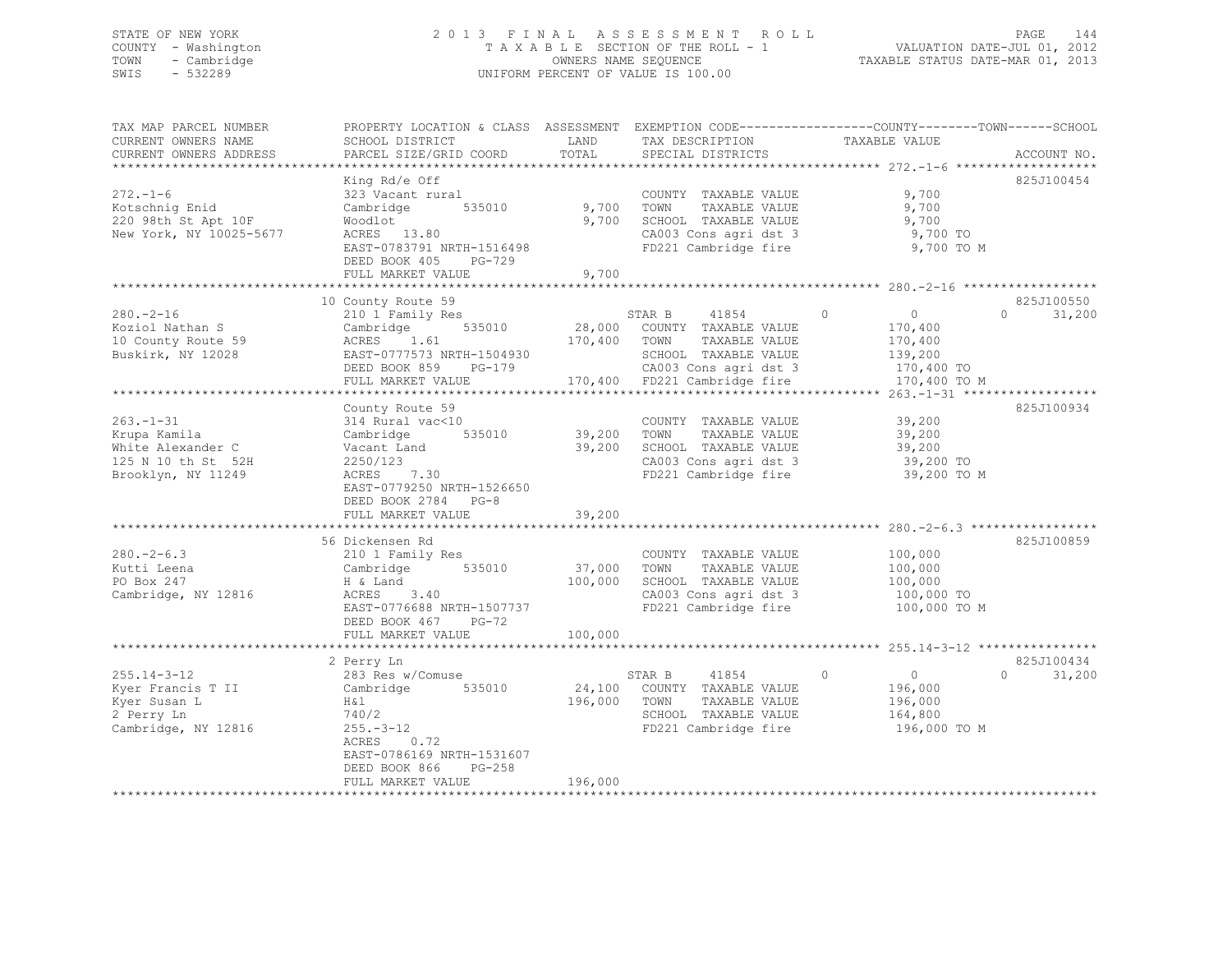| COUNTY - Washington<br>TOWN<br>- Cambridge<br>SWIS<br>$-532289$                                         |                                                                                                                                                                                     |                            | TAXABLE SECTION OF THE ROLL - 1<br>OWNERS NAME SEQUENCE<br>UNIFORM PERCENT OF VALUE IS 100.00                    | VALUATION DATE-JUL 01, 2012<br>TAXABLE STATUS DATE-MAR 01, 2013 |                                                                 |                                  |
|---------------------------------------------------------------------------------------------------------|-------------------------------------------------------------------------------------------------------------------------------------------------------------------------------------|----------------------------|------------------------------------------------------------------------------------------------------------------|-----------------------------------------------------------------|-----------------------------------------------------------------|----------------------------------|
| TAX MAP PARCEL NUMBER<br>CURRENT OWNERS NAME<br>CURRENT OWNERS ADDRESS                                  | PROPERTY LOCATION & CLASS ASSESSMENT EXEMPTION CODE---------------COUNTY-------TOWN-----SCHOOL<br>SCHOOL DISTRICT<br>PARCEL SIZE/GRID COORD                                         | LAND<br>TOTAL              | TAX DESCRIPTION<br>SPECIAL DISTRICTS                                                                             | TAXABLE VALUE                                                   |                                                                 | ACCOUNT NO.                      |
| **********************                                                                                  |                                                                                                                                                                                     |                            |                                                                                                                  |                                                                 |                                                                 |                                  |
| $255.14 - 3 - 2$<br>LaBrake Brian D<br>LaBrake Cynthia J<br>119 State Route 372<br>Cambridge, NY 12816  | 119 State Route 372<br>283 Res w/Comuse<br>535010<br>Cambridge<br>H & L<br>Easement 591/300<br>$255. - 3 - 2$<br>FRNT 125.00 DPTH 185.00<br>ACRES 0.47<br>EAST-0785790 NRTH-1533174 | 242,600 TOWN               | STAR B<br>41854<br>26,500 COUNTY TAXABLE VALUE<br>TAXABLE VALUE<br>SCHOOL TAXABLE VALUE<br>FD221 Cambridge fire  | $\Omega$                                                        | $\overline{0}$<br>242,600<br>242,600<br>211,400<br>242,600 TO M | 825J100435<br>$\Omega$<br>31,200 |
|                                                                                                         | DEED BOOK 1845 PG-276                                                                                                                                                               |                            |                                                                                                                  |                                                                 |                                                                 |                                  |
|                                                                                                         | FULL MARKET VALUE                                                                                                                                                                   | 242,600                    |                                                                                                                  |                                                                 |                                                                 |                                  |
|                                                                                                         | 491+495 Turnpike Rd                                                                                                                                                                 |                            |                                                                                                                  |                                                                 |                                                                 |                                  |
| $272. - 2 - 16.1$<br>LaBrake Brian D<br>LaBrake Cynthia J<br>119 State Route 372<br>Cambridge, NY 12816 | 220 2 Family Res<br>Cambridge 535010<br>Multiple R<br>2.50<br>ACRES<br>EAST-0788191 NRTH-1513931                                                                                    | 31,500 TOWN                | COUNTY TAXABLE VALUE<br>TAXABLE VALUE<br>152,100 SCHOOL TAXABLE VALUE<br>FD221 Cambridge fire                    |                                                                 | 152,100<br>152,100<br>152,100<br>152,100 TO M                   |                                  |
|                                                                                                         | DEED BOOK 2151 PG-62<br>FULL MARKET VALUE                                                                                                                                           | 152,100                    |                                                                                                                  |                                                                 |                                                                 |                                  |
|                                                                                                         | County Route 60/E Off                                                                                                                                                               |                            |                                                                                                                  |                                                                 |                                                                 | 825J100917                       |
| $262. -1 - 17.1$<br>Lacasse Kenneth<br>Lacasse Kathleen<br>114 Frog Way<br>Cambridge, NY 12816          | 322 Rural vac>10<br>535010<br>Cambridge<br>Vl<br>ACRES 11.40<br>EAST-0771588 NRTH-1522208<br>DEED BOOK 1667 PG-333                                                                  | 30,800 TOWN                | COUNTY TAXABLE VALUE<br>TAXABLE VALUE<br>30,800 SCHOOL TAXABLE VALUE<br>FD221 Cambridge fire                     |                                                                 | 30,800<br>30,800<br>30,800<br>30,800 TO M                       |                                  |
|                                                                                                         | FULL MARKET VALUE                                                                                                                                                                   | 30,800                     |                                                                                                                  |                                                                 |                                                                 |                                  |
|                                                                                                         | 114 Froq Way                                                                                                                                                                        | * * * * * * * * * * * * *  |                                                                                                                  |                                                                 |                                                                 | 825J100918                       |
| $262 - 1 - 17.2$<br>Lacasse Kenneth<br>Lacasse Kathleen<br>114 Frog Way<br>Cambridge, NY 12816          | 242 Rurl res&rec<br>535010<br>Cambridge<br>House & L<br>ACRES 10.00<br>EAST-0772524 NRTH-1522375<br>DEED BOOK 499<br>PG-515                                                         | 57,000<br>288,100          | STAR B<br>41854<br>COUNTY TAXABLE VALUE<br>TOWN<br>TAXABLE VALUE<br>SCHOOL TAXABLE VALUE<br>FD221 Cambridge fire | $\Omega$                                                        | $\overline{0}$<br>288,100<br>288,100<br>256,900<br>288,100 TO M | $\Omega$<br>31,200               |
|                                                                                                         | FULL MARKET VALUE                                                                                                                                                                   | 288,100                    |                                                                                                                  |                                                                 |                                                                 |                                  |
|                                                                                                         |                                                                                                                                                                                     |                            |                                                                                                                  |                                                                 |                                                                 |                                  |
| $262. -1 - 17.3$<br>Lacasse Kenneth<br>Lacasse Kathleen<br>114 Frog Way<br>Cambridge, NY 12816          | County Route 60/E Off<br>314 Rural vac<10<br>535010<br>Cambridge<br>Vl<br>ACRES 7.40<br>EAST-0772987 NRTH-1522445                                                                   | 34,600 TOWN                | COUNTY TAXABLE VALUE<br>TAXABLE VALUE<br>34,600 SCHOOL TAXABLE VALUE<br>FD221 Cambridge fire                     |                                                                 | 34,600<br>34,600<br>34,600<br>34,600 TO M                       | 825J100919                       |
| **********************                                                                                  | DEED BOOK 499<br>PG-519<br>FULL MARKET VALUE<br>************************                                                                                                            | 34,600<br>**************** |                                                                                                                  |                                                                 |                                                                 |                                  |

STATE OF NEW YORK 2013 FINAL ASSESSMENT ROLL PAGE 145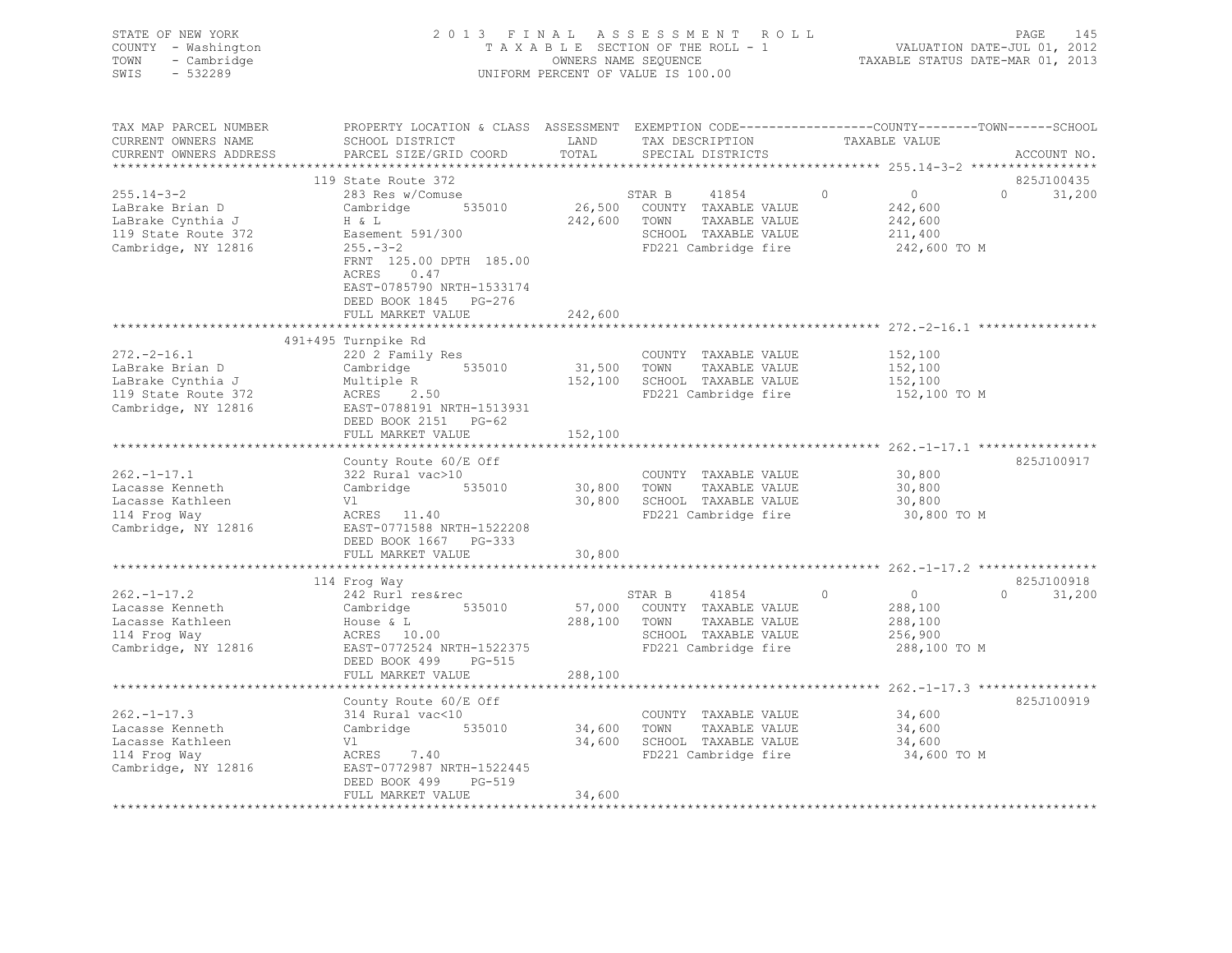## STATE OF NEW YORK 2 0 1 3 F I N A L A S S E S S M E N T R O L L PAGE 146 COUNTY - Washington T A X A B L E SECTION OF THE ROLL - 1 VALUATION DATE-JUL 01, 2012 TOWN - Cambridge OWNERS NAME SEQUENCE TAXABLE STATUS DATE-MAR 01, 2013 SWIS - 532289 UNIFORM PERCENT OF VALUE IS 100.00

| TAX MAP PARCEL NUMBER  | PROPERTY LOCATION & CLASS ASSESSMENT EXEMPTION CODE---------------COUNTY-------TOWN-----SCHOOL |                    |                                            |                           |                    |
|------------------------|------------------------------------------------------------------------------------------------|--------------------|--------------------------------------------|---------------------------|--------------------|
| CURRENT OWNERS NAME    | SCHOOL DISTRICT                                                                                | T AND              | TAX DESCRIPTION                            | TAXABLE VALUE             |                    |
| CURRENT OWNERS ADDRESS | PARCEL SIZE/GRID COORD                                                                         | TOTAL              | SPECIAL DISTRICTS                          |                           | ACCOUNT NO.        |
|                        |                                                                                                |                    |                                            |                           |                    |
|                        | County Route 60/Off                                                                            |                    |                                            |                           | 825J100965         |
| $262. -1 - 17.5$       | 314 Rural vac<10                                                                               |                    | COUNTY TAXABLE VALUE                       | 20,000                    |                    |
| Lacasse Kenneth        | 535010<br>Cambridge                                                                            | 20,000             | TOWN<br>TAXABLE VALUE                      | 20,000                    |                    |
| Lacasse Katherine      | Vl                                                                                             | 20,000             | SCHOOL TAXABLE VALUE                       | 20,000                    |                    |
| 114 Frog Way           | ACRES 7.00                                                                                     |                    | FD221 Cambridge fire                       | 20,000 TO M               |                    |
| Cambridge, NY 12816    | EAST-0772053 NRTH-1522359                                                                      |                    |                                            |                           |                    |
|                        | DEED BOOK 1667 PG-326                                                                          |                    |                                            |                           |                    |
|                        | FULL MARKET VALUE                                                                              | 20,000             |                                            |                           |                    |
|                        |                                                                                                |                    |                                            |                           |                    |
|                        | County Route 60/E Off                                                                          |                    |                                            |                           | 825J100276         |
| $262 - 1 - 17$         | 322 Rural vac>10                                                                               |                    | COUNTY TAXABLE VALUE                       | 32,800                    |                    |
| Lacasse Kenneth M      | Cambridge                                                                                      | 535010 32,800 TOWN | TAXABLE VALUE                              | 32,800                    |                    |
| Lacasse Kathleen M     | Land                                                                                           | 32,800             | SCHOOL TAXABLE VALUE                       | 32,800                    |                    |
| 114 Froq Way           | ACRES 12.89                                                                                    |                    | FD221 Cambridge fire                       | 32,800 TO M               |                    |
| Cambridge, NY 12816    | EAST-0772923 NRTH-1523158                                                                      |                    |                                            |                           |                    |
|                        | DEED BOOK 1667 PG-330                                                                          |                    |                                            |                           |                    |
|                        | FULL MARKET VALUE                                                                              | 32,800             |                                            |                           |                    |
|                        |                                                                                                |                    |                                            |                           |                    |
|                        | 57 State Route 372                                                                             |                    |                                            |                           | 825J100305         |
| $255.14 - 3 - 15$      | 210 1 Family Res                                                                               |                    | 41854<br>STAR B                            | $\circ$<br>$\overline{0}$ | 31,200<br>$\Omega$ |
| LaFountain Paul JR     | Cambridge                                                                                      |                    | 535010 28,300 COUNTY TAXABLE VALUE<br>TOWN | 185,700                   |                    |
| LaFountain Amy         | Office                                                                                         | 185,700            | TAXABLE VALUE<br>SCHOOL TAXABLE VALUE      | 185,700                   |                    |
| 57 State Route 372     | $255. - 3 - 15$<br>$ACRES$ 0.90                                                                |                    | FD221 Cambridge fire                       | 154,500                   |                    |
| Cambridge, NY 12816    | EAST-0786119 NRTH-1531821                                                                      |                    |                                            | 185,700 TO M              |                    |
|                        | DEED BOOK 2124 PG-147                                                                          |                    |                                            |                           |                    |
|                        | FULL MARKET VALUE                                                                              | 185,700            |                                            |                           |                    |
|                        |                                                                                                |                    |                                            |                           |                    |
|                        | 656 County Route 74                                                                            |                    |                                            |                           | 825J101995         |
| $270. - 1 - 24.5$      | 242 Rurl res&rec                                                                               |                    | STAR B<br>41854                            | $\circ$<br>$\overline{0}$ | $\Omega$<br>31,200 |
| LaJara John E          | 535010<br>Cambridge                                                                            |                    | 59,800 COUNTY TAXABLE VALUE                | 294,200                   |                    |
| Stein Joan A           | Land & Modular                                                                                 | 294,200            | TOWN<br>TAXABLE VALUE                      | 294,200                   |                    |
| 656 County Route 74    | Lot 4                                                                                          |                    | SCHOOL TAXABLE VALUE                       | 263,000                   |                    |
| Cambridge, NY 12816    | ACRES 11.42                                                                                    |                    | FD221 Cambridge fire                       | 294,200 TO M              |                    |
|                        | EAST-0765946 NRTH-1514193                                                                      |                    |                                            |                           |                    |
|                        | DEED BOOK 576<br>$PG-269$                                                                      |                    |                                            |                           |                    |
|                        | FULL MARKET VALUE                                                                              | 294,200            |                                            |                           |                    |
|                        |                                                                                                |                    |                                            |                           |                    |
|                        |                                                                                                |                    |                                            |                           |                    |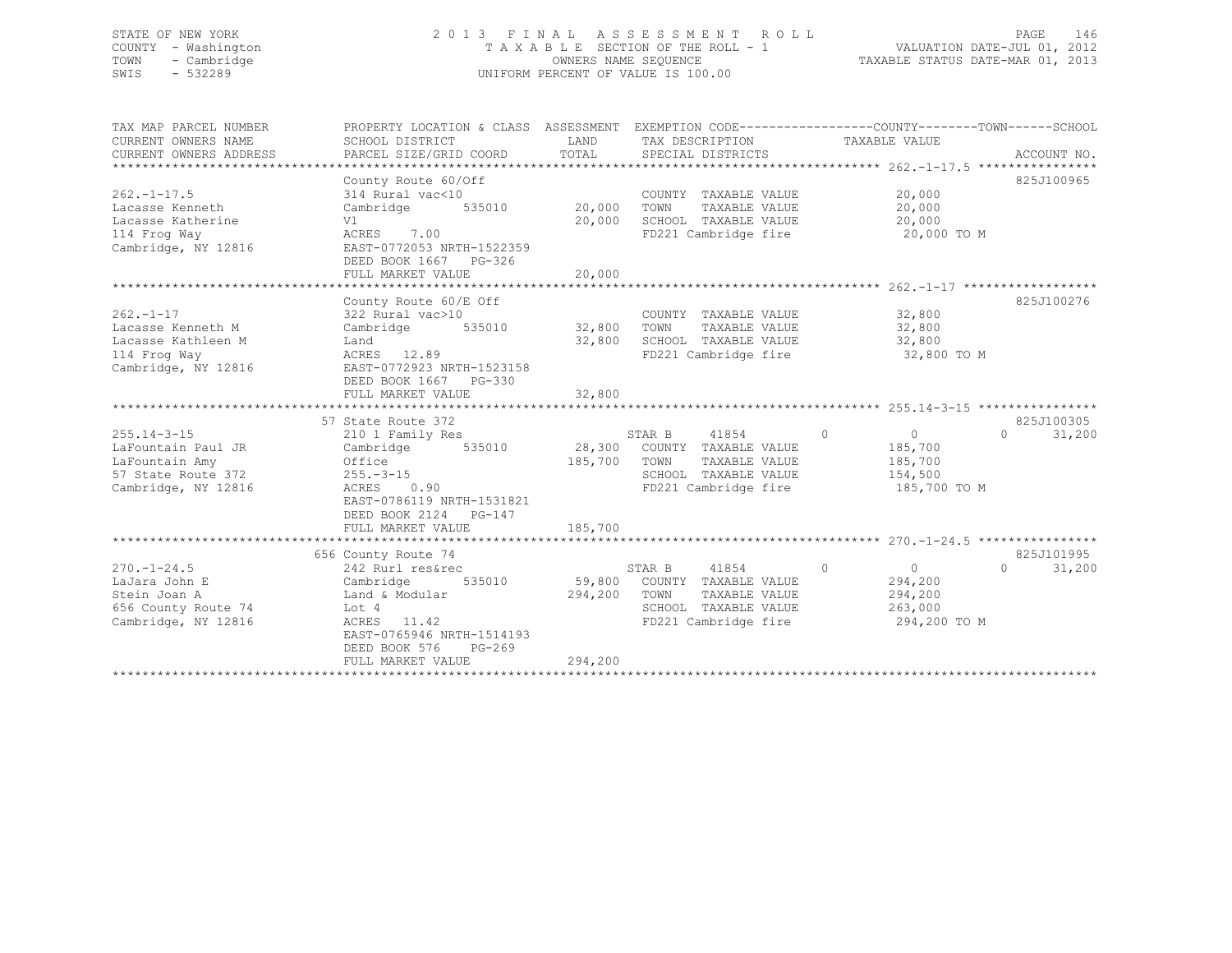## STATE OF NEW YORK 2 0 1 3 F I N A L A S S E S S M E N T R O L L PAGE 147 COUNTY - Washington T A X A B L E SECTION OF THE ROLL - 1 VALUATION DATE-JUL 01, 2012 TOWN - Cambridge OWNERS NAME SEQUENCE TAXABLE STATUS DATE-MAR 01, 2013 SWIS - 532289 UNIFORM PERCENT OF VALUE IS 100.00

| 1192 County Route 59<br>$262 - 2 - 14.2$<br>240 Rural res<br>AG DIST 41720<br>$\circ$<br>63,877<br>63,877<br>63,877<br>535010 125,400 STAR B 41854<br>$\sim$ 0<br>Lampros Thomas M<br>Cambridge<br>$\overline{0}$<br>$\Omega$<br>31,200<br>525,123<br>King Sue H<br>589,000 COUNTY TAXABLE VALUE<br>SUD LOT 2<br>ACRES 40.33<br>525,123<br>1192 County Route 59<br>TOWN<br>TAXABLE VALUE<br>Cambridge, NY 12816<br>EAST-0778473 NRTH-1523437<br>SCHOOL TAXABLE VALUE<br>493,923<br>DEED BOOK 2151 PG-308<br>CA003 Cons agri dst 3<br>525,123 TO<br>589,000<br>MAY BE SUBJECT TO PAYMENT FULL MARKET VALUE<br>63,877 EX<br>FD221 Cambridge fire 589,000 TO M<br>UNDER AGDIST LAW TIL 2017<br>825J100950<br>142 Greene Rd<br>$0$<br>240,500<br>$\sim$ 0<br>$263. -1 - 14.1$<br>STAR B 41854<br>38,500 COUNTY TAXABLE VALUE<br>$\cap$<br>210 1 Family Res<br>31,200<br>Eanglois Ricky<br>Langlois Tammy<br>142 Greene Rd<br>2 Cambridge Manuel Manuel Manuel Manuel Manuel Manuel Manuel Manuel Manuel Manuel Manuel Manuel Manuel Manuel Manuel Manuel Manuel Manuel Manuel Manuel Manuel Manuel Manuel Ma<br>240,500<br>240,500 TOWN<br>TAXABLE VALUE<br>SCHOOL TAXABLE VALUE<br>209,300<br>240,500 ТО<br>240,500 ТО М<br>CA003 Cons agri dst 3<br>FD221 Cambridge fire<br>$PG-139$<br>240,500<br>FULL MARKET VALUE<br>160 Dickensen Rd<br>78 PCT OF VALUE USED FOR EXEMPTION PURPOSES<br>825J100697<br>$280. - 1 - 12$<br>50,000<br>$\sim$ 0<br>CBT VET/C 41132<br>$\circ$<br>0<br>241 Rural res&aq<br>$105,600$ CBT VET/T 41133<br>535010 105,600 CBT VET/T 41720<br>259,900 AG DIST 11720<br>$\circ$<br>Larned Caroline J LE<br>$\circ$<br>$\overline{0}$<br>45,000<br>E Cambridge<br>1747/30<br>ACRES 30.50<br>EAST-0774415 N<br>$\overline{0}$<br>25,585<br>25,585<br>25,585<br>Crawford Deborah K<br>AGED-CO/TN 41801<br>$0$ 76,361<br>78,861<br>160 Dickensen Rd<br>$\overline{\phantom{0}}$<br>$\overline{0}$<br>81,089<br>EAST-0774415 NRTH-1509337<br>$\overline{0}$<br>Buskirk, NY 12028<br>AGED-SCH 41804<br>$\bigcirc$<br>DEED BOOK 2949 PG-101 STAR EN 41834<br>$\overline{0}$<br>$\overline{0}$<br>$\Omega$<br>65,830<br>259,900 COUNTY TAXABLE VALUE<br>107,954<br>FULL MARKET VALUE<br>MAY BE SUBJECT TO PAYMENT<br>UNDER AGDIST LAW TIL 2017<br>TOWN<br>TAXABLE VALUE<br>110,454<br>87,396<br>SCHOOL TAXABLE VALUE<br>234,315 TO<br>CA003 Cons agri dst 3<br>25,585 EX<br>$FD221$ Cambridge fire 259,900 TO M<br>Old King Road Ln<br>COUNTY TAXABLE VALUE 25,000<br>$272, -1 - 10.3$<br>314 Rural vac<10<br>TAXABLE VALUE<br>535010 25,000<br>25,000<br>Larrabee Brian<br>Cambridge<br>TOWN<br>ACRES 4.31 25,000<br>EAST-0780559 NRTH-1513444 25,000<br>45 Oscaleto Rd<br>SCHOOL TAXABLE VALUE $25,000$<br>CA003 Cons agri dst 3 $25,000$ TO<br>FD221 Cambridge fire $25,000$ TO M<br>South Salem, NY 10507<br>$PG-159$<br>DEED BOOK 959<br>25,000<br>FULL MARKET VALUE | TAX MAP PARCEL NUMBER<br>CURRENT OWNERS NAME | PROPERTY LOCATION & CLASS ASSESSMENT EXEMPTION CODE----------------COUNTY-------TOWN------SCHOOL |  |  |  |
|------------------------------------------------------------------------------------------------------------------------------------------------------------------------------------------------------------------------------------------------------------------------------------------------------------------------------------------------------------------------------------------------------------------------------------------------------------------------------------------------------------------------------------------------------------------------------------------------------------------------------------------------------------------------------------------------------------------------------------------------------------------------------------------------------------------------------------------------------------------------------------------------------------------------------------------------------------------------------------------------------------------------------------------------------------------------------------------------------------------------------------------------------------------------------------------------------------------------------------------------------------------------------------------------------------------------------------------------------------------------------------------------------------------------------------------------------------------------------------------------------------------------------------------------------------------------------------------------------------------------------------------------------------------------------------------------------------------------------------------------------------------------------------------------------------------------------------------------------------------------------------------------------------------------------------------------------------------------------------------------------------------------------------------------------------------------------------------------------------------------------------------------------------------------------------------------------------------------------------------------------------------------------------------------------------------------------------------------------------------------------------------------------------------------------------------------------------------------------------------------------------------------------------------------------------------------------------------------------------------------------------------------------------------------------------------------------------------------------------------------------------------------------------------------------------------------------------------------------------------------------------------|----------------------------------------------|--------------------------------------------------------------------------------------------------|--|--|--|
|                                                                                                                                                                                                                                                                                                                                                                                                                                                                                                                                                                                                                                                                                                                                                                                                                                                                                                                                                                                                                                                                                                                                                                                                                                                                                                                                                                                                                                                                                                                                                                                                                                                                                                                                                                                                                                                                                                                                                                                                                                                                                                                                                                                                                                                                                                                                                                                                                                                                                                                                                                                                                                                                                                                                                                                                                                                                                          | CURRENT OWNERS ADDRESS                       |                                                                                                  |  |  |  |
|                                                                                                                                                                                                                                                                                                                                                                                                                                                                                                                                                                                                                                                                                                                                                                                                                                                                                                                                                                                                                                                                                                                                                                                                                                                                                                                                                                                                                                                                                                                                                                                                                                                                                                                                                                                                                                                                                                                                                                                                                                                                                                                                                                                                                                                                                                                                                                                                                                                                                                                                                                                                                                                                                                                                                                                                                                                                                          |                                              |                                                                                                  |  |  |  |
|                                                                                                                                                                                                                                                                                                                                                                                                                                                                                                                                                                                                                                                                                                                                                                                                                                                                                                                                                                                                                                                                                                                                                                                                                                                                                                                                                                                                                                                                                                                                                                                                                                                                                                                                                                                                                                                                                                                                                                                                                                                                                                                                                                                                                                                                                                                                                                                                                                                                                                                                                                                                                                                                                                                                                                                                                                                                                          |                                              |                                                                                                  |  |  |  |
|                                                                                                                                                                                                                                                                                                                                                                                                                                                                                                                                                                                                                                                                                                                                                                                                                                                                                                                                                                                                                                                                                                                                                                                                                                                                                                                                                                                                                                                                                                                                                                                                                                                                                                                                                                                                                                                                                                                                                                                                                                                                                                                                                                                                                                                                                                                                                                                                                                                                                                                                                                                                                                                                                                                                                                                                                                                                                          |                                              |                                                                                                  |  |  |  |
|                                                                                                                                                                                                                                                                                                                                                                                                                                                                                                                                                                                                                                                                                                                                                                                                                                                                                                                                                                                                                                                                                                                                                                                                                                                                                                                                                                                                                                                                                                                                                                                                                                                                                                                                                                                                                                                                                                                                                                                                                                                                                                                                                                                                                                                                                                                                                                                                                                                                                                                                                                                                                                                                                                                                                                                                                                                                                          |                                              |                                                                                                  |  |  |  |
|                                                                                                                                                                                                                                                                                                                                                                                                                                                                                                                                                                                                                                                                                                                                                                                                                                                                                                                                                                                                                                                                                                                                                                                                                                                                                                                                                                                                                                                                                                                                                                                                                                                                                                                                                                                                                                                                                                                                                                                                                                                                                                                                                                                                                                                                                                                                                                                                                                                                                                                                                                                                                                                                                                                                                                                                                                                                                          |                                              |                                                                                                  |  |  |  |
|                                                                                                                                                                                                                                                                                                                                                                                                                                                                                                                                                                                                                                                                                                                                                                                                                                                                                                                                                                                                                                                                                                                                                                                                                                                                                                                                                                                                                                                                                                                                                                                                                                                                                                                                                                                                                                                                                                                                                                                                                                                                                                                                                                                                                                                                                                                                                                                                                                                                                                                                                                                                                                                                                                                                                                                                                                                                                          |                                              |                                                                                                  |  |  |  |
|                                                                                                                                                                                                                                                                                                                                                                                                                                                                                                                                                                                                                                                                                                                                                                                                                                                                                                                                                                                                                                                                                                                                                                                                                                                                                                                                                                                                                                                                                                                                                                                                                                                                                                                                                                                                                                                                                                                                                                                                                                                                                                                                                                                                                                                                                                                                                                                                                                                                                                                                                                                                                                                                                                                                                                                                                                                                                          |                                              |                                                                                                  |  |  |  |
|                                                                                                                                                                                                                                                                                                                                                                                                                                                                                                                                                                                                                                                                                                                                                                                                                                                                                                                                                                                                                                                                                                                                                                                                                                                                                                                                                                                                                                                                                                                                                                                                                                                                                                                                                                                                                                                                                                                                                                                                                                                                                                                                                                                                                                                                                                                                                                                                                                                                                                                                                                                                                                                                                                                                                                                                                                                                                          |                                              |                                                                                                  |  |  |  |
|                                                                                                                                                                                                                                                                                                                                                                                                                                                                                                                                                                                                                                                                                                                                                                                                                                                                                                                                                                                                                                                                                                                                                                                                                                                                                                                                                                                                                                                                                                                                                                                                                                                                                                                                                                                                                                                                                                                                                                                                                                                                                                                                                                                                                                                                                                                                                                                                                                                                                                                                                                                                                                                                                                                                                                                                                                                                                          |                                              |                                                                                                  |  |  |  |
|                                                                                                                                                                                                                                                                                                                                                                                                                                                                                                                                                                                                                                                                                                                                                                                                                                                                                                                                                                                                                                                                                                                                                                                                                                                                                                                                                                                                                                                                                                                                                                                                                                                                                                                                                                                                                                                                                                                                                                                                                                                                                                                                                                                                                                                                                                                                                                                                                                                                                                                                                                                                                                                                                                                                                                                                                                                                                          |                                              |                                                                                                  |  |  |  |
|                                                                                                                                                                                                                                                                                                                                                                                                                                                                                                                                                                                                                                                                                                                                                                                                                                                                                                                                                                                                                                                                                                                                                                                                                                                                                                                                                                                                                                                                                                                                                                                                                                                                                                                                                                                                                                                                                                                                                                                                                                                                                                                                                                                                                                                                                                                                                                                                                                                                                                                                                                                                                                                                                                                                                                                                                                                                                          |                                              |                                                                                                  |  |  |  |
|                                                                                                                                                                                                                                                                                                                                                                                                                                                                                                                                                                                                                                                                                                                                                                                                                                                                                                                                                                                                                                                                                                                                                                                                                                                                                                                                                                                                                                                                                                                                                                                                                                                                                                                                                                                                                                                                                                                                                                                                                                                                                                                                                                                                                                                                                                                                                                                                                                                                                                                                                                                                                                                                                                                                                                                                                                                                                          |                                              |                                                                                                  |  |  |  |
|                                                                                                                                                                                                                                                                                                                                                                                                                                                                                                                                                                                                                                                                                                                                                                                                                                                                                                                                                                                                                                                                                                                                                                                                                                                                                                                                                                                                                                                                                                                                                                                                                                                                                                                                                                                                                                                                                                                                                                                                                                                                                                                                                                                                                                                                                                                                                                                                                                                                                                                                                                                                                                                                                                                                                                                                                                                                                          |                                              |                                                                                                  |  |  |  |
|                                                                                                                                                                                                                                                                                                                                                                                                                                                                                                                                                                                                                                                                                                                                                                                                                                                                                                                                                                                                                                                                                                                                                                                                                                                                                                                                                                                                                                                                                                                                                                                                                                                                                                                                                                                                                                                                                                                                                                                                                                                                                                                                                                                                                                                                                                                                                                                                                                                                                                                                                                                                                                                                                                                                                                                                                                                                                          |                                              |                                                                                                  |  |  |  |
|                                                                                                                                                                                                                                                                                                                                                                                                                                                                                                                                                                                                                                                                                                                                                                                                                                                                                                                                                                                                                                                                                                                                                                                                                                                                                                                                                                                                                                                                                                                                                                                                                                                                                                                                                                                                                                                                                                                                                                                                                                                                                                                                                                                                                                                                                                                                                                                                                                                                                                                                                                                                                                                                                                                                                                                                                                                                                          |                                              |                                                                                                  |  |  |  |
|                                                                                                                                                                                                                                                                                                                                                                                                                                                                                                                                                                                                                                                                                                                                                                                                                                                                                                                                                                                                                                                                                                                                                                                                                                                                                                                                                                                                                                                                                                                                                                                                                                                                                                                                                                                                                                                                                                                                                                                                                                                                                                                                                                                                                                                                                                                                                                                                                                                                                                                                                                                                                                                                                                                                                                                                                                                                                          |                                              |                                                                                                  |  |  |  |
|                                                                                                                                                                                                                                                                                                                                                                                                                                                                                                                                                                                                                                                                                                                                                                                                                                                                                                                                                                                                                                                                                                                                                                                                                                                                                                                                                                                                                                                                                                                                                                                                                                                                                                                                                                                                                                                                                                                                                                                                                                                                                                                                                                                                                                                                                                                                                                                                                                                                                                                                                                                                                                                                                                                                                                                                                                                                                          |                                              |                                                                                                  |  |  |  |
|                                                                                                                                                                                                                                                                                                                                                                                                                                                                                                                                                                                                                                                                                                                                                                                                                                                                                                                                                                                                                                                                                                                                                                                                                                                                                                                                                                                                                                                                                                                                                                                                                                                                                                                                                                                                                                                                                                                                                                                                                                                                                                                                                                                                                                                                                                                                                                                                                                                                                                                                                                                                                                                                                                                                                                                                                                                                                          |                                              |                                                                                                  |  |  |  |
|                                                                                                                                                                                                                                                                                                                                                                                                                                                                                                                                                                                                                                                                                                                                                                                                                                                                                                                                                                                                                                                                                                                                                                                                                                                                                                                                                                                                                                                                                                                                                                                                                                                                                                                                                                                                                                                                                                                                                                                                                                                                                                                                                                                                                                                                                                                                                                                                                                                                                                                                                                                                                                                                                                                                                                                                                                                                                          |                                              |                                                                                                  |  |  |  |
|                                                                                                                                                                                                                                                                                                                                                                                                                                                                                                                                                                                                                                                                                                                                                                                                                                                                                                                                                                                                                                                                                                                                                                                                                                                                                                                                                                                                                                                                                                                                                                                                                                                                                                                                                                                                                                                                                                                                                                                                                                                                                                                                                                                                                                                                                                                                                                                                                                                                                                                                                                                                                                                                                                                                                                                                                                                                                          |                                              |                                                                                                  |  |  |  |
|                                                                                                                                                                                                                                                                                                                                                                                                                                                                                                                                                                                                                                                                                                                                                                                                                                                                                                                                                                                                                                                                                                                                                                                                                                                                                                                                                                                                                                                                                                                                                                                                                                                                                                                                                                                                                                                                                                                                                                                                                                                                                                                                                                                                                                                                                                                                                                                                                                                                                                                                                                                                                                                                                                                                                                                                                                                                                          |                                              |                                                                                                  |  |  |  |
|                                                                                                                                                                                                                                                                                                                                                                                                                                                                                                                                                                                                                                                                                                                                                                                                                                                                                                                                                                                                                                                                                                                                                                                                                                                                                                                                                                                                                                                                                                                                                                                                                                                                                                                                                                                                                                                                                                                                                                                                                                                                                                                                                                                                                                                                                                                                                                                                                                                                                                                                                                                                                                                                                                                                                                                                                                                                                          |                                              |                                                                                                  |  |  |  |
|                                                                                                                                                                                                                                                                                                                                                                                                                                                                                                                                                                                                                                                                                                                                                                                                                                                                                                                                                                                                                                                                                                                                                                                                                                                                                                                                                                                                                                                                                                                                                                                                                                                                                                                                                                                                                                                                                                                                                                                                                                                                                                                                                                                                                                                                                                                                                                                                                                                                                                                                                                                                                                                                                                                                                                                                                                                                                          |                                              |                                                                                                  |  |  |  |
|                                                                                                                                                                                                                                                                                                                                                                                                                                                                                                                                                                                                                                                                                                                                                                                                                                                                                                                                                                                                                                                                                                                                                                                                                                                                                                                                                                                                                                                                                                                                                                                                                                                                                                                                                                                                                                                                                                                                                                                                                                                                                                                                                                                                                                                                                                                                                                                                                                                                                                                                                                                                                                                                                                                                                                                                                                                                                          |                                              |                                                                                                  |  |  |  |
|                                                                                                                                                                                                                                                                                                                                                                                                                                                                                                                                                                                                                                                                                                                                                                                                                                                                                                                                                                                                                                                                                                                                                                                                                                                                                                                                                                                                                                                                                                                                                                                                                                                                                                                                                                                                                                                                                                                                                                                                                                                                                                                                                                                                                                                                                                                                                                                                                                                                                                                                                                                                                                                                                                                                                                                                                                                                                          |                                              |                                                                                                  |  |  |  |
|                                                                                                                                                                                                                                                                                                                                                                                                                                                                                                                                                                                                                                                                                                                                                                                                                                                                                                                                                                                                                                                                                                                                                                                                                                                                                                                                                                                                                                                                                                                                                                                                                                                                                                                                                                                                                                                                                                                                                                                                                                                                                                                                                                                                                                                                                                                                                                                                                                                                                                                                                                                                                                                                                                                                                                                                                                                                                          |                                              |                                                                                                  |  |  |  |
|                                                                                                                                                                                                                                                                                                                                                                                                                                                                                                                                                                                                                                                                                                                                                                                                                                                                                                                                                                                                                                                                                                                                                                                                                                                                                                                                                                                                                                                                                                                                                                                                                                                                                                                                                                                                                                                                                                                                                                                                                                                                                                                                                                                                                                                                                                                                                                                                                                                                                                                                                                                                                                                                                                                                                                                                                                                                                          |                                              |                                                                                                  |  |  |  |
|                                                                                                                                                                                                                                                                                                                                                                                                                                                                                                                                                                                                                                                                                                                                                                                                                                                                                                                                                                                                                                                                                                                                                                                                                                                                                                                                                                                                                                                                                                                                                                                                                                                                                                                                                                                                                                                                                                                                                                                                                                                                                                                                                                                                                                                                                                                                                                                                                                                                                                                                                                                                                                                                                                                                                                                                                                                                                          |                                              |                                                                                                  |  |  |  |
|                                                                                                                                                                                                                                                                                                                                                                                                                                                                                                                                                                                                                                                                                                                                                                                                                                                                                                                                                                                                                                                                                                                                                                                                                                                                                                                                                                                                                                                                                                                                                                                                                                                                                                                                                                                                                                                                                                                                                                                                                                                                                                                                                                                                                                                                                                                                                                                                                                                                                                                                                                                                                                                                                                                                                                                                                                                                                          |                                              |                                                                                                  |  |  |  |
|                                                                                                                                                                                                                                                                                                                                                                                                                                                                                                                                                                                                                                                                                                                                                                                                                                                                                                                                                                                                                                                                                                                                                                                                                                                                                                                                                                                                                                                                                                                                                                                                                                                                                                                                                                                                                                                                                                                                                                                                                                                                                                                                                                                                                                                                                                                                                                                                                                                                                                                                                                                                                                                                                                                                                                                                                                                                                          |                                              |                                                                                                  |  |  |  |
|                                                                                                                                                                                                                                                                                                                                                                                                                                                                                                                                                                                                                                                                                                                                                                                                                                                                                                                                                                                                                                                                                                                                                                                                                                                                                                                                                                                                                                                                                                                                                                                                                                                                                                                                                                                                                                                                                                                                                                                                                                                                                                                                                                                                                                                                                                                                                                                                                                                                                                                                                                                                                                                                                                                                                                                                                                                                                          |                                              |                                                                                                  |  |  |  |
|                                                                                                                                                                                                                                                                                                                                                                                                                                                                                                                                                                                                                                                                                                                                                                                                                                                                                                                                                                                                                                                                                                                                                                                                                                                                                                                                                                                                                                                                                                                                                                                                                                                                                                                                                                                                                                                                                                                                                                                                                                                                                                                                                                                                                                                                                                                                                                                                                                                                                                                                                                                                                                                                                                                                                                                                                                                                                          |                                              |                                                                                                  |  |  |  |
|                                                                                                                                                                                                                                                                                                                                                                                                                                                                                                                                                                                                                                                                                                                                                                                                                                                                                                                                                                                                                                                                                                                                                                                                                                                                                                                                                                                                                                                                                                                                                                                                                                                                                                                                                                                                                                                                                                                                                                                                                                                                                                                                                                                                                                                                                                                                                                                                                                                                                                                                                                                                                                                                                                                                                                                                                                                                                          |                                              |                                                                                                  |  |  |  |
|                                                                                                                                                                                                                                                                                                                                                                                                                                                                                                                                                                                                                                                                                                                                                                                                                                                                                                                                                                                                                                                                                                                                                                                                                                                                                                                                                                                                                                                                                                                                                                                                                                                                                                                                                                                                                                                                                                                                                                                                                                                                                                                                                                                                                                                                                                                                                                                                                                                                                                                                                                                                                                                                                                                                                                                                                                                                                          |                                              |                                                                                                  |  |  |  |
|                                                                                                                                                                                                                                                                                                                                                                                                                                                                                                                                                                                                                                                                                                                                                                                                                                                                                                                                                                                                                                                                                                                                                                                                                                                                                                                                                                                                                                                                                                                                                                                                                                                                                                                                                                                                                                                                                                                                                                                                                                                                                                                                                                                                                                                                                                                                                                                                                                                                                                                                                                                                                                                                                                                                                                                                                                                                                          |                                              |                                                                                                  |  |  |  |
|                                                                                                                                                                                                                                                                                                                                                                                                                                                                                                                                                                                                                                                                                                                                                                                                                                                                                                                                                                                                                                                                                                                                                                                                                                                                                                                                                                                                                                                                                                                                                                                                                                                                                                                                                                                                                                                                                                                                                                                                                                                                                                                                                                                                                                                                                                                                                                                                                                                                                                                                                                                                                                                                                                                                                                                                                                                                                          |                                              |                                                                                                  |  |  |  |
|                                                                                                                                                                                                                                                                                                                                                                                                                                                                                                                                                                                                                                                                                                                                                                                                                                                                                                                                                                                                                                                                                                                                                                                                                                                                                                                                                                                                                                                                                                                                                                                                                                                                                                                                                                                                                                                                                                                                                                                                                                                                                                                                                                                                                                                                                                                                                                                                                                                                                                                                                                                                                                                                                                                                                                                                                                                                                          |                                              |                                                                                                  |  |  |  |
|                                                                                                                                                                                                                                                                                                                                                                                                                                                                                                                                                                                                                                                                                                                                                                                                                                                                                                                                                                                                                                                                                                                                                                                                                                                                                                                                                                                                                                                                                                                                                                                                                                                                                                                                                                                                                                                                                                                                                                                                                                                                                                                                                                                                                                                                                                                                                                                                                                                                                                                                                                                                                                                                                                                                                                                                                                                                                          |                                              |                                                                                                  |  |  |  |
|                                                                                                                                                                                                                                                                                                                                                                                                                                                                                                                                                                                                                                                                                                                                                                                                                                                                                                                                                                                                                                                                                                                                                                                                                                                                                                                                                                                                                                                                                                                                                                                                                                                                                                                                                                                                                                                                                                                                                                                                                                                                                                                                                                                                                                                                                                                                                                                                                                                                                                                                                                                                                                                                                                                                                                                                                                                                                          |                                              |                                                                                                  |  |  |  |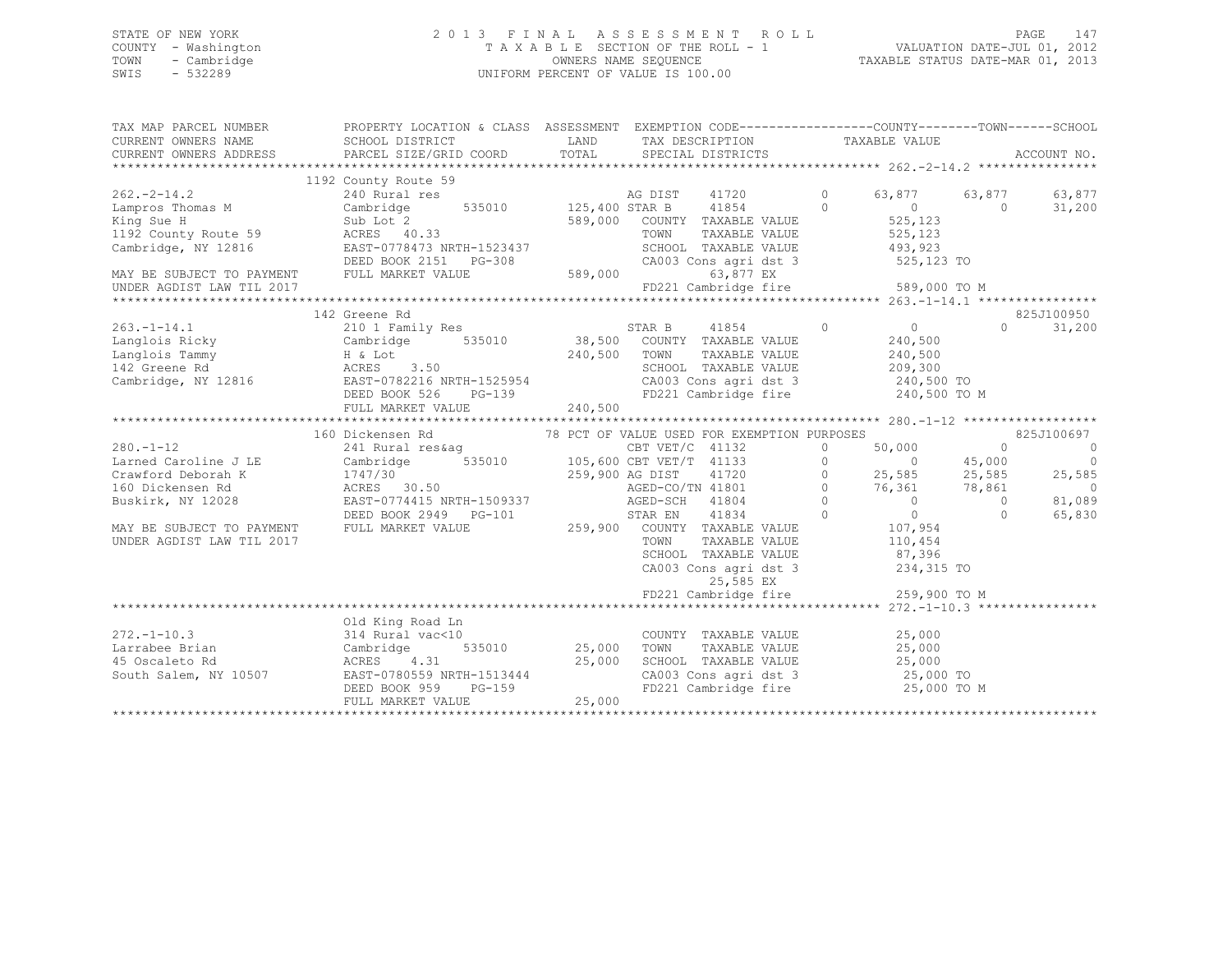## STATE OF NEW YORK 2 0 1 3 F I N A L A S S E S S M E N T R O L L PAGE 148 COUNTY - Washington T A X A B L E SECTION OF THE ROLL - 1 VALUATION DATE-JUL 01, 2012 TOWN - Cambridge OWNERS NAME SEQUENCE TAXABLE STATUS DATE-MAR 01, 2013 SWIS - 532289 UNIFORM PERCENT OF VALUE IS 100.00

| TAX MAP PARCEL NUMBER<br>CURRENT OWNERS NAME<br>CURRENT OWNERS ADDRESS                                                           | PROPERTY LOCATION & CLASS ASSESSMENT EXEMPTION CODE----------------COUNTY-------TOWN-----SCHOOL<br>SCHOOL DISTRICT<br>PARCEL SIZE/GRID COORD                                            | <b>EXAMPLE SERVICE SERVICE SERVICE SERVICE SERVICE SERVICE SERVICE SERVICE SERVICE SERVICE SERVICE SERVICE SERVICE</b><br>TOTAL | TAX DESCRIPTION<br>SPECIAL DISTRICTS                                                                                                                          | TAXABLE VALUE                                                        | ACCOUNT NO.        |
|----------------------------------------------------------------------------------------------------------------------------------|-----------------------------------------------------------------------------------------------------------------------------------------------------------------------------------------|---------------------------------------------------------------------------------------------------------------------------------|---------------------------------------------------------------------------------------------------------------------------------------------------------------|----------------------------------------------------------------------|--------------------|
|                                                                                                                                  |                                                                                                                                                                                         |                                                                                                                                 |                                                                                                                                                               |                                                                      |                    |
| $280 - 2 - 42$<br>Larrabee Brian<br>15 Oscaleto Rd                                                                               | 14 Old King Road Ln<br>242 Rurl res&rec<br>535010<br>ACRES 14.48                                                                                                                        | 74,000<br>124,000                                                                                                               | AG DIST<br>41720<br>COUNTY TAXABLE VALUE<br>TAXABLE VALUE<br>TOWN<br>SCHOOL TAXABLE VALUE<br>CA003 Cons agri dst 3<br>58,730 EX                               | $\Omega$<br>58,730 58,730<br>65,270<br>65,270<br>65,270<br>65,270 TO | 58,730             |
| MAY BE SUBJECT TO PAYMENT<br>UNDER AGDIST LAW TIL 2017 DEED BOOK 959 PG-163                                                      |                                                                                                                                                                                         |                                                                                                                                 | FD221 Cambridge fire 124,000 TO M                                                                                                                             |                                                                      |                    |
| $281 - 4 - 1$                                                                                                                    | Oak Hill Rd                                                                                                                                                                             |                                                                                                                                 | COUNTY TAXABLE VALUE                                                                                                                                          | 207,500                                                              | 825J100715         |
| Larrabee Brian T<br><b>Example 12</b><br>Dahle Michael S<br>45 Oscaleta Rd<br>South Salem, NY 10590                              | Lot 4<br>$281 - 1 - 1$<br>ACRES 176.31<br>EAST-0782632 NRTH-1512375<br>DEED BOOK 894<br>PG-321                                                                                          | 207,500                                                                                                                         | TAXABLE VALUE<br>SCHOOL TAXABLE VALUE 207,500<br>CA003 Cons agri dst 3 207,500 TO<br>FD221 Cambridge fire                                                     | 207,500<br>207,500 TO M                                              |                    |
|                                                                                                                                  | FULL MARKET VALUE                                                                                                                                                                       | 207,500                                                                                                                         |                                                                                                                                                               |                                                                      |                    |
|                                                                                                                                  |                                                                                                                                                                                         |                                                                                                                                 |                                                                                                                                                               |                                                                      |                    |
| $281. -4 - 1.4$<br>Larrabee Brian T<br>Dahle Michael S<br>45 Oscaleta Rd<br>South Salem, NY 10590<br>281.-1-1.4<br>ACRES<br>7.04 | Oak Hill Rd<br>314 Rural vac<10<br>Cambridge 535010 36,200 TOWN TAXABLE VALUE 36,200<br>Land 36,200 SCHOOL TAXABLE VALUE 36,200<br>EAST-0783531 NRTH-1510241<br>DEED BOOK 894<br>PG-321 |                                                                                                                                 | COUNTY TAXABLE VALUE 36,200<br>SCHOOL TAXABLE VALUE 36,200<br>CA003 Cons agri dst 3 36,200 TO<br>FD221 Cambridge fire 36,200 TO M                             |                                                                      |                    |
|                                                                                                                                  | FULL MARKET VALUE                                                                                                                                                                       | 36,200                                                                                                                          |                                                                                                                                                               |                                                                      |                    |
|                                                                                                                                  | 65 King Rd                                                                                                                                                                              |                                                                                                                                 |                                                                                                                                                               |                                                                      | 825J100905         |
| $280. - 2 - 32$<br>Buskirk, NY 12028                                                                                             | 210 1 Family Res<br>ACRES 5.13<br>EAST-0775965 NRTH-1505854<br>DEED BOOK 490<br>PG-78<br>FULL MARKET VALUE                                                                              | 135,500 TOWN<br>135,500                                                                                                         | STAR B 41854 0<br>535010 50,600 COUNTY TAXABLE VALUE<br>SCHOOL TAXABLE VALUE 104,300<br>CA003 Cons agri dst 3 135,500 TO<br>FD221 Cambridge fire 135,500 TO M | $\overline{0}$<br>135,500<br>TAXABLE VALUE 135,500                   | $\Omega$<br>31,200 |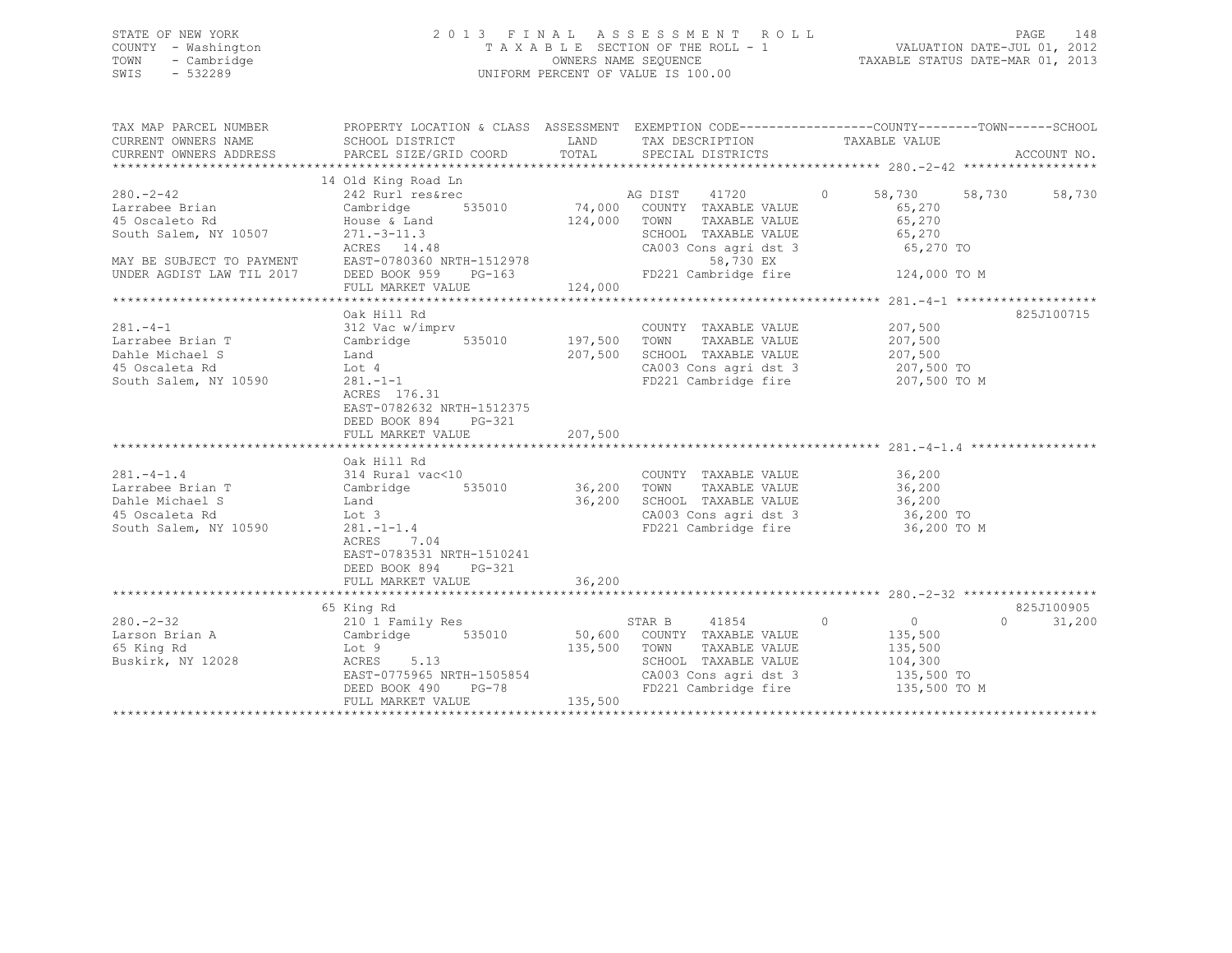## STATE OF NEW YORK 2 0 1 3 F I N A L A S S E S S M E N T R O L L PAGE 149 COUNTY - Washington T A X A B L E SECTION OF THE ROLL - 1 VALUATION DATE-JUL 01, 2012 TOWN - Cambridge OWNERS NAME SEQUENCE TAXABLE STATUS DATE-MAR 01, 2013 SWIS - 532289 UNIFORM PERCENT OF VALUE IS 100.00

| TAX MAP PARCEL NUMBER  | PROPERTY LOCATION & CLASS ASSESSMENT EXEMPTION CODE----------------COUNTY-------TOWN------SCHOOL |                 |                             |          |                                         |                    |              |
|------------------------|--------------------------------------------------------------------------------------------------|-----------------|-----------------------------|----------|-----------------------------------------|--------------------|--------------|
| CURRENT OWNERS NAME    | SCHOOL DISTRICT                                                                                  | LAND<br>TOTAL   | TAX DESCRIPTION             |          | TAXABLE VALUE                           |                    | ACCOUNT NO.  |
| CURRENT OWNERS ADDRESS | PARCEL SIZE/GRID COORD                                                                           |                 | SPECIAL DISTRICTS           |          |                                         |                    |              |
|                        |                                                                                                  |                 |                             |          |                                         |                    |              |
| $271 - 2 - 3.4$        | 23 Rogers Ln                                                                                     |                 |                             | $\circ$  | $\circ$                                 | $\Omega$           | 31,200       |
|                        | 210 1 Family Res                                                                                 | 24,400          | STAR B<br>41854             |          |                                         |                    |              |
| Lathrop Douglas        | 535010<br>Cambridge                                                                              |                 | COUNTY TAXABLE VALUE        |          | 122,200                                 |                    |              |
| 23 Rogers Ln           | Sub lot D                                                                                        | 122,200         | TOWN<br>TAXABLE VALUE       |          | 122,200                                 |                    |              |
| Cambridge, NY 12816    | ACRES<br>0.82                                                                                    |                 | SCHOOL TAXABLE VALUE        |          | 91,000                                  |                    |              |
|                        | EAST-0772002 NRTH-1518610                                                                        |                 | FD221 Cambridge fire        |          | 122,200 TO M                            |                    |              |
|                        | DEED BOOK 1801 PG-93                                                                             |                 |                             |          |                                         |                    |              |
|                        | FULL MARKET VALUE                                                                                | 122,200         |                             |          |                                         |                    |              |
|                        |                                                                                                  |                 |                             |          |                                         |                    |              |
|                        | 92 County Route 74                                                                               |                 |                             |          |                                         |                    | 825J100458   |
| $288. - 1 - 19$        | 210 1 Family Res                                                                                 |                 | CBT VET/C 41132             | $\circ$  | 39,100                                  | $\Omega$           | $\mathbf 0$  |
| Lavarnway Robert E     | Cambridge 535010                                                                                 |                 | 28,500 CBT VET/T 41133      | $\Omega$ | $\bigcirc$                              | 39,100             | $\mathbf{0}$ |
| Lavarnway Eleanor B    | H & L                                                                                            | 156,400 STAR EN | 41834                       | $\Omega$ | $\bigcirc$                              | $\Omega$           | 65,830       |
| 92 County Route 74     | 429/481                                                                                          |                 | COUNTY TAXABLE VALUE        |          | 117,300                                 |                    |              |
| Buskirk, NY 12028      | 9.10<br>ACRES                                                                                    |                 | TAXABLE VALUE<br>TOWN       |          | 117,300                                 |                    |              |
|                        | EAST-0764495 NRTH-1501211                                                                        |                 | SCHOOL TAXABLE VALUE        |          | 90,570                                  |                    |              |
|                        | DEED BOOK 486<br>PG-1086                                                                         |                 | FD221 Cambridge fire        |          | 156,400 TO M                            |                    |              |
|                        | FULL MARKET VALUE                                                                                | 156,400         |                             |          |                                         |                    |              |
|                        |                                                                                                  |                 |                             |          | ********** 270. -1-30 ***************** |                    |              |
|                        | 7 Darwin Rd                                                                                      |                 |                             |          |                                         |                    | 825J100459   |
| $270. - 1 - 30$        | 210 1 Family Res                                                                                 |                 | COUNTY TAXABLE VALUE        |          | 130,600                                 |                    |              |
| Laverty Wayne C        | 535010<br>Cambridge                                                                              | 54,400          | TOWN<br>TAXABLE VALUE       |          | 130,600                                 |                    |              |
| Laverty Janice         | ACRES<br>8.60                                                                                    | 130,600         | SCHOOL TAXABLE VALUE        |          | 130,600                                 |                    |              |
| 240 Bates Rd           | EAST-0764530 NRTH-1517003                                                                        |                 | CA003 Cons agri dst 3       |          | 130,600 TO                              |                    |              |
| Cambridge, NY 12816    | PG-186<br>DEED BOOK 698                                                                          |                 | FD221 Cambridge fire        |          | 130,600 TO M                            |                    |              |
|                        | FULL MARKET VALUE                                                                                | 130,600         |                             |          |                                         |                    |              |
|                        | 60 Brownell Rd                                                                                   |                 |                             |          |                                         |                    | 825J100811   |
| $270. - 1 - 31$        |                                                                                                  |                 |                             |          |                                         |                    |              |
|                        | 210 1 Family Res                                                                                 |                 | COUNTY TAXABLE VALUE        |          | 91,900                                  |                    |              |
| Laverty Wayne C        | Cambridge<br>535010                                                                              | 25,900          | TAXABLE VALUE<br>TOWN       |          | 91,900                                  |                    |              |
| Laverty Janice         | Trailer & Land                                                                                   | 91,900          | SCHOOL TAXABLE VALUE        |          | 91,900                                  |                    |              |
| 240 Bates Rd           | FRNT 170.00 DPTH 225.00                                                                          |                 | CA003 Cons agri dst 3       |          | 91,900 TO                               |                    |              |
| Cambridge, NY 12816    | ACRES<br>0.98                                                                                    |                 | FD221 Cambridge fire        |          | 91,900 TO M                             |                    |              |
|                        | EAST-0764309 NRTH-1517054                                                                        |                 |                             |          |                                         |                    |              |
|                        | DEED BOOK 803<br>$PG-62$                                                                         |                 |                             |          |                                         |                    |              |
|                        | FULL MARKET VALUE                                                                                | 91,900          |                             |          |                                         |                    |              |
|                        |                                                                                                  |                 |                             |          |                                         |                    | 825J100460   |
|                        | 19 Darwin Rd                                                                                     |                 |                             | $\circ$  |                                         |                    |              |
| $270. - 1 - 12$        | 210 1 Family Res                                                                                 |                 | AGED-ALL 41800              | $\Omega$ | 24,600<br>$\overline{0}$                | 24,600<br>$\Omega$ | 24,600       |
| LeBarron Barbara       | 535010<br>Cambridge                                                                              |                 | 24,000 STAR EN<br>41834     |          |                                         |                    | 24,600       |
| LeBarron Larry D       | H & L                                                                                            |                 | 49,200 COUNTY TAXABLE VALUE |          | 24,600                                  |                    |              |
| 19 Darwin Rd           | FRNT 130.00 DPTH 155.00                                                                          |                 | TOWN<br>TAXABLE VALUE       |          | 24,600                                  |                    |              |
| Cambridge, NY 12816    | ACRES<br>0.41                                                                                    |                 | SCHOOL TAXABLE VALUE        |          | $\circ$                                 |                    |              |
|                        | EAST-0765366 NRTH-1517354                                                                        |                 | CA003 Cons agri dst 3       |          | 49,200 TO                               |                    |              |
|                        | DEED BOOK 758<br>PG-151                                                                          |                 | FD221 Cambridge fire        |          | 49,200 TO M                             |                    |              |
|                        | FULL MARKET VALUE                                                                                | 49,200          |                             |          |                                         |                    |              |
|                        |                                                                                                  |                 |                             |          |                                         |                    |              |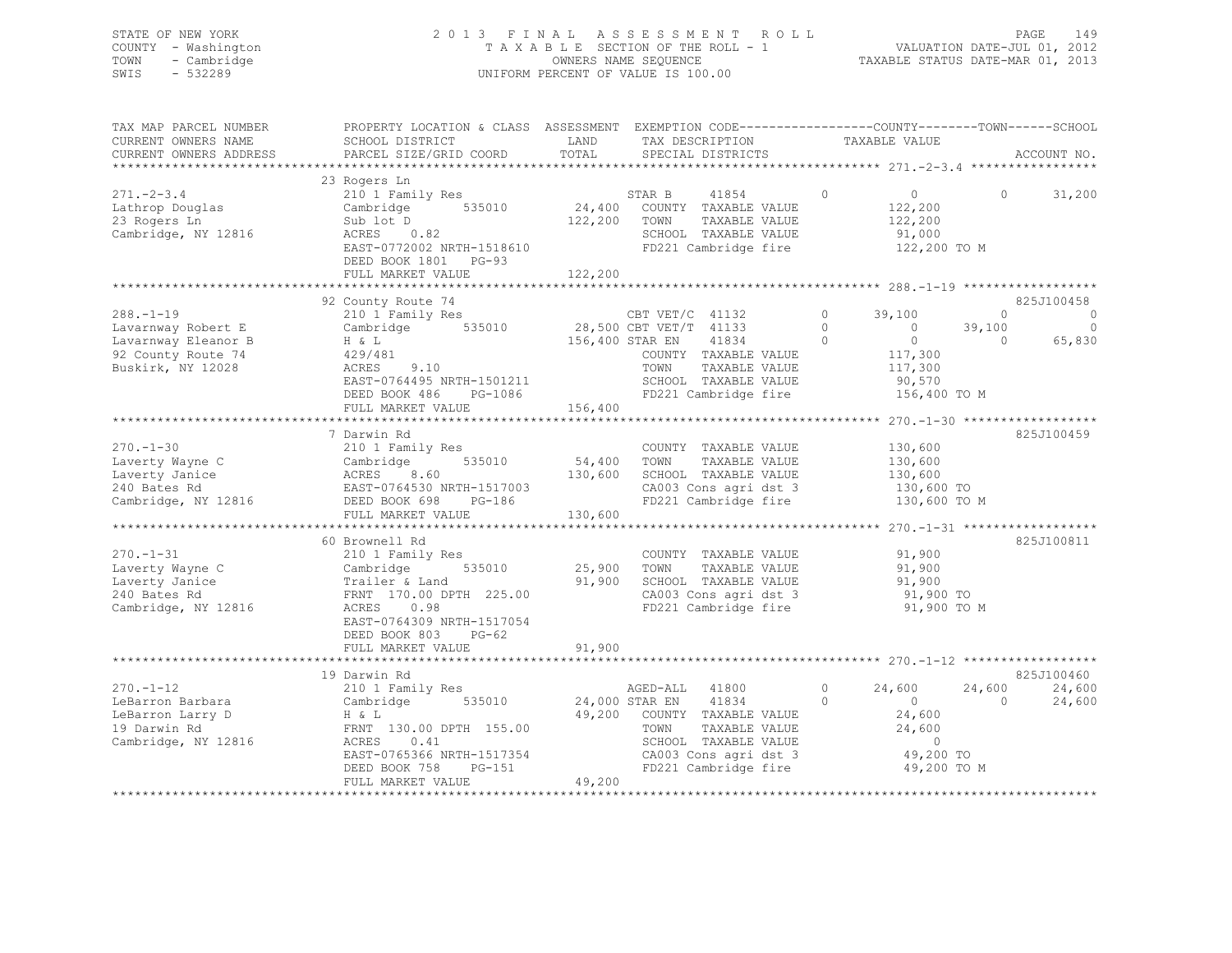| STATE OF NEW YORK<br>COUNTY - Washington | 2013 FINAL ASSESSMENT ROLL<br>TAXABLE SECTION OF THE ROLL - 1 | - 150<br>PAGE<br>VALUATION DATE-JUL 01, 2012 |
|------------------------------------------|---------------------------------------------------------------|----------------------------------------------|
| TOWN - Cambridge                         | OWNERS NAME SEQUENCE                                          | TAXABLE STATUS DATE-MAR 01, 2013             |
| SWIS<br>$-532289$                        | UNIFORM PERCENT OF VALUE IS 100.00                            |                                              |

| TAX MAP PARCEL NUMBER                  | PROPERTY LOCATION & CLASS ASSESSMENT EXEMPTION CODE----------------COUNTY-------TOWN-----SCHOOL                                                                                  |                |                                  |                |                    |                       |        |
|----------------------------------------|----------------------------------------------------------------------------------------------------------------------------------------------------------------------------------|----------------|----------------------------------|----------------|--------------------|-----------------------|--------|
| CURRENT OWNERS NAME                    | SCHOOL DISTRICT                                                                                                                                                                  | LAND           | TAX DESCRIPTION                  | TAXABLE VALUE  |                    |                       |        |
| CURRENT OWNERS ADDRESS                 | PARCEL SIZE/GRID COORD                                                                                                                                                           | TOTAL          | SPECIAL DISTRICTS                |                |                    | ACCOUNT NO.           |        |
|                                        |                                                                                                                                                                                  |                |                                  |                |                    |                       |        |
|                                        | 73 State Route 372                                                                                                                                                               |                |                                  |                |                    | 825J100625            |        |
| $255.14 - 3 - 18$                      | 220 2 Family Res                                                                                                                                                                 |                | 41854<br>STAR B                  | $\bigcirc$     | $\overline{0}$     | $\Omega$ and $\Omega$ | 31,200 |
| LeBarron Keith                         | Cambridge 535010 29,500 COUNTY TAXABLE VALUE                                                                                                                                     |                |                                  |                | 131,100            |                       |        |
| LeBarron Anna                          | H & L                                                                                                                                                                            | 131,100 TOWN   | TAXABLE VALUE                    |                | 131,100            |                       |        |
| 73 State Route 372                     | $255 - 3 - 18$                                                                                                                                                                   |                | SCHOOL TAXABLE VALUE             |                | 99,900             |                       |        |
| Cambridge, NY 12816                    | 1.30<br>ACRES                                                                                                                                                                    |                | FD221 Cambridge fire             |                | 131,100 TO M       |                       |        |
|                                        | EAST-0786029 NRTH-1532176                                                                                                                                                        |                |                                  |                |                    |                       |        |
|                                        | DEED BOOK 2364 PG-25                                                                                                                                                             |                |                                  |                |                    |                       |        |
|                                        | FULL MARKET VALUE                                                                                                                                                                | 131,100        |                                  |                |                    |                       |        |
|                                        |                                                                                                                                                                                  |                |                                  |                |                    |                       |        |
|                                        | 204 Stevenson Rd                                                                                                                                                                 |                |                                  |                |                    | 825J100461            |        |
| $254. - 1 - 6$                         | 241 Rural res&aq                                                                                                                                                                 |                | AG DIST 41720                    | $0 \t 126,381$ |                    | 126,381 126,381       |        |
| LeBarron Marilyn                       | Cambridge 535010 202,000 STAR EN 41834<br>AG.EASEMENT 2285/132 384,000 COUNTY TAXABLE VALUE<br>ACRES 137.10 TOWN TAXABLE VALUE<br>EAST-0777362 NRTH-1535155 SCHOOL TAXABLE VALUE |                |                                  | $\Omega$       | $\overline{0}$     | $\bigcirc$<br>65,830  |        |
| Larado Justine E                       |                                                                                                                                                                                  |                |                                  |                | 257,619            |                       |        |
| 204 Stevenson Rd                       |                                                                                                                                                                                  |                |                                  |                |                    |                       |        |
| Greenwich, NY 12834                    |                                                                                                                                                                                  |                | SCHOOL TAXABLE VALUE             |                | 257,619<br>191,789 |                       |        |
|                                        | DEED BOOK 3109 PG-269                                                                                                                                                            |                | CA003 Cons agri dst 3 257,619 TO |                |                    |                       |        |
| MAY BE SUBJECT TO PAYMENT              | FULL MARKET VALUE                                                                                                                                                                | PG-269 CA003   | 126,381 EX                       |                |                    |                       |        |
| UNDER AGDIST LAW TIL 2017              |                                                                                                                                                                                  |                | FD221 Cambridge fire             |                | 384,000 TO M       |                       |        |
|                                        |                                                                                                                                                                                  |                |                                  |                |                    |                       |        |
|                                        | 347 Center Cambridge Rd                                                                                                                                                          |                |                                  |                |                    |                       |        |
| $270. - 1 - 26.8$                      | 210 1 Family Res                                                                                                                                                                 |                | 41854<br>STAR B                  | $\Omega$       | $\overline{0}$     | $\Omega$              | 31,200 |
| Lebarron Terrance D                    |                                                                                                                                                                                  |                |                                  |                | 259,000            |                       |        |
| 347 Center Cambridge Rd                | Cambridge 535010 43,200 COUNTY TAXABLE VALUE<br>Sub Lot 5 535010 259,000 TOWN TAXABLE VALUE                                                                                      |                | TAXABLE VALUE                    |                | 259,000            |                       |        |
| Valley Falls, NY 12185-2238            | Sub Lot 5<br>ACRES 8.31                                                                                                                                                          |                | SCHOOL TAXABLE VALUE             |                |                    |                       |        |
|                                        |                                                                                                                                                                                  |                |                                  |                | 227,800            |                       |        |
|                                        | EAST-0763557 NRTH-1515312                                                                                                                                                        |                | CA003 Cons agri dst 3            |                | 259,000 TO         |                       |        |
|                                        | DEED BOOK 3119 PG-17                                                                                                                                                             |                | FD221 Cambridge fire             |                | 259,000 TO M       |                       |        |
|                                        | FULL MARKET VALUE                                                                                                                                                                | 259,000        |                                  |                |                    |                       |        |
|                                        |                                                                                                                                                                                  |                |                                  |                |                    |                       |        |
|                                        | 275 Cobble Rd                                                                                                                                                                    |                |                                  |                |                    |                       |        |
| $254. -1 - 10.3$                       | 210 1 Family Res                                                                                                                                                                 |                | 41854 0<br>STAR B                |                | $\overline{0}$     | $\Omega$              | 31,200 |
|                                        |                                                                                                                                                                                  |                |                                  |                | 103,700            |                       |        |
|                                        |                                                                                                                                                                                  |                |                                  |                | 103,700            |                       |        |
| Cambridge, NY 12816                    | ACRES 0.78                                                                                                                                                                       |                | SCHOOL TAXABLE VALUE             |                | 72,500             |                       |        |
|                                        | EAST-0776972 NRTH-1531150                                                                                                                                                        |                | FD221 Cambridge fire             |                | 103,700 TO M       |                       |        |
|                                        | DEED BOOK 2719 PG-246                                                                                                                                                            |                |                                  |                |                    |                       |        |
|                                        | FULL MARKET VALUE                                                                                                                                                                | 103,700        |                                  |                |                    |                       |        |
|                                        |                                                                                                                                                                                  |                |                                  |                |                    |                       |        |
|                                        | 517 Turnpike Rd                                                                                                                                                                  |                |                                  |                |                    | 825J100586            |        |
| $272. - 2 - 15.1$                      | 242 Rurl res&rec                                                                                                                                                                 |                | COUNTY TAXABLE VALUE             |                | 429,700            |                       |        |
| Lees Gerard                            | Cambridge                                                                                                                                                                        | 535010 157,700 | TOWN<br>TAXABLE VALUE            |                | 429,700            |                       |        |
| Lees Courtney                          | House & Lot                                                                                                                                                                      | 429,700        | SCHOOL TAXABLE VALUE             |                | 429,700            |                       |        |
| 4 Willow Ln                            | ACRES 50.12                                                                                                                                                                      |                | FD221 Cambridge fire             |                | 429,700 TO M       |                       |        |
| 4 Willow Ln<br>Old Greenwich, CT 06870 | EAST-0787310 NRTH-1515014                                                                                                                                                        |                |                                  |                |                    |                       |        |
|                                        | DEED BOOK 678<br>PG-244                                                                                                                                                          |                |                                  |                |                    |                       |        |
|                                        | FULL MARKET VALUE                                                                                                                                                                | 429,700        |                                  |                |                    |                       |        |
|                                        |                                                                                                                                                                                  |                |                                  |                |                    |                       |        |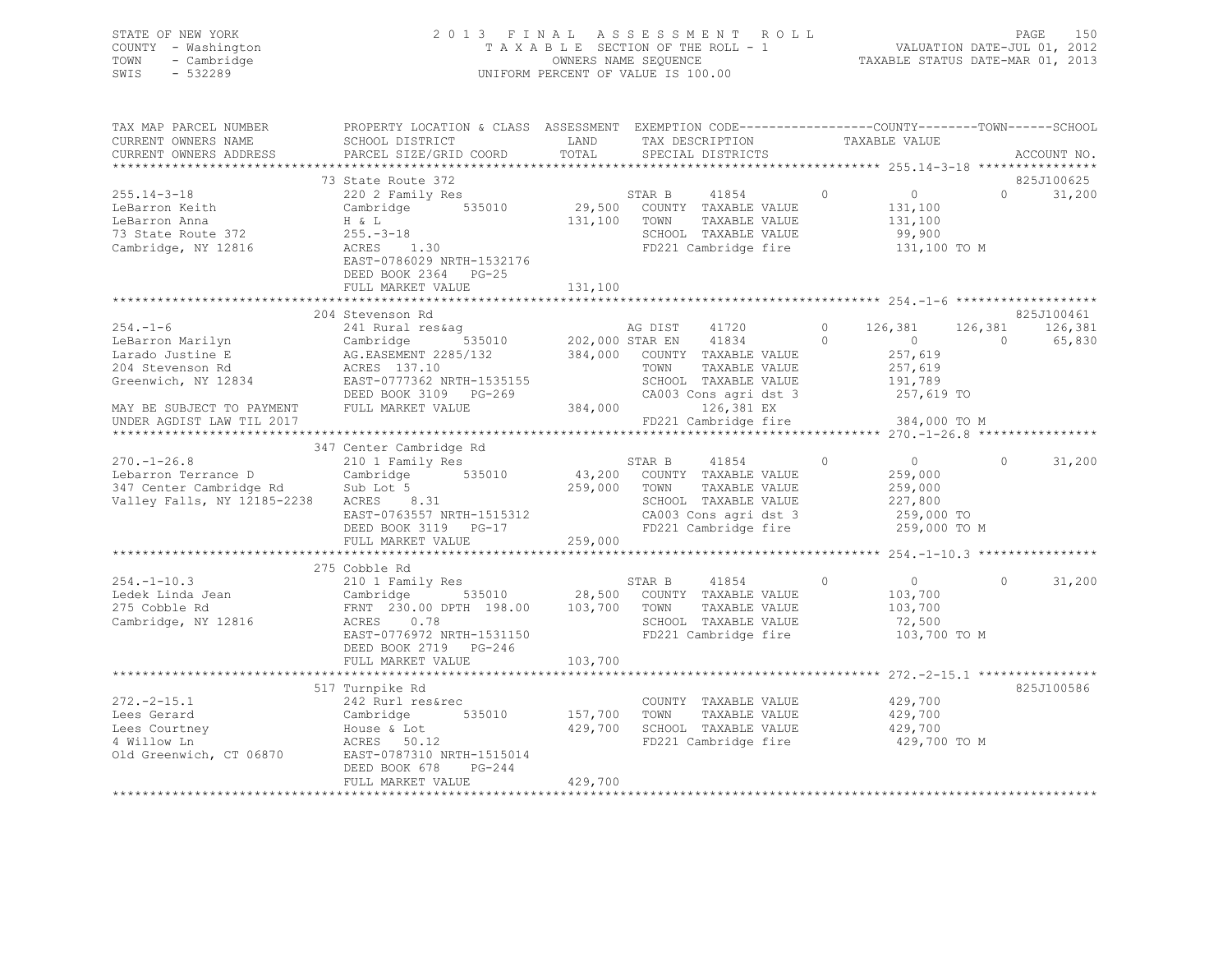## STATE OF NEW YORK 2 0 1 3 F I N A L A S S E S S M E N T R O L L PAGE 151 COUNTY - Washington T A X A B L E SECTION OF THE ROLL - 1 VALUATION DATE-JUL 01, 2012 TOWN - Cambridge OWNERS NAME SEQUENCE TAXABLE STATUS DATE-MAR 01, 2013 SWIS - 532289 UNIFORM PERCENT OF VALUE IS 100.00

| TAX MAP PARCEL NUMBER<br>CURRENT OWNERS NAME                                             | PROPERTY LOCATION & CLASS ASSESSMENT EXEMPTION CODE----------------COUNTY-------TOWN------SCHOOL<br>SCHOOL DISTRICT | LAND           | TAX DESCRIPTION                               |                      | TAXABLE VALUE            |                   |                    |
|------------------------------------------------------------------------------------------|---------------------------------------------------------------------------------------------------------------------|----------------|-----------------------------------------------|----------------------|--------------------------|-------------------|--------------------|
| CURRENT OWNERS ADDRESS                                                                   | PARCEL SIZE/GRID COORD                                                                                              | TOTAL          | SPECIAL DISTRICTS                             |                      |                          |                   | ACCOUNT NO.        |
|                                                                                          | 141 Gillis Rd                                                                                                       |                |                                               |                      |                          |                   | 825J102024         |
| $254. - 1 - 37$                                                                          | 250 Estate                                                                                                          |                | AG DIST<br>41720                              | $\circ$              | 134,919                  | 134,919           | 134,919            |
| Lennon Mary E                                                                            | Greenwich<br>533401                                                                                                 | 199,900 STAR B | 41854                                         | $\Omega$             | $\overline{0}$           | $\Omega$          | 31,200             |
| PO Box 7                                                                                 | $246. - 1 - 35.3$                                                                                                   | 510,800        | COUNTY TAXABLE VALUE                          |                      | 375,881                  |                   |                    |
| Cambridge, NY 12816                                                                      | ACRES 83.90                                                                                                         |                | TOWN<br>TAXABLE VALUE                         |                      | 375,881                  |                   |                    |
|                                                                                          | EAST-0768800 NRTH-1537029                                                                                           |                | SCHOOL TAXABLE VALUE                          |                      | 344,681                  |                   |                    |
| MAY BE SUBJECT TO PAYMENT DEED BOOK 611 I<br>UNDER AGDIST LAW TIL 2017 FULL MARKET VALUE | $PG-73$                                                                                                             |                | CA003 Cons agri dst 3                         |                      | 375,881 TO               |                   |                    |
|                                                                                          |                                                                                                                     | 510,800        | 134,919 EX                                    |                      |                          |                   |                    |
|                                                                                          |                                                                                                                     |                | FD221 Cambridge fire                          |                      | 510,800 TO M             |                   |                    |
|                                                                                          | 483 Turnpike Rd                                                                                                     |                |                                               |                      |                          |                   | 825J100464         |
| $272 - 2 - 17$                                                                           | 210 1 Family Res                                                                                                    |                | CBT VET/C 41132                               | $\Omega$             | 28,700                   | $\Omega$          | 0                  |
| Lentz Francis                                                                            | 535010<br>Cambridge                                                                                                 |                | 26,500 CBT VET/T 41133                        | $\Omega$             | $\overline{0}$           | 28,700            | $\circ$            |
| Lentz Hazel                                                                              | House & Lot                                                                                                         |                | 114,800 STAR EN<br>41834                      | $\circ$              | $\overline{0}$           | $\overline{0}$    | 65,830             |
| PO Box 145                                                                               | ACRES 1.30                                                                                                          |                | COUNTY TAXABLE VALUE                          |                      | 86,100                   |                   |                    |
| Cambridge, NY 12816-0145                                                                 | EAST-0788137 NRTH-1513728                                                                                           |                | TOWN<br>TAXABLE VALUE                         |                      | 86,100                   |                   |                    |
|                                                                                          | DEED BOOK 418<br>PG-539                                                                                             |                | SCHOOL TAXABLE VALUE                          |                      | 48,970                   |                   |                    |
|                                                                                          | FULL MARKET VALUE                                                                                                   |                | 114,800 FD221 Cambridge fire                  |                      | 114,800 TO M             |                   |                    |
|                                                                                          |                                                                                                                     |                |                                               |                      |                          |                   |                    |
|                                                                                          | 475 County Route 59                                                                                                 |                |                                               |                      |                          |                   | 825J100348         |
| $279. - 2 - 9$<br>Letizia Donald J                                                       | 210 1 Family Res<br>535010                                                                                          |                | WAR VET/C 41122<br>43,800 WAR VET/T 41123     | $\Omega$<br>$\Omega$ | 29,640<br>$\overline{0}$ | $\Omega$          | $\circ$<br>$\circ$ |
| Letizia Irene                                                                            | Cambridge<br>$H \& L$                                                                                               |                | 197,600 DIS VET/C 41142                       | $\circ$              | 9,880                    | 27,000<br>$\circ$ | $\circ$            |
| 475 County Route 59                                                                      | 4.55<br>ACRES                                                                                                       |                | DIS VET/T 41143                               | $\Omega$             | $\overline{0}$           | 9,880             | $\Omega$           |
| Buskirk, NY 12028                                                                        | EAST-0769997 NRTH-1509209                                                                                           |                | 41834<br>STAR EN                              | $\Omega$             | $\overline{0}$           | $\Omega$          | 65,830             |
|                                                                                          | DEED BOOK 469<br>PG-743                                                                                             |                | COUNTY TAXABLE VALUE                          |                      | 158,080                  |                   |                    |
|                                                                                          | FULL MARKET VALUE                                                                                                   | 197,600 TOWN   | TAXABLE VALUE                                 |                      | 160,720                  |                   |                    |
|                                                                                          |                                                                                                                     |                | SCHOOL TAXABLE VALUE                          |                      | 131,770                  |                   |                    |
|                                                                                          |                                                                                                                     |                | CA003 Cons agri dst 3                         |                      | 197,600 TO               |                   |                    |
|                                                                                          |                                                                                                                     |                | FD221 Cambridge fire                          |                      | 197,600 TO M             |                   |                    |
|                                                                                          |                                                                                                                     |                |                                               |                      |                          |                   |                    |
|                                                                                          | 37 Perry Ln                                                                                                         |                |                                               |                      |                          |                   | 825J100534         |
| $255. - 1 - 12$<br>Levinson Lawrence I                                                   | 210 1 Family Res<br>535010<br>Cambridge                                                                             | 30,000         | COUNTY TAXABLE VALUE<br>TOWN<br>TAXABLE VALUE |                      | 302,300<br>302,300       |                   |                    |
| Levinson Gabrielle R                                                                     | Res                                                                                                                 | 302,300        | SCHOOL TAXABLE VALUE                          |                      | 302,300                  |                   |                    |
| 14 Hancock Ln                                                                            | ACRES 2.00                                                                                                          |                | FD221 Cambridge fire                          |                      | 302,300 TO M             |                   |                    |
| Manalapan, NJ 07726                                                                      | EAST-0785384 NRTH-1531484                                                                                           |                |                                               |                      |                          |                   |                    |
|                                                                                          | DEED BOOK 911<br>$PG-161$                                                                                           |                |                                               |                      |                          |                   |                    |
|                                                                                          | FULL MARKET VALUE                                                                                                   | 302,300        |                                               |                      |                          |                   |                    |
|                                                                                          |                                                                                                                     |                |                                               |                      |                          |                   |                    |
|                                                                                          | 15 County Route 60                                                                                                  |                |                                               |                      |                          |                   | 825J100466         |
| $271. - 1 - 6$                                                                           | 210 1 Family Res                                                                                                    |                | STAR EN 41834                                 | $\circ$              | $\overline{0}$           | $\Omega$          | 65,830             |
| Lewis Steven M                                                                           | Cambridge 535010                                                                                                    |                | $35,000$ COUNTY TAXABLE VALUE                 |                      | 73,000                   |                   |                    |
| 15 County Route 60<br>Cambridge, NY 12816                                                | $H \& L$<br>2.40<br>ACRES                                                                                           | 73,000 TOWN    | TAXABLE VALUE<br>SCHOOL TAXABLE VALUE         |                      | 73,000<br>7,170          |                   |                    |
|                                                                                          | EAST-0771325 NRTH-1518125                                                                                           |                | FD221 Cambridge fire                          |                      | 73,000 TO M              |                   |                    |
|                                                                                          | DEED BOOK 888<br>$PG-183$                                                                                           |                |                                               |                      |                          |                   |                    |
|                                                                                          | FULL MARKET VALUE                                                                                                   | 73,000         |                                               |                      |                          |                   |                    |
|                                                                                          |                                                                                                                     |                |                                               |                      |                          |                   |                    |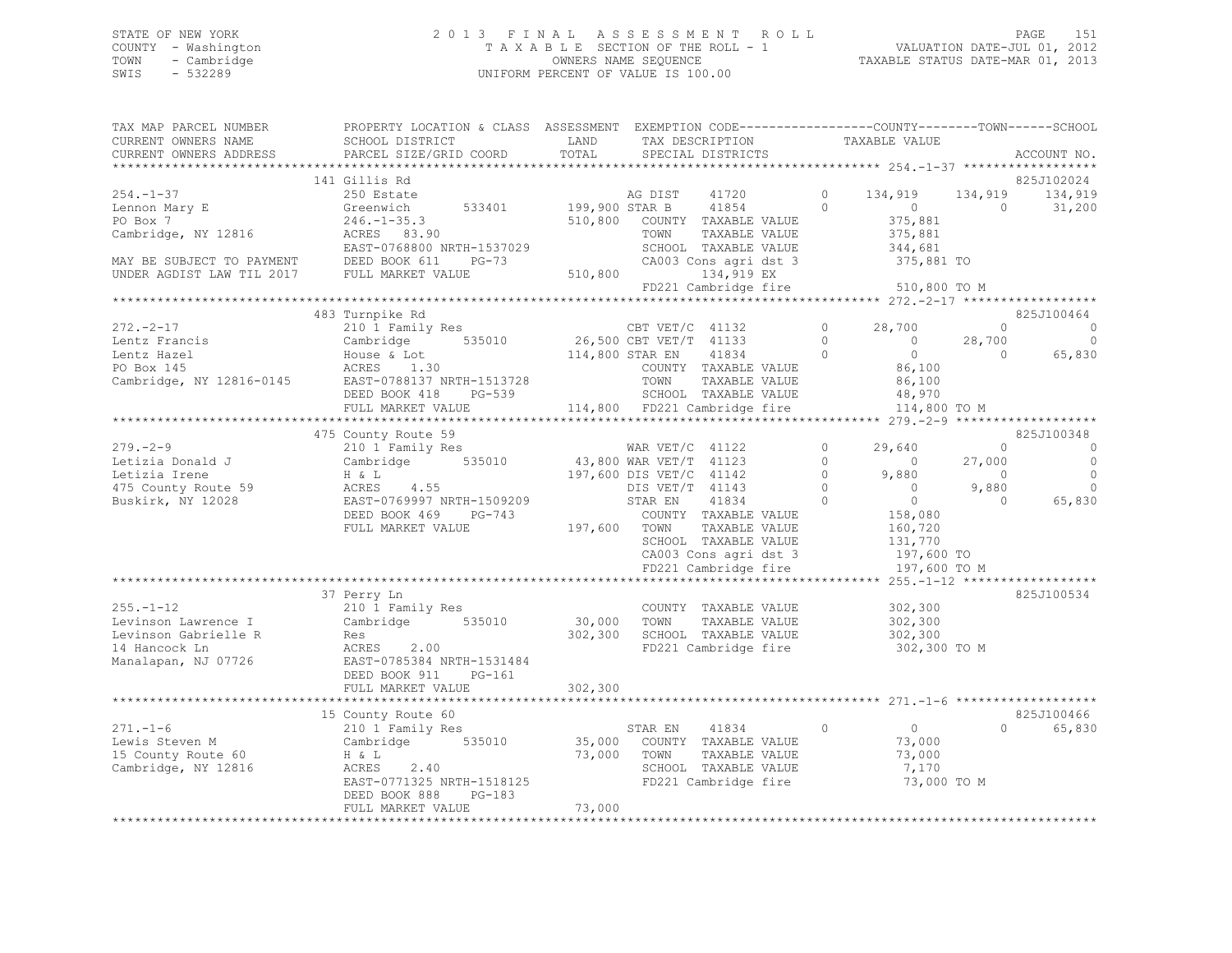|      | STATE OF NEW YORK   | 2013 FINAL ASSESSMENT ROLL         | 152<br>PAGE                      |
|------|---------------------|------------------------------------|----------------------------------|
|      | COUNTY - Washington | TAXABLE SECTION OF THE ROLL - 1    | VALUATION DATE-JUL 01, 2012      |
|      | TOWN - Cambridge    | OWNERS NAME SEQUENCE               | TAXABLE STATUS DATE-MAR 01, 2013 |
| SWIS | - 532289            | UNIFORM PERCENT OF VALUE IS 100.00 |                                  |
|      |                     |                                    |                                  |
|      |                     |                                    |                                  |

| TAX MAP PARCEL NUMBER                                                          | PROPERTY LOCATION & CLASS ASSESSMENT EXEMPTION CODE---------------COUNTY-------TOWN-----SCHOOL                                                                                                                                                                                              |                         | TAX DESCRIPTION TAXABLE VALUE                                                                                                                                                       |              |                                               |
|--------------------------------------------------------------------------------|---------------------------------------------------------------------------------------------------------------------------------------------------------------------------------------------------------------------------------------------------------------------------------------------|-------------------------|-------------------------------------------------------------------------------------------------------------------------------------------------------------------------------------|--------------|-----------------------------------------------|
|                                                                                |                                                                                                                                                                                                                                                                                             |                         |                                                                                                                                                                                     |              |                                               |
| $246. - 1 - 20$<br>Linnolt Ingemar                                             | 354 Stevenson Rd<br>210 1 Family Res<br>Cambridge 535010 40,500 COUNTY TAXABLE VALUE<br>1.1110011 Ingemar<br>354 Stevenson Rd<br>Greenwich, NY 12834<br>273/728-473/730<br>ACRES 5.63<br>27767<br>EAST-0780812 NRTH-1537767<br>DEED BOOK 2984 PG-134                                        | 115,000 TOWN            | STAR B $41854$ 0 0<br>COUNTY TAXABLE VALUE 115,000<br>TAXABLE VALUE 115,000<br>SCHOOL TAXABLE VALUE 83,800<br>CA005 Cons agri dst 5 115,000 TO<br>FD221 Cambridge fire 115,000 TO M |              | 825L100505<br>31,200<br>$\Omega$ and $\Omega$ |
|                                                                                | Cobble Rd                                                                                                                                                                                                                                                                                   |                         |                                                                                                                                                                                     |              | 825J100844                                    |
|                                                                                | COUNTY TAXABLE VALUE<br>Lisanti Anthony V Cambridge 535010 32,600 TOWN TAXABLE VALUE 32,600<br>Lisanti Gena Land Land 32,600 SCHOOL TAXABLE VALUE 32,600<br>75 Timberlane Dr FRNT 600.00 DPTH FD221 Cambridge fire 32,600<br>Nanuet, N<br>EAST-0778168 NRTH-1527781<br>DEED BOOK 2046 PG-44 |                         | FD221 Cambridge fire 32,600 TO M                                                                                                                                                    |              |                                               |
|                                                                                | FULL MARKET VALUE                                                                                                                                                                                                                                                                           | 32,600                  |                                                                                                                                                                                     |              |                                               |
|                                                                                |                                                                                                                                                                                                                                                                                             |                         |                                                                                                                                                                                     |              |                                               |
| $279. - 2 - 20$<br>Litwin Thomas J<br>10 County Route 59A<br>Buskirk, NY 12028 | 10 County Route 59A<br>210 1 Family Res<br>210 1 Family Res (21,100 COUNTY TAXABLE VALUE 134,000)<br>Cambridge 535010 23,100 COUNTY TAXABLE VALUE 134,000<br>ACRES 0.16<br>EAST-0766374 NRTH-1506659<br>DEED BOOK 468<br>$PG-628$<br>FULL MARKET VALUE                                      | 134,000 TOWN<br>134,000 | STAR B 41854 0 0<br>SCHOOL TAXABLE VALUE 102,800<br>CA003 Cons agri dst 3 134,000 TO<br>FD221 Cambridge fire                                                                        | 134,000 TO M | 825J100413<br>31,200<br>$\Omega$              |
|                                                                                |                                                                                                                                                                                                                                                                                             |                         |                                                                                                                                                                                     |              |                                               |
| $281 - 4 - 1.3$<br>Lohnes Gary M<br>21 E Hoosick Rd<br>Hoosick Falls, NY 12090 | Oak Hill Rd<br>322 Rural vac>10<br>Cambridge 535010 48,100 TOWN<br>Land<br>Lot 2<br>$281 - 1 - 1.3$<br>ACRES 10.07<br>EAST-0783096 NRTH-1510048<br>DEED BOOK 771 PG-55                                                                                                                      |                         | COUNTY TAXABLE VALUE 48,100<br>TAXABLE VALUE 48,100<br>48,100 SCHOOL TAXABLE VALUE 48,100<br>CA003 Cons agri dst 3 $\frac{48,100}{1000}$<br>FD221 Cambridge fire                    | 48,100 TO M  |                                               |
|                                                                                | FULL MARKET VALUE                                                                                                                                                                                                                                                                           | 48,100                  |                                                                                                                                                                                     |              |                                               |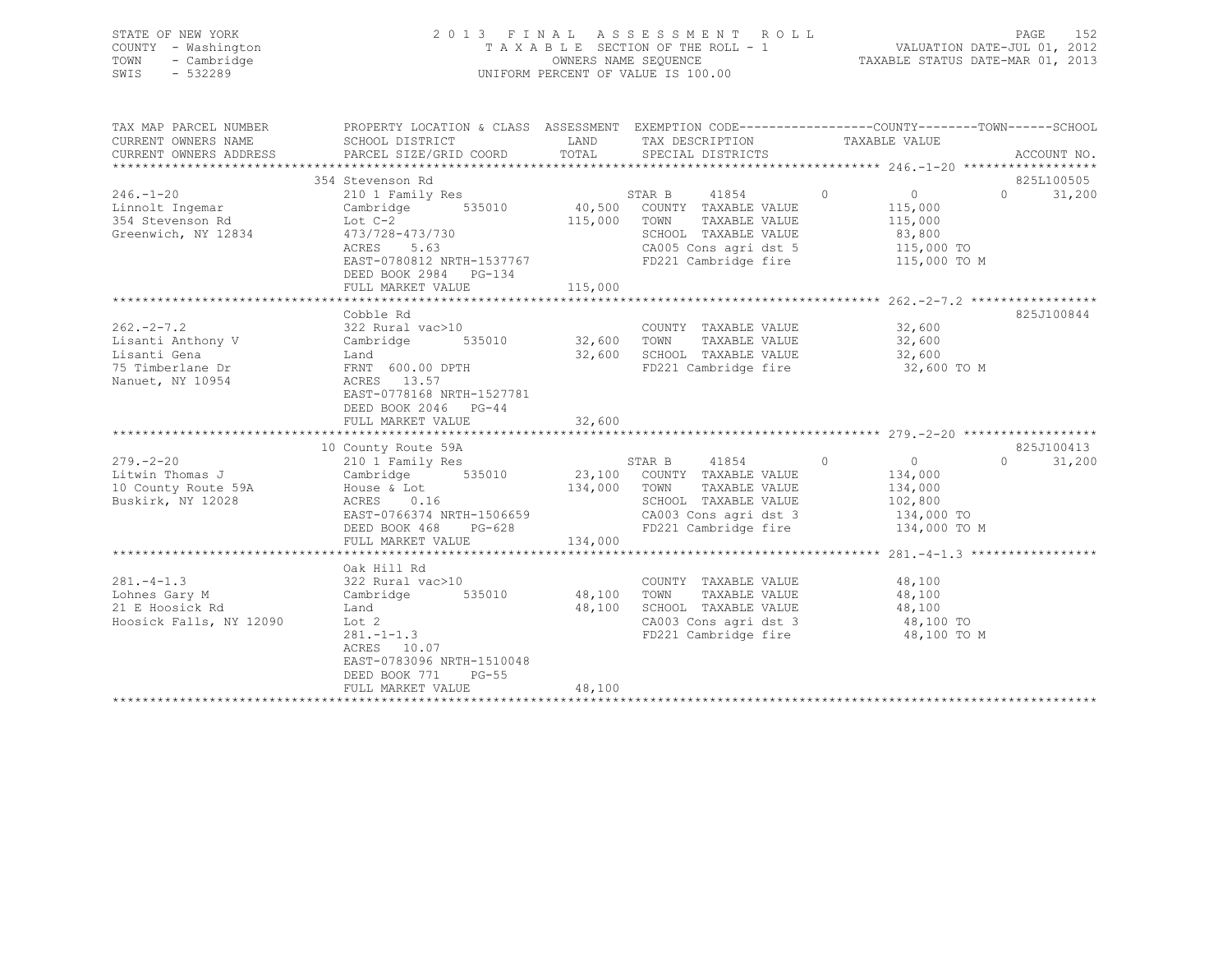## STATE OF NEW YORK 2 0 1 3 F I N A L A S S E S S M E N T R O L L PAGE 153 COUNTY - Washington T A X A B L E SECTION OF THE ROLL - 1 VALUATION DATE-JUL 01, 2012 TOWN - Cambridge OWNERS NAME SEQUENCE TAXABLE STATUS DATE-MAR 01, 2013 SWIS - 532289 UNIFORM PERCENT OF VALUE IS 100.00

| TAX MAP PARCEL NUMBER<br>CURRENT OWNERS NAME<br>CURRENT OWNERS ADDRESS | PROPERTY LOCATION & CLASS ASSESSMENT EXEMPTION CODE----------------COUNTY-------TOWN------SCHOOL<br>SCHOOL DISTRICT<br>PARCEL SIZE/GRID COORD | LAND         | TAX DESCRIPTION TAXABLE VALUE<br>TOTAL SPECIAL DISTRICTS                                                                                                                                                                          |                |                       |            | ACCOUNT NO.    |
|------------------------------------------------------------------------|-----------------------------------------------------------------------------------------------------------------------------------------------|--------------|-----------------------------------------------------------------------------------------------------------------------------------------------------------------------------------------------------------------------------------|----------------|-----------------------|------------|----------------|
|                                                                        | 709 County Route 60                                                                                                                           |              |                                                                                                                                                                                                                                   |                |                       |            | 825J100723     |
| $254. - 1 - 16$                                                        | 241 Rural res&ag                                                                                                                              |              |                                                                                                                                                                                                                                   | $\circ$        | 19,762 19,762         |            | 19,762         |
| Lorber Jillian Denby                                                   | Cambridge                                                                                                                                     |              | Example of the Magnetic Sector of the Magnetic Sector of the Magnetic Sector of the Magnetic Sector of the Magn<br>The Magnetic Sector of the Magnetic Sector of the Magnetic Sector of the Magnetic Sector of the Magnetic Secto | $\bigcirc$     | $\overline{0}$        | $\bigcirc$ | 65,830         |
| 709 County Route 60                                                    | ACRES 75.30                                                                                                                                   |              | 320,100 COUNTY TAXABLE VALUE                                                                                                                                                                                                      |                | 300,338               |            |                |
| Greenwich, NY 12834                                                    | EAST-0772489 NRTH-1533607                                                                                                                     |              | TOWN<br>TAXABLE VALUE                                                                                                                                                                                                             |                | 300, 338              |            |                |
|                                                                        | DEED BOOK 631<br>PG-51                                                                                                                        |              | SCHOOL TAXABLE VALUE                                                                                                                                                                                                              |                | 234,508               |            |                |
| MAY BE SUBJECT TO PAYMENT                                              | FULL MARKET VALUE                                                                                                                             |              | 320,100 CA003 Cons agri dst 3 300,338 TO                                                                                                                                                                                          |                |                       |            |                |
| UNDER AGDIST LAW TIL 2017                                              |                                                                                                                                               |              | 19,762 EX                                                                                                                                                                                                                         |                |                       |            |                |
|                                                                        |                                                                                                                                               |              |                                                                                                                                                                                                                                   |                |                       |            |                |
|                                                                        |                                                                                                                                               |              |                                                                                                                                                                                                                                   |                |                       |            |                |
|                                                                        | 151 Irish Ln                                                                                                                                  |              |                                                                                                                                                                                                                                   |                |                       |            | 825J100245     |
| $255. - 1 - 24$                                                        |                                                                                                                                               |              | COUNTY TAXABLE VALUE                                                                                                                                                                                                              |                | 535,800               |            |                |
| Lozman Michael                                                         |                                                                                                                                               |              | TOWN<br>TAXABLE VALUE                                                                                                                                                                                                             |                | 535,800               |            |                |
| Lozman Sharon                                                          | Lot 2                                                                                                                                         | 535,800      | SCHOOL TAXABLE VALUE 535,800                                                                                                                                                                                                      |                |                       |            |                |
| 12 Graffunder Dr                                                       | ACRES 27.76                                                                                                                                   |              | CA005 Cons agri dst 5 535,800 TO                                                                                                                                                                                                  |                |                       |            |                |
| Menands, NY 12204                                                      | EAST-0779888 NRTH-1531338                                                                                                                     |              | FD221 Cambridge fire 535,800 TO M                                                                                                                                                                                                 |                |                       |            |                |
|                                                                        | DEED BOOK 3043 PG-186                                                                                                                         |              |                                                                                                                                                                                                                                   |                |                       |            |                |
|                                                                        |                                                                                                                                               |              |                                                                                                                                                                                                                                   |                |                       |            |                |
|                                                                        |                                                                                                                                               |              |                                                                                                                                                                                                                                   |                |                       |            |                |
|                                                                        | 466 County Route 60                                                                                                                           |              |                                                                                                                                                                                                                                   |                |                       |            | 825J100874     |
| $262 - 1 - 28$                                                         | 210 1 Family Res                                                                                                                              |              | STAR B 41854<br>38,300 COUNTY TAXABLE VALUE<br>41854 0                                                                                                                                                                            |                | $\overline{0}$        | $\Omega$   | 31,200         |
| Lucrezio Frederick V                                                   | Cambridge 535010                                                                                                                              |              |                                                                                                                                                                                                                                   |                | 271,100               |            |                |
| Lucrezio Donna                                                         | Res                                                                                                                                           | 271,100 TOWN |                                                                                                                                                                                                                                   |                | TAXABLE VALUE 271,100 |            |                |
| 466 County Route 60                                                    | ACRES 3.26                                                                                                                                    |              | SCHOOL TAXABLE VALUE 239,900                                                                                                                                                                                                      |                |                       |            |                |
| Cambridge, NY 12816                                                    | EAST-0773216 NRTH-1528395                                                                                                                     |              | FD221 Cambridge fire 371,100 TO M                                                                                                                                                                                                 |                |                       |            |                |
|                                                                        | DEED BOOK 474 PG-513                                                                                                                          |              |                                                                                                                                                                                                                                   |                |                       |            |                |
|                                                                        |                                                                                                                                               |              |                                                                                                                                                                                                                                   |                |                       |            |                |
|                                                                        |                                                                                                                                               |              |                                                                                                                                                                                                                                   |                |                       |            |                |
|                                                                        | 79 State Route 372                                                                                                                            |              |                                                                                                                                                                                                                                   |                |                       |            | 825J100194     |
| $255.14 - 3 - 19$                                                      | 283 Res w/Comuse                                                                                                                              |              | AGED-SCH 41804<br>010 26,700 AGED-CO 41802                                                                                                                                                                                        | $\overline{0}$ | $\bigcirc$            | $\circ$    | 45,000         |
| Lufkin Muriel M                                                        | Cambridge 535010<br>H & L                                                                                                                     |              |                                                                                                                                                                                                                                   |                | $0$ 81,000<br>0       | $\Omega$   | $\overline{0}$ |
| 79 State Route 372                                                     | H & L                                                                                                                                         |              | 180,000 AGED-TOWN 41803                                                                                                                                                                                                           |                | $\overline{0}$        | 63,000     | $\sim$ 0       |
| Cambridge, NY 12816                                                    | $255. - 3 - 19$                                                                                                                               |              | 41834<br>STAR EN                                                                                                                                                                                                                  | $\Omega$       | $\overline{0}$        | $\Omega$   | 65,830         |
|                                                                        | 0.50<br>ACRES                                                                                                                                 |              | COUNTY TAXABLE VALUE                                                                                                                                                                                                              |                | 99,000                |            |                |
|                                                                        | EAST-0786100 NRTH-1532312<br>DEED BOOK 501 PG-903                                                                                             |              | TAXABLE VALUE<br>TOWN                                                                                                                                                                                                             |                | 117,000               |            |                |
|                                                                        |                                                                                                                                               |              | SCHOOL TAXABLE VALUE                                                                                                                                                                                                              |                | 69,170                |            |                |
|                                                                        | FULL MARKET VALUE                                                                                                                             |              | 180,000 FD221 Cambridge fire                                                                                                                                                                                                      |                | 180,000 TO M          |            |                |
|                                                                        |                                                                                                                                               |              |                                                                                                                                                                                                                                   |                |                       |            |                |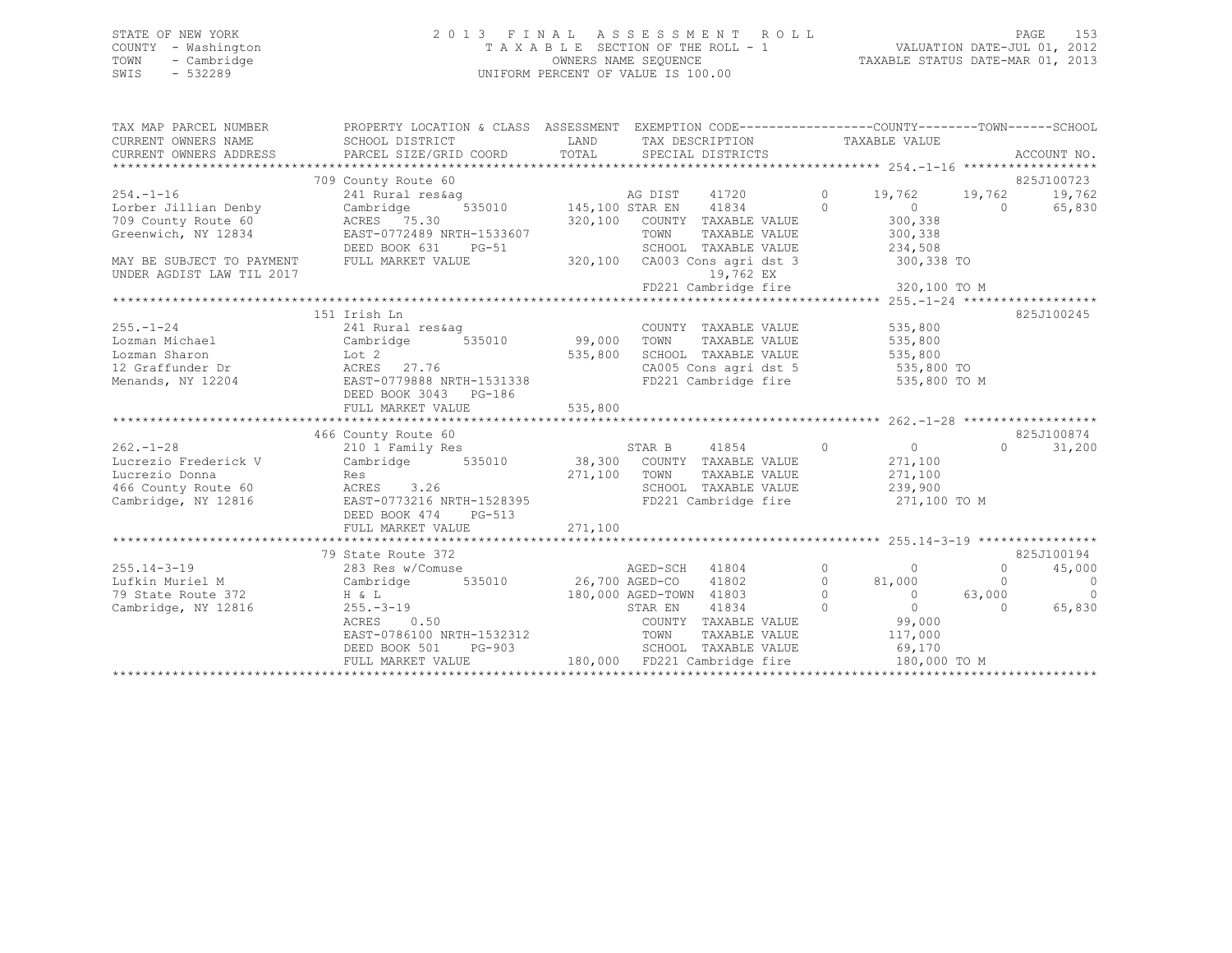# STATE OF NEW YORK PAGE 154<br>COUNTY - Washington 19012<br>2012 - TAXABLE SECTION OF THE ROLL - 1 WALUATION DATE-JUL 01, 2012 COUNTY - Washington  $T A X A B L E$  SECTION OF THE ROLL - 1<br>TOWN - Cambridge  $\sim$  000NERS NAME SEQUENCE TOWN - Cambridge OWNERS NAME SEQUENCE TAXABLE STATUS DATE-MAR 01, 2013 UNIFORM PERCENT OF VALUE IS 100.00

| TAX MAP PARCEL NUMBER     | PROPERTY LOCATION & CLASS ASSESSMENT EXEMPTION CODE----------------COUNTY-------TOWN------SCHOOL |                |                              |                            |          |             |
|---------------------------|--------------------------------------------------------------------------------------------------|----------------|------------------------------|----------------------------|----------|-------------|
| CURRENT OWNERS NAME       | SCHOOL DISTRICT                                                                                  | LAND           | TAX DESCRIPTION              | TAXABLE VALUE              |          |             |
| CURRENT OWNERS ADDRESS    | PARCEL SIZE/GRID COORD                                                                           | TOTAL          | SPECIAL DISTRICTS            |                            |          | ACCOUNT NO. |
|                           |                                                                                                  |                |                              |                            |          |             |
|                           | 25 Stump Church Rd                                                                               |                |                              |                            |          | 825J100384  |
| 254.-1-32                 | 242 Rurl res&rec                                                                                 |                | AG DIST<br>41720             | 62,643<br>$\circ$          | 62,643   | 62,643      |
| Lutgens Kurt H            | Cambridge<br>535010                                                                              | 131,900 STAR B | 41854                        | $\Omega$<br>$\bigcirc$     | $\cap$   | 31,200      |
| Allen Gretchen M          | House & Lot                                                                                      | 305,500        | COUNTY TAXABLE VALUE         | 242,857                    |          |             |
| 25 Stump Church Rd        | ACRES 64.30                                                                                      |                | TOWN<br>TAXABLE VALUE        | 242,857                    |          |             |
| Greenwich, NY 12834       | EAST-0767446 NRTH-1532887                                                                        |                | SCHOOL TAXABLE VALUE         | 211,657                    |          |             |
|                           | DEED BOOK 493<br>PG-813                                                                          |                | CA003 Cons agri dst 3        | 242,857 TO                 |          |             |
| MAY BE SUBJECT TO PAYMENT | FULL MARKET VALUE                                                                                | 305,500        | 62,643 EX                    |                            |          |             |
| UNDER AGDIST LAW TIL 2017 |                                                                                                  |                | FD221 Cambridge fire         | 305,500 TO M               |          |             |
|                           |                                                                                                  |                |                              |                            |          |             |
|                           | 393 County Route 60                                                                              |                |                              |                            |          | 825J100827  |
| $262 - 1 - 27$            | 241 Rural res&ag                                                                                 |                | AGRI-D IND 41730             | $\Omega$<br>64,818         | 64,818   | 64,818      |
| Lutgens Timothy           | 535010<br>Cambridge                                                                              | 126,200 STAR B | 41854                        | $\overline{0}$<br>$\circ$  | $\Omega$ | 31,200      |
| 393 County Route 60       | Ag Commit 705/163                                                                                |                | 334,900 COUNTY TAXABLE VALUE | 270,082                    |          |             |
| Cambridge, NY 12816       | 606/199 614/121                                                                                  |                | TOWN<br>TAXABLE VALUE        | 270,082                    |          |             |
|                           | ACRES 59.33                                                                                      |                | SCHOOL TAXABLE VALUE         | 238,882                    |          |             |
| MAY BE SUBJECT TO PAYMENT | EAST-0771883 NRTH-1526548                                                                        |                | FD221 Cambridge fire         | 334,900 TO M               |          |             |
| UNDER AGDIST LAW TIL 2020 | DEED BOOK 2465 PG-8                                                                              |                |                              |                            |          |             |
|                           | FULL MARKET VALUE                                                                                | 334,900        |                              |                            |          |             |
|                           |                                                                                                  |                |                              |                            |          |             |
|                           | 1224 King Rd                                                                                     |                |                              |                            |          | 825J102025  |
| 263.-2-24.1               | 280 Res Multiple                                                                                 |                | COUNTY TAXABLE VALUE         | 214,100                    |          |             |
| LYCO Partners, LLC        | 535010<br>Cambridge                                                                              | 37,000         | TOWN<br>TAXABLE VALUE        | 214,100                    |          |             |
| 114 Bell Rd               | ACRES 6.05                                                                                       | 214,100        | SCHOOL TAXABLE VALUE         | 214,100                    |          |             |
| Scarsdale, NY 10583       | EAST-0786154 NRTH-1524898                                                                        |                | FD221 Cambridge fire         | 214,100 TO M               |          |             |
|                           | DEED BOOK 2295 PG-148                                                                            |                |                              |                            |          |             |
|                           | FULL MARKET VALUE                                                                                | 214,100        |                              |                            |          |             |
|                           |                                                                                                  |                |                              |                            |          |             |
|                           | 935 County Route 59                                                                              |                |                              |                            |          | 825J100473  |
| $271. - 2 - 8$            | 210 1 Family Res                                                                                 |                | COUNTY TAXABLE VALUE         | 281,100                    |          |             |
| Lynch Charles E           | 535010<br>Cambridge                                                                              | 47,200         | TAXABLE VALUE<br>TOWN        | 281,100                    |          |             |
| Lynch Sandra J            | ACRES<br>7.31                                                                                    | 281,100        | SCHOOL TAXABLE VALUE         | 281,100                    |          |             |
| 403 Branch Dr             | EAST-0772968 NRTH-1519006                                                                        |                | FD221 Cambridge fire         | 281,100 TO M               |          |             |
| Mullica Hill, NJ 08062    | DEED BOOK 945<br>$PG-135$                                                                        |                |                              |                            |          |             |
|                           | FULL MARKET VALUE                                                                                | 281,100        |                              |                            |          |             |
|                           |                                                                                                  |                |                              |                            |          |             |
|                           | 94 Durfee Rd                                                                                     |                |                              |                            |          | 825J100976  |
| $288. - 1 - 15.2$         | 210 1 Family Res                                                                                 |                | 41802<br>AGED-CO             | $\circ$<br>40,100          | $\Omega$ | 0           |
| Mabeus Richard E          | 535010<br>Cambridge                                                                              |                | 56,500 AGED-TOWN 41803       | $\circ$<br>$\overline{0}$  | 20,050   | 0           |
| Mabeus Nancy              | H & L                                                                                            |                | 200,500 STAR EN<br>41834     | $\Omega$<br>$\overline{0}$ | $\Omega$ | 65,830      |
| 94 Durfee Rd              | Lot 2                                                                                            |                | COUNTY TAXABLE VALUE         | 160,400                    |          |             |
| Buskirk, NY 12028         | 6.63<br>ACRES                                                                                    |                | TOWN<br>TAXABLE VALUE        | 180,450                    |          |             |
|                           | EAST-0765631 NRTH-1499809                                                                        |                | SCHOOL TAXABLE VALUE         | 134,670                    |          |             |
|                           | DEED BOOK 636<br>PG-23                                                                           |                | FD221 Cambridge fire         | 200,500 TO M               |          |             |
|                           | FULL MARKET VALUE                                                                                | 200,500        |                              |                            |          |             |
|                           |                                                                                                  |                |                              |                            |          |             |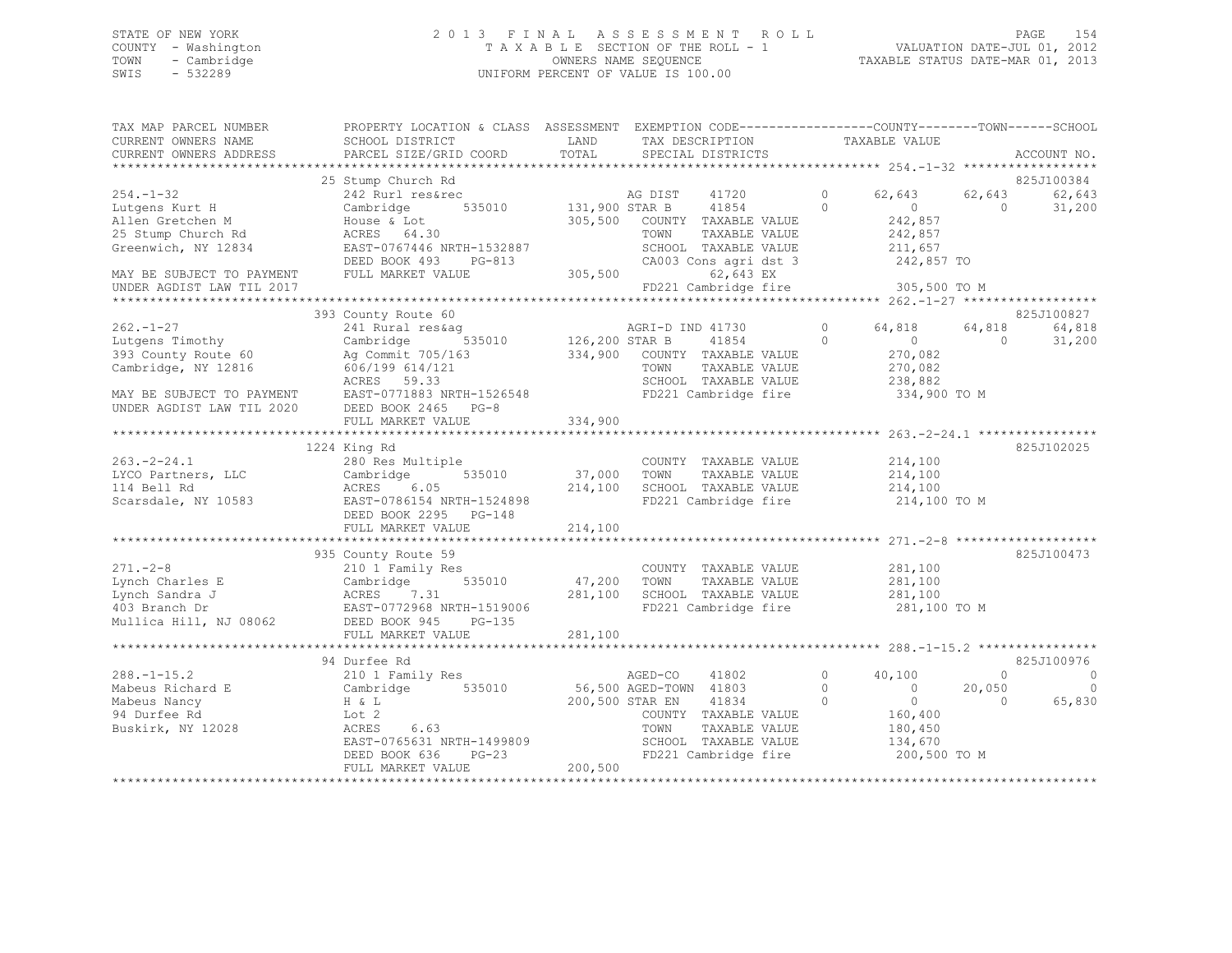## STATE OF NEW YORK 2 0 1 3 F I N A L A S S E S S M E N T R O L L PAGE 155 COUNTY - Washington T A X A B L E SECTION OF THE ROLL - 1 VALUATION DATE-JUL 01, 2012 TOWN - Cambridge OWNERS NAME SEQUENCE TAXABLE STATUS DATE-MAR 01, 2013 SWIS - 532289 UNIFORM PERCENT OF VALUE IS 100.00

| TAX MAP PARCEL NUMBER                                                                                                                                                                                                                             | PROPERTY LOCATION & CLASS ASSESSMENT EXEMPTION CODE---------------COUNTY-------TOWN-----SCHOOL      |                    |      |                                                                                                                                                                                                                 |                   |                                             |            |                                                                                                                                                                                                                                                                                                                                 |
|---------------------------------------------------------------------------------------------------------------------------------------------------------------------------------------------------------------------------------------------------|-----------------------------------------------------------------------------------------------------|--------------------|------|-----------------------------------------------------------------------------------------------------------------------------------------------------------------------------------------------------------------|-------------------|---------------------------------------------|------------|---------------------------------------------------------------------------------------------------------------------------------------------------------------------------------------------------------------------------------------------------------------------------------------------------------------------------------|
| CURRENT OWNERS NAME                                                                                                                                                                                                                               | SCHOOL DISTRICT                                                                                     | LAND               |      | TAX DESCRIPTION                                                                                                                                                                                                 |                   | TAXABLE VALUE                               |            |                                                                                                                                                                                                                                                                                                                                 |
| CURRENT OWNERS ADDRESS                                                                                                                                                                                                                            | PARCEL SIZE/GRID COORD                                                                              | TOTAL              |      | SPECIAL DISTRICTS                                                                                                                                                                                               |                   |                                             |            | ACCOUNT NO.                                                                                                                                                                                                                                                                                                                     |
|                                                                                                                                                                                                                                                   |                                                                                                     |                    |      |                                                                                                                                                                                                                 |                   |                                             |            |                                                                                                                                                                                                                                                                                                                                 |
|                                                                                                                                                                                                                                                   | 84 Dr Brown Ln                                                                                      |                    |      |                                                                                                                                                                                                                 |                   |                                             |            | 825J102032                                                                                                                                                                                                                                                                                                                      |
| $255. - 1 - 20.2$                                                                                                                                                                                                                                 | 240 Rural res                                                                                       |                    |      | AG BUILD 41700 0 138,780 138,780 138,780                                                                                                                                                                        |                   |                                             |            |                                                                                                                                                                                                                                                                                                                                 |
| Mac Properties Llc                                                                                                                                                                                                                                | Cambridge 535010 137,500 AG DIST                                                                    |                    |      |                                                                                                                                                                                                                 | $\overline{0}$    |                                             |            |                                                                                                                                                                                                                                                                                                                                 |
| 84 Dr Brown Ln                                                                                                                                                                                                                                    | Res & Barn<br>P/o Lot 2<br>ACRES 60.79<br>PACE 20011                                                |                    |      | 137,500 AG DIST 41720 0<br>406,300 STAR B 41854 0                                                                                                                                                               |                   | $78,223$<br>0                               |            | 78,223 78,223<br>0 31,200                                                                                                                                                                                                                                                                                                       |
| Cambridge, NY 12816                                                                                                                                                                                                                               |                                                                                                     |                    |      | COUNTY TAXABLE VALUE                                                                                                                                                                                            |                   |                                             |            |                                                                                                                                                                                                                                                                                                                                 |
|                                                                                                                                                                                                                                                   |                                                                                                     |                    | TOWN | TAXABLE VALUE                                                                                                                                                                                                   |                   |                                             |            |                                                                                                                                                                                                                                                                                                                                 |
| MAY BE SUBJECT TO PAYMENT                                                                                                                                                                                                                         | EAST-0781910 NRTH-1535102                                                                           |                    |      | SCHOOL TAXABLE VALUE                                                                                                                                                                                            |                   | 189,297<br>189,297<br>158,097               |            |                                                                                                                                                                                                                                                                                                                                 |
| UNDER AGDIST LAW TIL 2017                                                                                                                                                                                                                         | DEED BOOK 785<br>$PG-98$                                                                            |                    |      | CA005 Cons agri dst 5 328,077 TO                                                                                                                                                                                |                   |                                             |            |                                                                                                                                                                                                                                                                                                                                 |
|                                                                                                                                                                                                                                                   | FULL MARKET VALUE                                                                                   | CA005 C<br>406,300 |      | 78,223 EX                                                                                                                                                                                                       |                   |                                             |            |                                                                                                                                                                                                                                                                                                                                 |
|                                                                                                                                                                                                                                                   |                                                                                                     |                    |      | FD221 Cambridge fire                                                                                                                                                                                            |                   | 406,300 TO M                                |            |                                                                                                                                                                                                                                                                                                                                 |
|                                                                                                                                                                                                                                                   |                                                                                                     |                    |      |                                                                                                                                                                                                                 |                   |                                             |            |                                                                                                                                                                                                                                                                                                                                 |
|                                                                                                                                                                                                                                                   | 64 Wright Rd                                                                                        |                    |      |                                                                                                                                                                                                                 |                   |                                             |            | 825J100266                                                                                                                                                                                                                                                                                                                      |
| MacDonald Jeri C<br>MacDonald Jeri C<br>MacDonald Jeri C<br>Cambridge Cambridge 535010<br>Cambridge, NY 12816<br>Cambridge, NY 12816<br>Cambridge, NY 12816<br>Cambridge, NY 12816<br>Cambridge, NY 12816<br>Cambridge, NY 12816<br>Cambridge, NY |                                                                                                     |                    |      | STAR B 41854                                                                                                                                                                                                    | $\circ$           | $\begin{array}{c} 0 \\ 190,500 \end{array}$ |            | 31,200<br>$0 \qquad \qquad$                                                                                                                                                                                                                                                                                                     |
|                                                                                                                                                                                                                                                   |                                                                                                     |                    |      |                                                                                                                                                                                                                 |                   |                                             |            |                                                                                                                                                                                                                                                                                                                                 |
|                                                                                                                                                                                                                                                   |                                                                                                     |                    |      |                                                                                                                                                                                                                 |                   |                                             |            |                                                                                                                                                                                                                                                                                                                                 |
|                                                                                                                                                                                                                                                   |                                                                                                     |                    |      | SCHOOL TAXABLE VALUE                                                                                                                                                                                            |                   | 190,500<br>159,300<br>190,500 TO            |            |                                                                                                                                                                                                                                                                                                                                 |
|                                                                                                                                                                                                                                                   |                                                                                                     |                    |      | CA003 Cons agri dst 3                                                                                                                                                                                           |                   |                                             |            |                                                                                                                                                                                                                                                                                                                                 |
|                                                                                                                                                                                                                                                   |                                                                                                     |                    |      | FD221 Cambridge fire 190,500 TO M                                                                                                                                                                               |                   |                                             |            |                                                                                                                                                                                                                                                                                                                                 |
|                                                                                                                                                                                                                                                   | DEED BOOK 485 PG-241                                                                                |                    |      |                                                                                                                                                                                                                 |                   |                                             |            |                                                                                                                                                                                                                                                                                                                                 |
|                                                                                                                                                                                                                                                   | FULL MARKET VALUE                                                                                   | 190,500            |      |                                                                                                                                                                                                                 |                   |                                             |            |                                                                                                                                                                                                                                                                                                                                 |
|                                                                                                                                                                                                                                                   |                                                                                                     |                    |      |                                                                                                                                                                                                                 |                   |                                             |            |                                                                                                                                                                                                                                                                                                                                 |
|                                                                                                                                                                                                                                                   | Petteys Rd                                                                                          |                    |      |                                                                                                                                                                                                                 |                   |                                             |            | 825J102012                                                                                                                                                                                                                                                                                                                      |
| $246. - 1 - 32.3$                                                                                                                                                                                                                                 |                                                                                                     |                    |      | COUNTY TAXABLE VALUE                                                                                                                                                                                            |                   | 31,500                                      |            |                                                                                                                                                                                                                                                                                                                                 |
| MacNeil Jonathan D G                                                                                                                                                                                                                              |                                                                                                     |                    |      |                                                                                                                                                                                                                 |                   |                                             |            |                                                                                                                                                                                                                                                                                                                                 |
| 7 Corliss Ave                                                                                                                                                                                                                                     | Vac Land                                                                                            |                    |      |                                                                                                                                                                                                                 |                   |                                             |            |                                                                                                                                                                                                                                                                                                                                 |
| Greenwich, NY 12834                                                                                                                                                                                                                               | nd<br>6.06<br>Lot 2                                                                                 |                    |      | TOWN TAXABLE VALUE 31,500<br>SCHOOL TAXABLE VALUE 31,500<br>CA003 Cons agri dst 3 31,500 TO<br>FD221 Cambridge fire 31,500 TO M<br>31,500 SCHOOL TAXABLE VALUE<br>CA003 Cons agri dst 3<br>FD221 Carbridge fire |                   |                                             |            |                                                                                                                                                                                                                                                                                                                                 |
|                                                                                                                                                                                                                                                   | ACRES                                                                                               |                    |      |                                                                                                                                                                                                                 |                   |                                             |            |                                                                                                                                                                                                                                                                                                                                 |
|                                                                                                                                                                                                                                                   | EAST-0770232 NRTH-1543827                                                                           |                    |      |                                                                                                                                                                                                                 |                   |                                             |            |                                                                                                                                                                                                                                                                                                                                 |
|                                                                                                                                                                                                                                                   | DEED BOOK 2027 PG-57                                                                                |                    |      |                                                                                                                                                                                                                 |                   |                                             |            |                                                                                                                                                                                                                                                                                                                                 |
|                                                                                                                                                                                                                                                   | FULL MARKET VALUE                                                                                   | 31,500             |      |                                                                                                                                                                                                                 |                   |                                             |            |                                                                                                                                                                                                                                                                                                                                 |
|                                                                                                                                                                                                                                                   |                                                                                                     |                    |      |                                                                                                                                                                                                                 |                   |                                             |            |                                                                                                                                                                                                                                                                                                                                 |
|                                                                                                                                                                                                                                                   | 253 Belle Rd                                                                                        |                    |      |                                                                                                                                                                                                                 |                   |                                             |            | 825J102000                                                                                                                                                                                                                                                                                                                      |
| $280 - 2 - 1.1$                                                                                                                                                                                                                                   |                                                                                                     |                    |      |                                                                                                                                                                                                                 | $0 \qquad \qquad$ | 8,000                                       |            | $\begin{matrix} 0 & 0 & 0 \\ 0 & 0 & 0 \\ 0 & 0 & 0 \\ 0 & 0 & 0 \\ 0 & 0 & 0 \\ 0 & 0 & 0 \\ 0 & 0 & 0 \\ 0 & 0 & 0 \\ 0 & 0 & 0 & 0 \\ 0 & 0 & 0 & 0 \\ 0 & 0 & 0 & 0 \\ 0 & 0 & 0 & 0 \\ 0 & 0 & 0 & 0 & 0 \\ 0 & 0 & 0 & 0 & 0 \\ 0 & 0 & 0 & 0 & 0 \\ 0 & 0 & 0 & 0 & 0 & 0 \\ 0 & 0 & 0 & 0 & 0 & 0 \\ 0 & 0 & 0 & 0 & 0$ |
| Macura Elyssa M<br>253 Belle Rd                                                                                                                                                                                                                   |                                                                                                     |                    |      |                                                                                                                                                                                                                 | $\Omega$          | $\overline{0}$                              | $\bigcirc$ | 31,200                                                                                                                                                                                                                                                                                                                          |
| 253 Belle Rd                                                                                                                                                                                                                                      |                                                                                                     |                    |      | 185,600 COUNTY TAXABLE VALUE                                                                                                                                                                                    |                   | 177,600<br>185,600<br>154,400               |            |                                                                                                                                                                                                                                                                                                                                 |
| Buskirk, NY 12028                                                                                                                                                                                                                                 |                                                                                                     |                    |      |                                                                                                                                                                                                                 |                   |                                             |            |                                                                                                                                                                                                                                                                                                                                 |
|                                                                                                                                                                                                                                                   |                                                                                                     |                    |      |                                                                                                                                                                                                                 |                   |                                             |            |                                                                                                                                                                                                                                                                                                                                 |
|                                                                                                                                                                                                                                                   | ACRES 12.16<br>EAST-0775989 NRTH-1513303<br>DERS 12.16<br>DERT POOK 828 PG-96 (A003 Cons agri dst 3 |                    |      | PG-96 			 CA003 Cons agri dst 3 			 185,600 TO<br>185,600 		 FD221 Cambridge fire 		 185,600 TO M                                                                                                               |                   |                                             |            |                                                                                                                                                                                                                                                                                                                                 |
|                                                                                                                                                                                                                                                   | FULL MARKET VALUE                                                                                   |                    |      |                                                                                                                                                                                                                 |                   |                                             |            |                                                                                                                                                                                                                                                                                                                                 |
|                                                                                                                                                                                                                                                   |                                                                                                     |                    |      |                                                                                                                                                                                                                 |                   |                                             |            |                                                                                                                                                                                                                                                                                                                                 |
|                                                                                                                                                                                                                                                   | 487 Center Cambridge Rd                                                                             |                    |      |                                                                                                                                                                                                                 |                   |                                             |            |                                                                                                                                                                                                                                                                                                                                 |
| $270. - 1 - 24.9$                                                                                                                                                                                                                                 | 210 1 Family Res                                                                                    | STAR B             |      | 41854 0                                                                                                                                                                                                         |                   | $\overline{0}$                              |            | $0 \t 31,200$                                                                                                                                                                                                                                                                                                                   |
| MaGuire James P<br>MaGuire Cynthia J<br>487 Center Cambridge Rd<br>Cambridge, NY 12816                                                                                                                                                            | Cambridge 535010                                                                                    |                    |      | 34,900 COUNTY TAXABLE VALUE<br>208,600 TOWN TAXABLE VALUE                                                                                                                                                       |                   | 208,600<br>208,600                          |            |                                                                                                                                                                                                                                                                                                                                 |
|                                                                                                                                                                                                                                                   | House & Lot                                                                                         |                    |      |                                                                                                                                                                                                                 |                   |                                             |            |                                                                                                                                                                                                                                                                                                                                 |
|                                                                                                                                                                                                                                                   | Lot 2                                                                                               |                    |      | SCHOOL TAXABLE VALUE                                                                                                                                                                                            |                   | 177,400                                     |            |                                                                                                                                                                                                                                                                                                                                 |
| Cambridge, NY 12816                                                                                                                                                                                                                               | $\frac{1}{2.54}$<br>ACRES                                                                           |                    |      | FD221 Cambridge fire 208,600 TO M                                                                                                                                                                               |                   |                                             |            |                                                                                                                                                                                                                                                                                                                                 |
|                                                                                                                                                                                                                                                   | EAST-0766283 NRTH-1516879                                                                           |                    |      |                                                                                                                                                                                                                 |                   |                                             |            |                                                                                                                                                                                                                                                                                                                                 |
|                                                                                                                                                                                                                                                   | DEED BOOK 793 PG-325                                                                                |                    |      |                                                                                                                                                                                                                 |                   |                                             |            |                                                                                                                                                                                                                                                                                                                                 |
|                                                                                                                                                                                                                                                   | FULL MARKET VALUE                                                                                   | 208,600            |      |                                                                                                                                                                                                                 |                   |                                             |            |                                                                                                                                                                                                                                                                                                                                 |
|                                                                                                                                                                                                                                                   |                                                                                                     |                    |      |                                                                                                                                                                                                                 |                   |                                             |            |                                                                                                                                                                                                                                                                                                                                 |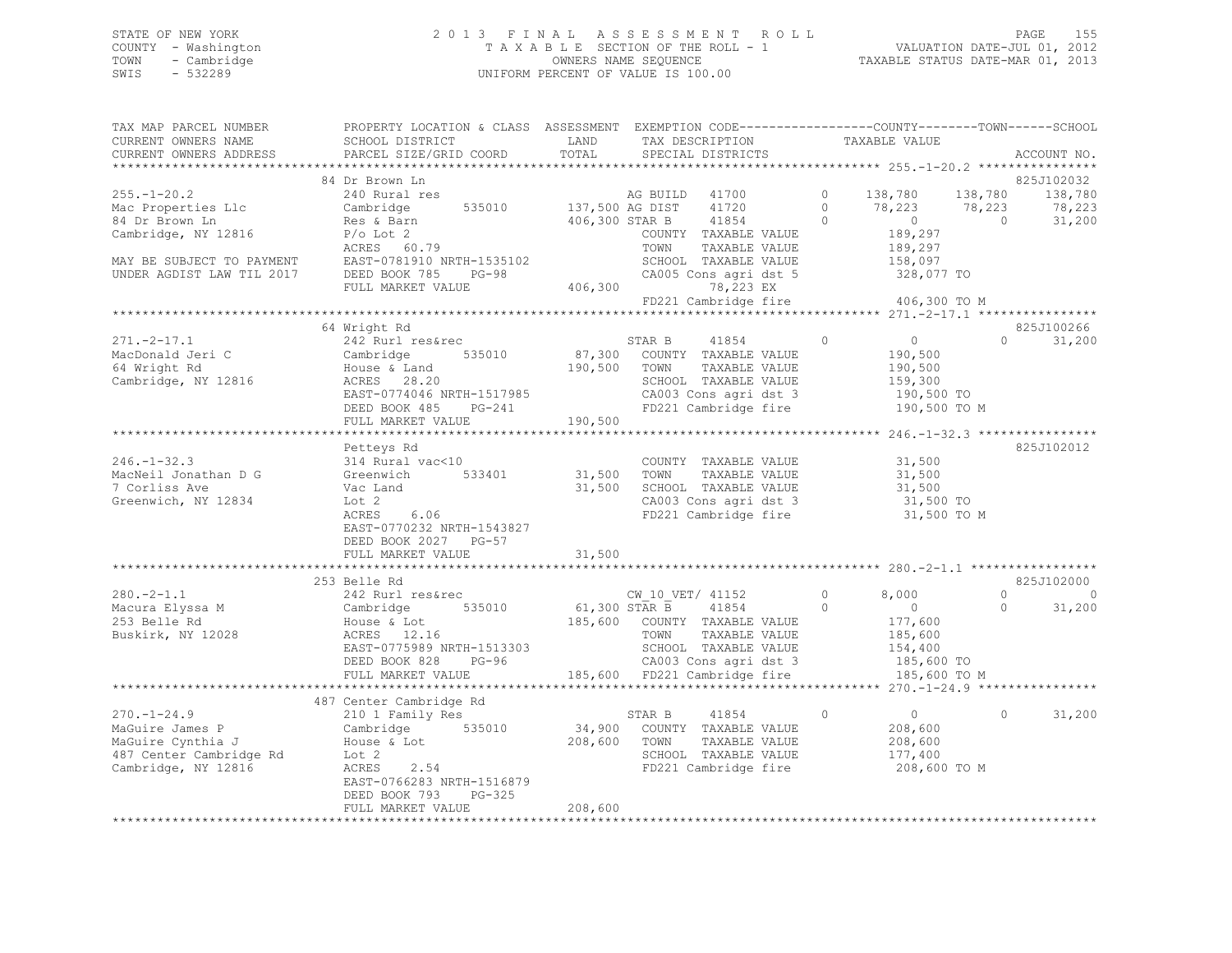## STATE OF NEW YORK 2 0 1 3 F I N A L A S S E S S M E N T R O L L PAGE 156 COUNTY - Washington T A X A B L E SECTION OF THE ROLL - 1 VALUATION DATE-JUL 01, 2012 TOWN - Cambridge OWNERS NAME SEQUENCE TAXABLE STATUS DATE-MAR 01, 2013 SWIS - 532289 UNIFORM PERCENT OF VALUE IS 100.00

| TAX MAP PARCEL NUMBER<br>CURRENT OWNERS NAME<br>CURRENT OWNERS ADDRESS               | PROPERTY LOCATION & CLASS ASSESSMENT EXEMPTION CODE-----------------COUNTY-------TOWN------SCHOOL<br>SCHOOL DISTRICT<br>PARCEL SIZE/GRID COORD                                                                                                          | LAND<br>TOTAL              | TAX DESCRIPTION<br>SPECIAL DISTRICTS                                                                                                                                                                                   | TAXABLE VALUE                                                                                                                                                           |                                      | ACCOUNT NO.                                   |
|--------------------------------------------------------------------------------------|---------------------------------------------------------------------------------------------------------------------------------------------------------------------------------------------------------------------------------------------------------|----------------------------|------------------------------------------------------------------------------------------------------------------------------------------------------------------------------------------------------------------------|-------------------------------------------------------------------------------------------------------------------------------------------------------------------------|--------------------------------------|-----------------------------------------------|
|                                                                                      |                                                                                                                                                                                                                                                         |                            |                                                                                                                                                                                                                        |                                                                                                                                                                         |                                      |                                               |
|                                                                                      | 21 County Route 59A                                                                                                                                                                                                                                     |                            |                                                                                                                                                                                                                        |                                                                                                                                                                         |                                      | 825J100515                                    |
| $279. - 2 - 27$<br>Margison Sally M<br>21 County Route 59A<br>Buskirk, NY 12028      | 210 1 Family Res<br>Cambridge 535010 23,300 COUNTY TAXABLE VALUE<br>H & L<br>ACRES 0.44<br>EAST-0766553 NRTH-1506985<br>DEED BOOK 2063 PG-71<br>FULL MARKET VALUE                                                                                       | 177,000 TOWN               | 41854 0<br>TAXABLE VALUE<br>SCHOOL TAXABLE VALUE<br>CA003 Cons agri dst 3 177,000 TO<br>FD221 Cambridge fire 177,000 TO M<br>FD221 Cambridge fire                                                                      | $\overline{0}$<br>177,000<br>177,000<br>145,800                                                                                                                         | $\Omega$                             | 31,200                                        |
|                                                                                      |                                                                                                                                                                                                                                                         |                            |                                                                                                                                                                                                                        |                                                                                                                                                                         |                                      |                                               |
| 263.-2-23.5<br>Maroney George<br>Maroney Maureen                                     | 973 King Rd<br>210 1 Family Res<br>163.-2-23.5<br>Maroney George Cambridge 535010 38,800<br>Maroney Maureen House & Land 182,800<br>PO Box 284 ACRES 3.75<br>Cambridge, NY 12816 EAST-0785028 NRTH-1523991<br>DEED BOOK 732 PG-317<br>FULL MARKET VALUE | 182,800                    | 41854<br>STAR B<br>535010 38,800 COUNTY TAXABLE VALUE<br>nd 182,800 TOWN TAXABLE VALUE<br>TAXABLE VALUE<br>SCHOOL TAXABLE VALUE<br>CA003 Cons agri dst 3<br>FD221 Comb 4:<br>FD221 Cambridge fire 182,800 TO M         | $\Omega$<br>$\overline{0}$<br>182,800<br>182,800<br>151,600<br>$182,800$ TO                                                                                             | $\Omega$                             | 31,200                                        |
|                                                                                      |                                                                                                                                                                                                                                                         |                            |                                                                                                                                                                                                                        |                                                                                                                                                                         |                                      |                                               |
|                                                                                      | 557 King Rd                                                                                                                                                                                                                                             |                            |                                                                                                                                                                                                                        |                                                                                                                                                                         |                                      | 825J101999                                    |
| $271 - 3 - 7.4$<br>Maroney John<br>Maroney Susan<br>557 King Rd<br>Buskirk, NY 12028 | 210 <sup>1</sup> Family Res<br>Cambridge 535010 32,000 COUNTY TAXABLE VALUE<br>Cambridge<br>House & Lot<br>ACRES 3.17<br>EAST-0781463 NRTH-1516237<br>FEED BOOK 585 PG-18<br>248,200<br>248,200                                                         | 248,200 TOWN               | 41854 0<br>STAR B<br>TAXABLE VALUE<br>SCHOOL TAXABLE VALUE<br>CA003 Cons agri dst 3<br>FD221 Cambridge fire 248,200 TO M                                                                                               | $\overline{0}$<br>248,200<br>248,200<br>217,000<br>248,200 TO                                                                                                           |                                      | $0 \t 31,200$                                 |
|                                                                                      | *****************************                                                                                                                                                                                                                           |                            |                                                                                                                                                                                                                        |                                                                                                                                                                         |                                      |                                               |
|                                                                                      | 74 Darwin Rd                                                                                                                                                                                                                                            |                            |                                                                                                                                                                                                                        |                                                                                                                                                                         |                                      | 825J100476                                    |
| $270. - 1 - 7$<br>Martin Alice<br>74 Darwin Rd<br>Cambridge, NY 12816                | 210 1 Family Res<br>Cambridge 535010<br>$H \& L$<br>$ACRES$ 1.50<br>EAST-0768719 NRTH-1520350<br>DEED BOOK 376 PG-691<br>FULL MARKET VALUE                                                                                                              |                            | WAR VET/C 41122<br>29,500 WAR VET/T 41123<br>135,000 AGED-ALL 41800<br>STAR EN 41834<br>COUNTY TAXABLE VALUE<br>TAXABLE VALUE<br>TOWN<br>135,000 SCHOOL TAXABLE VALUE<br>CA003 Cons agri dst 3<br>FD221 Cambridge fire | 20,250<br>$\circ$<br>$0 \t 20,250$<br>$\Omega$<br>$57,375$<br>0<br>57.375<br>$\circ$<br>57,375<br>$\bigcirc$<br>57,375<br>57,375<br>1,670<br>135,000 TO<br>135,000 TO M | $\overline{0}$<br>57,375<br>$\sim$ 0 | $\circ$<br>$\overline{0}$<br>67,500<br>65,830 |
|                                                                                      |                                                                                                                                                                                                                                                         |                            |                                                                                                                                                                                                                        |                                                                                                                                                                         |                                      |                                               |
| $289. - 1 - 1.2$<br>Marx Charles L E<br>Busino Sandra M                              | Morris Rd<br>322 Rural vac>10<br>Cambridge<br>535010<br>Vacant Land<br>ACRES 24.11<br>328 Butterfield Ave EAST-0770605 NRTH-1503385<br>Alplaus, NY 12008 DEED BOOK 2458 PG-338                                                                          | 49,000<br>49,000<br>49,000 | COUNTY TAXABLE VALUE<br>TOWN<br>TAXABLE VALUE<br>SCHOOL TAXABLE VALUE<br>SCHOOL TAXABLE VALUE 49,000<br>CAOOS CONS agri dst 3 49,000 TO<br>FD221 Cambridge fire                                                        | 49,000<br>49,000<br>49,000 TO M                                                                                                                                         |                                      |                                               |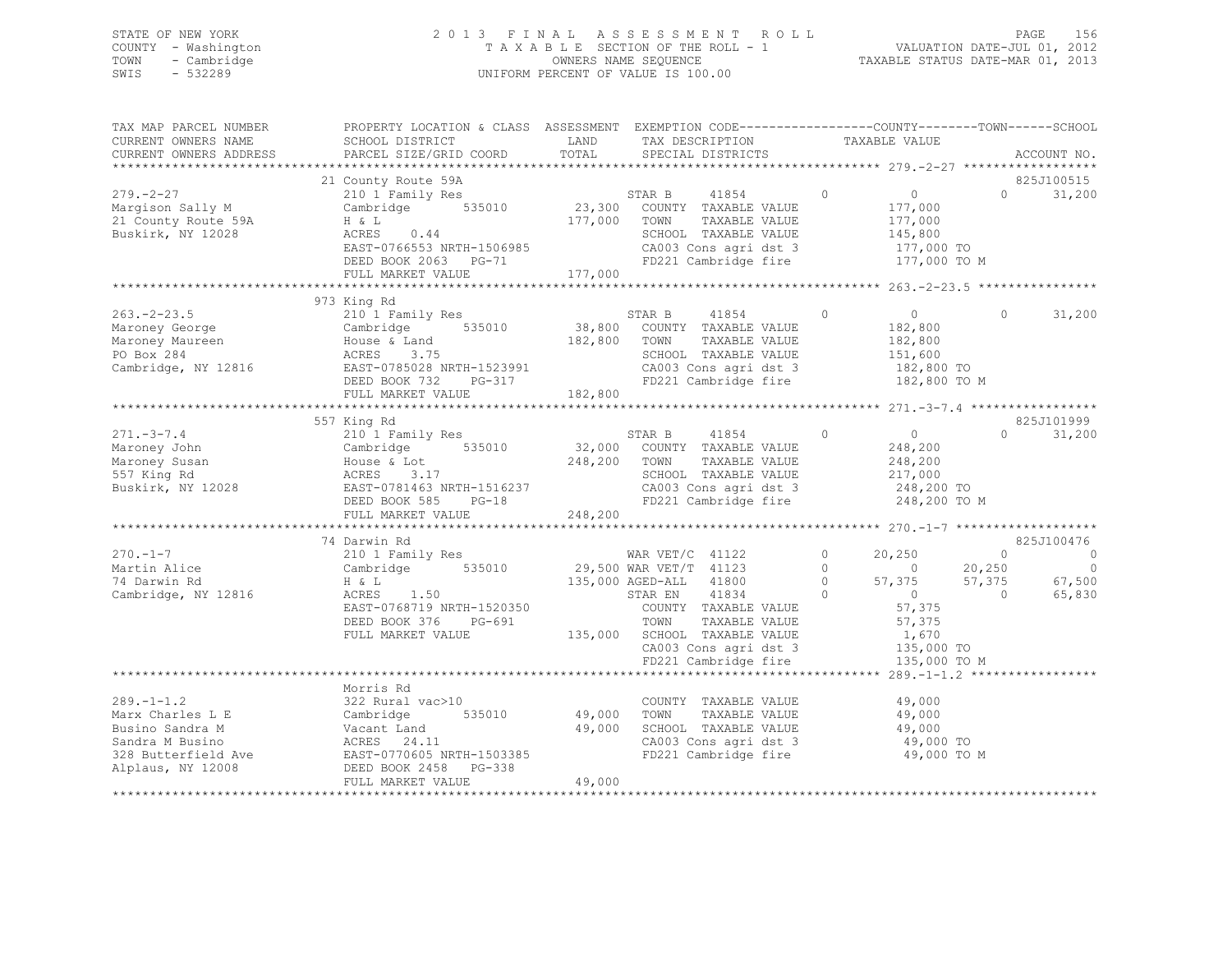## STATE OF NEW YORK 2 0 1 3 F I N A L A S S E S S M E N T R O L L PAGE 157 COUNTY - Washington T A X A B L E SECTION OF THE ROLL - 1 VALUATION DATE-JUL 01, 2012 TOWN - Cambridge OWNERS NAME SEQUENCE TAXABLE STATUS DATE-MAR 01, 2013 SWIS - 532289 UNIFORM PERCENT OF VALUE IS 100.00

| TAX MAP PARCEL NUMBER<br>CURRENT OWNERS NAME<br>CURRENT OWNERS ADDRESS | PROPERTY LOCATION & CLASS ASSESSMENT EXEMPTION CODE---------------COUNTY-------TOWN-----SCHOOL<br>SCHOOL DISTRICT<br>PARCEL SIZE/GRID COORD                                                                                                                                                                                                                                                                                |        | LAND TAX DESCRIPTION TAXABLE VALUE<br>TOTAL SPECIAL DISTRICTS<br>LAND TAX DESCRIPTION                                                                                                                                                       |                       | ACCOUNT NO.                      |
|------------------------------------------------------------------------|----------------------------------------------------------------------------------------------------------------------------------------------------------------------------------------------------------------------------------------------------------------------------------------------------------------------------------------------------------------------------------------------------------------------------|--------|---------------------------------------------------------------------------------------------------------------------------------------------------------------------------------------------------------------------------------------------|-----------------------|----------------------------------|
| $246. - 1 - 32.1$                                                      | Petteys Rd<br>322 Rural vac>10 COUNTY<br>Greenwich 533401 79,000 TOWN<br>ACRES 30.00 COUNTY                                                                                                                                                                                                                                                                                                                                |        | COUNTY TAXABLE VALUE 79,000<br>FD221 Cambridge fire 79,000 TO M                                                                                                                                                                             |                       | 825J102005                       |
|                                                                        |                                                                                                                                                                                                                                                                                                                                                                                                                            |        |                                                                                                                                                                                                                                             |                       |                                  |
|                                                                        | 317 Petteys Rd                                                                                                                                                                                                                                                                                                                                                                                                             |        |                                                                                                                                                                                                                                             |                       | 825J100498                       |
|                                                                        |                                                                                                                                                                                                                                                                                                                                                                                                                            |        |                                                                                                                                                                                                                                             |                       |                                  |
|                                                                        |                                                                                                                                                                                                                                                                                                                                                                                                                            |        |                                                                                                                                                                                                                                             |                       | 825J100803                       |
|                                                                        |                                                                                                                                                                                                                                                                                                                                                                                                                            |        |                                                                                                                                                                                                                                             |                       | $\Omega$<br>31,200               |
|                                                                        |                                                                                                                                                                                                                                                                                                                                                                                                                            |        |                                                                                                                                                                                                                                             |                       |                                  |
|                                                                        |                                                                                                                                                                                                                                                                                                                                                                                                                            |        |                                                                                                                                                                                                                                             |                       |                                  |
| Cambridge, NY 12816                                                    | 145+147 Wright Rd<br>$271.-2-20$<br>$280$ Res Multiple<br>$280$ Res Multiple<br>$280$ Res Multiple<br>$280$ Res Multiple<br>$280$ Res Multiple<br>$280$ Res Multiple<br>$280$ Res Multiple<br>$280$ Res Multiple<br>$280$ Res Multiple<br>$280$ Res Multiple<br>$280$ Res<br>$\frac{1}{158,100}$ COUNII<br>ACRES 8.01 158,100 TOWN<br>ACRES 8.01<br>EAST-0776275 NRTH-1518530<br>DEED BOOK 2947 PG-87<br>FULL MARKER :---- |        | $\begin{tabular}{lllllll} \texttt{STAR EN} & 41834 & 0 & 0 \\ \texttt{COUNTY} & \texttt{TAXABLE VALUE} & & 158,100 \end{tabular}$<br>SCHOOL TAXABLE VALUE $92,270$<br>CA003 Cons agri dst 3 158,100 TO<br>FD221 Cambridge fire 158,100 TO M | TAXABLE VALUE 158,100 | 825J100588<br>$\Omega$<br>65,830 |
|                                                                        |                                                                                                                                                                                                                                                                                                                                                                                                                            |        |                                                                                                                                                                                                                                             |                       |                                  |
| Cambridge, NY 12816                                                    | Wright Rd<br>$271.-2-20.2$<br>Matcovich Peter Cambridge 535010 28,000<br>145+147 Wright Rd Int 2<br>100 2<br>ACRES 27.51 28,000<br>RAST-0776675 NDT: 1516151<br>EAST-0776675 NRTH-1519051<br>DEED BOOK 2947 PG-87<br>FULL MARKET VALUE                                                                                                                                                                                     | 28,000 | COUNTY TAXABLE VALUE 28,000<br>TOWN<br>SCHOOL TAXABLE VALUE 28,000<br>CA003 Cons agri dst 3 28,000 TO<br>FD221 Cambridge fire 28,000 TO M                                                                                                   | TAXABLE VALUE 28,000  |                                  |
|                                                                        |                                                                                                                                                                                                                                                                                                                                                                                                                            |        |                                                                                                                                                                                                                                             |                       |                                  |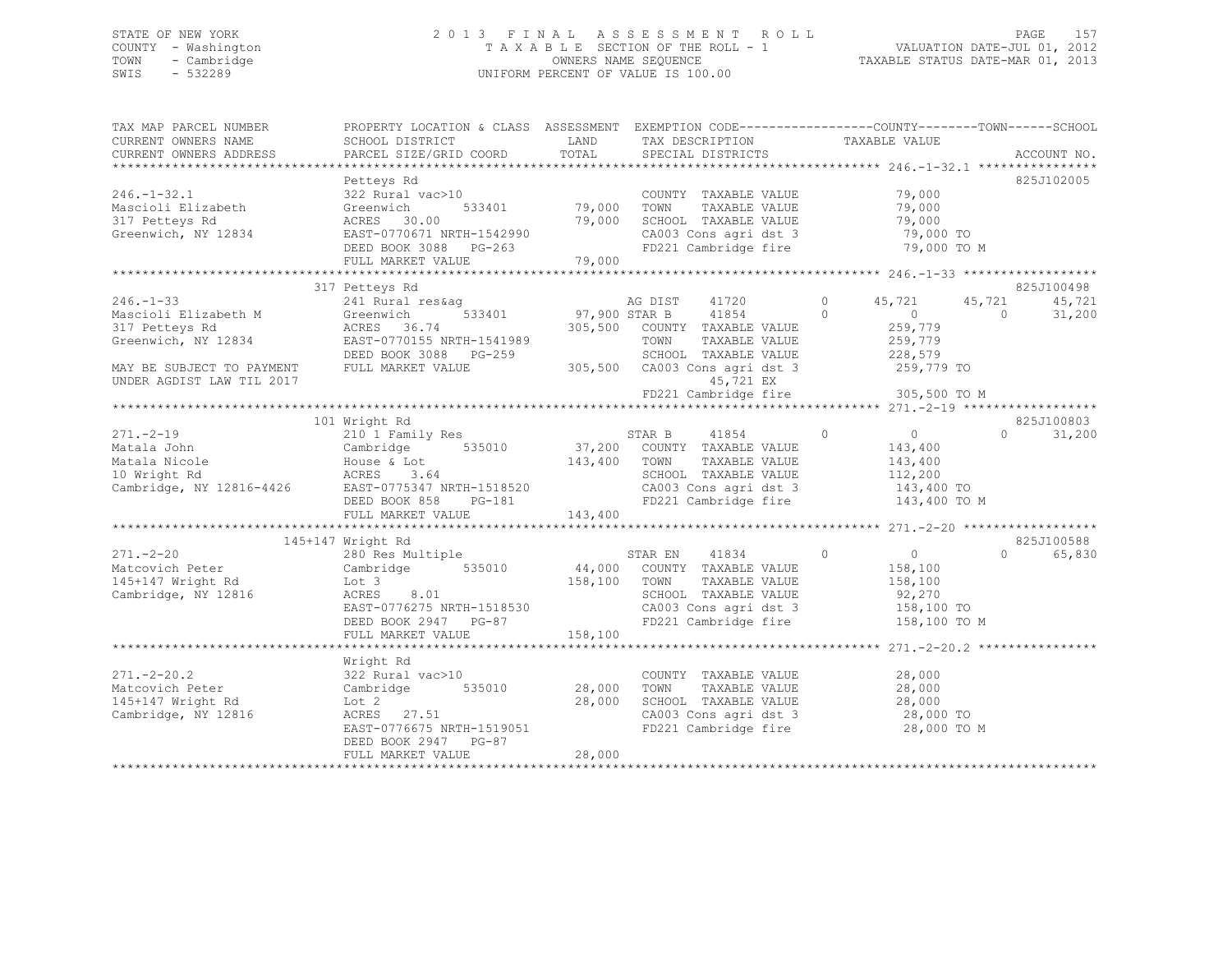## STATE OF NEW YORK 2 0 1 3 F I N A L A S S E S S M E N T R O L L PAGE 158 COUNTY - Washington T A X A B L E SECTION OF THE ROLL - 1 VALUATION DATE-JUL 01, 2012 TOWN - Cambridge OWNERS NAME SEQUENCE TAXABLE STATUS DATE-MAR 01, 2013 SWIS - 532289 UNIFORM PERCENT OF VALUE IS 100.00

| TAX MAP PARCEL NUMBER<br>CURRENT OWNERS NAME<br>CURRENT OWNERS ADDRESS                                  | PROPERTY LOCATION & CLASS ASSESSMENT EXEMPTION CODE---------------COUNTY-------TOWN------SCHOOL<br>SCHOOL DISTRICT<br>PARCEL SIZE/GRID COORD                                  | LAND<br>TOTAL                | TAX DESCRIPTION<br>SPECIAL DISTRICTS                                                                                                             | TAXABLE VALUE                                                                            | ACCOUNT NO.                      |
|---------------------------------------------------------------------------------------------------------|-------------------------------------------------------------------------------------------------------------------------------------------------------------------------------|------------------------------|--------------------------------------------------------------------------------------------------------------------------------------------------|------------------------------------------------------------------------------------------|----------------------------------|
| $271. - 2 - 20.3$<br>Matcovich Peter<br>145+147 Wright Rd<br>Cambridge, NY 12816                        | Wright Rd<br>322 Rural vac>10<br>535010<br>Cambridge<br>Lot 4<br>ACRES 28.95<br>EAST-0775675 NRTH-1518947<br>DEED BOOK 2947 PG-87<br>FULL MARKET VALUE                        | 29,000<br>29,000<br>29,000   | COUNTY TAXABLE VALUE<br>TOWN<br>TAXABLE VALUE<br>SCHOOL TAXABLE VALUE<br>CA003 Cons agri dst 3<br>FD221 Cambridge fire                           | 29,000<br>29,000<br>29,000<br>29,000 TO<br>29,000 TO M                                   |                                  |
|                                                                                                         |                                                                                                                                                                               |                              |                                                                                                                                                  |                                                                                          |                                  |
| $272 - 2 - 19.1$<br>Matte Ivan G<br>Matte Wanda L<br>573 Stage Rd<br>Buskirk, NY 12028                  | 573 Stage Rd<br>210 1 Family Res<br>535010<br>Cambridge<br>H & L<br>ACRES<br>3.00<br>EAST-0787885 NRTH-1513452<br>DEED BOOK 600<br>$PG-190$<br>FULL MARKET VALUE              | 28,000<br>154,200<br>154,200 | 41854<br>STAR B<br>COUNTY TAXABLE VALUE<br>TOWN<br>TAXABLE VALUE<br>SCHOOL TAXABLE VALUE<br>FD221 Cambridge fire                                 | $\Omega$<br>$\overline{0}$<br>154,200<br>154,200<br>123,000<br>154,200 TO M              | 825J102021<br>$\Omega$<br>31,200 |
|                                                                                                         |                                                                                                                                                                               |                              |                                                                                                                                                  |                                                                                          |                                  |
| $262 - 1 - 23$<br>Mattern Thomas R<br>Mattern Lorna W<br>253 Tingue Rd<br>Cambridge, NY 12816           | 253 Tingue Rd<br>242 Rurl res&rec<br>535010<br>Cambridge<br>House & Land<br>ACRES 39.80<br>EAST-0770675 NRTH-1524589<br>DEED BOOK 3066 PG-318                                 | 101,300<br>337,200           | STAR B<br>41854<br>COUNTY TAXABLE VALUE<br>TAXABLE VALUE<br>TOWN<br>SCHOOL TAXABLE VALUE<br>FD221 Cambridge fire                                 | $\circ$<br>$\overline{0}$<br>337,200<br>337,200<br>306,000<br>337,200 TO M               | 825J100347<br>$\cap$<br>31,200   |
|                                                                                                         | FULL MARKET VALUE                                                                                                                                                             | 337,200                      |                                                                                                                                                  |                                                                                          |                                  |
| $255.14 - 3 - 3$<br>Maxwell Family of Cambridge Cambridge<br>115 State Route 372<br>Cambridge, NY 12816 | 113 + 115 State Route 372<br>283 Res w/Comuse<br>535010<br>Easement 591/302<br>$255. - 3 - 3$                                                                                 | 27,300<br>166,900            | COUNTY TAXABLE VALUE<br>TOWN<br>TAXABLE VALUE<br>SCHOOL TAXABLE VALUE<br>FD221 Cambridge fire                                                    | 166,900<br>166,900<br>166,900<br>166,900 TO M                                            | 825J100478                       |
|                                                                                                         | FRNT 130.00 DPTH 210.00<br>ACRES<br>0.59<br>EAST-0785840 NRTH-1533057<br>DEED BOOK 2658 PG-29<br>FULL MARKET VALUE                                                            | 166,900                      |                                                                                                                                                  |                                                                                          |                                  |
|                                                                                                         |                                                                                                                                                                               |                              |                                                                                                                                                  |                                                                                          |                                  |
| $279. - 2 - 25$<br>Maynard Kenneth T<br>Maynard Teresa M<br>9 County Route 59A<br>Buskirk, NY 12028     | 9 County Route 59A<br>220 2 Family Res<br>Cambridge 535010<br>2 Family House & Lot<br>ACRES 0.65<br>EAST-0766312 NRTH-1506842<br>DEED BOOK 557<br>PG-251<br>FULL MARKET VALUE | 156,000<br>156,000           | 41854<br>STAR B<br>24,700 COUNTY TAXABLE VALUE<br>TOWN<br>TAXABLE VALUE<br>SCHOOL TAXABLE VALUE<br>CA003 Cons agri dst 3<br>FD221 Cambridge fire | $\circ$<br>$\overline{0}$<br>156,000<br>156,000<br>124,800<br>156,000 TO<br>156,000 TO M | 825J100720<br>$\Omega$<br>31,200 |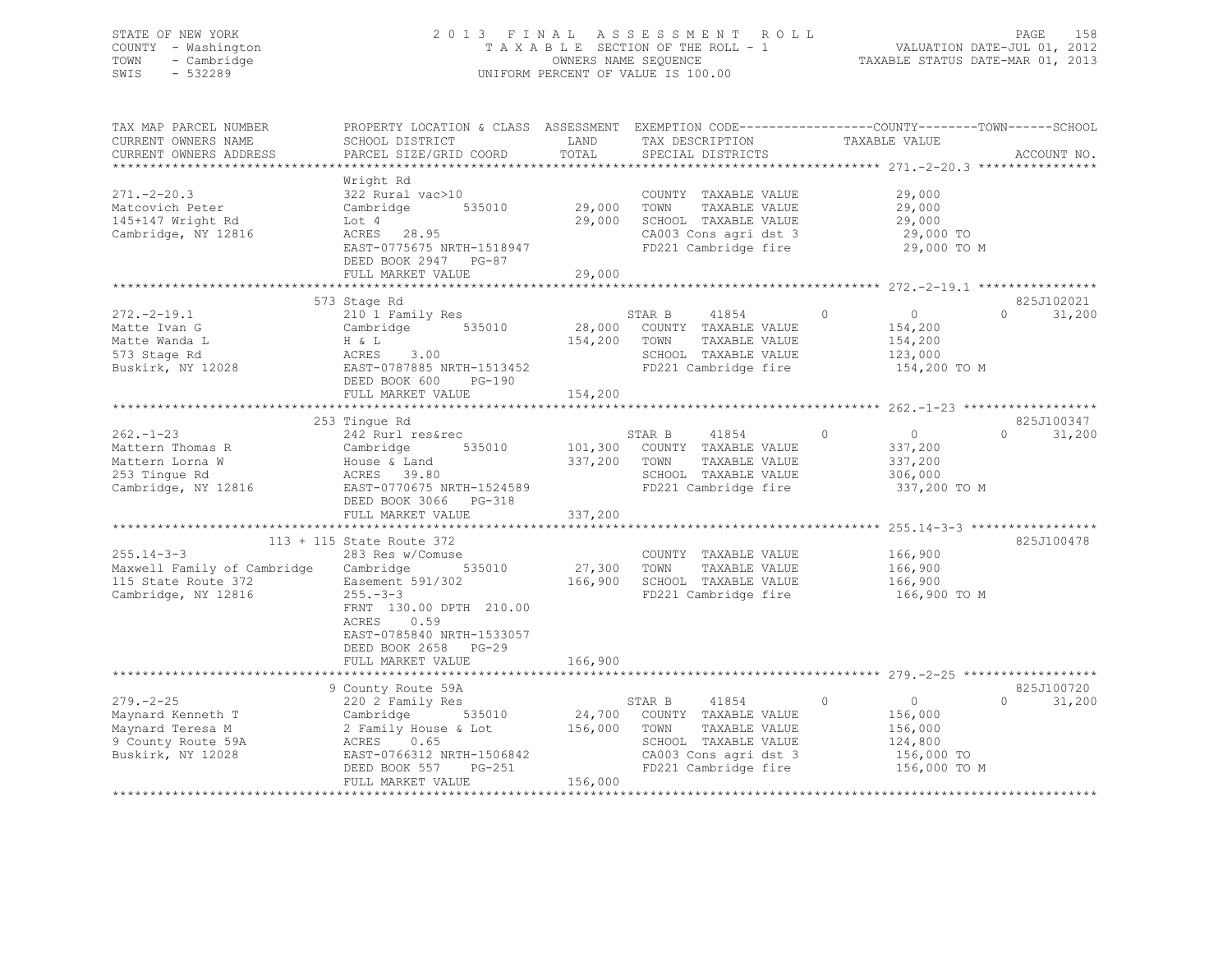## STATE OF NEW YORK 2 0 1 3 F I N A L A S S E S S M E N T R O L L PAGE 159 COUNTY - Washington T A X A B L E SECTION OF THE ROLL - 1 VALUATION DATE-JUL 01, 2012 TOWN - Cambridge OWNERS NAME SEQUENCE TAXABLE STATUS DATE-MAR 01, 2013 SWIS - 532289 UNIFORM PERCENT OF VALUE IS 100.00

| TAX MAP PARCEL NUMBER                                                                                                                                                                                                                                                                                                                                                                     | PROPERTY LOCATION & CLASS ASSESSMENT EXEMPTION CODE---------------COUNTY-------TOWN-----SCHOOL                                                                                                                    |                         |                                                                                                                                                    |                                                                               |          |            |
|-------------------------------------------------------------------------------------------------------------------------------------------------------------------------------------------------------------------------------------------------------------------------------------------------------------------------------------------------------------------------------------------|-------------------------------------------------------------------------------------------------------------------------------------------------------------------------------------------------------------------|-------------------------|----------------------------------------------------------------------------------------------------------------------------------------------------|-------------------------------------------------------------------------------|----------|------------|
| CURRENT OWNERS NAME                                                                                                                                                                                                                                                                                                                                                                       | SCHOOL DISTRICT                                                                                                                                                                                                   |                         | LAND TAX DESCRIPTION TAXABLE VALUE                                                                                                                 |                                                                               |          |            |
|                                                                                                                                                                                                                                                                                                                                                                                           |                                                                                                                                                                                                                   |                         |                                                                                                                                                    |                                                                               |          |            |
|                                                                                                                                                                                                                                                                                                                                                                                           | 509 Stage Rd                                                                                                                                                                                                      |                         |                                                                                                                                                    |                                                                               |          | 825J100517 |
| 272.-2-22<br>McAuliffe Gerald J 242 Rurl res&rec<br>McAuliffe Gerald J Cambridge 535010 214,100 COUNTY TAXABLE VALUE<br>18 Hampton St Forest Tax 2328/228 236,300 TOWN TAXABLE VALUE<br>Hoosick Falls, NY 12090 ACRES 186.20<br>The CHOC                                                                                                                                                  |                                                                                                                                                                                                                   |                         | TAXABLE VALUE                                                                                                                                      | $0 \t 131,280 \t 131,280$<br>105,020<br>105,020                               |          | 131,280    |
| NOUSLICK FAILS, NY 12090 ACRES 186.20<br>MAY BE SUBJECT TO PAYMENT DEED BOOK 667 PG-172 CA003 Cons agri dst 3 236,300 TO<br>EAST-0785300 NRTH-1514099 CA003 Cons agri dst 3 236,300 TO<br>UNDER RPTL480A UNTL 2022 FULL MARKET VALUE                                                                                                                                                      |                                                                                                                                                                                                                   |                         |                                                                                                                                                    |                                                                               |          |            |
|                                                                                                                                                                                                                                                                                                                                                                                           |                                                                                                                                                                                                                   |                         |                                                                                                                                                    |                                                                               |          |            |
| $272 - 2 - 23.2$<br>272.-2-23.2 323 Vacant rural<br>McAuliffe Gerald SR Cambridge<br>18 Hampton St<br>Hoosick Falls, NY 12090                                                                                                                                                                                                                                                             | King Rd/e Off<br>323 Vacant rural<br>Wood Lot<br>ACRES 7.00<br>EAST-0783500 NRTH-1514523<br>EAST-0783500 NRTH-1514523<br>EPER BOOK 2508<br>CAU03 Cons agri dst 3<br>FD221 Cambridge fire<br>DEED BOOK 2508 PG-251 | 535010 1,500 TOWN       | COUNTY TAXABLE VALUE<br>TAXABLE VALUE<br>CA003 Cons agri dst 3 1,500 TO<br>FD221 Cambridge fire                                                    | 1,500<br>1,500<br>1,500<br>1,500 TO M                                         |          | 825J100825 |
|                                                                                                                                                                                                                                                                                                                                                                                           |                                                                                                                                                                                                                   |                         |                                                                                                                                                    |                                                                               |          |            |
| $271. -1 - 9$<br>271.-1-9<br>McCall John E L LE<br>McCall John E L LE<br>McCall Living Trust John E L H & L<br>McCall Living Trust John E L H & L<br>McCall Living Trust John E L H & L<br>McCall Living Trust John E L H & L<br>McCall Living Trust John E L<br>McCall Living Trust John E L $H & L$<br>103 Copeland St ACRES 17.60<br>Brockton, MA 02301-6963 EAST-0771442 NRTH-1518696 | 35 County Route 60<br>DEED BOOK 875 PG-92<br>FULL MARKET VALUE                                                                                                                                                    | 221,900                 | CA003 Cons agri dst 3 221,900 TO<br>FD221 Cambridge fire 221,900 TO M                                                                              | 221,900 TO                                                                    |          | 825J100480 |
|                                                                                                                                                                                                                                                                                                                                                                                           |                                                                                                                                                                                                                   |                         |                                                                                                                                                    |                                                                               |          | 825J100493 |
| $271 - 2 - 7$<br>McCall John E L LE<br>McCall Lyng Trust John E L Vac Land<br>McCall Lyng Trust John E L Vac Land<br>103 Copeland St ACRES 20.00 CA003 Cons agri dst 3 67,000 TO<br>Brockton, MA 02301-6963 EAST-0771974 NRTH-1519698 FD221 Cambridge fire 67,000 TO<br>EXERE                                                                                                             | County Route 60<br>322 Rural vac>10<br>Cambridge 535010 67,000 TOWN<br>DEED BOOK 875<br>$PG-92$                                                                                                                   |                         | COUNTY TAXABLE VALUE<br>TAXABLE VALUE                                                                                                              | 67,000<br>67,000<br>67,000 TO M                                               |          |            |
|                                                                                                                                                                                                                                                                                                                                                                                           | FULL MARKET VALUE                                                                                                                                                                                                 | 67,000                  |                                                                                                                                                    |                                                                               |          |            |
|                                                                                                                                                                                                                                                                                                                                                                                           | 87 Conley Rd                                                                                                                                                                                                      |                         |                                                                                                                                                    |                                                                               |          | 825J100945 |
| $280. - 1 - 13.6$<br>Buskirk, NY 12028                                                                                                                                                                                                                                                                                                                                                    | 210 1 Family Res<br>2nd Story<br>ACRES 2.33<br>EAST-0774962 NRTH-1510351<br>DEED BOOK 949 PG-255<br>FULL MARKET VALUE                                                                                             | 161,000 TOWN<br>161,000 | STAR B<br>30,700 COUNTY TAXABLE VALUE<br>TAXABLE VALUE<br>SCHOOL TAXABLE VALUE 129,800<br>CA003 Cons agri dst 3 161,000 TO<br>FD221 Cambridge fire | $41854 \qquad \qquad 0 \qquad \qquad 0$<br>161,000<br>161,000<br>161,000 TO M | $\Omega$ | 31,200     |
|                                                                                                                                                                                                                                                                                                                                                                                           |                                                                                                                                                                                                                   |                         |                                                                                                                                                    |                                                                               |          |            |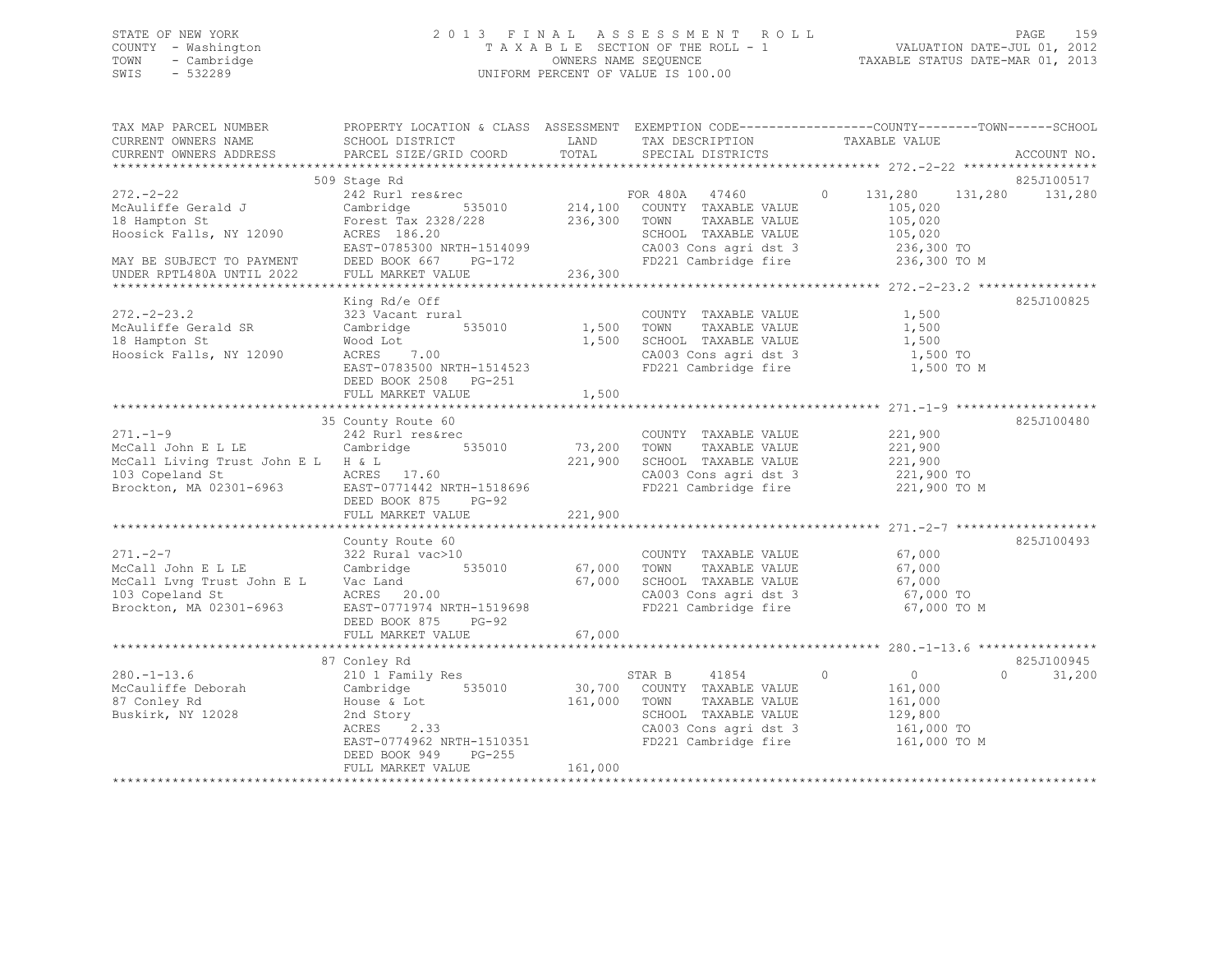## STATE OF NEW YORK 2 0 1 3 F I N A L A S S E S S M E N T R O L L PAGE 160 COUNTY - Washington T A X A B L E SECTION OF THE ROLL - 1 VALUATION DATE-JUL 01, 2012 TOWN - Cambridge OWNERS NAME SEQUENCE TAXABLE STATUS DATE-MAR 01, 2013 SWIS - 532289 UNIFORM PERCENT OF VALUE IS 100.00

| TAX MAP PARCEL NUMBER<br>CURRENT OWNERS NAME<br>CURRENT OWNERS ADDRESS                                | PROPERTY LOCATION & CLASS ASSESSMENT EXEMPTION CODE-----------------COUNTY-------TOWN-----SCHOOL<br>SCHOOL DISTRICT<br>PARCEL SIZE/GRID COORD                                                                   | LAND<br>TOTAL     | TAX DESCRIPTION TAXABLE VALUE SPECIAL DISTRICTS                                                                                                                 |                                                                                           | ACCOUNT NO.        |
|-------------------------------------------------------------------------------------------------------|-----------------------------------------------------------------------------------------------------------------------------------------------------------------------------------------------------------------|-------------------|-----------------------------------------------------------------------------------------------------------------------------------------------------------------|-------------------------------------------------------------------------------------------|--------------------|
| $262. - 1 - 20.4$<br>McDonald Anthony<br>McDonald Colleen<br>PO Box 176<br>Cambridge, NY 12816        | County Route 60<br>322 Rural vac>10<br>Cambridge 535010 51,200 TOWN<br>Cambri<br>Lot 5<br>ACRES 12.11<br>EAST-0771062 NRTH-1522028<br>DEED BOOK 646 PG-310                                                      |                   | COUNTY TAXABLE VALUE<br>TAXABLE VALUE<br>51,200 SCHOOL TAXABLE VALUE<br>FD221 Cambridge fire                                                                    | 51,200<br>51,200<br>51,200<br>51,200 TO M                                                 |                    |
|                                                                                                       | FULL MARKET VALUE                                                                                                                                                                                               | 51,200            |                                                                                                                                                                 |                                                                                           |                    |
|                                                                                                       | 99 Darwin Rd                                                                                                                                                                                                    |                   |                                                                                                                                                                 |                                                                                           |                    |
| $262 - 1 - 20.1$<br>McDonald Anthony H<br>McDonald Colleen D<br>PO Box 176<br>Cambridge, NY 12816     | 242 Rurl res&rec<br>Cambridge 535010<br>Lot 4<br>Addition<br>ACRES 16.06<br>EAST-0770178 NRTH-1522136<br>DEED BOOK 646 PG-310                                                                                   |                   | STAR B<br>41854<br>69,100 COUNTY TAXABLE VALUE<br>323,500 TOWN<br>TAXABLE VALUE<br>SCHOOL TAXABLE VALUE<br>FD221 Cambridge fire                                 | $\circ$<br>$\overline{0}$<br>323,500<br>323,500<br>292,300<br>323,500 TO M                | $\Omega$<br>31,200 |
|                                                                                                       | FULL MARKET VALUE                                                                                                                                                                                               | 323,500           |                                                                                                                                                                 |                                                                                           |                    |
|                                                                                                       | 78 Petteys Rd                                                                                                                                                                                                   |                   |                                                                                                                                                                 |                                                                                           | 825J100969         |
| $246. - 1 - 35.1$<br>McGehee Owen<br>Hood Elizabeth<br>78 Petteys Rd<br>Greenwich, NY 12834           | 210 1 Family Res<br>Greenwich 533401<br>H & L<br>1.57<br>ACRES<br>EAST-0767850 NRTH-1537006<br>DEED BOOK 653<br>PG-105                                                                                          | 200,800 TOWN      | STAR B 41854 0<br>30,000 COUNTY TAXABLE VALUE<br>TAXABLE VALUE<br>SCHOOL TAXABLE VALUE<br>SCHOOL TAXABLE VALUE<br>CA003 Cons agri dst 3<br>FD221 Cambridge fire | $\overline{0}$<br>200,800<br>200,800<br>169,600<br>200,800 TO<br>200,800 TO M             | 31,200<br>$\Omega$ |
|                                                                                                       | FULL MARKET VALUE                                                                                                                                                                                               | 200,800           |                                                                                                                                                                 |                                                                                           |                    |
|                                                                                                       |                                                                                                                                                                                                                 |                   |                                                                                                                                                                 |                                                                                           |                    |
| $271. - 2 - 26$<br>McGeoch William G<br>865 County Route 59<br>Cambridge, NY 12816                    | 865 County Route 59<br>312 Vac w/imprv<br>Cambridge 535010<br>H & L<br>890/26<br>ACRES<br>5.11<br>EAST-0772059 NRTH-1517811<br>DEED BOOK 2428 PG-232                                                            | 40,500<br>115,500 | COUNTY TAXABLE VALUE<br>TOWN<br>TAXABLE VALUE<br>SCHOOL TAXABLE VALUE<br>CA003 Cons agri dst 3<br>FD221 Cambridge fire                                          | 115,500<br>115,500<br>115,500<br>115,500 TO<br>115,500 TO M                               | 825J100525         |
|                                                                                                       | FULL MARKET VALUE                                                                                                                                                                                               | 115,500           |                                                                                                                                                                 |                                                                                           |                    |
|                                                                                                       |                                                                                                                                                                                                                 |                   |                                                                                                                                                                 |                                                                                           |                    |
|                                                                                                       | 860 County Route 59                                                                                                                                                                                             |                   |                                                                                                                                                                 |                                                                                           | 825J100388         |
| $271. - 1 - 11$<br>McGreevy Paul J<br>McGreevy Jennifer<br>860 County Route 59<br>Cambridge, NY 12816 | 210 1 Family Res<br>Cambridge 535010 28,900 COUNTY TAXABLE VALUE<br>Trans Exempt Repay 2013 178,900 TOWN TAXABLE VALUE<br>ACRES 1.38<br>EAST-0771870 NRTH-1517700<br>DEED BOOK 3135 PG-125<br>FULL MARKET VALUE |                   | STAR B 41854 0<br>SCHOOL TAXABLE VALUE<br>CA003 Cons agri dst 3<br>125 FD221 Cambridge fire 178,<br>178,900 TE533 Trans exmt repay-flg                          | $\overline{0}$<br>178,900<br>178,900<br>147,700<br>178,900 TO<br>178,900 TO M<br>$.00$ MT | 31,200<br>$\Omega$ |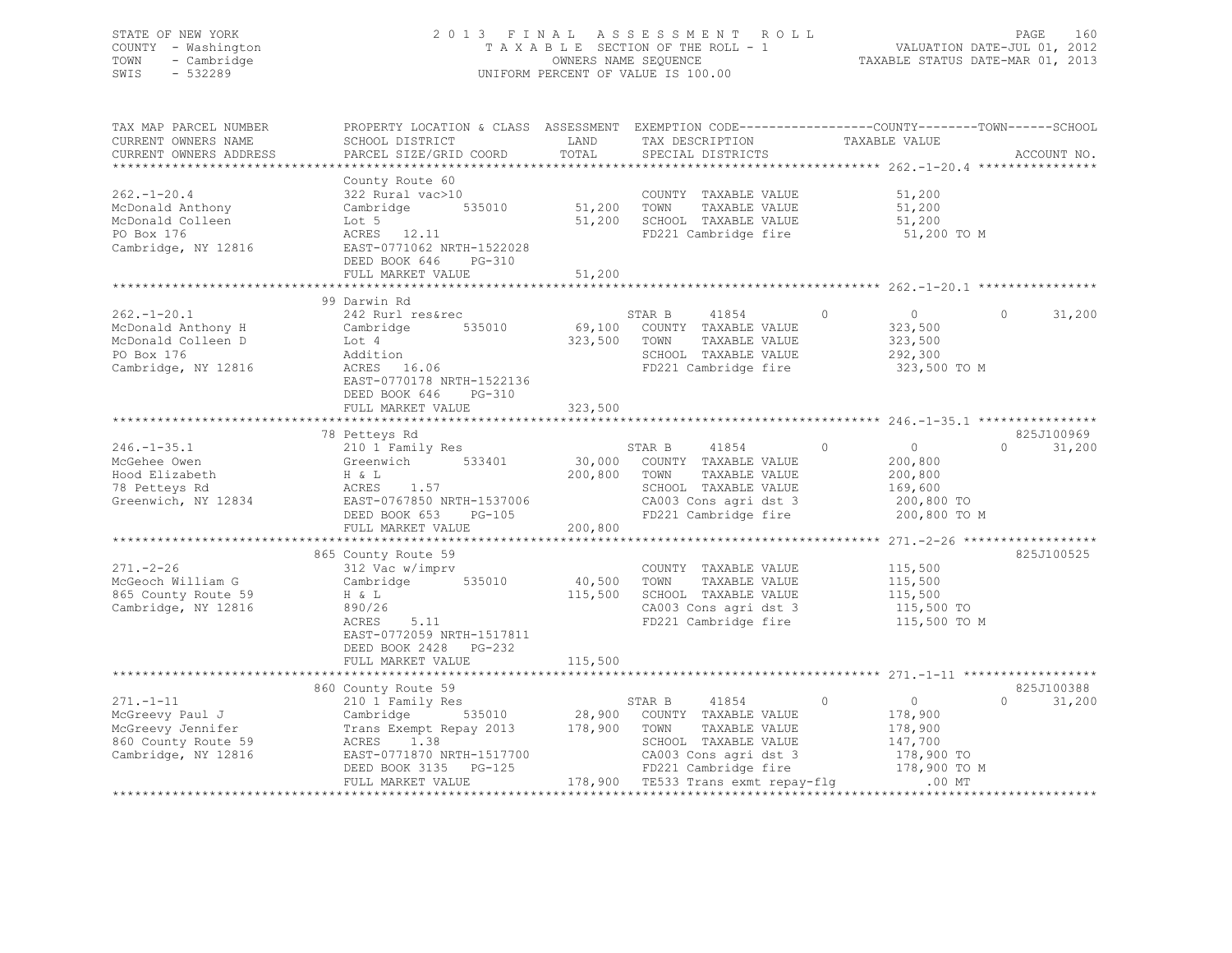## STATE OF NEW YORK 2 0 1 3 F I N A L A S S E S S M E N T R O L L PAGE 161 COUNTY - Washington T A X A B L E SECTION OF THE ROLL - 1 VALUATION DATE-JUL 01, 2012 TOWN - Cambridge OWNERS NAME SEQUENCE TAXABLE STATUS DATE-MAR 01, 2013 SWIS - 532289 UNIFORM PERCENT OF VALUE IS 100.00

| TAX MAP PARCEL NUMBER<br>CURRENT OWNERS NAME<br>CURRENT OWNERS ADDRESS                                  | PROPERTY LOCATION & CLASS ASSESSMENT EXEMPTION CODE----------------COUNTY-------TOWN------SCHOOL<br>SCHOOL DISTRICT<br>PARCEL SIZE/GRID COORD                | LAND<br>TOTAL                     | TAX DESCRIPTION<br>SPECIAL DISTRICTS                                                                                                                       | TAXABLE VALUE                                                                                   | ACCOUNT NO.                                     |
|---------------------------------------------------------------------------------------------------------|--------------------------------------------------------------------------------------------------------------------------------------------------------------|-----------------------------------|------------------------------------------------------------------------------------------------------------------------------------------------------------|-------------------------------------------------------------------------------------------------|-------------------------------------------------|
| $280 - 2 - 8$<br>McInerney Alma<br>165 King Rd<br>Buskirk, NY 12028                                     | King Rd<br>314 Rural vac<10<br>Cambridge<br>Improved Lot<br>ACRES<br>1.20<br>EAST-0778504 NRTH-1508482<br>DEED BOOK 448<br>PG-701<br>FULL MARKET VALUE       | 535010 10,000<br>10,000<br>10,000 | COUNTY TAXABLE VALUE<br>TOWN<br>TAXABLE VALUE<br>SCHOOL TAXABLE VALUE<br>SUHOOL TAXABLE VALUE<br>CA003 Cons agri dst 3<br>FD221 Cambridge fire 10,000 TO M | 10,000<br>10,000<br>10,000<br>10,000 TO                                                         | 825J100821                                      |
| $280. -2 - 17.1$<br>McInerney Alma<br>165 King Rd<br>Buskirk, NY 12028                                  | King Rd<br>322 Rural vac>10<br>535010 111,500<br>Cambridge<br>Vl<br>ACRES 57.20<br>EAST-0777463 NRTH-1506853<br>DEED BOOK 471<br>PG-325<br>FULL MARKET VALUE | 111,500<br>111,500                | COUNTY TAXABLE VALUE<br>TOWN<br>TAXABLE VALUE<br>SCHOOL TAXABLE VALUE<br>CA003 Cons agri dst 3 111,500 TO<br>FD221 Cambridge fire                          | 111,500<br>111,500<br>111,500<br>111,500 TO M                                                   | 825J100486                                      |
|                                                                                                         |                                                                                                                                                              |                                   |                                                                                                                                                            |                                                                                                 |                                                 |
| $280 - 2 - 7$                                                                                           | 165 King Rd<br>242 Rurl res&rec                                                                                                                              |                                   | 72 PCT OF VALUE USED FOR EXEMPTION PURPOSES<br>AGED-CO<br>41802                                                                                            | $\circ$<br>34,142                                                                               | 825J100487<br>$\circ$<br>$\circ$                |
| McInerney Alma J<br>165 King Rd<br>Buskirk, NY 12028                                                    | Cambridge<br>Beef Farm<br>ACRES 54.40<br>EAST-0777953 NRTH-1508450                                                                                           |                                   | 535010 120,000 AGED-TOWN 41803<br>237,100 STAR EN 41834<br>COUNTY TAXABLE VALUE<br>TAXABLE VALUE<br>TOWN                                                   | $\overline{0}$<br>$\overline{0}$<br>$\overline{0}$<br>$\overline{0}$<br>202,958<br>228,564      | $\overline{0}$<br>8,536<br>65,830<br>$\bigcirc$ |
|                                                                                                         | DEED BOOK 522<br>PG-272<br>FULL MARKET VALUE                                                                                                                 |                                   | SCHOOL TAXABLE VALUE<br>$237,100$ $C A003$ Cons agri dst 3<br>FD221 Cambridge fire                                                                         | 171,270<br>237,100 TO<br>237,100 TO M                                                           |                                                 |
|                                                                                                         |                                                                                                                                                              |                                   |                                                                                                                                                            |                                                                                                 | 825J100931                                      |
| $263. - 1 - 28$<br>McIntosh Robert G<br>McIntosh Bliss W<br>1318 County Route 59<br>Cambridge, NY 12816 | 1324 County Route 59<br>242 Rurl res&rec<br>Cambridge<br>1837/348, 2789/148<br>ACRES 41.94<br>EAST-0780209 NRTH-1525225<br>DEED BOOK 505 PG-171              | $\frac{100}{200}$ , 100           | STAR B<br>41854<br>535010 107,400 COUNTY TAXABLE VALUE<br>TOWN<br>TAXABLE VALUE<br>SCHOOL TAXABLE VALUE<br>CA003 Cons agri dst 3<br>FD221 Cambridge fire   | $\overline{0}$<br>$\overline{0}$<br>200,100<br>200,100<br>168,900<br>200,100 TO<br>200,100 TO M | $\Omega$<br>31,200                              |
|                                                                                                         | FULL MARKET VALUE                                                                                                                                            | 200,100                           |                                                                                                                                                            |                                                                                                 |                                                 |
| $263. - 1 - 30$<br>McIntosh Robert G<br>1318 County Route 59                                            | 1318 County Route 59<br>312 Vac w/imprv<br>Cambridge 535010 7,000<br>FRNT 309.00 DPTH 214.00 17,400                                                          |                                   | COUNTY TAXABLE VALUE<br>TOWN<br>TAXABLE VALUE<br>SCHOOL TAXABLE VALUE                                                                                      | 17,400<br>17,400<br>17,400                                                                      | 825J100933                                      |
| Cambridge, NY 12816                                                                                     | EAST-0779341 NRTH-1525043<br>DEED BOOK 579<br>$PG-74$<br>FULL MARKET VALUE                                                                                   | 17,400                            | CA003 Cons agri dst 3<br>FD221 Cambridge fire                                                                                                              | 17,400 TO<br>17,400 TO M                                                                        |                                                 |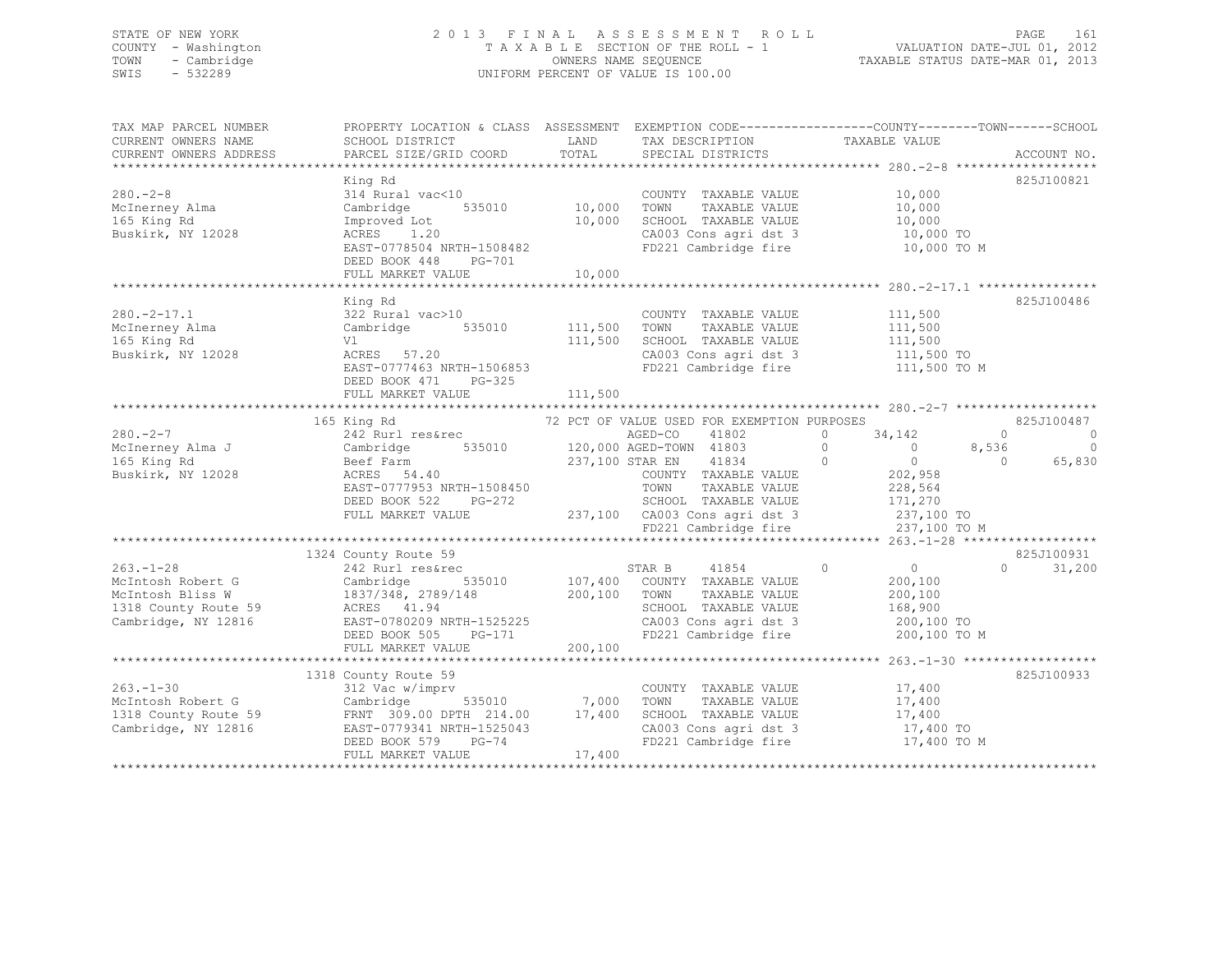STATE OF NEW YORK 2 0 1 3 F I N A L A S S E S S M E N T R O L L PAGE 162 COUNTY - Washington T A X A B L E SECTION OF THE ROLL - 1 VALUATION DATE-JUL 01, 2012 TOWN - Cambridge OWNERS NAME SEQUENCE TAXABLE STATUS DATE-MAR 01, 2013 SWIS - 532289 UNIFORM PERCENT OF VALUE IS 100.00

| TAX MAP PARCEL NUMBER                              | PROPERTY LOCATION & CLASS ASSESSMENT EXEMPTION CODE----------------COUNTY-------TOWN-----SCHOOL |              |                                                            |                              |                    |
|----------------------------------------------------|-------------------------------------------------------------------------------------------------|--------------|------------------------------------------------------------|------------------------------|--------------------|
| CURRENT OWNERS NAME                                | SCHOOL DISTRICT                                                                                 | LAND         | TAX DESCRIPTION                                            | TAXABLE VALUE                |                    |
| CURRENT OWNERS ADDRESS                             | PARCEL SIZE/GRID COORD                                                                          | TOTAL        | SPECIAL DISTRICTS                                          |                              | ACCOUNT NO.        |
|                                                    |                                                                                                 |              |                                                            |                              |                    |
|                                                    | 357 Petteys Rd                                                                                  |              |                                                            |                              | 825J100682         |
| $246. - 1 - 1$                                     | 210 1 Family Res                                                                                |              | STAR B<br>41854                                            | $0 \qquad \qquad$<br>$\circ$ | $\Omega$<br>31,200 |
| McLeland Jana Vaye                                 | Greenwich 533401                                                                                |              | 30,400 COUNTY TAXABLE VALUE<br>30,400 COUNTY TAXABLE VALUE | 139,500                      |                    |
| 355 Petteys Rd Ext                                 | H & L                                                                                           | 139,500      | TOWN<br>TAXABLE VALUE                                      | 139,500                      |                    |
| Greenwich, NY 12834                                | New House 50%                                                                                   |              | SCHOOL TAXABLE VALUE                                       | 108,300                      |                    |
|                                                    | ACRES<br>1.28                                                                                   |              | CA003 Cons agri dst 3                                      | 139,500 TO                   |                    |
|                                                    | EAST-0769859 NRTH-1543150                                                                       |              | FD221 Cambridge fire                                       | 139,500 TO M                 |                    |
|                                                    | DEED BOOK 937 PG-87                                                                             |              |                                                            |                              |                    |
|                                                    | FULL MARKET VALUE                                                                               | 139,500      |                                                            |                              |                    |
|                                                    |                                                                                                 |              |                                                            |                              |                    |
|                                                    | Petteys Road Ext                                                                                |              |                                                            |                              | 825J102014         |
| $246. - 1 - 32.5$                                  | 314 Rural vac<10                                                                                |              | COUNTY TAXABLE VALUE                                       | 9,100                        |                    |
| McLeland Jana Vaye                                 | Greenwich<br>533401                                                                             | 9,100 TOWN   | TAXABLE VALUE                                              | 9,100                        |                    |
| 355 Petteys Rd                                     | Vac Land                                                                                        | 9,100        | SCHOOL TAXABLE VALUE                                       | 9,100                        |                    |
| Greenwich, NY 12834                                | Lot 4A                                                                                          |              | CA003 Cons agri dst 3                                      | 9,100 TO                     |                    |
|                                                    | ACRES<br>1.02                                                                                   |              | FD221 Cambridge fire                                       | 9,100 TO M                   |                    |
|                                                    | EAST-0769824 NRTH-1543296                                                                       |              |                                                            |                              |                    |
|                                                    | DEED BOOK 937 PG-87                                                                             |              |                                                            |                              |                    |
|                                                    | FULL MARKET VALUE                                                                               | 9,100        |                                                            |                              |                    |
|                                                    |                                                                                                 |              |                                                            |                              |                    |
|                                                    | 1048 County Route 59                                                                            |              |                                                            |                              | 825J100925         |
| $262 - 1 - 14.1$                                   | 242 Rurl res&rec                                                                                |              | STAR EN<br>41834                                           | $\Omega$<br>$\overline{0}$   | $\Omega$<br>65,830 |
|                                                    | 535010<br>Cambridge                                                                             |              | 73,400 COUNTY TAXABLE VALUE                                | 229,000                      |                    |
| Accept Change Family Trust<br>1048 County Route 59 | ACRES 18.20                                                                                     |              | 229,000 TOWN<br>TAXABLE VALUE                              | 229,000                      |                    |
| Cambridge, NY 12816                                | EAST-0775410 NRTH-1520382                                                                       |              | SCHOOL TAXABLE VALUE                                       | 163,170                      |                    |
|                                                    | EASI-0773410 NRTH-1520382<br>DEED BOOK 2662 PG-137                                              |              | CA003 Cons agri dst 3                                      | 229,000 TO                   |                    |
|                                                    | FULL MARKET VALUE                                                                               |              | 229,000 FD221 Cambridge fire                               | 229,000 TO M                 |                    |
| MAY BE SUBJECT TO PAYMENT                          |                                                                                                 |              |                                                            |                              |                    |
| UNDER AGDIST LAW TIL 2013                          |                                                                                                 |              |                                                            |                              |                    |
|                                                    |                                                                                                 |              |                                                            |                              |                    |
|                                                    | County Route 59                                                                                 |              |                                                            |                              |                    |
| $262 - 1 - 14.3$                                   | 322 Rural vac>10                                                                                |              | COUNTY TAXABLE VALUE                                       | 42,900                       |                    |
| McLenithan Sean Patrick                            | 535010<br>Cambridge                                                                             |              | TAXABLE VALUE                                              | 42,900                       |                    |
| 9 Oakleaf Dr                                       | ACRES 10.44                                                                                     |              | 42,900 SCHOOL TAXABLE VALUE                                | 42,900                       |                    |
| Clifton Park, NY 12065                             | EAST-0775372 NRTH-1522002                                                                       |              | CA003 Cons agri dst 3                                      | 42,900 TO                    |                    |
|                                                    | PG-321<br>DEED BOOK 693                                                                         |              | FD221 Cambridge fire                                       | 42,900 TO M                  |                    |
|                                                    | FULL MARKET VALUE                                                                               | 42,900       |                                                            |                              |                    |
|                                                    |                                                                                                 |              |                                                            |                              |                    |
|                                                    | 1059 County Route 59                                                                            |              |                                                            |                              | 825J100414         |
| $262 - 1 - 14$                                     | 242 Rurl res&rec                                                                                |              | 41854<br>STAR B                                            | $\circ$<br>$\overline{0}$    | $\Omega$<br>31,200 |
| McLenithan Thomas W                                | Cambridge 535010                                                                                |              | 62,300 COUNTY TAXABLE VALUE                                | 191,900                      |                    |
| McLenithan Nicole                                  | W 685/34                                                                                        | 191,900 TOWN | TAXABLE VALUE                                              | 191,900                      |                    |
| 1059 County Route 59                               | ACRES 12.63                                                                                     |              | SCHOOL TAXABLE VALUE                                       | 160,700                      |                    |
| Cambridge, NY 12816                                | EAST-0775084 NRTH-1521450                                                                       |              | CA003 Cons agri dst 3                                      | 191,900 TO                   |                    |
|                                                    | DEED BOOK 2644 PG-121                                                                           |              | FD221 Cambridge fire                                       | 191,900 TO M                 |                    |
|                                                    | FULL MARKET VALUE                                                                               | 191,900      |                                                            |                              |                    |
|                                                    |                                                                                                 |              |                                                            |                              |                    |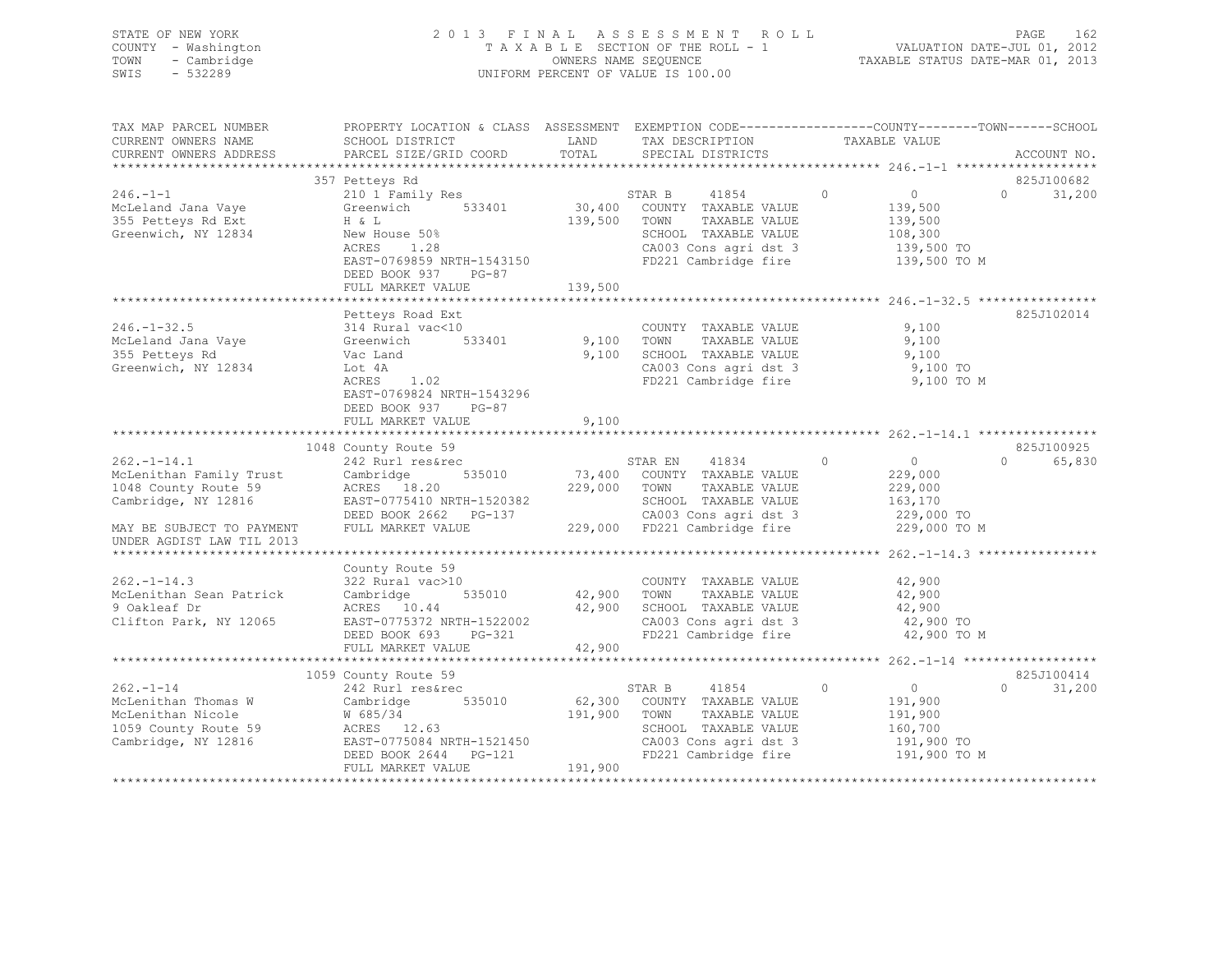## STATE OF NEW YORK 2 0 1 3 F I N A L A S S E S S M E N T R O L L PAGE 163 COUNTY - Washington T A X A B L E SECTION OF THE ROLL - 1 VALUATION DATE-JUL 01, 2012 TOWN - Cambridge OWNERS NAME SEQUENCE TAXABLE STATUS DATE-MAR 01, 2013 SWIS - 532289 UNIFORM PERCENT OF VALUE IS 100.00

| TAX MAP PARCEL NUMBER<br>CURRENT OWNERS NAME<br>CURRENT OWNERS ADDRESS                 | SCHOOL DISTRICT<br>PARCEL SIZE/GRID COORD                                                                                                                                                                                                                          | LAND<br>TOTAL | TAX DESCRIPTION TAXABLE VALUE<br>SPECIAL DISTRICTS                                                                                                                                           | PROPERTY LOCATION & CLASS ASSESSMENT EXEMPTION CODE----------------COUNTY-------TOWN-----SCHOOL    | ACCOUNT NO.                    |
|----------------------------------------------------------------------------------------|--------------------------------------------------------------------------------------------------------------------------------------------------------------------------------------------------------------------------------------------------------------------|---------------|----------------------------------------------------------------------------------------------------------------------------------------------------------------------------------------------|----------------------------------------------------------------------------------------------------|--------------------------------|
| $262. -1 - 14.2$<br>McLenithan Thomas W<br>1059 County Route 59<br>Cambridge, NY 12816 | County Route 59<br>312 Vac w/imprv<br>Cambridge 535010 27,700 TOWN TAXABLE VALUE 40,300<br>Land 40,300 SCHOOL TAXABLE VALUE 40,300<br>Land<br>ACRES 11.59<br>EAST-0775032 NRTH-1522730<br>DEED BOOK 693<br>$PG-324$<br>FULL MARKET VALUE                           | 40,300        | COUNTY TAXABLE VALUE<br>$40,300$ SCHOOL TAXABLE VALUE $40,300$ TO SCHOOL TAXABLE VALUE $40,300$ TO CA003 Cons agri dst 3<br>FD221 Cambridge fire                                             | 40,300<br>40,300 TO M                                                                              |                                |
|                                                                                        | 50 Cambridge Battenville Rd                                                                                                                                                                                                                                        |               |                                                                                                                                                                                              |                                                                                                    |                                |
|                                                                                        | 30 210 1 210 1 210 1 210 1 210 28, 000 200NTY TAXABLE VALUE<br>MCMurray Robin (STAR B 41854 0 28, 000 200NTY TAXABLE VALUE 113, 000<br>MCMurray Holly H & L<br>50 Camb-Battenville Rd ACRES 1.00 50000 200NTY TAXABLE VALUE 113, 000                               |               |                                                                                                                                                                                              | $\overline{0}$<br>$\circ$<br>CA003 Cons agri dst 3 113,000 TO<br>FD221 Cambridge fire 113,000 TO M | 31,200                         |
|                                                                                        |                                                                                                                                                                                                                                                                    |               |                                                                                                                                                                                              |                                                                                                    |                                |
| $246. -1 - 24$                                                                         | 73 Edie Rd<br>250 Estate<br>Notice Virginia R<br>To Cambridge 535010 208,100 STAR B 41854 0<br>75 Edie Rd ACRES 85.80 683,000 COUNTY TAXABLE VALUE<br>Greenwich, NY 12834 EAST-0776231 NRTH-1539112 TOWN TAXABLE VALUE<br>DEED BOOK 3037 PG-271 SCHOOL TAXABLE VAL |               | AG DIST 41720 0<br>TOWN      TAXABLE VALUE<br>SCHOOL   TAXABLE VALUE                                                                                                                         | 76,821<br>76,821<br>$\overline{0}$<br>$\overline{0}$<br>606,179<br>606,179<br>574,979              | 825J100494<br>76,821<br>31,200 |
| MAY BE SUBJECT TO PAYMENT FULL MARKET VALUE<br>UNDER AGDIST LAW TIL 2017               |                                                                                                                                                                                                                                                                    |               | 683,000 CA003 Cons agri dst 3 606,179 TO<br>76,821 EX<br>FD221 Cambridge fire                                                                                                                | 683,000 TO M                                                                                       |                                |
|                                                                                        |                                                                                                                                                                                                                                                                    |               |                                                                                                                                                                                              |                                                                                                    |                                |
| $246. -1 - 24.1$                                                                       | Edie Rd<br>314 Rural vac<10<br>Montant Medicine Cambridge<br>The Same Superior Section 1991<br>The Same School Contract Cambridge<br>Same School Contract Section 1891<br>The Same School NPTH-1538413<br>EAST-0774851 NRTH-1538413<br>DEED BOOK 3037 PG-271       |               | COUNTY TAXABLE VALUE<br>27,500 TOWN TAXABLE VALUE 27,500<br>27,500 SCHOOL TAXABLE VALUE 27,500<br>27,500 CA003 Consistent 4si 2 2005 27,500<br>CA003 Cons agri dst 3<br>FD221 Cambridge fire | 27,500<br>27,500 TO<br>27,500 TO M                                                                 |                                |
|                                                                                        | FULL MARKET VALUE                                                                                                                                                                                                                                                  | 27,500        |                                                                                                                                                                                              |                                                                                                    |                                |
|                                                                                        | 75 Edie Rd                                                                                                                                                                                                                                                         |               |                                                                                                                                                                                              |                                                                                                    |                                |
|                                                                                        | 246.-1-24.3<br>McNeice Virginia R Cambridge 535010 36,000<br>75 Edie Rd FRNT 323.00 DPTH 197,700<br>Greenwich, NY 12834 ACRES 1.53<br>EAST-0775717 NRTH-1538309<br>THE POOK 3037 PG-271                                                                            |               | COUNTY TAXABLE VALUE<br>TOWN<br>SCHOOL TAXABLE VALUE<br>CA003 Cons agri dst 3<br>FD221 Cambridge fire                                                                                        | 197,700<br>TAXABLE VALUE 197,700<br>197,700<br>197,700 TO<br>197,700 TO M                          |                                |
|                                                                                        | FULL MARKET VALUE                                                                                                                                                                                                                                                  | 197,700       |                                                                                                                                                                                              |                                                                                                    |                                |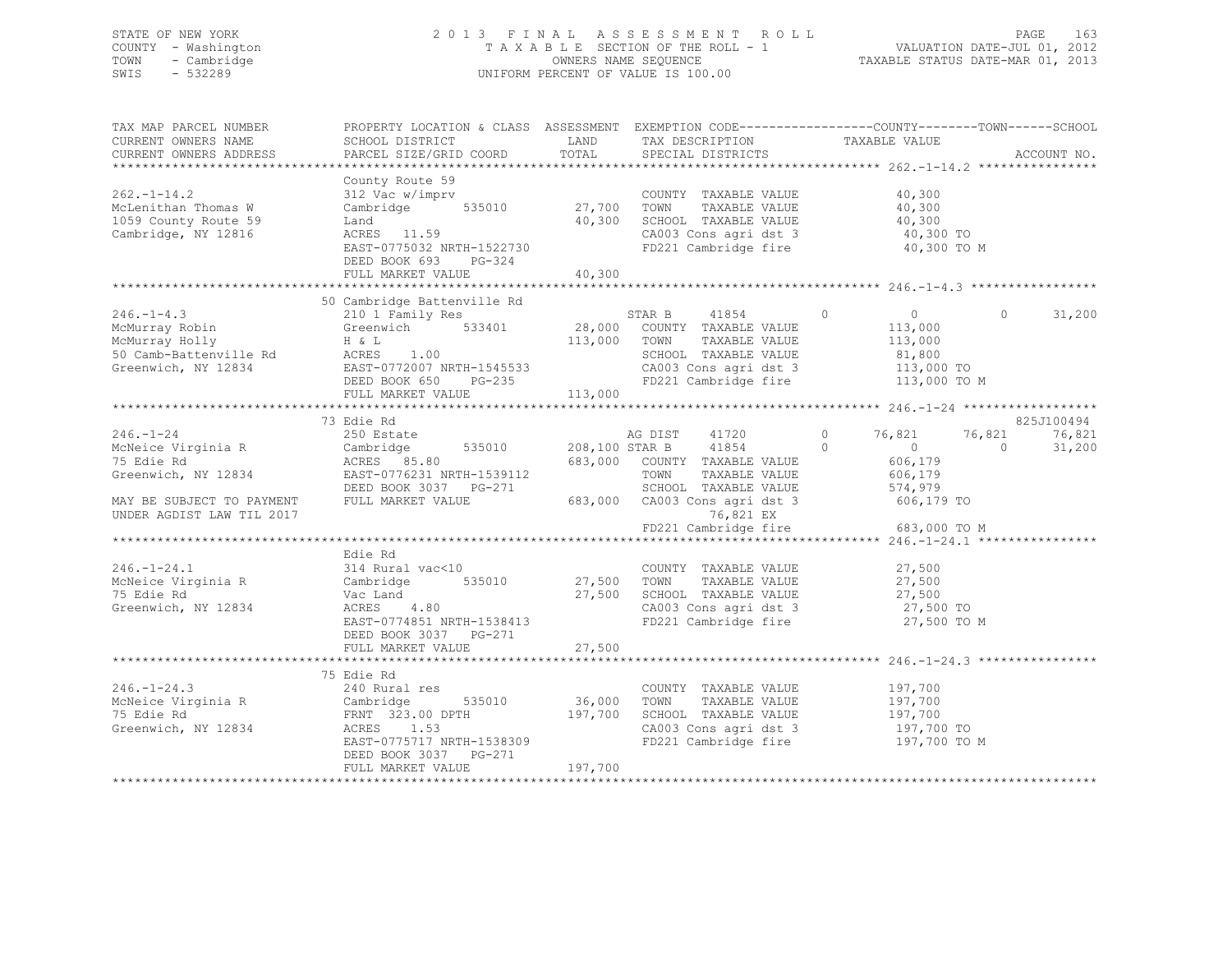## STATE OF NEW YORK 2 0 1 3 F I N A L A S S E S S M E N T R O L L PAGE 164 COUNTY - Washington T A X A B L E SECTION OF THE ROLL - 1 VALUATION DATE-JUL 01, 2012 TOWN - Cambridge OWNERS NAME SEQUENCE TAXABLE STATUS DATE-MAR 01, 2013 SWIS - 532289 UNIFORM PERCENT OF VALUE IS 100.00

| UNDER AGDIST LAW TIL 2017 |                                                                                                                                                                                                                                                                                      |  |  |            |
|---------------------------|--------------------------------------------------------------------------------------------------------------------------------------------------------------------------------------------------------------------------------------------------------------------------------------|--|--|------------|
|                           |                                                                                                                                                                                                                                                                                      |  |  |            |
|                           | 45 Edie Rd                                                                                                                                                                                                                                                                           |  |  | 16,883     |
|                           |                                                                                                                                                                                                                                                                                      |  |  | 31,200     |
|                           |                                                                                                                                                                                                                                                                                      |  |  |            |
|                           |                                                                                                                                                                                                                                                                                      |  |  |            |
|                           | 498 Center Cambridge Rd                                                                                                                                                                                                                                                              |  |  |            |
|                           |                                                                                                                                                                                                                                                                                      |  |  |            |
|                           |                                                                                                                                                                                                                                                                                      |  |  |            |
|                           |                                                                                                                                                                                                                                                                                      |  |  |            |
|                           | 327 Center Cambridge Rd 279.-1-3<br>Meadow Patricia 210 1 Family Res 210 1 Family Res 210 1 Family Res 210 23,000 TOWN TAXABLE VALUE 210 23,000 TOWN TAXABLE VALUE 210 23,000 TOWN TAXABLE VALUE 21 CAMBRIE VALUE 21 CAMBRIE VA<br>DEED BOOK 1979 PG-232<br>FULL MARKET VALUE 69,100 |  |  | 825J100624 |
|                           |                                                                                                                                                                                                                                                                                      |  |  |            |
|                           |                                                                                                                                                                                                                                                                                      |  |  |            |
|                           |                                                                                                                                                                                                                                                                                      |  |  |            |
|                           |                                                                                                                                                                                                                                                                                      |  |  |            |
|                           |                                                                                                                                                                                                                                                                                      |  |  |            |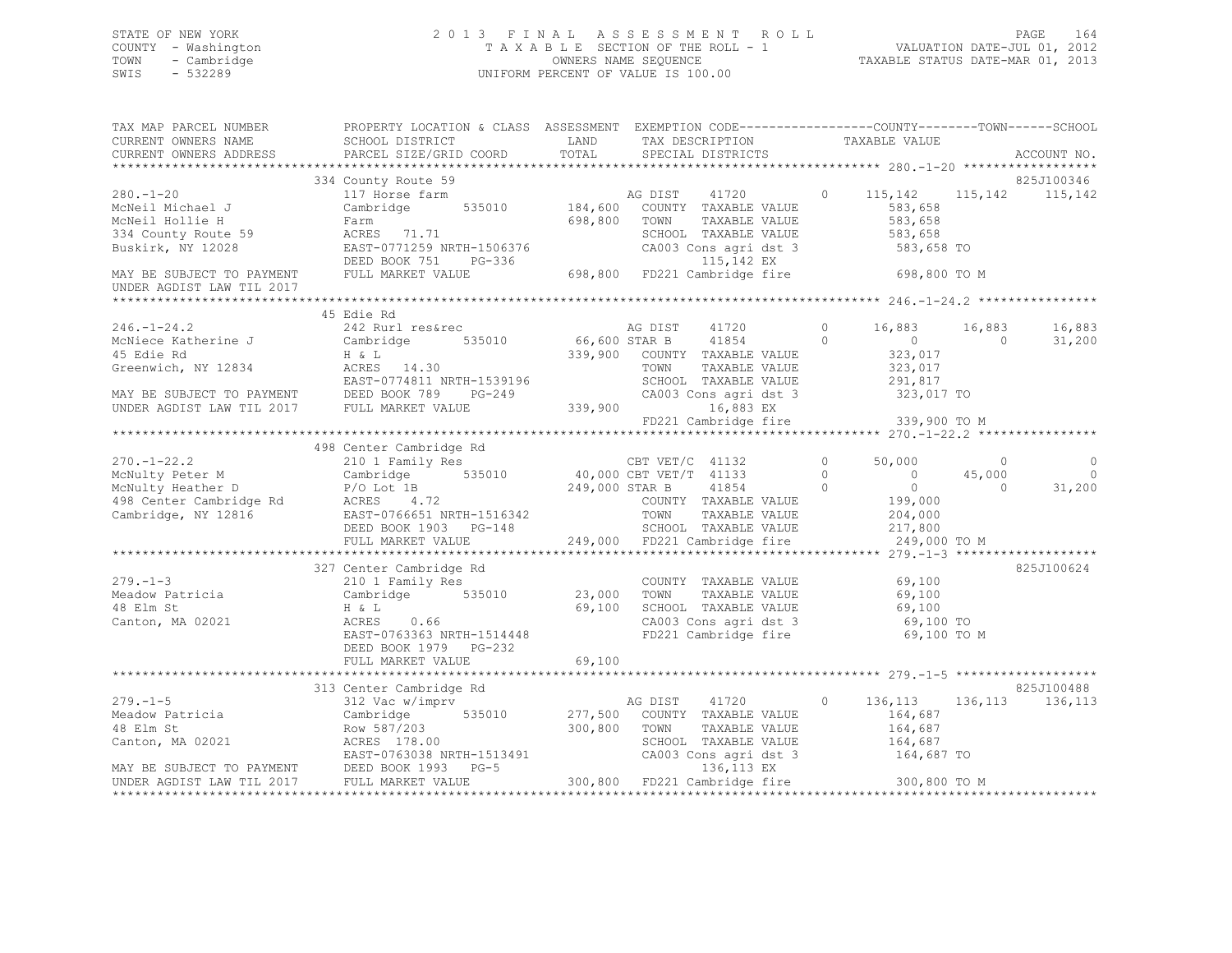STATE OF NEW YORK 2 0 1 3 F I N A L A S S E S S M E N T R O L L PAGE 165 COUNTY - Washington T A X A B L E SECTION OF THE ROLL - 1 VALUATION DATE-JUL 01, 2012 TOWN - Cambridge OWNERS NAME SEQUENCE TAXABLE STATUS DATE-MAR 01, 2013 SWIS - 532289 UNIFORM PERCENT OF VALUE IS 100.00

| TAX MAP PARCEL NUMBER | PROPERTY LOCATION & CLASS ASSESSMENT EXEMPTION CODE----------------COUNTY-------TOWN------SCHOOL                                                                                                                                                                                                                                                                                                          |         |                                                                       |               |                    |             |
|-----------------------|-----------------------------------------------------------------------------------------------------------------------------------------------------------------------------------------------------------------------------------------------------------------------------------------------------------------------------------------------------------------------------------------------------------|---------|-----------------------------------------------------------------------|---------------|--------------------|-------------|
| CURRENT OWNERS NAME   | SCHOOL DISTRICT                                                                                                                                                                                                                                                                                                                                                                                           | LAND    | TAX DESCRIPTION                                                       | TAXABLE VALUE |                    |             |
|                       | CURRENT OWNERS ADDRESS PARCEL SIZE/GRID COORD TOTAL                                                                                                                                                                                                                                                                                                                                                       |         | SPECIAL DISTRICTS                                                     |               |                    | ACCOUNT NO. |
|                       |                                                                                                                                                                                                                                                                                                                                                                                                           |         |                                                                       |               |                    |             |
|                       | 33 Mead Rd                                                                                                                                                                                                                                                                                                                                                                                                |         |                                                                       |               |                    |             |
|                       |                                                                                                                                                                                                                                                                                                                                                                                                           |         |                                                                       |               |                    |             |
|                       |                                                                                                                                                                                                                                                                                                                                                                                                           |         |                                                                       |               |                    |             |
|                       |                                                                                                                                                                                                                                                                                                                                                                                                           |         |                                                                       |               |                    |             |
|                       |                                                                                                                                                                                                                                                                                                                                                                                                           |         |                                                                       |               |                    |             |
|                       | ACRES 5.23<br>EAST-0756829 NRTH-1499784                                                                                                                                                                                                                                                                                                                                                                   |         | FD221 Cambridge fire 100,000 TO M                                     |               |                    |             |
|                       |                                                                                                                                                                                                                                                                                                                                                                                                           |         |                                                                       |               |                    |             |
|                       | DEED BOOK 2418 PG-280                                                                                                                                                                                                                                                                                                                                                                                     |         |                                                                       |               |                    |             |
|                       |                                                                                                                                                                                                                                                                                                                                                                                                           |         |                                                                       |               |                    |             |
|                       |                                                                                                                                                                                                                                                                                                                                                                                                           |         |                                                                       |               |                    |             |
|                       | 1069 County Route 60                                                                                                                                                                                                                                                                                                                                                                                      |         |                                                                       |               |                    | 825J102028  |
|                       |                                                                                                                                                                                                                                                                                                                                                                                                           |         |                                                                       |               |                    |             |
|                       |                                                                                                                                                                                                                                                                                                                                                                                                           |         |                                                                       |               |                    |             |
|                       |                                                                                                                                                                                                                                                                                                                                                                                                           |         |                                                                       |               |                    |             |
|                       |                                                                                                                                                                                                                                                                                                                                                                                                           |         |                                                                       |               |                    |             |
|                       |                                                                                                                                                                                                                                                                                                                                                                                                           |         |                                                                       |               |                    |             |
|                       |                                                                                                                                                                                                                                                                                                                                                                                                           |         |                                                                       |               |                    |             |
|                       |                                                                                                                                                                                                                                                                                                                                                                                                           |         |                                                                       |               |                    |             |
|                       | $\begin{tabular}{lllllllllllll} \multicolumn{3}{c c c c c} \multicolumn{3}{c c c c} \multicolumn{3}{c c c c} \multicolumn{3}{c c c} \multicolumn{3}{c c c} \multicolumn{3}{c c c} \multicolumn{3}{c c c} \multicolumn{3}{c c c} \multicolumn{3}{c c c} \multicolumn{3}{c c c} \multicolumn{3}{c c c} \multicolumn{3}{c c c} \multicolumn{3}{c c c} \multicolumn{3}{c c c} \multicolumn{3}{c c c} \multic$ |         |                                                                       |               |                    |             |
|                       |                                                                                                                                                                                                                                                                                                                                                                                                           |         |                                                                       |               |                    |             |
|                       | 31 Wright Rd                                                                                                                                                                                                                                                                                                                                                                                              |         |                                                                       |               |                    | 825J100896  |
|                       |                                                                                                                                                                                                                                                                                                                                                                                                           |         | COUNTY TAXABLE VALUE 249,800                                          |               |                    |             |
|                       | 535010 66,000 TOWN                                                                                                                                                                                                                                                                                                                                                                                        |         | TAXABLE VALUE 249,800                                                 |               |                    |             |
|                       | 271.-2-17.2<br>Merrill Bruce<br>31 Wright Rd<br>Cambridge, NY 12816<br>22 Rurl res&rec<br>242 Rurl res&rec<br>535010<br>535010<br>724/242<br>22 Rurl res&rec<br>535010<br>724/242<br>22 Rurl res&rec<br>535010                                                                                                                                                                                            |         | 249,800 SCHOOL TAXABLE VALUE                                          |               | 249,800            |             |
|                       |                                                                                                                                                                                                                                                                                                                                                                                                           |         | CA003 Cons agri dst 3 249,800 TO                                      |               |                    |             |
|                       |                                                                                                                                                                                                                                                                                                                                                                                                           |         | FD221 Cambridge fire                                                  |               | 249,800 TO M       |             |
|                       | EAST-0773865 NRTH-1519091                                                                                                                                                                                                                                                                                                                                                                                 |         |                                                                       |               |                    |             |
|                       | DEED BOOK 2843 PG-330                                                                                                                                                                                                                                                                                                                                                                                     |         |                                                                       |               |                    |             |
|                       | FULL MARKET VALUE                                                                                                                                                                                                                                                                                                                                                                                         | 249,800 |                                                                       |               |                    |             |
|                       |                                                                                                                                                                                                                                                                                                                                                                                                           |         |                                                                       |               |                    |             |
|                       |                                                                                                                                                                                                                                                                                                                                                                                                           |         |                                                                       |               |                    |             |
|                       |                                                                                                                                                                                                                                                                                                                                                                                                           |         |                                                                       |               |                    |             |
|                       |                                                                                                                                                                                                                                                                                                                                                                                                           |         |                                                                       |               |                    |             |
|                       |                                                                                                                                                                                                                                                                                                                                                                                                           |         |                                                                       |               |                    |             |
|                       |                                                                                                                                                                                                                                                                                                                                                                                                           |         |                                                                       |               |                    |             |
|                       |                                                                                                                                                                                                                                                                                                                                                                                                           |         |                                                                       |               |                    |             |
|                       |                                                                                                                                                                                                                                                                                                                                                                                                           |         |                                                                       |               |                    |             |
|                       |                                                                                                                                                                                                                                                                                                                                                                                                           |         |                                                                       |               |                    |             |
|                       | 370.-1-18<br>270.-1-18<br>270.-1-18<br>270.-1-18<br>270.-1-18<br>270.-1-18<br>270.-1-18<br>270.-1-18<br>270.-1-18<br>270.-1-18<br>270.-1-18<br>270.-1-18<br>270.-1-18<br>270.-1-18<br>270.-1-18<br>270.-1-18<br>270.-1-18<br>270.-1-18<br>270.-1-18<br>270.-1-19<br>27                                                                                                                                    |         |                                                                       |               |                    |             |
|                       | 1159 County Route 59                                                                                                                                                                                                                                                                                                                                                                                      |         |                                                                       |               |                    |             |
|                       |                                                                                                                                                                                                                                                                                                                                                                                                           |         | COUNTY TAXABLE VALUE                                                  |               | 225,000            |             |
|                       | 262.-2-14.3<br>Miles Richard 210 1 Family Res<br>Memani Virginia Cambridge 535010 48,600 TOWN<br>Hemani Virginia Sub lot 1A 225,000 SCHOOL<br>98 North Ridge Rd ACRES 7.90 CA003 Cc<br>1938-1405 EAST-0777057 NRTH-1523048 FD221 Ca                                                                                                                                                                       |         |                                                                       |               |                    |             |
|                       |                                                                                                                                                                                                                                                                                                                                                                                                           |         | TOWN      TAXABLE VALUE<br>SCHOOL   TAXABLE VALUE                     |               | 225,000<br>225,000 |             |
|                       |                                                                                                                                                                                                                                                                                                                                                                                                           |         |                                                                       |               |                    |             |
|                       |                                                                                                                                                                                                                                                                                                                                                                                                           |         | CA003 Cons agri dst 3 225,000 TO<br>FD221 Cambridge fire 225,000 TO M |               |                    |             |
|                       |                                                                                                                                                                                                                                                                                                                                                                                                           |         |                                                                       |               |                    |             |
|                       | DEED BOOK 1744 PG-94                                                                                                                                                                                                                                                                                                                                                                                      |         |                                                                       |               |                    |             |
|                       | FULL MARKET VALUE                                                                                                                                                                                                                                                                                                                                                                                         | 225,000 |                                                                       |               |                    |             |
|                       |                                                                                                                                                                                                                                                                                                                                                                                                           |         |                                                                       |               |                    |             |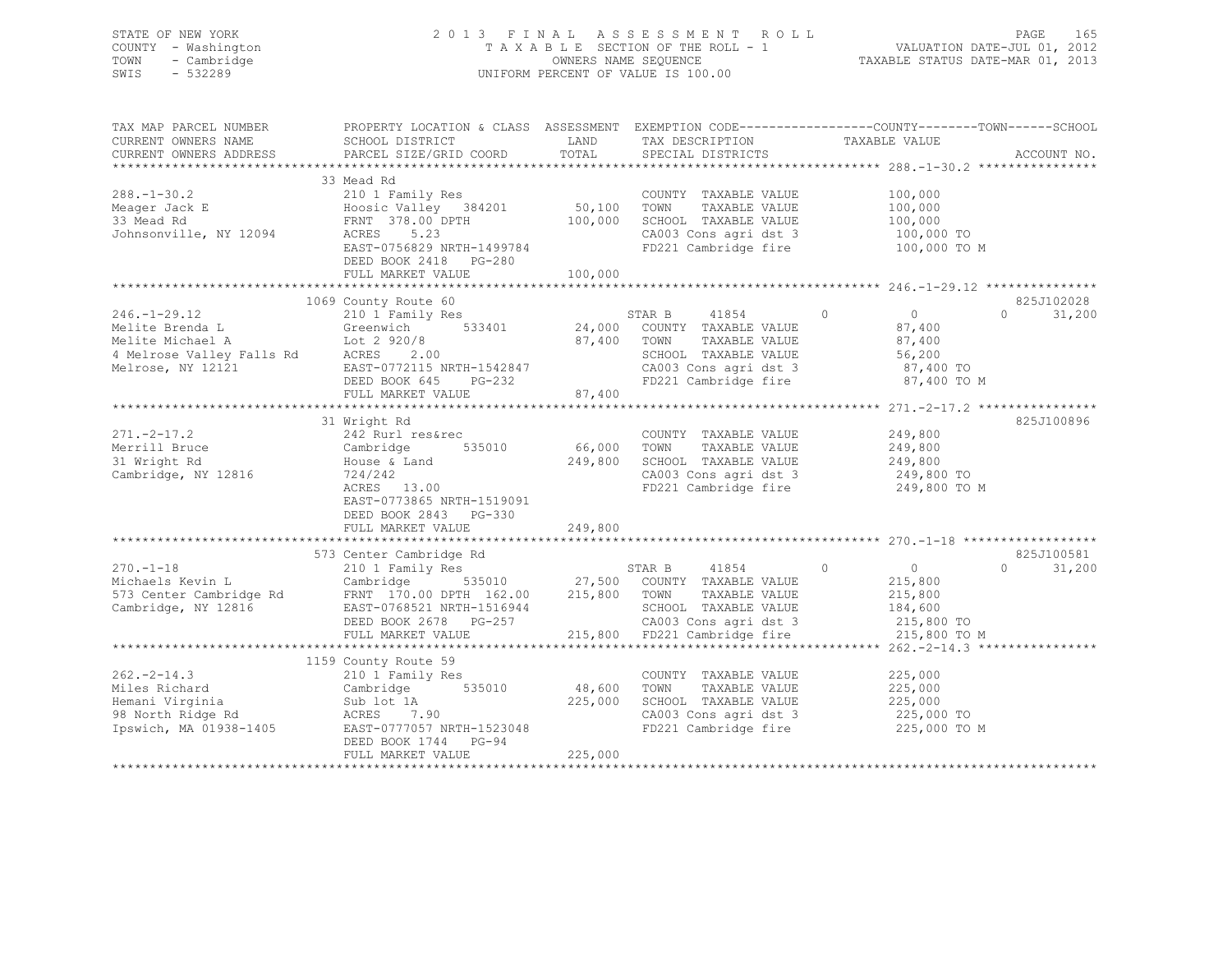## STATE OF NEW YORK 2 0 1 3 F I N A L A S S E S S M E N T R O L L PAGE 166 COUNTY - Washington T A X A B L E SECTION OF THE ROLL - 1 VALUATION DATE-JUL 01, 2012 TOWN - Cambridge OWNERS NAME SEQUENCE TAXABLE STATUS DATE-MAR 01, 2013 SWIS - 532289 UNIFORM PERCENT OF VALUE IS 100.00

| TAX MAP PARCEL NUMBER                                                                                                 | PROPERTY LOCATION & CLASS ASSESSMENT EXEMPTION CODE---------------COUNTY-------TOWN-----SCHOOL |               |                                      |                                                                       |                          |
|-----------------------------------------------------------------------------------------------------------------------|------------------------------------------------------------------------------------------------|---------------|--------------------------------------|-----------------------------------------------------------------------|--------------------------|
| CURRENT OWNERS NAME<br>CURRENT OWNERS ADDRESS                                                                         | SCHOOL DISTRICT<br>PARCEL SIZE/GRID COORD                                                      | LAND<br>TOTAL | TAX DESCRIPTION<br>SPECIAL DISTRICTS | TAXABLE VALUE                                                         | ACCOUNT NO.              |
|                                                                                                                       |                                                                                                |               |                                      |                                                                       |                          |
|                                                                                                                       | 1084 Vly Summit Rd                                                                             |               |                                      |                                                                       | 825J100366               |
| $261 - 2 - 12$                                                                                                        | 270 Mfg housing                                                                                |               | COUNTY TAXABLE VALUE                 | 61,400                                                                |                          |
| Milet Anne                                                                                                            | 535010                                                                                         | 33,000 TOWN   | TAXABLE VALUE                        | 61,400                                                                |                          |
| 228 Nomad Ln                                                                                                          | Cambridge<br>Trailer & Lot                                                                     | 61,400        | SCHOOL TAXABLE VALUE                 | 61,400                                                                |                          |
| Cibilo, TX 78108                                                                                                      | $261. - 1 - 12$                                                                                |               | FD221 Cambridge fire                 | 61,400 TO M                                                           |                          |
|                                                                                                                       | 2.60<br>ACRES                                                                                  |               |                                      |                                                                       |                          |
|                                                                                                                       | EAST-0764654 NRTH-1524480                                                                      |               |                                      |                                                                       |                          |
|                                                                                                                       | DEED BOOK 3029 PG-163                                                                          |               |                                      |                                                                       |                          |
|                                                                                                                       | FULL MARKET VALUE                                                                              | 61,400        |                                      |                                                                       |                          |
|                                                                                                                       | ************************                                                                       | **********    |                                      |                                                                       |                          |
|                                                                                                                       | 217 Brownell Rd                                                                                |               |                                      |                                                                       | 825J100506               |
| $270. -1 - 1$                                                                                                         | 241 Rural res&aq                                                                               |               | AG DIST 41720                        | $\Omega$<br>56,594                                                    | 56,594<br>56,594         |
| Milet Walter A                                                                                                        | Cambridge 535010                                                                               |               | 111,300 STAR B 41854                 | $\Omega$<br>$\sim$ 0 $\sim$                                           | 31,200<br>$\overline{0}$ |
| 217 Brownell Rd                                                                                                       |                                                                                                |               | 216,600 COUNTY TAXABLE VALUE         | 160,006                                                               |                          |
|                                                                                                                       | House & Lot<br>Addition                                                                        |               | TOWN<br>TAXABLE VALUE                |                                                                       |                          |
| Cambridge, NY 12816                                                                                                   | ACRES 47.40                                                                                    |               |                                      | 160,006<br>128,806                                                    |                          |
|                                                                                                                       |                                                                                                |               | SCHOOL TAXABLE VALUE                 |                                                                       |                          |
| MAY BE SUBJECT TO PAYMENT<br>UNDER AGDIST LAW TIL 2017                                                                | EAST-0763474 NRTH-1520920<br>DEED BOOK 3029 PG-159                                             |               |                                      | CA003 Cons agri dst 3 160,006 TO                                      |                          |
|                                                                                                                       |                                                                                                |               | 56,594 EX                            |                                                                       |                          |
|                                                                                                                       | FULL MARKET VALUE                                                                              |               | 216,600 FD221 Cambridge fire         | 216,600 TO M                                                          |                          |
|                                                                                                                       | 34 County Route 59                                                                             |               |                                      |                                                                       |                          |
|                                                                                                                       |                                                                                                |               |                                      |                                                                       |                          |
|                                                                                                                       |                                                                                                |               | COUNTY TAXABLE VALUE                 | 400,800                                                               |                          |
|                                                                                                                       |                                                                                                | 92,900 TOWN   | TAXABLE VALUE                        | 400,800                                                               |                          |
|                                                                                                                       |                                                                                                | 400,800       | SCHOOL TAXABLE VALUE                 | 400,800                                                               |                          |
|                                                                                                                       | ACRES 15.44<br>EAST-0776939 NRTH-1505419                                                       |               | CA003 Cons agri dst 3                | 400,800 TO                                                            |                          |
| Buskirk, NY 12028-2311                                                                                                |                                                                                                |               | FD221 Cambridge fire                 | 400,800 TO M                                                          |                          |
|                                                                                                                       | DEED BOOK 930<br>PG-266                                                                        |               |                                      |                                                                       |                          |
|                                                                                                                       | FULL MARKET VALUE                                                                              | 400,800       |                                      |                                                                       |                          |
|                                                                                                                       |                                                                                                |               |                                      |                                                                       |                          |
|                                                                                                                       | 701 County Route 74<br>County Route 74<br>210 1 Family Res                                     |               |                                      |                                                                       |                          |
| $270. - 1 - 26.11$                                                                                                    |                                                                                                |               | STAR B 41854                         | $\circ$<br>$\overline{0}$                                             | $\bigcirc$<br>31,200     |
| Miller Larry J                                                                                                        | Cambridge 535010                                                                               |               | 45,300 COUNTY TAXABLE VALUE          | 169,000                                                               |                          |
| Austin-Miller Terry                                                                                                   | sub lot 13                                                                                     | 169,000 TOWN  | TAXABLE VALUE                        | 169,000                                                               |                          |
| 701 County Route 74                                                                                                   | ACRES 6.96                                                                                     |               | SCHOOL TAXABLE VALUE                 | 137,800                                                               |                          |
| Cambridge, NY 12816                                                                                                   | EAST-0764701 NRTH-1515324                                                                      |               | CA003 Cons agri dst 3                | 169,000 TO                                                            |                          |
|                                                                                                                       | DEED BOOK 3023 PG-65                                                                           |               | FD221 Cambridge fire                 | 169,000 TO M                                                          |                          |
|                                                                                                                       | FULL MARKET VALUE                                                                              | 169,000       |                                      |                                                                       |                          |
|                                                                                                                       |                                                                                                |               |                                      |                                                                       |                          |
|                                                                                                                       | 143 Tingue Rd                                                                                  |               |                                      |                                                                       | 825J102016               |
| $261 - 2 - 5.1$                                                                                                       | 210 1 Family Res                                                                               |               | COUNTY TAXABLE VALUE                 | 200,000                                                               |                          |
|                                                                                                                       | 535010                                                                                         | 33,500        | TOWN<br>TAXABLE VALUE                | 200,000                                                               |                          |
|                                                                                                                       |                                                                                                | 200,000       | SCHOOL TAXABLE VALUE                 | 200,000                                                               |                          |
|                                                                                                                       | 2007 SCAR DECISION                                                                             |               |                                      | CA003 Cons agri dst 3 200,000 TO<br>FD221 Cambridge fire 200,000 TO M |                          |
| Nillington Anthony W Cambridge<br>Farrell Bonnie H & L<br>143 Tingue Rd 2007 SCAR I<br>Cambridge, NY 12816 261.-1-5.1 |                                                                                                |               |                                      |                                                                       |                          |
|                                                                                                                       | ACRES 2.50                                                                                     |               |                                      |                                                                       |                          |
|                                                                                                                       | EAST-0768647 NRTH-1523547                                                                      |               |                                      |                                                                       |                          |
|                                                                                                                       | DEED BOOK 947<br>PG-166                                                                        |               |                                      |                                                                       |                          |
|                                                                                                                       | FULL MARKET VALUE                                                                              | 200,000       |                                      |                                                                       |                          |
|                                                                                                                       |                                                                                                |               |                                      |                                                                       |                          |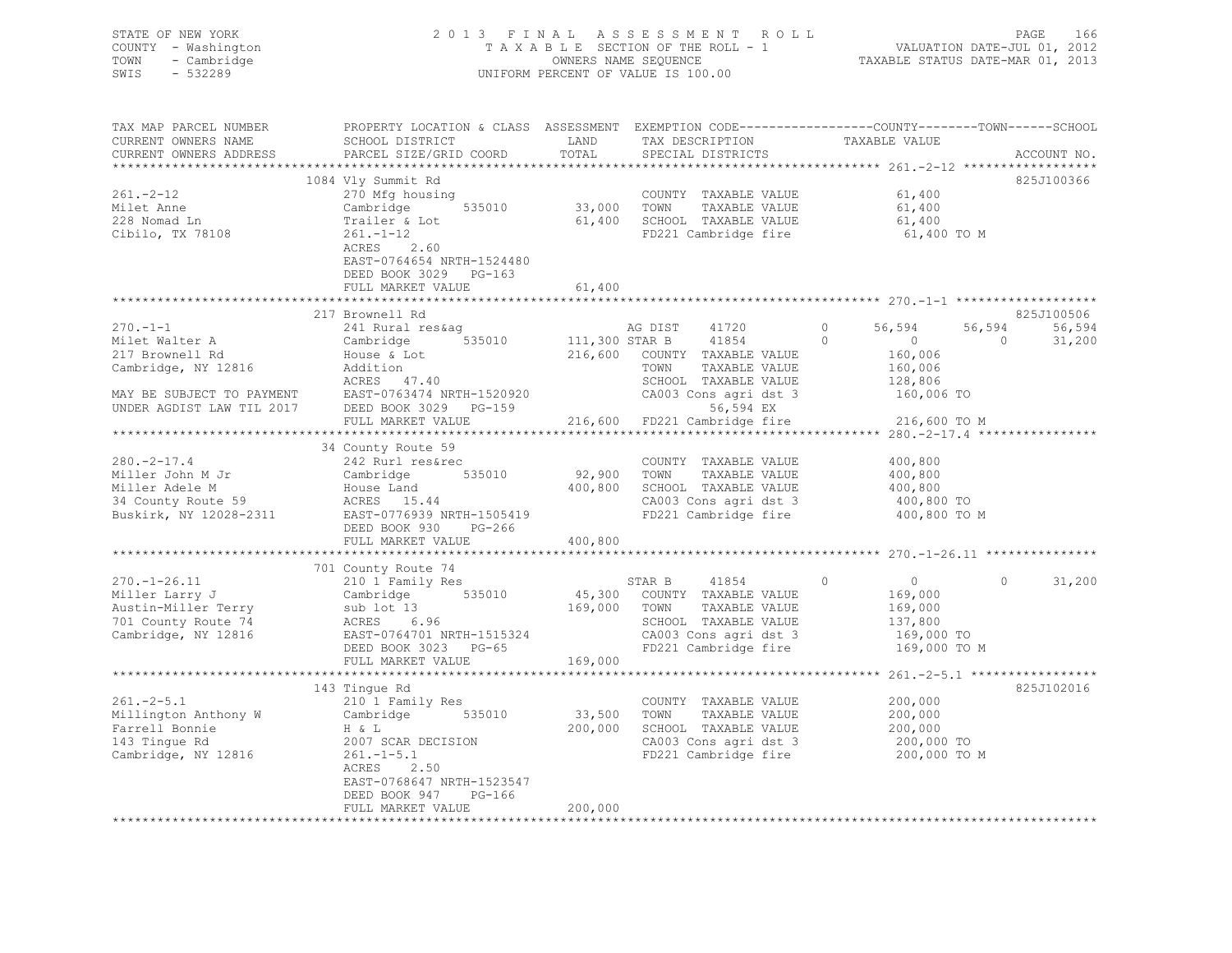## STATE OF NEW YORK 2 0 1 3 F I N A L A S S E S S M E N T R O L L PAGE 167 COUNTY - Washington T A X A B L E SECTION OF THE ROLL - 1 VALUATION DATE-JUL 01, 2012 TOWN - Cambridge OWNERS NAME SEQUENCE TAXABLE STATUS DATE-MAR 01, 2013 SWIS - 532289 UNIFORM PERCENT OF VALUE IS 100.00

| TAX MAP PARCEL NUMBER<br>CURRENT OWNERS NAME<br>CURRENT OWNERS ADDRESS                                                                                  | PROPERTY LOCATION & CLASS ASSESSMENT EXEMPTION CODE----------------COUNTY-------TOWN-----SCHOOL<br>SCHOOL DISTRICT<br>PARCEL SIZE/GRID COORD                                   | LAND<br>TOTAL                 | TAX DESCRIPTION TAXABLE VALUE SPECIAL DISTRICTS                                                                                                                                       |                                                                           | ACCOUNT NO.                      |
|---------------------------------------------------------------------------------------------------------------------------------------------------------|--------------------------------------------------------------------------------------------------------------------------------------------------------------------------------|-------------------------------|---------------------------------------------------------------------------------------------------------------------------------------------------------------------------------------|---------------------------------------------------------------------------|----------------------------------|
| $261. - 2 - 5.4$<br>Millington Tony<br>Farrell Bonnie<br>143 Tingue Rd<br>Cambridge, NY 12816<br>MAY BE SUBJECT TO PAYMENT<br>UNDER AGDIST LAW TIL 2017 | Tinque Rd<br>105 Vac farmland<br>535010<br>Cambridge<br>$1$ ot #1<br>$261, -1 - 5, 4$<br>ACRES 37.00<br>EAST-0768379 NRTH-1524643<br>DEED BOOK 2407 PG-71<br>FULL MARKET VALUE | 102,300<br>102,300<br>102,300 | AG DIST<br>41720<br>COUNTY TAXABLE VALUE<br>TOWN<br>TAXABLE VALUE<br>SCHOOL TAXABLE VALUE 66,320<br>CA003 Cons agri dst 3 66,320 TO<br>35,980 EX<br>FD221 Cambridge fire 102,300 TO M | $\circ$<br>66,320<br>66,320                                               | 35,980 35,980<br>35,980          |
| $279. - 2 - 31.4$<br>Miner Christopher E<br>32 County Route 59A<br>Buskirk, NY 12028                                                                    | 32 County Route 59A<br>283 Res w/Comuse<br>Cambridge 535010<br>House & Lot<br>ACRES 1.87<br>EAST-0766907 NRTH-1506760<br>DEED BOOK 3168 PG-241<br>FULL MARKET VALUE            | 179,300                       | STAR B<br>41854 0<br>29,400 COUNTY TAXABLE VALUE<br>179,300 TOWN TAXABLE VALUE<br>TAXABLE VALUE<br>SCHOOL TAXABLE VALUE<br>CA003 Cons agri dst 3<br>FD221 Cambridge fire 179,300 TO M | $\overline{0}$<br>179,300<br>179,300<br>148,100<br>179,300 TO             | 825J100901<br>31,200<br>$\Omega$ |
| $271. - 1 - 10$<br>Molea-Marotta Michelle<br>855 County Route 59<br>Cambridge, NY 12816                                                                 | 855 County Route 59<br>210 1 Family Res<br>Cambridge 535010<br>H & L<br>ACRES<br>0.49<br>EAST-0771812 NRTH-1517944<br>DEED BOOK 1800 PG-155<br>FULL MARKET VALUE               | 128,600                       | STAR B<br>41854 0<br>24,600 COUNTY TAXABLE VALUE<br>128,600 TOWN TAXABLE VALUE<br>TAXABLE VALUE<br>SCHOOL TAXABLE VALUE<br>FD221 Cambridge fire                                       | $\overline{0}$<br>128,600<br>128,600<br>97,400<br>128,600 TO M            | 825J100321<br>$\Omega$<br>31,200 |
| $271. - 2 - 28.2$<br>Molloy Daniel P<br>244 Conley Rd<br>Cambridge, NY 12816                                                                            | Conley Rd<br>300 Vacant Land<br>Cambridge 535010 500 TOWN<br>FRNT 11.00 DPTH 447.00 500 SCHOOL<br>EAST-0775201 NRTH-1514210<br>FULL MARKET VALUE                               |                               | COUNTY TAXABLE VALUE<br>500 TOWN TAXABLE VALUE<br>500 SCHOOL TAXABLE VALUE<br>CA003 Cons agri dst 3<br>500 FD221 Cambridge fire                                                       | 500<br>500<br>500<br>500 TO                                               | 500 TO M                         |
| $271. - 2 - 29$<br>Molloy Daniel P<br>244 Conley Rd<br>Cambridge, NY 12816                                                                              | 244 Conley Rd<br>210 1 Family Res<br>Cambridge 535010<br>H & L<br>ACRES<br>2.56<br>EAST-0775321 NRTH-1514114<br>$PG-150$<br>DEED BOOK 673<br>FULL MARKET VALUE                 | 151,000<br>151,000            | STAR B<br>41854<br>33,000 COUNTY TAXABLE VALUE<br>TOWN<br>TAXABLE VALUE<br>SCHOOL TAXABLE VALUE<br>SCHOOL TAXABLE VALUE<br>CA003 Cons agri dst 3<br>FD221 Cambridge fire 151,000 TO M | $\Omega$<br>$\overline{0}$<br>151,000<br>151,000<br>119,800<br>151,000 TO | 825J100632<br>$\Omega$<br>31,200 |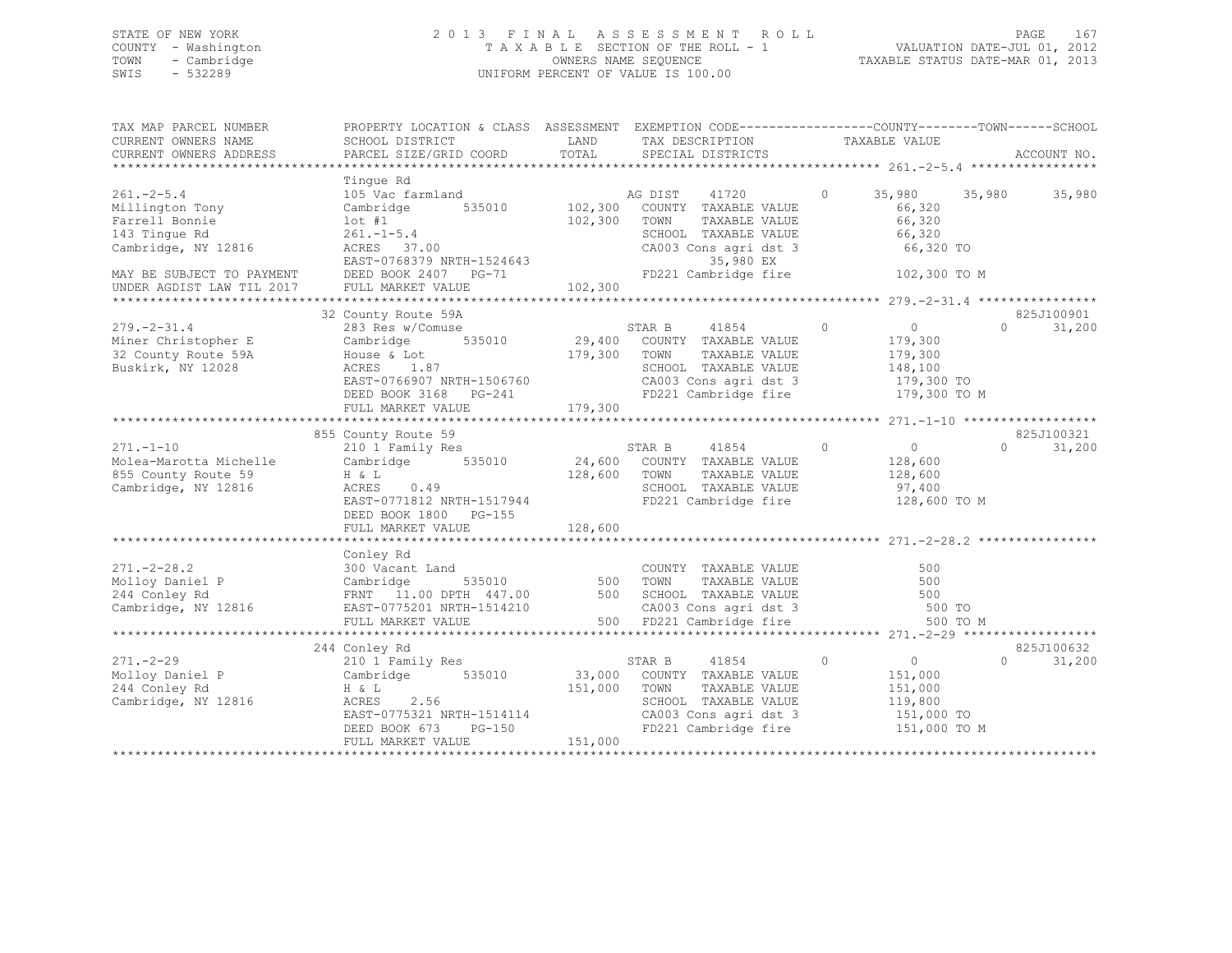| 2013 FINAL ASSESSMENT ROLL<br>STATE OF NEW YORK        | 168<br>PAGE                      |
|--------------------------------------------------------|----------------------------------|
| COUNTY - Washington<br>TAXABLE SECTION OF THE ROLL - 1 | VALUATION DATE-JUL 01, 2012      |
| TOWN<br>- Cambridge<br>OWNERS NAME SEQUENCE            | TAXABLE STATUS DATE-MAR 01, 2013 |
| SWIS<br>- 532289<br>UNIFORM PERCENT OF VALUE IS 100.00 |                                  |

| TAX MAP PARCEL NUMBER    | PROPERTY LOCATION & CLASS ASSESSMENT |         |                              |                            |              |                |
|--------------------------|--------------------------------------|---------|------------------------------|----------------------------|--------------|----------------|
| CURRENT OWNERS NAME      | SCHOOL DISTRICT                      | LAND    | TAX DESCRIPTION              | TAXABLE VALUE              |              |                |
| CURRENT OWNERS ADDRESS   | PARCEL SIZE/GRID COORD               | TOTAL   | SPECIAL DISTRICTS            |                            |              | ACCOUNT NO.    |
|                          |                                      |         |                              |                            |              | *****          |
|                          | 74 Dickensen Rd                      |         |                              |                            |              | 825J100512     |
| $280 - 2 - 5$            | 210 1 Family Res                     |         | CBT VET/C 41132              | $\Omega$<br>28,425         | $\Omega$     | $\bigcirc$     |
| Moon Francis             | Cambridge<br>535010                  |         | 37,000 CBT VET/T 41133       | $\Omega$<br>$\Omega$       | 28,425       | $\bigcirc$     |
| Moon Isabelle            | 3.40<br>ACRES                        |         | 41802<br>113,700 AGED-CO     | $\Omega$<br>25,583         | $\bigcirc$   | $\overline{0}$ |
| 74 Dickensen Rd          | EAST-0776301 NRTH-1508388            |         | AGED-TOWN 41803              | $\Omega$<br>$\overline{0}$ | 12,791       | $\overline{0}$ |
| Buskirk, NY 12028        | DEED BOOK 395<br>PG-1191             |         | AGED-SCH 41804               | $\Omega$<br>$\Omega$       | $\Omega$     | 5,685          |
|                          | FULL MARKET VALUE                    |         | 113,700 STAR EN 41834        | $\Omega$<br>$\bigcirc$     | $\Omega$     | 65,830         |
|                          |                                      |         | COUNTY TAXABLE VALUE         | 59,692                     |              |                |
|                          |                                      |         | TOWN<br>TAXABLE VALUE        | 72,484                     |              |                |
|                          |                                      |         | SCHOOL TAXABLE VALUE         | 42,185                     |              |                |
|                          |                                      |         | CA003 Cons agri dst 3        |                            | 113,700 TO   |                |
|                          |                                      |         | FD221 Cambridge fire         |                            | 113,700 TO M |                |
|                          |                                      |         |                              |                            |              |                |
|                          | 1094 County Route 60                 |         |                              |                            |              | 825J100916     |
| $246. - 1 - 30.1$        | 210 1 Family Res                     |         | 41854<br>STAR B              | $\Omega$<br>$\circ$        | $\Omega$     | 31,200         |
| Moore Laurie             | 533401<br>Greenwich                  |         | 30,000 COUNTY TAXABLE VALUE  | 171,600                    |              |                |
| Moore Terry              | H & L                                | 171,600 | TOWN<br>TAXABLE VALUE        | 171,600                    |              |                |
| 1094 County Route 60     | 581/243;844/269                      |         | SCHOOL TAXABLE VALUE         | 140,400                    |              |                |
| Greenwich, NY 12834      | ACRES<br>2.10                        |         | CA003 Cons agri dst 3        | 171,600 TO                 |              |                |
|                          | EAST-0772363 NRTH-1543409            |         | FD221 Cambridge fire         |                            | 171,600 TO M |                |
|                          | DEED BOOK 498<br>PG-106              |         |                              |                            |              |                |
|                          | FULL MARKET VALUE                    | 171,600 |                              |                            |              |                |
|                          |                                      |         |                              |                            |              |                |
|                          | 79 Morris Rd                         |         |                              |                            |              | 825J102001     |
| $289. -1 - 1.1$          | 210 1 Family Res                     |         | STAR EN<br>41834             | $\circ$<br>$\overline{0}$  | $\cap$       | 65,830         |
| Moore Murray J           | Cambridge<br>535010                  |         | 52,200 COUNTY TAXABLE VALUE  | 204,500                    |              |                |
| Moore Nancy L            | ACRES<br>8.54                        | 204,500 | TOWN<br>TAXABLE VALUE        | 204,500                    |              |                |
| 79 Morris Rd             | EAST-0770184 NRTH-1502612            |         | SCHOOL TAXABLE VALUE         | 138,670                    |              |                |
| Buskirk, NY 12028        | DEED BOOK 586<br>$PG-146$            |         | CA003 Cons agri dst 3        | 204,500 TO                 |              |                |
|                          | FULL MARKET VALUE                    |         | 204,500 FD221 Cambridge fire |                            | 204,500 TO M |                |
|                          |                                      |         |                              |                            |              |                |
|                          | 263 Cobble Rd                        |         |                              |                            |              | 825J100357     |
| $254. - 1 - 9$           | 242 Rurl res&rec                     |         | STAR EN<br>41834             | $\circ$<br>$\overline{0}$  | $\Omega$     | 65,830         |
| Moppert Gerald A         | Cambridge<br>535010                  |         | 177,200 COUNTY TAXABLE VALUE | 362,900                    |              |                |
| 263 Cobble Rd            | ACRES 106.45                         | 362,900 | TOWN<br>TAXABLE VALUE        | 362,900                    |              |                |
| Cambridge, NY 12816-2228 | EAST-0777800 NRTH-1531895            |         | SCHOOL TAXABLE VALUE         | 297,070                    |              |                |
|                          | DEED BOOK 2806<br>PG-235             |         | FD221 Cambridge fire         |                            | 362,900 TO M |                |
|                          | FULL MARKET VALUE                    | 362,900 |                              |                            |              |                |
|                          |                                      |         |                              |                            |              |                |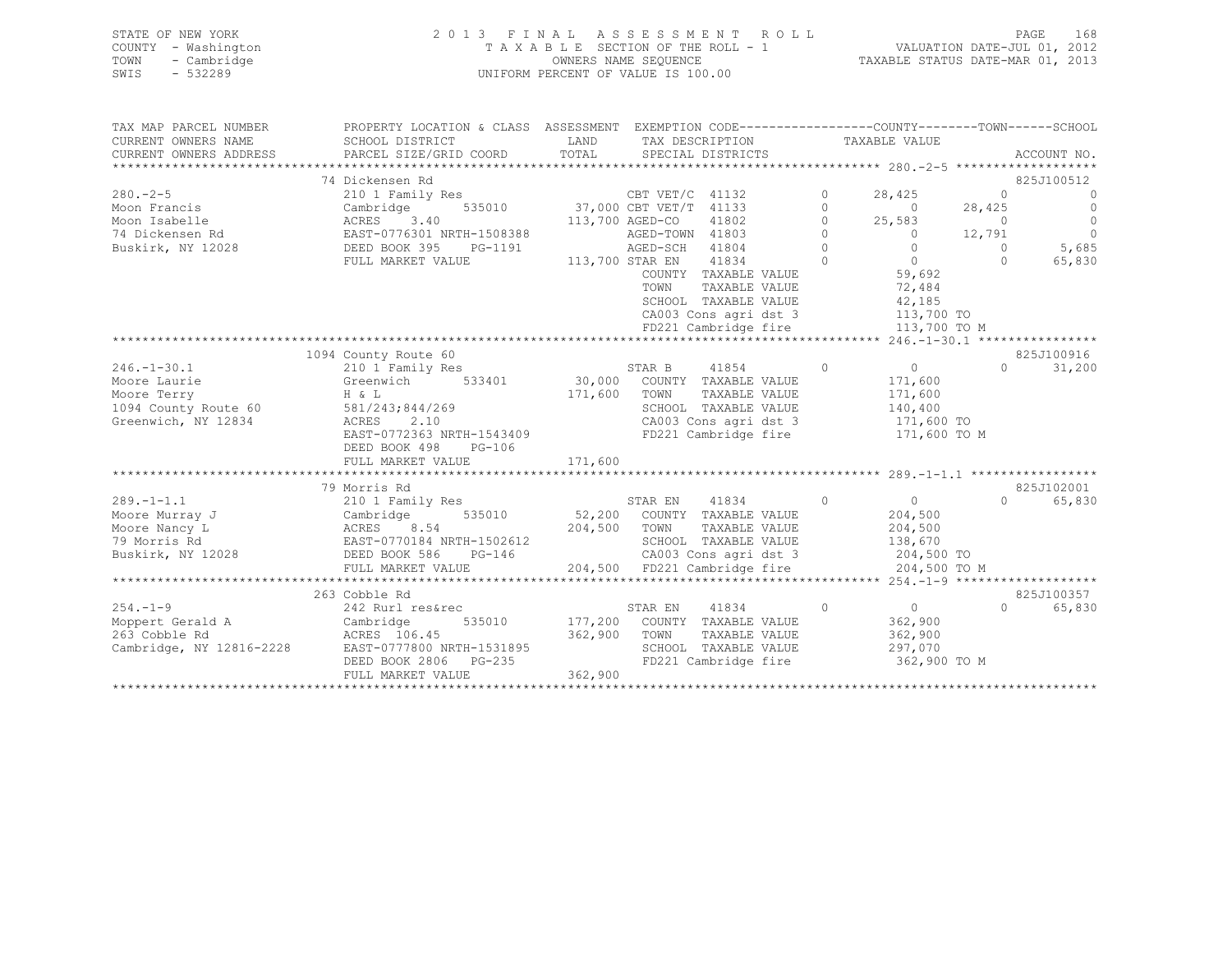| STATE OF NEW YORK   | 2013 FINAL ASSESSMENT ROLL         | 169<br>PAGE                      |
|---------------------|------------------------------------|----------------------------------|
| COUNTY - Washington | TAXABLE SECTION OF THE ROLL - 1    | VALUATION DATE-JUL 01, 2012      |
| TOWN<br>- Cambridge | OWNERS NAME SEQUENCE               | TAXABLE STATUS DATE-MAR 01, 2013 |
| SWIS<br>- 532289    | UNIFORM PERCENT OF VALUE IS 100.00 |                                  |

| TAX MAP PARCEL NUMBER                                                          | PROPERTY LOCATION & CLASS ASSESSMENT EXEMPTION CODE---------------COUNTY-------TOWN-----SCHOOL |                         |                 |                         |                |                                                                   |                |                    |
|--------------------------------------------------------------------------------|------------------------------------------------------------------------------------------------|-------------------------|-----------------|-------------------------|----------------|-------------------------------------------------------------------|----------------|--------------------|
| CURRENT OWNERS NAME                                                            | SCHOOL DISTRICT                                                                                | LAND                    |                 | TAX DESCRIPTION         |                | TAXABLE VALUE                                                     |                |                    |
| CURRENT OWNERS ADDRESS                                                         |                                                                                                |                         |                 |                         |                |                                                                   |                |                    |
|                                                                                |                                                                                                |                         |                 |                         |                |                                                                   |                |                    |
|                                                                                |                                                                                                |                         |                 |                         |                |                                                                   |                | 825J100622         |
| $255. - 1 - 14$                                                                |                                                                                                |                         |                 |                         |                | 50,000<br>50,000                                                  | $\bigcirc$     | $\Omega$           |
| Morgan James D                                                                 |                                                                                                |                         |                 |                         |                |                                                                   | $\Omega$       | $\Omega$           |
| $\begin{array}{cccc}\nH & \& \& \& \end{array}$<br>Morgan Kerri L              |                                                                                                |                         |                 | 629,000 CBT VET/T 41133 | $\Omega$       | $\overline{0}$                                                    | 45,000         |                    |
| 3 Perry Ln                                                                     | ACRES 6.53<br>EAST-0786184 NRTH-1531114                                                        |                         |                 |                         |                | CBT VET/T 41133 0 0 0<br>DIS VET/C 41142 0 100,000                | 45,000         |                    |
| Cambridge, NY 12816                                                            |                                                                                                |                         |                 |                         |                |                                                                   | $\overline{0}$ | $\circ$            |
|                                                                                | DEED BOOK 2192 PG-173                                                                          |                         |                 | DIS VET/C 41142         |                | $0 \t 100,000$                                                    | $\overline{0}$ | $\Omega$           |
|                                                                                | FULL MARKET VALUE                                                                              | 629,000 DIS VET/T 41143 |                 |                         | $\Omega$       | $\sim$ 0                                                          | 90,000         | $\Omega$           |
|                                                                                |                                                                                                |                         | DIS VET/T 41143 |                         | $\overline{0}$ | $\bigcirc$                                                        | 90,000         | $\Omega$           |
|                                                                                |                                                                                                |                         | STAR B          | 41854                   | $\overline{0}$ |                                                                   | $\Omega$       | 31,200             |
|                                                                                |                                                                                                |                         |                 | COUNTY TAXABLE VALUE    |                | $0$<br>329,000                                                    |                |                    |
|                                                                                |                                                                                                |                         | TOWN            | TAXABLE VALUE           |                | 359,000                                                           |                |                    |
|                                                                                |                                                                                                |                         |                 |                         |                |                                                                   |                |                    |
|                                                                                |                                                                                                |                         |                 |                         |                | SCHOOL TAXABLE VALUE 597,800<br>FD221 Cambridge fire 629,000 TO M |                |                    |
|                                                                                |                                                                                                |                         |                 |                         |                |                                                                   |                |                    |
|                                                                                | 14 Durfee Rd                                                                                   |                         |                 |                         |                |                                                                   |                | 825J100522         |
| $288. - 1 - 18$                                                                | 210 1 Family Res                                                                               |                         | STAR B          | 41854                   | $\Omega$       | $\overline{0}$                                                    |                | $\Omega$<br>31,200 |
| Morigerato Gerald N                                                            | Cambridge 535010 58,400 COUNTY TAXABLE VALUE                                                   |                         |                 |                         |                | 262,300                                                           |                |                    |
| Morigerato Valerie E                                                           | . unil D I<br>$\frac{1}{\Delta}$ o =                                                           | 262,300 TOWN            |                 | TAXABLE VALUE           |                | 262,300                                                           |                |                    |
| 14 Durfee Rd                                                                   | ACRES 7.10                                                                                     |                         |                 | SCHOOL TAXABLE VALUE    |                | 231,100                                                           |                |                    |
| Buskirk, NY 12028                                                              | EAST-0764845 NRTH-1501338                                                                      |                         |                 | FD221 Cambridge fire    |                | 262,300 TO M                                                      |                |                    |
|                                                                                | DEED BOOK 2640 PG-224                                                                          |                         |                 |                         |                |                                                                   |                |                    |
|                                                                                | FULL MARKET VALUE                                                                              | 262,300                 |                 |                         |                |                                                                   |                |                    |
|                                                                                |                                                                                                |                         |                 |                         |                |                                                                   |                |                    |
|                                                                                | 207 Belle Rd                                                                                   |                         |                 |                         |                |                                                                   |                | 825J100875         |
|                                                                                |                                                                                                |                         |                 |                         |                |                                                                   | $\Omega$       | 31,200             |
|                                                                                |                                                                                                |                         |                 |                         |                |                                                                   |                |                    |
|                                                                                |                                                                                                |                         |                 |                         |                |                                                                   |                |                    |
|                                                                                |                                                                                                |                         |                 |                         |                |                                                                   |                |                    |
|                                                                                |                                                                                                |                         |                 |                         |                |                                                                   |                |                    |
|                                                                                |                                                                                                |                         |                 |                         |                | 188,900 FD221 Cambridge fire 188,900 TO M                         |                |                    |
|                                                                                |                                                                                                |                         |                 |                         |                |                                                                   |                |                    |
|                                                                                |                                                                                                |                         |                 |                         |                |                                                                   |                |                    |
|                                                                                | 682 County Route 74                                                                            |                         |                 |                         |                |                                                                   |                | 825J101992         |
| $270. - 1 - 24.2$                                                              | 312 Vac w/imprv                                                                                |                         |                 | COUNTY TAXABLE VALUE    |                | 44,000                                                            |                |                    |
| Mothes Alfred T<br>Le vac w/in<br>Cambridge<br>Land & Barn<br>Lot <sup>1</sup> | 535010                                                                                         | 43,400 TOWN             |                 | TAXABLE VALUE           |                | 44,000                                                            |                |                    |
| Mothes Mary L                                                                  |                                                                                                | 44,000                  |                 | SCHOOL TAXABLE VALUE    |                | 44,000                                                            |                |                    |
| PO Box 101                                                                     |                                                                                                |                         |                 |                         |                | FD221 Cambridge fire 44,000 TO M                                  |                |                    |
| Oregon House, CA 95962-0101                                                    | ACRES 8.35                                                                                     |                         |                 |                         |                |                                                                   |                |                    |
|                                                                                | EAST-0765695 NRTH-1515004                                                                      |                         |                 |                         |                |                                                                   |                |                    |
|                                                                                | DEED BOOK 576<br>PG-271                                                                        |                         |                 |                         |                |                                                                   |                |                    |
|                                                                                | FULL MARKET VALUE                                                                              | 44,000                  |                 |                         |                |                                                                   |                |                    |
|                                                                                |                                                                                                |                         |                 |                         |                |                                                                   |                |                    |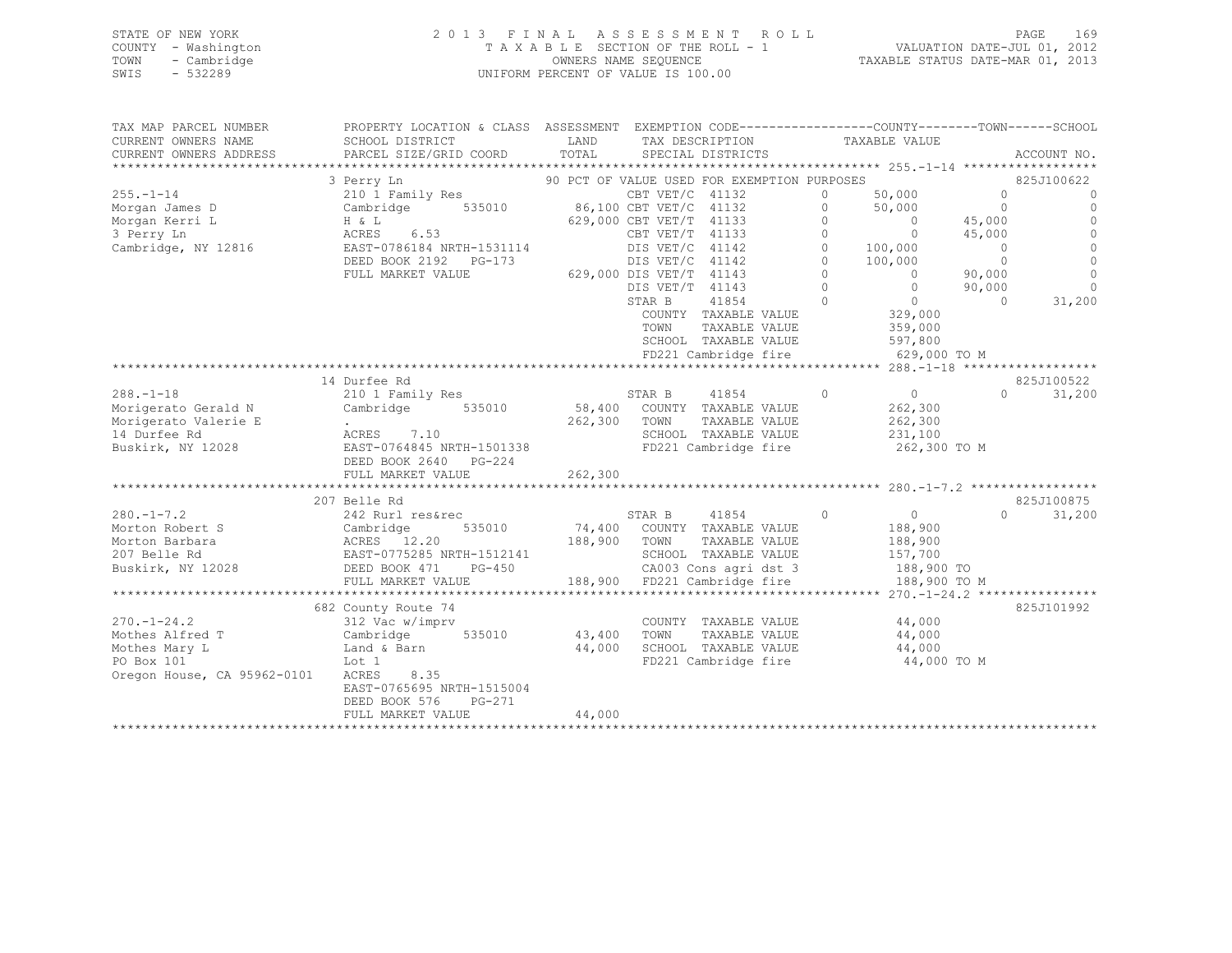## STATE OF NEW YORK 2 0 1 3 F I N A L A S S E S S M E N T R O L L PAGE 170 COUNTY - Washington T A X A B L E SECTION OF THE ROLL - 1 VALUATION DATE-JUL 01, 2012 TOWN - Cambridge OWNERS NAME SEQUENCE TAXABLE STATUS DATE-MAR 01, 2013 UNIFORM PERCENT OF VALUE IS 100.00

| TAX MAP PARCEL NUMBER      | PROPERTY LOCATION & CLASS ASSESSMENT EXEMPTION CODE----------------COUNTY-------TOWN------SCHOOL |               |         |                               |          |                |                    |                |
|----------------------------|--------------------------------------------------------------------------------------------------|---------------|---------|-------------------------------|----------|----------------|--------------------|----------------|
| CURRENT OWNERS NAME        | SCHOOL DISTRICT                                                                                  | LAND          |         | TAX DESCRIPTION               |          | TAXABLE VALUE  |                    |                |
| CURRENT OWNERS ADDRESS     | PARCEL SIZE/GRID COORD                                                                           | TOTAL         |         | SPECIAL DISTRICTS             |          |                |                    | ACCOUNT NO.    |
| ***********************    |                                                                                                  |               |         |                               |          |                |                    |                |
|                            | 599 Turnpike Rd                                                                                  |               |         |                               |          |                |                    | 825J100294     |
| $272. - 2 - 12$            | 210 1 Family Res                                                                                 |               | STAR B  | 41854                         | $\Omega$ | $\Omega$       | $\Omega$           | 31,200         |
| Motsiff Deane E            | Cambridge<br>535010                                                                              |               |         | 42,900 COUNTY TAXABLE VALUE   |          | 160,000        |                    |                |
| Robertson Susan L          | H & L                                                                                            | 160,000       | TOWN    | TAXABLE VALUE                 |          | 160,000        |                    |                |
| 599 Turnpike Rd            | ACRES<br>6.22                                                                                    |               |         | SCHOOL TAXABLE VALUE          |          | 128,800        |                    |                |
| Buskirk, NY 12028          | EAST-0789532 NRTH-1516239                                                                        |               |         | FD221 Cambridge fire          |          | 160,000 TO M   |                    |                |
|                            | DEED BOOK 662<br>PG-273                                                                          |               |         |                               |          |                |                    |                |
|                            | FULL MARKET VALUE                                                                                | 160,000       |         |                               |          |                |                    |                |
|                            |                                                                                                  |               |         |                               |          |                |                    |                |
|                            | 26 Rogers Ln                                                                                     |               |         |                               |          |                |                    | 825J100655     |
| $271 - 2 - 3.1$            |                                                                                                  |               |         |                               | $\Omega$ | 51,500         | $\Omega$           | $\overline{0}$ |
| Muller Katherine           |                                                                                                  |               |         |                               | $\Omega$ | $\overline{0}$ | 46,350             | $\overline{0}$ |
| 26 Rogers Ln               | FRNT 195.00 DPTH 166.00 103,000 AGED-SCH                                                         |               |         | 41804                         | $\circ$  | $\overline{0}$ | $\circ$            | 36,050         |
| Cambridge, NY 12816        | 0.77<br>ACRES                                                                                    |               | STAR EN | 41834                         | $\Omega$ | $\overline{0}$ | $\Omega$           | 65,830         |
|                            | EAST-0772169 NRTH-1518682                                                                        |               |         | COUNTY TAXABLE VALUE          |          | 51,500         |                    |                |
|                            | DEED BOOK 944<br>$PG-250$                                                                        |               | TOWN    | TAXABLE VALUE                 |          | 56,650         |                    |                |
|                            | FULL MARKET VALUE                                                                                |               |         | 103,000 SCHOOL TAXABLE VALUE  |          | 1,120          |                    |                |
|                            |                                                                                                  |               |         | FD221 Cambridge fire          |          | 103,000 TO M   |                    |                |
|                            |                                                                                                  |               |         |                               |          |                |                    |                |
|                            | 583 Turnpike Rd                                                                                  |               |         |                               |          |                |                    | 825J100224     |
| $272 - 2 - 13$             | 210 1 Family Res                                                                                 |               | STAR EN | 41834                         | $\circ$  | 0              | $\Omega$           | 65,830         |
| Mulligan Kenneth F Trustee | Cambridge<br>535010                                                                              |               |         | 39,500 COUNTY TAXABLE VALUE   |          | 284,300        |                    |                |
| Mulligan Family Trust      | H & L                                                                                            | 284,300       | TOWN    | TAXABLE VALUE                 |          | 284,300        |                    |                |
| 583 Turnpike Rd            | ACRES<br>3.70                                                                                    |               |         | SCHOOL TAXABLE VALUE          |          | 218,470        |                    |                |
| Buskirk, NY 12028          | EAST-0789202 NRTH-1516016                                                                        |               |         | FD221 Cambridge fire          |          | 284,300 TO M   |                    |                |
|                            | DEED BOOK 946<br>$PG-238$                                                                        |               |         |                               |          |                |                    |                |
|                            | FULL MARKET VALUE                                                                                | 284,300       |         |                               |          |                |                    |                |
|                            |                                                                                                  |               |         |                               |          |                |                    |                |
|                            | State Route 372                                                                                  |               |         |                               |          |                |                    | 825J100519     |
| $246. - 1 - 11$            | 314 Rural vac<10                                                                                 |               |         | COUNTY TAXABLE VALUE          |          | 47,800         |                    |                |
| Mulligan Shirley May       | Cambridge<br>535010                                                                              | 47,800 TOWN   |         | TAXABLE VALUE                 |          | 47,800         |                    |                |
| 624 State Route 372        | 912/185                                                                                          |               |         | 47,800 SCHOOL TAXABLE VALUE   |          | 47,800         |                    |                |
| Greenwich, NY 12834        | ACRES 10.42                                                                                      |               |         | CA005 Cons agri dst 5         |          | 47,800 TO      |                    |                |
|                            | EAST-0778600 NRTH-1541657                                                                        |               |         | FD221 Cambridge fire          |          | 47,800 TO M    |                    |                |
|                            | DEED BOOK 399<br>$PG-195$                                                                        | 47,800        |         |                               |          |                |                    |                |
|                            | FULL MARKET VALUE                                                                                |               |         |                               |          |                |                    |                |
|                            | 29 Maxwell Ln                                                                                    |               |         |                               |          |                |                    | 825J100837     |
| $255. - 1 - 3.3$           |                                                                                                  |               | AG DIST | 41720                         | $\circ$  | 17,577         |                    | 17,577         |
| Mullineaux-Sauer Dottie    | 240 Rural res<br>535010                                                                          | 68,200 STAR B |         | 41854                         | $\Omega$ | $\Omega$       | 17,577<br>$\Omega$ | 31,200         |
| 29 Maxwell Rd              | Cambridge<br>ACRES 15.61                                                                         |               |         | 210,000 COUNTY TAXABLE VALUE  |          | 192,423        |                    |                |
| Cambridge, NY 12816        | EAST-0782100 NRTH-1537339                                                                        |               | TOWN    | TAXABLE VALUE                 |          | 192,423        |                    |                |
|                            | DEED BOOK 2184 PG-15                                                                             |               |         | SCHOOL TAXABLE VALUE          |          | 161,223        |                    |                |
| MAY BE SUBJECT TO PAYMENT  | FULL MARKET VALUE                                                                                |               |         | 210,000 CA005 Cons agri dst 5 |          | 192,423 TO     |                    |                |
| UNDER AGDIST LAW TIL 2017  |                                                                                                  |               |         | 17,577 EX                     |          |                |                    |                |
|                            |                                                                                                  |               |         | FD221 Cambridge fire          |          | 210,000 TO M   |                    |                |
|                            |                                                                                                  |               |         |                               |          |                |                    |                |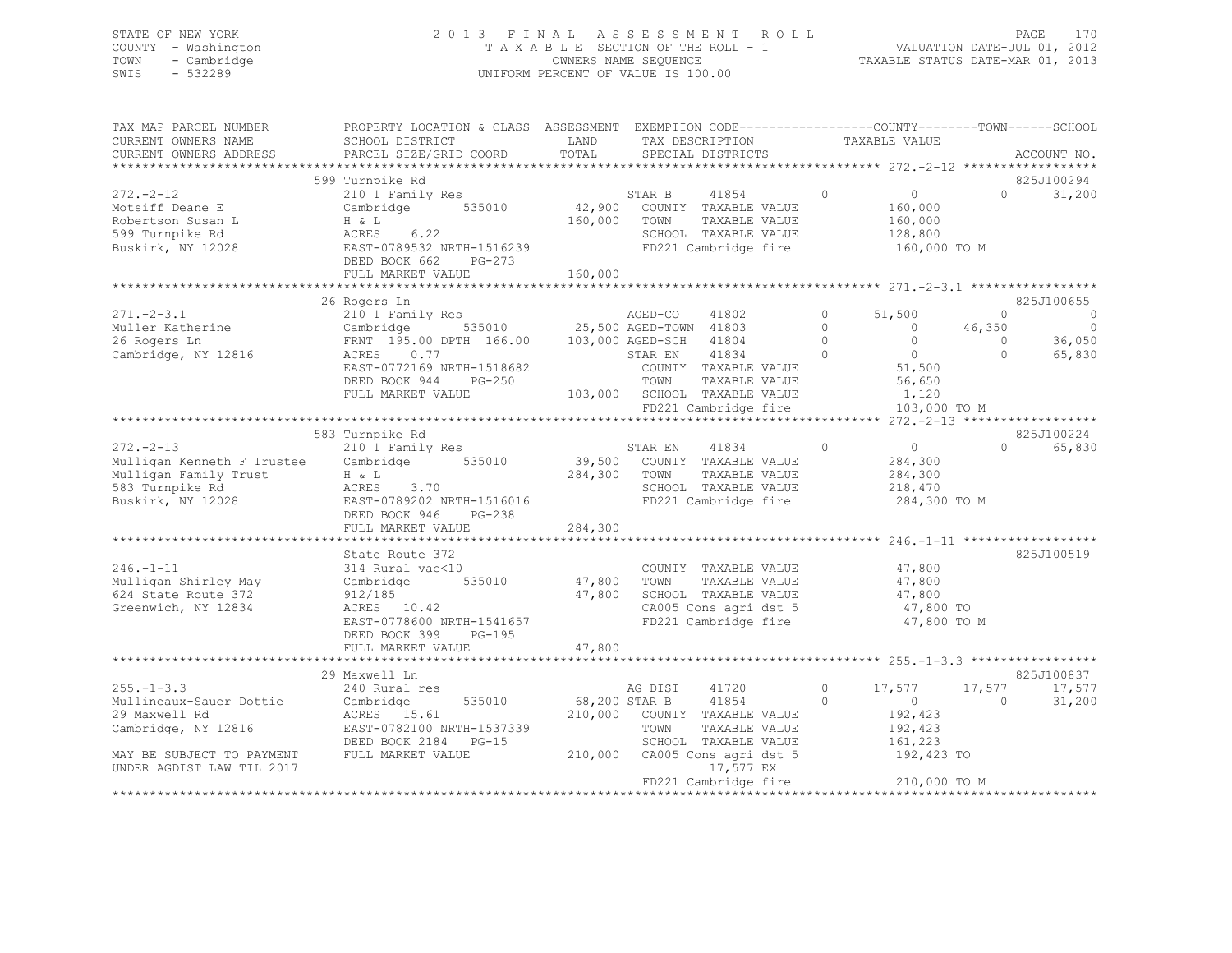| SWIS | STATE OF NEW YORK<br>COUNTY - Washington<br>TOWN - Cambridge<br>- 532289 |                                                                                                                   |      | 2013 FINAL ASSESSMENT ROLL<br>TAXABLE SECTION OF THE ROLL - 1<br>OWNERS NAME SEQUENCE<br>UNIFORM PERCENT OF VALUE IS 100.00 | TAXABLE STATUS DATE-MAR 01, 2013 | VALUATION DATE-JUL 01, 2012 | PAGE 171 |
|------|--------------------------------------------------------------------------|-------------------------------------------------------------------------------------------------------------------|------|-----------------------------------------------------------------------------------------------------------------------------|----------------------------------|-----------------------------|----------|
|      | TAX MAP PARCEL NUMBER<br>CURRENT OWNERS NAME                             | PROPERTY LOCATION & CLASS ASSESSMENT EXEMPTION CODE---------------COUNTY-------TOWN-----SCHOOL<br>SCHOOL DISTRICT | LAND | TAX DESCRIPTION                                                                                                             | TAXABLE VALUE                    |                             |          |

| CURRENT OWNERS ADDRESS                                                                                                                                 | PARCEL SIZE/GRID COORD                                                                                                                                                                    | TOTAL                      | SPECIAL DISTRICTS                                                                                                                                                                      |                               | ********************* 281.-4-1.5 ******************                                                       |                                | ACCOUNT NO.                          |
|--------------------------------------------------------------------------------------------------------------------------------------------------------|-------------------------------------------------------------------------------------------------------------------------------------------------------------------------------------------|----------------------------|----------------------------------------------------------------------------------------------------------------------------------------------------------------------------------------|-------------------------------|-----------------------------------------------------------------------------------------------------------|--------------------------------|--------------------------------------|
|                                                                                                                                                        |                                                                                                                                                                                           |                            |                                                                                                                                                                                        |                               |                                                                                                           |                                |                                      |
| $281 - 4 - 1.5$<br>Murphy John R<br>151 Oak Hill Rd<br>Buskirk, NY 12028                                                                               | 151 Oak Hill Rd<br>210 1 Family Res<br>Cambridge<br>535010<br>House & Land<br>$281 - 1 - 1.5$<br>7.87<br>ACRES<br>EAST-0781981 NRTH-1509491<br>DEED BOOK 848<br>$PG-194$                  | 57,500<br>184,000          | 41854<br>STAR B<br>COUNTY TAXABLE VALUE<br>TOWN<br>TAXABLE VALUE<br>SCHOOL TAXABLE VALUE<br>CA003 Cons agri dst 3<br>FD221 Cambridge fire                                              | $\Omega$                      | $\circ$<br>184,000<br>184,000<br>152,800<br>184,000 TO<br>184,000 TO M                                    | $\Omega$                       | 31,200                               |
|                                                                                                                                                        | FULL MARKET VALUE                                                                                                                                                                         | 184,000                    |                                                                                                                                                                                        |                               |                                                                                                           |                                |                                      |
|                                                                                                                                                        |                                                                                                                                                                                           |                            |                                                                                                                                                                                        |                               |                                                                                                           |                                |                                      |
| $281 - 4 - 1.1$<br>Murphy Robert A<br>Murphy Nancy B<br>180 Oak Hill Rd<br>Buskirk, NY 12028<br>MAY BE SUBJECT TO PAYMENT<br>UNDER AGDIST LAW TIL 2017 | 180 Oak Hill Rd<br>241 Rural res&aq<br>535010<br>Cambridge<br>689/179<br>$281 - 1 - 1.1$<br>ACRES 198.98<br>EAST-0781645 NRTH-1509316<br>DEED BOOK 561 PG-166<br>FULL MARKET VALUE        | 271,700 STAR EN<br>399,000 | AG DIST<br>41720<br>41834<br>COUNTY TAXABLE VALUE<br>TAXABLE VALUE<br>TOWN<br>SCHOOL TAXABLE VALUE<br>CA003 Cons agri dst 3<br>137,519 EX<br>399,000 FD221 Cambridge fire              | $\circ$<br>$\Omega$           | 137,519<br>$\circ$<br>261,481<br>261,481<br>195,651<br>261,481 TO<br>399,000 TO M                         | 137,519<br>$\Omega$            | 825J100967<br>137,519<br>65,830      |
|                                                                                                                                                        | Cobble Rd/w Off                                                                                                                                                                           |                            |                                                                                                                                                                                        |                               |                                                                                                           |                                | 825J100530                           |
| $262 - 2 - 3$<br>Murray George F<br>26 Westbrook Rd<br>Rocky Hill, CT 06067                                                                            | 323 Vacant rural<br>535010<br>Cambridge<br>Woods<br>ACRES<br>9.90<br>EAST-0776290 NRTH-1528716<br>DEED BOOK 418<br>PG-484<br>FULL MARKET VALUE                                            | 6,900<br>6,900<br>6,900    | COUNTY TAXABLE VALUE<br>TAXABLE VALUE<br>TOWN<br>SCHOOL TAXABLE VALUE<br>FD221 Cambridge fire                                                                                          |                               | 6,900<br>6,900<br>6,900<br>6,900 TO M                                                                     |                                |                                      |
|                                                                                                                                                        | 1249 County Route 59                                                                                                                                                                      |                            |                                                                                                                                                                                        |                               |                                                                                                           |                                | 825J100527                           |
| $262 - 2 - 12$<br>Murray George F<br>PO Box 214<br>Cambridge, NY 12816                                                                                 | 242 Rurl res&rec<br>535010<br>Cambridge<br>House & Lot<br>ACRES 128.00<br>EAST-0777809 NRTH-1525383<br>DEED BOOK 418 PG-484                                                               | 211,000<br>297,000         | COUNTY TAXABLE VALUE<br>TAXABLE VALUE<br>TOWN<br>SCHOOL TAXABLE VALUE<br>CA003 Cons agri dst 3<br>FD221 Cambridge fire                                                                 |                               | 297,000<br>297,000<br>297,000<br>297,000 TO<br>297,000 TO M                                               |                                |                                      |
|                                                                                                                                                        | FULL MARKET VALUE                                                                                                                                                                         | 297,000                    |                                                                                                                                                                                        |                               |                                                                                                           |                                |                                      |
|                                                                                                                                                        | 167 Stage Rd                                                                                                                                                                              |                            |                                                                                                                                                                                        |                               |                                                                                                           |                                | 825J101986                           |
| $280. -2 - 12.2$<br>Murray Joseph L Jr<br>Murray Sheila J<br>167 Stage Rd<br>Buskirk, NY 12028                                                         | 210 1 Family Res<br>535010<br>Cambridge<br>House & Lot<br>ACRES<br>5.00<br>EAST-0781274 NRTH-1506761<br>DEED BOOK 1850 PG-86<br>FULL MARKET VALUE<br>************************************ | 162,000 STAR B             | CBT $VET/C$ 41132<br>39,000 CBT VET/T 41133<br>41854<br>COUNTY TAXABLE VALUE<br>TOWN<br>TAXABLE VALUE<br>SCHOOL TAXABLE VALUE<br>162,000 CA003 Cons agri dst 3<br>FD221 Cambridge fire | $\circ$<br>$\circ$<br>$\circ$ | 40,500<br>$\overline{0}$<br>$\overline{0}$<br>121,500<br>121,500<br>130,800<br>162,000 TO<br>162,000 TO M | $\Omega$<br>40,500<br>$\Omega$ | $\overline{0}$<br>$\Omega$<br>31,200 |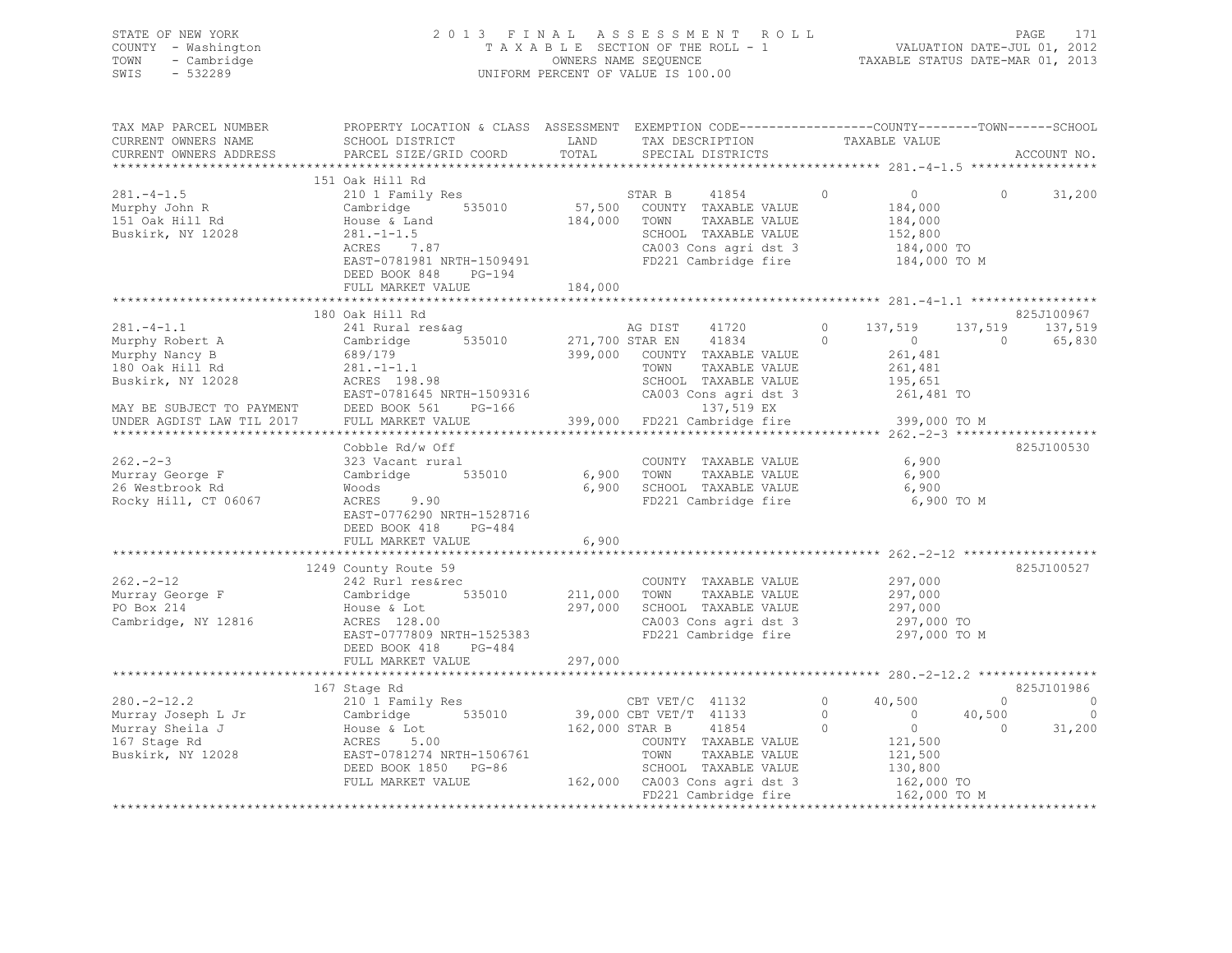## STATE OF NEW YORK 2 0 1 3 F I N A L A S S E S S M E N T R O L L PAGE 172 COUNTY - Washington T A X A B L E SECTION OF THE ROLL - 1 VALUATION DATE-JUL 01, 2012 TOWN - Cambridge OWNERS NAME SEQUENCE TAXABLE STATUS DATE-MAR 01, 2013 SWIS - 532289 UNIFORM PERCENT OF VALUE IS 100.00

| TAX MAP PARCEL NUMBER                      | PROPERTY LOCATION & CLASS ASSESSMENT EXEMPTION CODE---------------COUNTY-------TOWN------SCHOOL |              |                                                                      |                |                |                |                    |
|--------------------------------------------|-------------------------------------------------------------------------------------------------|--------------|----------------------------------------------------------------------|----------------|----------------|----------------|--------------------|
| CURRENT OWNERS NAME                        | SCHOOL DISTRICT                                                                                 | LAND         | TAX DESCRIPTION                                                      |                | TAXABLE VALUE  |                |                    |
| CURRENT OWNERS ADDRESS                     | PARCEL SIZE/GRID COORD                                                                          | TOTAL        | SPECIAL DISTRICTS                                                    |                |                |                | ACCOUNT NO.        |
|                                            |                                                                                                 |              |                                                                      |                |                |                |                    |
|                                            | 27 Darwin Rd                                                                                    |              |                                                                      |                |                |                | 825J100746         |
| $270. - 1 - 10$                            | 283 Res w/Comuse                                                                                |              | WAR VET/C $41122$                                                    | $\circ$        | 30,000         | $\circ$        | 0                  |
| Murray Joseph L Sr                         | 535010<br>Cambridge                                                                             |              | 53,600 WAR VET/T 41123                                               | $\circ$        | $\overline{0}$ | 27,000         | $\circ$            |
| Murray Susan I                             | ACRES 9.16                                                                                      |              | 200,100 STAR EN<br>41834                                             | $\overline{0}$ | $\overline{0}$ | $\overline{0}$ | 65,830             |
| 27 Darwin Rd                               |                                                                                                 |              | COUNTY TAXABLE VALUE                                                 |                | 170, 100       |                |                    |
| Cambridge, NY 12816                        |                                                                                                 |              | TOWN<br>TAXABLE VALUE                                                |                | 173,100        |                |                    |
|                                            | FULL MARKET VALUE                                                                               |              | 200,100 SCHOOL TAXABLE VALUE                                         |                | 134,270        |                |                    |
|                                            |                                                                                                 |              | CA003 Cons agri dst 3                                                |                | 200,100 TO     |                |                    |
|                                            |                                                                                                 |              | FD221 Cambridge fire                                                 |                | 200,100 TO M   |                |                    |
|                                            |                                                                                                 |              |                                                                      |                |                |                |                    |
|                                            | 341 Duell Hollow Rd                                                                             |              |                                                                      |                |                |                | 825J100368         |
| $272 - 2 - 27$                             | 210 1 Family Res                                                                                |              | STAR B<br>41854                                                      | $\circ$        | $\overline{0}$ | $\circ$        | 31,200             |
| Muzio Edward A Jr                          | Cambridge 535010                                                                                |              | 25,400 COUNTY TAXABLE VALUE                                          |                | 168,500        |                |                    |
| Muzio Susan                                | H & L                                                                                           | 168,500 TOWN | TAXABLE VALUE                                                        |                | 168,500        |                |                    |
| 341 Duell Hollow Rd                        | ACRES 1.27<br>EAST-0788347 NRTH-1518205                                                         |              | SCHOOL TAXABLE VALUE<br>SCHOOL TAXABLE VALUE<br>FD221 Cambridge fire |                | 137,300        |                |                    |
| Buskirk, NY 12028                          |                                                                                                 |              |                                                                      |                | 168,500 TO M   |                |                    |
|                                            | DEED BOOK 606<br>PG-116                                                                         |              |                                                                      |                |                |                |                    |
|                                            | FULL MARKET VALUE                                                                               | 168,500      |                                                                      |                |                |                |                    |
|                                            |                                                                                                 |              |                                                                      |                |                |                |                    |
|                                            | 89 Wright Rd                                                                                    |              |                                                                      |                |                |                | 825J100856         |
| $271 - 2 - 18.2$                           | 210 1 Family Res                                                                                |              | STAR EN<br>41834                                                     | $\circ$        | $\overline{0}$ | $\Omega$       | 65,830             |
| Myers Joyce A                              | Cambridge 535010                                                                                |              | 41,500 COUNTY TAXABLE VALUE                                          |                | 230,700        |                |                    |
| Myers Arthur W                             | House                                                                                           | 230,700 TOWN | TAXABLE VALUE                                                        |                | 230,700        |                |                    |
| 89 Wright Rd                               | ACRES 4.90                                                                                      |              | SCHOOL TAXABLE VALUE                                                 |                | 164,870        |                |                    |
| Cambridge, NY 12816                        | EAST-0775090 NRTH-1518531                                                                       |              | CA003 Cons agri dst 3<br>FD221 Cambridge fire                        |                | 230,700 TO     |                |                    |
|                                            | DEED BOOK 1709 PG-1                                                                             |              |                                                                      |                | 230,700 TO M   |                |                    |
|                                            | FULL MARKET VALUE                                                                               | 230,700      |                                                                      |                |                |                |                    |
|                                            |                                                                                                 |              |                                                                      |                |                |                |                    |
|                                            | 1084 County Route 74                                                                            |              |                                                                      |                |                |                | 825J102017         |
| $261. - 2 - 16.4$                          |                                                                                                 |              | 41834<br>STAR EN                                                     | $\Omega$       | $\overline{0}$ |                | $\Omega$<br>65,830 |
| Nadeau Donald E<br><sup>Nadeau</sup> Marie |                                                                                                 |              | 39,300 COUNTY TAXABLE VALUE                                          |                | 173,400        |                |                    |
| Nadeau Marie                               | H & Land                                                                                        | 173,400 TOWN | TAXABLE VALUE                                                        |                | 173,400        |                |                    |
| 1084 County Route 74                       | $261. - 1 - 16.4$                                                                               |              | SCHOOL TAXABLE VALUE                                                 |                | 107,570        |                |                    |
| Greenwich, NY 12834                        | ACRES<br>5.56                                                                                   |              | FD221 Cambridge fire                                                 |                | 173,400 TO M   |                |                    |
|                                            | EAST-0763889 NRTH-1524637                                                                       |              |                                                                      |                |                |                |                    |
|                                            | DEED BOOK 602<br>PG-257                                                                         |              |                                                                      |                |                |                |                    |
|                                            | FULL MARKET VALUE                                                                               | 173,400      |                                                                      |                |                |                |                    |
|                                            |                                                                                                 |              |                                                                      |                |                |                |                    |
|                                            | 200 Stump Church Rd                                                                             |              |                                                                      |                |                |                | 825J102049         |
| $262 - 1 - 2.1$                            | 210 1 Family Res                                                                                |              | STAR EN<br>41834                                                     | $\circ$        | $\overline{0}$ | $\Omega$       | 65,830             |
| Nadeau Paul J                              | Cambridge 535010                                                                                |              | 27,400 COUNTY TAXABLE VALUE                                          |                | 235,500        |                |                    |
| 200 Stump Church Rd                        | H & L                                                                                           | 235,500 TOWN | TAXABLE VALUE                                                        |                | 235,500        |                |                    |
| Greenwich, NY 12834                        | ACRES<br>0.61                                                                                   |              | SCHOOL TAXABLE VALUE                                                 |                | 169,670        |                |                    |
|                                            | EAST-0769429 NRTH-1528874                                                                       |              | FD221 Cambridge fire                                                 |                | 235,500 TO M   |                |                    |
|                                            | PG-137<br>DEED BOOK 635                                                                         |              |                                                                      |                |                |                |                    |
|                                            | FULL MARKET VALUE                                                                               | 235,500      |                                                                      |                |                |                |                    |
|                                            |                                                                                                 |              |                                                                      |                |                |                |                    |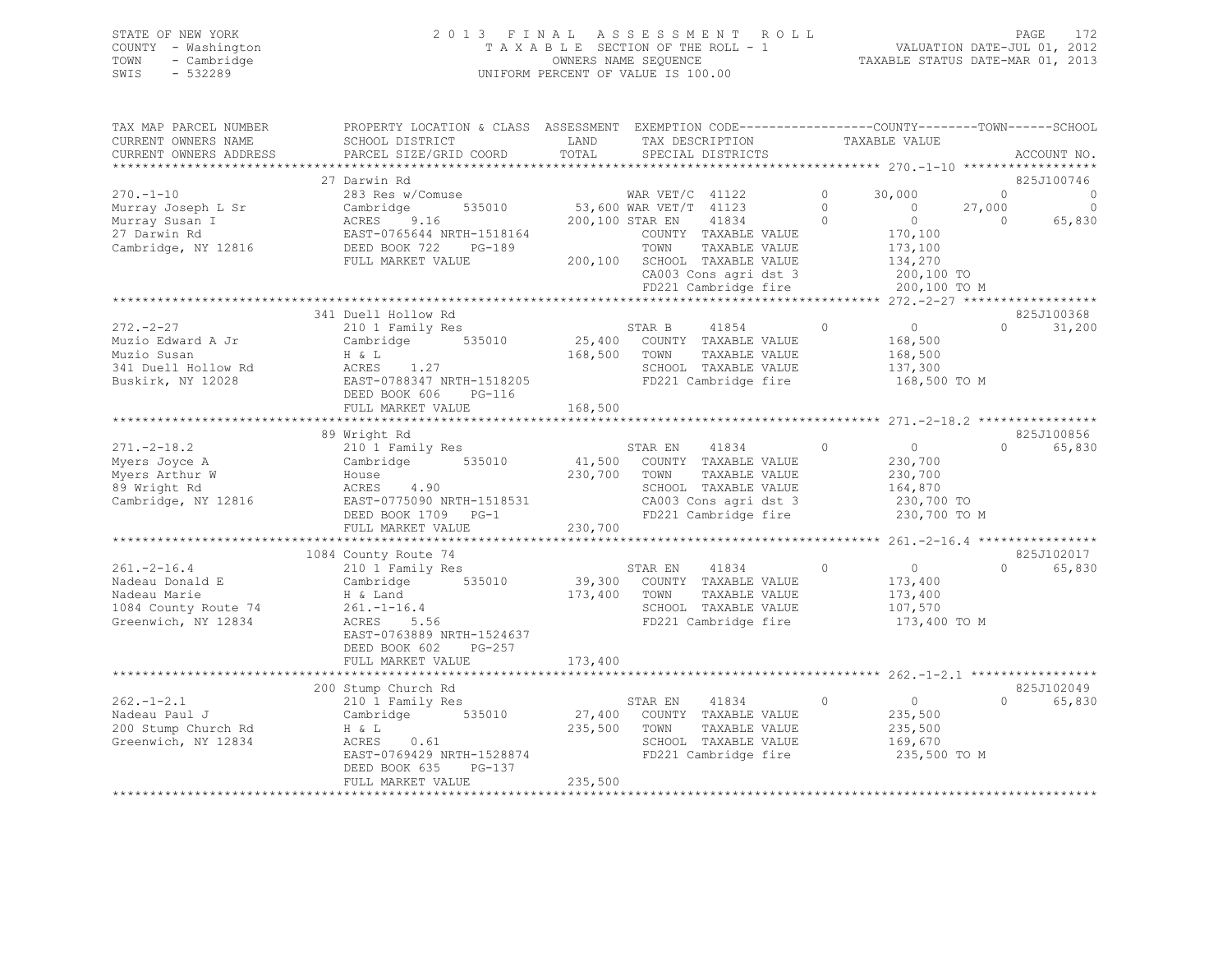## STATE OF NEW YORK 2 0 1 3 F I N A L A S S E S S M E N T R O L L PAGE 173 COUNTY - Washington T A X A B L E SECTION OF THE ROLL - 1 VALUATION DATE-JUL 01, 2012 TOWN - Cambridge OWNERS NAME SEQUENCE TAXABLE STATUS DATE-MAR 01, 2013 SWIS - 532289 UNIFORM PERCENT OF VALUE IS 100.00

| TAX MAP PARCEL NUMBER<br>CURRENT OWNERS NAME<br>CURRENT OWNERS ADDRESS        | PROPERTY LOCATION & CLASS ASSESSMENT EXEMPTION CODE---------------COUNTY-------TOWN-----SCHOOL<br>SCHOOL DISTRICT<br>PARCEL SIZE/GRID COORD                                                                                                                                                                                                                                                                                                   | LAND<br>TOTAL | TAX DESCRIPTION<br>SPECIAL DISTRICTS                                                                                 | TAXABLE VALUE                                                    | ACCOUNT NO.                                                                                                |
|-------------------------------------------------------------------------------|-----------------------------------------------------------------------------------------------------------------------------------------------------------------------------------------------------------------------------------------------------------------------------------------------------------------------------------------------------------------------------------------------------------------------------------------------|---------------|----------------------------------------------------------------------------------------------------------------------|------------------------------------------------------------------|------------------------------------------------------------------------------------------------------------|
|                                                                               |                                                                                                                                                                                                                                                                                                                                                                                                                                               |               |                                                                                                                      |                                                                  |                                                                                                            |
| $262 - 1 - 2$<br>Nadeau Paul Jr<br>200 Stump Church Rd<br>Greenwich, NY 12834 | Vly Summit Rd<br>VIY SUMMILL NU<br>105 Vac farmland<br>Cambridge 535010 84,100 COUNTY TAXABLE VALUE<br>Vac Land 129,900 TOWN TAXABLE VALUE<br>COUNTY TAXABLE VALUE<br>Ag Commit 705/183                                                                                                                                                                                                                                                       |               | TAXABLE VALUE<br>SCHOOL TAXABLE VALUE                                                                                | $\Omega$<br>67,607<br>62,293<br>62,293<br>62,293                 | 825J100261<br>67,607<br>67,607                                                                             |
|                                                                               |                                                                                                                                                                                                                                                                                                                                                                                                                                               |               |                                                                                                                      |                                                                  |                                                                                                            |
| $272 - 2 - 11$                                                                | 627 Turnpike Rd<br>210 1 Family Res<br>Nelson Donna<br>Nelson Donna<br>Cambridge 535010 29,900 COUNTY TAXABLE VALUE<br>627 Turnpike Rd H&1 187,300 TOWN TAXABLE VALUE<br>Buskirk, NY 12028 ACRES 2.17 SCHOOL TAXABLE VALUE<br>ACRES 2.1/<br>EAST-0789934 NRTH-1516483<br>DEED BOOK 926<br>PG-305                                                                                                                                              |               | STAR B 41854 0<br>TAXABLE VALUE<br>SCHOOL TAXABLE VALUE<br>FD221 Cambridge fire                                      | $\overline{0}$<br>187,300<br>187,300<br>156, 100<br>187,300 TO M | 825J100467<br>31,200<br>$0 \qquad \qquad$                                                                  |
|                                                                               | FULL MARKET VALUE                                                                                                                                                                                                                                                                                                                                                                                                                             | 187,300       |                                                                                                                      |                                                                  |                                                                                                            |
|                                                                               | 267 Irish Ln                                                                                                                                                                                                                                                                                                                                                                                                                                  |               |                                                                                                                      |                                                                  | 825J100573                                                                                                 |
|                                                                               | $\begin{tabular}{lllllllllll} \multicolumn{3}{c }{255.-1-22} & $\multicolumn{3}{c }{242~Rurl~res\&tree} & $\multicolumn{3}{c }{35010}$ & $\multicolumn{3}{c }{35010}$ & $\multicolumn{3}{c }{35010}$ & $\multicolumn{3}{c }{35010}$ & $\multicolumn{3}{c }{35010}$ & $\multicolumn{3}{c }{35010}$ & $\multicolumn{3}{c }{35010}$ & $\multicolumn{3}{c }{35010}$ & $\multicolumn{3}{c }{35010}$ & $\multicolumn{3}{c }{3$<br>FULL MARKET VALUE | 285,100       | STAR B 41854 0<br>TAXABLE VALUE<br>FD221 Cambridge fire 285,100 TO M                                                 | $0$<br>285,100<br>285,100<br>253,900                             | $\Omega$<br>31,200                                                                                         |
|                                                                               |                                                                                                                                                                                                                                                                                                                                                                                                                                               |               |                                                                                                                      |                                                                  |                                                                                                            |
| $246. - 1 - 20.4$<br>62 Fish Hatchery Rd<br>Cambridge, NY 12816               | Stevenson Rd<br>$314$ Rural vac< $10$<br>3.50<br>Lot C-1<br>ACRES<br>EAST-0780473 NRTH-1537543<br>DEED BOOK 697 PG-187<br>FULL MARKET VALUE                                                                                                                                                                                                                                                                                                   | 9,100         | COUNTY TAXABLE VALUE<br>TAXABLE VALUE<br>9,100 SCHOOL TAXABLE VALUE<br>CA005 Cons agri dst 5<br>FD221 Cambridge fire | 9,100<br>9,100<br>9,100<br>9,100 TO<br>9,100 TO M                |                                                                                                            |
|                                                                               |                                                                                                                                                                                                                                                                                                                                                                                                                                               |               |                                                                                                                      |                                                                  |                                                                                                            |
| $288. - 1 - 16$<br>Neveu Arthur<br>62 Durfee Rd<br>Buskirk, NY 12028          | 210 1 Family Res<br>210 1 Family Res<br>Cambridge 535010 41,200 CBT VET/T 41133 0 38,950<br>House & Lot<br>ACRES 5.80 5.80 COUNTY TREM 41834 0 0<br>EAST-0765254 NRTH-1500771<br>DEED BOOK 430 PG-125<br>FULL MARKET VALUE                                                                                                                                                                                                                    |               | TOWN<br>TAXABLE VALUE<br>SCHOOL TAXABLE VALUE<br>155,800 FD221 Cambridge fire 155,800 TO M                           | $\overline{0}$<br>$0$<br>116,850<br>116,850<br>89,970            | 825J100531<br>$\Omega$<br>$\overline{0}$<br>$\overline{\phantom{0}}$<br>38,950<br>65,830<br>$\overline{0}$ |
|                                                                               |                                                                                                                                                                                                                                                                                                                                                                                                                                               |               |                                                                                                                      |                                                                  |                                                                                                            |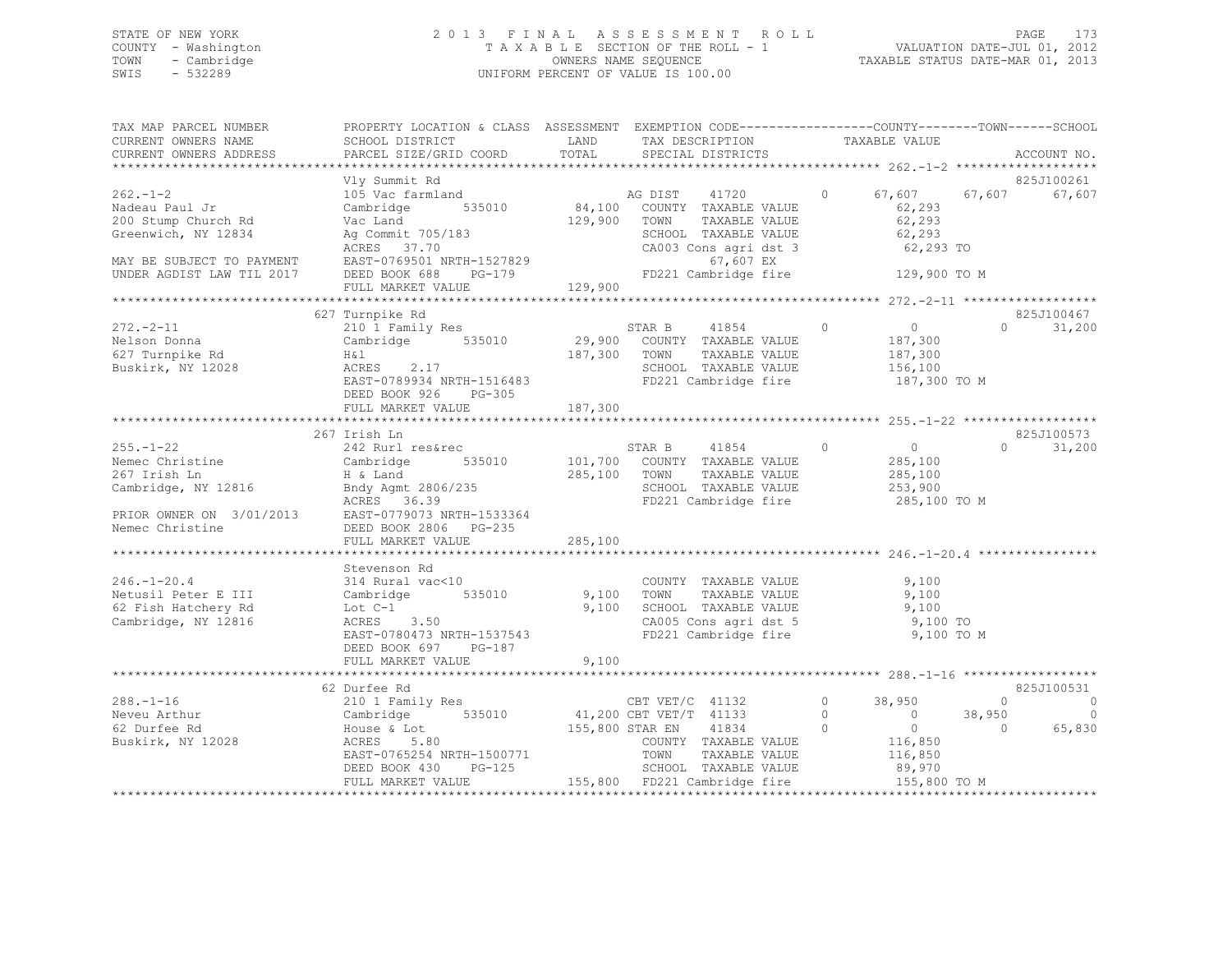|      | STATE OF NEW YORK   | 2013 FINAL ASSESSMENT ROLL            | 174<br>PAGE                      |
|------|---------------------|---------------------------------------|----------------------------------|
|      | COUNTY - Washington | T A X A B L E SECTION OF THE ROLL - 1 | VALUATION DATE-JUL 01, 2012      |
| TOWN | - Cambridge         | OWNERS NAME SEOUENCE                  | TAXABLE STATUS DATE-MAR 01, 2013 |
| SWIS | $-532289$           | UNIFORM PERCENT OF VALUE IS 100.00    |                                  |

| TAX MAP PARCEL NUMBER<br>CURRENT OWNERS NAME<br>CURRENT OWNERS ADDRESS                                  | PROPERTY LOCATION & CLASS ASSESSMENT EXEMPTION CODE----------------COUNTY-------TOWN------SCHOOL<br>SCHOOL DISTRICT<br>PARCEL SIZE/GRID COORD                                                                                                                                                                                                      |                                     | LAND TAX DESCRIPTION<br>TOTAL SPECIAL DISTRICTS                                                                                                                       | TAXABLE VALUE                                                                                | ACCOUNT NO.                      |
|---------------------------------------------------------------------------------------------------------|----------------------------------------------------------------------------------------------------------------------------------------------------------------------------------------------------------------------------------------------------------------------------------------------------------------------------------------------------|-------------------------------------|-----------------------------------------------------------------------------------------------------------------------------------------------------------------------|----------------------------------------------------------------------------------------------|----------------------------------|
|                                                                                                         |                                                                                                                                                                                                                                                                                                                                                    |                                     |                                                                                                                                                                       |                                                                                              |                                  |
| $279. - 1 - 2$<br>Nicholas Lorraine<br>Balch Elton<br>154 Center Cambridge Rd<br>Valley Falls, NY 12185 | 154 Center Cambridge Rd<br>210 1 Family Res<br>210 1 Family Res<br>210 1 Family Res<br>535010 92,800 COUNTY TAXABLE VALUE 389,800<br>$\begin{array}{ll}\n\text{House & Lot} \\ \text{Bndy Almt} & 614/73 & 837/208 \\ \text{ACRES} & 9.56 \\ \end{array}$<br>ACRES 9.56<br>EAST-0759468 NRTH-1512902<br>DEED BOOK 2734 PG-105<br>FULL MARKET VALUE | 389,800                             | SCHOOL TAXABLE VALUE 358,600                                                                                                                                          | 389,800<br>CA003 Cons agri dst 3 389,800 TO<br>FD221 Cambridge fire 389,800 TO M             | 825J100443<br>$0 \t 31,200$      |
| $272 - 1 - 8.2$<br>Nieckarz Paul M<br>525 King Rd<br>525 King Rd<br>Buskirk, NY 12028                   | 210 1 Family Res<br>Cambridge 535010 59,600 COUNTY TAXABLE VALUE<br>H & L<br>212.000 Form Territory Territory<br>$ACRES$ 7.40<br>EAST-0781047 NRTH-1515904<br>DEED BOOK 477 PG-1042<br>FULL MARKET VALUE 212,000                                                                                                                                   | 212,000 TOWN                        | STAR B $41854$ 0 0 0<br>TAXABLE VALUE<br>SCHOOL TAXABLE VALUE 180,800<br>CA003 Cons agri dst 3 12,000 TO                                                              | 212,000<br>212,000<br>FD221 Cambridge fire 212,000 TO M                                      | 825J100885<br>$\Omega$<br>31,200 |
| $272. - 1 - 10$<br>Nieckarz Paul M<br>525 King Rd<br>Buskirk, NY 12028                                  | 516 King Rd<br>210 1 Family Res<br>Cambridge $535010$<br>374/553<br>ACRES 40.06<br>EAST-0783017 NRTH-1515345<br>DEED BOOK 3017 PG-19<br>FULL MARKET VALUE                                                                                                                                                                                          | 169,200                             | COUNTY TAXABLE VALUE 169,200<br>82,200 TOWN TAXABLE VALUE 169,200<br>169,200 SCHOOL TAXABLE VALUE 169,200<br>CA003 Cons agri dst 3 169,200 TO<br>FD221 Cambridge fire | 169,200 TO M                                                                                 | 825J100595                       |
| $272. - 2 - 23.1$<br>Nieckarz Paul M<br>525 King Rd<br>Buskirk, NY 12028                                | King Rd/e Off<br>323 Vacant rural<br>Cambridge 535010 4,900 TOWN TAXABLE VALUE<br>ACRES 7.00 4,900 SCHOOL TAXABLE VALUE<br>ACRES 7.00<br>EAST-0783062 NRTH-1514565<br>FULL MARKET VALUE                                                                                                                                                            | 4,900                               | COUNTY TAXABLE VALUE 4,900<br>CA003 Cons agri dst 3 4,900 TO<br>FD221 Cambridge fire                                                                                  | 4,900<br>4,900<br>4,900 TO M                                                                 | 825J100394                       |
| $272. - 1 - 9$<br>Nieckarz Paul M II<br>500 King Rd<br>Buskirk, NY 12028                                | King Rd/e Off<br>323 Vacant rural<br>JzJ vacant ---.<br>Cambridge<br>ACRES 10.00<br>-------- 10.00<br>EAST-0782584 NRTH-1514615<br>DEED BOOK 3020 PG-321<br>FIILL MARFER VIIII<br>FULL MARKET VALUE                                                                                                                                                | 535010 7,000 TOWN<br>7,000<br>7,000 | COUNTY TAXABLE VALUE<br>TAXABLE VALUE<br>SCHOOL TAXABLE VALUE                                                                                                         | 7,000<br>7,000<br>7,000<br>CA003 Cons agri dst 3 7,000 TO<br>FD221 Cambridge fire 7,000 TO M | 825J100503                       |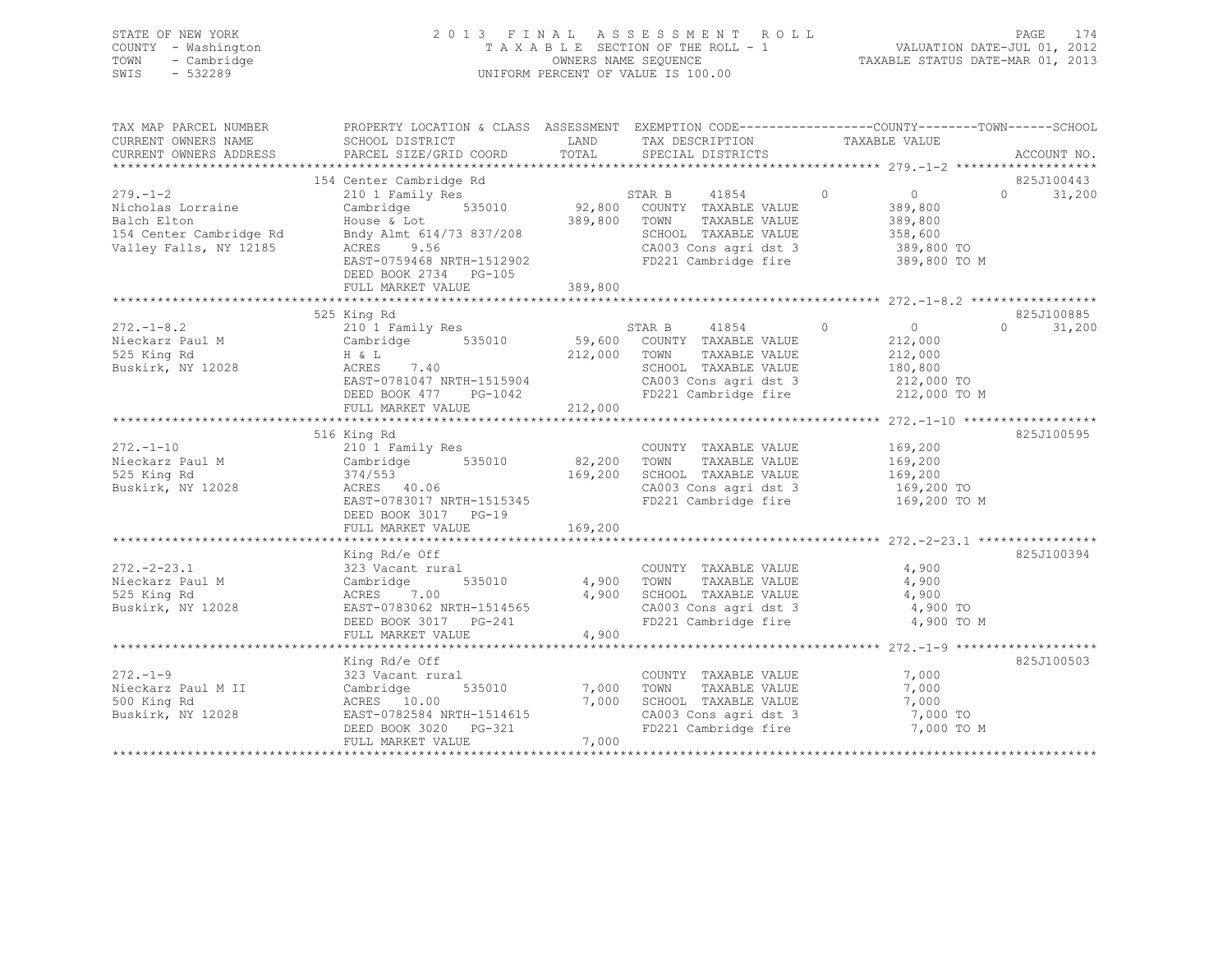### STATE OF NEW YORK 2 0 1 3 F I N A L A S S E S S M E N T R O L L PAGE 175 COUNTY - Washington T A X A B L E SECTION OF THE ROLL - 1 VALUATION DATE-JUL 01, 2012 TOWN - Cambridge OWNERS NAME SEQUENCE TAXABLE STATUS DATE-MAR 01, 2013 SWIS - 532289 UNIFORM PERCENT OF VALUE IS 100.00

TAX MAP PARCEL NUMBER PROPERTY LOCATION & CLASS ASSESSMENT EXEMPTION CODE-----------------------------TOWN------SCHOOL CURRENT OWNERS NAME SCHOOL DISTRICT LAND TAX DESCRIPTION TAXABLE VALUE CURRENT OWNERS ADDRESS PARCEL SIZE/GRID COORD TOTAL SPECIAL DISTRICTS ACCOUNT NO. \*\*\*\*\*\*\*\*\*\*\*\*\*\*\*\*\*\*\*\*\*\*\*\*\*\*\*\*\*\*\*\*\*\*\*\*\*\*\*\*\*\*\*\*\*\*\*\*\*\*\*\*\*\*\*\*\*\*\*\*\*\*\*\*\*\*\*\*\*\*\*\*\*\*\*\*\*\*\*\*\*\*\*\*\*\*\*\*\*\*\*\*\*\*\*\*\*\*\*\*\*\*\* 272.-1-11 \*\*\*\*\*\*\*\*\*\*\*\*\*\*\*\*\*\*825J100913 500 King Rd 825J100913 272.-1-11 270 Mfg housing CBT VET/C 41132 0 16,525 0 0 Nieckarz Paul M II Cambridge 535010 42,200 CBT VET/T 41133 0 0 16,525 0 500 King Rd Trailer & Lot 66,100 STAR B 41854 0 0 0 31,200 Buskirk, NY 12028 ACRES 5.80 COUNTY TAXABLE VALUE 49,575 EAST-0781789 NRTH-1514958 TOWN TAXABLE VALUE 49,575 DEED BOOK 2931 PG-50 SCHOOL TAXABLE VALUE 34,900 FULL MARKET VALUE 66,100 CA003 Cons agri dst 3 66,100 TO FD221 Cambridge fire 66,100 TO M \*\*\*\*\*\*\*\*\*\*\*\*\*\*\*\*\*\*\*\*\*\*\*\*\*\*\*\*\*\*\*\*\*\*\*\*\*\*\*\*\*\*\*\*\*\*\*\*\*\*\*\*\*\*\*\*\*\*\*\*\*\*\*\*\*\*\*\*\*\*\*\*\*\*\*\*\*\*\*\*\*\*\*\*\*\*\*\*\*\*\*\*\*\*\*\*\*\*\*\*\*\*\* 271.-1-15 \*\*\*\*\*\*\*\*\*\*\*\*\*\*\*\*\*\*825L100269 13 Conway Ln 825L100269 271.-1-15 242 Rurl res&rec AG DIST 41720 0 22,902 22,902 22,902 Niles Eric K Cambridge 535010 107,200 STAR B 41854 0 0 0 31,200 Niles Sandra W House & Land 250,600 COUNTY TAXABLE VALUE 227,698 13 Conway Ln ACRES 44.14 TOWN TAXABLE VALUE 227,698 Buskirk, NY 12028-2102 EAST-0771827 NRTH-1514152 SCHOOL TAXABLE VALUE 196,498 DEED BOOK 882 PG-237 CA003 Cons agri dst 3 227,698 TO MAY BE SUBJECT TO PAYMENT FULL MARKET VALUE 250,600 22,902 EX UNDER AGDIST LAW TIL 2017 FD221 Cambridge fire 250,600 TO M \*\*\*\*\*\*\*\*\*\*\*\*\*\*\*\*\*\*\*\*\*\*\*\*\*\*\*\*\*\*\*\*\*\*\*\*\*\*\*\*\*\*\*\*\*\*\*\*\*\*\*\*\*\*\*\*\*\*\*\*\*\*\*\*\*\*\*\*\*\*\*\*\*\*\*\*\*\*\*\*\*\*\*\*\*\*\*\*\*\*\*\*\*\*\*\*\*\*\*\*\*\*\* 246.-1-19.1 \*\*\*\*\*\*\*\*\*\*\*\*\*\*\*\* 357 Stevenson Rd 246.-1-19.1 210 1 Family Res STAR EN 41834 0 0 0 65,830 O'Brien Kenneth R Cambridge 535010 40,800 COUNTY TAXABLE VALUE 225,000 O'Brien Marianne Lot 2 225,000 TOWN TAXABLE VALUE 225,000 357 Stevenson Rd ACRES 4.55 SCHOOL TAXABLE VALUE 159,170 Greenwich, NY 12834 EAST-0780384 NRTH-1538052 CA005 Cons agri dst 5 225,000 TO DEED BOOK 3009 PG-229 FORD FD221 Cambridge fire 225,000 TO M FULL MARKET VALUE 225,000 \*\*\*\*\*\*\*\*\*\*\*\*\*\*\*\*\*\*\*\*\*\*\*\*\*\*\*\*\*\*\*\*\*\*\*\*\*\*\*\*\*\*\*\*\*\*\*\*\*\*\*\*\*\*\*\*\*\*\*\*\*\*\*\*\*\*\*\*\*\*\*\*\*\*\*\*\*\*\*\*\*\*\*\*\*\*\*\*\*\*\*\*\*\*\*\*\*\*\*\*\*\*\* 271.-2-30 \*\*\*\*\*\*\*\*\*\*\*\*\*\*\*\*\*\* Conley Rd 825J100898 271.-2-30 314 Rural vac<10 COUNTY TAXABLE VALUE 36,800 O'Brien Kenneth R Cambridge 535010 36,800 TOWN TAXABLE VALUE 36,800 O'Brien Marianne O Vac Land 36,800 SCHOOL TAXABLE VALUE 36,800 357 Stevenson Rd ACRES 7.19 CA003 Cons agri dst 3 36,800 TO Greenwich, NY 12834 EAST-0775389 NRTH-1514843 FD221 Cambridge fire 36,800 TO M DEED BOOK 1927 PG-24 FULL MARKET VALUE 36,800

\*\*\*\*\*\*\*\*\*\*\*\*\*\*\*\*\*\*\*\*\*\*\*\*\*\*\*\*\*\*\*\*\*\*\*\*\*\*\*\*\*\*\*\*\*\*\*\*\*\*\*\*\*\*\*\*\*\*\*\*\*\*\*\*\*\*\*\*\*\*\*\*\*\*\*\*\*\*\*\*\*\*\*\*\*\*\*\*\*\*\*\*\*\*\*\*\*\*\*\*\*\*\* 280.-2-9 \*\*\*\*\*\*\*\*\*\*\*\*\*\*\*\*\*\*\*825J100380 King Rd 825J100380 280.-2-9 105 Vac farmland AG DIST 41720 0 59,875 59,875 59,875 Oak Hill Farm Inc Cambridge 535010 159,000 COUNTY TAXABLE VALUE 99,125 384 Stage Rd ACRES 98.00 159,000 TOWN TAXABLE VALUE 99,125 Buskirk, NY 12028 EAST-0778226 NRTH-1511305 SCHOOL TAXABLE VALUE 99,125 DEED BOOK 744 PG-179 CA003 Cons agri dst 3 99,125 TO MAY BE SUBJECT TO PAYMENT FULL MARKET VALUE 159,000 59,875 EX UNDER AGDIST LAW TIL 2017 FOLD MARCH VILLE TO THE TED STORE TO THE CONFIDENT AGRICULTURE TO MARCH THE 2017 TO M<br>ISP,000 TO M \*\*\*\*\*\*\*\*\*\*\*\*\*\*\*\*\*\*\*\*\*\*\*\*\*\*\*\*\*\*\*\*\*\*\*\*\*\*\*\*\*\*\*\*\*\*\*\*\*\*\*\*\*\*\*\*\*\*\*\*\*\*\*\*\*\*\*\*\*\*\*\*\*\*\*\*\*\*\*\*\*\*\*\*\*\*\*\*\*\*\*\*\*\*\*\*\*\*\*\*\*\*\*\*\*\*\*\*\*\*\*\*\*\*\*\*\*\*\*\*\*\*\*\*\*\*\*\*\*\*\*\*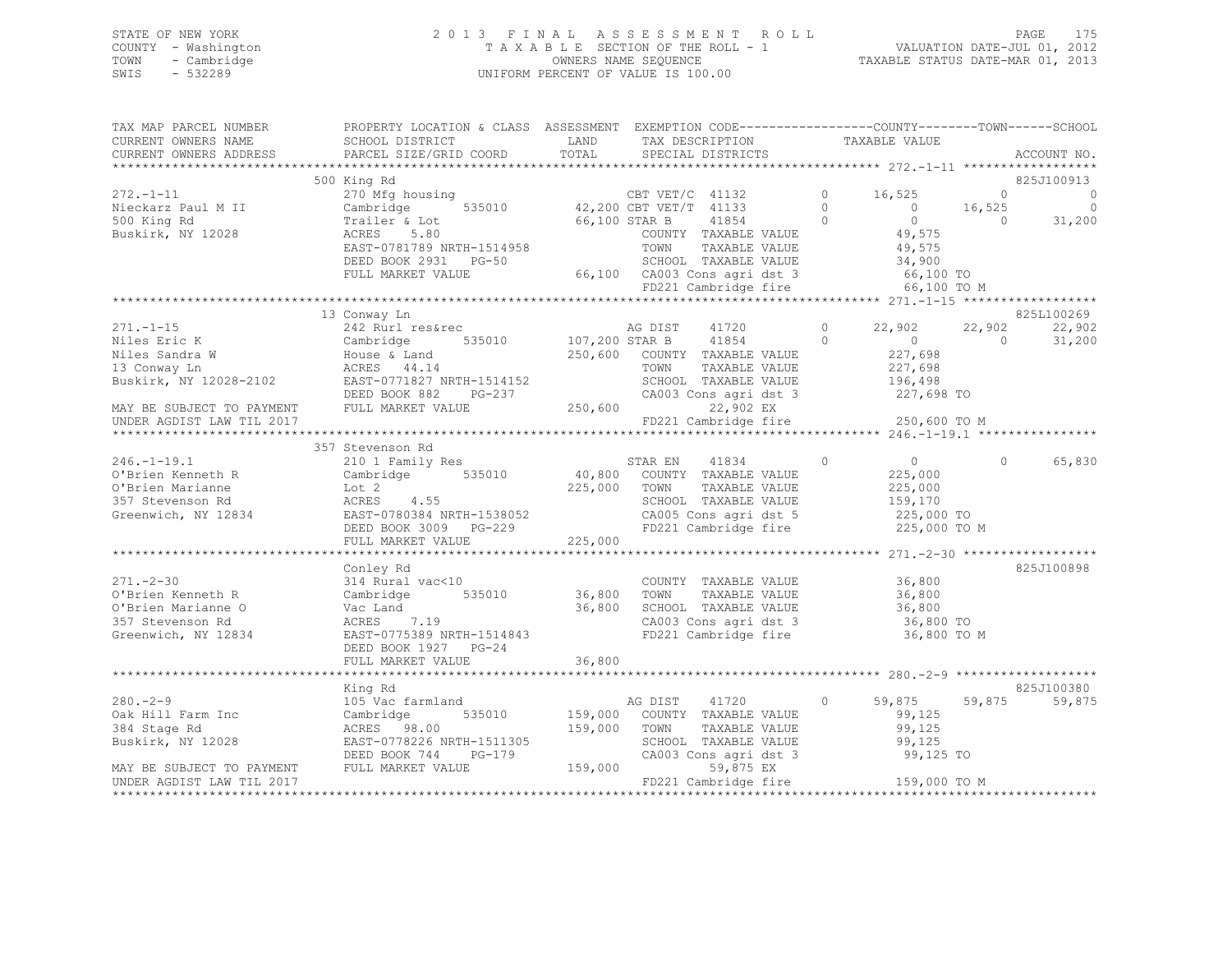## STATE OF NEW YORK 2 0 1 3 F I N A L A S S E S S M E N T R O L L PAGE 176 COUNTY - Washington T A X A B L E SECTION OF THE ROLL - 1 VALUATION DATE-JUL 01, 2012 TOWN - Cambridge OWNERS NAME SEQUENCE TAXABLE STATUS DATE-MAR 01, 2013 SWIS - 532289 UNIFORM PERCENT OF VALUE IS 100.00

| TAX MAP PARCEL NUMBER<br>CURRENT OWNERS NAME           | PROPERTY LOCATION & CLASS ASSESSMENT EXEMPTION CODE---------------COUNTY-------TOWN-----SCHOOL<br>SCHOOL DISTRICT<br><b>LAND</b>                                                                                                                                                                                                                                                                                      |                       | TAX DESCRIPTION                                                                                                                                                                               | TAXABLE VALUE                                  |                          |
|--------------------------------------------------------|-----------------------------------------------------------------------------------------------------------------------------------------------------------------------------------------------------------------------------------------------------------------------------------------------------------------------------------------------------------------------------------------------------------------------|-----------------------|-----------------------------------------------------------------------------------------------------------------------------------------------------------------------------------------------|------------------------------------------------|--------------------------|
|                                                        |                                                                                                                                                                                                                                                                                                                                                                                                                       | TOTAL                 |                                                                                                                                                                                               |                                                |                          |
|                                                        |                                                                                                                                                                                                                                                                                                                                                                                                                       |                       |                                                                                                                                                                                               |                                                |                          |
|                                                        | 43 Oak Hill Rd                                                                                                                                                                                                                                                                                                                                                                                                        |                       |                                                                                                                                                                                               |                                                |                          |
| $280. -2 - 11.1$                                       | 105 Vac farmland 105 Mag AG DIST 41720                                                                                                                                                                                                                                                                                                                                                                                |                       |                                                                                                                                                                                               | $\circ$                                        | 81,793 81,793 81,793     |
| oak Hill Farm Inc<br>384 Stage Rd                      | Cambridge                                                                                                                                                                                                                                                                                                                                                                                                             |                       | 535010 117,500 COUNTY TAXABLE VALUE                                                                                                                                                           | 35,707                                         |                          |
|                                                        | ACRES 62.80                                                                                                                                                                                                                                                                                                                                                                                                           | 117,500 TOWN          | TAXABLE VALUE                                                                                                                                                                                 | 35,707                                         |                          |
| Buskirk, NY 12028                                      | EAST-0779484 NRTH-1509564<br>EAST-0779484 NRTH-1509564<br>DEED BOOK 793 PG-127                                                                                                                                                                                                                                                                                                                                        |                       | SCHOOL TAXABLE VALUE                                                                                                                                                                          | 35,707                                         |                          |
|                                                        |                                                                                                                                                                                                                                                                                                                                                                                                                       |                       | CA003 Cons agri dst 3 35,707 TO                                                                                                                                                               |                                                |                          |
|                                                        | MAY BE SUBJECT TO PAYMENT FULL MARKET VALUE<br>UNDER ACDIST LAW TIL 2017                                                                                                                                                                                                                                                                                                                                              | 117,500               | 81,793 EX                                                                                                                                                                                     |                                                |                          |
| UNDER AGDIST LAW TIL 2017                              |                                                                                                                                                                                                                                                                                                                                                                                                                       |                       | FD221 Cambridge fire 117,500 TO M                                                                                                                                                             |                                                |                          |
|                                                        |                                                                                                                                                                                                                                                                                                                                                                                                                       |                       |                                                                                                                                                                                               |                                                |                          |
|                                                        | 82 Durfee Rd                                                                                                                                                                                                                                                                                                                                                                                                          |                       |                                                                                                                                                                                               |                                                | 825J100977               |
| $288. - 1 - 15.3$                                      | $\begin{tabular}{lllllllllll} \multicolumn{4}{c}{210 & 1 & Family Res & & & \multicolumn{4}{c}{535010} & & \multicolumn{4}{c}{59,400} & & \multicolumn{4}{c}{\textbf{Cambridge}} & \multicolumn{4}{c}{41854} \\ \multicolumn{4}{c}{Cambridge} & & & & \multicolumn{4}{c}{535010} & & & \multicolumn{4}{c}{59,400} & & \multicolumn{4}{c}{\textbf{CouNTY}} & \multicolumn{4}{c}{\textbf{TAXABLE VALUE}} \end{tabular}$ |                       | $\sim$ 0                                                                                                                                                                                      | $\overline{0}$                                 | 31,200<br>$\Omega$       |
| Ockerby Renata E                                       |                                                                                                                                                                                                                                                                                                                                                                                                                       |                       |                                                                                                                                                                                               | 235,000                                        |                          |
| Ockerby Edward G                                       | Lot 3<br>ACRES 7.36                                                                                                                                                                                                                                                                                                                                                                                                   | 235,000 TOWN          | TAXABLE VALUE                                                                                                                                                                                 | 235,000                                        |                          |
| 82 Durfee Rd                                           |                                                                                                                                                                                                                                                                                                                                                                                                                       |                       | SCHOOL TAXABLE VALUE                                                                                                                                                                          | 203,800                                        |                          |
| Buskirk, NY 12028                                      | EAST-0765411 NRTH-1499848<br>DEED BOOK 2422 PG-154                                                                                                                                                                                                                                                                                                                                                                    |                       | FD221 Cambridge fire                                                                                                                                                                          | 235,000 TO M                                   |                          |
|                                                        |                                                                                                                                                                                                                                                                                                                                                                                                                       |                       |                                                                                                                                                                                               |                                                |                          |
|                                                        |                                                                                                                                                                                                                                                                                                                                                                                                                       |                       |                                                                                                                                                                                               |                                                |                          |
|                                                        |                                                                                                                                                                                                                                                                                                                                                                                                                       |                       |                                                                                                                                                                                               |                                                |                          |
|                                                        | 48 Dailey Ln                                                                                                                                                                                                                                                                                                                                                                                                          |                       |                                                                                                                                                                                               |                                                | 825J100535               |
| $272 - 2 - 1$                                          | 242 Rurl res&rec                                                                                                                                                                                                                                                                                                                                                                                                      |                       | AG DIST 41720                                                                                                                                                                                 | $\circ$<br>44,259                              | 44,259<br>44,259         |
| Odess Robert                                           | Cambridge<br>House & Lot                                                                                                                                                                                                                                                                                                                                                                                              |                       | 535010 148,000 STAR EN 41834<br>$\sim$ 0                                                                                                                                                      | $\overline{0}$                                 | $\overline{0}$<br>65,830 |
| 48 Dailey Ln                                           |                                                                                                                                                                                                                                                                                                                                                                                                                       |                       | 319,000 COUNTY TAXABLE VALUE                                                                                                                                                                  | 274,741                                        |                          |
| Buskirk, NY 12028                                      | 621/157                                                                                                                                                                                                                                                                                                                                                                                                               |                       | TOWN<br>TAXABLE VALUE                                                                                                                                                                         | 274,741<br>208,911                             |                          |
|                                                        | ACRES 76.80                                                                                                                                                                                                                                                                                                                                                                                                           |                       | SCHOOL TAXABLE VALUE                                                                                                                                                                          |                                                |                          |
|                                                        |                                                                                                                                                                                                                                                                                                                                                                                                                       |                       | CA003 Cons agri dst 3 274,741 TO                                                                                                                                                              |                                                |                          |
| MAY BE SUBJECT TO PAYMENT<br>UNDER AGDIST LAW TIL 2017 | EAST-0787077 NRTH-1520284 CA003<br>DEED BOOK 407 PG-201                                                                                                                                                                                                                                                                                                                                                               |                       | 44,259 EX                                                                                                                                                                                     |                                                |                          |
|                                                        | FULL MARKET VALUE                                                                                                                                                                                                                                                                                                                                                                                                     |                       | 319,000 FD221 Cambridge fire                                                                                                                                                                  | 319,000 TO M                                   |                          |
|                                                        |                                                                                                                                                                                                                                                                                                                                                                                                                       |                       |                                                                                                                                                                                               |                                                |                          |
|                                                        | Lees Crossing Rd                                                                                                                                                                                                                                                                                                                                                                                                      |                       |                                                                                                                                                                                               |                                                | 825J100211               |
| $288. - 1 - 3.1$                                       | 105 Vac farmland                                                                                                                                                                                                                                                                                                                                                                                                      |                       | COUNTY TAXABLE VALUE 153,100                                                                                                                                                                  |                                                |                          |
| Oldham Angela L                                        | Cambridge 535010 153,100 TOWN                                                                                                                                                                                                                                                                                                                                                                                         |                       |                                                                                                                                                                                               | TAXABLE VALUE 153,100<br>TAXABLE VALUE 153,100 |                          |
| 59 Northview Dr                                        | Vac Land                                                                                                                                                                                                                                                                                                                                                                                                              | 153,100               | SCHOOL TAXABLE VALUE                                                                                                                                                                          |                                                |                          |
| Pownal, VT 05261                                       | ACRES 92.10                                                                                                                                                                                                                                                                                                                                                                                                           |                       | CA003 Cons agri dst 3 153,100 TO                                                                                                                                                              |                                                |                          |
|                                                        | EAST-0760289 NRTH-1505173                                                                                                                                                                                                                                                                                                                                                                                             |                       | FD221 Cambridge fire                                                                                                                                                                          | 153,100 TO M                                   |                          |
|                                                        |                                                                                                                                                                                                                                                                                                                                                                                                                       |                       |                                                                                                                                                                                               |                                                |                          |
|                                                        |                                                                                                                                                                                                                                                                                                                                                                                                                       |                       |                                                                                                                                                                                               |                                                |                          |
|                                                        |                                                                                                                                                                                                                                                                                                                                                                                                                       |                       |                                                                                                                                                                                               |                                                |                          |
|                                                        | Lees Crossing Rd/n Off                                                                                                                                                                                                                                                                                                                                                                                                |                       |                                                                                                                                                                                               |                                                | 825J100888               |
| $288. - 1 - 3.2$                                       | 322 Rural vac>10                                                                                                                                                                                                                                                                                                                                                                                                      | COUNTY<br>12,600 TOWN | $\begin{tabular}{llllll} \multicolumn{2}{c}{\textbf{COUNTY}} & \textbf{TAXABLE VALUE} & & & 12,600 \\ \multicolumn{2}{c}{\textbf{TONN}} & \textbf{TAXABLE VALUE} & & 12,600 \\ \end{tabular}$ |                                                |                          |
| Oldham Angela L                                        | Cambridge 535010                                                                                                                                                                                                                                                                                                                                                                                                      |                       |                                                                                                                                                                                               |                                                |                          |
| 59 Northview Dr                                        |                                                                                                                                                                                                                                                                                                                                                                                                                       | 12,600                |                                                                                                                                                                                               |                                                |                          |
| Pownal, VT 05261                                       | Wood Lot<br>ACRES 18.00                                                                                                                                                                                                                                                                                                                                                                                               |                       | SCHOOL TAXABLE VALUE 12,600<br>CA003 Cons agri dst 3 12,600 TO                                                                                                                                |                                                |                          |
|                                                        | EAST-0759358 NRTH-1506754                                                                                                                                                                                                                                                                                                                                                                                             |                       | FD221 Cambridge fire                                                                                                                                                                          | 12,600 TO M                                    |                          |
|                                                        | DEED BOOK 3168 PG-248                                                                                                                                                                                                                                                                                                                                                                                                 |                       |                                                                                                                                                                                               |                                                |                          |
|                                                        | FULL MARKET VALUE                                                                                                                                                                                                                                                                                                                                                                                                     | 12,600                |                                                                                                                                                                                               |                                                |                          |
|                                                        |                                                                                                                                                                                                                                                                                                                                                                                                                       |                       |                                                                                                                                                                                               |                                                |                          |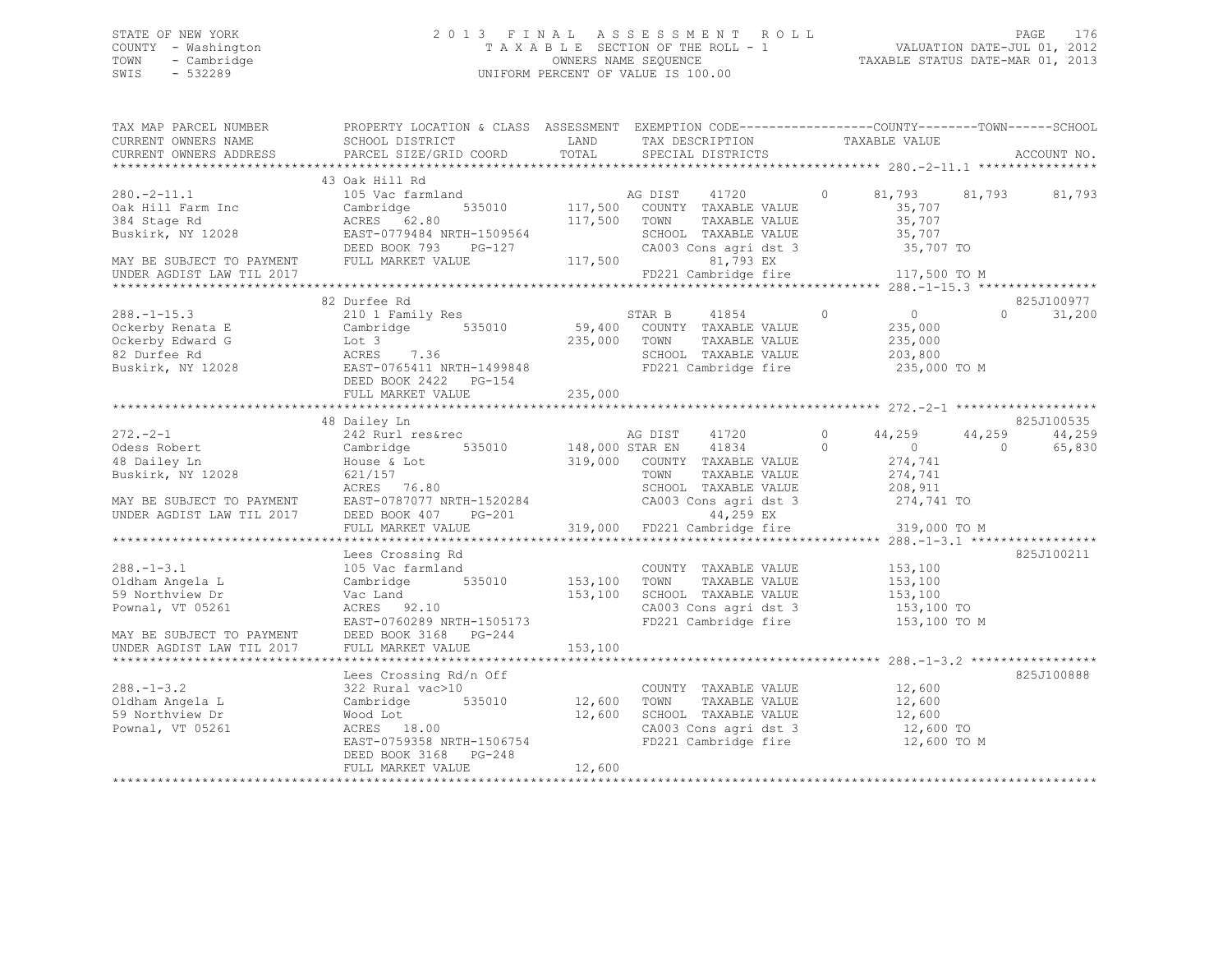|      | STATE OF NEW YORK   | 2013 FINAL ASSESSMENT ROLL                                     | <b>PAGE</b> |  |
|------|---------------------|----------------------------------------------------------------|-------------|--|
|      | COUNTY - Washington | VALUATION DATE-JUL 01, 2012<br>TAXABLE SECTION OF THE ROLL - 1 |             |  |
| TOWN | - Cambridge         | TAXABLE STATUS DATE-MAR 01, 2013<br>OWNERS NAME SEQUENCE       |             |  |
| SWIS | - 532289            | UNIFORM PERCENT OF VALUE IS 100.00                             |             |  |

| TAX MAP PARCEL NUMBER  | PROPERTY LOCATION & CLASS ASSESSMENT EXEMPTION CODE---------------COUNTY-------TOWN-----SCHOOL                                                                                                                             |         |                   |                                                                                                                 |                |                                                                                                 |            |                |
|------------------------|----------------------------------------------------------------------------------------------------------------------------------------------------------------------------------------------------------------------------|---------|-------------------|-----------------------------------------------------------------------------------------------------------------|----------------|-------------------------------------------------------------------------------------------------|------------|----------------|
| CURRENT OWNERS NAME    | SCHOOL DISTRICT                                                                                                                                                                                                            | LAND    | TAX DESCRIPTION   |                                                                                                                 |                | TAXABLE VALUE                                                                                   |            |                |
| CURRENT OWNERS ADDRESS | PARCEL SIZE/GRID COORD                                                                                                                                                                                                     | TOTAL   | SPECIAL DISTRICTS |                                                                                                                 |                |                                                                                                 |            | ACCOUNT NO.    |
|                        | 13 County Route 59A<br>210 1 Family Res<br>Cambridge 535010<br>24,300 CBT VET/T 41133 0<br>24,300 CBT VET/T 41133 0<br>24,300 CBT VET/T 41133 0<br>230,600 STAR EN 41834 0<br>COUNTY TAXABLE VALUE<br>COUNTY TAXABLE VALUE |         |                   |                                                                                                                 |                |                                                                                                 |            | 825J100298     |
| $279. - 2 - 26$        |                                                                                                                                                                                                                            |         |                   |                                                                                                                 |                | 50,000                                                                                          | $\bigcap$  | $\overline{0}$ |
| Olivieri John V        |                                                                                                                                                                                                                            |         |                   |                                                                                                                 |                |                                                                                                 | 45,000     | $\overline{0}$ |
| 13 County Route 59A    |                                                                                                                                                                                                                            |         |                   |                                                                                                                 |                | $\begin{matrix} 0 \\ 0 \end{matrix}$<br>$\overline{0}$                                          | $\bigcirc$ | 65,830         |
| Buskirk, NY 12028      | ACRES 0.00<br>EAST-0766432 NRTH-1506959<br>PC-312                                                                                                                                                                          |         |                   |                                                                                                                 |                |                                                                                                 |            |                |
|                        | DEED BOOK 888 PG-312                                                                                                                                                                                                       |         |                   |                                                                                                                 |                |                                                                                                 |            |                |
|                        | FULL MARKET VALUE                                                                                                                                                                                                          |         |                   | 506959 COUNTY TAXABLE VALUE 180,600<br>5-312 TOWN TAXABLE VALUE 185,600<br>230,600 SCHOOL TAXABLE VALUE 164,770 |                |                                                                                                 |            |                |
|                        |                                                                                                                                                                                                                            |         |                   | CA003 Cons agri dst 3 230,600 TO                                                                                |                |                                                                                                 |            |                |
|                        |                                                                                                                                                                                                                            |         |                   | FD221 Cambridge fire                                                                                            |                | 230,600 TO M                                                                                    |            |                |
|                        |                                                                                                                                                                                                                            |         |                   |                                                                                                                 |                |                                                                                                 |            |                |
|                        | 24 County Route 59A                                                                                                                                                                                                        |         |                   |                                                                                                                 |                |                                                                                                 |            | 825J100231     |
| $279. - 2 - 17$        | 210 1 Family Res                                                                                                                                                                                                           |         | STAR B 41854      |                                                                                                                 | $\overline{0}$ | $0 \qquad \qquad$                                                                               | $\circ$    | 31,200         |
| Olson Anita S          | 210 1 Family Res<br>Cambridge 535010 24,400 DISAB-CO 41932 0<br>הוא המשפחה המשפחה המשפחה המשפחה המשפחה המצאת המודרת המצאת המודרת המצ                                                                                       |         |                   |                                                                                                                 |                | 67,600                                                                                          | $\Omega$   | $\overline{0}$ |
| 24 County Route 59A    | $H \& L$<br>H & L<br>ACRES 0.46                                                                                                                                                                                            |         |                   | 135,200 COUNTY TAXABLE VALUE                                                                                    |                | 67,600                                                                                          |            |                |
| Buskirk, NY 12028      |                                                                                                                                                                                                                            |         | TOWN              | TAXABLE VALUE                                                                                                   |                | 135,200<br>104,000                                                                              |            |                |
|                        | EAST-0766665 NRTH-1506808                                                                                                                                                                                                  |         |                   | SCHOOL TAXABLE VALUE                                                                                            |                |                                                                                                 |            |                |
|                        | $PG-112$<br>DEED BOOK 556                                                                                                                                                                                                  |         |                   | CA003 Cons agri dst 3 135,200 TO                                                                                |                |                                                                                                 |            |                |
|                        | FULL MARKET VALUE                                                                                                                                                                                                          |         |                   | 135,200 FD221 Cambridge fire                                                                                    |                | 135,200 TO M                                                                                    |            |                |
|                        | 851 State Route 372                                                                                                                                                                                                        |         |                   | 88 PCT OF VALUE USED FOR EXEMPTION PURPOSES                                                                     |                |                                                                                                 |            | 825J100892     |
| $246. - 1 - 29.2$      | 242 Rurl res&rec                                                                                                                                                                                                           |         |                   |                                                                                                                 | $\circ$        | 50,000                                                                                          | $\bigcirc$ | $\overline{0}$ |
| ONeil Virginia R       | es&rec CBT VET/C 41132<br>533401 63,500 CBT VET/T 41133<br>Z42 Kuri I<br>Greenwich                                                                                                                                         |         |                   |                                                                                                                 |                | $0 \t 0 \t 45,000$                                                                              |            | $\overline{0}$ |
| PO Box 27              | ACRES 15.62<br>261,000 DIS VET/C 41142                                                                                                                                                                                     |         |                   |                                                                                                                 |                |                                                                                                 |            | $\bigcirc$     |
| Greenwich, NY 12834    |                                                                                                                                                                                                                            |         | DIS VET/T 41143   |                                                                                                                 |                |                                                                                                 |            | $\overline{0}$ |
|                        | EAST-0773206 NRTH-1543332<br>DEED BOOK 485 PG-692                                                                                                                                                                          |         | STAR EN 41834     |                                                                                                                 |                | $\begin{bmatrix} 0 & 11,484 & 0 \\ 0 & 0 & 11,484 \\ 0 & 0 & 11,484 \\ 0 & 0 & 0 \end{bmatrix}$ |            | 65,830         |
|                        | FULL MARKET VALUE                                                                                                                                                                                                          |         |                   | 261,000 COUNTY TAXABLE VALUE                                                                                    |                | 199,516                                                                                         |            |                |
|                        |                                                                                                                                                                                                                            |         | TOWN              | TAXABLE VALUE                                                                                                   |                |                                                                                                 |            |                |
|                        |                                                                                                                                                                                                                            |         |                   | SCHOOL TAXABLE VALUE                                                                                            |                | 204,516<br>195,170                                                                              |            |                |
|                        |                                                                                                                                                                                                                            |         |                   | CA003 Cons agri dst 3 261,000 TO                                                                                |                |                                                                                                 |            |                |
|                        |                                                                                                                                                                                                                            |         |                   | FD221 Cambridge fire 261,000 TO M                                                                               |                |                                                                                                 |            |                |
|                        |                                                                                                                                                                                                                            |         |                   |                                                                                                                 |                |                                                                                                 |            |                |
|                        | 1087 County Route 60                                                                                                                                                                                                       |         |                   |                                                                                                                 |                |                                                                                                 |            | 825J102029     |
| $246. - 1 - 29.13$     | 210 1 Family Res                                                                                                                                                                                                           |         |                   | STAR B 41854 0                                                                                                  |                | $0$<br>185,500                                                                                  | $\Omega$   | 31,200         |
| Oswald Sandra F        | 533401<br>Greenwich                                                                                                                                                                                                        |         |                   | 30,000 COUNTY TAXABLE VALUE                                                                                     |                |                                                                                                 |            |                |
| 1087 County Route 60   | House Modular & Land 185,500 TOWN                                                                                                                                                                                          |         |                   | TAXABLE VALUE                                                                                                   |                | 185,500                                                                                         |            |                |
| Greenwich, NY 12834    | Lot 3                                                                                                                                                                                                                      |         |                   | SCHOOL TAXABLE VALUE                                                                                            |                | 154,300<br>185,500 TO                                                                           |            |                |
|                        | 2.15<br>ACRES                                                                                                                                                                                                              |         |                   | CA003 Cons agri dst 3                                                                                           |                |                                                                                                 |            |                |
|                        | EAST-0772019 NRTH-1543087                                                                                                                                                                                                  |         |                   | FD221 Cambridge fire 185,500 TO M                                                                               |                |                                                                                                 |            |                |
|                        | DEED BOOK 621<br>$PG-148$<br>FULL MARKET VALUE                                                                                                                                                                             | 185,500 |                   |                                                                                                                 |                |                                                                                                 |            |                |
|                        |                                                                                                                                                                                                                            |         |                   |                                                                                                                 |                |                                                                                                 |            |                |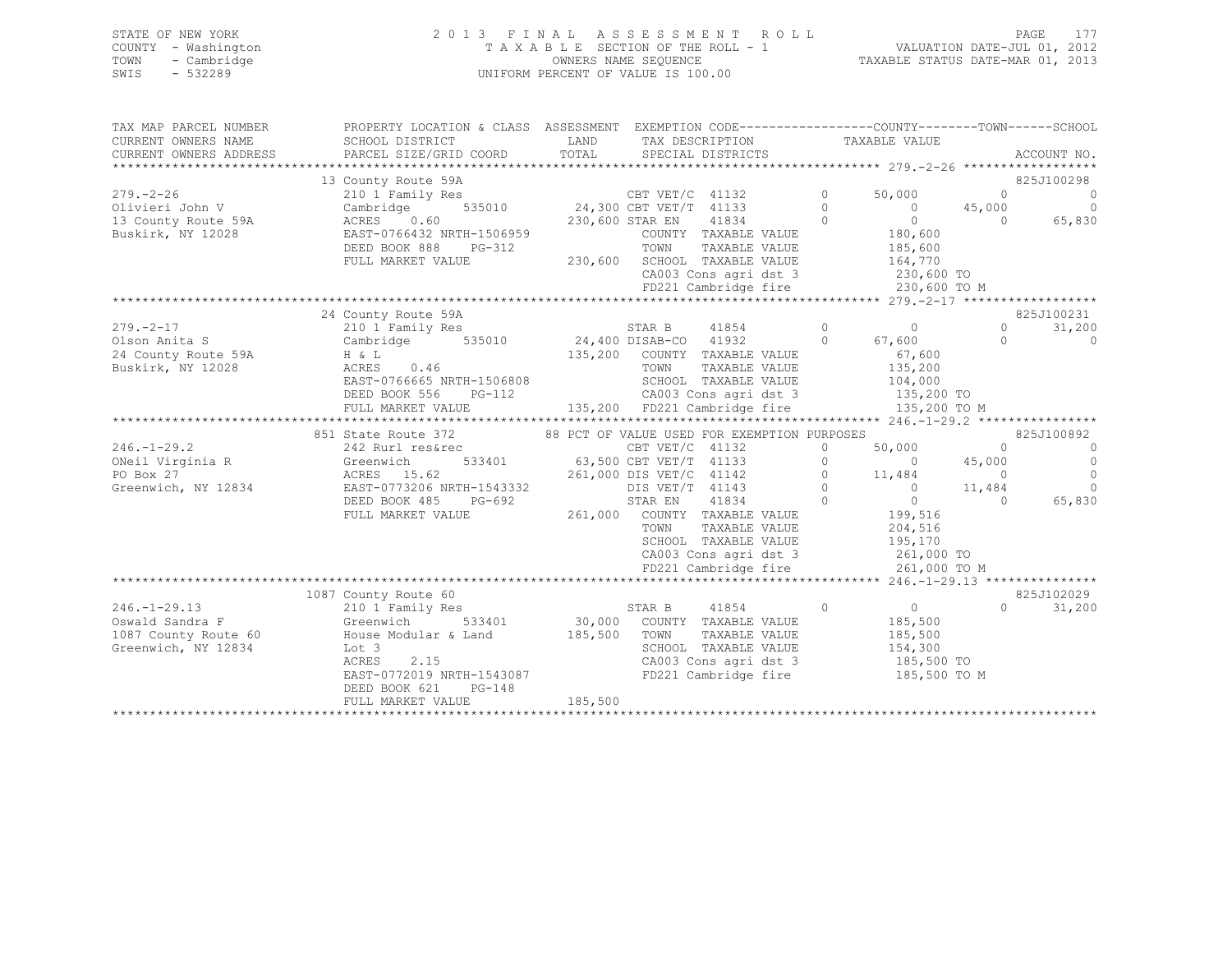# STATE OF NEW YORK<br>COUNTY - Washington 2012 2013 FINAL ASSESSMENT ROLL 2011<br>2012 2013 TAXABLE SECTION OF THE ROLL - 1 COUNTY - Washington T A X A B L E SECTION OF THE ROLL - 1<br>
TOWN - Cambridge T A VALUATION OWNERS NAME SEQUENCE TOWN - Cambridge OWNERS NAME SEQUENCE TAXABLE STATUS DATE-MAR 01, 2013 UNIFORM PERCENT OF VALUE IS 100.00

| TAX MAP PARCEL NUMBER     | PROPERTY LOCATION & CLASS ASSESSMENT EXEMPTION CODE----------------COUNTY-------TOWN------SCHOOL   |         |                                                                       |                           |                |             |
|---------------------------|----------------------------------------------------------------------------------------------------|---------|-----------------------------------------------------------------------|---------------------------|----------------|-------------|
| CURRENT OWNERS NAME       | SCHOOL DISTRICT                                                                                    | LAND    | TAX DESCRIPTION TAXABLE VALUE SPECIAL DISTRICTS                       |                           |                |             |
| CURRENT OWNERS ADDRESS    | PARCEL SIZE/GRID COORD                                                                             | TOTAL   | SPECIAL DISTRICTS                                                     |                           |                | ACCOUNT NO. |
|                           |                                                                                                    |         |                                                                       |                           |                |             |
|                           | 246 Kenyon Rd                                                                                      |         |                                                                       |                           |                | 825J100393  |
| 254.-1-4.1                | 210 1 Family Res                                                                                   |         |                                                                       | $\overline{0}$<br>$\circ$ | $\Omega$       | 31,200      |
| Pagano Ralph E            | 533401<br>Greenwich                                                                                |         | STAR B 41854<br>49,200 COUNTY TAXABLE VALUE                           | 184,800                   |                |             |
| Pagano Janet K            | Land/res                                                                                           | 184,800 | TOWN<br>TAXABLE VALUE                                                 |                           |                |             |
| 246 Kenyon Rd             | ACRES 7.68                                                                                         |         | SCHOOL TAXABLE VALUE                                                  | 184,800<br>153,600        |                |             |
|                           | EAST-0770101 NRTH-1535355<br>DEED BOOK 623 PG-143<br>Greenwich, NY 12834 EAST-0770101 NRTH-1535355 |         |                                                                       |                           |                |             |
|                           |                                                                                                    |         | CA003 Cons agri dst 3 184,800 TO<br>FD221 Cambridge fire 184,800 TO M |                           |                |             |
|                           | FULL MARKET VALUE                                                                                  | 184,800 |                                                                       |                           |                |             |
|                           |                                                                                                    |         |                                                                       |                           |                |             |
|                           | State Route 372                                                                                    |         |                                                                       |                           |                | 825J100445  |
| $246. - 1 - 9$            | 312 Vac w/imprv                                                                                    |         | COUNTY TAXABLE VALUE                                                  | 140,100                   |                |             |
| Palange Martin            | $535010$ $130,700$<br>Cambridge                                                                    |         | TAXABLE VALUE<br>TOWN                                                 | 140,100                   |                |             |
| Palange Karen J           | Land                                                                                               | 140,100 | SCHOOL TAXABLE VALUE                                                  | 140,100                   |                |             |
| 1153 Monroe Tpke          | ACRES 70.98                                                                                        |         | CA005 Cons agri dst 5 140,100 TO                                      |                           |                |             |
| Monroe, CT 06468          | AUKES 70.98<br>EAST-0777060 NRTH-1541097                                                           |         | FD221 Cambridge fire                                                  |                           | 140,100 TO M   |             |
|                           | DEED BOOK 491<br>$PG-144$                                                                          |         |                                                                       |                           |                |             |
|                           |                                                                                                    |         |                                                                       |                           |                |             |
|                           |                                                                                                    |         |                                                                       |                           |                |             |
|                           | 953 County Route 59                                                                                |         |                                                                       |                           |                | 825J100258  |
| $271. - 2 - 10.1$         | 241 Rural res&aq                                                                                   |         |                                                                       | 35,751                    | 35,751         | 35,751      |
| Palinski Mark             | Cambridge                                                                                          |         |                                                                       | $\sim$ 0                  | $\overline{0}$ | 31,200      |
|                           |                                                                                                    |         | 341,700 COUNTY TAXABLE VALUE                                          | 305,949                   |                |             |
|                           |                                                                                                    |         | TOWN<br>TAXABLE VALUE                                                 | 305,949                   |                |             |
|                           |                                                                                                    |         | SCHOOL TAXABLE VALUE                                                  |                           |                |             |
| Cambridge, NY 12816       | EAST-0772483 NRTH-1520823<br>DEED BOOK 466 PG-658                                                  |         |                                                                       | 274,749<br>305,949 TO     |                |             |
| MAY BE SUBJECT TO PAYMENT | FULL MARKET VALUE                                                                                  | 341,700 | CA003 Cons agri dst 3                                                 |                           |                |             |
|                           |                                                                                                    |         | 35,751 EX                                                             |                           |                |             |
| UNDER AGDIST LAW TIL 2017 |                                                                                                    |         | FD221 Cambridge fire                                                  |                           | 341,700 TO M   |             |
|                           |                                                                                                    |         |                                                                       |                           |                |             |
|                           | County Route 60                                                                                    |         |                                                                       |                           |                | 825J100537  |
| $246. - 1 - 25.1$         | 314 Rural vac<10                                                                                   |         | COUNTY TAXABLE VALUE 40,800                                           |                           |                |             |
| Pate Andrew               | Greenwich 533401                                                                                   |         | 40,800 TOWN<br>TAXABLE VALUE                                          | 40,800                    |                |             |
| 896 County Route 60       | V Ld                                                                                               | 40,800  | SCHOOL TAXABLE VALUE 40,800                                           |                           |                |             |
| Greenwich, NY 12834       | ACRES 7.70                                                                                         |         | CA003 Cons agri dst 3<br>FD221 Cambridge fire                         | 40,800 TO                 |                |             |
|                           | EAST-0774378 NRTH-1538510                                                                          |         |                                                                       |                           | 40,800 TO M    |             |
|                           | DEED BOOK 556<br>PG-157                                                                            |         |                                                                       |                           |                |             |
|                           | FULL MARKET VALUE                                                                                  | 40,800  |                                                                       |                           |                |             |
|                           |                                                                                                    |         |                                                                       |                           |                |             |
|                           | 912 County Route 60                                                                                |         |                                                                       |                           |                | 825J102047  |
| $246. - 1 - 27$           | 485 >luse sm bld                                                                                   |         | COUNTY TAXABLE VALUE                                                  | 126,200                   |                |             |
| Pate Andrew               | 533401<br>Greenwich                                                                                | 25,500  | TOWN<br>TAXABLE VALUE                                                 | 126,200                   |                |             |
| 896 County Route 60       | Wood Shop<br>1.10                                                                                  | 126,200 | SCHOOL TAXABLE VALUE<br>CA003 Cons agri dst 3                         | 126,200                   |                |             |
| Greenwich, NY 12834       | ACRES                                                                                              |         |                                                                       | $126,200$ TO              |                |             |
|                           | EAST-0774075 NRTH-1539267                                                                          |         | FD221 Cambridge fire                                                  |                           | 126,200 TO M   |             |
|                           | DEED BOOK 493<br>PG-560                                                                            |         |                                                                       |                           |                |             |
|                           | FULL MARKET VALUE                                                                                  | 126,200 |                                                                       |                           |                |             |
|                           |                                                                                                    |         |                                                                       |                           |                |             |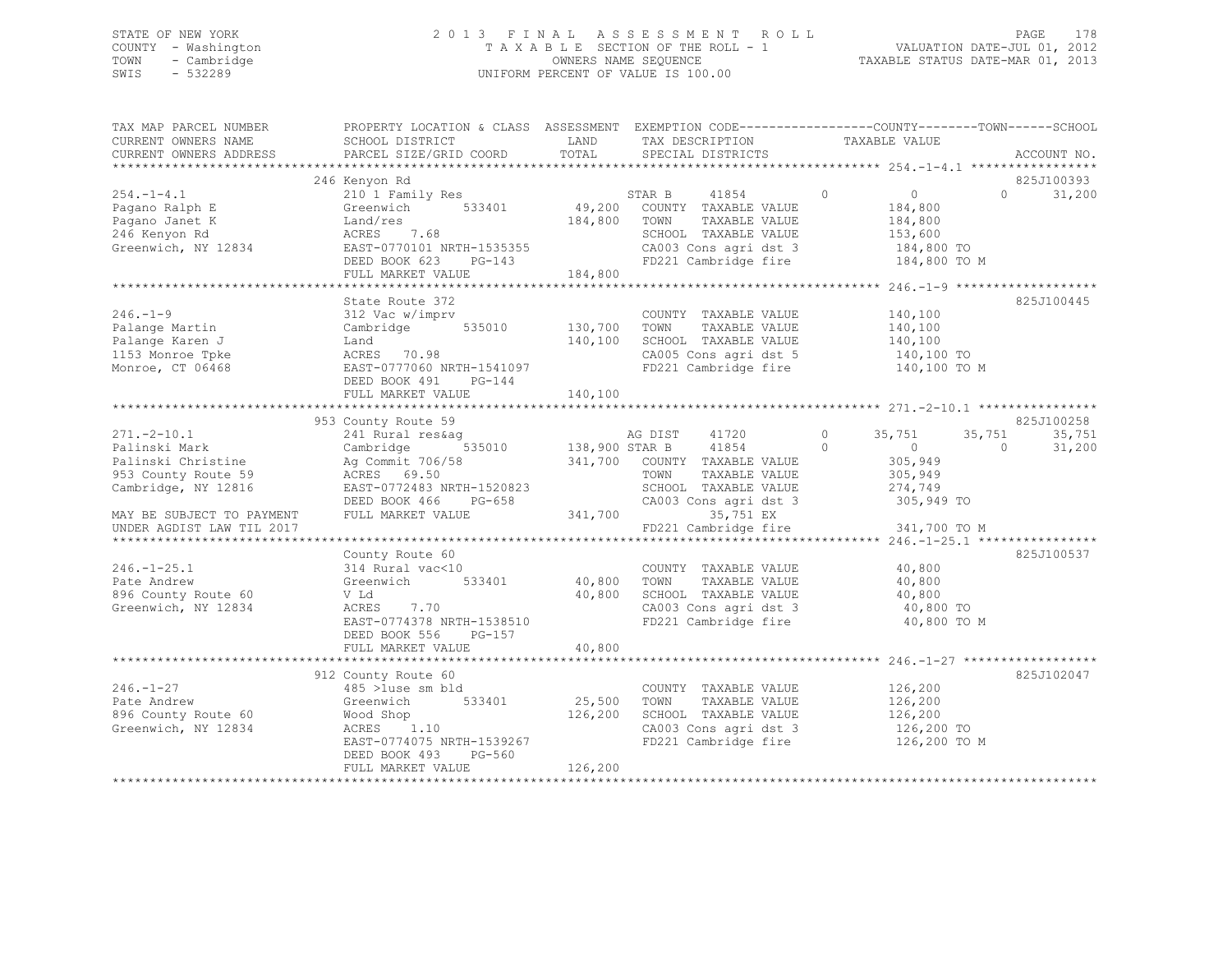## STATE OF NEW YORK 2 0 1 3 F I N A L A S S E S S M E N T R O L L PAGE 179 COUNTY - Washington T A X A B L E SECTION OF THE ROLL - 1 VALUATION DATE-JUL 01, 2012 TOWN - Cambridge OWNERS NAME SEQUENCE TAXABLE STATUS DATE-MAR 01, 2013 SWIS - 532289 UNIFORM PERCENT OF VALUE IS 100.00

| TAX MAP PARCEL NUMBER                                                                                                                                                                                           | PROPERTY LOCATION & CLASS ASSESSMENT EXEMPTION CODE---------------COUNTY-------TOWN-----SCHOOL                                                                                                                                           |        |                                                                                                          |                       |                    |
|-----------------------------------------------------------------------------------------------------------------------------------------------------------------------------------------------------------------|------------------------------------------------------------------------------------------------------------------------------------------------------------------------------------------------------------------------------------------|--------|----------------------------------------------------------------------------------------------------------|-----------------------|--------------------|
|                                                                                                                                                                                                                 |                                                                                                                                                                                                                                          |        |                                                                                                          |                       |                    |
|                                                                                                                                                                                                                 |                                                                                                                                                                                                                                          |        |                                                                                                          |                       |                    |
|                                                                                                                                                                                                                 | County Route 60<br>322 Rural vac>10<br>Greenwich 533401 28,000 TOWN TAXABLE VALUE 28,000<br>Vacant Land 28,000 SCHOOL TAXABLE VALUE 28,000<br>ACRES 40.00 CA003 Cons agri dst 3 28,000 TO<br>TARES 40.00 CA003 Cons agri dst 3 28,000 TO |        |                                                                                                          |                       | 825J100391         |
| $246. - 1 - 27.1$                                                                                                                                                                                               | 322 Rural vac>10                                                                                                                                                                                                                         |        |                                                                                                          |                       |                    |
| Pate Andrew                                                                                                                                                                                                     | Greenwich<br>Vacant Land<br>ACRES 40.0                                                                                                                                                                                                   |        |                                                                                                          |                       |                    |
| 896 County Route 60                                                                                                                                                                                             |                                                                                                                                                                                                                                          |        |                                                                                                          |                       |                    |
| Greenwich, NY 12834                                                                                                                                                                                             |                                                                                                                                                                                                                                          |        |                                                                                                          |                       |                    |
|                                                                                                                                                                                                                 |                                                                                                                                                                                                                                          |        |                                                                                                          |                       |                    |
|                                                                                                                                                                                                                 |                                                                                                                                                                                                                                          |        |                                                                                                          |                       |                    |
|                                                                                                                                                                                                                 |                                                                                                                                                                                                                                          |        |                                                                                                          |                       |                    |
|                                                                                                                                                                                                                 |                                                                                                                                                                                                                                          |        |                                                                                                          |                       |                    |
|                                                                                                                                                                                                                 | 896 County Route 60                                                                                                                                                                                                                      |        |                                                                                                          |                       | 825J100890         |
| $246. - 1 - 27.2$                                                                                                                                                                                               | obo Country Route to the STAR B 41854 (and the STAR B 41854 (and the STAR B 41854 (and the STAR B 292,000 (and STAR B 41854 (and the STAR B 41854 (and the STAR B 41854 (and the STAR B $\sim$ 292,000 (and the STAR B 41854 (an         |        |                                                                                                          |                       | $\Omega$<br>31,200 |
| Pate Andrew                                                                                                                                                                                                     |                                                                                                                                                                                                                                          |        |                                                                                                          |                       |                    |
| 896 County Route 60 Land & House                                                                                                                                                                                |                                                                                                                                                                                                                                          |        | 292,000 TOWN TAXABLE VALUE 292,000                                                                       |                       |                    |
| Greenwich, NY 12834                                                                                                                                                                                             |                                                                                                                                                                                                                                          |        | SCHOOL TAXABLE VALUE 260,800                                                                             |                       |                    |
|                                                                                                                                                                                                                 |                                                                                                                                                                                                                                          |        | CA003 Cons agri dst 3 292,000 TO                                                                         |                       |                    |
|                                                                                                                                                                                                                 | ACRES 8.90<br>EAST-0774242 NRTH-1539323<br>DEED BOOK 482 PG-1047<br>FULL MARKET VALUE 292,000                                                                                                                                            |        | FD221 Cambridge fire                                                                                     | 292,000 TO M          |                    |
|                                                                                                                                                                                                                 |                                                                                                                                                                                                                                          |        |                                                                                                          |                       |                    |
|                                                                                                                                                                                                                 | County Route 60                                                                                                                                                                                                                          |        |                                                                                                          |                       | 825J102009         |
| $246. - 1 - 28.1$                                                                                                                                                                                               | 314 Rural vac<10                                                                                                                                                                                                                         |        | COUNTY TAXABLE VALUE 28,500                                                                              |                       |                    |
| Pate Andrew                                                                                                                                                                                                     | 533401 28,500<br>Greenwich                                                                                                                                                                                                               |        | TOWN                                                                                                     |                       |                    |
| 896 County Route 60                                                                                                                                                                                             | V Land                                                                                                                                                                                                                                   |        |                                                                                                          | TAXABLE VALUE 28,500  |                    |
| Greenwich, NY 12834                                                                                                                                                                                             | ACRES 5.83                                                                                                                                                                                                                               | 28,500 | SCHOOL TAXABLE VALUE $28,500$<br>CA003 Cons agri dst 3 $28,500$ TO<br>FD221 Cambridge fire $28,500$ TO M |                       |                    |
|                                                                                                                                                                                                                 | EAST-0774004 NRTH-1539807                                                                                                                                                                                                                |        |                                                                                                          |                       |                    |
|                                                                                                                                                                                                                 | DEED BOOK 601 PG-55                                                                                                                                                                                                                      |        |                                                                                                          |                       |                    |
|                                                                                                                                                                                                                 |                                                                                                                                                                                                                                          |        |                                                                                                          |                       |                    |
|                                                                                                                                                                                                                 |                                                                                                                                                                                                                                          |        |                                                                                                          |                       |                    |
|                                                                                                                                                                                                                 | 570 County Route 74                                                                                                                                                                                                                      |        |                                                                                                          |                       | 825J100456         |
|                                                                                                                                                                                                                 |                                                                                                                                                                                                                                          |        |                                                                                                          | 64,205 64,205         | 64,205             |
|                                                                                                                                                                                                                 |                                                                                                                                                                                                                                          |        |                                                                                                          |                       | 31,200             |
| Patten Eileen F                                                                                                                                                                                                 | 615/142                                                                                                                                                                                                                                  |        | 363,200 COUNTY TAXABLE VALUE 298,995                                                                     |                       |                    |
| Johnsonville, NY 12094<br>Johnsonville, NY 12094<br>The Consense of the MCRES 87.00                                                                                                                             |                                                                                                                                                                                                                                          |        | TOWN                                                                                                     | TAXABLE VALUE 298,995 |                    |
|                                                                                                                                                                                                                 |                                                                                                                                                                                                                                          |        | SCHOOL TAXABLE VALUE 267,795                                                                             |                       |                    |
|                                                                                                                                                                                                                 |                                                                                                                                                                                                                                          |        | CA003 Cons agri dst 3                                                                                    |                       |                    |
| EAST-0766249 NRTH-1512773 CA003 Cons agri dst 3 298,995 TO<br>MAY BE SUBJECT TO PAYMENT DEED BOOK 546 PG-212 64,205 EX<br>UNDER AGDIST LAW TIL 2017 FULL MARKET VALUE 363,200 FD221 Cambridge fire 363,200 TO M |                                                                                                                                                                                                                                          |        |                                                                                                          |                       |                    |
|                                                                                                                                                                                                                 |                                                                                                                                                                                                                                          |        |                                                                                                          |                       |                    |
|                                                                                                                                                                                                                 |                                                                                                                                                                                                                                          |        |                                                                                                          |                       |                    |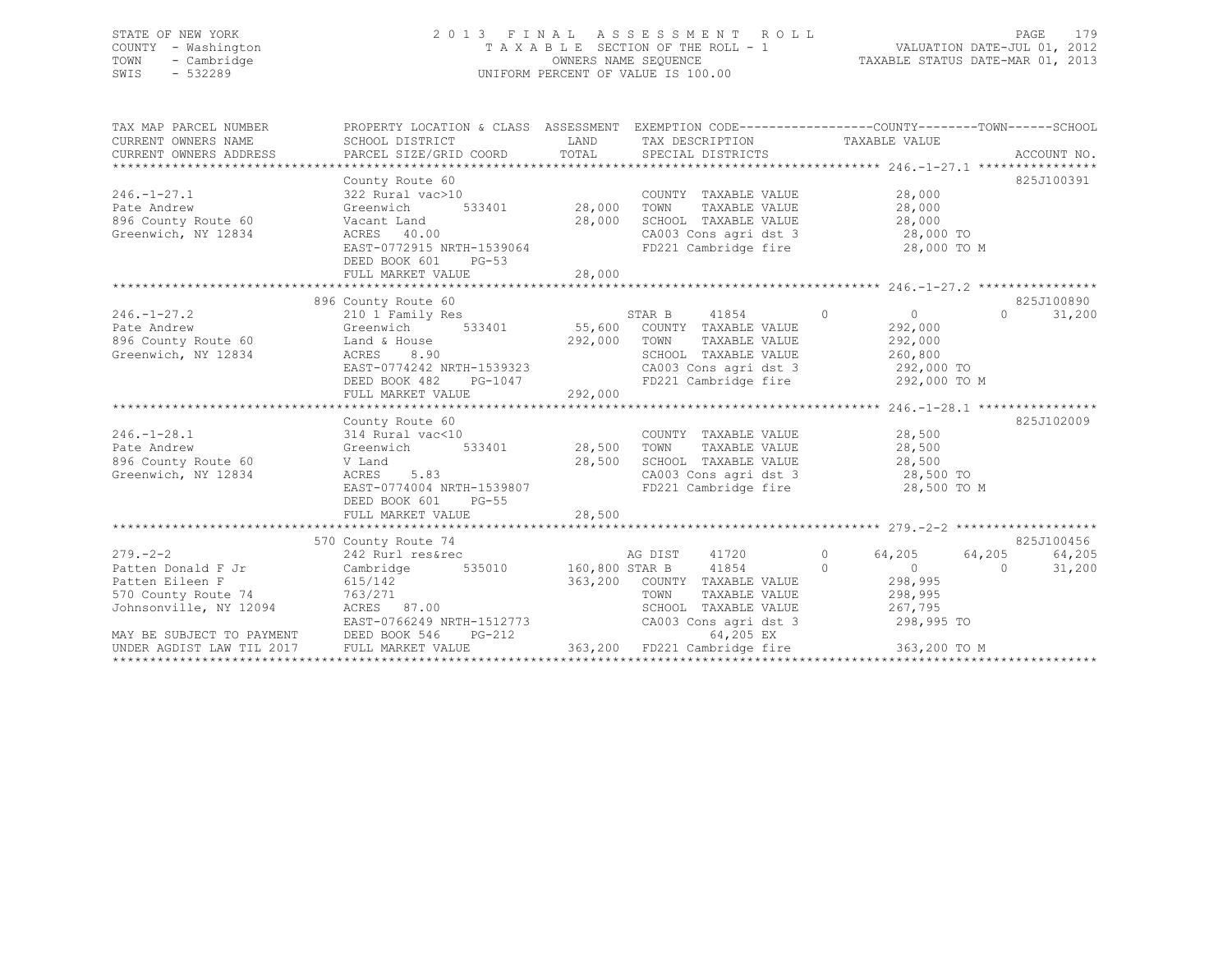## STATE OF NEW YORK 2 0 1 3 F I N A L A S S E S S M E N T R O L L PAGE 180 COUNTY - Washington T A X A B L E SECTION OF THE ROLL - 1 VALUATION DATE-JUL 01, 2012 TOWN - Cambridge OWNERS NAME SEQUENCE TAXABLE STATUS DATE-MAR 01, 2013 SWIS - 532289 UNIFORM PERCENT OF VALUE IS 100.00

| TAX MAP PARCEL NUMBER<br>CURRENT OWNERS NAME<br>CURRENT OWNERS ADDRESS                 | PROPERTY LOCATION & CLASS ASSESSMENT EXEMPTION CODE---------------COUNTY-------TOWN------SCHOOL<br>SCHOOL DISTRICT<br>PARCEL SIZE/GRID COORD                                                                                                                                                                                                                                                                                                                                                                                                                                                                                                                                                             | LAND<br>TOTAL           | TAX DESCRIPTION<br>SPECIAL DISTRICTS                                                                           | TAXABLE VALUE                                                                          |                                                        | ACCOUNT NO.                                              |
|----------------------------------------------------------------------------------------|----------------------------------------------------------------------------------------------------------------------------------------------------------------------------------------------------------------------------------------------------------------------------------------------------------------------------------------------------------------------------------------------------------------------------------------------------------------------------------------------------------------------------------------------------------------------------------------------------------------------------------------------------------------------------------------------------------|-------------------------|----------------------------------------------------------------------------------------------------------------|----------------------------------------------------------------------------------------|--------------------------------------------------------|----------------------------------------------------------|
|                                                                                        |                                                                                                                                                                                                                                                                                                                                                                                                                                                                                                                                                                                                                                                                                                          |                         |                                                                                                                |                                                                                        |                                                        |                                                          |
| $270. - 1 - 25$<br>Patten Nancy E                                                      | 429 Center Cambridge Rd<br>210 1 Family Res MAR VET/C 41122<br>Cambridge 535010 26,800 WAR VET/T 41123<br>H & L 144,600 AGED-CO 41802                                                                                                                                                                                                                                                                                                                                                                                                                                                                                                                                                                    |                         |                                                                                                                | 21,690<br>$\circ$<br>$\Omega$<br>$\sim$ 0                                              | $\circ$<br>21,690                                      | 825J100541<br>$\overline{0}$<br>$\overline{\phantom{0}}$ |
| 429 Center Cambridge Rd<br>Cambridge, NY 12816                                         | FRNT 278.00 DPTH 151.00<br>ACRES 0.79<br>EAST-0765062 NRTH-1515919                                                                                                                                                                                                                                                                                                                                                                                                                                                                                                                                                                                                                                       |                         | AGED-TOWN 41803<br>AGED-SCH 41804<br>STAR EN 41834                                                             | $\Omega$<br>61,455<br>$\Omega$<br>$\overline{0}$<br>$\Omega$<br>$\bigcirc$<br>$\Omega$ | $\overline{0}$<br>49,164<br>$\overline{0}$<br>$\Omega$ | $\overline{0}$<br>$\overline{0}$<br>36,150<br>65,830     |
|                                                                                        | DEED BOOK 401 PG-345<br>FULL MARKET VALUE                                                                                                                                                                                                                                                                                                                                                                                                                                                                                                                                                                                                                                                                | 144,600 TOWN            | COUNTY TAXABLE VALUE<br>TAXABLE VALUE<br>SCHOOL TAXABLE VALUE<br>CA003 Cons agri dst 3<br>FD221 Cambridge fire | $61,455$<br>$-2,746$<br>73,746<br>42,620<br>144,600 TO<br>144,600 TO M                 |                                                        |                                                          |
|                                                                                        |                                                                                                                                                                                                                                                                                                                                                                                                                                                                                                                                                                                                                                                                                                          |                         |                                                                                                                |                                                                                        |                                                        |                                                          |
| $270. - 1 - 26.15$<br>Patten Nancy E<br>429 Center Cambridge Rd<br>Cambridge, NY 12816 | County Route 74<br>314 Rural vac<10<br>Cambridge 535010 18,100 TOWN TAXABLE VALUE<br>Sub Lot 10 18,100 SCHOOL TAXABLE VALUE<br>Sub Lot 10<br>$\begin{array}{ll}\n\text{Juv} & \text{hot} & 10 \\ \text{ACRES} & 3.02 \\ \text{F2CT} & \text{S} & 3\n\end{array}$<br>EAST-0765383 NRTH-1516166<br>DEED BOOK 731 PG-102                                                                                                                                                                                                                                                                                                                                                                                    |                         | COUNTY TAXABLE VALUE<br>SCHOOL TAXABLE VALUE<br>CA003 Cons agri dst 3<br>FD221 Cambridge fire 18,100 TO M      | 18,100<br>18,100<br>18,100<br>18,100 TO                                                |                                                        |                                                          |
|                                                                                        | FULL MARKET VALUE                                                                                                                                                                                                                                                                                                                                                                                                                                                                                                                                                                                                                                                                                        | 18, 100                 |                                                                                                                |                                                                                        |                                                        |                                                          |
|                                                                                        |                                                                                                                                                                                                                                                                                                                                                                                                                                                                                                                                                                                                                                                                                                          |                         |                                                                                                                |                                                                                        |                                                        |                                                          |
| $288. - 1 - 21.2$                                                                      | County Route 74<br>105 Vac farmland                                                                                                                                                                                                                                                                                                                                                                                                                                                                                                                                                                                                                                                                      |                         | AG DIST 41720                                                                                                  | $\Omega$<br>53,228                                                                     | 53,228                                                 | 53,228                                                   |
| Paula's Broad Meadows, LLC<br>414 Waite Road<br>Schaghticoke, NY 12154                 | Cambridge<br>535010<br>ACRES 48.80<br>EAST-0760948 NRTH-1499796<br>DEED BOOK 3018 PG-337 CA003 CC<br>FULL MARKET VALUE 92,700                                                                                                                                                                                                                                                                                                                                                                                                                                                                                                                                                                            |                         | 92,700 COUNTY TAXABLE VALUE<br>TAXABLE VALUE<br>SCHOOL TAXABLE VALUE<br>CA003 Cons agri dst 3                  | 39,472<br>39,472<br>39,472<br>39,472 TO                                                |                                                        |                                                          |
| MAY BE SUBJECT TO PAYMENT                                                              |                                                                                                                                                                                                                                                                                                                                                                                                                                                                                                                                                                                                                                                                                                          |                         | 53,228 EX                                                                                                      |                                                                                        |                                                        |                                                          |
| UNDER AGDIST LAW TIL 2017                                                              |                                                                                                                                                                                                                                                                                                                                                                                                                                                                                                                                                                                                                                                                                                          |                         | FD221 Cambridge fire                                                                                           | 92,700 TO M                                                                            |                                                        |                                                          |
|                                                                                        | 21 Rogers Lane Ext                                                                                                                                                                                                                                                                                                                                                                                                                                                                                                                                                                                                                                                                                       |                         |                                                                                                                |                                                                                        |                                                        |                                                          |
| $271. - 2 - 3.5$<br>Pawlowski Grzegorz<br>21 Rogers Lane Ext<br>Cambridge, NY 12816    | $\begin{tabular}{lllllllllll} 210 & I Family Res & & & \multicolumn{2}{c }{\small\texttt{STAR}} & B & & \multicolumn{2}{c }{\small\texttt{41854}} & & \multicolumn{2}{c }{\small\texttt{Cambridge}} & & \multicolumn{2}{c }{\small\texttt{535010}} & & & \multicolumn{2}{c }{\small\texttt{535010}} & & & \multicolumn{2}{c }{\small\texttt{535010}} & & & \multicolumn{2}{c }{\small\texttt{535010}} & & & \multicolumn{2}{c }{\small\texttt{53501$<br>$\begin{array}{cccc}\n\text{sub} & \text{tot} & \text{COUNT} \\ \text{sub} & \text{tot} & \text{172,800} & \text{TOWN} \\ \text{RRES} & 0.88 & & & & & \\ \end{array}$<br>EAST-0771824 NRTH-1518845<br>DEED BOOK 1977 PG-36<br>FULL MARKET VALUE | 172,800                 | TAXABLE VALUE<br>SCHOOL TAXABLE VALUE<br>FD221 Cambridge fire                                                  | $\circ$<br>$\overline{0}$<br>172,800<br>172,800<br>141,600<br>172,800 TO M             | $\circ$                                                | 31,200                                                   |
|                                                                                        |                                                                                                                                                                                                                                                                                                                                                                                                                                                                                                                                                                                                                                                                                                          |                         |                                                                                                                |                                                                                        |                                                        |                                                          |
|                                                                                        | Tabor Ln/w Off                                                                                                                                                                                                                                                                                                                                                                                                                                                                                                                                                                                                                                                                                           |                         |                                                                                                                |                                                                                        |                                                        | 825J100520                                               |
| $272 - 2 - 25$<br>Peabody Henry<br>Peabody Harriet                                     | 323 Vacant rural<br>szs vacanc rara<br>Cambridge<br>Woods<br>Woods<br>DEED BOOK 2504    PG-117                                                                                                                                                                                                                                                                                                                                                                                                                                                                                                                                                                                                           | 535010 16,500<br>16,500 | COUNTY TAXABLE VALUE<br>TOWN<br>SCHOOL TAXABLE VALUE<br>CA003 Cons agri dst 3<br>FD221 Cambridge fire          | 16,500<br>TAXABLE VALUE 16,500<br>TAXABLE VALUE 16,500<br>16,500 TO<br>16,500 TO M     |                                                        |                                                          |
|                                                                                        | FULL MARKET VALUE                                                                                                                                                                                                                                                                                                                                                                                                                                                                                                                                                                                                                                                                                        | 16,500                  |                                                                                                                |                                                                                        |                                                        |                                                          |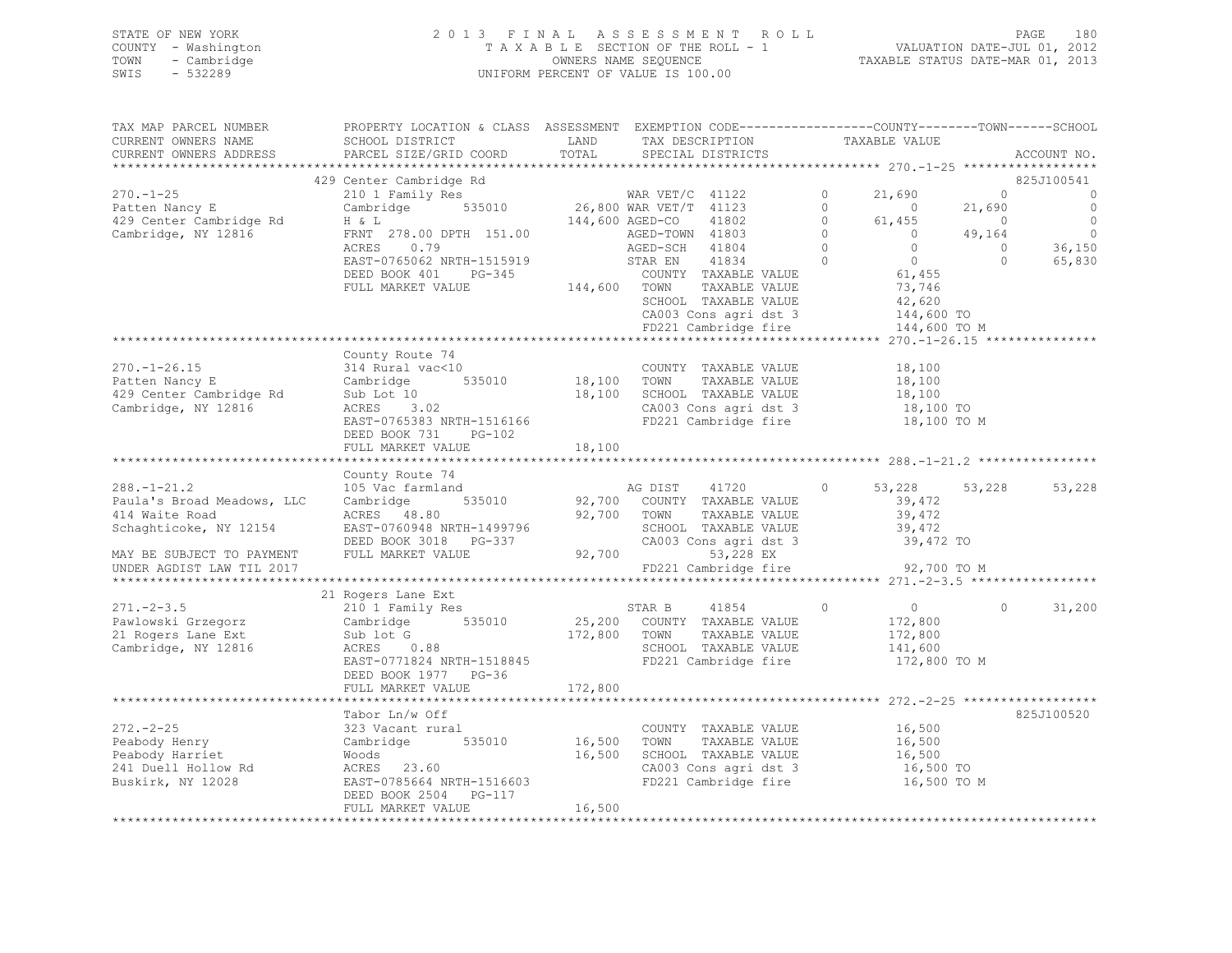## STATE OF NEW YORK 2 0 1 3 F I N A L A S S E S S M E N T R O L L PAGE 181 COUNTY - Washington T A X A B L E SECTION OF THE ROLL - 1 VALUATION DATE-JUL 01, 2012 TOWN - Cambridge OWNERS NAME SEQUENCE TAXABLE STATUS DATE-MAR 01, 2013 SWIS - 532289 UNIFORM PERCENT OF VALUE IS 100.00

| TAX MAP PARCEL NUMBER<br>CURRENT OWNERS NAME<br>CURRENT OWNERS ADDRESS   | PARCEL SIZE/GRID COORD                                                                                                                                                                                                                                                                                                                                                               | TOTAL  | SPECIAL DISTRICTS                |  |        | ACCOUNT NO.          |
|--------------------------------------------------------------------------|--------------------------------------------------------------------------------------------------------------------------------------------------------------------------------------------------------------------------------------------------------------------------------------------------------------------------------------------------------------------------------------|--------|----------------------------------|--|--------|----------------------|
|                                                                          |                                                                                                                                                                                                                                                                                                                                                                                      |        |                                  |  |        |                      |
|                                                                          | 53 Tabor Ln<br>33 Tabor Ln<br>272.-2-26 53 Tabor Ln<br>291 Duell Hollow Rd<br>291 Duell Hollow Rd<br>291 Duell Hollow Rd<br>291 Duell Hollow Rd<br>291 Duell Hollow Rd<br>291 Duell Hollow Rd<br>291 Duell Hollow Rd<br>291 Duell Hollow Rd<br>291 Duell Hollow R                                                                                                                    |        |                                  |  |        | 825J100635<br>89,135 |
| MAY BE SUBJECT TO PAYMENT FULL MARKET VALUE<br>UNDER AGDIST LAW TIL 2017 |                                                                                                                                                                                                                                                                                                                                                                                      |        |                                  |  |        |                      |
|                                                                          |                                                                                                                                                                                                                                                                                                                                                                                      |        |                                  |  |        |                      |
|                                                                          | 291 Duell Hollow Rd                                                                                                                                                                                                                                                                                                                                                                  |        |                                  |  |        | 825J100543           |
|                                                                          |                                                                                                                                                                                                                                                                                                                                                                                      |        |                                  |  |        |                      |
|                                                                          |                                                                                                                                                                                                                                                                                                                                                                                      |        |                                  |  |        |                      |
|                                                                          | 697 South Cambridge Rd<br>279.-1-11 037 SOULH Callbridge Rd<br>210 1 Fearson Anna Marie 210 1 Family Res<br>697 South Cambridge Rd House & Lot<br>39,000 39,000 SCHOOL TAXABLE VALUE 39,000<br>39,000 TOWN TAXABLE VALUE 39,000<br>39,000 TO 21 CA003 Cons agri ds<br>ACKES 2.07<br>EAST-0759937 NRTH-1509496<br>DEED POOK 1756 DG 050<br>DEED BOOK 1756 PG-258<br>FULL MARKET VALUE | 39,000 | FD221 Cambridge fire 39,000 TO M |  |        | 825J100814           |
|                                                                          | 639 South Cambridge Rd                                                                                                                                                                                                                                                                                                                                                               |        |                                  |  |        | 31,200               |
|                                                                          |                                                                                                                                                                                                                                                                                                                                                                                      |        |                                  |  |        |                      |
|                                                                          |                                                                                                                                                                                                                                                                                                                                                                                      |        |                                  |  | 67,103 | 67,103               |
| UNDER AGDIST LAW TIL 2017                                                |                                                                                                                                                                                                                                                                                                                                                                                      |        |                                  |  |        |                      |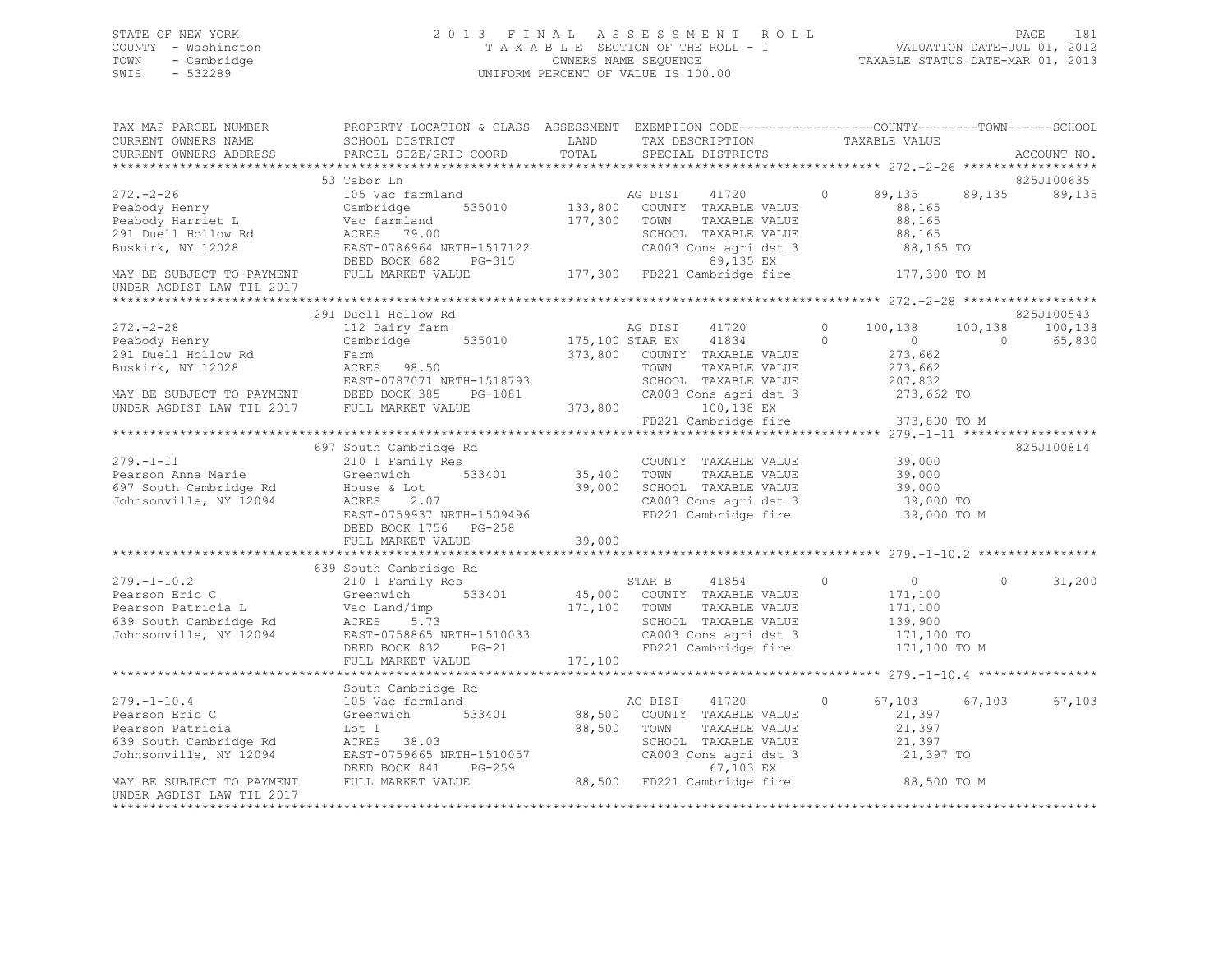## STATE OF NEW YORK 2 0 1 3 F I N A L A S S E S S M E N T R O L L PAGE 182 COUNTY - Washington T A X A B L E SECTION OF THE ROLL - 1 VALUATION DATE-JUL 01, 2012 TOWN - Cambridge OWNERS NAME SEQUENCE TAXABLE STATUS DATE-MAR 01, 2013 SWIS - 532289 UNIFORM PERCENT OF VALUE IS 100.00

| TAX MAP PARCEL NUMBER<br>CURRENT OWNERS NAME<br>CURRENT OWNERS ADDRESS                                                          | PROPERTY LOCATION & CLASS ASSESSMENT EXEMPTION CODE----------------COUNTY-------TOWN------SCHOOL<br>SCHOOL DISTRICT<br>PARCEL SIZE/GRID COORD                                               | LAND<br>TOTAL                | TAX DESCRIPTION<br>SPECIAL DISTRICTS                                                                                                                                         | TAXABLE VALUE                                                                                   | ACCOUNT NO.                      |
|---------------------------------------------------------------------------------------------------------------------------------|---------------------------------------------------------------------------------------------------------------------------------------------------------------------------------------------|------------------------------|------------------------------------------------------------------------------------------------------------------------------------------------------------------------------|-------------------------------------------------------------------------------------------------|----------------------------------|
|                                                                                                                                 |                                                                                                                                                                                             |                              |                                                                                                                                                                              |                                                                                                 |                                  |
| $279. - 1 - 10.5$<br>Pearson Neil K<br>Pearson Debra A<br>13 Tollison Rd<br>Johnsonville, NY 12094<br>MAY BE SUBJECT TO PAYMENT | South Cambridge Rd<br>312 Vac w/imprv<br>533401<br>Greenwich<br>Lot 2<br>ACRES 80.82<br>EAST-0761069 NRTH-1510347<br>DEED BOOK 841<br>$PG-263$<br>FULL MARKET VALUE                         | 125,300<br>145,000           | AG DIST<br>41720<br>COUNTY TAXABLE VALUE<br>TAXABLE VALUE<br>TOWN<br>SCHOOL TAXABLE VALUE<br>CA003 Cons agri dst 3<br>34,256 EX<br>145,000 FD221 Cambridge fire 145,000 TO M | $\circ$<br>34,256<br>110,744<br>110,744<br>110,744<br>110,744 TO                                | 34,256<br>34,256                 |
| UNDER AGDIST LAW TIL 2017                                                                                                       |                                                                                                                                                                                             |                              |                                                                                                                                                                              |                                                                                                 |                                  |
| $279. - 1 - 10$<br>Pearson Niel K<br>Pearson Debra A<br>13 Tollison Rd<br>Johnsonville, NY 12094                                | 704 South Cambridge Rd<br>314 Rural vac<10<br>Greenwich<br>533401<br>Farm<br>Agmt 812/262<br>ACRES 4.13<br>ACRES 4.13<br>EAST-0761332 NRTH-1508579<br>DEED BOOK 841<br>$PG-263$             | 24,000<br>24,000             | COUNTY TAXABLE VALUE<br>TAXABLE VALUE<br>TOWN<br>SCHOOL TAXABLE VALUE<br>CA003 Cons agri dst 3<br>FD221 Cambridge fire                                                       | 24,000<br>24,000<br>24,000<br>24,000 TO<br>24,000 TO M                                          | 825J100544                       |
|                                                                                                                                 | FULL MARKET VALUE                                                                                                                                                                           | 24,000                       |                                                                                                                                                                              |                                                                                                 |                                  |
|                                                                                                                                 |                                                                                                                                                                                             |                              |                                                                                                                                                                              |                                                                                                 |                                  |
| $279. - 1 - 10.1$<br>Pearson Niel K<br>Pearson Debra A<br>13 Tollison Rd<br>Johnsonville, NY 12094                              | 13 Tollison Rd<br>210 1 Family Res<br>Greenwich 533401<br>$H \& L$<br>ACRES 4.20<br>EAST-0761732 NRTH-1508832<br>DEED BOOK 698<br>$PG-44$<br>FULL MARKET VALUE                              | 173,000<br>173,000           | STAR B<br>41854<br>40,000 COUNTY TAXABLE VALUE<br>TOWN<br>TAXABLE VALUE<br>SCHOOL TAXABLE VALUE<br>CA003 Cons agri dst 3<br>FD221 Cambridge fire                             | $\overline{0}$<br>$\overline{0}$<br>173,000<br>173,000<br>141,800<br>173,000 TO<br>173,000 TO M | 825J100975<br>31,200<br>$\cap$   |
|                                                                                                                                 |                                                                                                                                                                                             |                              |                                                                                                                                                                              |                                                                                                 |                                  |
| $270. - 1 - 22$<br>Pembroke Lisa Marie<br>516 Center Cambridge Rd<br>Cambridge, NY 12816                                        | 516 Center Cambridge Rd<br>242 Rurl res&rec<br>Cambridge 535010<br>Lot 1A<br>ACRES 12.24<br>EAST-0767099 NRTH-1515720<br>DEED BOOK 838<br>PG-225<br>FULL MARKET VALUE                       | 272,400 TOWN<br>272,400      | STAR B<br>41854<br>84,500 COUNTY TAXABLE VALUE<br>TAXABLE VALUE<br>SCHOOL TAXABLE VALUE<br>FD221 Cambridge fire                                                              | $\overline{0}$<br>$\circ$<br>272,400<br>272,400<br>241,200<br>272,400 TO M                      | 825J100713<br>31,200<br>$\Omega$ |
|                                                                                                                                 |                                                                                                                                                                                             |                              |                                                                                                                                                                              |                                                                                                 |                                  |
| $246. - 1 - 31.3$<br>Perkins Lawrence<br>Perkins Eugenia<br>426 Petteys Rd                                                      | 426 Petteys Rd<br>210 1 Family Res<br>Greenwich 533401<br>H Lot & Gar<br>ACRES 6.0<br>6.00<br>Greenwich, NY 12834 EAST-0771411 NRTH-1543656<br>DEED BOOK 909<br>PG-233<br>FULL MARKET VALUE | 41,000<br>114,900<br>114,900 | 41854<br>STAR B<br>COUNTY TAXABLE VALUE<br>TOWN<br>TAXABLE VALUE<br>SCHOOL TAXABLE VALUE<br>CA003 Cons agri dst 3<br>FD221 Cambridge fire                                    | $\circ$<br>$\overline{0}$<br>114,900<br>114,900<br>83,700<br>114,900 TO<br>114,900 TO M         | 825J100937<br>$\Omega$<br>31,200 |
|                                                                                                                                 |                                                                                                                                                                                             |                              |                                                                                                                                                                              |                                                                                                 |                                  |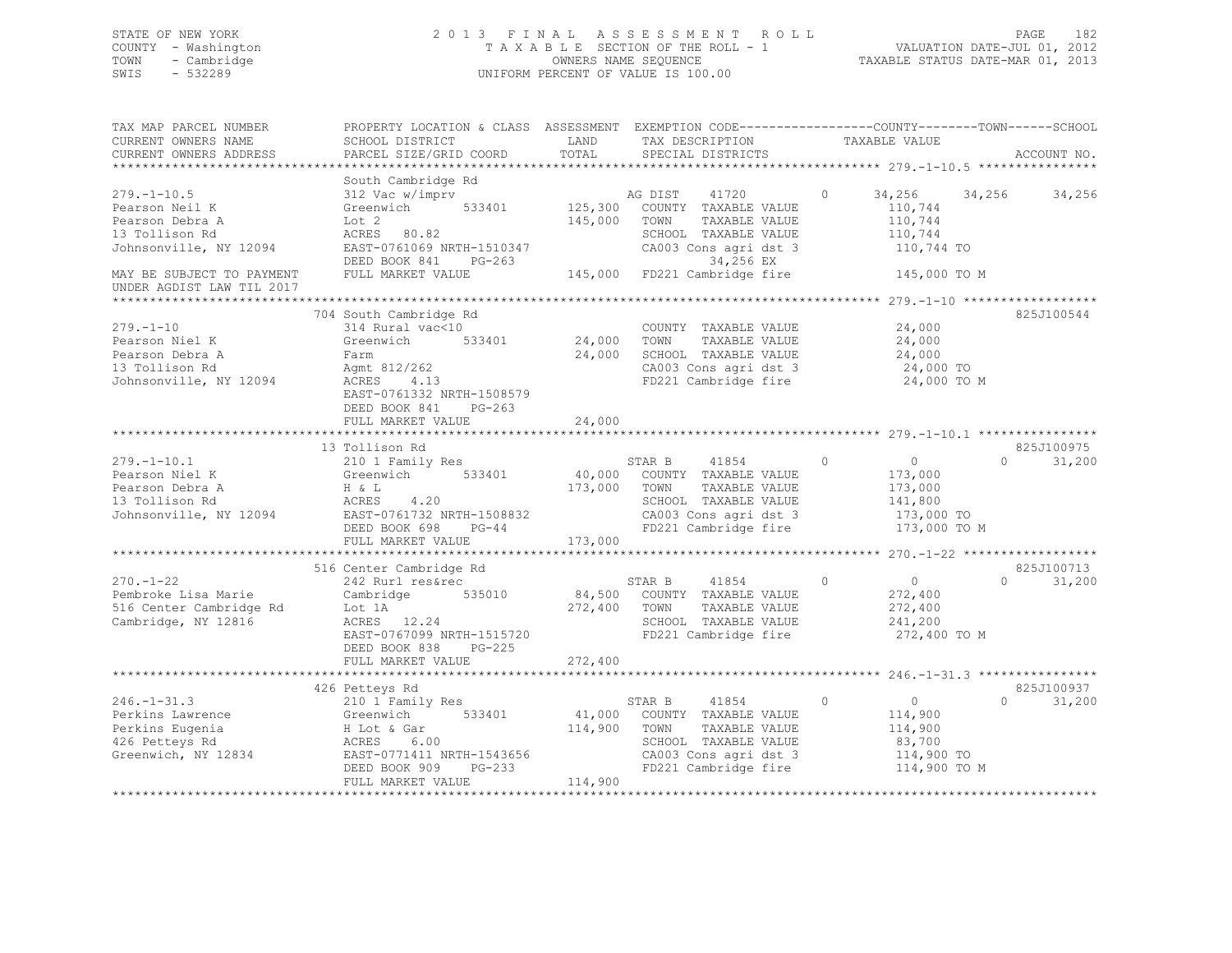## STATE OF NEW YORK 2 0 1 3 F I N A L A S S E S S M E N T R O L L PAGE 183 COUNTY - Washington T A X A B L E SECTION OF THE ROLL - 1 VALUATION DATE-JUL 01, 2012 TOWN - Cambridge OWNERS NAME SEQUENCE TAXABLE STATUS DATE-MAR 01, 2013 SWIS - 532289 UNIFORM PERCENT OF VALUE IS 100.00

| TAX MAP PARCEL NUMBER<br>CURRENT OWNERS NAME<br>CURRENT OWNERS ADDRESS                                                                 | PROPERTY LOCATION & CLASS ASSESSMENT EXEMPTION CODE---------------COUNTY-------TOWN-----SCHOOL<br>SCHOOL DISTRICT<br>PARCEL SIZE/GRID COORD                                              | LAND<br>TOTAL      | TAX DESCRIPTION<br>SPECIAL DISTRICTS                                                                                                                                              | TAXABLE VALUE                                                                            | ACCOUNT NO.                      |
|----------------------------------------------------------------------------------------------------------------------------------------|------------------------------------------------------------------------------------------------------------------------------------------------------------------------------------------|--------------------|-----------------------------------------------------------------------------------------------------------------------------------------------------------------------------------|------------------------------------------------------------------------------------------|----------------------------------|
|                                                                                                                                        |                                                                                                                                                                                          |                    |                                                                                                                                                                                   |                                                                                          |                                  |
| $254. -1 - 33$<br>Pfeiffer John<br>Pfeiffer Jacqueline<br>70 County Route 74A<br>Greenwich, NY 12834-5644<br>MAY BE SUBJECT TO PAYMENT | Stump Church Rd<br>105 Vac farmland<br>535010<br>Cambridge<br>ROW 1856/323<br>ROW's 1845/284 & 286<br>ACRES 39.40<br>EAST-0767762 NRTH-1531449<br>DEED BOOK 242<br>$PG-62$               | 90,300             | AG DIST<br>41720<br>90,300 COUNTY TAXABLE VALUE<br>90,300 TOWN<br>TAXABLE VALUE<br>SCHOOL TAXABLE VALUE<br>CA003 Cons agri dst 3<br>71,457 EX<br>FD221 Cambridge fire 50,300 TO M | $\circ$<br>71,457<br>18,843<br>18,843<br>18,843<br>18,843 TO                             | 825J100549<br>71,457<br>71,457   |
| UNDER AGDIST LAW TIL 2017                                                                                                              | FULL MARKET VALUE                                                                                                                                                                        |                    |                                                                                                                                                                                   |                                                                                          |                                  |
| $254. - 1 - 35$<br>Pickering Randy<br>127 Kenyon Rd<br>Greenwich, NY 12834                                                             | 127 Kenyon Rd<br>210 1 Family Res<br>533401<br>Greenwich<br>House & Lot<br>Road AGMT. 1947/30<br>5.74<br>ACRES<br>EAST-0768580 NRTH-1532869<br>DEED BOOK 3105 PG-97<br>FULL MARKET VALUE | 287,900<br>287,900 | STAR B<br>41854<br>41,500 COUNTY TAXABLE VALUE<br>TOWN<br>TAXABLE VALUE<br>SCHOOL TAXABLE VALUE<br>CA003 Cons agri dst 3<br>FD221 Cambridge fire                                  | $\circ$<br>$\overline{0}$<br>287,900<br>287,900<br>256,700<br>287,900 TO<br>287,900 TO M | 825J100878<br>$\Omega$<br>31,200 |
|                                                                                                                                        |                                                                                                                                                                                          |                    |                                                                                                                                                                                   |                                                                                          |                                  |
|                                                                                                                                        | 191 Irish Ln                                                                                                                                                                             |                    |                                                                                                                                                                                   |                                                                                          | 825J102036                       |
| $255. - 1 - 24.1$<br>Pike Thomas M<br>Pike Kathryn M<br>191 Irish Ln<br>Cambridge, NY 12816                                            | 242 Rurl res&rec<br>535010<br>Cambridge<br>House & Land<br>Lot 3<br>ACRES 18.25<br>EAST-0779701 NRTH-1531892<br>DEED BOOK 795 PG-327                                                     | 534,300 TOWN       | 41854<br>STAR B<br>96,500 COUNTY TAXABLE VALUE<br>TAXABLE VALUE<br>SCHOOL TAXABLE VALUE<br>CA005 Cons agri dst 5<br>FD221 Cambridge fire                                          | $\circ$<br>$\overline{0}$<br>534,300<br>534,300<br>503,100<br>534,300 TO<br>534,300 TO M | $\Omega$<br>31,200               |
|                                                                                                                                        | FULL MARKET VALUE                                                                                                                                                                        | 534,300            |                                                                                                                                                                                   |                                                                                          |                                  |
| $254. - 1 - 31$<br>Pikulski John<br>Pikulski Constance<br>1370 North Hollow Rd<br>Granville, VT 05747                                  | Kenyon Rd/w Off<br>314 Rural vac<10<br>Greenwich 533401<br>Road AGMT. 1947/30<br>ACRES 5.34<br>EAST-0768492 NRTH-1532395<br>DEED BOOK 1947 PG-25                                         |                    | COUNTY TAXABLE VALUE<br>46,400 TOWN TAXABLE VALUE<br>46,400 SCHOOL TAXABLE VALUE<br>CA003 Cons agri dst 3<br>FD221 Cambridge fire                                                 | 46,400<br>46,400<br>46,400<br>46,400 TO<br>46,400 TO M                                   | 825J100560                       |
|                                                                                                                                        | FULL MARKET VALUE                                                                                                                                                                        | 46,400             |                                                                                                                                                                                   |                                                                                          |                                  |
|                                                                                                                                        | 720 King Rd                                                                                                                                                                              |                    |                                                                                                                                                                                   |                                                                                          |                                  |
| $271. - 3 - 4.1$<br>Pinney Edward<br>Pinney Vanina<br>720 King Rd<br>Cambridge, NY 12816                                               | 240 Rural res<br>535010<br>Cambridge<br>ACRES 11.29<br>EAST-0781479 NRTH-1520433<br>DEED BOOK 2619 PG-72<br>TILE MARKET VALUE                                                            | 618,000            | STAR B<br>41854<br>83,100 COUNTY TAXABLE VALUE<br>TOWN<br>TAXABLE VALUE<br>SCHOOL TAXABLE VALUE<br>CA003 Cons agri dst 3<br>618,000 FD221 Cambridge fire 618,000 TO M             | $\circ$<br>$\overline{0}$<br>618,000<br>618,000<br>586,800<br>618,000 TO                 | $\circ$<br>31,200                |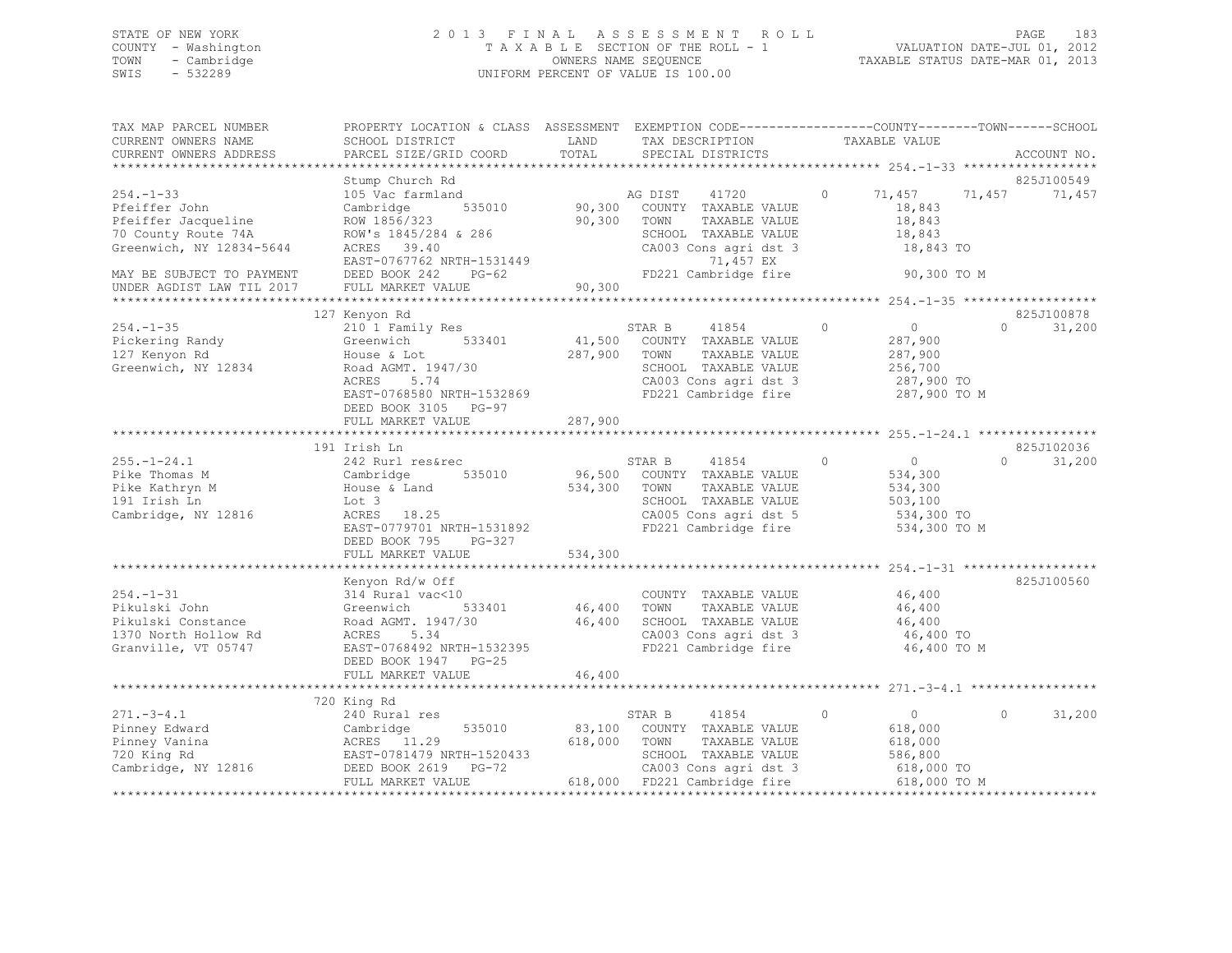## STATE OF NEW YORK 2 0 1 3 F I N A L A S S E S S M E N T R O L L PAGE 184 COUNTY - Washington T A X A B L E SECTION OF THE ROLL - 1 VALUATION DATE-JUL 01, 2012 TOWN - Cambridge OWNERS NAME SEQUENCE TAXABLE STATUS DATE-MAR 01, 2013 SWIS - 532289 UNIFORM PERCENT OF VALUE IS 100.00

| TAX MAP PARCEL NUMBER<br>CURRENT OWNERS NAME<br>CURRENT OWNERS ADDRESS                           | PROPERTY LOCATION & CLASS ASSESSMENT EXEMPTION CODE-----------------COUNTY-------TOWN-----SCHOOL<br>SCHOOL DISTRICT<br>PARCEL SIZE/GRID COORD                                                          | LAND<br>TOTAL                     | TAX DESCRIPTION<br>SPECIAL DISTRICTS<br>SPECIAL DISTRICTS                                                                 |                                                                                                       | ACCOUNT NO.                      |
|--------------------------------------------------------------------------------------------------|--------------------------------------------------------------------------------------------------------------------------------------------------------------------------------------------------------|-----------------------------------|---------------------------------------------------------------------------------------------------------------------------|-------------------------------------------------------------------------------------------------------|----------------------------------|
| $271 - 3 - 4.3$<br>Pinney Edward<br>Pinney Vanina<br>720 King Rd<br>Cambridge, NY 12816          | King Rd<br>322 Rural vac>10<br>535010 100,000<br>Cambridge<br>FRNT 1099.00 DPTH<br>ACRES 49.96<br>EAST-0781920 NRTH-1519769<br>DEED BOOK 2619 PG-72<br>FULL MARKET VALUE<br>*************************  | 100,000<br>100,000<br>*********** | COUNTY TAXABLE VALUE<br>TOWN<br>TAXABLE VALUE<br>SCHOOL TAXABLE VALUE<br>CA003 Cons agri dst 3<br>FD221 Cambridge fire    | 100,000<br>100,000<br>100,000<br>100,000 TO<br>100,000 TO M<br>*********************** 254.-1-2.3 *** |                                  |
| $254. - 1 - 2.3$<br>Plunkett Lance R<br>Greenwich, NY 12834                                      | 200 Gillis Rd<br>210 1 Family Res<br>533401<br>Greenwich<br>EAST-0769842 NRTH-1536968<br>DEED BOOK 2629 PG-84<br>FULL MARKET VALUE                                                                     | 32,100<br>247,600<br>247,600      | COUNTY TAXABLE VALUE<br>TOWN<br>TAXABLE VALUE<br>SCHOOL TAXABLE VALUE<br>CA003 Cons agri dst 3                            | 247,600<br>247,600<br>247,600<br>247,600 TO<br>FD221 Cambridge fire 247,600 TO M                      |                                  |
| $261. - 2 - 18$<br>Pneuman Betty Lou<br>1058 Vly Summit Rd<br>Greenwich, NY 12834-5500           | 1058 Vly Summit Rd<br>270 Mfg housing<br>535010<br>Cambridge<br>$261. - 1 - 18$<br>FRNT 170.00 DPTH 194.00<br>ACRES 0.63<br>EAST-0764187 NRTH-1523946<br>DEED BOOK 463<br>PG-1064<br>FULL MARKET VALUE | 22,500<br>48,900<br>48,900        | COUNTY TAXABLE VALUE<br>TOWN<br>TAXABLE VALUE<br>SCHOOL TAXABLE VALUE<br>CA003 Cons agri dst 3<br>FD221 Cambridge fire    | 48,900<br>48,900<br>48,900<br>48,900 TO<br>48,900 TO M                                                | 825J100538                       |
| $271. - 2 - 3.6$<br>Porciello James Jr<br>Porciello Freda<br>37 Rogers Ln<br>Cambridge, NY 12816 | 37 Rogers Ln<br>210 1 Family Res<br>Cambridge 535010<br>Cambridge<br>Sub lot E<br>ACRES 0.90<br>EAST-0771923 NRTH-1518910<br>DEED BOOK 1972<br>PG-318<br>FULL MARKET VALUE                             | 122,600<br>122,600                | 41854 0<br>STAR B<br>25,300 COUNTY TAXABLE VALUE<br>TOWN<br>TAXABLE VALUE<br>SCHOOL TAXABLE VALUE<br>FD221 Cambridge fire | $\overline{0}$<br>122,600<br>122,600<br>91,400<br>122,600 TO M                                        | 31,200<br>$\Omega$               |
| $271. - 2 - 2$<br>Porter Laura B<br>13 Rogers Ln<br>Cambridge, NY 12816                          | 13 Rogers Lane Ext<br>210 1 Family Res<br>Cambridge 535010<br>H & L<br>ACRES<br>0.54<br>EAST-0771856 NRTH-1518565<br>DEED BOOK 687<br>$PG-70$<br>FULL MARKET VALUE                                     | 24,000<br>181,000<br>181,000      | STAR B<br>41854<br>COUNTY TAXABLE VALUE<br>TOWN<br>TAXABLE VALUE<br>SCHOOL TAXABLE VALUE<br>FD221 Cambridge fire          | $\circ$<br>$\overline{0}$<br>181,000<br>181,000<br>149,800<br>181,000 TO M                            | 825J100502<br>$\Omega$<br>31,200 |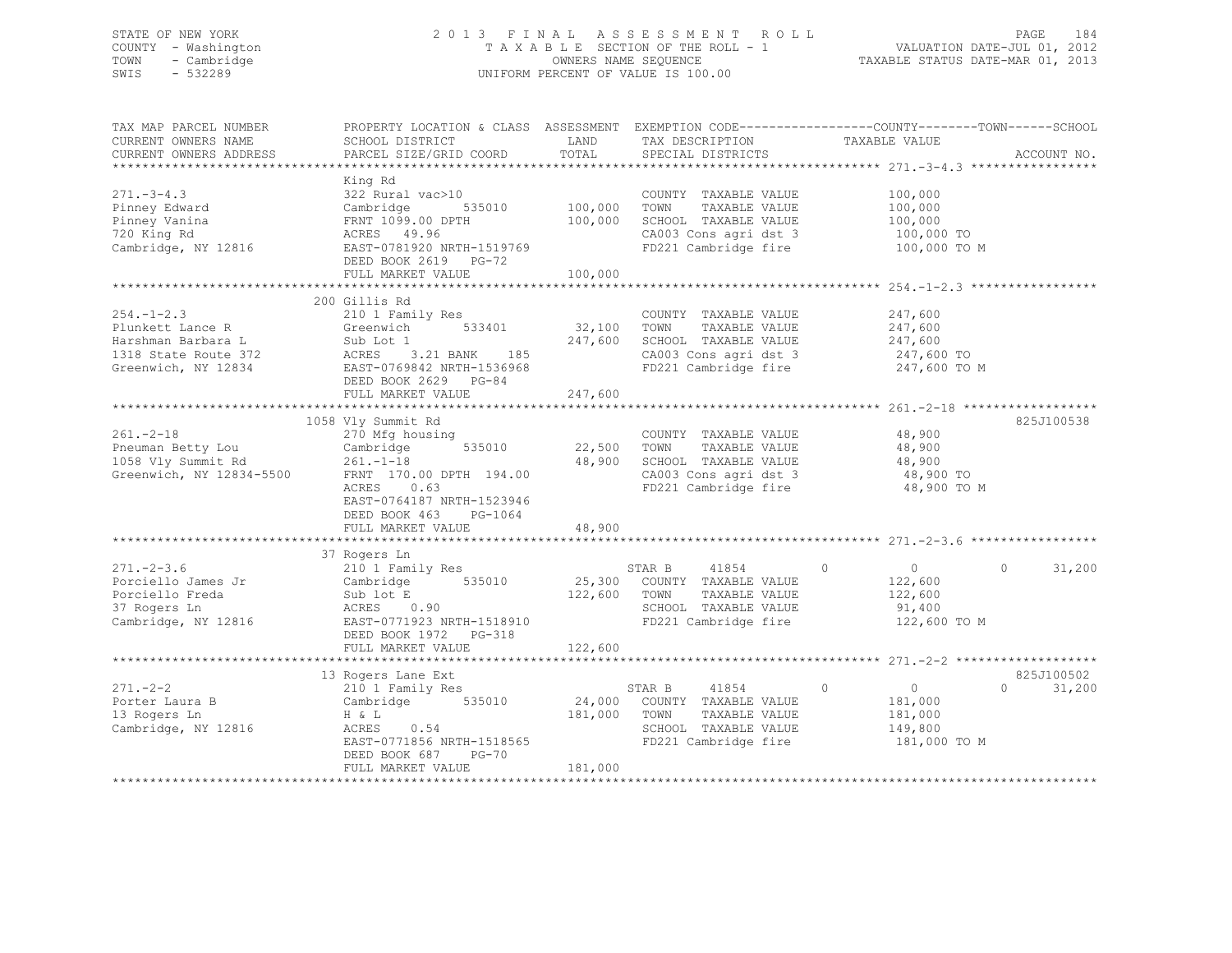## STATE OF NEW YORK 2 0 1 3 F I N A L A S S E S S M E N T R O L L PAGE 185 COUNTY - Washington T A X A B L E SECTION OF THE ROLL - 1 VALUATION DATE-JUL 01, 2012 TOWN - Cambridge OWNERS NAME SEQUENCE TAXABLE STATUS DATE-MAR 01, 2013 SWIS - 532289 UNIFORM PERCENT OF VALUE IS 100.00

| TAX MAP PARCEL NUMBER<br>CURRENT OWNERS NAME<br>CURRENT OWNERS ADDRESS | PROPERTY LOCATION & CLASS ASSESSMENT EXEMPTION CODE---------------COUNTY-------TOWN------SCHOOL<br>SCHOOL DISTRICT<br>PARCEL SIZE/GRID COORD | LAND<br>TOTAL | TAX DESCRIPTION<br>SPECIAL DISTRICTS                  | TAXABLE VALUE                |                | ACCOUNT NO.    |
|------------------------------------------------------------------------|----------------------------------------------------------------------------------------------------------------------------------------------|---------------|-------------------------------------------------------|------------------------------|----------------|----------------|
|                                                                        |                                                                                                                                              |               |                                                       |                              |                |                |
| $271. - 2 - 3.3$                                                       | Rogers Lane Ext<br>314 Rural vac<10                                                                                                          |               | COUNTY TAXABLE VALUE                                  | 200                          |                |                |
| Porter Laura B                                                         | 535010<br>Cambridge                                                                                                                          | 200           | TOWN<br>TAXABLE VALUE                                 | 200                          |                |                |
| 13 Rogers Lane Ext                                                     | Sub lot C                                                                                                                                    | 200           | SCHOOL TAXABLE VALUE                                  | 200                          |                |                |
| Cambridge, NY 12816                                                    | ACRES 0.48                                                                                                                                   |               | FD221 Cambridge fire                                  | 200 TO M                     |                |                |
|                                                                        | EAST-0771966 NRTH-1518522                                                                                                                    |               |                                                       |                              |                |                |
|                                                                        | DEED BOOK 1909 PG-141                                                                                                                        |               |                                                       |                              |                |                |
|                                                                        | FULL MARKET VALUE                                                                                                                            | 200           |                                                       |                              |                |                |
|                                                                        |                                                                                                                                              |               |                                                       |                              |                |                |
|                                                                        | 382 Cobble Rd                                                                                                                                |               |                                                       |                              |                | 825J100533     |
| $262 - 2 - 5$                                                          | 242 Rurl res&rec                                                                                                                             |               | STAR B<br>41854<br>76,100 COUNTY TAXABLE VALUE        | $\circ$<br>$\overline{0}$    | $\Omega$       | 31,200         |
| Post Timothy J<br>382 Cobble Rd<br>382 Cobble Rd                       |                                                                                                                                              | 154,800 TOWN  | TAXABLE VALUE                                         | 154,800                      |                |                |
| Cambridge, NY 12816                                                    | Cambridge<br>Rural Residence<br>Acpre 29.72                                                                                                  |               | SCHOOL TAXABLE VALUE                                  | 154,800<br>123,600           |                |                |
|                                                                        | EAST-0776671 NRTH-1529620                                                                                                                    |               | FD221 Cambridge fire                                  | 154,800 TO M                 |                |                |
|                                                                        | DEED BOOK 2993 PG-263                                                                                                                        |               |                                                       |                              |                |                |
|                                                                        | FULL MARKET VALUE                                                                                                                            | 154,800       |                                                       |                              |                |                |
|                                                                        |                                                                                                                                              |               |                                                       |                              |                |                |
|                                                                        | 35 Pratt Ln                                                                                                                                  |               |                                                       |                              |                | 825J100558     |
| $288. - 1 - 5$                                                         | 242 Rurl res&rec                                                                                                                             |               | 41720<br>AG DIST                                      | $\circ$<br>53,743            | 53,743         | 53,743         |
| Pratt Andrea J                                                         | 535010 145,100 STAR B<br>Cambridge                                                                                                           |               | 41854                                                 | $\Omega$<br>$\Omega$         | $\Omega$       | 31,200         |
|                                                                        |                                                                                                                                              |               | 246,800 COUNTY TAXABLE VALUE                          | 193,057                      |                |                |
|                                                                        | y 42/59<br>Johnsonville, NY 12094 ACRES 74.50                                                                                                |               | TOWN<br>TAXABLE VALUE                                 | 193,057                      |                |                |
|                                                                        | EAST-0766234 NRTH-1503524<br>$PG-59$                                                                                                         |               | SCHOOL TAXABLE VALUE<br>CA003 Cons agri dst 3         | 161,857<br>193,057 TO        |                |                |
| MAY BE SUBJECT TO PAYMENT DEED BOOK 942                                |                                                                                                                                              | 246,800       | 53,743 EX                                             |                              |                |                |
|                                                                        |                                                                                                                                              |               | FD221 Cambridge fire                                  | 246,800 TO M                 |                |                |
|                                                                        |                                                                                                                                              |               |                                                       |                              |                |                |
|                                                                        | 115 Durfee Rd                                                                                                                                |               |                                                       |                              |                | 825J102003     |
| $288. - 1 - 15.10$                                                     | 210 1 Family Res                                                                                                                             |               | CBT VET/C 41132                                       | $0 \qquad \qquad$<br>38,675  | $\Omega$       | $\overline{0}$ |
| Pratt Floyd John                                                       | Cambridge 535010                                                                                                                             |               | 28,700 CBT VET/T 41133                                | $\circ$<br>$\overline{0}$    | 38,675         | $\Omega$       |
| 115 Durfee Rd                                                          | H & L                                                                                                                                        |               | 154,700 STAR EN<br>41834                              | $\overline{0}$<br>$\bigcirc$ | $\overline{0}$ | 65,830         |
| Buskirk, NY 12028                                                      | ACRES<br>0.81                                                                                                                                |               | COUNTY TAXABLE VALUE                                  | 116,025                      |                |                |
|                                                                        | EAST-0766615 NRTH-1500362                                                                                                                    |               | TAXABLE VALUE<br>TOWN                                 | 116,025                      |                |                |
|                                                                        | DEED BOOK 589<br>PG-214<br>FULL MARKET VALUE                                                                                                 |               | SCHOOL TAXABLE VALUE<br>154,700 CA003 Cons agri dst 3 | 88,870<br>154,700 TO         |                |                |
|                                                                        |                                                                                                                                              |               | FD221 Cambridge fire                                  | 154,700 TO M                 |                |                |
|                                                                        |                                                                                                                                              |               |                                                       |                              |                |                |
|                                                                        | 115 Brownell Rd                                                                                                                              |               |                                                       |                              |                | 825J101998     |
| $270. - 1 - 33.2$                                                      | 210 1 Family Res                                                                                                                             |               | 41854<br>STAR B                                       | $\overline{0}$<br>$\circ$    | $\Omega$       | 31,200         |
| Pratt Frank R                                                          | Cambridge 535010                                                                                                                             |               | 29,100 COUNTY TAXABLE VALUE                           | 192,200                      |                |                |
| 115 Brownell Rd                                                        | $H \& L$                                                                                                                                     | 192,200       | TAXABLE VALUE<br>TOWN                                 | 192,200                      |                |                |
| Cambridge, NY 12816                                                    | 2.01<br>ACRES                                                                                                                                |               | SCHOOL TAXABLE VALUE                                  | 161,000                      |                |                |
|                                                                        | EAST-0763900 NRTH-1518474                                                                                                                    |               | CA003 Cons agri dst 3                                 | 192,200 TO                   |                |                |
|                                                                        | DEED BOOK 654<br>PG-289                                                                                                                      |               | FD221 Cambridge fire                                  | 192,200 TO M                 |                |                |
|                                                                        | FULL MARKET VALUE                                                                                                                            | 192,200       |                                                       |                              |                |                |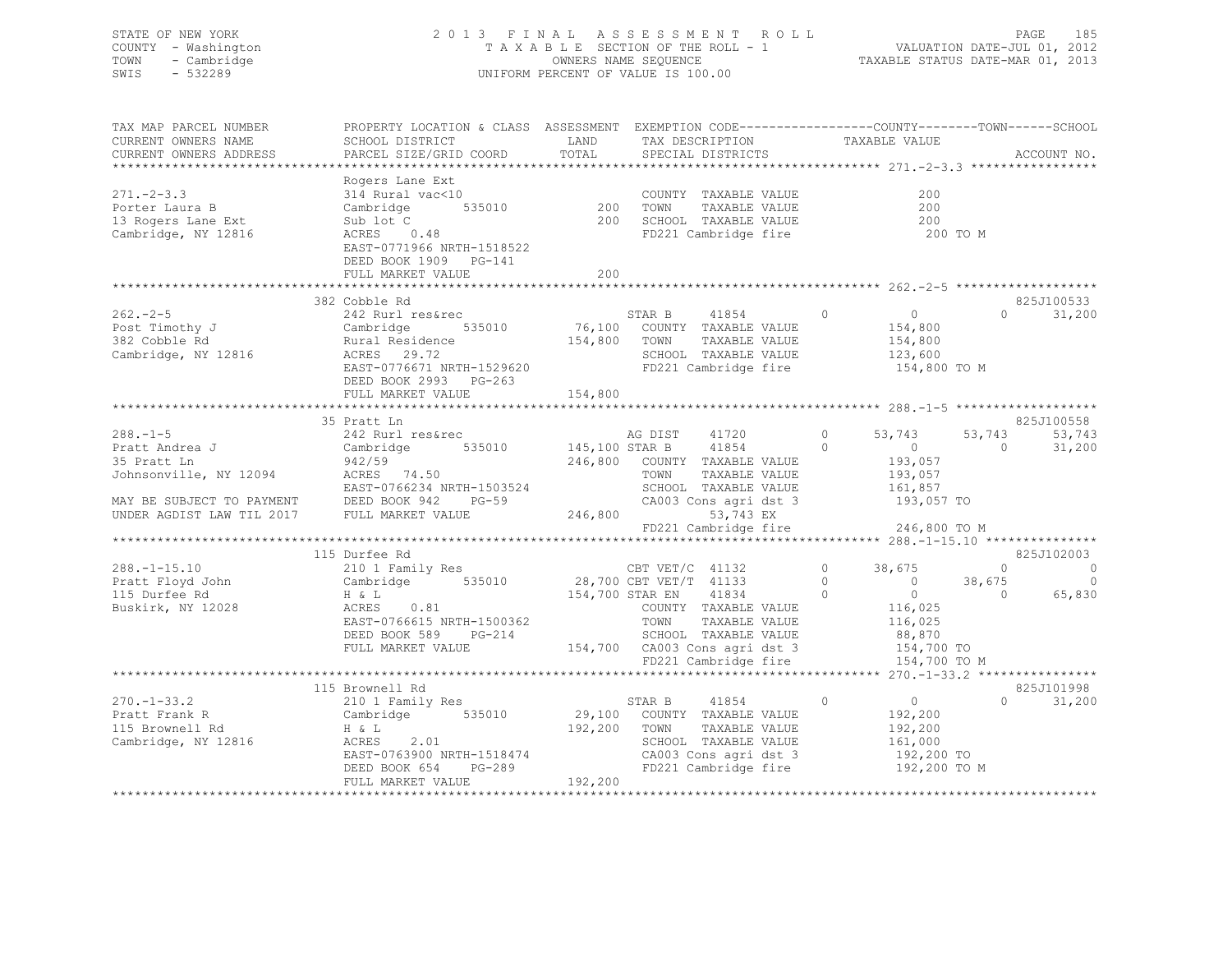## STATE OF NEW YORK 2 0 1 3 F I N A L A S S E S S M E N T R O L L PAGE 186 COUNTY - Washington T A X A B L E SECTION OF THE ROLL - 1 VALUATION DATE-JUL 01, 2012 TOWN - Cambridge OWNERS NAME SEQUENCE TAXABLE STATUS DATE-MAR 01, 2013 SWIS - 532289 UNIFORM PERCENT OF VALUE IS 100.00

| SCHOOL DISTRICT<br>PARCEL SIZE/GRID COORD                                                                                                                                                | LAND<br>TOTAL                      | TAX DESCRIPTION<br>SPECIAL DISTRICTS                                                                                 | TAXABLE VALUE                                                                                                              | ACCOUNT NO.                                                                                                                                                                                                                                                                                        |
|------------------------------------------------------------------------------------------------------------------------------------------------------------------------------------------|------------------------------------|----------------------------------------------------------------------------------------------------------------------|----------------------------------------------------------------------------------------------------------------------------|----------------------------------------------------------------------------------------------------------------------------------------------------------------------------------------------------------------------------------------------------------------------------------------------------|
| Brownell Rd<br>314 Rural vac<10<br>Cambridge<br>535010<br>Vac Land<br>Lot 3<br>ACRES<br>5.31<br>EAST-0764364 NRTH-1518349<br>DEED BOOK 946<br>$PG-287$<br>FULL MARKET VALUE              | 31,300<br>31,300                   | COUNTY TAXABLE VALUE<br>TOWN<br>TAXABLE VALUE<br>SCHOOL TAXABLE VALUE                                                | 31,300<br>31,300<br>31,300<br>31,300 TO<br>31,300 TO M                                                                     | 825J102043                                                                                                                                                                                                                                                                                         |
| 680 County Route 74<br>242 Rurl res&rec<br>535010<br>Cambridge<br>Land & Barn<br>Lot 2<br>ACRES 10.33<br>EAST-0765862 NRTH-1514761<br>DEED BOOK 686<br>PG-311<br>FULL MARKET VALUE       | 249,000<br>249,000                 | STAR EN<br>41834<br>COUNTY TAXABLE VALUE<br>TAXABLE VALUE<br>TOWN                                                    | 0<br>$\overline{0}$<br>249,000<br>249,000<br>183,170<br>249,000 TO M                                                       | 825J101993<br>$\Omega$<br>65,830                                                                                                                                                                                                                                                                   |
| Kenyon Rd/w Off<br>314 Rural vac<10<br>Preece, Richard & Mary Trust Greenwich 533401<br>Land<br>5.20<br>ACRES<br>EAST-0769065 NRTH-1532893<br>DEED BOOK 2928 PG-151<br>FULL MARKET VALUE | 28,800                             | COUNTY TAXABLE VALUE<br>TAXABLE VALUE<br>TOWN<br>SCHOOL TAXABLE VALUE<br>FD221 Cambridge fire                        | 28,800<br>28,800<br>28,800<br>28,800 TO<br>28,800 TO M                                                                     | 825J100816                                                                                                                                                                                                                                                                                         |
|                                                                                                                                                                                          |                                    |                                                                                                                      |                                                                                                                            |                                                                                                                                                                                                                                                                                                    |
| 210 1 Family Res<br>Cambridge 535010<br>H & Land<br>ACRES<br>4.68<br>EAST-0777209 NRTH-1504572<br>DEED BOOK 525<br>PG-27<br>FULL MARKET VALUE                                            |                                    | 41854<br>STAR B<br>TOWN<br>TAXABLE VALUE<br>SCHOOL TAXABLE VALUE                                                     | $\circ$<br>$\overline{0}$<br>239,200<br>239,200<br>208,000<br>239,200 TO<br>239,200 TO M                                   | 825J100957<br>$\Omega$<br>31,200                                                                                                                                                                                                                                                                   |
|                                                                                                                                                                                          |                                    |                                                                                                                      |                                                                                                                            |                                                                                                                                                                                                                                                                                                    |
| 270 Mfg housing<br>535010<br>Cambridge<br>Barn & Land<br>Trailer<br>ACRES 51.66<br>EAST-0779941 NRTH-1530081<br>DEED BOOK 628<br>PG-166<br>FULL MARKET VALUE                             | 114,600<br>146,000<br>146,000      | 41720<br>COUNTY TAXABLE VALUE<br>TOWN<br>TAXABLE VALUE<br>SCHOOL TAXABLE VALUE<br>CA003 Cons agri dst 3<br>22,970 EX | 0<br>22,970<br>123,030<br>123,030<br>123,030<br>123,030 TO<br>146,000 TO M                                                 | 825J100561<br>22,970<br>22,970                                                                                                                                                                                                                                                                     |
|                                                                                                                                                                                          | 18 County Route 59<br>123 Irish Ln |                                                                                                                      | ******************<br>31,300<br>60,700<br>28,800<br>28,800<br>59,600 COUNTY TAXABLE VALUE<br>239,200<br>239,200<br>AG DIST | PROPERTY LOCATION & CLASS ASSESSMENT EXEMPTION CODE----------------COUNTY-------TOWN-----SCHOOL<br>CA003 Cons agri dst 3<br>FD221 Cambridge fire<br>SCHOOL TAXABLE VALUE<br>FD221 Cambridge fire<br>CA003 Cons agri dst 3<br>CA003 Cons agri dst 3<br>FD221 Cambridge fire<br>FD221 Cambridge fire |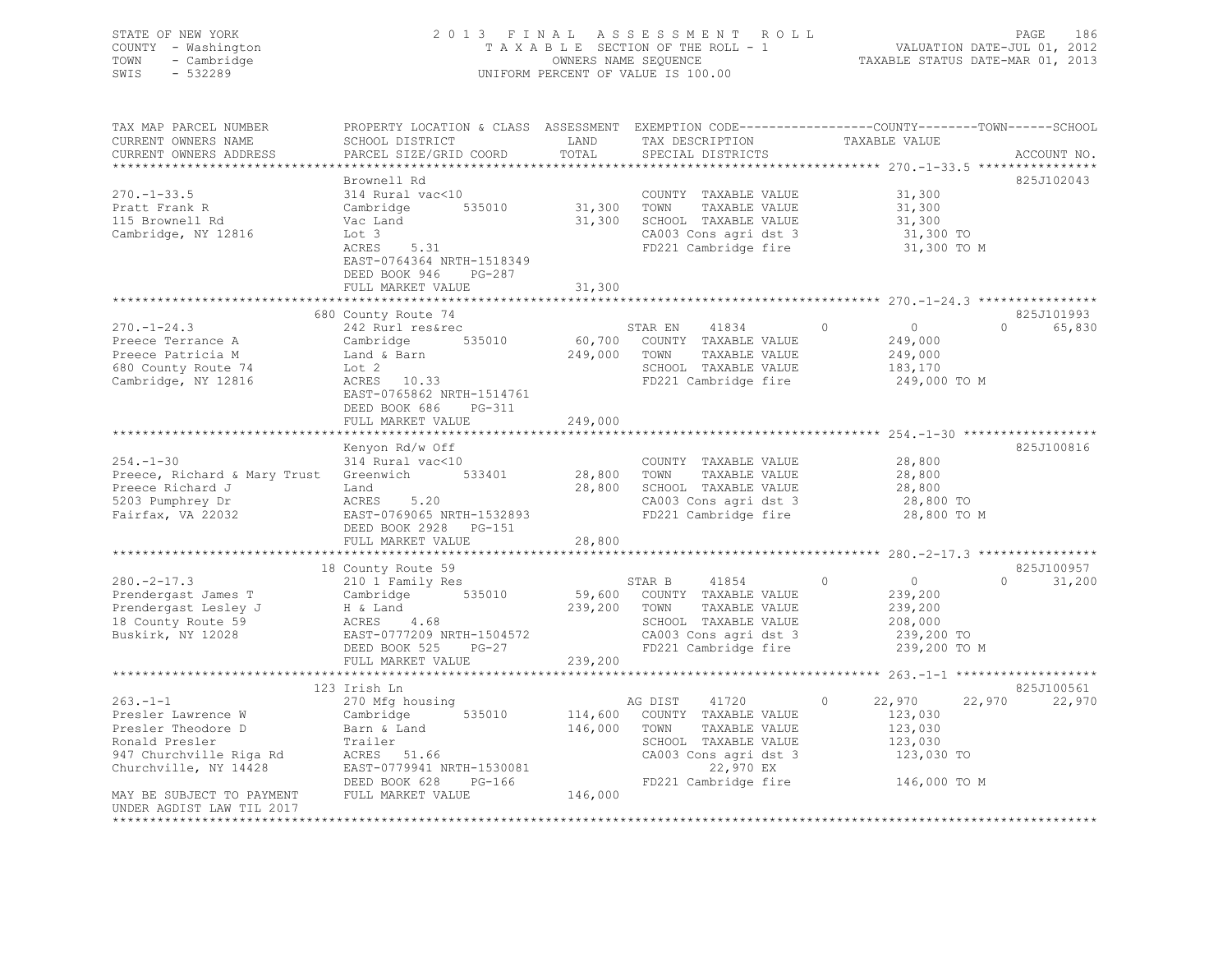## STATE OF NEW YORK 2 0 1 3 F I N A L A S S E S S M E N T R O L L PAGE 187 COUNTY - Washington T A X A B L E SECTION OF THE ROLL - 1 VALUATION DATE-JUL 01, 2012 TOWN - Cambridge OWNERS NAME SEQUENCE TAXABLE STATUS DATE-MAR 01, 2013 SWIS - 532289 UNIFORM PERCENT OF VALUE IS 100.00

| TAX MAP PARCEL NUMBER<br>CURRENT OWNERS NAME<br>CURRENT OWNERS ADDRESS                          | PROPERTY LOCATION & CLASS ASSESSMENT EXEMPTION CODE---------------COUNTY-------TOWN-----SCHOOL<br>SCHOOL DISTRICT<br>PARCEL SIZE/GRID COORD | LAND<br>TOTAL | TAX DESCRIPTION TAXABLE VALUE<br>SPECIAL DISTRICTS                    |               |          |                                            |                   | ACCOUNT NO.    |
|-------------------------------------------------------------------------------------------------|---------------------------------------------------------------------------------------------------------------------------------------------|---------------|-----------------------------------------------------------------------|---------------|----------|--------------------------------------------|-------------------|----------------|
|                                                                                                 |                                                                                                                                             |               |                                                                       |               |          |                                            |                   |                |
|                                                                                                 | 326 King Rd                                                                                                                                 |               |                                                                       |               |          |                                            |                   | 825L100510     |
| $280 - 2 - 10$                                                                                  | 242 Rurl res&rec                                                                                                                            |               | STAR B<br>41854                                                       |               | $\circ$  | $\overline{0}$                             | $0 \qquad \qquad$ | 31,200         |
| Presser David B Cambridge                                                                       | 535010 108,400                                                                                                                              |               | COUNTY TAXABLE VALUE                                                  |               |          | 202,000                                    |                   |                |
|                                                                                                 |                                                                                                                                             | 202,000       | TOWN                                                                  | TAXABLE VALUE |          | 202,000                                    |                   |                |
|                                                                                                 |                                                                                                                                             |               | SCHOOL TAXABLE VALUE                                                  |               |          | 170,800                                    |                   |                |
| Clifton Park, NY 12065-2043 EAST-0779797 NRTH-1511072                                           |                                                                                                                                             |               | CA003 Cons agri dst 3 202,000 TO                                      |               |          |                                            |                   |                |
|                                                                                                 | DEED BOOK 946<br>$PG-15$                                                                                                                    | 202,000       | FD221 Cambridge fire 202,000 TO M                                     |               |          |                                            |                   |                |
|                                                                                                 | FULL MARKET VALUE                                                                                                                           |               |                                                                       |               |          |                                            |                   |                |
|                                                                                                 |                                                                                                                                             |               |                                                                       |               |          |                                            |                   |                |
|                                                                                                 | 848 King Rd                                                                                                                                 |               |                                                                       |               |          |                                            |                   | 825J100627     |
| $263 - 1 - 17$                                                                                  | 210 1 Family Res                                                                                                                            |               | STAR B 41854 0                                                        |               |          | $\overline{0}$                             | $\Omega$          | 31,200         |
| Price David S                                                                                   | Cambridge 535010 33,700 COUNTY TAXABLE VALUE                                                                                                |               |                                                                       |               |          | 148,000                                    |                   |                |
| Price Mary                                                                                      | Lot 2                                                                                                                                       | 148,000 TOWN  |                                                                       | TAXABLE VALUE |          | 148,000                                    |                   |                |
| 848 King Rd                                                                                     | Lot 2<br>1718/37<br>ACRES 1.23<br>1718/37                                                                                                   |               | SCHOOL TAXABLE VALUE<br>SCHOOL TAXABLE VALUE<br>CA003 Cons agri dst 3 |               |          | 116,800<br>148,000 TO                      |                   |                |
| Cambridge, NY 12816                                                                             |                                                                                                                                             |               |                                                                       |               |          |                                            |                   |                |
|                                                                                                 | EAST-0782983 NRTH-1522138                                                                                                                   |               | FD221 Cambridge fire 148,000 TO M                                     |               |          |                                            |                   |                |
|                                                                                                 | DEED BOOK 2825 PG-317                                                                                                                       |               |                                                                       |               |          |                                            |                   |                |
|                                                                                                 |                                                                                                                                             |               |                                                                       |               |          |                                            |                   |                |
|                                                                                                 |                                                                                                                                             |               |                                                                       |               |          |                                            |                   |                |
|                                                                                                 | 1080 County Route 60                                                                                                                        |               |                                                                       |               |          |                                            |                   |                |
| $246. - 1 - 30.2$                                                                               | 210 1 Family Res                                                                                                                            |               |                                                                       | $\sim$ 0      |          | $\overline{0}$                             | $\Omega$          | 31,200         |
| Proch Leonard                                                                                   | Greenwich                                                                                                                                   |               |                                                                       |               |          | 223,000                                    |                   |                |
|                                                                                                 |                                                                                                                                             | 223,000 TOWN  |                                                                       | TAXABLE VALUE |          | 223,000                                    |                   |                |
| Proch Sonja<br>Proch Sonja<br>1080 County Route 60<br>Greenwich, NY 12834<br>DEED BOOK 886 PG-8 | NRTH-1543187<br>PG-8                                                                                                                        |               | SCHOOL TAXABLE VALUE 191,800<br>CA003 Cons agri dst 3 1223,000 TO     |               |          |                                            |                   |                |
|                                                                                                 |                                                                                                                                             |               |                                                                       |               |          |                                            |                   |                |
|                                                                                                 | FULL MARKET VALUE                                                                                                                           |               | 223,000 FD221 Cambridge fire 223,000 TO M                             |               |          |                                            |                   |                |
|                                                                                                 | 1068 County Route 60                                                                                                                        |               |                                                                       |               |          |                                            |                   | 825J100562     |
| $246. - 1 - 30$                                                                                 | 210 1 Family Res                                                                                                                            |               | WAR VET/C 41122                                                       |               | $\circ$  | 14,115                                     | $\circ$           | $\overline{0}$ |
| Proch Robert E $G$ Greenwich 533401 47,600 WAR VET/T 41123                                      |                                                                                                                                             |               |                                                                       |               | $\Omega$ | $\overline{0}$                             | 14,115            | $\overline{0}$ |
| Proch Janet C                                                                                   | $H \& L$                                                                                                                                    |               | 41802<br>94,100 AGED-CO                                               |               | $\circ$  | 27,995                                     | $\overline{0}$    | $\overline{0}$ |
| 1068 County Route 60                                                                            | 7.40<br>ACRES                                                                                                                               |               | AGED-TOWN 41803                                                       |               | $\circ$  | $\overline{0}$                             | 19,996            | $\overline{0}$ |
| Greenwich, NY 12834                                                                             | EAST-0772655 NRTH-1543106    AGED-SCH    41804                                                                                              |               |                                                                       |               | $\Omega$ | $\bigcirc$                                 | $\Omega$          | 9,410          |
|                                                                                                 | DEED BOOK 436<br>PG-542                                                                                                                     |               | STAR EN 41834                                                         |               | $\circ$  |                                            | $\Omega$          | 65,830         |
|                                                                                                 | FULL MARKET VALUE                                                                                                                           |               | 94,100 COUNTY TAXABLE VALUE                                           |               |          | $\begin{array}{c} 0 \\ 51,990 \end{array}$ |                   |                |
|                                                                                                 |                                                                                                                                             |               | TOWN                                                                  | TAXABLE VALUE |          | 59,989                                     |                   |                |
|                                                                                                 |                                                                                                                                             |               | SCHOOL TAXABLE VALUE                                                  |               |          |                                            |                   |                |
|                                                                                                 |                                                                                                                                             |               |                                                                       |               |          | 18,860<br>94,100 TO                        |                   |                |
|                                                                                                 |                                                                                                                                             |               | SCHOOL TAXABLE VALUE<br>CA003 Cons agri dst 3<br>FD221 Cambridge fire |               |          |                                            |                   |                |
|                                                                                                 |                                                                                                                                             |               |                                                                       |               |          |                                            |                   |                |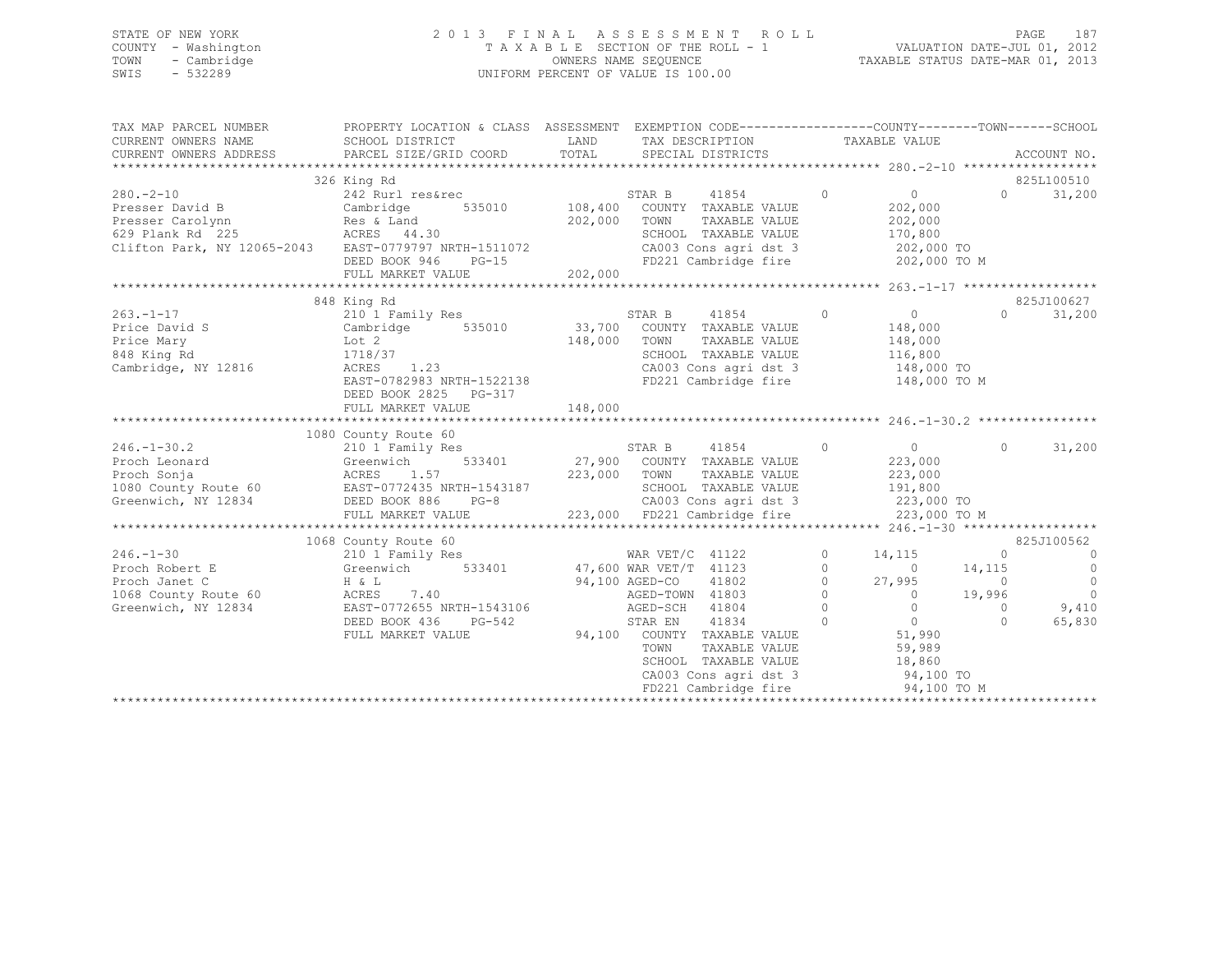## STATE OF NEW YORK 2 0 1 3 F I N A L A S S E S S M E N T R O L L PAGE 188 COUNTY - Washington T A X A B L E SECTION OF THE ROLL - 1 VALUATION DATE-JUL 01, 2012 TOWN - Cambridge OWNERS NAME SEQUENCE TAXABLE STATUS DATE-MAR 01, 2013 SWIS - 532289 UNIFORM PERCENT OF VALUE IS 100.00

| TAX MAP PARCEL NUMBER                                                                                                                                                                     | PROPERTY LOCATION & CLASS ASSESSMENT EXEMPTION CODE----------------COUNTY-------TOWN------SCHOOL<br>PARCEL SIZE/GRID COORD                        | LAND<br>TOTAL                   | TAX DESCRIPTION TAXABLE VALUE<br>SPECIAL DISTRICTS                                                                                                                                                                                          |                           |          | ACCOUNT NO.          |
|-------------------------------------------------------------------------------------------------------------------------------------------------------------------------------------------|---------------------------------------------------------------------------------------------------------------------------------------------------|---------------------------------|---------------------------------------------------------------------------------------------------------------------------------------------------------------------------------------------------------------------------------------------|---------------------------|----------|----------------------|
| $288. - 1 - 10$<br>288.-1-10 242 Rurl res&rec<br>Pultorak Francis S Cambridge 535010<br>Pultorak Ellen L H & L<br>168 South Rd ACRES 18.00<br>Buskirk, NY 12028 EAST-0769732 NRTH-1503582 | 168 South Rd<br>242 Rurl res&rec<br>EAST-0769732 NRTH-1503582<br>DEED BOOK 2679 PG-74<br>FULL MARKET VALUE                                        | 231,900                         | STAR B 41854 0<br>STAR B 41854<br>73,000 COUNTY TAXABLE VALUE<br>TAXABLE VALUE 231,900<br>231,900 TOWN<br>SCHOOL TAXABLE VALUE 200,700<br>CA003 Cons agri dst 3 and 231,900 TO<br>FD221 Cambridge fire 231,900 TO M<br>FD221 Cambridge fire | $\overline{0}$<br>231,900 | $\Omega$ | 825J100304<br>31,200 |
| Dambrowski Anne M Land<br>839 King Rd<br>Cambridge, NY 12816                                                                                                                              | King Rd<br>Lot 1<br>$ACRES$ 2.36<br>EAST-0782660 NRTH-1522102<br>DEED BOOK 790<br>$PG-39$<br>FULL MARKET VALUE                                    | 22,200<br>22,200                | COUNTY TAXABLE VALUE<br>TAXABLE VALUE 22,200<br>SCHOOL TAXABLE VALUE $22,200$<br>CA003 Cons agri dst 3 $22,200$ TO<br>FD221 Cambridge fire $22,200$ TO M                                                                                    | 22,200                    |          |                      |
| $254. -1 - 2.1$<br>314 Rural<br>Greenwich<br>Pye John T<br>7020 Captain Kidd Ave Lot 50 Vac Land<br>Sarasota, FL 34231                                                                    | Gillis Rd<br>314 Rural vac<10<br>533401<br>Sub Lot 2<br>ACRES 3.21<br>EAST-0769521 NRTH-1536947<br>DEED BOOK 806<br>$PG-336$<br>FULL MARKET VALUE | 21,100 TOWN<br>21,100<br>21,100 | COUNTY TAXABLE VALUE $21,100$<br>TOWN TAXABLE VALUE $21,100$<br>SCHOOL TAXABLE VALUE $21,100$<br>CA003 Cons agri dst 3 21,100 TO<br>FD221 Cambridge fire                                                                                    | 21,100 TO M               |          | 825J100569           |
| $262 - 2 - 8$<br>Brooklyn, NY 11201 EAST-0778508 NRTH-1526665<br>DEED BOOK 788 INAY BE SUBJECT TO PAYMENT FULL MARKET VALUE<br>UNDER AGDIST LAW TIL 2020                                  | 560 Cobble Rd<br>242 Rurl res&rec<br>PG-259                                                                                                       | 343,300                         | AGRI-D IND 41730 0 58,388 58,388<br>535010 111,500 COUNTY TAXABLE VALUE 284,912<br>343,300 TOWN TAXABLE VALUE<br>SCHOOL TAXABLE VALUE<br>FD221 Cambridge fire 343,300 TO M                                                                  | 284,912<br>284,912        |          | 825J100567<br>58,388 |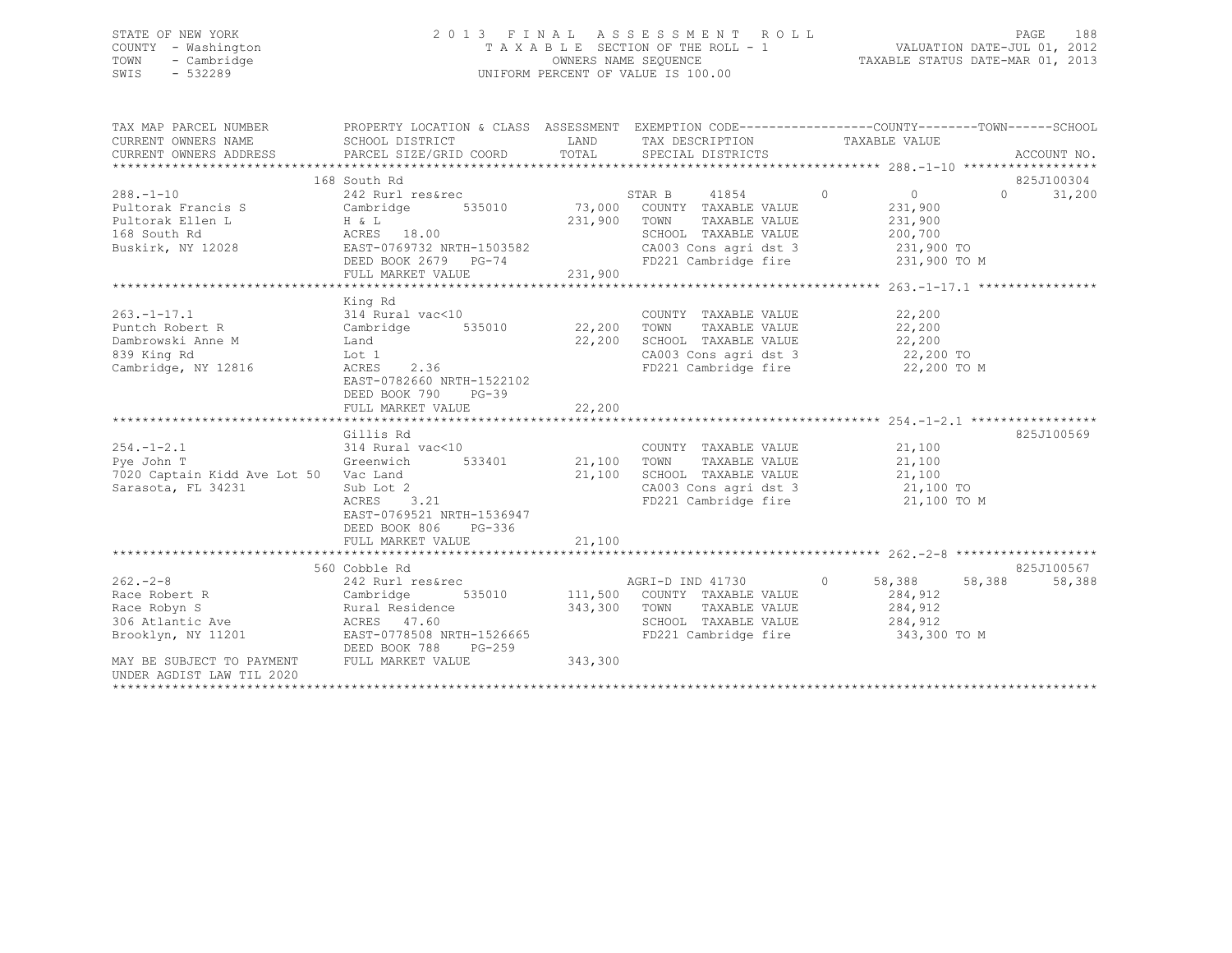| STATE OF NEW YORK   | 2013 FINAL ASSESSMENT ROLL         | 189<br>PAGE                      |
|---------------------|------------------------------------|----------------------------------|
| COUNTY - Washington | TAXABLE SECTION OF THE ROLL - 1    | VALUATION DATE-JUL 01, 2012      |
| - Cambridge<br>TOWN | OWNERS NAME SEQUENCE               | TAXABLE STATUS DATE-MAR 01, 2013 |
| SWIS - 532289       | UNIFORM PERCENT OF VALUE IS 100.00 |                                  |

| TAX MAP PARCEL NUMBER | PROPERTY LOCATION & CLASS ASSESSMENT EXEMPTION CODE-----------------COUNTY-------TOWN------SCHOOL                                                                                                                                                                                                                                                                                           |         |                                                                                              |                |                |               |
|-----------------------|---------------------------------------------------------------------------------------------------------------------------------------------------------------------------------------------------------------------------------------------------------------------------------------------------------------------------------------------------------------------------------------------|---------|----------------------------------------------------------------------------------------------|----------------|----------------|---------------|
| CURRENT OWNERS NAME   | SCHOOL DISTRICT<br><b>EXAMPLE EXAMPLE EXAMPLE EXAMPLE EXAMPLE EXAMPLE EXAMPLE EXAMPLE EXAMPLE EXAMPLE EXAMPLE EXAMPLE EXAMPLE EXAMPLE EXAMPLE EXAMPLE EXAMPLE EXAMPLE EXAMPLE EXAMPLE EXAMPLE EXAMPLE EXAMPLE E</b>                                                                                                                                                                         |         | TAX DESCRIPTION TAXABLE VALUE SPECIAL DISTRICTS                                              |                |                |               |
|                       |                                                                                                                                                                                                                                                                                                                                                                                             |         |                                                                                              |                |                |               |
|                       |                                                                                                                                                                                                                                                                                                                                                                                             |         |                                                                                              |                |                |               |
|                       |                                                                                                                                                                                                                                                                                                                                                                                             |         |                                                                                              |                |                |               |
|                       |                                                                                                                                                                                                                                                                                                                                                                                             |         |                                                                                              |                |                |               |
|                       |                                                                                                                                                                                                                                                                                                                                                                                             |         |                                                                                              |                |                |               |
|                       |                                                                                                                                                                                                                                                                                                                                                                                             |         |                                                                                              |                |                |               |
|                       |                                                                                                                                                                                                                                                                                                                                                                                             |         |                                                                                              |                |                |               |
|                       |                                                                                                                                                                                                                                                                                                                                                                                             |         |                                                                                              |                |                |               |
|                       |                                                                                                                                                                                                                                                                                                                                                                                             |         |                                                                                              |                |                |               |
|                       |                                                                                                                                                                                                                                                                                                                                                                                             |         |                                                                                              |                |                |               |
|                       |                                                                                                                                                                                                                                                                                                                                                                                             |         |                                                                                              |                |                |               |
|                       |                                                                                                                                                                                                                                                                                                                                                                                             |         |                                                                                              |                |                |               |
|                       |                                                                                                                                                                                                                                                                                                                                                                                             |         |                                                                                              |                |                |               |
|                       |                                                                                                                                                                                                                                                                                                                                                                                             |         |                                                                                              |                |                |               |
|                       | 1013 Vly Summit Rd                                                                                                                                                                                                                                                                                                                                                                          |         |                                                                                              |                |                | 825J100526    |
|                       | 261.-2-26<br>Record Cory D<br>Cambridge 140,500<br>Record Heidi L<br>261.-1-26 535010 39,000 COUNTY TAXABLE VALUE<br>261.-1-26 140,500 TOWN TAXABLE VALUE<br>261.-1-26 140,500 TOWN TAXABLE VALUE<br>261.-1-26 140,500 TOWN TAXABLE VALUE<br>                                                                                                                                               |         |                                                                                              | $0$<br>140,500 |                | $0 \t 31,200$ |
|                       |                                                                                                                                                                                                                                                                                                                                                                                             |         |                                                                                              |                |                |               |
|                       |                                                                                                                                                                                                                                                                                                                                                                                             |         |                                                                                              |                |                |               |
|                       |                                                                                                                                                                                                                                                                                                                                                                                             |         |                                                                                              |                |                |               |
|                       |                                                                                                                                                                                                                                                                                                                                                                                             |         |                                                                                              |                |                |               |
|                       |                                                                                                                                                                                                                                                                                                                                                                                             |         |                                                                                              |                |                |               |
|                       | FULL MARKET VALUE                                                                                                                                                                                                                                                                                                                                                                           | 140,500 |                                                                                              |                |                |               |
|                       |                                                                                                                                                                                                                                                                                                                                                                                             |         |                                                                                              |                |                |               |
|                       |                                                                                                                                                                                                                                                                                                                                                                                             |         |                                                                                              |                |                |               |
|                       |                                                                                                                                                                                                                                                                                                                                                                                             |         |                                                                                              |                |                |               |
|                       |                                                                                                                                                                                                                                                                                                                                                                                             |         |                                                                                              |                |                |               |
|                       |                                                                                                                                                                                                                                                                                                                                                                                             |         |                                                                                              |                |                |               |
|                       |                                                                                                                                                                                                                                                                                                                                                                                             |         |                                                                                              |                |                |               |
|                       |                                                                                                                                                                                                                                                                                                                                                                                             |         |                                                                                              |                |                |               |
|                       |                                                                                                                                                                                                                                                                                                                                                                                             |         |                                                                                              |                |                |               |
|                       |                                                                                                                                                                                                                                                                                                                                                                                             |         |                                                                                              |                |                |               |
|                       |                                                                                                                                                                                                                                                                                                                                                                                             |         |                                                                                              |                |                |               |
|                       |                                                                                                                                                                                                                                                                                                                                                                                             |         |                                                                                              |                |                |               |
|                       | 216 Kenyon Rd                                                                                                                                                                                                                                                                                                                                                                               |         |                                                                                              |                |                | 825J102015    |
|                       |                                                                                                                                                                                                                                                                                                                                                                                             |         |                                                                                              |                |                |               |
|                       |                                                                                                                                                                                                                                                                                                                                                                                             |         |                                                                                              |                |                |               |
|                       |                                                                                                                                                                                                                                                                                                                                                                                             |         |                                                                                              |                |                |               |
|                       |                                                                                                                                                                                                                                                                                                                                                                                             |         |                                                                                              |                |                |               |
|                       | $\begin{tabular}{lllllllllllllllllllllll} \hline \multicolumn{3}{c}{254.-1-4.3} & 242 \text{ Rurl res\&rec} & 533401 & 165,100 & TONABLE VALUE & 353,500 \\ \text{Reilly drichae1 E} & 61 & 533401 & 165,100 & TONN & TAXABLE VALUE & 353,500 \\ \text{Reilly Carolyn V} & \text{Vac Land} & 353,500 & 353,500 & 353,500 \\ \text{Neilly drolyn V} & \text{Vac Land} & 353,500 & 353,500 &$ |         |                                                                                              |                |                |               |
|                       |                                                                                                                                                                                                                                                                                                                                                                                             |         |                                                                                              |                |                |               |
|                       | FULL MARKET VALUE                                                                                                                                                                                                                                                                                                                                                                           | 353,500 |                                                                                              |                |                |               |
|                       |                                                                                                                                                                                                                                                                                                                                                                                             |         |                                                                                              |                |                |               |
|                       | 1281 Vly Summit Rd                                                                                                                                                                                                                                                                                                                                                                          |         |                                                                                              |                |                | 825J100873    |
|                       |                                                                                                                                                                                                                                                                                                                                                                                             |         |                                                                                              | 0 $45,090$     |                |               |
|                       |                                                                                                                                                                                                                                                                                                                                                                                             |         |                                                                                              |                |                | 45,090 45,090 |
|                       | 261.-2-4.3<br>Reinhardt Jean Mary 241 Rural res&ag<br>Reinhardt Jean Mary Cambridge 535010<br>261.-1-4.3<br>Cohoes, NY 12047-0435<br>261.-1-4.3<br>MAY BE SUBJECT TO PAYMENT ACRES 33.10<br>UNDER AGDIST LAW TIL 2020<br>261.-1-4.3<br>261.-1-4                                                                                                                                             |         | 93,400 STAR B 41854 0 $\overline{0}$ 0 $\overline{0}$ 0 283,100 COUNTY TAXABLE VALUE 238,010 |                | $\overline{0}$ | 31,200        |
|                       |                                                                                                                                                                                                                                                                                                                                                                                             |         |                                                                                              |                |                |               |
|                       |                                                                                                                                                                                                                                                                                                                                                                                             |         | TOWN TAXABLE VALUE 238,010<br>SCHOOL TAXABLE VALUE 206,810                                   |                |                |               |
|                       |                                                                                                                                                                                                                                                                                                                                                                                             |         |                                                                                              |                |                |               |
|                       |                                                                                                                                                                                                                                                                                                                                                                                             |         | FD221 Cambridge fire 283,100 TO M                                                            |                |                |               |
|                       |                                                                                                                                                                                                                                                                                                                                                                                             |         |                                                                                              |                |                |               |
|                       | DEED BOOK 527<br>PG-70                                                                                                                                                                                                                                                                                                                                                                      |         |                                                                                              |                |                |               |
|                       | FULL MARKET VALUE                                                                                                                                                                                                                                                                                                                                                                           | 283,100 |                                                                                              |                |                |               |
|                       |                                                                                                                                                                                                                                                                                                                                                                                             |         |                                                                                              |                |                |               |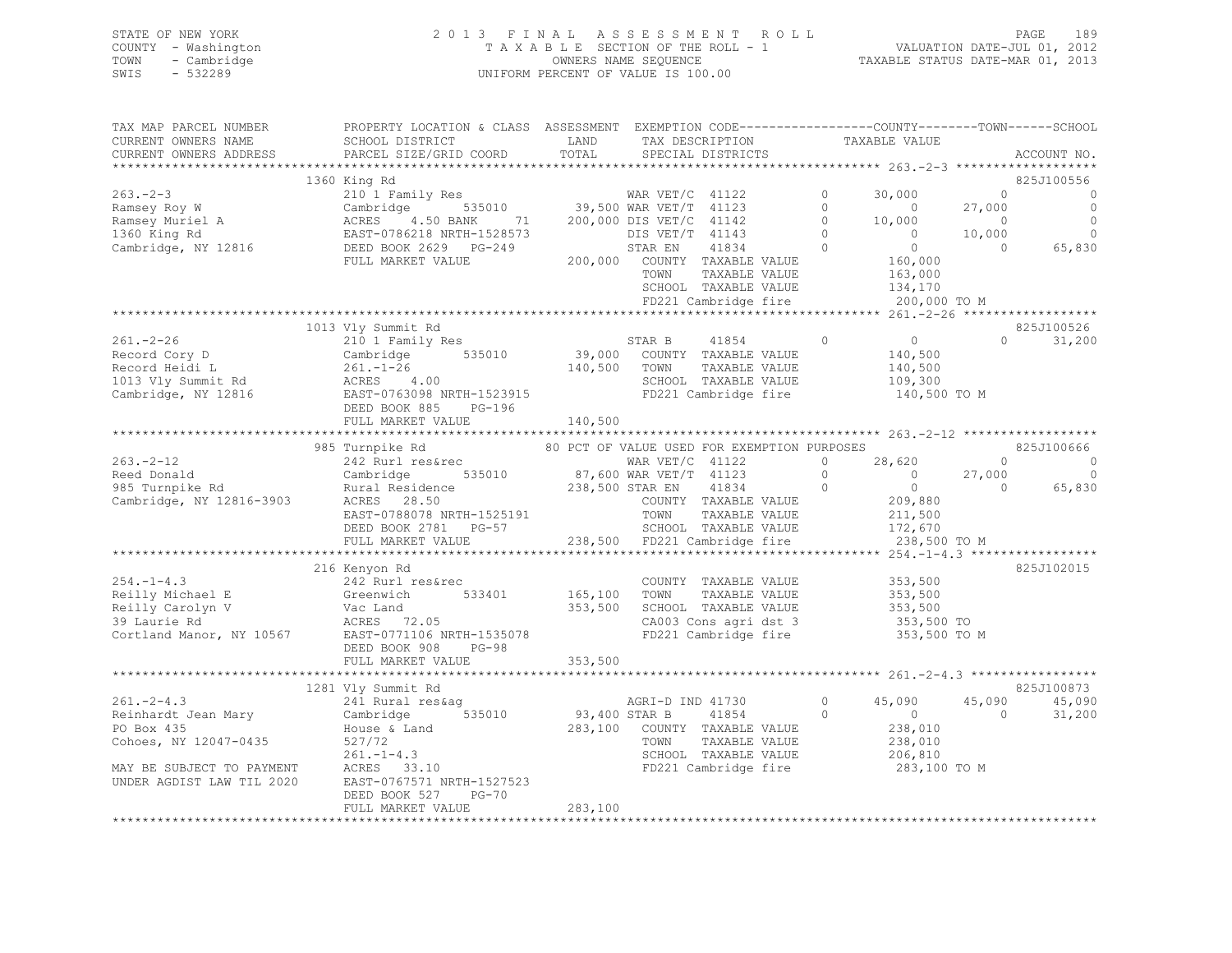## STATE OF NEW YORK 2 0 1 3 F I N A L A S S E S S M E N T R O L L PAGE 190 COUNTY - Washington T A X A B L E SECTION OF THE ROLL - 1 VALUATION DATE-JUL 01, 2012 TOWN - Cambridge OWNERS NAME SEQUENCE TAXABLE STATUS DATE-MAR 01, 2013 SWIS - 532289 UNIFORM PERCENT OF VALUE IS 100.00

| TAX MAP PARCEL NUMBER<br>CURRENT OWNERS NAME<br>CURRENT OWNERS ADDRESS                                    | PROPERTY LOCATION & CLASS ASSESSMENT EXEMPTION CODE----------------COUNTY-------TOWN-----SCHOOL<br>SCHOOL DISTRICT<br>PARCEL SIZE/GRID COORD                                            | LAND<br>TOTAL              | TAX DESCRIPTION<br>SPECIAL DISTRICTS                                                                                                                                  | TAXABLE VALUE                                                                                  | ACCOUNT NO.                                           |
|-----------------------------------------------------------------------------------------------------------|-----------------------------------------------------------------------------------------------------------------------------------------------------------------------------------------|----------------------------|-----------------------------------------------------------------------------------------------------------------------------------------------------------------------|------------------------------------------------------------------------------------------------|-------------------------------------------------------|
|                                                                                                           |                                                                                                                                                                                         |                            |                                                                                                                                                                       |                                                                                                |                                                       |
| $263. -1 - 2.2$<br>Reynolds William III<br>Reynolds Julia<br>27 Reynolds Rd<br>Cambridge, NY 12816        | Hill Ln/n Off<br>312 Vac w/imprv<br>Cambridge<br>535010<br>Lot<br>FRNT 150.00 DPTH 201.00<br>ACRES<br>0.73<br>EAST-0781215 NRTH-1529449<br>DEED BOOK 769<br>PG-323<br>FULL MARKET VALUE | 7,300<br>13,200<br>13,200  | COUNTY TAXABLE VALUE<br>TOWN<br>TAXABLE VALUE<br>SCHOOL TAXABLE VALUE<br>CA003 Cons agri dst 3<br>FD221 Cambridge fire                                                | 13,200<br>13,200<br>13,200<br>13,200 TO<br>13,200 TO M                                         | 825J100838                                            |
|                                                                                                           |                                                                                                                                                                                         |                            |                                                                                                                                                                       |                                                                                                |                                                       |
| $263. - 1 - 2.1$<br>Reynolds William N III<br>Reynolds Julia Ann<br>27 Reynolds Rd<br>Cambridge, NY 12816 | 27 Reynolds Rd<br>241 Rural res&ag<br>$535010$ 230,100 STAR EN<br>Cambridge<br>Rural Residence<br>ACRES 142.50<br>EAST-0780159 NRTH-1528516<br>DEED BOOK 769<br>PG-323                  |                            | 41720<br>AG DIST<br>41834<br>451,500 COUNTY TAXABLE VALUE<br>TOWN<br>TAXABLE VALUE<br>SCHOOL TAXABLE VALUE<br>CA003 Cons agri dst 3                                   | 143,303<br>$\circ$<br>$\circ$<br>$\overline{0}$<br>308,197<br>308,197<br>242,367<br>308,197 TO | 825J100571<br>143,303<br>143,303<br>65,830<br>$\circ$ |
| MAY BE SUBJECT TO PAYMENT<br>UNDER AGDIST LAW TIL 2017                                                    | FULL MARKET VALUE                                                                                                                                                                       | 451,500                    | 143,303 EX<br>FD221 Cambridge fire 451,500 TO M                                                                                                                       |                                                                                                |                                                       |
|                                                                                                           | 1793 Meeting House Rd                                                                                                                                                                   |                            |                                                                                                                                                                       |                                                                                                |                                                       |
| $270. - 1 - 38.1$<br>Richard Mary Anne<br>1793 Meeting House Rd<br>Cambridge, NY 12816                    | 210 1 Family Res<br>535010<br>Cambridge<br>Lot 1<br>ACRES 6.12<br>EAST-0762626 NRTH-1517026<br>DEED BOOK 904<br>$PG-261$<br>FULL MARKET VALUE                                           | 239,300                    | STAR B<br>41854<br>42,500 COUNTY TAXABLE VALUE<br>239,300 TOWN<br>TAXABLE VALUE<br>SCHOOL TAXABLE VALUE<br>CA003 Cons agri dst 3<br>FD221 Cambridge fire 239,300 TO M | $\circ$<br>$\overline{0}$<br>239,300<br>239,300<br>208,100<br>239,300 TO                       | $\circ$<br>31,200                                     |
|                                                                                                           |                                                                                                                                                                                         |                            |                                                                                                                                                                       |                                                                                                |                                                       |
| $270. - 1 - 38.4$<br>Richard Mary Anne<br>1793 Meeting House Rd<br>Cambridge, NY 12816                    | Brownell Rd<br>314 Rural vac<10<br>Cambridge<br>535010<br>lot 4<br>8.58<br>ACRES<br>EAST-0763812 NRTH-1517780<br>DEED BOOK 2130 PG-186<br>FULL MARKET VALUE                             | 40,300<br>40,300<br>40,300 | COUNTY TAXABLE VALUE<br>TOWN<br>TAXABLE VALUE<br>SCHOOL TAXABLE VALUE<br>CA003 Cons agri dst 3<br>FD221 Cambridge fire                                                | 40,300<br>40,300<br>40,300<br>40,300 TO<br>40,300 TO M                                         |                                                       |
|                                                                                                           |                                                                                                                                                                                         |                            |                                                                                                                                                                       |                                                                                                |                                                       |
| $270. - 1 - 38.6$<br>Richard Mary Anne<br>Meeting House Rd<br>Cambridge, NY 12816                         | Meeting House Rd<br>322 Rural vac>10<br>Cambridge 535010<br>lot 6<br>ACRES 17.23<br>EAST-0763035 NRTH-1516524<br>DEED BOOK 2403 PG-303<br>FULL MARKET VALUE                             | 64,500<br>64,500<br>64,500 | COUNTY TAXABLE VALUE<br>TOWN<br>TAXABLE VALUE<br>SCHOOL TAXABLE VALUE<br>CA003 Cons agri dst 3<br>FD221 Cambridge fire                                                | 64,500<br>64,500<br>64,500<br>64,500 TO<br>64,500 TO M                                         |                                                       |
|                                                                                                           |                                                                                                                                                                                         |                            |                                                                                                                                                                       |                                                                                                |                                                       |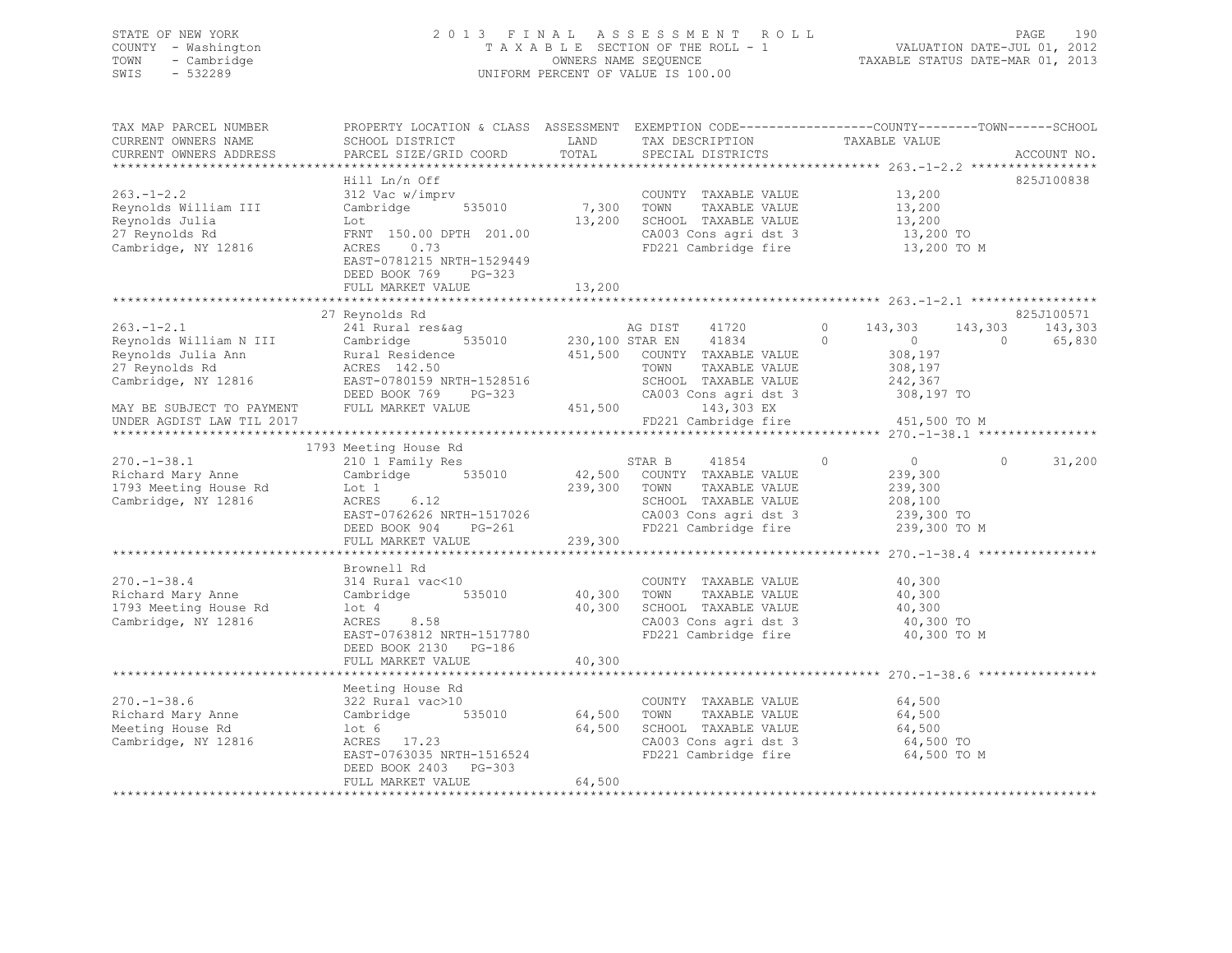## STATE OF NEW YORK 2 0 1 3 F I N A L A S S E S S M E N T R O L L PAGE 191 COUNTY - Washington T A X A B L E SECTION OF THE ROLL - 1 VALUATION DATE-JUL 01, 2012 TOWN - Cambridge OWNERS NAME SEQUENCE TAXABLE STATUS DATE-MAR 01, 2013 SWIS - 532289 UNIFORM PERCENT OF VALUE IS 100.00

| TAX MAP PARCEL NUMBER<br>CURRENT OWNERS NAME<br>CURRENT OWNERS ADDRESS                                | PROPERTY LOCATION & CLASS ASSESSMENT EXEMPTION CODE---------------COUNTY-------TOWN------SCHOOL<br>SCHOOL DISTRICT<br>PARCEL SIZE/GRID COORD                                       | LAND<br>TOTAL                | TAX DESCRIPTION<br>SPECIAL DISTRICTS                                                                                                              | TAXABLE VALUE                                                                             | ACCOUNT NO.                      |
|-------------------------------------------------------------------------------------------------------|------------------------------------------------------------------------------------------------------------------------------------------------------------------------------------|------------------------------|---------------------------------------------------------------------------------------------------------------------------------------------------|-------------------------------------------------------------------------------------------|----------------------------------|
|                                                                                                       |                                                                                                                                                                                    |                              |                                                                                                                                                   |                                                                                           |                                  |
| $246. - 1 - 20.5$<br>Richter William C<br>Richter Cherise J<br>3 Maxwell Ln<br>Cambridge, NY 12816    | 3 Maxwell Ln<br>210 1 Family Res<br>Cambridge<br>535010<br>1,10<br>ACRES<br>EAST-0781724 NRTH-1537878<br>DEED BOOK 2443 PG-35<br>FULL MARKET VALUE                                 | 25,000<br>140,200            | STAR B<br>41854<br>COUNTY TAXABLE VALUE<br>TOWN<br>TAXABLE VALUE<br>SCHOOL TAXABLE VALUE<br>CA005 Cons agri dst 5<br>140,200 FD221 Cambridge fire | $\Omega$<br>$\overline{0}$<br>140,200<br>140,200<br>109,000<br>140,200 TO<br>140,200 TO M | 31,200<br>$\Omega$               |
|                                                                                                       |                                                                                                                                                                                    |                              |                                                                                                                                                   |                                                                                           |                                  |
| $271. - 2 - 12$<br>Ring Barbara<br>12 Frog Way<br>Cambridge, NY 12816-2109                            | 12 Frog Way<br>210 1 Family Res<br>Cambridge<br>535010<br>House & Land<br>ACRES<br>4.60<br>EAST-0773762 NRTH-1520253<br>DEED BOOK 544<br>$PG-123$<br>FULL MARKET VALUE             | 40,000<br>163,500<br>163,500 | 41834<br>STAR EN<br>COUNTY TAXABLE VALUE<br>TOWN<br>TAXABLE VALUE<br>SCHOOL TAXABLE VALUE<br>FD221 Cambridge fire                                 | $\Omega$<br>$\overline{0}$<br>163,500<br>163,500<br>97,670<br>163,500 TO M                | 825J100509<br>$\Omega$<br>65,830 |
|                                                                                                       |                                                                                                                                                                                    |                              |                                                                                                                                                   |                                                                                           |                                  |
| $271. - 2 - 14$<br>Ring Barbara H<br>Figlozzi William<br>15 Froq Way<br>Cambridge, NY 12816           | County Route 59<br>314 Rural vac<10<br>535010<br>Cambridge<br>Land<br>544/126 501/43<br>ACRES<br>8.00<br>EAST-0774113 NRTH-1519886<br>DEED BOOK 921<br>PG-314<br>FULL MARKET VALUE | 33,000<br>33,000<br>33,000   | COUNTY TAXABLE VALUE<br>TOWN<br>TAXABLE VALUE<br>SCHOOL TAXABLE VALUE<br>CA003 Cons agri dst 3<br>FD221 Cambridge fire                            | 33,000<br>33,000<br>33,000<br>33,000 TO<br>33,000 TO M                                    | 825J100809                       |
|                                                                                                       |                                                                                                                                                                                    |                              |                                                                                                                                                   |                                                                                           |                                  |
| $262 - 2 - 9$<br>Robertson Ricky<br>831 Turnpike Rd<br>Eagle Bridge, NY 12057                         | 1273 County Route 59<br>242 Rurl res&rec<br>Cambridge<br>535010<br>ACRES 12.30<br>EAST-0778371 NRTH-1525523<br>DEED BOOK 3182 PG-216<br>FULL MARKET VALUE                          | 56,600<br>85,000<br>85,000   | COUNTY TAXABLE VALUE<br>TOWN<br>TAXABLE VALUE<br>SCHOOL TAXABLE VALUE<br>CA003 Cons agri dst 3<br>FD221 Cambridge fire                            | 85,000<br>85,000<br>85,000<br>85,000 TO<br>85,000 TO M                                    | 825J100363                       |
|                                                                                                       |                                                                                                                                                                                    |                              |                                                                                                                                                   |                                                                                           |                                  |
| $272 - 2 - 3$<br>Robertson Ricky J<br>Robertson Gloria A<br>831 Turnpike Rd<br>Eagle Bridge, NY 12057 | 831 Turnpike Rd<br>210 1 Family Res<br>Cambridge<br>535010<br>House & Lot<br>FRNT 172.00 DPTH 204.00<br>EAST-0789172 NRTH-1521323<br>DEED BOOK 497<br>PG-558<br>FULL MARKET VALUE  | 25,700<br>213,000<br>213,000 | 41854<br>STAR B<br>COUNTY TAXABLE VALUE<br>TAXABLE VALUE<br>TOWN<br>SCHOOL TAXABLE VALUE<br>FD221 Cambridge fire                                  | $\Omega$<br>$\overline{0}$<br>213,000<br>213,000<br>181,800<br>213,000 TO M               | 825J100237<br>$\cap$<br>31,200   |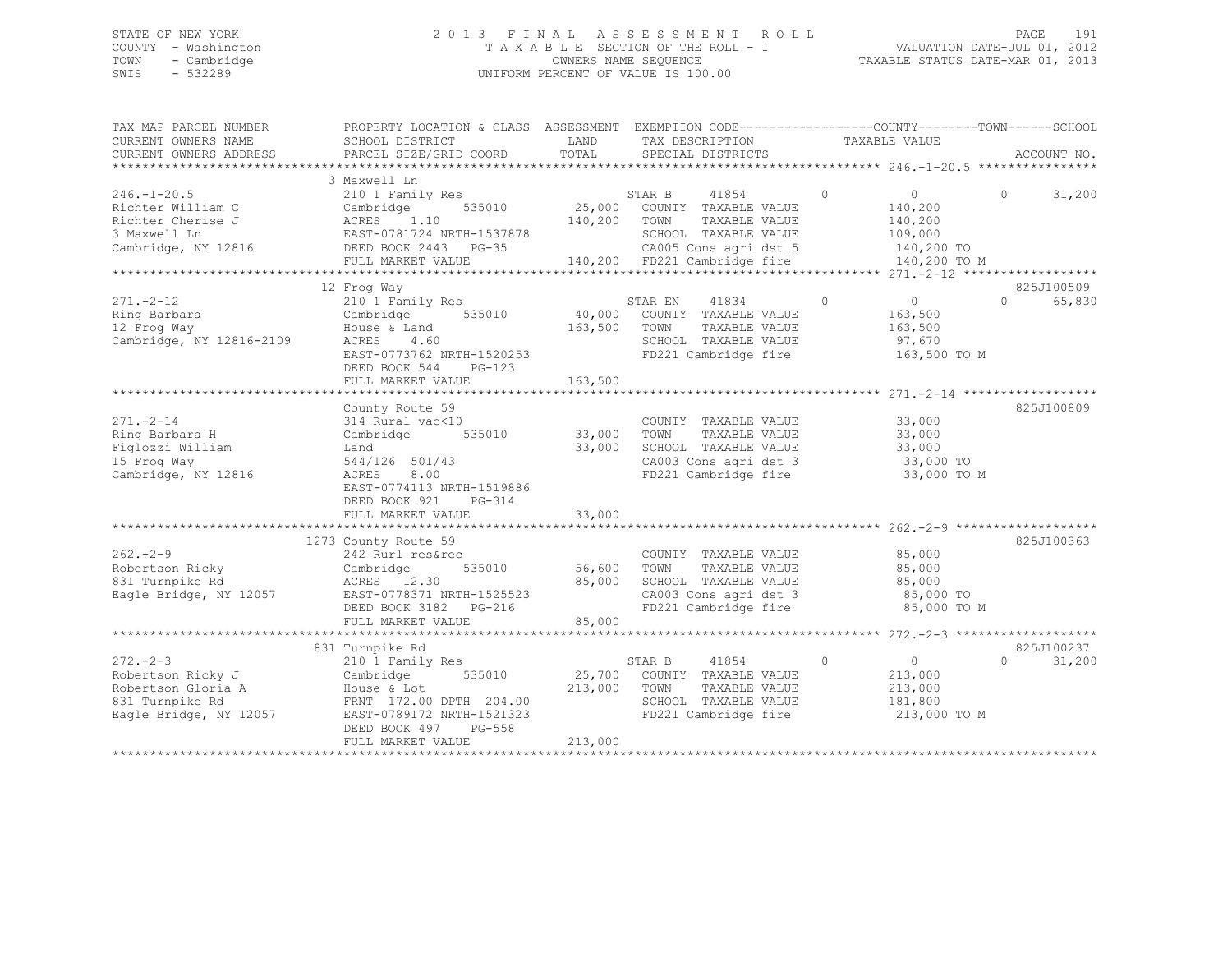| STATE OF NEW YORK                                       |                                                                                                 |              | 2013 FINAL ASSESSMENT ROLL                                                                           |               |                             | 192<br>PAGE                 |
|---------------------------------------------------------|-------------------------------------------------------------------------------------------------|--------------|------------------------------------------------------------------------------------------------------|---------------|-----------------------------|-----------------------------|
| COUNTY - Washington                                     |                                                                                                 |              | TAXABLE SECTION OF THE ROLL - 1                                                                      |               | VALUATION DATE-JUL 01, 2012 |                             |
| TOWN<br>- Cambridge                                     |                                                                                                 |              | TAXABLE STATUS DATE-MAR 01, 2013                                                                     |               |                             |                             |
| $-532289$<br>SWIS                                       |                                                                                                 |              | UNIFORM PERCENT OF VALUE IS 100.00                                                                   |               |                             |                             |
|                                                         |                                                                                                 |              |                                                                                                      |               |                             |                             |
|                                                         |                                                                                                 |              |                                                                                                      |               |                             |                             |
|                                                         |                                                                                                 |              |                                                                                                      |               |                             |                             |
| TAX MAP PARCEL NUMBER                                   | PROPERTY LOCATION & CLASS ASSESSMENT EXEMPTION CODE----------------COUNTY-------TOWN-----SCHOOI |              |                                                                                                      |               |                             |                             |
| CURRENT OWNERS NAME                                     | SCHOOL DISTRICT                                                                                 |              | LAND TAX DESCRIPTION                                                                                 | TAXABLE VALUE |                             |                             |
| CURRENT OWNERS ADDRESS                                  | PARCEL SIZE/GRID COORD                                                                          | TOTAL        | SPECIAL DISTRICTS                                                                                    |               |                             | ACCOUNT NO.                 |
|                                                         |                                                                                                 |              |                                                                                                      |               |                             |                             |
|                                                         | 496 Cobble Rd                                                                                   |              |                                                                                                      |               |                             | 825L100189                  |
| $262 - 2 - 7.1$                                         | 210 1 Family Res                                                                                |              | 41854<br>STAR B                                                                                      | $\circ$       | $\overline{0}$              | 31,200<br>$0 \qquad \qquad$ |
| Robertson Wayne                                         | Cambridge                                                                                       |              | 535010 28,500 COUNTY TAXABLE VALUE                                                                   |               | 75,000                      |                             |
| 496 Cobble Rd                                           | $H & \& L$                                                                                      | 75,000 TOWN  | TAXABLE VALUE                                                                                        |               | 75,000                      |                             |
| Cambridge, NY 12816                                     | FRNT 170.00 DPTH 252.00                                                                         |              | SCHOOL TAXABLE VALUE                                                                                 |               | 43,800                      |                             |
|                                                         | ACRES<br>$0.78$ BANK<br>26                                                                      |              | FD221 Cambridge fire                                                                                 |               | 75,000 TO M                 |                             |
|                                                         | EAST-0778357 NRTH-1528153                                                                       |              |                                                                                                      |               |                             |                             |
|                                                         | DEED BOOK 896<br>$PG-322$                                                                       |              |                                                                                                      |               |                             |                             |
|                                                         | FULL MARKET VALUE                                                                               | 75,000       |                                                                                                      |               |                             |                             |
|                                                         |                                                                                                 |              |                                                                                                      |               |                             |                             |
|                                                         | 92 Dickensen Rd                                                                                 |              |                                                                                                      |               |                             | 825J100585                  |
| $280 - 2 - 3$                                           | 240 Rural res                                                                                   |              | STAR B<br>41854                                                                                      | $\Omega$      | $\circ$                     | $\Omega$<br>31,200          |
| Rodriquez Josh A                                        | Cambridge<br>535010                                                                             |              | 43,000 COUNTY TAXABLE VALUE                                                                          |               | 215,300                     |                             |
| Rodriguez Josh A<br>Rodriguez Angela<br>92 Dickensen Rd | ACRES 10.00                                                                                     |              | 215,300 TOWN<br>TAXABLE VALUE                                                                        |               | 215,300                     |                             |
|                                                         | EAST-0775733 NRTH-1508634                                                                       |              | SCHOOL TAXABLE VALUE                                                                                 |               | 184,100                     |                             |
| Buskirk, NY 12028                                       | DEED BOOK 2591    PG-295                                                                        |              | CA003 Cons agri dst 3                                                                                | 215,300 TO    |                             |                             |
|                                                         | FULL MARKET VALUE                                                                               |              | $\frac{1}{3}$ °G-295 CAUUS CONS ay il was componently $\frac{215,300}{215,300}$ FD221 Cambridge fire |               | 215,300 TO M                |                             |
|                                                         |                                                                                                 |              |                                                                                                      |               |                             |                             |
|                                                         | Kenyon Rd                                                                                       |              |                                                                                                      |               |                             | 825J100340                  |
| $246. - 1 - 35$                                         | 105 Vac farmland                                                                                |              | AG DIST<br>41720                                                                                     | $\circ$       | 87,210<br>87,210            | 87,210                      |
| Roeske Theodore                                         | Greenwich                                                                                       |              | 533401 238,900 COUNTY TAXABLE VALUE                                                                  |               | 151,690                     |                             |
| Waldow Dorraine                                         | ACRES 156.70                                                                                    | 238,900 TOWN | TAXABLE VALUE                                                                                        |               | 151,690                     |                             |
| 167 Calkinstown Rd                                      | EAST-0771051 NRTH-1537346                                                                       |              | SCHOOL TAXABLE VALUE                                                                                 |               | 151,690                     |                             |
| Sharon, CT 06069                                        | DEED BOOK 2385 PG-59                                                                            |              | CA003 Cons agri dst 3                                                                                |               | 151,690 TO                  |                             |
|                                                         | FULL MARKET VALUE                                                                               | 238,900      | 87,210 EX                                                                                            |               |                             |                             |
| MAY BE SUBJECT TO PAYMENT                               |                                                                                                 |              | FD221 Cambridge fire                                                                                 |               | 238,900 TO M                |                             |
| UNDER AGDIST LAW TIL 2017                               |                                                                                                 |              |                                                                                                      |               |                             |                             |
|                                                         |                                                                                                 |              |                                                                                                      |               |                             |                             |
|                                                         | Kenyon Rd/e Off                                                                                 |              |                                                                                                      |               |                             | 825J100870                  |
| $246. - 1 - 41$                                         | 314 Rural vac<10                                                                                |              | COUNTY TAXABLE VALUE                                                                                 |               | 2,100                       |                             |
| Roeske Theodore                                         | Greenwich<br>533401                                                                             |              | 2,100 TOWN<br>TAXABLE VALUE                                                                          |               | 2,100                       |                             |
| Waldow Dorraine                                         | Wood Lot                                                                                        | 2,100        | SCHOOL TAXABLE VALUE                                                                                 |               | 2,100                       |                             |
| 167 Calkinstown Rd                                      | ACRES<br>3.00                                                                                   |              | CA003 Cons agri dst 3                                                                                |               | 2,100 TO                    |                             |
|                                                         |                                                                                                 |              |                                                                                                      |               |                             |                             |

167 Calkinstown Rd  $ACRES$  3.00 CA003 Cons agri dst 3 2,100 TO<br>
Sharon, CT 06069 CAST-0771293 NRTH-1538830 FD221 Cambridge fire 2,100 TO M

\*\*\*\*\*\*\*\*\*\*\*\*\*\*\*\*\*\*\*\*\*\*\*\*\*\*\*\*\*\*\*\*\*\*\*\*\*\*\*\*\*\*\*\*\*\*\*\*\*\*\*\*\*\*\*\*\*\*\*\*\*\*\*\*\*\*\*\*\*\*\*\*\*\*\*\*\*\*\*\*\*\*\*\*\*\*\*\*\*\*\*\*\*\*\*\*\*\*\*\*\*\*\*\*\*\*\*\*\*\*\*\*\*\*\*\*\*\*\*\*\*\*\*\*\*\*\*\*\*\*\*\*

EAST-0771293 NRTH-1538830 DEED BOOK 2385 PG-59

FULL MARKET VALUE 2,100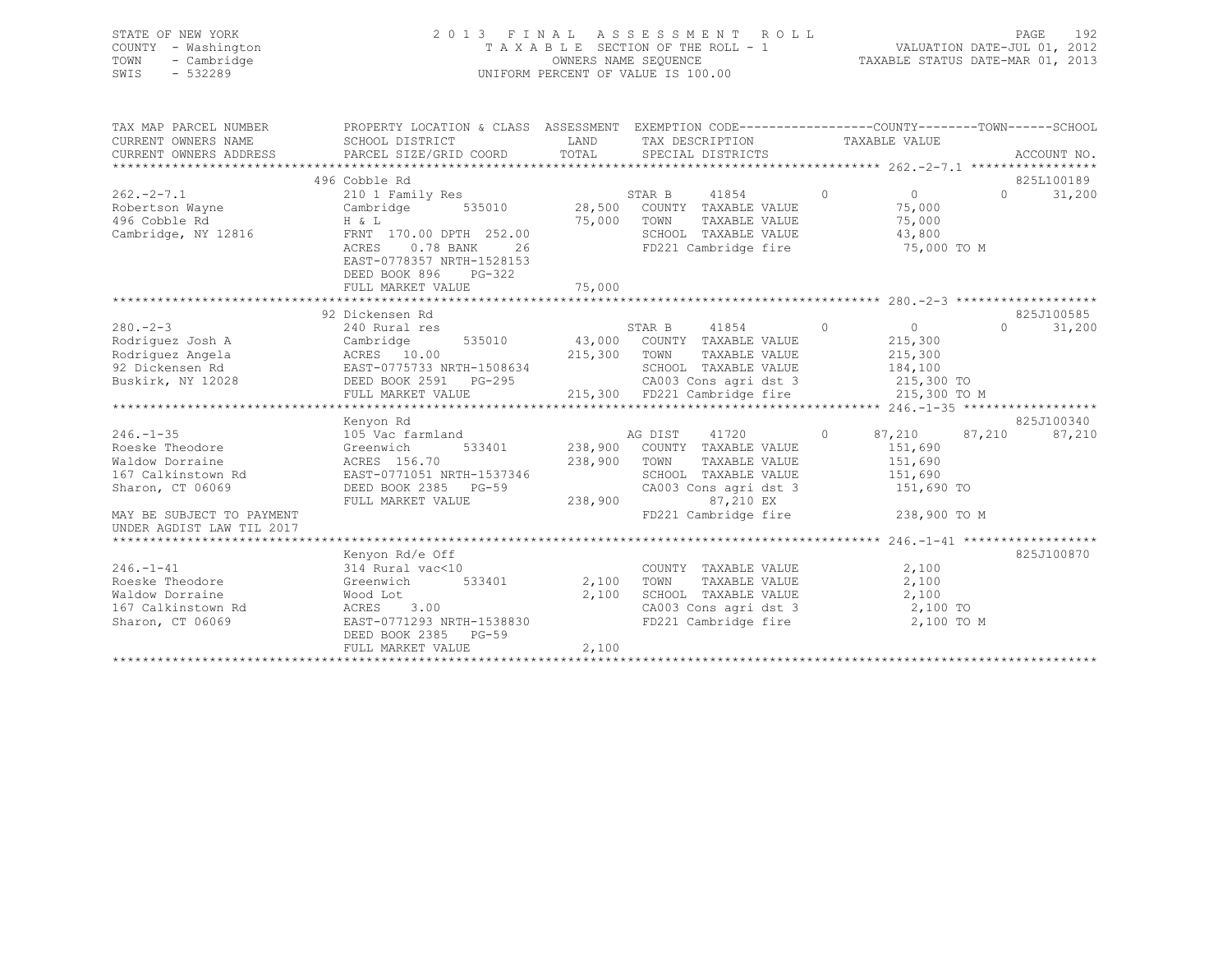## STATE OF NEW YORK 2 0 1 3 F I N A L A S S E S S M E N T R O L L PAGE 193 COUNTY - Washington T A X A B L E SECTION OF THE ROLL - 1 VALUATION DATE-JUL 01, 2012 TOWN - Cambridge OWNERS NAME SEQUENCE TAXABLE STATUS DATE-MAR 01, 2013 SWIS - 532289 UNIFORM PERCENT OF VALUE IS 100.00

| TAX MAP PARCEL NUMBER<br>CURRENT OWNERS NAME         | PROPERTY LOCATION & CLASS ASSESSMENT EXEMPTION CODE---------------COUNTY-------TOWN-----SCHOOL<br>SCHOOL DISTRICT | LAND                   | TAX DESCRIPTION                                      | TAXABLE VALUE                    |                |             |
|------------------------------------------------------|-------------------------------------------------------------------------------------------------------------------|------------------------|------------------------------------------------------|----------------------------------|----------------|-------------|
| CURRENT OWNERS ADDRESS                               | PARCEL SIZE/GRID COORD                                                                                            | TOTAL                  | SPECIAL DISTRICTS                                    |                                  |                | ACCOUNT NO. |
|                                                      | 539 Center Cambridge Rd                                                                                           |                        | 60 PCT OF VALUE USED FOR EXEMPTION PURPOSES          |                                  |                | 825J100579  |
| $270. - 1 - 17$                                      | 241 Rural res&ag                                                                                                  |                        | AG DIST<br>41720                                     | 77,782<br>$\circ$                | 77,782         | 77,782      |
| Rogers Agnes                                         | Cambridge                                                                                                         | 535010 151,000 AGED-CO | 41802                                                | $\circ$<br>50,400                | $\overline{0}$ | $\circ$     |
| Rogers John                                          | House & Land                                                                                                      |                        | 280,000 AGED-TOWN 41803                              | $\circ$<br>$\overline{0}$        | 33,600         | $\circ$     |
| 539 Center Cambridge Rd                              | 633/299                                                                                                           |                        | 41804<br>AGED-SCH                                    | $\overline{0}$<br>$\bigcirc$     | $\Omega$       | 16,800      |
| Cambridge, NY 12816                                  | ACRES 79.50                                                                                                       |                        | 41834<br>STAR EN                                     | $\overline{0}$<br>$\overline{0}$ | $\circ$        | 65,830      |
|                                                      | EAST-0768312 NRTH-1517954                                                                                         |                        | COUNTY TAXABLE VALUE                                 | 151,818                          |                |             |
| MAY BE SUBJECT TO PAYMENT                            | DEED BOOK 633<br>PG-297                                                                                           |                        | TOWN<br>TAXABLE VALUE                                | 168,618                          |                |             |
| UNDER AGDIST LAW TIL 2017 FULL MARKET VALUE          |                                                                                                                   |                        | 280,000 SCHOOL TAXABLE VALUE                         | 119,588                          |                |             |
|                                                      |                                                                                                                   |                        | CA003 Cons agri dst 3                                | 202,218 TO                       |                |             |
|                                                      |                                                                                                                   |                        | 77,782 EX                                            |                                  |                |             |
|                                                      |                                                                                                                   |                        | FD221 Cambridge fire 280,000 TO M                    |                                  |                |             |
|                                                      |                                                                                                                   |                        |                                                      |                                  |                |             |
|                                                      | 30 Martindale Way                                                                                                 |                        |                                                      |                                  |                |             |
| $279. - 2 - 2.22$                                    | 210 1 Family Res                                                                                                  |                        | 41854<br>STAR B                                      | $\circ$<br>$\overline{0}$        | $\Omega$       | 31,200      |
| Rogers Catherine                                     | Cambridge 535010                                                                                                  |                        | 28,000 COUNTY TAXABLE VALUE                          | 199,000                          |                |             |
| 30 Martindale Way                                    | H & L                                                                                                             | 199,000                | TOWN<br>TAXABLE VALUE                                | 199,000                          |                |             |
| Johnsonville, NY 12094                               |                                                                                                                   |                        | SCHOOL TAXABLE VALUE                                 | 167,800                          |                |             |
|                                                      | ACKES 1.44<br>EAST-0764779 NRTH-1513447<br>DEED BOOK 681 PG-182<br>PHIL MARTING 1                                 |                        | CA003 Cons agri dst 3                                | 199,000 TO<br>199,000 TO M       |                |             |
|                                                      | FULL MARKET VALUE                                                                                                 | 199,000                | FD221 Cambridge fire                                 |                                  |                |             |
|                                                      |                                                                                                                   |                        |                                                      |                                  |                |             |
|                                                      | 14 Martindale Way                                                                                                 |                        |                                                      |                                  |                | 825J102022  |
| $279. - 2 - 2.21$                                    | 210 1 Family Res                                                                                                  |                        | STAR B<br>41854                                      | $\circ$<br>$\sim$ 0              | $\cap$         | 31,200      |
| Rogers Dale J                                        | Cambridge 535010                                                                                                  | 30,000                 | COUNTY TAXABLE VALUE                                 | 197,900                          |                |             |
| Rogers Dale J<br>Rogers Karen J<br>14 Martindale Way | $H \& L$                                                                                                          | 197,900                | TOWN<br>TAXABLE VALUE                                | 197,900                          |                |             |
|                                                      | ACRES<br>2.17                                                                                                     |                        | SCHOOL TAXABLE VALUE                                 | 166,700                          |                |             |
| Johnsonville, NY 12094                               | EAST-0764844 NRTH-1513050                                                                                         |                        | CA003 Cons agri dst 3                                | 197,900 TO                       |                |             |
|                                                      | DEED BOOK 604<br>$PG-29$                                                                                          |                        | FD221 Cambridge fire                                 | 197,900 TO M                     |                |             |
|                                                      | FULL MARKET VALUE                                                                                                 | 197,900                |                                                      |                                  |                |             |
|                                                      |                                                                                                                   |                        |                                                      |                                  |                |             |
|                                                      | Rogers Ln                                                                                                         |                        |                                                      |                                  |                |             |
| $271 - 2 - 3.7$                                      | 314 Rural vac<10                                                                                                  |                        | COUNTY TAXABLE VALUE                                 | 7,500                            |                |             |
| Rogers John P                                        | Cambridge<br>535010                                                                                               | 7,500                  | TOWN<br>TAXABLE VALUE                                | 7,500                            |                |             |
| Rogers Karen A                                       | Sub lot F                                                                                                         | 7,500                  | SCHOOL TAXABLE VALUE                                 | 7,500                            |                |             |
| 50 Rogers Ln                                         | ACRES 2.18                                                                                                        |                        | FD221 Cambridge fire                                 | 7,500 TO M                       |                |             |
| Cambridge, NY 12816                                  | EAST-0771926 NRTH-1519128                                                                                         |                        |                                                      |                                  |                |             |
|                                                      | DEED BOOK 1881 PG-236                                                                                             |                        |                                                      |                                  |                |             |
|                                                      | FULL MARKET VALUE                                                                                                 | 7,500                  |                                                      |                                  |                |             |
|                                                      |                                                                                                                   |                        |                                                      |                                  |                |             |
|                                                      | 50 Rogers Ln<br>210 1 Family Res                                                                                  |                        |                                                      |                                  |                | 825J100578  |
| $271. - 2 - 6$                                       |                                                                                                                   |                        | 41834<br>STAR EN                                     | $\circ$<br>$\overline{0}$        | $\cap$         | 65,830      |
| Rogers John P                                        | Cambridge 535010                                                                                                  | 134,100                | 30,000 COUNTY TAXABLE VALUE<br>TOWN<br>TAXABLE VALUE | 134,100                          |                |             |
| Rogers Karen A<br>50 Rogers Ln                       | H & L<br>ACRES<br>1.00                                                                                            |                        | SCHOOL TAXABLE VALUE                                 | 134,100<br>68,270                |                |             |
| Cambridge, NY 12816                                  | EAST-0772054 NRTH-1519236                                                                                         |                        | FD221 Cambridge fire                                 | 134,100 TO M                     |                |             |
|                                                      | DEED BOOK 428<br>PG-1005                                                                                          |                        |                                                      |                                  |                |             |
|                                                      | FULL MARKET VALUE                                                                                                 | 134,100                |                                                      |                                  |                |             |
|                                                      |                                                                                                                   |                        |                                                      |                                  |                |             |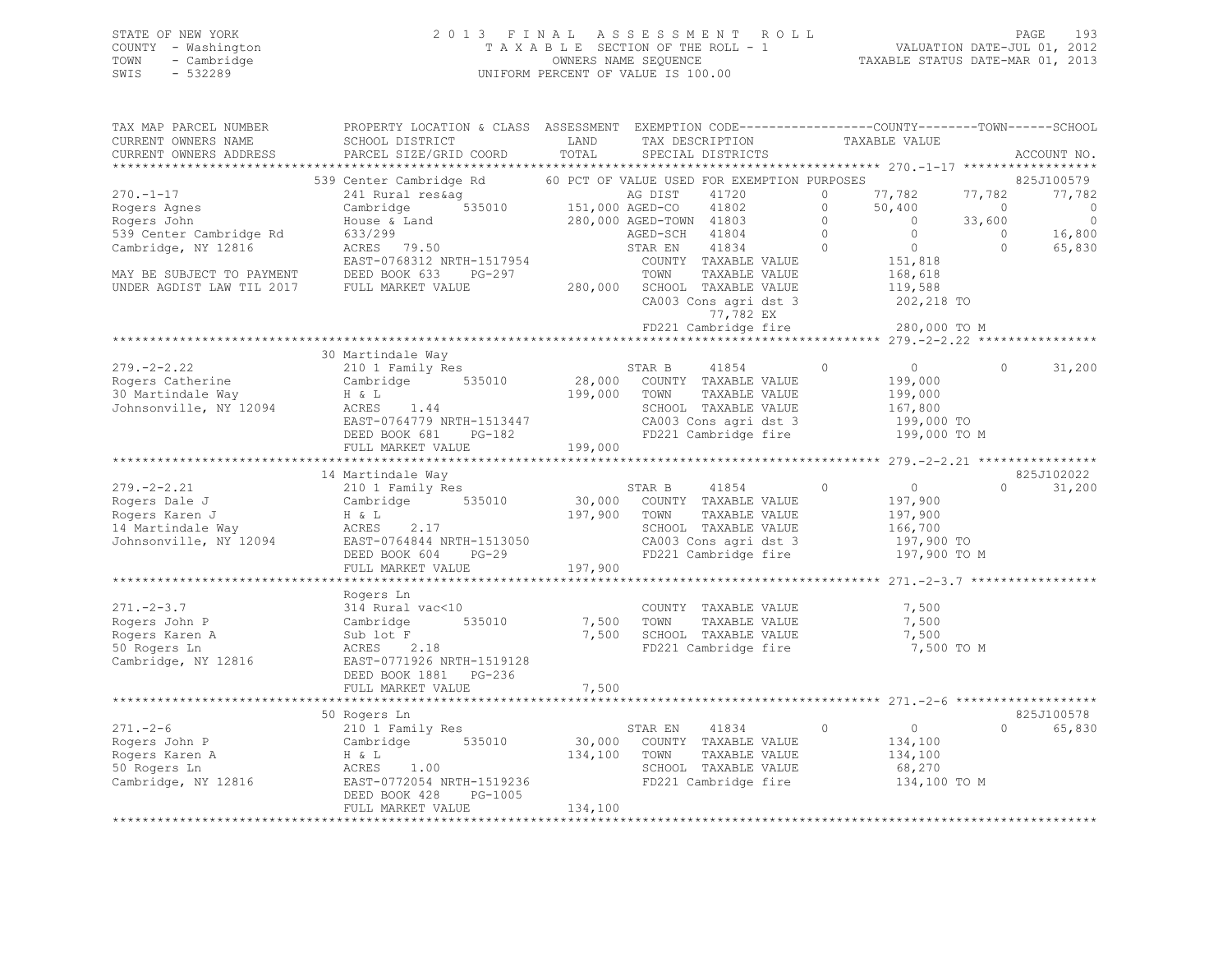## STATE OF NEW YORK 2 0 1 3 F I N A L A S S E S S M E N T R O L L PAGE 194 COUNTY - Washington T A X A B L E SECTION OF THE ROLL - 1 VALUATION DATE-JUL 01, 2012 TOWN - Cambridge OWNERS NAME SEQUENCE TAXABLE STATUS DATE-MAR 01, 2013 SWIS - 532289 UNIFORM PERCENT OF VALUE IS 100.00

| TAX MAP PARCEL NUMBER<br>CURRENT OWNERS NAME | PROPERTY LOCATION & CLASS ASSESSMENT EXEMPTION CODE-----------------COUNTY-------TOWN------SCHOOL | LAND           |                                           |                     | TAXABLE VALUE                                |          |             |
|----------------------------------------------|---------------------------------------------------------------------------------------------------|----------------|-------------------------------------------|---------------------|----------------------------------------------|----------|-------------|
| CURRENT OWNERS ADDRESS                       | SCHOOL DISTRICT<br>PARCEL SIZE/GRID COORD                                                         | TOTAL          | TAX DESCRIPTION<br>SPECIAL DISTRICTS      |                     |                                              |          | ACCOUNT NO. |
|                                              |                                                                                                   |                |                                           |                     |                                              |          |             |
|                                              | 1365 County Route 59                                                                              |                |                                           |                     |                                              |          | 825J100672  |
| $263. - 1 - 24$                              | 210 1 Family Res                                                                                  |                | WAR VET/C 41122<br>23,600 WAR VET/T 41123 | $\circ$             | 15,750                                       | $\circ$  | 0           |
| Rogers Karen A                               | 535010<br>Cambridge                                                                               |                |                                           | $\circ$<br>$\Omega$ | $\overline{0}$<br>$\overline{0}$             | 15,750   | $\circ$     |
| Rogers Suzanne M                             | H & L<br>FRNT 122.00 DPTH 230.00                                                                  | 105,000 STAR B | 41854<br>COUNTY TAXABLE VALUE             |                     | 89,250                                       | $\circ$  | 31,200      |
| 50 Rogers Ln<br>Cambridge, NY 12816          | ACRES<br>0.71                                                                                     |                | TOWN<br>TAXABLE VALUE                     |                     | 89,250                                       |          |             |
|                                              | EAST-0780487 NRTH-1526544                                                                         |                | SCHOOL TAXABLE VALUE                      |                     | 73,800                                       |          |             |
|                                              | DEED BOOK 917<br>PG-120                                                                           |                | CA003 Cons agri dst 3                     |                     | 105,000 TO                                   |          |             |
|                                              | FULL MARKET VALUE                                                                                 |                | 105,000 FD221 Cambridge fire              |                     | 105,000 TO M                                 |          |             |
|                                              |                                                                                                   |                |                                           |                     |                                              |          |             |
|                                              | 8 Horton Ln                                                                                       |                |                                           |                     |                                              |          | 825J100244  |
| $261 - 2 - 7$                                | 241 Rural res&aq                                                                                  |                | 41720<br>AG DIST                          | $\circ$             | 90,457                                       | 90,457   | 90,457      |
| Rogers Mark                                  | 535010<br>Cambridge                                                                               | 157,300 STAR B | 41854                                     | $\circ$             | $\circ$                                      | $\Omega$ | 31,200      |
| Rogers Marge                                 | 563/155                                                                                           | 338,000        | COUNTY TAXABLE VALUE                      |                     | 247,543                                      |          |             |
| 8 Horton Ln                                  | $261 - 1 - 7$                                                                                     |                | TOWN<br>TAXABLE VALUE                     |                     | 247,543                                      |          |             |
| Cambridge, NY 12816                          | ACRES 85.00                                                                                       |                | SCHOOL TAXABLE VALUE                      |                     | 216,343                                      |          |             |
|                                              | EAST-0766120 NRTH-1523487                                                                         |                | CA003 Cons agri dst 3                     |                     | 247,543 TO                                   |          |             |
| MAY BE SUBJECT TO PAYMENT                    | DEED BOOK 563<br>$PG-153$                                                                         |                | 90,457 EX                                 |                     |                                              |          |             |
| UNDER AGDIST LAW TIL 2017                    | FULL MARKET VALUE                                                                                 |                | 338,000 FD221 Cambridge fire              |                     | 338,000 TO M                                 |          |             |
|                                              |                                                                                                   |                |                                           |                     |                                              |          |             |
|                                              | 96 Martindale Way                                                                                 |                |                                           |                     |                                              |          |             |
| $279. - 2 - 2.23$                            | 210 1 Family Res                                                                                  |                | COUNTY TAXABLE VALUE                      |                     | 132,000                                      |          |             |
| Rogers Mark                                  | 535010<br>Cambridge                                                                               | 27,600         | TOWN<br>TAXABLE VALUE                     |                     | 132,000                                      |          |             |
| 8 Horton Ln                                  | 2.71<br>ACRES                                                                                     | 132,000        | SCHOOL TAXABLE VALUE                      |                     | 132,000                                      |          |             |
| Cambridge, NY 12816                          | EAST-0765009 NRTH-1513382                                                                         |                | CA003 Cons agri dst 3                     |                     | 132,000 TO                                   |          |             |
|                                              | DEED BOOK 681<br>PG-185                                                                           |                | FD221 Cambridge fire                      |                     | 132,000 TO M                                 |          |             |
|                                              | FULL MARKET VALUE                                                                                 | 132,000        |                                           |                     |                                              |          |             |
|                                              |                                                                                                   |                |                                           |                     |                                              |          |             |
|                                              | 44 Martindale Way                                                                                 |                |                                           |                     |                                              |          | 825J100955  |
| $279. - 2 - 2.2$                             | 242 Rurl res&rec                                                                                  |                | STAR EN<br>41834                          | $\circ$             | $\overline{0}$                               | $\Omega$ | 65,830      |
| Rogers Olga M                                | 535010<br>Cambridge                                                                               |                | 56,700 COUNTY TAXABLE VALUE               |                     | 220,000                                      |          |             |
| 44 Martindale Way 687/203                    |                                                                                                   | 220,000        | TOWN<br>TAXABLE VALUE                     |                     | 220,000                                      |          |             |
| Johnsonville, NY 12094-2030                  | ACRES 14.71                                                                                       |                | SCHOOL TAXABLE VALUE                      |                     | 154,170                                      |          |             |
|                                              | EAST-0764781 NRTH-1514336                                                                         |                | CA003 Cons agri dst 3                     |                     | 220,000 TO                                   |          |             |
|                                              | DEED BOOK 780<br>$PG-82$<br>FULL MARKET VALUE                                                     | 220,000        | FD221 Cambridge fire                      |                     | 220,000 TO M                                 |          |             |
|                                              | ************************                                                                          |                |                                           |                     | ************** 263.-2-4 ******************** |          |             |
|                                              | 1328 King Rd                                                                                      |                |                                           |                     |                                              |          | 825J100670  |
| $263 - 2 - 4$                                | 241 Rural res&aq                                                                                  |                | AGRI-D IND 41730                          | 0                   | 19,667                                       | 19,667   | 19,667      |
| Rolleston Bruce                              | 535010<br>Cambridge                                                                               | 85,200 STAR EN | 41834                                     | $\circ$             | $\overline{0}$                               | $\circ$  | 65,830      |
| 1328 King Rd                                 | ACRES 26.53                                                                                       | 312,000        | COUNTY TAXABLE VALUE                      |                     | 292,333                                      |          |             |
| Cambridge, NY 12816                          | EAST-0786453 NRTH-1527935                                                                         |                | TOWN<br>TAXABLE VALUE                     |                     | 292,333                                      |          |             |
|                                              | DEED BOOK 801<br>PG-135                                                                           |                | SCHOOL TAXABLE VALUE                      |                     | 226,503                                      |          |             |
| MAY BE SUBJECT TO PAYMENT                    | FULL MARKET VALUE                                                                                 |                | 312,000 FD221 Cambridge fire              |                     | 312,000 TO M                                 |          |             |
| UNDER AGDIST LAW TIL 2020                    |                                                                                                   |                |                                           |                     |                                              |          |             |
|                                              |                                                                                                   |                |                                           |                     |                                              |          |             |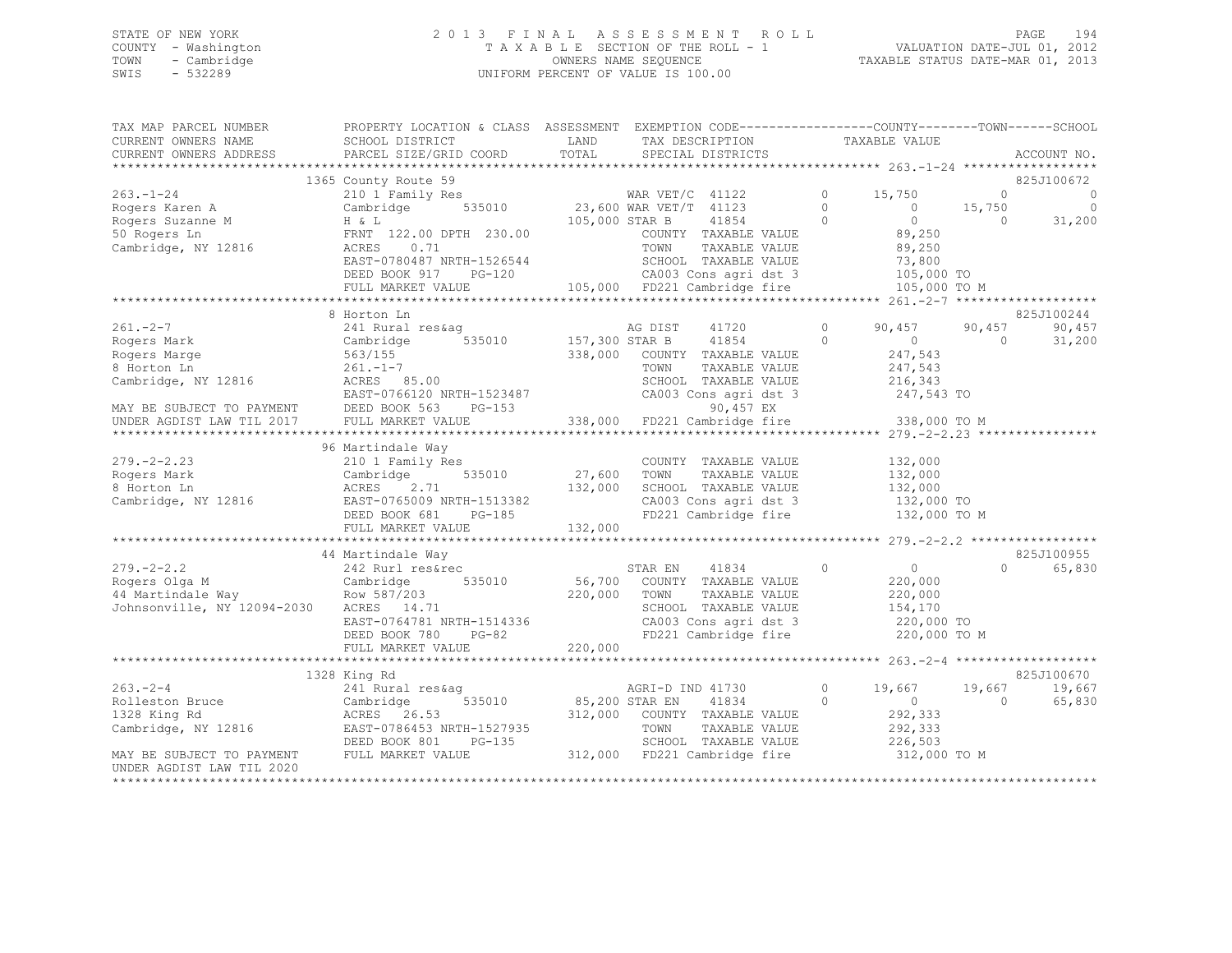## STATE OF NEW YORK 2 0 1 3 F I N A L A S S E S S M E N T R O L L PAGE 195 COUNTY - Washington T A X A B L E SECTION OF THE ROLL - 1 VALUATION DATE-JUL 01, 2012 TOWN - Cambridge OWNERS NAME SEQUENCE TAXABLE STATUS DATE-MAR 01, 2013 SWIS - 532289 UNIFORM PERCENT OF VALUE IS 100.00

| TAX MAP PARCEL NUMBER<br>CURRENT OWNERS NAME<br>CURRENT OWNERS ADDRESS<br>************************** | PROPERTY LOCATION & CLASS ASSESSMENT<br>SCHOOL DISTRICT<br>PARCEL SIZE/GRID COORD                                                                          | LAND<br>TOTAL                        | EXEMPTION CODE-----------------COUNTY-------TOWN------SCHOOL<br>TAX DESCRIPTION<br>SPECIAL DISTRICTS                                                |               | TAXABLE VALUE                                                                          |                      | ACCOUNT NO.          |
|------------------------------------------------------------------------------------------------------|------------------------------------------------------------------------------------------------------------------------------------------------------------|--------------------------------------|-----------------------------------------------------------------------------------------------------------------------------------------------------|---------------|----------------------------------------------------------------------------------------|----------------------|----------------------|
|                                                                                                      | 46 Irish Ln                                                                                                                                                |                                      |                                                                                                                                                     |               |                                                                                        |                      | 825J100582           |
| $263 - 1 - 5$<br>Romack Dolores R<br>46 Irish Ln<br>Cambridge, NY 12816                              | 210 1 Family Res<br>535010<br>Cambridge<br>H&l<br>645/11<br>ACRES<br>3.50<br>EAST-0782593 NRTH-1528129<br>DEED BOOK 2570 PG-153                            | 53,800<br>260,900                    | STAR EN<br>41834<br>COUNTY TAXABLE VALUE<br>TOWN<br>TAXABLE VALUE<br>SCHOOL TAXABLE VALUE<br>FD221 Cambridge fire                                   | $\circ$       | $\overline{0}$<br>260,900<br>260,900<br>195,070<br>260,900 то м                        | $\Omega$             | 65,830               |
|                                                                                                      | FULL MARKET VALUE                                                                                                                                          | 260,900                              |                                                                                                                                                     |               |                                                                                        |                      |                      |
|                                                                                                      |                                                                                                                                                            |                                      |                                                                                                                                                     |               |                                                                                        |                      |                      |
| $263. - 1 - 6$<br>Romack Howard Jr<br>Romack Patricia<br>28 Irish Ln<br>Cambridge, NY 12816          | 28 Irish Ln<br>210 1 Family Res<br>Cambridge 535010<br>H&l<br>ACRES<br>8.10<br>EAST-0782518 NRTH-1528657<br>DEED BOOK 444<br>PG-307<br>FULL MARKET VALUE   | 72,400<br>315,000<br>315,000         | STAR EN<br>41834<br>COUNTY TAXABLE VALUE<br>TOWN<br>TAXABLE VALUE<br>SCHOOL TAXABLE VALUE<br>FD221 Cambridge fire                                   | $\circ$       | $\overline{0}$<br>315,000<br>315,000<br>249,170<br>315,000 TO M                        | $\Omega$             | 825J100583<br>65,830 |
|                                                                                                      |                                                                                                                                                            |                                      |                                                                                                                                                     |               |                                                                                        |                      |                      |
|                                                                                                      | 1622 County Route 59                                                                                                                                       |                                      |                                                                                                                                                     |               |                                                                                        |                      | 825J100229           |
| $255. - 1 - 16$<br>Roome Hugh<br>956 North Rd<br>Greenwich, NY 12834                                 | 241 Rural res&aq<br>535010<br>Cambridge<br>ACRES 102.10<br>EAST-0785157 NRTH-1529693<br>DEED BOOK 742<br>PG-157                                            | 179,600<br>660,000                   | AG DIST<br>41720<br>COUNTY TAXABLE VALUE<br>TAXABLE VALUE<br>TOWN<br>SCHOOL TAXABLE VALUE<br>CA003 Cons agri dst 3                                  | 0             | 90,175<br>569,825<br>569,825<br>569,825<br>569,825 TO                                  | 90, 175              | 90,175               |
| MAY BE SUBJECT TO PAYMENT                                                                            | FULL MARKET VALUE                                                                                                                                          | 660,000                              | 90,175 EX                                                                                                                                           |               |                                                                                        |                      |                      |
| UNDER AGDIST LAW TIL 2017                                                                            |                                                                                                                                                            |                                      | FD221 Cambridge fire                                                                                                                                |               | 660,000 TO M                                                                           |                      |                      |
|                                                                                                      |                                                                                                                                                            |                                      |                                                                                                                                                     |               |                                                                                        |                      |                      |
| $262. -1 - 29$<br>Roose Shaun<br>454 County Route 60<br>Cambridge, NY 12816                          | 454 County Route 60<br>210 1 Family Res<br>535010<br>Cambridge<br>2 houses<br>ACRES 1.71<br>EAST-0773204 NRTH-1528168<br>DEED BOOK 900<br>$PG-39$          | 27,600<br>290,000                    | 41854<br>STAR B<br>COUNTY TAXABLE VALUE<br>TOWN<br>TAXABLE VALUE<br>SCHOOL TAXABLE VALUE<br>FD221 Cambridge fire                                    | $\Omega$      | $\overline{0}$<br>290,000<br>290,000<br>258,800<br>290,000 TO M                        | $\cap$               | 825J100949<br>31,200 |
|                                                                                                      | FULL MARKET VALUE                                                                                                                                          | 290,000                              |                                                                                                                                                     |               |                                                                                        |                      |                      |
|                                                                                                      |                                                                                                                                                            |                                      |                                                                                                                                                     |               |                                                                                        |                      |                      |
|                                                                                                      | 471 State Route 372                                                                                                                                        |                                      |                                                                                                                                                     |               |                                                                                        |                      | 825J100318           |
| $246. - 1 - 16$<br>Root Frank<br>Root Martha<br>471 State Route 372<br>Greenwich, NY 12834           | 210 1 Family Res<br>535010<br>Cambridge<br>House<br>Addition<br>ACRES<br>1.40<br>EAST-0780386 NRTH-1539005<br>PG-157<br>DEED BOOK 789<br>FULL MARKET VALUE | 35,000 STAR EN<br>212,400<br>212,400 | CW 10 VET/ 41152<br>41834<br>COUNTY TAXABLE VALUE<br>TOWN<br>TAXABLE VALUE<br>SCHOOL TAXABLE VALUE<br>CA005 Cons agri dst 5<br>FD221 Cambridge fire | 0<br>$\Omega$ | 8,000<br>$\overline{0}$<br>204,400<br>212,400<br>146,570<br>212,400 TO<br>212,400 TO M | $\Omega$<br>$\Omega$ | $\Omega$<br>65,830   |
|                                                                                                      |                                                                                                                                                            |                                      |                                                                                                                                                     |               |                                                                                        |                      |                      |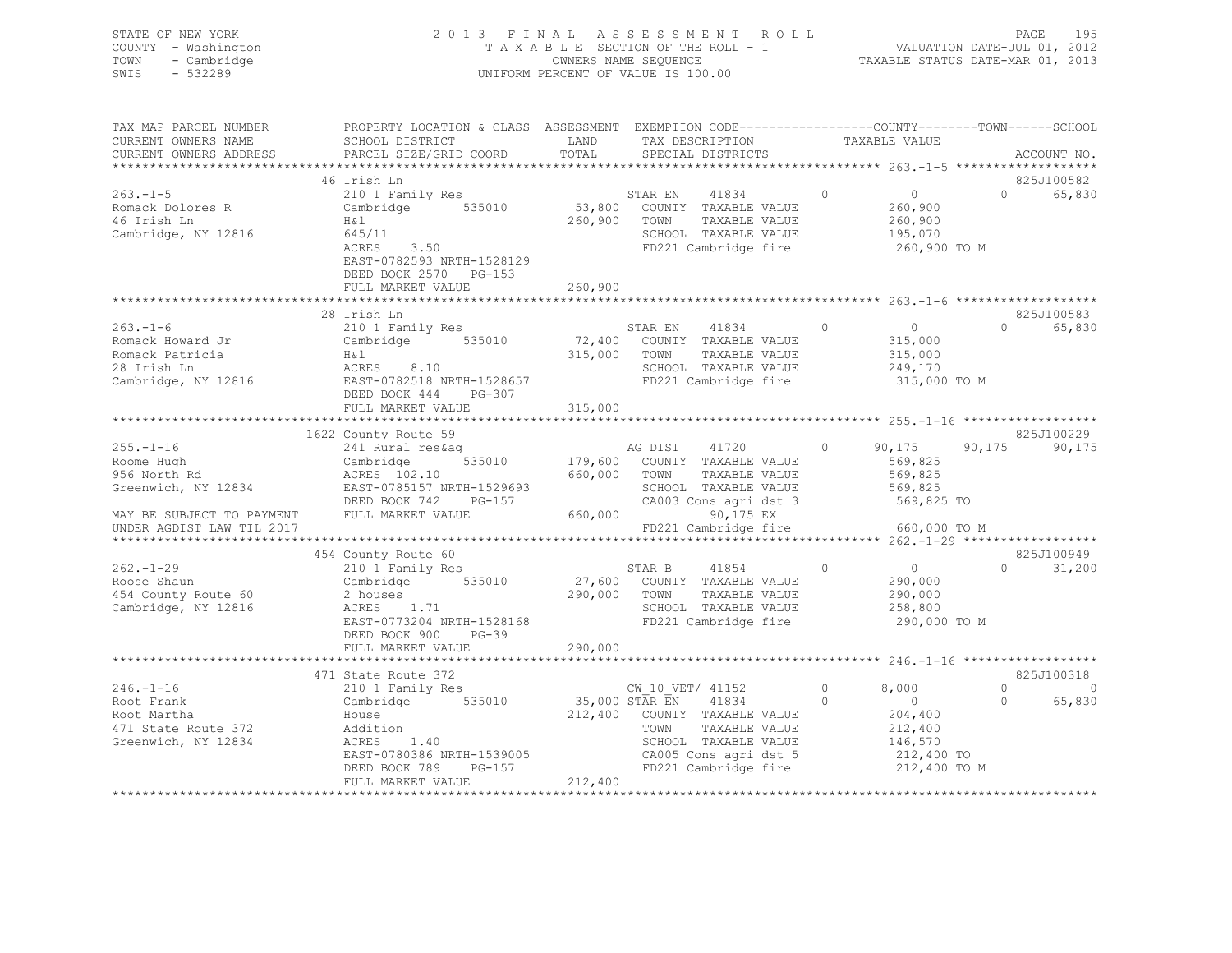## STATE OF NEW YORK 2 0 1 3 F I N A L A S S E S S M E N T R O L L PAGE 196 COUNTY - Washington T A X A B L E SECTION OF THE ROLL - 1 VALUATION DATE-JUL 01, 2012 TOWN - Cambridge OWNERS NAME SEQUENCE TAXABLE STATUS DATE-MAR 01, 2013 SWIS - 532289 UNIFORM PERCENT OF VALUE IS 100.00

| TAX MAP PARCEL NUMBER<br>CURRENT OWNERS NAME                                                                                   | PROPERTY LOCATION & CLASS ASSESSMENT EXEMPTION CODE---------------COUNTY-------TOWN------SCHOOL<br>SCHOOL DISTRICT                   | LAND          | TAX DESCRIPTION                           | TAXABLE VALUE              |                      |
|--------------------------------------------------------------------------------------------------------------------------------|--------------------------------------------------------------------------------------------------------------------------------------|---------------|-------------------------------------------|----------------------------|----------------------|
| CURRENT OWNERS ADDRESS                                                                                                         | PARCEL SIZE/GRID COORD                                                                                                               | TOTAL         | SPECIAL DISTRICTS                         |                            | ACCOUNT NO.          |
|                                                                                                                                | 35 Coila Rd                                                                                                                          |               |                                           |                            | 825J100398           |
| $255 - 2 - 5$                                                                                                                  | 210 1 Family Res                                                                                                                     |               | COUNTY TAXABLE VALUE 136,900              |                            |                      |
| Rosaday Enterprises, LLC                                                                                                       | Cambridge 535010                                                                                                                     | 25,200        | TOWN<br>TAXABLE VALUE                     | 136,900                    |                      |
| 39 Coila Rd                                                                                                                    | H & L                                                                                                                                | 136,900       | SCHOOL TAXABLE VALUE                      | 136,900<br>136,900         |                      |
| Cambridge, NY 12816                                                                                                            | ACRES 1.03<br>EAST-0787427 NRTH-1531244<br>DEED BOOK 2192 PG-198                                                                     |               | FD221 Cambridge fire                      | 136,900 TO M               |                      |
|                                                                                                                                | FULL MARKET VALUE                                                                                                                    | 136,900       |                                           |                            |                      |
|                                                                                                                                | 136 Dickensen Rd                                                                                                                     |               |                                           |                            | 825J100902           |
| $280. -1 - 12.1$                                                                                                               | 210 1 Family Res                                                                                                                     |               | STAR EN<br>41834                          | $\Omega$<br>$\overline{0}$ | 65,830<br>$\Omega$   |
| Rose Judith F                                                                                                                  | 535010                                                                                                                               |               | 35,000 COUNTY TAXABLE VALUE               | 135,700                    |                      |
| 136 Dickensen Rd                                                                                                               | Cambridge<br>ACRES 1<br>1.00                                                                                                         | 135,700 TOWN  | TAXABLE VALUE                             | 135,700                    |                      |
|                                                                                                                                | Buskirk, NY 12028 EAST-0774533 NRTH-1508296                                                                                          |               | SCHOOL TAXABLE VALUE                      |                            |                      |
|                                                                                                                                | IRTH-1508296<br>PG-207<br>DEED BOOK 691                                                                                              |               | CA003 Cons agri dst 3                     | 69,870<br>135,700 TO       |                      |
|                                                                                                                                | FULL MARKET VALUE                                                                                                                    |               | 135,700 FD221 Cambridge fire              | 135,700 TO M               |                      |
|                                                                                                                                |                                                                                                                                      |               |                                           |                            |                      |
|                                                                                                                                | 848 County Route 60                                                                                                                  |               |                                           |                            | 825J100884           |
| $246. - 1 - 25.2$                                                                                                              | 241 Rural res&ag                                                                                                                     |               | 41720<br>AG DIST                          | $\Omega$<br>31,308         | 31,308<br>31,308     |
|                                                                                                                                | 533401                                                                                                                               | 89,300 STAR B | 41854                                     | $\circ$<br>$\overline{0}$  | $\Omega$<br>31,200   |
| Rosenblatt Stuart I Greenwich<br>Call Elizabeth A Farm<br>848 County Route 60 Addition<br>Greenwich, NY 12834-9124 ACRES 30.60 |                                                                                                                                      |               | 308,300 COUNTY TAXABLE VALUE              | 276,992                    |                      |
|                                                                                                                                |                                                                                                                                      |               | TOWN<br>TAXABLE VALUE                     | 276,992                    |                      |
|                                                                                                                                | ACKES 30.00<br>EAST-0774431 NRTH-1537217<br>DEED BOOK 837 PG-332                                                                     |               | SCHOOL TAXABLE VALUE                      | 245,792                    |                      |
|                                                                                                                                |                                                                                                                                      |               | CA003 Cons agri dst 3                     | 276,992 TO                 |                      |
| MAY BE SUBJECT TO PAYMENT DEED BOOK 837<br>UNDER AGDIST LAW TIL 2017 FULL MARKET V                                             |                                                                                                                                      |               | 31,308 EX<br>308,300 FD221 Cambridge fire | 308,300 TO M               |                      |
|                                                                                                                                | FULL MARKET VALUE                                                                                                                    |               |                                           |                            |                      |
|                                                                                                                                | 276 Gannon Rd                                                                                                                        |               |                                           |                            |                      |
| $270. - 1 - 21.1$                                                                                                              | 242 Rurl res&rec                                                                                                                     |               | AG DIST<br>41720                          | $\circ$<br>36,453          | 36,453<br>36,453     |
| Ross Randy C                                                                                                                   | 535010<br>Cambridge                                                                                                                  |               | 80,300 STAR B<br>41854                    | $\overline{0}$<br>$\Omega$ | $\bigcirc$<br>31,200 |
| Ross Anne S                                                                                                                    | Sub Lot 1                                                                                                                            |               | 242,900 COUNTY TAXABLE VALUE              | 206,447                    |                      |
| 276 Gannon Rd                                                                                                                  | ACRES 22.61                                                                                                                          |               | TOWN<br>TAXABLE VALUE                     | 206,447                    |                      |
| Buskirk, NY 12028                                                                                                              | EAST-0768691 NRTH-1514220                                                                                                            |               | SCHOOL TAXABLE VALUE                      | 175,247                    |                      |
|                                                                                                                                | DEED BOOK 853<br>PG-94                                                                                                               |               | CA003 Cons agri dst 3                     | 206,447 TO                 |                      |
| MAY BE SUBJECT TO PAYMENT<br>UNDER ACDIST LAW TIL 2017                                                                         | FULL MARKET VALUE                                                                                                                    | 242,900       | 36,453 EX                                 |                            |                      |
| UNDER AGDIST LAW TIL 2017                                                                                                      |                                                                                                                                      |               | FD221 Cambridge fire 242,900 TO M         |                            |                      |
|                                                                                                                                |                                                                                                                                      |               |                                           |                            |                      |
|                                                                                                                                | 279 Gannon Rd                                                                                                                        |               |                                           |                            |                      |
| $270. - 1 - 21.2$                                                                                                              | 312 Vac w/imprv                                                                                                                      |               | AG DIST 41720                             | $\circ$                    | 18,841 18,841 18,841 |
| Ross Randy C                                                                                                                   | 535010<br>Cambridge                                                                                                                  |               | 20,000 COUNTY TAXABLE VALUE               | 16,159                     |                      |
| Ross Anne S                                                                                                                    | Land & Pole Barn                                                                                                                     | 35,000 TOWN   | TAXABLE VALUE                             | 16,159                     |                      |
| 276 Gannon Rd                                                                                                                  | Sub Lot 2                                                                                                                            |               | SCHOOL TAXABLE VALUE                      | 16,159                     |                      |
|                                                                                                                                |                                                                                                                                      |               | CA003 Cons agri dst 3                     | 16,159 TO                  |                      |
|                                                                                                                                | Exponent National Market 2001<br>Buskirk, NY 12028<br>MAY BE SUBJECT TO PAYMENT<br>UNDER AGDIST LAW TIL 2017 FULL MARKET VALUE 35,00 |               | 18,841 EX<br>FD221 Cambridge fire         | 35,000 TO M                |                      |
|                                                                                                                                |                                                                                                                                      | 35,000        |                                           |                            |                      |
|                                                                                                                                |                                                                                                                                      |               |                                           |                            |                      |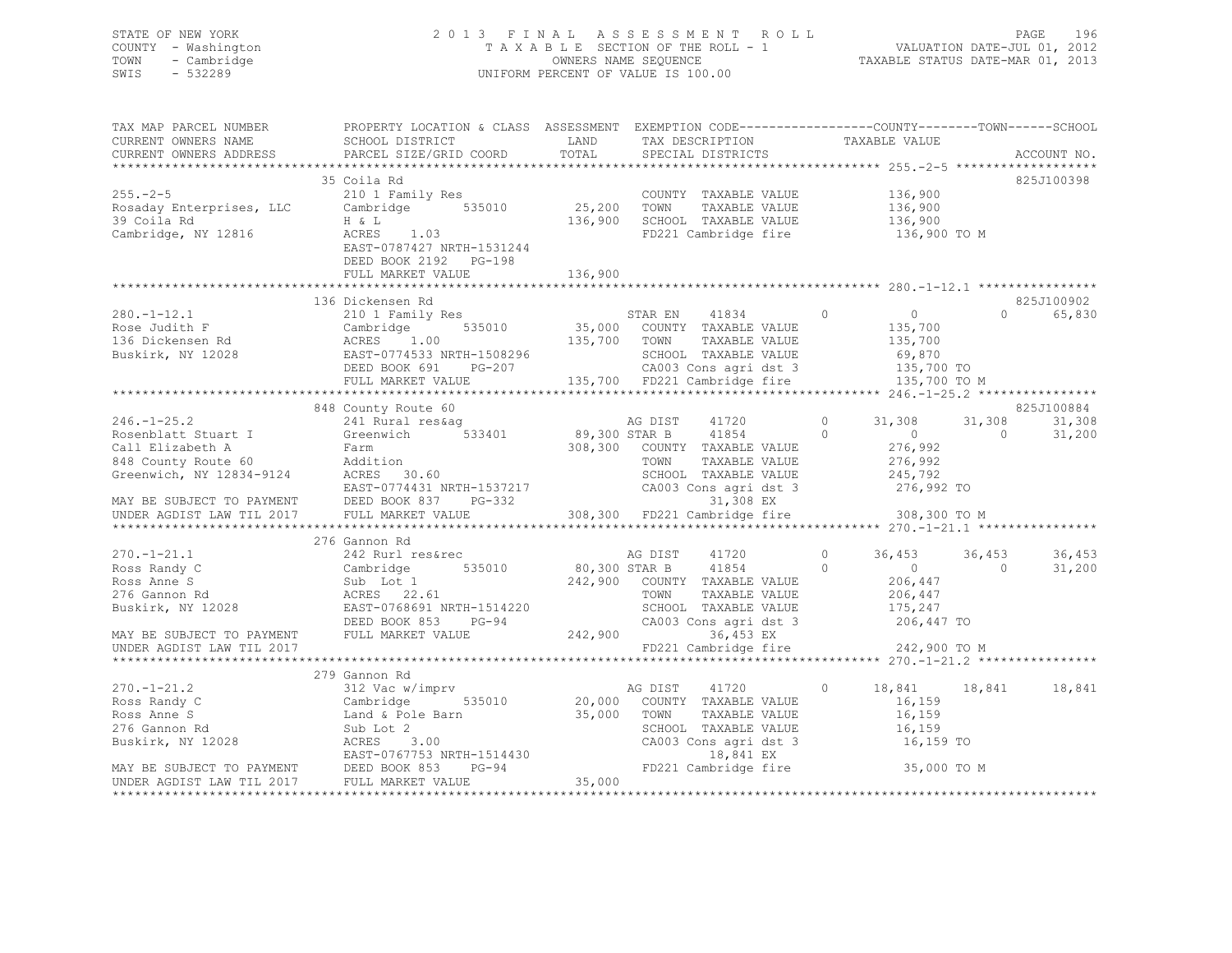| STATE OF NEW YORK   | 2013 FINAL ASSESSMENT ROLL         | 197<br>PAGE                      |
|---------------------|------------------------------------|----------------------------------|
| COUNTY - Washington | TAXABLE SECTION OF THE ROLL - 1    | VALUATION DATE-JUL 01, 2012      |
| TOWN - Cambridge    | OWNERS NAME SEQUENCE               | TAXABLE STATUS DATE-MAR 01, 2013 |
| SWIS<br>- 532289    | UNIFORM PERCENT OF VALUE IS 100.00 |                                  |
|                     |                                    |                                  |

| TAX MAP PARCEL NUMBER                                                                                                                                                                                                                            | PROPERTY LOCATION & CLASS ASSESSMENT EXEMPTION CODE----------------COUNTY-------TOWN------SCHOOL                                                                                                                  |         |                                                                                  |                                                                                                                                                                                                                                                                                                                                 |                                               |                    |
|--------------------------------------------------------------------------------------------------------------------------------------------------------------------------------------------------------------------------------------------------|-------------------------------------------------------------------------------------------------------------------------------------------------------------------------------------------------------------------|---------|----------------------------------------------------------------------------------|---------------------------------------------------------------------------------------------------------------------------------------------------------------------------------------------------------------------------------------------------------------------------------------------------------------------------------|-----------------------------------------------|--------------------|
| CURRENT OWNERS NAME                                                                                                                                                                                                                              | SCHOOL DISTRICT                                                                                                                                                                                                   | LAND    | TAX DESCRIPTION                                                                  | TAXABLE VALUE                                                                                                                                                                                                                                                                                                                   |                                               |                    |
| CURRENT OWNERS ADDRESS                                                                                                                                                                                                                           | PARCEL SIZE/GRID COORD                                                                                                                                                                                            | TOTAL   | SPECIAL DISTRICTS                                                                |                                                                                                                                                                                                                                                                                                                                 |                                               | ACCOUNT NO.        |
|                                                                                                                                                                                                                                                  |                                                                                                                                                                                                                   |         |                                                                                  |                                                                                                                                                                                                                                                                                                                                 |                                               |                    |
|                                                                                                                                                                                                                                                  | 1671 County Route 59                                                                                                                                                                                              |         |                                                                                  |                                                                                                                                                                                                                                                                                                                                 |                                               | 825J100619         |
| $255. - 1 - 15$<br>Ross Thomas C<br>1671 County Route 59<br>Cambridge, NY 12816                                                                                                                                                                  | 210 1 Family Res<br>Cambridge 535010 38,000 COUNTY TAXABLE VALUE<br>H & L 230,400 TOWN TAXABLE VALUE<br>H & L 230,400 TOWN TAXABLE VALUE<br>H & L<br>Bndy Agmt 744/133<br>ACRES 4.20<br>EAST-0786219 NRTH-1530541 |         | STAR B<br>41854<br>TAXABLE VALUE<br>SCHOOL TAXABLE VALUE<br>FD221 Cambridge fire | $\overline{0}$ 0                                                                                                                                                                                                                                                                                                                | 230,400<br>230,400<br>199,200<br>230,400 TO M | $\Omega$<br>31,200 |
|                                                                                                                                                                                                                                                  | DEED BOOK 487<br>PG-307                                                                                                                                                                                           |         |                                                                                  |                                                                                                                                                                                                                                                                                                                                 |                                               |                    |
|                                                                                                                                                                                                                                                  | FULL MARKET VALUE                                                                                                                                                                                                 | 230,400 |                                                                                  |                                                                                                                                                                                                                                                                                                                                 |                                               |                    |
|                                                                                                                                                                                                                                                  |                                                                                                                                                                                                                   |         |                                                                                  |                                                                                                                                                                                                                                                                                                                                 |                                               |                    |
|                                                                                                                                                                                                                                                  | 285 Stump Church Rd                                                                                                                                                                                               |         |                                                                                  |                                                                                                                                                                                                                                                                                                                                 |                                               | 825J100308         |
| 262.-1-5<br>285 Stump Church Rossi Ralph A II<br>285 Stump Church Rossi Nargaret<br>285 Stump Church Rd<br>285 Stump Church Rd<br>285 Stump Church Rd<br>285 Stump Church Rd<br>285 Stump Church Rd<br>285 Stump Church Rd<br>285 Stump Church R |                                                                                                                                                                                                                   |         |                                                                                  |                                                                                                                                                                                                                                                                                                                                 |                                               |                    |
|                                                                                                                                                                                                                                                  |                                                                                                                                                                                                                   |         |                                                                                  |                                                                                                                                                                                                                                                                                                                                 |                                               |                    |
|                                                                                                                                                                                                                                                  |                                                                                                                                                                                                                   |         |                                                                                  |                                                                                                                                                                                                                                                                                                                                 |                                               |                    |
|                                                                                                                                                                                                                                                  | 987 County Route 60                                                                                                                                                                                               |         |                                                                                  |                                                                                                                                                                                                                                                                                                                                 |                                               | 825J100275         |
| $246. - 1 - 28$                                                                                                                                                                                                                                  |                                                                                                                                                                                                                   |         |                                                                                  |                                                                                                                                                                                                                                                                                                                                 |                                               | 151,034            |
| Rowse Glenwood L                                                                                                                                                                                                                                 | 241 Rural res&ag 67<br>Greenwich 533401 291,800 STAR B 41854                                                                                                                                                      |         |                                                                                  |                                                                                                                                                                                                                                                                                                                                 | $41720$ 0 $151,034$ 151,034<br>41854 0 0 0    | 31,200             |
|                                                                                                                                                                                                                                                  |                                                                                                                                                                                                                   |         |                                                                                  |                                                                                                                                                                                                                                                                                                                                 | 344,466<br>344,466                            |                    |
|                                                                                                                                                                                                                                                  |                                                                                                                                                                                                                   |         |                                                                                  |                                                                                                                                                                                                                                                                                                                                 |                                               |                    |
|                                                                                                                                                                                                                                                  |                                                                                                                                                                                                                   |         |                                                                                  |                                                                                                                                                                                                                                                                                                                                 |                                               |                    |
| POWER RESS 192.20<br>MAY BE SUBJECT TO PAYMENT DEED BOOK 603 PG-63<br>UNDER AGDIST LAW TIL 2017 FULL MARKET VALUE<br>EAST-0772595 NRTH-1540729 SCHOOL TAXABLE VALUE 313,266<br>UNDER AGDIST LAW TIL 2017 FULL MARKET VALUE 495,500 COU           |                                                                                                                                                                                                                   |         |                                                                                  |                                                                                                                                                                                                                                                                                                                                 |                                               |                    |
|                                                                                                                                                                                                                                                  |                                                                                                                                                                                                                   |         |                                                                                  |                                                                                                                                                                                                                                                                                                                                 |                                               |                    |
|                                                                                                                                                                                                                                                  |                                                                                                                                                                                                                   |         | FD221 Cambridge fire 495,500 TO M                                                |                                                                                                                                                                                                                                                                                                                                 |                                               |                    |
|                                                                                                                                                                                                                                                  |                                                                                                                                                                                                                   |         |                                                                                  |                                                                                                                                                                                                                                                                                                                                 |                                               |                    |
|                                                                                                                                                                                                                                                  | 485 State Route 372                                                                                                                                                                                               |         |                                                                                  |                                                                                                                                                                                                                                                                                                                                 |                                               | 825J100381         |
| $246. -1 - 15$                                                                                                                                                                                                                                   |                                                                                                                                                                                                                   |         |                                                                                  | $\begin{matrix} 0 & 0 & 0 \\ 0 & 0 & 0 \\ 0 & 0 & 0 \\ 0 & 0 & 0 \\ 0 & 0 & 0 \\ 0 & 0 & 0 \\ 0 & 0 & 0 \\ 0 & 0 & 0 \\ 0 & 0 & 0 & 0 \\ 0 & 0 & 0 & 0 \\ 0 & 0 & 0 & 0 \\ 0 & 0 & 0 & 0 \\ 0 & 0 & 0 & 0 & 0 \\ 0 & 0 & 0 & 0 & 0 \\ 0 & 0 & 0 & 0 & 0 \\ 0 & 0 & 0 & 0 & 0 & 0 \\ 0 & 0 & 0 & 0 & 0 & 0 \\ 0 & 0 & 0 & 0 & 0$ |                                               | $\Omega$<br>31,200 |
| Ruic Kathryn A                                                                                                                                                                                                                                   | 210 1 Family Res<br>Cambridge 535010 30,800 COUNTY TAXABLE VALUE<br>H & L 30,800 COUNTY TAXABLE VALUE                                                                                                             |         |                                                                                  | 115,000<br>115,000                                                                                                                                                                                                                                                                                                              |                                               |                    |
| 485 State Route 372                                                                                                                                                                                                                              | H & L<br>ACRES 2.00                                                                                                                                                                                               |         | TAXABLE VALUE                                                                    |                                                                                                                                                                                                                                                                                                                                 |                                               |                    |
| Greenwich, NY 12834                                                                                                                                                                                                                              |                                                                                                                                                                                                                   |         | SCHOOL TAXABLE VALUE<br>CA005 Cons agri dst 5                                    |                                                                                                                                                                                                                                                                                                                                 |                                               |                    |
|                                                                                                                                                                                                                                                  | ACRES 2.00<br>EAST-0780332 NRTH-1539241<br>DEED BOOK 490 PG-826                                                                                                                                                   |         |                                                                                  |                                                                                                                                                                                                                                                                                                                                 | 83,800<br>115,000 TO<br>115,000 TO M          |                    |
|                                                                                                                                                                                                                                                  | DEED BOOK 490 PG-826                                                                                                                                                                                              |         | FD221 Cambridge fire                                                             |                                                                                                                                                                                                                                                                                                                                 |                                               |                    |
|                                                                                                                                                                                                                                                  | FULL MARKET VALUE                                                                                                                                                                                                 | 115,000 |                                                                                  |                                                                                                                                                                                                                                                                                                                                 |                                               |                    |
|                                                                                                                                                                                                                                                  |                                                                                                                                                                                                                   |         |                                                                                  |                                                                                                                                                                                                                                                                                                                                 |                                               |                    |
|                                                                                                                                                                                                                                                  | 4 Maxwell Ln                                                                                                                                                                                                      |         |                                                                                  |                                                                                                                                                                                                                                                                                                                                 |                                               |                    |
| $255. - 1 - 3.4$                                                                                                                                                                                                                                 | 105 Vac farmland                                                                                                                                                                                                  |         | AG DIST 41720                                                                    | $\circ$                                                                                                                                                                                                                                                                                                                         | 65,566 65,566 65,566                          |                    |
|                                                                                                                                                                                                                                                  |                                                                                                                                                                                                                   |         |                                                                                  |                                                                                                                                                                                                                                                                                                                                 | 7,834                                         |                    |
|                                                                                                                                                                                                                                                  |                                                                                                                                                                                                                   |         |                                                                                  |                                                                                                                                                                                                                                                                                                                                 | 7,834                                         |                    |
|                                                                                                                                                                                                                                                  |                                                                                                                                                                                                                   |         |                                                                                  |                                                                                                                                                                                                                                                                                                                                 |                                               |                    |
|                                                                                                                                                                                                                                                  |                                                                                                                                                                                                                   |         |                                                                                  |                                                                                                                                                                                                                                                                                                                                 |                                               |                    |
| 48 Maxwell Ln<br>Cambridge, NY 12816 EAST-0781968 NRTH-1536701 SCHOOL TAXABLE VALUE 7,834<br>DEED BOOK 795 PG-194 65,566 EX<br>THE SUBJECT TO PAYMENT FULL MARKET VALUE 73,400 FD221 Cambridge fire 73,400 TO M<br>UNDER AGDIST LAW TIL 2017     |                                                                                                                                                                                                                   |         |                                                                                  |                                                                                                                                                                                                                                                                                                                                 |                                               |                    |
|                                                                                                                                                                                                                                                  |                                                                                                                                                                                                                   |         |                                                                                  |                                                                                                                                                                                                                                                                                                                                 |                                               |                    |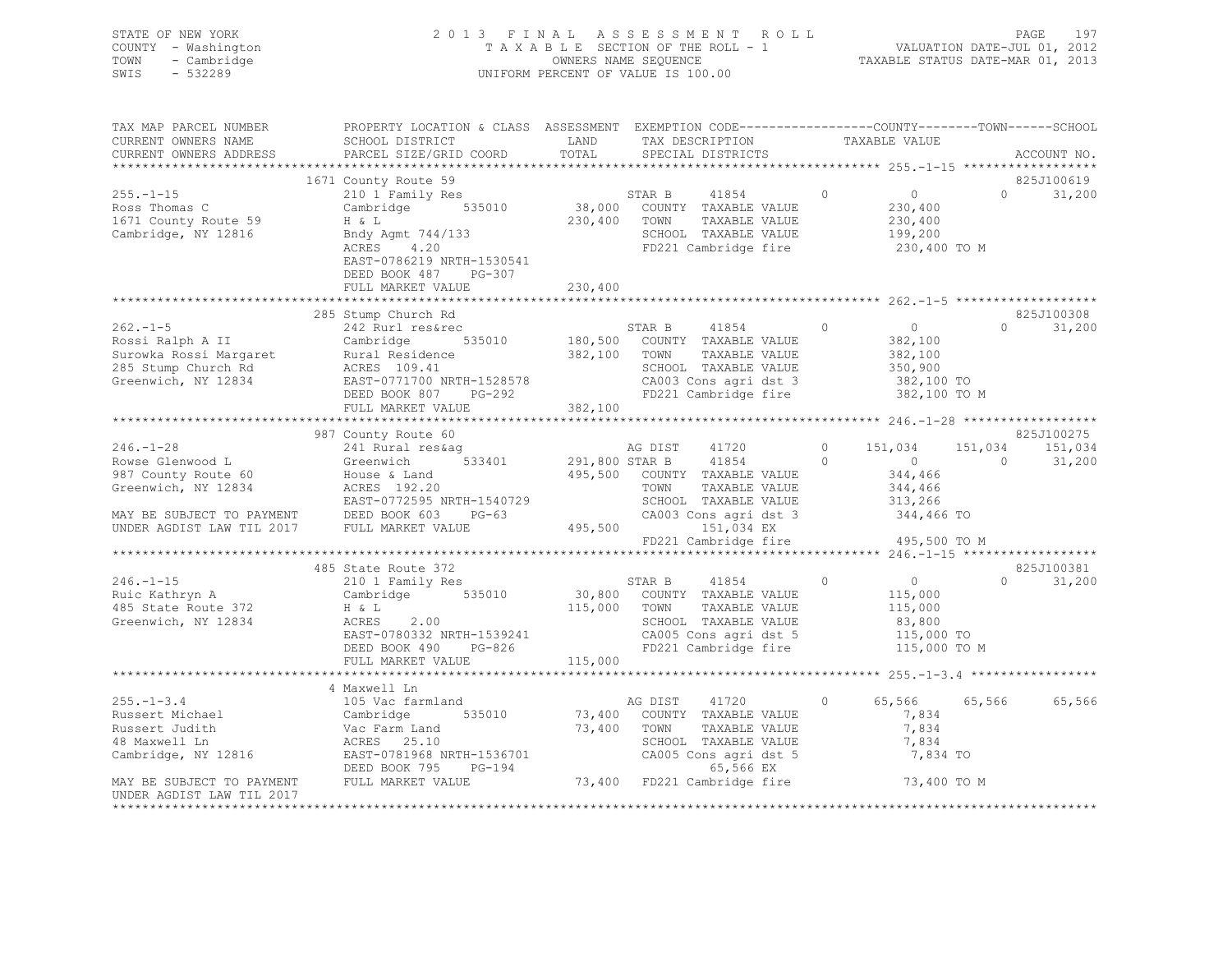## STATE OF NEW YORK 2 0 1 3 F I N A L A S S E S S M E N T R O L L PAGE 198 COUNTY - Washington T A X A B L E SECTION OF THE ROLL - 1 VALUATION DATE-JUL 01, 2012 TOWN - Cambridge OWNERS NAME SEQUENCE TAXABLE STATUS DATE-MAR 01, 2013 SWIS - 532289 UNIFORM PERCENT OF VALUE IS 100.00

| TAX MAP PARCEL NUMBER<br>CURRENT OWNERS NAME                                                                                                                  | PROPERTY LOCATION & CLASS ASSESSMENT EXEMPTION CODE----------------COUNTY-------TOWN------SCHOOL<br>SCHOOL DISTRICT                                                                                 | LAND                       | TAX DESCRIPTION                                                                                                                                                      | TAXABLE VALUE                                                                            |                                |
|---------------------------------------------------------------------------------------------------------------------------------------------------------------|-----------------------------------------------------------------------------------------------------------------------------------------------------------------------------------------------------|----------------------------|----------------------------------------------------------------------------------------------------------------------------------------------------------------------|------------------------------------------------------------------------------------------|--------------------------------|
| CURRENT OWNERS ADDRESS                                                                                                                                        | PARCEL SIZE/GRID COORD                                                                                                                                                                              | TOTAL                      | SPECIAL DISTRICTS                                                                                                                                                    |                                                                                          | ACCOUNT NO.                    |
|                                                                                                                                                               | 48 Maxwell Ln                                                                                                                                                                                       |                            |                                                                                                                                                                      |                                                                                          | 825J100587                     |
| $255 - 1 - 2$<br>Russert Michael T<br>Russert Judith E<br>48 Maxwell Ln<br>Cambridge, NY 12816                                                                | 210 1 Family Res<br>Cambridge 535010<br>ACRES 1.00<br>EAST-0701011<br>EAST-0781314 NRTH-1536907<br>DEED BOOK 428 PG-1002<br>FULL MARKET VALUE                                                       | 233,100                    | 41854<br>$\sim$ 0<br>STAR B<br>25,000 COUNTY TAXABLE VALUE<br>233,100 TOWN<br>TAXABLE VALUE<br>SCHOOL TAXABLE VALUE<br>CA005 Cons agri dst 5<br>FD221 Cambridge fire | $\overline{0}$<br>233,100<br>233,100<br>201,900<br>233,100 TO<br>233,100 TO M            | $0 \qquad \qquad$<br>31,200    |
|                                                                                                                                                               |                                                                                                                                                                                                     |                            |                                                                                                                                                                      |                                                                                          |                                |
| $255. - 1 - 3.2$<br>Russert Michael T<br>Russert Judith E<br>48 Maxwell Ln<br>Cambridge, NY 12816                                                             | Maxwell Ln/w Off<br>314 Rural vac<10<br>314 Rural vac<10 (COUNT)<br>Cambridge 535010 (23,100 TOWN)<br>Land<br>ACRES 3.62<br>EAST-0780989 NRTH-1537031<br>DEED BOOK 456 PG-1063<br>FULL MARKET VALUE | 23,100<br>23,100           | COUNTY TAXABLE VALUE<br>TAXABLE VALUE<br>SCHOOL TAXABLE VALUE<br>SCHOOL TAXABLE VALUE 23,100<br>CA005 Cons agri dst 5 23,100 TO<br>FD221 Cambridge fire              | 23,100<br>23,100<br>23,100<br>23,100 TO M                                                | 825J100840                     |
|                                                                                                                                                               |                                                                                                                                                                                                     |                            |                                                                                                                                                                      |                                                                                          |                                |
| $271. - 2 - 20.1$<br>Russo Muriel R -LE-<br>Russo Ronald A Etal<br>c/o Ronald A Russo<br>13952 Tree Loft Rd<br>Alpharetta, GA 30004<br>********************** | Wright Rd<br>322 Rural vac>10<br>535010<br>Cambridge<br>Lot 1<br>ACRES 40.33<br>EAST-0776817 NRTH-1517697<br>DEED BOOK 2656 PG-195<br>FULL MARKET VALUE                                             | 90,000<br>90,000<br>90,000 | COUNTY TAXABLE VALUE<br>TOWN<br>TAXABLE VALUE<br>SCHOOL TAXABLE VALUE<br>CA003 Cons agri dst 3<br>FD221 Cambridge fire                                               | 90,000<br>90,000<br>90,000<br>90,000 TO<br>90,000 TO M                                   |                                |
|                                                                                                                                                               | 700 County Route 74                                                                                                                                                                                 |                            |                                                                                                                                                                      |                                                                                          |                                |
| $270. - 1 - 26.12$<br>Ryan Debra A<br>700 County Route 74<br>Cambridge, NY 12816                                                                              | 210 1 Family Res<br>Cambridge 535010 45,000 COUNTY TAXABLE VALUE<br>Sub Lot 9<br>ACRES 6.22<br>EAST-0765350 NRTH-1515310<br>DEED BOOK 791 PG-122                                                    | 226,600 TOWN               | STAR B 41854<br>TAAAPPE VALUE<br>TAXABLE VALUE<br>TAMARE VALUE<br>SCHOOL TAXABLE VALUE<br>CA003 Cons agri dst 3<br>FD221 Cambridge fire                              | $\circ$<br>$\overline{0}$<br>226,600<br>226,600<br>195,400<br>226,600 TO<br>226,600 TO M | $\Omega$<br>31,200             |
|                                                                                                                                                               | FULL MARKET VALUE                                                                                                                                                                                   | 226,600                    |                                                                                                                                                                      |                                                                                          |                                |
| $254. -1 - 1$<br>Ryan Thomas                                                                                                                                  | Petteys Rd<br>322 Rural vac>10<br>533401<br>Greenwich                                                                                                                                               |                            | 41720<br>AG DIST<br>98,300 COUNTY TAXABLE VALUE                                                                                                                      | $\circ$<br>25,013<br>73,287                                                              | 825J100591<br>25,013<br>25,013 |
| Ryan Kenneth<br>63 Hill St<br>Greenwich, NY 12834                                                                                                             | ACRES 61.90<br>EAST-0767133 NRTH-1535619<br>DEED BOOK 2625 PG-28<br>FULL MARKET VALUE                                                                                                               |                            | 98,300 TOWN<br>TAXABLE VALUE<br>SCHOOL TAXABLE VALUE<br>SCHOOL TAXABLE VALUE<br>CA003 Cons agri dst 3<br>98,300<br>25,013 EX                                         | 73,287<br>73,287<br>73,287 TO                                                            |                                |
| MAY BE SUBJECT TO PAYMENT<br>UNDER AGDIST LAW TIL 2017                                                                                                        |                                                                                                                                                                                                     |                            | FD221 Cambridge fire                                                                                                                                                 | 98,300 TO M                                                                              |                                |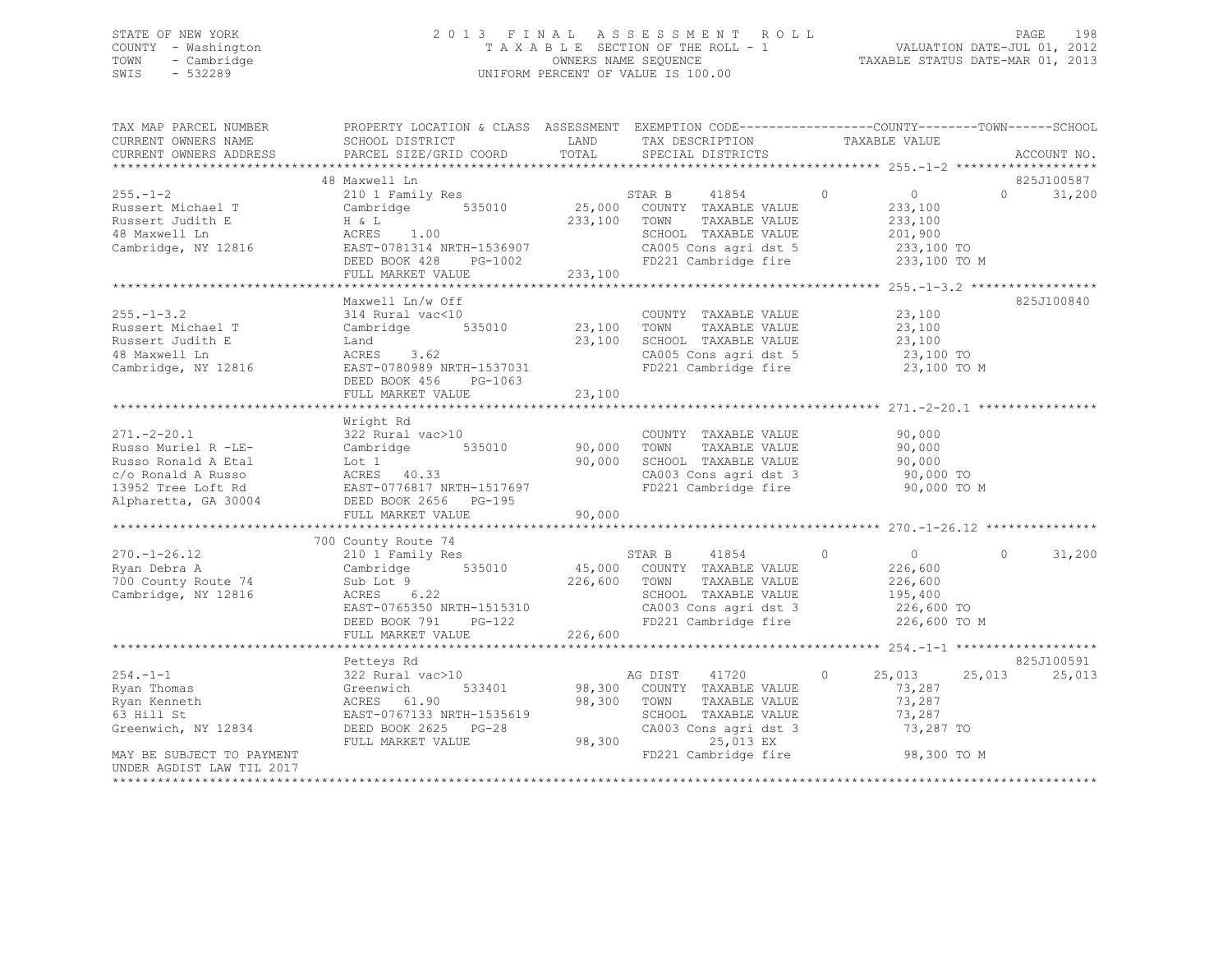## STATE OF NEW YORK 2 0 1 3 F I N A L A S S E S S M E N T R O L L PAGE 199 COUNTY - Washington T A X A B L E SECTION OF THE ROLL - 1 VALUATION DATE-JUL 01, 2012 TOWN - Cambridge OWNERS NAME SEQUENCE TAXABLE STATUS DATE-MAR 01, 2013 SWIS - 532289 UNIFORM PERCENT OF VALUE IS 100.00

| TAX MAP PARCEL NUMBER<br>CURRENT OWNERS NAME<br>CURRENT OWNERS ADDRESS                                                                                   | PROPERTY LOCATION & CLASS ASSESSMENT EXEMPTION CODE-----------------COUNTY-------TOWN------SCHOOL<br>SCHOOL DISTRICT<br>PARCEL SIZE/GRID COORD          | LAND<br>TOTAL                 | TAX DESCRIPTION<br>SPECIAL DISTRICTS                                                                                                                                             |                    | TAXABLE VALUE                                                                           |                   | ACCOUNT NO.              |
|----------------------------------------------------------------------------------------------------------------------------------------------------------|---------------------------------------------------------------------------------------------------------------------------------------------------------|-------------------------------|----------------------------------------------------------------------------------------------------------------------------------------------------------------------------------|--------------------|-----------------------------------------------------------------------------------------|-------------------|--------------------------|
|                                                                                                                                                          |                                                                                                                                                         |                               |                                                                                                                                                                                  |                    |                                                                                         |                   |                          |
| $288. - 1 - 22$                                                                                                                                          | 56 County Route 74<br>242 Rurl res&rec                                                                                                                  |                               | STAR B<br>41854                                                                                                                                                                  | $\circ$            | 0                                                                                       | $\Omega$          | 825J100593<br>31,200     |
| Saile David R<br>Saile Anne F<br>56 County Route 74<br>Buskirk, NY 12028                                                                                 | 535010<br>Cambridge<br>House & Lot<br>ACRES 78.16<br>EAST-0763126 NRTH-1500352<br>DEED BOOK 474<br>PG-939<br>FULL MARKET VALUE                          | 149,700<br>297,300<br>297,300 | COUNTY TAXABLE VALUE<br>TAXABLE VALUE<br>TOWN<br>SCHOOL TAXABLE VALUE<br>CA003 Cons agri dst 3<br>FD221 Cambridge fire                                                           |                    | 297,300<br>297,300<br>266,100<br>297,300 TO<br>297,300 TO M                             |                   |                          |
|                                                                                                                                                          |                                                                                                                                                         |                               |                                                                                                                                                                                  |                    |                                                                                         |                   | 825J100373               |
| $279. - 2 - 4$<br>Sanford Steven Jay<br>Sullivan Susan A<br>160 Gannon Rd<br>Buskirk, NY 12028<br>MAY BE SUBJECT TO PAYMENT<br>UNDER AGDIST LAW TIL 2017 | 160 Gannon Rd<br>241 Rural res&aq<br>535010<br>Cambridge<br>ACRES 67.04<br>EAST-0768780 NRTH-1511680<br>DEED BOOK 750<br>$PG-210$<br>FULL MARKET VALUE  | 135,800 STAR B                | AG DIST<br>41720<br>41854<br>306,600 COUNTY TAXABLE VALUE<br>TOWN<br>TAXABLE VALUE<br>SCHOOL TAXABLE VALUE<br>306,600 CA003 Cons agri dst 3<br>51,223 EX<br>FD221 Cambridge fire | $\circ$<br>$\circ$ | 51,223<br>$\overline{0}$<br>255,377<br>255,377<br>224,177<br>255,377 TO<br>306,600 TO M | 51,223<br>$\circ$ | 51,223<br>31,200         |
|                                                                                                                                                          | 86 State Route 372                                                                                                                                      |                               |                                                                                                                                                                                  |                    |                                                                                         |                   | 825J100654               |
| $255.14 - 3 - 7$<br>Sardi Susan E<br>86 State Route 372<br>Cambridge, NY 12816                                                                           | 210 1 Family Res<br>535010<br>Cambridge<br>H & L<br>$255. - 3 - 7$<br>1.01<br>ACRES<br>EAST-0786297 NRTH-1532508<br>DEED BOOK 662<br>PG-301             | 30,100<br>214,000             | 41834<br>STAR EN<br>COUNTY TAXABLE VALUE<br>TOWN<br>TAXABLE VALUE<br>SCHOOL TAXABLE VALUE<br>CA005 Cons agri dst 5<br>FD221 Cambridge fire                                       | $\circ$            | $\overline{0}$<br>214,000<br>214,000<br>148,170<br>214,000 TO<br>214,000 TO M           | $\Omega$          | 65,830                   |
|                                                                                                                                                          | FULL MARKET VALUE                                                                                                                                       | 214,000                       |                                                                                                                                                                                  |                    |                                                                                         |                   |                          |
| $271. - 2 - 15$<br>Saunders Chad A<br>Saunders Michelle L<br>952 County Route 59<br>Cambridge, NY 12816                                                  | 952 County Route 59<br>210 1 Family Res<br>Cambridge 535010<br>H & L<br>Porch<br>ACRES<br>1.14<br>EAST-0773562 NRTH-1519291<br>DEED BOOK 552<br>$PG-85$ | 111,300                       | 41854<br>STAR B<br>25,700 COUNTY TAXABLE VALUE<br>TOWN<br>TAXABLE VALUE<br>SCHOOL TAXABLE VALUE<br>CA003 Cons agri dst 3<br>FD221 Cambridge fire                                 | $\circ$            | 0<br>111,300<br>111,300<br>80,100<br>111,300 TO<br>111,300 TO M                         | $\Omega$          | 825J100574<br>31,200     |
|                                                                                                                                                          | FULL MARKET VALUE                                                                                                                                       | 111,300                       |                                                                                                                                                                                  |                    |                                                                                         |                   |                          |
|                                                                                                                                                          |                                                                                                                                                         |                               |                                                                                                                                                                                  |                    |                                                                                         |                   |                          |
| $262. - 1 - 24.1$                                                                                                                                        | 319 County Route 60<br>210 1 Family Res                                                                                                                 |                               |                                                                                                                                                                                  | $\circ$            | 30,000                                                                                  | $\circ$           | 825J100929<br>- 0        |
| Scaramuzza Emilio                                                                                                                                        | Cambridge 535010                                                                                                                                        |                               |                                                                                                                                                                                  | $\circ$            | $\overline{0}$                                                                          | 27,000            | $\overline{\phantom{0}}$ |
| Scaramuzza MaryEllen<br>319 County Route 60<br>Cambridge, NY 12816                                                                                       | House & Lot<br>ACRES 5.00<br>EAST-0772132 NRTH-1525076<br>DEED BOOK 850<br>PG-134<br>FULL MARKET VALUE                                                  | 200,900 STAR EN               | WAR VET/C 41122<br>37,000 WAR VET/T 41123<br>200.900 STAR TY<br>COUNTY TAXABLE VALUE<br>TOWN<br>TAXABLE VALUE<br>SCHOOL TAXABLE VALUE<br>200,900 FD221 Cambridge fire            | $\Omega$           | $\overline{0}$<br>170,900<br>173,900<br>135,070<br>200,900 TO M                         | $\overline{0}$    | 65,830                   |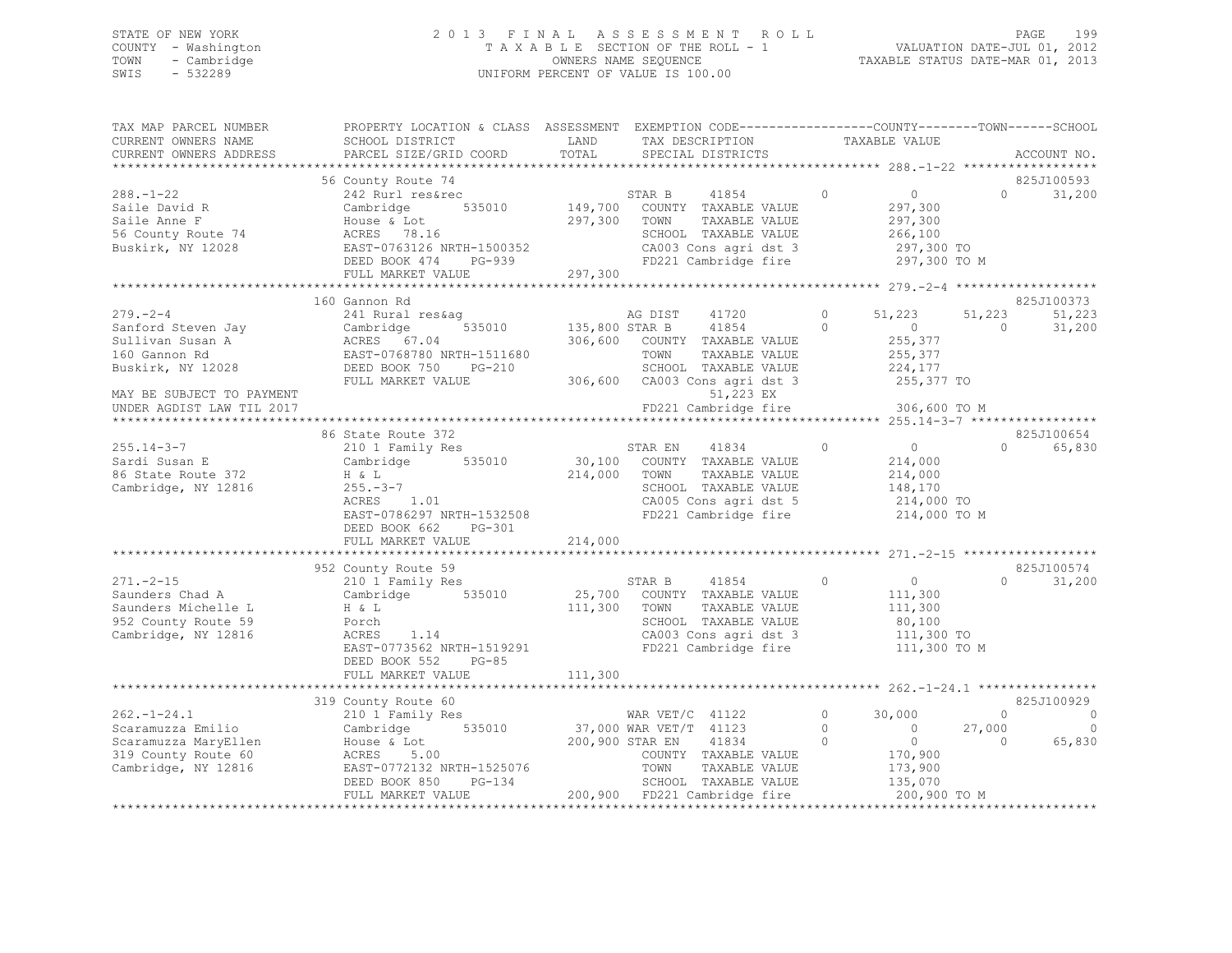## STATE OF NEW YORK 2 0 1 3 F I N A L A S S E S S M E N T R O L L PAGE 200 COUNTY - Washington T A X A B L E SECTION OF THE ROLL - 1 VALUATION DATE-JUL 01, 2012 TOWN - Cambridge OWNERS NAME SEQUENCE TAXABLE STATUS DATE-MAR 01, 2013 SWIS - 532289 UNIFORM PERCENT OF VALUE IS 100.00

| TAX MAP PARCEL NUMBER<br>CURRENT OWNERS NAME<br>CURRENT OWNERS ADDRESS PARCEL SIZE/GRID COORD<br>- CURRENT OWNERS ADDRESS - PARCEL SIZE/GRID COORD - TOTAL - SPECIAL DISTRICTS - ACCOUNT NO .<br>- ALCOUNT NO ARCEL SIZE/GRID COORD - TOTAL - SPECIAL DISTRICTS - ACCOUNT NO ACCOUNT NO . AND A SPECIAL DISTRICTS | PROPERTY LOCATION & CLASS ASSESSMENT EXEMPTION CODE---------------COUNTY-------TOWN-----SCHOOL<br>SCHOOL DISTRICT | <b>EXAMPLE SERVICE SERVICE SERVICE SERVICE SERVICE SERVICE SERVICE SERVICE SERVICE SERVICE SERVICE SERVICE SERVICE</b> | TAX DESCRIPTION                                                                                    | TAXABLE VALUE              |                    |
|-------------------------------------------------------------------------------------------------------------------------------------------------------------------------------------------------------------------------------------------------------------------------------------------------------------------|-------------------------------------------------------------------------------------------------------------------|------------------------------------------------------------------------------------------------------------------------|----------------------------------------------------------------------------------------------------|----------------------------|--------------------|
|                                                                                                                                                                                                                                                                                                                   |                                                                                                                   |                                                                                                                        |                                                                                                    |                            | 825J100230         |
|                                                                                                                                                                                                                                                                                                                   | 165 Duell Hollow Rd                                                                                               |                                                                                                                        |                                                                                                    | 0 $48,083$ $48,083$        | 48,083             |
|                                                                                                                                                                                                                                                                                                                   |                                                                                                                   |                                                                                                                        |                                                                                                    | 297,317                    |                    |
| Attn: David R Scatterday House & Lot<br>74 High St 647/323                                                                                                                                                                                                                                                        |                                                                                                                   | 345,400 TOWN                                                                                                           | TAXABLE VALUE                                                                                      | 297,317                    |                    |
| 74 High St<br>Rockport, MA 01966 ACRES 103.80                                                                                                                                                                                                                                                                     | 647/323                                                                                                           |                                                                                                                        | SCHOOL TAXABLE VALUE<br>CA003 Cons agri dst 3 297,317 TO                                           | 297,317                    |                    |
| -<br>MAY BE SUBJECT TO PAYMENT DEED BOOK 805 PG-56<br>UNDER AGDIST LAW TIL 2017 FULL MARKET VALUE 345,400                                                                                                                                                                                                         |                                                                                                                   |                                                                                                                        | 48,083 EX                                                                                          |                            |                    |
|                                                                                                                                                                                                                                                                                                                   |                                                                                                                   |                                                                                                                        | FD221 Cambridge fire                                                                               | 345,400 TO M               |                    |
|                                                                                                                                                                                                                                                                                                                   |                                                                                                                   |                                                                                                                        |                                                                                                    |                            |                    |
|                                                                                                                                                                                                                                                                                                                   |                                                                                                                   |                                                                                                                        |                                                                                                    |                            |                    |
|                                                                                                                                                                                                                                                                                                                   | 52 King Rd                                                                                                        |                                                                                                                        |                                                                                                    |                            | 825J100511         |
| $280 - 2 - 20$                                                                                                                                                                                                                                                                                                    | 210 1 Family Res                                                                                                  |                                                                                                                        | COUNTY TAXABLE VALUE 64,500                                                                        |                            |                    |
| Scheerer Carly Cambridge 535010 14,100 TOWN TAXABLE VALUE 64,500                                                                                                                                                                                                                                                  |                                                                                                                   |                                                                                                                        |                                                                                                    |                            |                    |
| 52 King Rd                                                                                                                                                                                                                                                                                                        | $H$ & $L$<br>0.73                                                                                                 | 64,500                                                                                                                 |                                                                                                    |                            |                    |
| Buskirk, NY 12028                                                                                                                                                                                                                                                                                                 | ACRES 0.73                                                                                                        |                                                                                                                        | SCHOOL TAXABLE VALUE 64,500<br>CA003 Cons agri dst 3 64,500 TO<br>FD221 Cambridge fire 64,500 TO M |                            |                    |
|                                                                                                                                                                                                                                                                                                                   | EAST-0776612 NRTH-1505738<br>DEED BOOK 3190 PG-176                                                                |                                                                                                                        |                                                                                                    |                            |                    |
|                                                                                                                                                                                                                                                                                                                   |                                                                                                                   |                                                                                                                        |                                                                                                    |                            |                    |
|                                                                                                                                                                                                                                                                                                                   | 75 Belle Rd                                                                                                       |                                                                                                                        |                                                                                                    |                            | 825J102026         |
| $280 - 1 - 4.1$                                                                                                                                                                                                                                                                                                   |                                                                                                                   |                                                                                                                        | STAR B 41854 0                                                                                     |                            | $\Omega$<br>31,200 |
|                                                                                                                                                                                                                                                                                                                   | 210 1 Family Res<br>Cambridge 535010<br>H & L                                                                     |                                                                                                                        | STAR B 41854 0<br>16,300 COUNTY TAXABLE VALUE                                                      | $0$<br>110,200             |                    |
| Scheerer Diane J<br>75 Belle Rd                                                                                                                                                                                                                                                                                   |                                                                                                                   | 110,200 TOWN                                                                                                           |                                                                                                    | TAXABLE VALUE 110,200      |                    |
| Buskirk, NY 12028 887/214 08/22/2001                                                                                                                                                                                                                                                                              |                                                                                                                   |                                                                                                                        | SCHOOL TAXABLE VALUE 79,000                                                                        |                            |                    |
|                                                                                                                                                                                                                                                                                                                   | 1.50<br>ACRES                                                                                                     |                                                                                                                        |                                                                                                    |                            |                    |
|                                                                                                                                                                                                                                                                                                                   | EAST-0771990 NRTH-1510982<br>DEED BOOK 615<br>PG-137                                                              |                                                                                                                        | CA003 Cons agri dst 3<br>FD221 Cambridge fire                                                      | 110,200 TO<br>110,200 TO M |                    |
|                                                                                                                                                                                                                                                                                                                   | FULL MARKET VALUE                                                                                                 | 110,200                                                                                                                |                                                                                                    |                            |                    |
|                                                                                                                                                                                                                                                                                                                   |                                                                                                                   |                                                                                                                        |                                                                                                    |                            |                    |
|                                                                                                                                                                                                                                                                                                                   | 167 Oak Hill Rd                                                                                                   |                                                                                                                        |                                                                                                    |                            |                    |
| $281 - 4 - 1.2$                                                                                                                                                                                                                                                                                                   | 250 Estate                                                                                                        |                                                                                                                        | COUNTY TAXABLE VALUE                                                                               | 591,700                    |                    |
| Schiele Edith B<br>167 Oak Hill Rd                                                                                                                                                                                                                                                                                |                                                                                                                   |                                                                                                                        | TOWN<br>TAXABLE VALUE                                                                              | 591,700                    |                    |
| 167 Oak Hill Rd                                                                                                                                                                                                                                                                                                   |                                                                                                                   |                                                                                                                        | SCHOOL TAXABLE VALUE 591,700                                                                       |                            |                    |
| Buskirk, NY 12028                                                                                                                                                                                                                                                                                                 |                                                                                                                   |                                                                                                                        | CA003 Cons agri dst 3 591,700 TO                                                                   |                            |                    |
|                                                                                                                                                                                                                                                                                                                   | Cambridge 535010 151,800<br>House & Lot 591,700<br>Lot 1 281.-1-1.2<br>ACRES 45.41<br>ACRES 45.41                 |                                                                                                                        | FD221 Cambridge fire                                                                               | 591,700 TO M               |                    |
|                                                                                                                                                                                                                                                                                                                   | EAST-0782126 NRTH-1510280                                                                                         |                                                                                                                        |                                                                                                    |                            |                    |
|                                                                                                                                                                                                                                                                                                                   | DEED BOOK 949<br>PG-346                                                                                           |                                                                                                                        |                                                                                                    |                            |                    |
|                                                                                                                                                                                                                                                                                                                   | FULL MARKET VALUE                                                                                                 | 591,700                                                                                                                |                                                                                                    |                            |                    |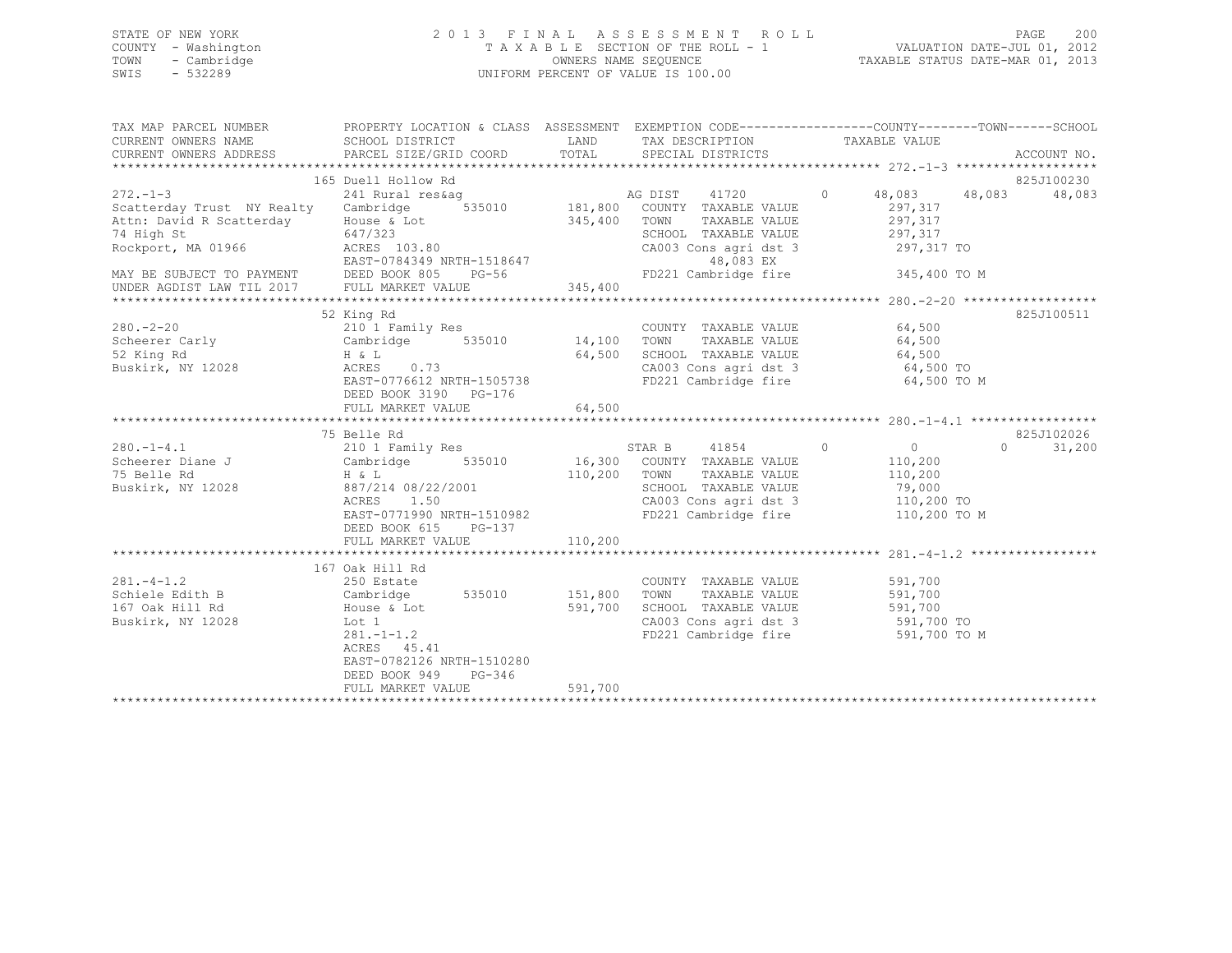## STATE OF NEW YORK 2 0 1 3 F I N A L A S S E S S M E N T R O L L PAGE 201 COUNTY - Washington T A X A B L E SECTION OF THE ROLL - 1 VALUATION DATE-JUL 01, 2012 TOWN - Cambridge OWNERS NAME SEQUENCE TAXABLE STATUS DATE-MAR 01, 2013 SWIS - 532289 UNIFORM PERCENT OF VALUE IS 100.00

| ACCOUNT NO.                                                              |                                                           | TAXABLE VALUE                                                                                   |                                                         | TAX DESCRIPTION<br>SPECIAL DISTRICTS                                                                                                              |                                                                                                           | LAND<br>TOTAL | PROPERTY LOCATION & CLASS ASSESSMENT EXEMPTION CODE----------------COUNTY-------TOWN-----SCHOOL<br>SCHOOL DISTRICT<br>PARCEL SIZE/GRID COORD                                    | TAX MAP PARCEL NUMBER<br>CURRENT OWNERS NAME<br>CURRENT OWNERS ADDRESS                                                             |
|--------------------------------------------------------------------------|-----------------------------------------------------------|-------------------------------------------------------------------------------------------------|---------------------------------------------------------|---------------------------------------------------------------------------------------------------------------------------------------------------|-----------------------------------------------------------------------------------------------------------|---------------|---------------------------------------------------------------------------------------------------------------------------------------------------------------------------------|------------------------------------------------------------------------------------------------------------------------------------|
|                                                                          |                                                           |                                                                                                 |                                                         |                                                                                                                                                   |                                                                                                           |               |                                                                                                                                                                                 |                                                                                                                                    |
| 825J100804<br>31,200                                                     | $\Omega$                                                  | $\overline{0}$<br>385,700<br>385,700<br>354,500<br>385,700 TO<br>385,700 TO M                   |                                                         | STAR B 41854<br>78,400 COUNTY TAXABLE VALUE<br>$\sim$ 0<br>TAXABLE VALUE<br>SCHOOL TAXABLE VALUE<br>CA003 Cons agri dst 3<br>FD221 Cambridge fire | 385,700 TOWN                                                                                              | 385,700       | 267 Kenyon Rd<br>242 Rurl res&rec<br>Greenwich<br>533401<br>House & Land<br>ACRES 21.10<br>ACRES 21.10<br>EAST-0769258 NRTH-1535874<br>DEED BOOK 772 PG-65<br>FULL MARKET VALUE | $254. -1 - 3$<br>Schneider Joseph H<br>Schneider Nancy J<br>267 Kenyon Rd<br>Greenwich, NY 12834                                   |
|                                                                          |                                                           |                                                                                                 |                                                         |                                                                                                                                                   |                                                                                                           |               |                                                                                                                                                                                 |                                                                                                                                    |
| 825J100603<br>126,828                                                    | 126,828                                                   | 126,828<br>76,872<br>76,872<br>76,872<br>76,872 TO<br>203,700 TO M                              | $\circ$                                                 | 41720<br>COUNTY TAXABLE VALUE<br>TAXABLE VALUE<br>SCHOOL TAXABLE VALUE<br>CA003 Cons agri dst 3<br>126,828 EX<br>203,700 FD221 Cambridge fire     | AG DIST<br>203,700 TOWN                                                                                   | 203,700       | Gannon Rd<br>105 Vac farmland<br>Cambridge<br>535010<br>Farm<br>ACRES 114.98<br>EAST-0767871 NRTH-1513549<br>DEED BOOK 893 PG-190<br>FULL MARKET VALUE                          | $270. - 1 - 21$<br>Schoen Barbara W LE<br>Schoen Sara E<br>30 Park Hill Apt3<br>Albany, NY 12204-2120<br>MAY BE SUBJECT TO PAYMENT |
|                                                                          |                                                           |                                                                                                 |                                                         |                                                                                                                                                   |                                                                                                           |               |                                                                                                                                                                                 | UNDER AGDIST LAW TIL 2017                                                                                                          |
|                                                                          |                                                           |                                                                                                 |                                                         |                                                                                                                                                   |                                                                                                           |               |                                                                                                                                                                                 |                                                                                                                                    |
| 825J100944<br>31,200                                                     | $\Omega$                                                  | $\overline{0}$<br>98,000<br>98,000<br>66,800<br>98,000 TO<br>98,000 TO M                        | $\Omega$                                                | 41854<br>36,400 COUNTY TAXABLE VALUE<br>TAXABLE VALUE<br>SCHOOL TAXABLE VALUE<br>CA003 Cons agri dst 3<br>FD221 Cambridge fire                    | STAR B<br>98,000 TOWN                                                                                     | 98,000        | 57 Conley Rd<br>210 1 Family Res<br>Cambridge 535010<br>Lot 4<br>ACRES 4.70<br>EAST-0775047 NRTH-1509595<br>DEED BOOK 604<br>$PG-119$<br>FULL MARKET VALUE                      | $280. -1 - 13.5$<br>Schraver Raymond P Jr<br>Schraver Rae E<br>57 Conley Rd<br>Buskirk, NY 12028                                   |
|                                                                          |                                                           |                                                                                                 |                                                         |                                                                                                                                                   |                                                                                                           |               | 738 County Route 74                                                                                                                                                             |                                                                                                                                    |
| 31,200                                                                   | $\Omega$                                                  | $\overline{0}$<br>219,000<br>219,000<br>187,800<br>219,000 TO<br>219,000 TO M                   | $\circ$                                                 | 41854<br>535010 60,700 COUNTY TAXABLE VALUE<br>TAXABLE VALUE<br>SCHOOL TAXABLE VALUE<br>CA003 Cons agri dst 3<br>FD221 Cambridge fire             | STAR B<br>219,000 TOWN                                                                                    | 219,000       | Councy Route 74<br>242 Rurl res&rec<br>Cambridge<br>Sub Lot 11<br>ACRES 11.36<br>EAST-0765284 NRTH-1516526<br>DEED BOOK 1801 PG-61<br>FULL MARKET VALUE                         | $270. - 1 - 26.16$<br>Sciara Catherine B<br>738 County Route 74<br>Cambridge, NY 12816                                             |
|                                                                          |                                                           |                                                                                                 |                                                         |                                                                                                                                                   |                                                                                                           |               |                                                                                                                                                                                 |                                                                                                                                    |
| 825J100663<br>$\overline{0}$<br>$\circ$<br>$\circ$<br>$\Omega$<br>31,200 | $\circ$<br>35,975<br>$\sim$ 0<br>43,170<br>$\overline{0}$ | 35,975<br>$\sim$ 0<br>43,170<br>$\overline{0}$<br>$\overline{0}$<br>64,755<br>64,755<br>112,700 | $\circ$<br>$\Omega$<br>$\Omega$<br>$\Omega$<br>$\Omega$ | 41854<br>COUNTY TAXABLE VALUE<br>TAXABLE VALUE<br>143,900 SCHOOL TAXABLE VALUE<br>FD221 Cambridge fire                                            | CBT VET/C 41132<br>25,000 CBT VET/T 41133<br>143,900 DIS VET/C 41142<br>DIS VET/T 41143<br>STAR B<br>TOWN |               | 210 1 Family Res<br>Cambridge 535010<br>H & L<br>$261. - 1 - 25$<br>0.25 BANK 185<br>ACRES<br>EAST-0763410 NRTH-1524068<br>DEED BOOK 865 PG-125<br>FULL MARKET VALUE            | $261 - 2 - 25$<br>Scott John D Jr<br>Scott Michelle M<br>361 Brownell Rd<br>Greenwich, NY 12834                                    |
|                                                                          |                                                           | 143,900 TO M                                                                                    |                                                         |                                                                                                                                                   |                                                                                                           |               | 361 Brownell Rd                                                                                                                                                                 |                                                                                                                                    |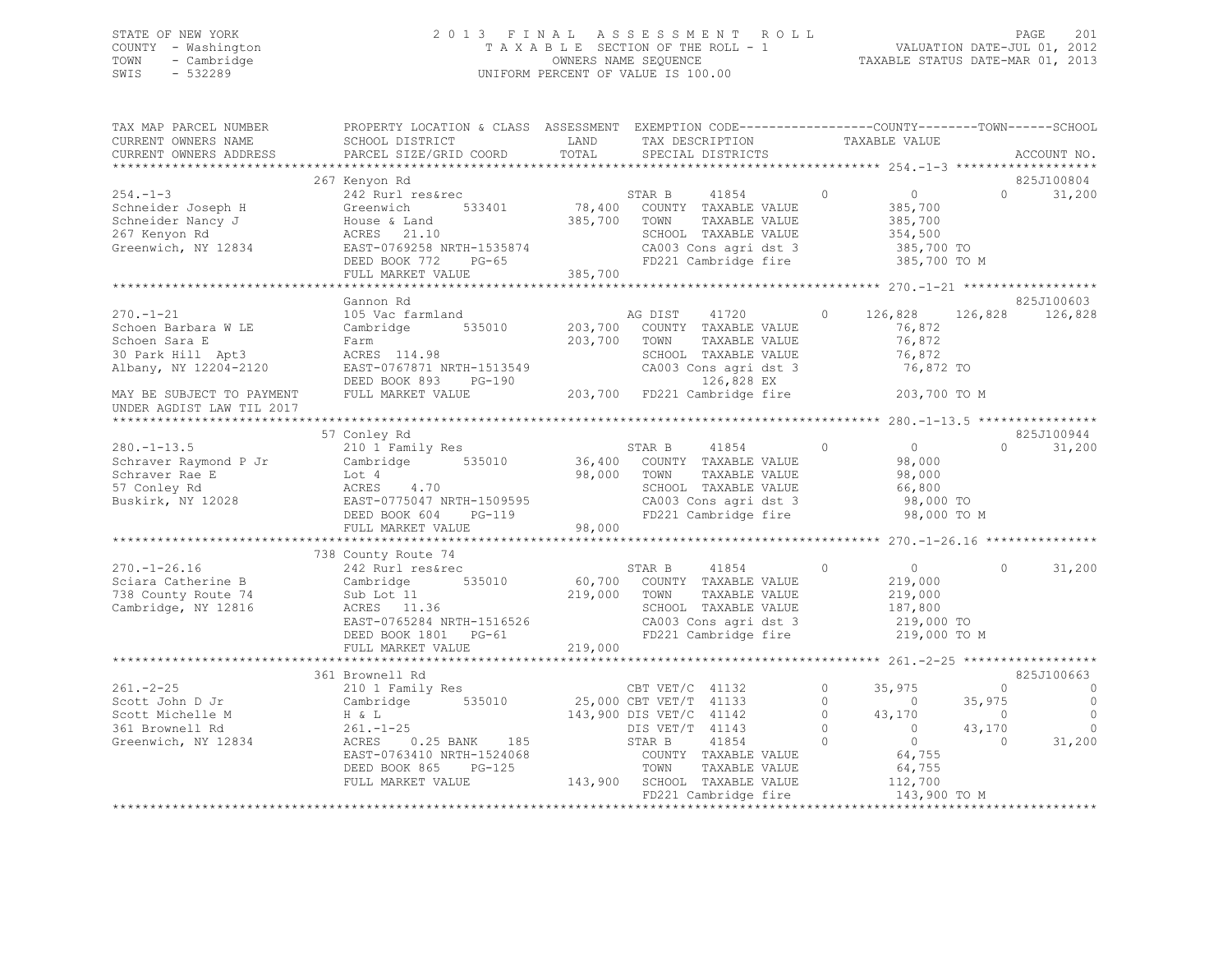## STATE OF NEW YORK 2 0 1 3 F I N A L A S S E S S M E N T R O L L PAGE 202 COUNTY - Washington T A X A B L E SECTION OF THE ROLL - 1 VALUATION DATE-JUL 01, 2012 TOWN - Cambridge OWNERS NAME SEQUENCE TAXABLE STATUS DATE-MAR 01, 2013 SWIS - 532289 UNIFORM PERCENT OF VALUE IS 100.00

| TAX MAP PARCEL NUMBER                                                                                                                                                                                                                                                                                                                                                               | PROPERTY LOCATION & CLASS ASSESSMENT EXEMPTION CODE----------------COUNTY-------TOWN------SCHOOL                                                                                                                                       |              |                                                                       |                                                   |                    |
|-------------------------------------------------------------------------------------------------------------------------------------------------------------------------------------------------------------------------------------------------------------------------------------------------------------------------------------------------------------------------------------|----------------------------------------------------------------------------------------------------------------------------------------------------------------------------------------------------------------------------------------|--------------|-----------------------------------------------------------------------|---------------------------------------------------|--------------------|
| CURRENT OWNERS NAME<br>CURRENT OWNERS ADDRESS                                                                                                                                                                                                                                                                                                                                       | SCHOOL DISTRICT<br>PARCEL SIZE/GRID COORD                                                                                                                                                                                              | LAND         | TAX DESCRIPTION<br>TOTAL SPECIAL DISTRICTS                            | TAXABLE VALUE                                     | ACCOUNT NO.        |
|                                                                                                                                                                                                                                                                                                                                                                                     |                                                                                                                                                                                                                                        |              |                                                                       |                                                   |                    |
|                                                                                                                                                                                                                                                                                                                                                                                     | 1424 County Route 59                                                                                                                                                                                                                   |              |                                                                       |                                                   | 825J100403         |
| $263 - 1 - 10$                                                                                                                                                                                                                                                                                                                                                                      | County Route 33<br>210 1 Family Res 535010 34,500 COUNTY TAXABLE VALUE<br>Cambridge 535010 34,500 COUNTY TAXABLE VALUE                                                                                                                 |              |                                                                       | $\sim$ 0 $\sim$ 0 $\sim$ 0 $\sim$ 0 $\sim$        | $\Omega$<br>65,830 |
| Scott Raymon F<br>Scott Marv R                                                                                                                                                                                                                                                                                                                                                      |                                                                                                                                                                                                                                        |              |                                                                       | $217, -22$<br>$217, 400$<br>$-57, -570$           |                    |
|                                                                                                                                                                                                                                                                                                                                                                                     |                                                                                                                                                                                                                                        | 217,400 TOWN |                                                                       |                                                   |                    |
|                                                                                                                                                                                                                                                                                                                                                                                     |                                                                                                                                                                                                                                        |              |                                                                       |                                                   |                    |
|                                                                                                                                                                                                                                                                                                                                                                                     |                                                                                                                                                                                                                                        |              |                                                                       |                                                   |                    |
|                                                                                                                                                                                                                                                                                                                                                                                     | Scott Mary R<br>1424 County Route 59 EAST-0781632 NRTH-1526812 SCHOOL TAXABLE VALUE<br>Cambridge, NY 12816 DEED BOOK 954 PG-322 CA003 Cons agri dst 3 217,400 TO<br>FULL MARKET VALUE 217,400 FD221 Cambridge fire 217,400 TO M<br>FUL |              |                                                                       |                                                   |                    |
|                                                                                                                                                                                                                                                                                                                                                                                     | 280 Res Multiple<br>Cambridge 535010 50,400 COUNTY TAXABLE VALUE<br>May Agmt 837/208 122,500 TOWN TAXABLE VALUE<br>ACRES 7.60 EAST-0758831 NPTY 1511                                                                                   |              |                                                                       |                                                   |                    |
|                                                                                                                                                                                                                                                                                                                                                                                     | 134 Center Cambridge Rd                                                                                                                                                                                                                |              |                                                                       |                                                   | 825J100482         |
| $279. - 1 - 13$                                                                                                                                                                                                                                                                                                                                                                     |                                                                                                                                                                                                                                        |              |                                                                       |                                                   | 65,830<br>$\Omega$ |
|                                                                                                                                                                                                                                                                                                                                                                                     |                                                                                                                                                                                                                                        |              |                                                                       |                                                   |                    |
| 279. 1 15<br>Scoville Maria<br>134 Center Cambridge Rd<br>Valley Falls, NY 12185                                                                                                                                                                                                                                                                                                    |                                                                                                                                                                                                                                        |              |                                                                       |                                                   |                    |
|                                                                                                                                                                                                                                                                                                                                                                                     |                                                                                                                                                                                                                                        |              |                                                                       | 56,670<br>122,500 TO<br>122,500 TO M              |                    |
|                                                                                                                                                                                                                                                                                                                                                                                     |                                                                                                                                                                                                                                        |              | CA003 Cons agri dst 3<br>FD221 Cambridge fire                         |                                                   |                    |
|                                                                                                                                                                                                                                                                                                                                                                                     | EAST-0758831 NRTH-1512866<br>DEED BOOK 449 PG-987<br>FIILL MAPKET WAITS                                                                                                                                                                |              |                                                                       |                                                   |                    |
|                                                                                                                                                                                                                                                                                                                                                                                     | FULL MARKET VALUE                                                                                                                                                                                                                      | 122,500      |                                                                       |                                                   |                    |
|                                                                                                                                                                                                                                                                                                                                                                                     |                                                                                                                                                                                                                                        |              |                                                                       |                                                   |                    |
|                                                                                                                                                                                                                                                                                                                                                                                     | 684 County Route 59                                                                                                                                                                                                                    |              |                                                                       |                                                   | 825J100267         |
| $271. - 1 - 16$                                                                                                                                                                                                                                                                                                                                                                     |                                                                                                                                                                                                                                        |              |                                                                       |                                                   |                    |
| $\frac{1}{2} \sum_{i=1}^{n} \frac{1}{i} \sum_{j=1}^{n} \frac{1}{j} \sum_{j=1}^{n} \frac{1}{j} \sum_{j=1}^{n} \frac{1}{j} \sum_{j=1}^{n} \frac{1}{j} \sum_{j=1}^{n} \frac{1}{j} \sum_{j=1}^{n} \frac{1}{j} \sum_{j=1}^{n} \frac{1}{j} \sum_{j=1}^{n} \frac{1}{j} \sum_{j=1}^{n} \frac{1}{j} \sum_{j=1}^{n} \frac{1}{j} \sum_{j=1}^{n} \frac{1}{j} \sum_{j=1}^{n$<br>Scribner Grove N | Cambridge 535010 277,000 STAR EN 41834 0                                                                                                                                                                                               |              |                                                                       | $\begin{matrix}0&&&&0\\&272,966&&&&0\end{matrix}$ | 65,830             |
| 597 County Route 59                                                                                                                                                                                                                                                                                                                                                                 | $ACRES$ 145.00<br>$ACRES$ 145.00                                                                                                                                                                                                       |              | 455,700 COUNTY TAXABLE VALUE                                          |                                                   |                    |
| Buskirk, NY 12028                                                                                                                                                                                                                                                                                                                                                                   |                                                                                                                                                                                                                                        |              | TOWN<br>TAXABLE VALUE                                                 | 272,966                                           |                    |
|                                                                                                                                                                                                                                                                                                                                                                                     | ACRES 145.00<br>EAST-0770287 NRTH-1513574<br>EAST-0770287 NRTH-1513574                                                                                                                                                                 |              | SCHOOL TAXABLE VALUE                                                  | 207,136                                           |                    |
|                                                                                                                                                                                                                                                                                                                                                                                     | MAY BE SUBJECT TO PAYMENT DEED BOOK 482 PG-368 CA003 Cons agridst 3<br>UNDER AGDIST LAW TIL 2017 FULL MARKET VALUE 455,700 182,734 EX                                                                                                  |              | CA003 Cons agri dst 3 272,966 TO                                      |                                                   |                    |
|                                                                                                                                                                                                                                                                                                                                                                                     |                                                                                                                                                                                                                                        |              |                                                                       |                                                   |                    |
|                                                                                                                                                                                                                                                                                                                                                                                     |                                                                                                                                                                                                                                        |              | FD221 Cambridge fire 455,700 TO M                                     |                                                   |                    |
|                                                                                                                                                                                                                                                                                                                                                                                     |                                                                                                                                                                                                                                        |              |                                                                       |                                                   |                    |
|                                                                                                                                                                                                                                                                                                                                                                                     | Belle Rd                                                                                                                                                                                                                               |              |                                                                       |                                                   |                    |
| $280. -1 - 5.1$                                                                                                                                                                                                                                                                                                                                                                     | 314 Rural vac<10                                                                                                                                                                                                                       |              | COUNTY TAXABLE VALUE                                                  | 12,600                                            |                    |
| scully Jonathan                                                                                                                                                                                                                                                                                                                                                                     | Cambridge                                                                                                                                                                                                                              |              |                                                                       | TAXABLE VALUE 12,600                              |                    |
|                                                                                                                                                                                                                                                                                                                                                                                     | 62 East Main St Apt 2 filed subdivision 12,600<br>Cambridge, NY 12816 2.79                                                                                                                                                             |              | SCHOOL TAXABLE VALUE 12,600<br>CA003 Cons agri dst 3 12,600 TO        |                                                   |                    |
|                                                                                                                                                                                                                                                                                                                                                                                     |                                                                                                                                                                                                                                        |              |                                                                       |                                                   |                    |
|                                                                                                                                                                                                                                                                                                                                                                                     | EAST-0773276 NRTH-1511754                                                                                                                                                                                                              |              | FD221 Cambridge fire                                                  | 12,600 TO M                                       |                    |
|                                                                                                                                                                                                                                                                                                                                                                                     | DEED BOOK 2815 PG-130                                                                                                                                                                                                                  |              |                                                                       |                                                   |                    |
|                                                                                                                                                                                                                                                                                                                                                                                     |                                                                                                                                                                                                                                        |              |                                                                       |                                                   |                    |
|                                                                                                                                                                                                                                                                                                                                                                                     |                                                                                                                                                                                                                                        |              |                                                                       |                                                   |                    |
|                                                                                                                                                                                                                                                                                                                                                                                     | 123 Belle Rd                                                                                                                                                                                                                           |              |                                                                       |                                                   | 825J100496         |
| $280 - 1 - 5$                                                                                                                                                                                                                                                                                                                                                                       | 210 1 Family Res                                                                                                                                                                                                                       |              | STAR B<br>41854                                                       | $\overline{0}$<br>$\overline{0}$                  | 31,200<br>$\cap$   |
|                                                                                                                                                                                                                                                                                                                                                                                     |                                                                                                                                                                                                                                        |              | 535010 5,000 COUNTY TAXABLE VALUE                                     | 150,000                                           |                    |
|                                                                                                                                                                                                                                                                                                                                                                                     |                                                                                                                                                                                                                                        | 150,000 TOWN | TAXABLE VALUE                                                         | 150,000                                           |                    |
|                                                                                                                                                                                                                                                                                                                                                                                     |                                                                                                                                                                                                                                        |              | SCHOOL TAXABLE VALUE                                                  | 118,800                                           |                    |
|                                                                                                                                                                                                                                                                                                                                                                                     |                                                                                                                                                                                                                                        |              | CA003 Cons agri dst 3 150,000 TO<br>FD221 Cambridge fire 150,000 TO M |                                                   |                    |
|                                                                                                                                                                                                                                                                                                                                                                                     | 280.-1-5<br>Scully Samuel Cambridge 535010 5,000<br>Scully Pauline W House & Lot<br>123 Belle Rd ACRES 6.10<br>Buskirk, NY 12028 EAST-0773325 NRTH-1511412<br>DEED BOOK 485 PG-965<br>THE DEED BOOK 485 PG-965<br>THE CONG AST PG-965  |              |                                                                       |                                                   |                    |
|                                                                                                                                                                                                                                                                                                                                                                                     | FULL MARKET VALUE                                                                                                                                                                                                                      | 150,000      |                                                                       |                                                   |                    |
|                                                                                                                                                                                                                                                                                                                                                                                     |                                                                                                                                                                                                                                        |              |                                                                       |                                                   |                    |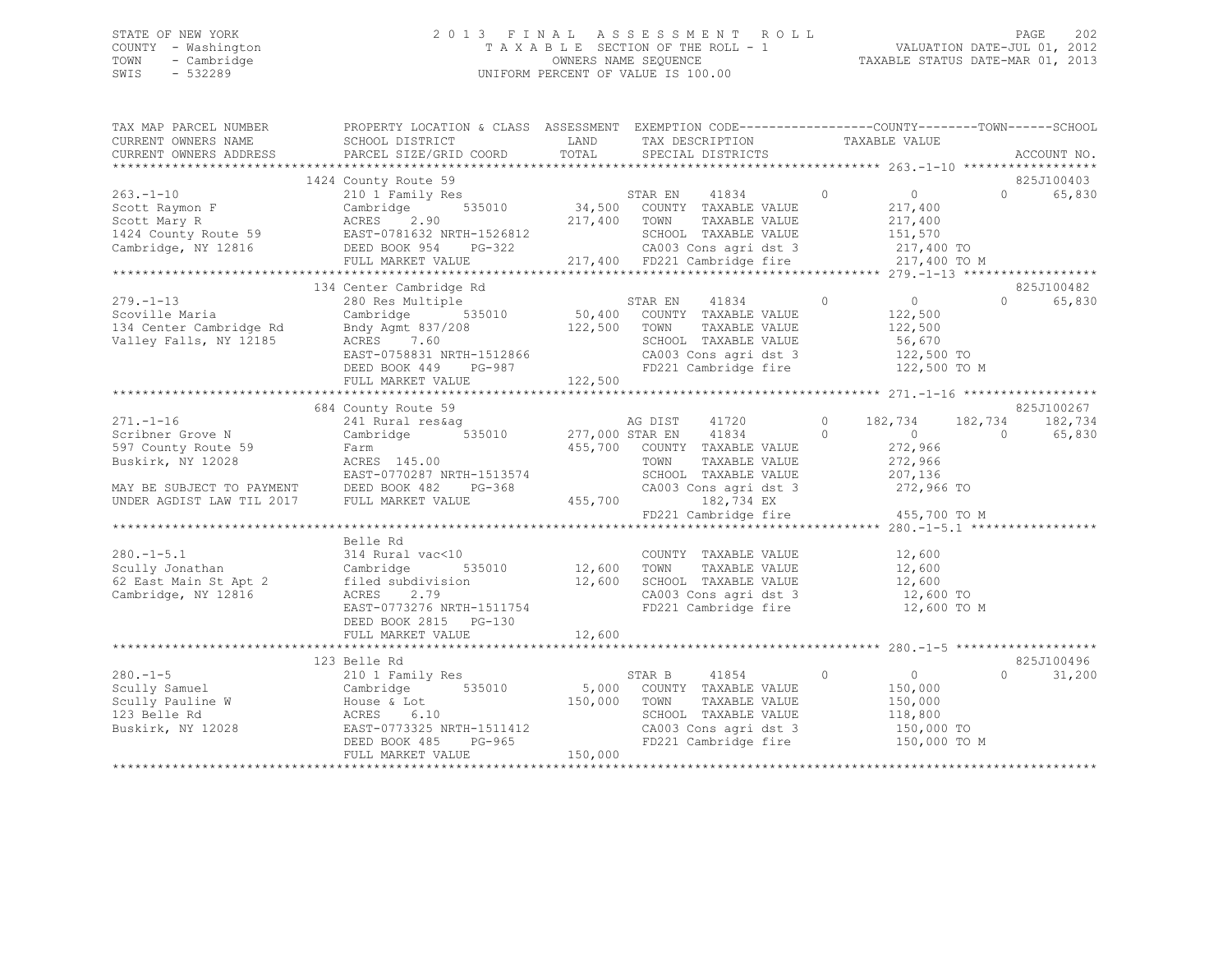## STATE OF NEW YORK 2 0 1 3 F I N A L A S S E S S M E N T R O L L PAGE 203 COUNTY - Washington T A X A B L E SECTION OF THE ROLL - 1 VALUATION DATE-JUL 01, 2012 TOWN - Cambridge OWNERS NAME SEQUENCE TAXABLE STATUS DATE-MAR 01, 2013 SWIS - 532289 UNIFORM PERCENT OF VALUE IS 100.00

| TAX MAP PARCEL NUMBER<br>CURRENT OWNERS NAME                                                    | PROPERTY LOCATION & CLASS ASSESSMENT EXEMPTION CODE-----------------COUNTY-------TOWN------SCHOOL<br>SCHOOL DISTRICT                                                     | LAND                      | TAX DESCRIPTION                                                                                                                                                   | TAXABLE VALUE                                                                            |                                  |
|-------------------------------------------------------------------------------------------------|--------------------------------------------------------------------------------------------------------------------------------------------------------------------------|---------------------------|-------------------------------------------------------------------------------------------------------------------------------------------------------------------|------------------------------------------------------------------------------------------|----------------------------------|
| CURRENT OWNERS ADDRESS                                                                          | PARCEL SIZE/GRID COORD                                                                                                                                                   | TOTAL                     | SPECIAL DISTRICTS                                                                                                                                                 |                                                                                          | ACCOUNT NO.                      |
|                                                                                                 | 548 County Route 59                                                                                                                                                      |                           |                                                                                                                                                                   |                                                                                          | 825J100491                       |
| $280 - 1 - 1$<br>Scully Steven<br>Scully Margaret M<br>548 County Route 59<br>Buskirk, NY 12028 | 210 1 Family Res<br>Cambridge 535010<br>H & L<br>ACRES<br>4.20<br>EAST-0770312 NRTH-1511265<br>DEED BOOK 2776 PG-345<br>FULL MARKET VALUE                                | 182,600 TOWN<br>182,600   | 41834<br>STAR EN<br>42,000 COUNTY TAXABLE VALUE<br>TAXABLE VALUE<br>SCHOOL TAXABLE VALUE<br>CA003 Cons agri dst 3<br>FD221 Cambridge fire 182,600 TO M            | $\overline{0}$<br>$\overline{0}$<br>182,600<br>182,600<br>116,770<br>182,600 TO          | 65,830<br>$\Omega$               |
|                                                                                                 | 31 Scully Ln                                                                                                                                                             |                           |                                                                                                                                                                   |                                                                                          | 825J100606                       |
| $261 - 2 - 1$<br>Scully Theresa<br>31 Scully Ln<br>Greenwich, NY 12834                          | 210 1 Family Res<br>Cambridge 535010<br>House/lot<br>$261 - 1 - 1$<br>$ACRES$ 0.37<br>EAST-0767141 NRTH-1529885<br>DEED BOOK W 430 PG-307                                | 119,000 TOWN              | STAR EN<br>41834<br>25,800 COUNTY TAXABLE VALUE<br>TAXABLE VALUE<br>SCHOOL TAXABLE VALUE<br>SCHOOL TAXABLE VALUE<br>CA003 Cons agri dst 3<br>FD221 Cambridge fire | $\circ$<br>$\overline{0}$<br>119,000<br>119,000<br>53,170<br>119,000 TO<br>119,000 TO M  | $\bigcap$<br>65,830              |
|                                                                                                 | FULL MARKET VALUE                                                                                                                                                        | 119,000                   |                                                                                                                                                                   |                                                                                          |                                  |
|                                                                                                 |                                                                                                                                                                          |                           |                                                                                                                                                                   |                                                                                          |                                  |
| $263 - 1 - 13$<br>Scurria George P<br>Scurria Janet<br>31 Hopkins Ln<br>Cambridge, NY 12816     | 29 Hopkins Ln<br>210 1 Family Res<br>Cambridge 535010 23,700<br>Res<br>FRNT 180.00 DPTH 160.00<br>EAST-0782545 NRTH-1525095<br>DEED BOOK 603 PG-158<br>FULL MARKET VALUE | 135,000<br>135,000        | COUNTY TAXABLE VALUE<br>TOWN<br>TAXABLE VALUE<br>SCHOOL TAXABLE VALUE<br>CA003 Cons agri dst $3$<br>FD221 Cambridge fire                                          | 135,000<br>135,000<br>135,000<br>135,000 TO<br>135,000 TO M                              | 825J100401                       |
|                                                                                                 |                                                                                                                                                                          |                           |                                                                                                                                                                   |                                                                                          |                                  |
| $263. - 1 - 14$<br>Scurria George P<br>Scurria Janet<br>31 Hopkins Ln<br>Cambridge, NY 12816    | 48 Hopkins Ln<br>250 Estate<br>535010<br>Cambridge<br>House & Land<br>ACRES 97.73<br>EAST-0783019 NRTH-1525224<br>DEED BOOK 537 PG-304<br>FULL MARKET VALUE              | 700,300<br>700,300        | 41854<br>STAR B<br>217,200 COUNTY TAXABLE VALUE<br>TOWN<br>TAXABLE VALUE<br>SCHOOL TAXABLE VALUE<br>CA003 Cons agri dst 3<br>FD221 Cambridge fire                 | $\circ$<br>$\overline{0}$<br>700,300<br>700,300<br>669,100<br>700,300 TO<br>700,300 TO M | 825J100402<br>31,200<br>$\Omega$ |
|                                                                                                 |                                                                                                                                                                          |                           |                                                                                                                                                                   |                                                                                          |                                  |
| $263. - 2 - 23.6$<br>Scurria George P<br>Scurria Janet<br>31 Hopkins Ln<br>Cambridge, NY 12816  | King Rd<br>322 Rural vac>10<br>Cambridge<br>ACRES 90.61<br>EAST-0784067 NRTH-1523724<br>DEED BOOK 744 PG-102                                                             | 535010 151,300<br>151,300 | COUNTY TAXABLE VALUE<br>TOWN<br>TAXABLE VALUE<br>SCHOOL TAXABLE VALUE<br>CA003 Cons agri dst 3<br>FD221 Cambridge fire                                            | 151,300<br>151,300<br>151,300<br>151,300 TO<br>151,300 TO M                              |                                  |
|                                                                                                 | FULL MARKET VALUE                                                                                                                                                        | 151,300                   |                                                                                                                                                                   |                                                                                          |                                  |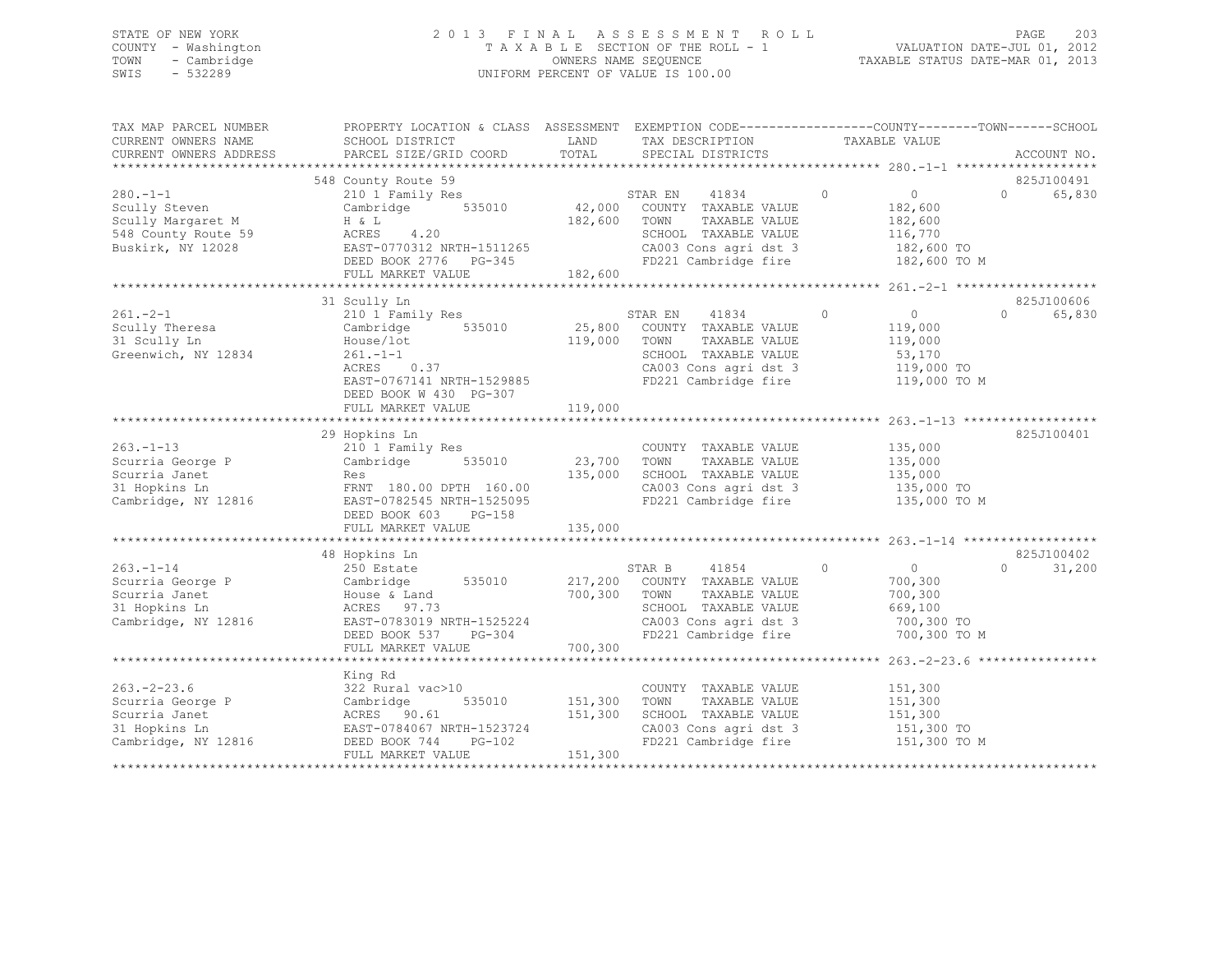## STATE OF NEW YORK 2 0 1 3 F I N A L A S S E S S M E N T R O L L PAGE 204 COUNTY - Washington T A X A B L E SECTION OF THE ROLL - 1 VALUATION DATE-JUL 01, 2012 TOWN - Cambridge OWNERS NAME SEQUENCE TAXABLE STATUS DATE-MAR 01, 2013 SWIS - 532289 UNIFORM PERCENT OF VALUE IS 100.00

| TAX MAP PARCEL NUMBER<br>CURRENT OWNERS NAME<br>CURRENT OWNERS ADDRESS                                 | PROPERTY LOCATION & CLASS ASSESSMENT EXEMPTION CODE----------------COUNTY-------TOWN-----SCHOOL<br>SCHOOL DISTRICT<br>PARCEL SIZE/GRID COORD                                                | LAND<br>TOTAL           | TAX DESCRIPTION<br>SPECIAL DISTRICTS                                                                                                                 | TAXABLE VALUE                                                                                                                        | ACCOUNT NO.                                                             |
|--------------------------------------------------------------------------------------------------------|---------------------------------------------------------------------------------------------------------------------------------------------------------------------------------------------|-------------------------|------------------------------------------------------------------------------------------------------------------------------------------------------|--------------------------------------------------------------------------------------------------------------------------------------|-------------------------------------------------------------------------|
| $280. -1 - 12.2$<br>Seibert Adriana J                                                                  | 179 Dickensen Rd<br>242 Rurl res&rec<br>Cambridge<br>535010                                                                                                                                 | 126,000                 | COUNTY TAXABLE VALUE<br>TOWN<br>TAXABLE VALUE                                                                                                        | 269,900<br>269,900                                                                                                                   |                                                                         |
| 52 Arcadia Rd<br>Old Greenwich, CT 06870                                                               | ACRES 64.79<br>EAST-0773753 NRTH-1507990<br>DEED BOOK 948 PG-28<br>FULL MARKET VALUE                                                                                                        | 269,900<br>269,900      | SCHOOL TAXABLE VALUE<br>SCHOOL TAXABLE VALUE<br>CA003 Cons agri dst 3                                                                                | 269,900<br>269,900 TO<br>FD221 Cambridge fire 269,900 TO M                                                                           |                                                                         |
|                                                                                                        |                                                                                                                                                                                             |                         |                                                                                                                                                      |                                                                                                                                      |                                                                         |
| $263. - 1 - 18$<br>Serotta Caroline<br>812 King Rd<br>812 King Rd<br>Cambridge, NY 12816               | 812 King Rd<br>242 Rurl res&rec<br>Cambridge<br>House & Land<br>535010<br>ACRES 11.70<br>ACRES 11.70<br>EAST-0782337 NRTH-1521543<br>DEED BOOK 415 PG-1160                                  |                         | CBT VET/C 41132<br>60,400 CBT VET/T 41133<br>207,200 STAR EN 41834<br>41834<br>COUNTY TAXABLE VALUE<br>TOWN<br>TAXABLE VALUE<br>SCHOOL TAXABLE VALUE | $\circ$<br>50,000<br>$\overline{0}$<br>$\overline{0}$<br>45,000<br>$\overline{0}$<br>$\overline{0}$<br>157,200<br>162,200<br>141,370 | 825J100609<br>$\circ$<br>$\circ$<br>$\circ$<br>$\overline{0}$<br>65,830 |
|                                                                                                        | FULL MARKET VALUE                                                                                                                                                                           |                         | 207,200 CA003 Cons agri dst 3<br>FD221 Cambridge fire                                                                                                | 207,200 TO<br>207,200 TO M                                                                                                           |                                                                         |
|                                                                                                        | 1291 King Rd                                                                                                                                                                                |                         |                                                                                                                                                      |                                                                                                                                      | 825J100326                                                              |
| $263 - 2 - 27$<br>Shane Regina P                                                                       | 210 1 Family Res<br>Cambridge<br>535010<br>8.40<br>EAST-0785678 NRTH-1527343<br>DEED BOOK 490 PG-93                                                                                         | 50,600 TOWN<br>310,000  | COUNTY TAXABLE VALUE<br>TAXABLE VALUE<br>SCHOOL TAXABLE VALUE<br>FD221 Cambridge fire                                                                | 310,000<br>310,000<br>310,000<br>CA003 Cons agri dst 3 310,000 TO<br>310,000 TO M                                                    |                                                                         |
|                                                                                                        | FULL MARKET VALUE                                                                                                                                                                           | 310,000                 |                                                                                                                                                      |                                                                                                                                      |                                                                         |
|                                                                                                        |                                                                                                                                                                                             |                         |                                                                                                                                                      |                                                                                                                                      |                                                                         |
| $263. - 2 - 29$<br>Shane Regina P Trustee Cambridge<br>420 River Side Dr Apt 12C<br>New York, NY 10025 | King Rd<br>322 Rural vac>10<br>$\frac{561/234}{2561/234}$<br>$\frac{28}{256}$ 14.28<br>EAST-0785351 NRTH-1526795<br>DEED BOOK 498 PG-978                                                    | 535010 41,600<br>41,600 | COUNTY TAXABLE VALUE<br>TOWN<br>TAXABLE VALUE<br>SCHOOL TAXABLE VALUE<br>CA003 Cons agri dst 3<br>FD221 Cambridge fire                               | 41,600<br>41,600<br>41,600<br>41,600 TO<br>41,600 TO M                                                                               | 825J100881                                                              |
|                                                                                                        | FULL MARKET VALUE                                                                                                                                                                           | 41,600                  |                                                                                                                                                      |                                                                                                                                      |                                                                         |
|                                                                                                        |                                                                                                                                                                                             |                         |                                                                                                                                                      |                                                                                                                                      |                                                                         |
| $281 - 4 - 4$<br>Shaw Margaret<br>383 Stage Rd<br>Buskirk, NY 12028                                    | 383 Stage Rd<br>210 1 Family Res<br>Cambridge 535010<br>House & Lot<br>Barn<br>7.30<br>$281 - 1 - 4$<br>ACRES<br>EAST-0785201 NRTH-1509504<br>DEED BOOK 501<br>$PG-70$<br>FULL MARKET VALUE | 173,900<br>173,900      | 41854<br>STAR B<br>48,200 COUNTY TAXABLE VALUE<br>TOWN<br>TAXABLE VALUE<br>SCHOOL TAXABLE VALUE<br>CA003 Cons agri dst 3<br>FD221 Cambridge fire     | $\overline{0}$<br>$\Omega$<br>173,900<br>173,900<br>142,700<br>173,900 TO<br>173,900 TO M                                            | 825J100376<br>$\Omega$<br>31,200                                        |
|                                                                                                        |                                                                                                                                                                                             |                         |                                                                                                                                                      |                                                                                                                                      |                                                                         |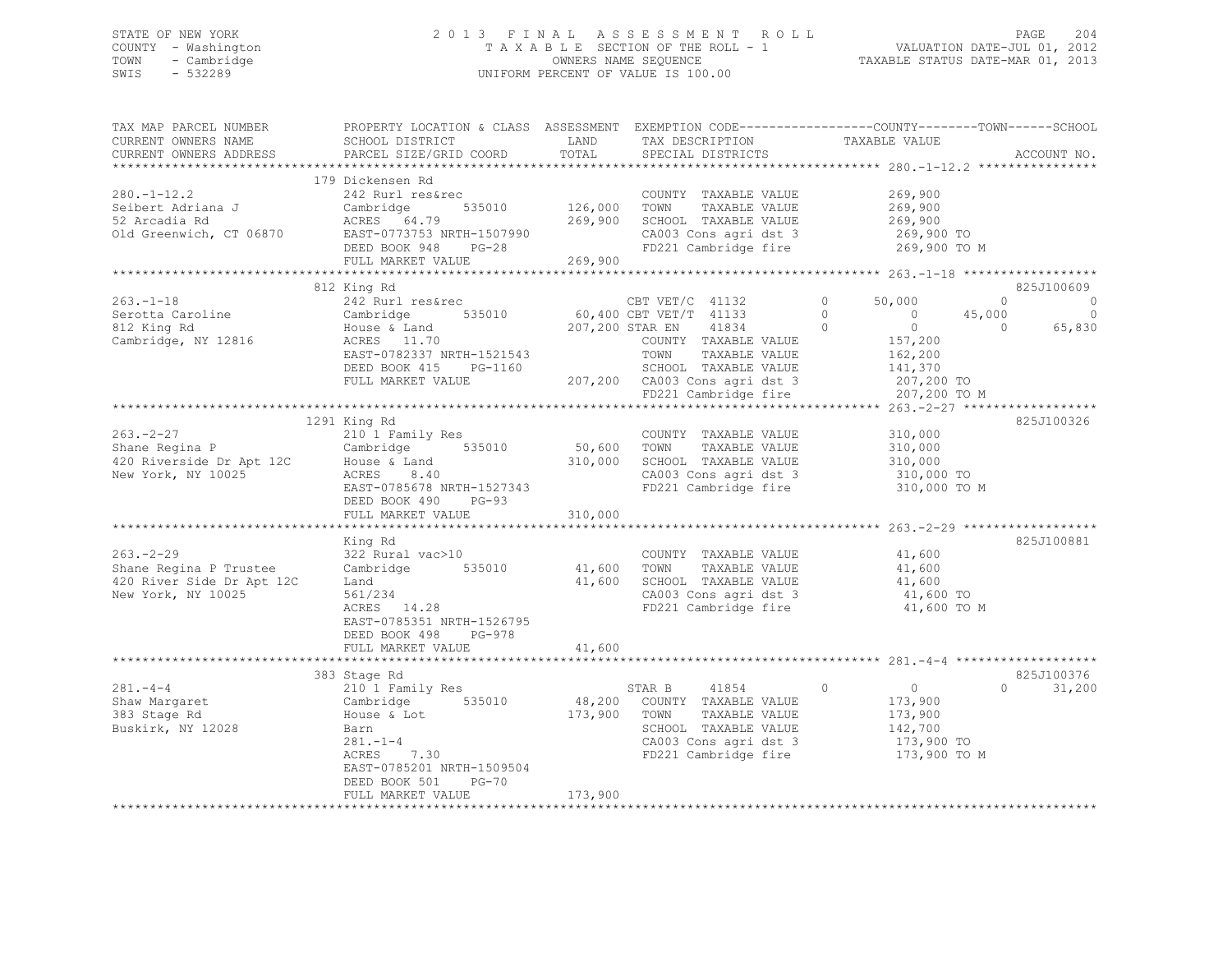|      | STATE OF NEW YORK   | 2013 FINAL ASSESSMENT ROLL                                     | PAGE | - 205 |
|------|---------------------|----------------------------------------------------------------|------|-------|
|      | COUNTY - Washington | VALUATION DATE-JUL 01, 2012<br>TAXABLE SECTION OF THE ROLL - 1 |      |       |
|      | TOWN - Cambridge    | TAXABLE STATUS DATE-MAR 01, 2013<br>OWNERS NAME SEQUENCE       |      |       |
| SWIS | - 532289            | UNIFORM PERCENT OF VALUE IS 100.00                             |      |       |

| TAX MAP PARCEL NUMBER                                     | PROPERTY LOCATION & CLASS ASSESSMENT EXEMPTION CODE----------------COUNTY-------TOWN-----SCHOOL                         |                 |                                                                               |                                                    |                |            |
|-----------------------------------------------------------|-------------------------------------------------------------------------------------------------------------------------|-----------------|-------------------------------------------------------------------------------|----------------------------------------------------|----------------|------------|
| CURRENT OWNERS NAME                                       | SCHOOL DISTRICT                                                                                                         | LAND            | TAX DESCRIPTION                                                               | TAXABLE VALUE                                      |                |            |
|                                                           |                                                                                                                         |                 |                                                                               |                                                    |                |            |
|                                                           |                                                                                                                         |                 |                                                                               |                                                    |                |            |
|                                                           | 479 Center Cambridge Rd                                                                                                 |                 |                                                                               |                                                    |                |            |
| $270. - 1 - 24.8$                                         | 210 1 Family Res                                                                                                        |                 | STAR B 41854 0                                                                | $\overline{0}$                                     | $\overline{0}$ | 31,200     |
| Sherman Steven C                                          | Cambridge 535010 34,300 COUNTY TAXABLE VALUE                                                                            |                 |                                                                               | 106,000                                            |                |            |
| Sherman Laura                                             | H & L                                                                                                                   | 106,000 TOWN    | TAXABLE VALUE                                                                 | 106,000                                            |                |            |
| 479 Center Cambridge Rd                                   | Lot 1                                                                                                                   |                 | SCHOOL TAXABLE VALUE                                                          | 74,800                                             |                |            |
| Cambridge, NY 12816                                       | 2.46 BANK 20<br>ACRES                                                                                                   |                 | FD221 Cambridge fire 106,000 TO M                                             |                                                    |                |            |
|                                                           | EAST-0766061 NRTH-1516876                                                                                               |                 |                                                                               |                                                    |                |            |
|                                                           | DEED BOOK 692<br>PG-89                                                                                                  |                 |                                                                               |                                                    |                |            |
|                                                           | FULL MARKET VALUE                                                                                                       | 106,000         |                                                                               |                                                    |                |            |
|                                                           |                                                                                                                         |                 |                                                                               |                                                    |                |            |
|                                                           |                                                                                                                         |                 |                                                                               |                                                    |                |            |
|                                                           | 834 County Route 59<br>County Route 59<br>210 1 Family Res                                                              |                 |                                                                               |                                                    |                | 825J100612 |
| $271. - 1 - 13$                                           |                                                                                                                         |                 | STAR B 41854 0                                                                | $\overline{0}$                                     | $\Omega$       | 31,200     |
| Sica Randi V<br>834 County Route 59<br>Cambridge Williams | Cambridge 535010 28,200 COUNTY TAXABLE VALUE                                                                            |                 |                                                                               | 115,400                                            |                |            |
|                                                           | $H \& L$                                                                                                                | 115,400 TOWN    | TAXABLE VALUE                                                                 | 115,400                                            |                |            |
| Cambridge, NY 12816-2100                                  | 386/1035                                                                                                                |                 | SCHOOL TAXABLE VALUE                                                          | 84,200                                             |                |            |
|                                                           | FRNT 132.00 DPTH 240.00<br>EAST-0771411 NRTH-1517499                                                                    |                 | CA003 Cons agri dst 3 115,400 TO<br>FD221 Cambridge fire 115,400 TO M         |                                                    |                |            |
|                                                           |                                                                                                                         |                 |                                                                               |                                                    |                |            |
|                                                           | DEED BOOK 2804 PG-252                                                                                                   |                 |                                                                               |                                                    |                |            |
|                                                           | FULL MARKET VALUE                                                                                                       | 115,400         |                                                                               |                                                    |                |            |
|                                                           |                                                                                                                         |                 |                                                                               |                                                    |                |            |
|                                                           | 91 Darwin Rd                                                                                                            |                 |                                                                               |                                                    |                |            |
| $262. - 1 - 20.2$                                         | 210 1 Family Res CBT VET/C 41132                                                                                        |                 |                                                                               | $\Omega$<br>50,000                                 | $\sim$ 0       |            |
| Siegel Robert W                                           |                                                                                                                         |                 |                                                                               | $\Omega$<br>$\overline{0}$                         | 45,000         |            |
| Siegel Arlene F                                           | Cambridge 535010 47,000 CBT VET/T 41133<br>Lot 1 278,100 DIS VET/C 41142<br>ACRES 7.51 DIS VET/T 41143                  |                 |                                                                               | $\circ$<br>27,810                                  | $\circ$        | $\circ$    |
| PO Box 276                                                | 7.51                                                                                                                    |                 |                                                                               | $\Omega$<br>$\sim$ 0                               | 27,810         | $\circ$    |
| Cambridge, NY 12816                                       | EAST-0769527 NRTH-1521967                                                                                               |                 |                                                                               | $\Omega$<br>30,044                                 | $\overline{0}$ | $\Omega$   |
|                                                           | DEED BOOK 665 PG-111                                                                                                    |                 | AGED-CO 41802<br>AGED-TOWN 41803                                              | $\bigcirc$                                         | $0 \t 10,265$  | $\Omega$   |
|                                                           | FULL MARKET VALUE                                                                                                       | 278,100 STAR EN | $\sim$ 0<br>41834                                                             |                                                    | $\Omega$       | 65,830     |
|                                                           |                                                                                                                         |                 | COUNTY TAXABLE VALUE                                                          | $\begin{smallmatrix}&&0\\170,246\end{smallmatrix}$ |                |            |
|                                                           |                                                                                                                         |                 | TOWN<br>TAXABLE VALUE                                                         | 195,025                                            |                |            |
|                                                           |                                                                                                                         |                 | SCHOOL TAXABLE VALUE                                                          | 212,270                                            |                |            |
|                                                           |                                                                                                                         |                 | FD221 Cambridge fire                                                          |                                                    | 278,100 TO M   |            |
|                                                           |                                                                                                                         |                 |                                                                               |                                                    |                |            |
|                                                           | 58 Stump Church Rd 67 PCT OF VALUE USED FOR EXEMPTION PURPOSES                                                          |                 |                                                                               |                                                    |                | 825J100613 |
|                                                           |                                                                                                                         |                 |                                                                               | 26,883<br>$\circ$                                  | $\overline{0}$ | $\circ$    |
|                                                           |                                                                                                                         |                 |                                                                               |                                                    | $0 \t 26,883$  | $\Omega$   |
|                                                           | $242$ Rurl res&rec WAR VET/C 41122<br>Sinnamon Rowland M Cambridge 535010 63,000 WAR VET/T 41123<br>Sinnamon Mary H & L |                 |                                                                               | $\circ$                                            | $\bigcirc$     |            |
|                                                           |                                                                                                                         |                 |                                                                               | $\overline{0}$<br>$\overline{0}$                   |                | 31,200     |
| 58 Stump Church Rd ACRES 13.20                            |                                                                                                                         |                 | COUNTY TAXABLE VALUE                                                          | 179,117                                            |                |            |
| Greenwich, NY 12834                                       | EAST-0766836 NRTH-1531285                                                                                               |                 | TOWN<br>TAXABLE VALUE                                                         | 179,117                                            |                |            |
|                                                           | $PG-562$<br>DEED BOOK 425                                                                                               |                 | SCHOOL TAXABLE VALUE                                                          | 174,800                                            |                |            |
|                                                           | FULL MARKET VALUE                                                                                                       |                 | 206,000 CA003 Cons agri dst 3 206,000 TO<br>FD221 Cambridge fire 206,000 TO M |                                                    |                |            |
|                                                           |                                                                                                                         |                 |                                                                               |                                                    |                |            |
|                                                           |                                                                                                                         |                 |                                                                               |                                                    |                |            |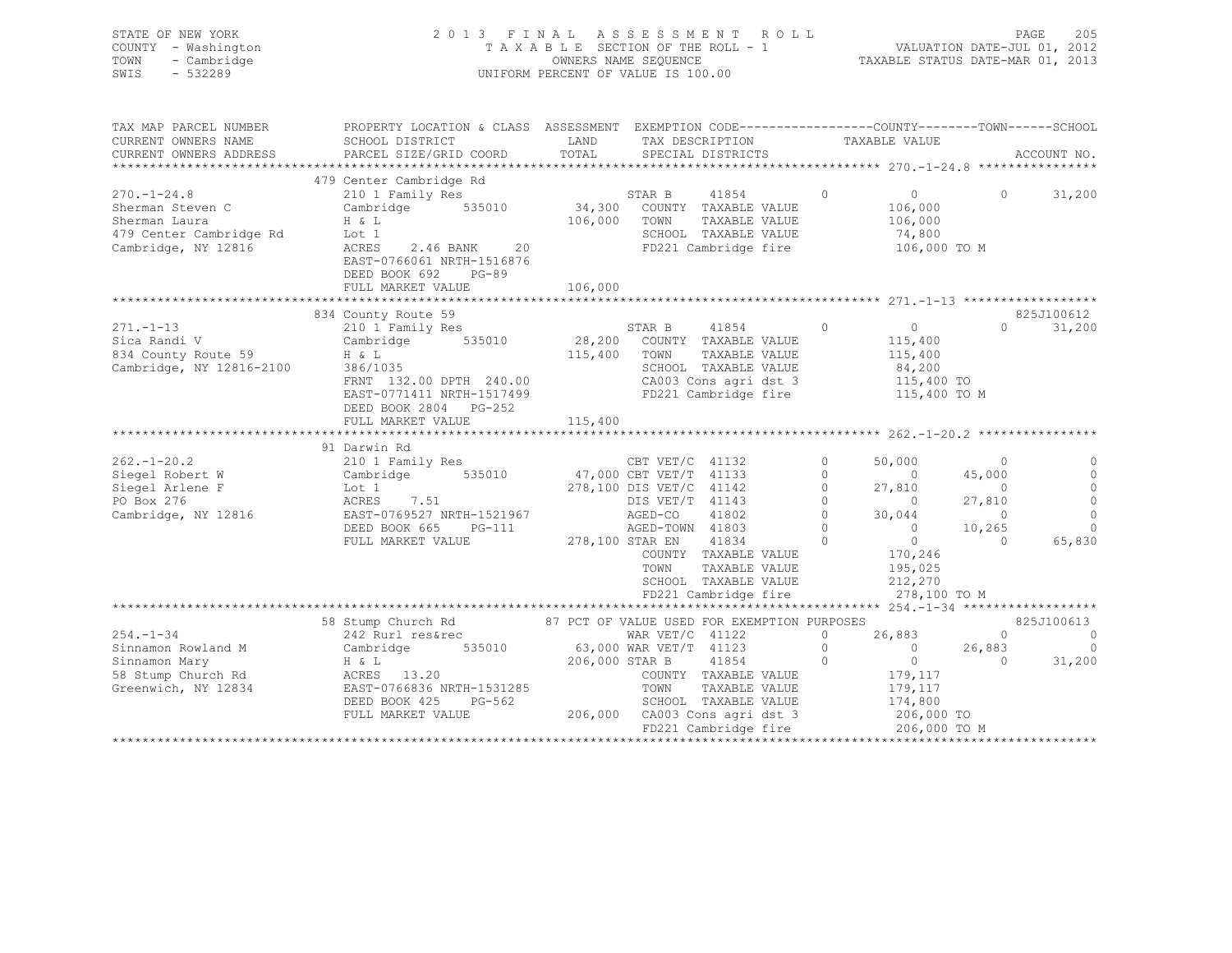## STATE OF NEW YORK 2 0 1 3 F I N A L A S S E S S M E N T R O L L PAGE 206 COUNTY - Washington T A X A B L E SECTION OF THE ROLL - 1 VALUATION DATE-JUL 01, 2012 TOWN - Cambridge OWNERS NAME SEQUENCE TAXABLE STATUS DATE-MAR 01, 2013 SWIS - 532289 UNIFORM PERCENT OF VALUE IS 100.00

| TAX MAP PARCEL NUMBER<br>CURRENT OWNERS NAME  | PROPERTY LOCATION & CLASS ASSESSMENT EXEMPTION CODE-----------------COUNTY-------TOWN------SCHOOL<br>SCHOOL DISTRICT                                                                                                                                                                                                                                                                            | LAND              | TAX DESCRIPTION                                                       | TAXABLE VALUE              |                |             |
|-----------------------------------------------|-------------------------------------------------------------------------------------------------------------------------------------------------------------------------------------------------------------------------------------------------------------------------------------------------------------------------------------------------------------------------------------------------|-------------------|-----------------------------------------------------------------------|----------------------------|----------------|-------------|
| CURRENT OWNERS ADDRESS                        | PARCEL SIZE/GRID COORD                                                                                                                                                                                                                                                                                                                                                                          | TOTAL             | SPECIAL DISTRICTS                                                     |                            |                | ACCOUNT NO. |
|                                               |                                                                                                                                                                                                                                                                                                                                                                                                 |                   |                                                                       |                            |                |             |
|                                               | Chase Ln                                                                                                                                                                                                                                                                                                                                                                                        |                   |                                                                       |                            |                | 825J100618  |
| $270. - 1 - 36$                               | 322 Rural vac>10                                                                                                                                                                                                                                                                                                                                                                                |                   | COUNTY TAXABLE VALUE                                                  | 5,300                      |                |             |
| Skiff Stewart<br>skiff Stewart<br>skiff Carol | Cambridge<br>Woods                                                                                                                                                                                                                                                                                                                                                                              | 535010 5,300 TOWN | TAXABLE VALUE                                                         | 5,300                      |                |             |
|                                               |                                                                                                                                                                                                                                                                                                                                                                                                 |                   | 5,300 SCHOOL TAXABLE VALUE                                            | 5,300                      |                |             |
|                                               |                                                                                                                                                                                                                                                                                                                                                                                                 |                   | CA003 Cons agri dst 3 5,300 TO                                        |                            |                |             |
|                                               |                                                                                                                                                                                                                                                                                                                                                                                                 |                   | FD221 Cambridge fire                                                  | 5,300 TO M                 |                |             |
|                                               | DEED BOOK 366 PG-372                                                                                                                                                                                                                                                                                                                                                                            |                   |                                                                       |                            |                |             |
|                                               | FULL MARKET VALUE                                                                                                                                                                                                                                                                                                                                                                               | 5,300             |                                                                       |                            |                |             |
|                                               |                                                                                                                                                                                                                                                                                                                                                                                                 |                   |                                                                       |                            |                |             |
|                                               | $\begin{tabular}{l c c c c c c c} \multicolumn{3}{c c c c} \multicolumn{3}{c c c} \multicolumn{3}{c c c} \multicolumn{3}{c c c} \multicolumn{3}{c c c} \multicolumn{3}{c c c} \multicolumn{3}{c c c} \multicolumn{3}{c c c} \multicolumn{3}{c c c} \multicolumn{3}{c c c} \multicolumn{3}{c c c} \multicolumn{3}{c c c} \multicolumn{3}{c c c} \multicolumn{3}{c c c} \multicolumn{3}{c c c} \$ |                   |                                                                       |                            |                |             |
|                                               |                                                                                                                                                                                                                                                                                                                                                                                                 |                   |                                                                       |                            | $\sim$ 0       | $\circ$     |
|                                               |                                                                                                                                                                                                                                                                                                                                                                                                 |                   |                                                                       |                            | 45,000         | $\sim$ 0    |
|                                               |                                                                                                                                                                                                                                                                                                                                                                                                 |                   |                                                                       |                            | $\overline{0}$ | 31,200      |
|                                               |                                                                                                                                                                                                                                                                                                                                                                                                 |                   |                                                                       |                            |                |             |
|                                               |                                                                                                                                                                                                                                                                                                                                                                                                 |                   |                                                                       |                            |                |             |
|                                               |                                                                                                                                                                                                                                                                                                                                                                                                 |                   |                                                                       |                            |                |             |
|                                               |                                                                                                                                                                                                                                                                                                                                                                                                 |                   |                                                                       |                            |                |             |
|                                               |                                                                                                                                                                                                                                                                                                                                                                                                 |                   |                                                                       |                            |                |             |
|                                               |                                                                                                                                                                                                                                                                                                                                                                                                 |                   |                                                                       |                            |                |             |
|                                               | 33 Dickensen Rd                                                                                                                                                                                                                                                                                                                                                                                 |                   |                                                                       |                            |                | 825J100922  |
| $280 - 2 - 27$                                |                                                                                                                                                                                                                                                                                                                                                                                                 |                   |                                                                       | $0$<br>323,600             | $\Omega$       | 31,200      |
|                                               |                                                                                                                                                                                                                                                                                                                                                                                                 |                   |                                                                       |                            |                |             |
| Slocum Martha<br>33 Dickensen Rd              | 210 1 Family Res<br>Cambridge 535010 67,700 COUNTY TAXABLE VALUE<br>1869/174 1869/177 2648/24 323,600 TOWN TAXABLE VALUE<br>Subd ab 2655/85 SCHOOL TAXABLE VALUE<br>ACRES 15.33 CA003 Cons agri dst 3                                                                                                                                                                                           |                   |                                                                       | $323,600$<br>$292,400$     |                |             |
| Buskirk, NY 12028                             |                                                                                                                                                                                                                                                                                                                                                                                                 |                   |                                                                       |                            |                |             |
|                                               |                                                                                                                                                                                                                                                                                                                                                                                                 |                   | SCHOOL TAXABLE VALUE<br>CA003 Cons agri dst 3<br>FD221 Cambridge fire | 323,600 ТО<br>323,600 ТО М |                |             |
|                                               | EAST-0775916 NRTH-1507154                                                                                                                                                                                                                                                                                                                                                                       |                   |                                                                       |                            |                |             |
|                                               | DEED BOOK 2084 PG-1                                                                                                                                                                                                                                                                                                                                                                             |                   |                                                                       |                            |                |             |
|                                               | FULL MARKET VALUE                                                                                                                                                                                                                                                                                                                                                                               | 323,600           |                                                                       |                            |                |             |
|                                               |                                                                                                                                                                                                                                                                                                                                                                                                 |                   |                                                                       |                            |                |             |
|                                               | County Route 74                                                                                                                                                                                                                                                                                                                                                                                 |                   |                                                                       |                            |                | 825J100322  |
| $288. - 1 - 21$                               |                                                                                                                                                                                                                                                                                                                                                                                                 |                   |                                                                       | 0 35, 145 35, 145          |                | 35,145      |
| Slocum Mary Eleanor LE                        |                                                                                                                                                                                                                                                                                                                                                                                                 |                   |                                                                       |                            |                |             |
| Film Denise                                   |                                                                                                                                                                                                                                                                                                                                                                                                 |                   |                                                                       |                            |                |             |
| 1040 Master St                                |                                                                                                                                                                                                                                                                                                                                                                                                 |                   |                                                                       |                            |                |             |
| Buskirk, NY 12028                             |                                                                                                                                                                                                                                                                                                                                                                                                 |                   |                                                                       |                            |                |             |
|                                               |                                                                                                                                                                                                                                                                                                                                                                                                 |                   |                                                                       |                            |                |             |
| MAY BE SUBJECT TO PAYMENT                     | Commit Not denote the Magnetic Cambridge 535010<br>Cambridge 535010 56,900 COUNTY TAXABLE VALUE 21,755<br>Ag Commit 704/223 56,900 TOWN TAXABLE VALUE 21,755<br>ACRES 39.50 SCHOOL TAXABLE VALUE 21,755<br>EAST-0762369 NRTH-1499573 C                                                                                                                                                          |                   |                                                                       |                            |                |             |
| UNDER AGDIST LAW TIL 2017                     |                                                                                                                                                                                                                                                                                                                                                                                                 |                   |                                                                       |                            |                |             |
|                                               |                                                                                                                                                                                                                                                                                                                                                                                                 |                   |                                                                       |                            |                |             |
|                                               | 361 Stevenson Rd                                                                                                                                                                                                                                                                                                                                                                                |                   |                                                                       |                            |                | 825J100429  |
|                                               |                                                                                                                                                                                                                                                                                                                                                                                                 |                   |                                                                       |                            | $\cap$         | 31,200      |
|                                               |                                                                                                                                                                                                                                                                                                                                                                                                 |                   |                                                                       |                            |                |             |
|                                               |                                                                                                                                                                                                                                                                                                                                                                                                 |                   |                                                                       |                            |                |             |
|                                               |                                                                                                                                                                                                                                                                                                                                                                                                 |                   |                                                                       |                            |                |             |
|                                               |                                                                                                                                                                                                                                                                                                                                                                                                 |                   |                                                                       |                            |                |             |
|                                               | 361 Sevenson Rd 361 Sevenson Rd 361 Sevenson Rd 361 Sevenson Rd 361 Sevenson Rd 361 Sevenson Rd 361 Sevenson Rd 361 Sevenson Rd 361 Sevenson Rd 361 Sevenson Rd 361 Sevenson Rd 361 Sevenson Rd 361 Sevenson Rd 361 Sevenson R                                                                                                                                                                  | 128,600           |                                                                       |                            |                |             |
|                                               | FULL MARKET VALUE                                                                                                                                                                                                                                                                                                                                                                               |                   |                                                                       |                            |                |             |
|                                               |                                                                                                                                                                                                                                                                                                                                                                                                 |                   |                                                                       |                            |                |             |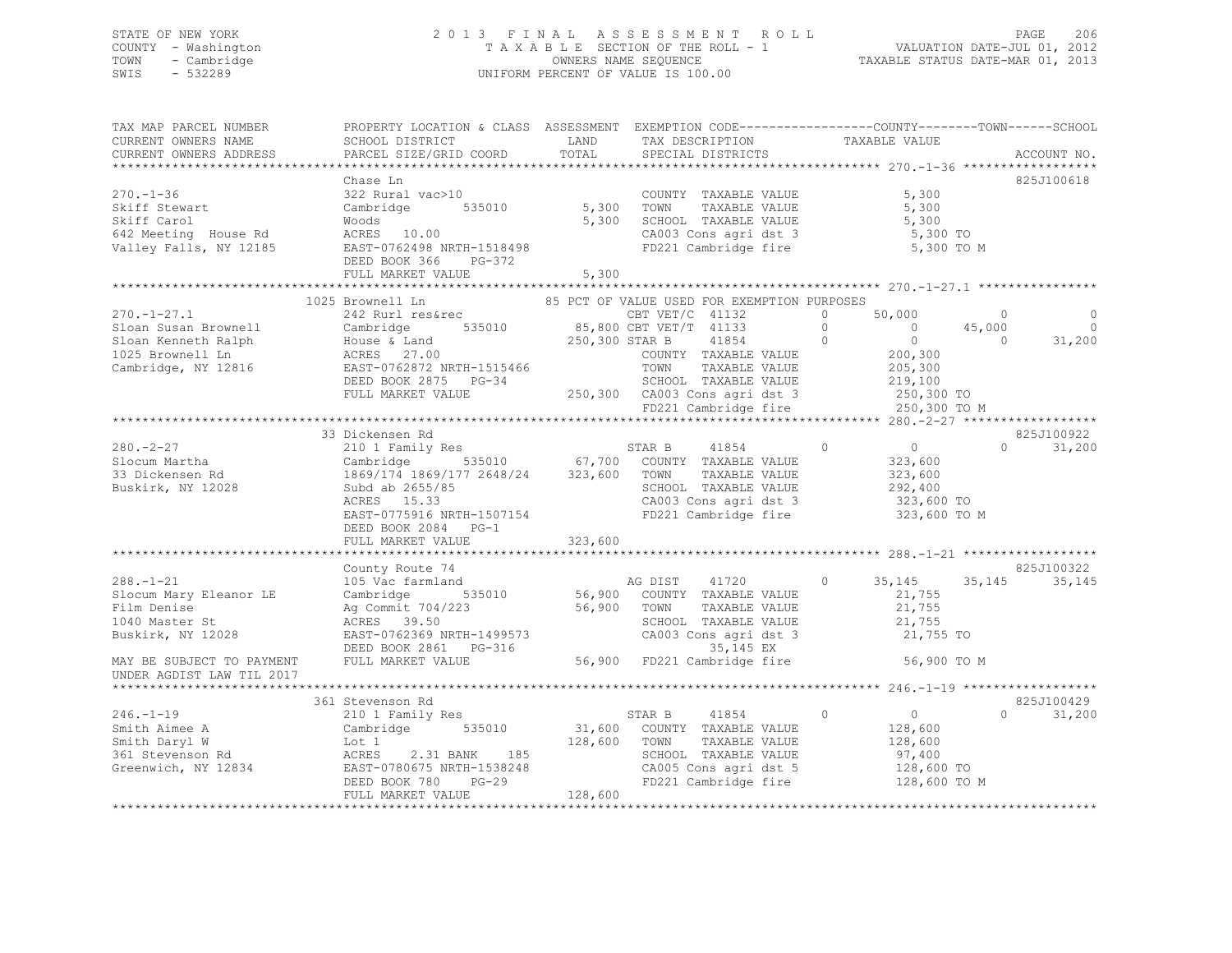## STATE OF NEW YORK 2 0 1 3 F I N A L A S S E S S M E N T R O L L PAGE 207 COUNTY - Washington T A X A B L E SECTION OF THE ROLL - 1 VALUATION DATE-JUL 01, 2012 TOWN - Cambridge OWNERS NAME SEQUENCE TAXABLE STATUS DATE-MAR 01, 2013 SWIS - 532289 UNIFORM PERCENT OF VALUE IS 100.00

| TAX MAP PARCEL NUMBER<br>CURRENT OWNERS NAME<br>CURRENT OWNERS ADDRESS                          | SCHOOL DISTRICT<br>PARCEL SIZE/GRID COORD                                                                                                                                                        | LAND<br>TOTAL                 | TAX DESCRIPTION<br>SPECIAL DISTRICTS                                                                                                             | PROPERTY LOCATION & CLASS ASSESSMENT EXEMPTION CODE----------------COUNTY-------TOWN------SCHOOL<br>TAXABLE VALUE<br>ACCOUNT NO. |
|-------------------------------------------------------------------------------------------------|--------------------------------------------------------------------------------------------------------------------------------------------------------------------------------------------------|-------------------------------|--------------------------------------------------------------------------------------------------------------------------------------------------|----------------------------------------------------------------------------------------------------------------------------------|
| $254. - 1 - 5.5$<br>Smith Brett W<br>3 Ashline Rd<br>East Kingston, NH 03827                    | County Route 60<br>322 Rural vac>10<br>Cambridge 535010<br>lot B<br>ACRES 22.50<br>EAST-0774459 NRTH-1535631<br>DEED BOOK 2750 PG-162<br>FULL MARKET VALUE                                       | 60,400<br>60,400<br>60,400    | COUNTY TAXABLE VALUE<br>TOWN<br>TAXABLE VALUE<br>SCHOOL TAXABLE VALUE<br>CA003 Cons agri dst 3<br>FD221 Cambridge fire                           | 825J100960<br>60,400<br>60,400<br>60,400<br>60,400 TO<br>60,400 TO M                                                             |
|                                                                                                 |                                                                                                                                                                                                  |                               |                                                                                                                                                  |                                                                                                                                  |
| $246. - 1 - 22.1$<br>Smith Donald R<br>328 Stevenson Rd<br>Greenwich, NY 12834                  | 328 Stevenson Rd<br>210 1 Family Res<br>535010<br>Cambridge<br>House & Land<br>ACRES<br>3.31<br>EAST-0780040 NRTH-1537346<br>DEED BOOK 829<br>PG-243<br>FULL MARKET VALUE                        | 185,500<br>185,500            | 41854<br>STAR B<br>35,600 COUNTY TAXABLE VALUE<br>TOWN<br>TAXABLE VALUE<br>SCHOOL TAXABLE VALUE<br>CA005 Cons agri dst 5<br>FD221 Cambridge fire | 825J100936<br>$\Omega$<br>$\circ$<br>31,200<br>$\Omega$<br>185,500<br>185,500<br>154,300<br>185,500 TO<br>185,500 TO M           |
|                                                                                                 | **************************                                                                                                                                                                       |                               |                                                                                                                                                  |                                                                                                                                  |
| $255.14 - 3 - 8$<br>Smith Kathleen M<br>Young Mary Jane<br>5 Gilmore Ave<br>Cambridge, NY 12816 | 80 State Route 372<br>411 Apartment<br>535010<br>Cambridge<br>Apts<br>560/338<br>$255. - 3 - 8$<br>FRNT 49.00 DPTH 148.00<br>0.24<br>ACRES<br>EAST-0786348 NRTH-1532340<br>DEED BOOK 3022 PG-131 | 24,800<br>122,000             | COUNTY TAXABLE VALUE<br>TOWN<br>TAXABLE VALUE<br>SCHOOL TAXABLE VALUE<br>CA005 Cons agri dst 5<br>FD221 Cambridge fire                           | 825J100623<br>122,000<br>122,000<br>122,000<br>122,000 TO<br>122,000 TO M                                                        |
|                                                                                                 | FULL MARKET VALUE                                                                                                                                                                                | 122,000                       |                                                                                                                                                  |                                                                                                                                  |
| $254. - 1 - 7$<br>Smith Kenneth D Jr<br>Smith Janet H<br>PO Box 233<br>Greenland, NH 03810      | Stevenson Rd<br>322 Rural vac>10<br>535010<br>Cambridge<br>Vl<br>ACRES 67.00<br>EAST-0778743 NRTH-1535250<br>DEED BOOK 792<br>PG-150<br>FULL MARKET VALUE                                        | 124,800<br>124,800<br>124,800 | COUNTY TAXABLE VALUE<br>TAXABLE VALUE<br>TOWN<br>SCHOOL TAXABLE VALUE<br>CA005 Cons agri dst 5<br>FD221 Cambridge fire                           | 825J100193<br>124,800<br>124,800<br>124,800<br>124,800 TO<br>124,800 TO M                                                        |
|                                                                                                 |                                                                                                                                                                                                  |                               |                                                                                                                                                  |                                                                                                                                  |
|                                                                                                 | 55 Stevenson Rd                                                                                                                                                                                  |                               |                                                                                                                                                  |                                                                                                                                  |
| $254. -1 - 5.7$<br>Smith Tadd M<br>88 East Main St<br>Cambridge, NY 12816                       | 210 1 Family Res<br>Cambridge 535010<br>filed subdivision 20A-98<br>ACRES<br>8.68<br>EAST-0774051 NRTH-1534843<br>DEED BOOK 2750<br>PG-165<br>FULL MARKET VALUE                                  | 47,400<br>228,000<br>228,000  | COUNTY TAXABLE VALUE<br>TOWN<br>TAXABLE VALUE<br>SCHOOL TAXABLE VALUE<br>CA003 Cons agri dst 3<br>FD221 Cambridge fire                           | 228,000<br>228,000<br>228,000<br>228,000 TO<br>228,000 TO M                                                                      |
|                                                                                                 |                                                                                                                                                                                                  |                               |                                                                                                                                                  |                                                                                                                                  |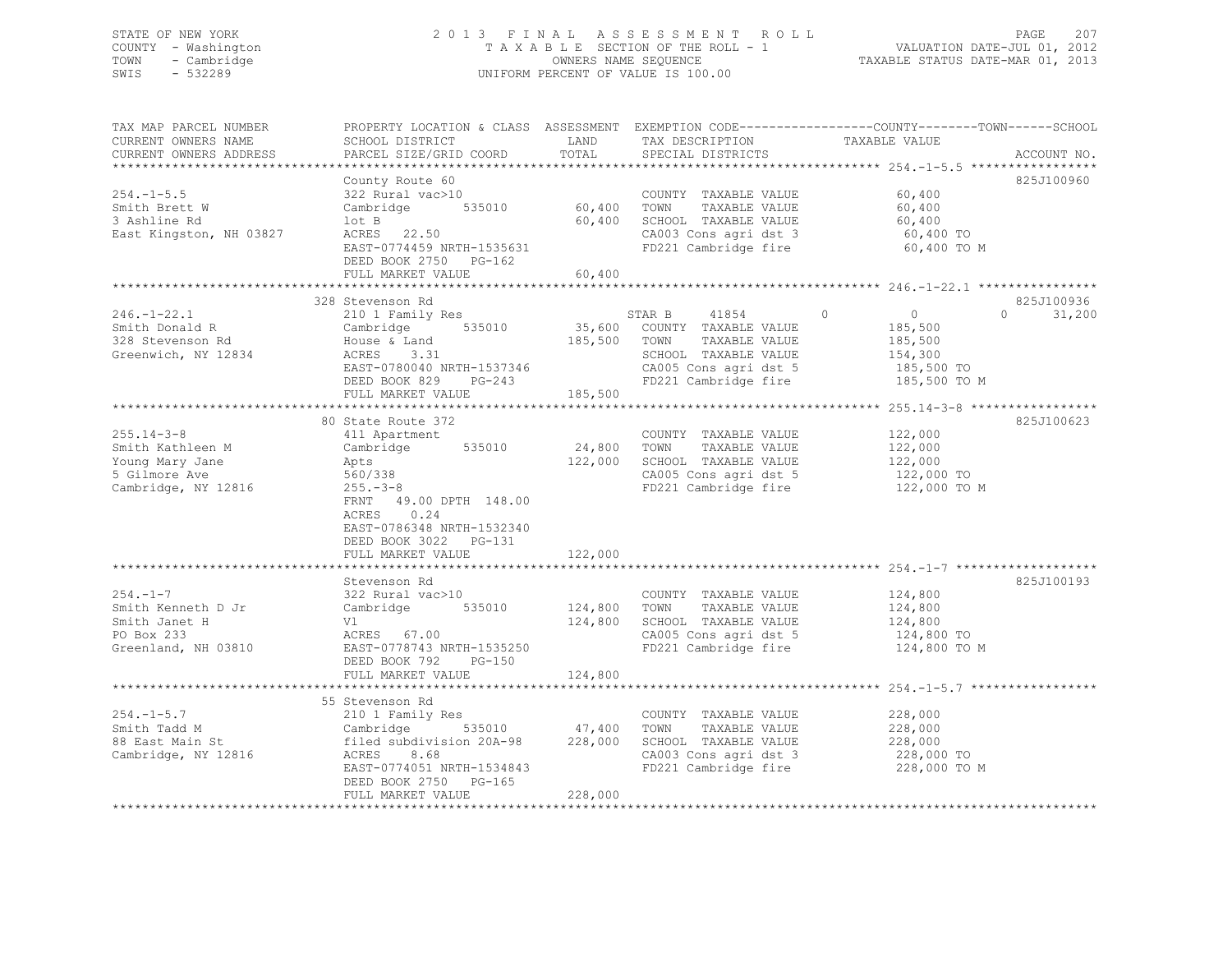## STATE OF NEW YORK 2 0 1 3 F I N A L A S S E S S M E N T R O L L PAGE 208 COUNTY - Washington T A X A B L E SECTION OF THE ROLL - 1 VALUATION DATE-JUL 01, 2012 TOWN - Cambridge OWNERS NAME SEQUENCE TAXABLE STATUS DATE-MAR 01, 2013 SWIS - 532289 UNIFORM PERCENT OF VALUE IS 100.00

| TAX MAP PARCEL NUMBER<br>CURRENT OWNERS NAME<br>CURRENT OWNERS ADDRESS                                                                                                                                                                                | PROPERTY LOCATION & CLASS ASSESSMENT EXEMPTION CODE----------------COUNTY-------TOWN-----SCHOOL<br>SCHOOL DISTRICT<br>PARCEL SIZE/GRID COORD           | TOTAL        | LAND TAX DESCRIPTION<br>SPECIAL DISTRICTS                                                                                                                                         | TAXABLE VALUE                                                          |                       | ACCOUNT NO. |
|-------------------------------------------------------------------------------------------------------------------------------------------------------------------------------------------------------------------------------------------------------|--------------------------------------------------------------------------------------------------------------------------------------------------------|--------------|-----------------------------------------------------------------------------------------------------------------------------------------------------------------------------------|------------------------------------------------------------------------|-----------------------|-------------|
|                                                                                                                                                                                                                                                       |                                                                                                                                                        |              |                                                                                                                                                                                   |                                                                        |                       |             |
| $279. - 1 - 14.3$                                                                                                                                                                                                                                     | 109 Center Cambridge Rd<br>314 Rural vac<10<br>Greenwich 533401 35,000 TOWN<br>Steel 314 35,000 TOWN                                                   |              |                                                                                                                                                                                   |                                                                        |                       |             |
| Snell Michael                                                                                                                                                                                                                                         |                                                                                                                                                        |              | 35,000 TOWN TAXABLE VALUE 35,000<br>35,000 SCHOOL TAXABLE VALUE 35,000<br>CA003 Cons agri dst 3                                                                                   |                                                                        |                       |             |
|                                                                                                                                                                                                                                                       | DEED BOOK 2315 PG-47                                                                                                                                   |              | CA003 Cons agri dst 3 35,000 TO<br>FD221 Cambridge fire 35,000 TO M                                                                                                               |                                                                        |                       |             |
|                                                                                                                                                                                                                                                       |                                                                                                                                                        |              |                                                                                                                                                                                   |                                                                        |                       |             |
|                                                                                                                                                                                                                                                       | 193 Kenyon Rd                                                                                                                                          |              |                                                                                                                                                                                   |                                                                        |                       | 825J100421  |
| $254. - 1 - 28$<br>Snow Keith C<br>193 Kenyon Rd<br>Greenwich, NY 12834                                                                                                                                                                               | 210 <sup>1</sup> Family Res<br>Greenwich 533401<br>Res<br>ACRES 3.90<br>ACKES 3.90<br>EAST-0769608 NRTH-1533758<br>DEED BOOK 2863 PG-232<br>THI MORT-1 | 180,200 TOWN | STAR EN 41834<br>40,000 COUNTY TAXABLE VALUE<br>STAR EN 41834 0<br>TAXABLE VALUE<br>SCHOOL TAXABLE VALUE<br>CA003 Cons agri dst 3 180,200 TO<br>FD221 Cambridge fire 180,200 TO M | $\overline{0}$<br>180,200<br>180,200<br>114,370                        | $\cap$                | 65,830      |
|                                                                                                                                                                                                                                                       |                                                                                                                                                        |              |                                                                                                                                                                                   |                                                                        |                       |             |
|                                                                                                                                                                                                                                                       |                                                                                                                                                        |              |                                                                                                                                                                                   |                                                                        |                       |             |
|                                                                                                                                                                                                                                                       | 26 Maxwell Ln                                                                                                                                          |              |                                                                                                                                                                                   |                                                                        |                       | 825J102004  |
| 246.-1-20.3<br>Sobing Michael 210 1 Family Res<br>Sobing Karyn Rur Res<br>26 Maxwell Ln<br>26 Maxwell Ln<br>26 Maxwell Ln<br>26 Maxwell Ln<br>26 Maxwell Ln<br>244,300 STAR EN<br>244,300 STAR EN<br>244,300 STAR EN<br>244,300 STAR EN<br>244,300 ST |                                                                                                                                                        |              |                                                                                                                                                                                   | $\overline{0}$<br>50,000                                               | $\circ$               | $\circ$     |
|                                                                                                                                                                                                                                                       |                                                                                                                                                        |              |                                                                                                                                                                                   | $\begin{array}{c} 0 \\ 0 \end{array}$<br>$\overline{0}$                | 45,000                | $\Omega$    |
|                                                                                                                                                                                                                                                       |                                                                                                                                                        |              |                                                                                                                                                                                   | $\overline{0}$<br>$\overline{0}$                                       | $\frac{1}{2}$ 000,000 | 65,830      |
|                                                                                                                                                                                                                                                       |                                                                                                                                                        |              |                                                                                                                                                                                   | 194,300<br>199,300                                                     |                       |             |
|                                                                                                                                                                                                                                                       |                                                                                                                                                        |              |                                                                                                                                                                                   |                                                                        |                       |             |
|                                                                                                                                                                                                                                                       |                                                                                                                                                        |              |                                                                                                                                                                                   |                                                                        |                       |             |
|                                                                                                                                                                                                                                                       |                                                                                                                                                        |              | SCHOOL TAXABLE VALUE 178,470<br>CA005 Cons agri dst 5 1244,300 TO                                                                                                                 |                                                                        |                       |             |
|                                                                                                                                                                                                                                                       |                                                                                                                                                        |              | FD221 Cambridge fire                                                                                                                                                              | 244,300 TO M                                                           |                       |             |
|                                                                                                                                                                                                                                                       |                                                                                                                                                        |              |                                                                                                                                                                                   |                                                                        |                       |             |
|                                                                                                                                                                                                                                                       | 957 Turnpike Rd                                                                                                                                        |              |                                                                                                                                                                                   |                                                                        |                       | 825J100621  |
| $263 - 2 - 14$                                                                                                                                                                                                                                        | 283 Res w/Comuse 283 Res w/Comuse 283 Res w/Comuse                                                                                                     |              |                                                                                                                                                                                   | $\overline{0}$<br>30,000                                               | $\sim$ 0 $\sim$       | $\sim$ 0    |
| Condities Cambridge 535010 30,000 WAR VET/T 41123<br>Sourdiffe Gail M L E Cambridge 535010 30,000 WAR VET/T 41123<br>Sourdiffe Larry Michael 10t 1 200,900 STAR EN 41834<br>957 Turnpike Rd ACRES 2.93 COUNTY TAXABLE<br>Cambridge, NY                |                                                                                                                                                        |              |                                                                                                                                                                                   | $\begin{array}{ccc} 0 & 27,000 \\ 0 & 0 \end{array}$<br>$\overline{0}$ |                       | $\sim$ 0    |
|                                                                                                                                                                                                                                                       |                                                                                                                                                        |              |                                                                                                                                                                                   | $\overline{0}$                                                         |                       | 65,830      |
|                                                                                                                                                                                                                                                       |                                                                                                                                                        |              | COUNTY TAXABLE VALUE                                                                                                                                                              | 170,900<br>173,900                                                     |                       |             |
|                                                                                                                                                                                                                                                       |                                                                                                                                                        |              | TAXABLE VALUE                                                                                                                                                                     |                                                                        |                       |             |
|                                                                                                                                                                                                                                                       | DEED BOOK 2509 PG-29                                                                                                                                   |              | SCHOOL TAXABLE VALUE 135,070<br>200,900 FD221 Cambridge fire 200,900 TO M                                                                                                         |                                                                        |                       |             |
|                                                                                                                                                                                                                                                       | FULL MARKET VALUE                                                                                                                                      |              |                                                                                                                                                                                   |                                                                        |                       |             |
|                                                                                                                                                                                                                                                       |                                                                                                                                                        |              |                                                                                                                                                                                   |                                                                        |                       |             |
|                                                                                                                                                                                                                                                       | 93 Center Cambridge Rd                                                                                                                                 |              |                                                                                                                                                                                   |                                                                        |                       |             |
| $279. - 1 - 14.2$                                                                                                                                                                                                                                     | 314 Rural vac<10<br>Greenwich 533401 36,200 TOWN TAXABLE VALUE<br>Greenwich 533401 36,200 TOWN TAXABLE VALUE                                           |              | COUNTY TAXABLE VALUE                                                                                                                                                              | 36,200<br>36,200                                                       |                       |             |
| Spraque Scott                                                                                                                                                                                                                                         | Greenwich 533401                                                                                                                                       |              |                                                                                                                                                                                   |                                                                        |                       |             |
| Sprague Patricia Ann 10t 2<br>27 Twes Hill Rd 2<br>27 Twes Hill Rd 2                                                                                                                                                                                  | lot 2<br>ACRES 7.05                                                                                                                                    |              | 36,200 1900 1000 1000 1000 1000<br>36,200 SCHOOL TAXABLE VALUE 36,200<br>CA003 Cons agri dst 3 36,200 TO                                                                          |                                                                        |                       |             |
|                                                                                                                                                                                                                                                       |                                                                                                                                                        |              |                                                                                                                                                                                   |                                                                        |                       |             |
| Valley Falls, NY 12185 EAST-0757674 NRTH-1513338                                                                                                                                                                                                      | DEED BOOK 2256 PG-290                                                                                                                                  |              | FD221 Cambridge fire 36,200 TO M                                                                                                                                                  |                                                                        |                       |             |
|                                                                                                                                                                                                                                                       | FULL MARKET VALUE                                                                                                                                      | 36,200       |                                                                                                                                                                                   |                                                                        |                       |             |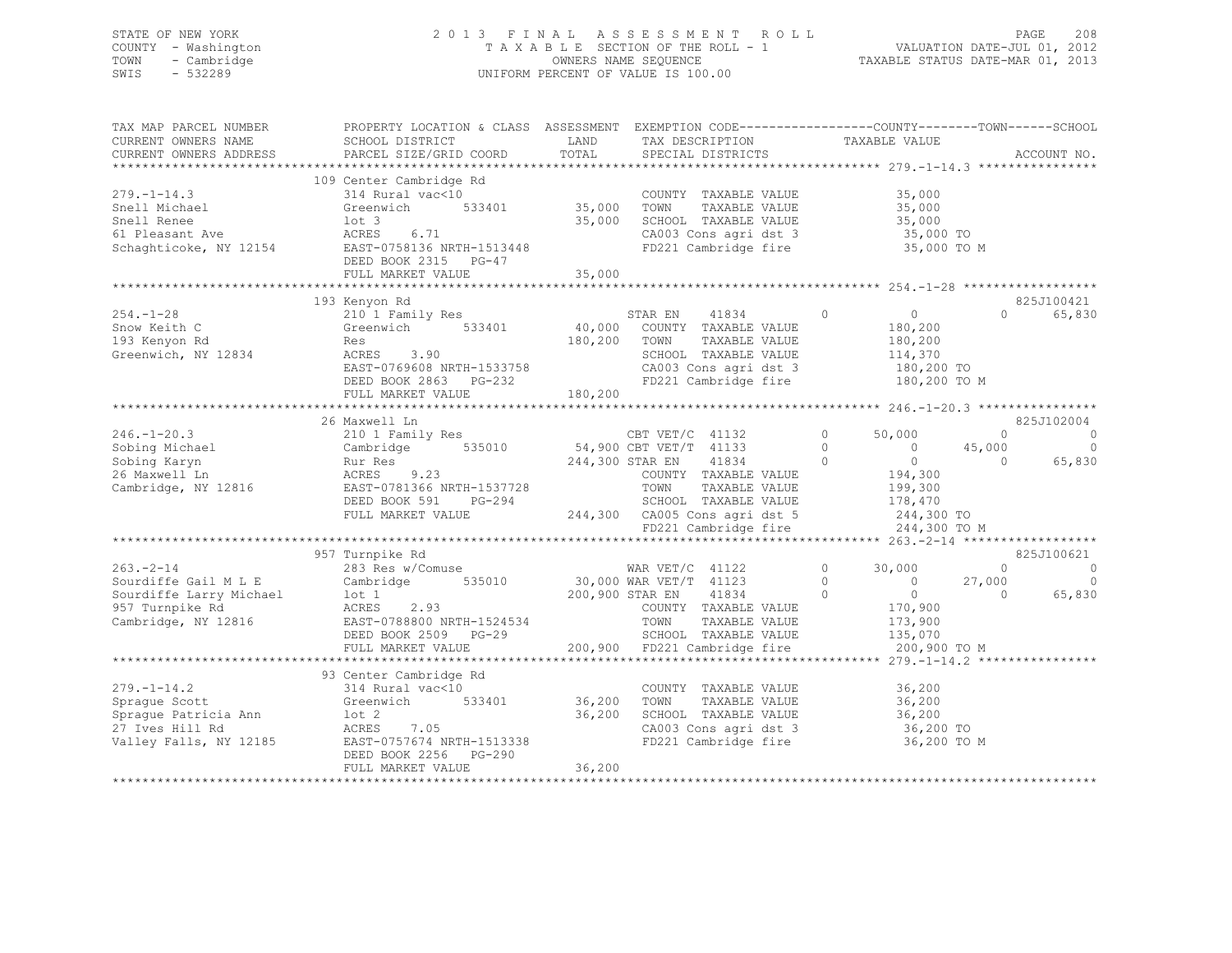## STATE OF NEW YORK 2 0 1 3 F I N A L A S S E S S M E N T R O L L PAGE 209 COUNTY - Washington T A X A B L E SECTION OF THE ROLL - 1 VALUATION DATE-JUL 01, 2012 TOWN - Cambridge OWNERS NAME SEQUENCE TAXABLE STATUS DATE-MAR 01, 2013 SWIS - 532289 UNIFORM PERCENT OF VALUE IS 100.00

| TAX MAP PARCEL NUMBER<br>CURRENT OWNERS NAME<br>CURRENT OWNERS ADDRESS                                                                                                                                                                                     | PROPERTY LOCATION & CLASS ASSESSMENT EXEMPTION CODE---------------COUNTY-------TOWN-----SCHOOL<br>SCHOOL DISTRICT<br>PARCEL SIZE/GRID COORD                                                                   | LAND<br>TOTAL    | TAX DESCRIPTION TAXABLE VALUE<br>SERCIAL DISTRICTS<br>SPECIAL DISTRICTS                                              |                                                                                         | ACCOUNT NO.        |
|------------------------------------------------------------------------------------------------------------------------------------------------------------------------------------------------------------------------------------------------------------|---------------------------------------------------------------------------------------------------------------------------------------------------------------------------------------------------------------|------------------|----------------------------------------------------------------------------------------------------------------------|-----------------------------------------------------------------------------------------|--------------------|
| $280 - 2 - 19$<br>Springer Joseph<br>Springer Linda T<br>8 King Rd<br>Buskirk, NY 12028                                                                                                                                                                    | 8 King Rd<br>312 Vac w/imprv<br>Cambridge 535010 28,100<br>H & L<br>ACRES<br>0.71<br>EAST-0776752 NRTH-1504705<br>DEED BOOK 615<br>PG-173<br>FULL MARKET VALUE                                                | 48,100<br>48,100 | COUNTY TAXABLE VALUE<br>TAXABLE VALUE<br>TOWN<br>SCHOOL TAXABLE VALUE 48,100<br>CA003 Cons agri dst 3 48,100 TO      | 48,100<br>48,100<br>FD221 Cambridge fire 48,100 TO M                                    | 825J100212         |
| $280 - 2 - 36$<br>zou.<br>Springer Joseph<br>Springer Linda<br>A King Rd<br>Springer Linda<br>8 King Rd<br>Buskirk, NY 12028-1977<br>EAST-0776693 NRTH-1504912                                                                                             | King Rd<br>314 Rural vac<10<br>Cambridge 535010 1,900 TOWN<br>DEED BOOK 693<br>PG-348<br>FULL MARKET VALUE                                                                                                    | 1,900            | COUNTY TAXABLE VALUE<br>TAXABLE VALUE<br>1,900 SCHOOL TAXABLE VALUE<br>CA003 Cons agri dst 3<br>FD221 Cambridge fire | 1,900<br>1,900<br>1,900<br>1,900 TO<br>1,900 TO M                                       | 825J100208         |
|                                                                                                                                                                                                                                                            | 194 Conley Rd                                                                                                                                                                                                 |                  |                                                                                                                      |                                                                                         | 825J100468         |
| 280.-1-7.1<br>242 Kuri resarect<br>242 Kuri resarect<br>242 Kuri resarect<br>260.000 COUNT<br>288,000 COUNT<br>288,000 TOWN<br>288,000 TOWN<br>288,000 TOWN<br>288,000 TOWN<br>288,000 TOWN<br>288,000 TOWN<br>288,000 TOWN<br>288,000 TOWN<br>288,000 TOW | 242 Rurl res&rec<br>FULL MARKET VALUE                                                                                                                                                                         | 288,000          | STAR B 41854 (61,900 COUNTY TAXABLE VALUE<br>STAR B 41854 0<br>TAXABLE VALUE<br>FD221 Cambridge fire                 | $\overline{0}$<br>288,000<br>288,000<br>288,000 TO M                                    | $\Omega$<br>31,200 |
|                                                                                                                                                                                                                                                            |                                                                                                                                                                                                               |                  |                                                                                                                      |                                                                                         |                    |
| Johnsonville, NY 12094-2021 EAST-0764778 NRTH-1510010<br>DEED BOOK 2147 PG-280                                                                                                                                                                             | 256 Whiteside Rd                                                                                                                                                                                              | 180,600 TOWN     | TAXABLE VALUE<br>SCHOOL TAXABLE VALUE<br>CA003 Cons agri dst 3 180,600 TO<br>FD221 Cambridge fire                    | $\overline{0}$<br>180,600<br>180,600<br>149,400<br>180,600 TO M                         | $\Omega$<br>31,200 |
|                                                                                                                                                                                                                                                            |                                                                                                                                                                                                               |                  |                                                                                                                      |                                                                                         |                    |
|                                                                                                                                                                                                                                                            |                                                                                                                                                                                                               |                  |                                                                                                                      |                                                                                         |                    |
| $246. - 1 - 23.2$<br>Stannard Suzanne M Cambridge 535010 28,200 COUNTY TAXABLE VALUE<br>217 Stevenson Rd<br>Greenwich, NY 12834                                                                                                                            | 217 Stevenson Rd<br>210 1 Family Res<br>Sub Lot 1<br>1.04<br>ACRES<br>ACRES 1.04<br>EAST-0777451 NRTH-1536902 CA003 Cons agri dst 3<br>DEED BOOK 869 PG-260 FD221 Cambridge fire<br>FULL MARKET VALUE 130,900 | 130,900 TOWN     | STAR B<br>41854<br>TAXABLE VALUE<br>SCHOOL TAXABLE VALUE                                                             | $\circ$<br>$\overline{0}$<br>130,900<br>130,900<br>99,700<br>130,900 TO<br>130,900 TO M | $\circ$<br>31,200  |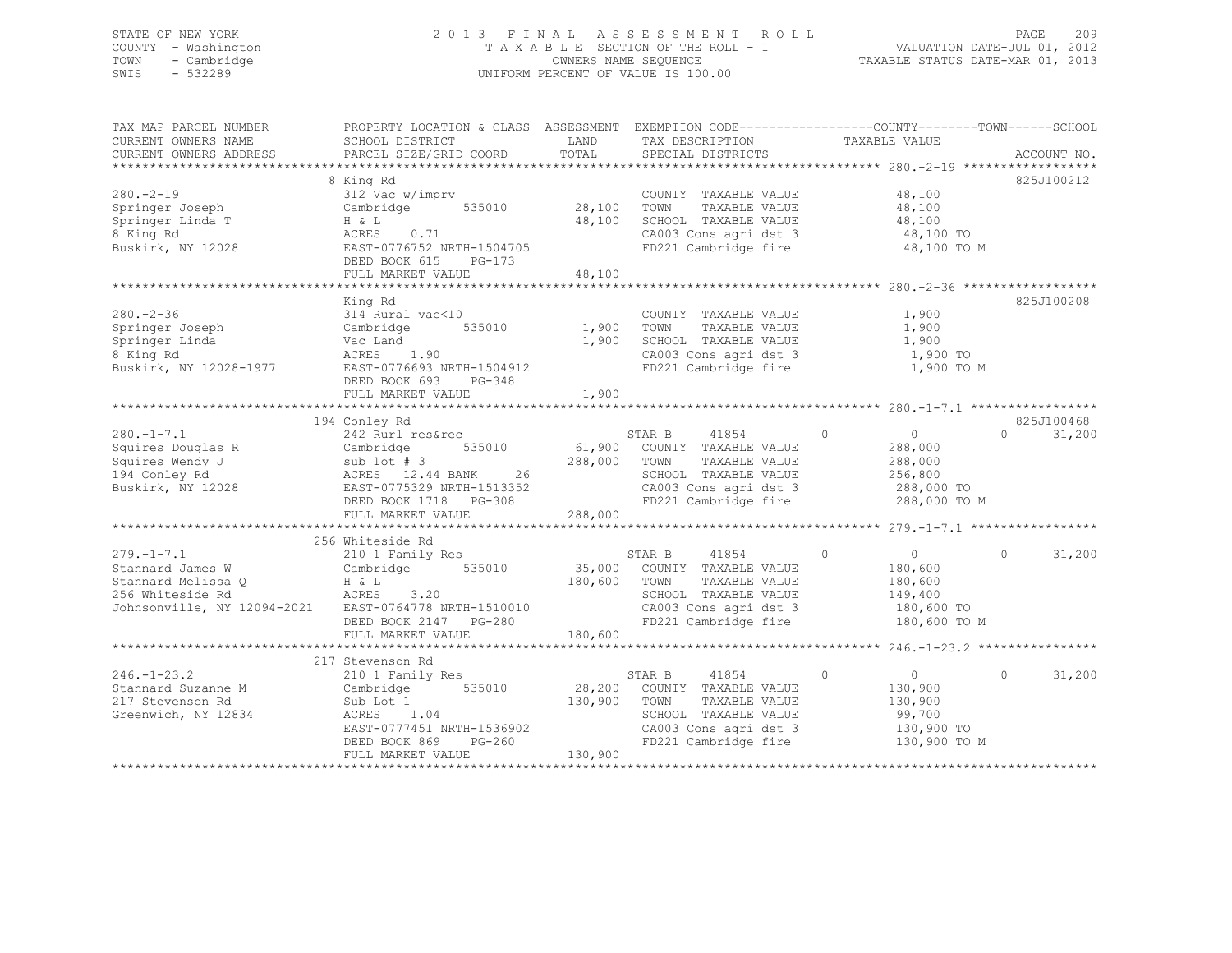## STATE OF NEW YORK 2 0 1 3 F I N A L A S S E S S M E N T R O L L PAGE 210 COUNTY - Washington T A X A B L E SECTION OF THE ROLL - 1 VALUATION DATE-JUL 01, 2012 TOWN - Cambridge OWNERS NAME SEQUENCE TAXABLE STATUS DATE-MAR 01, 2013 SWIS - 532289 UNIFORM PERCENT OF VALUE IS 100.00

| TAX MAP PARCEL NUMBER         | PROPERTY LOCATION & CLASS ASSESSMENT EXEMPTION CODE----------------COUNTY-------TOWN------SCHOOL                                                                                                                                                       |                              |                                                                                                                                                                          |                                  |                    |
|-------------------------------|--------------------------------------------------------------------------------------------------------------------------------------------------------------------------------------------------------------------------------------------------------|------------------------------|--------------------------------------------------------------------------------------------------------------------------------------------------------------------------|----------------------------------|--------------------|
| CURRENT OWNERS NAME           | SCHOOL DISTRICT                                                                                                                                                                                                                                        | LAND                         | TAX DESCRIPTION                                                                                                                                                          | TAXABLE VALUE                    |                    |
| CURRENT OWNERS ADDRESS        | PARCEL SIZE/GRID COORD                                                                                                                                                                                                                                 | TOTAL                        | SPECIAL DISTRICTS                                                                                                                                                        |                                  | ACCOUNT NO.        |
|                               |                                                                                                                                                                                                                                                        |                              |                                                                                                                                                                          |                                  |                    |
|                               | 35 Durfee Rd                                                                                                                                                                                                                                           |                              |                                                                                                                                                                          |                                  | 825J100297         |
| $288. - 1 - 7$                | 312 Vac w/imprv                                                                                                                                                                                                                                        |                              | 41720 0<br>AG DIST                                                                                                                                                       | $67,262$ $67,262$                | 67,262             |
| Stefanovich Michael J         |                                                                                                                                                                                                                                                        |                              | 84,300 COUNTY TAXABLE VALUE                                                                                                                                              | 26,638                           |                    |
| 111 Brownell Corners Rd       |                                                                                                                                                                                                                                                        | 93,900 TOWN                  | TAXABLE VALUE                                                                                                                                                            | 26,638                           |                    |
| Eagle Bridge, NY 12057        |                                                                                                                                                                                                                                                        |                              | SCHOOL TAXABLE VALUE<br>CA003 Cons agri dst 3                                                                                                                            | 26,638                           |                    |
|                               | Cambridge<br>V Land<br>ACRES 34.62<br>EAST-0765913 NRTH-1502275<br>PEED BOOK 856 PG-102                                                                                                                                                                |                              |                                                                                                                                                                          | $26,638$ TO                      |                    |
|                               |                                                                                                                                                                                                                                                        |                              |                                                                                                                                                                          |                                  |                    |
|                               |                                                                                                                                                                                                                                                        |                              |                                                                                                                                                                          |                                  |                    |
|                               |                                                                                                                                                                                                                                                        |                              |                                                                                                                                                                          |                                  |                    |
|                               | 118 County Route 59                                                                                                                                                                                                                                    |                              |                                                                                                                                                                          |                                  | 825J100891         |
|                               | 280.-1-13.3<br>242 Rurl resserc<br>242 Rurl resserc<br>242 Rurl resserc<br>242 Rurl resserc<br>242 Rurl resserc<br>242 Rurl resserc<br>242 Rurl resserc<br>29.90 BANK 185<br>29.90 BANK 185<br>29.90 BANK 185<br>29.90 BANK 185<br>249,500 TOWN TAXABL |                              |                                                                                                                                                                          |                                  | $\cap$<br>$\Omega$ |
|                               |                                                                                                                                                                                                                                                        |                              |                                                                                                                                                                          |                                  |                    |
|                               |                                                                                                                                                                                                                                                        |                              |                                                                                                                                                                          |                                  |                    |
|                               |                                                                                                                                                                                                                                                        |                              |                                                                                                                                                                          |                                  |                    |
|                               |                                                                                                                                                                                                                                                        |                              |                                                                                                                                                                          |                                  |                    |
|                               | FULL MARKET VALUE                                                                                                                                                                                                                                      |                              | 449,500 FD221 Cambridge fire                                                                                                                                             | 449,500 TO M                     |                    |
|                               |                                                                                                                                                                                                                                                        |                              |                                                                                                                                                                          |                                  |                    |
|                               | 361 Petteys Rd                                                                                                                                                                                                                                         |                              |                                                                                                                                                                          |                                  | 825J102013         |
| $246. - 1 - 32.4$             | 210 1 Family Res                                                                                                                                                                                                                                       |                              | 41854<br>STAR B                                                                                                                                                          | $\overline{0}$<br>$\overline{0}$ | $\Omega$<br>31,200 |
|                               | Sterling Bruce R Greenwich 533401                                                                                                                                                                                                                      |                              | 39,600 COUNTY TAXABLE VALUE                                                                                                                                              | 228,000                          |                    |
| Sterling Lisa                 | House & land<br>Lot 3                                                                                                                                                                                                                                  | 228,000                      | TOWN<br>TAXABLE VALUE                                                                                                                                                    | 228,000                          |                    |
| 361 Petteys Rd                |                                                                                                                                                                                                                                                        |                              |                                                                                                                                                                          |                                  |                    |
| Greenwich, NY 12834           | ACRES<br>5.38                                                                                                                                                                                                                                          |                              | SCHOOL TAXABLE VALUE 196,800<br>CAOOL TAXABLE VALUE 196,800<br>CAOO3 Cons agri dst 3 228,000 TO<br>CA003 Cons agri dst 3 228,000 TO<br>FD221 Cambridge fire 228,000 TO M |                                  |                    |
|                               | EAST-0770030 NRTH-1543582                                                                                                                                                                                                                              |                              |                                                                                                                                                                          |                                  |                    |
|                               | DEED BOOK 883<br>PG-268                                                                                                                                                                                                                                |                              |                                                                                                                                                                          |                                  |                    |
|                               | FULL MARKET VALUE                                                                                                                                                                                                                                      | 228,000                      |                                                                                                                                                                          |                                  |                    |
|                               |                                                                                                                                                                                                                                                        |                              |                                                                                                                                                                          |                                  |                    |
|                               | 234 Irish Ln                                                                                                                                                                                                                                           |                              |                                                                                                                                                                          |                                  | 825J100628         |
|                               | 242 Rurl res&rec                                                                                                                                                                                                                                       | COUNT<br>535010 158,800 TOWN | COUNTY TAXABLE VALUE                                                                                                                                                     | 418,800<br>418,800               |                    |
|                               |                                                                                                                                                                                                                                                        |                              | TAXABLE VALUE                                                                                                                                                            |                                  |                    |
| 255.-1-23<br>Stevens Hannah M |                                                                                                                                                                                                                                                        |                              | 418,800 SCHOOL TAXABLE VALUE 418,800                                                                                                                                     |                                  |                    |
|                               | XAN CHERE 242 Rurl res&rec<br>Stevens Hannah M<br>234 Irish Ln<br>Cambridge, NY 12816<br>236 EAST-0779578 NRTH-1532539<br>236 EAST-0779578 NRTH-1532539                                                                                                |                              | FD221 Cambridge fire                                                                                                                                                     | 418,800 TO M                     |                    |
|                               | DEED BOOK 799<br>$PG-99$                                                                                                                                                                                                                               |                              |                                                                                                                                                                          |                                  |                    |
|                               | FULL MARKET VALUE                                                                                                                                                                                                                                      | 418,800                      |                                                                                                                                                                          |                                  |                    |
|                               |                                                                                                                                                                                                                                                        |                              |                                                                                                                                                                          |                                  |                    |
|                               | 296 Stevenson Rd                                                                                                                                                                                                                                       |                              |                                                                                                                                                                          |                                  | 825J100629         |
| $255. - 1 - 3.1$              | 241 Rural res&ag                                                                                                                                                                                                                                       |                              | AG DIST 41720                                                                                                                                                            | 0 $113,615$                      | 113,615 113,615    |
| Stevenson William             |                                                                                                                                                                                                                                                        |                              | 213,900 STAR EN 41834                                                                                                                                                    | $\circ$<br>$\overline{0}$        | $\Omega$<br>65,830 |
| Stevenson Anna                |                                                                                                                                                                                                                                                        |                              | 433,800 COUNTY TAXABLE VALUE                                                                                                                                             | 320,185                          |                    |
|                               |                                                                                                                                                                                                                                                        |                              | TAXABLE VALUE<br>TOWN                                                                                                                                                    |                                  |                    |
|                               |                                                                                                                                                                                                                                                        |                              |                                                                                                                                                                          | 320,185<br>254,355               |                    |
|                               |                                                                                                                                                                                                                                                        |                              | SCHOOL TAXABLE VALUE 254,355<br>CA005 Cons agri dst 5 320,185 TO                                                                                                         |                                  |                    |
|                               | 296 Stevenson Rd<br>Greenwich, NY 12834<br>MAY BE SUBJECT TO PAYMENT<br>MAY BE SUBJECT TO PAYMENT<br>DEED BOOK 306 PG-364<br>CERED BOOK 306 PG-364                                                                                                     |                              | 113,615 EX                                                                                                                                                               |                                  |                    |
| UNDER AGDIST LAW TIL 2017     | FULL MARKET VALUE                                                                                                                                                                                                                                      |                              | 433,800 FD221 Cambridge fire 433,800 TO M                                                                                                                                |                                  |                    |
|                               |                                                                                                                                                                                                                                                        |                              |                                                                                                                                                                          |                                  |                    |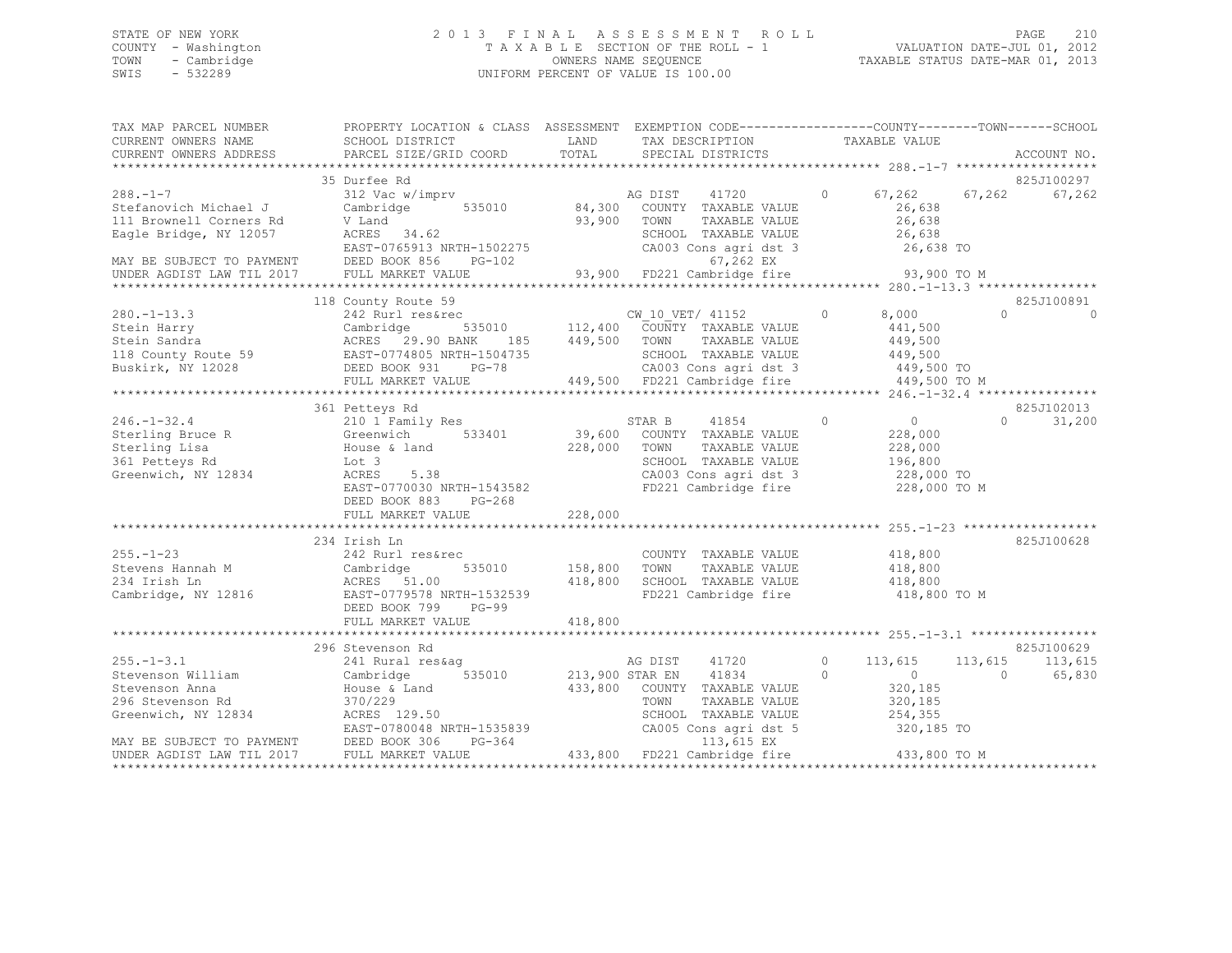## STATE OF NEW YORK 2 0 1 3 F I N A L A S S E S S M E N T R O L L PAGE 211 COUNTY - Washington T A X A B L E SECTION OF THE ROLL - 1 VALUATION DATE-JUL 01, 2012 TOWN - Cambridge OWNERS NAME SEQUENCE TAXABLE STATUS DATE-MAR 01, 2013 SWIS - 532289 UNIFORM PERCENT OF VALUE IS 100.00

| TAX MAP PARCEL NUMBER<br>CURRENT OWNERS NAME<br>CURRENT OWNERS ADDRESS    | PROPERTY LOCATION & CLASS ASSESSMENT EXEMPTION CODE---------------COUNTY-------TOWN------SCHOOL<br>SCHOOL DISTRICT<br>PARCEL SIZE/GRID COORD | LAND<br>TOTAL       | TAX DESCRIPTION<br>SPECIAL DISTRICTS                  | TAXABLE VALUE                    | ACCOUNT NO.                    |
|---------------------------------------------------------------------------|----------------------------------------------------------------------------------------------------------------------------------------------|---------------------|-------------------------------------------------------|----------------------------------|--------------------------------|
|                                                                           |                                                                                                                                              |                     |                                                       |                                  |                                |
| $263 - 2 - 23.2$                                                          | 990 King Rd<br>270 Mfg housing                                                                                                               |                     | STAR B<br>41854                                       | $\overline{0}$<br>$\overline{0}$ | 825J100940<br>$\cap$<br>31,200 |
|                                                                           | 535010                                                                                                                                       |                     | 117,600 COUNTY TAXABLE VALUE                          | 139,800                          |                                |
| Stewart Gary<br>990 King Rd                                               | Cambridge<br>ACRES 52.47                                                                                                                     | 139,800 TOWN        | TAXABLE VALUE                                         | 139,800                          |                                |
| Cambridge, NY 12816                                                       | EAST-0786478 NRTH-1523777                                                                                                                    |                     | SCHOOL TAXABLE VALUE                                  | 108,600                          |                                |
|                                                                           | DEED BOOK 2496 PG-149                                                                                                                        |                     |                                                       | 139,800 TO                       |                                |
|                                                                           | FULL MARKET VALUE                                                                                                                            |                     |                                                       | 139,800 TO M                     |                                |
|                                                                           |                                                                                                                                              |                     |                                                       |                                  |                                |
|                                                                           | 658 County Route 74                                                                                                                          |                     |                                                       |                                  | 825J101994                     |
| $270. - 1 - 24.4$                                                         | 242 Rurl res&rec                                                                                                                             |                     | STAR B<br>41854                                       | $\overline{0}$<br>$\overline{0}$ | $\Omega$<br>31,200             |
| StGelais Michael J                                                        | Cambridge<br>535010                                                                                                                          | 59,900              | COUNTY TAXABLE VALUE                                  | 256,700                          |                                |
| StGelais/Landor Kathleen A H & L                                          |                                                                                                                                              | 256,700             | TOWN<br>TAXABLE VALUE                                 | 256,700                          |                                |
| 658 County Route 74                                                       | Lot 3                                                                                                                                        |                     | SCHOOL TAXABLE VALUE                                  | 225,500                          |                                |
| Cambridge, NY 12816                                                       | ACRES 11.38                                                                                                                                  |                     | FD221 Cambridge fire                                  | 256,700 TO M                     |                                |
|                                                                           | EAST-0765913 NRTH-1514481                                                                                                                    |                     |                                                       |                                  |                                |
|                                                                           | DEED BOOK 1744 PG-62                                                                                                                         |                     |                                                       |                                  |                                |
|                                                                           | FULL MARKET VALUE                                                                                                                            | 256,700             |                                                       |                                  |                                |
|                                                                           |                                                                                                                                              |                     |                                                       |                                  |                                |
|                                                                           | 259 Conley Rd                                                                                                                                |                     | 80 PCT OF VALUE USED FOR EXEMPTION PURPOSES           |                                  | 825J100631                     |
| $271. - 2 - 28$                                                           | 242 Rurl res&rec                                                                                                                             | and a strong of the | CBT $VET/C$ 41132                                     | 35,000<br>$\Omega$               | $\Omega$<br>$\overline{0}$     |
| Stiansen Erling<br>Stiansen Briting<br>Stiansen Grace Elaine Mouse & Land | Cambridge 535010 69,400 CBT VET/T 41133                                                                                                      | 175,000 STAR EN     |                                                       | $\overline{0}$<br>$\circ$        | $\overline{0}$<br>35,000       |
|                                                                           |                                                                                                                                              |                     | $\overline{0}$<br>41834                               | $\overline{0}$                   | 65,830<br>$\bigcirc$           |
| 259 Conley Rd                                                             | ACRES 16.20                                                                                                                                  |                     | COUNTY TAXABLE VALUE<br>TOWN                          | 140,000                          |                                |
| Cambridge, NY 12816                                                       | EAST-0774392 NRTH-1514059                                                                                                                    |                     | TAXABLE VALUE                                         | 140,000                          |                                |
|                                                                           | DEED BOOK 2162 PG-224<br>FULL MARKET VALUE                                                                                                   |                     | SCHOOL TAXABLE VALUE<br>175,000 CA003 Cons agri dst 3 | 109,170<br>175,000 TO            |                                |
|                                                                           |                                                                                                                                              |                     | FD221 Cambridge fire                                  | 175,000 TO M                     |                                |
|                                                                           |                                                                                                                                              |                     |                                                       |                                  |                                |
|                                                                           | Petteys Rd                                                                                                                                   |                     |                                                       |                                  | 825J100497                     |
| $246. - 1 - 32$                                                           | 322 Rural vac>10                                                                                                                             |                     | COUNTY TAXABLE VALUE                                  | 101,500                          |                                |
| Stone Daniel W                                                            | 533401<br>Greenwich                                                                                                                          | 101,500             | TOWN<br>TAXABLE VALUE                                 | 101,500                          |                                |
| Stone Hideko L                                                            | Farm Land                                                                                                                                    | 101,500             | SCHOOL TAXABLE VALUE                                  | 101,500                          |                                |
| 402 County Route 74A                                                      | ACRES 49.60                                                                                                                                  |                     | CA003 Cons agri dst 3                                 | 101,500 TO                       |                                |
| Greenwich, NY 12834                                                       | EAST-0768879 NRTH-1541931                                                                                                                    |                     | FD221 Cambridge fire                                  | 101,500 TO M                     |                                |
|                                                                           | DEED BOOK 932<br>PG-235                                                                                                                      |                     |                                                       |                                  |                                |
|                                                                           | FULL MARKET VALUE                                                                                                                            | 101,500             |                                                       |                                  |                                |
|                                                                           |                                                                                                                                              |                     |                                                       |                                  |                                |
|                                                                           | 547 King Rd                                                                                                                                  |                     |                                                       |                                  | 825J100504                     |
| $272 - 1 - 7$                                                             | 210 1 Family Res                                                                                                                             |                     | COUNTY TAXABLE VALUE                                  | 186,700                          |                                |
| Stone Marion F                                                            | 535010<br>Cambridge                                                                                                                          | 59,600              | TAXABLE VALUE<br>TOWN                                 | 186,700                          |                                |
| 547 King Rd                                                               | 9.89<br>ACRES                                                                                                                                | 186,700             | SCHOOL TAXABLE VALUE                                  | 186,700                          |                                |
| Buskirk, NY 12028                                                         | EAST-0781996 NRTH-1516256                                                                                                                    |                     | CA003 Cons agri dst 3                                 | 186,700 TO                       |                                |
|                                                                           | DEED BOOK 459<br>$PG-363$                                                                                                                    |                     | FD221 Cambridge fire                                  | 186,700 TO M                     |                                |
|                                                                           | FULL MARKET VALUE                                                                                                                            | 186,700             |                                                       |                                  |                                |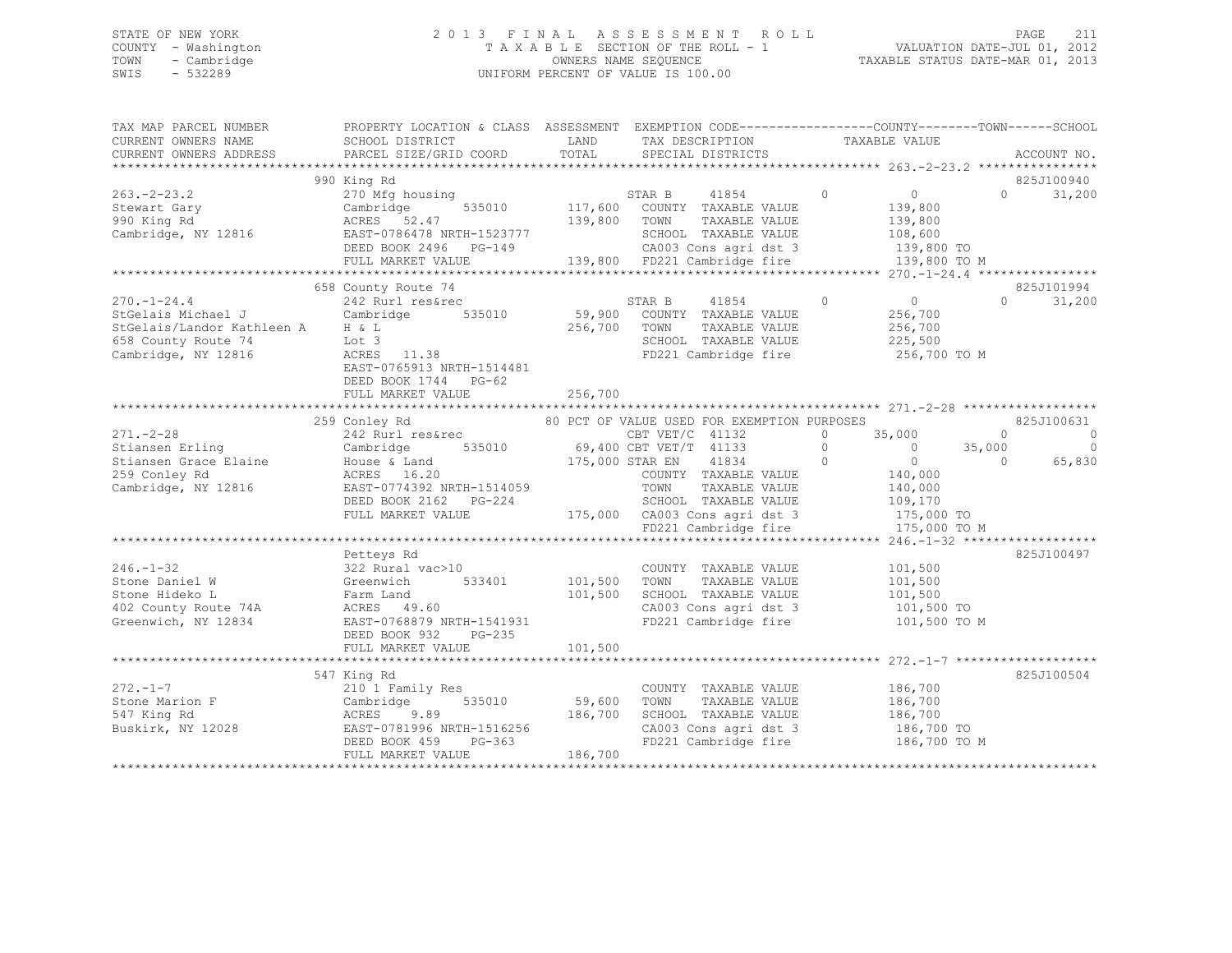## STATE OF NEW YORK 2 0 1 3 F I N A L A S S E S S M E N T R O L L PAGE 212 COUNTY - Washington T A X A B L E SECTION OF THE ROLL - 1 VALUATION DATE-JUL 01, 2012 TOWN - Cambridge OWNERS NAME SEQUENCE TAXABLE STATUS DATE-MAR 01, 2013 SWIS - 532289 UNIFORM PERCENT OF VALUE IS 100.00

| TAX MAP PARCEL NUMBER<br>CURRENT OWNERS NAME<br>CURRENT OWNERS ADDRESS                                                                                   | PROPERTY LOCATION & CLASS ASSESSMENT EXEMPTION CODE---------------COUNTY-------TOWN------SCHOOI<br>SCHOOL DISTRICT<br>PARCEL SIZE/GRID COORD                              | LAND<br>TOTAL                 | TAX DESCRIPTION<br>SPECIAL DISTRICTS                                                                                                                      | TAXABLE VALUE                                                                            | ACCOUNT NO.                                            |
|----------------------------------------------------------------------------------------------------------------------------------------------------------|---------------------------------------------------------------------------------------------------------------------------------------------------------------------------|-------------------------------|-----------------------------------------------------------------------------------------------------------------------------------------------------------|------------------------------------------------------------------------------------------|--------------------------------------------------------|
|                                                                                                                                                          |                                                                                                                                                                           |                               |                                                                                                                                                           |                                                                                          |                                                        |
| $288. - 1 - 17$<br>Sutherland Richard E<br>32 Durfee Rd<br>Buskirk, NY 12028                                                                             | 32 Durfee Rd<br>210 1 Family Res<br>535010<br>Cambridge<br>HL.<br>ACRES 0.70<br>EAST-0764972 NRTH-1501559                                                                 | 158,100                       | 41834<br>STAR EN<br>28,000 COUNTY TAXABLE VALUE<br>TAXABLE VALUE<br>TOWN<br>SCHOOL TAXABLE VALUE<br>FD221 Cambridge fire                                  | $\circ$<br>$\overline{0}$<br>158,100<br>158,100<br>92,270<br>158,100 TO M                | 825J100633<br>$\Omega$<br>65,830                       |
|                                                                                                                                                          | DEED BOOK 406<br>PG-571<br>FULL MARKET VALUE                                                                                                                              | 158,100                       |                                                                                                                                                           |                                                                                          |                                                        |
|                                                                                                                                                          |                                                                                                                                                                           |                               |                                                                                                                                                           |                                                                                          |                                                        |
| $280. - 1 - 13.1$<br>Sytsma Gary<br>Bruno Angelynn<br>170 County Route 59<br>Buskirk, NY 12028<br>MAY BE SUBJECT TO PAYMENT<br>UNDER AGDIST LAW TIL 2017 | Dickensen Rd<br>105 Vac farmland<br>535010<br>Cambridge<br>ACRES 65.20<br>EAST-0774956 NRTH-1506643<br>DEED BOOK 579<br>$PG-99$<br>FULL MARKET VALUE                      | 121,500<br>121,500<br>121,500 | AG DIST<br>41720<br>COUNTY TAXABLE VALUE<br>TOWN<br>TAXABLE VALUE<br>SCHOOL TAXABLE VALUE<br>CA003 Cons agri dst 3<br>50,709 EX<br>FD221 Cambridge fire   | 50,709<br>$\circ$<br>70,791<br>70,791<br>70,791<br>70,791 TO<br>121,500 TO M             | 825J100396<br>50,709<br>50,709                         |
|                                                                                                                                                          |                                                                                                                                                                           |                               |                                                                                                                                                           |                                                                                          |                                                        |
| $280. - 1 - 17$<br>Sytsma Gary<br>Bruno Angelynn<br>170 County Route 59<br>Buskirk, NY 12028<br>MAY BE SUBJECT TO PAYMENT<br>UNDER AGDIST LAW TIL 2017   | 170 County Route 59<br>241 Rural res&aq<br>535010<br>Cambridge<br>Goat Dairy<br>527/348 Rt 530/78<br>ACRES 161.10<br>EAST-0773269 NRTH-1505346<br>DEED BOOK 505<br>PG-527 | 276,400 STAR B                | 41720<br>AG DIST<br>41854<br>482,500 COUNTY TAXABLE VALUE<br>TAXABLE VALUE<br>TOWN<br>SCHOOL TAXABLE VALUE<br>CA003 Cons agri dst 3<br>39,976 EX          | $\circ$<br>39,976<br>$\circ$<br>$\sim$ 0<br>442,524<br>442,524<br>411,324<br>442,524 TO  | 825J100673<br>39,976<br>39,976<br>$\bigcirc$<br>31,200 |
|                                                                                                                                                          | FULL MARKET VALUE                                                                                                                                                         |                               | 482,500 FD221 Cambridge fire                                                                                                                              | 482,500 TO M                                                                             |                                                        |
|                                                                                                                                                          | 167 Tabor Ln                                                                                                                                                              |                               |                                                                                                                                                           |                                                                                          | 825J102055                                             |
| $272 - 2 - 26.2$<br>Taft Elizabeth H<br>Taft William J<br>167 Tabor Ln<br>Buskirk, NY 12028                                                              | 242 Rurl res&rec<br>535010<br>Cambridge<br>ACRES 51.00<br>EAST-0784851 NRTH-1517181<br>DEED BOOK 858<br>PG-311<br>FULL MARKET VALUE                                       | 276,000                       | STAR B<br>41854<br>115,800 COUNTY TAXABLE VALUE<br>TOWN<br>TAXABLE VALUE<br>SCHOOL TAXABLE VALUE<br>CA003 Cons agri dst 3<br>276,000 FD221 Cambridge fire | $\circ$<br>$\overline{0}$<br>276,000<br>276,000<br>244,800<br>276,000 TO<br>276,000 TO M | $\Omega$<br>31,200                                     |
|                                                                                                                                                          |                                                                                                                                                                           |                               |                                                                                                                                                           |                                                                                          |                                                        |
| $272 - 2 - 24$<br>Taft William J<br>Taft Elizabeth H<br>167 Tabor Ln<br>Buskirk, NY 12028                                                                | King Rd/e Off<br>321 Abandoned ag<br>535010<br>Cambridge<br>Land<br>ACRES 10.00<br>EAST-0784377 NRTH-1515941<br>DEED BOOK 934<br>$PG-168$                                 | 7,000<br>7,000                | COUNTY TAXABLE VALUE<br>TAXABLE VALUE<br>TOWN<br>SCHOOL TAXABLE VALUE<br>CA003 Cons agri dst 3<br>FD221 Cambridge fire                                    | 7,000<br>7,000<br>7,000<br>7,000 TO<br>7,000 TO M                                        | 825J100382                                             |
|                                                                                                                                                          | FULL MARKET VALUE                                                                                                                                                         | 7,000                         |                                                                                                                                                           |                                                                                          |                                                        |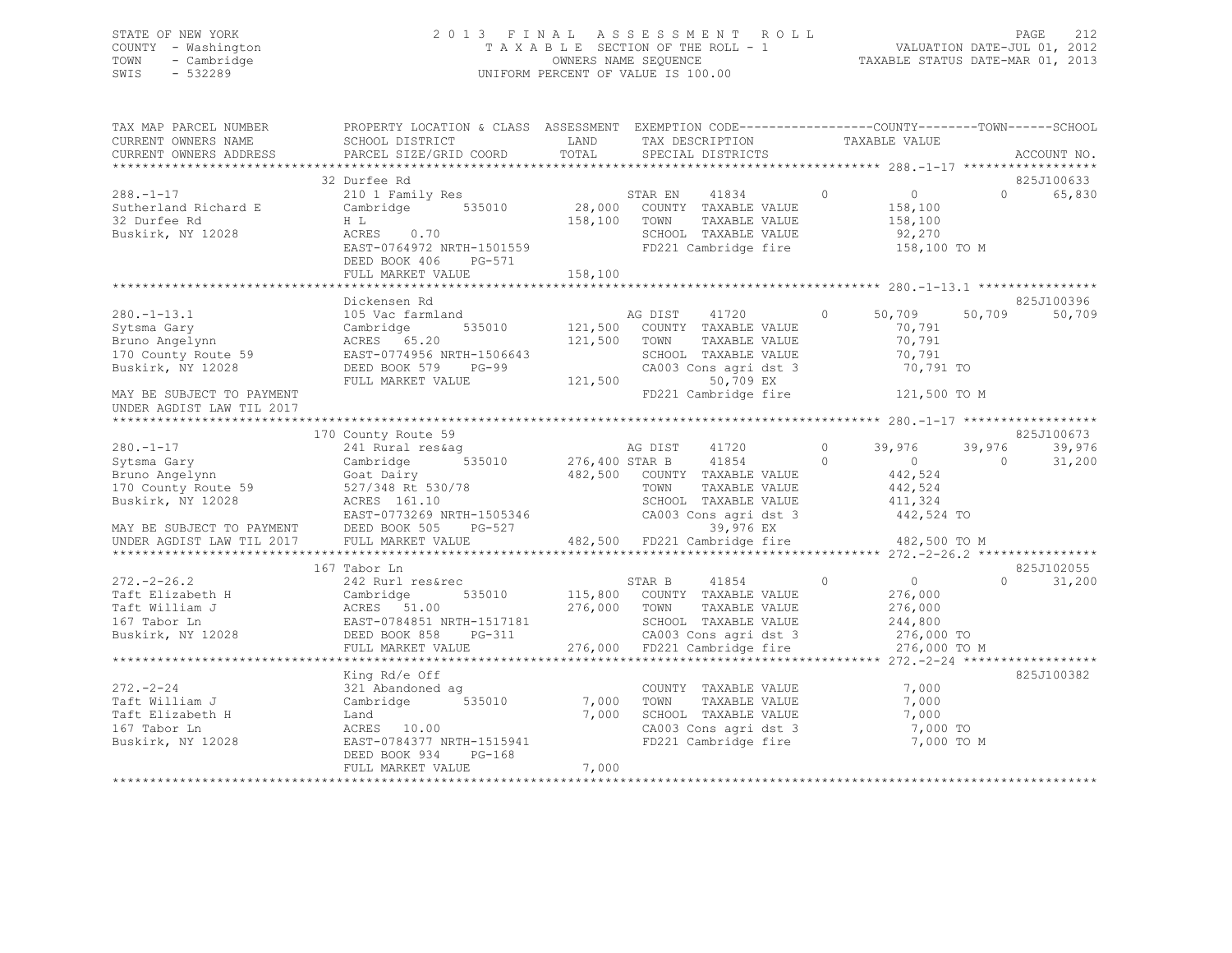## STATE OF NEW YORK 2 0 1 3 F I N A L A S S E S S M E N T R O L L PAGE 213 COUNTY - Washington T A X A B L E SECTION OF THE ROLL - 1 VALUATION DATE-JUL 01, 2012 TOWN - Cambridge OWNERS NAME SEQUENCE TAXABLE STATUS DATE-MAR 01, 2013 SWIS - 532289 UNIFORM PERCENT OF VALUE IS 100.00

| TAX MAP PARCEL NUMBER<br>CURRENT OWNERS NAME<br>CURRENT OWNERS ADDRESS                                   | PROPERTY LOCATION & CLASS ASSESSMENT<br>SCHOOL DISTRICT<br>PARCEL SIZE/GRID COORD                                                                                        | LAND<br>TOTAL                | TAX DESCRIPTION<br>SERCIAI DISTRICTS<br>SPECIAL DISTRICTS                                                                                        | EXEMPTION CODE-----------------COUNTY-------TOWN------SCHOOL                                                                         | ACCOUNT NO.                               |
|----------------------------------------------------------------------------------------------------------|--------------------------------------------------------------------------------------------------------------------------------------------------------------------------|------------------------------|--------------------------------------------------------------------------------------------------------------------------------------------------|--------------------------------------------------------------------------------------------------------------------------------------|-------------------------------------------|
| $262. -1 - 10.3$<br>Taylor Brian K<br>428 County Route 60<br>Cambridge, NY 12816                         | 428 County Route 60<br>210 1 Family Res<br>535010<br>Cambridge<br>ACRES<br>6.00<br>ACRES<br>EAST-0774155 NRTH-1527897<br>2005 ROOF 3048 PG-71<br>FULL MARKET VALUE       | 184,800<br>184,800           | STAR B 41854<br>54,000 COUNTY TAXABLE VALUE<br>TOWN<br>TAXABLE VALUE<br>SCHOOL TAXABLE VALUE<br>FD221 Cambridge fire                             | $\circ$<br>$\overline{0}$<br>184,800<br>184,800<br>153,600<br>184,800 TO M                                                           | $\Omega$<br>31,200                        |
| $263. - 2 - 26$<br>Teitelbaum Andrew<br>1269 King Rd<br>Cambridge, NY 12816                              | 1269 King Rd<br>242 Rurl res&rec<br>535010<br>Cambridge<br>H & Ld<br>ACRES 25.20<br>EAST-0785360 NRTH-1526192<br>$PG-501$<br>DEED BOOK 480<br>FULL MARKET VALUE          | 83,500<br>232,300<br>232,300 | 41834<br>STAR EN<br>COUNTY TAXABLE VALUE<br>TOWN<br>TAXABLE VALUE<br>SCHOOL TAXABLE VALUE                                                        | $\overline{0}$<br>$\Omega$<br>232,300<br>232,300<br>166,470<br>CA003 Cons agri dst 3 232,300 TO<br>FD221 Cambridge fire 232,300 TO M | 825J100638<br>$\Omega$<br>65,830          |
| $272 - 2 - 26.1$<br>Telford Kathryn F LE<br>Coon Richard J Sr<br>61 Tabor Ln<br>Buskirk, NY 12028        | 61 Tabor Ln<br>270 Mfg housing<br>535010<br>Cambridge<br>Trailer<br>ACRES<br>2.00<br>EAST-0786860 NRTH-1516972<br>DEED BOOK 2092 PG-87<br>FULL MARKET VALUE              | 30,000<br>33,800<br>33,800   | 41854<br>STAR B<br>COUNTY TAXABLE VALUE<br>TOWN<br>TAXABLE VALUE<br>SCHOOL TAXABLE VALUE<br>FD221 Cambridge fire                                 | $\circ$<br>$\overline{0}$<br>33,800<br>33,800<br>2,600<br>33,800 TO M                                                                | 825J102046<br>31,200<br>$0 \qquad \qquad$ |
| $279. - 2 - 13$<br>Telford Norman C Jr<br>243 South Rd<br>Buskirk, NY 12028                              | 243 South Rd<br>210 1 Family Res<br>535010<br>Cambridge<br>H & L<br>ACRES<br>4.50<br>EAST-0769387 NRTH-1505737<br>$PG-304$<br>DEED BOOK 954<br>FULL MARKET VALUE         | 94,700<br>94,700             | STAR B<br>41854<br>35,600 COUNTY TAXABLE VALUE<br>TOWN<br>TAXABLE VALUE<br>SCHOOL TAXABLE VALUE<br>CA003 Cons agri dst 3<br>FD221 Cambridge fire | $\Omega$<br>$\Omega$<br>94,700<br>94,700<br>63,500<br>94,700 TO<br>94,700 TO M                                                       | 825J100449<br>$\Omega$<br>31,200          |
| $272. - 2 - 5$<br>Thibodeau Theodore J<br>Thibodeau Alice K<br>763 Turnpike Rd<br>Eagle Bridge, NY 12057 | 763 Turnpike Rd<br>250 Estate<br>Cambridge<br>Residence/commercial<br>10.04<br>ACRES 18.94<br>EAST-0788918 NRTH-1519731<br>DEED BOOK 2375<br>PG-129<br>FULL MARKET VALUE | 98,100<br>453,000<br>453,000 | COUNTY TAXABLE VALUE<br>TOWN<br>TAXABLE VALUE<br>SCHOOL TAXABLE VALUE                                                                            | 453,000<br>453,000<br>453,000<br>FD221 Cambridge fire 453,000 TO M                                                                   | 825J100223                                |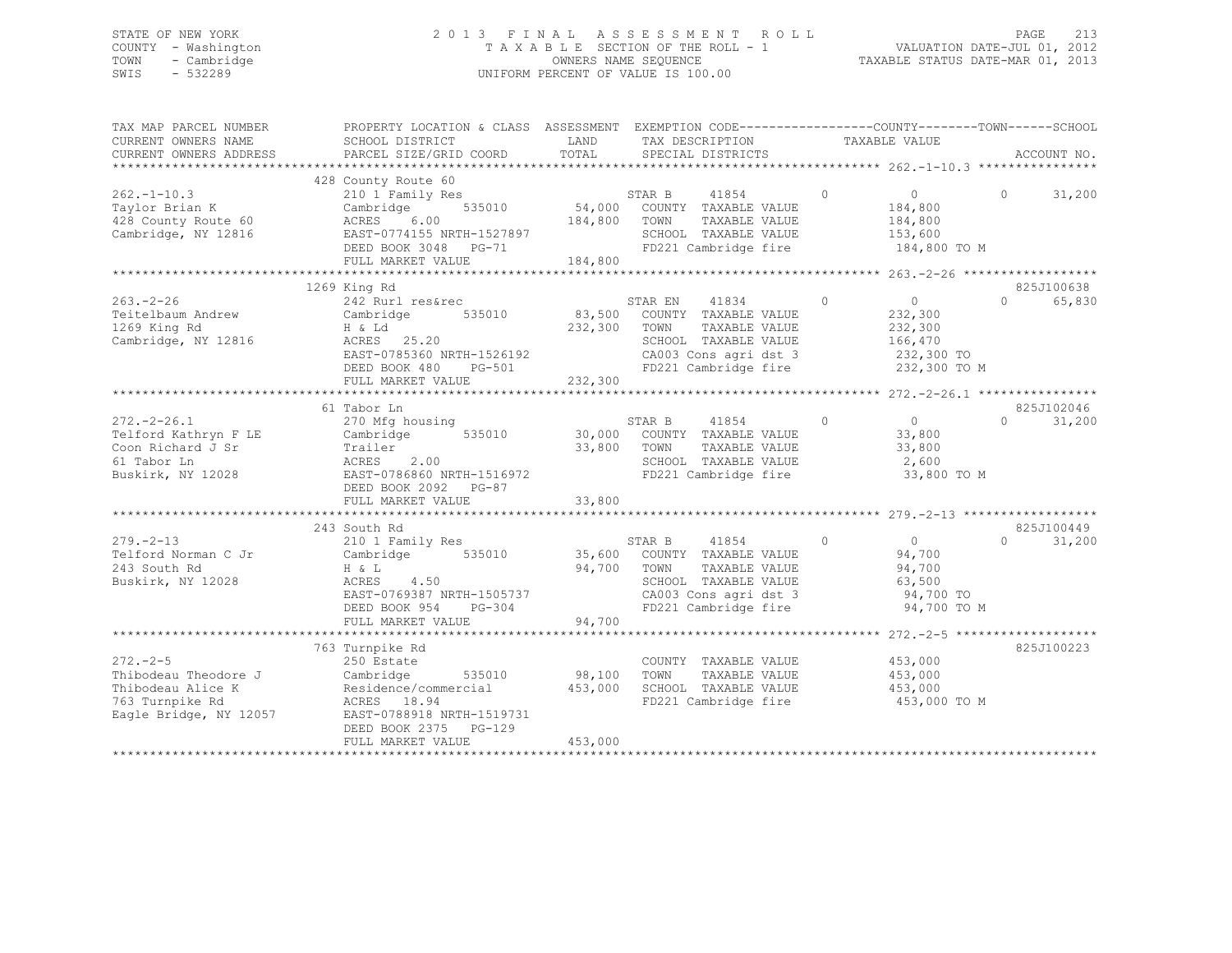## STATE OF NEW YORK 2 0 1 3 F I N A L A S S E S S M E N T R O L L PAGE 214 COUNTY - Washington T A X A B L E SECTION OF THE ROLL - 1 VALUATION DATE-JUL 01, 2012 TOWN - Cambridge OWNERS NAME SEQUENCE TAXABLE STATUS DATE-MAR 01, 2013 SWIS - 532289 UNIFORM PERCENT OF VALUE IS 100.00

| TAX MAP PARCEL NUMBER                       | PROPERTY LOCATION & CLASS ASSESSMENT EXEMPTION CODE-----------------COUNTY-------TOWN------SCHOOL                                                                                                                                                    |             |                                                                             |  |                        |                |            |
|---------------------------------------------|------------------------------------------------------------------------------------------------------------------------------------------------------------------------------------------------------------------------------------------------------|-------------|-----------------------------------------------------------------------------|--|------------------------|----------------|------------|
| CURRENT OWNERS NAME                         | SCHOOL DISTRICT                                                                                                                                                                                                                                      |             | LAND TAX DESCRIPTION TAXABLE VALUE                                          |  |                        |                |            |
| CURRENT OWNERS ADDRESS                      |                                                                                                                                                                                                                                                      |             |                                                                             |  |                        |                |            |
|                                             |                                                                                                                                                                                                                                                      |             |                                                                             |  |                        |                |            |
|                                             | 128162<br>128162<br>2101 Family Res<br>2101 Family Res<br>27,500 COUNTY TAXABLE VALUE<br>27,500 COUNTY TAXABLE VALUE<br>27,500 TOWN TAXABLE VALUE<br>27,500 TOWN TAXABLE VALUE<br>27,500 TOWN TAXABLE VALUE<br>27,500 TOWN TAXABLE VALUE<br>27,500   |             |                                                                             |  |                        |                |            |
| $263 - 2 - 23.7$                            |                                                                                                                                                                                                                                                      |             | 41854 0                                                                     |  | $\overline{0}$         | $\Omega$       | 31,200     |
| Thomas Anita                                |                                                                                                                                                                                                                                                      |             | TAXABLE VALUE<br>TAXABLE VALUE                                              |  | 178,500<br>178,500     |                |            |
| Thomas Jeffrey                              |                                                                                                                                                                                                                                                      |             |                                                                             |  |                        |                |            |
| 976 King Rd                                 | ACKES 1.43<br>EAST-0785432 NRTH-1523755<br>DEED BOOK 795 PG-300                                                                                                                                                                                      |             | SCHOOL TAXABLE VALUE 147,300                                                |  |                        |                |            |
| Cambridge, NY 128162                        |                                                                                                                                                                                                                                                      |             | CA003 Cons agri dst 3 178,500 TO<br>FD221 Cambridge fire 178,500 TO M       |  |                        |                |            |
|                                             |                                                                                                                                                                                                                                                      |             |                                                                             |  |                        |                |            |
|                                             |                                                                                                                                                                                                                                                      |             |                                                                             |  |                        |                |            |
|                                             |                                                                                                                                                                                                                                                      |             |                                                                             |  |                        |                | 825J100647 |
| $271. - 1 - 3$                              | 817 County Route 59                                                                                                                                                                                                                                  |             |                                                                             |  |                        |                |            |
| Thomas Daniel                               | 112 Dairy farm<br>Cambridge 535010 347,600 AG BUILD 41700 0 26,000 26,000 26,000<br>Cambridge 535010 347,600 AG BUILD 41700 0 11,700 11,700 11,700<br>Ease 596/346 705,000 AG BUILD 41700 0 25,000 25,000 25,000 25,000<br>499/99 546/               |             |                                                                             |  |                        |                |            |
| Thomas Olive                                | Cambridge<br>Ease 596/346                                                                                                                                                                                                                            |             |                                                                             |  |                        |                |            |
|                                             |                                                                                                                                                                                                                                                      |             | AG DIST 41720 0                                                             |  |                        |                |            |
| Cambridge, NY 12816                         |                                                                                                                                                                                                                                                      |             |                                                                             |  |                        | $\overline{0}$ | 31,200     |
|                                             | ACRES 244.30<br>EAST-0770583 NRTH-1516620                                                                                                                                                                                                            |             | STAR B 41854 0 0<br>COUNTY TAXABLE VALUE 422,145<br>COUNTY TAXABLE VALUE    |  |                        |                |            |
| MAY BE SUBJECT TO PAYMENT DEED BOOK 478     | PG-1081                                                                                                                                                                                                                                              |             | TOWN                                                                        |  | TAXABLE VALUE 422, 145 |                |            |
| UNDER AGDIST LAW TIL 2022 FULL MARKET VALUE |                                                                                                                                                                                                                                                      |             |                                                                             |  |                        |                |            |
|                                             |                                                                                                                                                                                                                                                      |             | 705,000 SCHOOL TAXABLE VALUE 390,945                                        |  | 484,845 TO             |                |            |
|                                             |                                                                                                                                                                                                                                                      |             | CA003 Cons agri dst 3<br>220.155 EX<br>220,155 EX                           |  |                        |                |            |
|                                             |                                                                                                                                                                                                                                                      |             | FD221 Cambridge fire 705,000 TO M                                           |  |                        |                |            |
|                                             |                                                                                                                                                                                                                                                      |             |                                                                             |  |                        |                |            |
|                                             | Conley Rd                                                                                                                                                                                                                                            |             |                                                                             |  |                        |                | 825J100900 |
| $271. -2 - 24.1$                            |                                                                                                                                                                                                                                                      |             |                                                                             |  | 55, 554 55, 554        |                | 55,554     |
| Thomas Daniel                               |                                                                                                                                                                                                                                                      |             |                                                                             |  | 11,946                 |                |            |
| Thomas Olive                                | V1 v                                                                                                                                                                                                                                                 | 67,500 TOWN |                                                                             |  | TAXABLE VALUE 11,946   |                |            |
|                                             |                                                                                                                                                                                                                                                      |             |                                                                             |  |                        |                |            |
|                                             | 817 County Route 59<br>Cambridge, NY 12816<br>EAST-0773292 NRTH-1517880                                                                                                                                                                              |             | SCHOOL TAXABLE VALUE 11,946<br>CA003 Cons agri dst 3 11,946 TO              |  |                        |                |            |
|                                             | RTH-1517880<br>PG-190<br>DEED BOOK 492                                                                                                                                                                                                               |             | 55,554 EX                                                                   |  |                        |                |            |
| MAY BE SUBJECT TO PAYMENT FULL MARKET VALUE |                                                                                                                                                                                                                                                      |             | 67,500 FD221 Cambridge fire 67,500 TO M                                     |  |                        |                |            |
| UNDER AGDIST LAW TIL 2017                   |                                                                                                                                                                                                                                                      |             |                                                                             |  |                        |                |            |
|                                             |                                                                                                                                                                                                                                                      |             |                                                                             |  |                        |                |            |
|                                             | 824 County Route 59                                                                                                                                                                                                                                  |             |                                                                             |  |                        |                | 825J100611 |
| $271. -1 - 14$                              | 220 2 Family Res                                                                                                                                                                                                                                     |             |                                                                             |  |                        |                |            |
|                                             |                                                                                                                                                                                                                                                      |             | COUNTY TAXABLE VALUE 151,900<br>TOWN TAXABLE VALUE 151,900<br>TAXABLE VALUE |  |                        |                |            |
|                                             | 171.-1-14<br>Thomas Daniel C<br>Thomas Olive G<br>Thomas Olive G<br>B17 County Route 59<br>Canbridge, NY 12816<br>Canbridge, NY 12816<br>Canbridge, NY 12816<br>Canbridge, NY 12816<br>Canbridge, NY 12816<br>Canbridge, NY 12816<br>Canbridge, NY 1 |             | SCHOOL TAXABLE VALUE 151,900                                                |  |                        |                |            |
|                                             |                                                                                                                                                                                                                                                      |             |                                                                             |  | 151,900 TO             |                |            |
|                                             |                                                                                                                                                                                                                                                      |             | CA003 Cons agri dst 3<br>FD221 Cambridge fire                               |  | 151,900 TO M           |                |            |
|                                             | DEED BOOK 499<br>$PG-96$                                                                                                                                                                                                                             |             |                                                                             |  |                        |                |            |
|                                             | FULL MARKET VALUE                                                                                                                                                                                                                                    | 151,900     |                                                                             |  |                        |                |            |
|                                             |                                                                                                                                                                                                                                                      |             |                                                                             |  |                        |                |            |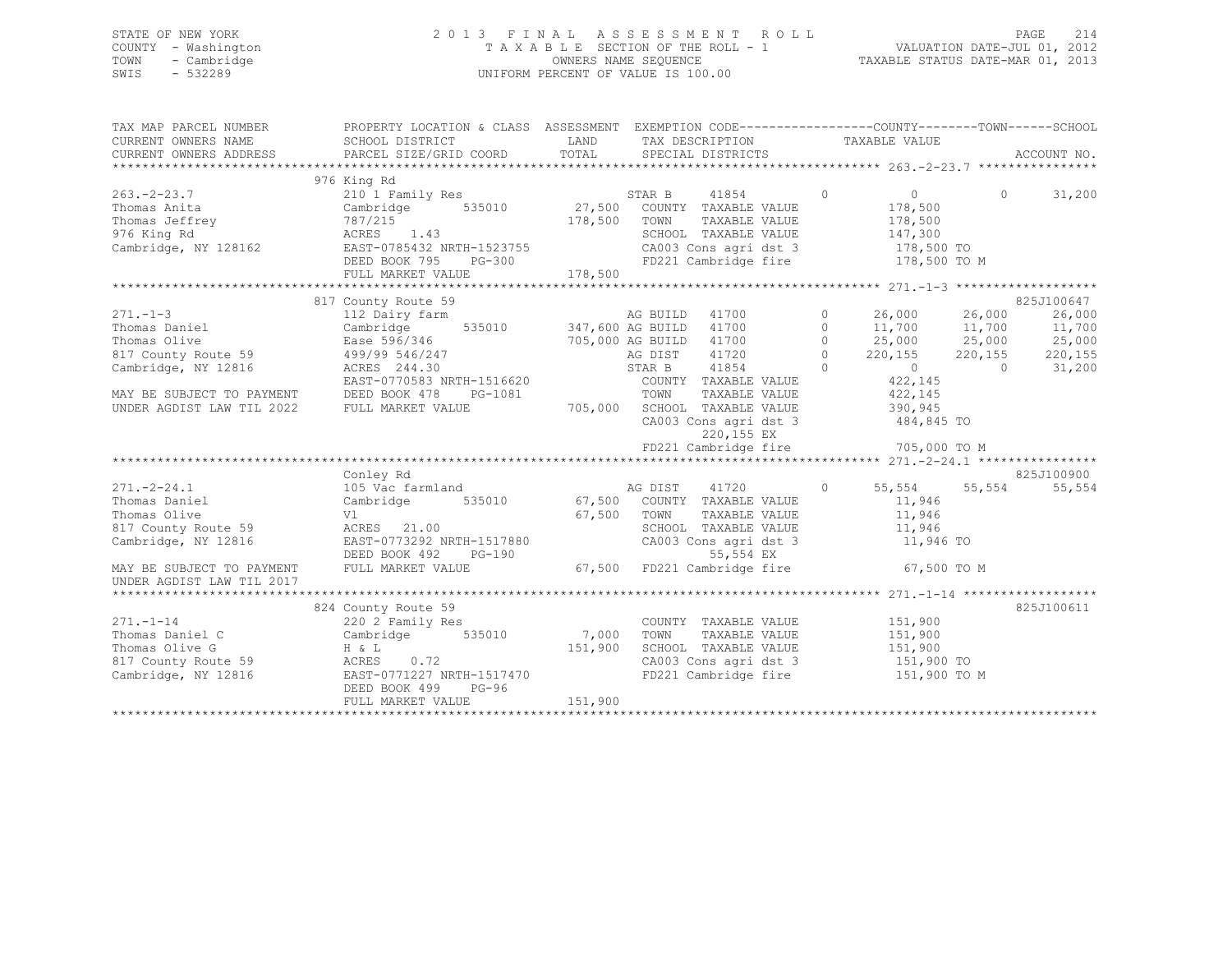# STATE OF NEW YORK PAGE 215<br>COUNTY - Washington 1 2013 FINAL ASSESSMENT ROLL - 1 VALUATION DATE-JUL 01, 2012<br>2013 - 2013 PAGE 212 2013 PAGE 212 2013 COUNTY - Washington T A X A B L E SECTION OF THE ROLL - 1 TOWN - Cambridge OWNERS NAME SEQUENCE TAXABLE STATUS DATE-MAR 01, 2013 UNIFORM PERCENT OF VALUE IS 100.00

| TAX MAP PARCEL NUMBER | PROPERTY LOCATION & CLASS ASSESSMENT EXEMPTION CODE----------------COUNTY-------TOWN-----SCHOOL                                                                                                                                                                                                                                                                                                                   |                 |                                                                                                                                |                                                                                                                                                                                                   |                    |
|-----------------------|-------------------------------------------------------------------------------------------------------------------------------------------------------------------------------------------------------------------------------------------------------------------------------------------------------------------------------------------------------------------------------------------------------------------|-----------------|--------------------------------------------------------------------------------------------------------------------------------|---------------------------------------------------------------------------------------------------------------------------------------------------------------------------------------------------|--------------------|
|                       |                                                                                                                                                                                                                                                                                                                                                                                                                   |                 | TAX DESCRIPTION TAXABLE VALUE                                                                                                  |                                                                                                                                                                                                   |                    |
|                       |                                                                                                                                                                                                                                                                                                                                                                                                                   |                 |                                                                                                                                |                                                                                                                                                                                                   | ACCOUNT NO.        |
|                       |                                                                                                                                                                                                                                                                                                                                                                                                                   |                 |                                                                                                                                |                                                                                                                                                                                                   |                    |
|                       | 164 Kenyon Rd                                                                                                                                                                                                                                                                                                                                                                                                     |                 |                                                                                                                                |                                                                                                                                                                                                   | 825J100650         |
|                       | 241 Rural res&ag MG DIST 41720 0 70,208 70,208 70,208<br>Greenwich 533401 125,900 COUNTY TAXABLE VALUE 205,492                                                                                                                                                                                                                                                                                                    |                 |                                                                                                                                |                                                                                                                                                                                                   |                    |
|                       |                                                                                                                                                                                                                                                                                                                                                                                                                   |                 |                                                                                                                                |                                                                                                                                                                                                   |                    |
|                       |                                                                                                                                                                                                                                                                                                                                                                                                                   |                 | TAXABLE VALUE                                                                                                                  | 205,492<br>205,492                                                                                                                                                                                |                    |
|                       |                                                                                                                                                                                                                                                                                                                                                                                                                   |                 |                                                                                                                                |                                                                                                                                                                                                   |                    |
|                       |                                                                                                                                                                                                                                                                                                                                                                                                                   |                 | SCHOOL TAXABLE VALUE 205,492<br>CA003 Cons agri dst 3 205,492 TO                                                               |                                                                                                                                                                                                   |                    |
|                       |                                                                                                                                                                                                                                                                                                                                                                                                                   |                 | 70,208 EX                                                                                                                      |                                                                                                                                                                                                   |                    |
|                       |                                                                                                                                                                                                                                                                                                                                                                                                                   |                 | FD221 Cambridge fire 275,700 TO M                                                                                              |                                                                                                                                                                                                   |                    |
|                       |                                                                                                                                                                                                                                                                                                                                                                                                                   |                 |                                                                                                                                |                                                                                                                                                                                                   |                    |
|                       | 96 Kenyon Rd                                                                                                                                                                                                                                                                                                                                                                                                      |                 |                                                                                                                                | $\begin{array}{cccc} 41720 & 0 & 94,934 & 94,934 \\ 41834 & 0 & 0 & 0 \\ \texttt{TAXABLE VALUE} & 190,866 \\ \texttt{TAXABLE VALUE} & 190,866 \\ \texttt{TAXABLE VALUE} & 125,036 \\ \end{array}$ | 825J100652         |
|                       |                                                                                                                                                                                                                                                                                                                                                                                                                   |                 |                                                                                                                                |                                                                                                                                                                                                   | 94,934 94,934      |
|                       |                                                                                                                                                                                                                                                                                                                                                                                                                   |                 |                                                                                                                                |                                                                                                                                                                                                   | 65,830             |
|                       |                                                                                                                                                                                                                                                                                                                                                                                                                   |                 |                                                                                                                                |                                                                                                                                                                                                   |                    |
|                       |                                                                                                                                                                                                                                                                                                                                                                                                                   |                 |                                                                                                                                |                                                                                                                                                                                                   |                    |
|                       |                                                                                                                                                                                                                                                                                                                                                                                                                   |                 |                                                                                                                                |                                                                                                                                                                                                   |                    |
|                       |                                                                                                                                                                                                                                                                                                                                                                                                                   |                 |                                                                                                                                |                                                                                                                                                                                                   |                    |
|                       |                                                                                                                                                                                                                                                                                                                                                                                                                   |                 |                                                                                                                                |                                                                                                                                                                                                   |                    |
|                       |                                                                                                                                                                                                                                                                                                                                                                                                                   |                 |                                                                                                                                |                                                                                                                                                                                                   |                    |
|                       |                                                                                                                                                                                                                                                                                                                                                                                                                   |                 |                                                                                                                                |                                                                                                                                                                                                   |                    |
|                       |                                                                                                                                                                                                                                                                                                                                                                                                                   |                 |                                                                                                                                |                                                                                                                                                                                                   |                    |
|                       |                                                                                                                                                                                                                                                                                                                                                                                                                   |                 |                                                                                                                                |                                                                                                                                                                                                   | $0 \t 31,200$      |
|                       |                                                                                                                                                                                                                                                                                                                                                                                                                   |                 |                                                                                                                                |                                                                                                                                                                                                   |                    |
|                       |                                                                                                                                                                                                                                                                                                                                                                                                                   |                 |                                                                                                                                |                                                                                                                                                                                                   |                    |
|                       |                                                                                                                                                                                                                                                                                                                                                                                                                   |                 |                                                                                                                                |                                                                                                                                                                                                   |                    |
|                       |                                                                                                                                                                                                                                                                                                                                                                                                                   |                 | CA003 Cons agri dst 3 267,000 TO<br>FD221 Cambridge fire 267,000 TO M                                                          |                                                                                                                                                                                                   |                    |
|                       |                                                                                                                                                                                                                                                                                                                                                                                                                   |                 |                                                                                                                                |                                                                                                                                                                                                   |                    |
|                       |                                                                                                                                                                                                                                                                                                                                                                                                                   |                 |                                                                                                                                |                                                                                                                                                                                                   |                    |
|                       |                                                                                                                                                                                                                                                                                                                                                                                                                   |                 |                                                                                                                                |                                                                                                                                                                                                   |                    |
|                       |                                                                                                                                                                                                                                                                                                                                                                                                                   |                 |                                                                                                                                | $\overline{0}$                                                                                                                                                                                    | $\Omega$<br>31,200 |
|                       |                                                                                                                                                                                                                                                                                                                                                                                                                   |                 |                                                                                                                                |                                                                                                                                                                                                   |                    |
|                       |                                                                                                                                                                                                                                                                                                                                                                                                                   |                 |                                                                                                                                |                                                                                                                                                                                                   |                    |
|                       |                                                                                                                                                                                                                                                                                                                                                                                                                   |                 |                                                                                                                                |                                                                                                                                                                                                   |                    |
|                       |                                                                                                                                                                                                                                                                                                                                                                                                                   |                 | COUNTY TAXABLE VALUE 137,400<br>TOWN TAXABLE VALUE 137,400<br>SCHOOL TAXABLE VALUE 106,200<br>CA003 Cons agri dst 3 137,400 TO |                                                                                                                                                                                                   |                    |
|                       |                                                                                                                                                                                                                                                                                                                                                                                                                   |                 | FD221 Cambridge fire 137,400 TO M                                                                                              |                                                                                                                                                                                                   |                    |
|                       | $\begin{tabular}{c c c c} \multicolumn{3}{c }{\textbf{521}} \multicolumn{3}{c }{\textbf{C}211.-1-2.2} & \multicolumn{3}{c }{\textbf{521}} \multicolumn{3}{c }{\textbf{C}211.-1-2.2} & \multicolumn{3}{c }{\textbf{210}} & \multicolumn{3}{c }{\textbf{Family Res}} & \multicolumn{3}{c }{\textbf{S}21} & \multicolumn{3}{c }{\textbf{S}21} & \multicolumn{3}{c }{\textbf{S}21} & \multicolumn{3}{c }{\textbf{S}2$ |                 |                                                                                                                                |                                                                                                                                                                                                   |                    |
|                       |                                                                                                                                                                                                                                                                                                                                                                                                                   |                 |                                                                                                                                |                                                                                                                                                                                                   |                    |
|                       |                                                                                                                                                                                                                                                                                                                                                                                                                   |                 |                                                                                                                                |                                                                                                                                                                                                   |                    |
|                       |                                                                                                                                                                                                                                                                                                                                                                                                                   |                 |                                                                                                                                |                                                                                                                                                                                                   |                    |
|                       |                                                                                                                                                                                                                                                                                                                                                                                                                   | l<br>533401 100 | COUNTY TAXABLE VALUE 100<br>TOWN TAXABLE VALUE 100                                                                             |                                                                                                                                                                                                   |                    |
|                       |                                                                                                                                                                                                                                                                                                                                                                                                                   |                 |                                                                                                                                |                                                                                                                                                                                                   |                    |
|                       | Example 1974<br>254.-1-27.1 Momas Richard G<br>254.-1-27.1 323 Vacant rural<br>233 Vacant rural<br>233401 100<br>21.00<br>21.00<br>21.00<br>21.00<br>21.00<br>21.00                                                                                                                                                                                                                                               |                 | 100 SCHOOL TAXABLE VALUE 100<br>CA003 Cons agri dst 3 100 TO                                                                   |                                                                                                                                                                                                   |                    |
|                       | EAST-0769740 NRTH-1533149                                                                                                                                                                                                                                                                                                                                                                                         |                 | FD221 Cambridge fire                                                                                                           | 100 TO M                                                                                                                                                                                          |                    |
|                       | DEED BOOK 844<br>PG-174                                                                                                                                                                                                                                                                                                                                                                                           |                 |                                                                                                                                |                                                                                                                                                                                                   |                    |
|                       | FULL MARKET VALUE                                                                                                                                                                                                                                                                                                                                                                                                 | 100             |                                                                                                                                |                                                                                                                                                                                                   |                    |
|                       |                                                                                                                                                                                                                                                                                                                                                                                                                   |                 |                                                                                                                                |                                                                                                                                                                                                   |                    |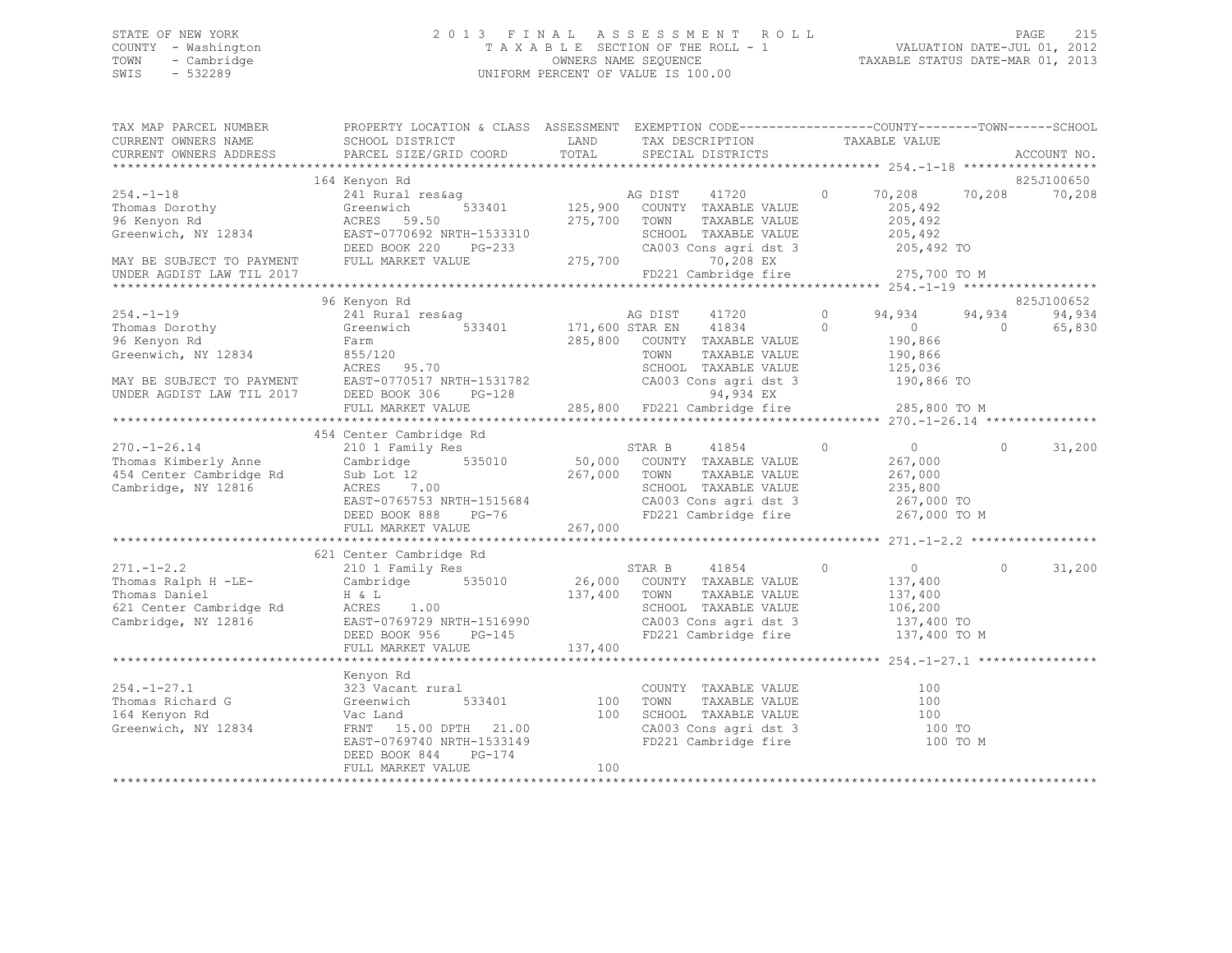## STATE OF NEW YORK 2 0 1 3 F I N A L A S S E S S M E N T R O L L PAGE 216 COUNTY - Washington T A X A B L E SECTION OF THE ROLL - 1 VALUATION DATE-JUL 01, 2012 TOWN - Cambridge OWNERS NAME SEQUENCE TAXABLE STATUS DATE-MAR 01, 2013 SWIS - 532289 UNIFORM PERCENT OF VALUE IS 100.00

| TAX MAP PARCEL NUMBER<br>CURRENT OWNERS NAME                                                                                                                                                                                        | PROPERTY LOCATION & CLASS ASSESSMENT EXEMPTION CODE----------------COUNTY-------TOWN-----SCHOOL<br>SCHOOL DISTRICT                                                                         | LAND           | TAX DESCRIPTION                                                                                | TAXABLE VALUE                         |                          |
|-------------------------------------------------------------------------------------------------------------------------------------------------------------------------------------------------------------------------------------|--------------------------------------------------------------------------------------------------------------------------------------------------------------------------------------------|----------------|------------------------------------------------------------------------------------------------|---------------------------------------|--------------------------|
| CURRENT OWNERS ADDRESS                                                                                                                                                                                                              | PARCEL SIZE/GRID COORD                                                                                                                                                                     | TOTAL          | SPECIAL DISTRICTS                                                                              |                                       | ACCOUNT NO.              |
|                                                                                                                                                                                                                                     |                                                                                                                                                                                            |                |                                                                                                |                                       |                          |
| $261 - 2 - 13$<br>Thomas Richard G<br>Thomas Charles Estate<br>164 Kenyon Rd<br>Greenwich, NY 12834                                                                                                                                 | Vly Summit Rd/e Off<br>322 Rural vac>10<br>Cambridge 535010 7,000 TOWN<br>Woods<br>$261. -1 - 13$<br>ACRES 10.00<br>EAST-0765872 NRTH-1525031<br>DEED BOOK 835 PG-131<br>FULL MARKET VALUE | 7,000<br>7,000 | COUNTY TAXABLE VALUE<br>TOWN     TAXABLE VALUE<br>SCHOOL TAXABLE VALUE<br>FD221 Cambridge fire | 7,000<br>7,000<br>7,000<br>7,000 TO M | 825J100643               |
|                                                                                                                                                                                                                                     |                                                                                                                                                                                            |                |                                                                                                |                                       |                          |
|                                                                                                                                                                                                                                     | 290 Whiteside Rd                                                                                                                                                                           |                |                                                                                                |                                       |                          |
| $279. - 1 - 6.4$                                                                                                                                                                                                                    | 210 1 Family Res                                                                                                                                                                           |                | STAR B 41854 0                                                                                 | $\sim$ 0                              | 31,200<br>$\overline{0}$ |
| Thomas William L                                                                                                                                                                                                                    | Cambridge 535010 38,000 COUNTY TAXABLE VALUE                                                                                                                                               |                |                                                                                                | 240,800                               |                          |
| Thomas Joan E<br>290 Whiteside Rd<br>Johnsonville, NY 12094<br>EAST-0764968 NRTH-1510614                                                                                                                                            |                                                                                                                                                                                            | 240,800 TOWN   | TAXABLE VALUE                                                                                  | 240,800                               |                          |
|                                                                                                                                                                                                                                     |                                                                                                                                                                                            |                | SCHOOL TAXABLE VALUE                                                                           | 209,600<br>240,800 TO                 |                          |
|                                                                                                                                                                                                                                     |                                                                                                                                                                                            |                | SCHOOL TAXABLE VALUE<br>CA003 Cons agri dst 3<br>FD221 Cambridge fire                          |                                       |                          |
|                                                                                                                                                                                                                                     | DEED BOOK 945 PG-171                                                                                                                                                                       |                | FD221 Cambridge fire 240,800 TO M                                                              |                                       |                          |
|                                                                                                                                                                                                                                     | FULL MARKET VALUE                                                                                                                                                                          | 240,800        |                                                                                                |                                       |                          |
|                                                                                                                                                                                                                                     |                                                                                                                                                                                            |                |                                                                                                |                                       |                          |
|                                                                                                                                                                                                                                     | 99 Durfee Rd                                                                                                                                                                               |                |                                                                                                |                                       | 825J100980               |
| $288. - 1 - 15.9$                                                                                                                                                                                                                   | 210 1 Family Res                                                                                                                                                                           |                | STAR B 41854<br>50,700 COUNTY TAXABLE VALUE                                                    | $\overline{0}$<br>$\circ$             | 31,200<br>$\cap$         |
| Thompson Lori M<br>99 Durfee Rd                                                                                                                                                                                                     | Cambridge 535010                                                                                                                                                                           |                |                                                                                                | 146,000                               |                          |
| 99 Durfee Rd                                                                                                                                                                                                                        | $H \& L$<br>5.16                                                                                                                                                                           |                | 146,000 TOWN<br>TAXABLE VALUE                                                                  | 146,000                               |                          |
| Buskirk, NY 12028                                                                                                                                                                                                                   | Lot 9                                                                                                                                                                                      |                | SCHOOL TAXABLE VALUE                                                                           | 114,800                               |                          |
|                                                                                                                                                                                                                                     | ACRES                                                                                                                                                                                      |                | CA003 Cons agri dst 3<br>FD221 Cambridge fire                                                  | 146,000 TO                            |                          |
|                                                                                                                                                                                                                                     | EAST-0766500 NRTH-1500938                                                                                                                                                                  |                |                                                                                                | 146,000 TO M                          |                          |
|                                                                                                                                                                                                                                     | DEED BOOK 2103 PG-162                                                                                                                                                                      |                |                                                                                                |                                       |                          |
|                                                                                                                                                                                                                                     | FULL MARKET VALUE                                                                                                                                                                          | 146,000        |                                                                                                |                                       |                          |
|                                                                                                                                                                                                                                     |                                                                                                                                                                                            |                |                                                                                                |                                       |                          |
|                                                                                                                                                                                                                                     | Morris Rd                                                                                                                                                                                  |                |                                                                                                |                                       | 825J100477               |
| $289. - 1 - 1$                                                                                                                                                                                                                      | 105 Vac farmland                                                                                                                                                                           |                | AG DIST 41720                                                                                  | $0 \t 89,396 \t 89,396$               | 89,396                   |
| Tiashoke Properties LLC                                                                                                                                                                                                             | Cambridge 535010 115,500 COUNTY TAXABLE VALUE                                                                                                                                              |                |                                                                                                | 27,404                                |                          |
| 140 Morris Rd                                                                                                                                                                                                                       | Vacant Lot                                                                                                                                                                                 | 116,800 TOWN   | TAXABLE VALUE                                                                                  | 27,404                                |                          |
| Buskirk, NY 12028                                                                                                                                                                                                                   | ACRES 59.60                                                                                                                                                                                |                | SCHOOL TAXABLE VALUE                                                                           | 27,404<br>27,404 TO                   |                          |
|                                                                                                                                                                                                                                     | EAST-0770272 NRTH-1501187<br>EAST-0770272 NRTH-1501187<br>DEED BOOK 897 PG-125 69,396 EX                                                                                                   |                |                                                                                                |                                       |                          |
| MAY BE SUBJECT TO PAYMENT DEED BOOK 897 PG-125<br>UNDER AGDIST LAW TIL 2017 FULL MARKET VALUE                                                                                                                                       |                                                                                                                                                                                            |                |                                                                                                |                                       |                          |
|                                                                                                                                                                                                                                     |                                                                                                                                                                                            |                | 116,800 FD221 Cambridge fire 116,800 TO M                                                      |                                       |                          |
|                                                                                                                                                                                                                                     |                                                                                                                                                                                            |                |                                                                                                |                                       |                          |
|                                                                                                                                                                                                                                     | County Route 59                                                                                                                                                                            |                |                                                                                                |                                       |                          |
| $280. - 1 - 20.1$                                                                                                                                                                                                                   | 105 Vac farmland                                                                                                                                                                           | AG DIST        | 41720                                                                                          | $\circ$<br>102,573 102,573            | 102,573                  |
| Tiashoke Properties, LLC Cambridge 535010                                                                                                                                                                                           |                                                                                                                                                                                            |                | 151,500 COUNTY TAXABLE VALUE                                                                   | 50,927                                |                          |
| 140 Morris Rd                                                                                                                                                                                                                       | Ag Easement 2442/313 153,500 TOWN<br>ACRES 90.00 SCHOO                                                                                                                                     |                | TOWN      TAXABLE VALUE<br>SCHOOL   TAXABLE VALUE                                              | 50,927                                |                          |
| Buskirk, NY 12028                                                                                                                                                                                                                   | ACRES 90.00                                                                                                                                                                                |                |                                                                                                | 50,927                                |                          |
|                                                                                                                                                                                                                                     |                                                                                                                                                                                            |                |                                                                                                |                                       |                          |
| Buskirk, NY 12028<br>EAST-0770389 NRTH-1504994 CA003 Cons agri dst 3 50,927 TO<br>MAY BE SUBJECT TO PAYMENT DEED BOOK 2549 PG-174 102,573 EX<br>UNDER AGDIST LAW TIL 2017 FULL MARKET VALUE 153,500 FD221 Cambridge fire 153,500 TO |                                                                                                                                                                                            |                |                                                                                                |                                       |                          |
|                                                                                                                                                                                                                                     |                                                                                                                                                                                            |                |                                                                                                |                                       |                          |
|                                                                                                                                                                                                                                     |                                                                                                                                                                                            |                |                                                                                                |                                       |                          |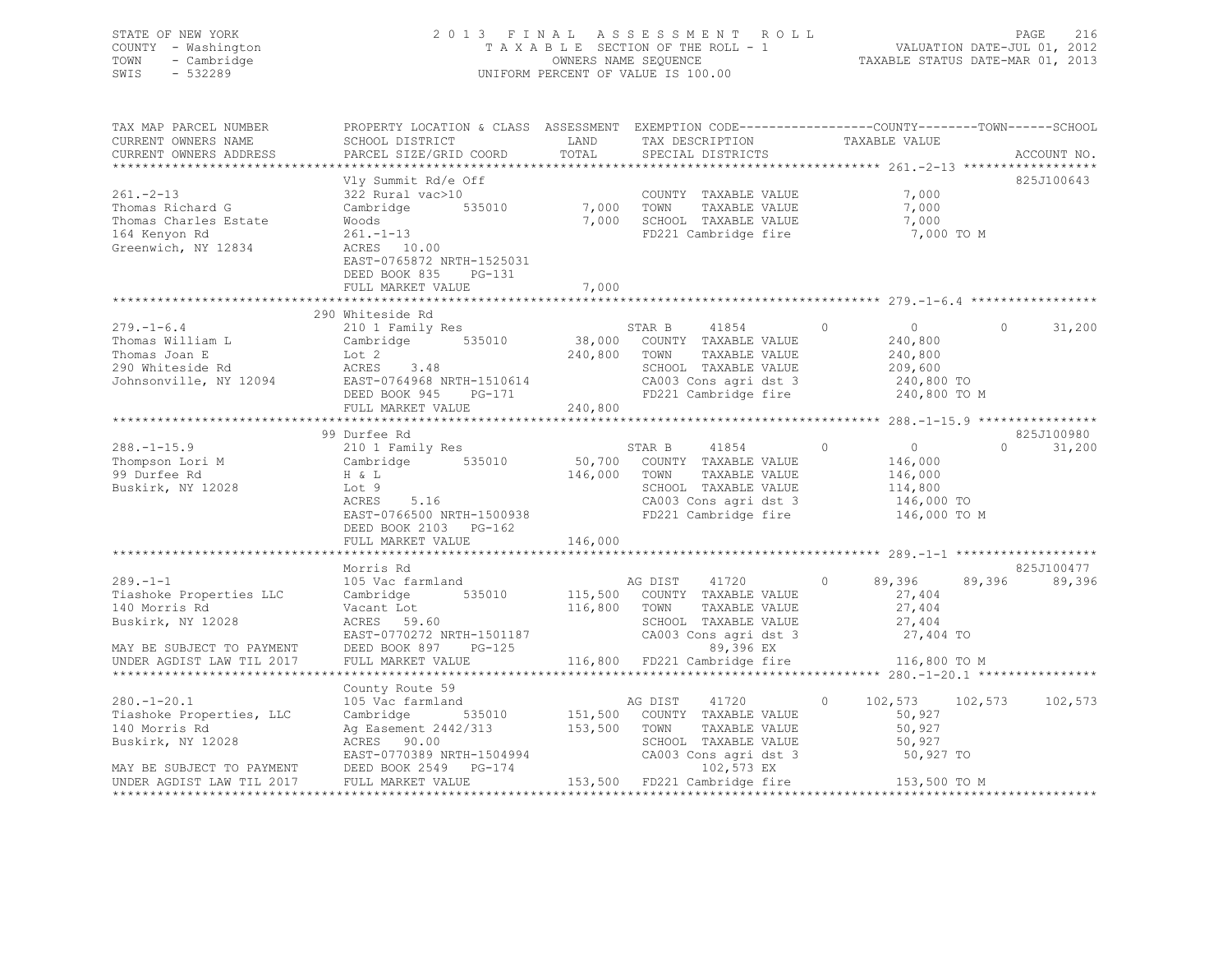## STATE OF NEW YORK 2 0 1 3 F I N A L A S S E S S M E N T R O L L PAGE 217 COUNTY - Washington T A X A B L E SECTION OF THE ROLL - 1 VALUATION DATE-JUL 01, 2012 TOWN - Cambridge OWNERS NAME SEQUENCE TAXABLE STATUS DATE-MAR 01, 2013 SWIS - 532289 UNIFORM PERCENT OF VALUE IS 100.00

| TAX MAP PARCEL NUMBER                                                           | PROPERTY LOCATION & CLASS ASSESSMENT EXEMPTION CODE-----------------COUNTY-------TOWN------SCHOOL                                                                                                                                                                                          |                                                                                                                                                                     |  |                      |
|---------------------------------------------------------------------------------|--------------------------------------------------------------------------------------------------------------------------------------------------------------------------------------------------------------------------------------------------------------------------------------------|---------------------------------------------------------------------------------------------------------------------------------------------------------------------|--|----------------------|
|                                                                                 |                                                                                                                                                                                                                                                                                            |                                                                                                                                                                     |  |                      |
|                                                                                 |                                                                                                                                                                                                                                                                                            |                                                                                                                                                                     |  |                      |
|                                                                                 | Morris Rd<br>140 Morris Rd (1997,000 COUNTY TAXABLE VALUE)<br>140 Morris Rd (1997,000 COUNTY TAXABLE VALUE)<br>140 Morris Rd (1997,000 COUNTY TAXABLE VALUE)<br>140 Morris Rd (1997,000 COUNTY TAXABLE VALUE)<br>140 Morris Rd (1997,000 TOWN TAXAB                                        |                                                                                                                                                                     |  |                      |
|                                                                                 |                                                                                                                                                                                                                                                                                            |                                                                                                                                                                     |  |                      |
|                                                                                 |                                                                                                                                                                                                                                                                                            |                                                                                                                                                                     |  |                      |
|                                                                                 | Schwenninger Rd<br>140 Morris Rd and Agriculture 124,900 TOM TAXABLE VALUE 66,602<br>Buskirk, NY 12028 ACRES 82.90 BANK 18<br>MAY BE SUBJECT TO PAYMENT DEED BOOK 2623 PG-233 58,298 EX<br>UNDER AGDIST LAW TIL 2017 FULL MARKET VALUE 124,900 FD221 Ca                                    |                                                                                                                                                                     |  | 825J100604<br>58,298 |
|                                                                                 |                                                                                                                                                                                                                                                                                            |                                                                                                                                                                     |  |                      |
|                                                                                 |                                                                                                                                                                                                                                                                                            |                                                                                                                                                                     |  |                      |
|                                                                                 | 140 Morris Rd<br>140 Morris Rd<br>140 Morris Rd<br>112 Dairy farm<br>112 Dairy farm<br>140 Morris Rd<br>140 Morris Rd<br>26 Easement 2442/313<br>243,900 AG BUILD<br>243,900 AG BUILD<br>243,900 AG BUILD<br>41700<br>210,100<br>210,100<br>210,100<br>210,100<br>210,100<br>21            | CA003 Cons agri dst 3 684,000 TO                                                                                                                                    |  | 825J100724           |
| $270. - 1 - 26.10$<br>Tibbo Scott S<br>36 Barndoor Hills Rd<br>Granby, CT 06035 | Rd Sub Lot 7<br>Trans Exempt Repay 2013<br>Trans Exempt Repay 2013<br>ACRES 2.76<br>EAST-0764329 NRTH-1515202<br>EAST-0764329 NRTH-1515202<br>CAO03 Consagridst 3<br>EAST-0764329 NRTH-1515202<br>TE533 Trans exmt repay-flg<br>(00<br>DEED BOOK 3120 PG-159<br>THIT MADKET VALUE (237,000 | COUNTY TAXABLE VALUE 237,000<br>TAXABLE VALUE 237,000<br>CA003 Cons agri dst 3 237,000 TO<br>FD221 Cambridge fire 237,000 TO M<br>TE533 Trans exmt repay-flg .00 MT |  |                      |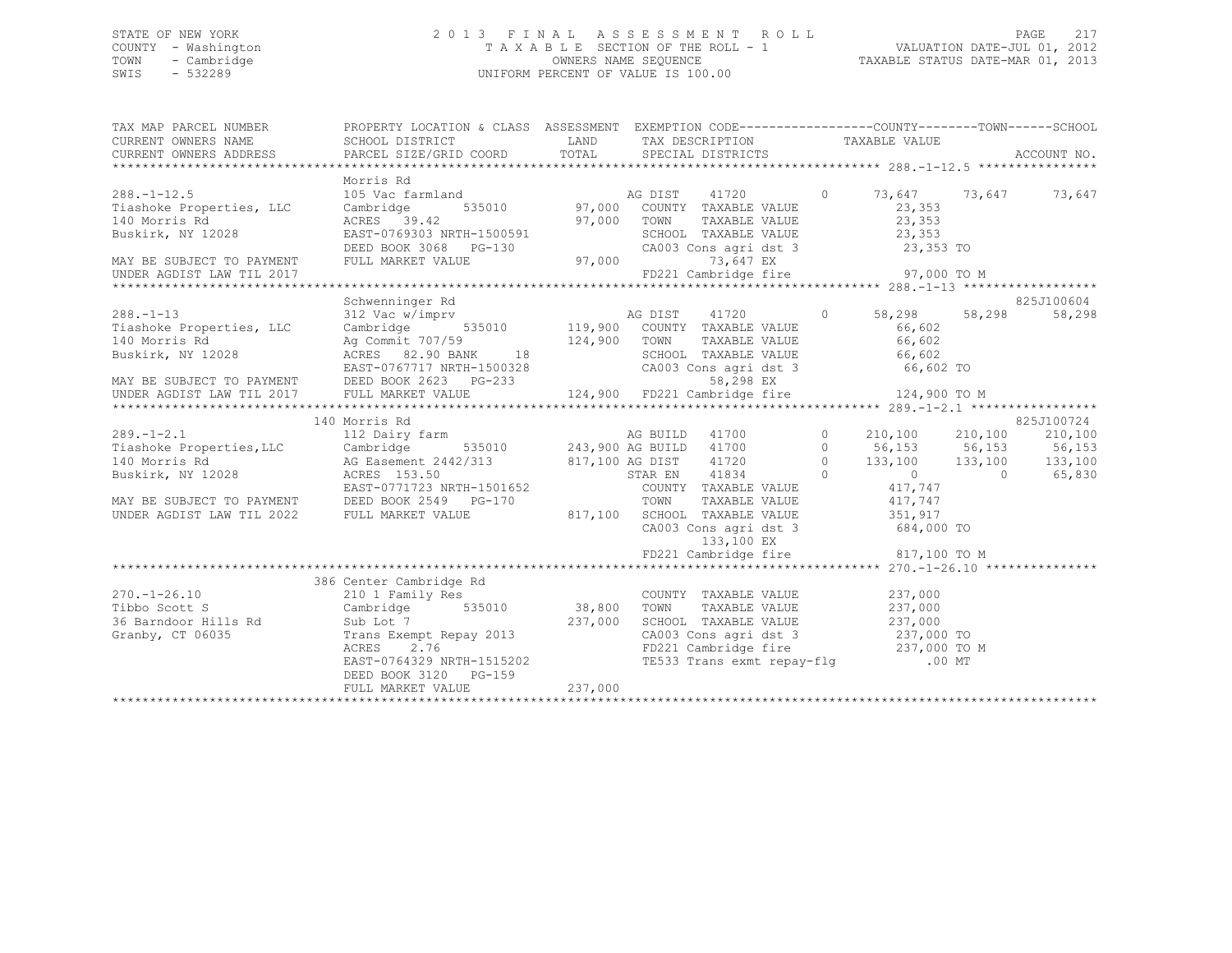## STATE OF NEW YORK 2 0 1 3 F I N A L A S S E S S M E N T R O L L PAGE 218 COUNTY - Washington T A X A B L E SECTION OF THE ROLL - 1 VALUATION DATE-JUL 01, 2012 TOWN - Cambridge OWNERS NAME SEQUENCE TAXABLE STATUS DATE-MAR 01, 2013 SWIS - 532289 UNIFORM PERCENT OF VALUE IS 100.00

| TAX MAP PARCEL NUMBER<br>CURRENT OWNERS NAME<br>CURRENT OWNERS ADDRESS                                          | PROPERTY LOCATION & CLASS ASSESSMENT EXEMPTION CODE----------------COUNTY-------TOWN-----SCHOOL<br>SCHOOL DISTRICT<br>PARCEL SIZE/GRID COORD                                                                         | LAND<br>TOTAL           | TAX DESCRIPTION<br>SPECIAL DISTRICTS                                                                                                                          | TAXABLE VALUE                                                                            | ACCOUNT NO.                      |
|-----------------------------------------------------------------------------------------------------------------|----------------------------------------------------------------------------------------------------------------------------------------------------------------------------------------------------------------------|-------------------------|---------------------------------------------------------------------------------------------------------------------------------------------------------------|------------------------------------------------------------------------------------------|----------------------------------|
|                                                                                                                 |                                                                                                                                                                                                                      |                         |                                                                                                                                                               |                                                                                          |                                  |
| $280 - 1 - 2$<br>Timmerman Jean M<br>Timmerman Amanda M<br>560 County Route 59<br>Buskirk, NY 12028             | 560 County Route 59<br>210 1 Family Res<br>Cambridge 535010<br>$ACRES$ 4.30<br>EAST-0770244 NRTH-1511784<br>DEED BOOK 3199 PG-276<br>FULL MARKET VALUE                                                               | 150,200 TOWN<br>150,200 | 41854 0<br>STAR B<br>41,500 COUNTY TAXABLE VALUE<br>TAXABLE VALUE<br>SCHOOL TAXABLE VALUE<br>CA003 Cons agri dst 3<br>FD221 Cambridge fire                    | $\overline{0}$<br>150,200<br>150,200<br>119,000<br>150,200 TO<br>150,200 TO M            | 825J100471<br>$\cap$<br>31,200   |
|                                                                                                                 |                                                                                                                                                                                                                      |                         |                                                                                                                                                               |                                                                                          |                                  |
| $280. - 2 - 21$<br>Tompkins Mark A<br>1139 Huntley Hollow Rd<br>Delancy, NY 13752                               | 64 King Rd<br>210 <sup>1</sup> Family Res<br>Cambridge 535010<br>Lot & House 535010<br>$House$<br>$0.93$<br>ACRES 0.93<br>EAST-0776615 NRTH-1506002<br>-- DAOM 2075 PG-59<br>FULL MARKET VALUE                       | 82,600<br>82,600        | STAR B<br>41854<br>24,500 COUNTY TAXABLE VALUE<br>TOWN<br>TAXABLE VALUE<br>SCHOOL TAXABLE VALUE<br>CA003 Cons agri dst 3<br>FD221 Cambridge fire              | $\overline{0}$<br>$\Omega$<br>82,600<br>82,600<br>51,400<br>82,600 TO<br>82,600 TO M     | 825J100722<br>31,200<br>$\Omega$ |
|                                                                                                                 | 34 Buckley Ln                                                                                                                                                                                                        |                         |                                                                                                                                                               |                                                                                          | 825J100256                       |
| $255. -1 - 18$<br>Towers Patricia C<br>173 Riverside Dr<br>New York, NY 10024 Ag Commit 594/22                  | 241 Rural res&aq<br>Cambridge<br>Rural Residence<br>ACRES 82.50<br>FULL MARKET VALUE                                                                                                                                 | 362,300 TOWN<br>362,300 | AG DIST 41720 0<br>535010 177,100 COUNTY TAXABLE VALUE<br>TAXABLE VALUE<br>SCHOOL TAXABLE VALUE<br>CA005 Cons agri dst 5<br>46,979 EX<br>FD221 Cambridge fire | 46,979 46,979<br>315,321<br>315,321<br>315,321<br>315,321 TO<br>362,300 TO M             | 46,979                           |
|                                                                                                                 |                                                                                                                                                                                                                      |                         |                                                                                                                                                               |                                                                                          | 825J101997                       |
| $270. - 1 - 24.7$<br>Townsend Sherman L<br>Townsend Barbara J<br>472 Center Cambridge Rd<br>Cambridge, NY 12816 | 472 Center Cambridge Rd<br>242 Rurl res&rec<br>Cambridge 535010<br>H & L<br>Lot 5<br>ACRES 12.00<br>EAST-0766119 NRTH-1515693<br>DEED BOOK 597<br>$PG-263$<br>FULL MARKET VALUE                                      | 318,600<br>318,600      | 41854<br>STAR B<br>61,000 COUNTY TAXABLE VALUE<br>TOWN<br>TAXABLE VALUE<br>SCHOOL TAXABLE VALUE<br>FD221 Cambridge fire                                       | $\circ$<br>$\overline{0}$<br>318,600<br>318,600<br>287,400<br>318,600 TO M               | 31,200<br>$\Omega$               |
|                                                                                                                 |                                                                                                                                                                                                                      |                         |                                                                                                                                                               |                                                                                          |                                  |
| $279. - 1 - 2.5$<br>Trabka David<br>Trabka Maria                                                                | 157 Center Cambridge Rd<br>210 1 Family Res<br>Cambridge 535010<br>Sub Lot 5<br>ACRES 7.80 230,000<br>RURDS /.80<br>EAST-0759278 NRTH-1513738<br>DEED BOOK 2036 PG-303<br>PHIL WOOK 2036 PG-303<br>FULL MARKET VALUE | 230,000                 | STAR B<br>41854<br>51,200 COUNTY TAXABLE VALUE<br>TAXABLE VALUE<br>TOWN<br>SCHOOL TAXABLE VALUE<br>CA003 Cons agri dst 3<br>FD221 Cambridge fire              | $\circ$<br>$\overline{0}$<br>230,000<br>230,000<br>198,800<br>230,000 TO<br>230,000 TO M | 31,200<br>$\Omega$               |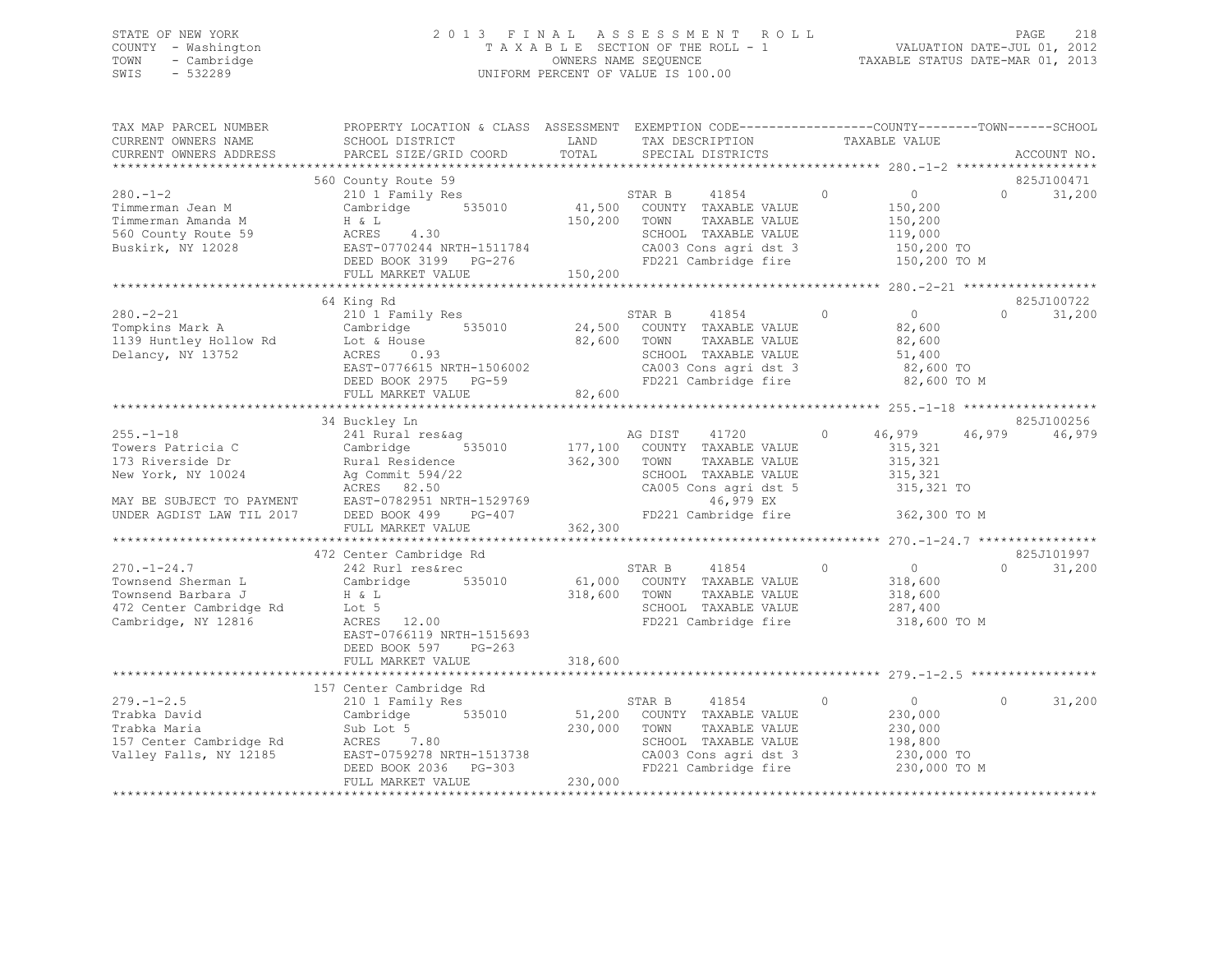### STATE OF NEW YORK 2 0 1 3 F I N A L A S S E S S M E N T R O L L PAGE 219 COUNTY - Washington T A X A B L E SECTION OF THE ROLL - 1 VALUATION DATE-JUL 01, 2012 TOWN - Cambridge OWNERS NAME SEQUENCE TAXABLE STATUS DATE-MAR 01, 2013 SWIS - 532289 UNIFORM PERCENT OF VALUE IS 100.00

TAX MAP PARCEL NUMBER PROPERTY LOCATION & CLASS ASSESSMENT EXEMPTION CODE------------------------------TOWN-------SCHOOL

| CURRENT OWNERS NAME                         | SCHOOL DISTRICT                                                                                                                                          | LAND                  | TAX DESCRIPTION                                                                                    |                                                                                                                                                                                                                                                                                                                                    | TAXABLE VALUE  |                |             |
|---------------------------------------------|----------------------------------------------------------------------------------------------------------------------------------------------------------|-----------------------|----------------------------------------------------------------------------------------------------|------------------------------------------------------------------------------------------------------------------------------------------------------------------------------------------------------------------------------------------------------------------------------------------------------------------------------------|----------------|----------------|-------------|
| CURRENT OWNERS ADDRESS                      | PARCEL SIZE/GRID COORD                                                                                                                                   | TOTAL                 | SPECIAL DISTRICTS                                                                                  |                                                                                                                                                                                                                                                                                                                                    |                |                | ACCOUNT NO. |
|                                             |                                                                                                                                                          |                       |                                                                                                    |                                                                                                                                                                                                                                                                                                                                    |                |                |             |
|                                             | 69 Wright Rd                                                                                                                                             |                       |                                                                                                    |                                                                                                                                                                                                                                                                                                                                    |                |                | 825J100805  |
| $271. -2 - 18.1$                            | $242$ Rurl res&rec and AG DIST 41720<br>Cambridge 535010 87,300 STAR B 41854                                                                             |                       |                                                                                                    | $\overline{0}$ and $\overline{0}$ and $\overline{0}$ and $\overline{0}$ and $\overline{0}$ and $\overline{0}$ and $\overline{0}$ and $\overline{0}$ and $\overline{0}$ and $\overline{0}$ and $\overline{0}$ and $\overline{0}$ and $\overline{0}$ and $\overline{0}$ and $\overline{0}$ and $\overline{0}$ and $\overline{0}$ and | 23,270         | 23,270         | 23,270      |
| Tracy Elizabeth A                           |                                                                                                                                                          |                       |                                                                                                    | $\Omega$                                                                                                                                                                                                                                                                                                                           | $\overline{0}$ | $\overline{0}$ | 31,200      |
| 69 Wright Rd                                | House & Land                                                                                                                                             |                       | 260,600 COUNTY TAXABLE VALUE                                                                       |                                                                                                                                                                                                                                                                                                                                    | 237,330        |                |             |
| Cambridge, NY 12816                         | 446/134                                                                                                                                                  |                       | TOWN<br>TAXABLE VALUE                                                                              |                                                                                                                                                                                                                                                                                                                                    | 237,330        |                |             |
|                                             | ACRES 25.80                                                                                                                                              |                       | SCHOOL TAXABLE VALUE                                                                               |                                                                                                                                                                                                                                                                                                                                    | 206,130        |                |             |
|                                             | MAY BE SUBJECT TO PAYMENT EAST-0774651 NRTH-1519073                                                                                                      |                       | CA003 Cons agri dst 3                                                                              |                                                                                                                                                                                                                                                                                                                                    | 237,330 TO     |                |             |
| UNDER AGDIST LAW TIL 2017                   | DEED BOOK 860 PG-103                                                                                                                                     |                       | 23,270 EX                                                                                          |                                                                                                                                                                                                                                                                                                                                    |                |                |             |
|                                             | FULL MARKET VALUE                                                                                                                                        |                       | 23,270 EX<br>260,600    FD221 Cambridge fire                                                       |                                                                                                                                                                                                                                                                                                                                    | 260,600 TO M   |                |             |
|                                             |                                                                                                                                                          |                       |                                                                                                    |                                                                                                                                                                                                                                                                                                                                    |                |                |             |
|                                             | 383 Kenyon Rd                                                                                                                                            |                       |                                                                                                    |                                                                                                                                                                                                                                                                                                                                    |                |                | 825J100834  |
| $246. - 1 - 39.2$                           | 210 1 Family Res                                                                                                                                         |                       | STAR EN 41834<br>43,000 COUNTY TAXABLE VALUE                                                       | $\sim$ 0                                                                                                                                                                                                                                                                                                                           | $\overline{0}$ | $\Omega$       | 65,830      |
| Tremblay Virginia E                         |                                                                                                                                                          |                       |                                                                                                    |                                                                                                                                                                                                                                                                                                                                    | 144,100        |                |             |
| 383 Kenyon Rd                               | House & Land                                                                                                                                             | 144,100 TOWN          | TAXABLE VALUE                                                                                      |                                                                                                                                                                                                                                                                                                                                    | 144,100        |                |             |
| Greenwich, NY 12834                         | ACRES 6.50                                                                                                                                               |                       |                                                                                                    |                                                                                                                                                                                                                                                                                                                                    |                |                |             |
|                                             | EAST-0769572 NRTH-1538603                                                                                                                                |                       | SCHOOL TAXABLE VALUE 78,270<br>CA003 Cons agri dst 3 144,100 TO<br>FD221 Cambridge fire 144,100 TO |                                                                                                                                                                                                                                                                                                                                    |                |                |             |
|                                             | DEED BOOK 731 PG-106                                                                                                                                     |                       |                                                                                                    |                                                                                                                                                                                                                                                                                                                                    | 144,100 TO M   |                |             |
|                                             | FULL MARKET VALUE                                                                                                                                        | 144,100               |                                                                                                    |                                                                                                                                                                                                                                                                                                                                    |                |                |             |
|                                             |                                                                                                                                                          |                       |                                                                                                    |                                                                                                                                                                                                                                                                                                                                    |                |                |             |
|                                             | 505 County Route 59                                                                                                                                      |                       |                                                                                                    |                                                                                                                                                                                                                                                                                                                                    |                |                | 825J100659  |
|                                             |                                                                                                                                                          |                       |                                                                                                    |                                                                                                                                                                                                                                                                                                                                    |                | $\Omega$       | 65,830      |
|                                             |                                                                                                                                                          |                       |                                                                                                    |                                                                                                                                                                                                                                                                                                                                    |                |                |             |
|                                             |                                                                                                                                                          |                       |                                                                                                    |                                                                                                                                                                                                                                                                                                                                    |                |                |             |
|                                             |                                                                                                                                                          |                       |                                                                                                    |                                                                                                                                                                                                                                                                                                                                    |                |                |             |
|                                             |                                                                                                                                                          |                       |                                                                                                    |                                                                                                                                                                                                                                                                                                                                    |                |                |             |
|                                             |                                                                                                                                                          |                       |                                                                                                    |                                                                                                                                                                                                                                                                                                                                    | 175,600 TO M   |                |             |
|                                             |                                                                                                                                                          |                       |                                                                                                    |                                                                                                                                                                                                                                                                                                                                    |                |                |             |
|                                             | Conley Rd                                                                                                                                                |                       |                                                                                                    |                                                                                                                                                                                                                                                                                                                                    |                |                |             |
| $280. -1 - 7.3$                             | 322 Rural vac>10                                                                                                                                         |                       | COUNTY TAXABLE VALUE                                                                               |                                                                                                                                                                                                                                                                                                                                    | 66,000         |                |             |
| Trinkle Carl E                              | 535010<br>Cambridge                                                                                                                                      | COUNTY<br>66,000 TOWN | TAXABLE VALUE                                                                                      |                                                                                                                                                                                                                                                                                                                                    | 66,000         |                |             |
| Trinkle Joann C                             | sub lot # 1                                                                                                                                              |                       | 66,000 SCHOOL TAXABLE VALUE 66,000                                                                 |                                                                                                                                                                                                                                                                                                                                    |                |                |             |
| 505 County Route 59                         | ACRES 19.44                                                                                                                                              |                       |                                                                                                    |                                                                                                                                                                                                                                                                                                                                    | 66,000 TO      |                |             |
|                                             |                                                                                                                                                          |                       | CA003 Cons agri dst 3<br>FD221 Cambridge fire                                                      |                                                                                                                                                                                                                                                                                                                                    |                |                |             |
| Buskirk, NY 12028                           | EAST-0774798 NRTH-1512785                                                                                                                                |                       |                                                                                                    |                                                                                                                                                                                                                                                                                                                                    | 66,000 TO M    |                |             |
|                                             | DEED BOOK 880<br>PG-330                                                                                                                                  |                       |                                                                                                    |                                                                                                                                                                                                                                                                                                                                    |                |                |             |
|                                             | FULL MARKET VALUE                                                                                                                                        | 66,000                |                                                                                                    |                                                                                                                                                                                                                                                                                                                                    |                |                |             |
|                                             |                                                                                                                                                          |                       |                                                                                                    |                                                                                                                                                                                                                                                                                                                                    |                |                | 825J100661  |
|                                             | County Route 59                                                                                                                                          |                       |                                                                                                    |                                                                                                                                                                                                                                                                                                                                    |                |                |             |
| $279. - 2 - 10$                             | 105 Vac farmland                                                                                                                                         |                       | AG DIST 41720<br>79,000 COUNTY TAXABLE VALUE                                                       | $\circ$                                                                                                                                                                                                                                                                                                                            | 58,163         | 58,163         | 58,163      |
| Trinkle Ernest F                            | Cambridge 535010                                                                                                                                         |                       |                                                                                                    |                                                                                                                                                                                                                                                                                                                                    | 20,837         |                |             |
| Trinkle Vera M                              | Land                                                                                                                                                     | 79,000 TOWN           | TAXABLE VALUE                                                                                      |                                                                                                                                                                                                                                                                                                                                    | 20,837         |                |             |
| 34 Yanke Ln                                 | ACRES 30.00                                                                                                                                              |                       | SCHOOL TAXABLE VALUE                                                                               |                                                                                                                                                                                                                                                                                                                                    | 20,837         |                |             |
| Buskirk, NY 12028                           |                                                                                                                                                          |                       |                                                                                                    |                                                                                                                                                                                                                                                                                                                                    |                |                |             |
|                                             | EAST-0769441 NRTH-1507871 CA003 Cons agri dst 3 20,837 TO<br>DEED BOOK 423 PG-557 58,163 EX<br>FULL MARKET VALUE 79,000 FD221 Cambridge fire 79,000 TO M |                       |                                                                                                    |                                                                                                                                                                                                                                                                                                                                    |                |                |             |
| MAY BE SUBJECT TO PAYMENT FULL MARKET VALUE |                                                                                                                                                          |                       |                                                                                                    |                                                                                                                                                                                                                                                                                                                                    |                |                |             |
| UNDER AGDIST LAW TIL 2017                   |                                                                                                                                                          |                       |                                                                                                    |                                                                                                                                                                                                                                                                                                                                    |                |                |             |
| *********************                       |                                                                                                                                                          |                       |                                                                                                    |                                                                                                                                                                                                                                                                                                                                    |                |                |             |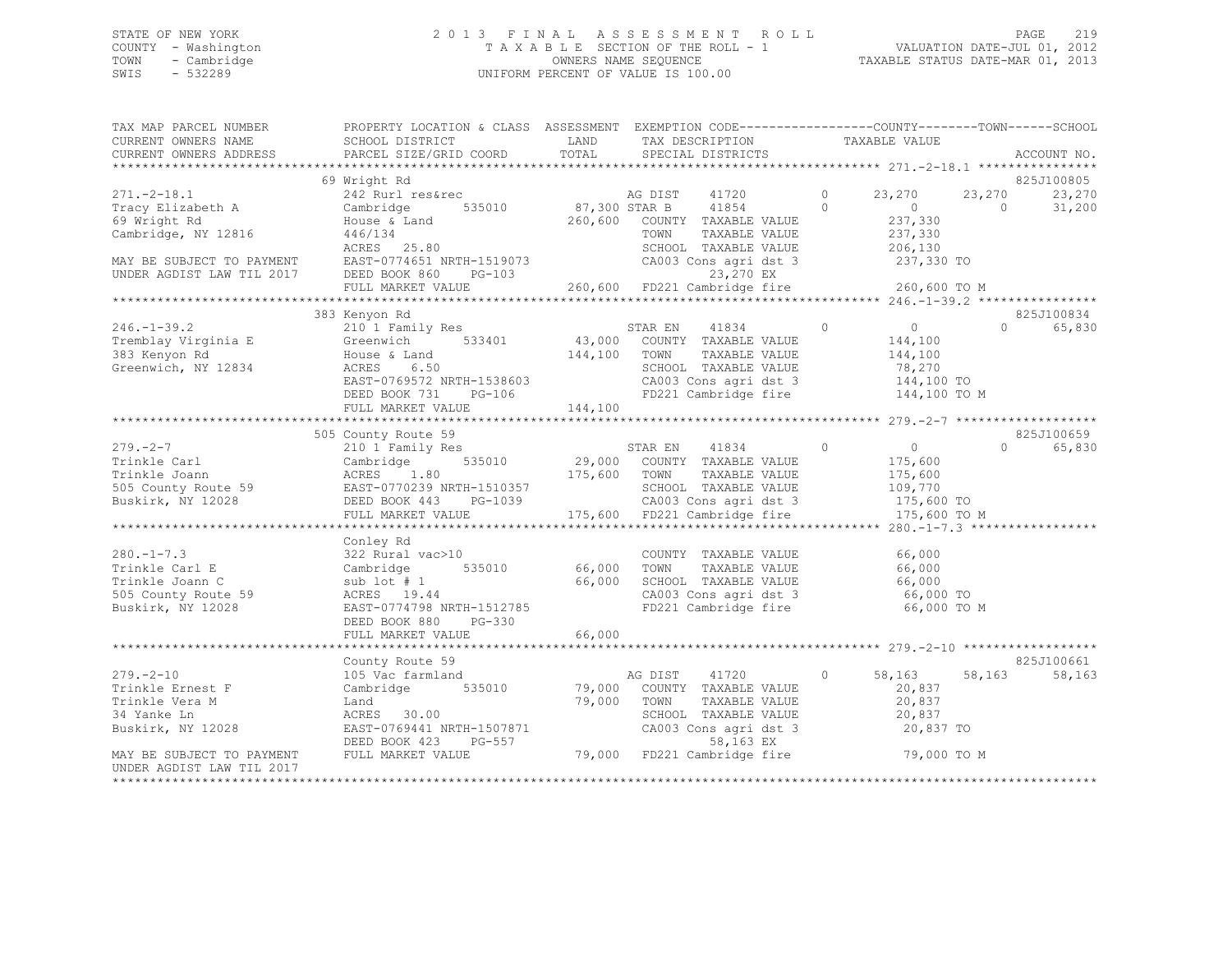## STATE OF NEW YORK 2 0 1 3 F I N A L A S S E S S M E N T R O L L PAGE 220 COUNTY - Washington T A X A B L E SECTION OF THE ROLL - 1 VALUATION DATE-JUL 01, 2012 TOWN - Cambridge OWNERS NAME SEQUENCE TAXABLE STATUS DATE-MAR 01, 2013 SWIS - 532289 UNIFORM PERCENT OF VALUE IS 100.00

| TAX MAP PARCEL NUMBER     | PROPERTY LOCATION & CLASS ASSESSMENT EXEMPTION CODE-----------------COUNTY-------TOWN------SCHOOL<br>CURRENT OWNERS NAME (SCHOOL DISTRICT THE SAND TAX DESCRIPTION TAXABLE VALUE CURRENT OWNERS ADDRESS (THE PARCEL SIZE COORD TOTAL SPECIAL DISTRICTS |  |                 |                    |
|---------------------------|--------------------------------------------------------------------------------------------------------------------------------------------------------------------------------------------------------------------------------------------------------|--|-----------------|--------------------|
|                           |                                                                                                                                                                                                                                                        |  |                 |                    |
|                           |                                                                                                                                                                                                                                                        |  |                 | 825J100910         |
|                           |                                                                                                                                                                                                                                                        |  |                 | 61,407             |
| UNDER AGDIST LAW TIL 2017 |                                                                                                                                                                                                                                                        |  |                 |                    |
|                           |                                                                                                                                                                                                                                                        |  |                 |                    |
|                           | 34 Yanke Ln                                                                                                                                                                                                                                            |  |                 | 825J100719         |
|                           |                                                                                                                                                                                                                                                        |  |                 |                    |
|                           |                                                                                                                                                                                                                                                        |  |                 |                    |
|                           |                                                                                                                                                                                                                                                        |  |                 |                    |
|                           | 33 Oak Hill Rd                                                                                                                                                                                                                                         |  |                 |                    |
|                           |                                                                                                                                                                                                                                                        |  |                 |                    |
|                           |                                                                                                                                                                                                                                                        |  |                 |                    |
|                           |                                                                                                                                                                                                                                                        |  |                 | 825J100941         |
|                           | 379.-2-15.2<br>279.-2-15.2<br>279.-2-15.2<br>210 1 Family Res<br>210 1 Family Res<br>26,500 COUNTY TAXABLE VALUE<br>26,500 COUNTY TAXABLE VALUE<br>26,500 COUNTY TAXABLE VALUE<br>26,500 COUNTY TAXABLE VALUE<br>26,500 COUNTY TAXABLE VALUE<br>26     |  | 197,100 TO M    | $\Omega$<br>31,200 |
|                           |                                                                                                                                                                                                                                                        |  |                 |                    |
|                           | South Rd                                                                                                                                                                                                                                               |  |                 | 825J100806         |
|                           |                                                                                                                                                                                                                                                        |  | 0 80,285 80,285 | 80,285             |
|                           |                                                                                                                                                                                                                                                        |  |                 |                    |
|                           | 288.-1-12.1<br>Trinkle Timothy 105 Vac farmland<br>Trinkle Ann Sub lot 1 102,100 COUNTY TAXABLE VALUE 21,815<br>To County Route 59A ACRES 49.68<br>Buskirk, NY 12028 EAST-0768170 NRTH-1501784 CA003 Cons agri dst 3 21,815<br>MAY BE                  |  |                 |                    |
| UNDER AGDIST LAW TIL 2017 |                                                                                                                                                                                                                                                        |  |                 |                    |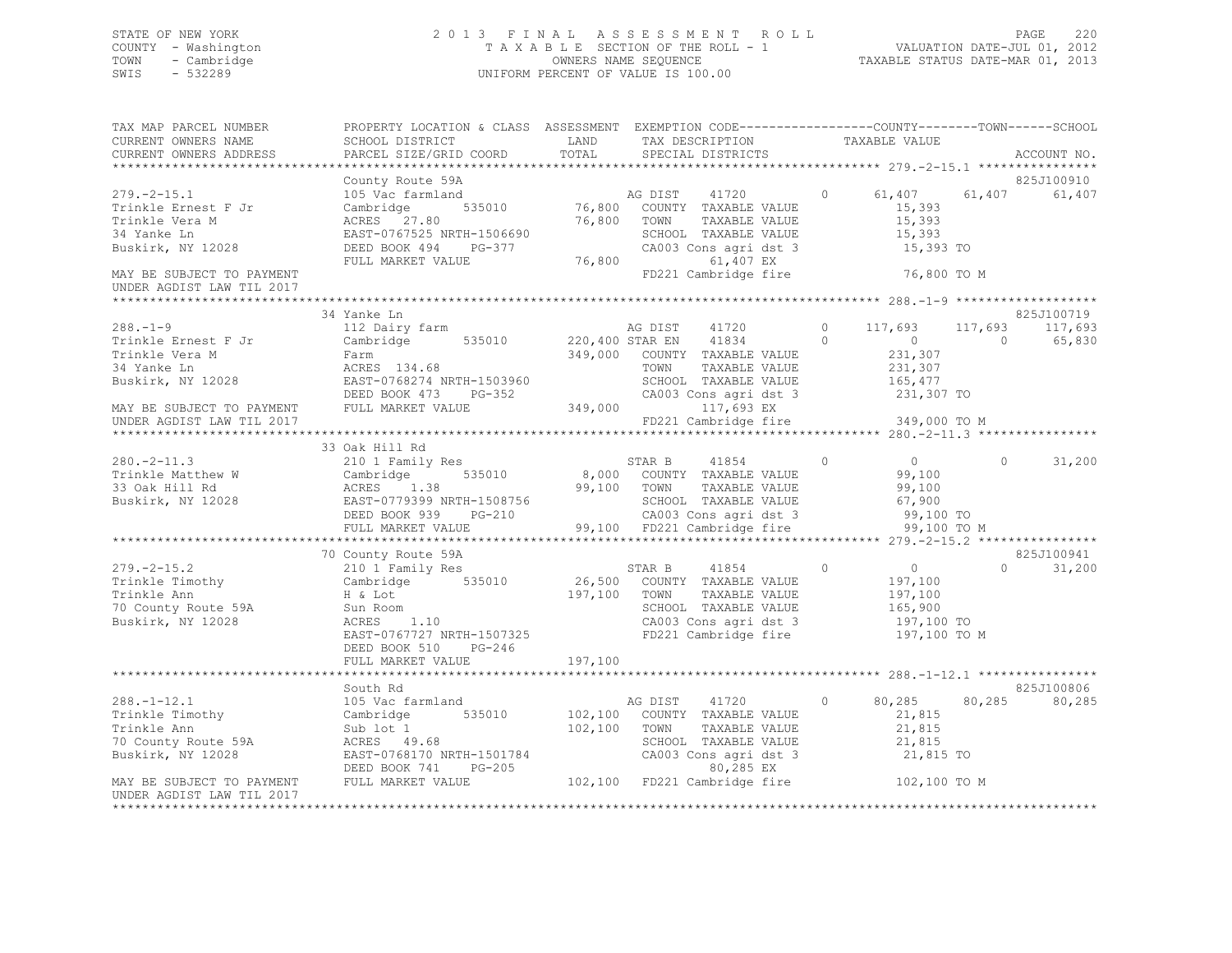## STATE OF NEW YORK 2 0 1 3 F I N A L A S S E S S M E N T R O L L PAGE 221 COUNTY - Washington T A X A B L E SECTION OF THE ROLL - 1 VALUATION DATE-JUL 01, 2012 TOWN - Cambridge OWNERS NAME SEQUENCE TAXABLE STATUS DATE-MAR 01, 2013 SWIS - 532289 UNIFORM PERCENT OF VALUE IS 100.00

| TAX MAP PARCEL NUMBER<br>CURRENT OWNERS NAME           | PROPERTY LOCATION & CLASS ASSESSMENT EXEMPTION CODE---------------COUNTY-------TOWN-----SCHOOL<br>SCHOOL DISTRICT | LAND    | TAX DESCRIPTION TAXABLE VALUE                              |                    |             |             |
|--------------------------------------------------------|-------------------------------------------------------------------------------------------------------------------|---------|------------------------------------------------------------|--------------------|-------------|-------------|
| CURRENT OWNERS ADDRESS                                 | PARCEL SIZE/GRID COORD                                                                                            | TOTAL   | SPECIAL DISTRICTS                                          |                    |             | ACCOUNT NO. |
|                                                        | Morris Rd                                                                                                         |         |                                                            |                    |             | 825J100345  |
| $288. - 1 - 12.2$                                      | 312 Vac w/imprv                                                                                                   |         | 41720                                                      | $\circ$<br>52,635  | 52,635      | 52,635      |
| Trinkle Timothy                                        | 535010<br>Cambridge                                                                                               |         | 75,300 COUNTY TAXABLE VALUE<br>75,300 COUNTY TAXABLE VALUE | 26,065             |             |             |
| Trinkle Ann                                            | Land & Barns                                                                                                      | 78,700  | TAXABLE VALUE                                              | 26,065             |             |             |
| 70 County Route 59A                                    | Sub Lot 2                                                                                                         |         | SCHOOL TAXABLE VALUE                                       | 26,065             |             |             |
| Buskirk, NY 12028                                      | ACRES 26.60                                                                                                       |         | CA003 Cons agri dst 3                                      | 26,065 TO          |             |             |
|                                                        | EAST-0769520 NRTH-1502344                                                                                         |         | 52,635 EX                                                  |                    |             |             |
|                                                        | DEED BOOK 741<br>$PG-205$                                                                                         |         | FD221 Cambridge fire                                       |                    | 78,700 TO M |             |
| MAY BE SUBJECT TO PAYMENT<br>UNDER AGDIST LAW TIL 2017 | FULL MARKET VALUE                                                                                                 | 78,700  |                                                            |                    |             |             |
|                                                        |                                                                                                                   |         |                                                            |                    |             |             |
|                                                        | County Route 59/E Off                                                                                             |         |                                                            |                    |             | 825J100858  |
| $280 - 1 - 3$                                          | 105 Vac farmland                                                                                                  |         |                                                            | $\circ$<br>2,082   | 2,082       | 2,082       |
| Trinkle Timothy N                                      | Cambridge                                                                                                         |         |                                                            | 2,518              |             |             |
| Trinkle Ann B                                          | 6.81<br>ACRES                                                                                                     |         | 4,600 TOWN<br>TAXABLE VALUE                                | 2,518              |             |             |
| 70 County Route 59A                                    | EAST-0771849 NRTH-1513075                                                                                         |         | SCHOOL TAXABLE VALUE                                       | 2,518              |             |             |
| Buskirk, NY 12028                                      | DEED BOOK 2227 PG-302                                                                                             |         | CA003 Cons agri dst 3                                      |                    | 2,518 TO    |             |
|                                                        | FULL MARKET VALUE                                                                                                 | 4,600   | 2,082 EX                                                   |                    |             |             |
| MAY BE SUBJECT TO PAYMENT                              |                                                                                                                   |         | FD221 Cambridge fire                                       |                    | 4,600 TO M  |             |
| UNDER AGDIST LAW TIL 2017                              |                                                                                                                   |         |                                                            |                    |             |             |
|                                                        |                                                                                                                   |         |                                                            |                    |             |             |
|                                                        | Belle Rd                                                                                                          |         |                                                            |                    |             | 825L100690  |
| $280 - 1 - 4$                                          | 105 Vac farmland                                                                                                  |         |                                                            | $\circ$<br>100,885 | 100,885     | 100,885     |
| Trinkle Timothy N                                      | 535010<br>Cambridge                                                                                               |         | AG DIST 41720<br>127,800 COUNTY TAXABLE VALUE              | 26,915             |             |             |
| Trinkle Ann B                                          | Vac Land                                                                                                          | 127,800 | TOWN<br>TAXABLE VALUE                                      | 26,915             |             |             |
| 70 County Route 59A                                    | ACRES 70.25                                                                                                       |         | SCHOOL TAXABLE VALUE                                       | 26,915             |             |             |
| Buskirk, NY 12028                                      | EAST-0772322 NRTH-1512431                                                                                         |         | CA003 Cons agri dst 3                                      | 26,915 TO          |             |             |
|                                                        | DEED BOOK 2227 PG-302                                                                                             |         | 100,885 EX                                                 |                    |             |             |
| MAY BE SUBJECT TO PAYMENT<br>UNDER AGDIST LAW TIL 2017 | FULL MARKET VALUE                                                                                                 |         | 127,800 FD221 Cambridge fire                               | 127,800 TO M       |             |             |
|                                                        |                                                                                                                   |         |                                                            |                    |             |             |
|                                                        | 291 Dickensen Rd                                                                                                  |         |                                                            |                    |             | 825J100660  |
| $280 - 1 - 9$                                          | 112 Dairy farm                                                                                                    |         | AG DIST<br>41720                                           | $\circ$<br>163,101 | 163,101     | 163,101     |
| Trinkle Timothy N                                      | Cambridge<br>535010                                                                                               |         | 310,800 COUNTY TAXABLE VALUE                               | 438,599            |             |             |
| Trinkle Ann B                                          | Farm                                                                                                              | 601,700 | TOWN<br>TAXABLE VALUE                                      | 438,599            |             |             |
| 70 County Route 59A                                    | ACRES 214.50                                                                                                      |         | SCHOOL TAXABLE VALUE                                       | 438,599            |             |             |
| Buskirk, NY 12028                                      | EAST-0772804 NRTH-1511371                                                                                         |         | CA003 Cons agri dst 3                                      | 438,599 TO         |             |             |
|                                                        | DEED BOOK 2227 PG-302                                                                                             |         | 163,101 EX                                                 |                    |             |             |
| MAY BE SUBJECT TO PAYMENT                              | FULL MARKET VALUE                                                                                                 |         | 601,700 FD221 Cambridge fire 601,700 TO M                  |                    |             |             |
| UNDER AGDIST LAW TIL 2017                              |                                                                                                                   |         |                                                            |                    |             |             |
|                                                        |                                                                                                                   |         |                                                            |                    |             |             |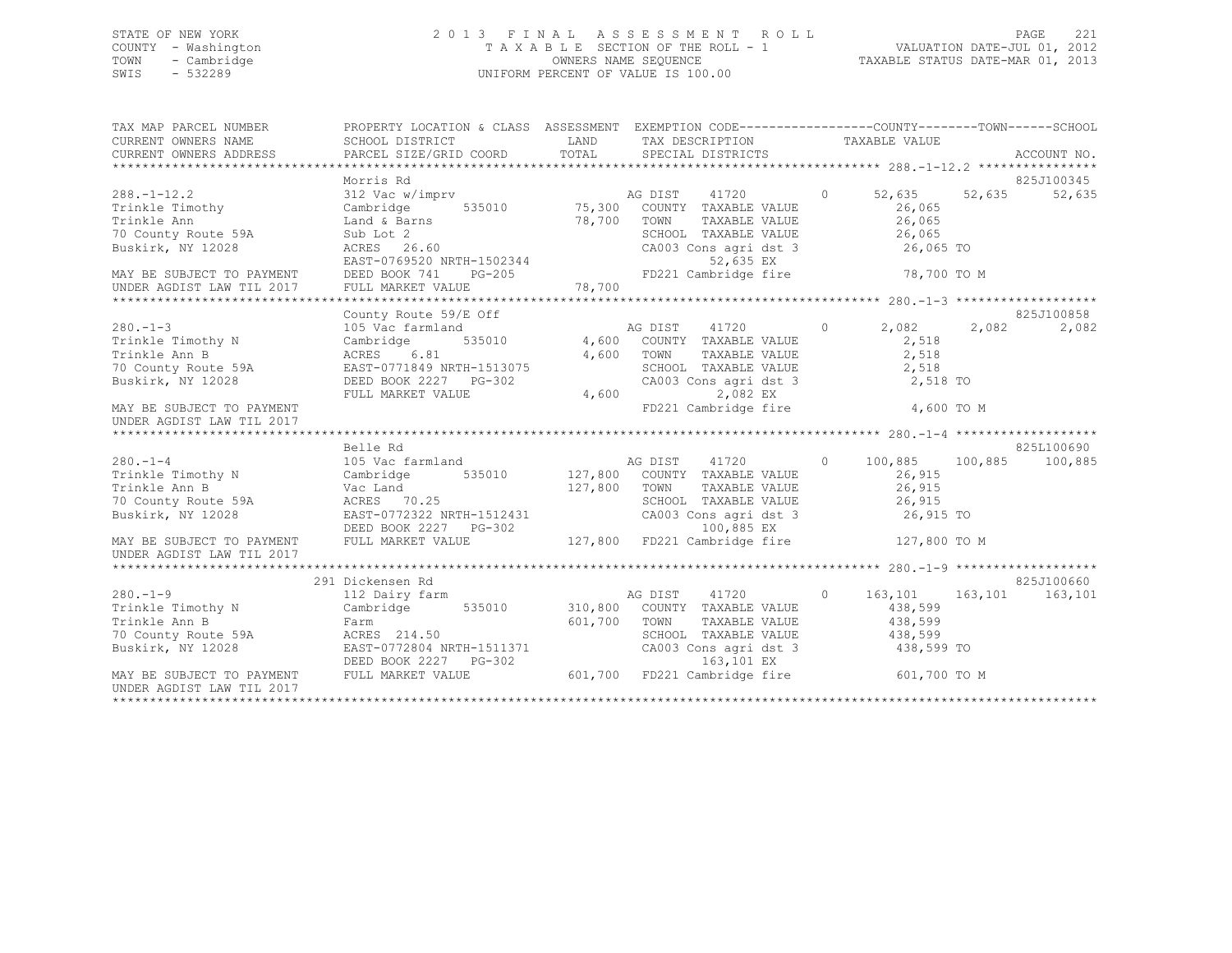## STATE OF NEW YORK 2 0 1 3 F I N A L A S S E S S M E N T R O L L PAGE 222 COUNTY - Washington T A X A B L E SECTION OF THE ROLL - 1 VALUATION DATE-JUL 01, 2012 TOWN - Cambridge OWNERS NAME SEQUENCE TAXABLE STATUS DATE-MAR 01, 2013 SWIS - 532289 UNIFORM PERCENT OF VALUE IS 100.00

| TAX MAP PARCEL NUMBER<br>CURRENT OWNERS NAME<br>CURRENT OWNERS ADDRESS                                                                                                                                                                                           | PROPERTY LOCATION & CLASS ASSESSMENT EXEMPTION CODE-----------------COUNTY-------TOWN------SCHOOL<br>SCHOOL DISTRICT<br>PARCEL SIZE/GRID COORD                                                                                                                                                                                                                                                      | TOTAL                                                 | LAND TAX DESCRIPTION<br>SPECIAL DISTRICTS                                                                                                                                                                                    |                    | TAXABLE VALUE                                                                                                                           |                     | ACCOUNT NO.                                                        |
|------------------------------------------------------------------------------------------------------------------------------------------------------------------------------------------------------------------------------------------------------------------|-----------------------------------------------------------------------------------------------------------------------------------------------------------------------------------------------------------------------------------------------------------------------------------------------------------------------------------------------------------------------------------------------------|-------------------------------------------------------|------------------------------------------------------------------------------------------------------------------------------------------------------------------------------------------------------------------------------|--------------------|-----------------------------------------------------------------------------------------------------------------------------------------|---------------------|--------------------------------------------------------------------|
| $280 - 2 - 1$<br>Trinkle Timothy N<br>Trinkle Ann B<br>Trinkle Ann B<br>70 County Route 59A<br>Buskirk, NY 12028                                                                                                                                                 | Belle Rd<br>105 Vac farmland<br>535010 123,100<br>Cambridge<br>ACRES 66.50<br>EAST-0775701 NRTH-1511315<br>DEED BOOK 2227 PG-302<br>FULL MARKET VALUE                                                                                                                                                                                                                                               | 123,100 TOWN<br>1511315 SCH(<br>G-302 CAOC<br>123,100 | 41720<br>AG DIST<br>COUNTY TAXABLE VALUE<br>TAXABLE VALUE<br>SCHOOL TAXABLE VALUE<br>CA003 Cons agri dst 3 27,305 TO<br>95,795 EX<br>FD221 Cambridge fire 123,100 TO M                                                       | $\circ$            | 95,795<br>27,305<br>27,305<br>27,305                                                                                                    | 95,795              | 825J100637<br>95,795                                               |
| MAY BE SUBJECT TO PAYMENT<br>UNDER AGDIST LAW TIL 2017                                                                                                                                                                                                           |                                                                                                                                                                                                                                                                                                                                                                                                     |                                                       |                                                                                                                                                                                                                              |                    |                                                                                                                                         |                     |                                                                    |
| 112 Dairy farm<br>Trinkle Timothy N Cambridge 535010 130,100 COUNTY TAXABLE VALUE<br>Trinkle Ann B ACRES 62.50 221.200 TOUNTY TAXABLE VALUE<br>70 County Boute 502<br>70 County Route 59A<br>Buskirk, NY 12028<br>Buskirk, NY 12028<br>MAY BE SUBJECT TO PAYMENT | Oak Hill Rd<br>EAST-0779486 NRTH-1507853<br>DEED BOOK 2227 PG-302<br>FULL MARKET VALUE                                                                                                                                                                                                                                                                                                              | 221,200                                               | SCHOOL TAXABLE VALUE<br>CA003 Cons agri dst 3<br>95,323 EX<br>FD221 Cambridge fire 221,200 TO M                                                                                                                              | $\circ$            | 95,323<br>125,877<br>125,877<br>125,877<br>125,877 TO                                                                                   | 95,323              | 825J100378<br>95,323                                               |
| UNDER AGDIST LAW TIL 2017                                                                                                                                                                                                                                        |                                                                                                                                                                                                                                                                                                                                                                                                     |                                                       |                                                                                                                                                                                                                              |                    |                                                                                                                                         |                     |                                                                    |
| $279. - 2 - 23$<br>Turi Anthony R<br>Turi Gail S<br>7 Galloway Ln<br>Buskirk, NY 12028-2002<br>MAY BE SUBJECT TO PAYMENT<br>UNDER AGDIST LAW TIL 2017                                                                                                            | 7 Galloway Ln<br>241 Rural res&aq<br>Cambridge 535010 157,100 WAR VET/T 41123<br>$\begin{tabular}{lllllllll} \textsc{House & \textsc{Tot} & \textsc{347,700 AG DIST} & \textsc{41720} \\ \textsc{ACRES & \textsc{84.40} & \textsc{347,700 AG DIST} & \textsc{41834} \\ \textsc{ESST}-0765287 NRTH-1505510 & & \textsc{COUNTY TAXABLE VALUE} \\ \end{tabular}$<br>DEED BOOK 371<br>FULL MARKET VALUE |                                                       | 52 PCT OF VALUE USED FOR EXEMPTION PURPOSES<br>WAR VET/C 41122<br>$\sim$ 0<br>$\overline{0}$<br>PG-934 TOWN TAXABLE VALUE<br>LUE 1947,700 SCHOOL TAXABLE VALUE<br>CA003 Cons agri dst 3<br>52,089 EX<br>FD221 Cambridge fire | $\overline{0}$     | $27,121$ 0<br>0 0 27,000<br>52,089 52,089<br>$\overline{0}$<br>268,490<br>268,611<br>229,781<br>$229,781$<br>295,611 TO<br>347,700 TO M | $\bigcirc$          | 825J100664<br>$\overline{0}$<br>$\overline{0}$<br>52,089<br>65,830 |
|                                                                                                                                                                                                                                                                  |                                                                                                                                                                                                                                                                                                                                                                                                     |                                                       |                                                                                                                                                                                                                              |                    |                                                                                                                                         |                     |                                                                    |
| $279. - 2 - 21$<br>Ungeheuer Ann B<br>6 County Route 59A<br>Buskirk, NY 12028-2013                                                                                                                                                                               | 6 County Route 59A<br>210 1 Family Res<br>Cambridge 535010 25,900 STAR EN<br>H & l<br>ACRES 0.39<br>EAST-0766277 NRTH-1506601<br>DEED BOOK 823<br>FULL MARKET VALUE                                                                                                                                                                                                                                 |                                                       | AGED-ALL 41800<br>41834<br>92,000 COUNTY TAXABLE VALUE<br>TOWN<br>TAXABLE VALUE<br>SCHOOL TAXABLE VALUE<br>CA003 Cons agri dst 3 92,000 TO<br>PG-178 CA003 Cons agri dst 3<br>UE 92,000 FD221 Cambridge fire                 | $\circ$<br>$\circ$ | 46,000<br>$\overline{0}$<br>46,000<br>46,000<br>92,000 TO M                                                                             | 46,000<br>$\bigcap$ | 825J100669<br>46,000<br>46,000                                     |
|                                                                                                                                                                                                                                                                  |                                                                                                                                                                                                                                                                                                                                                                                                     |                                                       |                                                                                                                                                                                                                              |                    |                                                                                                                                         |                     |                                                                    |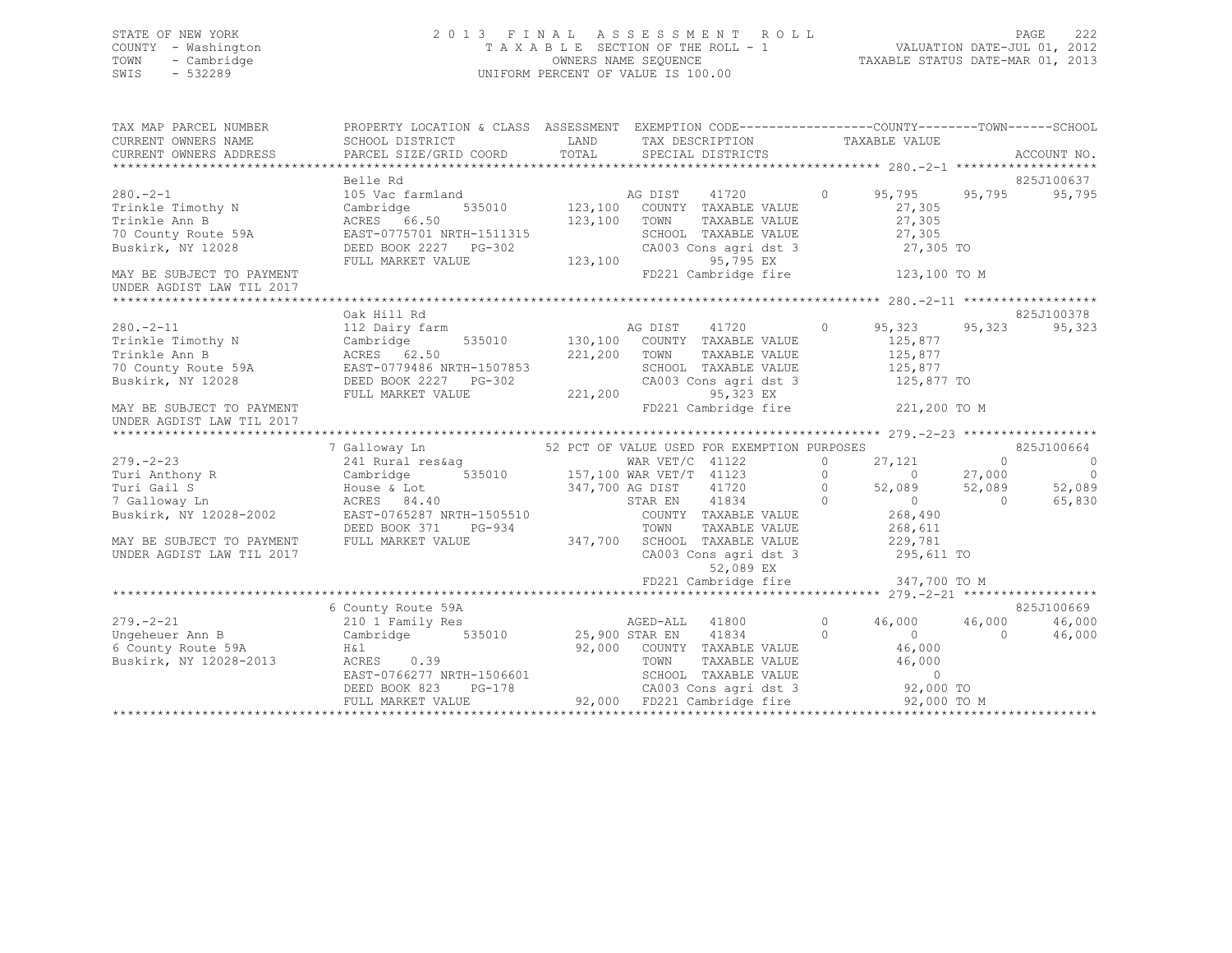## STATE OF NEW YORK 2 0 1 3 F I N A L A S S E S S M E N T R O L L PAGE 223 COUNTY - Washington T A X A B L E SECTION OF THE ROLL - 1 VALUATION DATE-JUL 01, 2012 TOWN - Cambridge OWNERS NAME SEQUENCE TAXABLE STATUS DATE-MAR 01, 2013 SWIS - 532289 UNIFORM PERCENT OF VALUE IS 100.00

| TAX MAP PARCEL NUMBER<br>CURRENT OWNERS NAME              | PROPERTY LOCATION & CLASS ASSESSMENT EXEMPTION CODE----------------COUNTY-------TOWN-----SCHOOL<br>SCHOOL DISTRICT       | LAND           | TAX DESCRIPTION                                                               | TAXABLE VALUE                                     |                                             |
|-----------------------------------------------------------|--------------------------------------------------------------------------------------------------------------------------|----------------|-------------------------------------------------------------------------------|---------------------------------------------------|---------------------------------------------|
| CURRENT OWNERS ADDRESS                                    | PARCEL SIZE/GRID COORD                                                                                                   | TOTAL          | SPECIAL DISTRICTS                                                             |                                                   | ACCOUNT NO.                                 |
|                                                           | 79 Duell Hollow Rd                                                                                                       |                |                                                                               |                                                   | 825J100584                                  |
| $272 - 1 - 1$<br>Valerio Dennis J                         | 242 Rurl res&rec<br>Cambridge                                                                                            |                | AG DIST<br>41720<br>535010 108,400 STAR B 41854                               | $\Omega$<br>31,072<br>$\Omega$<br>$\overline{0}$  | 31,072<br>31,072<br>$\bigcirc$<br>31,200    |
| Valerio Gaye M<br>79 Duell Hollow Rd<br>Buskirk, NY 12028 | ACRES 26.70<br>EAST-0784891 NRTH-1520900<br>DEED BOOK 750 PG-198                                                         |                | 333,900 COUNTY TAXABLE VALUE<br>TOWN<br>TAXABLE VALUE<br>SCHOOL TAXABLE VALUE | 302,828<br>302,828<br>271,628                     |                                             |
| MAY BE SUBJECT TO PAYMENT                                 | FULL MARKET VALUE                                                                                                        |                | 333,900 CA003 Cons agri dst 3<br>31,072 EX                                    | 302,828 TO                                        |                                             |
| UNDER AGDIST LAW TIL 2017                                 |                                                                                                                          |                | FD221 Cambridge fire                                                          | 333,900 TO M                                      |                                             |
|                                                           | Duell Hollow Rd                                                                                                          |                |                                                                               |                                                   |                                             |
| $272 - 1 - 2.1$<br>Valerio Dennis J<br>Valerio Gaye M     | 105 Vac farmland<br>Cambridge<br>535010<br>Recorded Subdivision                                                          | 123,100 TOWN   | AG DIST 41720<br>123,100 COUNTY TAXABLE VALUE<br>TAXABLE VALUE                | 95,098<br>$\circ$<br>28,002<br>28,002             | 95,098<br>95,098                            |
| 79 Duell Hollow Rd<br>Buskirk, NY 12028                   | ACRES 50.44<br>EAST-0785205 NRTH-1520233                                                                                 |                | SCHOOL TAXABLE VALUE<br>CA003 Cons agri dst 3                                 | 28,002<br>28,002 TO                               |                                             |
| MAY BE SUBJECT TO PAYMENT                                 | DEED BOOK 952 PG-301<br>FULL MARKET VALUE                                                                                |                | 95,098 EX<br>123,100 FD221 Cambridge fire 123,100 TO M                        |                                                   |                                             |
| UNDER AGDIST LAW TIL 2017                                 |                                                                                                                          |                |                                                                               |                                                   |                                             |
|                                                           | 914 County Route 74                                                                                                      |                |                                                                               |                                                   | 825J100671                                  |
| $270. - 1 - 5$                                            | 242 Rurl res&rec                                                                                                         |                | WAR VET/C 41122<br>66,600 WAR VET/T 41123                                     | $\Omega$<br>30,000                                | $\Omega$<br>$\circ$                         |
| VanAvery Gary<br>VanAvery Pamela Jean                     | 535010<br>Cambridge<br>House & Land                                                                                      | 246,100 STAR B | 41854                                                                         | $\circ$<br>$\sim$ 0<br>$\overline{0}$<br>$\Omega$ | $\mathbf 0$<br>27,000<br>$\Omega$<br>31,200 |
| 914 County Route 74                                       | ACRES 14.80                                                                                                              |                | COUNTY TAXABLE VALUE                                                          | 216,100                                           |                                             |
| Greenwich, NY 12834                                       | EAST-0765024 NRTH-1520027                                                                                                |                | TAXABLE VALUE<br>TOWN                                                         | 219,100                                           |                                             |
|                                                           | DEED BOOK 434 PG-742                                                                                                     |                | SCHOOL TAXABLE VALUE                                                          | 214,900                                           |                                             |
|                                                           | FULL MARKET VALUE                                                                                                        |                | 246,100 CA003 Cons agri dst 3                                                 | 246,100 TO                                        |                                             |
|                                                           |                                                                                                                          |                | FD221 Cambridge fire                                                          | 246,100 TO M                                      |                                             |
|                                                           |                                                                                                                          |                |                                                                               |                                                   |                                             |
|                                                           | 84 Brownell Rd                                                                                                           |                |                                                                               |                                                   | 825J100973                                  |
|                                                           |                                                                                                                          |                | STAR B 41854                                                                  | $\overline{0}$<br>$\Omega$                        | 31,200<br>$\cap$                            |
|                                                           |                                                                                                                          |                | 32,000 COUNTY TAXABLE VALUE                                                   | 240,300                                           |                                             |
|                                                           | 270.-1-33.1 210 1 Family Res<br>Vandenbogaard Rene Cambridge 535010<br>Vandenbogaard Deborah Land & House 84 Browns11 Pd |                | 240,300 TOWN<br>TAXABLE VALUE                                                 | 240,300                                           |                                             |
| 84 Brownell Rd                                            | Deck                                                                                                                     |                | SCHOOL TAXABLE VALUE                                                          | 209,100                                           |                                             |
| Cambridge, NY 12816                                       | 3.00<br>ACRES<br>EAST-0764342 NRTH-1517499<br>DEED BOOK 562<br>PG-291                                                    |                | CA003 Cons agri dst 3<br>FD221 Cambridge fire                                 | 240,300 TO<br>240,300 TO M                        |                                             |
|                                                           | FULL MARKET VALUE                                                                                                        | 240,300        |                                                                               |                                                   |                                             |
|                                                           |                                                                                                                          |                |                                                                               |                                                   |                                             |
|                                                           | Horton Rd                                                                                                                |                |                                                                               |                                                   | 825J100658                                  |
| $261 - 2 - 10$                                            | 314 Rural vac<10                                                                                                         |                | COUNTY TAXABLE VALUE                                                          | 40,400                                            |                                             |
| Vandeusen Wayne J                                         | 535010<br>Cambridge                                                                                                      | 40,400 TOWN    | TAXABLE VALUE                                                                 | 40,400                                            |                                             |
| 203 Content Farm Rd                                       | Woodlot                                                                                                                  |                | 40,400 SCHOOL TAXABLE VALUE                                                   | 40,400                                            |                                             |
| Cambridge, NY 12816                                       | $261 - 1 - 10$<br>ACRES 8.10<br>EAST-0764521 NRTH-1523769                                                                |                | FD221 Cambridge fire                                                          | 40,400 TO M                                       |                                             |
|                                                           | DEED BOOK 830<br>PG-252                                                                                                  |                |                                                                               |                                                   |                                             |
|                                                           | FULL MARKET VALUE                                                                                                        | 40,400         |                                                                               |                                                   |                                             |
|                                                           |                                                                                                                          |                |                                                                               |                                                   |                                             |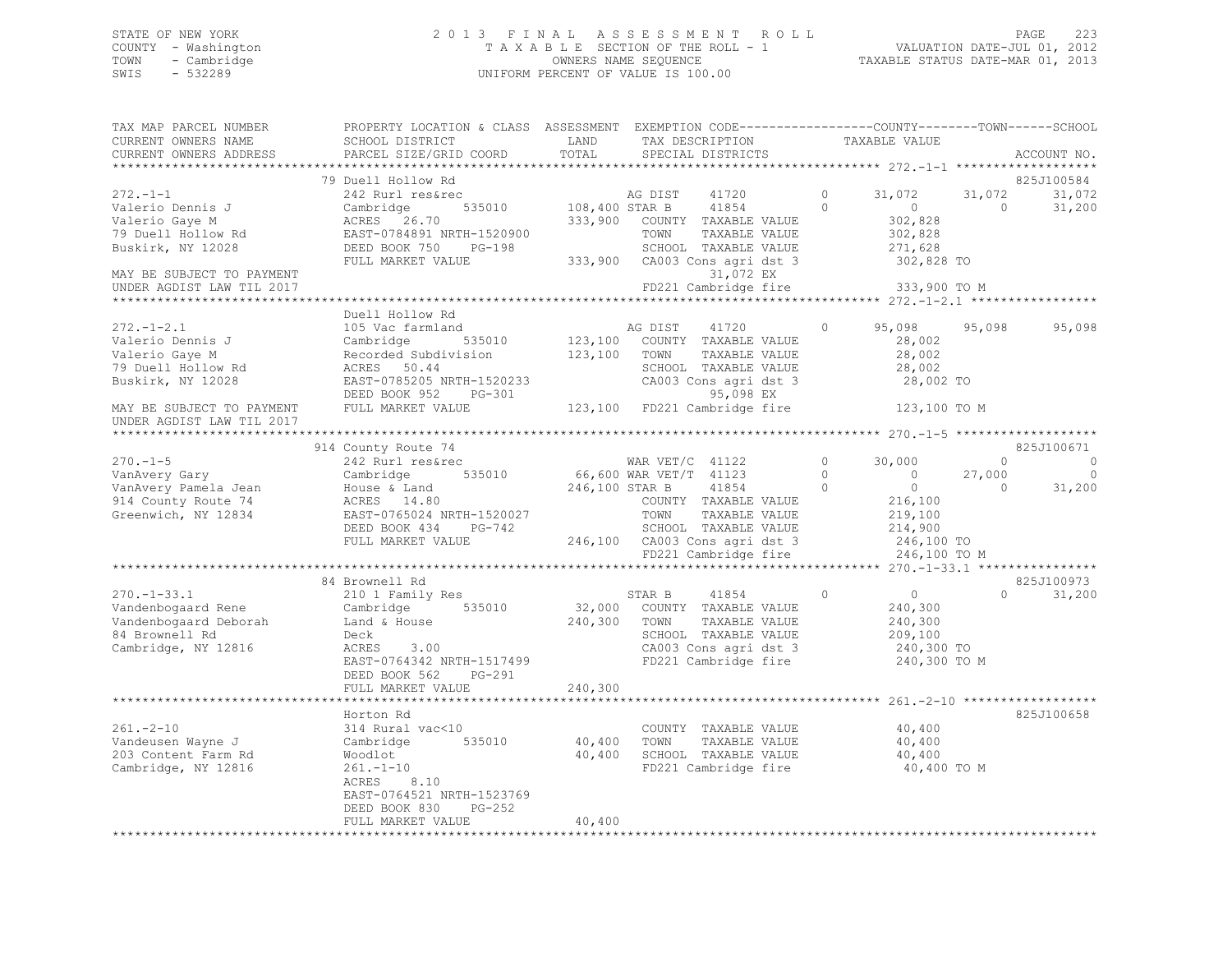## STATE OF NEW YORK 2 0 1 3 F I N A L A S S E S S M E N T R O L L PAGE 224 COUNTY - Washington T A X A B L E SECTION OF THE ROLL - 1<br>
TOWN - Cambridge T A VALUATION DATE-SEQUENCE TOWN - Cambridge OWNERS NAME SEQUENCE TAXABLE STATUS DATE-MAR 01, 2013 UNIFORM PERCENT OF VALUE IS 100.00

| TAX MAP PARCEL NUMBER        | PROPERTY LOCATION & CLASS ASSESSMENT EXEMPTION CODE---------------COUNTY-------TOWN------SCHOOL |                      |                                                              |                   |                                  |                |                                      |
|------------------------------|-------------------------------------------------------------------------------------------------|----------------------|--------------------------------------------------------------|-------------------|----------------------------------|----------------|--------------------------------------|
| CURRENT OWNERS NAME          | SCHOOL DISTRICT                                                                                 | LAND                 | TAX DESCRIPTION TAXABLE VALUE                                |                   |                                  |                |                                      |
| CURRENT OWNERS ADDRESS       | PARCEL SIZE/GRID COORD                                                                          | TOTAL                | SPECIAL DISTRICTS                                            |                   |                                  |                | ACCOUNT NO.                          |
|                              |                                                                                                 |                      |                                                              |                   |                                  |                |                                      |
|                              | 1324 Vly Summit Rd                                                                              |                      |                                                              |                   |                                  |                | 825J100872                           |
| $261 - 2 - 4.2$              | 241 Rural res&ag                                                                                | COUNT<br>80,600 TOWN | COUNTY TAXABLE VALUE 291,600<br>TOWN TAXARLE VALUE 291,600   |                   |                                  |                |                                      |
| VanMeter William             | $241$ Kurai Isosis<br>Cambridge 535010                                                          |                      |                                                              |                   |                                  |                |                                      |
| VanMeter Marlyn              |                                                                                                 |                      | 291,600 SCHOOL TAXABLE VALUE 291,600                         |                   |                                  |                |                                      |
| 1324 Vly Summit Rd           | $261. -1 - 4.2$<br>ACRES 22.90                                                                  |                      | FD221 Cambridge fire 291,600 TO M                            |                   |                                  |                |                                      |
| Greenwich, NY 12834          | ACRES 22.50<br>EAST-0768761 NRTH-1526924<br>CHILITIC PG-44                                      |                      |                                                              |                   |                                  |                |                                      |
|                              | DEED BOOK 1775 PG-44                                                                            |                      |                                                              |                   |                                  |                |                                      |
|                              |                                                                                                 |                      |                                                              |                   |                                  |                |                                      |
|                              |                                                                                                 |                      |                                                              |                   |                                  |                |                                      |
|                              | 70 State Route 372                                                                              |                      |                                                              |                   |                                  |                | 825J100675                           |
| $255.14 - 3 - 11$            | 270 Mfg housing                                                                                 |                      | COUNTY TAXABLE VALUE                                         |                   |                                  |                |                                      |
| Virtue Paul E                |                                                                                                 |                      | TAXABLE VALUE<br>TAXABLE VALUE                               |                   | 35,000<br>35,000                 |                |                                      |
| 70 State Route 372 Gar & Tra |                                                                                                 |                      | 35,000 SCHOOL TAXABLE VALUE 35,000                           |                   |                                  |                |                                      |
| Cambridge, NY 12816          |                                                                                                 |                      |                                                              |                   |                                  |                |                                      |
|                              | 255.-3-11<br>ACRES 0.41                                                                         |                      | CA005 Cons agri dst 5 35,000 TO<br>FD221 Cambridge fire      |                   | 35,000 TO M                      |                |                                      |
|                              | EAST-0786382 NRTH-1532116                                                                       |                      |                                                              |                   |                                  |                |                                      |
|                              | DEED BOOK 697                                                                                   |                      |                                                              |                   |                                  |                |                                      |
|                              | PG-108                                                                                          | 35,000               |                                                              |                   |                                  |                |                                      |
|                              | FULL MARKET VALUE                                                                               |                      |                                                              |                   |                                  |                |                                      |
|                              | County Route 59A                                                                                |                      |                                                              |                   |                                  |                | 825L100191                           |
| $279. - 2 - 15$              | 314 Rural vac<10                                                                                |                      | AG DIST 41720 0 34,530 34,530                                |                   |                                  |                | 34,530                               |
|                              | Cambridge 535010 41,000 COUNTY TAXABLE VALUE                                                    |                      |                                                              |                   | 6,470                            |                |                                      |
| Virtue Paul E Sr             |                                                                                                 |                      |                                                              |                   |                                  |                |                                      |
| 70 State Route 372           |                                                                                                 |                      |                                                              |                   | TAXABLE VALUE 6,470              |                |                                      |
| Cambridge, NY 12816          | ACRES 8.20 41,000 TOWN<br>EAST-0767913 NRTH-1507964 5CHOO<br>DEED BOOK 553 PG-287 CA003         |                      | SCHOOL TAXABLE VALUE 6,470<br>CA003 Cons agri dst 3 6,470 TO |                   |                                  |                |                                      |
|                              |                                                                                                 |                      |                                                              |                   |                                  |                |                                      |
| MAY BE SUBJECT TO PAYMENT    | FULL MARKET VALUE                                                                               | 41,000               | 34,530 EX                                                    |                   |                                  |                |                                      |
| UNDER AGDIST LAW TIL 2017    |                                                                                                 |                      | FD221 Cambridge fire                                         |                   | 41,000 TO M                      |                |                                      |
|                              |                                                                                                 |                      |                                                              |                   |                                  |                |                                      |
|                              | 154 Brownell Rd                                                                                 |                      |                                                              |                   |                                  |                | 825J100353                           |
|                              | 270.-1-34 WAR VET/C 41122<br>Voehringer Robert Cambridge 535010 47,000 WAR VET/T 41123          |                      |                                                              | $\circ$           | 30,000                           | $\bigcirc$     | $\overline{0}$                       |
|                              |                                                                                                 |                      |                                                              | $0 \qquad \qquad$ | $\begin{array}{c} 0 \end{array}$ | 27,000         | $\overline{0}$                       |
| Voehringer Katherine H & L   |                                                                                                 | 301,000 AGED-CO      | 41802                                                        | $\overline{0}$    | 81,300                           | $\overline{0}$ | $\begin{matrix} 0 \\ 0 \end{matrix}$ |
| 154 Brownell Rd              | ACRES 7.00<br>EAST-0764355 NRTH-1519167                                                         |                      | AGED-TOWN 41803                                              | $\overline{0}$    | $\overline{0}$                   | 54,800         |                                      |
| Cambridge, NY 12816          |                                                                                                 |                      | AGED-SCH 41804                                               | $\overline{0}$    | $\overline{0}$                   | $\bigcirc$     | 30,100                               |
|                              | DEED BOOK 944<br>$PG-18$                                                                        |                      | STAR EN<br>41834                                             | $\Omega$          | $\overline{0}$                   | $\Omega$       | 65,830                               |
|                              | FULL MARKET VALUE                                                                               |                      | 301,000 COUNTY TAXABLE VALUE                                 |                   | 189,700<br>219,200               |                |                                      |
|                              |                                                                                                 |                      | TOWN<br>TAXABLE VALUE                                        |                   |                                  |                |                                      |
|                              |                                                                                                 |                      | SCHOOL TAXABLE VALUE                                         |                   | 205,070                          |                |                                      |
|                              |                                                                                                 |                      | CA003 Cons agri dst 3                                        |                   | 301,000 TO                       |                |                                      |
|                              |                                                                                                 |                      | FD221 Cambridge fire                                         |                   | 301,000 TO M                     |                |                                      |
|                              |                                                                                                 |                      |                                                              |                   |                                  |                |                                      |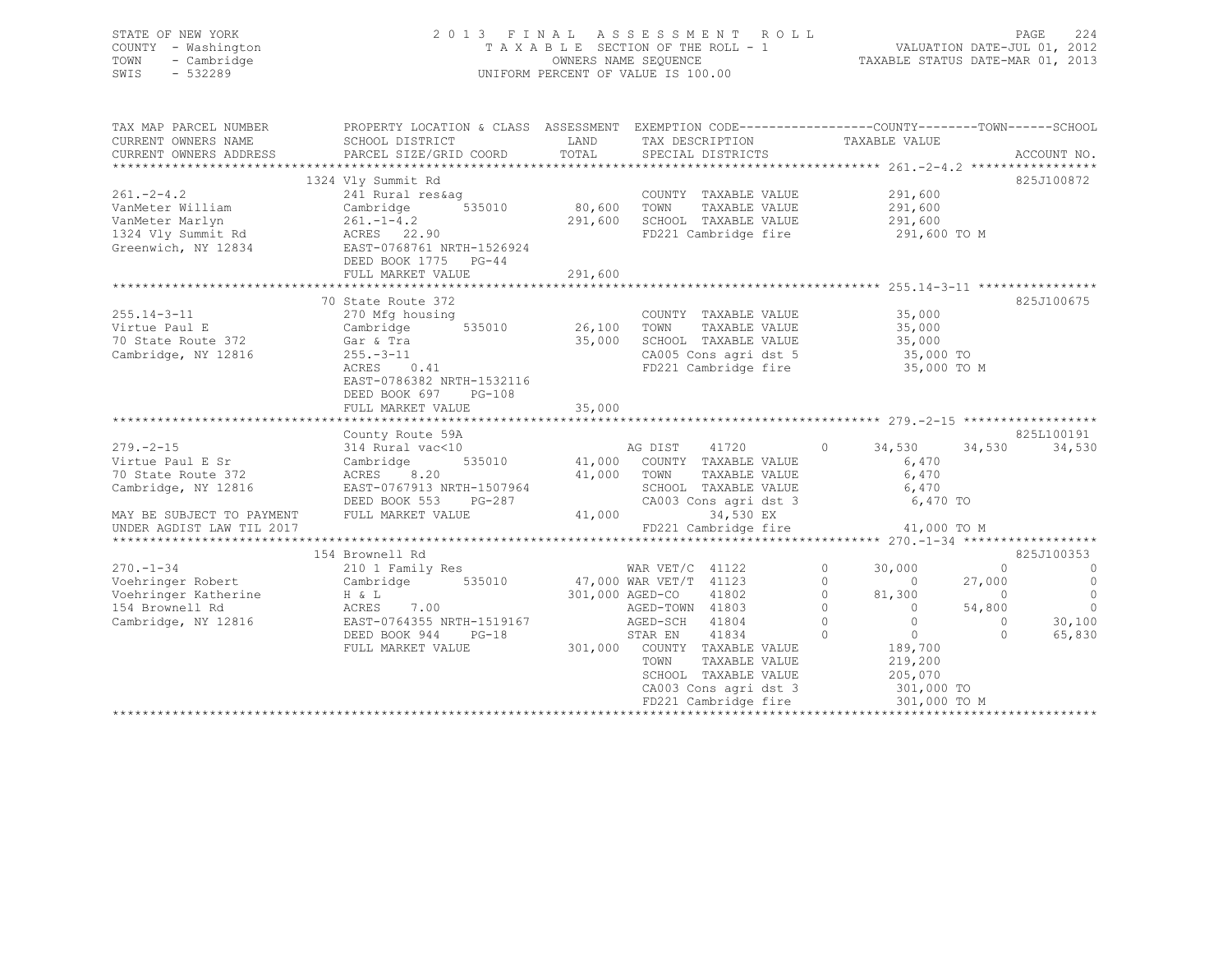## STATE OF NEW YORK 2 0 1 3 F I N A L A S S E S S M E N T R O L L PAGE 225 COUNTY - Washington T A X A B L E SECTION OF THE ROLL - 1 VALUATION DATE-JUL 01, 2012 TOWN - Cambridge OWNERS NAME SEQUENCE TAXABLE STATUS DATE-MAR 01, 2013 SWIS - 532289 UNIFORM PERCENT OF VALUE IS 100.00

| TAX MAP PARCEL NUMBER<br>CURRENT OWNERS NAME<br>CURRENT OWNERS ADDRESS                                                                                                                    | PROPERTY LOCATION & CLASS ASSESSMENT EXEMPTION CODE---------------COUNTY-------TOWN------SCHOOL<br>SCHOOL DISTRICT<br>PARCEL SIZE/GRID COORD                                                                                                                                                                                                                                                                                                                          | LAND<br>TOTAL                                                  | TAX DESCRIPTION<br>SPECIAL DISTRICTS                                                                                                                                                                      | TAXABLE VALUE                                                                                                                                                                                                                                         |                                                 | ACCOUNT NO.                                                     |
|-------------------------------------------------------------------------------------------------------------------------------------------------------------------------------------------|-----------------------------------------------------------------------------------------------------------------------------------------------------------------------------------------------------------------------------------------------------------------------------------------------------------------------------------------------------------------------------------------------------------------------------------------------------------------------|----------------------------------------------------------------|-----------------------------------------------------------------------------------------------------------------------------------------------------------------------------------------------------------|-------------------------------------------------------------------------------------------------------------------------------------------------------------------------------------------------------------------------------------------------------|-------------------------------------------------|-----------------------------------------------------------------|
|                                                                                                                                                                                           |                                                                                                                                                                                                                                                                                                                                                                                                                                                                       |                                                                |                                                                                                                                                                                                           |                                                                                                                                                                                                                                                       |                                                 |                                                                 |
| $271 - 2 - 24$<br>Volino Mary G<br>Peacock-Kapela Kathryn G<br>380 Conley Rd<br>Cambridge, NY 12816                                                                                       | 380 Conley Rd<br>210 1 Family Res<br>Cambridge 535010<br>H & L<br>ACRES<br>$ACRES$ 6.60<br>AURES 6.60<br>EAST-0773294 NRTH-1516853<br>DEED BOOK 1723 PG-218<br>FULL MARKET VALUE 301,000                                                                                                                                                                                                                                                                              | 301,000 TOWN                                                   | STAR B 41854<br>43,400 COUNTY TAXABLE VALUE<br>TAXABLE VALUE<br>SCHOOL TAXABLE VALUE<br>CA003 Cons agri dst 3<br>FD221 Cambridge fire                                                                     | $\circ$<br>$\overline{0}$<br>301,000<br>301,000<br>269,800<br>$301,000$ TO<br>301,000 TO M                                                                                                                                                            | $\Omega$                                        | 825J100446<br>31,200                                            |
|                                                                                                                                                                                           |                                                                                                                                                                                                                                                                                                                                                                                                                                                                       |                                                                |                                                                                                                                                                                                           |                                                                                                                                                                                                                                                       |                                                 |                                                                 |
| $262 - 2 - 14$<br>Von Matthiessen Dieta<br>44 Church St<br>Williamstown, MA 01267                                                                                                         | 1160 County Route 59<br>312 Vac w/imprv<br>Cambridge 535010<br>Lot 3<br>ACRES 45.52<br>EAST-0777885 NRTH-1522393<br>MAY BE SUBJECT TO PAYMENT DEED BOOK 3056 PG-286                                                                                                                                                                                                                                                                                                   | 95,900 TOWN                                                    | COUNTY TAXABLE VALUE<br>TAXABLE VALUE<br>102,800 SCHOOL TAXABLE VALUE                                                                                                                                     | 102,800<br>102,800<br>102,800<br>CA003 Cons agri dst 3 102,800 TO<br>FD221 Cambridge fire 102,800 TO M                                                                                                                                                |                                                 | 825J100565                                                      |
| UNDER AGDIST LAW TIL 2017                                                                                                                                                                 | FULL MARKET VALUE                                                                                                                                                                                                                                                                                                                                                                                                                                                     | 102,800                                                        |                                                                                                                                                                                                           |                                                                                                                                                                                                                                                       |                                                 |                                                                 |
| $255. - 1 - 20.8$<br>Wachel Debra E<br>49 Dr Brown Ln<br>Cambridge, NY 12816<br>UNDER AGDIST LAW TIL 2017<br>$246. - 1 - 2$<br>Wagar Marion<br>949 State Route 372<br>Greenwich, NY 12834 | 49 Dr Brown Ln<br>250 Estate<br>250 Estate<br>Cambridge 535010<br>H & L<br>$P/O$ Lot $2$<br>ACRES 104.61<br>AURES 104.61<br>MAY BE SUBJECT TO PAYMENT EAST-0782031 NRTH-1533626 (CA005 Cons agri dst 5<br>INDER AGDIST LAW THE 2017<br>DEED BOOK 3051 PG-9<br>FULL MARKET VALUE<br>949 State Route 372<br>state koute 372<br>210 1 Family Res<br>Greenwich 533401<br>H & L<br>2.61<br>ACRES<br>EAST-0771342 NRTH-1544139<br>DEED BOOK 3196 PG-13<br>FULL MARKET VALUE | AG DIST<br>208,300 STAR B<br>STAR B<br>129,100 TOWN<br>129,100 | 41720<br>41854<br>586,900 COUNTY TAXABLE VALUE<br>TOWN<br>TAXABLE VALUE<br>41854<br>36,100 COUNTY TAXABLE VALUE<br>TAXABLE VALUE<br>SCHOOL TAXABLE VALUE<br>CA003 Cons agri dst 3<br>FD221 Cambridge fire | $\circ$<br>136,328<br>$\circ$<br>$\overline{0}$<br>450,572<br>450,572<br>419,372<br>450,572 TO<br>$3-9$<br>586,900 FD221 Cambridge fire 586,900 TO M<br>$\begin{matrix}0&0\end{matrix}$<br>129,100<br>129,100<br>97,900<br>129,100 TO<br>129,100 TO M | $\sim$ 0                                        | 136, 328 136, 328<br>31,200<br>825J100463<br>$\Omega$<br>31,200 |
|                                                                                                                                                                                           | 68 Petteys Rd                                                                                                                                                                                                                                                                                                                                                                                                                                                         |                                                                |                                                                                                                                                                                                           |                                                                                                                                                                                                                                                       |                                                 | 825J100301                                                      |
| $246. - 1 - 37$<br>Waldbillig Stephen A<br>Scheeren Lydia M<br>60 Petteys Rd<br>Greenwich, NY 12834                                                                                       | 210 1 Family Res<br>Greenwich 533401<br>H&l<br>ACRES 0.83<br>EAST-0767659 NRTH-1536884<br>DEED BOOK 839<br>$PG-148$<br>FULL MARKET VALUE                                                                                                                                                                                                                                                                                                                              | 26,900 AGED-TOWN 41803<br>117,000 AGED-SCH 41804               | 41802<br>AGED-CO<br>41834<br>STAR EN<br>COUNTY TAXABLE VALUE<br>TOWN<br>TAXABLE VALUE<br>117,000 SCHOOL TAXABLE VALUE<br>CA003 Cons agri dst 3<br>FD221 Cambridge fire                                    | $\circ$<br>40,950<br>$\overline{0}$<br>$\overline{0}$<br>$\overline{0}$<br>$\overline{0}$<br>$\Omega$<br>$\overline{0}$<br>76,050<br>87,750<br>33,620<br>117,000 TO<br>117,000 TO M                                                                   | $\circ$<br>29,250<br>$\overline{0}$<br>$\Omega$ | 0<br>$\circ$<br>17,550<br>65,830                                |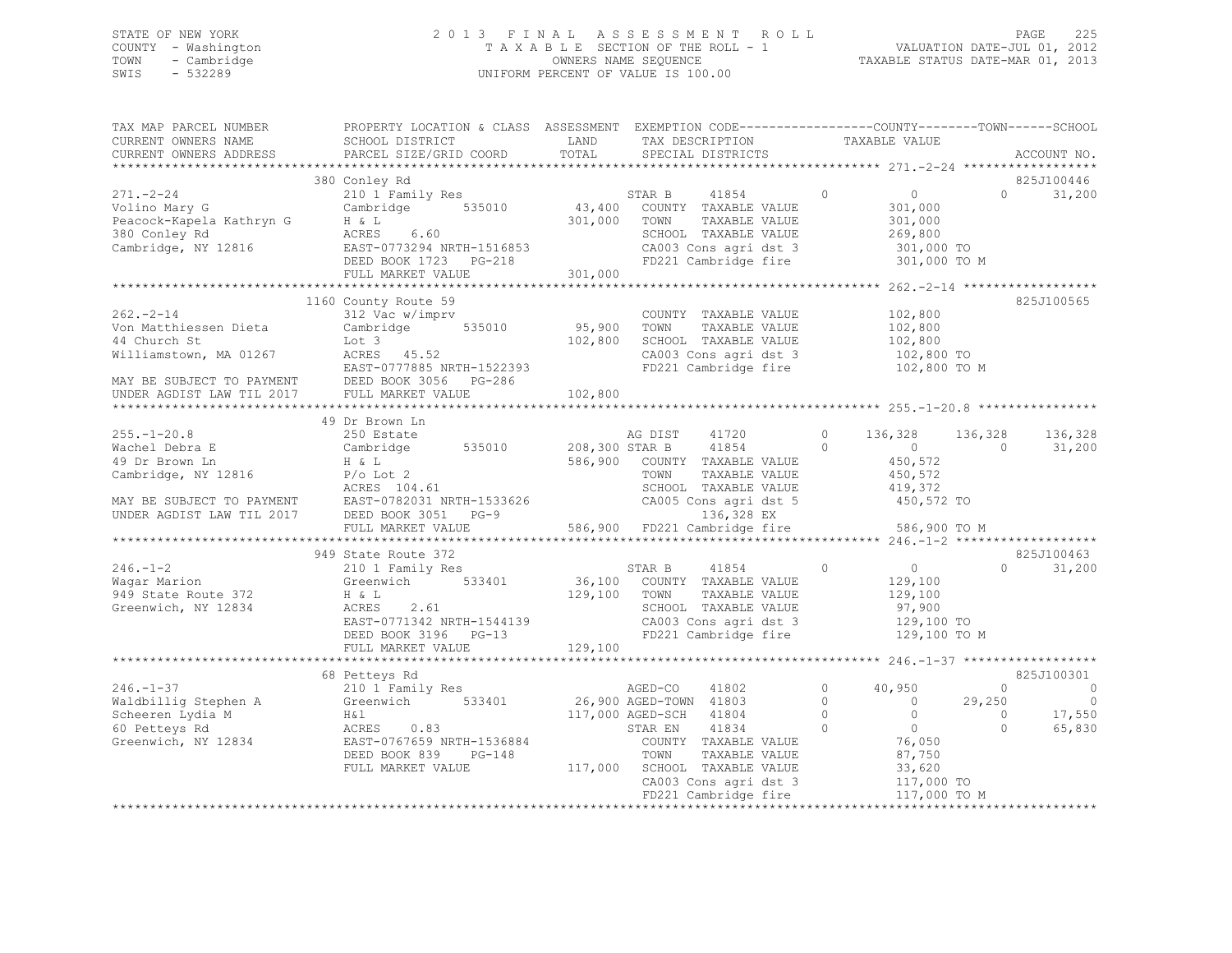## STATE OF NEW YORK 2 0 1 3 F I N A L A S S E S S M E N T R O L L PAGE 226 COUNTY - Washington T A X A B L E SECTION OF THE ROLL - 1 VALUATION DATE-JUL 01, 2012 TOWN - Cambridge OWNERS NAME SEQUENCE TAXABLE STATUS DATE-MAR 01, 2013 SWIS - 532289 UNIFORM PERCENT OF VALUE IS 100.00

| TAX MAP PARCEL NUMBER<br>CURRENT OWNERS NAME<br>CURRENT OWNERS ADDRESS                                                                   | PROPERTY LOCATION & CLASS ASSESSMENT EXEMPTION CODE-----------------COUNTY-------TOWN-----SCHOOL<br>SCHOOL DISTRICT<br>PARCEL SIZE/GRID COORD                              | LAND<br>TOTAL           | TAX DESCRIPTION<br>SPECIAL DISTRICTS                                                                                                                                              |                                 | TAXABLE VALUE                                                                    | ACCOUNT NO.                                                                  |
|------------------------------------------------------------------------------------------------------------------------------------------|----------------------------------------------------------------------------------------------------------------------------------------------------------------------------|-------------------------|-----------------------------------------------------------------------------------------------------------------------------------------------------------------------------------|---------------------------------|----------------------------------------------------------------------------------|------------------------------------------------------------------------------|
|                                                                                                                                          |                                                                                                                                                                            |                         |                                                                                                                                                                                   |                                 |                                                                                  |                                                                              |
|                                                                                                                                          | 79 Conley Rd                                                                                                                                                               |                         |                                                                                                                                                                                   |                                 |                                                                                  | 825J100876                                                                   |
| $280. - 1 - 13.2$<br>Waldron Guy E<br>79 Conley Rd<br>Buskirk, NY 12028                                                                  | 210 1 Family Res<br>Cambridge 535010<br>Lot 3<br>2.80 BANK 26<br>ACRES<br>EAST-0774970 NRTH-1509957                                                                        | 170,000 TOWN            | 41854<br>STAR B<br>34,000 COUNTY TAXABLE VALUE<br>TAXABLE VALUE<br>SCHOOL TAXABLE VALUE<br>CA003 Cons agri dst 3                                                                  | $\circ$                         | $\overline{0}$<br>170,000<br>170,000<br>138,800<br>170,000 TO                    | $0 \qquad \qquad$<br>31,200                                                  |
|                                                                                                                                          | DEED BOOK 932 PG-241                                                                                                                                                       |                         | FD221 Cambridge fire                                                                                                                                                              |                                 | 170,000 TO M                                                                     |                                                                              |
|                                                                                                                                          | FULL MARKET VALUE                                                                                                                                                          | 170,000                 |                                                                                                                                                                                   |                                 |                                                                                  |                                                                              |
|                                                                                                                                          |                                                                                                                                                                            |                         |                                                                                                                                                                                   |                                 |                                                                                  |                                                                              |
| $288. - 1 - 31.1$<br>Walrath Victor A<br>Barton Rd<br>Johnsonville, NY 12094                                                             | 17 Mead Rd<br>210 1 Family Res<br>Hoosic Valley 384201<br>885/35<br>1.06<br>ACRES<br>EAST-0757012 NRTH-1499205<br>DEED BOOK 715<br>$PG-1$<br>FULL MARKET VALUE             | 200,000<br>200,000      | 41854<br>STAR B<br>27,300 COUNTY TAXABLE VALUE<br>TOWN<br>TAXABLE VALUE<br>SCHOOL TAXABLE VALUE<br>CA003 Cons agri dst 3<br>FD221 Cambridge fire                                  | $\Omega$                        | $\overline{0}$<br>200,000<br>200,000<br>168,800<br>200,000 TO<br>200,000 TO M    | $\Omega$<br>31,200                                                           |
|                                                                                                                                          |                                                                                                                                                                            |                         |                                                                                                                                                                                   |                                 |                                                                                  |                                                                              |
| $262 - 1 - 8$<br>Walsh Anne C<br>470 County Route 60<br>Cambridge, NY 12816                                                              | 470 County Route 60<br>242 Rurl res&rec<br>Cambridge 535010 62,300 COUNTY TAXABLE VALUE<br>$H \& L$<br>ACRES 12.64<br>EAST-0773449 NRTH-1528822<br>DEED BOOK 765<br>PG-327 | 200,200 TOWN            | 41854 0<br>STAR B<br>TAXABLE VALUE<br>SCHOOL TAXABLE VALUE<br>FD221 Cambridge fire                                                                                                |                                 | $\bigcirc$<br>200,200<br>200,200<br>169,000<br>200,200 TO M                      | 825J100699<br>$\Omega$<br>31,200                                             |
|                                                                                                                                          | FULL MARKET VALUE                                                                                                                                                          | 200,200                 |                                                                                                                                                                                   |                                 |                                                                                  |                                                                              |
|                                                                                                                                          | *************************                                                                                                                                                  |                         |                                                                                                                                                                                   |                                 |                                                                                  |                                                                              |
|                                                                                                                                          | 618 County Route 60                                                                                                                                                        |                         |                                                                                                                                                                                   |                                 |                                                                                  | 825J100680                                                                   |
| $254. - 1 - 14$<br>Walsh James J<br>618 County Route 60<br>Greenwich, NY 12834<br>MAY BE SUBJECT TO PAYMENT<br>UNDER AGDIST LAW TIL 2017 | 241 Rural res&aq<br>Cambridge<br>ACRES 103.00<br>EAST-0773140 NRTH-1531841<br>DEED BOOK 698<br>PG-57<br>FULL MARKET VALUE                                                  | 403,100 STAR B          | CLERGY 41400<br>y CLERGY 41400<br>535010 180,800 AG DIST 41720<br>41854<br>COUNTY TAXABLE VALUE<br>TOWN<br>TAXABLE VALUE<br>403,100 SCHOOL TAXABLE VALUE<br>CA003 Cons agri dst 3 | $\circ$<br>$\Omega$<br>$\Omega$ | $\sim$ 0 $\sim$<br>$\overline{0}$<br>299,071<br>299,071<br>267,871<br>300,571 TO | $1,500$ $1,500$ $1,500$ $1,500$<br>$102,529$ $102,529$ $102$ $529$<br>31,200 |
|                                                                                                                                          |                                                                                                                                                                            |                         | 102,529 EX                                                                                                                                                                        |                                 |                                                                                  |                                                                              |
|                                                                                                                                          |                                                                                                                                                                            |                         | FD221 Cambridge fire                                                                                                                                                              |                                 | 403,100 TO M                                                                     |                                                                              |
|                                                                                                                                          |                                                                                                                                                                            |                         |                                                                                                                                                                                   |                                 |                                                                                  |                                                                              |
| $262 - 2 - 2$<br>Walsh James J<br>618 County Route 60<br>Greenwich, NY 12834                                                             | Cobble Rd/w Off<br>323 Vacant rural<br>Cambridge 535010<br>Woods<br>ACRES 10.00<br>EAST-0775861 NRTH-1528411<br>DEED BOOK 698<br>$PG-57$<br>FULL MARKET VALUE              | 7,000<br>7,000<br>7,000 | COUNTY TAXABLE VALUE<br>TOWN<br>TAXABLE VALUE<br>SCHOOL TAXABLE VALUE<br>FD221 Cambridge fire                                                                                     |                                 | 7,000<br>7,000<br>7,000<br>7,000 TO M                                            | 825J100679                                                                   |
|                                                                                                                                          |                                                                                                                                                                            |                         |                                                                                                                                                                                   |                                 |                                                                                  |                                                                              |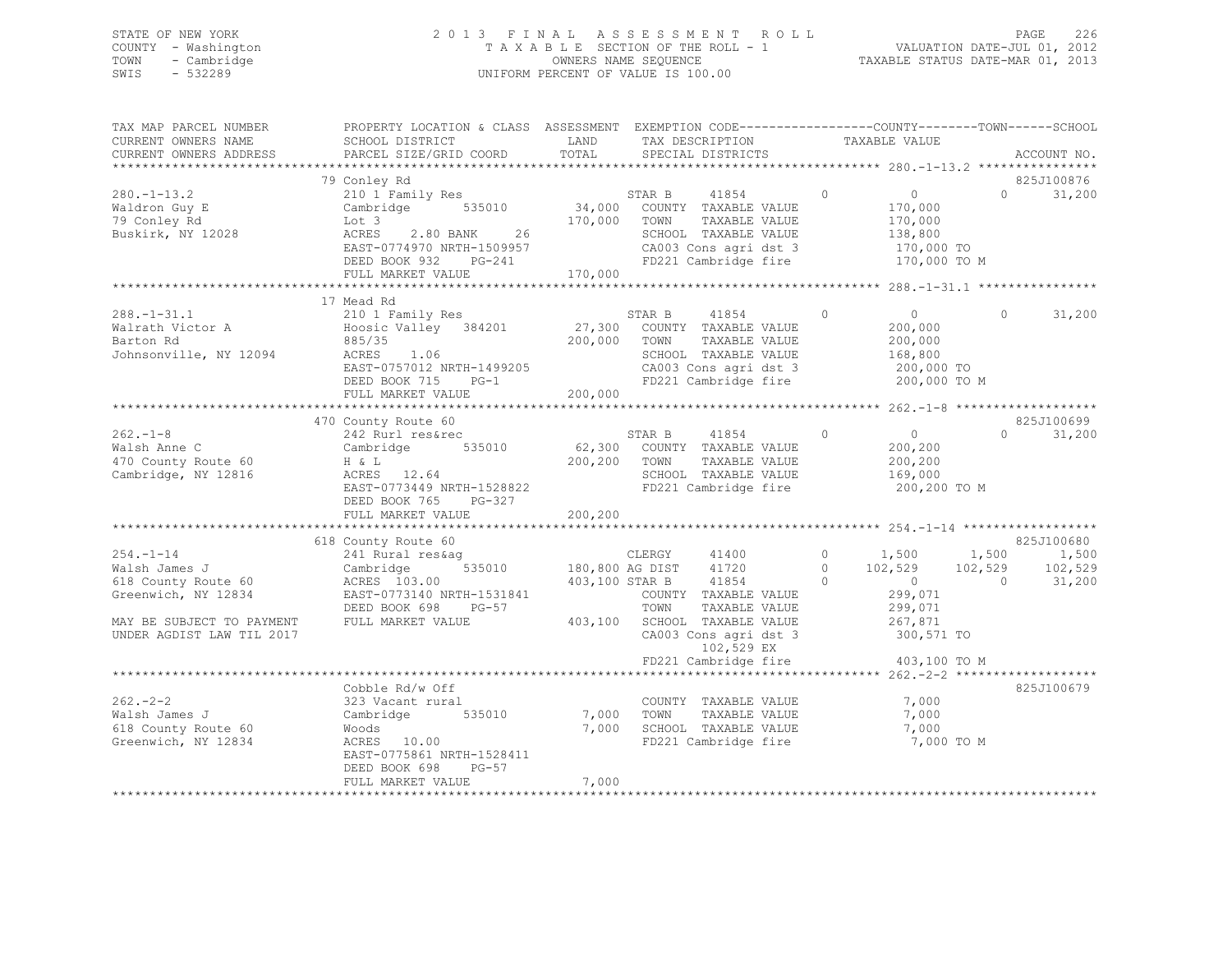### STATE OF NEW YORK 2 0 1 3 F I N A L A S S E S S M E N T R O L L PAGE 227 COUNTY - Washington T A X A B L E SECTION OF THE ROLL - 1 VALUATION DATE-JUL 01, 2012 TOWN - Cambridge OWNERS NAME SEQUENCE TAXABLE STATUS DATE-MAR 01, 2013 UNIFORM PERCENT OF VALUE IS 100.00

| TAX MAP PARCEL NUMBER<br>CURRENT OWNERS NAME<br>CURRENT OWNERS ADDRESS | PROPERTY LOCATION & CLASS ASSESSMENT<br>SCHOOL DISTRICT<br>PARCEL SIZE/GRID COORD | LAND<br>TOTAL            | EXEMPTION CODE-----------------COUNTY-------TOWN------SCHOOL<br>TAX DESCRIPTION<br>SPECIAL DISTRICTS |          | TAXABLE VALUE  |          | ACCOUNT NO.         |
|------------------------------------------------------------------------|-----------------------------------------------------------------------------------|--------------------------|------------------------------------------------------------------------------------------------------|----------|----------------|----------|---------------------|
|                                                                        |                                                                                   |                          |                                                                                                      |          |                |          |                     |
|                                                                        | 133 Cobble Rd                                                                     |                          |                                                                                                      |          |                |          | 825J100681          |
| $254. -1 - 12$                                                         | 241 Rural res&ag                                                                  |                          | AG DIST<br>41720                                                                                     | $\circ$  | 83,427         | 83,427   | 83,427              |
| Walsh William Jr                                                       | Cambridge<br>535010                                                               |                          | 201,500 STAR EN<br>41834                                                                             | $\Omega$ | $\bigcirc$     | $\Omega$ | 65,830              |
| 133 Cobble Rd                                                          | ACRES 120.00                                                                      | 407,400                  | COUNTY TAXABLE VALUE                                                                                 |          | 323,973        |          |                     |
| Cambridge, NY 12816                                                    | EAST-0775109 NRTH-1531504                                                         |                          | TOWN<br>TAXABLE VALUE                                                                                |          | 323,973        |          |                     |
|                                                                        | DEED BOOK 377<br>PG-563                                                           |                          | SCHOOL TAXABLE VALUE                                                                                 |          | 258,143        |          |                     |
| MAY BE SUBJECT TO PAYMENT                                              | FULL MARKET VALUE                                                                 | 407,400                  | CA003 Cons agri dst 3                                                                                |          | 323,973 TO     |          |                     |
| UNDER AGDIST LAW TIL 2017                                              |                                                                                   |                          | 83,427 EX                                                                                            |          |                |          |                     |
|                                                                        |                                                                                   |                          | FD221 Cambridge fire                                                                                 |          | 407,400 TO M   |          |                     |
|                                                                        |                                                                                   |                          |                                                                                                      |          |                |          |                     |
|                                                                        | 689 Turnpike Rd                                                                   |                          |                                                                                                      |          |                |          | 825J100566          |
| $272 - 2 - 7$                                                          | 281 Multiple res                                                                  |                          | STAR B<br>41854                                                                                      | $\Omega$ | $\overline{0}$ | $\Omega$ | 31,200              |
| Wargo Robert                                                           | 535010 84,100<br>Cambridge                                                        |                          | COUNTY TAXABLE VALUE                                                                                 |          | 123,000        |          |                     |
| Wargo Mary                                                             | House & Lot                                                                       | 123,000                  | TOWN<br>TAXABLE VALUE                                                                                |          | 123,000        |          |                     |
| 689 Turnpike Rd                                                        | ACRES 25.70                                                                       |                          | SCHOOL TAXABLE VALUE                                                                                 |          | 91,800         |          |                     |
| Eagle Bridge, NY 12057                                                 | EAST-0788585 NRTH-1517693                                                         |                          | FD221 Cambridge fire                                                                                 |          | 123,000 TO M   |          |                     |
|                                                                        | DEED BOOK 874<br>PG-311                                                           |                          |                                                                                                      |          |                |          |                     |
|                                                                        | FULL MARKET VALUE                                                                 | 123,000                  |                                                                                                      |          |                |          |                     |
|                                                                        |                                                                                   |                          |                                                                                                      |          |                |          |                     |
|                                                                        | 171 Belle Rd                                                                      |                          |                                                                                                      |          |                |          | 825J100956          |
| $280. -1 - 6.1$                                                        | 210 1 Family Res                                                                  |                          | $\sim$ 0<br>STAR B<br>41854                                                                          |          | $\overline{0}$ | $\Omega$ | 31,200              |
| Watkins Alan J                                                         | Cambridge<br>535010                                                               | 29,900                   | COUNTY TAXABLE VALUE                                                                                 |          | 154,000        |          |                     |
| Watkins Marion A                                                       | H & L                                                                             | 154,000                  | TOWN<br>TAXABLE VALUE                                                                                |          | 154,000        |          |                     |
| 55A East Main St                                                       | ACRES<br>1.57                                                                     |                          | SCHOOL TAXABLE VALUE                                                                                 |          | 122,800        |          |                     |
| Cambridge, NY 12816                                                    |                                                                                   |                          | CA003 Cons agri dst 3                                                                                |          | 154,000 TO     |          |                     |
|                                                                        | DEED BOOK 535<br>$PG-135$                                                         |                          |                                                                                                      |          | 154,000 TO M   |          |                     |
|                                                                        | FULL MARKET VALUE                                                                 | 154,000                  |                                                                                                      |          |                |          |                     |
|                                                                        |                                                                                   |                          |                                                                                                      |          |                |          |                     |
|                                                                        |                                                                                   |                          |                                                                                                      |          |                |          |                     |
|                                                                        | 210 1 Family Res                                                                  |                          | AG DIST                                                                                              | $\circ$  | 9,334          |          |                     |
|                                                                        |                                                                                   |                          |                                                                                                      | $\Omega$ |                | $\Omega$ | 31,200              |
| Lundberg-Watkins Connie                                                | $H & \& L$                                                                        | 262,400                  |                                                                                                      |          | 253,066        |          |                     |
| 9 Camb Battenville Rd                                                  | 874/68                                                                            |                          | TOWN<br>TAXABLE VALUE                                                                                |          | 253,066        |          |                     |
| Greenwich, NY 12834                                                    | FRNT 629.00 DPTH                                                                  |                          | SCHOOL TAXABLE VALUE                                                                                 |          | 221,866        |          |                     |
|                                                                        | 4.98<br>ACRES                                                                     |                          | CA003 Cons agri dst 3                                                                                |          | 253,066 TO     |          |                     |
| MAY BE SUBJECT TO PAYMENT                                              | EAST-0771419 NRTH-1544484                                                         |                          | 9,334 EX                                                                                             |          |                |          |                     |
| UNDER AGDIST LAW TIL 2017                                              | DEED BOOK 599<br>$PG-104$                                                         |                          |                                                                                                      |          | 262,400 TO M   |          |                     |
|                                                                        | FULL MARKET VALUE                                                                 |                          |                                                                                                      |          |                |          |                     |
| $246. - 1 - 31.4$<br>Watkins Chaughn H                                 | EAST-0774250 NRTH-1511779<br>9 Cambridge Battenville Rd<br>Greenwich 533401       | 37,000 STAR B<br>262,400 | FD221 Cambridge fire<br>41720<br>41854<br>COUNTY TAXABLE VALUE<br>FD221 Cambridge fire               |          | $\overline{0}$ | 9,334    | 825J102010<br>9,334 |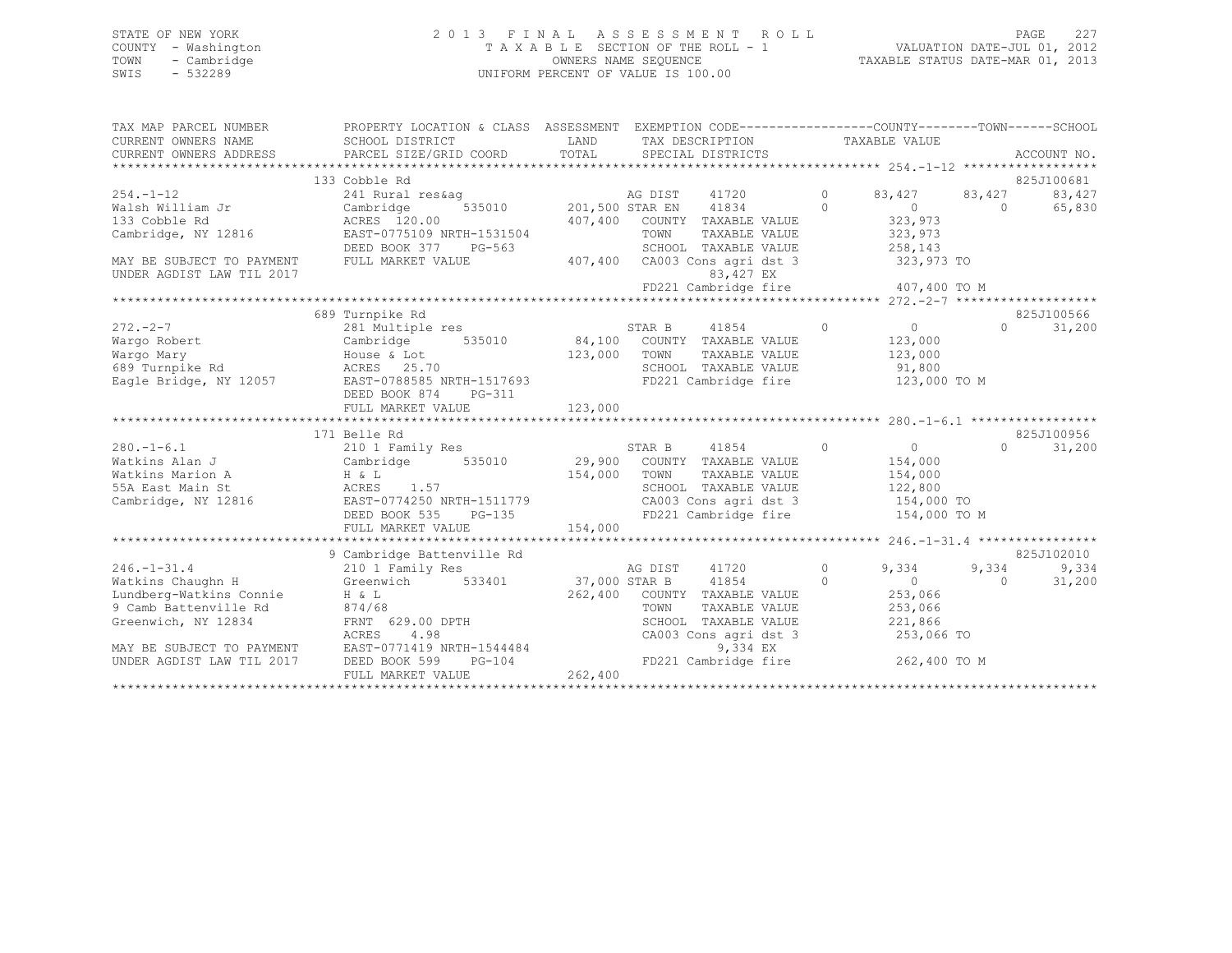## STATE OF NEW YORK 2 0 1 3 F I N A L A S S E S S M E N T R O L L PAGE 228 COUNTY - Washington T A X A B L E SECTION OF THE ROLL - 1 VALUATION DATE-JUL 01, 2012 TOWN - Cambridge OWNERS NAME SEQUENCE TAXABLE STATUS DATE-MAR 01, 2013 SWIS - 532289 UNIFORM PERCENT OF VALUE IS 100.00

| TAX MAP PARCEL NUMBER<br>CURRENT OWNERS NAME<br>CURRENT OWNERS ADDRESS                                                                                                                                                                                                                                                                                                                                                              | PROPERTY LOCATION & CLASS ASSESSMENT EXEMPTION CODE----------------COUNTY-------TOWN------SCHOOL<br>SCHOOL DISTRICT |              |                                                                                                            |                                                    | ACCOUNT NO.      |
|-------------------------------------------------------------------------------------------------------------------------------------------------------------------------------------------------------------------------------------------------------------------------------------------------------------------------------------------------------------------------------------------------------------------------------------|---------------------------------------------------------------------------------------------------------------------|--------------|------------------------------------------------------------------------------------------------------------|----------------------------------------------------|------------------|
|                                                                                                                                                                                                                                                                                                                                                                                                                                     | 1100 County Route 60                                                                                                |              |                                                                                                            |                                                    | 825J100845       |
| $246. - 1 - 31.2$                                                                                                                                                                                                                                                                                                                                                                                                                   |                                                                                                                     |              |                                                                                                            | 0 $50,242$                                         | 50,242<br>50,242 |
|                                                                                                                                                                                                                                                                                                                                                                                                                                     |                                                                                                                     |              |                                                                                                            | $\begin{array}{ccc} & & 0 & \quad & 0 \end{array}$ | 31,200           |
|                                                                                                                                                                                                                                                                                                                                                                                                                                     |                                                                                                                     |              |                                                                                                            |                                                    |                  |
|                                                                                                                                                                                                                                                                                                                                                                                                                                     |                                                                                                                     |              |                                                                                                            |                                                    |                  |
|                                                                                                                                                                                                                                                                                                                                                                                                                                     |                                                                                                                     |              |                                                                                                            |                                                    |                  |
|                                                                                                                                                                                                                                                                                                                                                                                                                                     |                                                                                                                     |              |                                                                                                            |                                                    |                  |
|                                                                                                                                                                                                                                                                                                                                                                                                                                     |                                                                                                                     |              |                                                                                                            |                                                    |                  |
|                                                                                                                                                                                                                                                                                                                                                                                                                                     |                                                                                                                     |              |                                                                                                            |                                                    |                  |
|                                                                                                                                                                                                                                                                                                                                                                                                                                     |                                                                                                                     |              |                                                                                                            |                                                    |                  |
|                                                                                                                                                                                                                                                                                                                                                                                                                                     | 101 Stage Rd                                                                                                        |              |                                                                                                            |                                                    | 825J100324       |
| $280 - 2 - 12$                                                                                                                                                                                                                                                                                                                                                                                                                      | 242 Rurl res&rec                                                                                                    |              | COUNTY TAXABLE VALUE 193,000                                                                               |                                                    |                  |
| COUNT<br>Weatherby Bruce Cambridge 535010 79,900 TOWN<br>Reid Abigail House & Sub Lot 2 193,000 SCHOO:<br>101 Stage Rd ACRES 22.29 CA003<br>Buskirk, NY 12028 EAST-0779895 NRTH-1506867 FD221<br>DEED BOOK 2823 PG-340<br>DEED BOOK 2823 P                                                                                                                                                                                          |                                                                                                                     |              |                                                                                                            | TAXABLE VALUE 193,000                              |                  |
|                                                                                                                                                                                                                                                                                                                                                                                                                                     |                                                                                                                     |              | SCHOOL TAXABLE VALUE                                                                                       | 193,000                                            |                  |
|                                                                                                                                                                                                                                                                                                                                                                                                                                     |                                                                                                                     |              | CA003 (CONSTRUCTED MANUSCRIPS)<br>CA003 Constagri dst 3 (193,000 TO M<br>FD221 Cambridge fire 193,000 TO M |                                                    |                  |
|                                                                                                                                                                                                                                                                                                                                                                                                                                     |                                                                                                                     |              | FD221 Cambridge fire                                                                                       |                                                    |                  |
|                                                                                                                                                                                                                                                                                                                                                                                                                                     |                                                                                                                     |              |                                                                                                            |                                                    |                  |
|                                                                                                                                                                                                                                                                                                                                                                                                                                     |                                                                                                                     |              |                                                                                                            |                                                    |                  |
|                                                                                                                                                                                                                                                                                                                                                                                                                                     |                                                                                                                     |              |                                                                                                            |                                                    |                  |
|                                                                                                                                                                                                                                                                                                                                                                                                                                     | 137 Stage Rd                                                                                                        |              |                                                                                                            |                                                    |                  |
|                                                                                                                                                                                                                                                                                                                                                                                                                                     |                                                                                                                     |              |                                                                                                            |                                                    |                  |
| 280.-2-12.3<br>Weatherby Bruce 322 Rural vac>10<br>Neatherby Bruce Cambridge 535010<br>Reid Abigail 10t 3<br>52 Lincoln Ave 27.70<br>52 Lincoln Ave ACRES 27.70<br>Saratoga Springs, NY 12866 EAST-0780905 NRTH-1507074<br>FD221 Cambridge f                                                                                                                                                                                        |                                                                                                                     |              |                                                                                                            |                                                    |                  |
|                                                                                                                                                                                                                                                                                                                                                                                                                                     |                                                                                                                     |              |                                                                                                            |                                                    |                  |
|                                                                                                                                                                                                                                                                                                                                                                                                                                     |                                                                                                                     |              | CA003 Cons agri dst 3 76,600 TO<br>FD221 Cambridge fire 76,600 TO M                                        |                                                    |                  |
|                                                                                                                                                                                                                                                                                                                                                                                                                                     | DEED BOOK 2066 PG-302                                                                                               |              |                                                                                                            |                                                    |                  |
|                                                                                                                                                                                                                                                                                                                                                                                                                                     |                                                                                                                     |              |                                                                                                            |                                                    |                  |
|                                                                                                                                                                                                                                                                                                                                                                                                                                     |                                                                                                                     |              |                                                                                                            |                                                    |                  |
|                                                                                                                                                                                                                                                                                                                                                                                                                                     | Stage Rd                                                                                                            |              |                                                                                                            |                                                    |                  |
| $280. -2 - 12.4$                                                                                                                                                                                                                                                                                                                                                                                                                    | $322$ Rural vac $>10$                                                                                               |              | COUNTY TAXABLE VALUE 48,000                                                                                |                                                    |                  |
|                                                                                                                                                                                                                                                                                                                                                                                                                                     |                                                                                                                     |              |                                                                                                            |                                                    |                  |
|                                                                                                                                                                                                                                                                                                                                                                                                                                     |                                                                                                                     |              |                                                                                                            |                                                    |                  |
|                                                                                                                                                                                                                                                                                                                                                                                                                                     |                                                                                                                     |              |                                                                                                            |                                                    |                  |
| er and the cambridge of the control of the control of the control of the control of the control of the control of the control of the control of the control of the control of the control of the control of the control of the                                                                                                                                                                                                      |                                                                                                                     |              |                                                                                                            | 48,000 TO M                                        |                  |
|                                                                                                                                                                                                                                                                                                                                                                                                                                     | DEED BOOK 2828 PG-344                                                                                               |              |                                                                                                            |                                                    |                  |
|                                                                                                                                                                                                                                                                                                                                                                                                                                     |                                                                                                                     |              |                                                                                                            |                                                    |                  |
|                                                                                                                                                                                                                                                                                                                                                                                                                                     |                                                                                                                     |              |                                                                                                            |                                                    |                  |
|                                                                                                                                                                                                                                                                                                                                                                                                                                     | 744 State Route 372                                                                                                 |              |                                                                                                            |                                                    | 825J100685       |
| $246. -1 - 8$                                                                                                                                                                                                                                                                                                                                                                                                                       | 241 Rural reskag and an and a between the Magnetic Cambridge 535010 291,300 COUNTY TAXABLE VALUE 247,479            |              |                                                                                                            |                                                    | 142,021          |
|                                                                                                                                                                                                                                                                                                                                                                                                                                     |                                                                                                                     |              |                                                                                                            |                                                    |                  |
|                                                                                                                                                                                                                                                                                                                                                                                                                                     |                                                                                                                     | 389,500 TOWN | TAXABLE VALUE                                                                                              | 247,479                                            |                  |
|                                                                                                                                                                                                                                                                                                                                                                                                                                     |                                                                                                                     |              | SCHOOL TAXABLE VALUE 247,479<br>CA003 Cons agri dst 3 247,479 TO                                           |                                                    |                  |
| $\begin{tabular}{lllllllllllllllllllll} \hline 246.-1-8 & 241 Rural res\&aq & AG DIST \\ \hline \texttt{Weaver John M} & Cambridge & 535010 & 291,300 COUN1 \\ \hline \texttt{91 Division St} & ACRES & 63.73 & 389,500 TOWN \\ \texttt{Ballston Spa, NY 12020} & EAST-0774708 NRFH-1543233 & SCHOC \\ \texttt{MAX BE SUBJECT TO PAYMENT & FULL MARKET VALUE & 389,500 & 389,500 \\ \texttt{INPTD NORTCH IN THE 2017} & TIL & MARK$ |                                                                                                                     |              |                                                                                                            |                                                    |                  |
| UNDER AGDIST LAW TIL 2017                                                                                                                                                                                                                                                                                                                                                                                                           |                                                                                                                     |              | 142,021 EX<br>FD221 Cambridge fire 389,500 TO M                                                            |                                                    |                  |
|                                                                                                                                                                                                                                                                                                                                                                                                                                     |                                                                                                                     |              |                                                                                                            |                                                    |                  |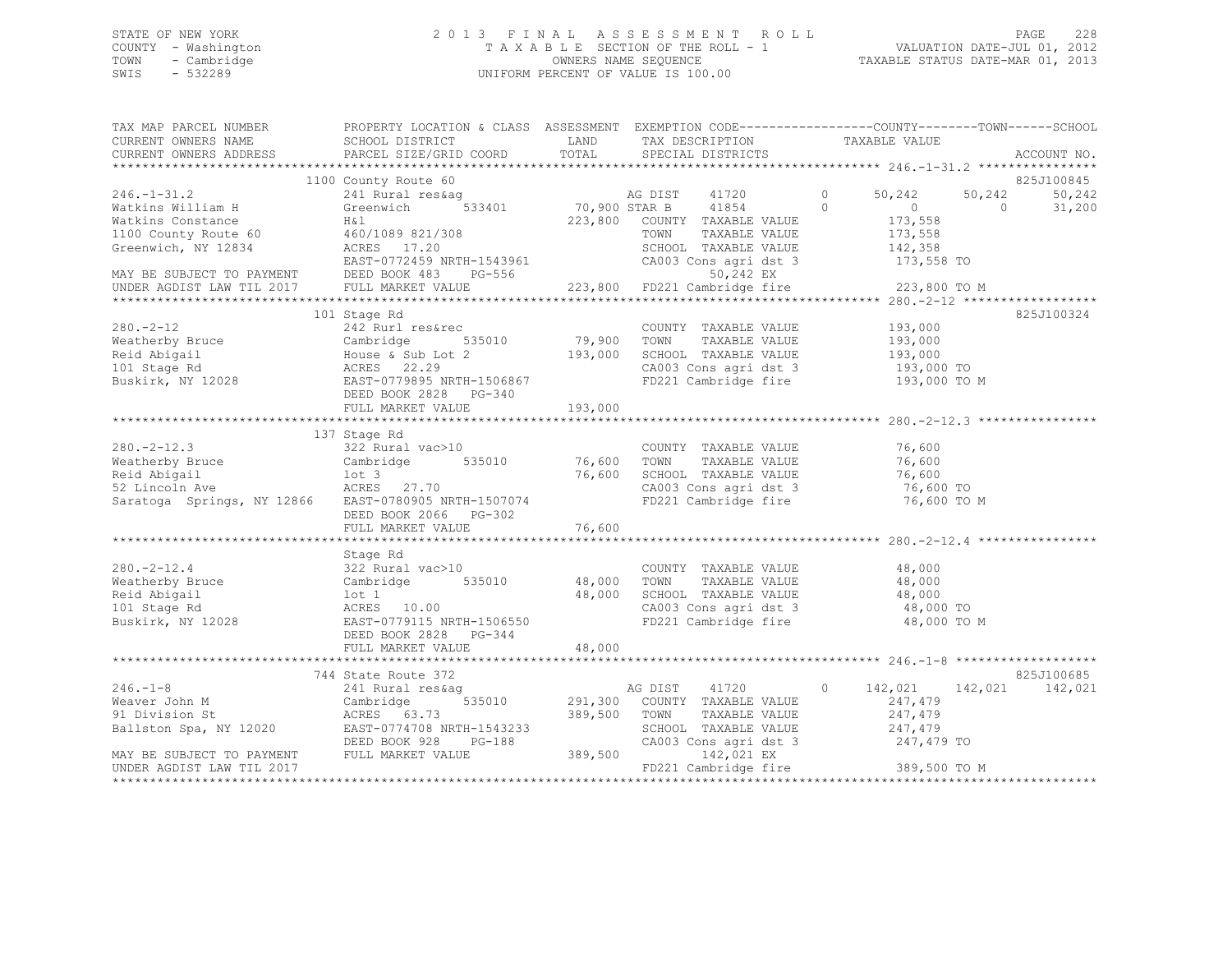## STATE OF NEW YORK 2 0 1 3 F I N A L A S S E S S M E N T R O L L PAGE 229 COUNTY - Washington T A X A B L E SECTION OF THE ROLL - 1 VALUATION DATE-JUL 01, 2012 TOWN - Cambridge OWNERS NAME SEQUENCE TAXABLE STATUS DATE-MAR 01, 2013 SWIS - 532289 UNIFORM PERCENT OF VALUE IS 100.00

| TAX MAP PARCEL NUMBER<br>CURRENT OWNERS NAME<br>CURRENT OWNERS ADDRESS                                                                              | SCHOOL DISTRICT<br>PARCEL SIZE/GRID COORD                                                                                                         | LAND<br>TOTAL                    | TAX DESCRIPTION<br>SPECIAL DISTRICTS                                                                                                     | PROPERTY LOCATION & CLASS ASSESSMENT EXEMPTION CODE---------------COUNTY-------TOWN-----SCHOOL<br>TAXABLE VALUE<br>ACCOUNT NO.                                                        |  |
|-----------------------------------------------------------------------------------------------------------------------------------------------------|---------------------------------------------------------------------------------------------------------------------------------------------------|----------------------------------|------------------------------------------------------------------------------------------------------------------------------------------|---------------------------------------------------------------------------------------------------------------------------------------------------------------------------------------|--|
| $246. - 1 - 8.1$<br>Weaver John M<br>91 Division St<br>Ballston Spa, NY 12020<br>PRIOR OWNER ON 3/01/2013 DEED BOOK 928<br>Weaver John M            | State Route 372<br>105 Vac farmland<br>Cambridge<br>lot 1<br>ACRES 73.44<br>EAST-0774878 NRTH-1541098<br>PG-188                                   | $\frac{1}{2}$ 535010 0           | COUNTY TAXABLE VALUE<br>TOWN<br>TAXABLE VALUE<br>0 SCHOOL TAXABLE VALUE<br>CA003 Cons agri dst 3<br>FD221 Cambridge fire                 | $\Omega$<br>$\Omega$<br>$\Omega$<br>0 <sub>T</sub><br>0 TO M                                                                                                                          |  |
| $246. - 1 - 8.2$<br>Weaver John M<br>State Route 372<br>State Route 372<br>Cambridge, NY<br>PRIOR OWNER ON 3/01/2013 DEED BOOK 928<br>Weaver John M | State Route 372<br>105 Vac farmland<br>Cambridge<br>lot 2<br>ACRES 43.80<br>EAST-0775935 NRTH-1541136<br>PG-188<br>FULL MARKET VALUE              | $\frac{d}{535010}$ 0<br>$\Omega$ | COUNTY TAXABLE VALUE<br>$0$ TOWN<br>U TOWN TAXABLE VALUE<br>0 SCHOOL TAXABLE VALUE<br>CA003 Cons agri dst 3<br>FD221 Cambridge fire      | $\circ$<br>$\Omega$<br>$\bigcirc$<br>$0$ TO<br>0 TO M                                                                                                                                 |  |
| $280 - 2 - 15$<br>$\frac{200}{\text{Weber}}$ Louise R<br>7 Stage Rd<br>Buskirk, NY 12028                                                            | 7 Stage Rd<br>210 1 Family Res<br>Cambridge 535010<br>H&l<br>ACRES 3.20<br>EAST-0777821 NRTH-1505099<br>DEED BOOK 467 PG-182<br>FULL MARKET VALUE | 146,800 TOWN<br>146,800          | STAR EN 41834 0<br>48,500 COUNTY TAXABLE VALUE<br>TAXABLE VALUE<br>SCHOOL TAXABLE VALUE<br>CA003 Cons agri dst 3<br>FD221 Cambridge fire | 825J100228<br>$\overline{0}$<br>$\bigcap$<br>65,830<br>146,800<br>146,800<br>80,970<br>146,800 TO<br>146,800 TO M                                                                     |  |
|                                                                                                                                                     | 164 Mead Rd<br>FULL MARKET VALUE                                                                                                                  | 197,700 TOWN                     | STAR B 41854<br>130,500 COUNTY TAXABLE VALUE<br>STAR B 41854 0<br>TAXABLE VALUE<br>SCHOOL TAXABLE VALUE<br>197,700 FD221 Cambridge fire  | 825J100700<br>$\overline{0}$<br>$\Omega$<br>31,200<br>197,700<br>197,700<br>166,500<br>CA003 Cons agri dst 3 197,700 TO<br>197,700 TO M                                               |  |
| $288. - 1 - 1.2$<br>UNDER AGDIST LAW TIL 2017                                                                                                       | 263 Lees Crossing Rd<br>241 Rural res&aq<br>FULL MARKET VALUE                                                                                     | 460,000<br>460,000               | 41720<br>$\overline{0}$<br>AG DIST<br>307,300 COUNTY TAXABLE VALUE<br>TOWN<br>TAXABLE VALUE<br>SCHOOL TAXABLE VALUE                      | 825J102051<br>129,469<br>129,469 129,469<br>330,531<br>330,531<br>SCHOOL TAXABLE VALUE 330,531<br>CA003 Cons agri dst 3 330,531 TO<br>129,469 EX<br>FD221 Cambridge fire 460,000 TO M |  |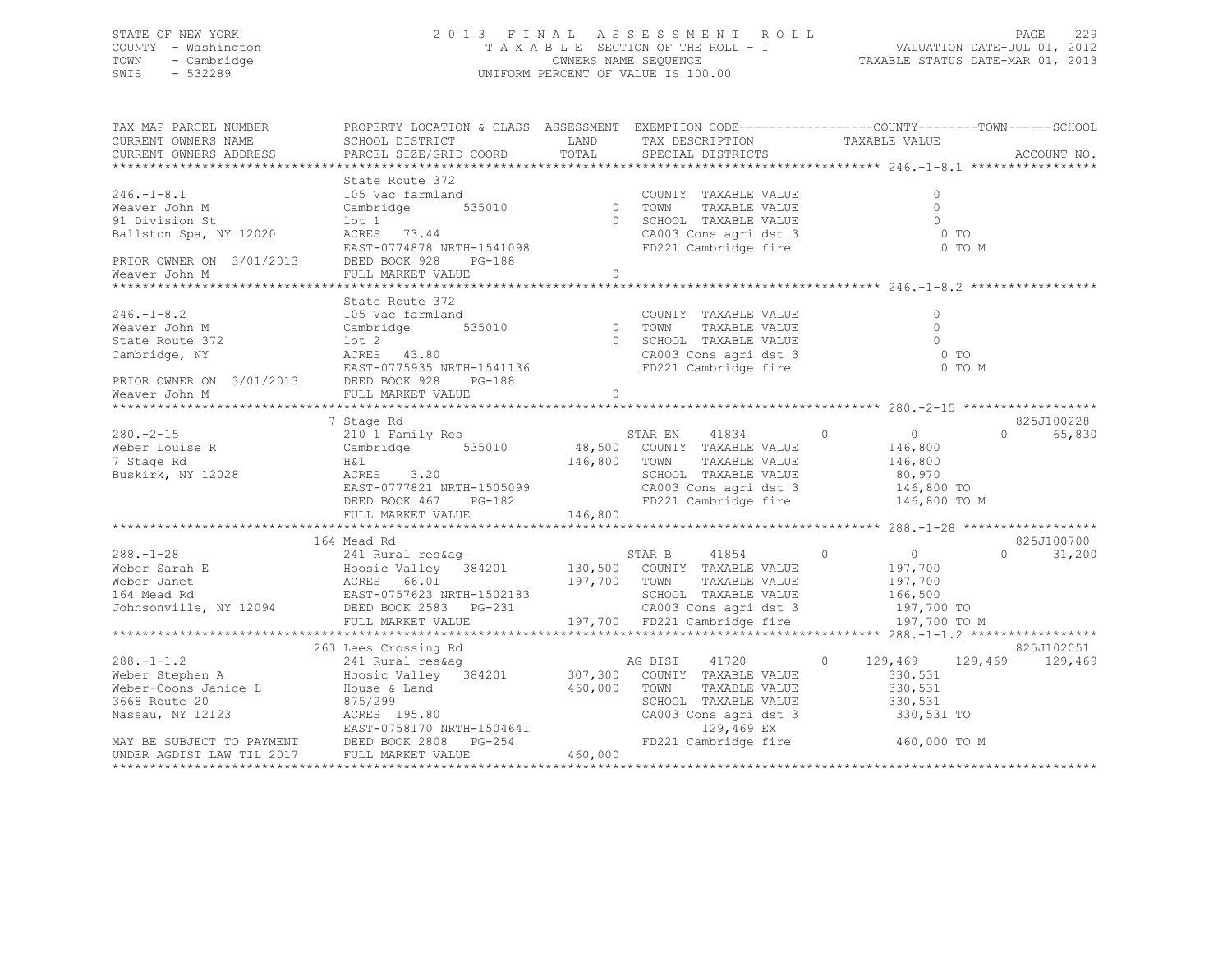## STATE OF NEW YORK 2 0 1 3 F I N A L A S S E S S M E N T R O L L PAGE 230 COUNTY - Washington T A X A B L E SECTION OF THE ROLL - 1 VALUATION DATE-JUL 01, 2012 TOWN - Cambridge OWNERS NAME SEQUENCE TAXABLE STATUS DATE-MAR 01, 2013 SWIS - 532289 UNIFORM PERCENT OF VALUE IS 100.00

| TAX MAP PARCEL NUMBER<br>CURRENT OWNERS NAME<br>CURRENT OWNERS ADDRESS                                                                  | PROPERTY LOCATION & CLASS ASSESSMENT EXEMPTION CODE---------------COUNTY-------TOWN-----SCHOOL<br>SCHOOL DISTRICT<br>PARCEL SIZE/GRID COORD                              | LAND<br>TOTAL                        | TAX DESCRIPTION<br>SPECIAL DISTRICTS                                                                                                      | TAXABLE VALUE                                                                            | ACCOUNT NO.                      |
|-----------------------------------------------------------------------------------------------------------------------------------------|--------------------------------------------------------------------------------------------------------------------------------------------------------------------------|--------------------------------------|-------------------------------------------------------------------------------------------------------------------------------------------|------------------------------------------------------------------------------------------|----------------------------------|
| $288. - 1 - 1$<br>Weber Steven A<br>3668 Route 20<br>Nassau, NY 12123                                                                   | 607 Lees Crossing Rd<br>210 1 Family Res<br>Hoosic Valley 384201<br>H & L<br>ACRES<br>6.32<br>EAST-0759876 NRTH-1503683<br>DEED BOOK 937<br>$PG-41$<br>FULL MARKET VALUE | 50,300<br>94,500<br>94,500           | COUNTY TAXABLE VALUE<br>TOWN<br>TAXABLE VALUE<br>SCHOOL TAXABLE VALUE<br>CA003 Cons agri dst 3<br>FD221 Cambridge fire                    | 94,500<br>94,500<br>94,500<br>94,500 TO<br>94,500 TO M                                   | 825J100687                       |
| $288. - 1 - 1.1$<br>Weber William<br>Stoeckmann Elizabeth<br>392 Stover Rd<br>Valley Falls, NY 12185 DEED BOOK 856 PG-183               | Lees Crossing Rd<br>322 Rural vac>10<br>Hoosic Valley 384201<br>ACRES 19.55<br>EAST-0756436 NRTH-1503088<br>FULL MARKET VALUE                                            | 43,000<br>43,000<br>43,000           | COUNTY TAXABLE VALUE<br>TOWN<br>TAXABLE VALUE<br>SCHOOL TAXABLE VALUE<br>CA003 Cons agri dst 3<br>FD221 Cambridge fire                    | 43,000<br>43,000<br>43,000<br>43,000 TO<br>43,000 TO M                                   | 825J102050                       |
| $271 - 2 - 21$<br>Weeks Mary Lee Trust Cambridge<br>Woodward Jeffrey Trustee<br>12 Waadward Is<br>12 Woodward Ln<br>Cambridge, NY 12816 | 12 Woodward Ln<br>242 Rurl res&rec<br>House & Lot<br>710/70<br>ACRES 72.30<br>EAST-0776120 NRTH-1516860<br>DEED BOOK 694<br>$PG-58$<br>FULL MARKET VALUE                 | 535010 154,900<br>366,000<br>366,000 | STAR B<br>41854<br>COUNTY TAXABLE VALUE<br>TOWN<br>TAXABLE VALUE<br>SCHOOL TAXABLE VALUE<br>CA003 Cons agri dst 3<br>FD221 Cambridge fire | $\circ$<br>$\overline{0}$<br>366,000<br>366,000<br>334,800<br>366,000 TO<br>366,000 TO M | 825J100712<br>31,200<br>$\Omega$ |
|                                                                                                                                         |                                                                                                                                                                          |                                      |                                                                                                                                           |                                                                                          |                                  |
| $246. - 1 - 3$<br>Weeping Birch Farm LLC<br>12 Old Cambridge Rd<br>Greenwich, NY 12834<br>MAY BE SUBJECT TO PAYMENT                     | State Route 372<br>314 Rural vac<10<br>533401<br>Greenwich<br>ACRES<br>5.95<br>EAST-0770633 NRTH-1544437<br>DEED BOOK 2074 PG-198<br>FULL MARKET VALUE                   | 10,200 TOWN<br>10,200                | AG DIST<br>41720<br>10,200 COUNTY TAXABLE VALUE<br>TAXABLE VALUE<br>SCHOOL TAXABLE VALUE<br>CA003 Cons agri dst 3<br>7,998 EX             | 7,998<br>$\circ$<br>2,202<br>2,202<br>2,202<br>2,202 TO                                  | 825J100851<br>7,998<br>7,998     |
| UNDER AGDIST LAW TIL 2017                                                                                                               |                                                                                                                                                                          |                                      | FD221 Cambridge fire                                                                                                                      | 10,200 TO M                                                                              |                                  |
| $246. - 1 - 4.1$<br>Weeping Birch Farm LLC<br>12 Old Cambridge Rd<br>Greenwich, NY 12834<br>MAY BE SUBJECT TO PAYMENT                   | Old Cambridge Rd<br>105 Vac farmland<br>Greenwich<br>533401<br>ACRES 78.80<br>EAST-0770888 NRTH-1545641<br>DEED BOOK 910<br>PG-273<br>FULL MARKET VALUE                  | 137,500<br>149,500<br>149,500        | AG DIST<br>41720<br>COUNTY TAXABLE VALUE<br>TOWN<br>TAXABLE VALUE<br>SCHOOL TAXABLE VALUE<br>CA003 Cons agri dst 3<br>101,050 EX          | $\circ$<br>101,050<br>101,050<br>48,450<br>48,450<br>48,450<br>48,450 TO                 | 825J100489<br>101,050            |
| UNDER AGDIST LAW TIL 2017                                                                                                               |                                                                                                                                                                          |                                      | FD221 Cambridge fire                                                                                                                      | 149,500 TO M                                                                             |                                  |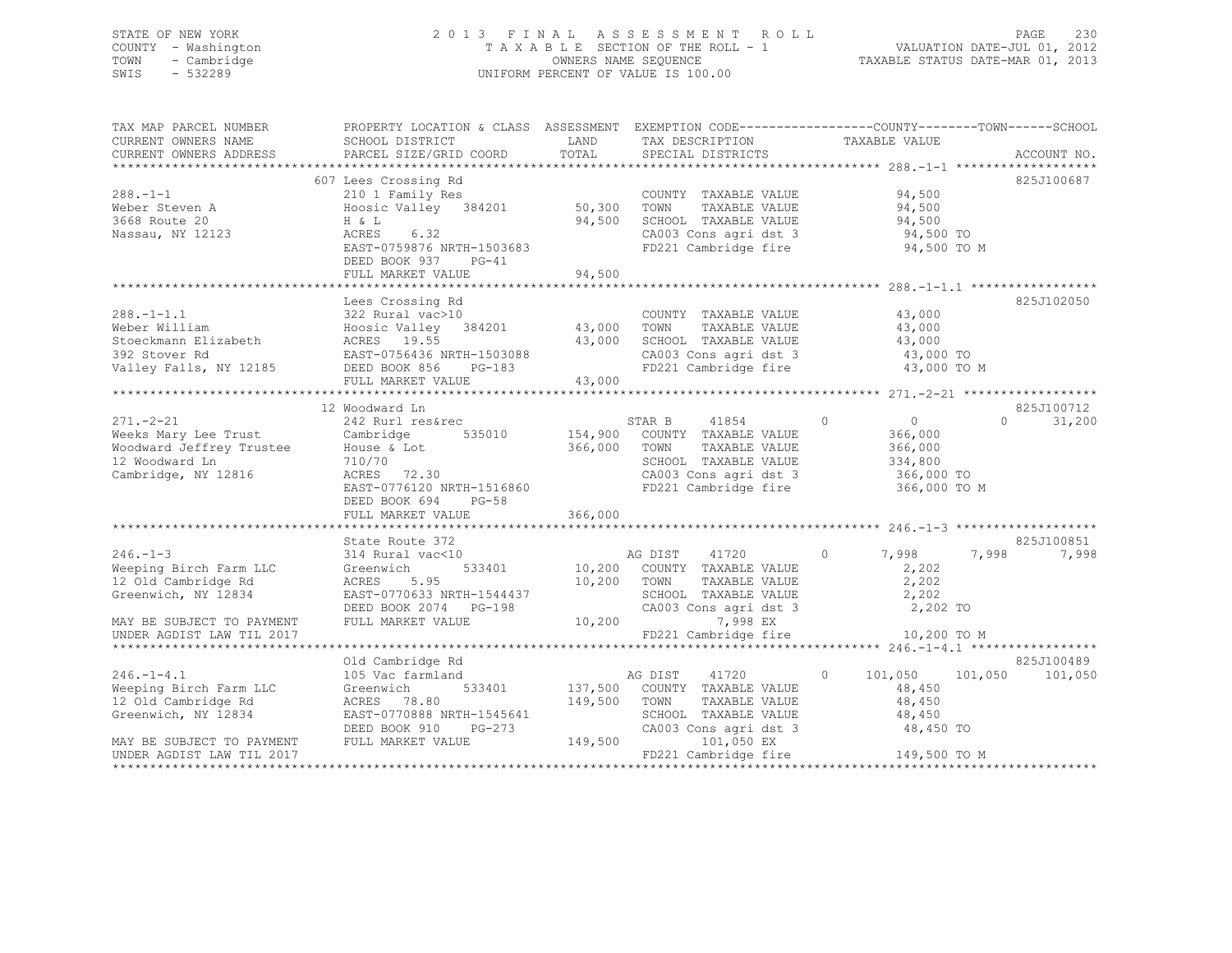## STATE OF NEW YORK 2 0 1 3 F I N A L A S S E S S M E N T R O L L PAGE 231 COUNTY - Washington T A X A B L E SECTION OF THE ROLL - 1 VALUATION DATE-JUL 01, 2012 TOWN - Cambridge OWNERS NAME SEQUENCE TAXABLE STATUS DATE-MAR 01, 2013 SWIS - 532289 UNIFORM PERCENT OF VALUE IS 100.00

| TAX MAP PARCEL NUMBER                                                                                                                                                                                                                                                                                                                                                                                                                                                                                                                                                           | PROPERTY LOCATION & CLASS ASSESSMENT EXEMPTION CODE---------------COUNTY-------TOWN-----SCHOOL<br>SCHOOL DISTRICT | LAND         |                                                                  |                         |                   |            |
|---------------------------------------------------------------------------------------------------------------------------------------------------------------------------------------------------------------------------------------------------------------------------------------------------------------------------------------------------------------------------------------------------------------------------------------------------------------------------------------------------------------------------------------------------------------------------------|-------------------------------------------------------------------------------------------------------------------|--------------|------------------------------------------------------------------|-------------------------|-------------------|------------|
| CURRENT OWNERS NAME<br>CURRENT OWNERS ADDRESS                                                                                                                                                                                                                                                                                                                                                                                                                                                                                                                                   |                                                                                                                   |              | TAX DESCRIPTION TAXABLE VALUE                                    |                         |                   |            |
| - CURRENT OWNERS ADDRESS - PARCEL SIZE/GRID COORD - TOTAL - SPECIAL DISTRICTS - ACCOUNT NO .<br>- ALCOUNT NO ARCEL SIZE/GRID COORD - TOTAL - SPECIAL DISTRICTS - ACCOUNT NO ACCOUNT NO .                                                                                                                                                                                                                                                                                                                                                                                        |                                                                                                                   |              |                                                                  |                         |                   |            |
|                                                                                                                                                                                                                                                                                                                                                                                                                                                                                                                                                                                 | State Route 372                                                                                                   |              |                                                                  |                         |                   | 825J100490 |
| $246. - 1 - 4.2$                                                                                                                                                                                                                                                                                                                                                                                                                                                                                                                                                                | 105 Vac farmland                                                                                                  |              |                                                                  | 0 95,870 95,870         |                   | 95,870     |
| Weeping Birch Farm LLC                                                                                                                                                                                                                                                                                                                                                                                                                                                                                                                                                          | Greenwich                                                                                                         |              | d<br>533401 116,600 COUNTY TAXABLE VALUE                         | 20,730                  |                   |            |
| 12 Old Cambridge Rd                                                                                                                                                                                                                                                                                                                                                                                                                                                                                                                                                             | ACRES 62.19                                                                                                       | 116,600 TOWN |                                                                  | TAXABLE VALUE 20,730    |                   |            |
| Greenwich, NY 12834                                                                                                                                                                                                                                                                                                                                                                                                                                                                                                                                                             | EAST-0772738 NRTH-1545105                                                                                         |              |                                                                  |                         |                   |            |
|                                                                                                                                                                                                                                                                                                                                                                                                                                                                                                                                                                                 | DEED BOOK 910 PG-271                                                                                              |              | SCHOOL TAXABLE VALUE 20,730<br>CA003 Cons agri dst 3 20,730 TO   |                         |                   |            |
| MAY BE SUBJECT TO PAYMENT FULL MARKET VALUE                                                                                                                                                                                                                                                                                                                                                                                                                                                                                                                                     |                                                                                                                   | 116,600      | 95,870 EX                                                        |                         |                   |            |
|                                                                                                                                                                                                                                                                                                                                                                                                                                                                                                                                                                                 |                                                                                                                   |              |                                                                  |                         |                   |            |
|                                                                                                                                                                                                                                                                                                                                                                                                                                                                                                                                                                                 |                                                                                                                   |              |                                                                  |                         |                   |            |
|                                                                                                                                                                                                                                                                                                                                                                                                                                                                                                                                                                                 | 137 Irish Ln                                                                                                      |              |                                                                  |                         |                   | 825J102039 |
| $255. -1 - 24.4$                                                                                                                                                                                                                                                                                                                                                                                                                                                                                                                                                                | 250 Estate                                                                                                        |              | STAR EN 41834                                                    | $\overline{0}$ 0        | $0 \qquad \qquad$ | 65,830     |
| Werner John F                             Cambridge         535010          129,300   COUNTY TAXABLE VALUE                                                                                                                                                                                                                                                                                                                                                                                                                                                                      |                                                                                                                   |              |                                                                  | 591,800                 |                   |            |
|                                                                                                                                                                                                                                                                                                                                                                                                                                                                                                                                                                                 |                                                                                                                   | 591,800 TOWN | TAXABLE VALUE                                                    | 591,800                 |                   |            |
|                                                                                                                                                                                                                                                                                                                                                                                                                                                                                                                                                                                 |                                                                                                                   |              | SCHOOL TAXABLE VALUE 525,970<br>CA005 Cons agri dst 5 591,800 TO |                         |                   |            |
|                                                                                                                                                                                                                                                                                                                                                                                                                                                                                                                                                                                 |                                                                                                                   |              |                                                                  |                         |                   |            |
|                                                                                                                                                                                                                                                                                                                                                                                                                                                                                                                                                                                 | EAST-0780061 NRTH-1530767                                                                                         |              | FD221 Cambridge fire 591,800 TO M                                |                         |                   |            |
|                                                                                                                                                                                                                                                                                                                                                                                                                                                                                                                                                                                 | DEED BOOK 1740 PG-99                                                                                              |              |                                                                  |                         |                   |            |
|                                                                                                                                                                                                                                                                                                                                                                                                                                                                                                                                                                                 | FULL MARKET VALUE                                                                                                 | 591,800      |                                                                  |                         |                   |            |
|                                                                                                                                                                                                                                                                                                                                                                                                                                                                                                                                                                                 | 1244 Vly Summit Rd                                                                                                |              |                                                                  |                         |                   | 825J100602 |
| $261 - 2 - 3$                                                                                                                                                                                                                                                                                                                                                                                                                                                                                                                                                                   |                                                                                                                   |              | STAR B 41854 0                                                   |                         | $\Omega$          | 31,200     |
|                                                                                                                                                                                                                                                                                                                                                                                                                                                                                                                                                                                 | 242 Rurl res&rec<br>Cambridge 535010 110,300 COUNTY TAXABLE VALUE                                                 |              |                                                                  | 0<br>238,900<br>238,900 |                   |            |
| Westcott Paul<br>Westcott Marie A                                                                                                                                                                                                                                                                                                                                                                                                                                                                                                                                               |                                                                                                                   | 238,900      | TAXABLE VALUE<br>TOWN                                            |                         |                   |            |
| 1244 Vly Summit Rd                                                                                                                                                                                                                                                                                                                                                                                                                                                                                                                                                              |                                                                                                                   |              | SCHOOL TAXABLE VALUE 207,700                                     |                         |                   |            |
| Greenwich, NY 12834                                                                                                                                                                                                                                                                                                                                                                                                                                                                                                                                                             | 242 Kull<br>Cambridge 530011<br>House & Land<br>2 16 Lot A<br>$261 - 1 - 3$                                       |              | FD221 Cambridge fire 238,900 TO M                                |                         |                   |            |
|                                                                                                                                                                                                                                                                                                                                                                                                                                                                                                                                                                                 | ACRES 47.45                                                                                                       |              |                                                                  |                         |                   |            |
|                                                                                                                                                                                                                                                                                                                                                                                                                                                                                                                                                                                 | EAST-0766243 NRTH-1526799                                                                                         |              |                                                                  |                         |                   |            |
|                                                                                                                                                                                                                                                                                                                                                                                                                                                                                                                                                                                 | DEED BOOK 2609 PG-216                                                                                             |              |                                                                  |                         |                   |            |
|                                                                                                                                                                                                                                                                                                                                                                                                                                                                                                                                                                                 | FULL MARKET VALUE                                                                                                 | 238,900      |                                                                  |                         |                   |            |
|                                                                                                                                                                                                                                                                                                                                                                                                                                                                                                                                                                                 |                                                                                                                   |              |                                                                  |                         |                   |            |
|                                                                                                                                                                                                                                                                                                                                                                                                                                                                                                                                                                                 | 1269 County Route 59                                                                                              |              |                                                                  |                         |                   | 825J100303 |
| $262 - 2 - 10$                                                                                                                                                                                                                                                                                                                                                                                                                                                                                                                                                                  | 210 1 Family Res                                                                                                  |              | STAR B 41854                                                     |                         | $\Omega$          | 31,200     |
| Whalen Deborah                                                                                                                                                                                                                                                                                                                                                                                                                                                                                                                                                                  | Cambridge                                                                                                         |              | 535010 22,000 COUNTY TAXABLE VALUE 84,300                        |                         |                   |            |
|                                                                                                                                                                                                                                                                                                                                                                                                                                                                                                                                                                                 |                                                                                                                   |              |                                                                  | 84,300                  |                   |            |
|                                                                                                                                                                                                                                                                                                                                                                                                                                                                                                                                                                                 |                                                                                                                   |              |                                                                  |                         |                   |            |
| Whalen William $\begin{array}{lll} \text{What one} & \text{What one} \\ \text{What one} & \text{What one} \\ \text{What one} & \text{What one} \\ \text{What one} & \text{What one} \\ \text{What one} & \text{What one} \\ \text{What one} & \text{What one} \\ \text{What one} & \text{What one} \\ \text{What one} & \text{What one} \\ \text{What one} & \text{What one} \\ \text{What one} & \text{What one} \\ \text{What one} & \text{What one} \\ \text{What one} & \text{What one} \\ \text{What one} & \text{What one} \\ \text{What one} & \text{What one} \\ \text$ |                                                                                                                   |              |                                                                  | 84,300 TO M             |                   |            |
|                                                                                                                                                                                                                                                                                                                                                                                                                                                                                                                                                                                 | DEED BOOK 578<br>$PG-152$                                                                                         |              |                                                                  |                         |                   |            |
|                                                                                                                                                                                                                                                                                                                                                                                                                                                                                                                                                                                 | FULL MARKET VALUE                                                                                                 | 84,300       |                                                                  |                         |                   |            |
|                                                                                                                                                                                                                                                                                                                                                                                                                                                                                                                                                                                 |                                                                                                                   |              |                                                                  |                         |                   |            |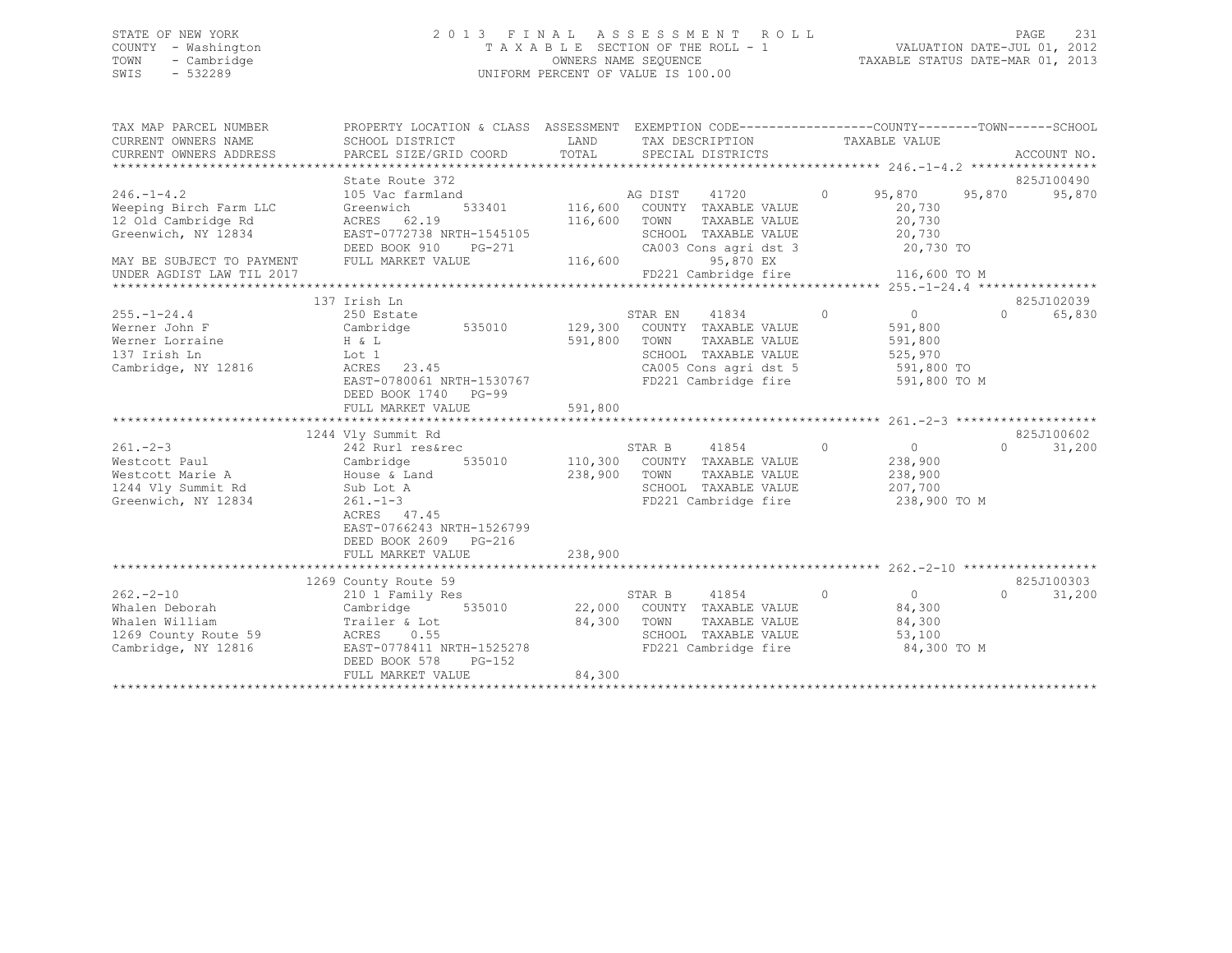## STATE OF NEW YORK 2 0 1 3 F I N A L A S S E S S M E N T R O L L PAGE 232 COUNTY - Washington T A X A B L E SECTION OF THE ROLL - 1 VALUATION DATE-JUL 01, 2012 TOWN - Cambridge OWNERS NAME SEQUENCE TAXABLE STATUS DATE-MAR 01, 2013 SWIS - 532289 UNIFORM PERCENT OF VALUE IS 100.00

| TAX MAP PARCEL NUMBER<br>CURRENT OWNERS NAME<br>CURRENT OWNERS ADDRESS                                                    | PROPERTY LOCATION & CLASS ASSESSMENT EXEMPTION CODE----------------COUNTY-------TOWN------SCHOOL<br>SCHOOL DISTRICT<br>PARCEL SIZE/GRID COORD                            | LAND<br>TOTAL           | TAX DESCRIPTION<br>SPECIAL DISTRICTS                                                                                                                          | TAXABLE VALUE       |                                                                              | ACCOUNT NO.                            |
|---------------------------------------------------------------------------------------------------------------------------|--------------------------------------------------------------------------------------------------------------------------------------------------------------------------|-------------------------|---------------------------------------------------------------------------------------------------------------------------------------------------------------|---------------------|------------------------------------------------------------------------------|----------------------------------------|
|                                                                                                                           |                                                                                                                                                                          |                         |                                                                                                                                                               |                     |                                                                              |                                        |
|                                                                                                                           | 785 King Rd                                                                                                                                                              |                         |                                                                                                                                                               |                     |                                                                              | 825J100691                             |
| $263 - 1 - 19$<br>Wheelock Alan S LE<br>Wheelock Centola Jennifer M Rural Residence<br>785 King Rd<br>Cambridge, NY 12816 | 241 Rural res&aq<br>535010 148,300 STAR B<br>Cambridge<br>ACRES 77.00<br>EAST-0781067 NRTH-1521610<br>DEED BOOK 2949 PG-104                                              |                         | AG DIST<br>41720<br>41854<br>357,000 COUNTY TAXABLE VALUE<br>TOWN<br>TAXABLE VALUE<br>SCHOOL TAXABLE VALUE<br>CA003 Cons agri dst 3                           | $\circ$<br>$\Omega$ | 48,012<br>$\overline{0}$<br>308,988<br>308,988<br>277,788<br>308,988 TO      | 48,012<br>48,012<br>$\Omega$<br>31,200 |
| MAY BE SUBJECT TO PAYMENT<br>UNDER AGDIST LAW TIL 2017                                                                    | FULL MARKET VALUE                                                                                                                                                        | 357,000                 | 48,012 EX<br>FD221 Cambridge fire 357,000 TO M                                                                                                                |                     |                                                                              |                                        |
|                                                                                                                           |                                                                                                                                                                          |                         |                                                                                                                                                               |                     |                                                                              |                                        |
|                                                                                                                           | 1320 County Route 59                                                                                                                                                     |                         |                                                                                                                                                               |                     |                                                                              | 825J100932                             |
| $263. - 1 - 29$<br>White Benjamin L<br>1320 County Route 59<br>Cambridge, NY 12816                                        | 242 Rurl res&rec<br>535010<br>Cambridge<br>505/176 2789/142<br>ACRES 29.85<br>EAST-0779754 NRTH-1524146<br>DEED BOOK 2777 PG-67                                          | 219,500                 | STAR B<br>41854<br>89,300 COUNTY TAXABLE VALUE<br>TOWN<br>TAXABLE VALUE<br>SCHOOL TAXABLE VALUE<br>CA003 Cons agri dst 3<br>FD221 Cambridge fire 219,500 TO M | $\Omega$            | $\overline{0}$<br>219,500<br>219,500<br>188,300<br>219,500 TO                | 31,200<br>$\Omega$                     |
|                                                                                                                           | FULL MARKET VALUE                                                                                                                                                        | 219,500                 |                                                                                                                                                               |                     |                                                                              |                                        |
|                                                                                                                           | 16 Reynolds Rd                                                                                                                                                           |                         |                                                                                                                                                               |                     |                                                                              | 825J100935                             |
| $263. -1 - 32$<br>White Kirby B<br>White Nola D<br>16 Reynolds Rd<br>Cambridge, NY 12816                                  | 242 Rurl res&rec<br>535010<br>Cambridge<br>133,600 TOWN<br>House & Land<br>ACRES 10.40<br>EAST-0779915 NRTH-1526949<br>DEED BOOK 2776 PG-5                               |                         | STAR EN<br>41834<br>57,800 COUNTY TAXABLE VALUE<br>TAXABLE VALUE<br>SCHOOL TAXABLE VALUE<br>CA003 Cons agri dst 3<br>FD221 Cambridge fire                     | $\circ$             | $\overline{0}$<br>133,600<br>133,600<br>67,770<br>133,600 TO<br>133,600 TO M | 65,830<br>$\cap$                       |
|                                                                                                                           | FULL MARKET VALUE                                                                                                                                                        | 133,600                 |                                                                                                                                                               |                     |                                                                              |                                        |
| $263. - 1 - 23.4$<br>White Kirby Etal<br>White Duffield Etal<br>1318 County Route 59<br>Cambridge, NY 12816               | County Route 59<br>312 Vac w/imprv<br>Cambridge<br>535010<br>Lot 4<br>FRNT 70.00 DPTH 73.00<br>EAST-0779445 NRTH-1526271<br>DEED BOOK 843<br>PG-249<br>FULL MARKET VALUE | 1,200<br>6,000<br>6,000 | COUNTY TAXABLE VALUE<br>TOWN<br>TAXABLE VALUE<br>SCHOOL TAXABLE VALUE<br>CA003 Cons agri dst 3<br>FD221 Cambridge fire                                        |                     | 6,000<br>6,000<br>6,000<br>6,000 TO<br>6,000 TO M                            | 825J100692                             |
|                                                                                                                           | ******************************                                                                                                                                           |                         |                                                                                                                                                               |                     | ********************** 263.-1-23.1 ***                                       |                                        |
| $263. - 1 - 23.1$<br>White Nancy<br>1337 County Route 59<br>Cambridge, NY 12816                                           | 1337 County Route 59<br>210 1 Family Res<br>Cambridge 535010<br>Sub Lot 1<br>ACRES 3.71                                                                                  | 263,400                 | STAR B<br>41854<br>36,600 COUNTY TAXABLE VALUE<br>TOWN<br>TAXABLE VALUE<br>SCHOOL TAXABLE VALUE                                                               | $\circ$             | $\overline{0}$<br>263,400<br>263,400<br>232,200                              | $\circ$<br>31,200                      |
|                                                                                                                           | EAST-0779714 NRTH-1526495<br>DEED BOOK 848<br>$PG-241$<br>FULL MARKET VALUE                                                                                              | 263,400                 | CA003 Cons agri dst 3<br>FD221 Cambridge fire                                                                                                                 |                     | 263,400 TO<br>263,400 TO M                                                   |                                        |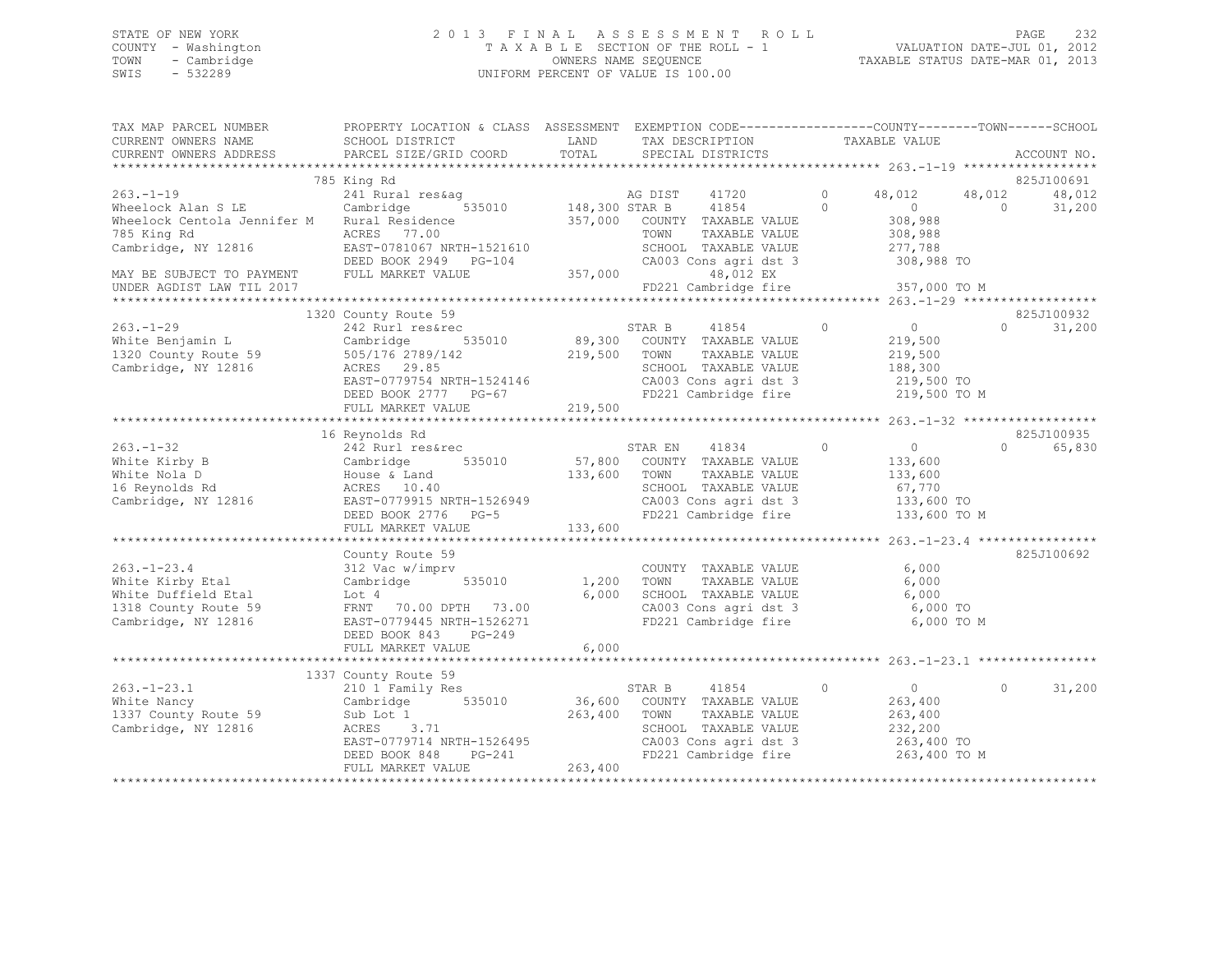## STATE OF NEW YORK 2 0 1 3 F I N A L A S S E S S M E N T R O L L PAGE 233 COUNTY - Washington T A X A B L E SECTION OF THE ROLL - 1 VALUATION DATE-JUL 01, 2012 TOWN - Cambridge OWNERS NAME SEQUENCE TAXABLE STATUS DATE-MAR 01, 2013 SWIS - 532289 UNIFORM PERCENT OF VALUE IS 100.00

| TAX MAP PARCEL NUMBER<br>CURRENT OWNERS NAME                                                                                        | PROPERTY LOCATION & CLASS ASSESSMENT EXEMPTION CODE----------------COUNTY-------TOWN------SCHOOL<br>SCHOOL DISTRICT                                            | LAND                         | TAX DESCRIPTION                                                                                                                           | TAXABLE VALUE                                                                     |                                  |
|-------------------------------------------------------------------------------------------------------------------------------------|----------------------------------------------------------------------------------------------------------------------------------------------------------------|------------------------------|-------------------------------------------------------------------------------------------------------------------------------------------|-----------------------------------------------------------------------------------|----------------------------------|
| CURRENT OWNERS ADDRESS                                                                                                              | PARCEL SIZE/GRID COORD                                                                                                                                         | TOTAL                        | SPECIAL DISTRICTS                                                                                                                         |                                                                                   | ACCOUNT NO.                      |
|                                                                                                                                     |                                                                                                                                                                |                              |                                                                                                                                           |                                                                                   |                                  |
| $263. - 1 - 23.2$<br>White Nancy L<br>1337 County Route 59<br>Cambridge, NY 12816                                                   | County Route 59<br>314 Rural vac<10<br>535010<br>Cambridge<br>Lot 1<br>5.13<br>ACRES<br>EAST-0780186 NRTH-1526542<br>DEED BOOK 2815 PG-299                     | 27,900<br>27,900             | COUNTY TAXABLE VALUE<br>TAXABLE VALUE<br>TOWN<br>SCHOOL TAXABLE VALUE<br>CA003 Cons agri dst 3<br>FD221 Cambridge fire                    | 27,900<br>27,900<br>27,900<br>27,900 TO<br>27,900 TO M                            | 825J100692                       |
|                                                                                                                                     | FULL MARKET VALUE                                                                                                                                              | 27,900                       |                                                                                                                                           |                                                                                   |                                  |
| $279. - 2 - 1.1$<br>Whiteside Terry J<br>225 Midland Dr<br>Asheville, NC 28804                                                      | County Route 74<br>322 Rural vac>10<br>535010<br>Cambridge<br>Vac Land<br>ACRES 16.80<br>EAST-0765441 NRTH-1511221<br>DEED BOOK 632 PG-45                      | 61,000<br>61,000             | COUNTY TAXABLE VALUE<br>TOWN<br>TAXABLE VALUE<br>SCHOOL TAXABLE VALUE<br>CA003 Cons agri dst 3<br>FD221 Cambridge fire                    | 61,000<br>61,000<br>61,000<br>61,000 TO<br>61,000 TO M                            | 825J102048                       |
|                                                                                                                                     | FULL MARKET VALUE                                                                                                                                              | 61,000                       |                                                                                                                                           |                                                                                   |                                  |
|                                                                                                                                     |                                                                                                                                                                |                              |                                                                                                                                           |                                                                                   |                                  |
| $270. - 1 - 33.6$<br>Whitney Terry<br>Whitney Sally J<br>104 Brownell Rd<br>Cambridge, NY 12816                                     | 104 Brownell Rd<br>210 1 Family Res<br>535010<br>Cambridge<br>Land & House<br>Lot 4<br>8.84<br>ACRES<br>EAST-0764460 NRTH-1517863<br>DEED BOOK 694<br>$PG-73$  | 53,400<br>318,200            | STAR B<br>41854<br>COUNTY TAXABLE VALUE<br>TOWN<br>TAXABLE VALUE<br>SCHOOL TAXABLE VALUE<br>CA003 Cons agri dst 3<br>FD221 Cambridge fire | $\circ$<br>$\circ$<br>318,200<br>318,200<br>287,000<br>318,200 TO<br>318,200 TO M | 825J102044<br>$\cap$<br>31,200   |
|                                                                                                                                     | FULL MARKET VALUE                                                                                                                                              | 318,200                      |                                                                                                                                           |                                                                                   |                                  |
| $270. - 1 - 33.8$<br>Whitney Terry E SR<br>Whitney Sally J<br>104 Brownell Rd<br>Cambridge, NY 12816                                | Brownell Rd<br>314 Rural vac<10<br>Cambridge<br>535010<br>FRNT 415.00 DPTH 209.00<br>EAST-0764013 NRTH-1517936<br>DEED BOOK 2614 PG-315<br>FULL MARKET VALUE   | 8,000<br>8,000<br>8,000      | COUNTY TAXABLE VALUE<br>TOWN<br>TAXABLE VALUE<br>SCHOOL TAXABLE VALUE<br>CA003 Cons agri dst 3<br>FD221 Cambridge fire                    | 8,000<br>8,000<br>8,000<br>8,000 TO<br>8,000 TO M                                 |                                  |
|                                                                                                                                     |                                                                                                                                                                |                              |                                                                                                                                           |                                                                                   |                                  |
| $270. - 1 - 14$<br>Widdig Christopher D<br>Widdig Lara J<br>495 Center Cambridge Rd<br>Cambridge, NY 12816<br>********************* | 495 Center Cambridge Rd<br>210 1 Family Res<br>535010<br>Cambridge<br>2.82<br>ACRES<br>EAST-0766549 NRTH-1516826<br>DEED BOOK 3130 PG-327<br>FULL MARKET VALUE | 37,100<br>231,300<br>231,300 | STAR B<br>41854<br>COUNTY TAXABLE VALUE<br>TOWN<br>TAXABLE VALUE<br>SCHOOL TAXABLE VALUE<br>FD221 Cambridge fire                          | $\circ$<br>$\Omega$<br>231,300<br>231,300<br>200,100<br>231,300 TO M              | 825J100801<br>$\Omega$<br>31,200 |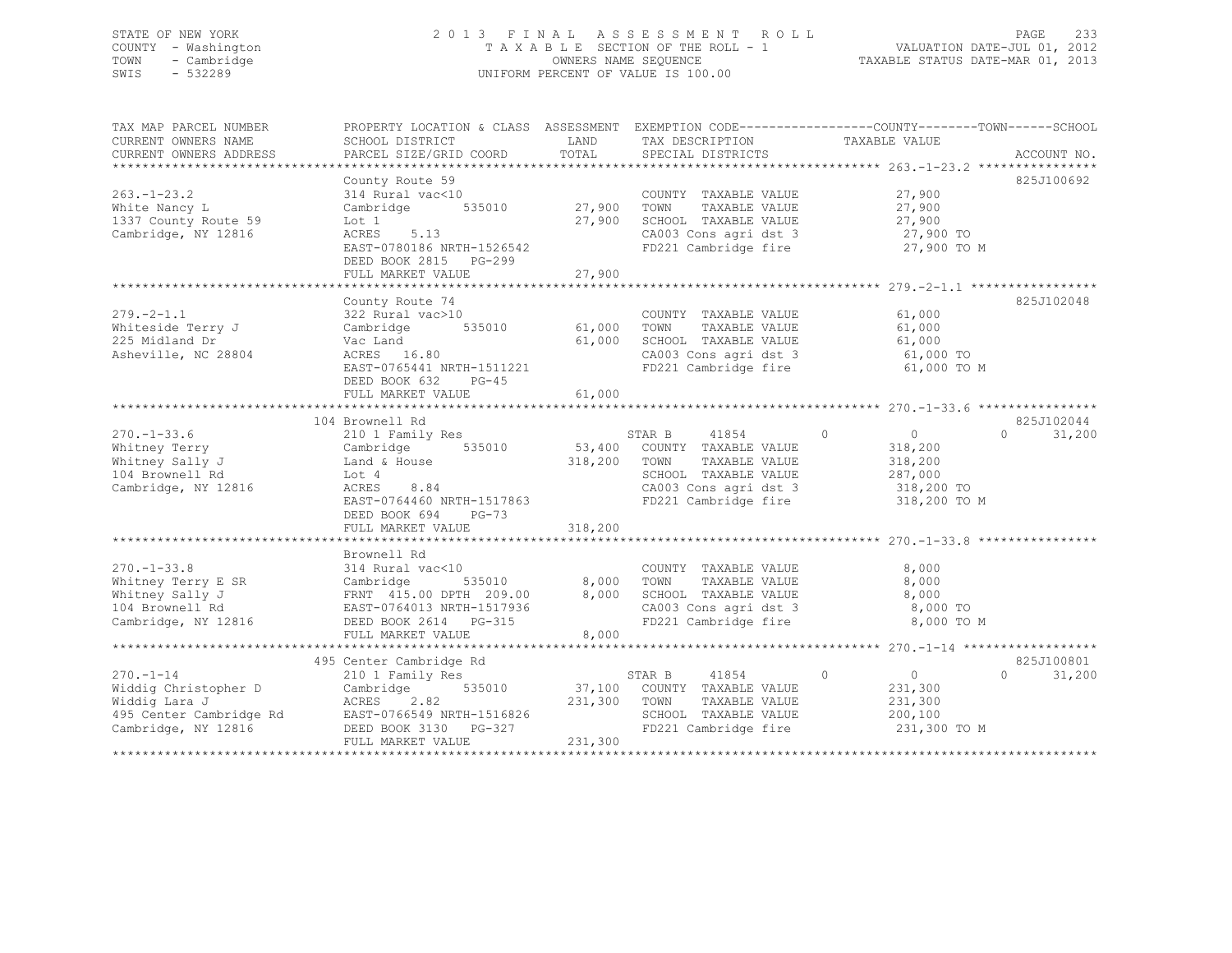### STATE OF NEW YORK 2 0 1 3 F I N A L A S S E S S M E N T R O L L PAGE 234 COUNTY - Washington T A X A B L E SECTION OF THE ROLL - 1 VALUATION DATE-JUL 01, 2012 TOWN - Cambridge OWNERS NAME SEQUENCE TAXABLE STATUS DATE-MAR 01, 2013 SWIS - 532289 UNIFORM PERCENT OF VALUE IS 100.00

TAX MAP PARCEL NUMBER PROPERTY LOCATION & CLASS ASSESSMENT EXEMPTION CODE------------------------------TOWN-------SCHOOL

| CURRENT OWNERS NAME                           | SCHOOL DISTRICT                                                                                                                                                                                                                                  | LAND         | TAX DESCRIPTION                                    |         | TAXABLE VALUE   |            |             |
|-----------------------------------------------|--------------------------------------------------------------------------------------------------------------------------------------------------------------------------------------------------------------------------------------------------|--------------|----------------------------------------------------|---------|-----------------|------------|-------------|
| CURRENT OWNERS ADDRESS PARCEL SIZE/GRID COORD |                                                                                                                                                                                                                                                  | TOTAL        | SPECIAL DISTRICTS                                  |         |                 |            | ACCOUNT NO. |
|                                               |                                                                                                                                                                                                                                                  |              |                                                    |         |                 |            |             |
|                                               | 306 Whiteside Rd                                                                                                                                                                                                                                 |              |                                                    |         |                 |            | 825J100868  |
| $279. - 1 - 6.2$                              | 280 Res Multiple                                                                                                                                                                                                                                 |              |                                                    | $\circ$ | 111,950 111,950 |            | 111,950     |
|                                               |                                                                                                                                                                                                                                                  |              | AGED-ALL 41800<br>30,100 STAR EN 41834             | $\circ$ | $\overline{0}$  | $\bigcirc$ | 65,830      |
|                                               |                                                                                                                                                                                                                                                  |              | 223,900 COUNTY TAXABLE VALUE                       |         | 111,950         |            |             |
|                                               |                                                                                                                                                                                                                                                  |              | TAXABLE VALUE<br>TOWN                              |         | 111,950         |            |             |
|                                               | Johnsonville, NY 12094-2024 EAST-0764956 NRTH-1510877                                                                                                                                                                                            |              | SCHOOL TAXABLE VALUE                               |         | 46,120          |            |             |
|                                               |                                                                                                                                                                                                                                                  |              |                                                    |         |                 |            |             |
|                                               |                                                                                                                                                                                                                                                  |              |                                                    |         |                 |            |             |
|                                               |                                                                                                                                                                                                                                                  |              |                                                    |         |                 |            |             |
|                                               | 89 Tollison Rd                                                                                                                                                                                                                                   |              |                                                    |         |                 |            | 825J100698  |
| $279. - 1 - 6.1$                              | 210 1 Family Res                                                                                                                                                                                                                                 |              | AG DIST<br>41720                                   | $\circ$ | 199,354         | 199,354    | 199,354     |
| Wilbur Clifford                               | Cambridge 535010 342,800 STAR B 41854                                                                                                                                                                                                            |              |                                                    | $\circ$ | $\overline{0}$  | $\circ$    | 31,200      |
| Wilbur Janice                                 | Farm                                                                                                                                                                                                                                             |              |                                                    |         | 647,146         |            |             |
|                                               |                                                                                                                                                                                                                                                  |              | 846,500 COUNTY TAXABLE VALUE<br>TOWN TAXABLE VALUE |         | 647,146         |            |             |
|                                               |                                                                                                                                                                                                                                                  |              | SCHOOL TAXABLE VALUE                               |         | 615,946         |            |             |
|                                               |                                                                                                                                                                                                                                                  |              |                                                    |         |                 |            |             |
|                                               |                                                                                                                                                                                                                                                  |              |                                                    |         |                 |            |             |
|                                               |                                                                                                                                                                                                                                                  |              |                                                    |         |                 |            |             |
|                                               |                                                                                                                                                                                                                                                  |              |                                                    |         |                 |            |             |
|                                               | South Cambridge Rd                                                                                                                                                                                                                               |              |                                                    |         |                 |            |             |
| $279. - 1 - 10.3$                             | 100 Agricultural                                                                                                                                                                                                                                 |              | AG DIST<br>41720                                   | $\circ$ | 170,167 170,167 |            | 170,167     |
| Wilbur Clifford                               | Greenwich 533401                                                                                                                                                                                                                                 |              | 213,100 COUNTY TAXABLE VALUE                       |         | 220,833         |            |             |
| Wilbur Janice                                 |                                                                                                                                                                                                                                                  | 391,000 TOWN |                                                    |         | 220,833         |            |             |
| 313 Whiteside Rd                              | Farm<br>Agmt 812/262<br>ACRES 76.74                                                                                                                                                                                                              |              | TOWN     TAXABLE VALUE<br>SCHOOL   TAXABLE VALUE   |         | 220,833         |            |             |
| Johnsonville, NY 12094 ACRES 76.74            |                                                                                                                                                                                                                                                  |              | CA003 Cons agri dst 3                              |         | 220,833 TO      |            |             |
|                                               |                                                                                                                                                                                                                                                  |              |                                                    |         |                 |            |             |
|                                               |                                                                                                                                                                                                                                                  |              |                                                    |         |                 |            |             |
|                                               |                                                                                                                                                                                                                                                  |              |                                                    |         |                 |            |             |
|                                               | EXECT TO PAYMENT<br>EXECT TO PAYMENT<br>EXECT TO PAYMENT BEED BOOK 2987 PG-23<br>TD221 Cambridge fire 391,000 TO M<br>TO,167 EX<br>TD221 Cambridge fire 391,000 TO M<br>TO,167 EX<br>TD221 Cambridge fire 391,000 TO M<br>TO,167 EX<br>TD221 Cam |              |                                                    |         |                 |            |             |
|                                               | Center Cambridge Rd                                                                                                                                                                                                                              |              |                                                    |         |                 |            |             |
| $279. - 1 - 14.4$                             |                                                                                                                                                                                                                                                  |              | AG DIST<br>41720                                   | $\circ$ | 52,877 52,877   |            | 52,877      |
|                                               | 322 Rural vac>10                                                                                                                                                                                                                                 |              |                                                    |         |                 |            |             |
| wilbur Clifford                               | Greenwich<br>533401                                                                                                                                                                                                                              |              | 61,000 COUNTY TAXABLE VALUE                        |         | 8,123           |            |             |
| Wilbur Janice                                 | lot 4                                                                                                                                                                                                                                            | 61,000       | TOWN<br>TOWN TAXABLE VALUE<br>SCHOOL TAXABLE VALUE |         | 8,123           |            |             |
| 313 Whiteside Rd                              | $ACRES$ 16.99                                                                                                                                                                                                                                    |              |                                                    |         | 8,123           |            |             |
|                                               | Johnsonville, NY 12094 EAST-0756684 NRTH-1512279                                                                                                                                                                                                 |              | CA003 Cons agri dst 3                              |         | 8,123 TO        |            |             |
|                                               |                                                                                                                                                                                                                                                  |              |                                                    |         |                 |            |             |
|                                               | DEED BOOK 1734 PG-178<br>MAY BE SUBJECT TO PAYMENT FULL MARKET VALUE 61,000 FD221 Cambridge fire                                                                                                                                                 |              |                                                    |         | 61,000 TO M     |            |             |
| UNDER AGDIST LAW TIL 2017                     |                                                                                                                                                                                                                                                  |              |                                                    |         |                 |            |             |
|                                               |                                                                                                                                                                                                                                                  |              |                                                    |         |                 |            |             |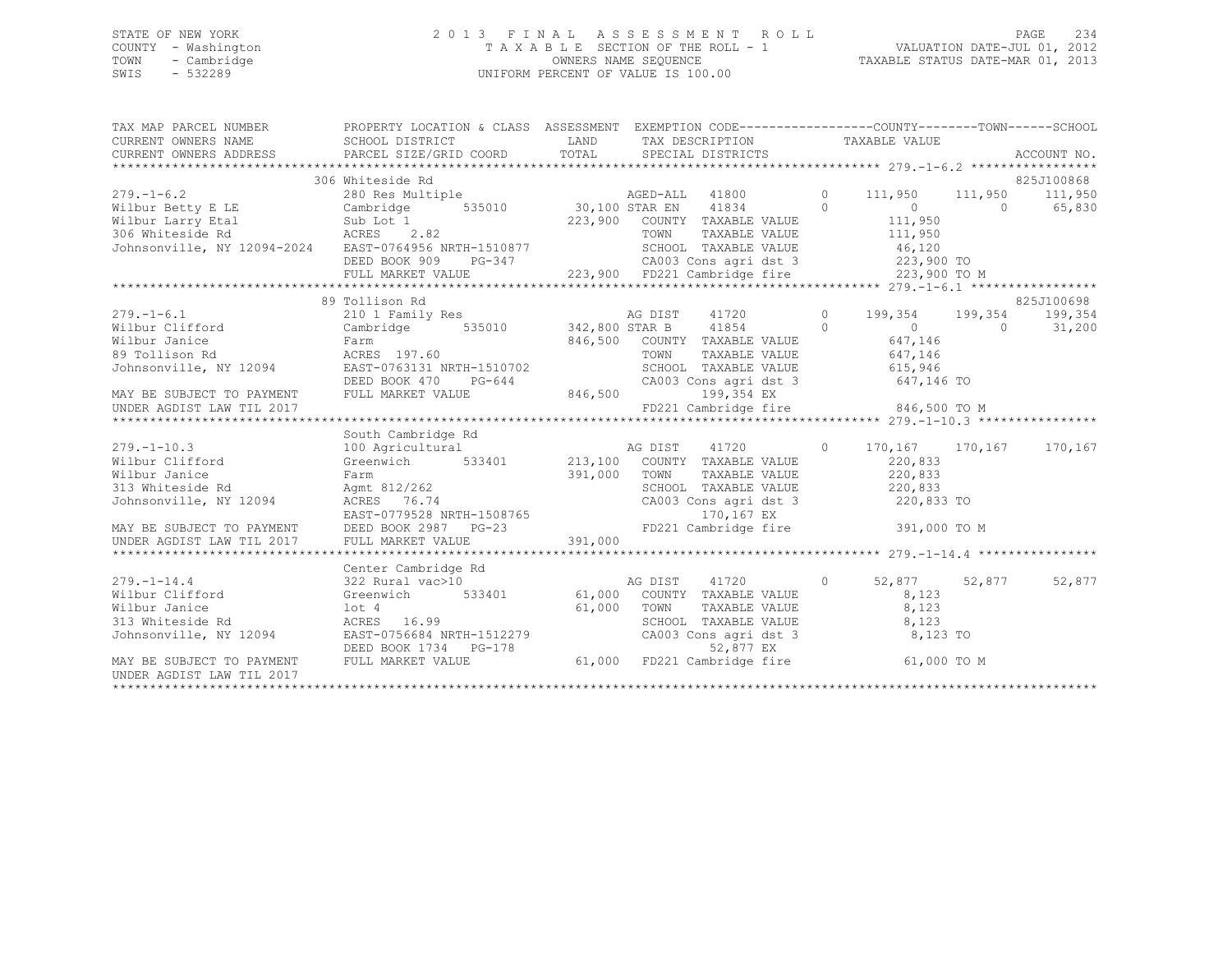## STATE OF NEW YORK 2 0 1 3 F I N A L A S S E S S M E N T R O L L PAGE 235 COUNTY - Washington T A X A B L E SECTION OF THE ROLL - 1 VALUATION DATE-JUL 01, 2012 TOWN - Cambridge OWNERS NAME SEQUENCE TAXABLE STATUS DATE-MAR 01, 2013 SWIS - 532289 UNIFORM PERCENT OF VALUE IS 100.00

| TAX MAP PARCEL NUMBER<br>CURRENT OWNERS NAME<br>CURRENT OWNERS NAME<br>CURRENT OWNERS ADDRESS                                                                                                                                                                                            | PROPERTY LOCATION & CLASS ASSESSMENT EXEMPTION CODE---------------COUNTY-------TOWN------SCHOOL |                                                              |       |        |
|------------------------------------------------------------------------------------------------------------------------------------------------------------------------------------------------------------------------------------------------------------------------------------------|-------------------------------------------------------------------------------------------------|--------------------------------------------------------------|-------|--------|
|                                                                                                                                                                                                                                                                                          | Center Cambridge Rd                                                                             |                                                              |       |        |
|                                                                                                                                                                                                                                                                                          |                                                                                                 |                                                              |       |        |
|                                                                                                                                                                                                                                                                                          |                                                                                                 |                                                              |       |        |
|                                                                                                                                                                                                                                                                                          |                                                                                                 | TAXABLE VALUE                                                | 4,734 |        |
| Wilbur Janice $10t$ 5 $32,500$ TOWN 313 Whiteside Rd ACRES 6.00 SCHOC<br>Johnsonville, NY 12094 EAST-0757207 NRTH-1512577 CA003                                                                                                                                                          |                                                                                                 |                                                              |       |        |
|                                                                                                                                                                                                                                                                                          |                                                                                                 | SCHOOL TAXABLE VALUE 4,734<br>CA003 Cons agri dst 3 4,734 TO |       |        |
| MAY BE SUBJECT TO PAYMENT<br>MAY BE SUBJECT TO PAYMENT FULL MARKET VALUE 32,500 FD221 Cambridge fire 32,500 TO M                                                                                                                                                                         |                                                                                                 |                                                              |       |        |
|                                                                                                                                                                                                                                                                                          |                                                                                                 |                                                              |       |        |
| UNDER AGDIST LAW TIL 2017                                                                                                                                                                                                                                                                |                                                                                                 |                                                              |       |        |
|                                                                                                                                                                                                                                                                                          |                                                                                                 |                                                              |       |        |
|                                                                                                                                                                                                                                                                                          |                                                                                                 |                                                              |       |        |
|                                                                                                                                                                                                                                                                                          |                                                                                                 |                                                              |       |        |
|                                                                                                                                                                                                                                                                                          |                                                                                                 |                                                              |       |        |
|                                                                                                                                                                                                                                                                                          |                                                                                                 |                                                              |       |        |
|                                                                                                                                                                                                                                                                                          |                                                                                                 |                                                              |       |        |
|                                                                                                                                                                                                                                                                                          |                                                                                                 |                                                              |       |        |
|                                                                                                                                                                                                                                                                                          |                                                                                                 |                                                              |       |        |
| Wilbur Janice<br>Wilbur Janice<br>38,100 TOWN TAXABLE VALUE<br>38,100 TOWN TAXABLE VALUE<br>38,100 TOWN TAXABLE VALUE<br>2,699<br>SCHOOL TAXABLE VALUE<br>2,699<br>2,699<br>2,699<br>2,699<br>2,699<br>2,699<br>2,699<br>DEED BOOK 1734 PG-178<br>BEED BOOK<br>UNDER AGDIST LAW TIL 2017 |                                                                                                 |                                                              |       |        |
|                                                                                                                                                                                                                                                                                          |                                                                                                 |                                                              |       |        |
|                                                                                                                                                                                                                                                                                          | Center Cambridge Rd                                                                             |                                                              |       |        |
|                                                                                                                                                                                                                                                                                          |                                                                                                 |                                                              |       | 37,272 |
|                                                                                                                                                                                                                                                                                          |                                                                                                 |                                                              |       |        |
|                                                                                                                                                                                                                                                                                          |                                                                                                 |                                                              |       |        |
|                                                                                                                                                                                                                                                                                          |                                                                                                 |                                                              |       |        |
|                                                                                                                                                                                                                                                                                          |                                                                                                 |                                                              |       |        |
|                                                                                                                                                                                                                                                                                          |                                                                                                 |                                                              |       |        |
| 279.-1-14.7 Center Cambridge Rd<br>Wilbur Clifford 314 Rural vac<10<br>Wilbur Clifford Greenwich 533401 42,100 COUNTY TAXABLE VALUE 4,828<br>Wilbur Janice 10t 7<br>313 Whiteside Rd ACRES 8.52<br>Johnsonville, NY 12094 EAST-0758281 N<br>UNDER AGDIST LAW TIL 2017                    |                                                                                                 |                                                              |       |        |
|                                                                                                                                                                                                                                                                                          |                                                                                                 |                                                              |       |        |
|                                                                                                                                                                                                                                                                                          |                                                                                                 |                                                              |       |        |
|                                                                                                                                                                                                                                                                                          |                                                                                                 |                                                              |       |        |
|                                                                                                                                                                                                                                                                                          |                                                                                                 |                                                              |       |        |
|                                                                                                                                                                                                                                                                                          |                                                                                                 |                                                              |       |        |
|                                                                                                                                                                                                                                                                                          |                                                                                                 |                                                              |       |        |
|                                                                                                                                                                                                                                                                                          |                                                                                                 |                                                              |       |        |
|                                                                                                                                                                                                                                                                                          |                                                                                                 |                                                              |       |        |
| Wilbur Janice<br>Wilbur Janice<br>2,123<br>313 Whiteside Rd<br>313 Whiteside Rd<br>313 Whiteside Rd<br>313 Whiteside Rd<br>313 Whiteside Rd<br>313 Whiteside Rd<br>313 Whiteside Rd<br>313 Whiteside Rd<br>313 Whiteside Rd<br>32,123<br>32,123<br>32,123<br>                            |                                                                                                 |                                                              |       |        |
| UNDER AGDIST LAW TIL 2017                                                                                                                                                                                                                                                                |                                                                                                 |                                                              |       |        |
|                                                                                                                                                                                                                                                                                          |                                                                                                 |                                                              |       |        |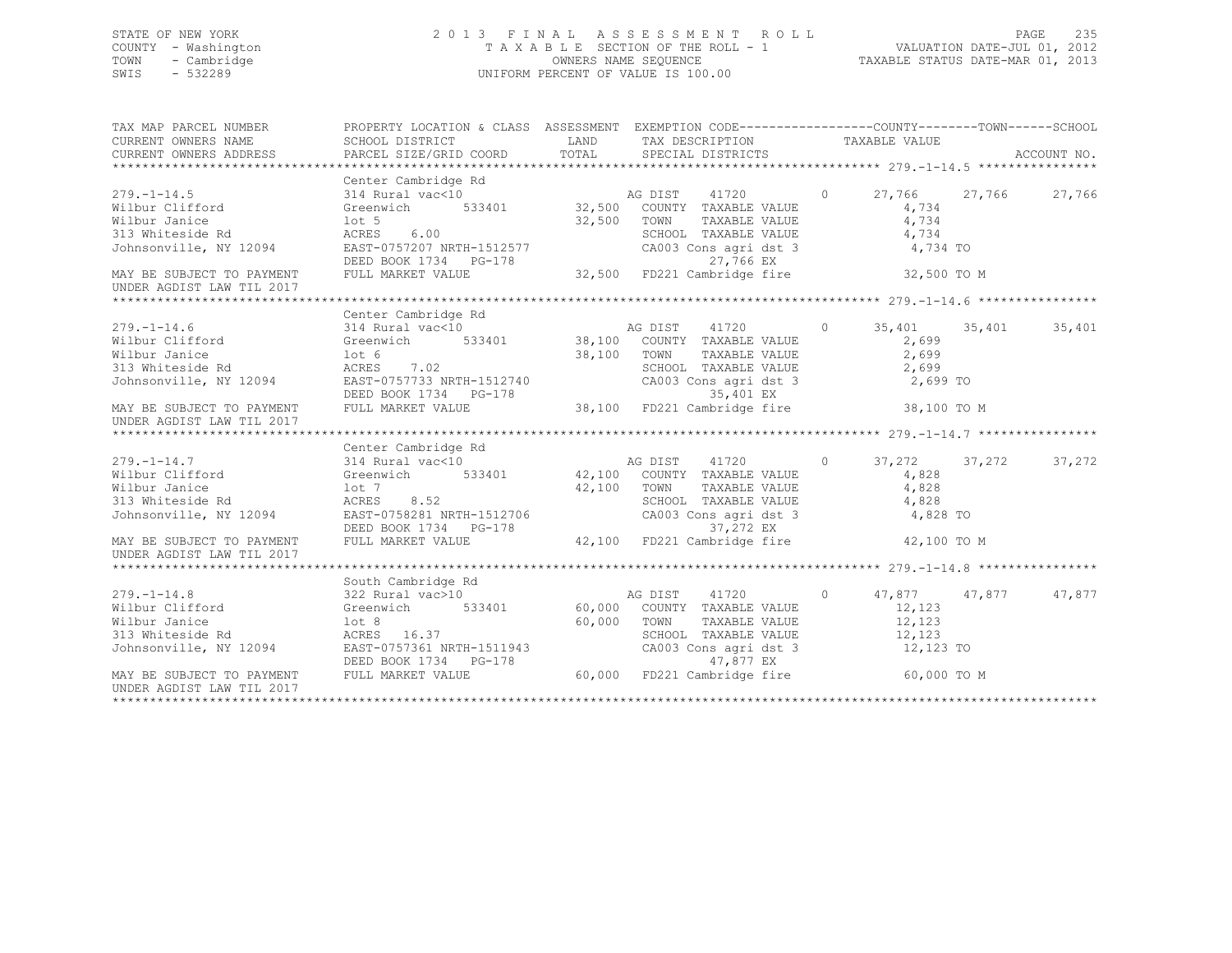## STATE OF NEW YORK 2 0 1 3 F I N A L A S S E S S M E N T R O L L PAGE 236 COUNTY - Washington T A X A B L E SECTION OF THE ROLL - 1 VALUATION DATE-JUL 01, 2012 TOWN - Cambridge OWNERS NAME SEQUENCE TAXABLE STATUS DATE-MAR 01, 2013 SWIS - 532289 UNIFORM PERCENT OF VALUE IS 100.00

| TAX MAP PARCEL NUMBER<br>CURRENT OWNERS NAME | PROPERTY LOCATION & CLASS ASSESSMENT EXEMPTION CODE----------------COUNTY-------TOWN------SCHOOL<br>SCHOOL DISTRICT                                                               | LAND    | TAX DESCRIPTION TAXABLE VALUE                             |         |               |             |
|----------------------------------------------|-----------------------------------------------------------------------------------------------------------------------------------------------------------------------------------|---------|-----------------------------------------------------------|---------|---------------|-------------|
| CURRENT OWNERS ADDRESS                       | PARCEL SIZE/GRID COORD                                                                                                                                                            | TOTAL   | SPECIAL DISTRICTS                                         |         |               | ACCOUNT NO. |
|                                              |                                                                                                                                                                                   |         |                                                           |         |               |             |
|                                              | South Cambridge Rd                                                                                                                                                                |         |                                                           |         |               |             |
| $279. - 1 - 14.9$                            | 322 Rural vac>10                                                                                                                                                                  |         | AG DIST 41720                                             | $\circ$ | 53,716 53,716 | 53,716      |
| Wilbur Clifford                              |                                                                                                                                                                                   |         |                                                           |         | 12,984        |             |
| Wilbur Janice                                | lot 9                                                                                                                                                                             | 66,700  | TOWN<br>TAXABLE VALUE                                     |         | 12,984        |             |
| 313 Whiteside Rd                             | ACRES 19.83                                                                                                                                                                       |         | SCHOOL TAXABLE VALUE                                      |         | 12,984        |             |
| Johnsonville, NY 12094                       | EAST-0757866 NRTH-1511731<br>DEED BOOK 1734 PG-178                                                                                                                                |         | CA003 Cons agri dst 3<br>53,716 EX                        |         | 12,984 TO     |             |
| MAY BE SUBJECT TO PAYMENT                    | FULL MARKET VALUE                                                                                                                                                                 |         | 66,700 FD221 Cambridge fire                               |         | 66,700 TO M   |             |
| UNDER AGDIST LAW TIL 2017                    |                                                                                                                                                                                   |         |                                                           |         |               |             |
|                                              |                                                                                                                                                                                   |         |                                                           |         |               |             |
|                                              | South Cambridge Rd                                                                                                                                                                |         |                                                           |         |               |             |
| $279. - 1 - 14.10$                           |                                                                                                                                                                                   |         |                                                           |         | 54,238 54,238 | 54,238      |
| Wilbur Clifford                              |                                                                                                                                                                                   |         |                                                           |         | 14,562        |             |
| Wilbur Janice                                | lot 10                                                                                                                                                                            | 68,800  | TAXABLE VALUE<br>TOWN                                     |         | 14,562        |             |
|                                              |                                                                                                                                                                                   |         | SCHOOL TAXABLE VALUE                                      |         |               |             |
| 313 Whiteside Rd<br>Johnsonville, NY 12094   |                                                                                                                                                                                   |         |                                                           |         |               |             |
|                                              |                                                                                                                                                                                   |         |                                                           |         |               |             |
| MAY BE SUBJECT TO PAYMENT                    | ACRES 21.03<br>EAST-0758277 NRTH-1511363<br>DEED BOOK 1734 PG-178 68,800 FD221 Cambridge fire 68,800 TO MARKET VALUE<br>FULL MARKET VALUE 68,800 FD221 Cambridge fire 68,800 TO M |         |                                                           |         |               |             |
| UNDER AGDIST LAW TIL 2017                    |                                                                                                                                                                                   |         |                                                           |         |               |             |
|                                              |                                                                                                                                                                                   |         |                                                           |         |               |             |
|                                              | South Cambridge Rd                                                                                                                                                                |         |                                                           |         |               |             |
| $279. - 1 - 14.11$                           |                                                                                                                                                                                   |         |                                                           | $\circ$ | 53,269 53,269 | 53,269      |
| Wilbur Clifford                              | $322 \text{ Rural vac} > 10$ $322 \text{ Rural vac} > 10$ $333401$ $62,500 \text{ COUNTY} \text{ TaxABLE VALUE}$                                                                  |         |                                                           |         | 9,231         |             |
| Wilbur Janice                                | $1$ ot $11$                                                                                                                                                                       | 62,500  | TAXABLE VALUE<br>TOWN                                     |         | 9,231         |             |
| 313 Whiteside Rd                             | ACRES 17.57                                                                                                                                                                       |         |                                                           |         |               |             |
| Johnsonville, NY 12094                       | EAST-0758653 NRTH-1510741                                                                                                                                                         |         | SCHOOL TAXABLE VALUE 9,231<br>CA003 Cons_agri dst 3 9,231 |         | 9,231 TO      |             |
|                                              | DEED BOOK 1734 PG-178                                                                                                                                                             |         | 53,269 EX                                                 |         |               |             |
| MAY BE SUBJECT TO PAYMENT                    | FULL MARKET VALUE                                                                                                                                                                 |         | 62,500 FD221 Cambridge fire                               |         | 62,500 TO M   |             |
| UNDER AGDIST LAW TIL 2017                    |                                                                                                                                                                                   |         |                                                           |         |               |             |
|                                              |                                                                                                                                                                                   |         |                                                           |         |               |             |
|                                              | County Route 74                                                                                                                                                                   |         |                                                           |         |               | 825J100236  |
| $279. - 2 - 31.1$                            | 120 Field crops                                                                                                                                                                   |         | AG DIST 41720 0                                           |         | 73,351 73,351 | 73,351      |
| Wilbur Clifford                              | Cambridge<br>535010                                                                                                                                                               |         | 115,400 COUNTY TAXABLE VALUE                              |         | 42,049        |             |
| Wilbur Janice                                | $1$ ot $4$                                                                                                                                                                        | 115,400 | TAXABLE VALUE<br>TOWN                                     |         | 42,049        |             |
| 313 Whiteside Rd                             |                                                                                                                                                                                   |         | SCHOOL TAXABLE VALUE                                      |         |               |             |
| Johnsonville, NY 12094                       |                                                                                                                                                                                   |         |                                                           |         | 42,049        |             |
|                                              |                                                                                                                                                                                   |         |                                                           |         |               |             |
| MAY BE SUBJECT TO PAYMENT                    | ACRES 90.37<br>EAST-0766099 NRTH-1508158<br>DEED BOOK 2465 PG-14<br>FULL MARKET VALUE 115,400 FD221 Cambridge fire 115,400 TO M                                                   |         |                                                           |         |               |             |
| UNDER AGDIST LAW TIL 2017                    |                                                                                                                                                                                   |         |                                                           |         |               |             |
|                                              |                                                                                                                                                                                   |         |                                                           |         |               |             |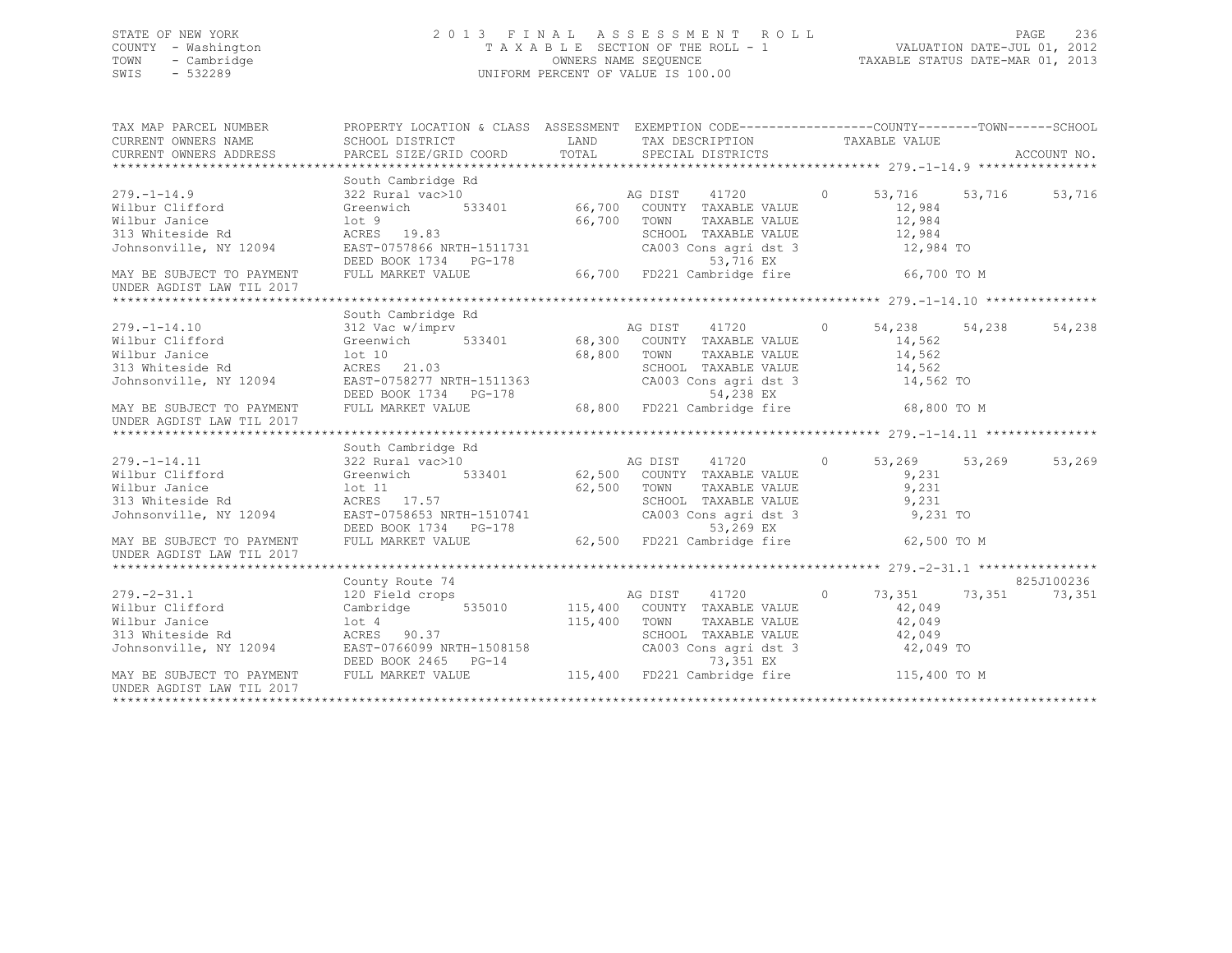## STATE OF NEW YORK 2 0 1 3 F I N A L A S S E S S M E N T R O L L PAGE 237 COUNTY - Washington T A X A B L E SECTION OF THE ROLL - 1 VALUATION DATE-JUL 01, 2012 TOWN - Cambridge OWNERS NAME SEQUENCE TAXABLE STATUS DATE-MAR 01, 2013 SWIS - 532289 UNIFORM PERCENT OF VALUE IS 100.00

| TAX MAP PARCEL NUMBER<br>CURRENT OWNERS NAME<br>CURRENT OWNERS ADDRESS                                                                                        |                                                                                                                                                                                                                                                                                  |                     |                                                                                                                                                                                 |                                                                                       |       |        |
|---------------------------------------------------------------------------------------------------------------------------------------------------------------|----------------------------------------------------------------------------------------------------------------------------------------------------------------------------------------------------------------------------------------------------------------------------------|---------------------|---------------------------------------------------------------------------------------------------------------------------------------------------------------------------------|---------------------------------------------------------------------------------------|-------|--------|
|                                                                                                                                                               |                                                                                                                                                                                                                                                                                  |                     |                                                                                                                                                                                 |                                                                                       |       |        |
| $279. - 2 - 31.6$<br>Wilbur Clifford<br>Wilbur Janice<br>313 Whiteside Rd<br>Johnsonville, NY 12094<br>MAY BE SUBJECT TO PAYMENT                              | County Route 74<br>County Route 74<br>105 Vac farmland Mag DIST 41720<br>Cambridge 535010 26,400 COUNTY TAXABLE VALUE                                                                                                                                                            |                     |                                                                                                                                                                                 | 17,746 17,746 17,746<br>$\circ$<br>8,654<br>8,654<br>8,654<br>8,654 TO<br>26,400 TO M |       |        |
| UNDER AGDIST LAW TIL 2017                                                                                                                                     | FULL MARKET VALUE                                                                                                                                                                                                                                                                | 26,400              |                                                                                                                                                                                 |                                                                                       |       |        |
|                                                                                                                                                               |                                                                                                                                                                                                                                                                                  |                     |                                                                                                                                                                                 |                                                                                       |       |        |
| $279. - 2 - 31.7$<br>Wilbur Clifford<br>Wilbur Janice<br>313 Whiteside Rd<br>Johnsonville, NY 12094<br>MAY BE SUBJECT TO PAYMENT<br>UNDER AGDIST LAW TIL 2017 | County Route 74<br>105 Vac farmland<br>Cambridge 535010 17,300 COUNTY TAXABLE VALUE<br>lot <sub>6</sub><br>341/176, 341/180<br>ACRES 13.73<br>DEED BOOK 2465 PG-14<br>FULL MARKET VALUE                                                                                          | 17,300              | AG DIST 41720<br>17,300 COOKNI IMMEDIE VALUE<br>SCHOOL TAXABLE VALUE<br>SCHOOL TAXABLE VALUE<br>CA003 Cons agri dst 3 10,065 TO<br>7,235 EX<br>FD221 Cambridge fire 17,300 TO M | $\circ$<br>7,235<br>10,065                                                            | 7,235 | 7,235  |
|                                                                                                                                                               | County Route 74                                                                                                                                                                                                                                                                  |                     |                                                                                                                                                                                 |                                                                                       |       |        |
| $279. - 2 - 31.8$<br>Wilbur Clifford<br>Wilbur Janice<br>313 Whiteside Rd<br>Johnsonville, NY 12094<br>MAY BE SUBJECT TO PAYMENT<br>UNDER AGDIST LAW TIL 2017 | 105 Vac farmland<br>Cambridge 535010<br>$1$ ot 5<br>10t 5<br>341/176, 341/180<br>ACRES 5.15<br>EAST-0766771 NRTH-1507468<br>--- 2007 2465 PG-14<br>PED221 C<br>FULL MARKET VALUE                                                                                                 | 6,900 TOWN<br>6,900 | AG DIST 41720<br>6,900 COUNTY TAXABLE VALUE<br>TAXABLE VALUE<br>SCHOOL TAXABLE VALUE<br>CA003 Cons agri dst 3 3,497 TO<br>3,403 EX<br>FD221 Cambridge fire 6,900 TO M           | $\circ$<br>3,403<br>3,497<br>3,497<br>3,497                                           | 3,403 | 3,403  |
|                                                                                                                                                               |                                                                                                                                                                                                                                                                                  |                     |                                                                                                                                                                                 |                                                                                       |       |        |
| $288. - 1 - 32$<br>Wilbur Clifford<br>Wilbur Janice<br>313 Whiteside Rd<br>Johnsonville, NY 12094<br>MAY BE SUBJECT TO PAYMENT<br>UNDER AGDIST LAW TIL 2017   | County Route 59A<br>105 Vac farmland<br>Carminiana As $11/20$<br>Carminiana 535010 77,500 COUNTY TAXABLE VALUE<br>1018 101/176, 341/180 77,500 TOWN TAXABLE VALUE<br>241/176, 341/180 57,500 TOWN TAXABLE VALUE<br>26 ACRES 60.48 CA003 Cons agri dst 3<br>EAST-0766471 NRTH-150 |                     | AG DIST 41720<br>TAXABLE VALUE<br>SCHOOL TAXABLE VALUE 23,487<br>CA003 Cons agri dst 3 23,487 TO<br>54,013 EX<br>FD221 Cambridge fire 77,500 TO M                               | $\circ$<br>54,013 54,013<br>23,487<br>23,487                                          |       | 54,013 |
|                                                                                                                                                               |                                                                                                                                                                                                                                                                                  |                     |                                                                                                                                                                                 |                                                                                       |       |        |
|                                                                                                                                                               | Vly Summit Rd                                                                                                                                                                                                                                                                    |                     |                                                                                                                                                                                 |                                                                                       |       |        |
| $261. -2 - 16.6$<br>Voltaire and the Cambridge<br>11 Meader Rd Aban Dump<br>Greenwich, NY 12834 ACRES 5.81                                                    | 852 Landfill<br>535010 8,000<br>EAST-0765668 NRTH-1526607<br>DEED BOOK 2539 PG-200                                                                                                                                                                                               |                     | COUNTY TAXABLE VALUE<br>TAXABLE VALUE<br>TOWN<br>8,000 SCHOOL TAXABLE VALUE<br>FD221 Cambridge fire 8,000 TO M                                                                  | 8,000<br>8,000<br>8,000                                                               |       |        |
|                                                                                                                                                               | FULL MARKET VALUE                                                                                                                                                                                                                                                                | 8,000               |                                                                                                                                                                                 |                                                                                       |       |        |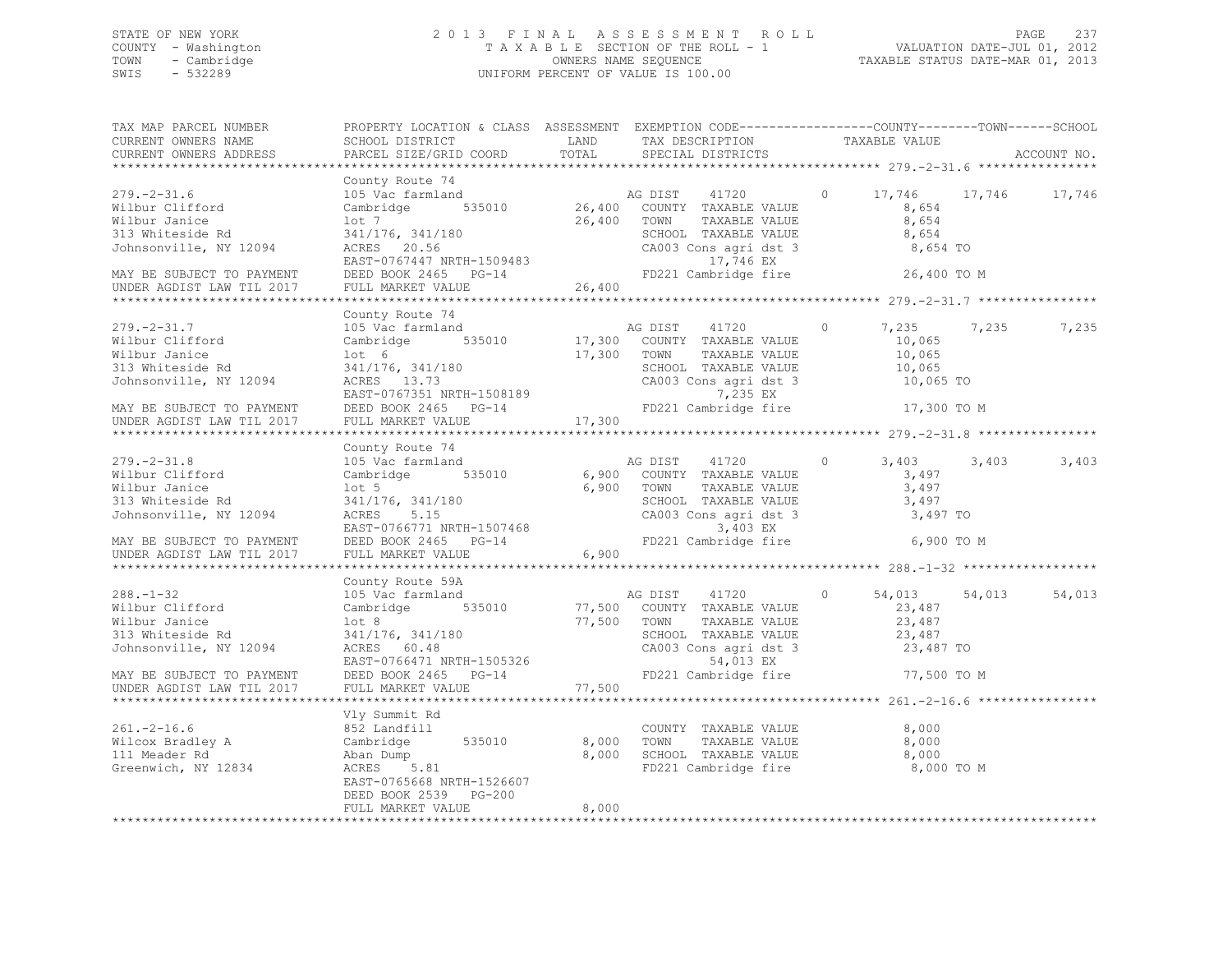## STATE OF NEW YORK 2 0 1 3 F I N A L A S S E S S M E N T R O L L PAGE 238 COUNTY - Washington T A X A B L E SECTION OF THE ROLL - 1 VALUATION DATE-JUL 01, 2012 TOWN - Cambridge OWNERS NAME SEQUENCE TAXABLE STATUS DATE-MAR 01, 2013 SWIS - 532289 UNIFORM PERCENT OF VALUE IS 100.00

| TAX MAP PARCEL NUMBER<br>CURRENT OWNERS NAME<br>CURRENT OWNERS ADDRESS                                                     | PROPERTY LOCATION & CLASS ASSESSMENT EXEMPTION CODE----------------COUNTY-------TOWN------SCHOOL<br>SCHOOL DISTRICT<br>PARCEL SIZE/GRID COORD                          | LAND<br>TOTAL                 | TAX DESCRIPTION<br>SPECIAL DISTRICTS                                                                                                      | TAXABLE VALUE                                                                            | ACCOUNT NO.                    |
|----------------------------------------------------------------------------------------------------------------------------|------------------------------------------------------------------------------------------------------------------------------------------------------------------------|-------------------------------|-------------------------------------------------------------------------------------------------------------------------------------------|------------------------------------------------------------------------------------------|--------------------------------|
| $271. - 2 - 17.4$<br>Wiley William A<br>Stanton Sharon L<br>82 Wright Rd<br>Cambridge, NY 12816                            | Wright Rd<br>314 Rural vac<10<br>535010<br>Cambridge<br>$P/O$ lot 2<br>FRNT 166.00 DPTH 93.00<br>EAST-0774992 NRTH-1518105<br>DEED BOOK 2272 PG-7<br>FULL MARKET VALUE | 400<br>400<br>400             | COUNTY TAXABLE VALUE<br>TOWN<br>TAXABLE VALUE<br>SCHOOL TAXABLE VALUE<br>CA003 Cons agri dst 3<br>FD221 Cambridge fire                    | 400<br>400<br>400<br>400 TO<br>400 TO M                                                  |                                |
|                                                                                                                            |                                                                                                                                                                        |                               |                                                                                                                                           |                                                                                          |                                |
| $271 - 2 - 23.1$<br>Wiley William A<br>Stanton Sharon L<br>82 Wright Rd<br>Cambridge, NY 12816                             | 82 Wright Rd<br>210 1 Family Res<br>535010<br>Cambridge<br>$1$ ot # 1<br>ACRES<br>6.50<br>EAST-0774685 NRTH-1517719<br>DEED BOOK 2272 PG-7<br>FULL MARKET VALUE        | 48,500<br>184,900<br>184,900  | STAR B<br>41854<br>COUNTY TAXABLE VALUE<br>TOWN<br>TAXABLE VALUE<br>SCHOOL TAXABLE VALUE<br>CA003 Cons agri dst 3<br>FD221 Cambridge fire | $\circ$<br>$\overline{0}$<br>184,900<br>184,900<br>153,700<br>184,900 TO<br>184,900 TO M | $\Omega$<br>31,200             |
|                                                                                                                            |                                                                                                                                                                        |                               |                                                                                                                                           |                                                                                          |                                |
| $255.14 - 3 - 16$<br>Wilkins Eric J<br>Wilkins Meaghan J<br>65 State Route 372<br>Cambridge, NY 12816                      | 65 State Route 372<br>210 1 Family Res<br>535010<br>Cambridge<br>H & L<br>ACRES<br>0.68<br>EAST-0786101 NRTH-1531936<br>DEED BOOK 2871 PG-212<br>FULL MARKET VALUE     | 26,900<br>197,500<br>197,500  | STAR B<br>41854<br>COUNTY TAXABLE VALUE<br>TOWN<br>TAXABLE VALUE<br>SCHOOL TAXABLE VALUE<br>FD221 Cambridge fire                          | $\circ$<br>$\overline{0}$<br>197,500<br>197,500<br>166,300<br>197,500 TO M               | 825J100684<br>31,200<br>$\cap$ |
|                                                                                                                            |                                                                                                                                                                        |                               |                                                                                                                                           |                                                                                          |                                |
| $261 - 2 - 14$<br>Wilkinson Rebecca D<br>Wilkinson Jillian B<br>111 Meader Rd<br>Greenwich, NY 12834                       | Vly Summit Rd/e Off<br>312 Vac w/imprv<br>Cambridge<br>535010<br>Vl<br>765/148<br>$261 - 1 - 14$<br>ACRES 43.70<br>EAST-0765242 NRTH-1524833                           | 56,900<br>59,100              | COUNTY TAXABLE VALUE<br>TOWN<br>TAXABLE VALUE<br>SCHOOL TAXABLE VALUE<br>FD221 Cambridge fire                                             | 59,100<br>59,100<br>59,100<br>59,100 TO M                                                | 825J100703                     |
|                                                                                                                            | DEED BOOK 763<br>PG-219                                                                                                                                                |                               |                                                                                                                                           |                                                                                          |                                |
|                                                                                                                            | FULL MARKET VALUE                                                                                                                                                      | 59,100                        |                                                                                                                                           |                                                                                          |                                |
|                                                                                                                            | State Route 372                                                                                                                                                        |                               |                                                                                                                                           |                                                                                          | 825J100320                     |
| $246. - 1 - 17$<br>William D Fedory Irrevoc Trust Cambridge<br>Ragoni Anne F<br>459 State Route 372<br>Greenwich, NY 12834 | 322 Rural vac>10<br>535010<br>Land<br>ACRES 56.80<br>EAST-0778749 NRTH-1539098<br>DEED BOOK 3123 PG-53<br>FULL MARKET VALUE                                            | 109,100<br>109,100<br>109,100 | COUNTY TAXABLE VALUE<br>TOWN<br>TAXABLE VALUE<br>SCHOOL TAXABLE VALUE<br>CA005 Cons agri dst 5<br>FD221 Cambridge fire                    | 109,100<br>109,100<br>109,100<br>109,100 TO<br>109,100 TO M                              |                                |
|                                                                                                                            |                                                                                                                                                                        |                               |                                                                                                                                           |                                                                                          |                                |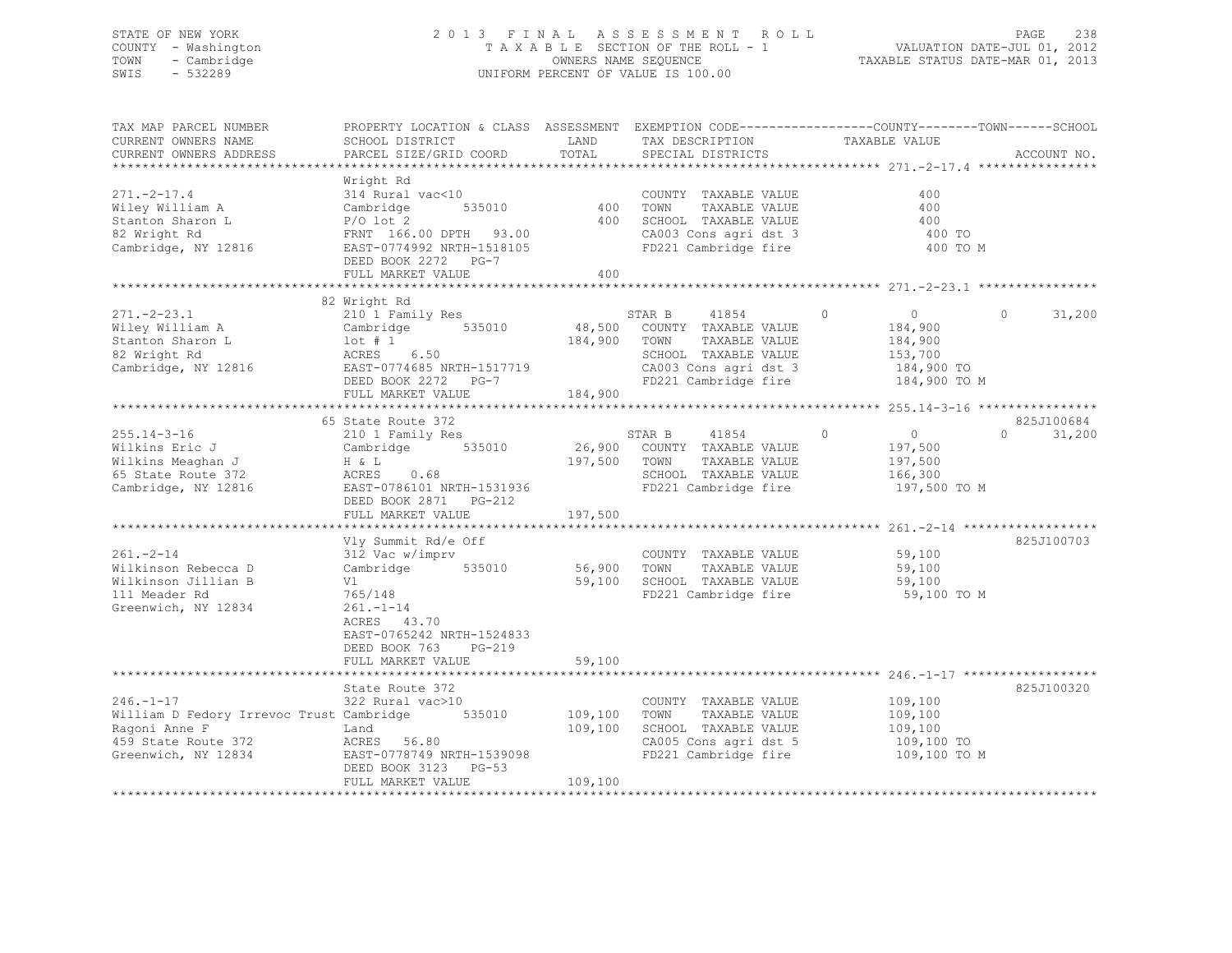## STATE OF NEW YORK 2 0 1 3 F I N A L A S S E S S M E N T R O L L PAGE 239 COUNTY - Washington T A X A B L E SECTION OF THE ROLL - 1 VALUATION DATE-JUL 01, 2012 TOWN - Cambridge OWNERS NAME SEQUENCE TAXABLE STATUS DATE-MAR 01, 2013 SWIS - 532289 UNIFORM PERCENT OF VALUE IS 100.00

| TAX MAP PARCEL NUMBER<br>CURRENT OWNERS NAME<br>CURRENT OWNERS NAME<br>CURRENT OWNERS ADDRESS ON DARCEL SIZE/GRID COORD TOTAL SPECIAL DISTRICTS                                                                                                                                                                                         | PROPERTY LOCATION & CLASS ASSESSMENT EXEMPTION CODE----------------COUNTY-------TOWN------SCHOOL |                                                                                                                           |         |                                      |                      |
|-----------------------------------------------------------------------------------------------------------------------------------------------------------------------------------------------------------------------------------------------------------------------------------------------------------------------------------------|--------------------------------------------------------------------------------------------------|---------------------------------------------------------------------------------------------------------------------------|---------|--------------------------------------|----------------------|
| CURRENT OWNERS ADDRESS                                                                                                                                                                                                                                                                                                                  | PARCEL SIZE/GRID COORD TOTAL SPECIAL DISTRICTS                                                   |                                                                                                                           |         |                                      | ACCOUNT NO.          |
|                                                                                                                                                                                                                                                                                                                                         |                                                                                                  |                                                                                                                           |         |                                      |                      |
| 46.-1-18<br>William D Fedory Irrevoc Trust Canbridge S35010<br>Milliam D Fedory Irrevoc Trust Canbridge 535010<br>EAGON IRABLE VALUE<br>Agoni Anne F<br>160 Lot & House<br>160 Lot & House<br>254,400<br>254,400<br>254,400<br>254,400<br>254,400<br>2                                                                                  |                                                                                                  |                                                                                                                           |         |                                      |                      |
|                                                                                                                                                                                                                                                                                                                                         |                                                                                                  |                                                                                                                           |         |                                      |                      |
| $255.14 - 3 - 9$<br>255.14-3-9<br>Williams Daniel B<br>Williams Susan I 255.14-300<br>Williams Susan I 255.1300<br>255.14-3-9<br>21,300<br>255.14-3-9<br>21,300<br>21,300<br>21,300<br>21,300<br>21,300<br>21,300<br>21,300<br>21,300<br>21,300<br>21,300<br>21,300<br>21,300<br>21,300<br>                                             | 78 State Route 372<br>DEED BOOK 2277 PG-99                                                       |                                                                                                                           |         |                                      | 825J100674           |
|                                                                                                                                                                                                                                                                                                                                         |                                                                                                  |                                                                                                                           |         |                                      |                      |
| $271 - 3 - 7.9$                                                                                                                                                                                                                                                                                                                         | 76 DeMarco Ln                                                                                    |                                                                                                                           |         | $\sim$ 0                             | $\Omega$<br>31,200   |
|                                                                                                                                                                                                                                                                                                                                         | 266 Belle Rd                                                                                     |                                                                                                                           |         | $0 \t 33,030 \t 33,030$              | 825J100653<br>33,030 |
| UNDER AGDIST LAW TIL 2017                                                                                                                                                                                                                                                                                                               |                                                                                                  |                                                                                                                           |         |                                      |                      |
|                                                                                                                                                                                                                                                                                                                                         | 348 Belle Rd                                                                                     |                                                                                                                           |         |                                      | 825J100596           |
| $280 - 2 - 39$<br>Wilmot David B Jr<br>Cambridge 535010 57,600 COUNTY TAXABLE VALUE<br>281 Belle Rd<br>Buskirk, NY 12028<br>MAY BE SUBJECT TO PAYMENT<br>MAY BE SUBJECT TO PAYMENT<br>MAY BE SUBJECT TO PAYMENT<br>MAY BE SUBJECT TO PAYMENT<br>EAST-0777865 NRTH-1512732<br>MAY BE SUBJECT TO PAYMENT<br>EAST-0777865 NRTH-1512732<br> | 322 Rural vac>10                                                                                 | AG DIST 41720<br>TOWN TAXABLE VALUE 17,269<br>SCHOOL TAXABLE VALUE 17,269<br>17,269<br>CA003 Cons agri dst 3<br>40,331 EX | $\circ$ | 40,331 40,331<br>17,269<br>17,269 TO | 40,331               |
|                                                                                                                                                                                                                                                                                                                                         |                                                                                                  | FD221 Cambridge fire 57,600 TO M                                                                                          |         |                                      |                      |
|                                                                                                                                                                                                                                                                                                                                         |                                                                                                  |                                                                                                                           |         |                                      |                      |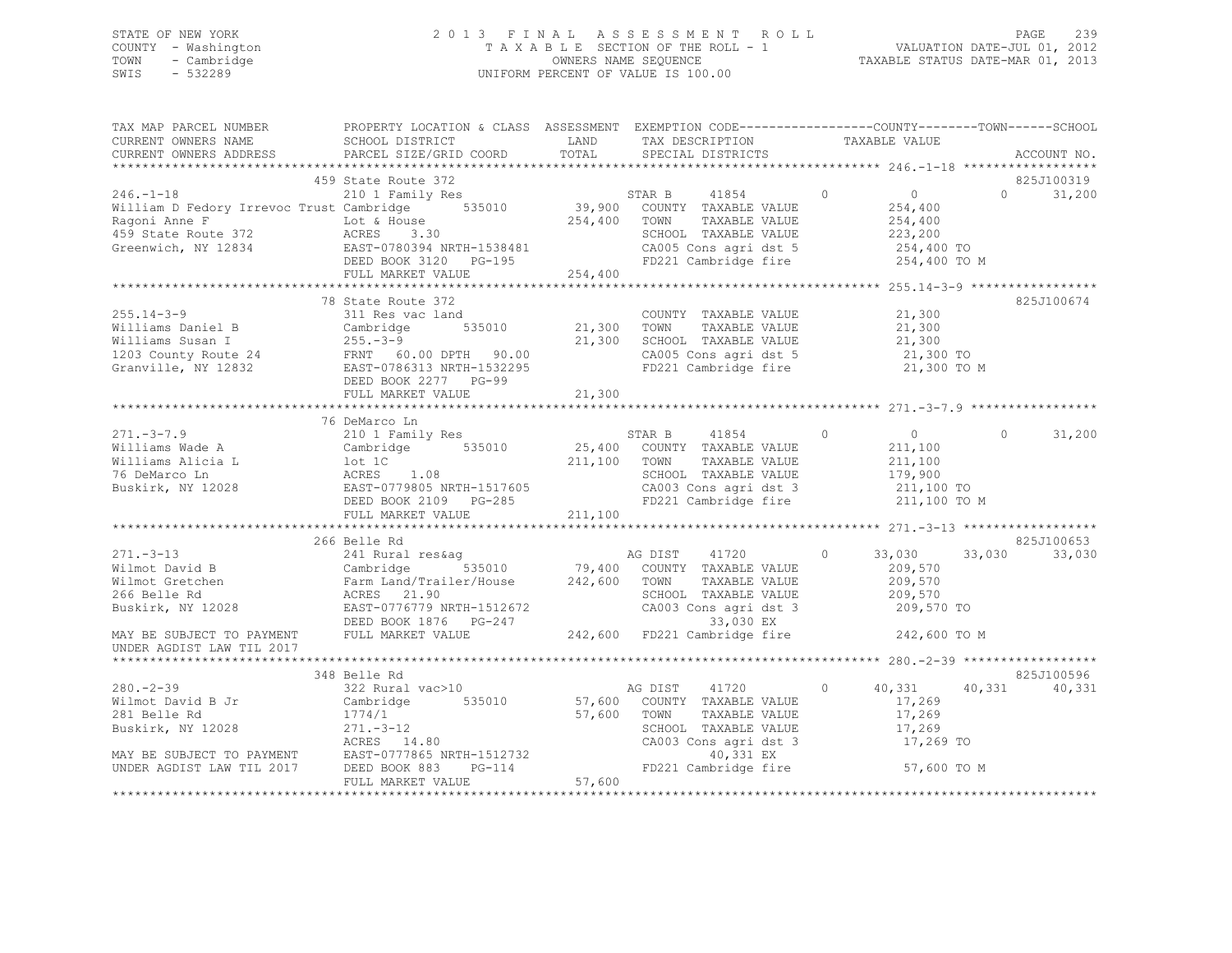## STATE OF NEW YORK 2 0 1 3 F I N A L A S S E S S M E N T R O L L PAGE 240 COUNTY - Washington T A X A B L E SECTION OF THE ROLL - 1 VALUATION DATE-JUL 01, 2012 TOWN - Cambridge OWNERS NAME SEQUENCE TAXABLE STATUS DATE-MAR 01, 2013 SWIS - 532289 UNIFORM PERCENT OF VALUE IS 100.00

| TAX MAP PARCEL NUMBER<br>CURRENT OWNERS NAME<br>CURRENT OWNERS ADDRESS                                                                                   | PROPERTY LOCATION & CLASS ASSESSMENT EXEMPTION CODE---------------COUNTY-------TOWN-----SCHOOL<br>SCHOOL DISTRICT<br>PARCEL SIZE/GRID COORD | LAND<br>TOTAL              | TAX DESCRIPTION<br>SPECIAL DISTRICTS                                                                                                     | TAXABLE VALUE                                                                                    | ACCOUNT NO.          |
|----------------------------------------------------------------------------------------------------------------------------------------------------------|---------------------------------------------------------------------------------------------------------------------------------------------|----------------------------|------------------------------------------------------------------------------------------------------------------------------------------|--------------------------------------------------------------------------------------------------|----------------------|
|                                                                                                                                                          |                                                                                                                                             |                            |                                                                                                                                          |                                                                                                  |                      |
| $280 - 2 - 40$<br>Wilmot David B Jr<br>Wilmot Gretchen<br>281 Belle Rd<br>Buskirk, NY 12028                                                              | Belle Rd<br>312 Vac w/imprv<br>Cambridge 535010 160,900 COUNTY TAXABLE VALUE<br>Farm/house<br>$271.-3-11.2$<br>ACRES 76.70                  | 201,900                    | TOWN<br>TAXABLE VALUE<br>SCHOOL TAXABLE VALUE<br>CA003 Cons agri dst 3                                                                   | AG DIST 41720 0 69,757 69,757<br>132,143<br>132,143<br>132,143<br>132,143 TO                     | 825J100705<br>69,757 |
|                                                                                                                                                          | EAST-0779342 NRTH-1512790<br>MAY BE SUBJECT TO PAYMENT<br>UNDER AGDIST LAW TIL 2017 FULL MARKET VALUE                                       | 201,900                    | 69,757 EX<br>FD221 Cambridge fire                                                                                                        | 201,900 TO M                                                                                     |                      |
|                                                                                                                                                          |                                                                                                                                             |                            |                                                                                                                                          |                                                                                                  |                      |
| $280. - 2 - 41$                                                                                                                                          | 363 Belle Rd<br>411 Apartment<br>DEED BOOK 1773 PG-350                                                                                      | 35,100<br>222,500          | COUNTY TAXABLE VALUE<br>TOWN<br>TAXABLE VALUE<br>SCHOOL TAXABLE VALUE<br>CA003 Cons agri dst 3<br>FD221 Cambridge fire                   | 222,500<br>222,500<br>222,500<br>222,500 TO<br>222,500 TO M                                      |                      |
|                                                                                                                                                          |                                                                                                                                             |                            |                                                                                                                                          |                                                                                                  |                      |
|                                                                                                                                                          |                                                                                                                                             |                            |                                                                                                                                          |                                                                                                  | 825J100966           |
| $272. - 1 - 10.1$<br>Wilmot David B Jr.<br>281 Belle Rd<br>Buskirk, NY 12028<br>MAY BE SUBJECT TO PAYMENT<br>UNDER AGDIST LAW TIL 2017 FULL MARKET VALUE | 461 King Rd<br>105 Vac farmland<br>Cambridge<br>535010<br>Farm<br>ACRES 80.80<br>EAST-0781616 NRTH-1514071                                  | 161,000 TOWN               | AG DIST 41720<br>161,000 COUNTY TAXABLE VALUE<br>TAXABLE VALUE<br>SCHOOL TAXABLE VALUE<br>20,298 EX                                      | 20,298<br>$\circ$<br>20,298<br>140,702<br>140,702<br>140,702<br>CA003 Cons agri dst 3 140,702 TO | 20,298               |
|                                                                                                                                                          |                                                                                                                                             |                            | 161,000 FD221 Cambridge fire                                                                                                             | 161,000 TO M                                                                                     |                      |
| $271. - 3 - 15$<br>Wilmot James<br>457 King Rd<br>Buskirk, NY 12028                                                                                      | King Rd<br>322 Rural vac>10<br>Cambridge 535010<br>Lot 2<br>ACRES 15.42<br>EAST-0780323 NRTH-1514425                                        | 58,800<br>58,800           | COUNTY TAXABLE VALUE 58,800<br>TOWN     TAXABLE VALUE<br>SCHOOL   TAXABLE VALUE<br>CA003 Cons agri dst 3<br>FD221 Cambridge fire         | 58,800<br>58,800<br>58,800 TO<br>58,800 TO M                                                     |                      |
|                                                                                                                                                          | DEED BOOK 1874 PG-137<br>FULL MARKET VALUE                                                                                                  | 58,800                     |                                                                                                                                          |                                                                                                  |                      |
|                                                                                                                                                          | 457 King Rd                                                                                                                                 |                            |                                                                                                                                          |                                                                                                  | 825J102002           |
| $272. - 1 - 10.2$                                                                                                                                        | 210 1 Family Res<br>FULL MARKET VALUE<br>******************                                                                                 | 25,100<br>93,600<br>93,600 | STAR B 41854 0<br>COUNTY TAXABLE VALUE<br>TOWN<br>TAXABLE VALUE<br>SCHOOL TAXABLE VALUE<br>CA003 Cons agri dst 3<br>FD221 Cambridge fire | $\overline{0}$<br>93,600<br>93,600<br>62,400<br>93,600 TO<br>93,600 TO M                         | $\Omega$<br>31,200   |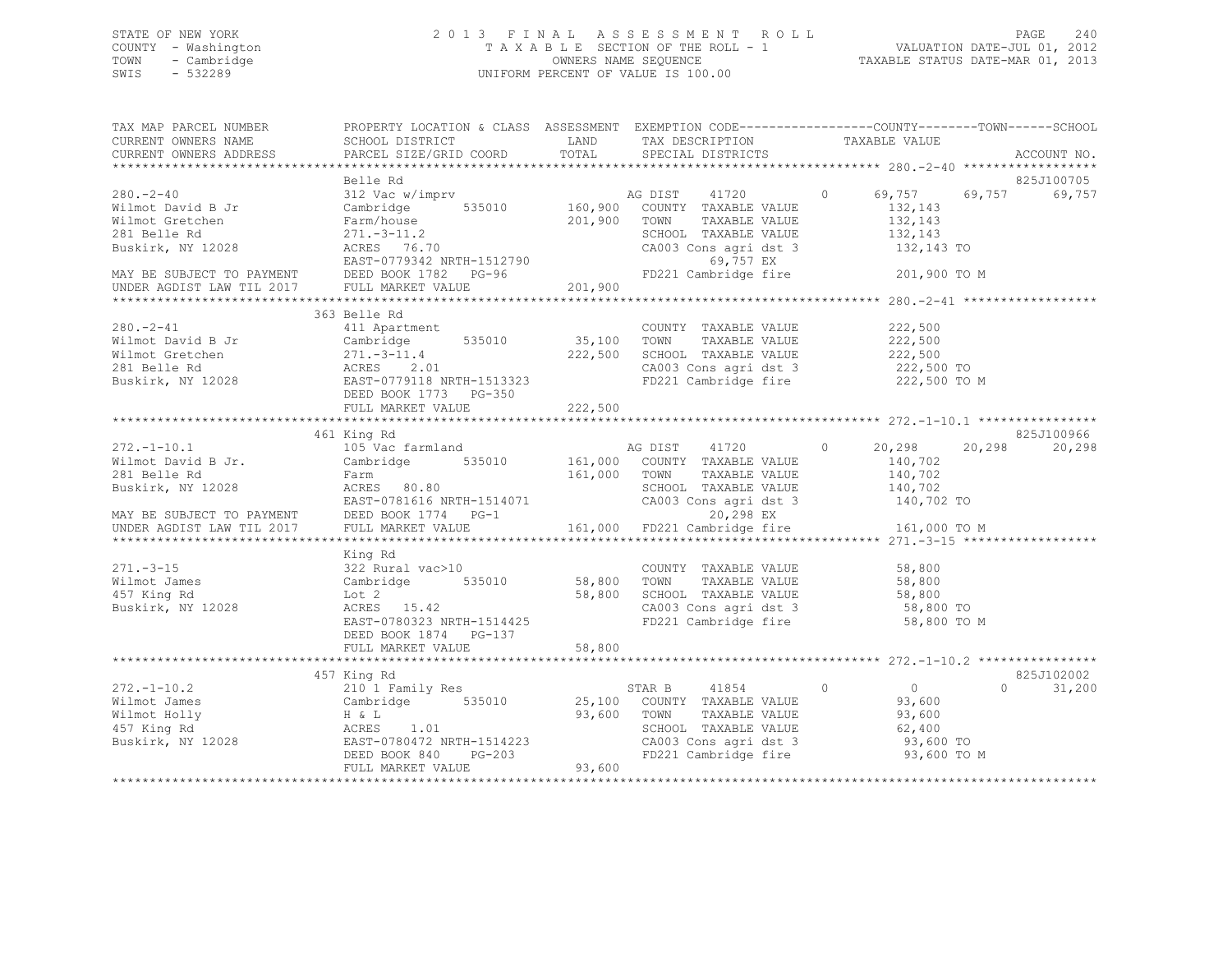## STATE OF NEW YORK 2 0 1 3 F I N A L A S S E S S M E N T R O L L PAGE 241 COUNTY - Washington T A X A B L E SECTION OF THE ROLL - 1 VALUATION DATE-JUL 01, 2012 TOWN - Cambridge OWNERS NAME SEQUENCE TAXABLE STATUS DATE-MAR 01, 2013 SWIS - 532289 UNIFORM PERCENT OF VALUE IS 100.00

| TAX MAP PARCEL NUMBER<br>CURRENT OWNERS NAME<br>CURRENT OWNERS ADDRESS                                                              | PROPERTY LOCATION & CLASS ASSESSMENT EXEMPTION CODE----------------COUNTY-------TOWN------SCHOOL<br>SCHOOL DISTRICT<br>PARCEL SIZE/GRID COORD                            | LAND<br>TOTAL        | TAX DESCRIPTION TAXABLE VALUE<br>SPECIAL DISTRICTS                                                                                         |                                                                                                       | ACCOUNT NO.                                                                   |
|-------------------------------------------------------------------------------------------------------------------------------------|--------------------------------------------------------------------------------------------------------------------------------------------------------------------------|----------------------|--------------------------------------------------------------------------------------------------------------------------------------------|-------------------------------------------------------------------------------------------------------|-------------------------------------------------------------------------------|
| $271.-3-11.1$<br>Wilmot Robert<br>1078 Ashqrove Rd<br>Cambridge, NY 12816<br>MAY BE SUBJECT TO PAYMENT<br>UNDER RPTL480A UNTIL 2022 | Belle Rd<br>forest tax 3230/213<br>ACRES 117.80<br>EAST-0776769 NRTH-1514700<br>DEED BOOK 2111 PG-49<br>FULL MARKET VALUE                                                | 192,300<br>192,300   | $\overline{0}$<br>TOWN<br>TOWN      TAXABLE VALUE<br>SCHOOL   TAXABLE VALUE<br>CA003 Cons agri dst 3<br>FD221 Cambridge fire               | 52,300<br>52,300<br>52,300<br>192,300 TO<br>192,300 TO M                                              | 825J100707<br>140,000 140,000 140,000                                         |
| $271. - 2 - 17.3$<br>Wilson Richard<br>Imhof Shea<br>90 Wright Rd<br>Cambridge, NY 12816                                            | Wright Rd<br>314 Rural vac<10<br>535010<br>Cambridge<br>$P/O$ lot 1<br>FRNT 200.00 DPTH 40.00<br>EAST-0774828 NRTH-1518131<br>DEED BOOK 2851 PG-203<br>FULL MARKET VALUE | 700<br>700<br>700    | COUNTY TAXABLE VALUE<br>TOWN<br>TAXABLE VALUE<br>SCHOOL TAXABLE VALUE<br>CA003 Cons agri dst 3<br>FD221 Cambridge fire                     | 700<br>700<br>700<br>700 TO                                                                           | 700 TO M                                                                      |
|                                                                                                                                     | 90 Wright Rd                                                                                                                                                             |                      |                                                                                                                                            |                                                                                                       | 825J100576                                                                    |
| $271. - 2 - 23$<br>Wilson Richard<br>Imhof Shea<br>90 Wright Rd<br>Cambridge, NY 12816                                              | 210 1 Family Res<br>Cambridge 535010<br>Lot 2<br>ACRES<br>1.60<br>EAST-0775052 NRTH-1517925                                                                              |                      | WAR $VET/C$ 41122<br>28,000 WAR VET/T 41123<br>211,700 STAR B<br>41854<br>COUNTY TAXABLE VALUE<br>TOWN<br>TAXABLE VALUE                    | $\circ$<br>30,000<br>$\circ$<br>$\overline{0}$<br>$\overline{0}$<br>$\bigcirc$<br>181,700<br>184,700  | $\overline{0}$<br>$\circ$<br>$\overline{0}$<br>27,000<br>31,200<br>$\bigcirc$ |
|                                                                                                                                     | DEED BOOK 2851 PG-203<br>FULL MARKET VALUE                                                                                                                               |                      | SCHOOL TAXABLE VALUE<br>211,700 CA003 Cons agri dst 3<br>FD221 Cambridge fire                                                              | 180,500<br>211,700 TO<br>211,700 TO M                                                                 |                                                                               |
|                                                                                                                                     |                                                                                                                                                                          |                      |                                                                                                                                            |                                                                                                       |                                                                               |
| $262. -1 - 17.4$<br>Wilwol Jason<br>991 County Route 59<br>Cambridge, NY 12816                                                      | County Route 59/E Off<br>322 Rural vac>10<br>535010<br>Cambridge<br>Vacant Land - Rear<br>ACRES 24.00<br>EAST-0773663 NRTH-1522736<br>DEED BOOK 3081 PG-122              | 24,000<br>24,000     | COUNTY TAXABLE VALUE<br>TOWN<br>TAXABLE VALUE<br>SCHOOL TAXABLE VALUE<br>FD221 Cambridge fire                                              | 24,000<br>24,000<br>24,000<br>24,000 TO M                                                             | 825J100928                                                                    |
|                                                                                                                                     | FULL MARKET VALUE                                                                                                                                                        | 24,000               |                                                                                                                                            |                                                                                                       |                                                                               |
|                                                                                                                                     |                                                                                                                                                                          |                      |                                                                                                                                            |                                                                                                       | 825J100315                                                                    |
| $262. - 1 - 16.1$<br>Wilwol Jason F<br>991 County Route 59<br>Cambridge, NY 12816                                                   | 991 County Route 59<br>242 Rurl res&rec<br>Cambridge<br>ACRES 20.08<br>EAST-0773960 NRTH-1521310<br>DEED BOOK 1990 PG-56<br>FULL MARKET VALUE                            | 535010 57,100 STAR B | CW 10 VET/ 41152<br>41854<br>240,000 COUNTY TAXABLE VALUE<br>TOWN<br>TAXABLE VALUE<br>SCHOOL TAXABLE VALUE<br>240,000 FD221 Cambridge fire | $\circ$<br>8,000<br>$\overline{0}$<br>$\overline{0}$<br>232,000<br>240,000<br>208,800<br>240,000 TO M | $\circ$<br>$\circ$<br>31,200<br>$\Omega$                                      |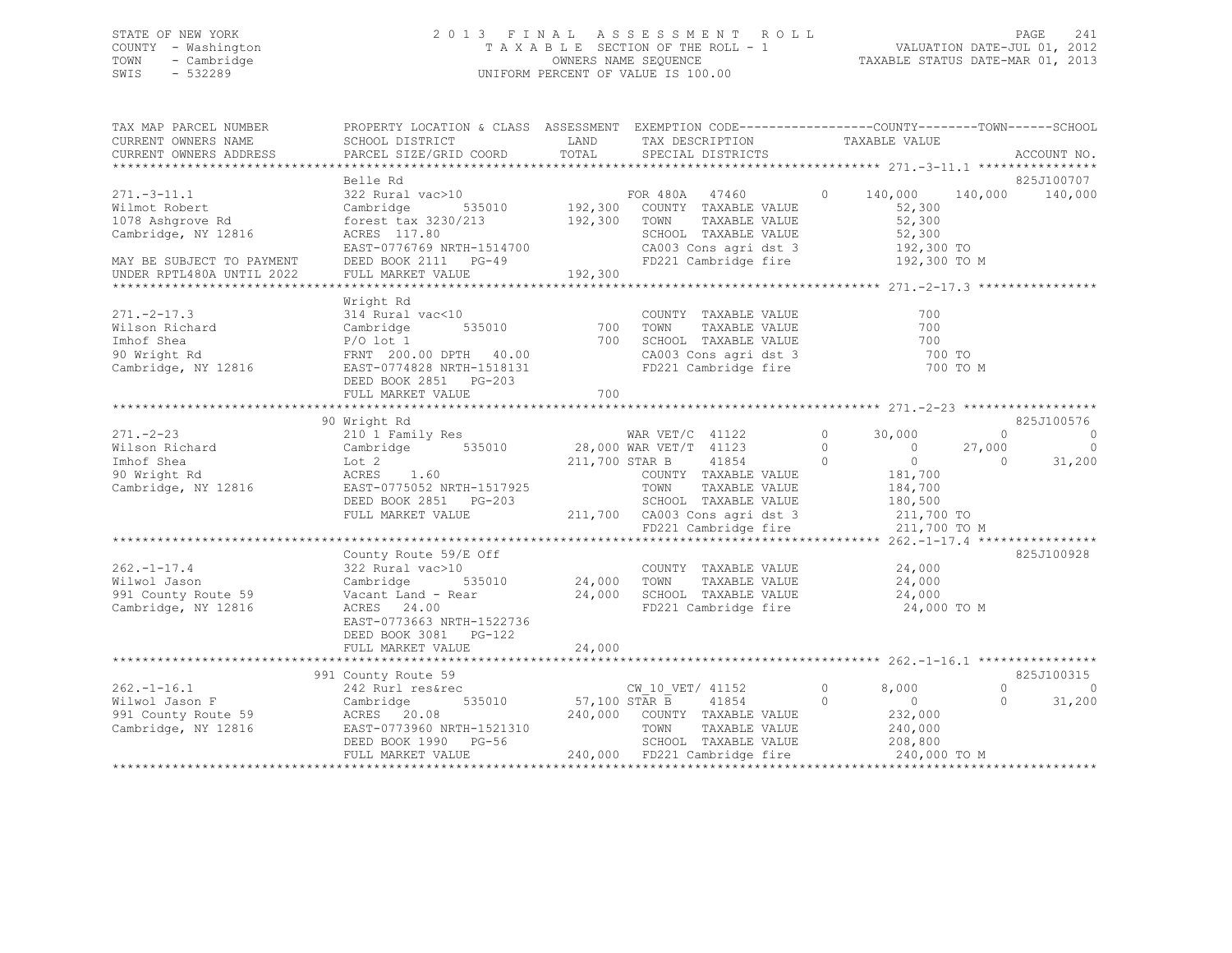## STATE OF NEW YORK 2 0 1 3 F I N A L A S S E S S M E N T R O L L PAGE 242 COUNTY - Washington T A X A B L E SECTION OF THE ROLL - 1 VALUATION DATE-JUL 01, 2012 TOWN - Cambridge OWNERS NAME SEQUENCE TAXABLE STATUS DATE-MAR 01, 2013 SWIS - 532289 UNIFORM PERCENT OF VALUE IS 100.00

| TAX MAP PARCEL NUMBER<br>CURRENT OWNERS NAME<br>CURRENT OWNERS ADDRESS<br>************************** | PROPERTY LOCATION & CLASS ASSESSMENT<br>SCHOOL DISTRICT<br>PARCEL SIZE/GRID COORD                                                                                                            | LAND<br>TOTAL                                 | TAX DESCRIPTION<br>SPECIAL DISTRICTS                                                                                                      | EXEMPTION CODE-----------------COUNTY-------TOWN------SCHOOL<br>TAXABLE VALUE                                                            | ACCOUNT NO.                      |
|------------------------------------------------------------------------------------------------------|----------------------------------------------------------------------------------------------------------------------------------------------------------------------------------------------|-----------------------------------------------|-------------------------------------------------------------------------------------------------------------------------------------------|------------------------------------------------------------------------------------------------------------------------------------------|----------------------------------|
| $270. - 1 - 26.5$<br>Winchester John<br>Winchester Mary E<br>33 Brownell Rd<br>Cambridge, NY 12816   | 33 Brownell Rd<br>210 1 Family Res<br>535010<br>Cambridge<br>Sub Lot 4<br>ACRES 1.27<br>EAST-0764161 NRTH-1516408<br>DEED BOOK 733<br>PG-131<br>FULL MARKET VALUE<br>*********************** | 27,400<br>249,900<br>249,900<br>************* | STAR B<br>41854<br>COUNTY TAXABLE VALUE<br>TOWN<br>TAXABLE VALUE<br>SCHOOL TAXABLE VALUE<br>CA003 Cons agri dst 3<br>FD221 Cambridge fire | $\circ$<br>$\overline{0}$<br>249,900<br>249,900<br>218,700<br>249,900 TO<br>249,900 TO M<br>*************** 261.-2-23 ****************** | 31,200<br>$\Omega$               |
| $261. - 2 - 23$<br>Winters Donald B<br>Winters Sharon<br>260 Shields Rd<br>Cambridge, NY 12816       | 1031 Vly Summit Rd<br>210 1 Family Res<br>535010<br>Cambridge<br>H&l<br>$261. - 1 - 23$<br>ACRES<br>3.10<br>EAST-0763646 NRTH-1524007<br>DEED BOOK 464<br>PG-669<br>FULL MARKET VALUE        | 35,500<br>113,400<br>113,400                  | COUNTY TAXABLE VALUE<br>TOWN<br>TAXABLE VALUE<br>SCHOOL TAXABLE VALUE<br>FD221 Cambridge fire                                             | 113,400<br>113,400<br>113,400<br>113,400 TO M                                                                                            | 825J100238                       |
| $246. - 1 - 23.3$<br>Woods Rodney B<br>Woods Alysa J<br>201 Stevenson Rd<br>Greenwich, NY 12834      | 201 Stevenson Rd<br>210 1 Family Res<br>Cambridge<br>535010<br>Sub Lot 2<br>ACRES<br>1.10<br>EAST-0777101 NRTH-1536852<br>DEED BOOK 883<br>$PG-213$<br>FULL MARKET VALUE                     | 28,500<br>140,200<br>140,200                  | 41854<br>STAR B<br>COUNTY TAXABLE VALUE<br>TOWN<br>TAXABLE VALUE<br>SCHOOL TAXABLE VALUE<br>CA003 Cons agri dst 3<br>FD221 Cambridge fire | $\circ$<br>$\overline{0}$<br>140,200<br>140,200<br>109,000<br>140,200 TO<br>140,200 TO M                                                 | 825J100325<br>$\Omega$<br>31,200 |
| $263 - 2 - 19$<br>Wulff Robert K<br>Wulff Jenny L<br>883 Turnpike Rd<br>Eagle Bridge, NY 12057       | 883 Turnpike Rd<br>242 Rurl res&rec<br>Cambridge<br>535010<br>Land<br>ACRES 35.40<br>EAST-0788231 NRTH-1522248<br>DEED BOOK 758<br>$PG-173$<br>FULL MARKET VALUE<br>***********************  | 96,300<br>201,500<br>201,500<br>************  | 41854<br>STAR B<br>COUNTY TAXABLE VALUE<br>TOWN<br>TAXABLE VALUE<br>SCHOOL TAXABLE VALUE<br>FD221 Cambridge fire                          | $\circ$<br>$\circ$<br>201,500<br>201,500<br>170,300<br>201,500 TO M                                                                      | 825J100557<br>31,200<br>$\Omega$ |
| $288. - 1 - 15.4$<br>Wynnyk Bohdan M<br>187 Old Schuylerville Rd<br>Greenwich, NY 12834              | Durfee Rd<br>322 Rural vac>10<br>Cambridge<br>535010<br>Lot 4<br>ACRES 12.52<br>EAST-0764975 NRTH-1499788<br>DEED BOOK 906<br>PG-117<br>FULL MARKET VALUE                                    | 38,000<br>38,000<br>38,000                    | COUNTY TAXABLE VALUE<br>TOWN<br>TAXABLE VALUE<br>SCHOOL TAXABLE VALUE<br>FD221 Cambridge fire                                             | 38,000<br>38,000<br>38,000<br>38,000 TO M                                                                                                | 825J101987                       |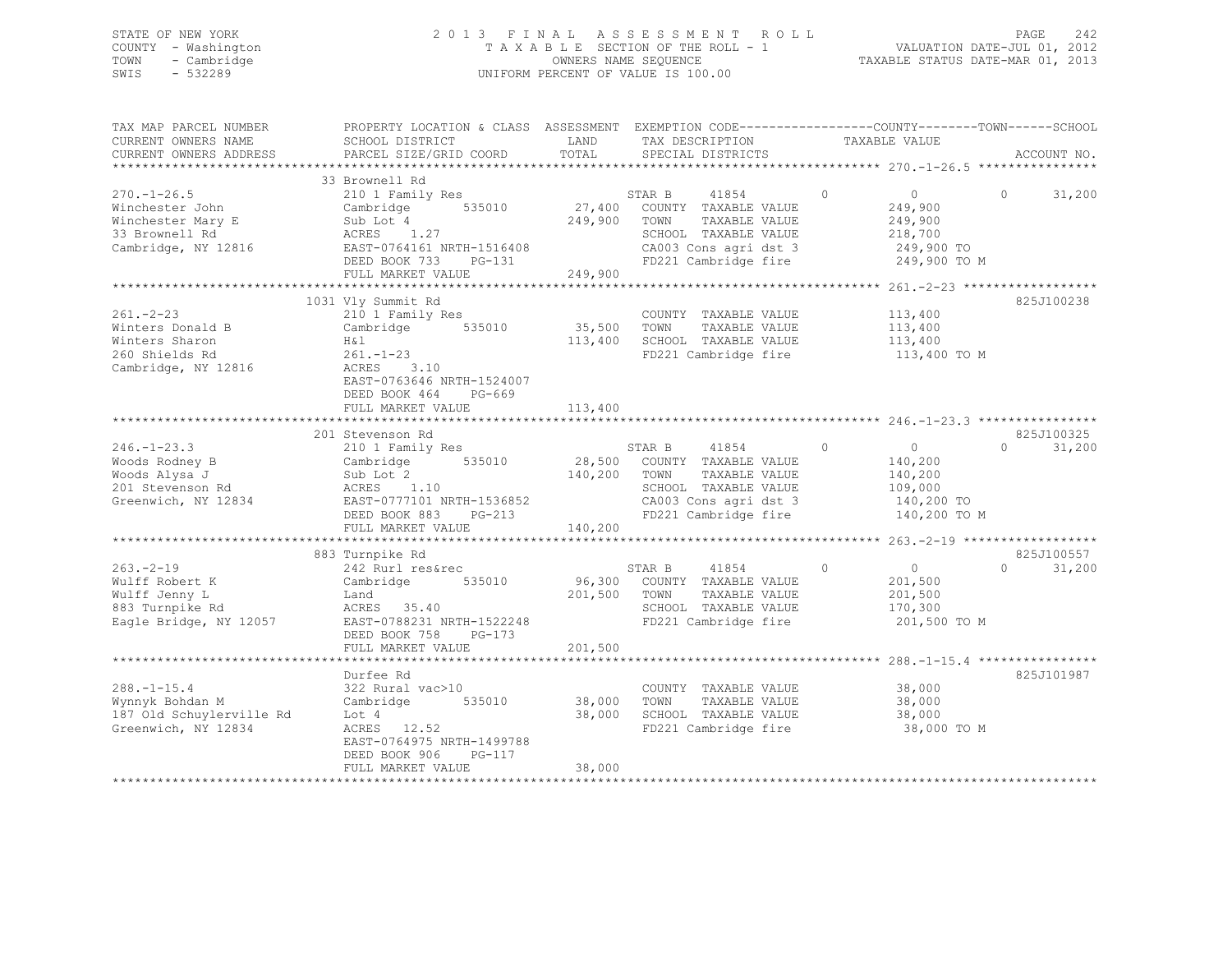## STATE OF NEW YORK 2 0 1 3 F I N A L A S S E S S M E N T R O L L PAGE 243 COUNTY - Washington T A X A B L E SECTION OF THE ROLL - 1 VALUATION DATE-JUL 01, 2012 TOWN - Cambridge OWNERS NAME SEQUENCE TAXABLE STATUS DATE-MAR 01, 2013 SWIS - 532289 UNIFORM PERCENT OF VALUE IS 100.00

| PARCEL SIZE/GRID COORD<br>SPECIAL DISTRICTS<br>CURRENT OWNERS ADDRESS<br>ACCOUNT NO.<br>825J100871<br>154 Stevenson Rd<br>$\circ$<br>31,200<br>$254. -1 - 5.4$<br>210 1 Family Res<br>STAR B<br>41854<br>$\overline{0}$<br>$\cap$<br>55,400 COUNTY TAXABLE VALUE<br>Cambridge 535010<br>332,600<br>Wyse L. Arnold<br>332,600 TOWN<br>TAXABLE VALUE<br>332,600<br>Wyse Myrna G<br>House & Lot<br>301,400<br>PO Box 182<br>ACRES 9.60<br>SCHOOL TAXABLE VALUE<br>CA003 Cons agri dst 3<br>Greenwich, NY 12834<br>EAST-0776087 NRTH-1535976<br>332,600 TO<br>FD221 Cambridge fire<br>DEED BOOK 1857 PG-254<br>332,600 TO M<br>332,600<br>FULL MARKET VALUE<br>825J100495<br>1443 County Route 59<br>County Route 59<br>210 1 Family Res<br>Cambridge 535010 26,100 AGED-SCH 41804<br>$263 - 1 - 3$<br>$\circ$<br>22,700<br>22,700<br>$\bigcirc$<br>$\Omega$<br>$\overline{0}$<br>$\Omega$<br>20,430<br>Young Albert R Sr<br>$\begin{array}{c}0\\22.700\end{array}$<br>$\bigcirc$<br>24,970<br>Young Patricia A<br>H&l<br>45,400 STAR EN 41834<br>$\Omega$<br>H <sub>&amp;1</sub><br>FRNT 250.00 DPTH 120.00<br>COUNTY TAXABLE VALUE<br>22,700<br>1443 County Route 59<br>22,700<br>Cambridge, NY 12816<br>ACRES<br>0.42<br>TOWN<br>TAXABLE VALUE<br>EAST-0781860 NRTH-1527461<br>SCHOOL TAXABLE VALUE<br>$\Omega$<br>DUNUUL TAXABLE VALUE<br>FD221 Cambridge fire<br>45,400 TO M<br>DEED BOOK 583<br>PG-214<br>45,400<br>FULL MARKET VALUE<br>934 County Route 74<br>825J100222<br>$270. - 1 - 3$<br>$\circ$<br>210 1 Family Res<br>STAR B<br>41854<br>$\overline{0}$<br>$\Omega$<br>31,200<br>535010 27,900 COUNTY TAXABLE VALUE<br>Cambridge<br>203,900<br>Yurschak Benjamin A<br>203,900 TOWN<br>TAXABLE VALUE<br>Yurschak Sarah L<br>H & l<br>203,900<br>172,700<br>934 County Route 74<br>FRNT 125.00 DPTH 240.00<br>SCHOOL TAXABLE VALUE<br>ACRES<br>0.73<br>CA003 Cons agri dst 3<br>FD221 Cambridge fire<br>203,900 TO<br>EAST-0764612 NRTH-1520920<br>203,900 TO M<br>DEED BOOK 1898 PG-10<br>203,900<br>FULL MARKET VALUE<br>************************************ 271.-2-28.1 ****<br>******************************<br>**************<br>250 Conley Rd<br>240 Rural res<br>$\overline{0}$<br>31,200<br>$271 - 2 - 28.1$<br>STAR B<br>41854<br>$\sim$ 0<br>$\circ$<br>55,700 COUNTY TAXABLE VALUE<br>Yurschak David E<br>535010<br>154,000<br>Cambridge<br>ACRES 13.58<br>154,000 TOWN<br>TAXABLE VALUE<br>154,000<br>Yurschak Dorothy S<br>EAST-0775731 NRTH-1514435<br>DEED BOOK 2391 PG-112<br>250 Conley Rd<br>SCHOOL TAXABLE VALUE<br>122,800<br>154,000 TO<br>112 CA003 Cons agri dst 3 154,000 TO<br>154,000 FD221 Cambridge fire 154,000 TO M<br>DEED BOOK 2391 PG-112<br>FULL MARKET VALUE<br>Conley Road E/off<br>$271. - 2 - 29.1$<br>300 Vacant Land<br>COUNTY TAXABLE VALUE<br>500<br>535010 500<br>Cambridge<br>Yurschak David E<br>TOWN<br>TAXABLE VALUE<br>500<br>FRNT 231.00 DPTH 96.00 500<br>EAST-0775554 NRTH-1514224<br>SCHOOL TAXABLE VALUE<br>500<br>Cambridge, NY 12816<br>FULL MARKET VALUE<br>500 | TAX MAP PARCEL NUMBER<br>CURRENT OWNERS NAME | PROPERTY LOCATION & CLASS ASSESSMENT EXEMPTION CODE---------------COUNTY-------TOWN-----SCHOOL<br>SCHOOL DISTRICT | LAND<br>TOTAL | TAX DESCRIPTION | TAXABLE VALUE |  |
|------------------------------------------------------------------------------------------------------------------------------------------------------------------------------------------------------------------------------------------------------------------------------------------------------------------------------------------------------------------------------------------------------------------------------------------------------------------------------------------------------------------------------------------------------------------------------------------------------------------------------------------------------------------------------------------------------------------------------------------------------------------------------------------------------------------------------------------------------------------------------------------------------------------------------------------------------------------------------------------------------------------------------------------------------------------------------------------------------------------------------------------------------------------------------------------------------------------------------------------------------------------------------------------------------------------------------------------------------------------------------------------------------------------------------------------------------------------------------------------------------------------------------------------------------------------------------------------------------------------------------------------------------------------------------------------------------------------------------------------------------------------------------------------------------------------------------------------------------------------------------------------------------------------------------------------------------------------------------------------------------------------------------------------------------------------------------------------------------------------------------------------------------------------------------------------------------------------------------------------------------------------------------------------------------------------------------------------------------------------------------------------------------------------------------------------------------------------------------------------------------------------------------------------------------------------------------------------------------------------------------------------------------------------------------------------------------------------------------------------------------------------------------------------------------------------------------------------------------------------------------------------------------------------------------------------------------------------------------------------------------------------------------------|----------------------------------------------|-------------------------------------------------------------------------------------------------------------------|---------------|-----------------|---------------|--|
|                                                                                                                                                                                                                                                                                                                                                                                                                                                                                                                                                                                                                                                                                                                                                                                                                                                                                                                                                                                                                                                                                                                                                                                                                                                                                                                                                                                                                                                                                                                                                                                                                                                                                                                                                                                                                                                                                                                                                                                                                                                                                                                                                                                                                                                                                                                                                                                                                                                                                                                                                                                                                                                                                                                                                                                                                                                                                                                                                                                                                                    |                                              |                                                                                                                   |               |                 |               |  |
|                                                                                                                                                                                                                                                                                                                                                                                                                                                                                                                                                                                                                                                                                                                                                                                                                                                                                                                                                                                                                                                                                                                                                                                                                                                                                                                                                                                                                                                                                                                                                                                                                                                                                                                                                                                                                                                                                                                                                                                                                                                                                                                                                                                                                                                                                                                                                                                                                                                                                                                                                                                                                                                                                                                                                                                                                                                                                                                                                                                                                                    |                                              |                                                                                                                   |               |                 |               |  |
|                                                                                                                                                                                                                                                                                                                                                                                                                                                                                                                                                                                                                                                                                                                                                                                                                                                                                                                                                                                                                                                                                                                                                                                                                                                                                                                                                                                                                                                                                                                                                                                                                                                                                                                                                                                                                                                                                                                                                                                                                                                                                                                                                                                                                                                                                                                                                                                                                                                                                                                                                                                                                                                                                                                                                                                                                                                                                                                                                                                                                                    |                                              |                                                                                                                   |               |                 |               |  |
|                                                                                                                                                                                                                                                                                                                                                                                                                                                                                                                                                                                                                                                                                                                                                                                                                                                                                                                                                                                                                                                                                                                                                                                                                                                                                                                                                                                                                                                                                                                                                                                                                                                                                                                                                                                                                                                                                                                                                                                                                                                                                                                                                                                                                                                                                                                                                                                                                                                                                                                                                                                                                                                                                                                                                                                                                                                                                                                                                                                                                                    |                                              |                                                                                                                   |               |                 |               |  |
|                                                                                                                                                                                                                                                                                                                                                                                                                                                                                                                                                                                                                                                                                                                                                                                                                                                                                                                                                                                                                                                                                                                                                                                                                                                                                                                                                                                                                                                                                                                                                                                                                                                                                                                                                                                                                                                                                                                                                                                                                                                                                                                                                                                                                                                                                                                                                                                                                                                                                                                                                                                                                                                                                                                                                                                                                                                                                                                                                                                                                                    |                                              |                                                                                                                   |               |                 |               |  |
|                                                                                                                                                                                                                                                                                                                                                                                                                                                                                                                                                                                                                                                                                                                                                                                                                                                                                                                                                                                                                                                                                                                                                                                                                                                                                                                                                                                                                                                                                                                                                                                                                                                                                                                                                                                                                                                                                                                                                                                                                                                                                                                                                                                                                                                                                                                                                                                                                                                                                                                                                                                                                                                                                                                                                                                                                                                                                                                                                                                                                                    |                                              |                                                                                                                   |               |                 |               |  |
|                                                                                                                                                                                                                                                                                                                                                                                                                                                                                                                                                                                                                                                                                                                                                                                                                                                                                                                                                                                                                                                                                                                                                                                                                                                                                                                                                                                                                                                                                                                                                                                                                                                                                                                                                                                                                                                                                                                                                                                                                                                                                                                                                                                                                                                                                                                                                                                                                                                                                                                                                                                                                                                                                                                                                                                                                                                                                                                                                                                                                                    |                                              |                                                                                                                   |               |                 |               |  |
|                                                                                                                                                                                                                                                                                                                                                                                                                                                                                                                                                                                                                                                                                                                                                                                                                                                                                                                                                                                                                                                                                                                                                                                                                                                                                                                                                                                                                                                                                                                                                                                                                                                                                                                                                                                                                                                                                                                                                                                                                                                                                                                                                                                                                                                                                                                                                                                                                                                                                                                                                                                                                                                                                                                                                                                                                                                                                                                                                                                                                                    |                                              |                                                                                                                   |               |                 |               |  |
|                                                                                                                                                                                                                                                                                                                                                                                                                                                                                                                                                                                                                                                                                                                                                                                                                                                                                                                                                                                                                                                                                                                                                                                                                                                                                                                                                                                                                                                                                                                                                                                                                                                                                                                                                                                                                                                                                                                                                                                                                                                                                                                                                                                                                                                                                                                                                                                                                                                                                                                                                                                                                                                                                                                                                                                                                                                                                                                                                                                                                                    |                                              |                                                                                                                   |               |                 |               |  |
|                                                                                                                                                                                                                                                                                                                                                                                                                                                                                                                                                                                                                                                                                                                                                                                                                                                                                                                                                                                                                                                                                                                                                                                                                                                                                                                                                                                                                                                                                                                                                                                                                                                                                                                                                                                                                                                                                                                                                                                                                                                                                                                                                                                                                                                                                                                                                                                                                                                                                                                                                                                                                                                                                                                                                                                                                                                                                                                                                                                                                                    |                                              |                                                                                                                   |               |                 |               |  |
|                                                                                                                                                                                                                                                                                                                                                                                                                                                                                                                                                                                                                                                                                                                                                                                                                                                                                                                                                                                                                                                                                                                                                                                                                                                                                                                                                                                                                                                                                                                                                                                                                                                                                                                                                                                                                                                                                                                                                                                                                                                                                                                                                                                                                                                                                                                                                                                                                                                                                                                                                                                                                                                                                                                                                                                                                                                                                                                                                                                                                                    |                                              |                                                                                                                   |               |                 |               |  |
|                                                                                                                                                                                                                                                                                                                                                                                                                                                                                                                                                                                                                                                                                                                                                                                                                                                                                                                                                                                                                                                                                                                                                                                                                                                                                                                                                                                                                                                                                                                                                                                                                                                                                                                                                                                                                                                                                                                                                                                                                                                                                                                                                                                                                                                                                                                                                                                                                                                                                                                                                                                                                                                                                                                                                                                                                                                                                                                                                                                                                                    |                                              |                                                                                                                   |               |                 |               |  |
|                                                                                                                                                                                                                                                                                                                                                                                                                                                                                                                                                                                                                                                                                                                                                                                                                                                                                                                                                                                                                                                                                                                                                                                                                                                                                                                                                                                                                                                                                                                                                                                                                                                                                                                                                                                                                                                                                                                                                                                                                                                                                                                                                                                                                                                                                                                                                                                                                                                                                                                                                                                                                                                                                                                                                                                                                                                                                                                                                                                                                                    |                                              |                                                                                                                   |               |                 |               |  |
|                                                                                                                                                                                                                                                                                                                                                                                                                                                                                                                                                                                                                                                                                                                                                                                                                                                                                                                                                                                                                                                                                                                                                                                                                                                                                                                                                                                                                                                                                                                                                                                                                                                                                                                                                                                                                                                                                                                                                                                                                                                                                                                                                                                                                                                                                                                                                                                                                                                                                                                                                                                                                                                                                                                                                                                                                                                                                                                                                                                                                                    |                                              |                                                                                                                   |               |                 |               |  |
|                                                                                                                                                                                                                                                                                                                                                                                                                                                                                                                                                                                                                                                                                                                                                                                                                                                                                                                                                                                                                                                                                                                                                                                                                                                                                                                                                                                                                                                                                                                                                                                                                                                                                                                                                                                                                                                                                                                                                                                                                                                                                                                                                                                                                                                                                                                                                                                                                                                                                                                                                                                                                                                                                                                                                                                                                                                                                                                                                                                                                                    |                                              |                                                                                                                   |               |                 |               |  |
|                                                                                                                                                                                                                                                                                                                                                                                                                                                                                                                                                                                                                                                                                                                                                                                                                                                                                                                                                                                                                                                                                                                                                                                                                                                                                                                                                                                                                                                                                                                                                                                                                                                                                                                                                                                                                                                                                                                                                                                                                                                                                                                                                                                                                                                                                                                                                                                                                                                                                                                                                                                                                                                                                                                                                                                                                                                                                                                                                                                                                                    |                                              |                                                                                                                   |               |                 |               |  |
|                                                                                                                                                                                                                                                                                                                                                                                                                                                                                                                                                                                                                                                                                                                                                                                                                                                                                                                                                                                                                                                                                                                                                                                                                                                                                                                                                                                                                                                                                                                                                                                                                                                                                                                                                                                                                                                                                                                                                                                                                                                                                                                                                                                                                                                                                                                                                                                                                                                                                                                                                                                                                                                                                                                                                                                                                                                                                                                                                                                                                                    |                                              |                                                                                                                   |               |                 |               |  |
|                                                                                                                                                                                                                                                                                                                                                                                                                                                                                                                                                                                                                                                                                                                                                                                                                                                                                                                                                                                                                                                                                                                                                                                                                                                                                                                                                                                                                                                                                                                                                                                                                                                                                                                                                                                                                                                                                                                                                                                                                                                                                                                                                                                                                                                                                                                                                                                                                                                                                                                                                                                                                                                                                                                                                                                                                                                                                                                                                                                                                                    |                                              |                                                                                                                   |               |                 |               |  |
|                                                                                                                                                                                                                                                                                                                                                                                                                                                                                                                                                                                                                                                                                                                                                                                                                                                                                                                                                                                                                                                                                                                                                                                                                                                                                                                                                                                                                                                                                                                                                                                                                                                                                                                                                                                                                                                                                                                                                                                                                                                                                                                                                                                                                                                                                                                                                                                                                                                                                                                                                                                                                                                                                                                                                                                                                                                                                                                                                                                                                                    |                                              |                                                                                                                   |               |                 |               |  |
|                                                                                                                                                                                                                                                                                                                                                                                                                                                                                                                                                                                                                                                                                                                                                                                                                                                                                                                                                                                                                                                                                                                                                                                                                                                                                                                                                                                                                                                                                                                                                                                                                                                                                                                                                                                                                                                                                                                                                                                                                                                                                                                                                                                                                                                                                                                                                                                                                                                                                                                                                                                                                                                                                                                                                                                                                                                                                                                                                                                                                                    |                                              |                                                                                                                   |               |                 |               |  |
|                                                                                                                                                                                                                                                                                                                                                                                                                                                                                                                                                                                                                                                                                                                                                                                                                                                                                                                                                                                                                                                                                                                                                                                                                                                                                                                                                                                                                                                                                                                                                                                                                                                                                                                                                                                                                                                                                                                                                                                                                                                                                                                                                                                                                                                                                                                                                                                                                                                                                                                                                                                                                                                                                                                                                                                                                                                                                                                                                                                                                                    |                                              |                                                                                                                   |               |                 |               |  |
|                                                                                                                                                                                                                                                                                                                                                                                                                                                                                                                                                                                                                                                                                                                                                                                                                                                                                                                                                                                                                                                                                                                                                                                                                                                                                                                                                                                                                                                                                                                                                                                                                                                                                                                                                                                                                                                                                                                                                                                                                                                                                                                                                                                                                                                                                                                                                                                                                                                                                                                                                                                                                                                                                                                                                                                                                                                                                                                                                                                                                                    |                                              |                                                                                                                   |               |                 |               |  |
|                                                                                                                                                                                                                                                                                                                                                                                                                                                                                                                                                                                                                                                                                                                                                                                                                                                                                                                                                                                                                                                                                                                                                                                                                                                                                                                                                                                                                                                                                                                                                                                                                                                                                                                                                                                                                                                                                                                                                                                                                                                                                                                                                                                                                                                                                                                                                                                                                                                                                                                                                                                                                                                                                                                                                                                                                                                                                                                                                                                                                                    |                                              |                                                                                                                   |               |                 |               |  |
|                                                                                                                                                                                                                                                                                                                                                                                                                                                                                                                                                                                                                                                                                                                                                                                                                                                                                                                                                                                                                                                                                                                                                                                                                                                                                                                                                                                                                                                                                                                                                                                                                                                                                                                                                                                                                                                                                                                                                                                                                                                                                                                                                                                                                                                                                                                                                                                                                                                                                                                                                                                                                                                                                                                                                                                                                                                                                                                                                                                                                                    |                                              |                                                                                                                   |               |                 |               |  |
|                                                                                                                                                                                                                                                                                                                                                                                                                                                                                                                                                                                                                                                                                                                                                                                                                                                                                                                                                                                                                                                                                                                                                                                                                                                                                                                                                                                                                                                                                                                                                                                                                                                                                                                                                                                                                                                                                                                                                                                                                                                                                                                                                                                                                                                                                                                                                                                                                                                                                                                                                                                                                                                                                                                                                                                                                                                                                                                                                                                                                                    |                                              |                                                                                                                   |               |                 |               |  |
|                                                                                                                                                                                                                                                                                                                                                                                                                                                                                                                                                                                                                                                                                                                                                                                                                                                                                                                                                                                                                                                                                                                                                                                                                                                                                                                                                                                                                                                                                                                                                                                                                                                                                                                                                                                                                                                                                                                                                                                                                                                                                                                                                                                                                                                                                                                                                                                                                                                                                                                                                                                                                                                                                                                                                                                                                                                                                                                                                                                                                                    | Greenwich, NY 12834                          |                                                                                                                   |               |                 |               |  |
|                                                                                                                                                                                                                                                                                                                                                                                                                                                                                                                                                                                                                                                                                                                                                                                                                                                                                                                                                                                                                                                                                                                                                                                                                                                                                                                                                                                                                                                                                                                                                                                                                                                                                                                                                                                                                                                                                                                                                                                                                                                                                                                                                                                                                                                                                                                                                                                                                                                                                                                                                                                                                                                                                                                                                                                                                                                                                                                                                                                                                                    |                                              |                                                                                                                   |               |                 |               |  |
|                                                                                                                                                                                                                                                                                                                                                                                                                                                                                                                                                                                                                                                                                                                                                                                                                                                                                                                                                                                                                                                                                                                                                                                                                                                                                                                                                                                                                                                                                                                                                                                                                                                                                                                                                                                                                                                                                                                                                                                                                                                                                                                                                                                                                                                                                                                                                                                                                                                                                                                                                                                                                                                                                                                                                                                                                                                                                                                                                                                                                                    |                                              |                                                                                                                   |               |                 |               |  |
|                                                                                                                                                                                                                                                                                                                                                                                                                                                                                                                                                                                                                                                                                                                                                                                                                                                                                                                                                                                                                                                                                                                                                                                                                                                                                                                                                                                                                                                                                                                                                                                                                                                                                                                                                                                                                                                                                                                                                                                                                                                                                                                                                                                                                                                                                                                                                                                                                                                                                                                                                                                                                                                                                                                                                                                                                                                                                                                                                                                                                                    |                                              |                                                                                                                   |               |                 |               |  |
|                                                                                                                                                                                                                                                                                                                                                                                                                                                                                                                                                                                                                                                                                                                                                                                                                                                                                                                                                                                                                                                                                                                                                                                                                                                                                                                                                                                                                                                                                                                                                                                                                                                                                                                                                                                                                                                                                                                                                                                                                                                                                                                                                                                                                                                                                                                                                                                                                                                                                                                                                                                                                                                                                                                                                                                                                                                                                                                                                                                                                                    |                                              |                                                                                                                   |               |                 |               |  |
|                                                                                                                                                                                                                                                                                                                                                                                                                                                                                                                                                                                                                                                                                                                                                                                                                                                                                                                                                                                                                                                                                                                                                                                                                                                                                                                                                                                                                                                                                                                                                                                                                                                                                                                                                                                                                                                                                                                                                                                                                                                                                                                                                                                                                                                                                                                                                                                                                                                                                                                                                                                                                                                                                                                                                                                                                                                                                                                                                                                                                                    |                                              |                                                                                                                   |               |                 |               |  |
|                                                                                                                                                                                                                                                                                                                                                                                                                                                                                                                                                                                                                                                                                                                                                                                                                                                                                                                                                                                                                                                                                                                                                                                                                                                                                                                                                                                                                                                                                                                                                                                                                                                                                                                                                                                                                                                                                                                                                                                                                                                                                                                                                                                                                                                                                                                                                                                                                                                                                                                                                                                                                                                                                                                                                                                                                                                                                                                                                                                                                                    |                                              |                                                                                                                   |               |                 |               |  |
|                                                                                                                                                                                                                                                                                                                                                                                                                                                                                                                                                                                                                                                                                                                                                                                                                                                                                                                                                                                                                                                                                                                                                                                                                                                                                                                                                                                                                                                                                                                                                                                                                                                                                                                                                                                                                                                                                                                                                                                                                                                                                                                                                                                                                                                                                                                                                                                                                                                                                                                                                                                                                                                                                                                                                                                                                                                                                                                                                                                                                                    |                                              |                                                                                                                   |               |                 |               |  |
|                                                                                                                                                                                                                                                                                                                                                                                                                                                                                                                                                                                                                                                                                                                                                                                                                                                                                                                                                                                                                                                                                                                                                                                                                                                                                                                                                                                                                                                                                                                                                                                                                                                                                                                                                                                                                                                                                                                                                                                                                                                                                                                                                                                                                                                                                                                                                                                                                                                                                                                                                                                                                                                                                                                                                                                                                                                                                                                                                                                                                                    |                                              |                                                                                                                   |               |                 |               |  |
|                                                                                                                                                                                                                                                                                                                                                                                                                                                                                                                                                                                                                                                                                                                                                                                                                                                                                                                                                                                                                                                                                                                                                                                                                                                                                                                                                                                                                                                                                                                                                                                                                                                                                                                                                                                                                                                                                                                                                                                                                                                                                                                                                                                                                                                                                                                                                                                                                                                                                                                                                                                                                                                                                                                                                                                                                                                                                                                                                                                                                                    |                                              |                                                                                                                   |               |                 |               |  |
|                                                                                                                                                                                                                                                                                                                                                                                                                                                                                                                                                                                                                                                                                                                                                                                                                                                                                                                                                                                                                                                                                                                                                                                                                                                                                                                                                                                                                                                                                                                                                                                                                                                                                                                                                                                                                                                                                                                                                                                                                                                                                                                                                                                                                                                                                                                                                                                                                                                                                                                                                                                                                                                                                                                                                                                                                                                                                                                                                                                                                                    | Cambridge, NY 12816                          |                                                                                                                   |               |                 |               |  |
|                                                                                                                                                                                                                                                                                                                                                                                                                                                                                                                                                                                                                                                                                                                                                                                                                                                                                                                                                                                                                                                                                                                                                                                                                                                                                                                                                                                                                                                                                                                                                                                                                                                                                                                                                                                                                                                                                                                                                                                                                                                                                                                                                                                                                                                                                                                                                                                                                                                                                                                                                                                                                                                                                                                                                                                                                                                                                                                                                                                                                                    |                                              |                                                                                                                   |               |                 |               |  |
|                                                                                                                                                                                                                                                                                                                                                                                                                                                                                                                                                                                                                                                                                                                                                                                                                                                                                                                                                                                                                                                                                                                                                                                                                                                                                                                                                                                                                                                                                                                                                                                                                                                                                                                                                                                                                                                                                                                                                                                                                                                                                                                                                                                                                                                                                                                                                                                                                                                                                                                                                                                                                                                                                                                                                                                                                                                                                                                                                                                                                                    |                                              |                                                                                                                   |               |                 |               |  |
|                                                                                                                                                                                                                                                                                                                                                                                                                                                                                                                                                                                                                                                                                                                                                                                                                                                                                                                                                                                                                                                                                                                                                                                                                                                                                                                                                                                                                                                                                                                                                                                                                                                                                                                                                                                                                                                                                                                                                                                                                                                                                                                                                                                                                                                                                                                                                                                                                                                                                                                                                                                                                                                                                                                                                                                                                                                                                                                                                                                                                                    |                                              |                                                                                                                   |               |                 |               |  |
|                                                                                                                                                                                                                                                                                                                                                                                                                                                                                                                                                                                                                                                                                                                                                                                                                                                                                                                                                                                                                                                                                                                                                                                                                                                                                                                                                                                                                                                                                                                                                                                                                                                                                                                                                                                                                                                                                                                                                                                                                                                                                                                                                                                                                                                                                                                                                                                                                                                                                                                                                                                                                                                                                                                                                                                                                                                                                                                                                                                                                                    |                                              |                                                                                                                   |               |                 |               |  |
|                                                                                                                                                                                                                                                                                                                                                                                                                                                                                                                                                                                                                                                                                                                                                                                                                                                                                                                                                                                                                                                                                                                                                                                                                                                                                                                                                                                                                                                                                                                                                                                                                                                                                                                                                                                                                                                                                                                                                                                                                                                                                                                                                                                                                                                                                                                                                                                                                                                                                                                                                                                                                                                                                                                                                                                                                                                                                                                                                                                                                                    |                                              |                                                                                                                   |               |                 |               |  |
|                                                                                                                                                                                                                                                                                                                                                                                                                                                                                                                                                                                                                                                                                                                                                                                                                                                                                                                                                                                                                                                                                                                                                                                                                                                                                                                                                                                                                                                                                                                                                                                                                                                                                                                                                                                                                                                                                                                                                                                                                                                                                                                                                                                                                                                                                                                                                                                                                                                                                                                                                                                                                                                                                                                                                                                                                                                                                                                                                                                                                                    | Yurschak Dorothy S                           |                                                                                                                   |               |                 |               |  |
|                                                                                                                                                                                                                                                                                                                                                                                                                                                                                                                                                                                                                                                                                                                                                                                                                                                                                                                                                                                                                                                                                                                                                                                                                                                                                                                                                                                                                                                                                                                                                                                                                                                                                                                                                                                                                                                                                                                                                                                                                                                                                                                                                                                                                                                                                                                                                                                                                                                                                                                                                                                                                                                                                                                                                                                                                                                                                                                                                                                                                                    | 250 Conley Rd                                |                                                                                                                   |               |                 |               |  |
|                                                                                                                                                                                                                                                                                                                                                                                                                                                                                                                                                                                                                                                                                                                                                                                                                                                                                                                                                                                                                                                                                                                                                                                                                                                                                                                                                                                                                                                                                                                                                                                                                                                                                                                                                                                                                                                                                                                                                                                                                                                                                                                                                                                                                                                                                                                                                                                                                                                                                                                                                                                                                                                                                                                                                                                                                                                                                                                                                                                                                                    |                                              |                                                                                                                   |               |                 |               |  |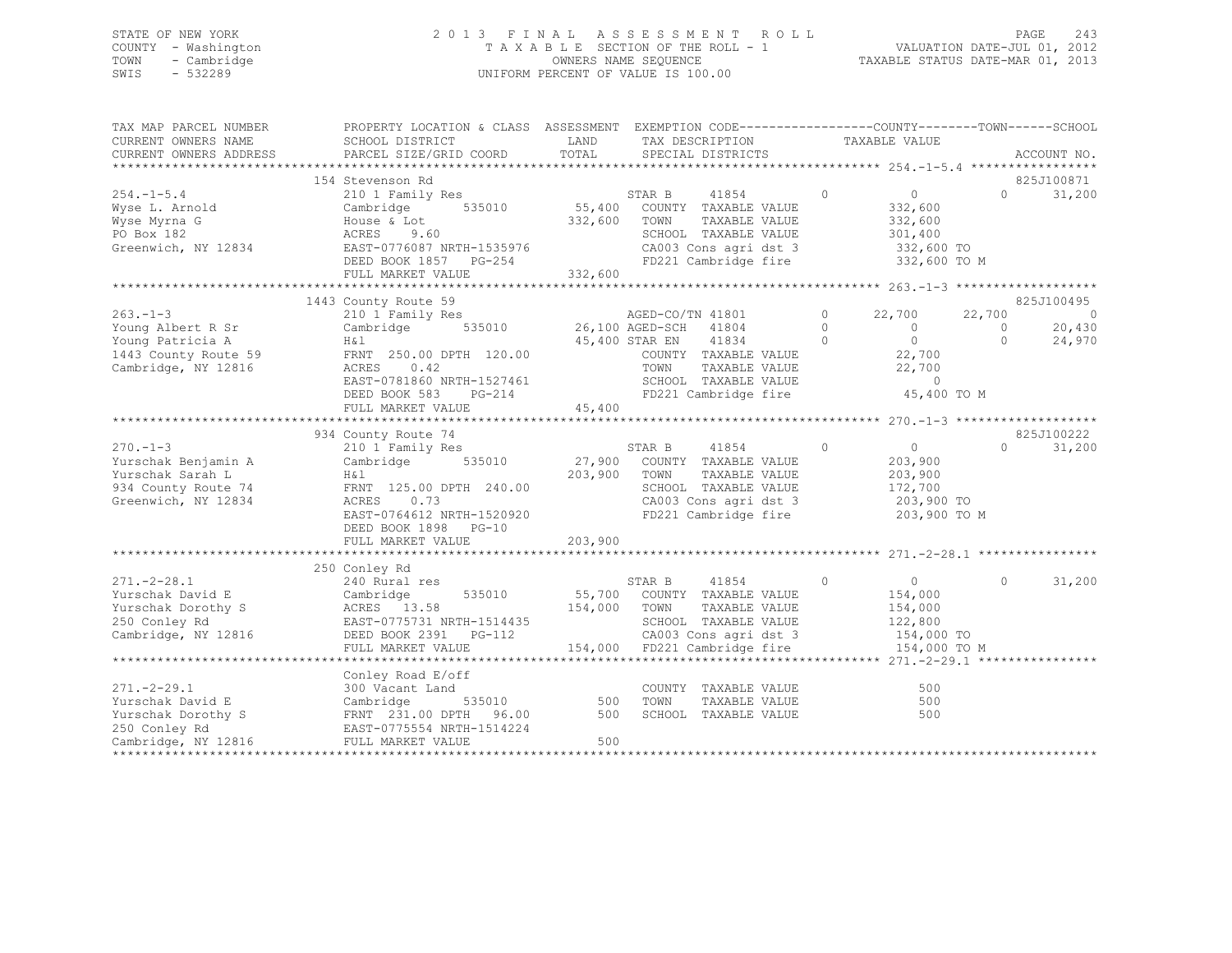## STATE OF NEW YORK 2 0 1 3 F I N A L A S S E S S M E N T R O L L PAGE 244 COUNTY - Washington T A X A B L E SECTION OF THE ROLL - 1 VALUATION DATE-JUL 01, 2012 TOWN - Cambridge OWNERS NAME SEQUENCE TAXABLE STATUS DATE-MAR 01, 2013 SWIS - 532289 UNIFORM PERCENT OF VALUE IS 100.00

| TAX MAP PARCEL NUMBER<br>CURRENT OWNERS NAME<br>CURRENT OWNERS ADDRESS           | PROPERTY LOCATION & CLASS ASSESSMENT EXEMPTION CODE---------------COUNTY-------TOWN------SCHOOL<br>SCHOOL DISTRICT<br>PARCEL SIZE/GRID COORD                                                                                      | LAND<br>TOTAL    | TAX DESCRIPTION<br>SPECIAL DISTRICTS                                                                           | TAXABLE VALUE                                                                                                  | ACCOUNT NO.                    |
|----------------------------------------------------------------------------------|-----------------------------------------------------------------------------------------------------------------------------------------------------------------------------------------------------------------------------------|------------------|----------------------------------------------------------------------------------------------------------------|----------------------------------------------------------------------------------------------------------------|--------------------------------|
|                                                                                  |                                                                                                                                                                                                                                   |                  |                                                                                                                |                                                                                                                |                                |
| $272 - 2 - 4$<br>Zachary William C<br>136 E 64th St Apt 6D<br>New York, NY 10021 | 819 Turnpike Rd<br>242 Rurl res&rec<br>Cambridge 535010 89,500<br>House & Lot 315,100<br>ACRES 30.00 BANK 59<br>EAST-0788716 NRTH-1520824<br>DEED BOOK 784 PG-140<br>FULL MARKET VALUE                                            | 315,100          | COUNTY TAXABLE VALUE 315,100<br>TAXABLE VALUE<br>TOWN<br>SCHOOL TAXABLE VALUE                                  | 315,100<br>315,100<br>CA003 Cons agri dst 3 315,100 TO<br>FD221 Cambridge fire 315,100 TO M                    | 825J100227                     |
|                                                                                  | 1241 King Rd                                                                                                                                                                                                                      |                  |                                                                                                                |                                                                                                                | 825J100608                     |
|                                                                                  |                                                                                                                                                                                                                                   |                  | COUNTY TAXABLE VALUE<br>TAXABLE VALUE<br>SCHOOL TAXABLE VALUE 269,500<br>CA003 Cons agri dst 3 269,500 TO      | 269,500<br>269,500<br>FD221 Cambridge fire 269,500 TO M                                                        |                                |
|                                                                                  |                                                                                                                                                                                                                                   |                  |                                                                                                                |                                                                                                                |                                |
|                                                                                  | 1057 County Route 60<br>FULL MARKET VALUE                                                                                                                                                                                         | 179,600          | 41854<br>TAXABLE VALUE<br>SCHOOL TAXABLE VALUE<br>SCHOOL TAXABLE VALUE<br>CA003 Cons agri dst 3                | $\sim$ 0 $\sim$<br>$\circ$<br>179,600<br>179,600<br>148,400<br>179,600 TO<br>FD221 Cambridge fire 179,600 TO M | $\Omega$<br>31,200             |
|                                                                                  | 1029 County Route 60                                                                                                                                                                                                              |                  |                                                                                                                |                                                                                                                | 825J100725                     |
| $246. - 1 - 29.1$<br>Zeno Roderick R LE Greenwich                                | 242 Rurl res&rec<br>533401 130,000 STAR EN<br>Zeno Janet K LE                         Rural Res<br>1029 County Route 60                 ACRES     62.80<br>Greenwich, NY 12834 EAST-0772012 NRTH-1542234<br>DEED BOOK 3086 PG-228 |                  | AG DIST 41720<br>41834<br>208,700 COUNTY TAXABLE VALUE<br>208,700 COUNTY TAXABLE VALUE<br>SCHOOL TAXABLE VALUE | $\circ$<br>52,738<br>52,738<br>$\overline{0}$<br>$\Omega$<br>155,962<br>155,962<br>90,132                      | 52,738<br>$\bigcirc$<br>65,830 |
| UNDER AGDIST LAW TIL 2017                                                        | MAY BE SUBJECT TO PAYMENT FULL MARKET VALUE                                                                                                                                                                                       | 208,700          | 52,738 EX<br>FD221 Cambridge fire                                                                              | 208,700 TO M                                                                                                   |                                |
|                                                                                  |                                                                                                                                                                                                                                   |                  |                                                                                                                |                                                                                                                |                                |
| $246. - 1 - 29.14$<br>Zeno Todd R<br>1089 County Route 60<br>Greenwich, NY 12834 | 1089 County Route 60<br>210 1 Family Res<br>Greenwich 533401 30,300<br>Lot 4<br>2.17<br>ACRES 2.17<br>EAST-0771918 NRTH-1543325<br>DEED BOOK 2710 PG-273<br>FULL MARKET VALUE                                                     | 80,000<br>80,000 | COUNTY TAXABLE VALUE<br>TOWN<br>TAXABLE VALUE<br>SCHOOL TAXABLE VALUE<br>FD221 Cambridge fire                  | 80,000<br>80,000<br>80,000<br>80,000 TO M                                                                      | 825J102030                     |
|                                                                                  |                                                                                                                                                                                                                                   |                  |                                                                                                                |                                                                                                                |                                |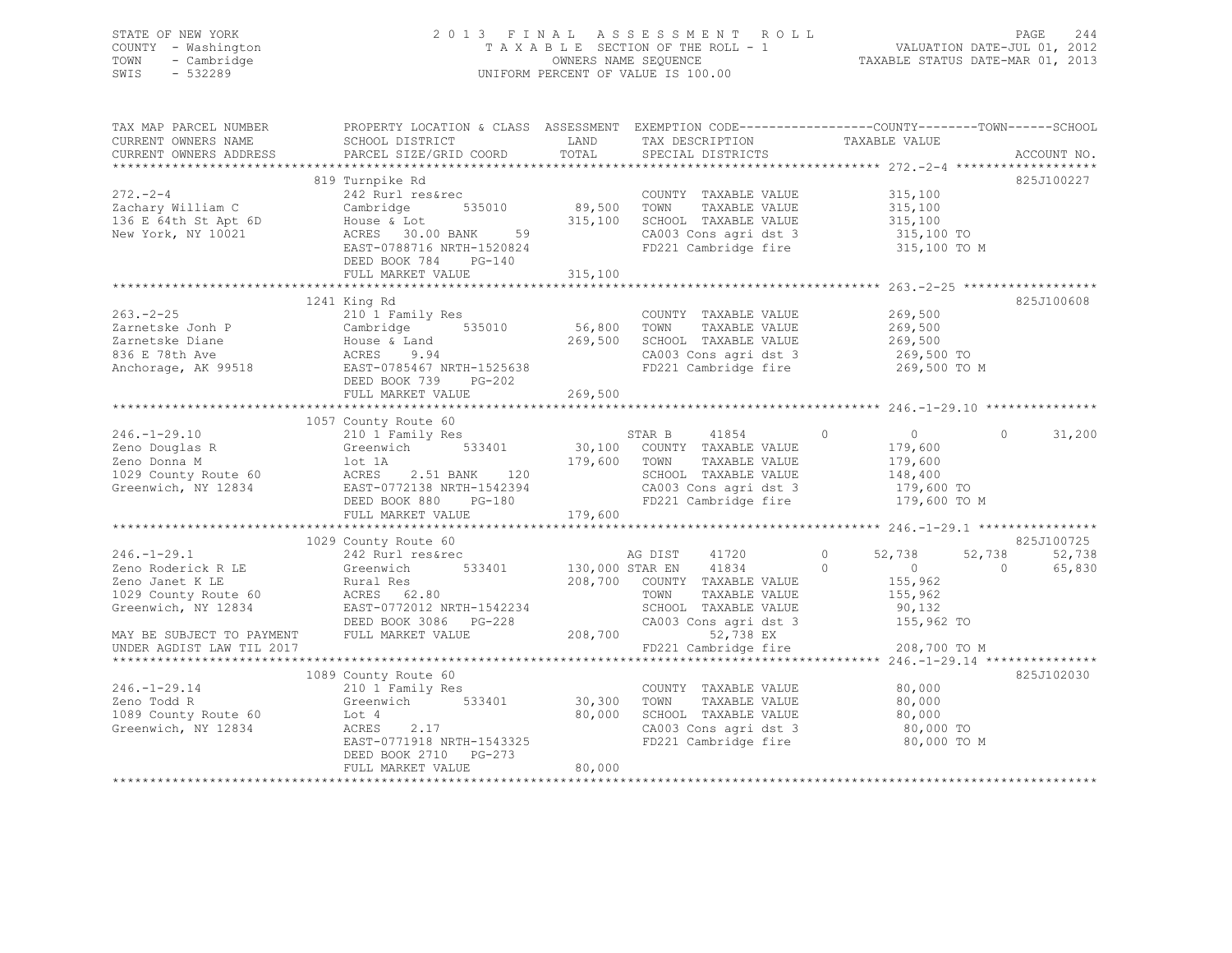| STATE OF NEW YORK<br>COUNTY - Washington<br>TOWN<br>- Cambridge<br>$-532289$<br>SWIS                               |                                                                                                                                                                                                                                                                                                                                                        | PAGE 245 RABLE SECTION OF THE ROLL - 1 TAXABLE SECTION OF THE ROLL - 1 CONNERS NAME SEQUENCE TAXABLE STATUS DATE-MAR 01, 2013<br>UNIFORM PERCENT OF VALUE IS 100.00 |                                                                                                                         |                                             |          |            |  |
|--------------------------------------------------------------------------------------------------------------------|--------------------------------------------------------------------------------------------------------------------------------------------------------------------------------------------------------------------------------------------------------------------------------------------------------------------------------------------------------|---------------------------------------------------------------------------------------------------------------------------------------------------------------------|-------------------------------------------------------------------------------------------------------------------------|---------------------------------------------|----------|------------|--|
|                                                                                                                    |                                                                                                                                                                                                                                                                                                                                                        |                                                                                                                                                                     |                                                                                                                         |                                             |          |            |  |
| TAX MAP PARCEL NUMBER<br>CURRENT OWNERS NAME                                                                       | PROPERTY LOCATION & CLASS ASSESSMENT EXEMPTION CODE-----------------COUNTY-------TOWN------SCHOOI<br>SCHOOL DISTRICT                                                                                                                                                                                                                                   |                                                                                                                                                                     | LAND TAX DESCRIPTION TAXABLE VALUE                                                                                      |                                             |          |            |  |
|                                                                                                                    |                                                                                                                                                                                                                                                                                                                                                        |                                                                                                                                                                     |                                                                                                                         |                                             |          |            |  |
|                                                                                                                    | 152 Morris Rd                                                                                                                                                                                                                                                                                                                                          |                                                                                                                                                                     |                                                                                                                         |                                             |          | 825J100841 |  |
| $289. -1 - 2.2$<br>Ziehm Hanah Phoebe LE<br>Ziehm Franklin C<br>152 Morris Rd<br><b>ACRES</b><br>Buskirk, NY 12028 | 210 1 Family Res COUNT<br>Cambridge 535010 6,400 TOWN<br>EAST-0771732 NRTH-1503809 FD221 Cambridge fire<br>DEED BOOK 757 PG-119                                                                                                                                                                                                                        |                                                                                                                                                                     | COUNTY TAXABLE VALUE<br>TAXABLE VALUE                                                                                   | 58,000<br>58,000<br>58,000 TO M             |          |            |  |
|                                                                                                                    | FULL MARKET VALUE                                                                                                                                                                                                                                                                                                                                      | 58,000                                                                                                                                                              |                                                                                                                         |                                             |          |            |  |
|                                                                                                                    | 531 Schwenninger Rd                                                                                                                                                                                                                                                                                                                                    |                                                                                                                                                                     |                                                                                                                         |                                             |          |            |  |
| Ziehm Jessica                                                                                                      | 288.-1-13.2 240 Rural res 535010 23,300 COUNTY TAXABLE VALUE 220,700<br>filed subdivision 20A-102 220,700 TOWN<br>Ziehm Jessica (1993)<br>SCHOOL TAXABLE VALUE<br>Buskirk, NY 12028 EAST 10006 2845 PG-271 (220,700 EDEED BOOK 2845 PG-271 220,700 EDEED BOOK 2845 PG-271 220,700<br>FULL MARKET VALUE 220,700 220,700 220,700 220,700 220,700 220,700 |                                                                                                                                                                     |                                                                                                                         | TAXABLE VALUE 220,700                       | $\Omega$ | 31,200     |  |
|                                                                                                                    |                                                                                                                                                                                                                                                                                                                                                        |                                                                                                                                                                     |                                                                                                                         |                                             |          |            |  |
|                                                                                                                    | 618 County Route 74                                                                                                                                                                                                                                                                                                                                    |                                                                                                                                                                     |                                                                                                                         |                                             |          |            |  |
| $279. - 2 - 2.3$<br>Zlattner Richard B                                                                             | County Route 74<br>210 1 Family Res<br>Cambridge<br>Poth Karen L<br>Toth Karen L<br>Foth Karen L<br>SCHOO BOOK 870 PG-107 CA003<br>Johnsonville, NY 12094 DEED BOOK 870 PG-107 CA003                                                                                                                                                                   |                                                                                                                                                                     | 41854<br>STAR B<br>535010 54,700 COUNTY TAXABLE VALUE<br>TAXABLE VALUE<br>SCHOOL TAXABLE VALUE<br>CA003 Cons agri dst 3 | 201,900<br>201,900<br>170,700<br>201,900 TO | $\Omega$ | 31,200     |  |

FULL MARKET VALUE 201,900 FD221 Cambridge fire 201,900 TO M \*\*\*\*\*\*\*\*\*\*\*\*\*\*\*\*\*\*\*\*\*\*\*\*\*\*\*\*\*\*\*\*\*\*\*\*\*\*\*\*\*\*\*\*\*\*\*\*\*\*\*\*\*\*\*\*\*\*\*\*\*\*\*\*\*\*\*\*\*\*\*\*\*\*\*\*\*\*\*\*\*\*\*\*\*\*\*\*\*\*\*\*\*\*\*\*\*\*\*\*\*\*\*\*\*\*\*\*\*\*\*\*\*\*\*\*\*\*\*\*\*\*\*\*\*\*\*\*\*\*\*\*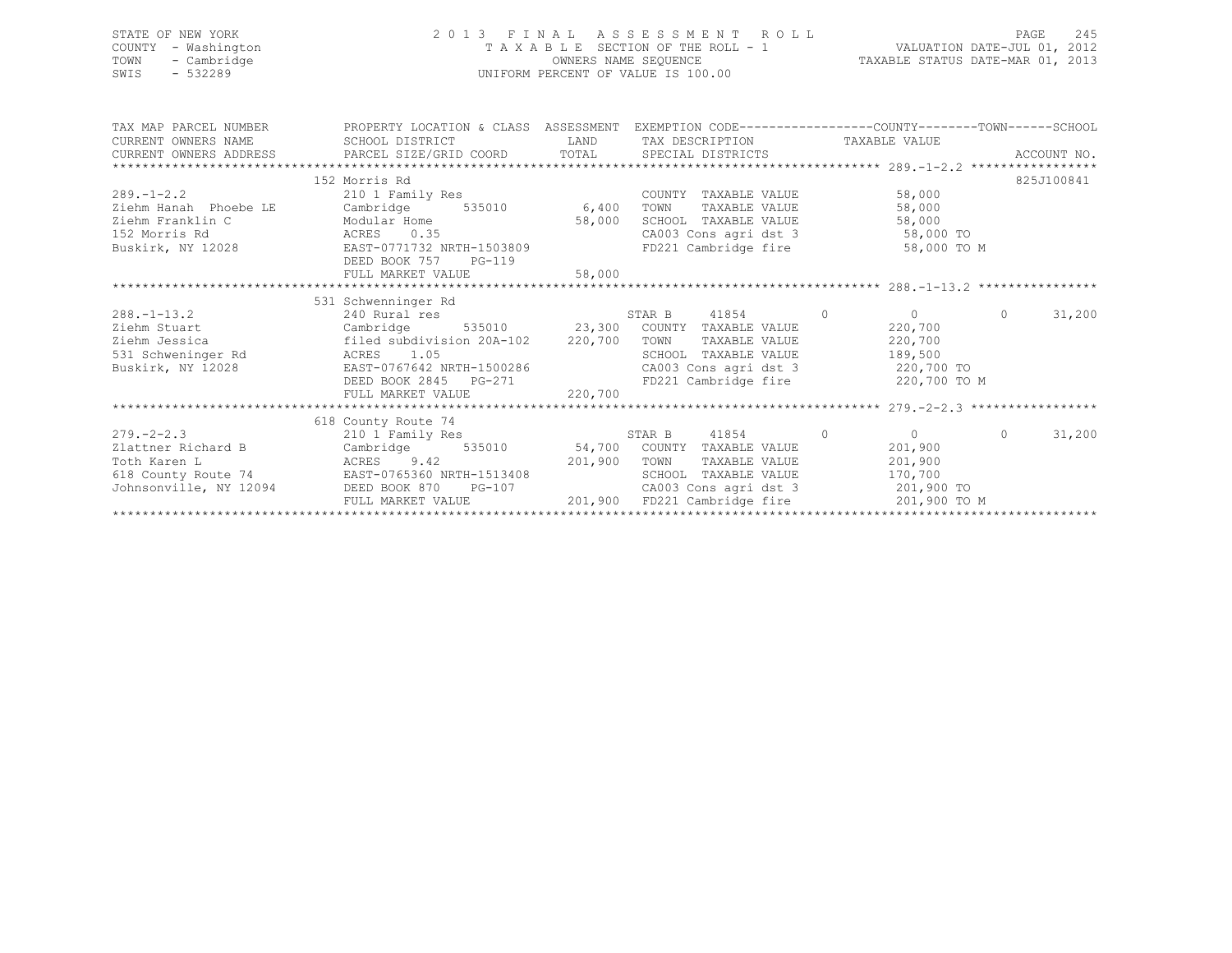TOWN - Cambridge TAXABLE STATUS DATE-MAR 01, 2013<br>SWIS - 532289 RPS150/V04/L015 SWIS - 532289<br>UNIFORM PERCENT OF VALUE IS 100.00

## UNIFORM PERCENT OF VALUE IS 100.00

## ROLL SUB SECTION- - TOTALS

#### \*\*\* S P E C I A L D I S T R I C T S U M M A R Y \*\*\*

| CODE | DISTRICT NAME          | TOTAL<br>PARCELS | EXTENSION<br>TYPE | EXTENSION<br>VALUE | AD VALOREM<br>VALUE | EXEMPT<br>AMOUNT | TAXABLE<br>VALUE |
|------|------------------------|------------------|-------------------|--------------------|---------------------|------------------|------------------|
|      | SR533 Star repay - $f$ |                  | 1 MOVTAX          |                    |                     |                  |                  |
|      | TE533 Trans exmt rep   |                  | 5 MOVTAX          |                    |                     |                  |                  |
|      | AG024 Agri dist 24     |                  | 1 TOTAL           |                    | 198,000             |                  | 198,000          |
|      | CA003 Cons agri dst    |                  | 629 TOTAL         |                    | 115623,594          | 11947,712        | 103675,882       |
|      | CA005 Cons agri dst    |                  | 63 TOTAL          |                    | 12362,100           | 980,176          | 11381,924        |
|      | EZ010 Empire Zone-Si   |                  | 4 TOTAL           |                    | 1043,950            |                  | 1043,950         |
|      | FD221 Cambridge fire   |                  | 907 TOTAL M       |                    | 164575,744          |                  | 164575,744       |

#### \*\*\* S C H O O L D I S T R I C T S U M M A R Y \*\*\*

| CODE   | DISTRICT NAME | TOTAL<br>PARCELS | ASSESSED<br>LAND | ASSESSED<br>TOTAL | EXEMPT<br>AMOUNT | TOTAL<br>TAXABLE | STAR<br>AMOUNT | STAR<br>TAXABLE |
|--------|---------------|------------------|------------------|-------------------|------------------|------------------|----------------|-----------------|
| 384201 | Hoosic Valley | 14               | 1446,800         | 2820,200          | 441,483          | 2378,717         | 124,800        | 2253,917        |
| 533401 | Greenwich     | 97               | 6326,300         | 16081,600         | 2374,755         | 13706,845        | 1800,600       | 11906,245       |
| 535010 | Cambridge     | 797              | 52341,400        | 145674,444        | 12723,238        | 132951,206       | 18919,900      | 114031,306      |
|        | SUB-TOTAL     | 908              | 60114,500        | 164576,244        | 15539,476        | 149036,768       | 20845,300      | 128191,468      |
|        | TOTAL         | 908              | 60114,500        | 164576,244        | 15539,476        | 149036,768       | 20845,300      | 128191,468      |

## \*\*\* S Y S T E M C O D E S S U M M A R Y \*\*\*

## NO SYSTEM EXEMPTIONS AT THIS LEVEL

## \*\*\* E X E M P T I O N S U M M A R Y \*\*\*

| CODE  | DESCRIPTION | TOTAL<br>PARCELS | COUNTY   | TOWN     | SCHOOL |
|-------|-------------|------------------|----------|----------|--------|
| 41121 | WAR VET/TC  |                  | 30,000   | 27,000   |        |
| 41122 | WAR VET/C   | 39               | 1016,010 |          |        |
| 41123 | WAR VET/T   | 39               |          | 952,716  |        |
| 41132 | CBT VET/C   | 36               | 1568,613 |          |        |
| 41133 | CBT VET/T   | 36               |          | 1488,138 |        |
| 41142 | DIS VET/C   | 13               | 624,845  |          |        |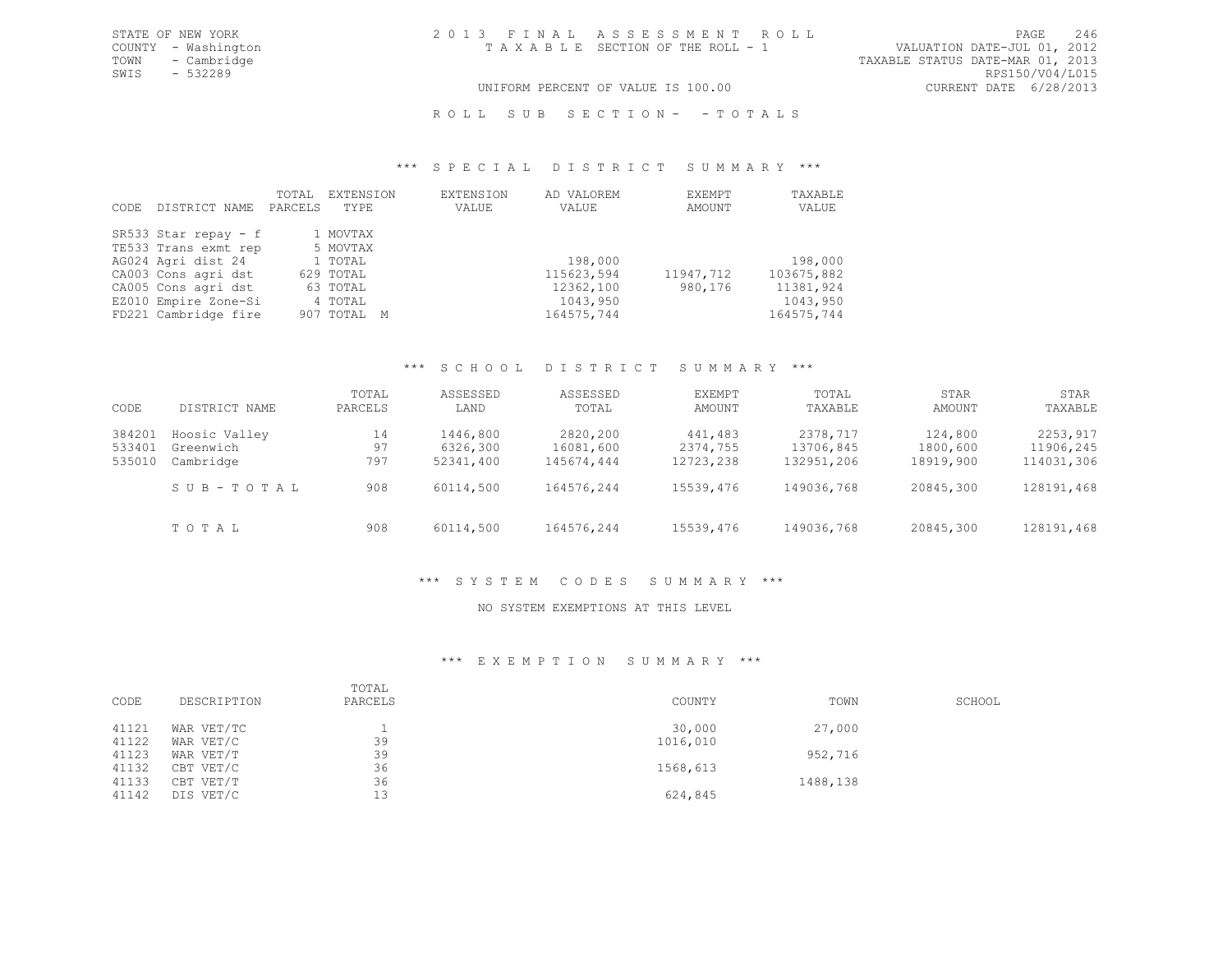|      | STATE OF NEW YORK   | 2013 FINAL ASSESSMENT ROLL            | 2.47<br>PAGE                     |
|------|---------------------|---------------------------------------|----------------------------------|
|      | COUNTY - Washington | T A X A B L E SECTION OF THE ROLL - 1 | VALUATION DATE-JUL 01, 2012      |
| TOWN | - Cambridge         |                                       | TAXABLE STATUS DATE-MAR 01, 2013 |
| SWIS | - 532289            |                                       | RPS150/V04/L015                  |
|      |                     | UNIFORM PERCENT OF VALUE IS 100.00    | CURRENT DATE 6/28/2013           |

R O L L S U B S E C T I O N - - T O T A L S

### \*\*\* E X E M P T I O N S U M M A R Y \*\*\*

|       |                | TOTAL   |            |           |            |
|-------|----------------|---------|------------|-----------|------------|
| CODE  | DESCRIPTION    | PARCELS | COUNTY     | TOWN      | SCHOOL     |
| 41143 |                | 13      |            | 602,005   |            |
|       | DIS VET/T      |         |            |           |            |
| 41152 | $CW$ 10 $VET/$ | 6       | 48,000     |           |            |
| 41400 | CLERGY         |         | 1,500      | 1,500     | 1,500      |
| 41700 | AG BUILD       |         | 544,433    | 544,433   | 544,433    |
| 41720 | AG DIST        | 194     | 12960, 122 | 12960,122 | 12960, 122 |
| 41730 | AGRI-D IND     | 18      | 629,859    | 629,859   | 629,859    |
| 41800 | AGED-ALL       | 9       | 527,425    | 527,425   | 537,550    |
| 41801 | AGED-CO/TN     | 3       | 154,029    | 159,029   |            |
| 41802 | AGED-CO        | 18      | 867,686    |           |            |
| 41803 | AGED-TOWN      | 17      |            | 607,687   |            |
| 41804 | AGED-SCH       | 16      |            |           | 594,732    |
| 41834 | STAR EN        | 143     |            |           | 9301,300   |
| 41854 | STAR B         | 370     |            |           | 11544,000  |
| 41932 | DISAB-CO       |         | 222,333    |           |            |
| 47460 | FOR 480A       | 2       | 271,280    | 271,280   | 271,280    |
|       | TOTAL          | 982     | 19466,135  | 18771,194 | 36384,776  |
|       |                |         |            |           |            |

## \*\*\* G R A N D T O T A L S \*\*\*

| ROLL<br>SEC | DESCRIPTION | TOTAL<br>PARCELS | LAND | ு பலவம<br>TOTAL | TAXABLE<br>COUNTY | TAXABLE<br>TOWN | TAXABLE<br><b>SCHOOL</b> | STAR<br>'AXABLE |
|-------------|-------------|------------------|------|-----------------|-------------------|-----------------|--------------------------|-----------------|
|             |             | 908              | 500  | 164576,244      | $1 \cap Q$        | 145805,050      | 149036,768               | ,468<br>.00101  |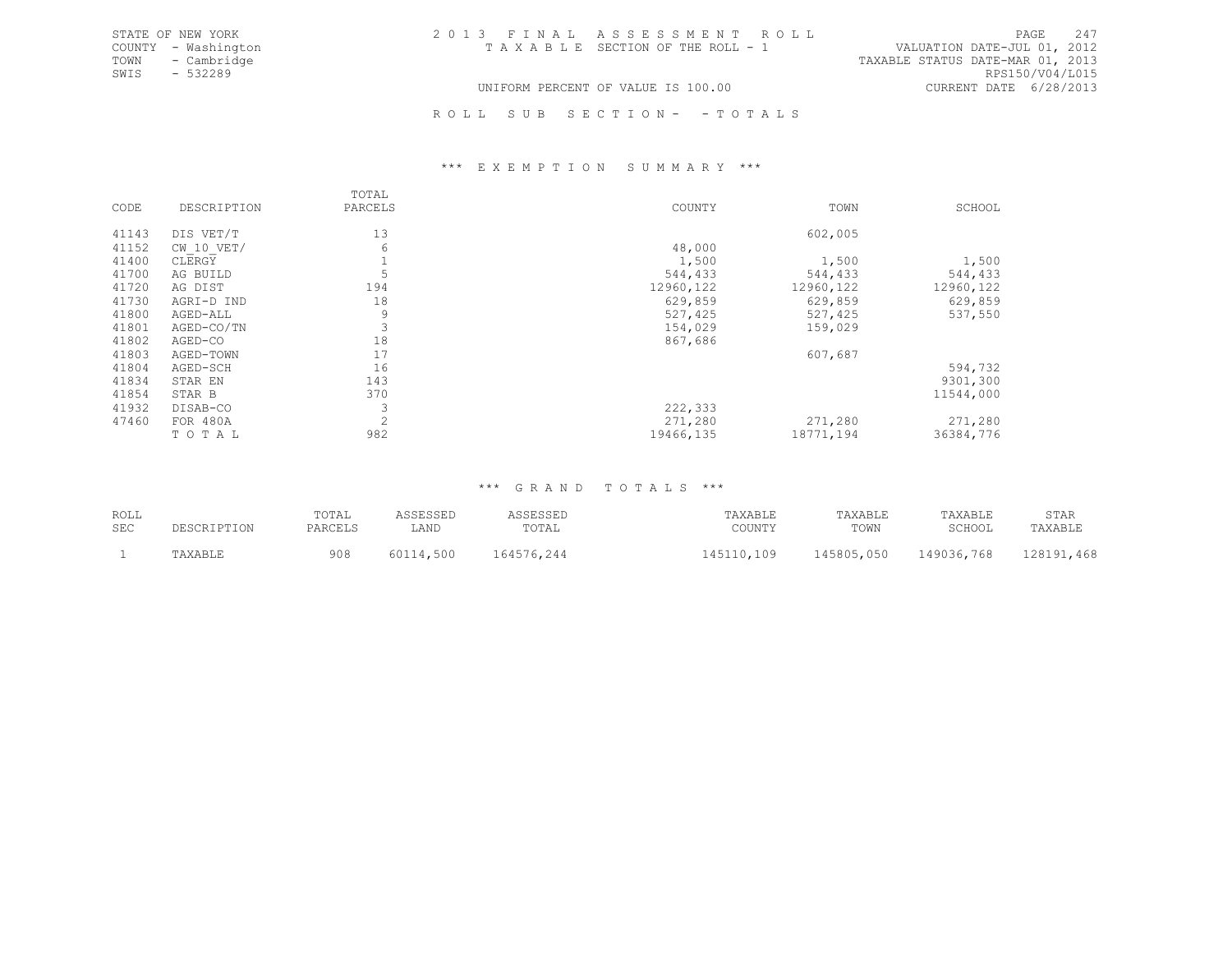|      | STATE OF NEW YORK   | 2013 FINAL ASSESSMENT ROLL         |                                  |                        | PAGE | 248 |
|------|---------------------|------------------------------------|----------------------------------|------------------------|------|-----|
|      | COUNTY - Washington | TAXABLE SECTION OF THE ROLL - 1    | VALUATION DATE-JUL 01, 2012      |                        |      |     |
|      | TOWN - Cambridge    |                                    | TAXABLE STATUS DATE-MAR 01, 2013 |                        |      |     |
| SWIS | - 532289            | UNIFORM PERCENT OF VALUE IS 100.00 |                                  | RPS150/V04/L015        |      |     |
|      |                     |                                    |                                  | CURRENT DATE 6/28/2013 |      |     |

# ROLL SECTION TOTALS

### \*\*\* S P E C I A L D I S T R I C T S U M M A R Y \*\*\*

|      |                      | TOTAL   | EXTENSION   | EXTENSION | AD VALOREM | EXEMPT    | TAXABLE    |
|------|----------------------|---------|-------------|-----------|------------|-----------|------------|
| CODE | DISTRICT NAME        | PARCELS | TYPE        | VALUE     | VALUE      | AMOUNT    | VALUE      |
|      |                      |         |             |           |            |           |            |
|      | SR533 Star repay - f |         | 1 MOVTAX    |           |            |           |            |
|      | TE533 Trans exmt rep |         | 5 MOVTAX    |           |            |           |            |
|      | AG024 Agri dist 24   |         | 1 TOTAL     |           | 198,000    |           | 198,000    |
|      | CA003 Cons agri dst  |         | 629 TOTAL   |           | 115623,594 | 11947,712 | 103675,882 |
|      | CA005 Cons agri dst  |         | 63 TOTAL    |           | 12362,100  | 980,176   | 11381,924  |
|      | EZ010 Empire Zone-Si |         | 4 TOTAL     |           | 1043,950   |           | 1043,950   |
|      | FD221 Cambridge fire |         | 907 TOTAL M |           | 164575,744 |           | 164575,744 |

#### \*\*\* S C H O O L D I S T R I C T S U M M A R Y \*\*\*

| CODE   | DISTRICT NAME | TOTAL<br>PARCELS | ASSESSED<br>LAND | ASSESSED<br>TOTAL | EXEMPT<br>AMOUNT | TOTAL<br>TAXABLE | STAR<br>AMOUNT | STAR<br>TAXABLE |
|--------|---------------|------------------|------------------|-------------------|------------------|------------------|----------------|-----------------|
| 384201 | Hoosic Valley | 14               | 1446,800         | 2820,200          | 441,483          | 2378,717         | 124,800        | 2253,917        |
| 533401 | Greenwich     | 97               | 6326,300         | 16081,600         | 2374,755         | 13706,845        | 1800,600       | 11906,245       |
| 535010 | Cambridge     | 797              | 52341,400        | 145674,444        | 12723,238        | 132951,206       | 18919,900      | 114031,306      |
|        | SUB-TOTAL     | 908              | 60114,500        | 164576,244        | 15539,476        | 149036,768       | 20845,300      | 128191,468      |
|        | TOTAL         | 908              | 60114,500        | 164576,244        | 15539,476        | 149036,768       | 20845,300      | 128191,468      |

# \*\*\* S Y S T E M C O D E S S U M M A R Y \*\*\*

### NO SYSTEM EXEMPTIONS AT THIS LEVEL

## \*\*\* E X E M P T I O N S U M M A R Y \*\*\*

| CODE  | DESCRIPTION | TOTAL<br>PARCELS | COUNTY   | TOWN     | SCHOOL |
|-------|-------------|------------------|----------|----------|--------|
| 41121 | WAR VET/TC  |                  | 30,000   | 27,000   |        |
| 41122 | WAR VET/C   | 39               | 1016,010 |          |        |
| 41123 | WAR VET/T   | 39               |          | 952,716  |        |
| 41132 | CBT VET/C   | 36               | 1568,613 |          |        |
| 41133 | CBT VET/T   | 36               |          | 1488,138 |        |
| 41142 | DIS VET/C   | 13               | 624,845  |          |        |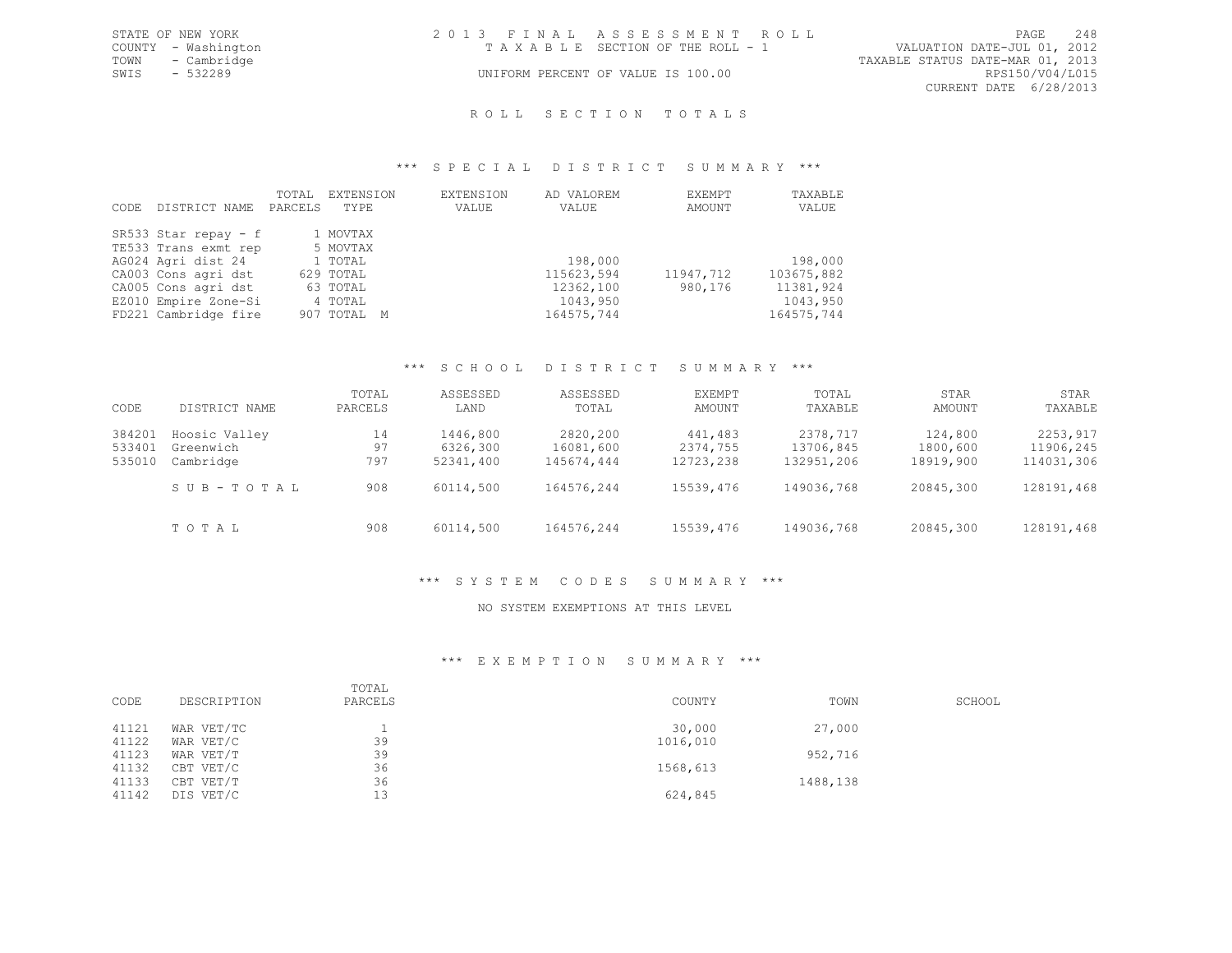|      | STATE OF NEW YORK   | 2013 FINAL ASSESSMENT ROLL |                                    |                                  |                        | PAGE | 2.49 |
|------|---------------------|----------------------------|------------------------------------|----------------------------------|------------------------|------|------|
|      | COUNTY - Washington |                            | TAXABLE SECTION OF THE ROLL - 1    | VALUATION DATE-JUL 01, 2012      |                        |      |      |
|      | TOWN - Cambridge    |                            |                                    | TAXABLE STATUS DATE-MAR 01, 2013 |                        |      |      |
| SWIS | - 532289            |                            | UNIFORM PERCENT OF VALUE IS 100.00 |                                  | RPS150/V04/L015        |      |      |
|      |                     |                            |                                    |                                  | CURRENT DATE 6/28/2013 |      |      |
|      |                     |                            |                                    |                                  |                        |      |      |

### R O L L S E C T I O N T O T A L S

### \*\*\* E X E M P T I O N S U M M A R Y \*\*\*

|       |              | TOTAL          |            |           |            |
|-------|--------------|----------------|------------|-----------|------------|
| CODE  | DESCRIPTION  | PARCELS        | COUNTY     | TOWN      | SCHOOL     |
| 41143 | DIS VET/T    | 13             |            | 602,005   |            |
| 41152 | $CW$ 10 VET/ | 6              | 48,000     |           |            |
| 41400 | CLERGY       |                | 1,500      | 1,500     | 1,500      |
| 41700 | AG BUILD     |                | 544,433    | 544,433   | 544,433    |
| 41720 | AG DIST      | 194            | 12960, 122 | 12960,122 | 12960, 122 |
| 41730 | AGRI-D IND   | 18             | 629,859    | 629,859   | 629,859    |
| 41800 | AGED-ALL     | 9              | 527,425    | 527,425   | 537,550    |
| 41801 | AGED-CO/TN   | 3              | 154,029    | 159,029   |            |
| 41802 | AGED-CO      | 18             | 867,686    |           |            |
| 41803 | AGED-TOWN    | 17             |            | 607,687   |            |
| 41804 | AGED-SCH     | 16             |            |           | 594,732    |
| 41834 | STAR EN      | 143            |            |           | 9301,300   |
| 41854 | STAR B       | 370            |            |           | 11544,000  |
| 41932 | DISAB-CO     | 3              | 222,333    |           |            |
| 47460 | FOR 480A     | $\overline{2}$ | 271,280    | 271,280   | 271,280    |
|       | TOTAL        | 982            | 19466,135  | 18771,194 | 36384,776  |

## \*\*\* G R A N D T O T A L S \*\*\*

| ROLL<br>SEC | DESCRIPTION | TOTAL<br>PARCELS | LAND | ـ سىدىسى<br>TOTAL | TAXABLE<br>COUNTY | TAXABLE<br>TOWN | TAXABLE<br><b>SCHOOL</b> | STAR<br>'AXABLF |
|-------------|-------------|------------------|------|-------------------|-------------------|-----------------|--------------------------|-----------------|
|             |             | 908              | 500  | 164576,244        | $1 \cap Q$        | 145805,050      | 149036,768               | ,468<br>.00101  |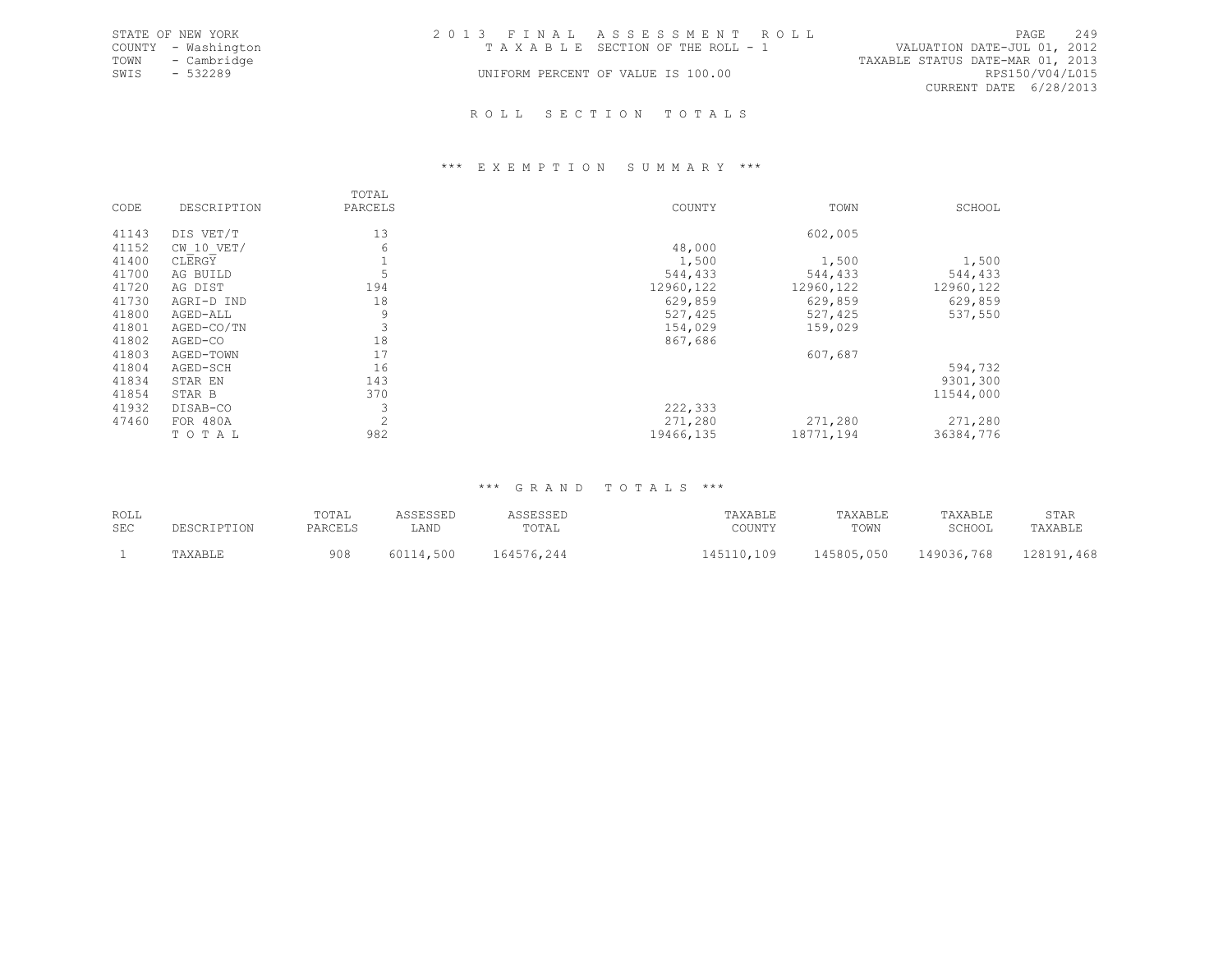## STATE OF NEW YORK 2 0 1 3 F I N A L A S S E S S M E N T R O L L PAGE 250 COUNTY - Washington SPECIAL FRANCHISE SECTION OF THE ROLL - 5 VALUATION DATE-JUL 01, 2012 TOWN - Cambridge OWNERS NAME SEQUENCE TAXABLE STATUS DATE-MAR 01, 2013 SWIS - 532289 UNIFORM PERCENT OF VALUE IS 100.00

| CURRENT OWNERS NAME<br>SCHOOL DISTRICT<br>LAND<br>TAX DESCRIPTION<br>TAXABLE VALUE<br>TOTAL<br>PARCEL SIZE/GRID COORD<br>CURRENT OWNERS ADDRESS<br>SPECIAL DISTRICTS<br>ACCOUNT NO.<br>************************<br>Special Franchise-Town<br>8250300745<br>$500. - 15 - 8. - 1$<br>861 Elec & gas<br>1371, 415<br>COUNTY TAXABLE VALUE<br>National Grid<br>Cambridge<br>535010<br>$\mathbf{0}$<br>TAXABLE VALUE<br>1371, 415<br>TOWN<br>1371, 415<br>1371, 415<br>Real Estate Tax Dept<br>Apport For Sch 92.9999%<br>SCHOOL TAXABLE VALUE<br>300 Erie Boulevard West<br>Parcel 1 Of 2<br>FD221 Cambridge fire<br>1371,415 TO M<br>1371, 415<br>Syracuse, NY 13202<br>FULL MARKET VALUE<br>*****************<br>******** 500.-15-8.-2 ********<br>8276300780<br>Special Franchise Town<br>$500 - 15 - 8 - 2$<br>103,226<br>861 Elec & gas<br>COUNTY TAXABLE VALUE<br>National Grid<br>Greenwich<br>TAXABLE VALUE<br>103,226<br>533401<br>$\mathbf{0}$<br>TOWN<br>Real Estate Tax Dept<br>Apport For Sch 7.0001%<br>103,226<br>SCHOOL TAXABLE VALUE<br>103,226<br>300 Erie Boulevard Dept<br>Parcel 2 Of 2<br>FD221 Cambridge fire<br>103,226 TO M<br>103,226<br>Syracuse, NY 13202<br>FULL MARKET VALUE<br>************************ 500. -53-2 ******<br>***************************<br>Special Franchise Town<br>8250300912<br>$500 - 53 - 2$<br>869 Television<br>15,297<br>COUNTY TAXABLE VALUE<br>Time Warner of Troy<br>Cambridge<br>15,297<br>535010<br>$\circ$<br>TOWN<br>TAXABLE VALUE<br>SCHOOL TAXABLE VALUE<br>15,297<br>Tax Dept<br>15,297<br>15,297 TO M<br>PO Box 7467<br>15,297<br>FD221 Cambridge fire<br>FULL MARKET VALUE<br>Charlotte, NC 28241-7467<br>***********************<br>8250300744<br>Special Franchise-Town<br>$500. -60 - 6. -1$<br>866 Telephone<br>416,719<br>COUNTY TAXABLE VALUE<br>Cambridge<br>535010<br>TOWN<br>TAXABLE VALUE<br>416,719<br>Verizon New York Inc<br>$\circ$<br>416,719<br>SCHOOL TAXABLE VALUE<br>416,719<br>Property Tax Department<br>Apport For Sch 85.0003%<br>FD221 Cambridge fire<br>416,719 TO M<br>PO Box 152206<br>Parcel 1 Of 3 |
|-------------------------------------------------------------------------------------------------------------------------------------------------------------------------------------------------------------------------------------------------------------------------------------------------------------------------------------------------------------------------------------------------------------------------------------------------------------------------------------------------------------------------------------------------------------------------------------------------------------------------------------------------------------------------------------------------------------------------------------------------------------------------------------------------------------------------------------------------------------------------------------------------------------------------------------------------------------------------------------------------------------------------------------------------------------------------------------------------------------------------------------------------------------------------------------------------------------------------------------------------------------------------------------------------------------------------------------------------------------------------------------------------------------------------------------------------------------------------------------------------------------------------------------------------------------------------------------------------------------------------------------------------------------------------------------------------------------------------------------------------------------------------------------------------------------------------------------------------------------------------------------------------------------------------------------------------------------------------------------------------------------------------------------------------------------------------------------------------|
|                                                                                                                                                                                                                                                                                                                                                                                                                                                                                                                                                                                                                                                                                                                                                                                                                                                                                                                                                                                                                                                                                                                                                                                                                                                                                                                                                                                                                                                                                                                                                                                                                                                                                                                                                                                                                                                                                                                                                                                                                                                                                                 |
|                                                                                                                                                                                                                                                                                                                                                                                                                                                                                                                                                                                                                                                                                                                                                                                                                                                                                                                                                                                                                                                                                                                                                                                                                                                                                                                                                                                                                                                                                                                                                                                                                                                                                                                                                                                                                                                                                                                                                                                                                                                                                                 |
|                                                                                                                                                                                                                                                                                                                                                                                                                                                                                                                                                                                                                                                                                                                                                                                                                                                                                                                                                                                                                                                                                                                                                                                                                                                                                                                                                                                                                                                                                                                                                                                                                                                                                                                                                                                                                                                                                                                                                                                                                                                                                                 |
|                                                                                                                                                                                                                                                                                                                                                                                                                                                                                                                                                                                                                                                                                                                                                                                                                                                                                                                                                                                                                                                                                                                                                                                                                                                                                                                                                                                                                                                                                                                                                                                                                                                                                                                                                                                                                                                                                                                                                                                                                                                                                                 |
|                                                                                                                                                                                                                                                                                                                                                                                                                                                                                                                                                                                                                                                                                                                                                                                                                                                                                                                                                                                                                                                                                                                                                                                                                                                                                                                                                                                                                                                                                                                                                                                                                                                                                                                                                                                                                                                                                                                                                                                                                                                                                                 |
|                                                                                                                                                                                                                                                                                                                                                                                                                                                                                                                                                                                                                                                                                                                                                                                                                                                                                                                                                                                                                                                                                                                                                                                                                                                                                                                                                                                                                                                                                                                                                                                                                                                                                                                                                                                                                                                                                                                                                                                                                                                                                                 |
|                                                                                                                                                                                                                                                                                                                                                                                                                                                                                                                                                                                                                                                                                                                                                                                                                                                                                                                                                                                                                                                                                                                                                                                                                                                                                                                                                                                                                                                                                                                                                                                                                                                                                                                                                                                                                                                                                                                                                                                                                                                                                                 |
|                                                                                                                                                                                                                                                                                                                                                                                                                                                                                                                                                                                                                                                                                                                                                                                                                                                                                                                                                                                                                                                                                                                                                                                                                                                                                                                                                                                                                                                                                                                                                                                                                                                                                                                                                                                                                                                                                                                                                                                                                                                                                                 |
|                                                                                                                                                                                                                                                                                                                                                                                                                                                                                                                                                                                                                                                                                                                                                                                                                                                                                                                                                                                                                                                                                                                                                                                                                                                                                                                                                                                                                                                                                                                                                                                                                                                                                                                                                                                                                                                                                                                                                                                                                                                                                                 |
|                                                                                                                                                                                                                                                                                                                                                                                                                                                                                                                                                                                                                                                                                                                                                                                                                                                                                                                                                                                                                                                                                                                                                                                                                                                                                                                                                                                                                                                                                                                                                                                                                                                                                                                                                                                                                                                                                                                                                                                                                                                                                                 |
|                                                                                                                                                                                                                                                                                                                                                                                                                                                                                                                                                                                                                                                                                                                                                                                                                                                                                                                                                                                                                                                                                                                                                                                                                                                                                                                                                                                                                                                                                                                                                                                                                                                                                                                                                                                                                                                                                                                                                                                                                                                                                                 |
|                                                                                                                                                                                                                                                                                                                                                                                                                                                                                                                                                                                                                                                                                                                                                                                                                                                                                                                                                                                                                                                                                                                                                                                                                                                                                                                                                                                                                                                                                                                                                                                                                                                                                                                                                                                                                                                                                                                                                                                                                                                                                                 |
|                                                                                                                                                                                                                                                                                                                                                                                                                                                                                                                                                                                                                                                                                                                                                                                                                                                                                                                                                                                                                                                                                                                                                                                                                                                                                                                                                                                                                                                                                                                                                                                                                                                                                                                                                                                                                                                                                                                                                                                                                                                                                                 |
|                                                                                                                                                                                                                                                                                                                                                                                                                                                                                                                                                                                                                                                                                                                                                                                                                                                                                                                                                                                                                                                                                                                                                                                                                                                                                                                                                                                                                                                                                                                                                                                                                                                                                                                                                                                                                                                                                                                                                                                                                                                                                                 |
|                                                                                                                                                                                                                                                                                                                                                                                                                                                                                                                                                                                                                                                                                                                                                                                                                                                                                                                                                                                                                                                                                                                                                                                                                                                                                                                                                                                                                                                                                                                                                                                                                                                                                                                                                                                                                                                                                                                                                                                                                                                                                                 |
|                                                                                                                                                                                                                                                                                                                                                                                                                                                                                                                                                                                                                                                                                                                                                                                                                                                                                                                                                                                                                                                                                                                                                                                                                                                                                                                                                                                                                                                                                                                                                                                                                                                                                                                                                                                                                                                                                                                                                                                                                                                                                                 |
|                                                                                                                                                                                                                                                                                                                                                                                                                                                                                                                                                                                                                                                                                                                                                                                                                                                                                                                                                                                                                                                                                                                                                                                                                                                                                                                                                                                                                                                                                                                                                                                                                                                                                                                                                                                                                                                                                                                                                                                                                                                                                                 |
|                                                                                                                                                                                                                                                                                                                                                                                                                                                                                                                                                                                                                                                                                                                                                                                                                                                                                                                                                                                                                                                                                                                                                                                                                                                                                                                                                                                                                                                                                                                                                                                                                                                                                                                                                                                                                                                                                                                                                                                                                                                                                                 |
|                                                                                                                                                                                                                                                                                                                                                                                                                                                                                                                                                                                                                                                                                                                                                                                                                                                                                                                                                                                                                                                                                                                                                                                                                                                                                                                                                                                                                                                                                                                                                                                                                                                                                                                                                                                                                                                                                                                                                                                                                                                                                                 |
|                                                                                                                                                                                                                                                                                                                                                                                                                                                                                                                                                                                                                                                                                                                                                                                                                                                                                                                                                                                                                                                                                                                                                                                                                                                                                                                                                                                                                                                                                                                                                                                                                                                                                                                                                                                                                                                                                                                                                                                                                                                                                                 |
|                                                                                                                                                                                                                                                                                                                                                                                                                                                                                                                                                                                                                                                                                                                                                                                                                                                                                                                                                                                                                                                                                                                                                                                                                                                                                                                                                                                                                                                                                                                                                                                                                                                                                                                                                                                                                                                                                                                                                                                                                                                                                                 |
|                                                                                                                                                                                                                                                                                                                                                                                                                                                                                                                                                                                                                                                                                                                                                                                                                                                                                                                                                                                                                                                                                                                                                                                                                                                                                                                                                                                                                                                                                                                                                                                                                                                                                                                                                                                                                                                                                                                                                                                                                                                                                                 |
|                                                                                                                                                                                                                                                                                                                                                                                                                                                                                                                                                                                                                                                                                                                                                                                                                                                                                                                                                                                                                                                                                                                                                                                                                                                                                                                                                                                                                                                                                                                                                                                                                                                                                                                                                                                                                                                                                                                                                                                                                                                                                                 |
|                                                                                                                                                                                                                                                                                                                                                                                                                                                                                                                                                                                                                                                                                                                                                                                                                                                                                                                                                                                                                                                                                                                                                                                                                                                                                                                                                                                                                                                                                                                                                                                                                                                                                                                                                                                                                                                                                                                                                                                                                                                                                                 |
|                                                                                                                                                                                                                                                                                                                                                                                                                                                                                                                                                                                                                                                                                                                                                                                                                                                                                                                                                                                                                                                                                                                                                                                                                                                                                                                                                                                                                                                                                                                                                                                                                                                                                                                                                                                                                                                                                                                                                                                                                                                                                                 |
|                                                                                                                                                                                                                                                                                                                                                                                                                                                                                                                                                                                                                                                                                                                                                                                                                                                                                                                                                                                                                                                                                                                                                                                                                                                                                                                                                                                                                                                                                                                                                                                                                                                                                                                                                                                                                                                                                                                                                                                                                                                                                                 |
|                                                                                                                                                                                                                                                                                                                                                                                                                                                                                                                                                                                                                                                                                                                                                                                                                                                                                                                                                                                                                                                                                                                                                                                                                                                                                                                                                                                                                                                                                                                                                                                                                                                                                                                                                                                                                                                                                                                                                                                                                                                                                                 |
|                                                                                                                                                                                                                                                                                                                                                                                                                                                                                                                                                                                                                                                                                                                                                                                                                                                                                                                                                                                                                                                                                                                                                                                                                                                                                                                                                                                                                                                                                                                                                                                                                                                                                                                                                                                                                                                                                                                                                                                                                                                                                                 |
| 416,719<br>Irving, TX 75015-2206<br>FULL MARKET VALUE                                                                                                                                                                                                                                                                                                                                                                                                                                                                                                                                                                                                                                                                                                                                                                                                                                                                                                                                                                                                                                                                                                                                                                                                                                                                                                                                                                                                                                                                                                                                                                                                                                                                                                                                                                                                                                                                                                                                                                                                                                           |
| *****************************<br>********** 500.-60-6.-2 **                                                                                                                                                                                                                                                                                                                                                                                                                                                                                                                                                                                                                                                                                                                                                                                                                                                                                                                                                                                                                                                                                                                                                                                                                                                                                                                                                                                                                                                                                                                                                                                                                                                                                                                                                                                                                                                                                                                                                                                                                                     |
| 8276300777<br>Special Franchise Town                                                                                                                                                                                                                                                                                                                                                                                                                                                                                                                                                                                                                                                                                                                                                                                                                                                                                                                                                                                                                                                                                                                                                                                                                                                                                                                                                                                                                                                                                                                                                                                                                                                                                                                                                                                                                                                                                                                                                                                                                                                            |
| $500. -60 - 6. -2$<br>2,938<br>866 Telephone<br>COUNTY TAXABLE VALUE                                                                                                                                                                                                                                                                                                                                                                                                                                                                                                                                                                                                                                                                                                                                                                                                                                                                                                                                                                                                                                                                                                                                                                                                                                                                                                                                                                                                                                                                                                                                                                                                                                                                                                                                                                                                                                                                                                                                                                                                                            |
| Hoosic Valley 384201<br>TAXABLE VALUE<br>2,938<br>Verizon New York Inc<br>$\Omega$<br>TOWN                                                                                                                                                                                                                                                                                                                                                                                                                                                                                                                                                                                                                                                                                                                                                                                                                                                                                                                                                                                                                                                                                                                                                                                                                                                                                                                                                                                                                                                                                                                                                                                                                                                                                                                                                                                                                                                                                                                                                                                                      |
| Apport For Sch .5992%<br>2,938<br>SCHOOL TAXABLE VALUE<br>2,938<br>Property Tax Department                                                                                                                                                                                                                                                                                                                                                                                                                                                                                                                                                                                                                                                                                                                                                                                                                                                                                                                                                                                                                                                                                                                                                                                                                                                                                                                                                                                                                                                                                                                                                                                                                                                                                                                                                                                                                                                                                                                                                                                                      |
| 31<br>Parcel 2 Of 3<br>FD221 Cambridge fire<br>2,938 TO M                                                                                                                                                                                                                                                                                                                                                                                                                                                                                                                                                                                                                                                                                                                                                                                                                                                                                                                                                                                                                                                                                                                                                                                                                                                                                                                                                                                                                                                                                                                                                                                                                                                                                                                                                                                                                                                                                                                                                                                                                                       |
| PO Box 152206<br>FULL MARKET VALUE<br>2,938                                                                                                                                                                                                                                                                                                                                                                                                                                                                                                                                                                                                                                                                                                                                                                                                                                                                                                                                                                                                                                                                                                                                                                                                                                                                                                                                                                                                                                                                                                                                                                                                                                                                                                                                                                                                                                                                                                                                                                                                                                                     |
| Irving, TX 75015-2206                                                                                                                                                                                                                                                                                                                                                                                                                                                                                                                                                                                                                                                                                                                                                                                                                                                                                                                                                                                                                                                                                                                                                                                                                                                                                                                                                                                                                                                                                                                                                                                                                                                                                                                                                                                                                                                                                                                                                                                                                                                                           |
| ********************************* 500.-60-6.-3 ************                                                                                                                                                                                                                                                                                                                                                                                                                                                                                                                                                                                                                                                                                                                                                                                                                                                                                                                                                                                                                                                                                                                                                                                                                                                                                                                                                                                                                                                                                                                                                                                                                                                                                                                                                                                                                                                                                                                                                                                                                                     |
| Special Franchise Town<br>8276300778                                                                                                                                                                                                                                                                                                                                                                                                                                                                                                                                                                                                                                                                                                                                                                                                                                                                                                                                                                                                                                                                                                                                                                                                                                                                                                                                                                                                                                                                                                                                                                                                                                                                                                                                                                                                                                                                                                                                                                                                                                                            |
| $500. -60 - 6. -3$<br>866 Telephone<br>70,599<br>COUNTY TAXABLE VALUE                                                                                                                                                                                                                                                                                                                                                                                                                                                                                                                                                                                                                                                                                                                                                                                                                                                                                                                                                                                                                                                                                                                                                                                                                                                                                                                                                                                                                                                                                                                                                                                                                                                                                                                                                                                                                                                                                                                                                                                                                           |
| Verizon New York Inc<br>70,599<br>Greenwich<br>533401<br>$\mathbf 0$<br>TOWN<br>TAXABLE VALUE                                                                                                                                                                                                                                                                                                                                                                                                                                                                                                                                                                                                                                                                                                                                                                                                                                                                                                                                                                                                                                                                                                                                                                                                                                                                                                                                                                                                                                                                                                                                                                                                                                                                                                                                                                                                                                                                                                                                                                                                   |
| 70,599<br>Apport For Sch 14.4005%<br>70,599<br>SCHOOL TAXABLE VALUE<br>Property Tax Department                                                                                                                                                                                                                                                                                                                                                                                                                                                                                                                                                                                                                                                                                                                                                                                                                                                                                                                                                                                                                                                                                                                                                                                                                                                                                                                                                                                                                                                                                                                                                                                                                                                                                                                                                                                                                                                                                                                                                                                                  |
| PO Box 152206<br>Parcel 3 Of 3<br>FD221 Cambridge fire<br>70,599 TO M                                                                                                                                                                                                                                                                                                                                                                                                                                                                                                                                                                                                                                                                                                                                                                                                                                                                                                                                                                                                                                                                                                                                                                                                                                                                                                                                                                                                                                                                                                                                                                                                                                                                                                                                                                                                                                                                                                                                                                                                                           |
| 70,599<br>Irving, TX 75015-2206<br>FULL MARKET VALUE<br>******************<br>***************************                                                                                                                                                                                                                                                                                                                                                                                                                                                                                                                                                                                                                                                                                                                                                                                                                                                                                                                                                                                                                                                                                                                                                                                                                                                                                                                                                                                                                                                                                                                                                                                                                                                                                                                                                                                                                                                                                                                                                                                       |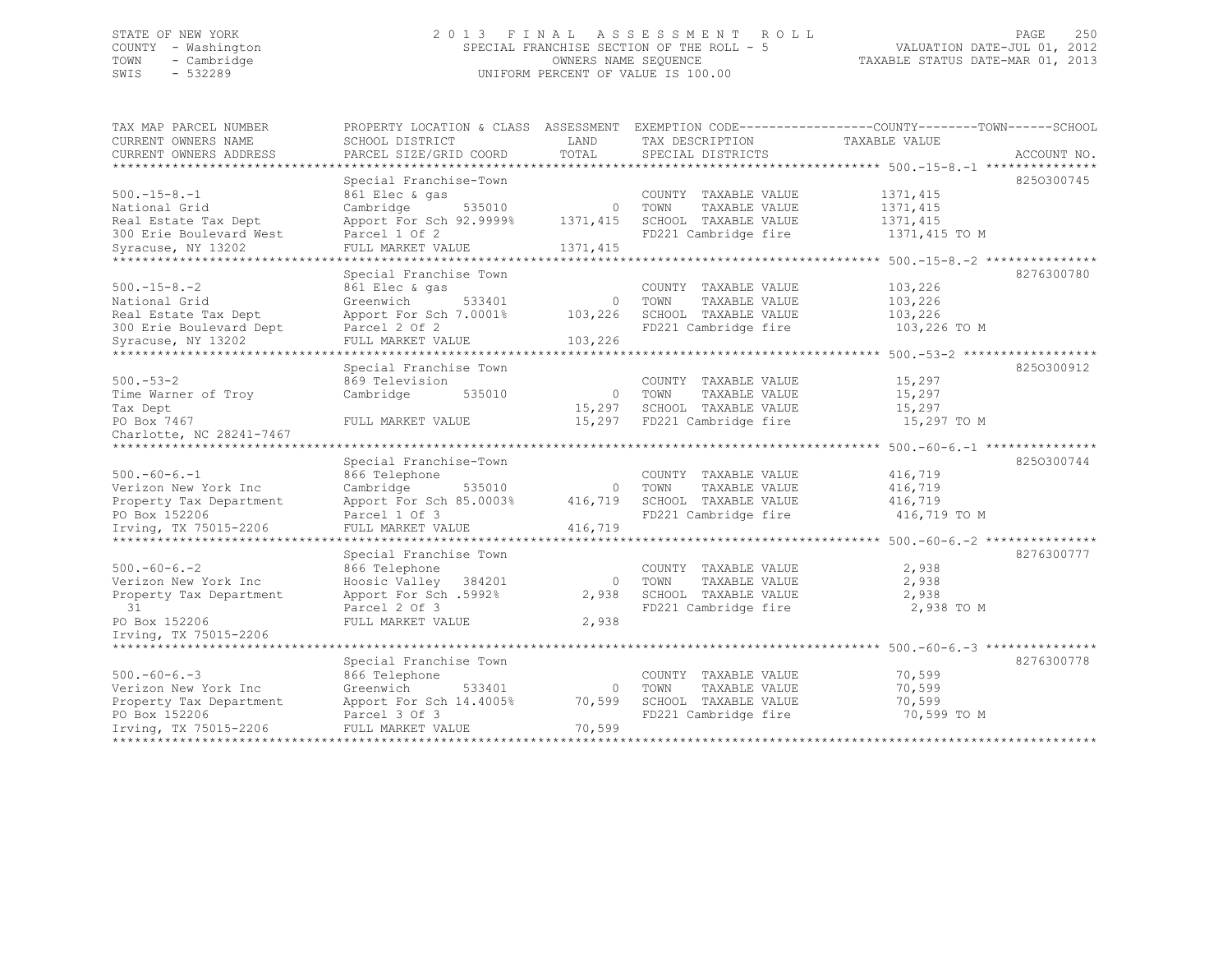| 2013 FINAL ASSESSMENT ROLL                | 2.51<br>PAGE.                    |
|-------------------------------------------|----------------------------------|
| SPECIAL FRANCHISE SECTION OF THE ROLL - 5 | VALUATION DATE-JUL 01, 2012      |
|                                           | TAXABLE STATUS DATE-MAR 01, 2013 |
|                                           | RPS150/V04/L015                  |
| UNIFORM PERCENT OF VALUE IS 100.00        | CURRENT DATE 6/28/2013           |

\*\*\* S P E C I A L D I S T R I C T S U M M A R Y \*\*\*

|                                 | TOTAL EXTENSION | <b>EXTENSION</b> | AD VALOREM | <b>EXEMPT</b> | TAXABLE  |
|---------------------------------|-----------------|------------------|------------|---------------|----------|
| CODE DISTRICT NAME PARCELS TYPE |                 | VALUE.           | VALUE      | AMOUNT        | VALUE.   |
| FD221 Cambridge fire            | 6 ТОТАІ, М      |                  | 1980,194   |               | 1980,194 |

STATE OF NEW YORK COUNTY - Washington TOWN - Cambridge  $SWIS$  - 532289

### \*\*\* S C H O O L D I S T R I C T S U M M A R Y \*\*\*

| CODE                       | DISTRICT NAME                           | TOTAL<br>PARCELS | ASSESSED<br>LAND | ASSESSED<br>TOTAL             | EXEMPT<br>AMOUNT | TOTAL<br>TAXABLE              | STAR<br>AMOUNT | STAR<br>TAXABLE               |
|----------------------------|-----------------------------------------|------------------|------------------|-------------------------------|------------------|-------------------------------|----------------|-------------------------------|
| 384201<br>533401<br>535010 | Hoosic Valley<br>Greenwich<br>Cambridge |                  |                  | 2,938<br>173,825<br>1803, 431 |                  | 2,938<br>173,825<br>1803, 431 |                | 2,938<br>173,825<br>1803, 431 |
|                            | SUB-TOTAL                               | 6                |                  | 1980,194                      |                  | 1980,194                      |                | 1980,194                      |
|                            | TOTAL                                   | 6                |                  | 1980,194                      |                  | 1980,194                      |                | 1980, 194                     |

## \*\*\* S Y S T E M C O D E S S U M M A R Y \*\*\*

### NO SYSTEM EXEMPTIONS AT THIS LEVEL

#### \*\*\* E X E M P T I O N S U M M A R Y \*\*\*

## NO EXEMPTIONS AT THIS LEVEL

## \*\*\* G R A N D T O T A L S \*\*\*

| ROLL       |                       | TOTAL   | <i>L</i> C C D C C D T | `SSESSED        | <b>TAXABLE</b> | <b>TAXABLE</b>  | TAXABLE  | STAR      |
|------------|-----------------------|---------|------------------------|-----------------|----------------|-----------------|----------|-----------|
| <b>SEC</b> | <b>DE SCRIPTON</b>    | PARCELS | LAND                   | TOTAL           | COUNTY         | TOWN            | SCHOOL   | TAXABLF   |
|            | FRANCHISF<br>SPECIAL. |         |                        | 1980,194<br>194 | 1980,194       | 1980,194<br>194 | 1980,194 | 1980, 194 |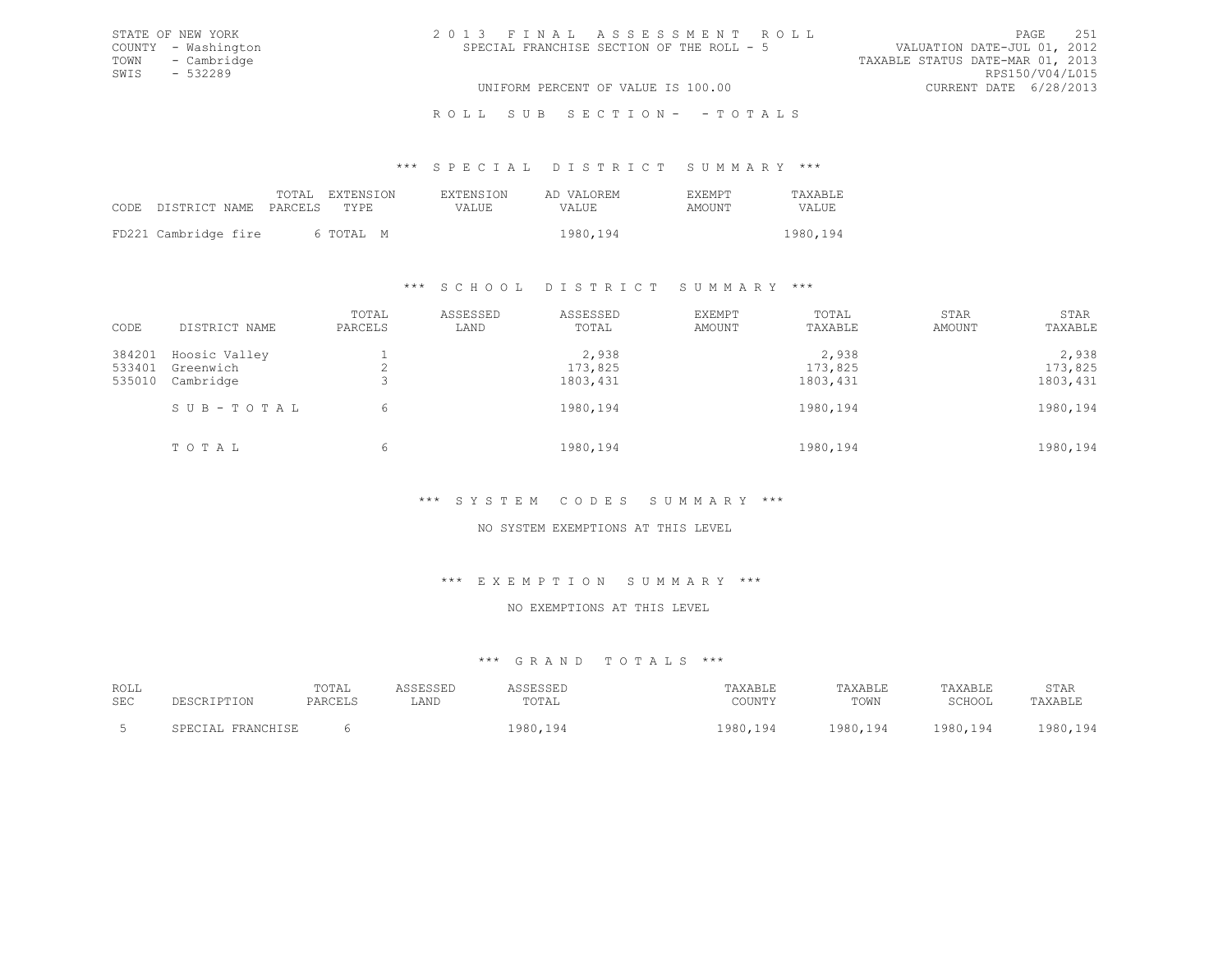|      | STATE OF NEW YORK   | 2013 FINAL ASSESSMENT ROLL                |                                  | PAGE            | 2.52 |
|------|---------------------|-------------------------------------------|----------------------------------|-----------------|------|
|      | COUNTY - Washington | SPECIAL FRANCHISE SECTION OF THE ROLL - 5 | VALUATION DATE-JUL 01, 2012      |                 |      |
|      | TOWN - Cambridge    |                                           | TAXABLE STATUS DATE-MAR 01, 2013 |                 |      |
| SWTS | - 532289            | UNIFORM PERCENT OF VALUE IS 100.00        |                                  | RPS150/V04/L015 |      |
|      |                     |                                           | CURRENT DATE 6/28/2013           |                 |      |
|      |                     |                                           |                                  |                 |      |

#### R O L L S E C T I O N T O T A L S

### \*\*\* S P E C I A L D I S T R I C T S U M M A R Y \*\*\*

|                            | TOTAL EXTENSION | <b>EXTENSION</b> | AD VALOREM | <b>EXEMPT</b> | <b>TAXABLE</b> |
|----------------------------|-----------------|------------------|------------|---------------|----------------|
| CODE DISTRICT NAME PARCELS | TYPR.           | VALUE            | VALUE.     | AMOUNT        | VALUE          |
| FD221 Cambridge fire       | 6 TOTAL M       |                  | 1980,194   |               | 1980,194       |

### \*\*\* S C H O O L D I S T R I C T S U M M A R Y \*\*\*

| CODE                       | DISTRICT NAME                           | TOTAL<br>PARCELS | ASSESSED<br>LAND | ASSESSED<br>TOTAL             | EXEMPT<br>AMOUNT | TOTAL<br>TAXABLE              | STAR<br>AMOUNT | STAR<br>TAXABLE               |
|----------------------------|-----------------------------------------|------------------|------------------|-------------------------------|------------------|-------------------------------|----------------|-------------------------------|
| 384201<br>533401<br>535010 | Hoosic Valley<br>Greenwich<br>Cambridge |                  |                  | 2,938<br>173,825<br>1803, 431 |                  | 2,938<br>173,825<br>1803, 431 |                | 2,938<br>173,825<br>1803, 431 |
|                            | SUB-TOTAL                               | 6                |                  | 1980,194                      |                  | 1980,194                      |                | 1980,194                      |
|                            | TOTAL                                   | 6                |                  | 1980,194                      |                  | 1980,194                      |                | 1980, 194                     |

## \*\*\* S Y S T E M C O D E S S U M M A R Y \*\*\*

### NO SYSTEM EXEMPTIONS AT THIS LEVEL

#### \*\*\* E X E M P T I O N S U M M A R Y \*\*\*

### NO EXEMPTIONS AT THIS LEVEL

## \*\*\* G R A N D T O T A L S \*\*\*

| ROLL<br><b>SEC</b> | ----             | TOTAL<br>PARCELS | LAND | -----<br>ى تا تا ب ب ب ب<br>TOTAL | TAXABLE<br>COUNTY | TAXABLE<br>TOWN            | TAXABLE<br>SCHOOL | STAR<br>TAXABLE                       |
|--------------------|------------------|------------------|------|-----------------------------------|-------------------|----------------------------|-------------------|---------------------------------------|
|                    | <b>FRANCHISE</b> |                  |      | $QQ \cap$<br>エフロリテエンユ             | 0.00<br>1 Q 4     | non<br>194<br>. <i>.</i> . | 0.001<br>.94      | 1QA<br>0.00<br>- - - - <i>- - -</i> - |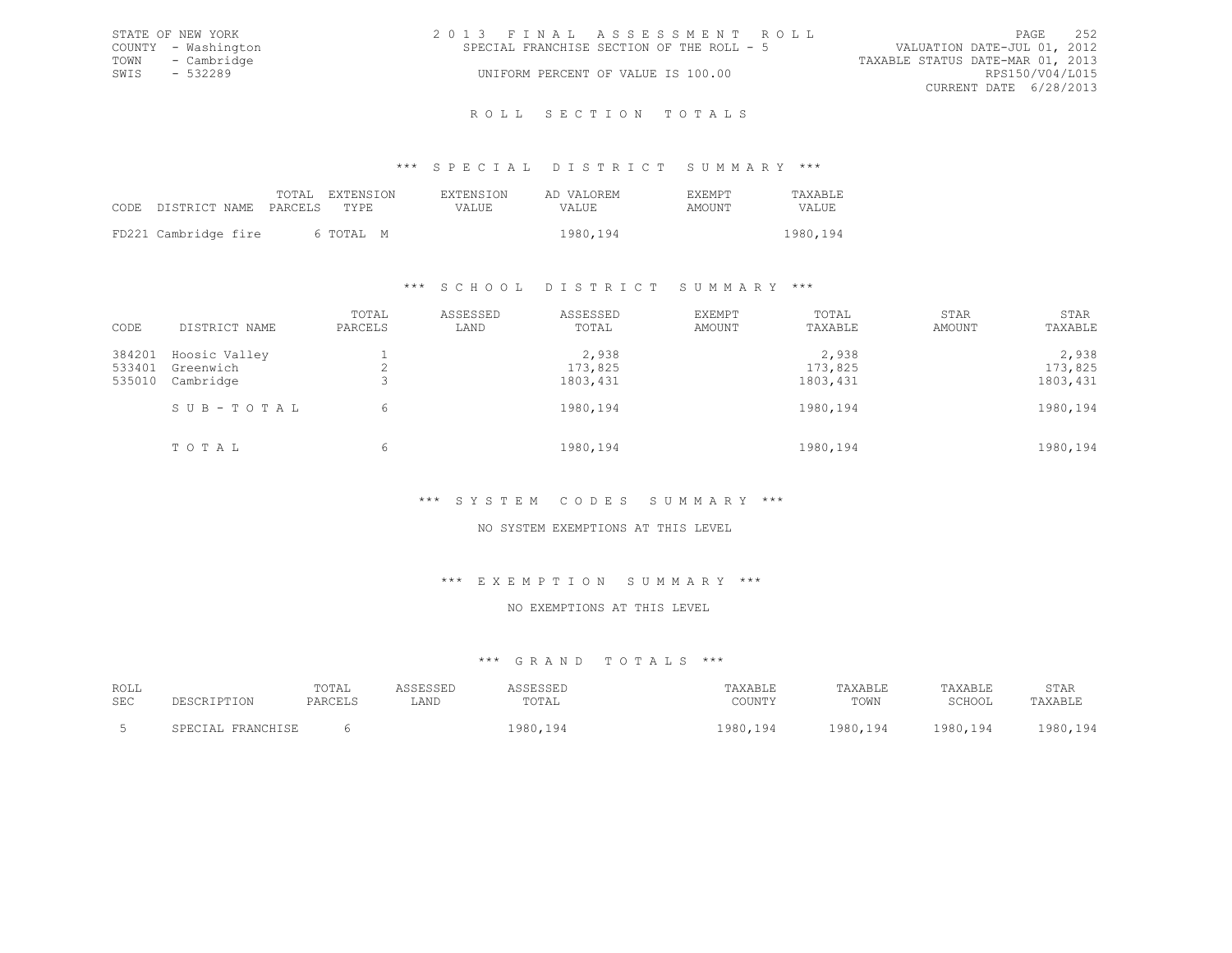## STATE OF NEW YORK 2 0 1 3 F I N A L A S S E S S M E N T R O L L PAGE 253 COUNTY - Washington UTILITY & R.R. SECTION OF THE ROLL - 6 VALUATION DATE-JUL 01, 2012 TOWN - Cambridge OWNERS NAME SEQUENCE TAXABLE STATUS DATE-MAR 01, 2013 SWIS - 532289 UNIFORM PERCENT OF VALUE IS 100.00

| TAX MAP PARCEL NUMBER<br>CURRENT OWNERS NAME<br>CURRENT OWNERS ADDRESS                                                                        | PROPERTY LOCATION & CLASS ASSESSMENT EXEMPTION CODE-----------------COUNTY-------TOWN------SCHOOL<br>SCHOOL DISTRICT<br>PARCEL SIZE/GRID COORD                                  | LAND<br>TOTAL      | TAX DESCRIPTION TAXABLE VALUE<br>SPECIAL DISTRICTS                                                                       |                                                             | ACCOUNT NO. |
|-----------------------------------------------------------------------------------------------------------------------------------------------|---------------------------------------------------------------------------------------------------------------------------------------------------------------------------------|--------------------|--------------------------------------------------------------------------------------------------------------------------|-------------------------------------------------------------|-------------|
| $289. - 1 - 4$<br>Erie Blvd Hydropower LP<br>PO Box 600<br>Marlborough, MA 01752-0600                                                         | County Route 59<br>874 Elec-hydro<br>Cambridge<br>535010<br>Utility Vacant Land<br>ACRES 119.00<br>EAST-0773884 NRTH-1502324<br>DEED BOOK 833 PG-1                              | 137,800<br>137,800 | COUNTY TAXABLE VALUE<br>TOWN<br>TAXABLE VALUE<br>SCHOOL TAXABLE VALUE<br>FD221 Cambridge fire                            | 137,800<br>137,800<br>137,800<br>137,800 TO M               | 825N200734  |
|                                                                                                                                               | FULL MARKET VALUE                                                                                                                                                               | 137,800            |                                                                                                                          |                                                             |             |
|                                                                                                                                               |                                                                                                                                                                                 |                    |                                                                                                                          |                                                             |             |
| $263 - 2 - 8$<br>National Grid<br>Real Estate Tax Dept<br>300 Erie Boulevard West<br>Syracuse, NY 13202                                       | 1031 Turnpike Rd<br>872 Elec-Substation<br>Cambridge<br>535010<br>Union St<br>425/89<br>ACRES 13.60<br>EAST-0787655 NRTH-1525796<br>DEED BOOK 425<br>PG-86<br>FULL MARKET VALUE | 462,877<br>462,877 | COUNTY TAXABLE VALUE<br>0 TOWN<br>TAXABLE VALUE<br>SCHOOL TAXABLE VALUE<br>CA003 Cons agri dst 3<br>FD221 Cambridge fire | 462,877<br>462,877<br>462,877<br>231,439 TO<br>462,877 TO M | 825N200739  |
|                                                                                                                                               | ****************************                                                                                                                                                    | **********         |                                                                                                                          |                                                             |             |
| $281 - 4 - 2$<br>National Grid<br>Real Estate Tax Dept<br>300 Erie Boulevard West<br>Syracuse, NY 13202                                       | 351 Stage Rd<br>330 Vacant comm<br>Cambridge<br>535010<br>Utility Vacant Land<br>$281 - 1 - 2$<br>ACRES 5.40<br>EAST-0784471 NRTH-1508795                                       | 36,000<br>36,000   | COUNTY TAXABLE VALUE<br>TOWN<br>TAXABLE VALUE<br>SCHOOL TAXABLE VALUE<br>CA003 Cons agri dst 3<br>FD221 Cambridge fire   | 36,000<br>36,000<br>36,000<br>28,800 TO<br>36,000 TO M      | 825N200736  |
|                                                                                                                                               | FULL MARKET VALUE                                                                                                                                                               | 36,000             |                                                                                                                          |                                                             |             |
| 622.089-9999-132.350-1001<br>National Grid<br>Real Estate Tax Dept<br>300 Erie Boulevard West<br>Syracuse, NY 13202                           | Elec Trans<br>882 Elec Trans Imp<br>Hoosic Valley 384201<br>Middle Falls-Cambridge #2<br>FULL MARKET VALUE                                                                      |                    | COUNTY TAXABLE VALUE<br>0 TOWN<br>TAXABLE VALUE<br>4,053 SCHOOL TAXABLE VALUE<br>4,053 FD221 Cambridge fire              | 4,053<br>4,053<br>4,053<br>4,053 TO M                       | 825N200737  |
| ******************************                                                                                                                | Elec Trans                                                                                                                                                                      |                    |                                                                                                                          |                                                             | 825J100983  |
| 622.089-9999-132.350-1002<br>National Grid<br>Real Estate Tax Dept Middle Falls-Cambridge #2<br>300 Erie Boulevard West<br>Syracuse, NY 13202 | 882 Elec Trans Imp<br>533401<br>Greenwich<br>FULL MARKET VALUE                                                                                                                  | 23,062             | COUNTY TAXABLE VALUE<br>0 TOWN<br>TAXABLE VALUE<br>23,062 SCHOOL TAXABLE VALUE<br>FD221 Cambridge fire                   | 23,062<br>23,062<br>23,062<br>23,062 TO M                   |             |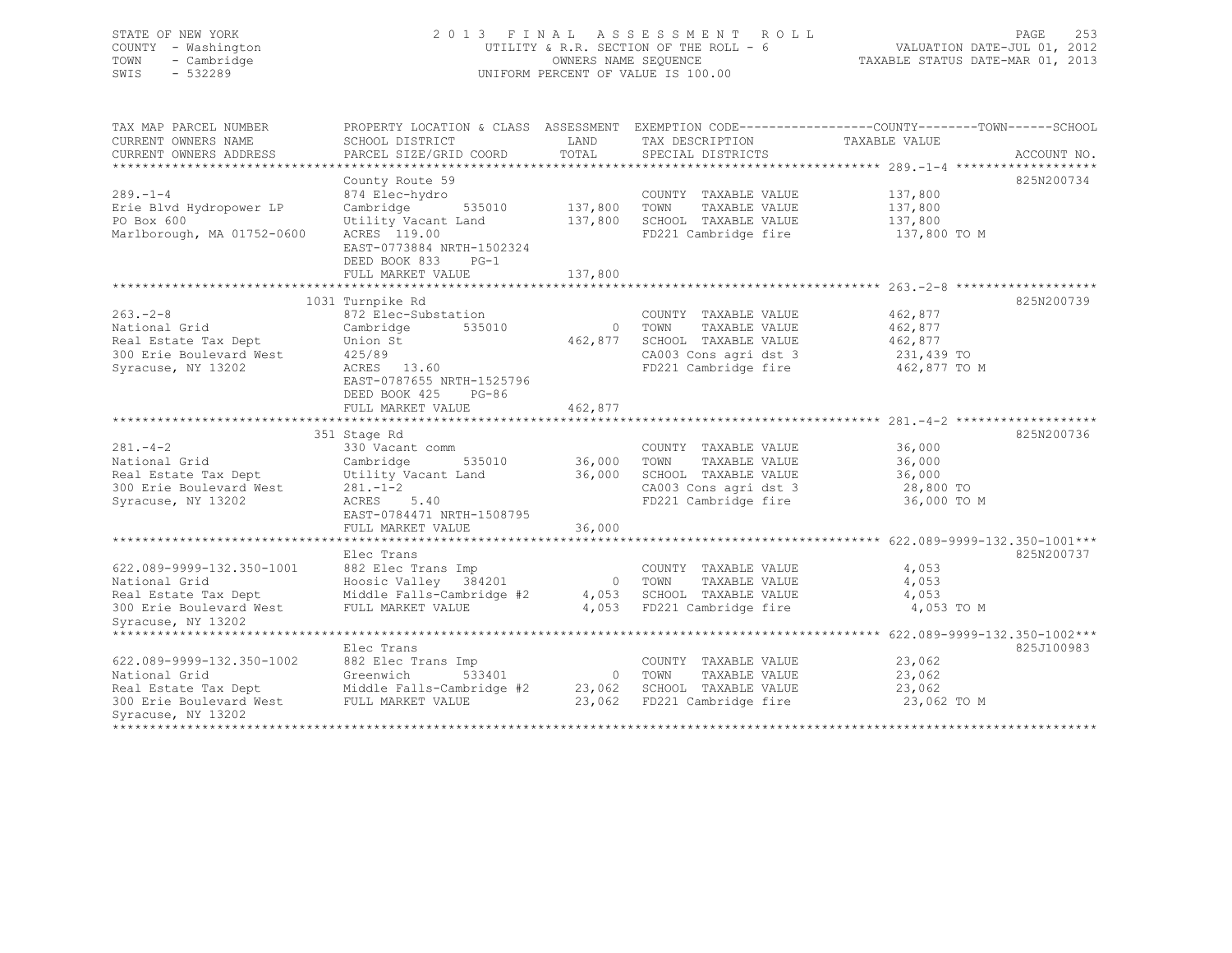## STATE OF NEW YORK 2 0 1 3 F I N A L A S S E S S M E N T R O L L PAGE 254 COUNTY - Washington UTILITY & R.R. SECTION OF THE ROLL - 6 VALUATION DATE-JUL 01, 2012 TOWN - Cambridge OWNERS NAME SEQUENCE TAXABLE STATUS DATE-MAR 01, 2013 SWIS - 532289 UNIFORM PERCENT OF VALUE IS 100.00

| TAX MAP PARCEL NUMBER<br>CURRENT OWNERS NAME | PROPERTY LOCATION & CLASS ASSESSMENT<br>SCHOOL DISTRICT | LAND           | EXEMPTION CODE----------------COUNTY-------TOWN------SCHOOL<br>TAX DESCRIPTION | TAXABLE VALUE                           |             |
|----------------------------------------------|---------------------------------------------------------|----------------|--------------------------------------------------------------------------------|-----------------------------------------|-------------|
| CURRENT OWNERS ADDRESS                       | PARCEL SIZE/GRID COORD                                  | TOTAL          | SPECIAL DISTRICTS                                                              |                                         | ACCOUNT NO. |
|                                              |                                                         |                |                                                                                |                                         |             |
|                                              | Elec Trans                                              |                |                                                                                |                                         | 8275200773  |
| 622.089-9999-132.350-1003                    | 882 Elec Trans Imp                                      |                | COUNTY TAXABLE VALUE                                                           | 229,409                                 |             |
| National Grid                                | Cambridge<br>535010                                     | $\overline{0}$ | TAXABLE VALUE<br>TOWN                                                          | 229,409                                 |             |
| Real Estate Tax Dept                         | Middle Falls-Cambridge #2                               | 229,409        | SCHOOL TAXABLE VALUE                                                           | 229,409                                 |             |
| 300 Erie Boulevard West                      | FULL MARKET VALUE                                       | 229,409        | FD221 Cambridge fire                                                           | 229,409 TO M                            |             |
| Syracuse, NY 13202                           |                                                         |                |                                                                                |                                         |             |
|                                              |                                                         |                |                                                                                | 622.089-9999-132.350-1011***            |             |
|                                              | Elec Trans                                              |                |                                                                                |                                         | 8275200774  |
| 622.089-9999-132.350-1011                    | 882 Elec Trans Imp                                      |                | COUNTY TAXABLE VALUE                                                           | 3,795                                   |             |
| National Grid                                | Hoosic Valley<br>384201                                 | $\Omega$       | TOWN<br>TAXABLE VALUE                                                          | 3,795                                   |             |
| Real Estate Tax Dept                         | Cambride-Hoosick #3                                     | 3,795          | SCHOOL TAXABLE VALUE                                                           | 3,795                                   |             |
| 300 Erie Boulevard West                      | Johnsonville-Clay Hill #1                               |                | FD221 Cambridge fire                                                           | 3,795 TO M                              |             |
| Syracuse, NY 13202                           | FULL MARKET VALUE                                       | 3,795          |                                                                                |                                         |             |
| ***************                              |                                                         |                |                                                                                | $******$ 622.089-9999-132.350-1012***   |             |
|                                              | Elec Trans                                              |                |                                                                                |                                         | 8275200775  |
| 622.089-9999-132.350-1012                    | 882 Elec Trans Imp                                      |                | COUNTY TAXABLE VALUE                                                           | 21,591                                  |             |
| National Grid                                | Greenwich<br>533401                                     | $\circ$        | TOWN<br>TAXABLE VALUE                                                          | 21,591                                  |             |
| Real Estate Tax Dept                         | Cambridge-Hoosick #3                                    | 21,591         | SCHOOL TAXABLE VALUE                                                           | 21,591                                  |             |
| 300 Erie Boulevard West                      | Johnsonville-Clay Hill #1                               |                | FD221 Cambridge fire                                                           | 21,591 TO M                             |             |
| Syracuse, NY 13202                           | FULL MARKET VALUE                                       | 21,591         |                                                                                |                                         |             |
|                                              | ******************                                      |                |                                                                                | ********** 622.089-9999-132.350-1013*** |             |
|                                              | Elec Trans                                              |                |                                                                                |                                         | 825N200735  |
| 622.089-9999-132.350-1013                    | 882 Elec Trans Imp                                      |                | COUNTY TAXABLE VALUE                                                           | 214,786                                 |             |
| National Grid                                | Cambridge<br>535010                                     | $\circ$        | TOWN<br>TAXABLE VALUE                                                          | 214,786                                 |             |
| Real Estate Tax Dept                         | Cambridge-Hoosick #3                                    | 214,786        | SCHOOL TAXABLE VALUE                                                           | 214,786                                 |             |
| 300 Erie Boulevard West                      | Johnsonville-Clay Hill #1                               |                | FD221 Cambridge fire                                                           | 214,786 TO M                            |             |
| Syracuse, NY 13202                           | FULL MARKET VALUE                                       | 214,786        |                                                                                |                                         |             |
|                                              |                                                         |                |                                                                                | 622.089-9999-132.350-1881***            |             |
|                                              | Outside Plant                                           |                |                                                                                |                                         | 825J100984  |
| 622.089-9999-132.350-1881                    | 884 Elec Dist Out                                       |                | COUNTY TAXABLE VALUE                                                           | 9,679                                   |             |
| National Grid                                | Hoosic Valley 384201                                    | $\circ$        | TAXABLE VALUE<br>TOWN                                                          | 9,679                                   |             |
| Real Estate Tax Dept                         | Poles Wires Cables                                      | 9,679          | SCHOOL TAXABLE VALUE                                                           | 9,679                                   |             |
| 300 Erie Boulevard West                      | FULL MARKET VALUE                                       | 9,679          | FD221 Cambridge fire                                                           | 9,679 TO M                              |             |
| Syracuse, NY 13202                           |                                                         |                |                                                                                |                                         |             |
| *********************                        |                                                         |                |                                                                                |                                         |             |
|                                              | Outside Plant                                           |                |                                                                                |                                         | 825J100985  |
| 622.089-9999-132.350-1882                    | 884 Elec Dist Out                                       |                | COUNTY TAXABLE VALUE                                                           | 55,074                                  |             |
| National Grid                                | Greenwich<br>533401                                     | $\circ$        | TOWN<br>TAXABLE VALUE                                                          | 55,074                                  |             |
| Real Estate Tax Dept                         | Poles Wires Cables                                      | 55,074         | SCHOOL TAXABLE VALUE                                                           | 55,074                                  |             |
| 300 Erie Boulevard West                      | FULL MARKET VALUE                                       | 55,074         | FD221 Cambridge fire                                                           | 55,074 TO M                             |             |
| Syracuse, NY 13202                           |                                                         |                |                                                                                |                                         |             |
| **************                               |                                                         |                |                                                                                |                                         |             |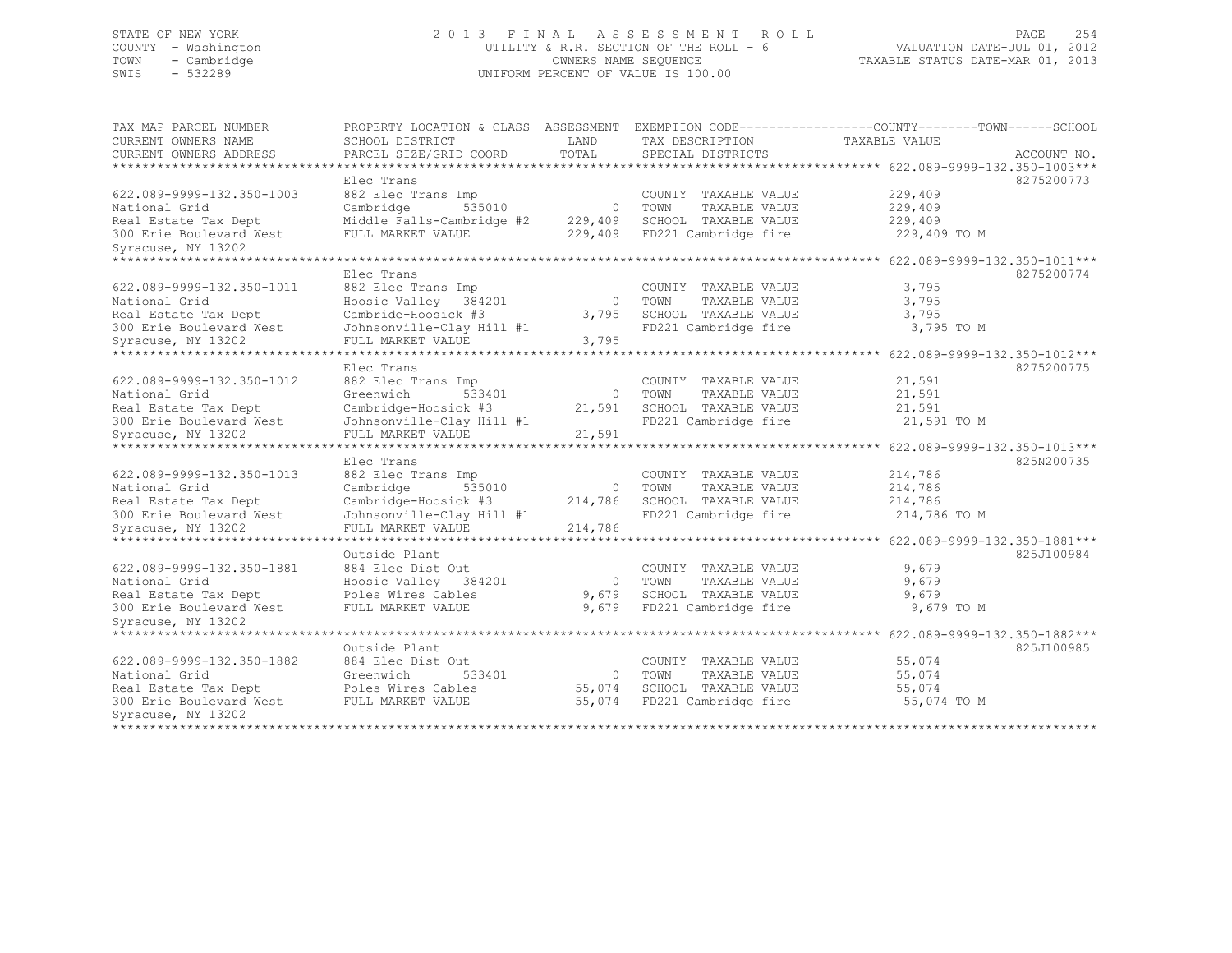## STATE OF NEW YORK 2 0 1 3 F I N A L A S S E S S M E N T R O L L PAGE 255 COUNTY - Washington UTILITY & R.R. SECTION OF THE ROLL - 6 VALUATION DATE-JUL 01, 2012 TOWN - Cambridge OWNERS NAME SEQUENCE TAXABLE STATUS DATE-MAR 01, 2013 UNIFORM PERCENT OF VALUE IS 100.00

| TAX MAP PARCEL NUMBER                     | PROPERTY LOCATION & CLASS ASSESSMENT EXEMPTION CODE----------------COUNTY-------TOWN------SCHOOL |          |                              |               |             |
|-------------------------------------------|--------------------------------------------------------------------------------------------------|----------|------------------------------|---------------|-------------|
| CURRENT OWNERS NAME                       | SCHOOL DISTRICT                                                                                  | LAND     | TAX DESCRIPTION              | TAXABLE VALUE |             |
|                                           | CURRENT OWNERS ADDRESS 6 PARCEL SIZE/GRID COORD TOTAL SPECIAL DISTRICTS                          |          |                              |               | ACCOUNT NO. |
|                                           |                                                                                                  |          |                              |               |             |
|                                           | Outside Plant                                                                                    |          |                              |               | 825N200738  |
| 622.089-9999-132.350-1883                 | 884 Elec Dist Out                                                                                |          | COUNTY TAXABLE VALUE         | 547,861       |             |
| National Grid                             | Cambridge                                                                                        | 535010 0 | TAXABLE VALUE<br>TOWN        | 547,861       |             |
| Real Estate Tax Dept Poles Wires Cables   |                                                                                                  |          | 547,861 SCHOOL TAXABLE VALUE | 547,861       |             |
| 300 Erie Boulevard West FULL MARKET VALUE |                                                                                                  |          | 547,861 FD221 Cambridge fire | 547,861 TO M  |             |
| Syracuse, NY 13202                        |                                                                                                  |          |                              |               |             |
|                                           |                                                                                                  |          |                              |               |             |
|                                           | Outside Plant                                                                                    |          |                              |               | 8275200771  |
| 622.089-9999-631.900-1881                 | 836 Telecom. eq.                                                                                 |          | COUNTY TAXABLE VALUE         | 2,313         |             |
| Verizon New York INC                      | Hoosic Valley 384201 0 TOWN                                                                      |          | TAXABLE VALUE                | 2,313         |             |
|                                           | Property Tax Department Poles Wires Cables                                                       |          | 2,313 SCHOOL TAXABLE VALUE   | 2,313         |             |
| PO Box 152206                             | FULL MARKET VALUE                                                                                |          | 2,313 FD221 Cambridge fire   | 2,313 TO M    |             |
| Irving, TX 75015-2206                     |                                                                                                  |          |                              |               |             |
|                                           |                                                                                                  |          |                              |               |             |
|                                           | Outside Plant                                                                                    |          |                              |               | 8275200772  |
| 622.089-9999-631.900-1882                 | 836 Telecom. eq.                                                                                 |          | COUNTY TAXABLE VALUE         | 13,161        |             |
| Verizon New York INC                      | Greenwich                                                                                        |          | TAXABLE VALUE                | 13,161        |             |
|                                           | Property Tax Department Poles Wires Cables 13,161 SCHOOL TAXABLE VALUE                           |          |                              | 13,161        |             |
| PO Box 152206                             | FULL MARKET VALUE                                                                                |          | 13,161 FD221 Cambridge fire  | 13,161 TO M   |             |
| Irving, TX 75015-2206                     |                                                                                                  |          |                              |               |             |
|                                           |                                                                                                  |          |                              |               |             |
|                                           | Outside Plant                                                                                    |          |                              |               | 825N200733  |
| 622.089-9999-631.900-1883                 | 836 Telecom. eq.                                                                                 |          | COUNTY TAXABLE VALUE         | 130,922       |             |
| Verizon New York INC                      | Cambridge 535010 0 TOWN                                                                          |          | TAXABLE VALUE                | 130,922       |             |
| Property Tax Department                   | Poles Wires Cables 130,922                                                                       |          | SCHOOL TAXABLE VALUE         | 130,922       |             |
| PO Box 152206                             | FULL MARKET VALUE                                                                                | 130,922  | FD221 Cambridge fire         | 130,922 TO M  |             |
| Irving, TX 75015-2206                     |                                                                                                  |          |                              |               |             |
|                                           |                                                                                                  |          |                              |               |             |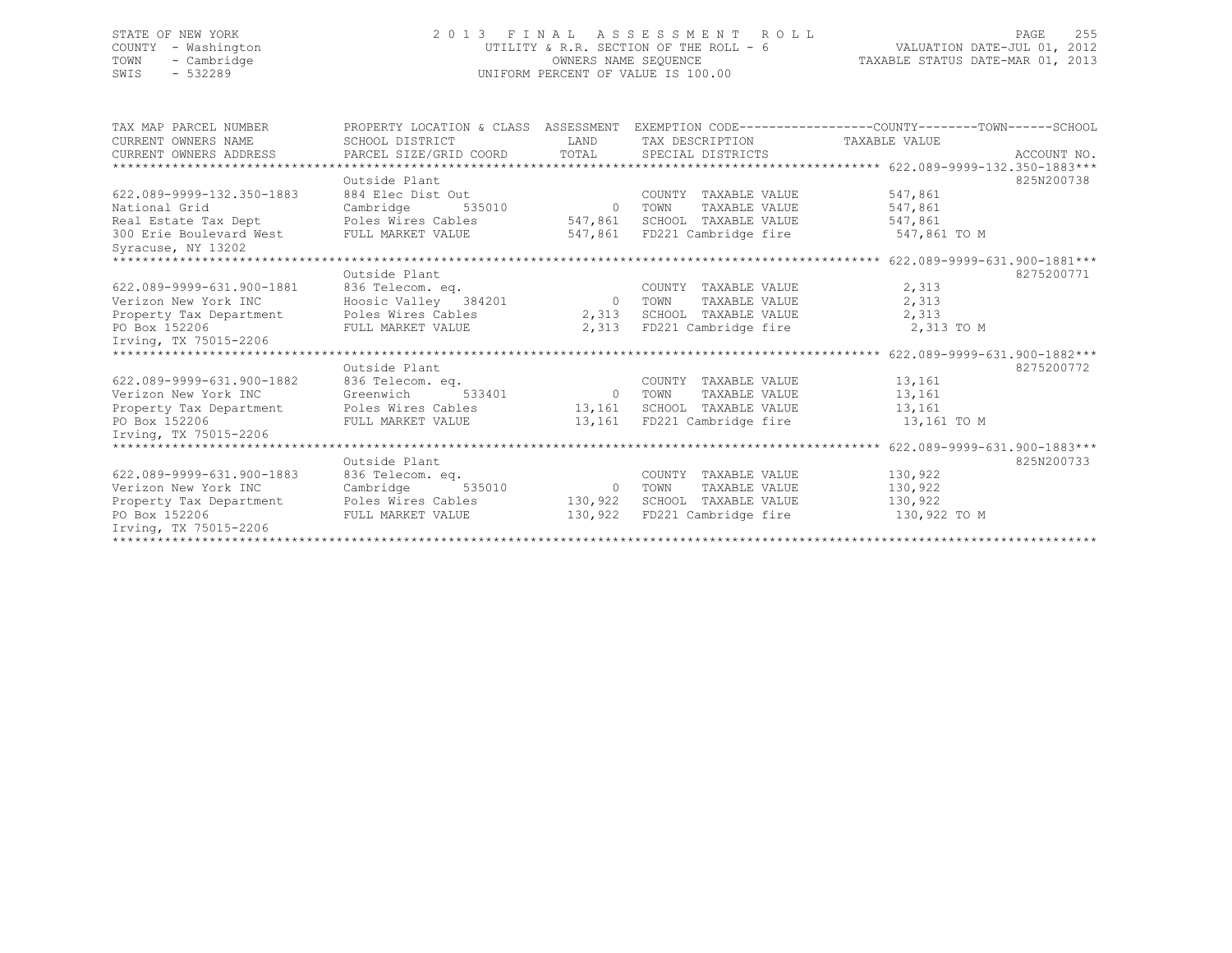ROLL SUB SECTION- - TOTALS

#### \*\*\* S P E C I A L D I S T R I C T S U M M A R Y \*\*\*

| CODE DISTRICT NAME PARCELS TYPE             |  | TOTAL EXTENSION       | <b>EXTENSION</b><br>VALUE. | AD VALOREM<br>VALUE. | EXEMPT<br>AMOUNT | TAXABLE<br>VALUE.   |
|---------------------------------------------|--|-----------------------|----------------------------|----------------------|------------------|---------------------|
| CA003 Cons agri dst<br>FD221 Cambridge fire |  | 2 TOTAL<br>15 TOTAL M |                            | 260,239<br>1892,383  |                  | 260,239<br>1892,383 |

## \*\*\* S C H O O L D I S T R I C T S U M M A R Y \*\*\*

| CODE                       | DISTRICT NAME                           | TOTAL<br>PARCELS | ASSESSED<br>LAND | ASSESSED<br>TOTAL             | EXEMPT<br>AMOUNT | TOTAL<br>TAXABLE              | STAR<br>AMOUNT | STAR<br>TAXABLE               |
|----------------------------|-----------------------------------------|------------------|------------------|-------------------------------|------------------|-------------------------------|----------------|-------------------------------|
| 384201<br>533401<br>535010 | Hoosic Valley<br>Greenwich<br>Cambridge | 4<br>4           | 173,800          | 19,840<br>112,888<br>1759,655 |                  | 19,840<br>112,888<br>1759,655 |                | 19,840<br>112,888<br>1759,655 |
|                            | SUB-TOTAL                               | 15               | 173,800          | 1892,383                      |                  | 1892,383                      |                | 1892,383                      |
|                            | TOTAL                                   | 15               | 173,800          | 1892,383                      |                  | 1892,383                      |                | 1892,383                      |

## \*\*\* S Y S T E M C O D E S S U M M A R Y \*\*\*

## NO SYSTEM EXEMPTIONS AT THIS LEVEL

#### \*\*\* E X E M P T I O N S U M M A R Y \*\*\*

#### NO EXEMPTIONS AT THIS LEVEL

| ROLL<br><b>SEC</b> | DESCRIPTION      | TOTAL<br>PARCELS | LAND                 | SESSED<br>TOTAL | TAXABLE<br>COUNTY              | TAXABLE<br>TOWN | TAXABLE<br>SCHOOL | STAR<br>TAXABLE                 |
|--------------------|------------------|------------------|----------------------|-----------------|--------------------------------|-----------------|-------------------|---------------------------------|
|                    | TTTES & N C<br>. | ∸∽               | $-1$<br>3,800<br>- 1 | 38<br>. 892     | 383<br>1000<br>10 <i>01000</i> | 1892,383        | 1892,383          | 383<br>002<br>10 <i>12,</i> 000 |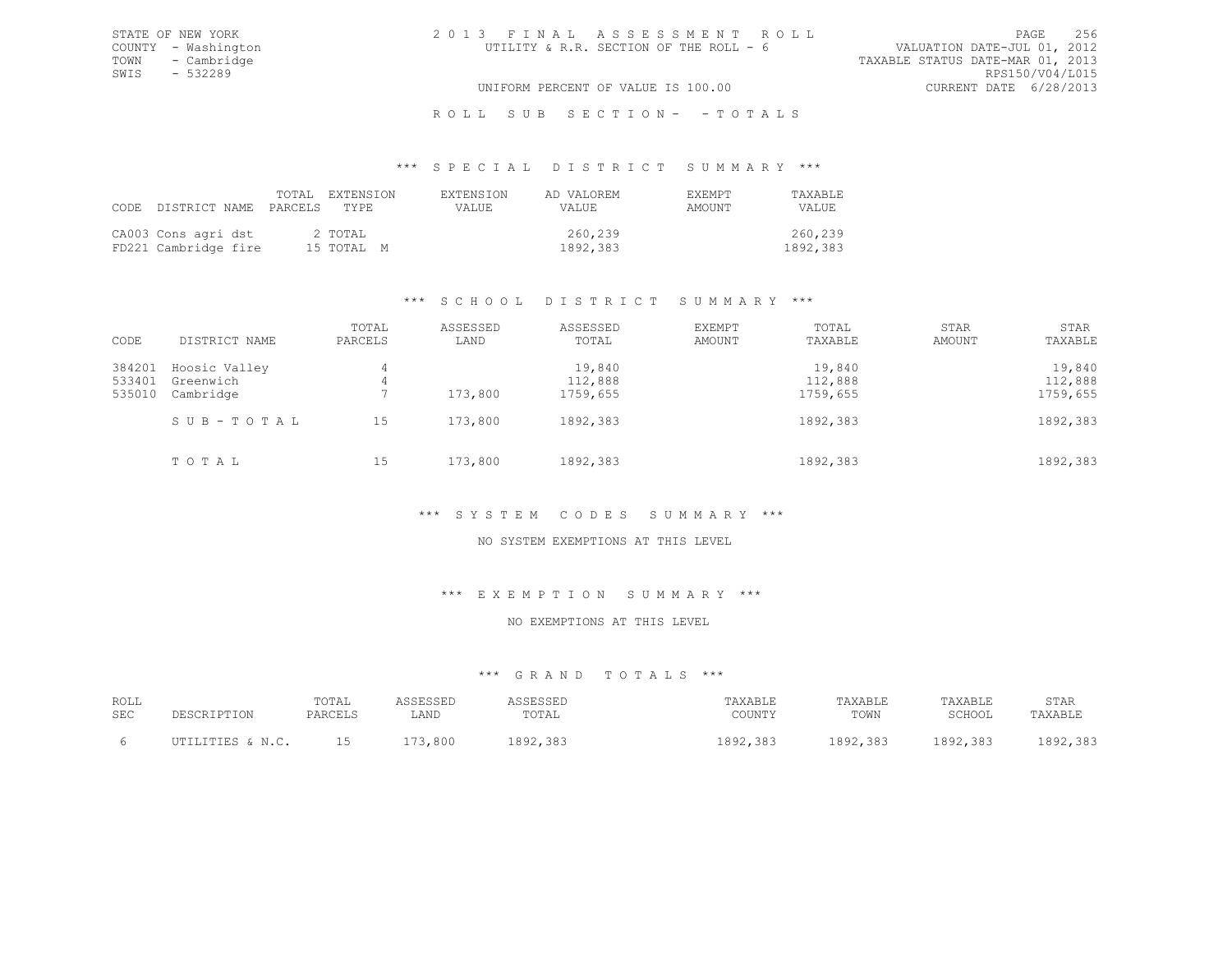|      | STATE OF NEW YORK   | 2013 FINAL ASSESSMENT ROLL             |                                  |                        | PAGE 257 |
|------|---------------------|----------------------------------------|----------------------------------|------------------------|----------|
|      | COUNTY - Washington | UTILITY & R.R. SECTION OF THE ROLL - 6 | VALUATION DATE-JUL 01, 2012      |                        |          |
|      | TOWN - Cambridge    |                                        | TAXABLE STATUS DATE-MAR 01, 2013 |                        |          |
| SWIS | - 532289            | UNIFORM PERCENT OF VALUE IS 100.00     |                                  | RPS150/V04/L015        |          |
|      |                     |                                        |                                  | CURRENT DATE 6/28/2013 |          |
|      |                     |                                        |                                  |                        |          |

#### R O L L S E C T I O N T O T A L S

#### \*\*\* S P E C I A L D I S T R I C T S U M M A R Y \*\*\*

| CODE DISTRICT NAME PARCELS TYPE             |  | TOTAL EXTENSION       | EXTENSION<br>VALUE. | AD VALOREM<br>VALUE | <b>FXEMPT</b><br>AMOUNT | TAXABLE<br>VALUE.   |
|---------------------------------------------|--|-----------------------|---------------------|---------------------|-------------------------|---------------------|
| CA003 Cons agri dst<br>FD221 Cambridge fire |  | 2 TOTAL<br>15 TOTAL M |                     | 260,239<br>1892,383 |                         | 260,239<br>1892,383 |

# \*\*\* S C H O O L D I S T R I C T S U M M A R Y \*\*\*

| CODE                       | DISTRICT NAME                           | TOTAL<br>PARCELS | ASSESSED<br>LAND | ASSESSED<br>TOTAL             | EXEMPT<br>AMOUNT | TOTAL<br>TAXABLE              | STAR<br>AMOUNT | STAR<br>TAXABLE               |
|----------------------------|-----------------------------------------|------------------|------------------|-------------------------------|------------------|-------------------------------|----------------|-------------------------------|
| 384201<br>533401<br>535010 | Hoosic Valley<br>Greenwich<br>Cambridge | 4<br>4           | 173,800          | 19,840<br>112,888<br>1759,655 |                  | 19,840<br>112,888<br>1759,655 |                | 19,840<br>112,888<br>1759,655 |
|                            | SUB-TOTAL                               | 15               | 173,800          | 1892,383                      |                  | 1892,383                      |                | 1892,383                      |
|                            | TOTAL                                   | 15               | 173,800          | 1892,383                      |                  | 1892,383                      |                | 1892,383                      |

## \*\*\* S Y S T E M C O D E S S U M M A R Y \*\*\*

## NO SYSTEM EXEMPTIONS AT THIS LEVEL

#### \*\*\* E X E M P T I O N S U M M A R Y \*\*\*

#### NO EXEMPTIONS AT THIS LEVEL

| ROLL<br><b>SEC</b> | DESCRIPTION       | TOTAL<br>PARCELS | LAND               | SESSEL<br>TOTAL | TAXABLE<br>COUNTY                 | TAXABLE<br>TOWN | TAXABLE<br>SCHOOL | STAR<br>TAXABLE           |
|--------------------|-------------------|------------------|--------------------|-----------------|-----------------------------------|-----------------|-------------------|---------------------------|
|                    | TTTTES & N C<br>. | ∸∽               | $-1$<br>800<br>- 1 | . മേറ           | $-397$<br>1000<br>10 <i>01000</i> | 1892,383        | 1892,383          | 303<br>, 000.<br>エロンムテンロン |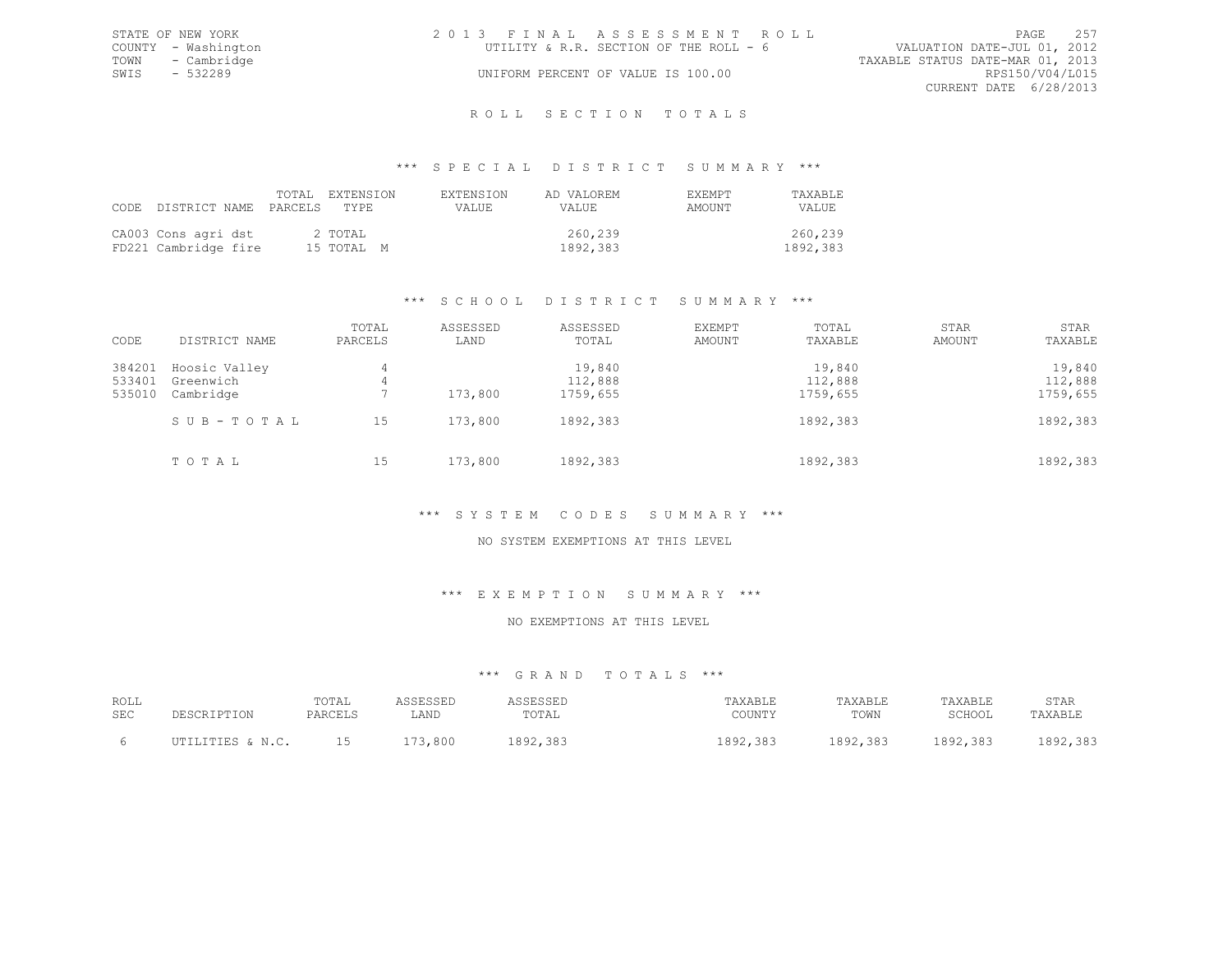| STATE OF NEW YORK<br>COUNTY - Washington<br>TOWN<br>- Cambridge<br>SWIS - 532289                                                                                                                  | OWNERS NAME SEQUENCE<br>UNIFORM PERCENT OF VALUE IS 100.00                                                         |         | 2013 FINAL ASSESSMENT ROLL<br>WHOLLY EXEMPT SECTION OF THE ROLL - 8 VALUATION DATE-JUL 01, 2012<br>OWNERS NAME SEQUENCE TAXABLE STATUS DATE-MAR 01, 2013 |          |          | 258<br>PAGE |
|---------------------------------------------------------------------------------------------------------------------------------------------------------------------------------------------------|--------------------------------------------------------------------------------------------------------------------|---------|----------------------------------------------------------------------------------------------------------------------------------------------------------|----------|----------|-------------|
| TAX MAP PARCEL NUMBER<br>CURRENT OWNERS NAME                                                                                                                                                      | PROPERTY LOCATION & CLASS ASSESSMENT EXEMPTION CODE----------------COUNTY-------TOWN-----SCHOOI<br>SCHOOL DISTRICT |         | LAND TAX DESCRIPTION TAXABLE VALUE                                                                                                                       |          |          |             |
|                                                                                                                                                                                                   |                                                                                                                    |         |                                                                                                                                                          |          |          |             |
|                                                                                                                                                                                                   | 87 State Route 372                                                                                                 |         |                                                                                                                                                          |          |          | 8279900749  |
|                                                                                                                                                                                                   |                                                                                                                    |         | NON-PR REL 25110 0 538,100 538,100 538,100                                                                                                               |          |          |             |
| 255.14-3-20 Cambridge 620 Religious (200 Religious Resoc Cong of Cambridge Cambridge 535010 19,800 COUNTY TAXABLE VALUE<br>Coila Church (2015) Parsonage & Hall (2016) 538,100 TOWN TAXABLE VALUE |                                                                                                                    |         |                                                                                                                                                          | $\circ$  |          |             |
|                                                                                                                                                                                                   |                                                                                                                    |         |                                                                                                                                                          |          |          |             |
| Cambridge, NY 12816                                                                                                                                                                               |                                                                                                                    |         |                                                                                                                                                          |          |          |             |
|                                                                                                                                                                                                   |                                                                                                                    |         |                                                                                                                                                          |          | 0 TO M   |             |
|                                                                                                                                                                                                   |                                                                                                                    |         |                                                                                                                                                          |          |          |             |
|                                                                                                                                                                                                   | EAST-0785972 NRTH-1532472<br>DEED BOOK 470 PG-1088                                                                 |         |                                                                                                                                                          |          |          |             |
|                                                                                                                                                                                                   | FULL MARKET VALUE                                                                                                  | 538,100 |                                                                                                                                                          |          |          |             |
|                                                                                                                                                                                                   |                                                                                                                    |         |                                                                                                                                                          |          |          |             |
|                                                                                                                                                                                                   | 6 Coila Rd                                                                                                         |         |                                                                                                                                                          |          |          | 825J100748  |
| 255.-2-2 255.-2-2 534 Social org. NON-PR CHA 25130 0 277,000 277,000 277,000                                                                                                                      |                                                                                                                    |         |                                                                                                                                                          |          |          |             |
| Camb-Salem 481 Charities Inc                                                                                                                                                                      | Cambridge 535010 31,500 COUNTY TAXABLE VALUE                                                                       |         |                                                                                                                                                          | $\Omega$ |          |             |
| PO Box 419                                                                                                                                                                                        | 1.0dge<br>6 612/164 5277,000 TOWN<br>8CRES 1.30 600 FD221                                                          |         | TAXABLE VALUE                                                                                                                                            |          |          |             |
| Cambridge, NY 12816                                                                                                                                                                               |                                                                                                                    |         | SCHOOL TAXABLE VALUE                                                                                                                                     |          |          |             |
|                                                                                                                                                                                                   |                                                                                                                    |         | FD221 Cambridge fire                                                                                                                                     |          | $0$ TO M |             |

| EAST-0786541 NRTH-1531341<br>277,000 EX<br>DEED BOOK 847<br>$PG-224$<br>277,000<br>FULL MARKET VALUE<br>8279900867<br>Vly Summit Rd & Birch Rd<br>$261 - 2 - 16.3$<br>OTHER TOWN 13500<br>10,100<br>10,100<br>852 Landfill<br>$\circ$<br>535010<br>Cambridge Town of<br>Cambridge<br>10,100<br>COUNTY TAXABLE VALUE<br>844 County Route 59<br>10,100<br>Aban Dump<br>TOWN<br>TAXABLE VALUE<br>$261. - 1 - 16.3$<br>Cambridge, NY 12816<br>SCHOOL<br>TAXABLE VALUE<br>7.30<br>FD221 Cambridge fire<br>0 TO M<br>ACRES<br>EAST-0765742 NRTH-1527496<br>10,100 EX<br>DEED BOOK 291<br>$PG-413$<br>10,100<br>FULL MARKET VALUE<br>8279900766<br>844 County Route 59<br>$271 - 1 - 12$<br>281,500<br>652 Govt bldgs<br>OTHER TOWN 13500<br>281,500<br>$\Omega$<br>Cambridge Town of<br>Cambridge<br>535010<br>37,500<br>COUNTY TAXABLE VALUE<br>844 County Rte 59<br>Town Hall/shed/q<br>281,500<br>TOWN<br>TAXABLE VALUE<br>Cambridge, NY 12816<br>449/162<br>TAXABLE VALUE<br>SCHOOL<br>ACRES<br>2.50<br>CA003 Cons agri dst 3<br>$0$ TO<br>EAST-0771625 NRTH-1517678<br>281,500 EX<br>FD221 Cambridge fire<br>0 TO M<br>DEED BOOK 304<br>PG-574<br>281,500<br>281,500 EX<br>FULL MARKET VALUE | ACRES 1.30 | FD221 Cambridge fire | U TOM |         |
|---------------------------------------------------------------------------------------------------------------------------------------------------------------------------------------------------------------------------------------------------------------------------------------------------------------------------------------------------------------------------------------------------------------------------------------------------------------------------------------------------------------------------------------------------------------------------------------------------------------------------------------------------------------------------------------------------------------------------------------------------------------------------------------------------------------------------------------------------------------------------------------------------------------------------------------------------------------------------------------------------------------------------------------------------------------------------------------------------------------------------------------------------------------------------------------------|------------|----------------------|-------|---------|
|                                                                                                                                                                                                                                                                                                                                                                                                                                                                                                                                                                                                                                                                                                                                                                                                                                                                                                                                                                                                                                                                                                                                                                                             |            |                      |       |         |
|                                                                                                                                                                                                                                                                                                                                                                                                                                                                                                                                                                                                                                                                                                                                                                                                                                                                                                                                                                                                                                                                                                                                                                                             |            |                      |       |         |
|                                                                                                                                                                                                                                                                                                                                                                                                                                                                                                                                                                                                                                                                                                                                                                                                                                                                                                                                                                                                                                                                                                                                                                                             |            |                      |       |         |
|                                                                                                                                                                                                                                                                                                                                                                                                                                                                                                                                                                                                                                                                                                                                                                                                                                                                                                                                                                                                                                                                                                                                                                                             |            |                      |       |         |
|                                                                                                                                                                                                                                                                                                                                                                                                                                                                                                                                                                                                                                                                                                                                                                                                                                                                                                                                                                                                                                                                                                                                                                                             |            |                      |       |         |
|                                                                                                                                                                                                                                                                                                                                                                                                                                                                                                                                                                                                                                                                                                                                                                                                                                                                                                                                                                                                                                                                                                                                                                                             |            |                      |       | 10,100  |
|                                                                                                                                                                                                                                                                                                                                                                                                                                                                                                                                                                                                                                                                                                                                                                                                                                                                                                                                                                                                                                                                                                                                                                                             |            |                      |       |         |
|                                                                                                                                                                                                                                                                                                                                                                                                                                                                                                                                                                                                                                                                                                                                                                                                                                                                                                                                                                                                                                                                                                                                                                                             |            |                      |       |         |
|                                                                                                                                                                                                                                                                                                                                                                                                                                                                                                                                                                                                                                                                                                                                                                                                                                                                                                                                                                                                                                                                                                                                                                                             |            |                      |       |         |
|                                                                                                                                                                                                                                                                                                                                                                                                                                                                                                                                                                                                                                                                                                                                                                                                                                                                                                                                                                                                                                                                                                                                                                                             |            |                      |       |         |
|                                                                                                                                                                                                                                                                                                                                                                                                                                                                                                                                                                                                                                                                                                                                                                                                                                                                                                                                                                                                                                                                                                                                                                                             |            |                      |       |         |
|                                                                                                                                                                                                                                                                                                                                                                                                                                                                                                                                                                                                                                                                                                                                                                                                                                                                                                                                                                                                                                                                                                                                                                                             |            |                      |       |         |
|                                                                                                                                                                                                                                                                                                                                                                                                                                                                                                                                                                                                                                                                                                                                                                                                                                                                                                                                                                                                                                                                                                                                                                                             |            |                      |       |         |
|                                                                                                                                                                                                                                                                                                                                                                                                                                                                                                                                                                                                                                                                                                                                                                                                                                                                                                                                                                                                                                                                                                                                                                                             |            |                      |       |         |
|                                                                                                                                                                                                                                                                                                                                                                                                                                                                                                                                                                                                                                                                                                                                                                                                                                                                                                                                                                                                                                                                                                                                                                                             |            |                      |       |         |
|                                                                                                                                                                                                                                                                                                                                                                                                                                                                                                                                                                                                                                                                                                                                                                                                                                                                                                                                                                                                                                                                                                                                                                                             |            |                      |       | 281,500 |
|                                                                                                                                                                                                                                                                                                                                                                                                                                                                                                                                                                                                                                                                                                                                                                                                                                                                                                                                                                                                                                                                                                                                                                                             |            |                      |       |         |
|                                                                                                                                                                                                                                                                                                                                                                                                                                                                                                                                                                                                                                                                                                                                                                                                                                                                                                                                                                                                                                                                                                                                                                                             |            |                      |       |         |
|                                                                                                                                                                                                                                                                                                                                                                                                                                                                                                                                                                                                                                                                                                                                                                                                                                                                                                                                                                                                                                                                                                                                                                                             |            |                      |       |         |
|                                                                                                                                                                                                                                                                                                                                                                                                                                                                                                                                                                                                                                                                                                                                                                                                                                                                                                                                                                                                                                                                                                                                                                                             |            |                      |       |         |
|                                                                                                                                                                                                                                                                                                                                                                                                                                                                                                                                                                                                                                                                                                                                                                                                                                                                                                                                                                                                                                                                                                                                                                                             |            |                      |       |         |
|                                                                                                                                                                                                                                                                                                                                                                                                                                                                                                                                                                                                                                                                                                                                                                                                                                                                                                                                                                                                                                                                                                                                                                                             |            |                      |       |         |
|                                                                                                                                                                                                                                                                                                                                                                                                                                                                                                                                                                                                                                                                                                                                                                                                                                                                                                                                                                                                                                                                                                                                                                                             |            |                      |       |         |
|                                                                                                                                                                                                                                                                                                                                                                                                                                                                                                                                                                                                                                                                                                                                                                                                                                                                                                                                                                                                                                                                                                                                                                                             |            |                      |       |         |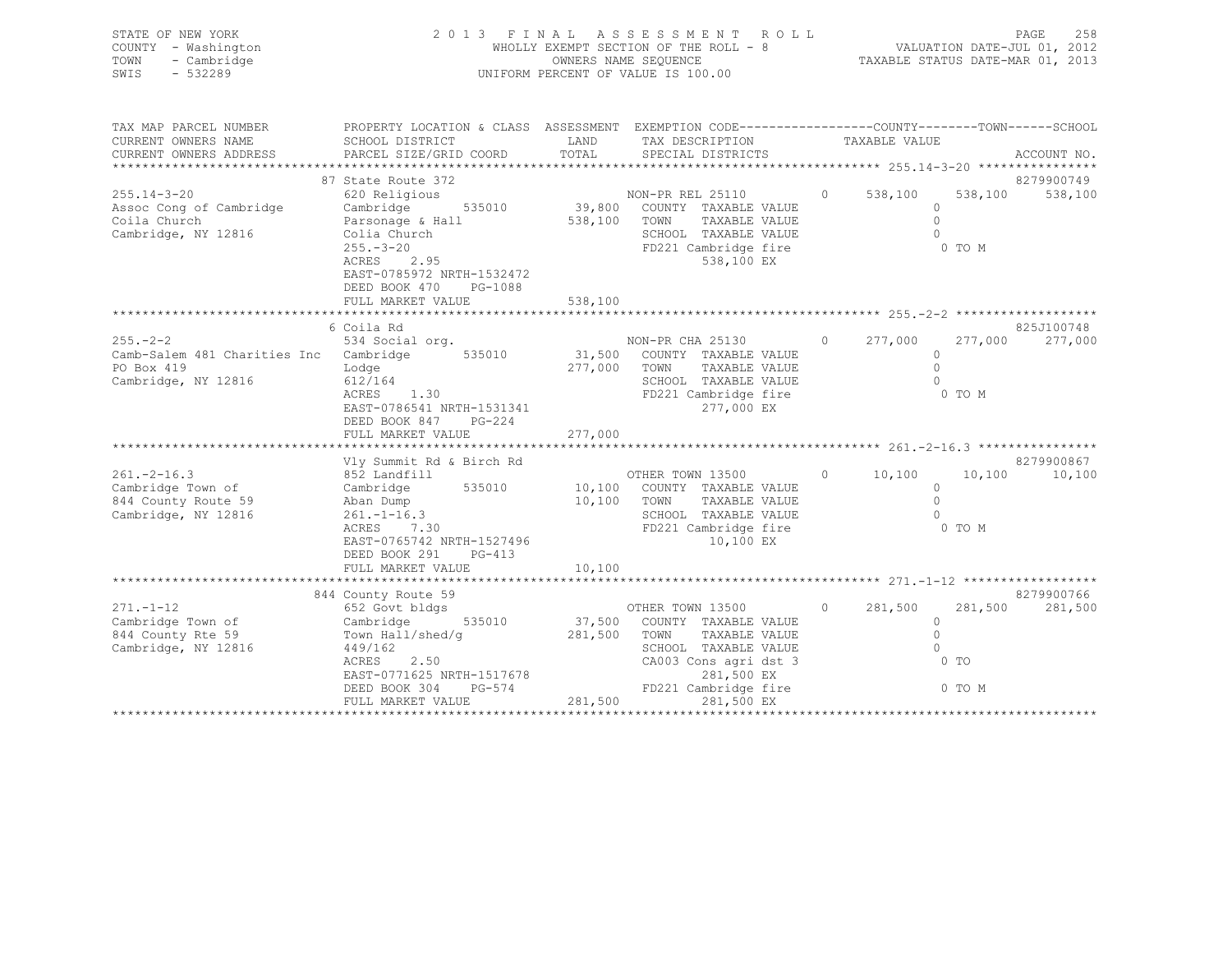| STATE OF NEW YORK   | 2013 FINAL ASSESSMENT ROLL            | 259<br>PAGE                      |
|---------------------|---------------------------------------|----------------------------------|
| COUNTY - Washington | WHOLLY EXEMPT SECTION OF THE ROLL - 8 | VALUATION DATE-JUL 01, 2012      |
| TOWN - Cambridge    | OWNERS NAME SEQUENCE                  | TAXABLE STATUS DATE-MAR 01, 2013 |
| SWIS<br>- 532289    | UNIFORM PERCENT OF VALUE IS 100.00    |                                  |
|                     |                                       |                                  |

| TAX MAP PARCEL NUMBER                                               | PROPERTY LOCATION & CLASS ASSESSMENT EXEMPTION CODE---------------COUNTY-------TOWN-----SCHOOL |                      |                                          |                     |                |               |
|---------------------------------------------------------------------|------------------------------------------------------------------------------------------------|----------------------|------------------------------------------|---------------------|----------------|---------------|
| CURRENT OWNERS NAME                                                 | SCHOOL DISTRICT<br>LAND                                                                        |                      | TAX DESCRIPTION TAXABLE VALUE            |                     |                |               |
| CURRENT OWNERS ADDRESS                                              |                                                                                                |                      |                                          |                     |                |               |
|                                                                     |                                                                                                |                      |                                          |                     |                |               |
| $288. - 1 - 24.5$                                                   |                                                                                                |                      |                                          | $0 \t 21,000$       |                | 21,000 21,000 |
| Cambridge Town of                                                   |                                                                                                |                      |                                          | $\Omega$            |                |               |
| 844 County Route 59                                                 |                                                                                                |                      | TAXABLE VALUE                            | $\bigcirc$          |                |               |
| Cambridge, NY 12816                                                 | Cemetary 21,000 TOWN<br>ACRES 0.06 21,000 TOWN<br>EAST-0762637 NRTH-1503542 CA003              |                      | SCHOOL TAXABLE VALUE                     | $\bigcirc$          |                |               |
|                                                                     |                                                                                                |                      | CA003 Cons agri dst 3                    | $0$ TO              |                |               |
|                                                                     | FULL MARKET VALUE                                                                              | 21,000               | 21,000 EX                                |                     |                |               |
|                                                                     |                                                                                                |                      | FD221 Cambridge fire 0 TO M              |                     |                |               |
|                                                                     |                                                                                                |                      | 21,000 EX                                |                     |                |               |
|                                                                     |                                                                                                |                      |                                          |                     |                |               |
|                                                                     | Turnpike Rd                                                                                    |                      |                                          |                     |                | 8279900747    |
| $263. - 2 - 10$                                                     | 695 Cemetery                                                                                   |                      | TN CEM 13510                             | 0 $35,500$ $35,500$ |                | 35,500        |
| Cambridge-Old Cemetery Cambridge 535010 35,500 COUNTY TAXABLE VALUE |                                                                                                |                      |                                          | $\Omega$            |                |               |
| Cambridge, NY 12816                                                 | ACRES 2.10                                                                                     | 35,500 TOWN<br>SCHOC | TAXABLE VALUE                            | $\bigcirc$          |                |               |
|                                                                     | EAST-0789003 NRTH-1525792                                                                      |                      |                                          |                     |                |               |
|                                                                     |                                                                                                |                      |                                          |                     |                |               |
|                                                                     |                                                                                                |                      |                                          |                     |                |               |
|                                                                     |                                                                                                |                      |                                          |                     |                |               |
|                                                                     | 78 County Route 59A                                                                            |                      |                                          |                     |                | 825J100942    |
| $279. - 2 - 15.3$                                                   |                                                                                                |                      | 13510                                    | $0 \t 21,300$       | 21,300         | 21,300        |
| Cemetery                                                            |                                                                                                |                      |                                          | $\circ$             |                |               |
| RD.                                                                 |                                                                                                |                      | TAXABLE VALUE                            | $\bigcirc$          |                |               |
| Buskirk, NY 12028                                                   | Cemetery 21,300 TOWN<br>ACRES 0.07 SCHOO EAST-0767840 NRTH-1507482 CA003                       |                      | SCHOOL TAXABLE VALUE                     | $\bigcap$           |                |               |
|                                                                     |                                                                                                | 21,300               | CA003 Cons agri dst 3                    | $0$ TO              |                |               |
|                                                                     | FULL MARKET VALUE                                                                              |                      | 21,300 EX<br>FD221 Cambridge fire 0 TO M |                     |                |               |
|                                                                     |                                                                                                |                      |                                          |                     |                |               |
|                                                                     |                                                                                                |                      | 21,300 EX                                |                     |                |               |
|                                                                     | King Rd                                                                                        |                      |                                          |                     |                | 8279900756    |
| $271. - 3 - 9$                                                      | 695 Cemetery                                                                                   |                      |                                          | $0 \t 26,300$       | 26,300         | 26,300        |
| Kings Church Cemetery                                               |                                                                                                |                      |                                          | $\Omega$            |                |               |
| Cambridge, NY 12816                                                 | Cemetary                                                                                       | 26,300 TOWN          | TAXABLE VALUE                            | $\overline{0}$      |                |               |
|                                                                     | FRNT 140.00 DPTH 140.00                                                                        |                      | SCHOOL TAXABLE VALUE                     | $\bigcirc$          |                |               |
|                                                                     | EAST-0781506 NRTH-1516581                                                                      |                      | CA003 Cons agri dst 3                    |                     | 0 <sub>T</sub> |               |
|                                                                     | FULL MARKET VALUE                                                                              | 26,300               | 26,300 EX                                |                     |                |               |
|                                                                     |                                                                                                |                      | FD221 Cambridge fire                     |                     | 0 TO M         |               |
|                                                                     |                                                                                                |                      | 26,300 EX                                |                     |                |               |
|                                                                     |                                                                                                |                      |                                          |                     |                |               |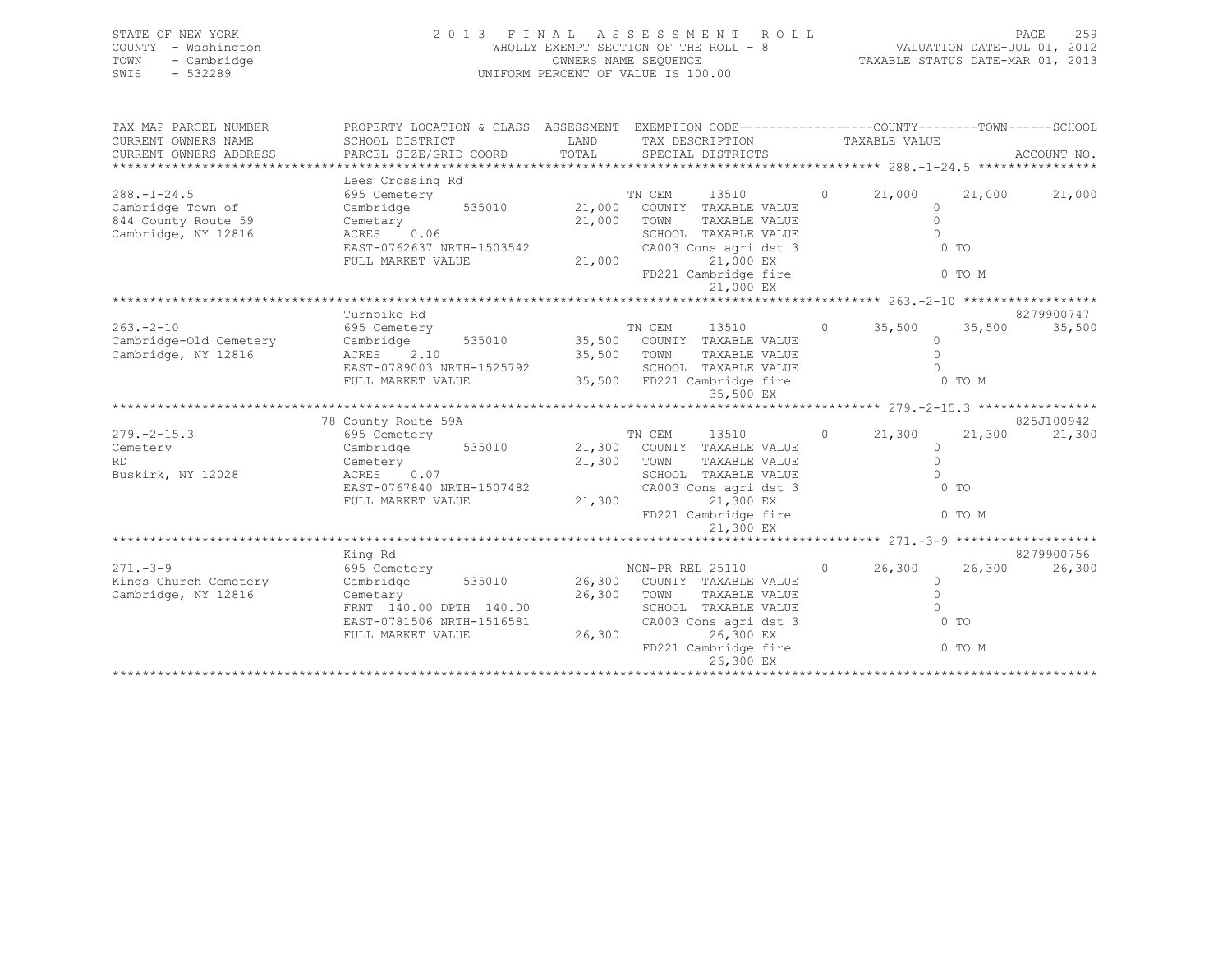| STATE OF NEW YORK   | 2013 FINAL ASSESSMENT ROLL            | 260<br><b>PAGE</b>               |
|---------------------|---------------------------------------|----------------------------------|
| COUNTY - Washington | WHOLLY EXEMPT SECTION OF THE ROLL - 8 | VALUATION DATE-JUL 01, 2012      |
| TOWN - Cambridge    | OWNERS NAME SEQUENCE                  | TAXABLE STATUS DATE-MAR 01, 2013 |
| $-532289$<br>SWIS   | UNIFORM PERCENT OF VALUE IS 100.00    |                                  |
|                     |                                       |                                  |

| TAX MAP PARCEL NUMBER  | PROPERTY LOCATION & CLASS ASSESSMENT EXEMPTION CODE----------------COUNTY-------TOWN------SCHOOL                                                                                                                                     |                                               |                                       |                |                 |
|------------------------|--------------------------------------------------------------------------------------------------------------------------------------------------------------------------------------------------------------------------------------|-----------------------------------------------|---------------------------------------|----------------|-----------------|
| CURRENT OWNERS NAME    | SCHOOL DISTRICT                                                                                                                                                                                                                      | LAND TAX DESCRIPTION TAXABLE VALUE            |                                       |                |                 |
|                        |                                                                                                                                                                                                                                      |                                               |                                       |                |                 |
|                        |                                                                                                                                                                                                                                      |                                               |                                       |                |                 |
|                        |                                                                                                                                                                                                                                      |                                               |                                       |                |                 |
| $288. -1 - 27$         |                                                                                                                                                                                                                                      |                                               |                                       |                |                 |
| Lees Crossing Cemetary |                                                                                                                                                                                                                                      |                                               |                                       |                |                 |
| Johnsonville, NY 12094 |                                                                                                                                                                                                                                      |                                               |                                       |                |                 |
|                        |                                                                                                                                                                                                                                      |                                               |                                       |                |                 |
|                        |                                                                                                                                                                                                                                      |                                               | 0 <sub>T</sub>                        |                |                 |
|                        | ACRES 0.20<br>EAST-0757644 NRTH-1502974<br>FULL MARKET VALUE 24,000<br>24,000<br>24,000<br>EX                                                                                                                                        |                                               |                                       |                |                 |
|                        |                                                                                                                                                                                                                                      | FD221 Cambridge fire 6 0 TO M                 |                                       |                |                 |
|                        |                                                                                                                                                                                                                                      |                                               |                                       |                |                 |
|                        |                                                                                                                                                                                                                                      |                                               |                                       |                |                 |
|                        | 141 Stump Church Rd                                                                                                                                                                                                                  |                                               |                                       |                | 8279900760      |
|                        | 254.-1-24 695 Cemetery 695 Cemetery 71 CEM 13510 0 32,700<br>North Cambridge Cemetery Cambridge 535010 30,600 COUNTY TAXABLE VALUE                                                                                                   |                                               |                                       |                | 32,700 32,700   |
|                        |                                                                                                                                                                                                                                      |                                               |                                       |                |                 |
| Cambridge, NY 12816    | Cemetary W/bldg 32,700 TOWN                                                                                                                                                                                                          | TAXABLE VALUE                                 | $\begin{array}{c} 0 \\ 0 \end{array}$ |                |                 |
|                        | 474/53                                                                                                                                                                                                                               | SCHOOL TAXABLE VALUE                          |                                       |                |                 |
|                        | FRNT 235.00 DPTH 220.00<br>ACRES 1 11                                                                                                                                                                                                |                                               | 0 <sub>T</sub>                        |                |                 |
|                        |                                                                                                                                                                                                                                      |                                               |                                       |                |                 |
|                        |                                                                                                                                                                                                                                      |                                               |                                       |                |                 |
|                        |                                                                                                                                                                                                                                      |                                               |                                       |                |                 |
|                        |                                                                                                                                                                                                                                      |                                               |                                       |                |                 |
|                        | 135 Stump Church Rd                                                                                                                                                                                                                  |                                               |                                       |                | 8279900761      |
|                        |                                                                                                                                                                                                                                      |                                               |                                       |                |                 |
|                        |                                                                                                                                                                                                                                      |                                               |                                       |                |                 |
|                        | 354.-1-23 620 Religious<br>Non-PR REL 25110 0 142,300 142,300 142,300 142,300<br>Cambridge, NY 12816 Church/lot Church/lot 142,300 TOWN TAXABLE VALUE<br>ACRES 1.50 1620 2000 142,300 2000 142,300 12816 2010 1500 2010 142,300 142, |                                               |                                       |                |                 |
|                        |                                                                                                                                                                                                                                      |                                               |                                       |                |                 |
|                        | ACRES 1.50 SCHOOL TAXABLE VALUE EAST-0768348 NRTH-1530304 CA003 Cons agri dst 3<br>FULL MARKET VALUE 142,300 142,300 EX                                                                                                              |                                               |                                       | 0 <sub>T</sub> |                 |
|                        |                                                                                                                                                                                                                                      |                                               |                                       |                |                 |
|                        |                                                                                                                                                                                                                                      | FD221 Cambridge fire 0 TO M                   |                                       |                |                 |
|                        |                                                                                                                                                                                                                                      | 142,300 EX                                    |                                       |                |                 |
|                        |                                                                                                                                                                                                                                      |                                               |                                       |                |                 |
|                        | 125 Gillis Rd                                                                                                                                                                                                                        |                                               |                                       |                | 825J100337      |
|                        | OIIIIS KQ<br>210 1 Family Res<br>246.-1-36 210 1 Family Res<br>NYS OMRⅅ COUNTY TAXABLE VALUE<br>Greenwich 533401 29,500 COUNTY TAXABLE VALUE                                                                                         | $HOSTEL$ 28540 0 223,800                      |                                       |                | 223,800 223,800 |
|                        |                                                                                                                                                                                                                                      |                                               |                                       | $\Omega$       |                 |
|                        | NYS OMRⅅ<br>Suny Plaza Albany Campus<br>Albany, NY 12207 FORM TOWN<br>RERNT 303.00 DPTH 313.00 SCHOO SCHOO CA003<br>CA003                                                                                                            | TAXABLE VALUE                                 | $\Omega$                              |                |                 |
|                        |                                                                                                                                                                                                                                      | SCHOOL TAXABLE VALUE<br>CA003 Cons agri dst 3 | $\bigcirc$                            |                |                 |
|                        | ACRES 0.92                                                                                                                                                                                                                           |                                               | 0 <sub>T</sub>                        |                |                 |
|                        |                                                                                                                                                                                                                                      |                                               |                                       |                |                 |
|                        |                                                                                                                                                                                                                                      |                                               |                                       |                |                 |
|                        |                                                                                                                                                                                                                                      |                                               |                                       |                |                 |
|                        |                                                                                                                                                                                                                                      |                                               |                                       |                |                 |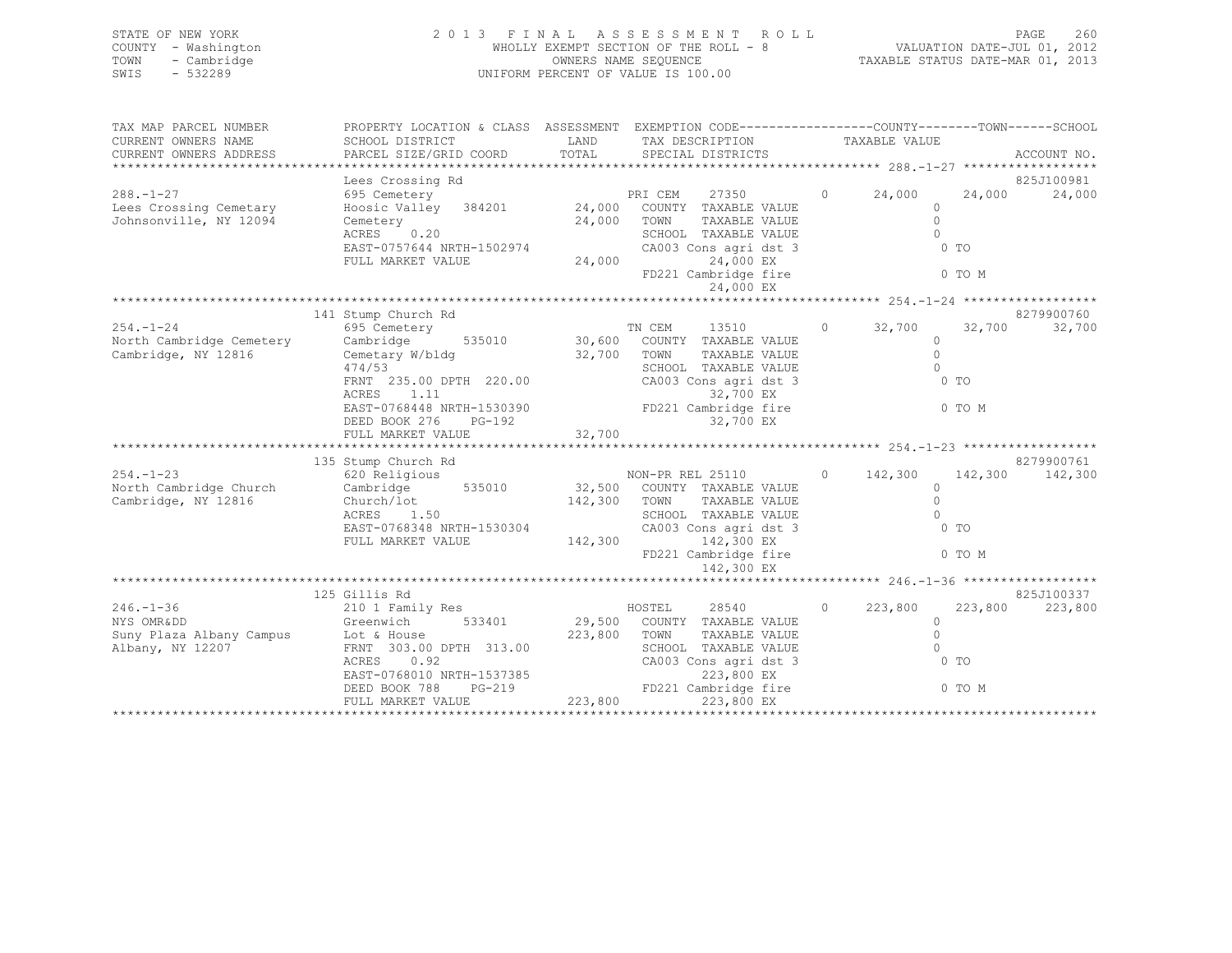| STATE OF NEW YORK   | 2013 FINAL ASSESSMENT ROLL            | 261<br><b>PAGE</b>               |
|---------------------|---------------------------------------|----------------------------------|
| COUNTY - Washington | WHOLLY EXEMPT SECTION OF THE ROLL - 8 | VALUATION DATE-JUL 01, 2012      |
| - Cambridge<br>TOWN | OWNERS NAME SEOUENCE                  | TAXABLE STATUS DATE-MAR 01, 2013 |
| $-532289$<br>SWIS   | UNIFORM PERCENT OF VALUE IS 100.00    |                                  |
|                     |                                       |                                  |
|                     |                                       |                                  |

| TAX MAP PARCEL NUMBER  | PROPERTY LOCATION & CLASS ASSESSMENT EXEMPTION CODE----------------COUNTY-------TOWN-----SCHOOL                                                                                                                                                |             |                                                     |                           |        |            |
|------------------------|------------------------------------------------------------------------------------------------------------------------------------------------------------------------------------------------------------------------------------------------|-------------|-----------------------------------------------------|---------------------------|--------|------------|
| CURRENT OWNERS NAME    | SCHOOL DISTRICT                                                                                                                                                                                                                                |             | LAND TAX DESCRIPTION TAXABLE VALUE                  |                           |        |            |
| CURRENT OWNERS ADDRESS |                                                                                                                                                                                                                                                |             |                                                     |                           |        |            |
|                        |                                                                                                                                                                                                                                                |             |                                                     |                           |        |            |
|                        | 2 County Route 59A                                                                                                                                                                                                                             |             |                                                     |                           |        | 8279900554 |
| $279. - 2 - 22$        | 632 Benevolent                                                                                                                                                                                                                                 |             | AGRI SOC 26050                                      | $0 \t 98,200$             | 98,200 | 98,200     |
| Pleasant Valley Grange | Cambridge                                                                                                                                                                                                                                      |             | 535010 25,900 COUNTY TAXABLE VALUE<br>TAXABLE VALUE | $\Omega$<br>$\circ$       |        |            |
|                        |                                                                                                                                                                                                                                                | 98,200 TOWN | SCHOOL TAXABLE VALUE                                | $\bigcap$                 |        |            |
|                        | Attn: Burton Welling (Crange Hall 198,200<br>25 Welling Ln (ACRES 1998)<br>Buskirk, NY 12028 (EAST-0766165 NRTH-1506584                                                                                                                        |             | CA003 Cons agri dst 3                               | $0$ TO                    |        |            |
|                        | DEED BOOK 204                                                                                                                                                                                                                                  |             |                                                     |                           |        |            |
|                        | FULL MARKET VALUE                                                                                                                                                                                                                              |             | PG-523 98,200 EX<br>LUE 98,200 FD221 Cambridge fire | 0 TO M                    |        |            |
|                        |                                                                                                                                                                                                                                                |             | 98,200 EX                                           |                           |        |            |
|                        |                                                                                                                                                                                                                                                |             |                                                     |                           |        |            |
|                        |                                                                                                                                                                                                                                                |             |                                                     |                           |        |            |
|                        | 279.-2-29<br>279900764<br>27,000 COUNTY TAXABLE VALUE<br>27,000 COUNTY TAXABLE VALUE<br>27,000 COUNTY TAXABLE VALUE<br>27,000 COUNTY TAXABLE VALUE<br>27,000 COUNTY TAXABLE VALUE<br>27,000 COUNTY TAXABLE VALUE<br>27,000 COUNTY TAXABLE VALU |             |                                                     |                           |        |            |
|                        |                                                                                                                                                                                                                                                |             |                                                     |                           |        |            |
|                        | Church & Parsonage 182,400 TOWN<br>279.-1-29 SCHOOL                                                                                                                                                                                            |             |                                                     |                           |        |            |
|                        |                                                                                                                                                                                                                                                |             | SCHOOL TAXABLE VALUE                                | $\Omega$                  |        |            |
|                        | FRNT 150.00 DPTH 160.00 CA003 Cons agri dst 3                                                                                                                                                                                                  |             |                                                     | $0$ TO                    |        |            |
|                        |                                                                                                                                                                                                                                                |             |                                                     |                           |        |            |
|                        | ACRES 0.55 182,400 EX<br>EAST-0767297 NRTH-1507351 FD221 Cambridge fire                                                                                                                                                                        |             |                                                     |                           | 0 TO M |            |
|                        |                                                                                                                                                                                                                                                |             |                                                     |                           |        |            |
|                        |                                                                                                                                                                                                                                                |             |                                                     |                           |        |            |
|                        | 1513 County Route 59                                                                                                                                                                                                                           |             |                                                     |                           |        | 8279900762 |
|                        |                                                                                                                                                                                                                                                |             |                                                     |                           |        | 59,800     |
|                        | 1513 County Route 59<br>1513 County Route 59<br>1513 County Route 59<br>1513 County Route 59<br>1513 County Route 59<br>1513 County RAVABLE VALUE<br>1513 County RAVABLE VALUE<br>152,800 COUNTY TAXABLE VALUE<br>152,800 COUNTY TAXABLE VALUE |             |                                                     |                           |        |            |
| Cambridge, NY 12816    | ACRES 5.70 59,800 TOWN TAXABLE VALUE (1997)<br>EAST-0783066 NRTH-1528275 SCHOOL TAXABLE VALUE (2008)<br>FULL MARKET VALUE 59,800 FD221 Cambridge fire (2009) 0 TO M                                                                            |             |                                                     |                           |        |            |
|                        |                                                                                                                                                                                                                                                |             |                                                     |                           |        |            |
|                        |                                                                                                                                                                                                                                                |             |                                                     |                           |        |            |
|                        |                                                                                                                                                                                                                                                |             | 59,800 EX                                           |                           |        |            |
|                        |                                                                                                                                                                                                                                                |             |                                                     |                           |        |            |
|                        | 331 Center Cambridge Rd                                                                                                                                                                                                                        |             |                                                     |                           |        | 8279900767 |
| $279. - 1 - 4$         | 620 Religious                                                                                                                                                                                                                                  |             | TN CEM<br>13510                                     | $0 \t 314,800 \t 314,800$ |        | 314,800    |
| Whiteside Cemetery     | Cambridge 535010 27,000 COUNTY TAXABLE VALUE                                                                                                                                                                                                   |             |                                                     | $\circ$                   |        |            |
| Cambridge, NY 12816    | Church<br>ACRES 1.20                                                                                                                                                                                                                           |             | 314,800 TOWN<br>TAXABLE VALUE                       | $\circ$                   |        |            |
|                        | ACRES 1.20                                                                                                                                                                                                                                     |             | SCHOOL TAXABLE VALUE                                | $\Omega$                  |        |            |
|                        | EAST-0763446 NRTH-1514629                                                                                                                                                                                                                      |             | CA003 Cons agri dst 3                               | $\sim$ 0 TO               |        |            |
|                        |                                                                                                                                                                                                                                                |             |                                                     |                           |        |            |
|                        | DEED BOOK 480 PG-1095<br>FULL MARKET VALUE 314,800 FD221 Cambridge fire 0 TO M<br>314,800 FD221 Cambridge fire 0 TO M                                                                                                                          |             |                                                     |                           |        |            |
|                        |                                                                                                                                                                                                                                                |             | 314,800 EX                                          |                           |        |            |
|                        |                                                                                                                                                                                                                                                |             |                                                     |                           |        |            |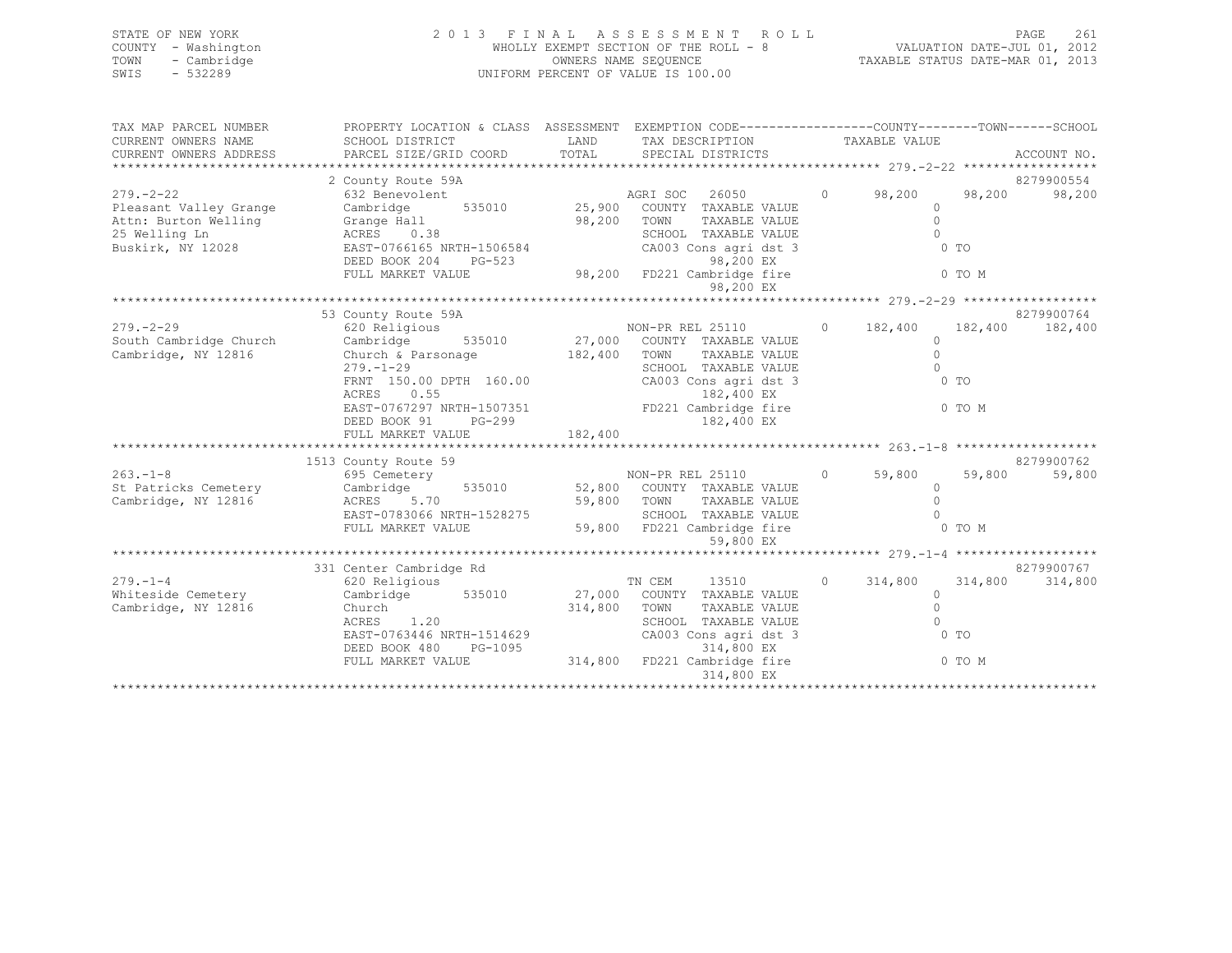TOWN - Cambridge TAXABLE STATUS DATE-MAR 01, 2013 SWIS - 532289<br>UNIFORM PERCENT OF VALUE IS 100.00

# UNIFORM PERCENT OF VALUE IS 100.00

## R O L L S U B S E C T I O N - - T O T A L S

#### \*\*\* S P E C I A L D I S T R I C T S U M M A R Y \*\*\*

|                                             | CODE DISTRICT NAME PARCELS TYPE | TOTAL EXTENSION        | <b>EXTENSION</b><br>VALUE | AD VALOREM<br>VALUE. | <b>FXFMPT</b><br>AMOUNT | <b>TAXABLE</b><br>VALUE |
|---------------------------------------------|---------------------------------|------------------------|---------------------------|----------------------|-------------------------|-------------------------|
| CA003 Cons agri dst<br>FD221 Cambridge fire |                                 | 11 TOTAL<br>16 ТОТАЬ М |                           | 1368,300<br>2288,800 | 1368,300<br>2288,800    |                         |

## \*\*\* S C H O O L D I S T R I C T S U M M A R Y \*\*\*

| CODE                       | DISTRICT NAME                           | TOTAL<br>PARCELS | ASSESSED<br>LAND            | ASSESSED<br>TOTAL             | <b>EXEMPT</b><br>AMOUNT       | TOTAL<br>TAXABLE | STAR<br>AMOUNT | STAR<br>TAXABLE |
|----------------------------|-----------------------------------------|------------------|-----------------------------|-------------------------------|-------------------------------|------------------|----------------|-----------------|
| 384201<br>533401<br>535010 | Hoosic Valley<br>Greenwich<br>Cambridge | 14               | 24,000<br>29,500<br>418,800 | 24,000<br>223,800<br>2041,000 | 24,000<br>223,800<br>2041,000 |                  |                |                 |
|                            | SUB-TOTAL                               | 16               | 472,300                     | 2288,800                      | 2288,800                      |                  |                |                 |
|                            | TOTAL                                   | 16               | 472,300                     | 2288,800                      | 2288,800                      |                  |                |                 |

## \*\*\* S Y S T E M C O D E S S U M M A R Y \*\*\*

## NO SYSTEM EXEMPTIONS AT THIS LEVEL

| CODE  | DESCRIPTION | TOTAL<br>PARCELS | COUNTY   | TOWN     | SCHOOL   |
|-------|-------------|------------------|----------|----------|----------|
| 13500 | OTHER TOWN  |                  | 291,600  | 291,600  | 291,600  |
| 13510 | TN CEM      |                  | 425,300  | 425,300  | 425,300  |
| 25110 | NON-PR REL  |                  | 948,900  | 948,900  | 948,900  |
| 25130 | NON-PR CHA  |                  | 277,000  | 277,000  | 277,000  |
| 26050 | AGRI SOC    |                  | 98,200   | 98,200   | 98,200   |
| 27350 | PRI CEM     |                  | 24,000   | 24,000   | 24,000   |
| 28540 | HOSTEL      |                  | 223,800  | 223,800  | 223,800  |
|       | TOTAL       | 16               | 2288,800 | 2288,800 | 2288,800 |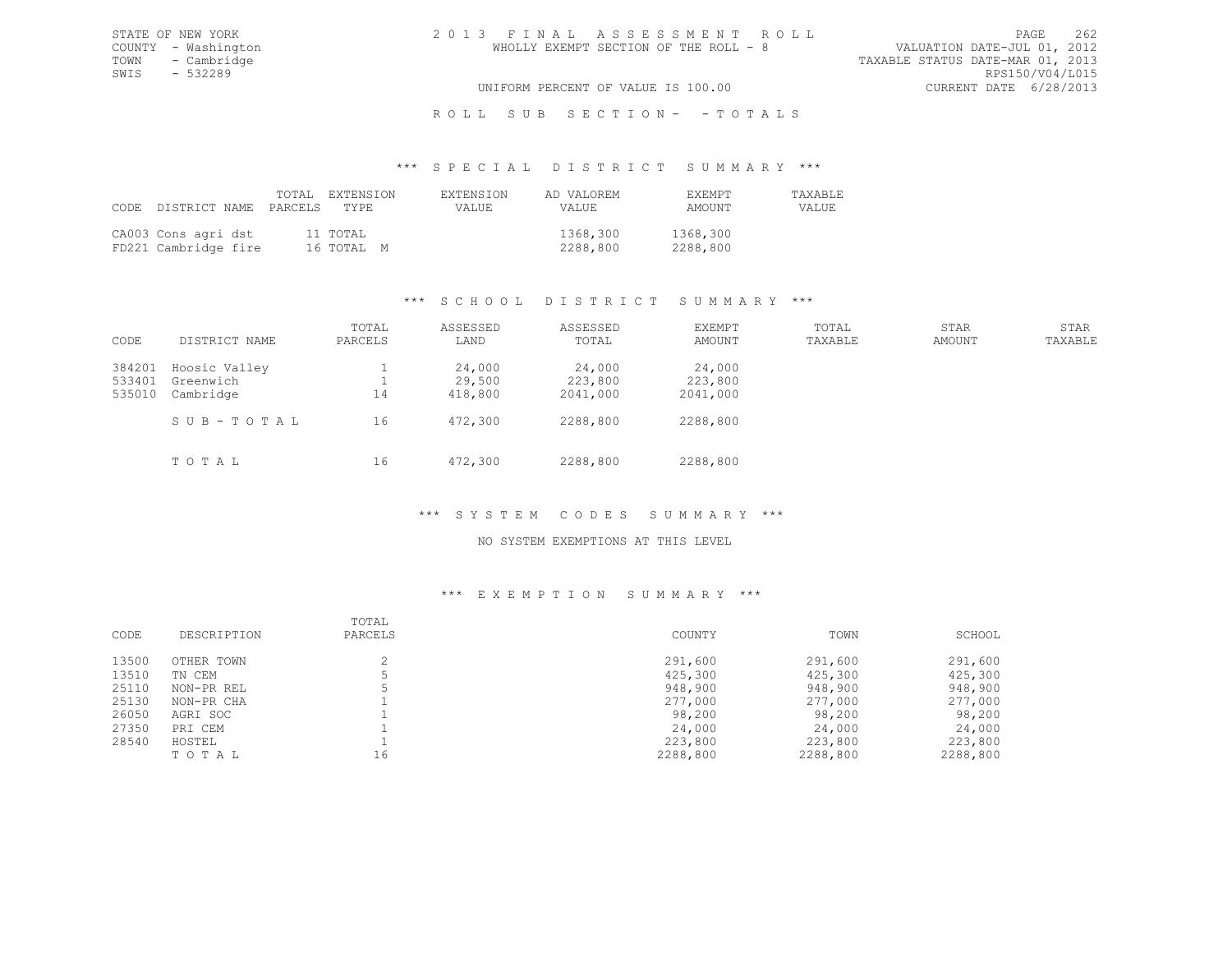| STATE OF NEW YORK   | 2013 FINAL ASSESSMENT ROLL            | 263<br>PAGE                      |
|---------------------|---------------------------------------|----------------------------------|
| COUNTY - Washington | WHOLLY EXEMPT SECTION OF THE ROLL - 8 | VALUATION DATE-JUL 01, 2012      |
| TOWN - Cambridge    |                                       | TAXABLE STATUS DATE-MAR 01, 2013 |
| SWIS - 532289       |                                       | RPS150/V04/L015                  |
|                     | UNIFORM PERCENT OF VALUE IS 100.00    | CURRENT DATE 6/28/2013           |
|                     |                                       |                                  |

R O L L S U B S E C T I O N - - T O T A L S

| ROLL       | TOTAT<br>101111<br>the contract of the contract of the |               |                              | --------- | --------- | $\cap$ m $\geq$ n<br>STAK |
|------------|--------------------------------------------------------|---------------|------------------------------|-----------|-----------|---------------------------|
| <b>SEC</b> |                                                        | 7.37T<br>படிப | TOTA<br>-- 0 - 1 - 1 - 1 - 1 | TOWN      | 101100    |                           |
|            |                                                        |               | 800                          |           |           |                           |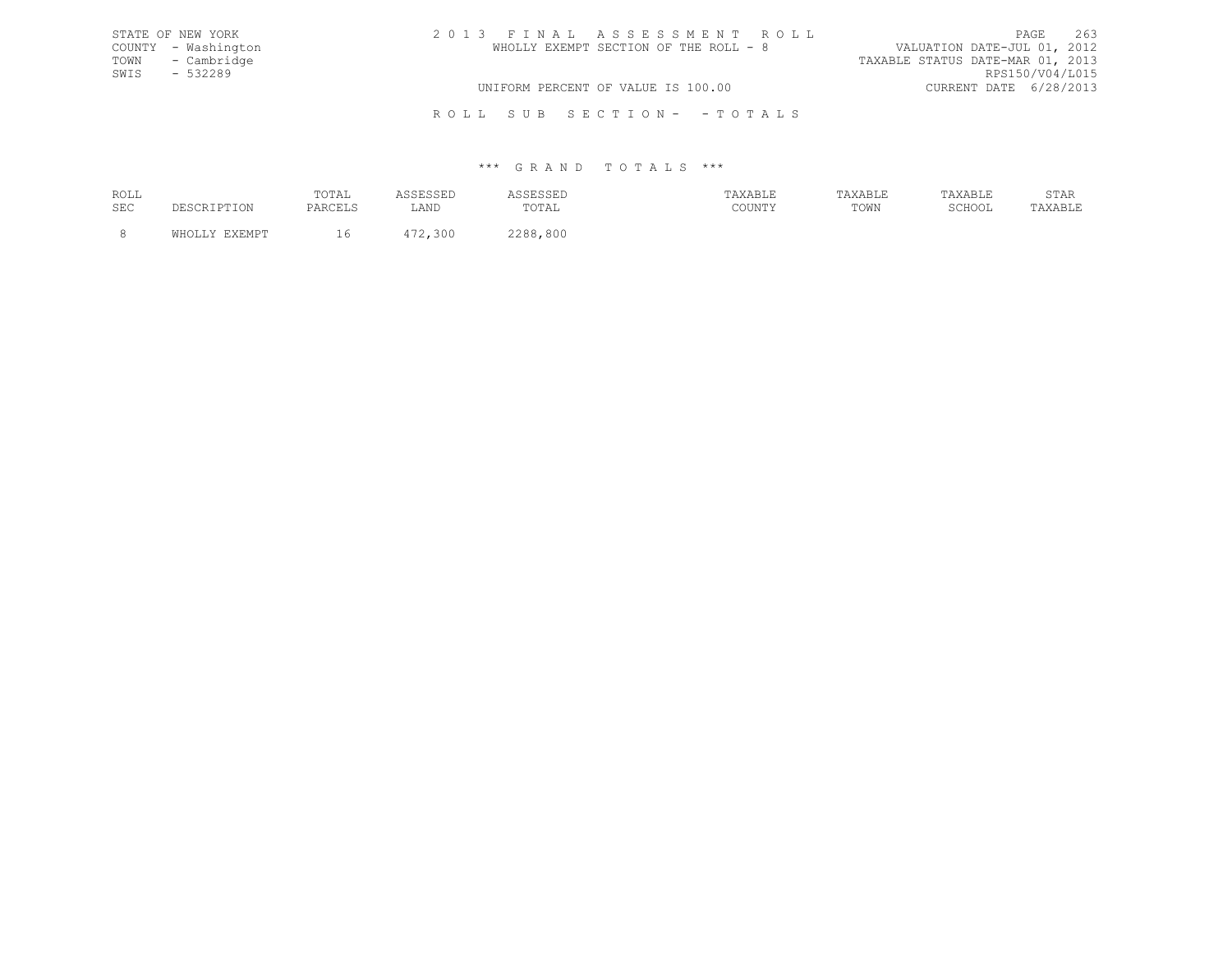|      | STATE OF NEW YORK   | 2013 FINAL ASSESSMENT ROLL |                                       |                                  | PAGE                   | 264 |
|------|---------------------|----------------------------|---------------------------------------|----------------------------------|------------------------|-----|
|      | COUNTY - Washington |                            | WHOLLY EXEMPT SECTION OF THE ROLL - 8 | VALUATION DATE-JUL 01, 2012      |                        |     |
|      | TOWN - Cambridge    |                            |                                       | TAXABLE STATUS DATE-MAR 01, 2013 |                        |     |
| SWIS | $-532289$           |                            | UNIFORM PERCENT OF VALUE IS 100.00    |                                  | RPS150/V04/L015        |     |
|      |                     |                            |                                       |                                  | CURRENT DATE 6/28/2013 |     |
|      |                     |                            |                                       |                                  |                        |     |

# ROLL SECTION TOTALS

#### \*\*\* S P E C I A L D I S T R I C T S U M M A R Y \*\*\*

| CODE DISTRICT NAME PARCELS                  | TOTAL EXTENSION<br>TYPE | <b>EXTENSION</b><br>VALUE | AD VALOREM<br>VALUE  | <b>FXEMPT</b><br>AMOUNT | <b>TAXABLE</b><br>VALUE |
|---------------------------------------------|-------------------------|---------------------------|----------------------|-------------------------|-------------------------|
| CA003 Cons agri dst<br>FD221 Cambridge fire | 11 TOTAL<br>16 TOTAL M  |                           | 1368,300<br>2288,800 | 1368,300<br>2288,800    |                         |

# \*\*\* S C H O O L D I S T R I C T S U M M A R Y \*\*\*

| CODE                       | DISTRICT NAME                           | TOTAL<br>PARCELS | ASSESSED<br>LAND            | ASSESSED<br>TOTAL             | <b>EXEMPT</b><br>AMOUNT       | TOTAL<br>TAXABLE | STAR<br>AMOUNT | STAR<br>TAXABLE |
|----------------------------|-----------------------------------------|------------------|-----------------------------|-------------------------------|-------------------------------|------------------|----------------|-----------------|
| 384201<br>533401<br>535010 | Hoosic Valley<br>Greenwich<br>Cambridge | 14               | 24,000<br>29,500<br>418,800 | 24,000<br>223,800<br>2041,000 | 24,000<br>223,800<br>2041,000 |                  |                |                 |
|                            | SUB-TOTAL<br>TOTAL                      | 16<br>16         | 472,300<br>472,300          | 2288,800<br>2288,800          | 2288,800<br>2288,800          |                  |                |                 |

## \*\*\* S Y S T E M C O D E S S U M M A R Y \*\*\*

#### NO SYSTEM EXEMPTIONS AT THIS LEVEL

|       |             | TOTAL   |          |          |          |
|-------|-------------|---------|----------|----------|----------|
| CODE  | DESCRIPTION | PARCELS | COUNTY   | TOWN     | SCHOOL   |
| 13500 | OTHER TOWN  |         | 291,600  | 291,600  | 291,600  |
| 13510 | TN CEM      |         | 425,300  | 425,300  | 425,300  |
| 25110 | NON-PR REL  |         | 948,900  | 948,900  | 948,900  |
| 25130 | NON-PR CHA  |         | 277,000  | 277,000  | 277,000  |
| 26050 | AGRI SOC    |         | 98,200   | 98,200   | 98,200   |
| 27350 | PRI CEM     |         | 24,000   | 24,000   | 24,000   |
| 28540 | HOSTEL      |         | 223,800  | 223,800  | 223,800  |
|       | TOTAL       | 16      | 2288,800 | 2288,800 | 2288,800 |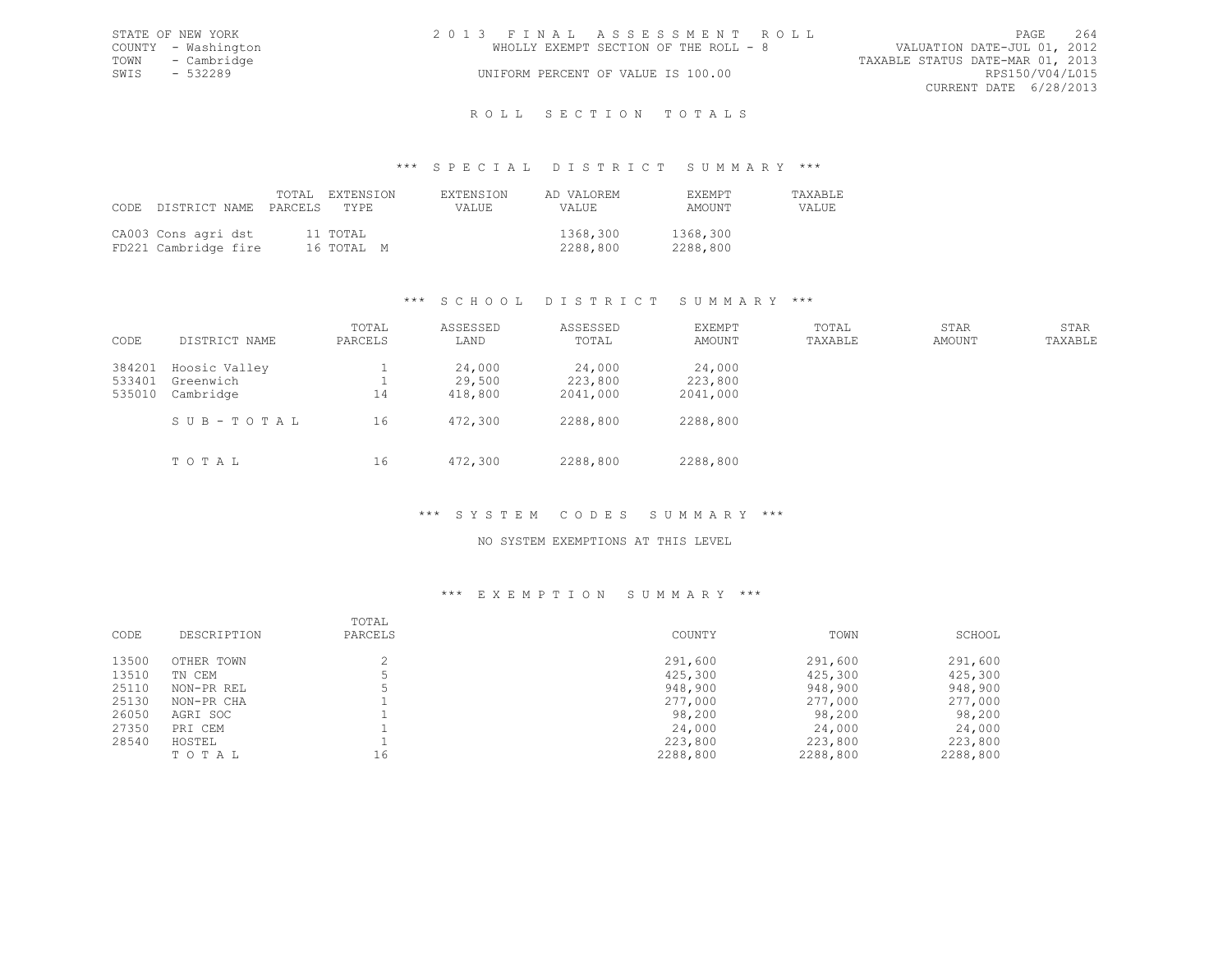|      | STATE OF NEW YORK   | 2013 FINAL ASSESSMENT ROLL            | 265<br>PAGE                      |
|------|---------------------|---------------------------------------|----------------------------------|
|      | COUNTY - Washington | WHOLLY EXEMPT SECTION OF THE ROLL - 8 | VALUATION DATE-JUL 01, 2012      |
|      | TOWN - Cambridge    |                                       | TAXABLE STATUS DATE-MAR 01, 2013 |
| SWIS | $-532289$           | UNIFORM PERCENT OF VALUE IS 100.00    | RPS150/V04/L015                  |
|      |                     |                                       | CURRENT DATE 6/28/2013           |
|      |                     |                                       |                                  |

R O L L S E C T I O N T O T A L S

| ROLL | TOTAL |      |             | $\cdots$ $\cdots$<br>хавьь          |      |        | U 111  |
|------|-------|------|-------------|-------------------------------------|------|--------|--------|
| SEC  |       | ∴AND | ∵¶∩∏<br>◡⊥◚ | $C$ $C$ $T$ $T$ $T$ $T$ $T$ $T$ $T$ | TOWN | SCHOOL | .AD LI |
|      |       |      | 800<br>ס מר |                                     |      |        |        |
|      |       |      |             |                                     |      |        |        |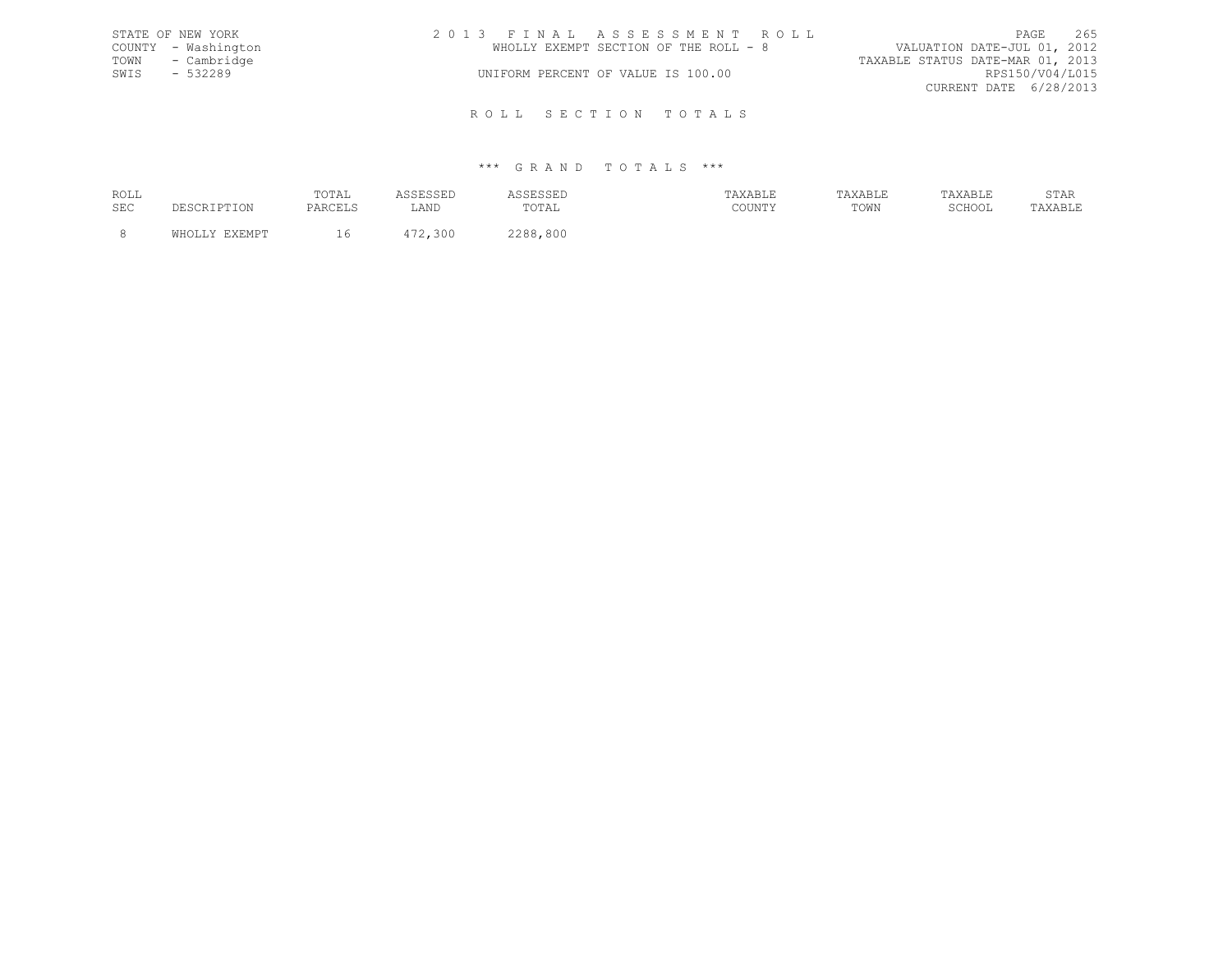UNIFORM PERCENT OF VALUE IS 100.00

\*\*\* S P E C I A L D I S T R I C T S U M M A R Y \*\*\*

|      |                      | TOTAL   | EXTENSION   | EXTENSION | AD VALOREM | EXEMPT    | TAXABLE    |
|------|----------------------|---------|-------------|-----------|------------|-----------|------------|
| CODE | DISTRICT NAME        | PARCELS | TYPE        | VALUE     | VALUE      | AMOUNT    | VALUE      |
|      |                      |         |             |           |            |           |            |
|      | SR533 Star repay - f |         | 1 MOVTAX    |           |            |           |            |
|      | TE533 Trans exmt rep |         | 5 MOVTAX    |           |            |           |            |
|      | AG024 Agri dist 24   |         | 1 TOTAL     |           | 198,000    |           | 198,000    |
|      | CA003 Cons agri dst  |         | 642 TOTAL   |           | 117252,133 | 13316,012 | 103936,121 |
|      | CA005 Cons agri dst  |         | 63 TOTAL    |           | 12362,100  | 980,176   | 11381,924  |
|      | EZ010 Empire Zone-Si |         | 4 TOTAL     |           | 1043,950   |           | 1043,950   |
|      | FD221 Cambridge fire |         | 944 TOTAL M |           | 170737,121 | 2288,800  | 168448,321 |

# \*\*\* S C H O O L D I S T R I C T S U M M A R Y \*\*\*

| CODE             | DISTRICT NAME          | TOTAL<br>PARCELS | ASSESSED<br>LAND      | ASSESSED<br>TOTAL       | <b>EXEMPT</b><br>AMOUNT | TOTAL<br>TAXABLE        | STAR<br>AMOUNT        | STAR<br>TAXABLE         |
|------------------|------------------------|------------------|-----------------------|-------------------------|-------------------------|-------------------------|-----------------------|-------------------------|
| 384201           | Hoosic Valley          | 20               | 1470,800              | 2866,978                | 465,483                 | 2401,495                | 124,800               | 2276,695                |
| 533401<br>535010 | Greenwich<br>Cambridge | 104<br>821       | 6355,800<br>52934,000 | 16592,113<br>151278,530 | 2598,555<br>14764,238   | 13993,558<br>136514,292 | 1800,600<br>18919,900 | 12192,958<br>117594,392 |
|                  | SUB-TOTAL              |                  |                       |                         | 17828,276               |                         |                       | 132064,045              |
|                  |                        | 945              | 60760,600             | 170737,621              |                         | 152909,345              | 20845,300             |                         |
|                  | TOTAL                  | 945              | 60760,600             | 170737,621              | 17828,276               | 152909,345              | 20845,300             | 132064,045              |

### \*\*\* S Y S T E M C O D E S S U M M A R Y \*\*\*

#### NO SYSTEM EXEMPTIONS AT THIS LEVEL

| CODE  | DESCRIPTION | TOTAL<br>PARCELS | COUNTY  | TOWN    | SCHOOL  |
|-------|-------------|------------------|---------|---------|---------|
| 13500 | OTHER TOWN  |                  | 291,600 | 291,600 | 291,600 |
| 13510 | TN CEM      |                  | 425,300 | 425,300 | 425,300 |
| 25110 | NON-PR REL  |                  | 948,900 | 948,900 | 948,900 |
| 25130 | NON-PR CHA  |                  | 277,000 | 277,000 | 277,000 |
| 26050 | AGRI SOC    |                  | 98,200  | 98,200  | 98,200  |
| 27350 | PRI CEM     |                  | 24,000  | 24,000  | 24,000  |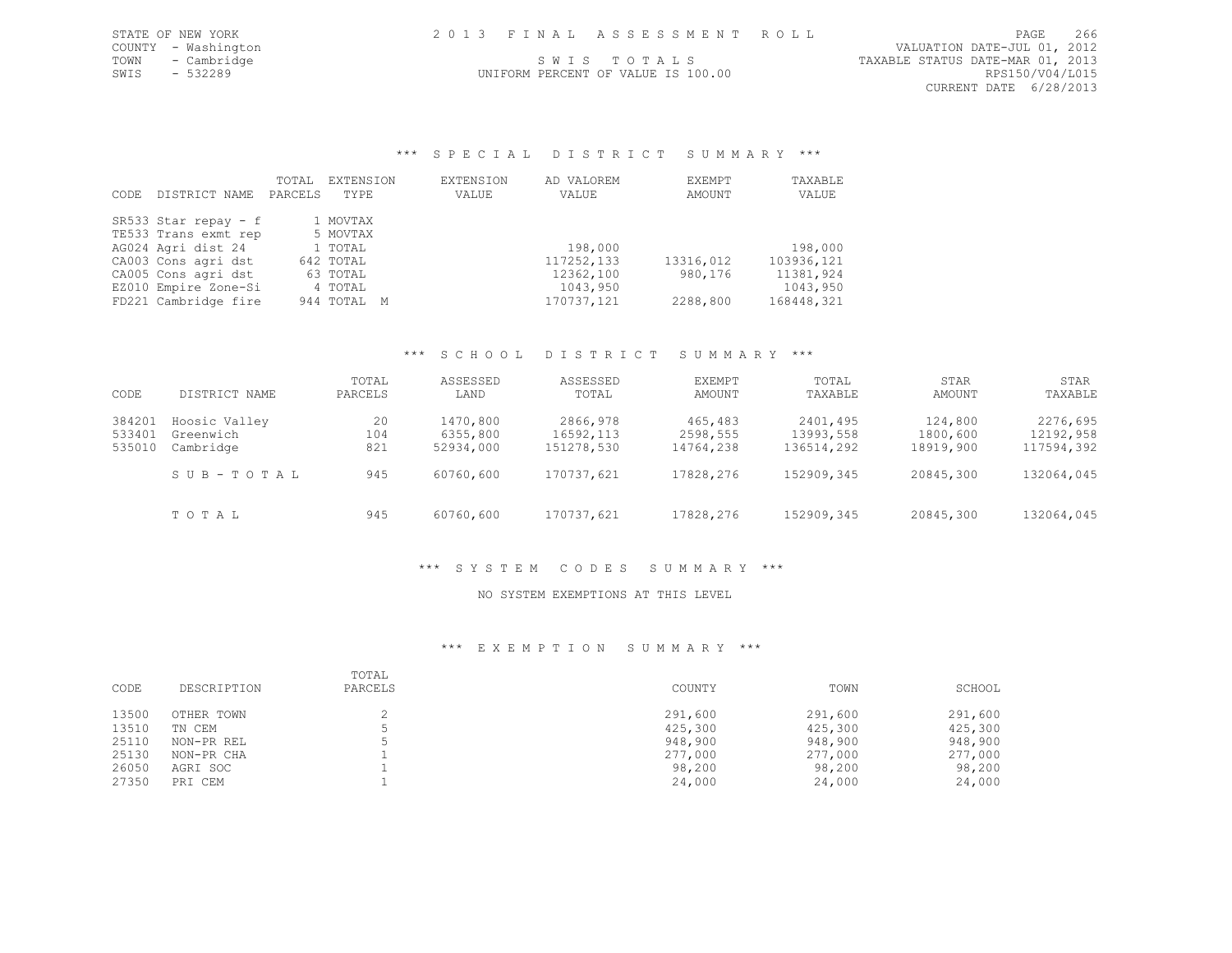UNIFORM PERCENT OF VALUE IS 100.00

COUNTY - WASHINGTON DATE-JUL 01, 2013 FINAL ASSESSMENT ROLL (VALUATION DATE-JUL 01, 2012<br>COUNTY - Washington 1.2012<br>COWN - Cambridge 1.2013 SWIS TOTALS (SANDE STATUS DATE-MAR 01, 2013 TOWN - Cambridge  $\begin{array}{ccc} 5.2013 \\ 5.2013 \\ -5.32289 \end{array}$  SW I S T O T A L S T O T A L S TAXABLE STATUS DATE-MAR 01, 2013 CURRENT DATE 6/28/2013

### \*\*\* E X E M P T I O N S U M M A R Y \*\*\*

|       |                | TOTAL   |            |            |            |
|-------|----------------|---------|------------|------------|------------|
| CODE  | DESCRIPTION    | PARCELS | COUNTY     | TOWN       | SCHOOL     |
|       |                |         |            |            |            |
| 28540 | HOSTEL         |         | 223,800    | 223,800    | 223,800    |
| 41121 | WAR VET/TC     |         | 30,000     | 27,000     |            |
| 41122 | WAR VET/C      | 39      | 1016,010   |            |            |
| 41123 | WAR VET/T      | 39      |            | 952,716    |            |
| 41132 | CBT VET/C      | 36      | 1568,613   |            |            |
| 41133 | CBT VET/T      | 36      |            | 1488,138   |            |
| 41142 | DIS VET/C      | 13      | 624,845    |            |            |
| 41143 | DIS VET/T      | 13      |            | 602,005    |            |
| 41152 | $CW$ 10 $VET/$ | 6       | 48,000     |            |            |
| 41400 | CLERGY         |         | 1,500      | 1,500      | 1,500      |
| 41700 | AG BUILD       | 5       | 544,433    | 544,433    | 544,433    |
| 41720 | AG DIST        | 194     | 12960, 122 | 12960, 122 | 12960, 122 |
| 41730 | AGRI-D IND     | 18      | 629,859    | 629,859    | 629,859    |
| 41800 | AGED-ALL       | 9       | 527,425    | 527,425    | 537,550    |
| 41801 | AGED-CO/TN     | 3       | 154,029    | 159,029    |            |
| 41802 | AGED-CO        | 18      | 867,686    |            |            |
| 41803 | AGED-TOWN      | 17      |            | 607,687    |            |
| 41804 | AGED-SCH       | 16      |            |            | 594,732    |
| 41834 | STAR EN        | 143     |            |            | 9301,300   |
| 41854 | STAR B         | 370     |            |            | 11544,000  |
| 41932 | DISAB-CO       | 3       | 222,333    |            |            |
| 47460 | FOR 480A       | 2       | 271,280    | 271,280    | 271,280    |
|       | TOTAL          | 998     | 21754,935  | 21059,994  | 38673,576  |

| <b>ROLL</b><br><b>SEC</b> | DESCRIPTION       | TOTAL<br>PARCELS | ASSESSED<br>LAND | ASSESSED<br>TOTAL | TAXABLE<br>COUNTY | TAXABLE<br>TOWN | TAXABLE<br>SCHOOL | STAR<br>TAXABLE |
|---------------------------|-------------------|------------------|------------------|-------------------|-------------------|-----------------|-------------------|-----------------|
|                           | TAXABLE           | 908              | 60114,500        | 164576,244        | 145110,109        | 145805,050      | 149036,768        | 128191,468      |
|                           | SPECIAL FRANCHISE |                  |                  | 1980,194          | 1980, 194         | 1980,194        | 1980,194          | 1980,194        |
| 6                         | UTILITIES & N.C.  | 15               | 173,800          | 1892,383          | 1892,383          | 1892,383        | 1892,383          | 1892,383        |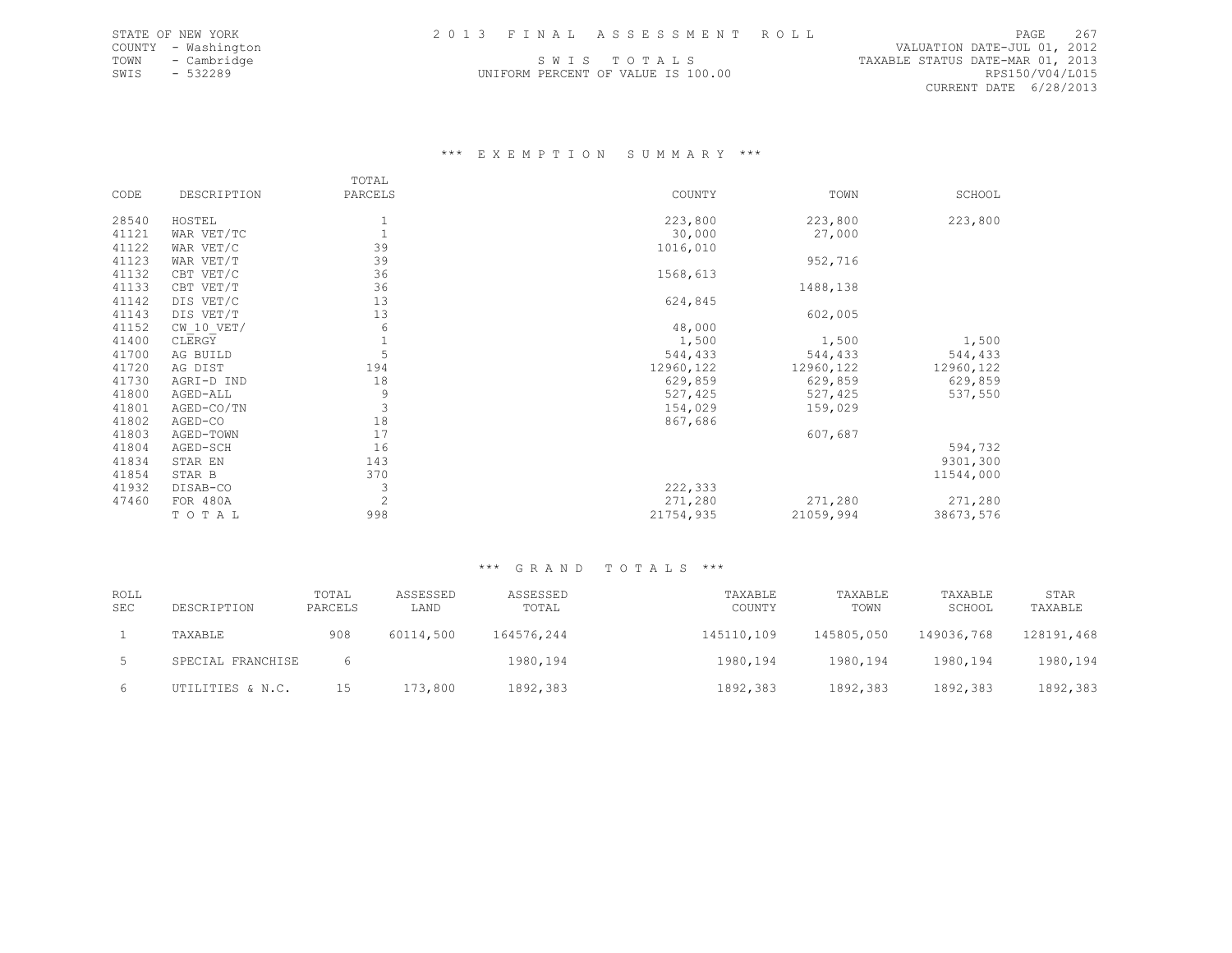|      | STATE OF NEW YORK   | 2013 FINAL ASSESSMENT ROLL         |                                  | PAGE                   | 268 |
|------|---------------------|------------------------------------|----------------------------------|------------------------|-----|
|      | COUNTY - Washington |                                    | VALUATION DATE-JUL 01, 2012      |                        |     |
| TOWN | - Cambridge         | SWIS TOTALS                        | TAXABLE STATUS DATE-MAR 01, 2013 |                        |     |
| SWIS | $-532289$           | UNIFORM PERCENT OF VALUE IS 100.00 |                                  | RPS150/V04/L015        |     |
|      |                     |                                    |                                  | CURRENT DATE 6/28/2013 |     |

#### \*\*\* G R A N D T O T A L S \*\*\*

| ROLL<br><b>SEC</b> | DESCRIPTION         | TOTAL<br>PARCELS | ASSESSED<br>LAND | ASSESSED<br>TOTAL | TAXABLE<br>COUNTY | TAXABLE<br>TOWN | TAXABLE<br>SCHOOL | STAR<br>TAXABLE |
|--------------------|---------------------|------------------|------------------|-------------------|-------------------|-----------------|-------------------|-----------------|
| 8                  | WHOLLY EXEMPT       | 16               | 472,300          | 2288,800          |                   |                 |                   |                 |
| $\star$            | TOTAL<br><b>SUB</b> | 945              | 60760,600        | 170737,621        | 148982,686        | 149677,627      | 152909,345        | 132064,045      |
| $***$              | GRAND TOTAL         | 945              | 60760,600        | 170737,621        | 148982,686        | 149677,627      | 152909,345        | 132064,045      |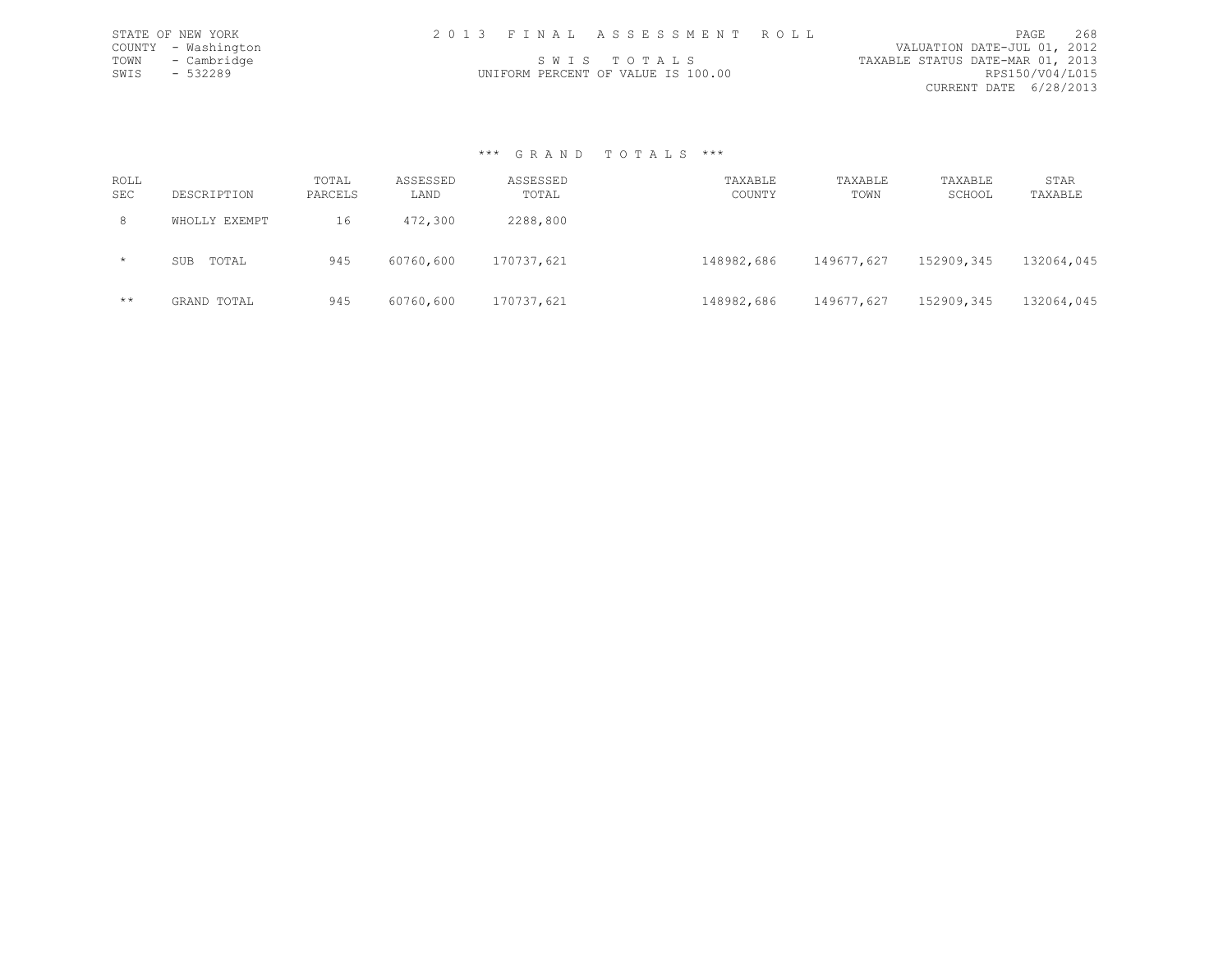|             | STATE OF NEW YORK   | 2013 FINAL ASSESSMENT ROLL         | 269<br>PAGE                      |
|-------------|---------------------|------------------------------------|----------------------------------|
|             | COUNTY - Washington | TOWN TOTALS                        | VALUATION DATE-JUL 01, 2012      |
|             | TOWN - Cambridge    |                                    | TAXABLE STATUS DATE-MAR 01, 2013 |
| SWIS - 5322 |                     | UNIFORM PERCENT OF VALUE IS 100.00 | RPS150/V04/L015                  |
|             |                     |                                    | CURRENT DATE 6/28/2013           |

### \*\*\* S P E C I A L D I S T R I C T S U M M A R Y \*\*\*

| CODE. | DISTRICT NAME          | TOTAL<br>PARCELS | EXTENSION<br>TYPE | EXTENSION<br>VALUE | AD VALOREM<br>VALUE | EXEMPT<br>AMOUNT | TAXABLE<br>VALUE |
|-------|------------------------|------------------|-------------------|--------------------|---------------------|------------------|------------------|
|       | EC533 Exempt chqbk -   |                  | 1 MOVTAX          |                    |                     |                  |                  |
|       | EZ004 Empire Zone 4    |                  | 1 TOTAL           |                    | 370,000             |                  | 370,000          |
|       | SR533 Star repay $-$ f |                  | 2 MOVTAX          |                    |                     |                  |                  |
|       | TE533 Trans exmt rep   |                  | 8 MOVTAX          |                    |                     |                  |                  |
|       | AG024 Agri dist 24     |                  | 1 TOTAL           |                    | 198,000             |                  | 198,000          |
|       | CA003 Cons agri dst    |                  | 642 TOTAL         |                    | 117252,133          | 13316,012        | 103936,121       |
|       | CA005 Cons agri dst    |                  | 63 TOTAL          |                    | 12362,100           | 980,176          | 11381,924        |
|       | EZ010 Empire Zone-Si   |                  | 4 TOTAL           |                    | 1043,950            |                  | 1043,950         |
|       | FD221 Cambridge fire   |                  | 944 TOTAL         | M                  | 170737,121          | 2288,800         | 168448,321       |

#### \*\*\* S C H O O L D I S T R I C T S U M M A R Y \*\*\*

| CODE                       | DISTRICT NAME                           | TOTAL<br>PARCELS           | ASSESSED<br>LAND                  | ASSESSED<br>TOTAL                   | EXEMPT<br>AMOUNT                 | TOTAL<br>TAXABLE                    | STAR<br>AMOUNT                   | STAR<br>TAXABLE                     |
|----------------------------|-----------------------------------------|----------------------------|-----------------------------------|-------------------------------------|----------------------------------|-------------------------------------|----------------------------------|-------------------------------------|
| 384201<br>533401<br>535010 | Hoosic Valley<br>Greenwich<br>Cambridge | 20<br>104<br>$\perp$ , 008 | 1470,800<br>6355,800<br>58547,500 | 2866,978<br>16592,113<br>180011,196 | 465,483<br>2598,555<br>15569,068 | 2401,495<br>13993,558<br>164442,128 | 124,800<br>1800,600<br>23168,970 | 2276,695<br>12192,958<br>141273,158 |
|                            | SUB-TOTAL                               | 1,132                      | 66374,100                         | 199470,287                          | 18633,106                        | 180837,181                          | 25094,370                        | 155742,811                          |
|                            | TOTAL                                   | 1,132                      | 66374,100                         | 199470,287                          | 18633,106                        | 180837,181                          | 25094,370                        | 155742,811                          |

# \*\*\* S Y S T E M C O D E S S U M M A R Y \*\*\*

#### NO SYSTEM EXEMPTIONS AT THIS LEVEL

| CODE  | DESCRIPTION | TOTAL<br>PARCELS | COUNTY   | TOWN     | SCHOOL   |
|-------|-------------|------------------|----------|----------|----------|
| 13500 | OTHER TOWN  |                  | 291,600  | 291,600  | 291,600  |
| 13510 | TN CEM      |                  | 653,300  | 653,300  | 653,300  |
| 25110 | NON-PR REL  |                  | 1389,600 | 1389,600 | 1389,600 |
| 25130 | NON-PR CHA  |                  | 277,000  | 277,000  | 277,000  |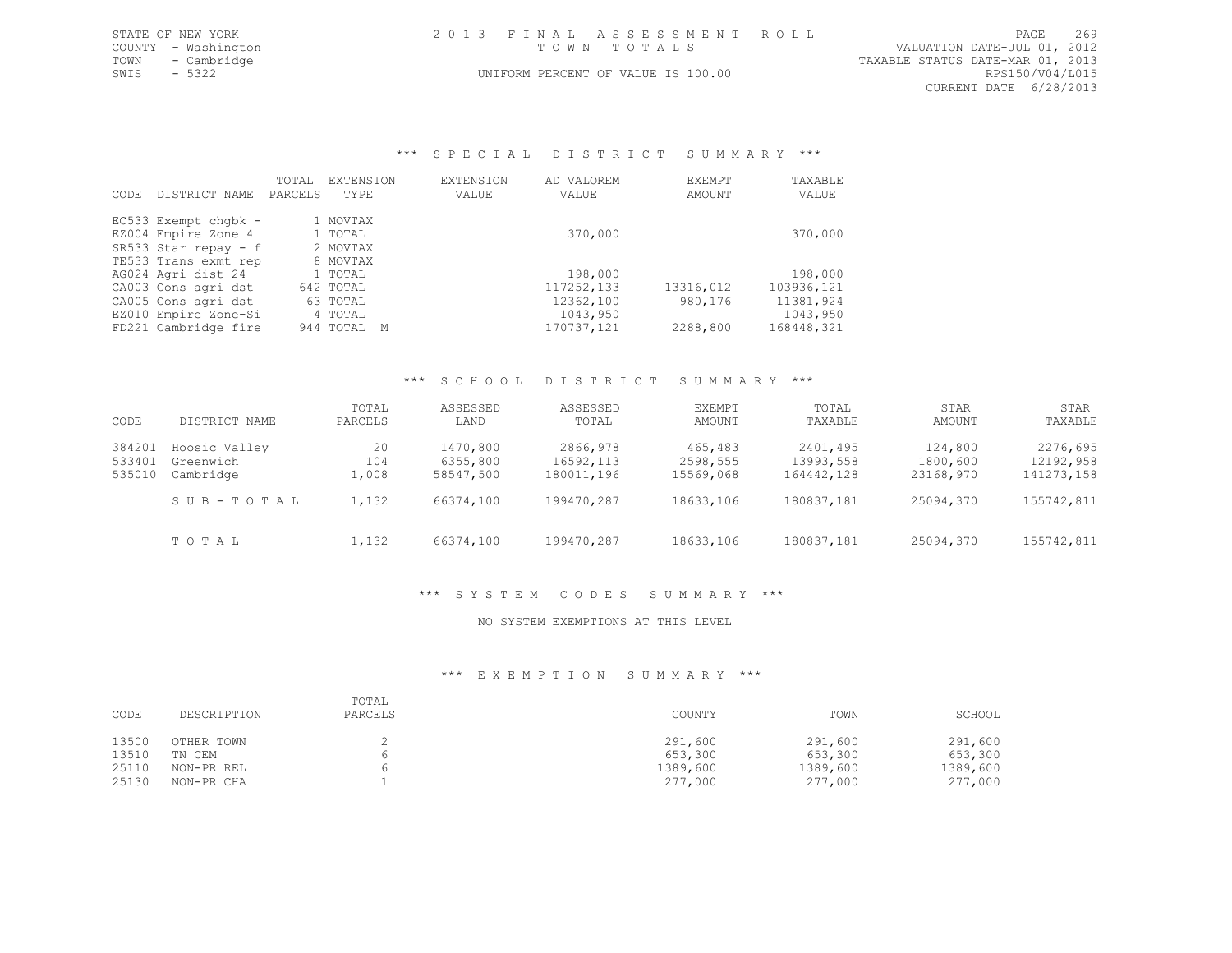| STATE OF NEW YORK   | 2013 FINAL ASSESSMENT ROLL         | PAGE 270                         |
|---------------------|------------------------------------|----------------------------------|
| COUNTY - Washington | TOWN TOTALS                        | VALUATION DATE-JUL 01, 2012      |
| TOWN<br>- Cambridge |                                    | TAXABLE STATUS DATE-MAR 01, 2013 |
| SWIS - 5322         | UNIFORM PERCENT OF VALUE IS 100.00 | RPS150/V04/L015                  |
|                     |                                    | .                                |

CURRENT DATE 6/28/2013

|       |                | TOTAL          |            |            |           |
|-------|----------------|----------------|------------|------------|-----------|
| CODE  | DESCRIPTION    | PARCELS        | COUNTY     | TOWN       | SCHOOL    |
|       |                |                |            |            |           |
| 26050 | AGRI SOC       |                | 98,200     | 98,200     | 98,200    |
| 27350 | PRI CEM        |                | 24,000     | 24,000     | 24,000    |
| 28540 | HOSTEL         |                | 223,800    | 223,800    | 223,800   |
| 41101 | ELG F VET      |                | 5,000      | 5,000      |           |
| 41121 | WAR VET/TC     |                | 30,000     | 27,000     |           |
| 41122 | WAR VET/C      | 49             | 1261,755   |            |           |
| 41123 | WAR VET/T      | 49             |            | 1186,461   |           |
| 41132 | CBT VET/C      | 43             | 1848,563   |            |           |
| 41133 | CBT VET/T      | 43             |            | 1749,013   |           |
| 41142 | DIS VET/C      | 15             | 658,855    |            |           |
| 41143 | DIS VET/T      | 15             |            | 636,015    |           |
| 41152 | $CW$ 10 $VET/$ | 7              | 64,000     |            |           |
| 41400 | CLERGY         |                | 1,500      | 1,500      | 1,500     |
| 41700 | AG BUILD       | 5              | 544,433    | 544,433    | 544,433   |
| 41720 | AG DIST        | 194            | 12960, 122 | 12960, 122 | 12960,122 |
| 41730 | AGRI-D IND     | 18             | 629,859    | 629,859    | 629,859   |
| 41800 | AGED-ALL       | 9              | 527,425    | 527,425    | 537,550   |
| 41801 | AGED-CO/TN     | 4              | 237,079    | 242,079    |           |
| 41802 | AGED-CO        | 21             | 1023,976   |            |           |
| 41803 | AGED-TOWN      | 20             |            | 710,642    |           |
| 41804 | AGED-SCH       | 18             |            |            | 730,862   |
| 41834 | STAR EN        | 172            |            |            | 11210,370 |
| 41854 | STAR B         | 445            |            |            | 13884,000 |
| 41932 | DISAB-CO       | 3              | 222,333    |            |           |
| 47460 | FOR 480A       | $\mathfrak{D}$ | 271,280    | 271,280    | 271,280   |
|       | TOTAL          | 1,153          | 23243,680  | 22448,329  | 43727,476 |